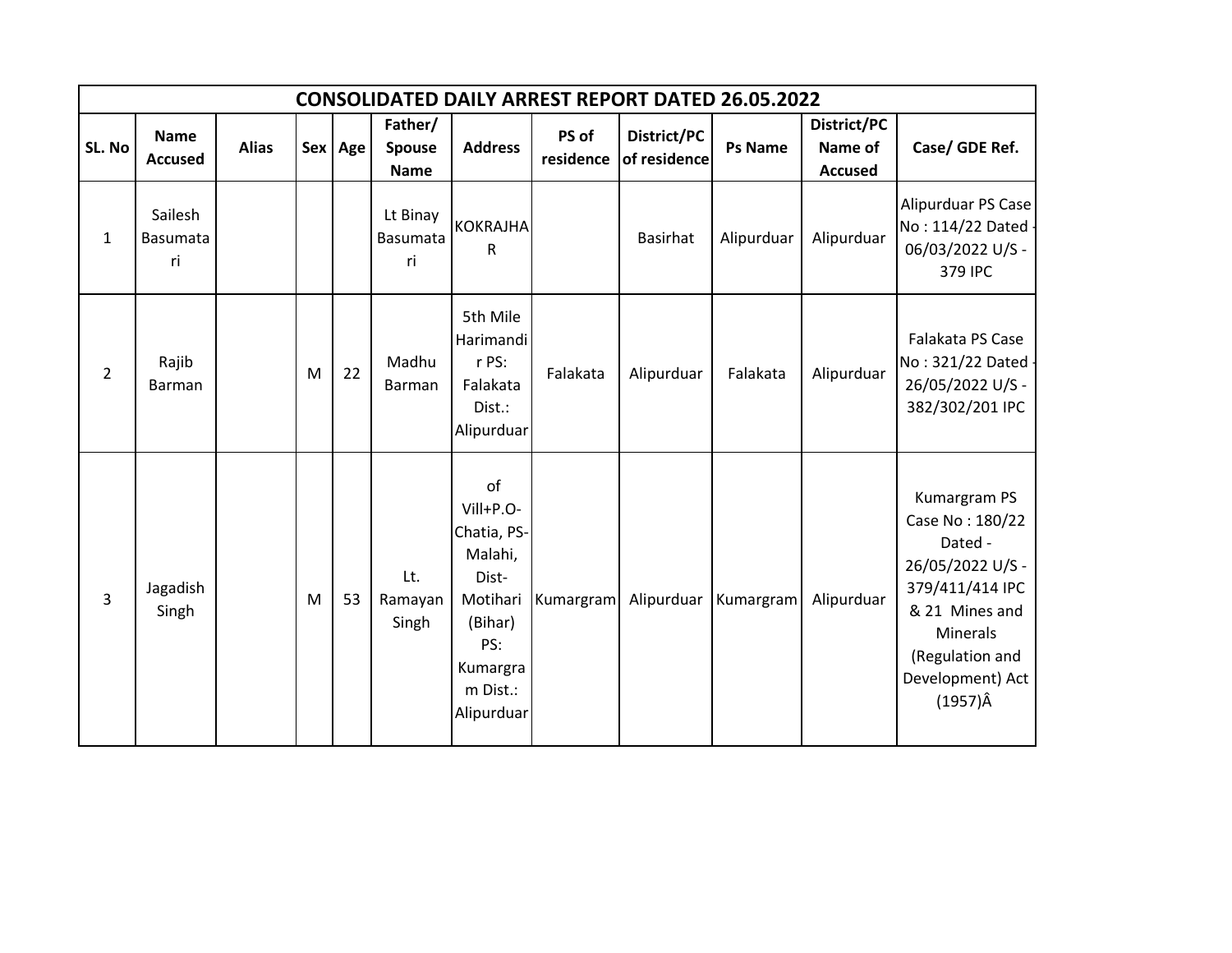| $\overline{4}$ | <b>Buban</b><br>Badyakar |   | 31 | Lt Rasik<br>Badyakar | <b>Bhanora</b><br>Colliery<br>PS:<br>Barabani<br>Dist.:<br>Asansol<br>Durgapur<br>Police<br>Commissi<br>onerate   | Barabani | Asansol<br>Durgapur<br>Police<br>Commission<br>erate | Andal             | Asansol<br>Durgapur<br>Police<br>Commission<br>erate | Andal PS Case No:<br>143/22 Dated -<br>28/04/2022 U/S -<br>498A/406/323/30<br>7/354A/354B/120<br>B/34 IPC & 3/4<br>Dowry Prohibition<br>Act, 1961Â |
|----------------|--------------------------|---|----|----------------------|-------------------------------------------------------------------------------------------------------------------|----------|------------------------------------------------------|-------------------|------------------------------------------------------|----------------------------------------------------------------------------------------------------------------------------------------------------|
| 5              | <b>Tapas</b><br>Mondal   | M | 41 | Srimanta<br>Mondal   | Kuldanga,<br>Moon<br>enterprise<br>PS: Andal<br>Dist.:<br>Asansol<br>Durgapur<br>Police<br>Commissi<br>onerate    | Andal    | Asansol<br>Durgapur<br>Police<br>Commission<br>erate | Asansole<br>north | Asansol<br>Durgapur<br>Police<br>Commission<br>erate | Asansole north PS<br>Case No: 240/22<br>Dated -<br>23/05/2022 U/S -<br>392 IPC                                                                     |
| 6              | Prasanta<br>Dhang        |   | 31 | Swapan<br>Dhang      | Ballavpur<br>Chow<br>beypara<br>PS:<br>Raniganj<br>Dist.:<br>Asansol<br>Durgapur<br>Police<br>Commissi<br>onerate | Raniganj | Asansol<br>Durgapur<br>Police<br>Commission<br>erate | Asansole<br>north | Asansol<br>Durgapur<br>Police<br>Commission<br>erate | Asansole north PS<br>Case No: 240/22<br>Dated -<br>23/05/2022 U/S -<br>392 IPC                                                                     |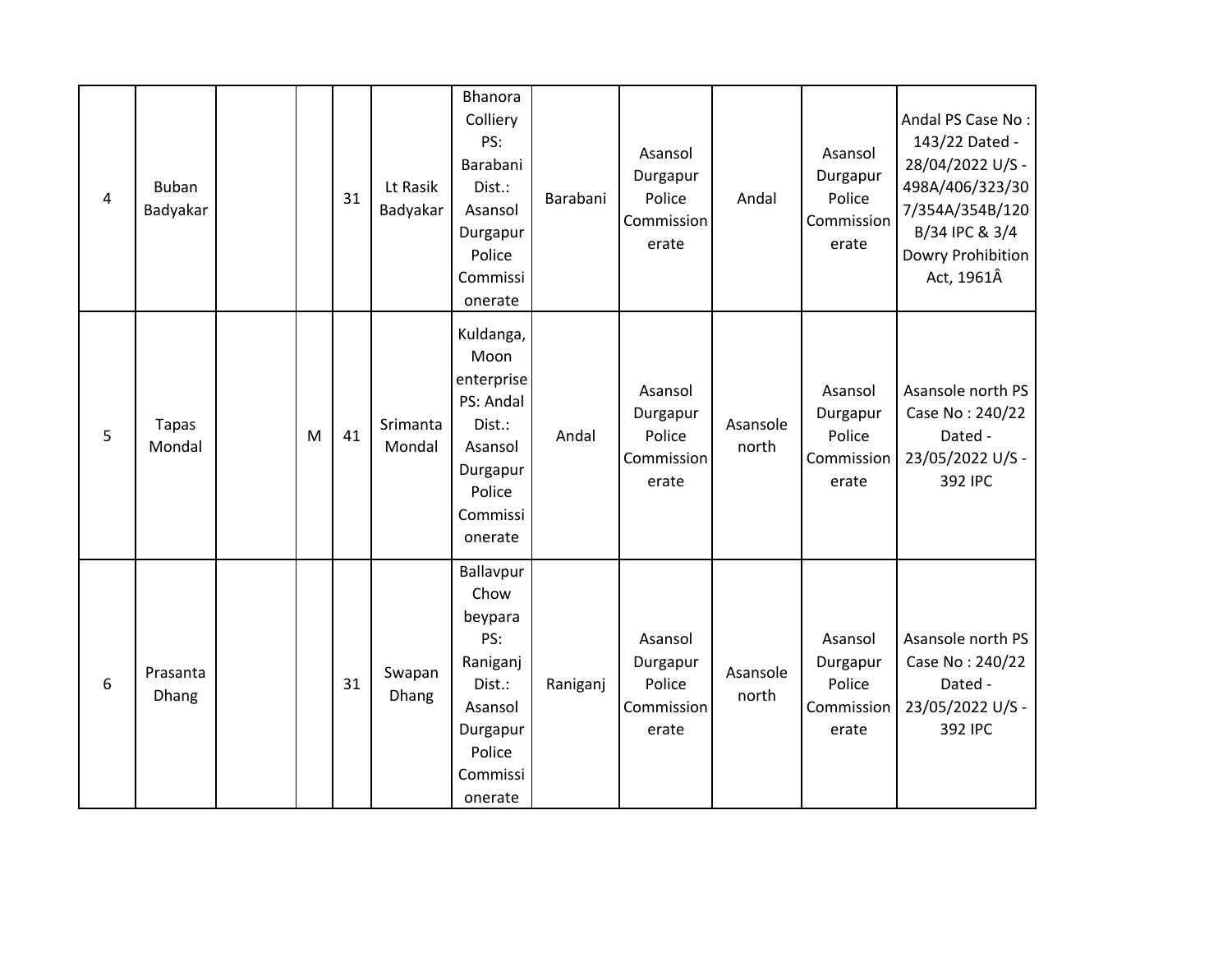| $\overline{7}$   | Haider Ali    | M | 25 | Md Harjul        | Raniganj<br>Tarbangla<br>PS:<br>Raniganj<br>Dist.:<br>Asansol<br>Durgapur<br>Police<br>Commissi<br>onerate                               | Raniganj          | Asansol<br>Durgapur<br>Police<br>Commission<br>erate | Asansole<br>north | Asansol<br>Durgapur<br>Police<br>Commission<br>erate | Asansole north PS<br>Case No: 240/22<br>Dated -<br>23/05/2022 U/S -<br>392 IPC |
|------------------|---------------|---|----|------------------|------------------------------------------------------------------------------------------------------------------------------------------|-------------------|------------------------------------------------------|-------------------|------------------------------------------------------|--------------------------------------------------------------------------------|
| 8                | Miraj<br>Khan | M | 40 | Lt Fajal<br>Khan | Khottadi<br>PS:<br>Pandabes<br>hwar<br>Dist.:<br>Asansol<br>Durgapur<br>Police<br>Commissi<br>onerate                                    | Pandabesh<br>war  | Asansol<br>Durgapur<br>Police<br>Commission<br>erate | Asansole<br>north | Asansol<br>Durgapur<br>Police<br>Commission<br>erate | Asansole north PS<br>Case No: 240/22<br>Dated -<br>23/05/2022 U/S -<br>392 IPC |
| $\boldsymbol{9}$ | Shahnawa      | M | 32 | Abid<br>Hossain  | Ok Road,<br>old<br>Kabarstha<br>n, Railpar<br>PS:<br>Asansole<br>north<br>Dist.:<br>Asansol<br>Durgapur<br>Police<br>Commissi<br>onerate | Asansole<br>north | Asansol<br>Durgapur<br>Police<br>Commission<br>erate | Asansole<br>north | Asansol<br>Durgapur<br>Police<br>Commission<br>erate | Asansole north PS<br>Case No: 240/22<br>Dated -<br>23/05/2022 U/S -<br>392 IPC |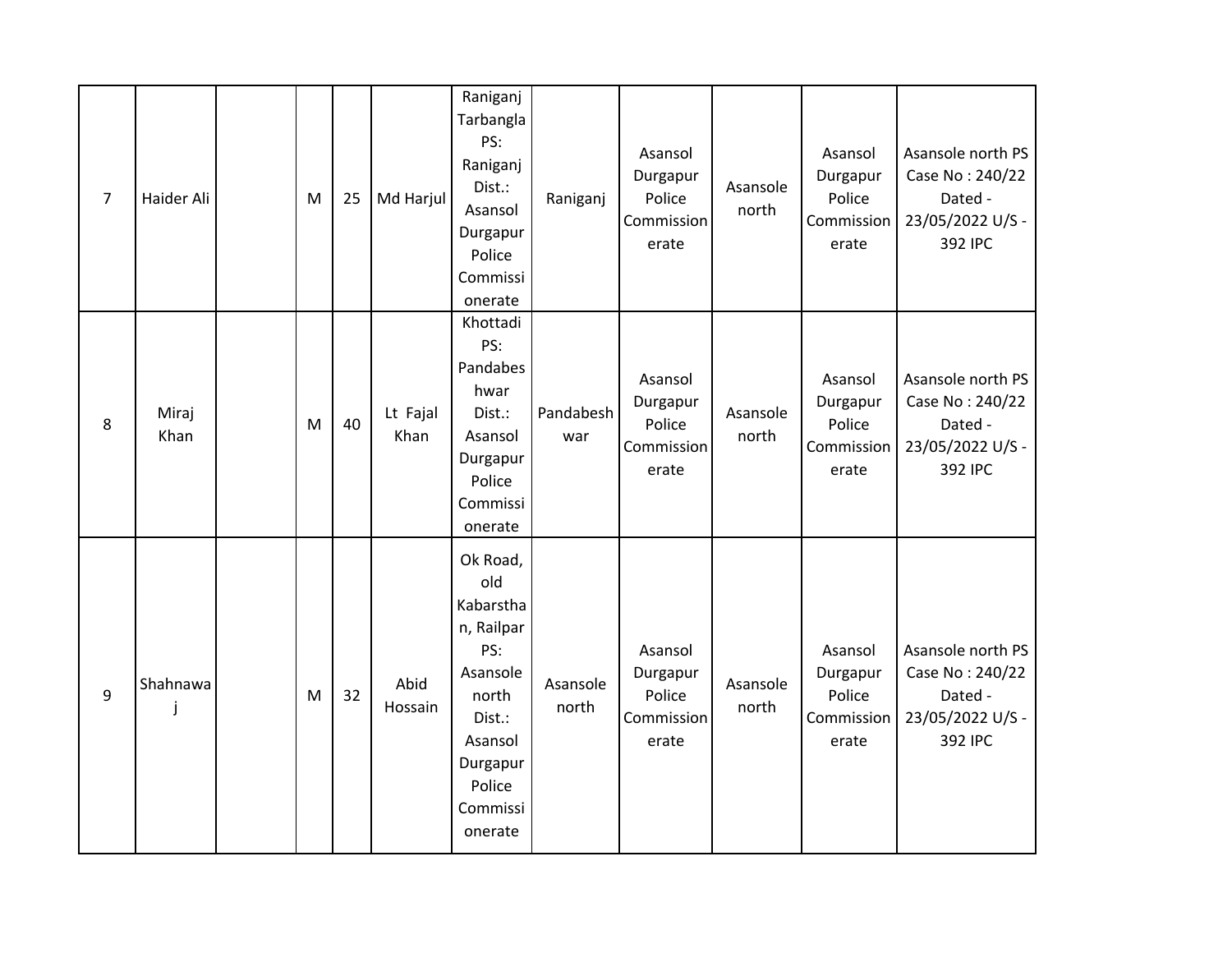| 10 | <b>Dipak</b><br>Keshri  | M | 27 | Ashok<br>Keshri                        | <b>SRIPUR</b><br><b>BAZAR PS:</b><br>Jamuria<br>Dist.:<br>Asansol<br>Durgapur<br>Police<br>Commissi<br>onerate | Jamuria   | Asansol<br>Durgapur<br>Police<br>Commission<br>erate | Jamuria   | Asansol<br>Durgapur<br>Police<br>erate | Jamuria PS Case<br>No: 253/22 Dated -<br>26/05/2022 U/S -<br>Commission 341/323/325/326/<br>307/506/34 IPC |
|----|-------------------------|---|----|----------------------------------------|----------------------------------------------------------------------------------------------------------------|-----------|------------------------------------------------------|-----------|----------------------------------------|------------------------------------------------------------------------------------------------------------|
| 11 | Papu<br>Singh           | M | 41 | Lt. Sher<br>Singh                      | Nabapura,<br>Amarya,<br>Uttarprad<br>esh,<br>Jharkhand                                                         |           | Basirhat                                             | Bankura   | Bankura                                | Bankura PS Case<br>No: 136/22 Dated -<br>08/04/2022 U/S -<br>380 IPC                                       |
| 12 | Raj<br>Malakar          |   | 16 | Lt. Mangal<br>Malakar                  | Patpur<br>(Namopar<br>a) PS:<br><b>Bankura</b><br>Dist.:<br>Bankura                                            | Bankura   | Bankura                                              | Bankura   | <b>Bankura</b>                         | Bankura PS Case<br>No: 123/22 Dated -<br>25/03/2022 U/S -<br>420/406/506/34<br><b>IPC</b>                  |
| 13 | Ananda<br>Das           |   | 34 | Lt. Ram<br>Abatar<br>Das               | Kishangan<br>j,<br>Churipatty                                                                                  |           | Basirhat                                             | Bankura   | Bankura                                | Bankura PS Case<br>No: 159/22 Dated -<br>21/04/2022 U/S -<br>379 IPC                                       |
| 14 | Subhas<br>Chowdhur<br>у | M | 63 | Lt. Harihar<br>Chowdhur Bishnupur<br>у | Lokhasole<br>PS:<br>Dist.:<br>Bankura                                                                          | Bishnupur | Bankura                                              | Bishnupur | <b>Bankura</b>                         | <b>Bishnupur PS Case</b><br>No: 59/22 Dated -<br>26/05/2022 U/S -<br>376/511 IPC                           |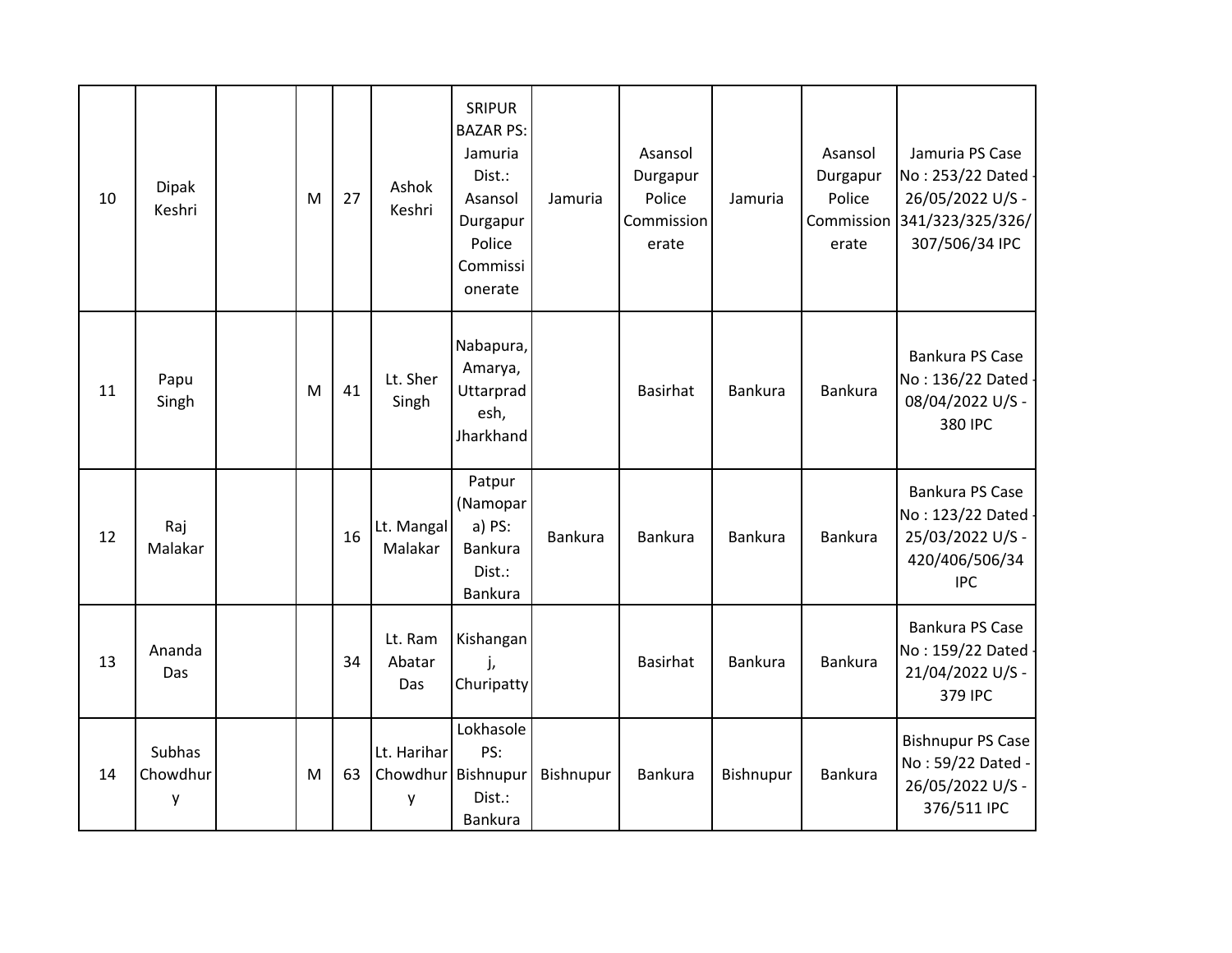| 15 | Sk Ramjan<br>Ali    | Mithu           | M | 35 | Sk. Aslam               | Vill-<br>Chaksalika<br>PS: Joypur<br>Dist.:<br>Howrah<br>Rural                                                | Joypur                        | Howrah<br>Rural | Joypur     | Howrah<br>Rural | Joypur PS Case No<br>: 65/22 Dated -<br>01/05/2022 U/S -<br>448/323/427/354/<br>506/34 IPC      |
|----|---------------------|-----------------|---|----|-------------------------|---------------------------------------------------------------------------------------------------------------|-------------------------------|-----------------|------------|-----------------|-------------------------------------------------------------------------------------------------|
| 16 | Tubai Das           | Choton          | M | 20 |                         | Akkhuta<br>PS:<br>Dist.:<br>Bankura                                                                           | Adhir Das Ranibandh Ranibandh | Bankura         | Ranibandh  | Bankura         | Ranibandh PS Case<br>No: 17/22 Dated -<br>25/05/2022 U/S -<br>341/354/506/509/<br><b>34 IPC</b> |
| 17 | Sk Yasim<br>Mondal  | Joro            | M | 55 | Lt.<br>Lokman<br>Mondal | Of<br>Kokapur,<br>Nilganj, PS<br>Duttapuku<br>r, North<br>24 Pgs i<br>PS:<br>Duttapuku<br>r Dist.:<br>Barasat | Duttapukur                    | <b>Barasat</b>  | Amdanga    | <b>Barasat</b>  | Amdanga PS Case<br>No: 202/22 Dated -<br>08/05/2022 U/S -<br>279/427 IPC                        |
| 18 | Suvra<br>Ratan Shil | Subrata<br>Shil | M | 37 | Manmath<br>a Shil       | Maniktala<br>(Paschimp<br>ara), PS:<br>Ashoknag<br>ar Dist.:<br><b>Barasat</b>                                | Ashoknagar                    | <b>Barasat</b>  | Ashoknagar | <b>Barasat</b>  | Ashoknagar PS<br>Case No: 744/20<br>Dated -<br>15/10/2020 U/S -<br><b>498A IPC</b>              |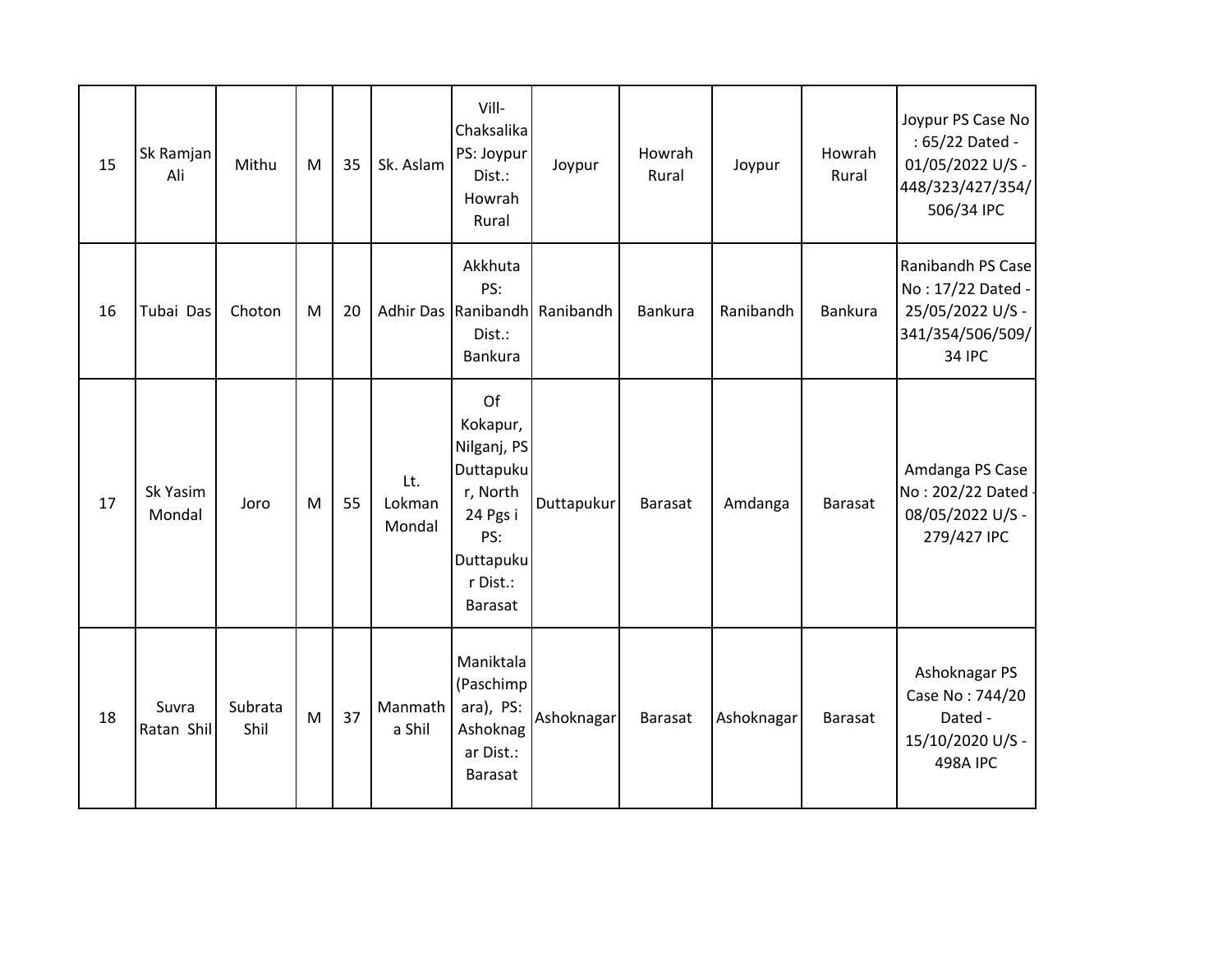| 19 | Mrityunja<br>y Saha | Totan | M | 43 | Bhajahari<br>Saha      | Vill-<br>Duttapuku<br>Hatkhola,<br>PO+PS-<br>Duttapuku<br>r, Dist-<br>North 24-<br>Parganas<br>PS:<br>Duttapuku<br>r Dist.:<br>Barasat | Duttapukur | Barasat | Duttapukur | Barasat | Duttapukur PS<br>Case No: 533/22<br>Dated -<br>26/05/2022 U/S -<br>379/411 IPC |
|----|---------------------|-------|---|----|------------------------|----------------------------------------------------------------------------------------------------------------------------------------|------------|---------|------------|---------|--------------------------------------------------------------------------------|
| 20 | Afijuddin           |       | M | 37 | Lt. Jahadit<br>Hossain | Mondalga<br>thi, PS-<br>Duttapuku<br>r, North<br>24<br>Parganas<br>PS:<br><b>Duttapuku</b><br>r Dist.:<br>Barasat                      | Duttapukur | Barasat | Duttapukur | Barasat | Duttapukur PS<br>Case No: 512/22<br>Dated -<br>22/05/2022 U/S -<br>306 IPC     |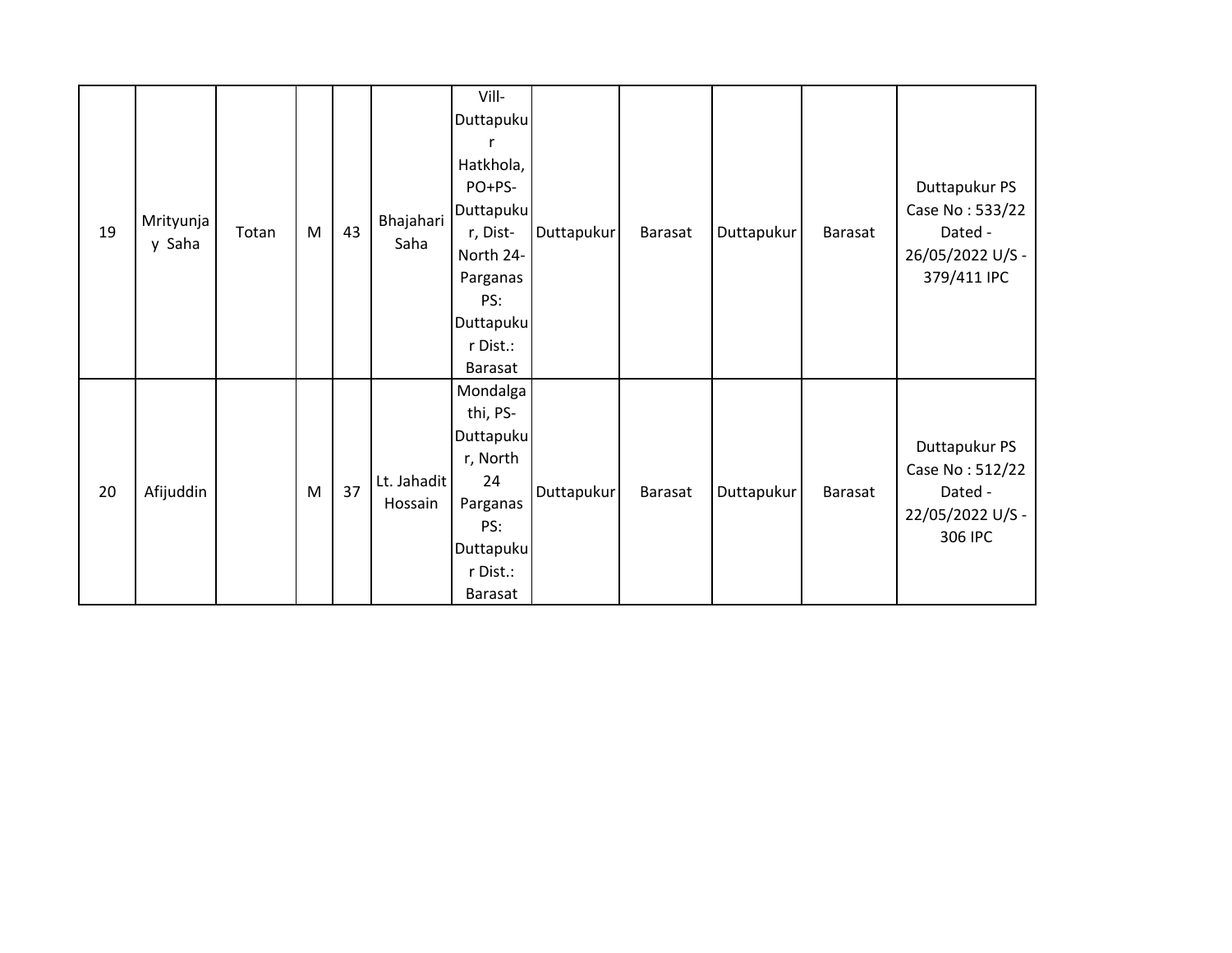| 21 | Nazir Ali         | M | 25 | Zinna Ali                     | Chakbarb<br>oria, P.O<br>Noapara,<br>P.S<br>Duttapuku<br>r, Dist-<br>North 24<br>Pgs PS:<br>Duttapuku<br>r Dist.:<br>Barasat     | Duttapukur | Barasat | Duttapukur | Barasat | Duttapukur PS<br>Case No: 526/22<br>Dated -<br>25/05/2022 U/S -<br>399/402 IPC |
|----|-------------------|---|----|-------------------------------|----------------------------------------------------------------------------------------------------------------------------------|------------|---------|------------|---------|--------------------------------------------------------------------------------|
| 22 | Ratneswar<br>Mali | M | 40 | S/o-late<br>Brindaban<br>Mali | South<br>Habra,<br>Subash<br>Road,<br>PO+PS-<br>Habra,<br>Dist-North<br>24<br>Parganas.<br>PS: Habra<br>Dist.:<br><b>Barasat</b> | Habra      | Barasat | Habra      | Barasat | Habra PS Case No:<br>500/22 Dated -<br>25/05/2022 U/S -<br>498A307 IPC         |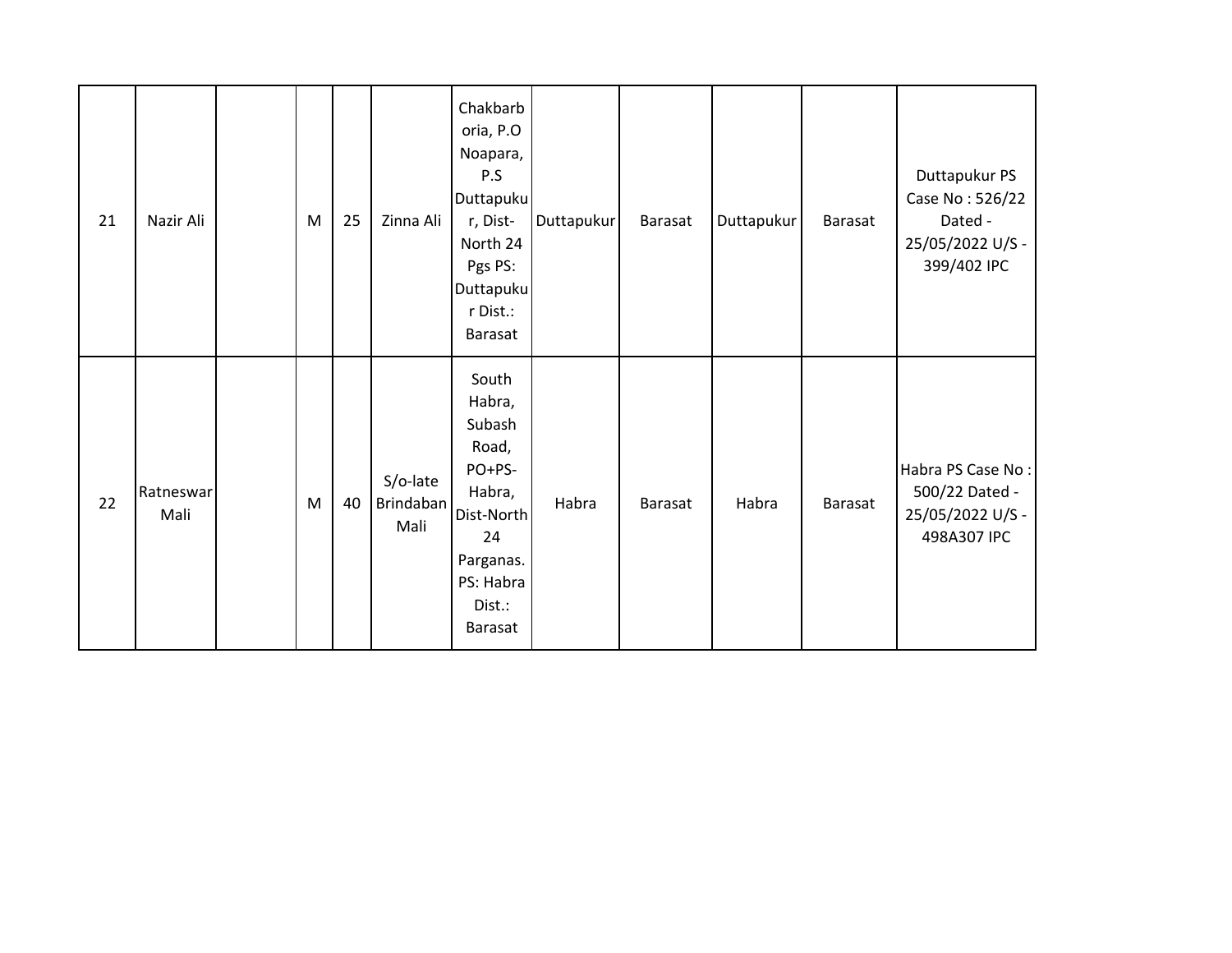| 23 | Anita<br><b>Biswas</b> |      | $\mathsf F$ | 55 | Nanigopal<br>Biswas        | Banipur<br>Madhyhar<br>ia<br>Padmapall<br>y, PO-<br>Maniktal,<br>PS-Habra,<br>Dist-North<br>24<br>Parganas<br>PS: Habra<br>Dist.:<br>Barasat | Habra | <b>Barasat</b> | Habra | Barasat | Habra PS Case No:<br>489/22 Dated -<br>22/05/2022 U/S -<br>498A/307/34 IPC |
|----|------------------------|------|-------------|----|----------------------------|----------------------------------------------------------------------------------------------------------------------------------------------|-------|----------------|-------|---------|----------------------------------------------------------------------------|
| 24 | Kanika<br>Sardar       | Anna | $\mathsf F$ | 35 | $W/O-$<br>laxman<br>Sardar | Joygachi<br>30 Rail<br>Gate,<br>PO+PS-<br>Habra,<br>Dist-North<br>24<br>Parganas<br>PS: Habra<br>Dist.:<br>Barasat                           | Habra | <b>Barasat</b> | Habra | Barasat | Habra PS Case No:<br>489/22 Dated -<br>22/05/2022 U/S -<br>498A/307/34 IPC |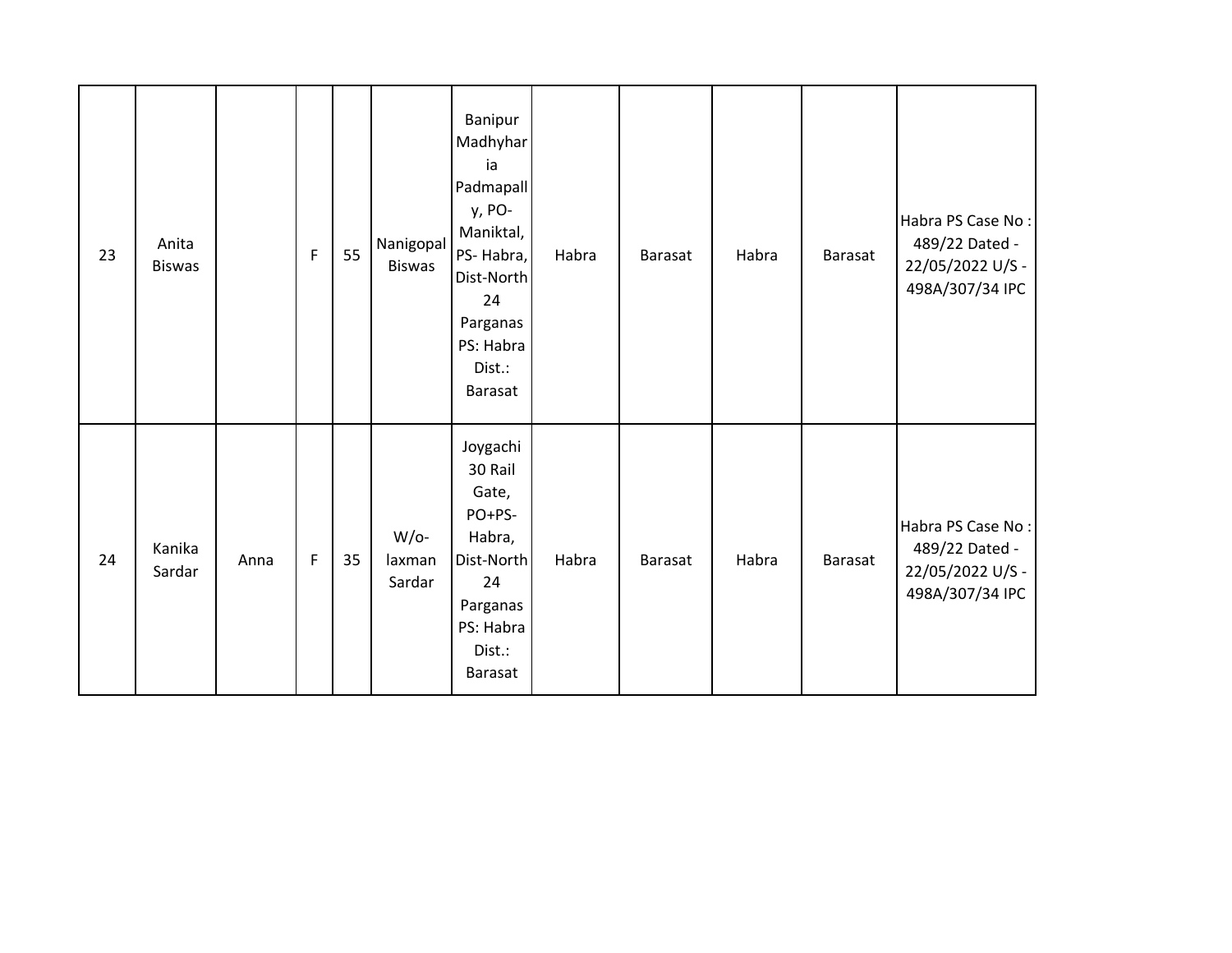| 25 | <b>Bappadity</b><br>a Roy | M | Lt<br>Biswanath<br>Roy | Sardarhati<br>PS: Sasan<br>Dist.:<br>Barasat                                                | Sasan           | Barasat                                             | Sasan           | Barasat                                      | Sasan PS Case No:<br>78/22 Dated -<br>30/04/2022 U/S -<br>379/411 IPC & 4D<br>The West Bengal<br>Land Reforms Act,<br>1955 |
|----|---------------------------|---|------------------------|---------------------------------------------------------------------------------------------|-----------------|-----------------------------------------------------|-----------------|----------------------------------------------|----------------------------------------------------------------------------------------------------------------------------|
| 26 | Jakir<br>Hussain          | M | Anish<br>Hussain       | Nayabasti<br>PS:<br>Barrackpo<br>re Dist.:<br>Barrackpo<br>re Police<br>Commissi<br>onerate | Barrackpor<br>e | <b>Barrackpore</b><br>Police<br>Commission<br>erate | Barrackpor<br>e | Barrackpore<br>Police<br>Commission<br>erate | Barrackpore PS<br>Case No: 86/22<br>Dated -<br>24/04/2022 U/S -<br>498A/494/406/34<br><b>IPC</b>                           |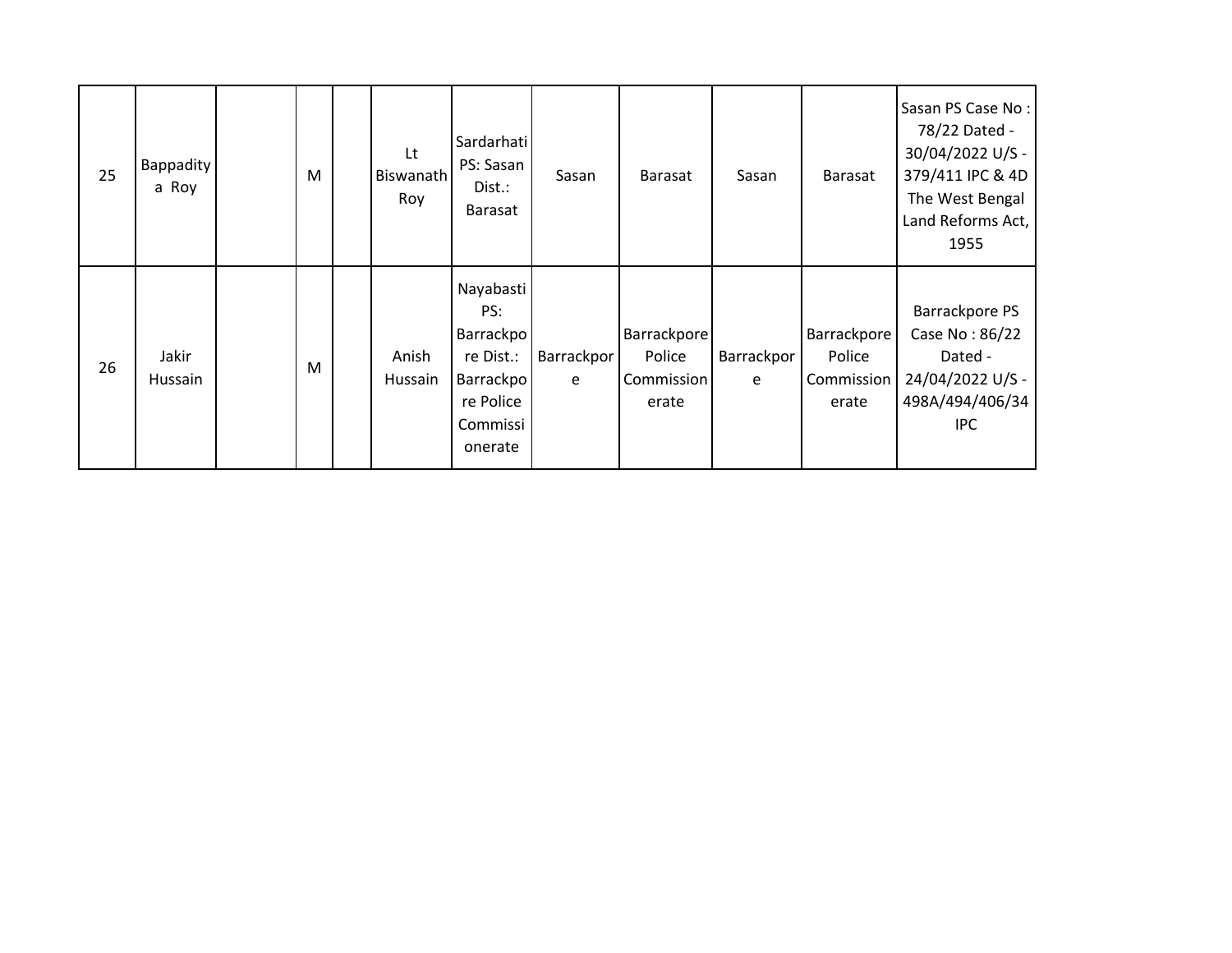| 27 | Liton Das |  | M |  | S/o-Late<br>Momindra<br>Das | of<br>Authpur<br>Fari, 01<br>No<br>Bankim<br>Nagar,<br>H/No-55,<br>PO-<br>Authpur,<br>PS-<br>Jagaddal<br>PS:<br>Jagaddal<br>Dist.:<br>Barrackpo<br>re Police<br>Commissi<br>onerate | Jagaddal | Barrackpore<br>Police<br>Commission<br>erate | Jagaddal | Police<br>Commission<br>erate | Jagaddal PS Case<br>Barrackpore No: 335/22 Dated -<br>25/05/2022 U/S -<br>341/325/307/34<br>IPC & 25/27 Arms<br>Act, 1959 |
|----|-----------|--|---|--|-----------------------------|-------------------------------------------------------------------------------------------------------------------------------------------------------------------------------------|----------|----------------------------------------------|----------|-------------------------------|---------------------------------------------------------------------------------------------------------------------------|
|----|-----------|--|---|--|-----------------------------|-------------------------------------------------------------------------------------------------------------------------------------------------------------------------------------|----------|----------------------------------------------|----------|-------------------------------|---------------------------------------------------------------------------------------------------------------------------|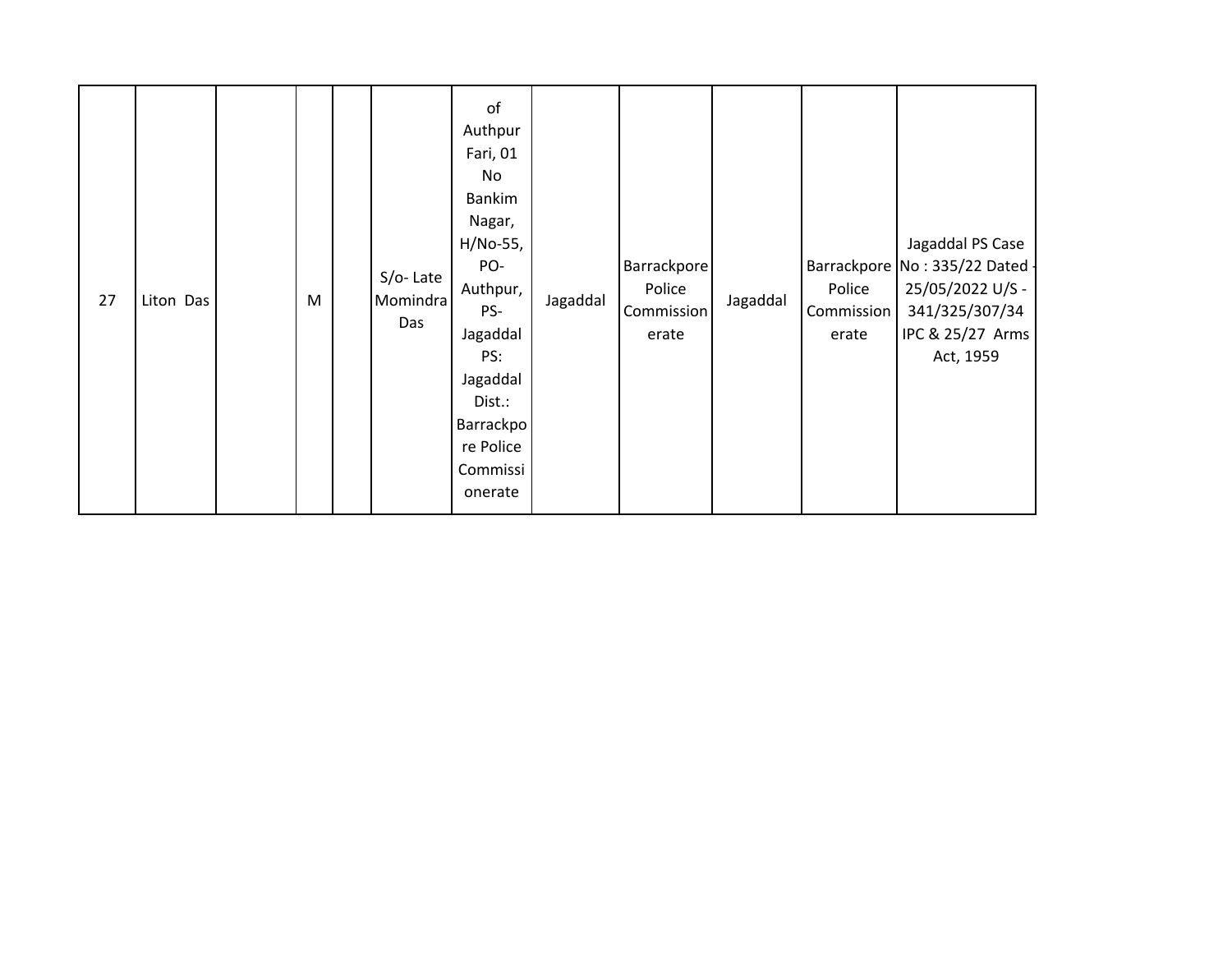| 28 | Bappa<br>Chowdhur<br>y |       | M         | Khoka<br>Chowdhur<br>y | Khaskal,<br>Chandipur<br>, PO-<br>Khaskal,<br>PS-<br>English<br>Bazar, Dist-<br>Malda<br>Town PS:<br>Naihati<br>Dist.:<br>Barrackpo<br>re Police<br>Commissi<br>onerate | Naihati | Barrackpore<br>Police<br>Commission<br>erate | Naihati | Police<br>Commission<br>erate                | Barrackpore Naihati PS Case No<br>: 230/22 Dated -<br>22/05/2022 U/S -<br>363/365 IPC        |
|----|------------------------|-------|-----------|------------------------|-------------------------------------------------------------------------------------------------------------------------------------------------------------------------|---------|----------------------------------------------|---------|----------------------------------------------|----------------------------------------------------------------------------------------------|
| 29 | Gautam<br>Nath         | Jadab | ${\sf M}$ | Keshab<br>Nath         | Purba<br>Amrapally<br>, PO<br>Garifa, PS-<br>Naihati,<br>Dist.<br>North 24<br>Parganas<br>PS:<br>Naihati<br>Dist.:<br>Barrackpo<br>re Police<br>Commissi<br>onerate     | Naihati | Barrackpore<br>Police<br>Commission<br>erate | Naihati | Barrackpore<br>Police<br>Commission<br>erate | Naihati PS Case No<br>: 234/22 Dated -<br>26/05/2022 U/S -<br>$(25)(1)(a)$ Arms<br>Act, 1959 |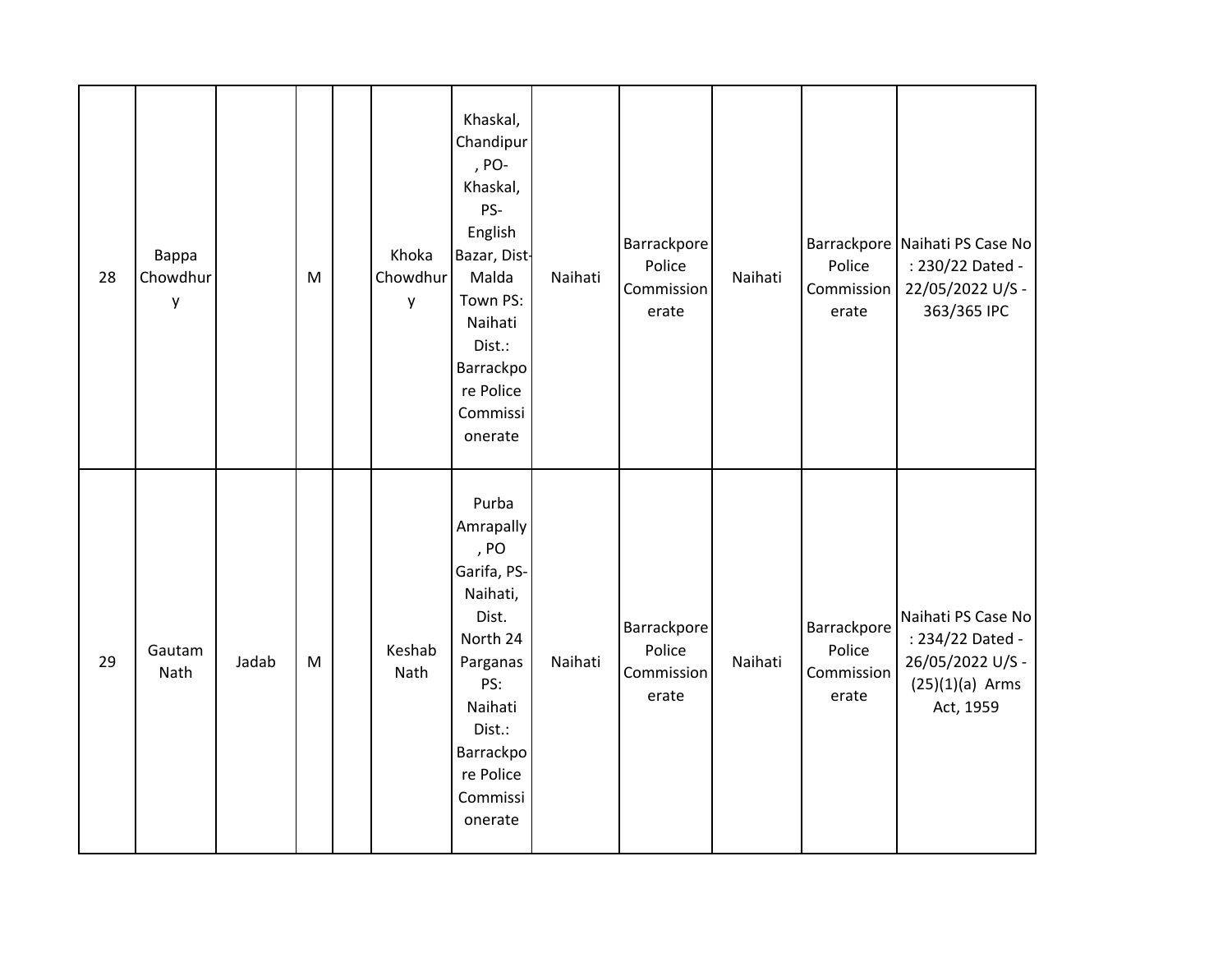| 30 | Jayanta<br>Sarkar | M | 35 | Lt Santi<br>Sarkar | Ichapur<br>Bidhanpall<br>y Khalpar<br>PS:<br>Noapara<br>Dist.:<br><b>Barrackpo</b><br>re Police<br>Commissi<br>onerate | Noapara | Barrackpore<br>Police<br>Commission<br>erate | Noapara | Barrackpore<br>Police<br>Commission<br>erate | Noapara PS Case<br>No: 167/22 Dated -<br>26/05/2022 U/S -<br>46(a) Bengal<br>Excise Act, 1909                                                           |
|----|-------------------|---|----|--------------------|------------------------------------------------------------------------------------------------------------------------|---------|----------------------------------------------|---------|----------------------------------------------|---------------------------------------------------------------------------------------------------------------------------------------------------------|
| 31 | Md Siraj          | M | 19 | Md<br>Munna        | Lenin<br>Nagar<br>Gunga<br>Bagan PS:<br>Noapara<br>Dist.:<br>Barrackpo<br>re Police<br>Commissi<br>onerate             | Noapara | Barrackpore<br>Police<br>Commission<br>erate | Noapara | Barrackpore<br>Police<br>Commission<br>erate | Noapara PS Case<br>No: 123/22 Dated -<br>15/04/2022 U/S -<br>399/402 IPC &<br>25(i)(a) Arms Act,<br>1959 & 3/4<br>Explosive<br>Substances Act,<br>1908Â |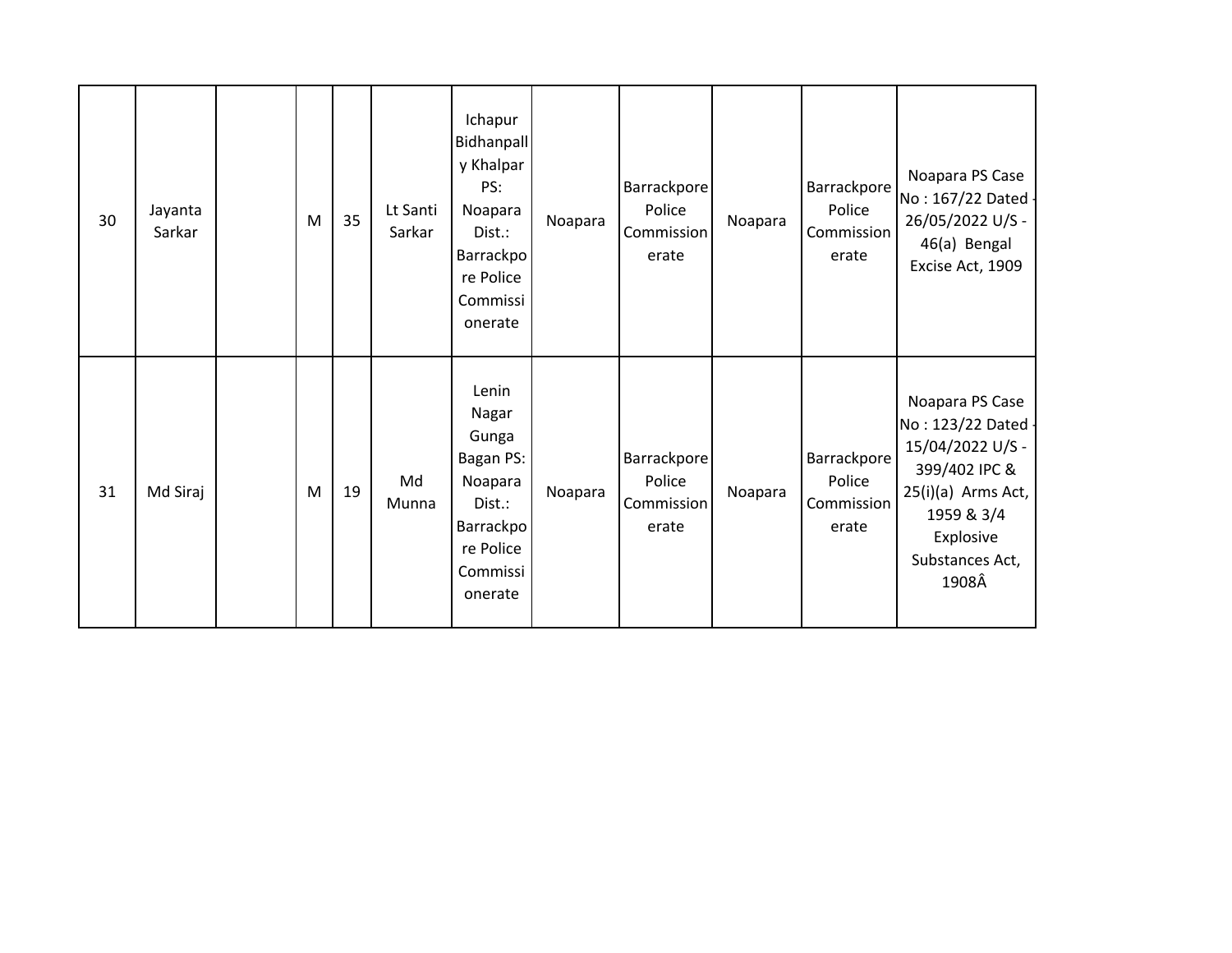| 32 | Biswajit<br>Halder |  | M | 33 | Bimal<br>Halder | Duttafulia<br>Natunpara<br>, P.O.<br>Morermat<br>ha, P.S.<br>Dhantala,<br>Dist.<br>Nadia A/p<br>Barrackpo<br>re<br>Sraswati<br>Pally, P.O.<br>NCP, P.S.<br>Titagarh<br>PS:<br>Titagarh<br>Dist.:<br>Barrackpo<br>re Police<br>Commissi<br>onerate | Titagarh | Barrackpore<br>Police<br>Commission<br>erate | Titagarh | Barrackpore<br>Police<br>Commission<br>erate | Titagarh PS Case<br>No: 356/22 Dated -<br>22/05/2022 U/S -<br>302/34 IPC |
|----|--------------------|--|---|----|-----------------|---------------------------------------------------------------------------------------------------------------------------------------------------------------------------------------------------------------------------------------------------|----------|----------------------------------------------|----------|----------------------------------------------|--------------------------------------------------------------------------|
|----|--------------------|--|---|----|-----------------|---------------------------------------------------------------------------------------------------------------------------------------------------------------------------------------------------------------------------------------------------|----------|----------------------------------------------|----------|----------------------------------------------|--------------------------------------------------------------------------|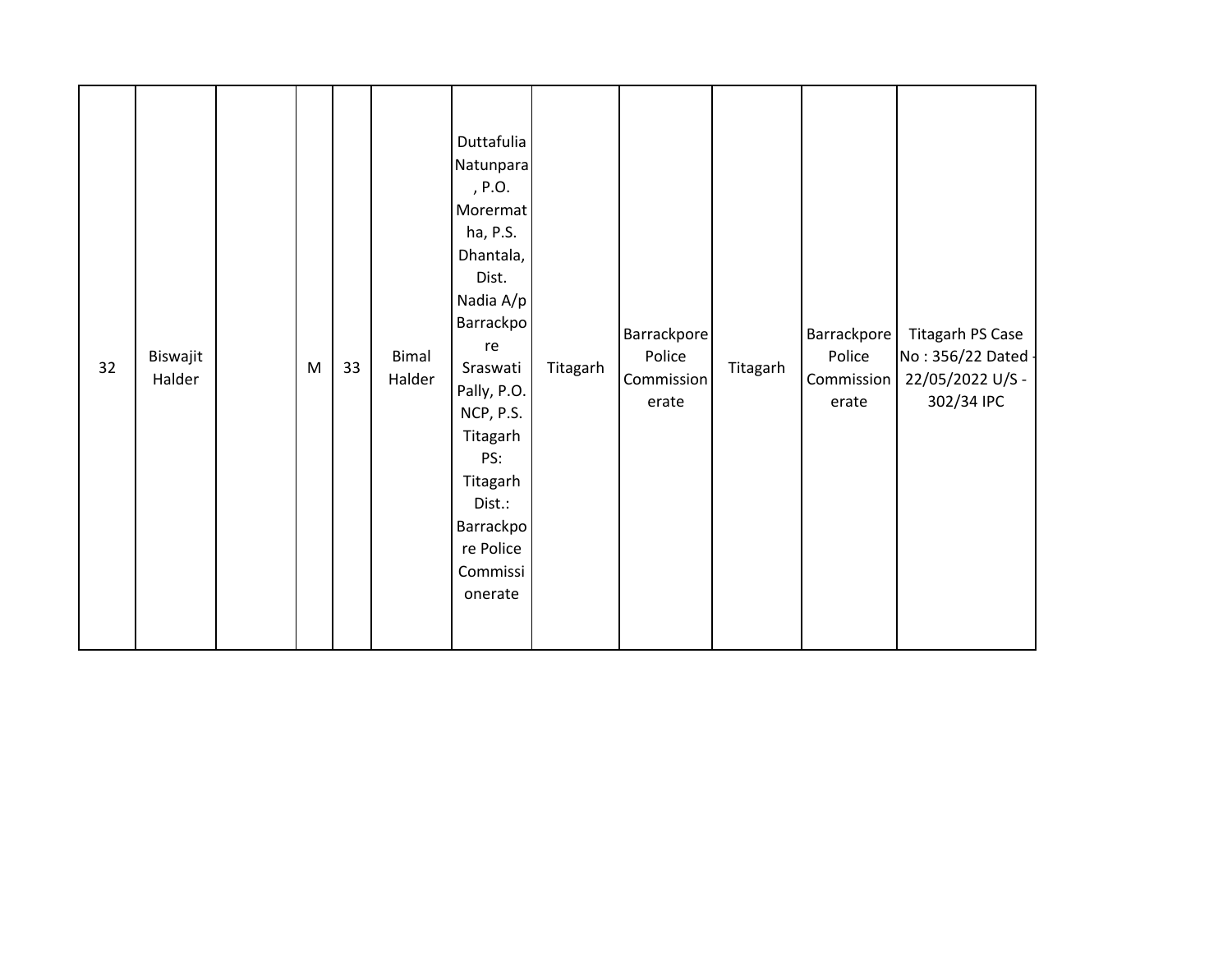| 33 | Nurul<br>Hossen<br>Molla |        | M | 25 | S/o Rajjak<br>Molla                | Of<br>Pathpukur<br>, $P.O-$<br>Bakultala<br>Hat, PS<br>Bakultala,<br>South 24<br>Pgs PS:<br><b>Bakultala</b><br>Dist.:<br>Baruipur<br>Police<br>District | <b>Bakultala</b> | Baruipur<br>Police<br>District | Bakultala | Baruipur<br>Police<br>District | Bakultala PS Case<br>No: 09/22 Dated -<br>06/01/2022 U/S -<br>363/365 IPC        |
|----|--------------------------|--------|---|----|------------------------------------|----------------------------------------------------------------------------------------------------------------------------------------------------------|------------------|--------------------------------|-----------|--------------------------------|----------------------------------------------------------------------------------|
| 34 | Md<br>Shamim<br>Rahman   | Chacha |   | 55 | S/o Late<br>Md<br>Motiur<br>Rahman | $3C/H/8$ ,<br>Dr. M.N.<br>Chatterjee<br>Sarani, Kol-<br>09, A/P-PS-<br>Narkeldan<br>ga, PS-<br>PS:<br>Narkeldan<br>ga Dist.:<br>Kolkata                  | Narkeldang<br>a  | Kolkata                        | Baruipur  | Baruipur<br>Police<br>District | <b>Baruipur PS Case</b><br>No: 812/22 Dated -<br>12/05/2022 U/S -<br>399/402 IPC |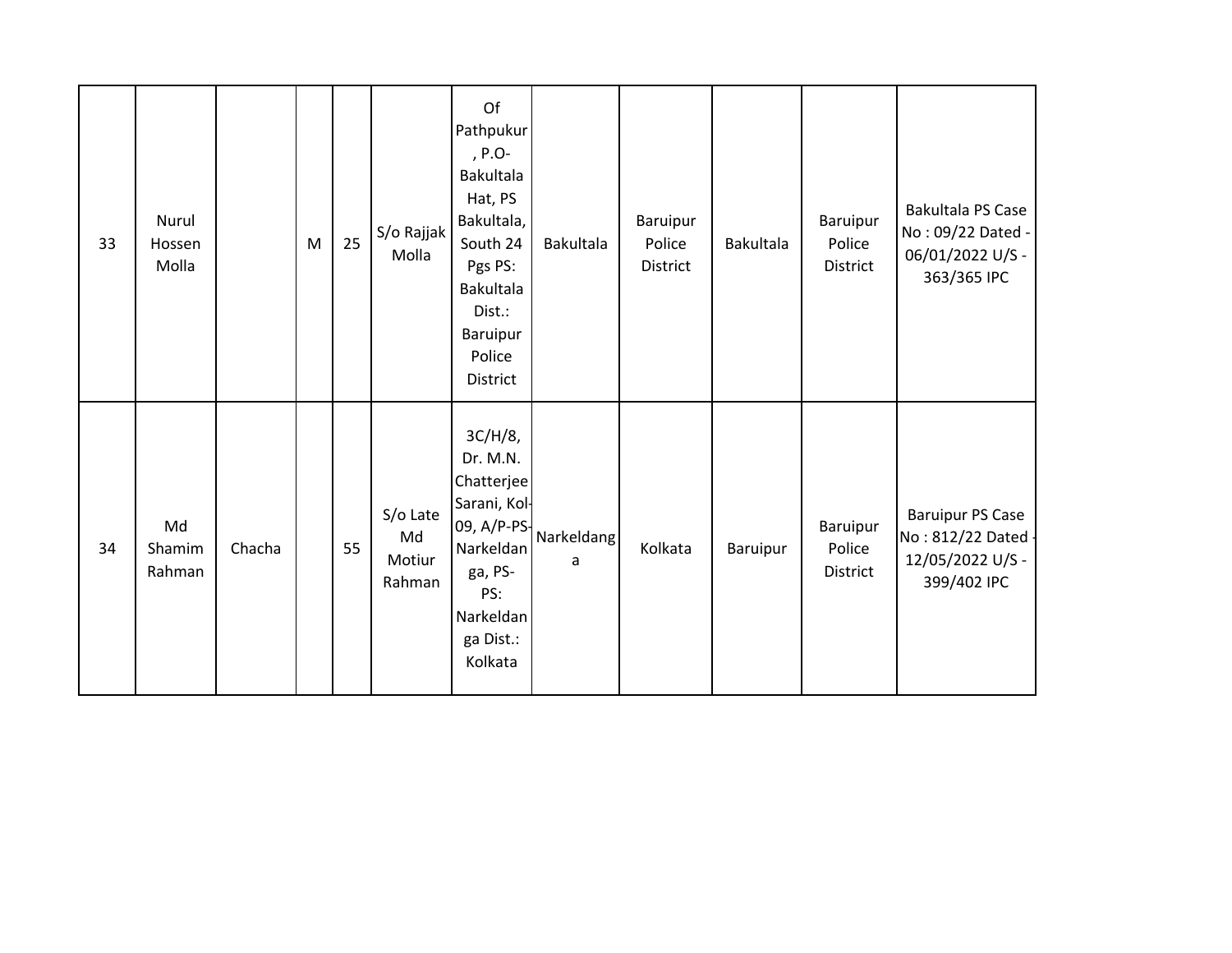| 35 | Amirul Sk       | Gurjawli |   | 28 | S/o Saidul<br>Sk | Vill-<br>Christian<br>Para, PO-<br>Champaha<br>ti, PS-<br>Baruipur<br>Dist-<br>South 24<br>Pgs PS:<br>Baruipur<br>Dist.:<br>Baruipur<br>Police<br>District | Baruipur | Baruipur<br>Police<br>District | <b>Baruipur</b> | Baruipur<br>Police<br>District | <b>Baruipur PS Case</b><br>No: 879/22 Dated -<br>20/05/2022 U/S -<br>399/402 IPC |
|----|-----------------|----------|---|----|------------------|------------------------------------------------------------------------------------------------------------------------------------------------------------|----------|--------------------------------|-----------------|--------------------------------|----------------------------------------------------------------------------------|
| 36 | Afridi<br>Molla |          | M | 21 | Ajit Molla       | Uttar<br>Noapara<br>PS Haroa,<br>North 24<br>Pgs. PS:<br>Haroa<br>Dist.:<br>Basirhat                                                                       | Haroa    | <b>Basirhat</b>                | Bhangar         | Baruipur<br>Police<br>District | <b>Bhangar PS Case</b><br>No: 315/22 Dated -<br>26/05/2022 U/S -<br>363/365 IPC  |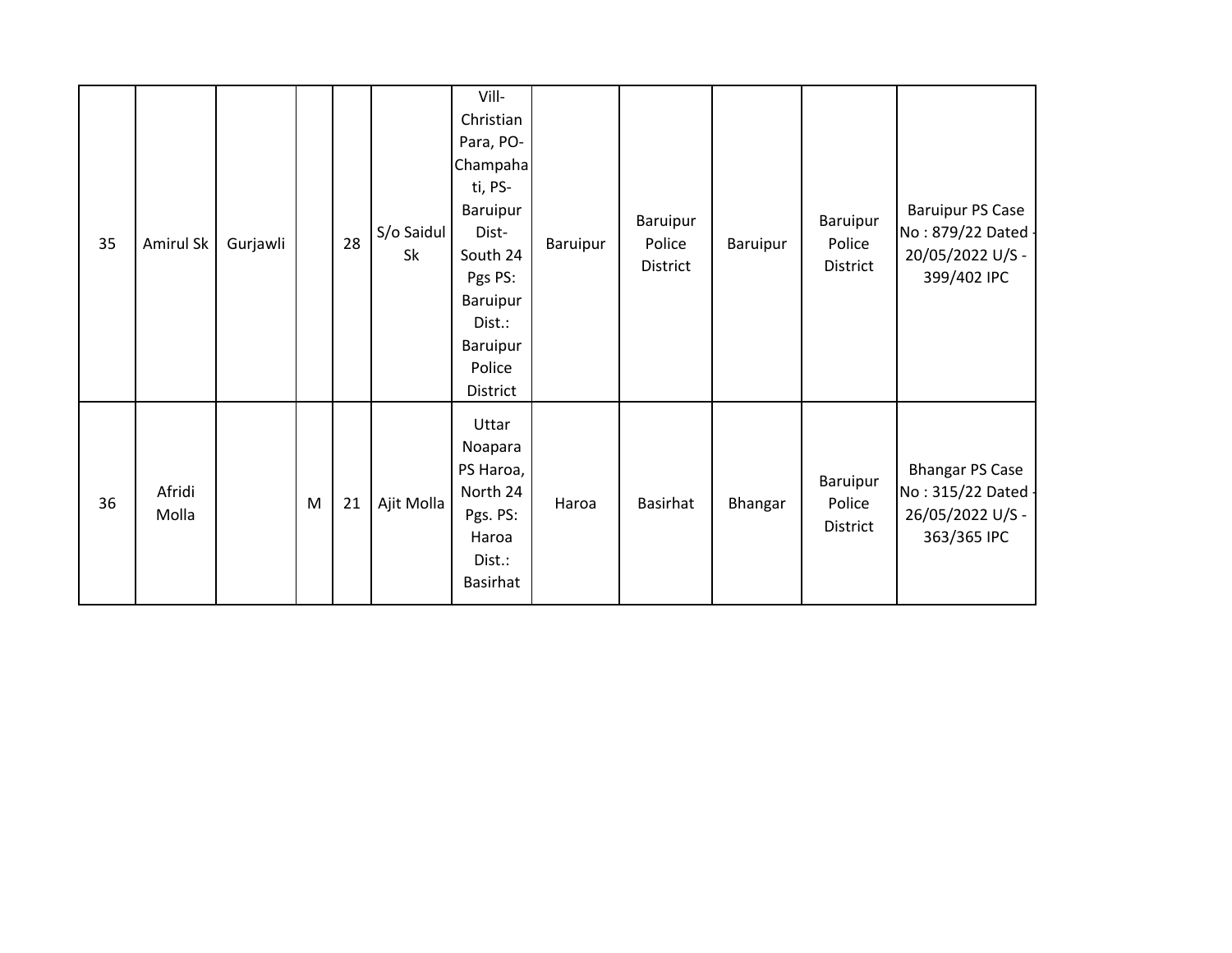| 37 | Suraj<br>Askarl        |        | M | 22 | Kalim<br>Laskar | Uttar<br>Angad<br>Beria<br>(Laskar<br>Para), PO-<br>Tangrakha<br>li, PS<br>Canning,<br>South 24<br>Pgs PS:<br>Canning<br>Dist.:<br>Baruipur<br>Police<br>District | Canning   | Baruipur<br>Police<br>District | Canning   | Baruipur<br>Police<br><b>District</b> | Canning PS Case<br>No: 200/22 Dated -<br>26/05/2022 U/S -<br>302/34 IPC    |
|----|------------------------|--------|---|----|-----------------|-------------------------------------------------------------------------------------------------------------------------------------------------------------------|-----------|--------------------------------|-----------|---------------------------------------|----------------------------------------------------------------------------|
| 38 | <b>Dipak</b><br>Mondal | Juzal. | M |    | Tarak<br>Mondal | Piyali<br>Kolariya,<br>PO-<br>Bansra, PS-<br>Jibantala,<br>South 24<br>Pargagana<br>s PS:<br>Jibantala<br>Dist.:<br>Baruipur<br>Police<br>District                | Jibantala | Baruipur<br>Police<br>District | Jibantala | Baruipur<br>Police<br><b>District</b> | Jibantala PS Case<br>No: 101/22 Dated -<br>25/03/2022 U/S -<br>399/402 IPC |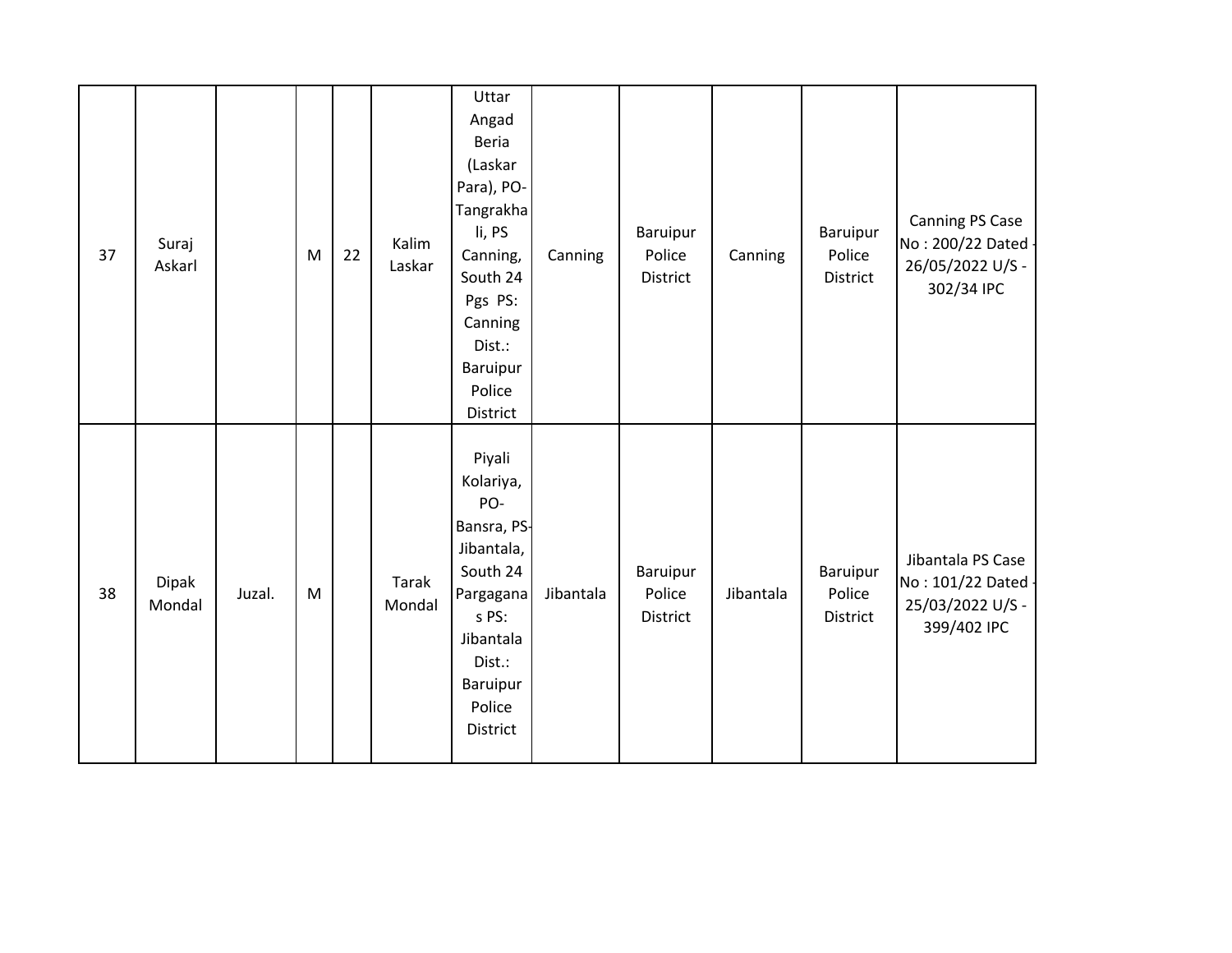| 39 | Romjan<br>Sardar           |       | M         |    | Ahandd<br>Sardar          | Dakshin<br>Bansra,<br>Majharpar<br>a, PO-<br>Bansra, PS-<br>Jibantala,<br>South 24<br>Parganas.<br>PS:<br>Jibantala<br>Dist.:<br>Baruipur<br>Police<br>District | Jibantala | Baruipur<br>Police<br>District | Jibantala | Baruipur<br>Police<br>District | Jibantala PS Case<br>No: 101/22 Dated -<br>25/03/2022 U/S -<br>399/402 IPC                                                                                     |
|----|----------------------------|-------|-----------|----|---------------------------|-----------------------------------------------------------------------------------------------------------------------------------------------------------------|-----------|--------------------------------|-----------|--------------------------------|----------------------------------------------------------------------------------------------------------------------------------------------------------------|
| 40 | Afjal<br>Hossain<br>Laskar | Afzal | ${\sf M}$ | 33 | Abdul<br>Hannan<br>Laskar | Vill+ PO:<br><b>Bantra PS:</b><br>Joynagar,<br>$24$ pgs(s)<br>PS:<br>Joynagar<br>Dist.:<br>Baruipur<br>Police<br><b>District</b>                                | Joynagar  | Baruipur<br>Police<br>District | Joynagar  | Baruipur<br>Police<br>District | Joynagar PS Case<br>No: 375/22 Dated -<br>26/05/2022 U/S -<br>363/367/370(5)/1<br>20B IPC & 14 Child<br>Labour(<br>Prohibition and<br>Regulation) Act,<br>1986 |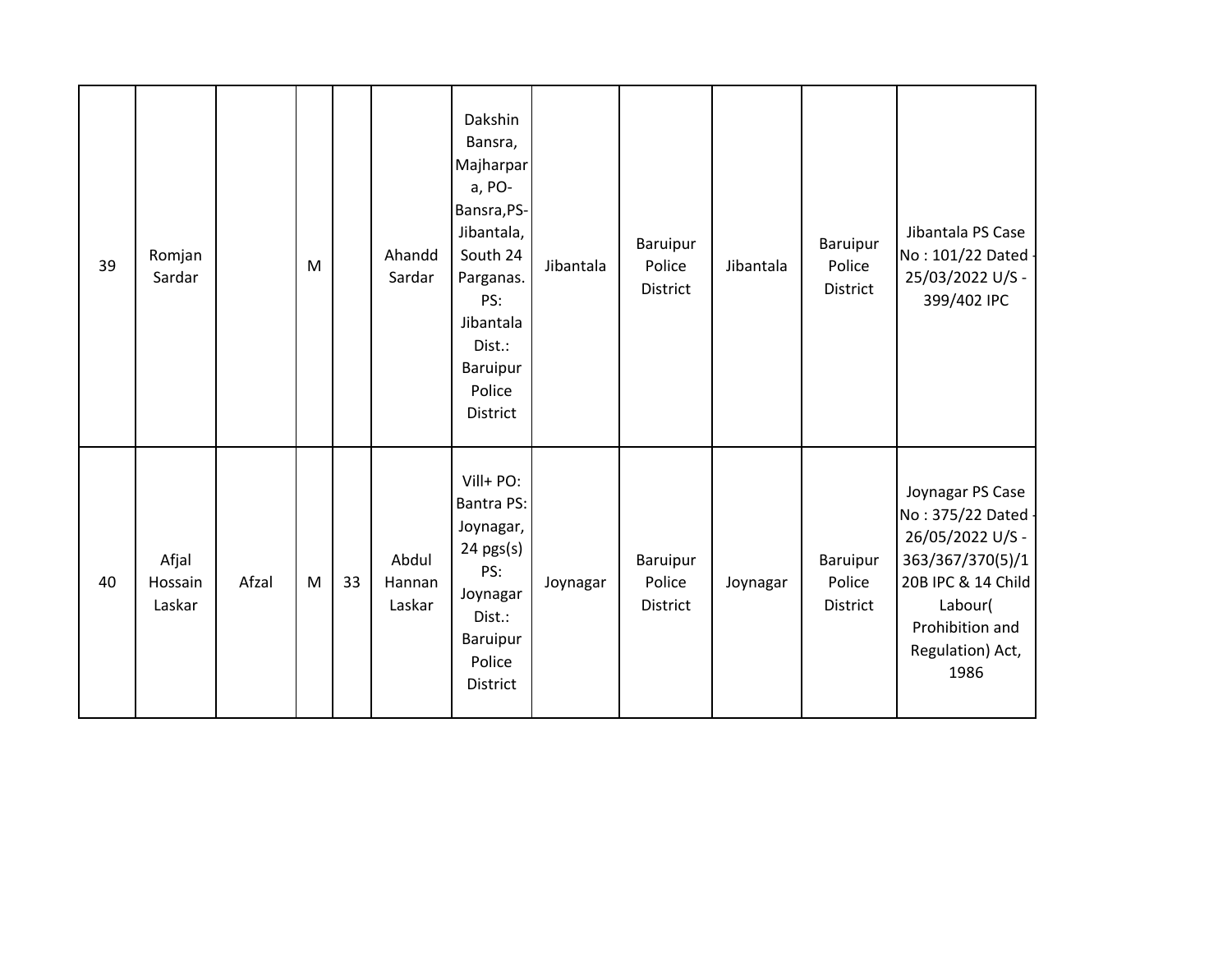| 41 | Ashok<br>Sharma     |  | Jagat<br>Sharma | Simultala,<br>PS.<br>Narendra<br>pur, Dist.<br>South 24<br>Pgs. PS:<br>Narendra<br>pur Dist.:<br>Baruipur<br>Police<br>District          | Narendrap<br>ur | Baruipur<br>Police<br><b>District</b> | Narendrap<br>ur | Baruipur<br>Police<br><b>District</b> | Narendrapur PS<br>Case No: 550/22<br>Dated -<br>26/05/2022 U/S -<br>4D of The West<br>Bengal Land<br>Reforms Act, 1955        |
|----|---------------------|--|-----------------|------------------------------------------------------------------------------------------------------------------------------------------|-----------------|---------------------------------------|-----------------|---------------------------------------|-------------------------------------------------------------------------------------------------------------------------------|
| 42 | Giyasuddi<br>n Gazi |  | Palan Gazi      | Polghat<br>Gazipara,<br>PS.<br>Sonarpur,<br>Dist.<br>South 24<br>Pgs. PS:<br>Sonarpur<br>Dist.:<br>Baruipur<br>Police<br><b>District</b> | Sonarpur        | Baruipur<br>Police<br><b>District</b> | Narendrap<br>ur | Baruipur<br>Police<br><b>District</b> | Narendrapur PS<br>Case No: 550/22<br>Dated -<br>26/05/2022 U/S -<br>4D of The West<br><b>Bengal Land</b><br>Reforms Act, 1955 |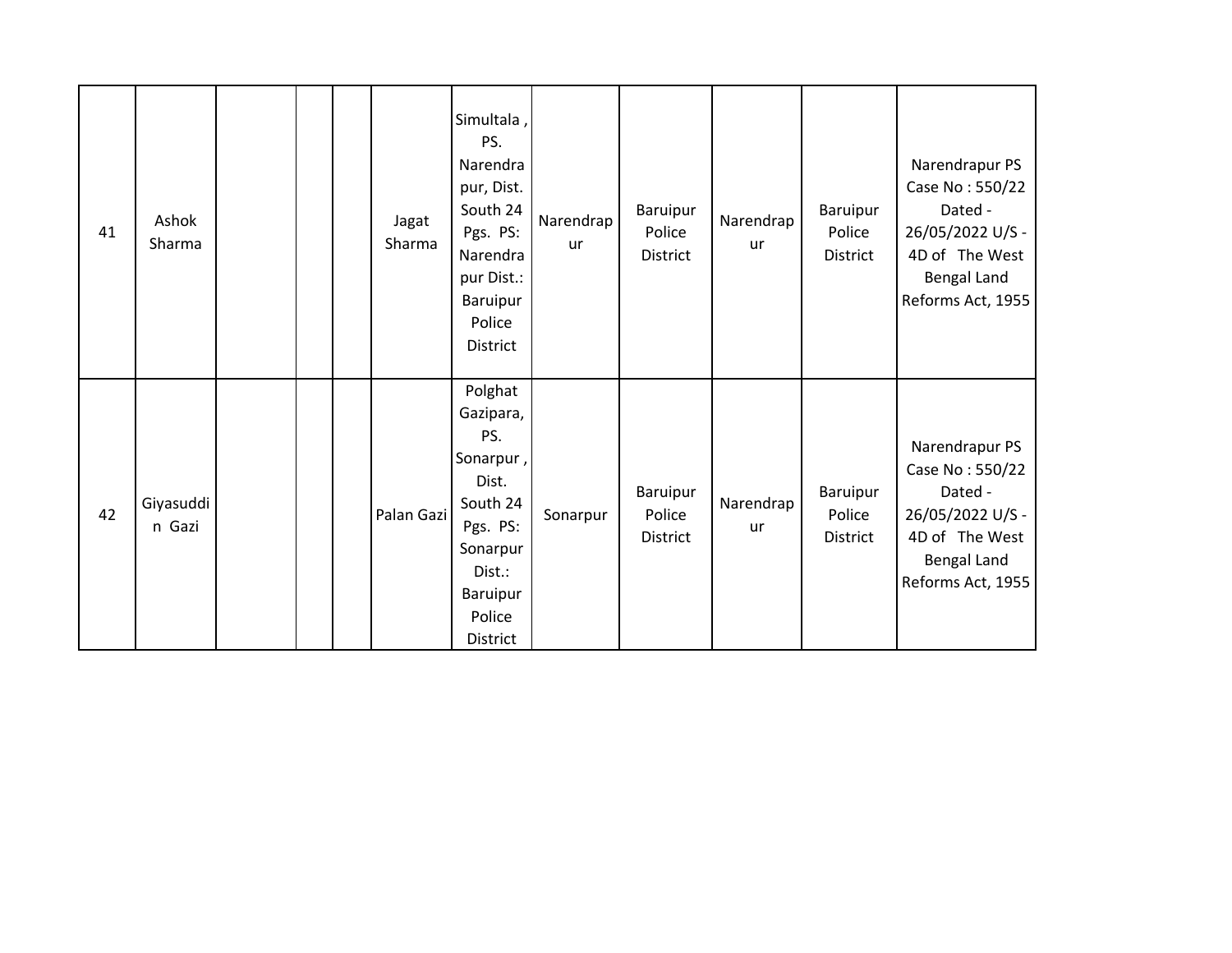| 43 | Saidul<br>Mondal  |  | Lt. Yunus<br>Ali<br>Mondal | Polghat<br>Chatipara,<br>PS.<br>Sonarpur,<br>Dist.<br>South 24<br>Pgs. PS:<br>Narendra<br>pur Dist.:<br>Baruipur<br>Police<br><b>District</b>         | Narendrap<br><b>ur</b> | <b>Baruipur</b><br>Police<br><b>District</b> | Narendrap<br><b>ur</b> | Baruipur<br>Police<br><b>District</b> | Narendrapur PS<br>Case No: 550/22<br>Dated -<br>26/05/2022 U/S -<br>4D of The West<br><b>Bengal Land</b><br>Reforms Act, 1955 |
|----|-------------------|--|----------------------------|-------------------------------------------------------------------------------------------------------------------------------------------------------|------------------------|----------------------------------------------|------------------------|---------------------------------------|-------------------------------------------------------------------------------------------------------------------------------|
| 44 | Sahanaj<br>Mondal |  | Lt.<br>Anowar<br>Mondal    | Bonhoogh<br>ly Masum<br>para, PS.<br>Narendra<br>pur, Dist.<br>South 24<br>Pgs PS:<br>Narendra<br>pur Dist.:<br>Baruipur<br>Police<br><b>District</b> | Narendrap<br><b>ur</b> | Baruipur<br>Police<br>District               | Narendrap<br>ur        | Baruipur<br>Police<br>District        | Narendrapur PS<br>Case No: 550/22<br>Dated -<br>26/05/2022 U/S -<br>4D of The West<br>Bengal Land<br>Reforms Act, 1955        |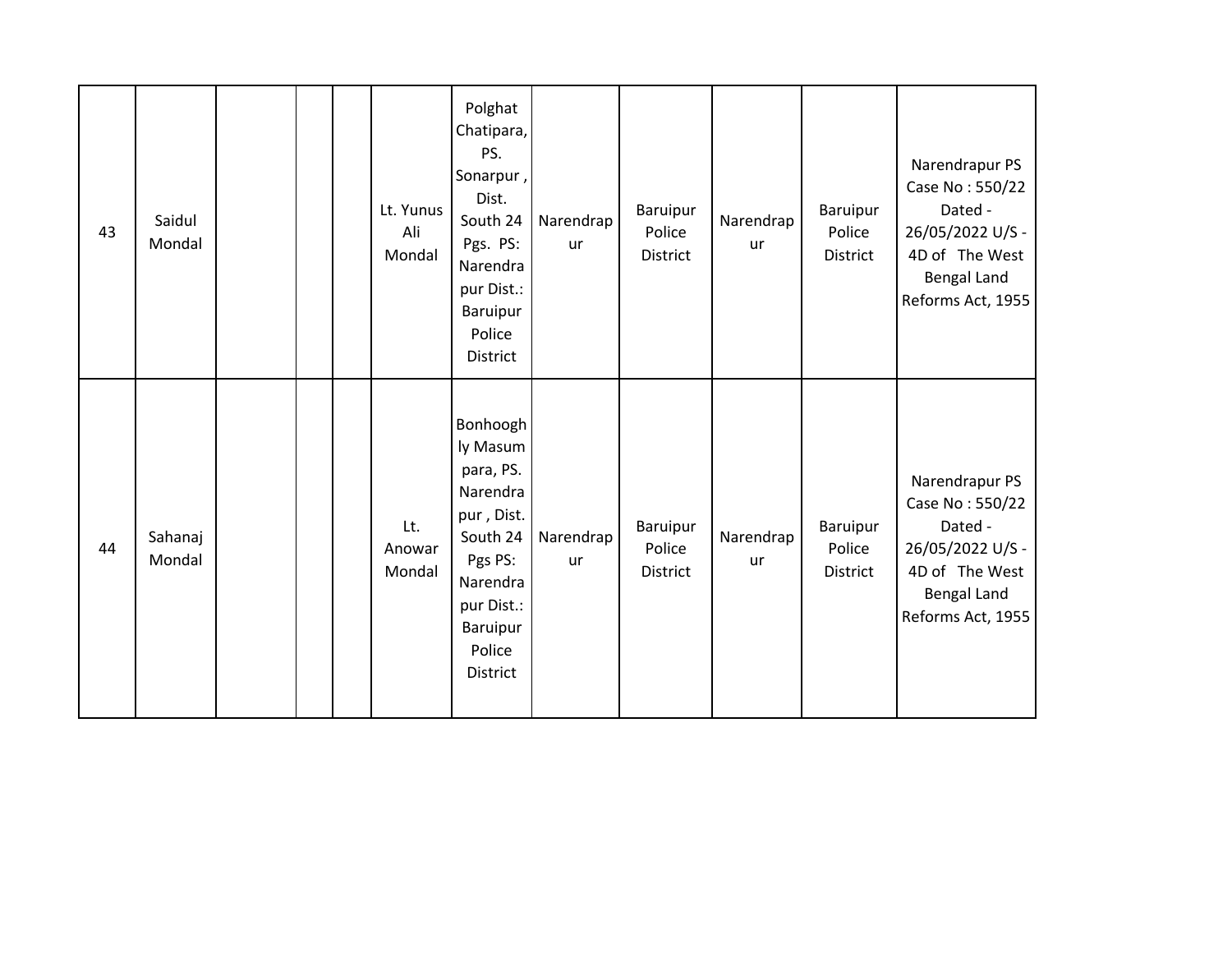| 45 | Sekh<br>Oronjeb  | M |    | S/o. Lt. Sk<br>Ajijul<br>Rahaman | 39/1G<br>Topsia<br>Road, PS.<br>Tiljala,<br>Kolkata.<br>39 PS:<br>Tiljala<br>Dist.:<br>Kolkata                                                                     | Tiljala  | Kolkata                        | Narendrap<br>ur | Baruipur<br>Police<br>District | Narendrapur PS<br>Case No: 387/22<br>Dated -<br>21/04/2022 U/S -<br>399/402 IPC &<br>25(1)(A)/27 Arms<br>Act, 1959 |
|----|------------------|---|----|----------------------------------|--------------------------------------------------------------------------------------------------------------------------------------------------------------------|----------|--------------------------------|-----------------|--------------------------------|--------------------------------------------------------------------------------------------------------------------|
| 46 | Sabirul<br>Islam | M | 35 | Md. Nurul<br>Hoda                | Nayagram<br>, PS-Suti,<br>Dist-<br>Murshida<br>bad A/P.<br>Rajpur, PS-<br>Sonarpur,<br>South 24<br>Pgs PS:<br>Sonarpur<br>Dist.:<br>Baruipur<br>Police<br>District | Sonarpur | Baruipur<br>Police<br>District | Narendrap<br>ur | Baruipur<br>Police<br>District | Narendrapur PS<br>Case No: 549/22<br>Dated -<br>26/05/2022 U/S -<br>341/325/506/34<br><b>IPC</b>                   |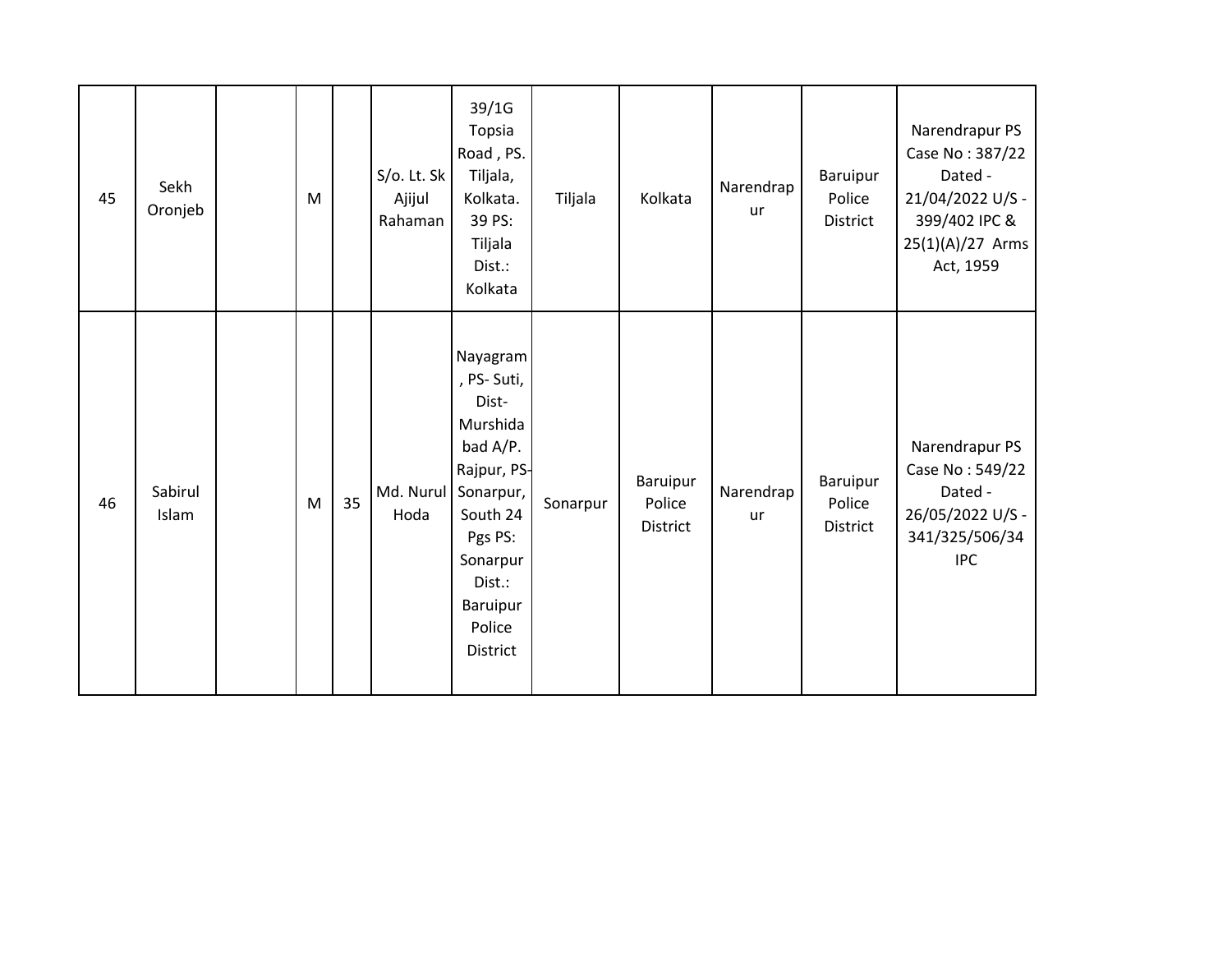| 47 | Ansur<br>Rahaman<br><b>Biswas</b> |          | M | 38 | Lt. Abu<br>Bakkar<br><b>Biswas</b> | 1398<br>Kumrakha<br>li, PO+PS-<br>Narendra<br>pur, South<br>24 Pgs PS:<br>Narendra<br>pur Dist.:<br>Baruipur<br>Police<br><b>District</b> | Narendrap<br><b>ur</b> | Baruipur<br>Police<br>District | Narendrap<br>ur | Baruipur<br>Police<br>District | Narendrapur PS<br>Case No: 549/22<br>Dated -<br>26/05/2022 U/S -<br>341/325/506/34<br><b>IPC</b> |
|----|-----------------------------------|----------|---|----|------------------------------------|-------------------------------------------------------------------------------------------------------------------------------------------|------------------------|--------------------------------|-----------------|--------------------------------|--------------------------------------------------------------------------------------------------|
| 48 | Marium<br>Singh                   | Priyanka | F |    | W/o Suraj<br>Daro Sing             | Jhupri,<br>near<br>Sealdah<br>Rail Basti,<br>Singh, D/o   PS Entally,<br>Kolkata<br>PS: Entally<br>Dist.:<br>Kolkata                      | Entally                | Kolkata                        | Sonarpur        | Baruipur<br>Police<br>District | Sonarpur PS Case<br>No: 545/22 Dated -<br>20/05/2022 U/S -<br>380 IPC                            |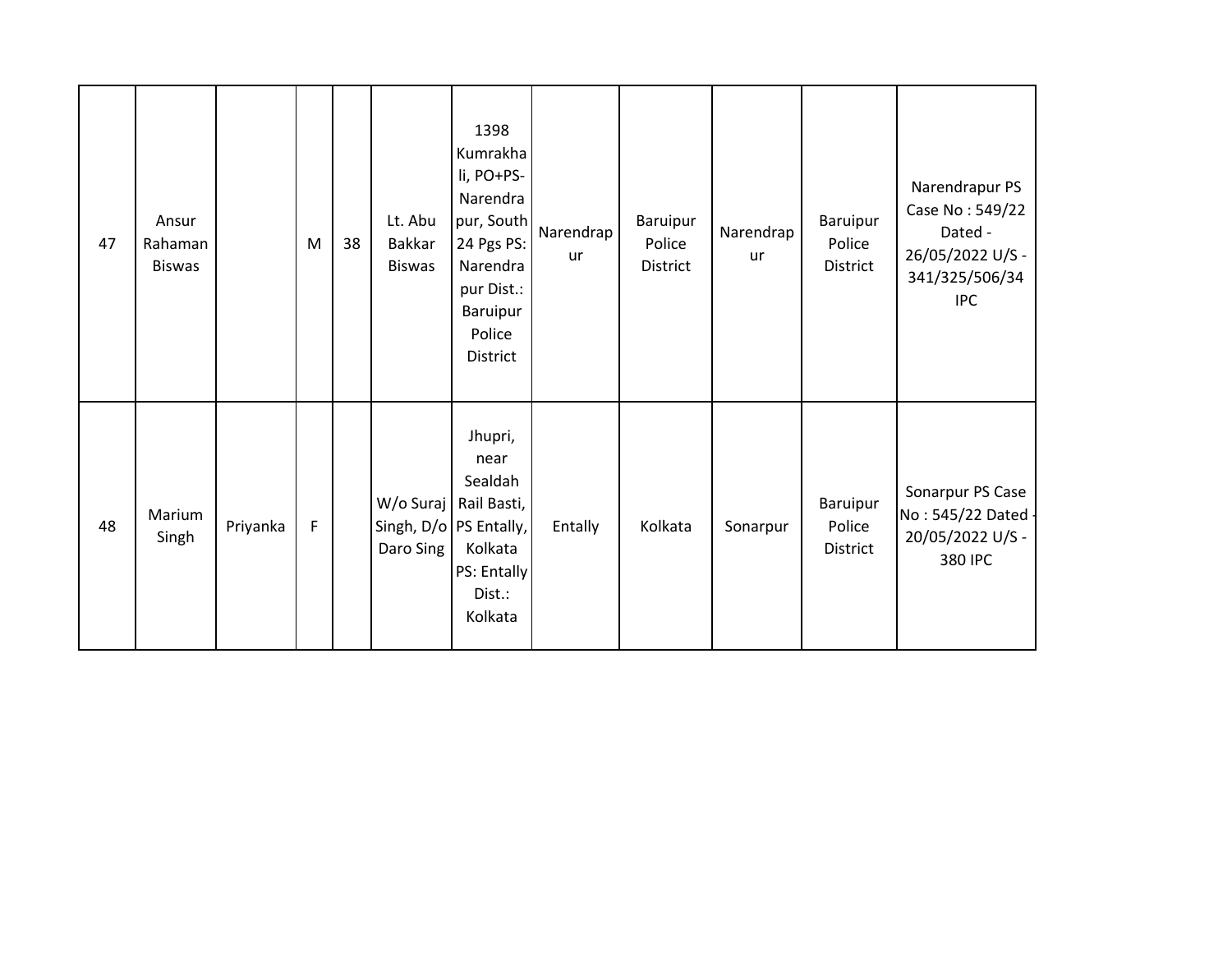| 49 | Nirupa<br>Singh    | Sagari | $\mathsf F$ | 18 | D/o Daro<br>Singh       | Jhupri,<br>near<br>Sealdah<br>Rail Basti,<br>PS Entally,<br>Kolkata<br>PS: Entally<br>Dist.:<br>Kolkata                                                            | Entally                | Kolkata                        | Sonarpur       | <b>Baruipur</b><br>Police<br>District | Sonarpur PS Case<br>No: 545/22 Dated -<br>20/05/2022 U/S -<br>380 IPC                   |
|----|--------------------|--------|-------------|----|-------------------------|--------------------------------------------------------------------------------------------------------------------------------------------------------------------|------------------------|--------------------------------|----------------|---------------------------------------|-----------------------------------------------------------------------------------------|
| 50 | Samim<br>Laskar    |        | M           | 19 | S/o Sadek<br>Laskar     | Jaykrishna<br>pur,<br>Laskarpar<br>a, PO<br>Boral, PS<br>Narendra<br>pur, Dis.<br>South 24<br>Pgs. PS:<br>Narendra<br>pur Dist.:<br>Baruipur<br>Police<br>District | Narendrap<br><b>ur</b> | Baruipur<br>Police<br>District | Sonarpur       | <b>Baruipur</b><br>Police<br>District | Sonarpur PS Case<br>No: 566/22 Dated<br>26/05/2022 U/S -<br>354A/354D/509<br><b>IPC</b> |
| 51 | Sahanowa<br>z Alam |        | M           |    | S/O<br>Sahajan<br>Molla | Jangalpur,<br>PS Baduria<br>PS:<br><b>Baduria</b><br>Dist.:<br><b>Basirhat</b>                                                                                     | <b>Baduria</b>         | <b>Basirhat</b>                | <b>Baduria</b> | <b>Basirhat</b>                       | <b>Baduria PS Case</b><br>No: 319/22 Dated -<br>21/05/2022 U/S -<br>399/402 IPC         |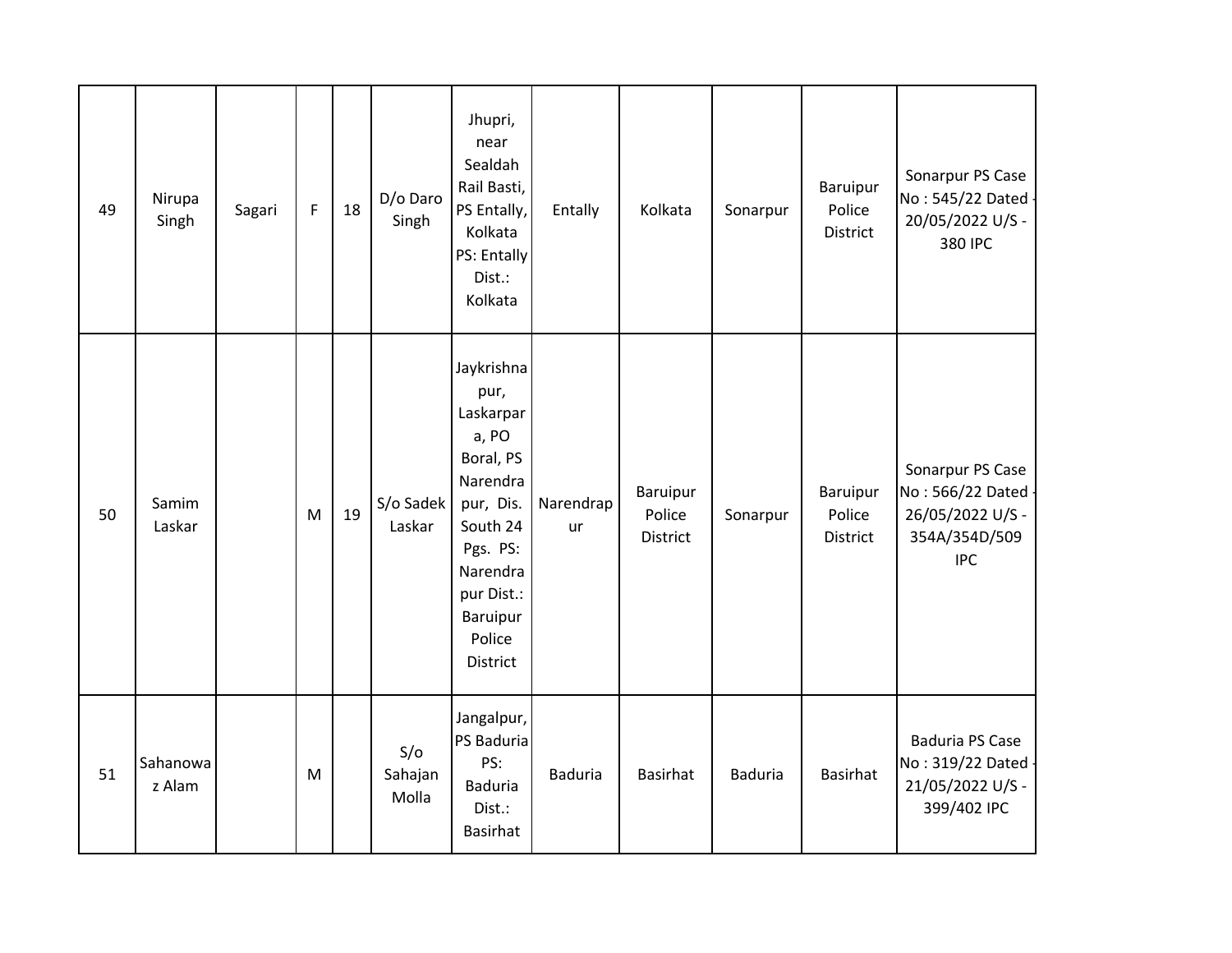| 52 | Somnath<br>Bar        | ${\sf M}$ |    | S/o Lt.<br><b>Adhir Bar</b> | PS:<br>Minakhan<br>Dist.:<br><b>Basirhat</b>                                                                               | Minakhan                               | Basirhat | Minakhan         | <b>Basirhat</b> | Minakhan PS Case<br>No: 122/22 Dated -<br>25/05/2022 U/S -<br>498A/325/307/34<br><b>IPC</b>        |
|----|-----------------------|-----------|----|-----------------------------|----------------------------------------------------------------------------------------------------------------------------|----------------------------------------|----------|------------------|-----------------|----------------------------------------------------------------------------------------------------|
| 53 | Joydeb<br>Sarkar      | M         |    | a Sarkar                    | Durgaman<br>dap<br>Sardarpar<br>a, PS-<br>Sandeshk<br>24<br>Parganas.<br>PS:<br>Sandeshk<br>hali Dist.:<br><b>Basirhat</b> | Bishnupad hali, North Sandeshkh<br>ali | Basirhat | Sandeshkha<br>li | <b>Basirhat</b> | Sandeshkhali PS<br>Case No: 94/22<br>Dated -<br>26/05/2022 U/S -<br>341/323/325/307/<br>354/34 IPC |
| 54 | Bishnupad<br>a Sarkar | M         | 58 | Lt. Sarat<br>Sarkar         | Durgaman<br>dap<br>Sardarpar<br>a, PS-<br>Sandeshk<br>24<br>Parganas<br>PS:<br>Sandeshk<br>hali Dist.:<br>Basirhat         | hali, North Sandeshkh<br>ali           | Basirhat | Sandeshkha<br>li | Basirhat        | Sandeshkhali PS<br>Case No: 94/22<br>Dated -<br>26/05/2022 U/S -<br>341/323/325/307/<br>354/34 IPC |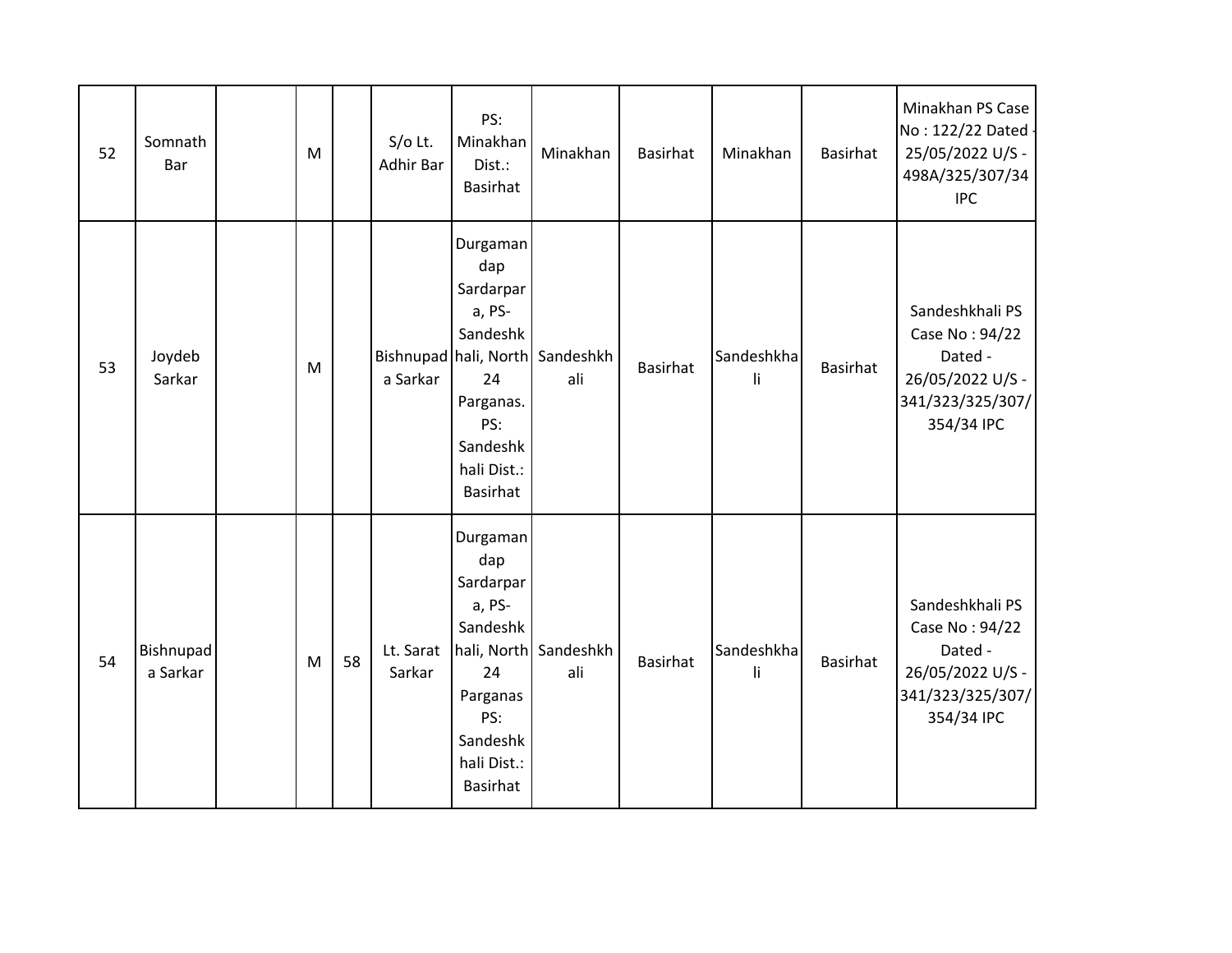| 55 | Khalida<br>Sardar | F | 40 | Late Izar<br>Ali Gain          | PS:<br>gar Dist.:<br>Basirhat                                                                                             | Swarupna Swarupnag<br>ar     | Basirhat | Swarupnag<br>ar | Basirhat                                     | Swarupnagar PS<br>Case No: 538/22<br>Dated -<br>26/05/2022 U/S -<br>14 Foreigners Act,<br>1946Â |
|----|-------------------|---|----|--------------------------------|---------------------------------------------------------------------------------------------------------------------------|------------------------------|----------|-----------------|----------------------------------------------|-------------------------------------------------------------------------------------------------|
| 56 | Anupam<br>Mondal  | M | 32 | Late Ranjit<br>Kumar<br>Mondal | PS:<br>gar Dist.:<br>Basirhat                                                                                             | Swarupna   Swarupnag  <br>ar | Basirhat | Swarupnag<br>ar | Basirhat                                     | Swarupnagar PS<br>Case No: 539/22<br>Dated -<br>26/05/2022 U/S -<br>14 Foreigners Act,<br>1946Â |
| 57 | Rabin<br>Garu     | M |    | Sudhir<br>Garu                 | Vill<br>Pelhasbari<br>, PO-<br>Maheshba<br>ri, Ps-<br>Nazat,<br>North 24<br>Pgs PS:<br>Nazat<br>Dist.:<br><b>Basirhat</b> | Nazat                        | Basirhat | Baguiati        | Bidhannagar<br>Police<br>Commission<br>erate | Baguiati PS Case<br>No: 181/22 Dated -<br>27/04/2022 U/S -<br>363/366 IPC                       |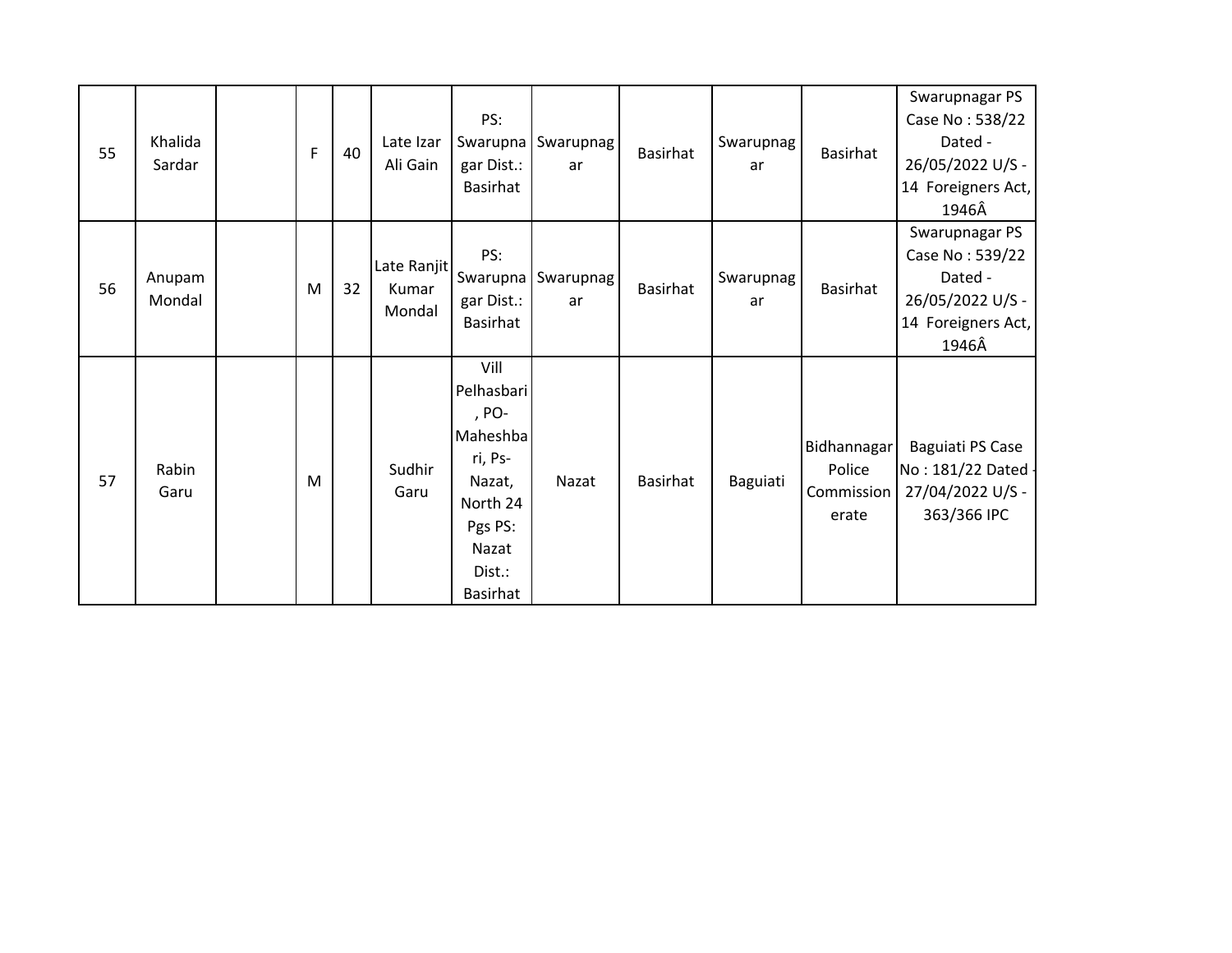| 58 | Samir<br>Soren        | M | Lt. Rabi<br>Soren | Rathindra<br>pally<br>Canelpar,<br>PS-<br>Santiniket<br>an, Dist-<br>Birbhum<br>PS:<br>Shantinike<br>tan Dist.:<br>Birbhum | Shantiniket<br>an | Birbhum | Bolpur | Birbhum | Bolpur PS Case No<br>: 123/22 Dated -<br>05/05/2022 U/S -<br>399/402 IPC |
|----|-----------------------|---|-------------------|----------------------------------------------------------------------------------------------------------------------------|-------------------|---------|--------|---------|--------------------------------------------------------------------------|
| 59 | <b>Billal</b><br>Miya | M | Lt. Rahim<br>Miya | Surul<br>Muslimpa<br>ra, PS-<br>Santiniket<br>an, Dist-<br>Birbhum<br>PS:<br>Shantinike<br>tan Dist.:<br>Birbhum           | Shantiniket<br>an | Birbhum | Bolpur | Birbhum | Bolpur PS Case No<br>: 123/22 Dated -<br>05/05/2022 U/S -<br>399/402 IPC |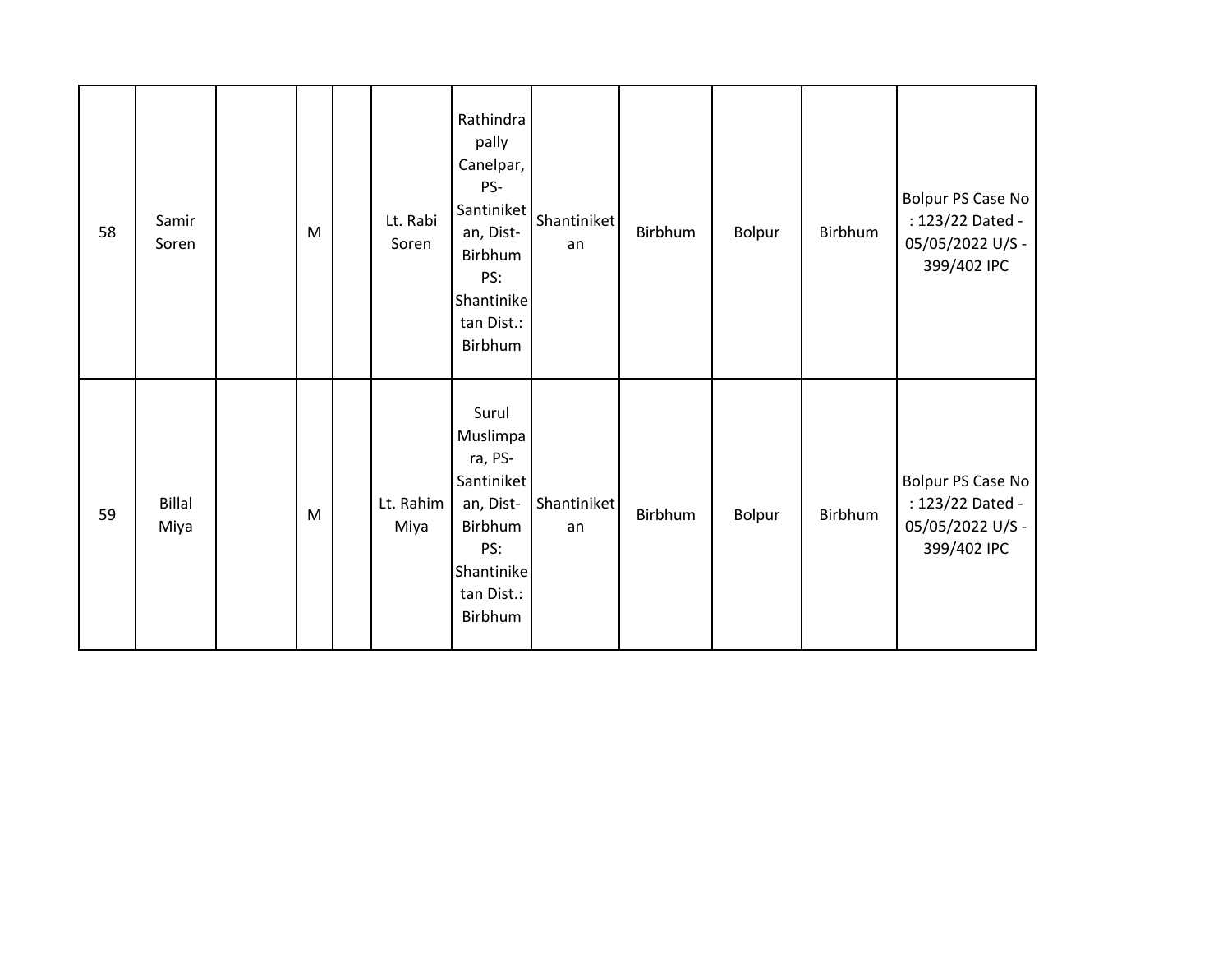| 60 | Hatem<br>Miya     |                                                 | M |    | Lt. Nirjam<br>Miya         | Village<br>Moldanga,<br>PS-<br>Santiniket<br>an, Dist-<br>Birbhum<br>PS:<br>Shantinike<br>tan Dist.:<br>Birbhum | Shantiniket<br>an | Birbhum | <b>Bolpur</b> | Birbhum | Bolpur PS Case No<br>: 123/22 Dated -<br>05/05/2022 U/S -<br>399/402 IPC                                                        |
|----|-------------------|-------------------------------------------------|---|----|----------------------------|-----------------------------------------------------------------------------------------------------------------|-------------------|---------|---------------|---------|---------------------------------------------------------------------------------------------------------------------------------|
| 61 | Rathin<br>Mondal  | "@Jagaba<br>ndhu<br>Mondal @<br>Rathin<br>Gope" | M | 50 | Mangal<br>Gope @<br>Mondal | Metela,<br>Murga<br>Tala PS:<br>Dubrajpor<br>e Dist.:<br>Birbhum                                                | Dubrajpore        | Birbhum | Dubrajpore    | Birbhum | Dubrajpore PS<br>Case No: 04/19<br>Dated -<br>08/01/2019 U/S -<br>326/307/34 IPC &<br>3/4 Explosive<br>Substances Act,<br>1908Â |
| 62 | Moniruddi<br>n Sk |                                                 | M | 40 | Lt.<br>Mustafa<br>Sk       | Haidarpur<br>PS:<br>Nalhati<br>Dist.:<br>Birbhum                                                                | Nalhati           | Birbhum | Nalhati       | Birbhum | Nalhati PS<br>Warrant No = Ref:<br>IE case No-43/                                                                               |
| 63 | Musha<br>Molla    | Surja                                           | M |    | Abdul<br>Gaffar<br>Molla   | PS: Suri<br>Dist.:<br>Birbhum                                                                                   | Suri              | Birbhum | Rajnagar      | Birbhum | Rajnagar PS Case<br>No: 44/22 Dated -<br>26/05/2022 U/S -<br>399/402 IPC &<br>25/27/35 Arms<br>Act, 1959                        |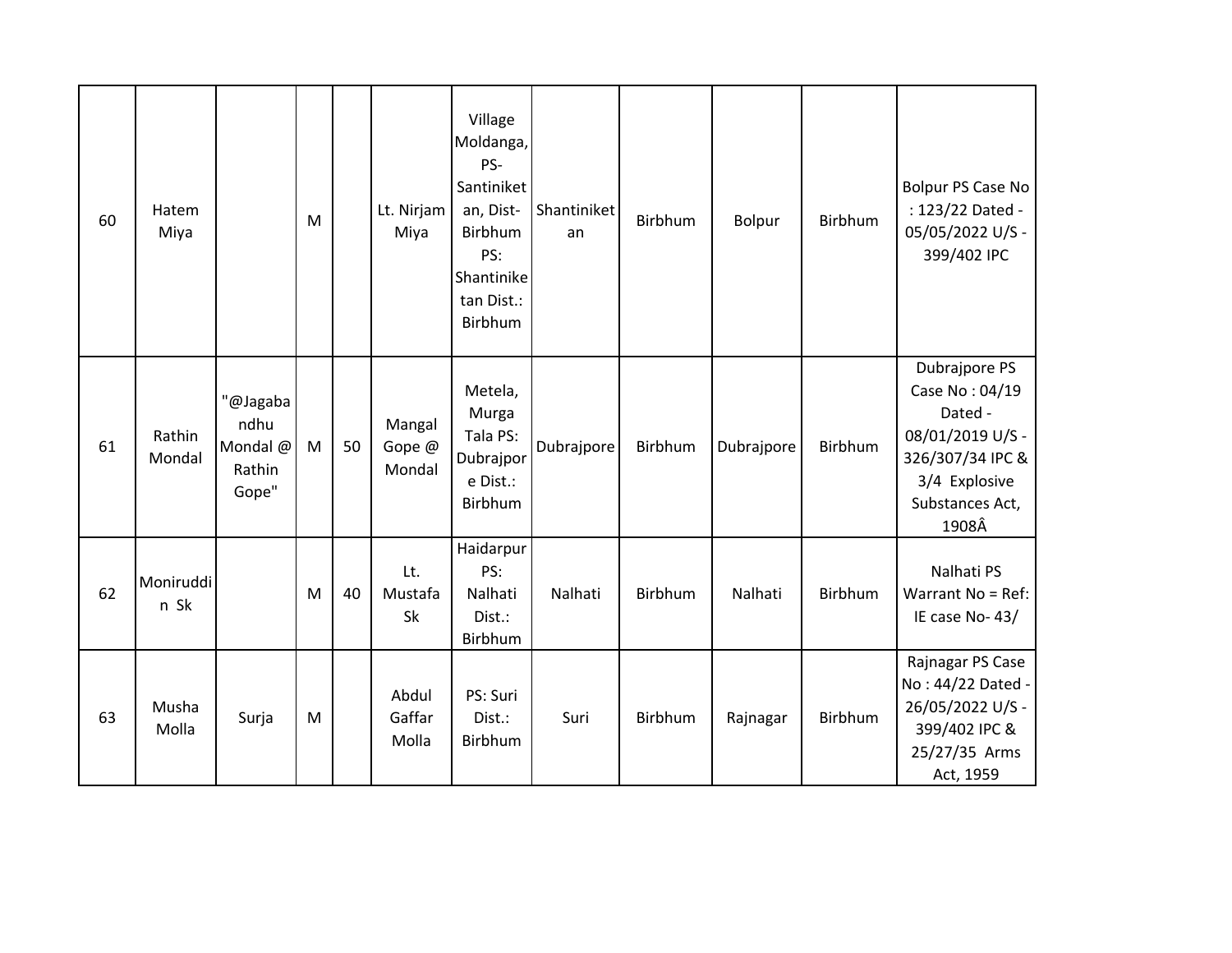| 64 | Arjun Roy              |      | M |    | Lt. Jangal<br>Roy                   | PS:<br>Rajnagar<br>Dist.:<br>Birbhum                                          | Rajnagar           | Birbhum | Rajnagar | Birbhum        | Rajnagar PS Case<br>No: 45/22 Dated -<br>26/05/2022 U/S -<br>379 IPC                                                                 |
|----|------------------------|------|---|----|-------------------------------------|-------------------------------------------------------------------------------|--------------------|---------|----------|----------------|--------------------------------------------------------------------------------------------------------------------------------------|
| 65 | Sanjit<br>Mahara       |      | M | 38 | Lt-<br>Kalipada<br>Mahara @<br>Kalo | Sheorakur<br>i PS:<br>Mahamm<br>ad bazar<br>Dist.:<br>Birbhum                 | Mahamma<br>d bazar | Birbhum | Sainthia | <b>Birbhum</b> | Sainthia PS Case<br>No: 150/22 Dated -<br>26/05/2022 U/S -<br>21/29 Narcotic<br>Drugs and<br>Psychotropic<br>Substances Act,<br>1985 |
| 66 | Mantu<br><b>Dhibar</b> |      | M | 32 | Lt-Manik<br><b>Dhibar</b>           | Maladang<br>a<br>Patidangal<br>PS:<br>Mahamm<br>ad bazar<br>Dist.:<br>Birbhum | Mahamma<br>d bazar | Birbhum | Sainthia | Birbhum        | Sainthia PS Case<br>No: 150/22 Dated -<br>26/05/2022 U/S -<br>21/29 Narcotic<br>Drugs and<br>Psychotropic<br>Substances Act,<br>1985 |
| 67 | Sanjit<br>Mahara       | Kalo | M | 27 | Ganesh<br>Mahara                    | Harishkop<br>a PS:<br>Sainthia<br>Dist.:<br>Birbhum                           | Sainthia           | Birbhum | Sainthia | Birbhum        | Sainthia PS Case<br>No: 150/22 Dated -<br>26/05/2022 U/S -<br>21/29 Narcotic<br>Drugs and<br>Psychotropic<br>Substances Act,<br>1985 |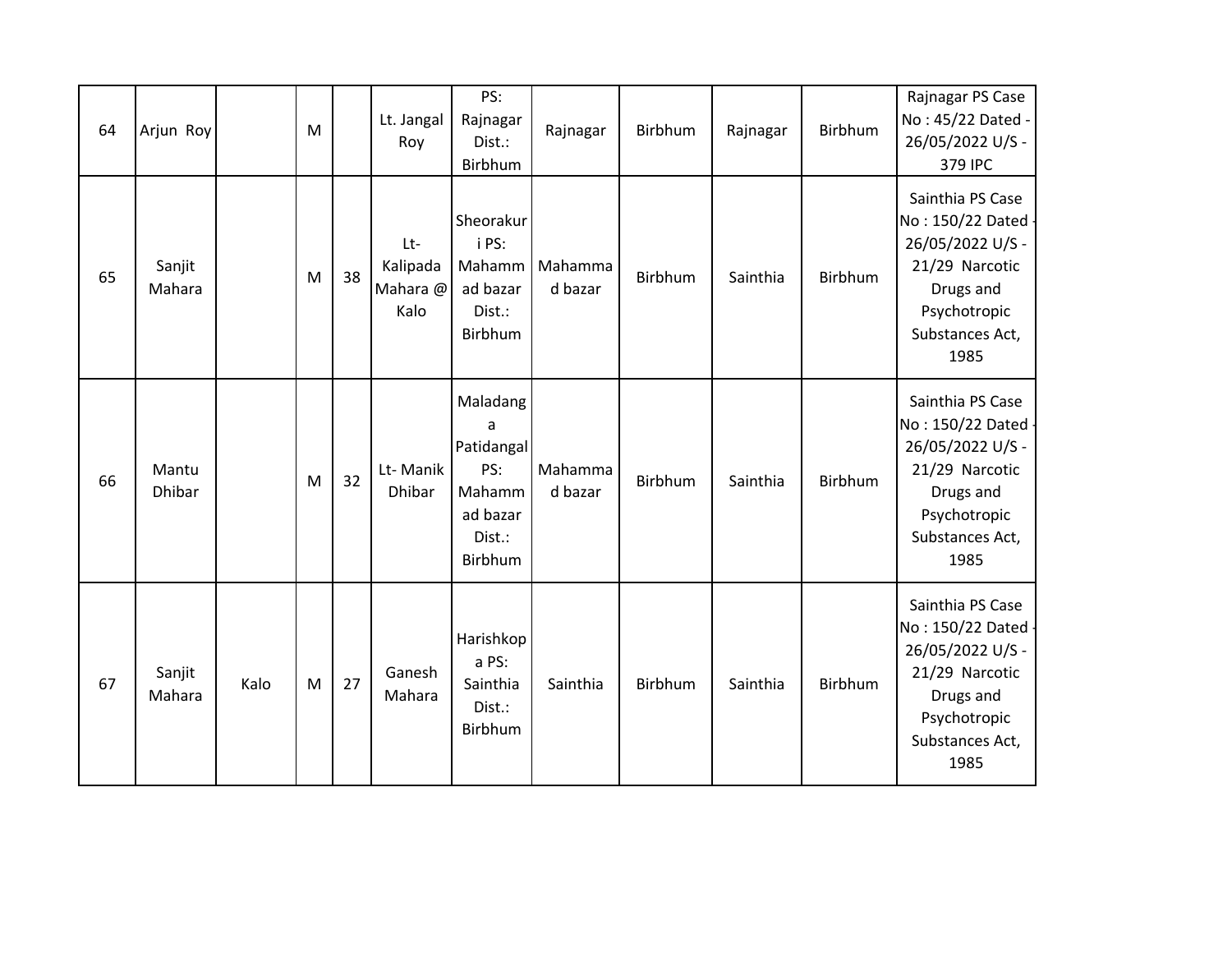| 68 | <b>Babul</b><br>Mahara   |       | M | 23 | Ananda<br>Mahara         | Kamardan<br>ga PS:<br>Sainthia<br>Dist.:<br>Birbhum                          | Sainthia   | Birbhum                       | Sainthia   | Birbhum                              | Sainthia PS Case<br>No: 150/22 Dated -<br>26/05/2022 U/S -<br>21/29 Narcotic<br>Drugs and<br>Psychotropic<br>Substances Act,<br>1985 |
|----|--------------------------|-------|---|----|--------------------------|------------------------------------------------------------------------------|------------|-------------------------------|------------|--------------------------------------|--------------------------------------------------------------------------------------------------------------------------------------|
| 69 | Anup Das                 |       | M |    | Lt.basude<br>b Das       | Nowapara<br>PS:<br>Sainthia<br>Dist.:<br>Birbhum                             | Sainthia   | Birbhum                       | Suri       | Birbhum                              | Suri PS Case No:<br>261/22 Dated -<br>26/05/2022 U/S -<br>399/402 IPC &<br>$25(1)(a)/35$ Arms<br>Act, 1959                           |
| 70 | Santosh Kr<br><b>Das</b> |       |   |    | Nirmal<br>Das            | Khatipur<br>PS:<br>Sainthia<br>Dist.:<br>Birbhum                             | Sainthia   | Birbhum                       | Suri       | Birbhum                              | Suri PS Case No:<br>261/22 Dated -<br>26/05/2022 U/S -<br>399/402 IPC &<br>25(1)(a)/35 Arms<br>Act, 1959                             |
| 71 | Ulfat Mia                |       |   |    | Sahit Mia                | Chotoline<br>para PS:<br>Suri Dist.:<br>Birbhum                              | Suri       | <b>Birbhum</b>                | Suri       | <b>Birbhum</b>                       | Suri PS Case No:<br>261/22 Dated -<br>26/05/2022 U/S -<br>399/402 IPC &<br>$25(1)(a)/35$ Arms<br>Act, 1959                           |
| 72 | Sailen<br><b>Biswas</b>  | Pokai | M | 37 | Krishna<br><b>Biswas</b> | Panchberi<br>a PS:<br>Gopalnaga<br>r Dist.:<br>Bongaon<br>Police<br>District | Gopalnagar | Bongaon<br>Police<br>District | Gopalnagar | Bongaon<br>Police<br><b>District</b> | Gopalnagar PS<br>Case No: 289/22<br>Dated -<br>26/05/2022 U/S -<br>25(i)(a)/27 Arms<br>Act, 1959                                     |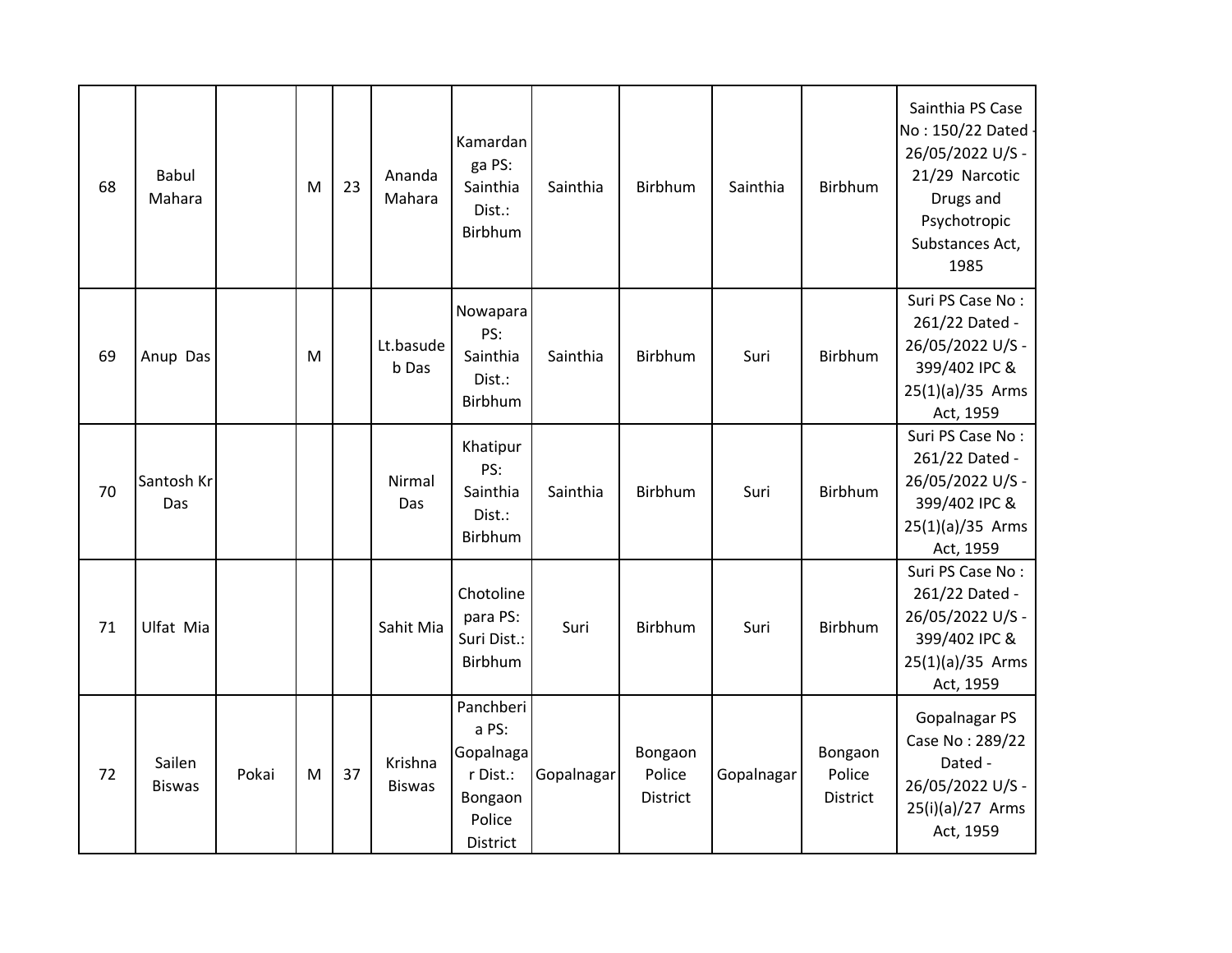| 73 | Ranjit<br>Shaw      | M | 48 | Lt<br><b>Biswanath</b><br>Shaw | Bandel<br>Manaspur<br>, Lal Baba<br>Ashram PS<br>Chinsurah,<br>Hooghly<br>PS:<br>Chinsurah<br>Dist.:<br>Chandann<br>agar<br>Police<br>Commissi<br>onerate | Chinsurah | Chandannag<br>ar Police<br>Commission<br>erate | Chinsurah | Chandannag<br>ar Police<br>Commission<br>erate | Chinsurah PS Case<br>No: 259/22 Dated -<br>26/05/2022 U/S -<br>46 A Bengal Excise<br>Act, 1909 |
|----|---------------------|---|----|--------------------------------|-----------------------------------------------------------------------------------------------------------------------------------------------------------|-----------|------------------------------------------------|-----------|------------------------------------------------|------------------------------------------------------------------------------------------------|
| 74 | Jan<br>Mahamm<br>ad | M | 56 | Lt. Md.<br>Rasul               | Iswarbaha<br>, 1 No.<br>Rail Line<br>dhar, PS<br>CHN(H)<br>PS:<br>Chinsurah<br>Dist.:<br>Chandann<br>agar<br>Police<br>Commissi<br>onerate                | Chinsurah | Chandannag<br>ar Police<br>Commission<br>erate | Chinsurah | Chandannag<br>ar Police<br>Commission<br>erate | Chinsurah PS Case<br>No: 233/22 Dated<br>10/05/2022 U/S -<br>341/354B/326/50<br>6/34 IPC       |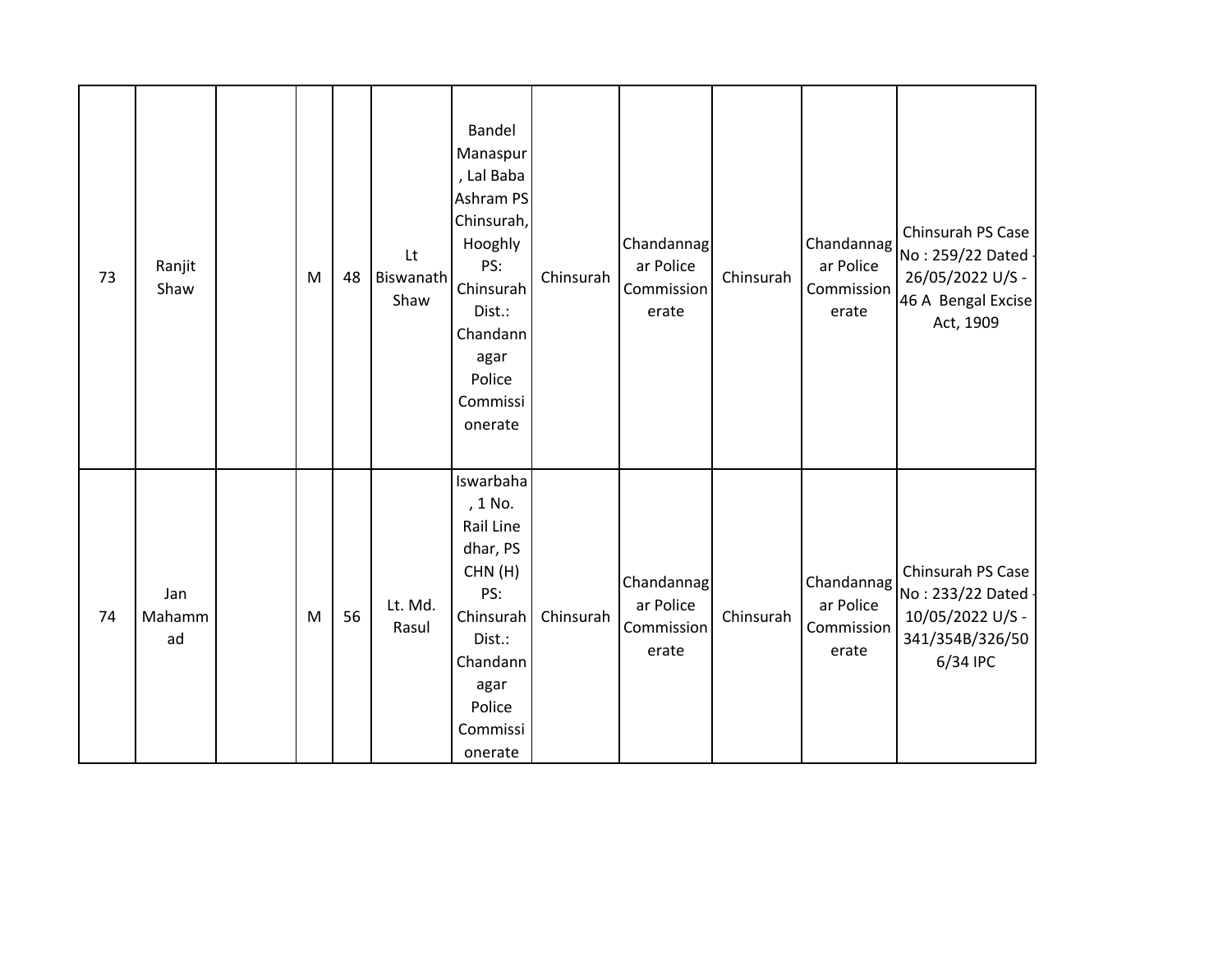| 75 | Santu Roy     | Sauti Roy | M | 35 | Dilip Roy      | Karbala<br>More,<br>Jhilpar,<br>Ward No.<br>10, PS<br>CHN(H)<br>PS:<br>Chinsurah<br>Dist.:<br>Chandann<br>agar<br>Police<br>Commissi      | Chinsurah | Chandannag<br>ar Police<br>Commission<br>erate | Chinsurah | Chandannag<br>ar Police<br>Commission<br>erate | Chinsurah PS<br>Warrant No = 245                                                                                                                    |
|----|---------------|-----------|---|----|----------------|-------------------------------------------------------------------------------------------------------------------------------------------|-----------|------------------------------------------------|-----------|------------------------------------------------|-----------------------------------------------------------------------------------------------------------------------------------------------------|
| 76 | Nemai<br>Shaw |           | M | 34 | Palash<br>Shaw | onerate<br>Gobra<br>Shivtala<br>PS<br>Dankuni<br>Hooghly<br>PS:<br>Dankuni<br>Dist.:<br>Chandann<br>agar<br>Police<br>Commissi<br>onerate | Dankuni   | Chandannag<br>ar Police<br>Commission<br>erate | Dankuni   | ar Police<br>Commission<br>erate               | Dankuni PS Case<br>$ \textsf{Chandannag} _{\textsf{No}: 107/19}$ Dated $ \textsf{No}: 107/19$<br>16/06/2019 U/S -<br>143/341/186/332/<br>427/34 IPC |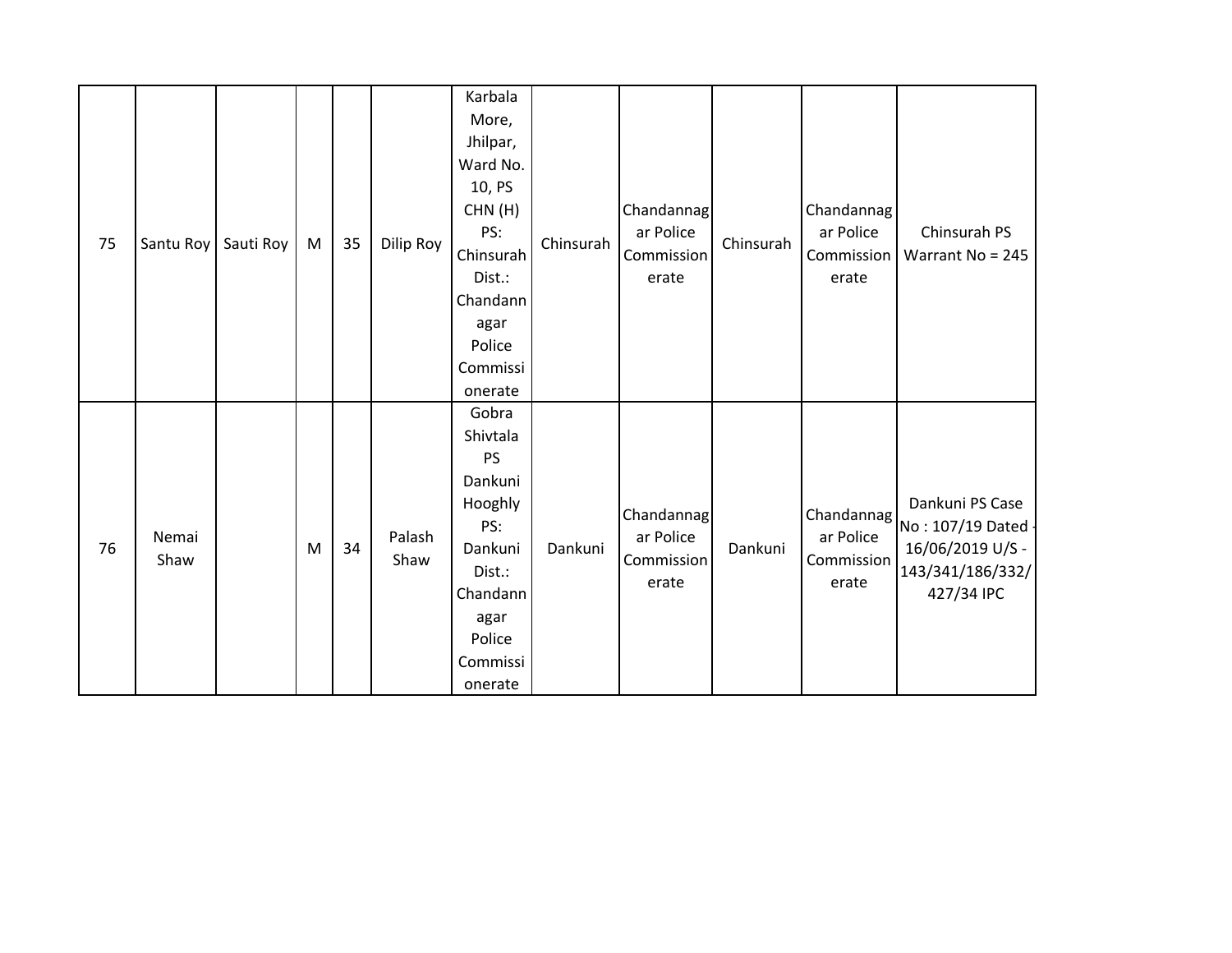| 77 | Sanjay<br>Hazra   |      | M | 31 | Arup<br>Hazra      | Gobra<br>Shivtala<br><b>PS</b><br>Dankuni<br>Hooghly<br>PS:<br>Dankuni<br>Dist.:<br>Chandann<br>agar<br>Police<br>Commissi<br>onerate | Dankuni    | Chandannag<br>ar Police<br>Commission<br>erate | Dankuni    | Chandannag<br>ar Police<br>Commission<br>erate | Dankuni PS Case<br>No: 107/19 Dated -<br>16/06/2019 U/S -<br>143/341/186/332/<br>427/34 IPC    |
|----|-------------------|------|---|----|--------------------|---------------------------------------------------------------------------------------------------------------------------------------|------------|------------------------------------------------|------------|------------------------------------------------|------------------------------------------------------------------------------------------------|
| 78 | Imanur<br>Rahaman | Alam | M | 26 | Saidur<br>Rahaman  | PS:<br>Harirampu<br>r Dist.:<br>Dakshin<br>Dinajpur                                                                                   | Harirampur | Dakshin<br>Dinajpur                            | Harirampur | Dakshin<br>Dinajpur                            | Harirampur PS<br>Case No: 152/18<br>$U/S -$                                                    |
| 79 | Saidur<br>Rahaman |      | M | 50 | Late Kinu<br>Molla | PS:<br>Harirampu<br>r Dist.:<br>Dakshin<br>Dinajpur                                                                                   | Harirampur | Dakshin<br>Dinajpur                            | Harirampur | Dakshin<br>Dinajpur                            | Harirampur PS<br>Case No: 152/18<br>$U/S -$                                                    |
| 80 | Mastak<br>Hossain |      | M | 48 | Mivar Md           | PS:<br>Harirampu<br>r Dist.:<br>Dakshin<br>Dinajpur                                                                                   | Harirampur | Dakshin<br>Dinajpur                            | Harirampur | Dakshin<br>Dinajpur                            | Harirampur PS<br>Case No: 30/22<br>Dated -<br>06/02/2022 U/S -<br>8/12R/W341/323<br><b>IPC</b> |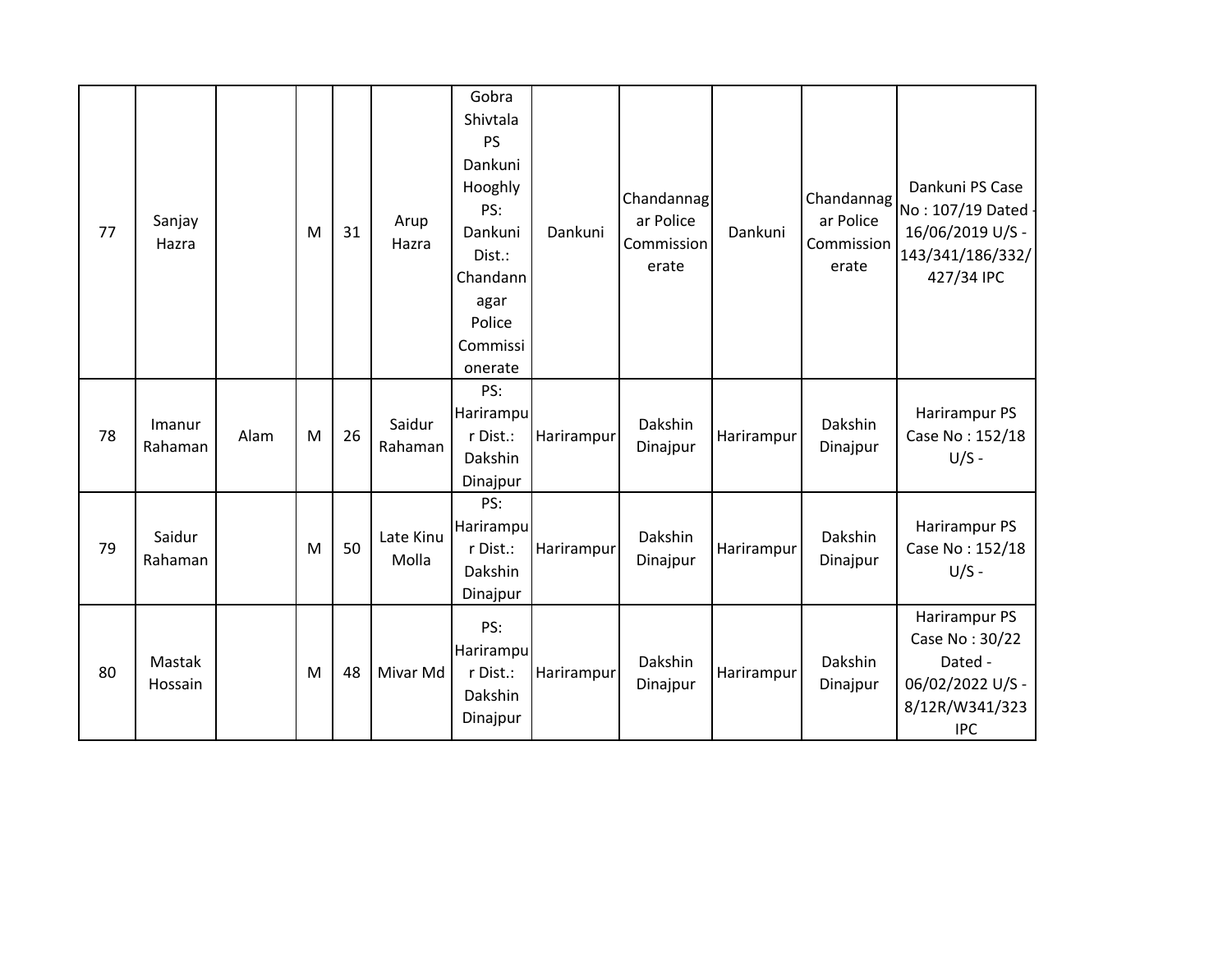| 81 | Laxman<br>Sarkar |                | M | 47 | Manoranj<br>an Sarkar | Jagadishp<br>ur PS: Hilli<br>Dist.:<br>Dakshin<br>Dinajpur                             | Hilli     | Dakshin<br>Dinajpur | Hilli     | Dakshin<br>Dinajpur | Hilli PS Case No:<br>127/22 Dated -<br>26/05/2022 U/S -<br>46A(c) Bengal<br>Excise Act, 1909                                                |
|----|------------------|----------------|---|----|-----------------------|----------------------------------------------------------------------------------------|-----------|---------------------|-----------|---------------------|---------------------------------------------------------------------------------------------------------------------------------------------|
| 82 | Sudesh<br>Roy    | $@$<br>Montesh | M | 38 | Lt. Satish<br>Roy     | Bazrapuku<br>Withanpar<br>a, PS<br>Tapan PS:<br>Tapan<br>Dist.:<br>Dakshin<br>Dinajpur | Tapan     | Dakshin<br>Dinajpur | Tapan     | Dakshin<br>Dinajpur | Tapan PS Case No:<br>312/22 Dated -<br>26/05/2022 U/S -<br>46A(c) Bengal<br>Excise Act, 1909                                                |
| 83 | Krishna<br>Roy   |                | M | 27 | Uttam<br>Roy          | Satbhaiya,<br>Schooldan<br>gi. PS:<br>Naxalbari<br>Dist.:<br>Darjeeling                | Naxalbari | Darjeeling          | Naxalbari | Darjeeling          | Naxalbari PS Case<br>No: 136/22 Dated -<br>26/05/2022 U/S -<br>21(b)/22(b)<br>Narcotic Drugs and<br>Psychotropic<br>Substances Act,<br>1985 |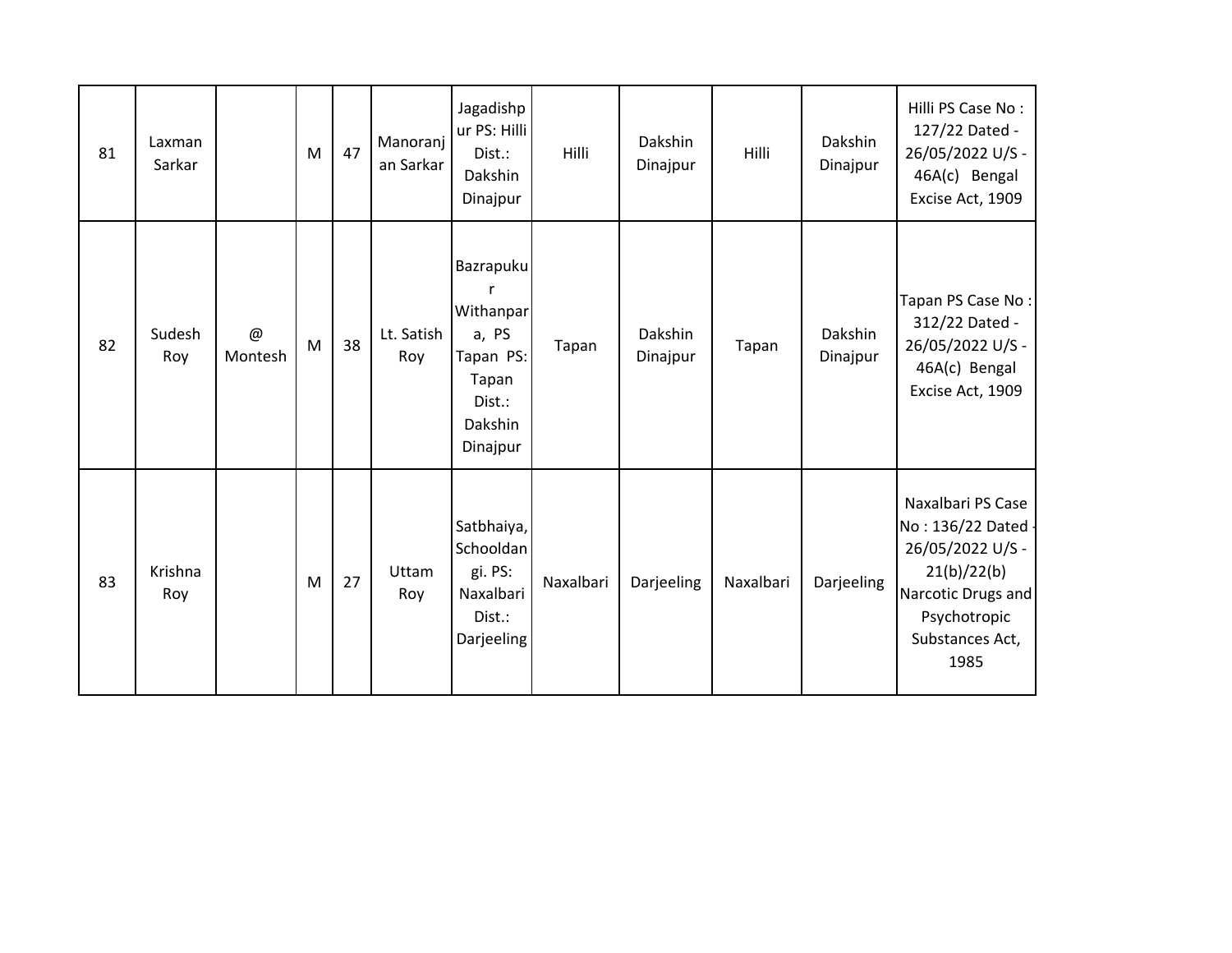| 84 | Ratan<br>Goswami        | M | 23 | Rohit<br>Goswami             | Stationpar<br>a,<br>Khalbusty.<br>PS:<br>Naxalbari<br>Dist.:<br>Darjeeling                      | Naxalbari      | Darjeeling                                      | Naxalbari      | Darjeeling                                      | Naxalbari PS Case<br>No: 136/22 Dated -<br>26/05/2022 U/S -<br>21(b)/22(b)<br>Narcotic Drugs and<br>Psychotropic<br>Substances Act,<br>1985 |
|----|-------------------------|---|----|------------------------------|-------------------------------------------------------------------------------------------------|----------------|-------------------------------------------------|----------------|-------------------------------------------------|---------------------------------------------------------------------------------------------------------------------------------------------|
| 85 | Dipesh<br>Chhetri       | M | 22 | Nir. Kr.<br>Chhetri          | Jamidargu<br>ri, PO<br>Hatighisa.<br>PS:<br>Naxalbari<br>Dist.:<br>Darjeeling                   | Naxalbari      | Darjeeling                                      | Naxalbari      | Darjeeling                                      | Naxalbari PS Case<br>No: 137/22 Dated -<br>26/05/2022 U/S -<br>46(b) Bengal<br>Excise Act, 1909                                             |
| 86 | Subhas<br>Chowdhur<br>y | M | 63 | Lt. Harihar<br>Chowdhur<br>y | Lokhasole<br>PS:<br>Bishnupur<br>Dist.:<br>Bankura                                              | Bishnupur      | Bankura                                         | Bishnupur      | <b>Bankura</b>                                  | Bishnupur PS Case<br>No: 59/22 Dated -<br>26/05/2022 U/S -<br>376/511 IPC                                                                   |
| 87 | Sk Munna                | M |    | Lt Sk<br>Mustafa             | Jamalpur<br>Sk Para<br>PS:<br>Budgebud<br>ge Dist.:<br>Diamond<br>Harbour<br>Police<br>District | Budgebudg<br>e | Diamond<br>Harbour<br>Police<br><b>District</b> | Budgebudg<br>e | Diamond<br>Harbour<br>Police<br><b>District</b> | <b>Budgebudge PS</b><br>Case No: 155/22<br>Dated -<br>26/05/2022 U/S -<br>399/402 IPC &<br>25/27 Arms Act,<br>1959                          |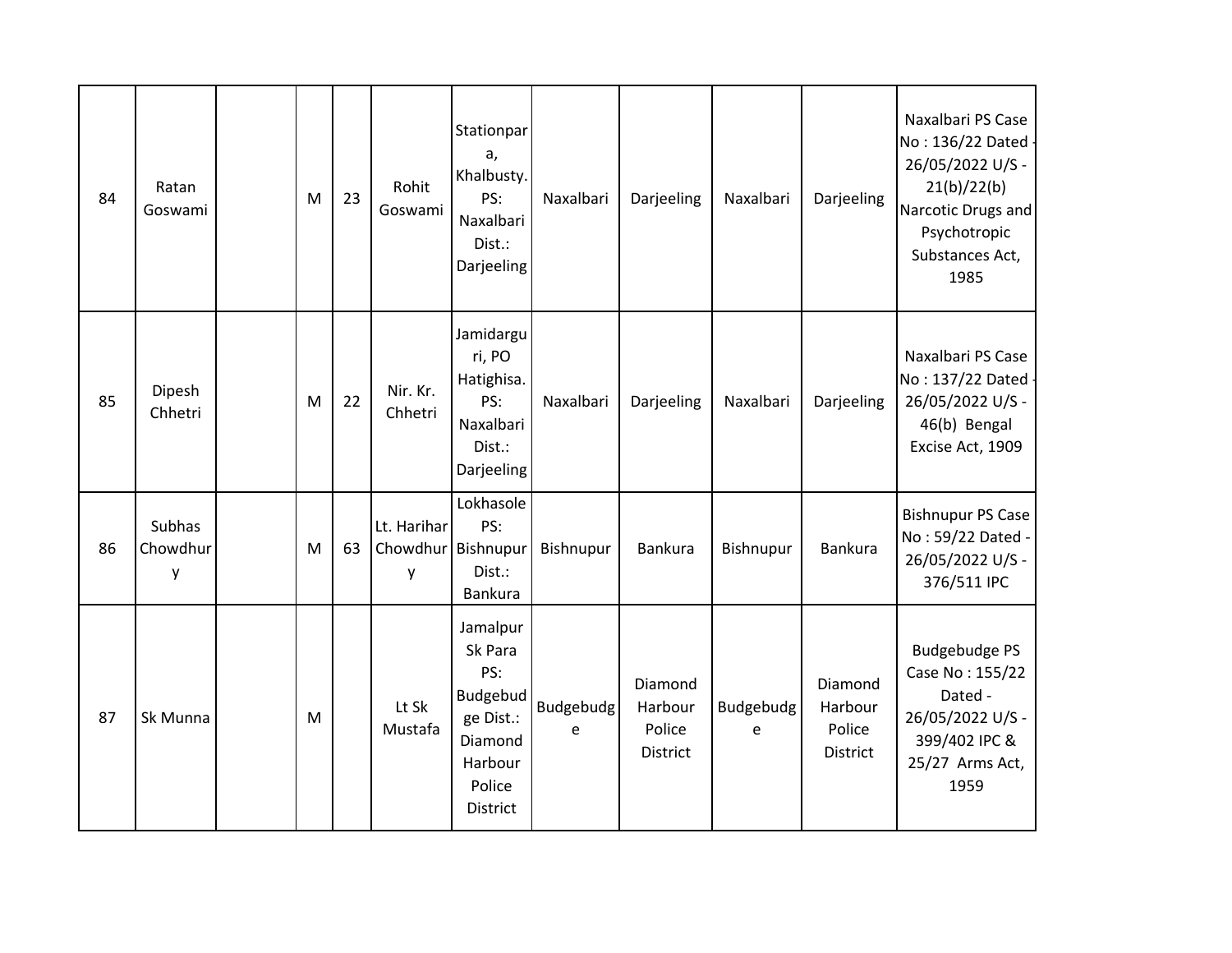| 88 | Sk<br>Sahalam      |                         |  | Sk Jamsed                   | Jamalpur<br>Dakshin<br>para PS:<br>Budgebud<br>ge Dist.:<br>Diamond<br>Harbour<br>Police<br>District | <b>Budgebudg</b><br>e | Diamond<br>Harbour<br>Police<br><b>District</b> | Budgebudg<br>e        | Diamond<br>Harbour<br>Police<br><b>District</b> | <b>Budgebudge PS</b><br>Case No: 155/22<br>Dated -<br>26/05/2022 U/S -<br>399/402 IPC &<br>25/27 Arms Act,<br>1959 |
|----|--------------------|-------------------------|--|-----------------------------|------------------------------------------------------------------------------------------------------|-----------------------|-------------------------------------------------|-----------------------|-------------------------------------------------|--------------------------------------------------------------------------------------------------------------------|
| 89 | Sk Abul<br>Faraha  | Sk<br>Saifuddin         |  | Sk Hafijul                  | Jamalpur<br>SK Para<br>PS:<br>Budgebud<br>ge Dist.:<br>Diamond<br>Harbour<br>Police<br>District      | <b>Budgebudg</b><br>e | Diamond<br>Harbour<br>Police<br><b>District</b> | <b>Budgebudg</b><br>e | Diamond<br>Harbour<br>Police<br><b>District</b> | <b>Budgebudge PS</b><br>Case No: 155/22<br>Dated -<br>26/05/2022 U/S -<br>399/402 IPC &<br>25/27 Arms Act,<br>1959 |
| 90 | Nasibul<br>Mollick | <b>Bulga</b><br>Mollick |  | Lt Khalil<br><b>Mollick</b> | Chak<br>Moukhali<br>PS:<br>Nodakhali<br>Dist.:<br>Diamond<br>Harbour<br>Police<br>District           | Nodakhali             | Diamond<br>Harbour<br>Police<br><b>District</b> | Budgebudg<br>e        | Diamond<br>Harbour<br>Police<br><b>District</b> | <b>Budgebudge PS</b><br>Case No: 155/22<br>Dated -<br>26/05/2022 U/S -<br>399/402 IPC &<br>25/27 Arms Act,<br>1959 |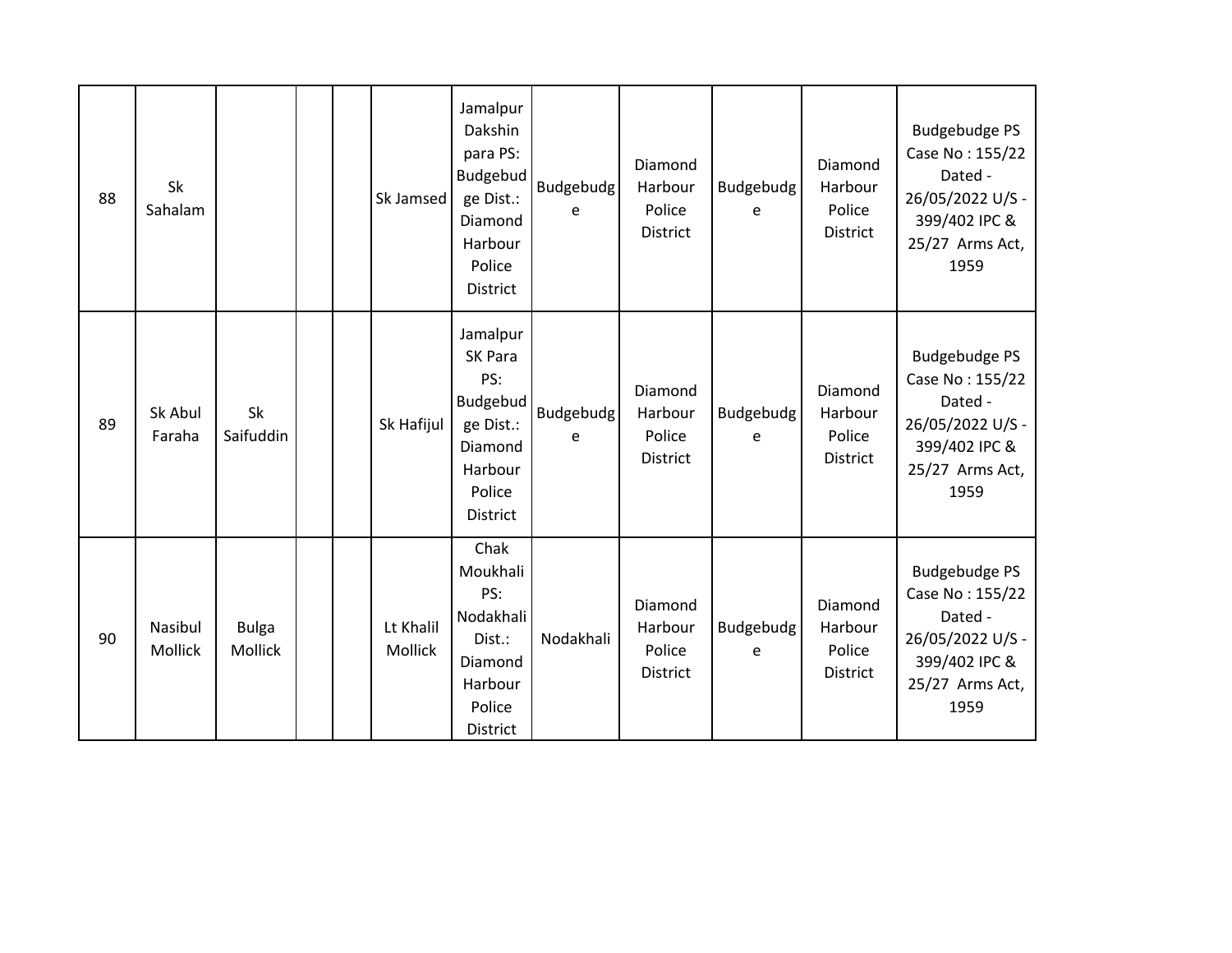| 91 | Mukaddar<br>Jamader         |                  | M | 27 | Sekander<br>Jamader      | PS:<br>Diamond<br>harbour<br>Dist.:<br>Diamond<br>Harbour<br>Police<br>District  | Diamond<br>harbour | Diamond<br>Harbour<br>Police<br>District | Diamond<br>harbour | Diamond<br>Harbour<br>Police<br>District | Diamond harbour<br>PS Case No:<br>277/22 Dated -<br>25/05/2022 U/S -<br>364/307/325/34<br><b>IPC</b> |
|----|-----------------------------|------------------|---|----|--------------------------|----------------------------------------------------------------------------------|--------------------|------------------------------------------|--------------------|------------------------------------------|------------------------------------------------------------------------------------------------------|
| 92 | Sarowar<br>Hossain<br>Molla |                  | M | 28 | Abdul<br>Mannan<br>Molla | PS:<br>Diamond<br>harbour<br>Dist.:<br>Diamond<br>Harbour<br>Police<br>District  | Diamond<br>harbour | Diamond<br>Harbour<br>Police<br>District | Diamond<br>harbour | Diamond<br>Harbour<br>Police<br>District | Diamond harbour<br>PS Case No:<br>277/22 Dated -<br>25/05/2022 U/S -<br>364/307/325/34<br><b>IPC</b> |
| 93 | Md Abdul<br>Shah            | Ebadulla<br>Shah |   | 46 | Lt. Nasir<br>Shah        | PS:<br>Diamond<br>harbour<br>Dist.:<br>Diamond<br>Harbour<br>Police<br>District  | Diamond<br>harbour | Diamond<br>Harbour<br>Police<br>District | Diamond<br>harbour | Diamond<br>Harbour<br>Police<br>District | Diamond harbour<br>PS Case No:<br>275/22 Dated -<br>24/05/2022 U/S -<br>279/338/427 IPC              |
| 94 | Raja<br>Molla               |                  | M | 19 | Anowar<br>Molla          | CHAKDAH<br>PS:<br>Mograhat<br>Dist.:<br>Diamond<br>Harbour<br>Police<br>District | Mograhat           | Diamond<br>Harbour<br>Police<br>District | Mograhat           | Diamond<br>Harbour<br>Police<br>District | Mograhat PS Case<br>No: 167/22 Dated -<br>03/05/2022 U/S -<br>399/402 IPC                            |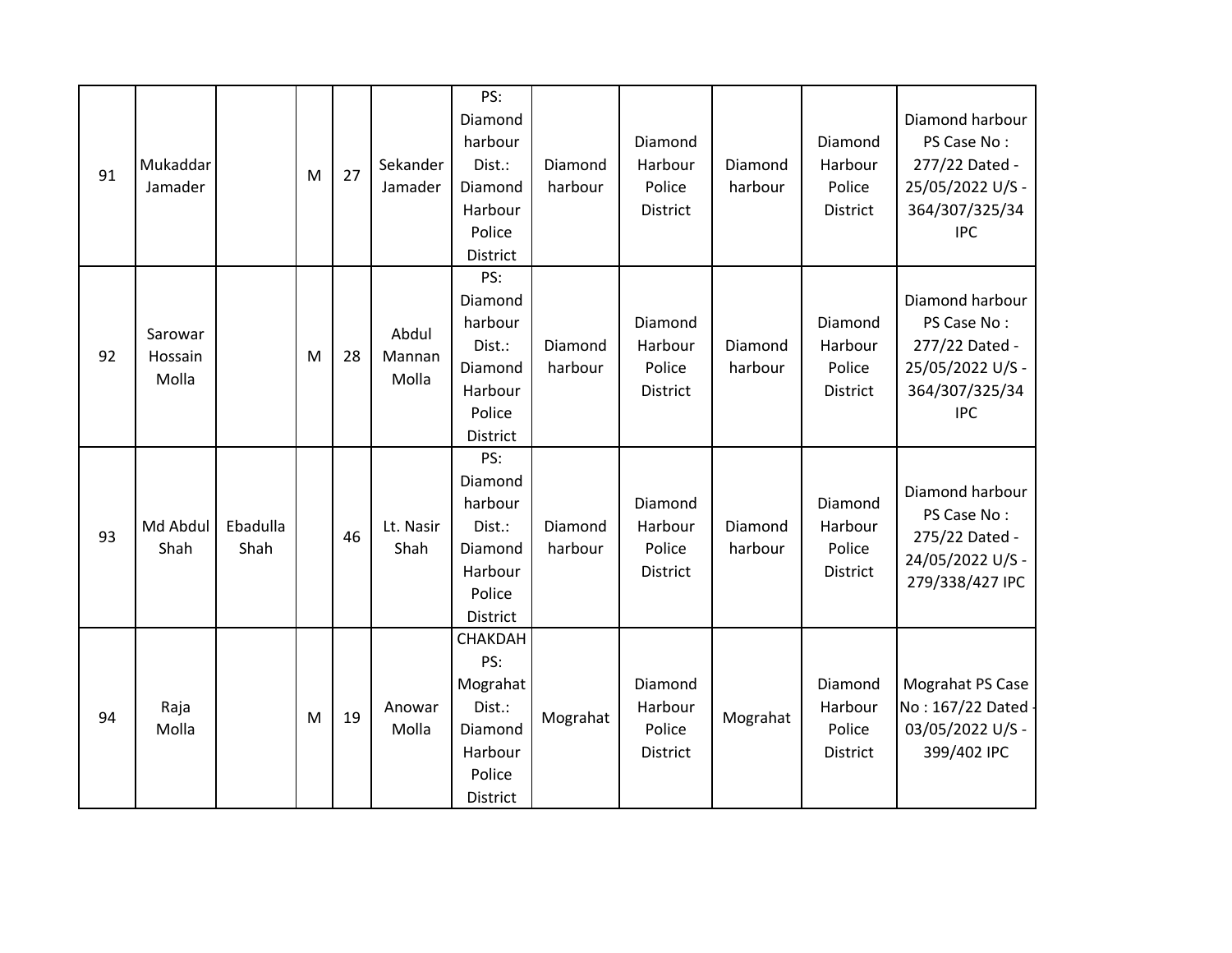| 95 | Kalo<br>Halder            | M | 37 | Lt Rasid<br>Halder  | CHAKDAH<br>PS:<br>Mograhat<br>Dist.:<br>Diamond<br>Harbour<br>Police<br>District                        | Mograhat  | Diamond<br>Harbour<br>Police<br>District | Mograhat  | Diamond<br>Harbour<br>Police<br><b>District</b> | Mograhat PS Case<br>No: 167/22 Dated -<br>03/05/2022 U/S -<br>399/402 IPC                     |
|----|---------------------------|---|----|---------------------|---------------------------------------------------------------------------------------------------------|-----------|------------------------------------------|-----------|-------------------------------------------------|-----------------------------------------------------------------------------------------------|
| 96 | Abdur<br>Rahaman<br>Molla |   | 33 | Lt, Nazrul<br>Molla | <b>GOKARNE</b><br>E PS:<br>Mograhat<br>Dist.:<br>Diamond<br>Harbour<br>Police<br>District               | Mograhat  | Diamond<br>Harbour<br>Police<br>District | Mograhat  | Diamond<br>Harbour<br>Police<br>District        | Mograhat PS Case<br>No: 184/22 Dated -<br>14/05/2022 U/S -<br>341/323/325/308/<br>354/506 IPC |
| 97 | Rahim<br>Khan             |   | 35 | Ajit Khan           | <b>ARJUNA</b><br><b>KHAN</b><br><b>PARA PS:</b><br>Baruipur<br>Dist.:<br>Baruipur<br>Police<br>District | Baruipur  | Baruipur<br>Police<br>District           | Mograhat  | Diamond<br>Harbour<br>Police<br>District        | Mograhat PS Case<br>No: 178/22 Dated -<br>13/05/2022 U/S -<br>399/402 IPC                     |
| 98 | Arif Gazi                 | M | 23 | Monsob<br>Gazi      | Uttar<br>Nohazari<br>PS:<br>Bishnupur<br>Dist.:<br>Diamond<br>Harbour<br>Police<br>District             | Bishnupur | Diamond<br>Harbour<br>Police<br>District | Nodakhali | Diamond<br>Harbour<br>Police<br>District        | Nodakhali PS Case<br>No: 139/22 Dated -<br>07/04/2022 U/S -<br>363/365 IPC                    |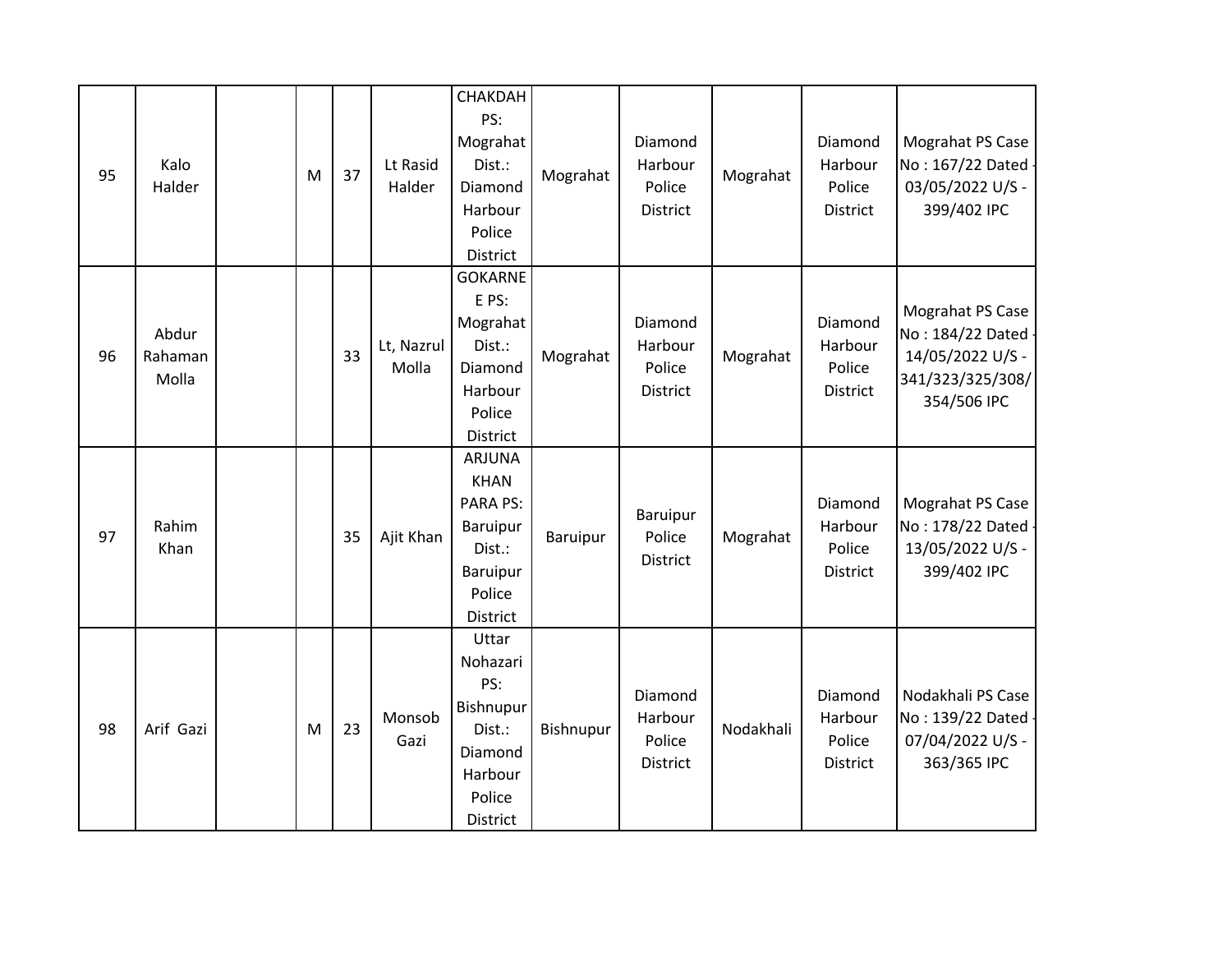| 99  | Santanu<br>Mondal          | M | 32 | Chittaranj<br>an<br>Mondal  | Ramnagar<br>PS:<br>Ramnagar<br>Dist.:<br>Diamond<br>Harbour<br>Police<br>District                   | Ramnagar | Diamond<br>Harbour<br>Police<br>District        | Ramnagar | Diamond<br>Harbour<br>Police<br>District        | Ramnagar PS Case<br>No: 88/22 Dated -<br>22/05/2022 U/S -<br>498A/406/307/34<br>IPC & 4 Dowry<br>Prohibition Act,<br>1961Â |
|-----|----------------------------|---|----|-----------------------------|-----------------------------------------------------------------------------------------------------|----------|-------------------------------------------------|----------|-------------------------------------------------|----------------------------------------------------------------------------------------------------------------------------|
| 100 | Chittaranj<br>an<br>Mondal |   | 57 | Lt.<br>Dhananjo<br>y Mondal | Ramnagar<br>PS:<br>Ramnagar<br>Dist.:<br>Diamond<br>Harbour<br>Police<br>District                   | Ramnagar | Diamond<br>Harbour<br>Police<br><b>District</b> | Ramnagar | Diamond<br>Harbour<br>Police<br><b>District</b> | Ramnagar PS Case<br>No: 88/22 Dated -<br>22/05/2022 U/S -<br>498A/406/307/34<br>IPC & 4 Dowry<br>Prohibition Act,<br>1961Â |
| 101 | Anjali<br>Dana             | M |    | Prabir<br>Dana              | Vill-Kapsit<br>PS-<br>Arambagh<br>Dist-<br>Hooghly<br>PS:<br>Arambagh<br>Dist.:<br>Hooghly<br>Rural | Arambagh | Hooghly<br>Rural                                | Arambagh | Hooghly<br>Rural                                | Arambagh PS<br>Warrant No =                                                                                                |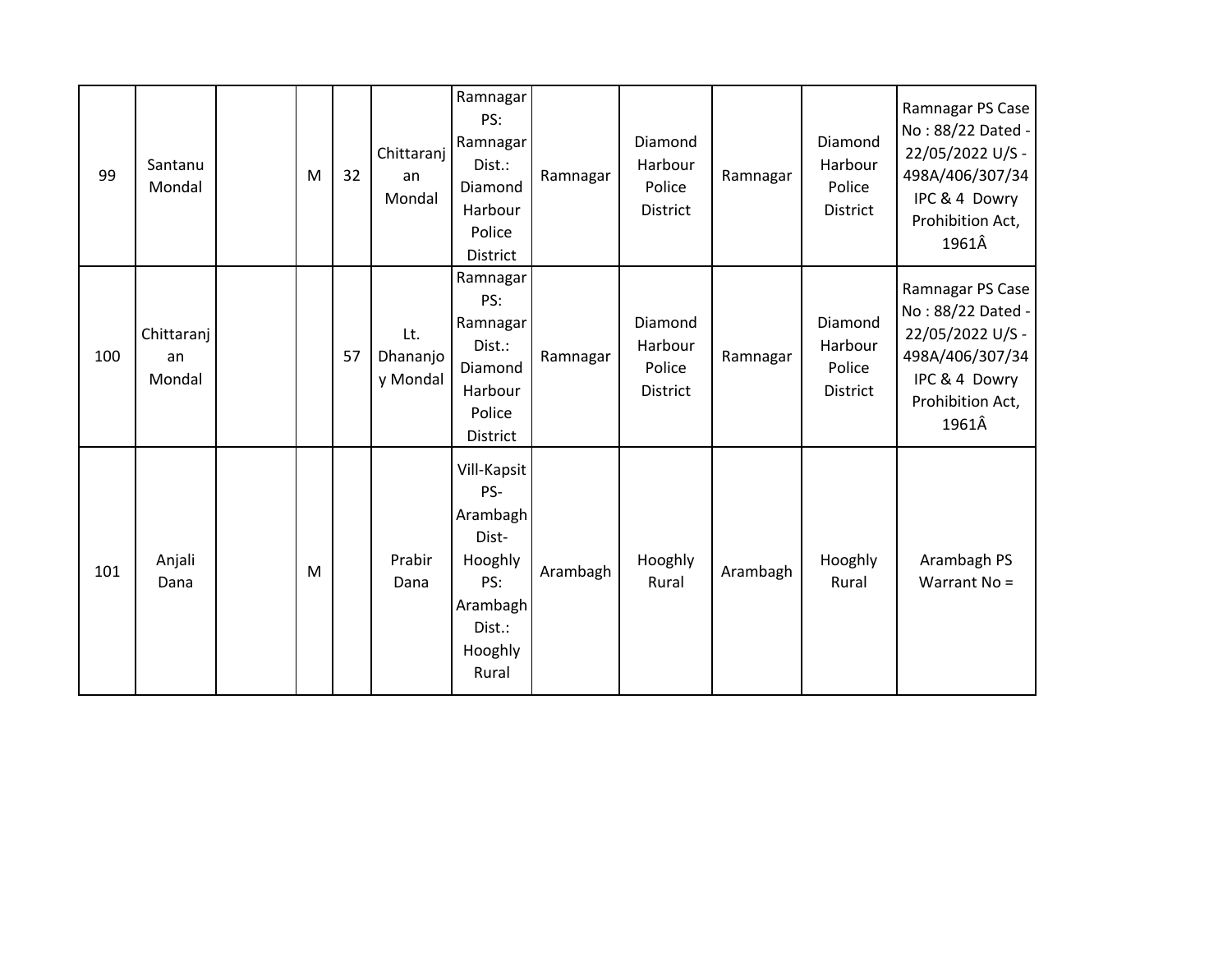| 102 | Ramprosa<br>d Barman |       | M | 47 | Ramesh        | Dumurdah<br>a PS:<br>Balagarh<br>Dist.:<br>Hooghly<br>Rural                                                      | Balagarh   | Hooghly<br>Rural | Balagarh   | Hooghly<br>Rural | <b>Balagarh PS Case</b><br>No: 155/22 Dated -<br>14/05/2022 U/S -<br>147/148/149/323/<br>325/354/354A/30<br>7/504/506/34 IPC |
|-----|----------------------|-------|---|----|---------------|------------------------------------------------------------------------------------------------------------------|------------|------------------|------------|------------------|------------------------------------------------------------------------------------------------------------------------------|
| 103 | Rana<br>Barman       |       | M | 24 | Ramprosa<br>d | Dumurdah<br>a PS:<br>Balagarh<br>Dist.:<br>Hooghly<br>Rural                                                      | Balagarh   | Hooghly<br>Rural | Balagarh   | Hooghly<br>Rural | <b>Balagarh PS Case</b><br>No: 155/22 Dated -<br>14/05/2022 U/S -<br>147/148/149/323/<br>325/354/354A/30<br>7/504/506/34 IPC |
| 104 | Swapan<br>Dhaki      | Dholu |   | 22 | Haru<br>Dhaki | Chikrand<br>Jalapara,<br>Janai, PS<br>Chanditala<br>, Hooghly<br>PS:<br>Chanditala<br>Dist.:<br>Hooghly<br>Rural | Chanditala | Hooghly<br>Rural | Chanditala | Hooghly<br>Rural | Chanditala PS                                                                                                                |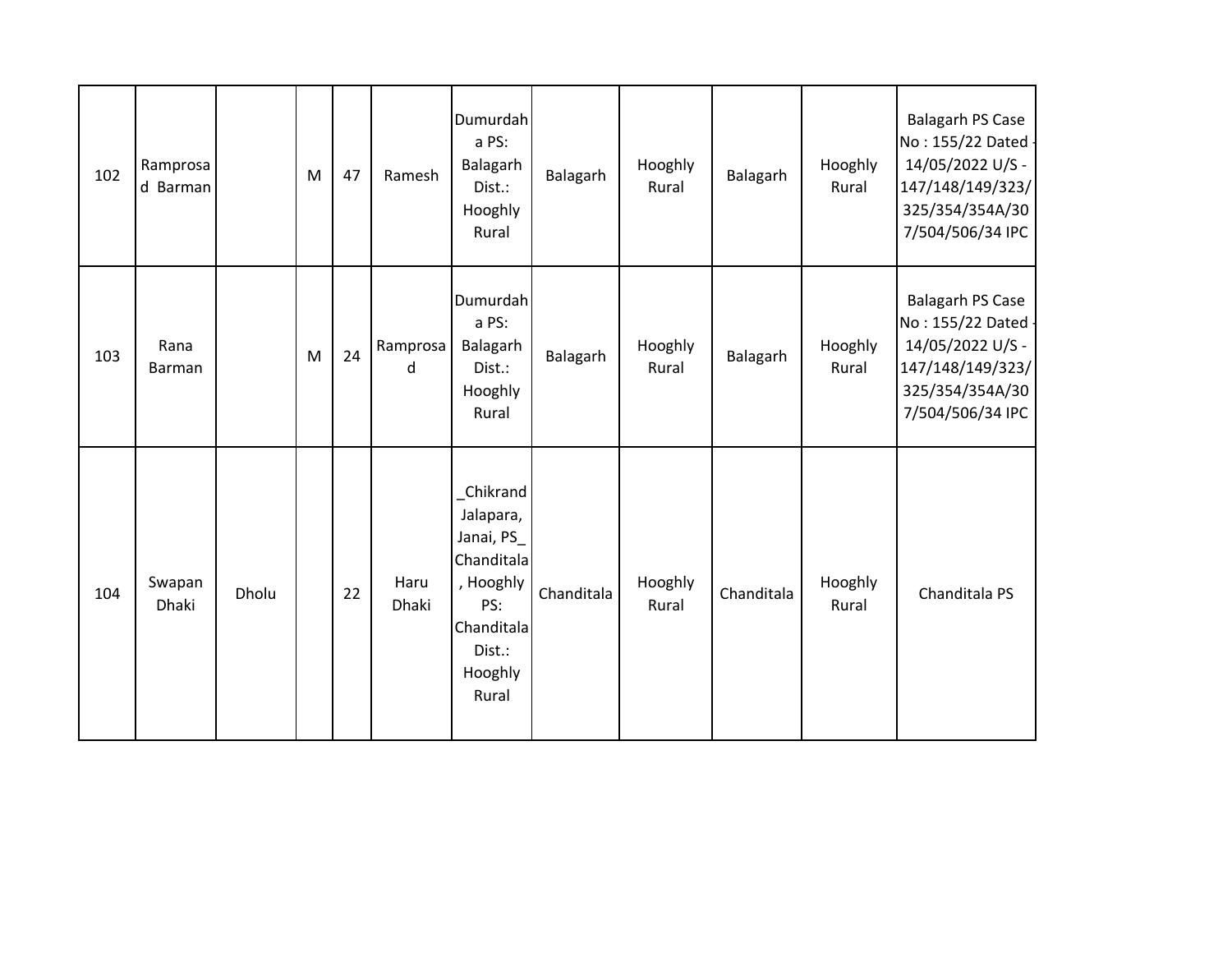| 105 | Kanai<br>Khan  | M | 36 | Anathban<br>dhu Khan<br>@<br>Ananata<br>Kha | Vill-<br>Chintamo<br>nipur,<br>Gograi, PS<br>–<br>Khandagh<br>osh, Dist<br>– Purba<br>Bardhama<br>n PS:<br>Goghat<br>Dist.:<br>Hooghly<br>Rural | Goghat    | Hooghly<br>Rural | Goghat  | Hooghly<br>Rural | Goghat PS Case No<br>: 126/22 Dated -<br>21/05/2022 U/S -<br>279/338/427 IPC   |
|-----|----------------|---|----|---------------------------------------------|-------------------------------------------------------------------------------------------------------------------------------------------------|-----------|------------------|---------|------------------|--------------------------------------------------------------------------------|
| 106 | Imamul<br>Khan | M | 24 | Nadu<br>Khan                                | Vill.-<br>Chakai,<br>Post-<br>Piyebera,<br>$P.S-$<br>Sonamukh <br>i, Dist.-<br>Bankura<br>PS:<br>Sonamukh<br>i Dist.:<br>Bankura                | Sonamukhi | <b>Bankura</b>   | Haripal | Hooghly<br>Rural | Haripal PS Case No<br>: 113/22 Dated -<br>26/05/2022 U/S -<br>279/304A/427 IPC |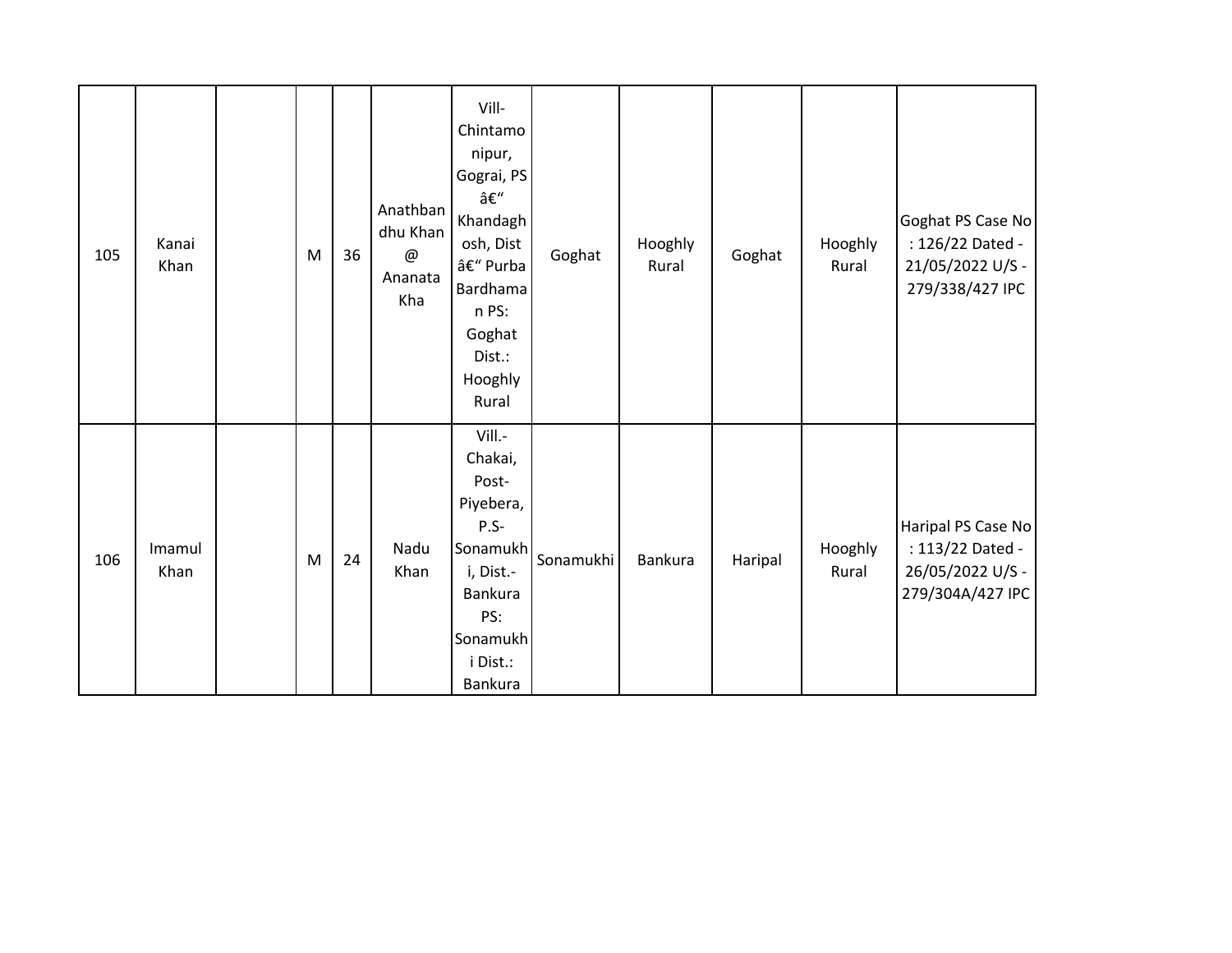| 107 | Lal<br>Mahamm<br>ad Khan |          | M |    | Lt. Nur<br>Islam<br>Khan | Baradigrui<br>PS:<br>Pursurah<br>Dist.:<br>Hooghly<br>Rural | Pursurah | Hooghly<br>Rural | Khanakul | Hooghly<br>Rural | Khanakul PS Case<br>No: 232/22 Dated -<br>26/05/2022 U/S -<br>379/411 IPC & 21<br>Mines and<br><b>Minerals</b><br>(Regulation and<br>Development) Act<br>$(1957)\hat{A}$ |
|-----|--------------------------|----------|---|----|--------------------------|-------------------------------------------------------------|----------|------------------|----------|------------------|--------------------------------------------------------------------------------------------------------------------------------------------------------------------------|
| 108 | Sk Tosaraf<br>Hossain    | Sk. Raja | M | 44 | Lt. Sk.<br>Bahar Ali     | Baradigrui<br>PS:<br>Pursurah<br>Dist.:<br>Hooghly<br>Rural | Pursurah | Hooghly<br>Rural | Khanakul | Hooghly<br>Rural | Khanakul PS Case<br>No: 232/22 Dated -<br>26/05/2022 U/S -<br>379/411 IPC & 21<br>Mines and<br><b>Minerals</b><br>(Regulation and<br>Development) Act<br>$(1957)\hat{A}$ |
| 109 | Sk Sabir                 |          | M | 28 | Lt. Sk.<br>Jamal         | Baradigrui<br>PS:<br>Pursurah<br>Dist.:<br>Hooghly<br>Rural | Pursurah | Hooghly<br>Rural | Khanakul | Hooghly<br>Rural | Khanakul PS Case<br>No: 232/22 Dated -<br>26/05/2022 U/S -<br>379/411 IPC & 21<br>Mines and<br>Minerals<br>(Regulation and<br>Development) Act<br>$(1957)\hat{A}$        |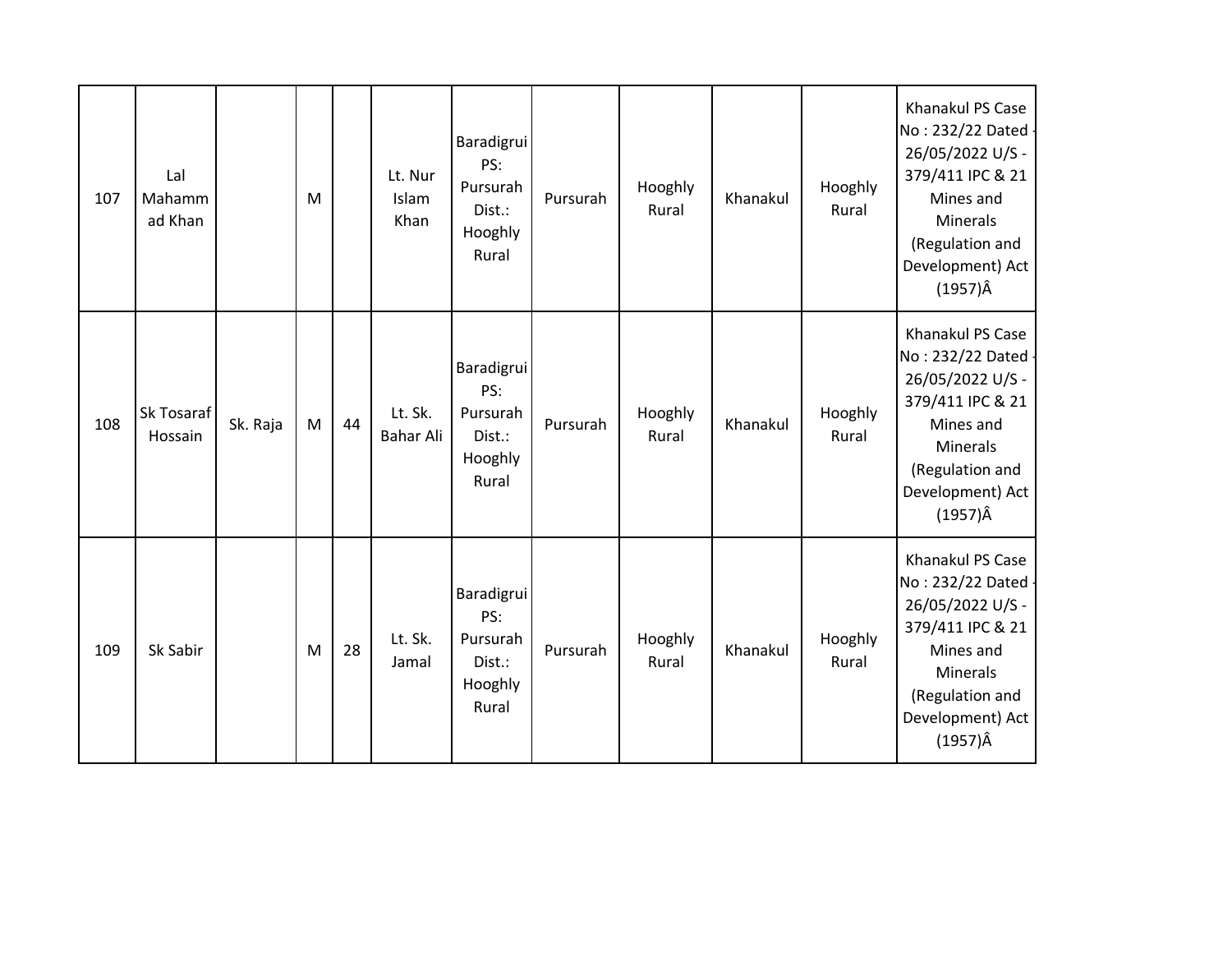| 110 | Sk<br>Sanowar<br>Hossain | Sanu  | M         | 30 | Sk. Areful<br>Haque | Kaknan<br>Uttarpara<br>PS:<br>Khanakul<br>Dist.:<br>Hooghly<br>Rural                                          | Khanakul | Hooghly<br>Rural | Khanakul | Hooghly<br>Rural | Khanakul PS Case<br>No: 233/22 Dated -<br>26/05/2022 U/S -<br>498A/406/323/32<br>5 IPC & 3/4 Dowry<br>Prohibition Act,<br>1961Â |
|-----|--------------------------|-------|-----------|----|---------------------|---------------------------------------------------------------------------------------------------------------|----------|------------------|----------|------------------|---------------------------------------------------------------------------------------------------------------------------------|
| 111 | Pabitra<br>Das           |       | M         | 31 | Parimal<br>Das      | 2no<br>Bishpara,<br>$P.S -$<br>Mogra,<br>Dist-<br>Hooghly<br>PS: Mogra<br>Dist.:<br>Hooghly<br>Rural          | Mogra    | Hooghly<br>Rural | Mogra    | Hooghly<br>Rural | Mogra PS Case No<br>: 251/21 Dated -<br>17/09/2021 U/S -<br>498A/326/307/34<br><b>IPC</b>                                       |
| 112 | Anup Bag                 | @ Anu | ${\sf M}$ | 30 | Aloke Bag           | Benipur,<br>P.O-<br>Tribeni,<br>P.S-<br>Mogra,<br>Dist-<br>Hooghly<br>PS: Mogra<br>Dist.:<br>Hooghly<br>Rural | Mogra    | Hooghly<br>Rural | Mogra    | Hooghly<br>Rural | Mogra PS Case No<br>: 171/22 Dated -<br>25/05/2022 U/S -<br>380 IPC                                                             |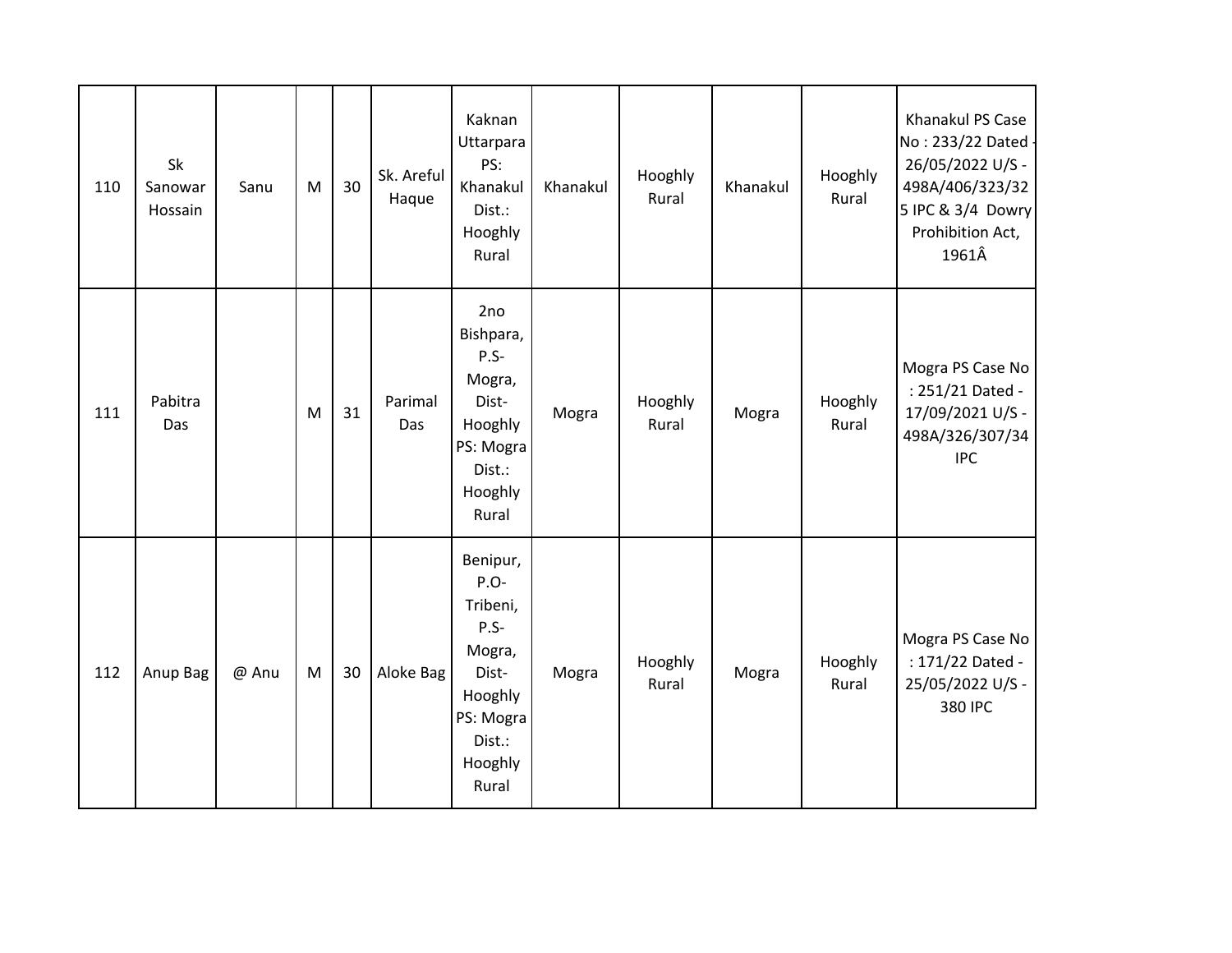| 113 | Tanmoy<br>Saha     | M         | Lt. Krishna<br>Saha | Vill-<br>Kamarpar<br>a, PS-<br>Pandua,<br>Dist-<br>Hooghly<br>PS:<br>Pandua<br>Dist.:<br>Hooghly<br>Rural  | Pandua | Hooghly<br>Rural | Pandua | Hooghly<br>Rural | Pandua PS Case<br>No: 212/22 Dated -<br>17/05/2022 U/S -<br>399/402 IPC |
|-----|--------------------|-----------|---------------------|------------------------------------------------------------------------------------------------------------|--------|------------------|--------|------------------|-------------------------------------------------------------------------|
| 114 | Sk Noor<br>Hossain | ${\sf M}$ | Sk Najrul           | Vill-<br>Champaha<br>ti, PS-<br>Pandua,<br>Dist-<br>Hooghly<br>PS:<br>Pandua<br>Dist.:<br>Hooghly<br>Rural | Pandua | Hooghly<br>Rural | Pandua | Hooghly<br>Rural | Pandua PS Case<br>No: 212/22 Dated -<br>17/05/2022 U/S -<br>399/402 IPC |
| 115 | Sk Ashik           | M         | Sk.<br>Alauddin     | Kajimohall<br>a, PS-<br>Pandua,<br>Dist-<br>Hooghly<br>PS:<br>Pandua<br>Dist.:<br>Hooghly<br>Rural         | Pandua | Hooghly<br>Rural | Pandua | Hooghly<br>Rural | Pandua PS<br>Warrant No = $65$                                          |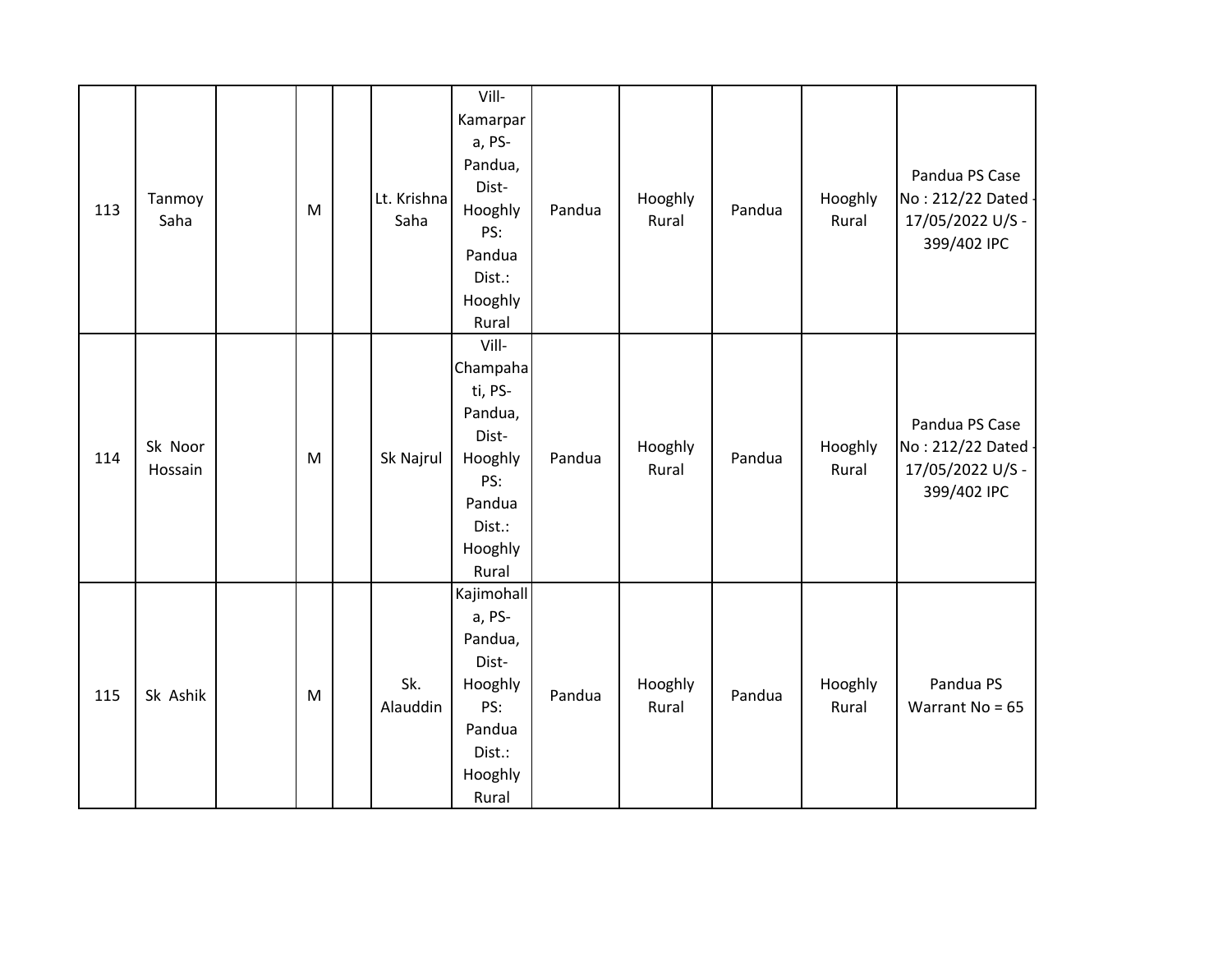| 116 | Manindra<br><b>Bag</b>      |               | M            | 52 | Lt. Biswa<br><b>Bag</b>    | Hati PS:<br>Pursurah<br>Dist.:<br>Hooghly<br>Rural                                                                               | Pursurah | Hooghly<br>Rural                        | Pursurah             | Hooghly<br>Rural                        | Pursurah PS<br>Warrant No =<br>143/22                                                                                               |
|-----|-----------------------------|---------------|--------------|----|----------------------------|----------------------------------------------------------------------------------------------------------------------------------|----------|-----------------------------------------|----------------------|-----------------------------------------|-------------------------------------------------------------------------------------------------------------------------------------|
| 117 | Smt Sati<br><b>Bala Bag</b> |               | $\mathsf{F}$ | 47 | Manindra<br><b>Bag</b>     | Hati PS:<br>Pursurah<br>Dist.:<br>Hooghly<br>Rural                                                                               | Pursurah | Hooghly<br>Rural                        | Pursurah             | Hooghly<br>Rural                        | Pursurah PS<br>Warrant No =<br>144/22                                                                                               |
| 118 | Sanny<br>Das                | Sanjoy<br>Das | M            | 20 | Lt. Pradip<br>Das          | <b>Bahila</b><br>Para PS:<br>Burdwan<br>Dist.:<br>Purba<br>Burdwan                                                               | Burdwan  | Purba<br>Burdwan                        | Burdwan<br>g.r.p.s.  | Howrah<br>G.R.P.                        | Burdwan g.r.p.s.<br>PS Case No: 19/22<br>Dated -<br>24/04/2022 U/S -<br>399/402 IPC                                                 |
| 119 | Gaytri<br>Halder            |               | $\mathsf{F}$ | 66 | $W$ /o-<br>mohan<br>Halder | PS: Lalgola<br>Dist.:<br>Murshida<br>bad                                                                                         | Lalgola  | Murshidaba<br>d                         | Sainthia<br>g.r.p.s. | Howrah<br>G.R.P.                        | Sainthia g.r.p.s. PS<br>Case No: 11/22<br>Dated -<br>26/05/2022 U/S -<br>20(b)(ii)(B) IPC                                           |
| 120 | Jayanta<br>Pal              |               | M            | 56 | Lt.<br>Gobinda<br>Pal      | 101/1/B/2<br>Goswami<br>Para<br>Road, PS:<br>Bally,<br>Howrah,<br>PS: Bally<br>Dist.:<br>Howrah<br>Police<br>Commissi<br>onerate | Bally    | Howrah<br>Police<br>Commission<br>erate | Bally                | Howrah<br>Police<br>Commission<br>erate | Bally PS Case No:<br>94/22 Dated -<br>26/05/2022 U/S-3<br>The West Bengal<br>Gambling and<br><b>Prize Competitions</b><br>Act, 1957 |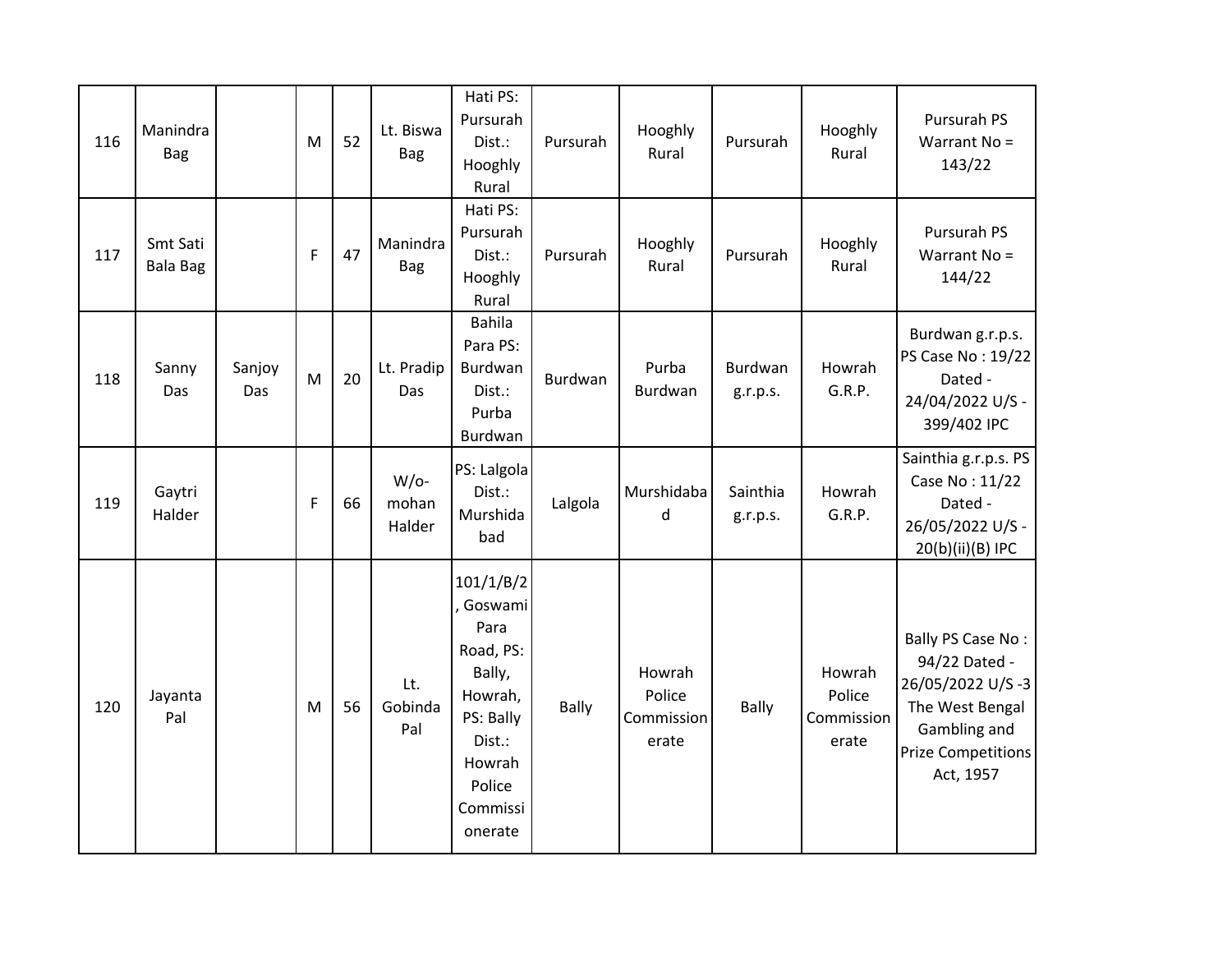| 121 | Sanjib Roy        |  | 42 | Lt. Bijoy<br>Roy | Ananda<br>Nagar,<br>Sapuipara,<br>PS:<br>Nischinda,<br>Howrah,<br>PS:<br>Nishchind<br>a Dist.:<br>Howrah<br>Police<br>Commissi<br>onerate | Nishchinda | Howrah<br>Police<br>Commission<br>erate | <b>Bally</b> | Howrah<br>Police<br>Commission<br>erate | Bally PS Case No:<br>94/22 Dated -<br>26/05/2022 U/S-3<br>The West Bengal<br>Gambling and<br><b>Prize Competitions</b><br>Act, 1957 |
|-----|-------------------|--|----|------------------|-------------------------------------------------------------------------------------------------------------------------------------------|------------|-----------------------------------------|--------------|-----------------------------------------|-------------------------------------------------------------------------------------------------------------------------------------|
| 122 | Somenath<br>Maity |  | 49 | Ranjit<br>Maity  | 137/1,<br>Goswamip<br>ara Road,<br>PS: Bally,<br>Howrah.<br>PS:<br>Nishchind<br>a Dist.:<br>Howrah<br>Police<br>Commissi<br>onerate       | Nishchinda | Howrah<br>Police<br>Commission<br>erate | Bally        | Howrah<br>Police<br>Commission<br>erate | Bally PS Case No:<br>94/22 Dated -<br>26/05/2022 U/S-3<br>The West Bengal<br>Gambling and<br><b>Prize Competitions</b><br>Act, 1957 |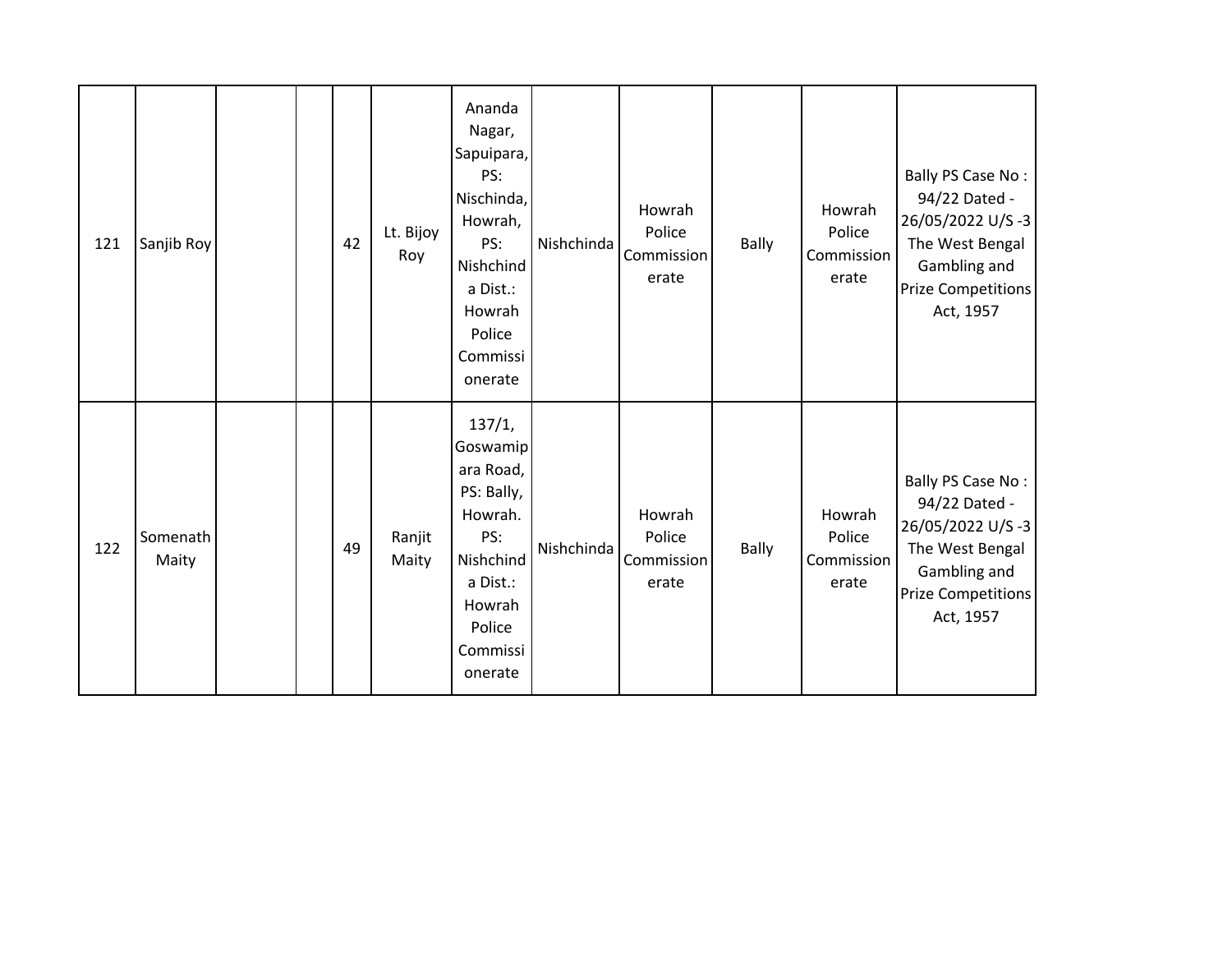| 123 | Md Jishan                   |       | M | 32 | Md.<br>Moinuddi<br>n @ Moin   | Pilkhana<br>3rd Lane,<br>PS-<br>Golabari,<br>Howrah<br>PS:<br>Golabari<br>Dist.:<br>Howrah<br>Police<br>Commissi<br>onerate        | Golabari | Howrah<br>Police<br>Commission<br>erate | Golabari | Howrah<br>Police<br>Commission<br>erate | Golabari PS Case<br>No: 145/22 Dated<br>22/03/2022 U/S -<br>498A IPC         |
|-----|-----------------------------|-------|---|----|-------------------------------|------------------------------------------------------------------------------------------------------------------------------------|----------|-----------------------------------------|----------|-----------------------------------------|------------------------------------------------------------------------------|
| 124 | Raju Kr<br>Rawani           | Singh | M | 42 | Biswanath<br>Rawami           | 11, PM<br>Basti PS:<br>Shibpur<br>Dist.:<br>Howrah<br>Police<br>Commissi<br>onerate                                                | Shibpur  | Howrah<br>Police<br>Commission<br>erate | Howrah   | Howrah<br>Police<br>Commission<br>erate | Howrah PS Case<br>No: 250/22 Dated<br>22/05/2022 U/S -<br>302/201 IPC        |
| 125 | Suresh<br>Chandra<br>Sharma |       | M | 67 | Lt. Hari<br>Chandra<br>Sharma | 32 No,<br>Kumarpar<br>a Road, PS-<br>Liluah,<br>Dist-<br>Howrah<br>PS: Liluah<br>Dist.:<br>Howrah<br>Police<br>Commissi<br>onerate | Liluah   | Howrah<br>Police<br>Commission<br>erate | Liluah   | Howrah<br>Police<br>Commission<br>erate | Liluah PS Case No:<br>245/22 Dated -<br>26/05/2022 U/S -<br>406/420/120B IPC |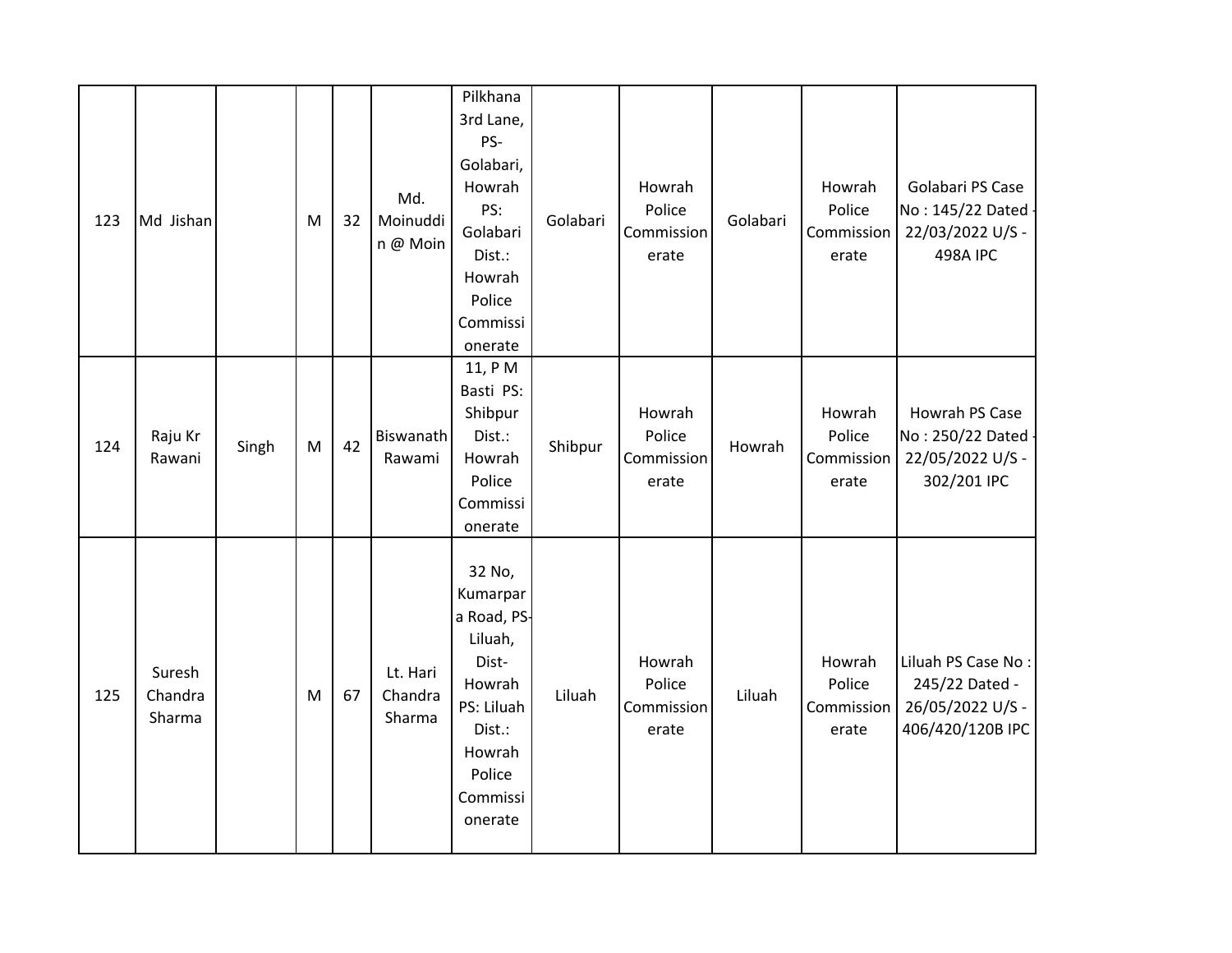| 126 | Bapan<br>Das     |       | M |    | Lt<br>Mohon<br>Das | PS:<br>Sankrail<br>Dist.:<br>Howrah<br>Police<br>Commissi<br>onerate                                                     | Sankrail | Howrah<br>Police<br>Commission<br>erate | Sankrail | Howrah<br>Police<br>Commission<br>erate | Sankrail PS Case<br>No: 568/22 Dated -<br>26/05/2022 U/S -<br>363/365 IPC                                                    |
|-----|------------------|-------|---|----|--------------------|--------------------------------------------------------------------------------------------------------------------------|----------|-----------------------------------------|----------|-----------------------------------------|------------------------------------------------------------------------------------------------------------------------------|
| 127 | Sk<br>Rejabul    |       | M | 47 | Lt. Sk<br>Najbul   | Uttar<br>Chakkama<br>la, P.O-<br>Deulti. PS-<br>Bagnan,<br>Dist-<br>Howrah<br>PS:<br>Bagnan<br>Dist.:<br>Howrah<br>Rural | Bagnan   | Howrah<br>Rural                         | Bagnan   | Howrah<br>Rural                         | Bagnan PS Case No<br>: 208/22 Dated -<br>28/04/2022 U/S -<br>498A/406/506/34<br>IPC & 3/4 Dowry<br>Prohibition Act,<br>1961Â |
| 128 | Sk Ramjan<br>Ali | Mithu | M | 35 | Sk. Aslam          | Vill-<br>Chaksalika<br>PS: Joypur<br>Dist.:<br>Howrah<br>Rural                                                           | Joypur   | Howrah<br>Rural                         | Joypur   | Howrah<br>Rural                         | Joypur PS Case No<br>: 65/22 Dated -<br>01/05/2022 U/S -<br>448/323/427/354/<br>506/34 IPC                                   |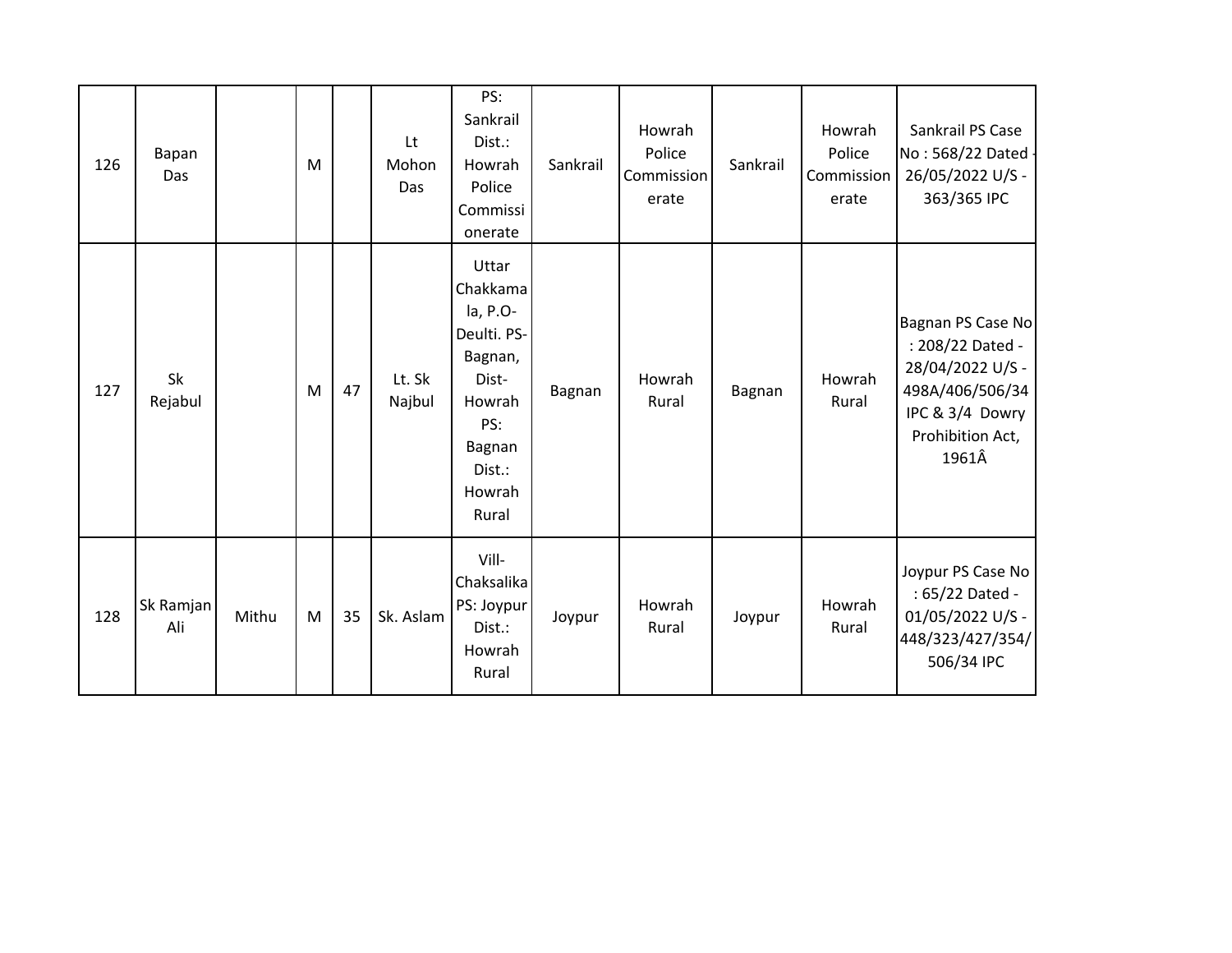| 129 | Farid<br>Alam | M | Lt Chand<br>Md    | of vill-<br>Budhugac<br>hh, PO-<br>Kuchila,<br>PS-<br>Islampur,<br>Uttar<br>Dinajpur<br>PS:<br>Islampore<br>Dist.:<br>Islampur<br>Police<br>District   | Islampore | Islampur<br>Police<br>District | Islampore | Islampur<br>Police<br>District | Islampore PS Case<br>No: 378/22 Dated -<br>26/05/2022 U/S -<br>21(c)/23(c)<br>Narcotic Drugs and<br>Psychotropic<br>Substances Act,<br>1985        |
|-----|---------------|---|-------------------|--------------------------------------------------------------------------------------------------------------------------------------------------------|-----------|--------------------------------|-----------|--------------------------------|----------------------------------------------------------------------------------------------------------------------------------------------------|
| 130 | Monir<br>Alam | M | Saidul<br>Rahaman | of vill-<br>Rashulada<br>ngi, PO-<br>Kuchila,<br>PS-<br>Islampur,<br>Uttar<br>Dinajpur<br>PS:<br>Islampore<br>Dist.:<br>Islampur<br>Police<br>District | Islampore | Islampur<br>Police<br>District | Islampore | Islampur<br>Police<br>District | <b>Islampore PS Case</b><br>No: 378/22 Dated -<br>26/05/2022 U/S -<br>21(c)/23(c)<br>Narcotic Drugs and<br>Psychotropic<br>Substances Act,<br>1985 |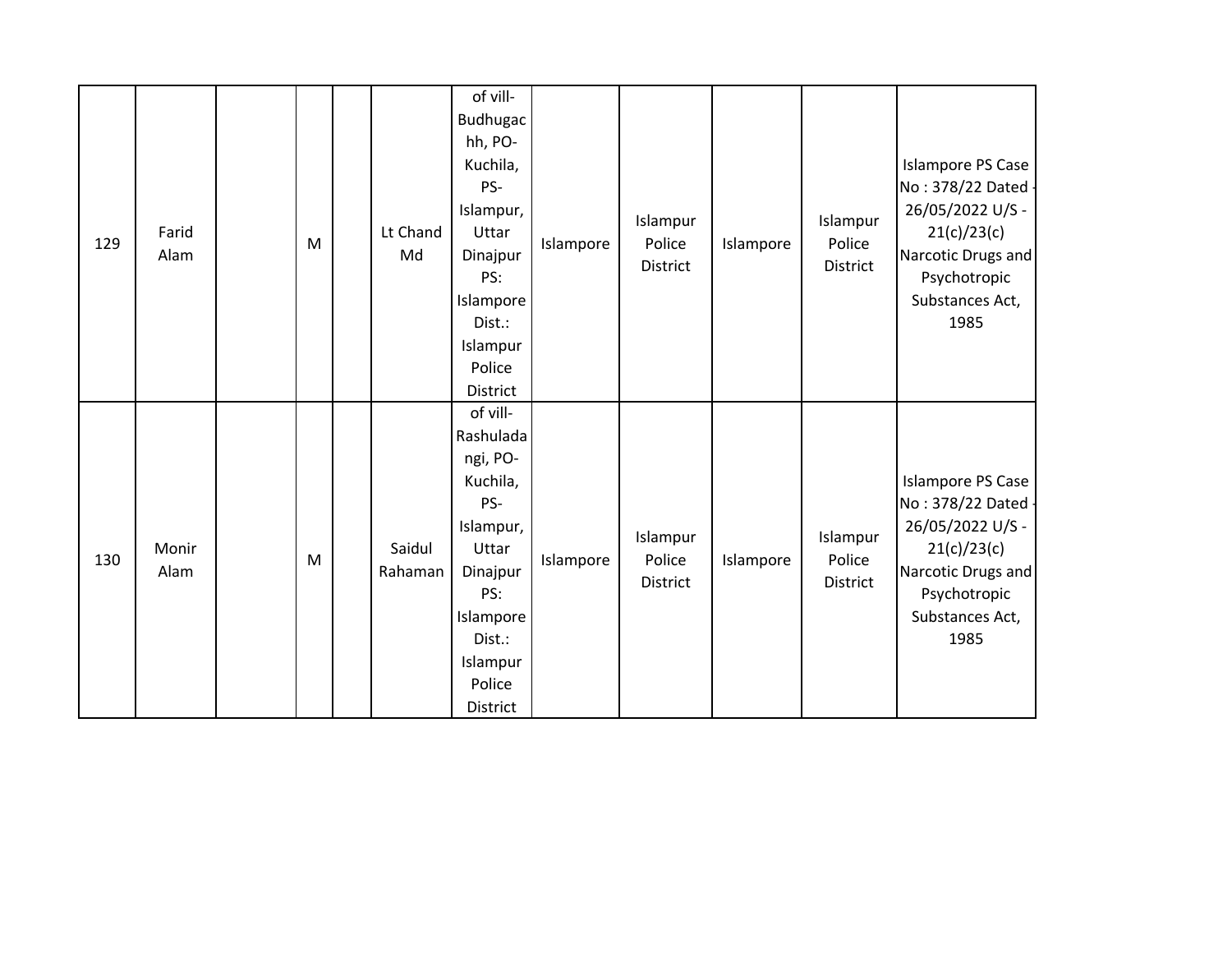| 131 | Hekimudd<br>in  |       |           | 28 | Lt. Andu<br>Md        | Nayabari<br>Bahartola,<br>PS-<br>Islampur<br>PS:<br>Islampore<br>Dist.:<br>Islampur<br>Police<br>District               | Islampore  | Islampur<br>Police<br>District | Islampore  | Islampur<br>Police<br>District | <b>Islampore PS Case</b><br>No: 315/21 Dated -<br>26/05/2021 U/S -<br>448/323/326/307/<br>379/354/34 IPC |
|-----|-----------------|-------|-----------|----|-----------------------|-------------------------------------------------------------------------------------------------------------------------|------------|--------------------------------|------------|--------------------------------|----------------------------------------------------------------------------------------------------------|
| 132 | Bishnu<br>Roy   |       | M         | 31 | Nemal<br>Roy          | Vibekanan<br>da pally<br>P5-<br>Kotwali<br>Dist.<br>Jalpaiguri<br>PS:<br>Jalpaiguri<br>Dist.:<br>Jalpaiguri             | Jalpaiguri | Jalpaiguri                     | Jalpaiguri | Jalpaiguri                     | Jalpaiguri PS Case<br>No: 331/22 Dated -<br>26/05/2022 U/S -<br>21(C) IPC                                |
| 133 | Dulal<br>Sarkar | Pagla | ${\sf M}$ | 30 | Manaranj<br>an Sarkar | Subhas<br>Unnayan<br>Pally, w/<br>n 09 PS<br>Kotwali<br>Dist<br>Jalpaiguri<br>PS:<br>Jalpaiguri<br>Dist.:<br>Jalpaiguri | Jalpaiguri | Jalpaiguri                     | Jalpaiguri | Jalpaiguri                     | Jalpaiguri PS Case<br>No: 331/22 Dated -<br>26/05/2022 U/S -<br>21(C) IPC                                |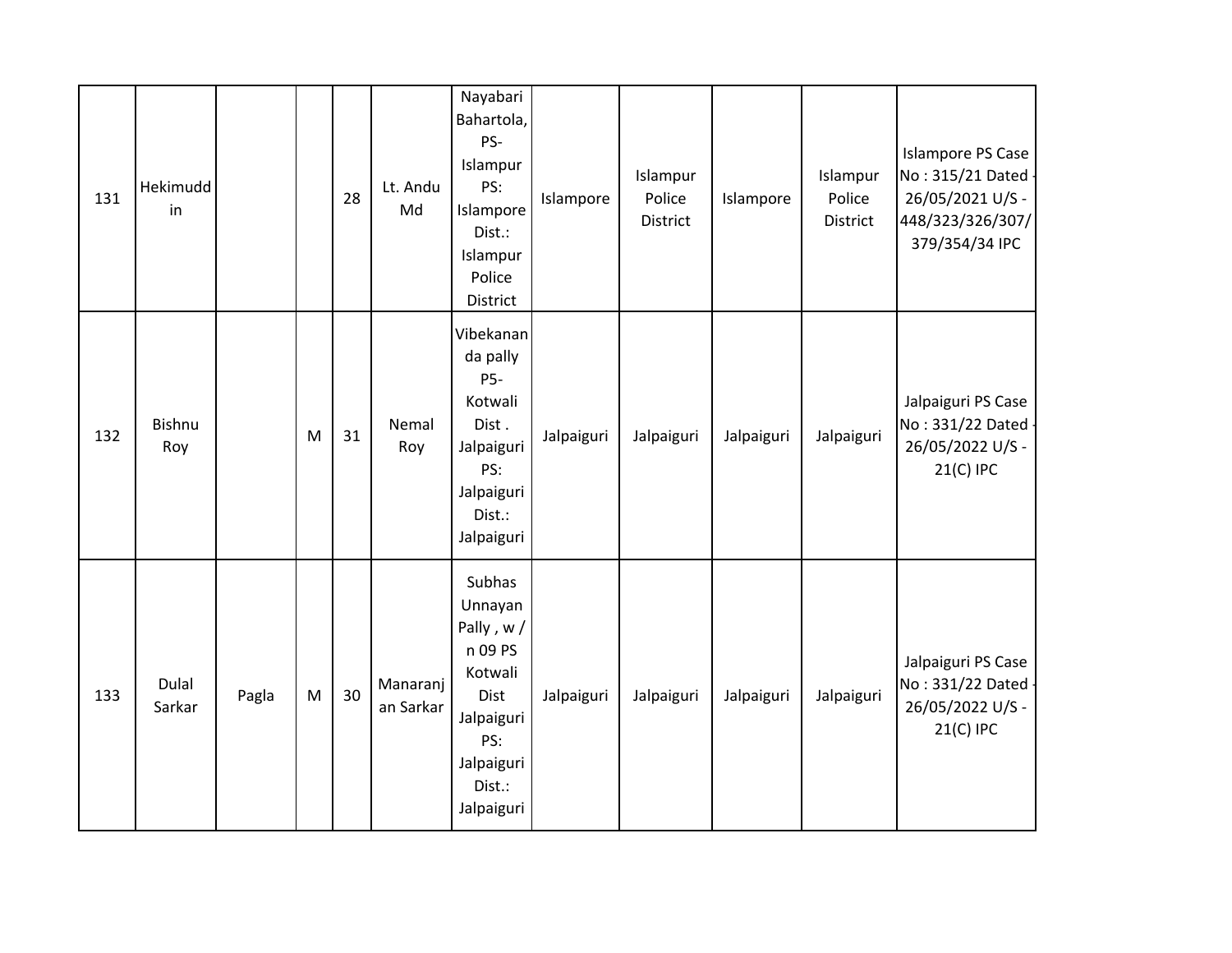| 134 | Ganesh<br>Paswan       | M | 27 | Upender<br>Paswan          | 2 No<br>Ghumti,<br>Teltanki<br>PS Kotwali<br>Dist<br>Jalpaiguri<br>PS:<br>Jalpaiguri<br>Dist.:<br>Jalpaiguri         | Jalpaiguri | Jalpaiguri | Jalpaiguri | Jalpaiguri | Jalpaiguri PS Case<br>No: 331/22 Dated<br>26/05/2022 U/S -<br>21(C) IPC |
|-----|------------------------|---|----|----------------------------|----------------------------------------------------------------------------------------------------------------------|------------|------------|------------|------------|-------------------------------------------------------------------------|
| 135 | Samir<br>Mandal        | M | 37 | Late<br>Gouranga<br>Mandal | Kingsaheb<br>ghat,<br>Ward no<br>08 PS<br>Kotwali<br>Dist<br>Jalpaiguri<br>PS:<br>Jalpaiguri<br>Dist.:<br>Jalpaiguri | Jalpaiguri | Jalpaiguri | Jalpaiguri | Jalpaiguri | Jalpaiguri PS Case<br>No: 331/22 Dated<br>26/05/2022 U/S -<br>21(C) IPC |
| 136 | <b>Bittu</b><br>Sarkar | M | 26 | <b>Basudeb</b><br>Sarkar   | Pandapara<br>, PS<br>Kotwali,<br>Dist<br>Jalpaiguri<br>PS:<br>Jalpaiguri<br>Dist.:<br>Jalpaiguri                     | Jalpaiguri | Jalpaiguri | Jalpaiguri | Jalpaiguri | Jalpaiguri PS Case<br>No: 311/22 Dated<br>19/05/2022 U/S -<br>379 IPC   |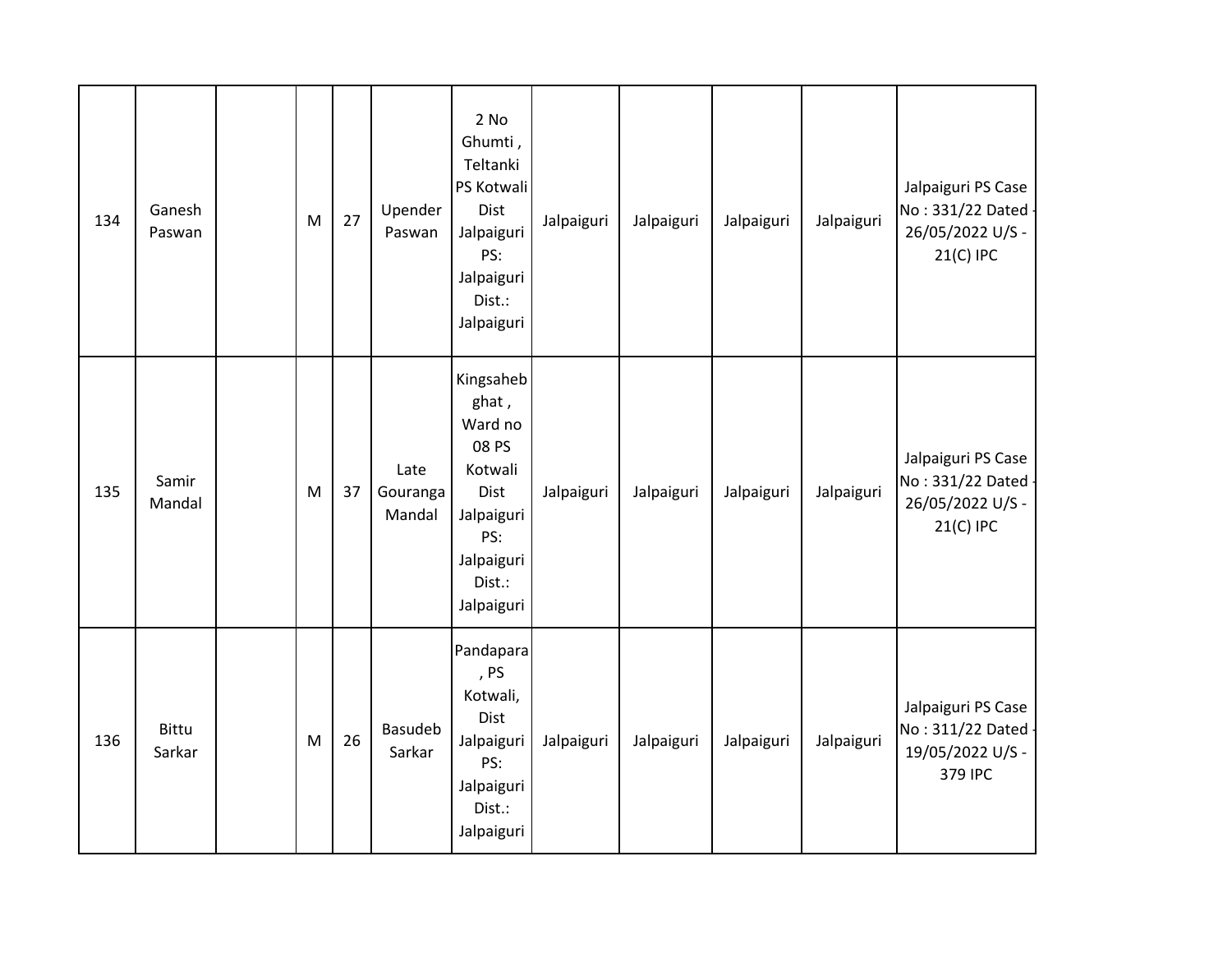| 137 | Har Kumar<br><b>Basak</b> | M | 30 | Manoranj<br>an Basak | Totabari,<br>Bhotpatty,<br><b>PS</b><br>Maynagur<br>i, Dist.<br>Jalpaiguri<br>PS:<br>Moynagur<br>i Dist.:<br>Jalpaiguri     | Moynaguri | Jalpaiguri | Moynaguri | Jalpaiguri | Moynaguri PS Case<br>No: 177/22 Dated -<br>14/05/2022 U/S -<br>498A/325/307/10<br>9/34 IPC       |
|-----|---------------------------|---|----|----------------------|-----------------------------------------------------------------------------------------------------------------------------|-----------|------------|-----------|------------|--------------------------------------------------------------------------------------------------|
| 138 | Sandhya<br>Rani<br>Mandal | F | 36 | Dulal<br>Mandal      | Office<br>para,<br>Panbari,<br><b>PS</b><br>Maynagur<br>i, Dist.<br>Jalpaiguri<br>PS:<br>Moynagur<br>i Dist.:<br>Jalpaiguri | Moynaguri | Jalpaiguri | Moynaguri | Jalpaiguri | Moynaguri PS Case<br>No: 183/22 Dated -<br>16/05/2022 U/S -<br>341/326/307/325/<br><b>34 IPC</b> |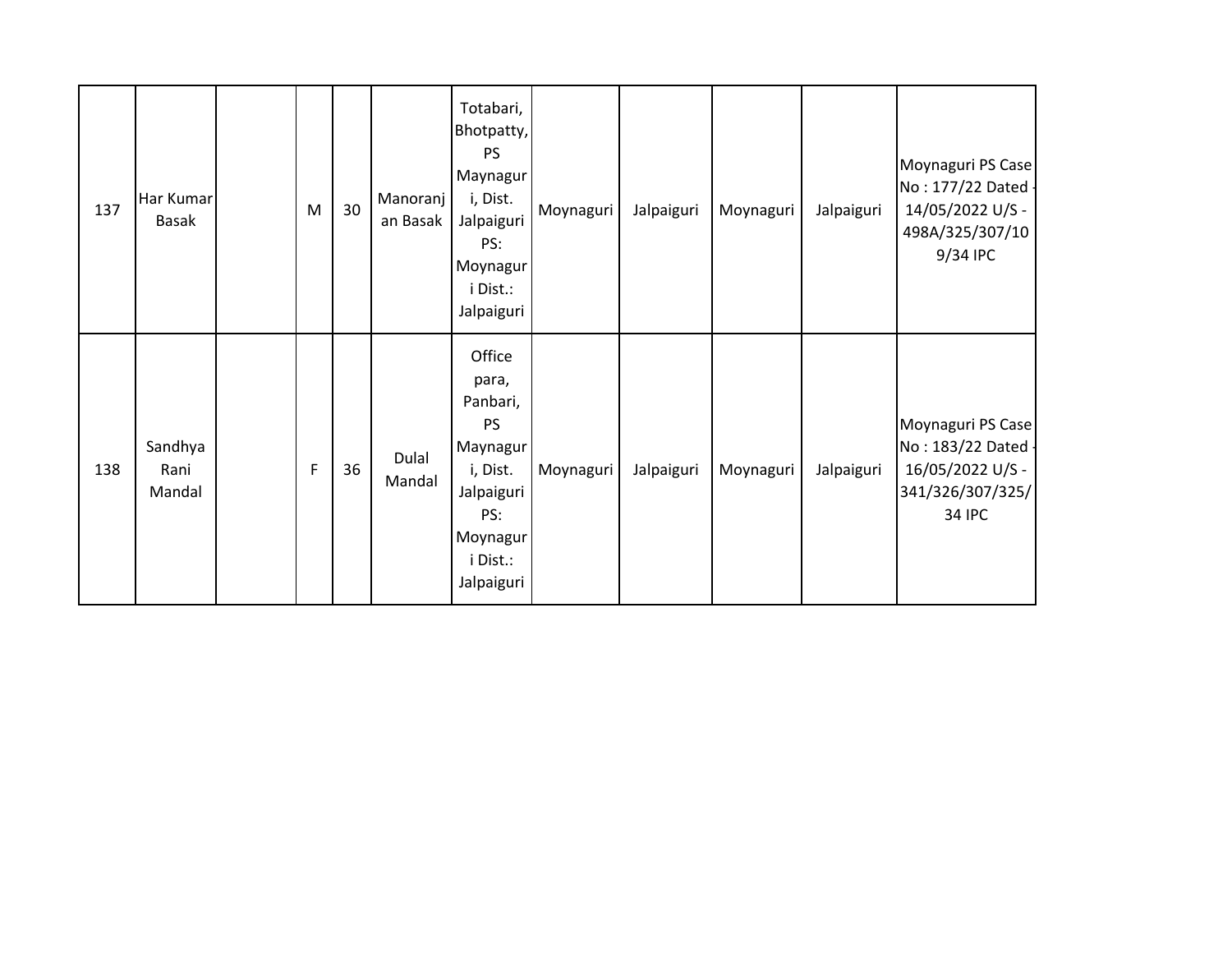| 139 | Dulal<br>Mandal | M | 50 | Lt. Akhay<br>Mandal | Office<br>para,<br>Panbari,<br><b>PS</b><br>Maynagur<br>i, Dist.<br>Jalpaiguri<br>PS:<br>Moynagur<br>i Dist.:<br>Jalpaiguri | Moynaguri | Jalpaiguri | Moynaguri | Jalpaiguri | Moynaguri PS Case<br>No: 183/22 Dated<br>16/05/2022 U/S -<br>341/326/307/325/<br><b>34 IPC</b>                 |
|-----|-----------------|---|----|---------------------|-----------------------------------------------------------------------------------------------------------------------------|-----------|------------|-----------|------------|----------------------------------------------------------------------------------------------------------------|
| 140 | Paritosh<br>Sen | M | 35 | Bhaben<br>Sen       | Ulladabri,<br>Barobhan<br>dani, PS<br>Maynagur<br>i, Dist.<br>Jalpaiguri.<br>PS:<br>Moynagur<br>i Dist.:<br>Jalpaiguri      | Moynaguri | Jalpaiguri | Moynaguri | Jalpaiguri | Moynaguri PS Case<br>No: 141/22 Dated<br>22/04/2022 U/S -<br>406/420/323/324/<br>354/506/120B/34<br><b>IPC</b> |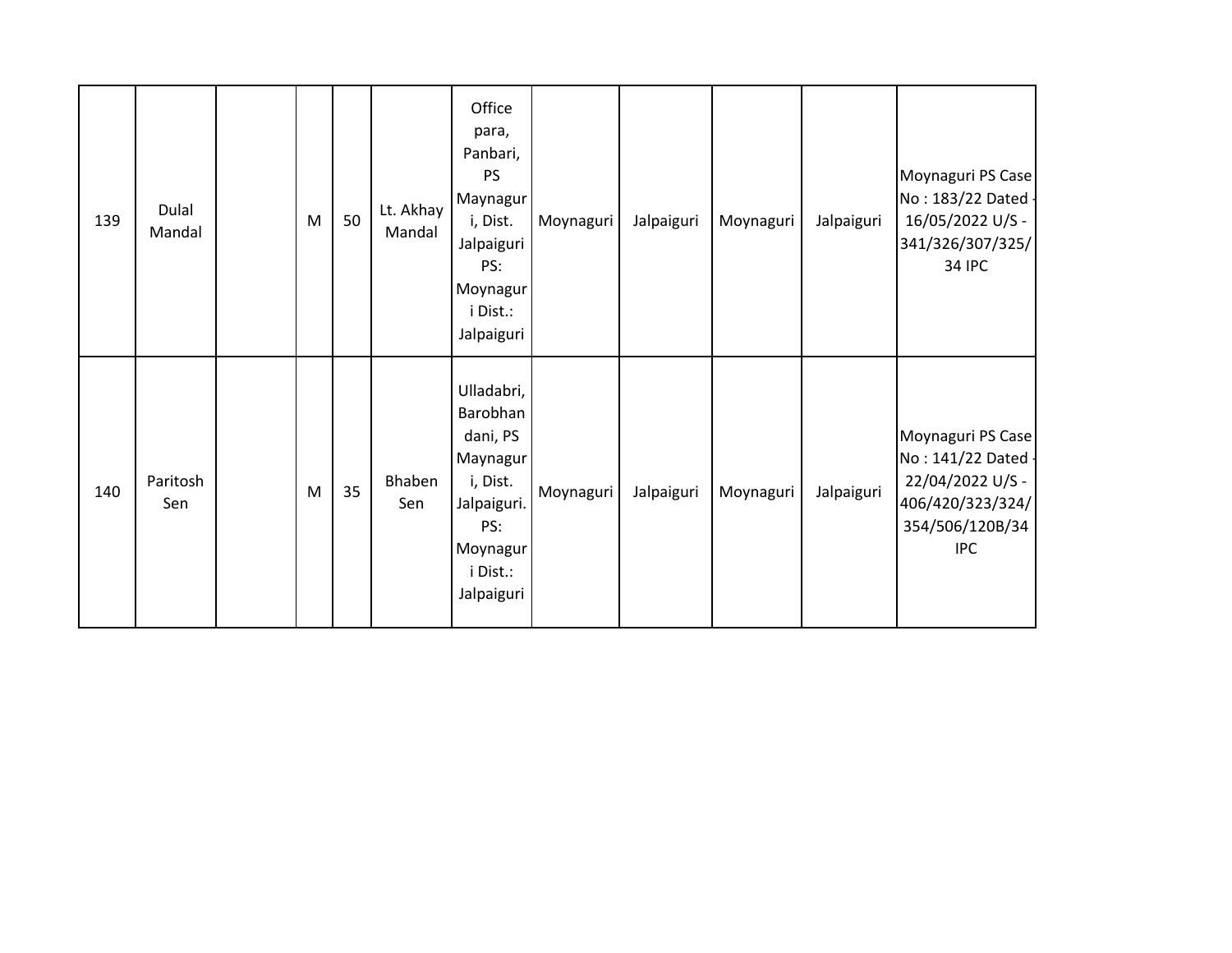| 141 | Moumita<br>Sen      | F | 30 | Paritosh<br>Sen   | Ulladabri,<br>Barobhan<br>dani, PS<br>Maynagur<br>i, Dist.<br>Jalpaiguri.<br>PS:<br>Moynagur<br>i Dist.:<br>Jalpaiguri | Moynaguri         | Jalpaiguri                            | Moynaguri         | Jalpaiguri                            | Moynaguri PS Case<br>No: 141/22 Dated -<br>22/04/2022 U/S -<br>406/420/323/324/<br>354/506/120B/34<br><b>IPC</b> |
|-----|---------------------|---|----|-------------------|------------------------------------------------------------------------------------------------------------------------|-------------------|---------------------------------------|-------------------|---------------------------------------|------------------------------------------------------------------------------------------------------------------|
| 142 | Sofik Sk            | M | 30 | Aftar Sk          | Antardwip<br>a,<br>Samserga<br>nj PS:<br>Farakka<br>Dist.:<br>Jangipur<br>Police<br>District                           | Farakka           | Jangipur<br>Police<br><b>District</b> | Farakka           | Jangipur<br>Police<br><b>District</b> | Farakka PS Case<br>No: 166/22 Dated -<br>26/05/2022 U/S -<br>279/338/304 IPC                                     |
| 143 | Raj Kumar<br>Sardar | M | 40 | Tinkori<br>Sardar | Mathurap<br>ur PS:<br>Raghunat<br>hganj<br>Dist.:<br>Jangipur<br>Police<br>District                                    | Raghunath<br>ganj | Jangipur<br>Police<br><b>District</b> | Raghunathg<br>anj | Jangipur<br>Police<br><b>District</b> | Raghunathganj PS<br>Case No: 425/22<br>Dated -<br>26/05/2022 U/S -<br>120B/323/325/35<br>5 IPC                   |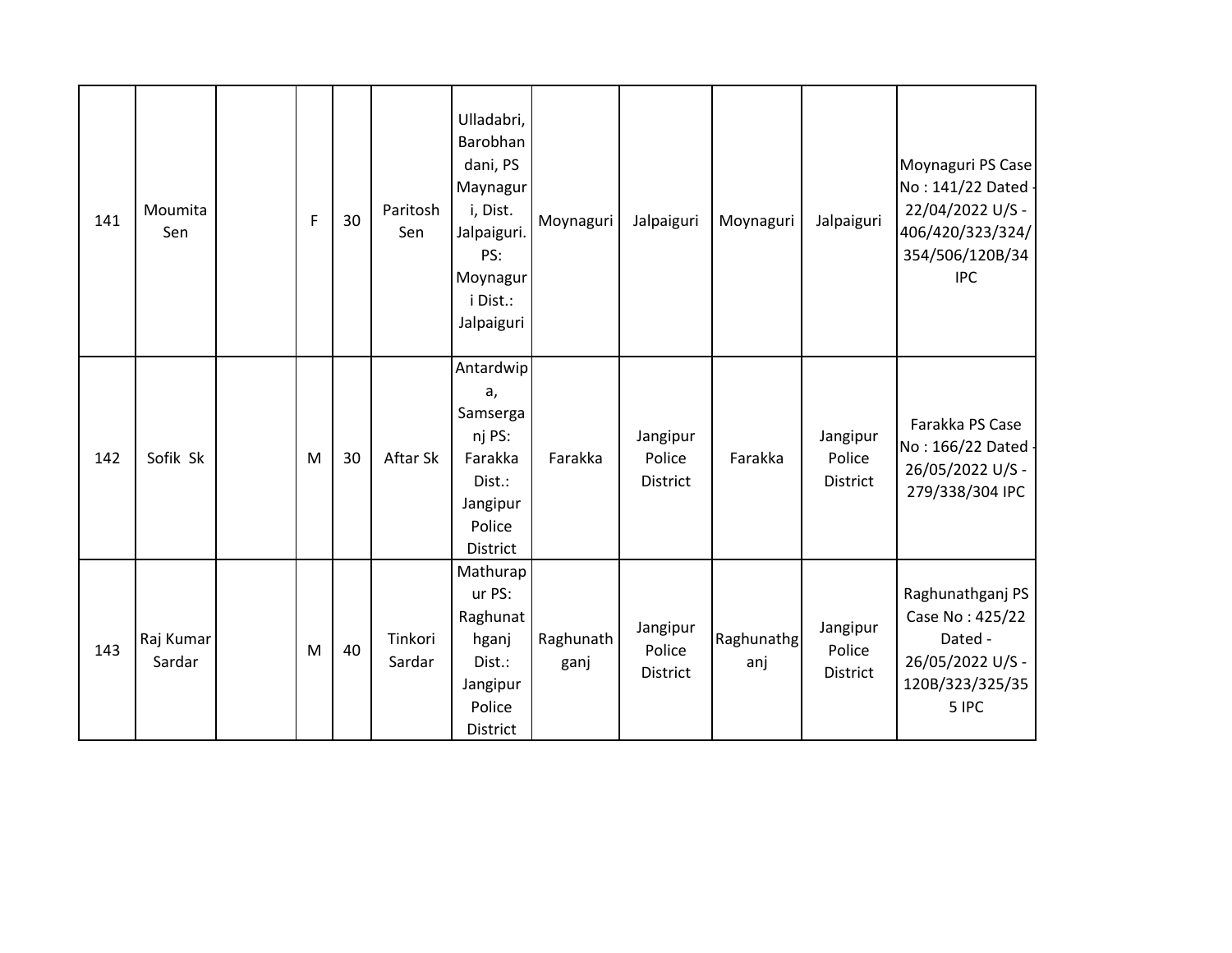| 144 | Anarul Sk                 | M | 27 | Lt Munsor<br>Sk           | <b>BARALA</b><br>PS:<br>Sagardighi<br>Dist.:<br>Jangipur<br>Police<br><b>District</b> | Sagardighi | Jangipur<br>Police<br><b>District</b> | Sagardighi | Jangipur<br>Police<br>District        | Sagardighi PS Case<br>No: 229/22 Dated -<br>24/05/2022 U/S -<br>498A/307/34 IPC<br>& 3/4 Dowry<br>Prohibition Act,<br>1961Â |
|-----|---------------------------|---|----|---------------------------|---------------------------------------------------------------------------------------|------------|---------------------------------------|------------|---------------------------------------|-----------------------------------------------------------------------------------------------------------------------------|
| 145 | Nazibur<br>Sk             |   | 28 | Lt.<br>Farahim<br>Sk      | Jugore PS:<br>Sagardighi<br>Dist.:<br>Jangipur<br>Police<br>District                  | Sagardighi | Jangipur<br>Police<br>District        | Sagardighi | Jangipur<br>Police<br>District        | Sagardighi PS Case<br>No: 221/22 Dated -<br>22/05/2022 U/S -<br>498A/307/34 IPC                                             |
| 146 | Ranjit<br>Wasim<br>Mondal | M | 22 | Lt. Khan<br>Mahamm<br>ad  | Umrapur<br>Purbapara<br>PS: Suti<br>Dist.:<br>Jangipur<br>Police<br>District          | Suti       | Jangipur<br>Police<br>District        | Suti       | Jangipur<br>Police<br><b>District</b> | Suti PS Case No:<br>301/22 Dated -<br>25/05/2022 U/S -<br>498A/307/34 IPC<br>& 3/4 Dowry<br>Prohibition Act,<br>1961Â       |
| 147 | Nur Islam<br><b>Islam</b> | M | 30 | Bappa@<br>Nur Islam<br>Sk | Bappa@<br>Nur Islam<br>Sk PS: Suti<br>Dist.:<br>Jangipur<br>Police<br><b>District</b> | Suti       | Jangipur<br>Police<br>District        | Suti       | Jangipur<br>Police<br>District        | Suti PS Case No:<br>243/22 Dated -<br>05/05/2022 U/S -<br>498A/325/307/34<br><b>IPC</b>                                     |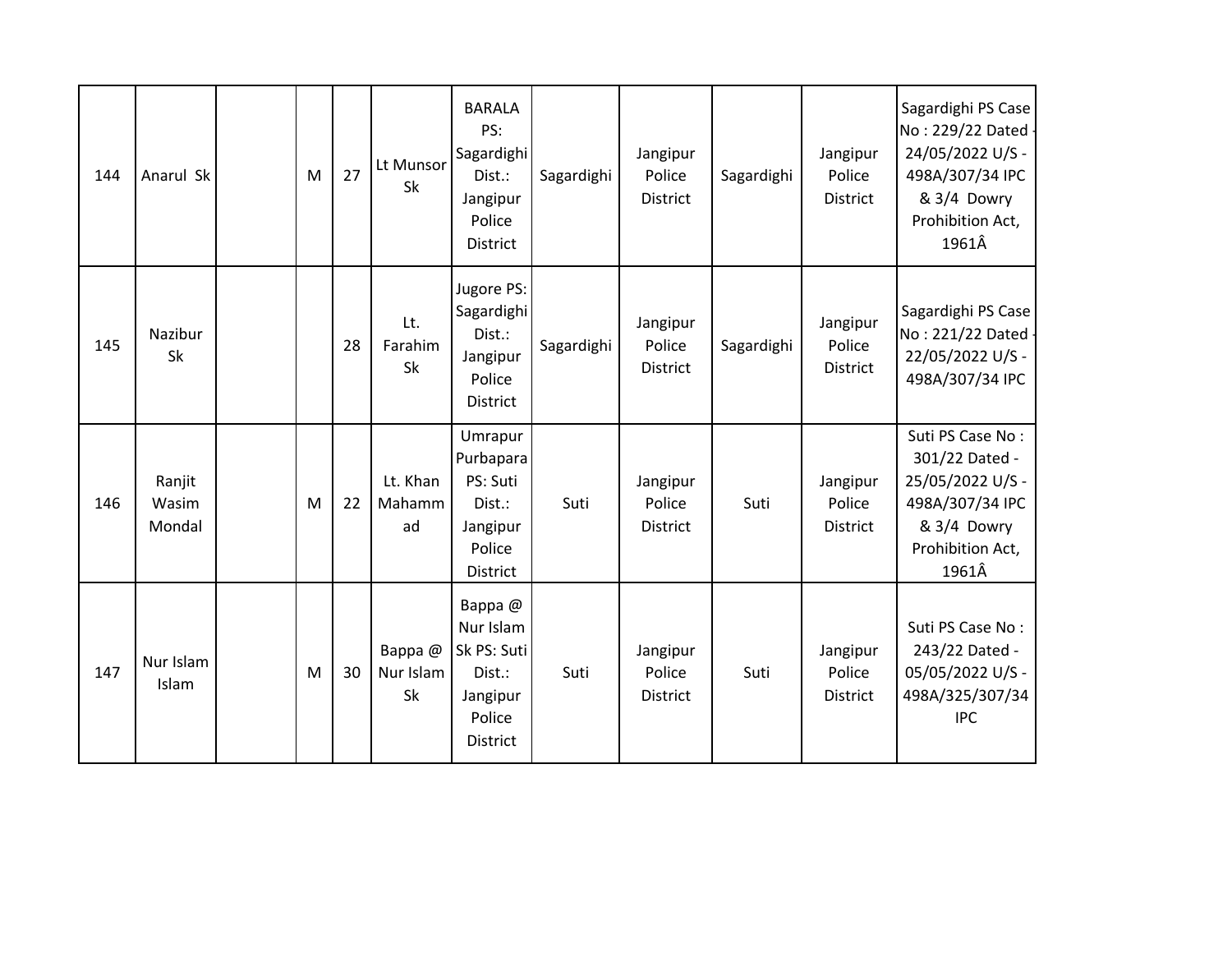| 148 | Sujit Bera    | Suri |   |    | a Bera             | Shyamsun<br>darpur,<br>Po-<br>Sumitrapu<br>r, ps<br>Nityanand Gopiballav<br>pur,<br>Jhargram<br>PS:<br>Gopiballav<br>pur Dist.:<br>Jhargram | Gopiballav<br>pur | Jhargram                                | Jamboni  | Jhargram                                   | Jamboni PS Case<br>No: 50/22 Dated -<br>24/05/2022 U/S -<br>363/365/34 IPC                                       |
|-----|---------------|------|---|----|--------------------|---------------------------------------------------------------------------------------------------------------------------------------------|-------------------|-----------------------------------------|----------|--------------------------------------------|------------------------------------------------------------------------------------------------------------------|
| 149 | Bapan<br>Das  |      | M |    | Lt<br>Mohon<br>Das | PS:<br>Sankrail<br>Dist.:<br>Howrah<br>Police<br>Commissi<br>onerate                                                                        | Sankrail          | Howrah<br>Police<br>Commission<br>erate | Sankrail | Howrah<br>Police<br>Commission<br>erate    | Sankrail PS Case<br>No: 568/22 Dated -<br>26/05/2022 U/S -<br>363/365 IPC                                        |
| 150 | Tohidul<br>Sk |      | M | 25 | Akali Sk           | Sahapur<br>Paschimp<br>ara PS:<br>Kaligunj<br>Dist.:<br>Krishnana<br>gar Police<br>District                                                 | Kaligunj          | Krishnanaga<br>r Police<br>District     | Kaligunj | Krishnanaga<br>r Police<br><b>District</b> | Kaligunj PS Case<br>No: 193/22 Dated -<br>03/04/2022 U/S -<br>399/402 IPC &<br>$25(1-B)(a)/27$<br>Arms Act, 1959 |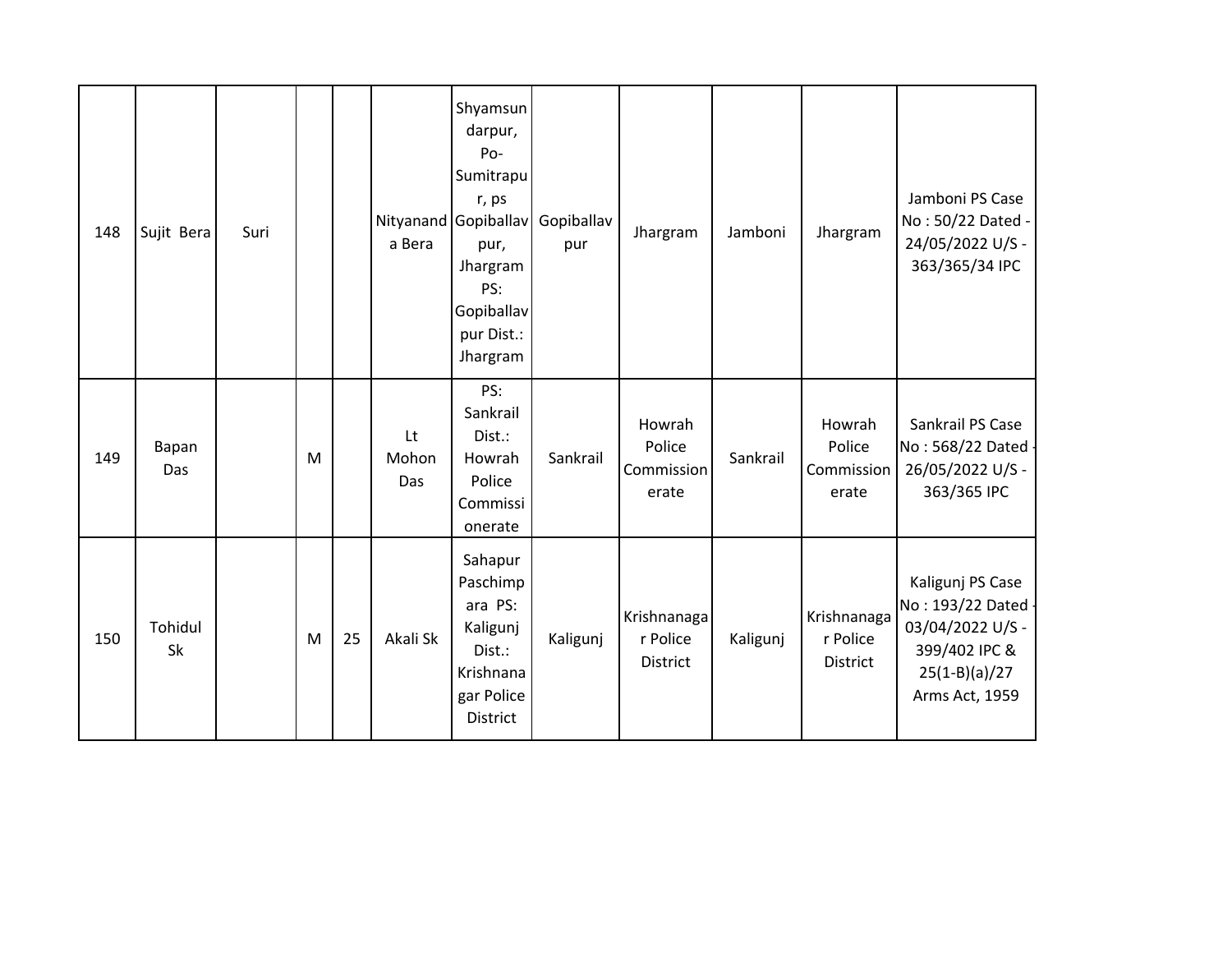| 151 | Ejabul Sk | Abu Sk | M | 35 | Khedu Sk              | Gobindap<br>ur<br>Majpara<br>PS:<br>Kaligunj<br>Dist.:<br>Krishnana<br>gar Police<br>District | Kaligunj               | Krishnanaga<br>r Police<br><b>District</b> | Kaligunj | Krishnanaga<br>r Police<br><b>District</b> | Kaligunj PS Case<br>No: 193/22 Dated -<br>03/04/2022 U/S -<br>399/402 IPC &<br>$25(1-B)(a)/27$<br>Arms Act, 1959 |
|-----|-----------|--------|---|----|-----------------------|-----------------------------------------------------------------------------------------------|------------------------|--------------------------------------------|----------|--------------------------------------------|------------------------------------------------------------------------------------------------------------------|
| 152 | Kasem Sk  | Chatai | M | 47 | Lt.<br>Nuruddin<br>Sk | Chotonold<br>a<br>Sekhpara<br>PS:<br>a Dist.:<br>Krishnana<br>gar Police<br>District          | Palashipar Palashipara | Krishnanaga<br>r Police<br>District        | Kaligunj | Krishnanaga<br>r Police<br>District        | Kaligunj PS Case<br>No: 308/22 Dated -<br>17/05/2022 U/S -<br><b>364A IPC</b>                                    |
| 153 | Hatem Sk  |        | M | 48 | Lt. Jafar Sk          | Jompukur<br>Stationpar<br>a PS:<br>Kaligunj<br>Dist.:<br>Krishnana<br>gar Police<br>District  | Kaligunj               | Krishnanaga<br>r Police<br>District        | Kaligunj | r Police<br>District                       | Kaligunj PS Case<br>Krishnanaga No: 202/22 Dated -<br>04/04/2022 U/S -<br>341/325/326/506/<br><b>34 IPC</b>      |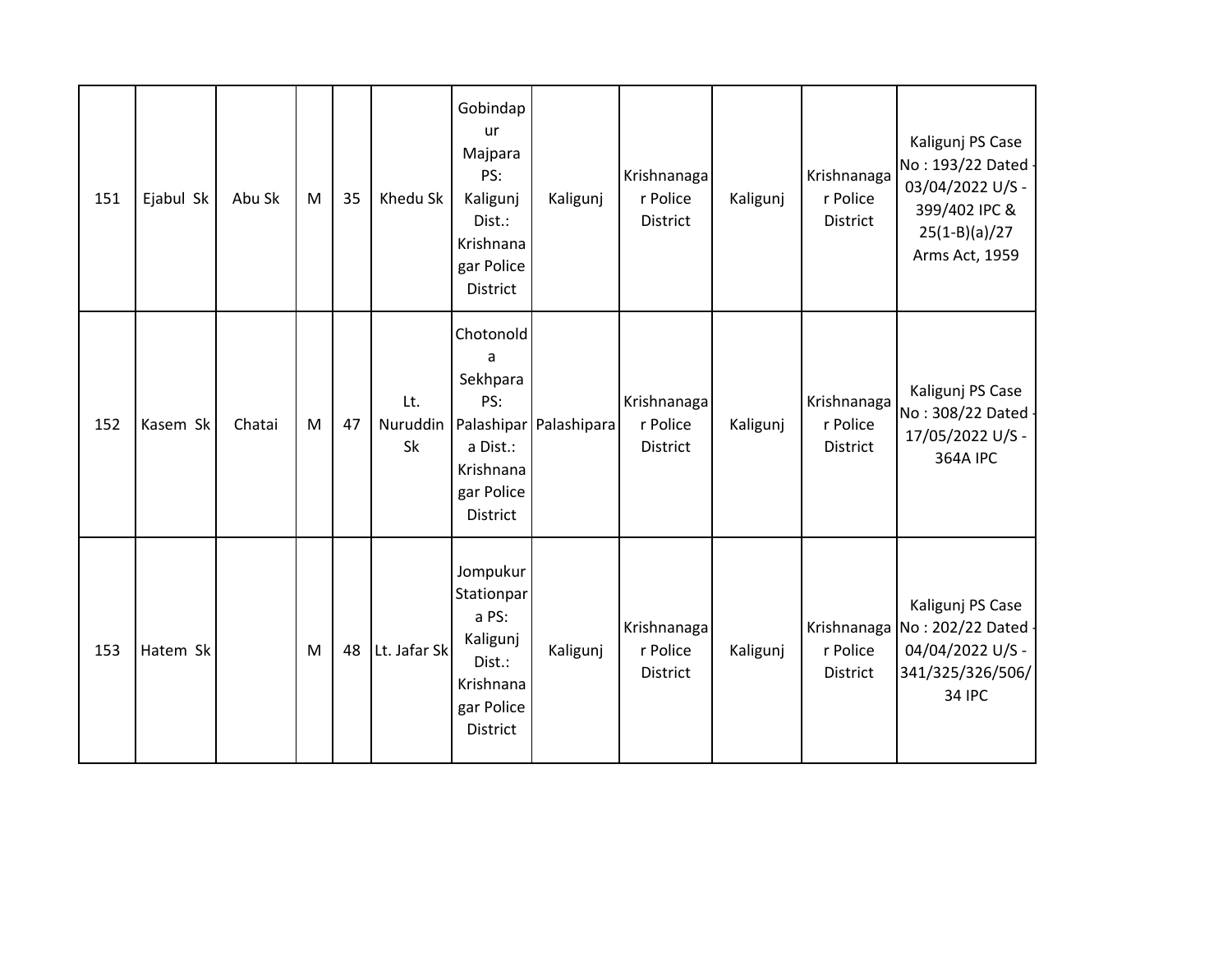| 154 | Kamaruzz<br>aman Sk            |                              | M | 25 | Hamijuddi<br>n Sk                   | Jatinagar<br>PS:<br>Dhubulia<br>Dist.:<br>Krishnana<br>gar Police<br>District                                          | Dhubulia  | Krishnanaga<br>r Police<br>District        | Kaligunj  | Krishnanaga<br>r Police<br><b>District</b> | Kaligunj PS Case<br>No: 326/22 Dated -<br>25/05/2022 U/S -<br>279/338 IPC                                     |
|-----|--------------------------------|------------------------------|---|----|-------------------------------------|------------------------------------------------------------------------------------------------------------------------|-----------|--------------------------------------------|-----------|--------------------------------------------|---------------------------------------------------------------------------------------------------------------|
| 155 | Nur<br>Farukh<br><b>Biswas</b> |                              | M | 25 | Chhabdar<br><b>Biswas</b>           | PS:<br>Karimpore<br>Dist.:<br>Krishnana<br>gar Police<br><b>District</b>                                               | Karimpore | Krishnanaga<br>r Police<br><b>District</b> | Karimpore | Krishnanaga<br>r Police<br>District        | Karimpore PS Case<br>No: 117/22 Dated -<br>25/05/2022 U/S -<br>498(A)/302/34 IPC                              |
| 156 | Asish<br>Ghosh                 | $S/O$ Lt.<br>Tarak<br>Ghosh, | M |    | $S/O$ Lt.<br><b>Tarak</b><br>Ghosh, | Panchmat<br>ha<br>More,PS<br>Nabadwip<br>Nadia PS:<br>Nabadwip<br>Dist.:<br>Krishnana<br>gar Police<br><b>District</b> | Nabadwip  | Krishnanaga<br>r Police<br>District        | Nabadwip  | r Police<br>District                       | Nabadwip PS Case<br>Krishnanaga No: 222/22 Dated -<br>26/05/2022 U/S -<br>448/447/323/325/<br>307/379/506 IPC |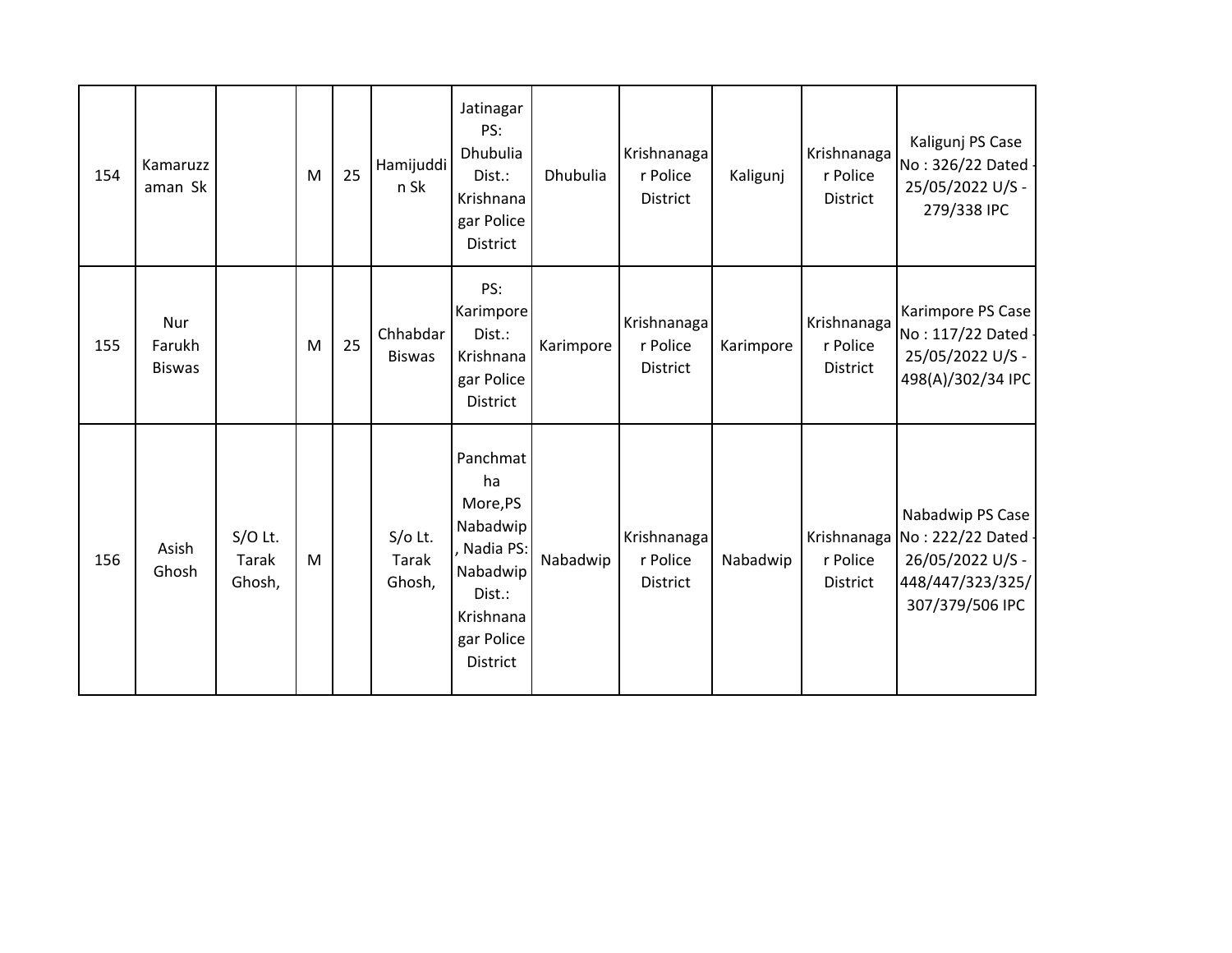| 157 | Sahiruddin<br>Mondal | M |    | Ajat<br>Mondal  | Bahirchar<br>a, Majherp<br>ara, PS<br>Nabadwip<br>Nadia PS:<br>Nabadwip<br>Dist.:<br>Krishnana<br>gar Police<br>District | Nabadwip          | Krishnanaga<br>r Police<br>District | Nabadwip          | r Police<br>District                | Nabadwip PS Case<br>Krishnanaga No: 199/22 Dated -<br>17/05/2022 U/S -<br>498A/304B/302/3<br>4 IPC                |
|-----|----------------------|---|----|-----------------|--------------------------------------------------------------------------------------------------------------------------|-------------------|-------------------------------------|-------------------|-------------------------------------|-------------------------------------------------------------------------------------------------------------------|
| 158 | Mojahar<br>Sheakh    | M | 40 | Meghu<br>Sheakh | Chenga<br>PS:<br>Nakashipa<br>ra Dist.:<br>Krishnana<br>gar Police<br>District                                           | Nakashipar<br>a   | Krishnanaga<br>r Police<br>District | Nakashipar<br>a   | Krishnanaga<br>r Police<br>District | Nakashipara PS                                                                                                    |
| 159 | Munuwar<br>a Bibi    | F |    | Mukul<br>Mia    | Bhagbanp<br>ur PS:<br>Baishnabn<br>agar Dist.:<br>Malda                                                                  | Baishnabna<br>gar | Malda                               | Baishnabna<br>gar | Malda                               | Baishnabnagar PS<br>Case No: 407/22<br>Dated -<br>16/05/2022 U/S -<br>363/365/34 IPC                              |
| 160 | Rinku Sk             | M |    | Janik Sk        | Muradtola<br>PS:<br>Baishnabn<br>agar Dist.:<br>Malda                                                                    | Baishnabna<br>gar | Malda                               | Baishnabna<br>gar | Malda                               | Baishnabnagar PS<br>Case No: 267/22<br>Dated -<br>29/03/2022 U/S -<br>399/402 IPC &<br>25/27/35 Arms<br>Act, 1959 |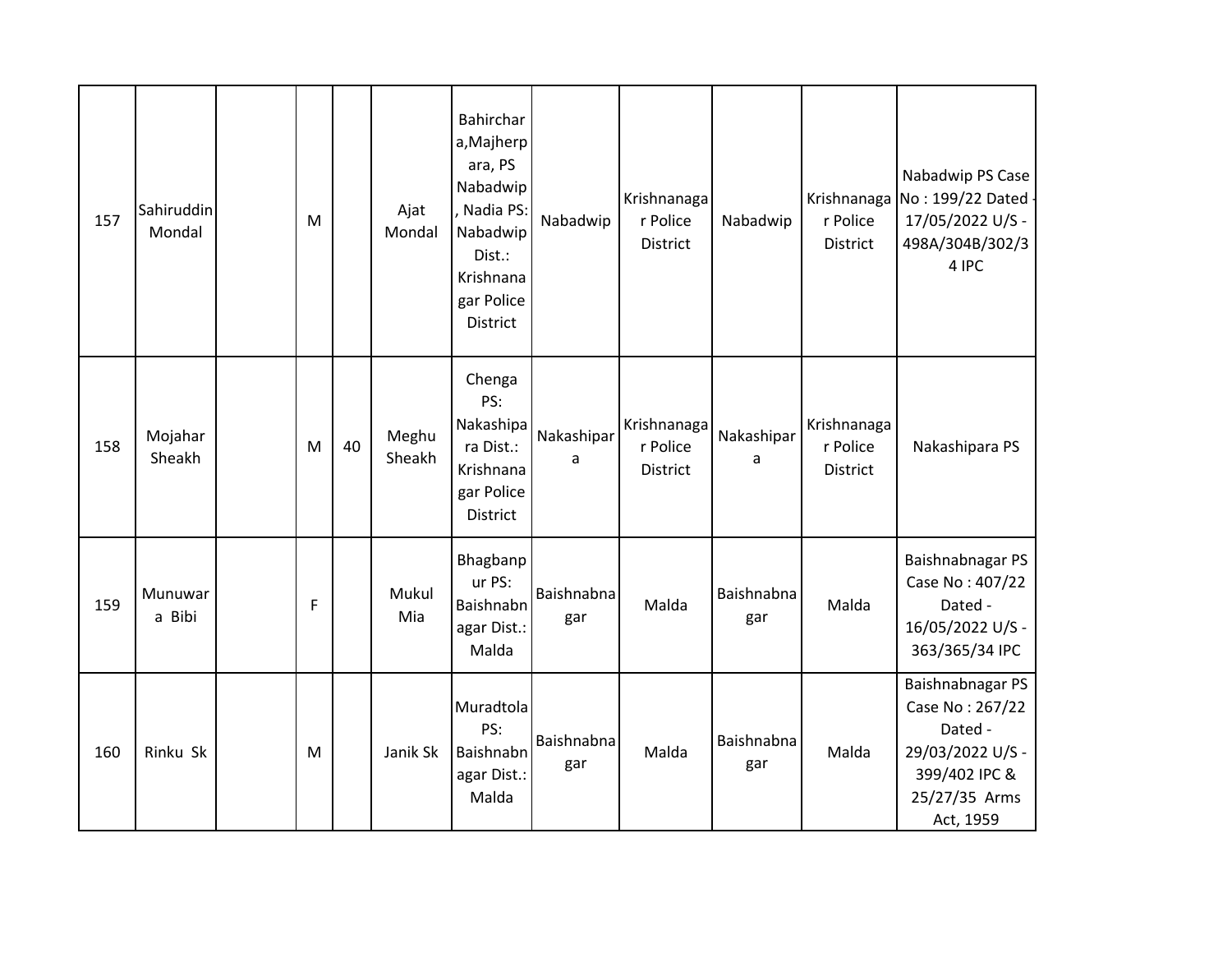| 161 | Sanatan<br>Mandal |                 | M |    | Pachu<br>Mandal                        | Jot<br>Chainpara<br>PS:<br>Baishnabn<br>agar Dist.:<br>Malda | Baishnabna<br>gar | Malda | Baishnabna<br>gar | Malda | Baishnabnagar PS<br>Case No: 379/22<br>Dated -<br>07/05/2022 U/S -<br>325/326/307/379<br><b>IPC</b> |
|-----|-------------------|-----------------|---|----|----------------------------------------|--------------------------------------------------------------|-------------------|-------|-------------------|-------|-----------------------------------------------------------------------------------------------------|
| 162 | Bapi Paul         | <b>Bapi Pal</b> | M |    | Jadu Pal<br>@ Jodu<br><b>Gopal Pal</b> | Mirjapur<br>PS:<br>Bamangol<br>a Dist.:<br>Malda             | Bamangola         | Malda | Bamangola         | Malda | Bamangola PS<br>Case No: 114/21<br>Dated -<br>13/07/2021 U/S -<br>448/376/511/325/<br><b>34 IPC</b> |
| 163 | Nabiul<br>Hoque   |                 | M | 25 | Toslemud<br>din                        | <b>MALAHAR</b><br>PS:<br>Chanchal<br>Dist.:<br>Malda         | Chanchal          | Malda | Chanchal          | Malda | Chanchal PS Case<br>No: 547/22 Dated -<br>26/05/2022 U/S -<br>448/379/323/354/<br>307/506/34 IPC    |
| 164 | Taslemud<br>din   |                 | M | 56 | Lt.<br>Kafiluddin                      | Malahar<br>PS:<br>Chanchal<br>Dist.:<br>Malda                | Chanchal          | Malda | Chanchal          | Malda | Chanchal PS Case<br>No: 547/22 Dated -<br>26/05/2022 U/S -<br>448/379/323/354/<br>307/506/34 IPC    |
| 165 | Anesur<br>Rahaman |                 | M | 56 | Abdus<br>Salam                         | <b>JALALPUR</b><br>PS:<br>Chanchal<br>Dist.:<br>Malda        | Chanchal          | Malda | Chanchal          | Malda | Chanchal PS Case<br>No: 545/22 Dated -<br>26/05/2022 U/S -<br>341/323/325/326/<br>307/34 IPC        |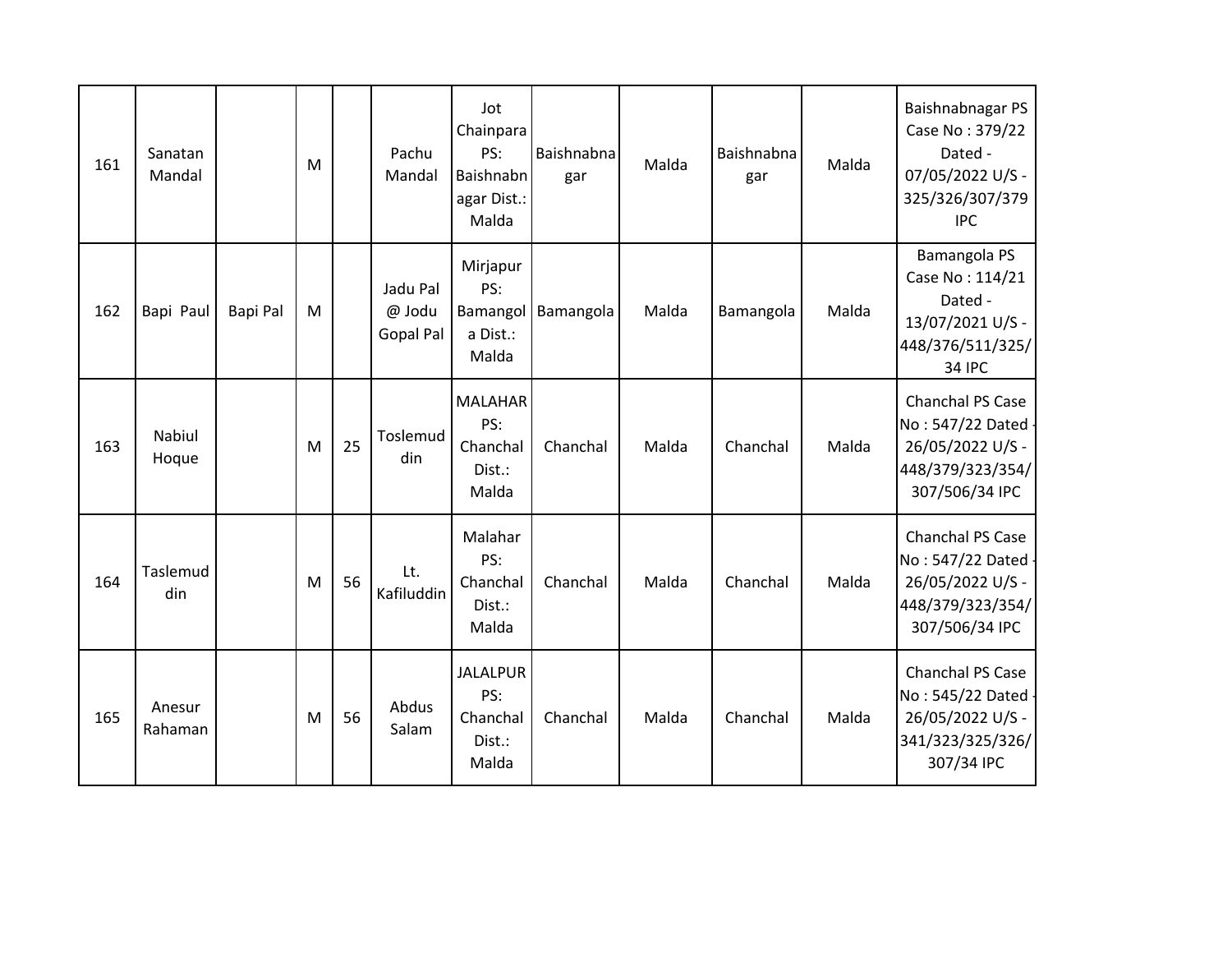| 166 | Obaidur<br>Rahaman  | M | 40 | Lt. Abdus<br>Salam | <b>JALALPUR</b><br>PS:<br>Chanchal<br>Dist.:<br>Malda                                | Chanchal         | Malda | Chanchal         | Malda | Chanchal PS Case<br>No: 545/22 Dated -<br>26/05/2022 U/S -<br>341/323/325/326/<br>307/34 IPC |
|-----|---------------------|---|----|--------------------|--------------------------------------------------------------------------------------|------------------|-------|------------------|-------|----------------------------------------------------------------------------------------------|
| 167 | Rajib Sk            | M | 22 | Sanu Sk            | Gayeshpu<br>r<br>Kaltapara,<br>Jhaljhalia<br>PS: English<br>bazar<br>Dist.:<br>Malda | English<br>bazar | Malda | English<br>bazar | Malda | English bazar PS<br>Case No: 817/22<br>Dated -<br>25/05/2022 U/S -<br>363/365 IPC            |
| 168 | Prosenjit<br>Singha | M | 29 | Mohon<br>Singha    | Maheshpu<br>r<br>Bazarpara<br>PS: English<br>bazar<br>Dist.:<br>Malda                | English<br>bazar | Malda | English<br>bazar | Malda | English bazar PS<br>Case No: 726/22<br>Dated -<br>10/05/2022 U/S -<br>279/338 IPC            |
| 169 | Debojit<br>Tudu     | M | 34 | Thakur<br>Tudu     | Bodroil<br>PS:<br>Habibpur<br>Dist.:<br>Malda                                        | Habibpur         | Malda | Habibpur         | Malda | Habibpur PS Case<br>No: 125/22 Dated -<br>18/04/2022 U/S -<br>341/326/307/34<br><b>IPC</b>   |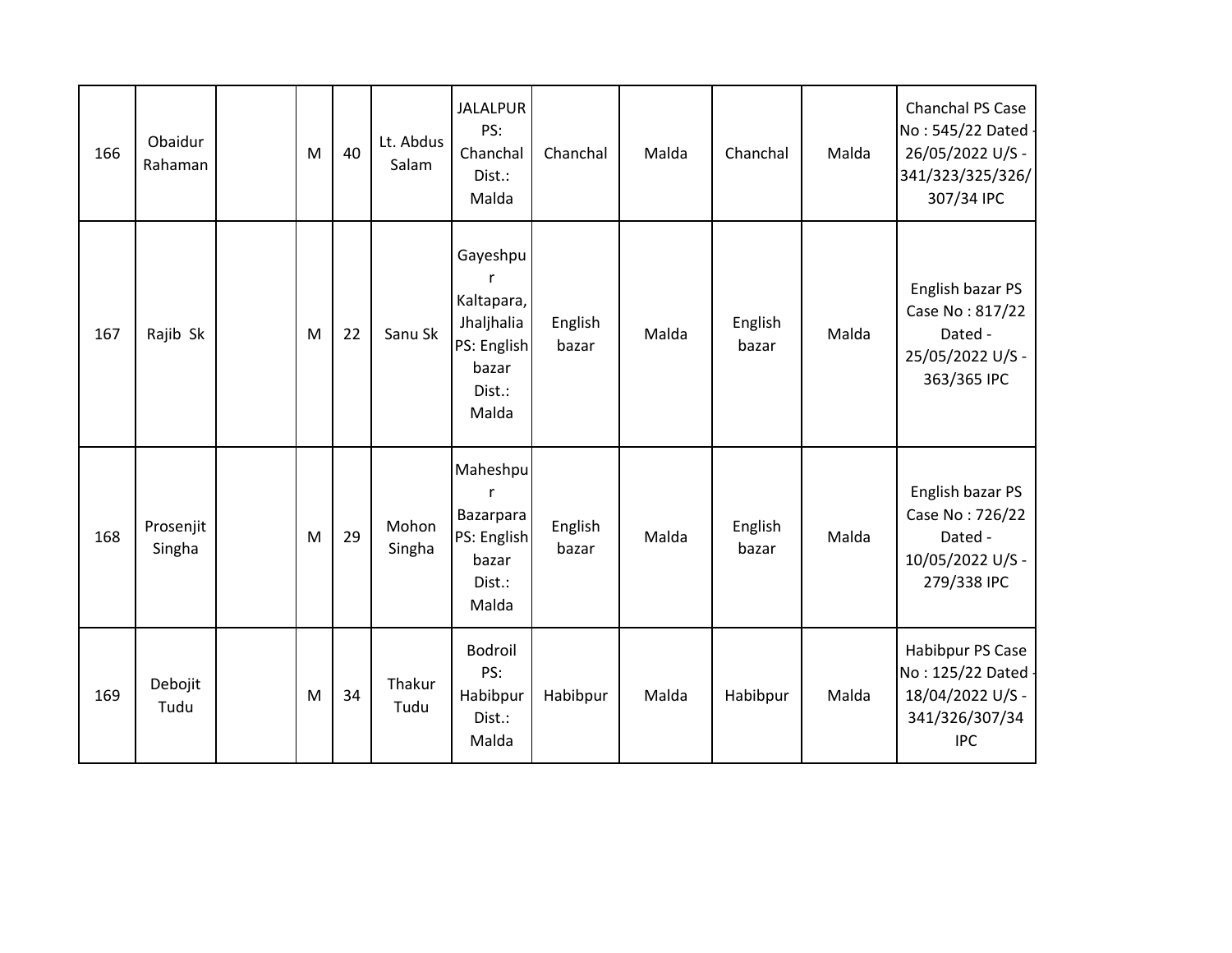| 170 | Rahul Deb<br>Barman |                        | M | 25 | Lt Sailesh<br><b>Barman</b> | Hurabari<br>PS:<br>Habibpur<br>Dist.:<br>Malda                  | Habibpur             | Malda | Habibpur             | Malda | Habibpur PS Case<br>No: 125/22 Dated -<br>18/04/2022 U/S -<br>341/326/307/34<br><b>IPC</b>                                                 |
|-----|---------------------|------------------------|---|----|-----------------------------|-----------------------------------------------------------------|----------------------|-------|----------------------|-------|--------------------------------------------------------------------------------------------------------------------------------------------|
| 171 | Nurul<br>Hoda       | Hedaitulla<br>h @ Hoda | M | 22 | Tajabur<br>Hq               | Katlamari<br>PS:<br>Harishcha<br>ndrapur<br>Dist.:<br>Malda     | Harishchan<br>drapur | Malda | Harishchan<br>drapur | Malda | Harishchandrapur<br>PS Case No:<br>385/22 Dated -<br>15/05/2022 U/S -<br>447/342/363/365/<br>506/323/120B/34<br><b>IPC</b>                 |
| 172 | Ekramul<br>Hoque    |                        |   |    | Ajahar                      | Bamuntol<br>a PS:<br>Kaliachak<br>Dist.:<br>Malda               | Kaliachak            | Malda | Kaliachak            | Malda | Kaliachak PS Case<br>No: 183/22 Dated -<br>16/02/2022 U/S -<br>22c/27A/29<br>Narcotic Drugs and<br>Psychotropic<br>Substances Act,<br>1985 |
| 173 | Sk Safikul          |                        | M | 55 | Lt-ejabul                   | Mathurap<br>ur Bochahi<br>PS:<br>Manickch<br>ak Dist.:<br>Malda | Manickcha<br>k       | Malda | Manickchak           | Malda | Manickchak PS<br>Case No: 64/22<br>Dated -<br>14/02/2022 U/S -<br>447/325/326/307/<br>354/379/34 IPC                                       |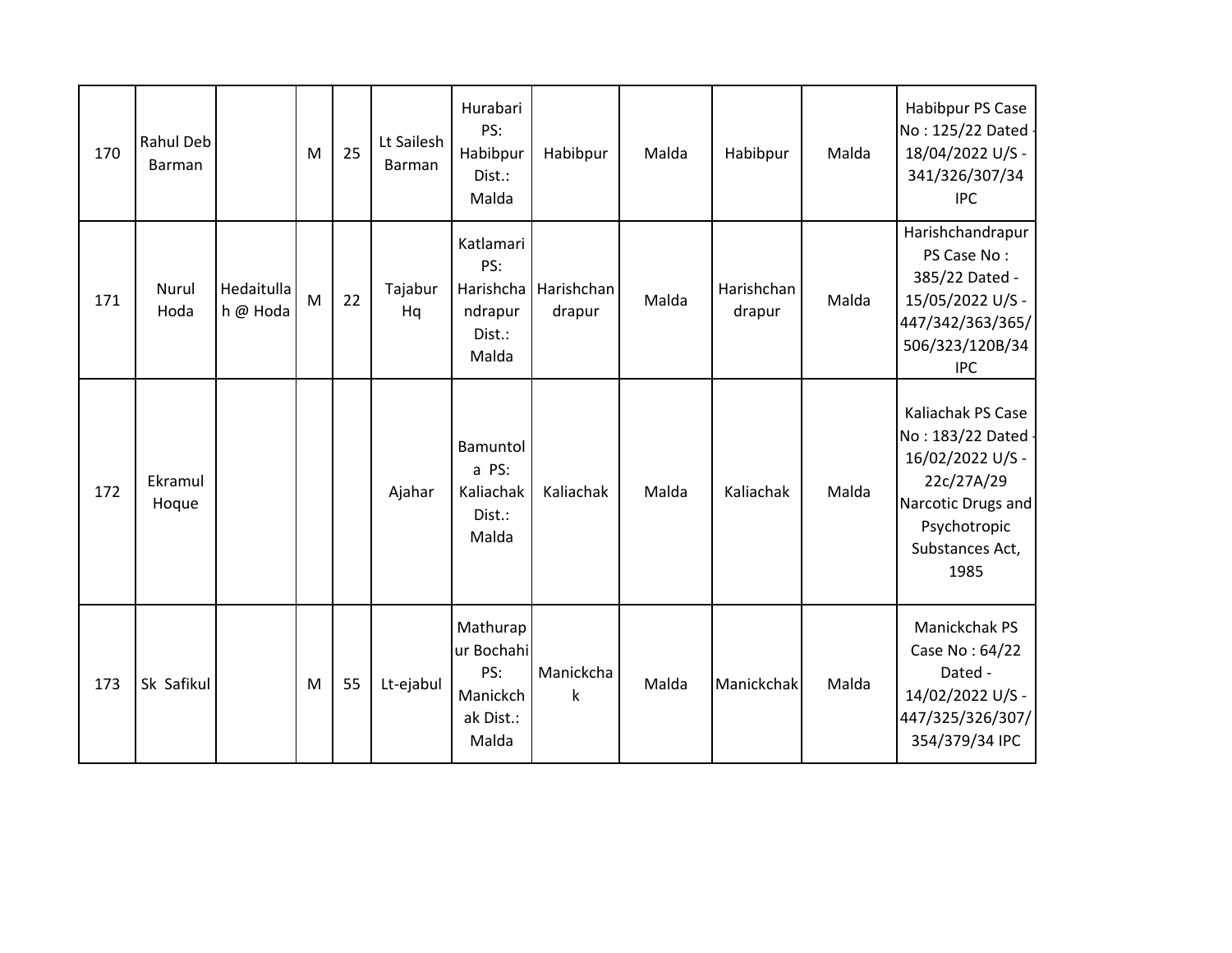| 174 | Afjuddin<br>Mandal |                    | M | 73 | Saget Ali<br>Mandal | Islampur<br>PS:<br>Pukhuria<br>Dist.:<br>Malda                                                                     | Pukhuria        | Malda           | Pukhuria    | Malda           | Pukhuria PS Case<br>No: 154/22 Dated -<br>11/05/2022 U/S -<br>448/376/323/307/<br>354/379/34 IPC                                           |
|-----|--------------------|--------------------|---|----|---------------------|--------------------------------------------------------------------------------------------------------------------|-----------------|-----------------|-------------|-----------------|--------------------------------------------------------------------------------------------------------------------------------------------|
| 175 | Jamirul<br>Islam   | Jamirul<br>Hossain | M |    | Sahabuddi<br>n Sk   | Debkundu<br>Laharpara<br>PS.<br>Beldanga,<br>Dist.<br>Mirshidab<br>ad PS:<br>Beldanga<br>Dist.:<br>Murshida<br>bad | Beldanga        | Murshidaba<br>d | Beldanga    | Murshidaba<br>d | Beldanga PS Case<br>No: 270/22 Dated -<br>13/05/2022 U/S -<br>498A/323/325/30<br>7/326A/34 IPC &<br>3/4 Dowry<br>Prohibition Act,<br>1961Â |
| 176 | Keyamat<br>Sk      |                    | M |    | Lt Rashid<br>Sk     | Chandpur<br>PS:<br>Bharatpur<br>Dist.:<br>Murshida<br>bad                                                          | Bharatpur       | Murshidaba<br>d | Bharatpur   | d               | <b>Bharatpur PS Case</b><br>Murshidaba No: 103/22 Dated -<br>05/04/2022 U/S -<br>302/201/34 IPC                                            |
| 177 | Majejul Sk         |                    |   |    | Lt. Amir Sk         | Gangapar<br>a PS:<br>Hariharpa<br>ra Dist.:<br>Murshida<br>bad                                                     | Hariharpar<br>a | Murshidaba<br>d | Hariharpara | Murshidaba<br>d | Hariharpara PS<br>Case No: 216/22<br>Dated -<br>21/05/2022 U/S -<br>399/402 IPC & 25<br>$(i)$ (a) $(ii)$ Arms<br>Act, 1959                 |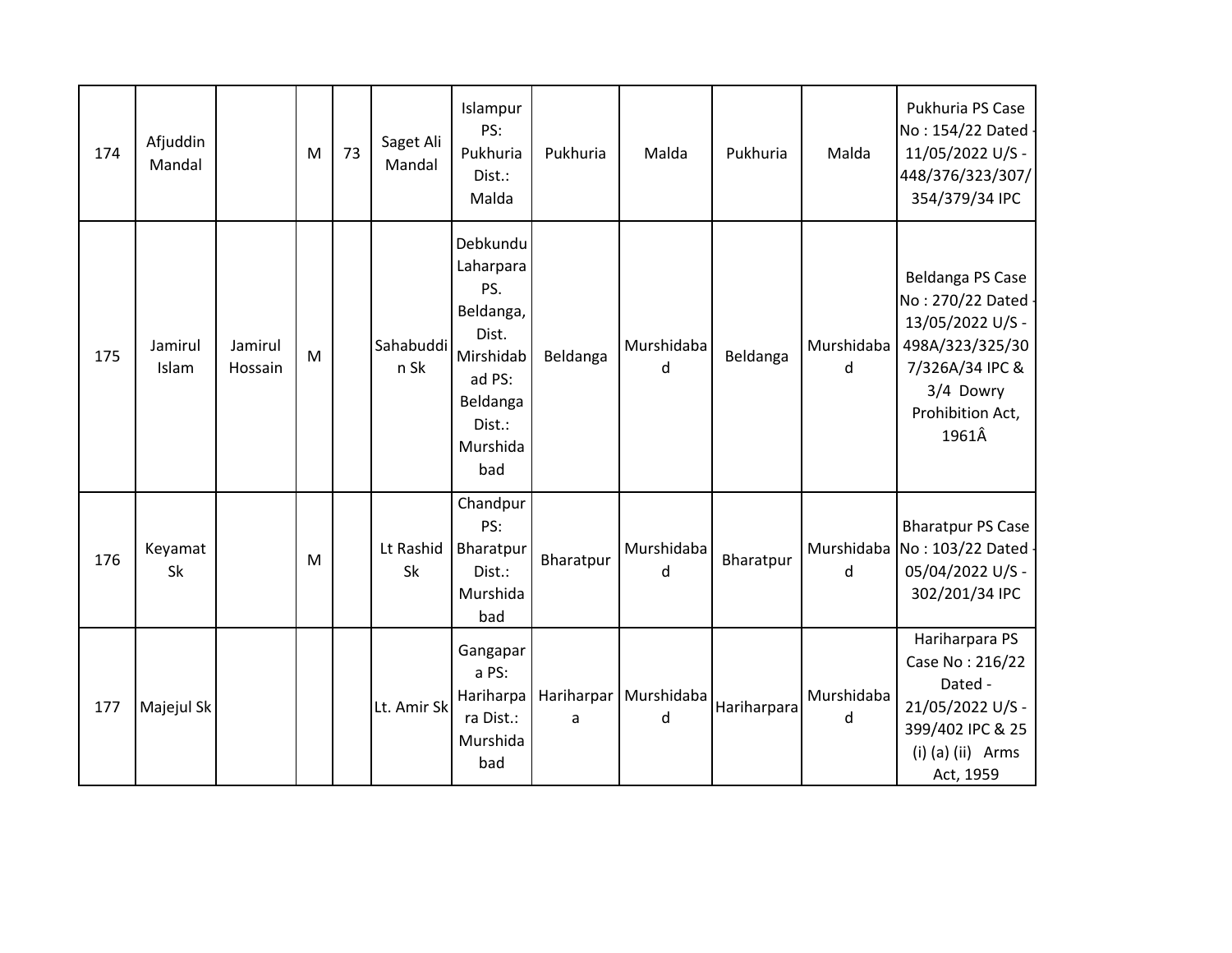| 178 | Farid<br>Alam | ${\sf M}$ | Lt Chand<br>Md    | of vill-<br>Budhugac<br>hh, PO-<br>Kuchila,<br>PS-<br>Islampur,<br>Uttar<br>Dinajpur<br>PS:<br>Islampore<br>Dist.:<br>Islampur<br>Police<br>District   | Islampore | Islampur<br>Police<br>District | Islampore | Islampur<br>Police<br>District        | <b>Islampore PS Case</b><br>No: 378/22 Dated<br>26/05/2022 U/S -<br>21(c)/23(c)<br>Narcotic Drugs and<br>Psychotropic<br>Substances Act,<br>1985   |
|-----|---------------|-----------|-------------------|--------------------------------------------------------------------------------------------------------------------------------------------------------|-----------|--------------------------------|-----------|---------------------------------------|----------------------------------------------------------------------------------------------------------------------------------------------------|
| 179 | Monir<br>Alam | M         | Saidul<br>Rahaman | of vill-<br>Rashulada<br>ngi, PO-<br>Kuchila,<br>PS-<br>Islampur,<br>Uttar<br>Dinajpur<br>PS:<br>Islampore<br>Dist.:<br>Islampur<br>Police<br>District | Islampore | Islampur<br>Police<br>District | Islampore | Islampur<br>Police<br><b>District</b> | <b>Islampore PS Case</b><br>No: 378/22 Dated -<br>26/05/2022 U/S -<br>21(c)/23(c)<br>Narcotic Drugs and<br>Psychotropic<br>Substances Act,<br>1985 |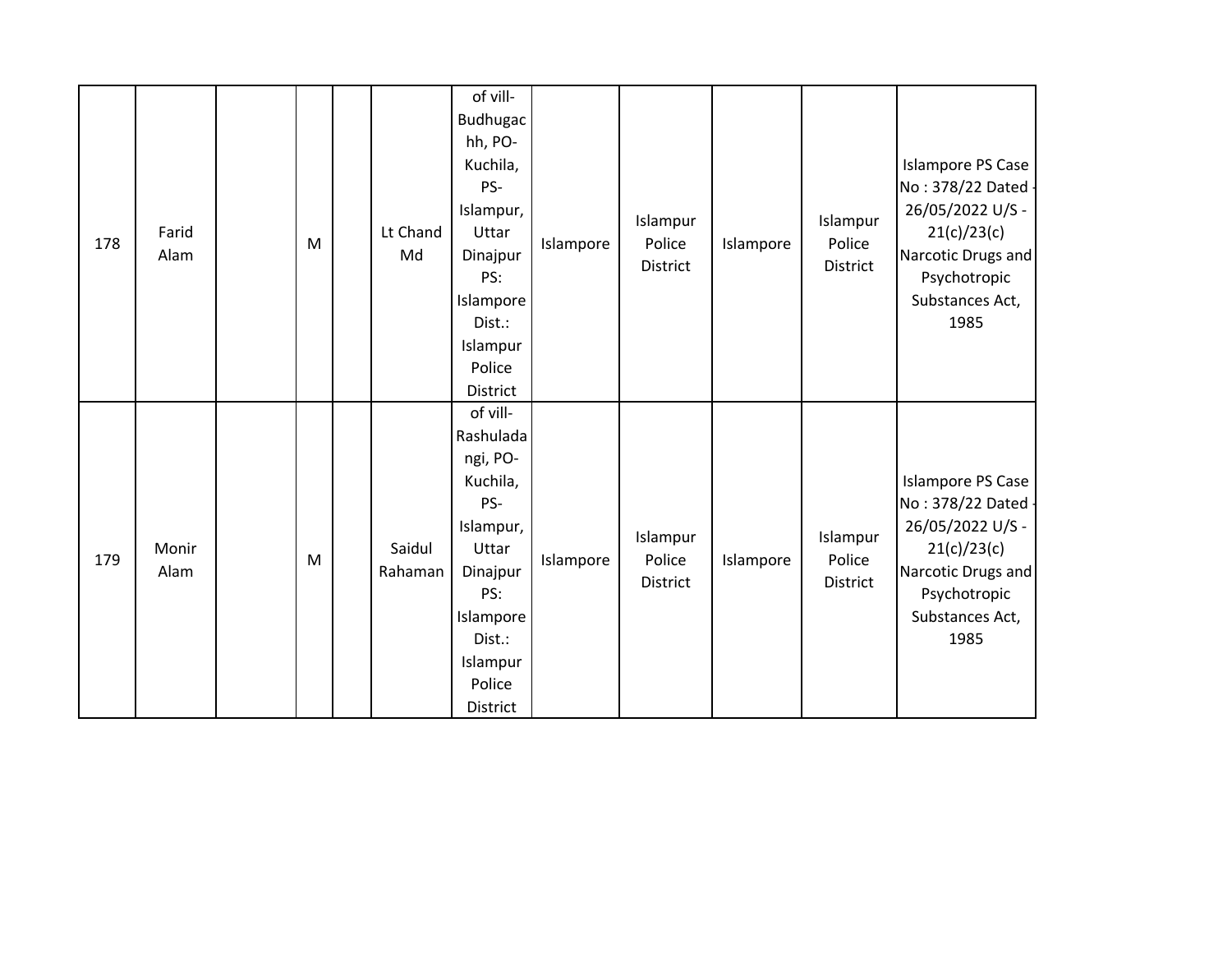| 180 | Hekimudd<br>in      |        |   | 28 | Lt. Andu<br>Md  | Nayabari<br>Bahartola,<br>PS-<br>Islampur<br>PS:<br>Islampore<br>Dist.:<br>Islampur<br>Police<br>District | Islampore | Islampur<br>Police<br>District      | Islampore | Islampur<br>Police<br>District | Islampore PS Case<br>No: 315/21 Dated -<br>26/05/2021 U/S -<br>448/323/326/307/<br>379/354/34 IPC                                         |
|-----|---------------------|--------|---|----|-----------------|-----------------------------------------------------------------------------------------------------------|-----------|-------------------------------------|-----------|--------------------------------|-------------------------------------------------------------------------------------------------------------------------------------------|
| 181 | Tahijul Sk          | Hana   | M |    | Sahidul Sk      | Natna<br>Purbapara<br>PS:<br>Karimpore<br>Dist.:<br>Krishnana<br>gar Police<br>District                   | Karimpore | Krishnanaga<br>r Police<br>District | Jalangi   | Murshidaba<br>d                | Jalangi PS Case No<br>: 177/22 Dated -<br>26/05/2022 U/S -<br>$21(c)/29$ Narcotic<br>Drugs and<br>Psychotropic<br>Substances Act,<br>1985 |
| 182 | Rohitulla<br>Mondal | Robkul |   |    | Mofej<br>Mondal | Natna<br>Purbapara<br>PS:<br>Karimpore<br>Dist.:<br>Krishnana<br>gar Police<br>District                   | Karimpore | Krishnanaga<br>r Police<br>District | Jalangi   | Murshidaba<br>d                | Jalangi PS Case No<br>: 177/22 Dated -<br>26/05/2022 U/S -<br>$21(c)/29$ Narcotic<br>Drugs and<br>Psychotropic<br>Substances Act,<br>1985 |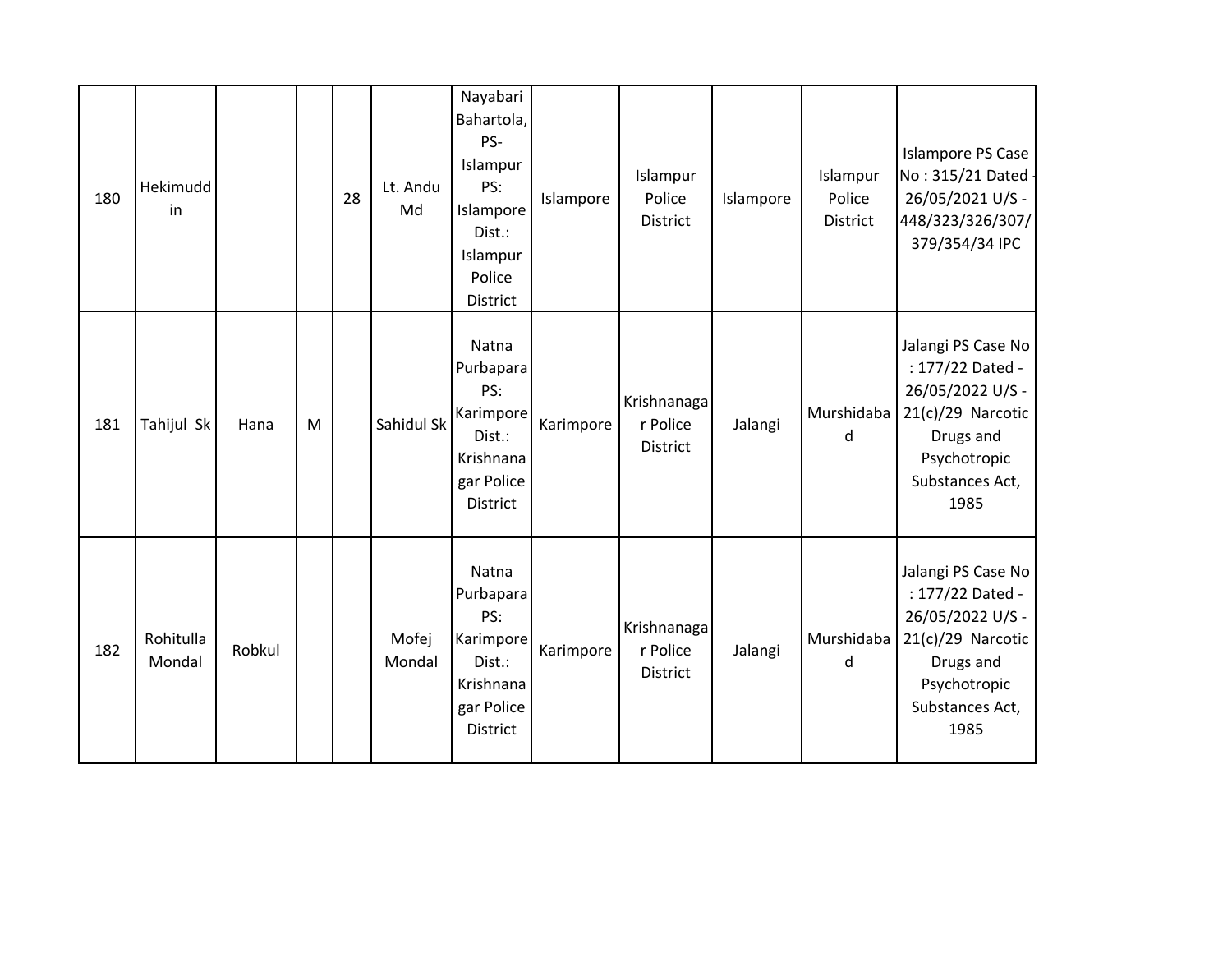| 183 | Bhairav<br>Orow          |     | M | 33 | Kamal<br>Oraw   | Dahapara<br>PS: Jiaganj<br>Dist.:<br>Murshida<br>bad                     | Jiaganj         | Murshidaba<br>d | Jiaganj | Murshidaba<br>d | Jiaganj PS Case No<br>: 88/22 Dated -<br>20/04/2022 U/S -<br>399/402 IPC                                                             |
|-----|--------------------------|-----|---|----|-----------------|--------------------------------------------------------------------------|-----------------|-----------------|---------|-----------------|--------------------------------------------------------------------------------------------------------------------------------------|
| 184 | <b>Bickram</b><br>Mandal |     |   | 18 | Kumar<br>Mandal | Garsama<br>PS:<br>Nabagram<br>Dist.:<br>Murshida<br>bad                  | Nabagram        | Murshidaba<br>d | Jiaganj | Murshidaba<br>d | Jiaganj PS Case No<br>: 134/22 Dated -<br>24/05/2022 U/S -<br>363/365 IPC                                                            |
| 185 | Sankar<br>Mandal         |     |   |    | Gopal<br>Mandal | Nashipur<br>Bandpool<br>PS:<br>Murshida<br>bad Dist.:<br>Murshida<br>bad | Murshidab<br>ad | Murshidaba<br>d | Jiaganj | Murshidaba<br>d | Jiaganj PS Case No<br>: 139/22 Dated -<br>26/05/2022 U/S -<br>22(C) Narcotic<br>Drugs and<br>Psychotropic<br>Substances Act,<br>1985 |
| 186 | Suraj<br>Khan            | Kha | M | 30 | Hira Khan       | Shikarpur<br>Jolapara<br>PS: Lalgola<br>Dist.:<br>Murshida<br>bad        | Lalgola         | Murshidaba<br>d | Lalgola | Murshidaba<br>d | Lalgola PS Case No<br>: 169/22 Dated -<br>26/05/2022 U/S -<br>498A/325/307/34<br><b>IPC</b>                                          |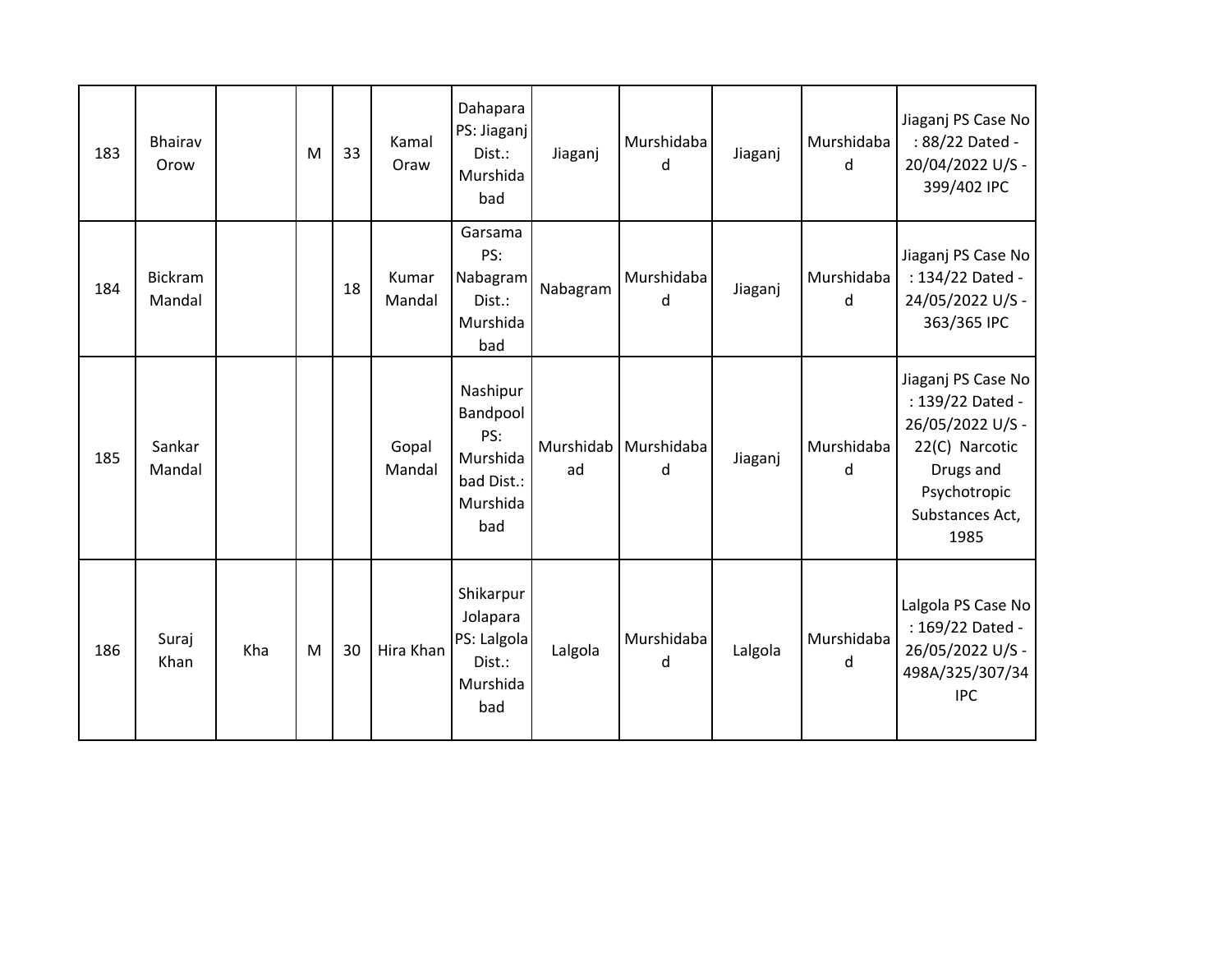| 187 | Lalchand<br>Khan  | Kha            | M | 25 | @ Kha                           | Shikarpur<br>Jolapara<br>Hira Khan   PS: Lalgola<br>Dist.:<br>Murshida<br>bad | Lalgola  | Murshidaba<br>d | Lalgola  | Murshidaba<br>d | Lalgola PS Case No<br>: 169/22 Dated -<br>26/05/2022 U/S -<br>498A/325/307/34<br><b>IPC</b>     |
|-----|-------------------|----------------|---|----|---------------------------------|-------------------------------------------------------------------------------|----------|-----------------|----------|-----------------|-------------------------------------------------------------------------------------------------|
| 188 | Yeakub<br>Ali     | <b>Babua</b>   | M | 40 | Lt<br>Mojamme<br>I Hoque        | Natungra<br>m<br>Khakuapar<br>a PS:<br>Lalgola<br>Dist.:<br>Murshida<br>bad   | Lalgola  | Murshidaba<br>d | Lalgola  | Murshidaba<br>d | Lalgola PS Case No<br>: 172/22 Dated -<br>26/05/2022 U/S -<br>$25(i)(a)/27$ Arms<br>Act, 1959   |
| 189 | Biswajit<br>Hazra | Prokash        | M | 27 | Khokan<br>Hazra                 | Khenkul<br>Hazrapara<br>PS:<br>Nabagram<br>Dist.:<br>Murshida<br>bad          | Nabagram | Murshidaba<br>d | Nabagram | Murshidaba<br>d | Nabagram PS Case<br>No: 183/22 Dated -<br>26/05/2022 U/S -<br>46A Bengal Excise<br>Act, 1909    |
| 190 | Joni Sk           | Sahid<br>Hasan | M | 22 | Saheb Ali<br>@ Soriful<br>Hasan | Kajipara<br>PS:<br>Ranitala<br>Dist.:<br>Murshida<br>bad                      | Ranitala | Murshidaba<br>d | Ranitala | Murshidaba<br>d | Ranitala PS Case<br>No: 176/22 Dated -<br>04/05/2022 U/S -<br>341/325/326/307/<br><b>34 IPC</b> |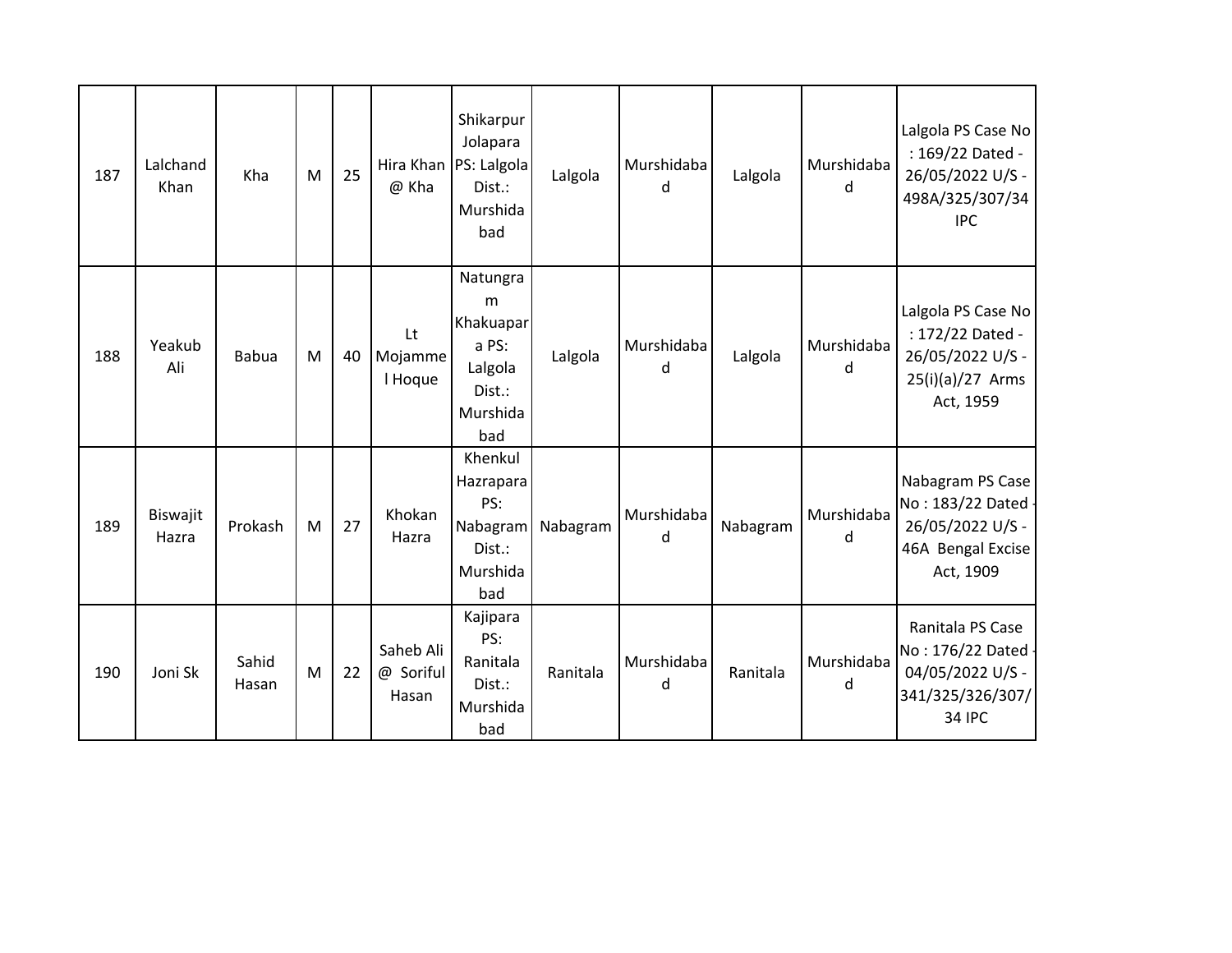| 191 | Kalu Sk                | Tofikul<br>Hasan | M | 19 | Saheb Ali<br>@ Soriful<br>Hasan | Kajipara<br>PS:<br>Ranitala<br>Dist.:<br>Murshida<br>bad         | Ranitala | Murshidaba<br>d | Ranitala | Murshidaba<br>d | Ranitala PS Case<br>No: 176/22 Dated -<br>04/05/2022 U/S -<br>341/325/326/307/<br><b>34 IPC</b>                               |
|-----|------------------------|------------------|---|----|---------------------------------|------------------------------------------------------------------|----------|-----------------|----------|-----------------|-------------------------------------------------------------------------------------------------------------------------------|
| 192 | Md Golam<br>Murtuza    |                  | M | 33 | San<br>Mahamm<br>ad Sk          | Sonadang<br>a PS:<br>Ranitala<br>Dist.:<br>Murshida<br>bad       | Ranitala | Murshidaba<br>d | Ranitala | Murshidaba<br>d | Ranitala PS Case<br>No: 211/22 Dated -<br>18/05/2022 U/S -<br>498A/325/307/34<br>IPC & 3/4 Dowry<br>Prohibition Act,<br>1961Â |
| 193 | Mijarul Sk             |                  | M | 33 | Lt-Harun<br>Rashid              | Kalyannag<br>ar PS:<br>Ranitala<br>Dist.:<br>Murshida<br>bad     | Ranitala | Murshidaba<br>d | Ranitala | Murshidaba<br>d | Ranitala PS Case<br>No: 173/22 Dated -<br>04/05/2022 U/S -<br>341/325/308/34<br><b>IPC</b>                                    |
| 194 | Sofikul<br><b>Isam</b> | Sofik            | M | 32 | <b>Israil Sk</b>                | Kharera<br>Astanapar<br>a PS: Salar<br>Dist.:<br>Murshida<br>bad | Salar    | Murshidaba<br>d | Salar    | Murshidaba<br>d | Salar PS Case No:<br>112/22 Dated -<br>26/05/2022 U/S -<br>498A/325/307 IPC                                                   |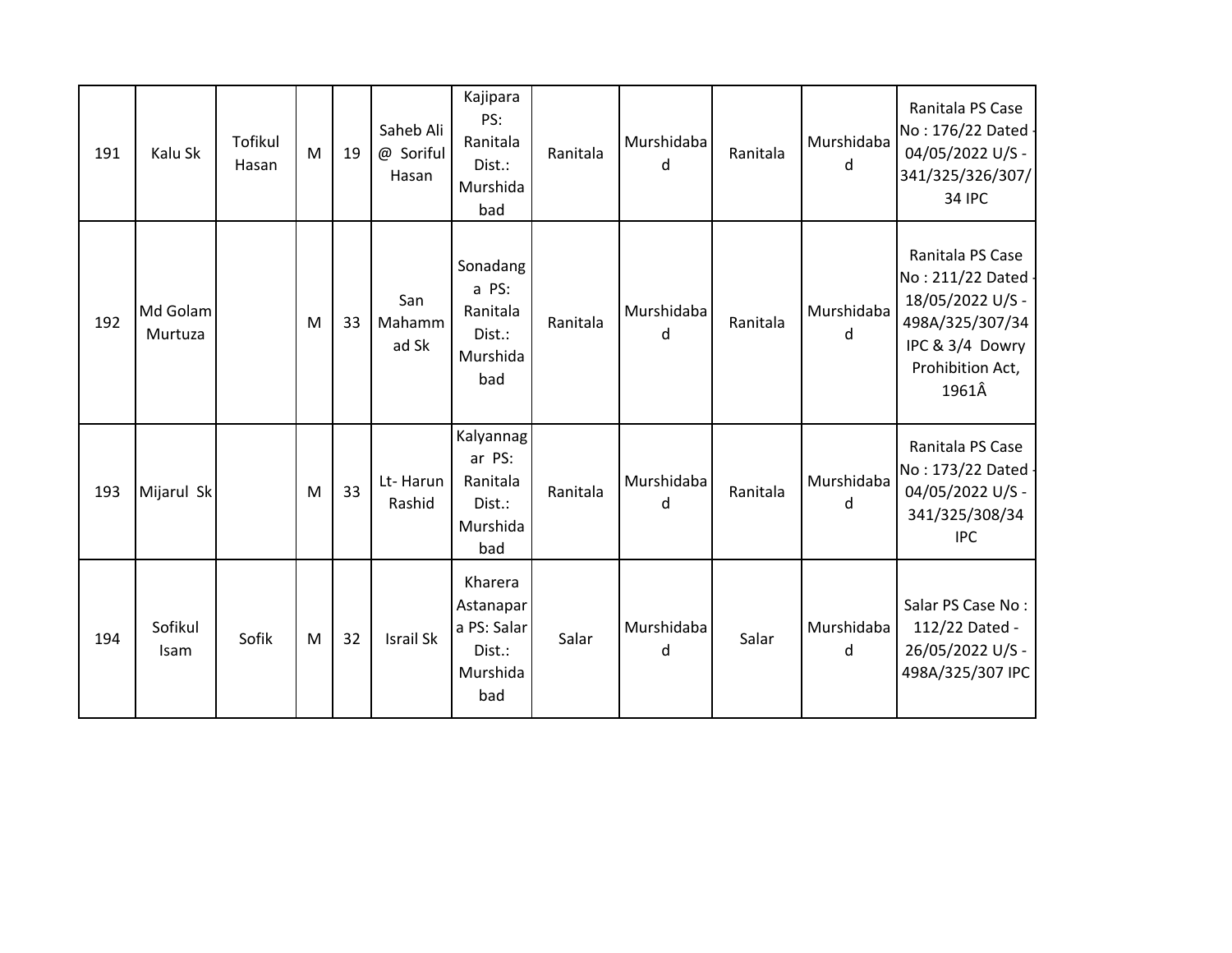| 195 | Satya<br>Ruidas    | M | Lt Adhir<br>Ruidas        | Paltagarh<br>PS:<br>Anandapu<br>r Dist.:<br>Paschim<br>Mednipor<br>e  | Anandapur | Paschim<br>Mednipore | Anandapur | Paschim<br>Mednipore | Anandapur PS<br>Case No: 92/22<br>Dated -<br>26/05/2022 U/S -<br>46(A) Bengal<br>Excise Act, 1909 |
|-----|--------------------|---|---------------------------|-----------------------------------------------------------------------|-----------|----------------------|-----------|----------------------|---------------------------------------------------------------------------------------------------|
| 196 | Ganesh<br>Manna    | M | Sudarshan<br>Manna        | SAGARPU<br>R PS:<br>Daspur<br>Dist.:<br>Paschim<br>Mednipor<br>e      | Daspur    | Paschim<br>Mednipore | Daspur    | Paschim<br>Mednipore | Daspur PS Case No<br>: 216/21 Dated -<br>01/05/2021 U/S -<br>363/365/34 IPC                       |
| 197 | Abhijit<br>Samanta | M | Madhusud<br>an<br>Samanta | Kankra<br>Attmaram<br>PS: Debra<br>Dist.:<br>Paschim<br>Mednipor<br>e | Debra     | Paschim<br>Mednipore | Debra     | Paschim<br>Mednipore | Debra PS Case No:<br>258/22 Dated -<br>22/05/2022 U/S -<br>341/323/325/506/<br>34 IPC             |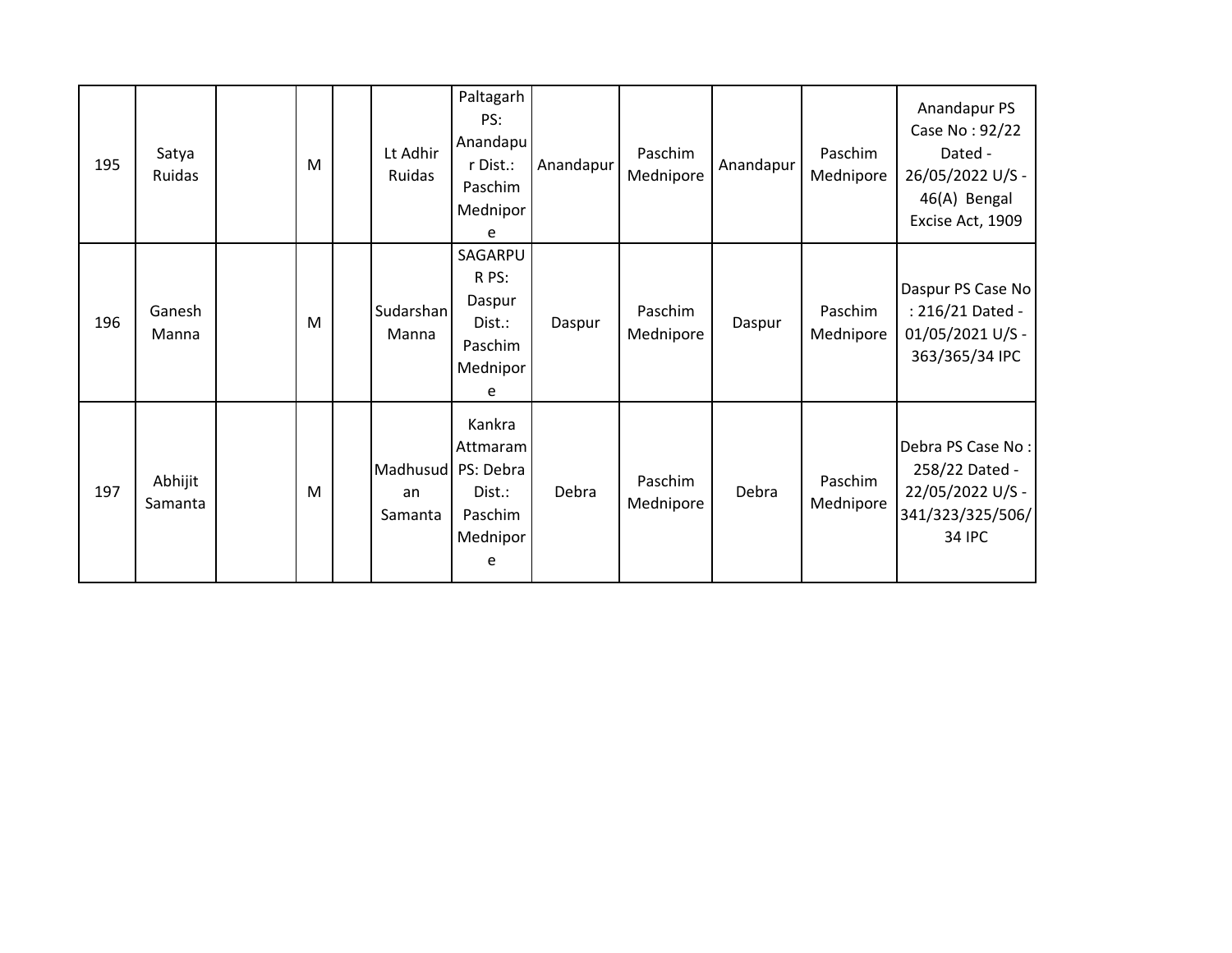| 198 | Balaram<br>Pan  |  | S/o Manik<br>Chandra<br>Pan | Of vill-<br>Shyamnag<br>ar, PO-<br>Fulberia,<br><b>PS</b><br>Garhbeta,<br>Dist-<br>Paschim<br>Medinipur<br>PS:<br>Garbeta<br>Dist.:<br>Paschim<br>Mednipor           | Garbeta | Paschim<br>Mednipore | Garbeta | Paschim<br>Mednipore | Garbeta PS Case<br>No: 297/22 Dated<br>26/05/2022 U/S -<br>143/448/323/307/<br>427/506/34 IPC   |
|-----|-----------------|--|-----------------------------|----------------------------------------------------------------------------------------------------------------------------------------------------------------------|---------|----------------------|---------|----------------------|-------------------------------------------------------------------------------------------------|
| 199 | Kalipada<br>Pan |  | S/o Manik<br>Chandra<br>Pan | e<br>Of vill-<br>Shyamnag<br>ar, PO-<br>Fulberia,<br><b>PS</b><br>Garhbeta,<br>Dist-<br>Paschim<br>Medinipur<br>PS:<br>Garbeta<br>Dist.:<br>Paschim<br>Mednipor<br>e | Garbeta | Paschim<br>Mednipore | Garbeta | Paschim<br>Mednipore | Garbeta PS Case<br>No: 297/22 Dated -<br>26/05/2022 U/S -<br>143/448/323/307/<br>427/506/34 IPC |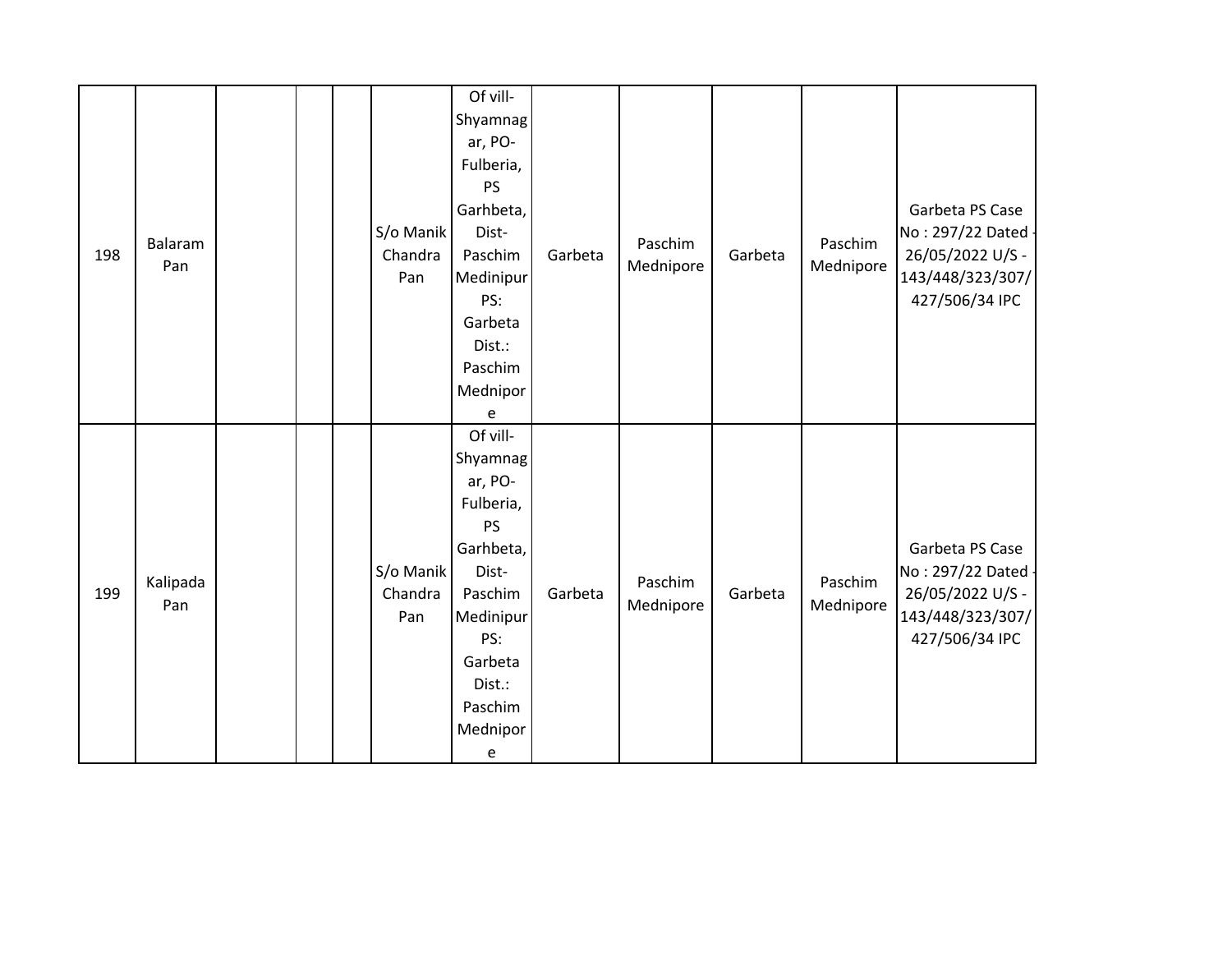| 200 | Swadesh<br>Samanta |  | S/O<br>Madan<br>Mohan            | Of vill-<br>Shyamnag<br>ar, PO-<br>Fulberia,<br><b>PS</b><br>Garhbeta,<br>Dist-<br>Paschim<br>Medinipur<br>PS:<br>Garbeta<br>Dist.:<br>Paschim<br>Mednipor           | Garbeta | Paschim<br>Mednipore | Garbeta | Paschim<br>Mednipore | Garbeta PS Case<br>No: 297/22 Dated<br>26/05/2022 U/S -<br>143/448/323/307/<br>427/506/34 IPC   |
|-----|--------------------|--|----------------------------------|----------------------------------------------------------------------------------------------------------------------------------------------------------------------|---------|----------------------|---------|----------------------|-------------------------------------------------------------------------------------------------|
| 201 | Anup<br>Samanta    |  | S/O<br>Madan<br>Mohan<br>Samanta | e<br>Of vill-<br>Shyamnag<br>ar, PO-<br>Fulberia,<br><b>PS</b><br>Garhbeta,<br>Dist-<br>Paschim<br>Medinipur<br>PS:<br>Garbeta<br>Dist.:<br>Paschim<br>Mednipor<br>e | Garbeta | Paschim<br>Mednipore | Garbeta | Paschim<br>Mednipore | Garbeta PS Case<br>No: 297/22 Dated -<br>26/05/2022 U/S -<br>143/448/323/307/<br>427/506/34 IPC |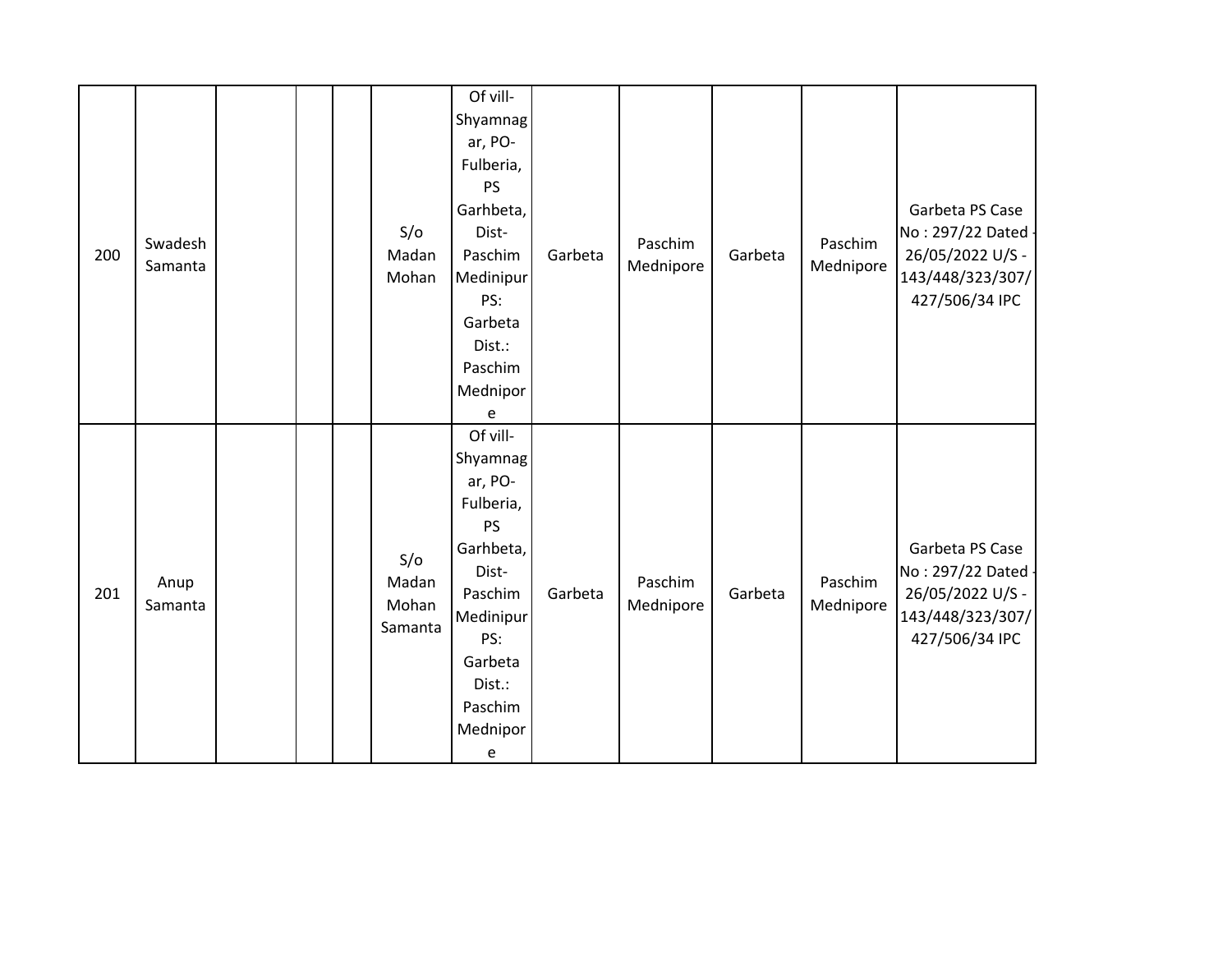| 202 | Dilip<br>Samanta |  | $S/O$ Lt.<br>Gunadhar<br>Samanta,    | Of vill-<br>Shyamnag<br>ar, PO-<br>Fulberia,<br><b>PS</b><br>Garhbeta,<br>Dist-<br>Paschim<br>Medinipur<br>PS:<br>Garbeta<br>Dist.:<br>Paschim                  | Garbeta | Paschim<br>Mednipore | Garbeta | Paschim<br>Mednipore | Garbeta PS Case<br>No: 297/22 Dated -<br>26/05/2022 U/S -<br>143/448/323/307/<br>427/506/34 IPC |
|-----|------------------|--|--------------------------------------|-----------------------------------------------------------------------------------------------------------------------------------------------------------------|---------|----------------------|---------|----------------------|-------------------------------------------------------------------------------------------------|
|     |                  |  |                                      | Mednipor<br>e                                                                                                                                                   |         |                      |         |                      |                                                                                                 |
| 203 | Sujit<br>Samanta |  | $S/O$ Lt.<br><b>Badal</b><br>Samanta | Of vill-<br>Shyamnag<br>ar, PO-<br>Fulberia,<br><b>PS</b><br>Garhbeta,<br>Dist-<br>Paschim<br>Medinipur<br>PS:<br>Garbeta<br>Dist.:<br>Paschim<br>Mednipor<br>e | Garbeta | Paschim<br>Mednipore | Garbeta | Paschim<br>Mednipore | Garbeta PS Case<br>No: 297/22 Dated -<br>26/05/2022 U/S -<br>143/448/323/307/<br>427/506/34 IPC |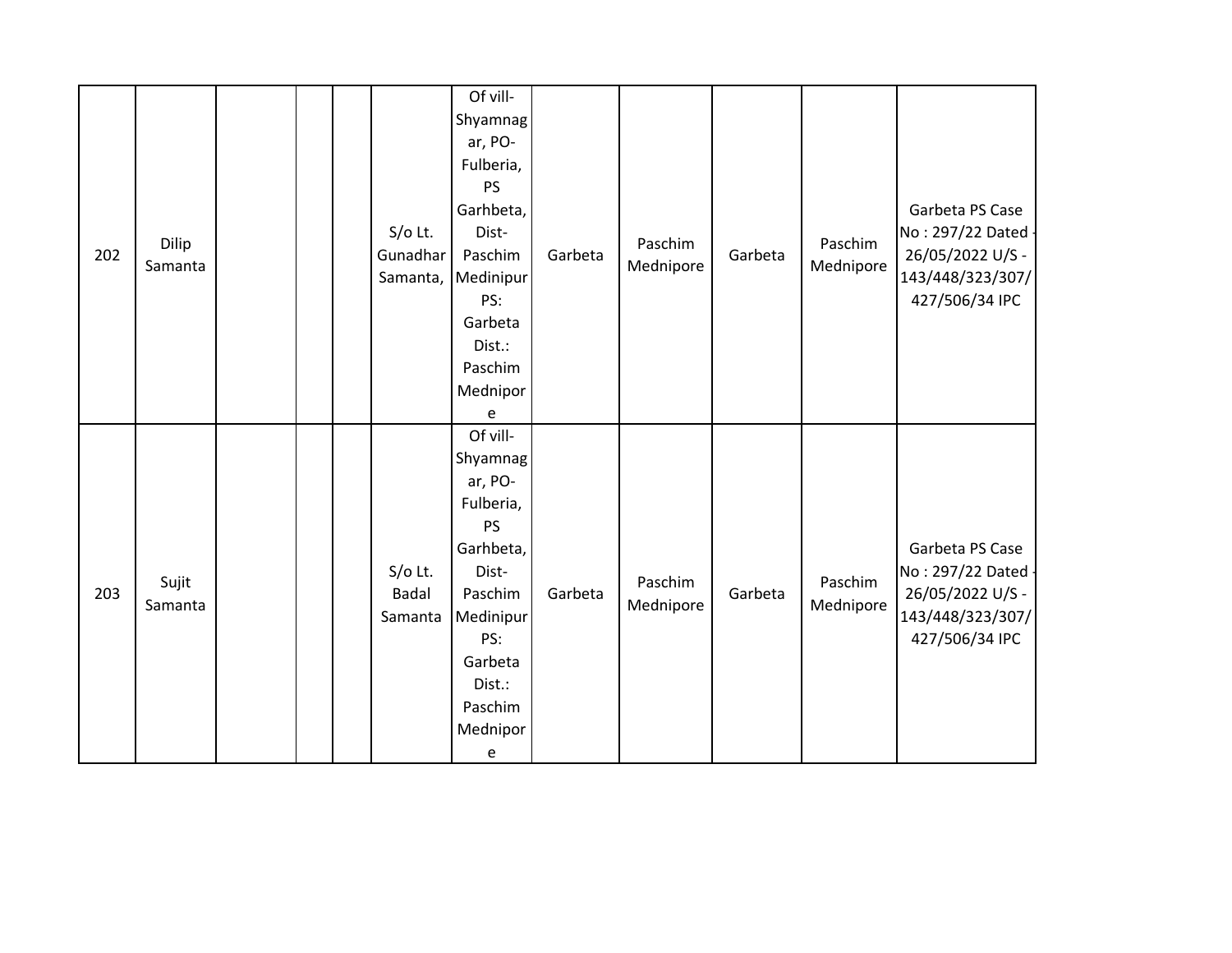| 204 | Uttam<br>Samanta    |  | S/o Ajit<br>Samanta  | Of vill-<br>Shyamnag<br>ar, PO-<br>Fulberia,<br><b>PS</b><br>Garhbeta,<br>Dist-<br>Paschim<br>Medinipur<br>PS:<br>Garbeta<br>Dist.:<br>Paschim<br>Mednipor<br>e | Garbeta | Paschim<br>Mednipore | Garbeta | Paschim<br>Mednipore | Garbeta PS Case<br>No: 297/22 Dated<br>26/05/2022 U/S -<br>143/448/323/307/<br>427/506/34 IPC   |
|-----|---------------------|--|----------------------|-----------------------------------------------------------------------------------------------------------------------------------------------------------------|---------|----------------------|---------|----------------------|-------------------------------------------------------------------------------------------------|
| 205 | Narottam<br>Samanta |  | S/o Ranjit<br>Samant | Of vill-<br>Shyamnag<br>ar, PO-<br>Fulberia,<br><b>PS</b><br>Garhbeta,<br>Dist-<br>Paschim<br>Medinipur<br>PS:<br>Garbeta<br>Dist.:<br>Paschim<br>Mednipor<br>e | Garbeta | Paschim<br>Mednipore | Garbeta | Paschim<br>Mednipore | Garbeta PS Case<br>No: 297/22 Dated -<br>26/05/2022 U/S -<br>143/448/323/307/<br>427/506/34 IPC |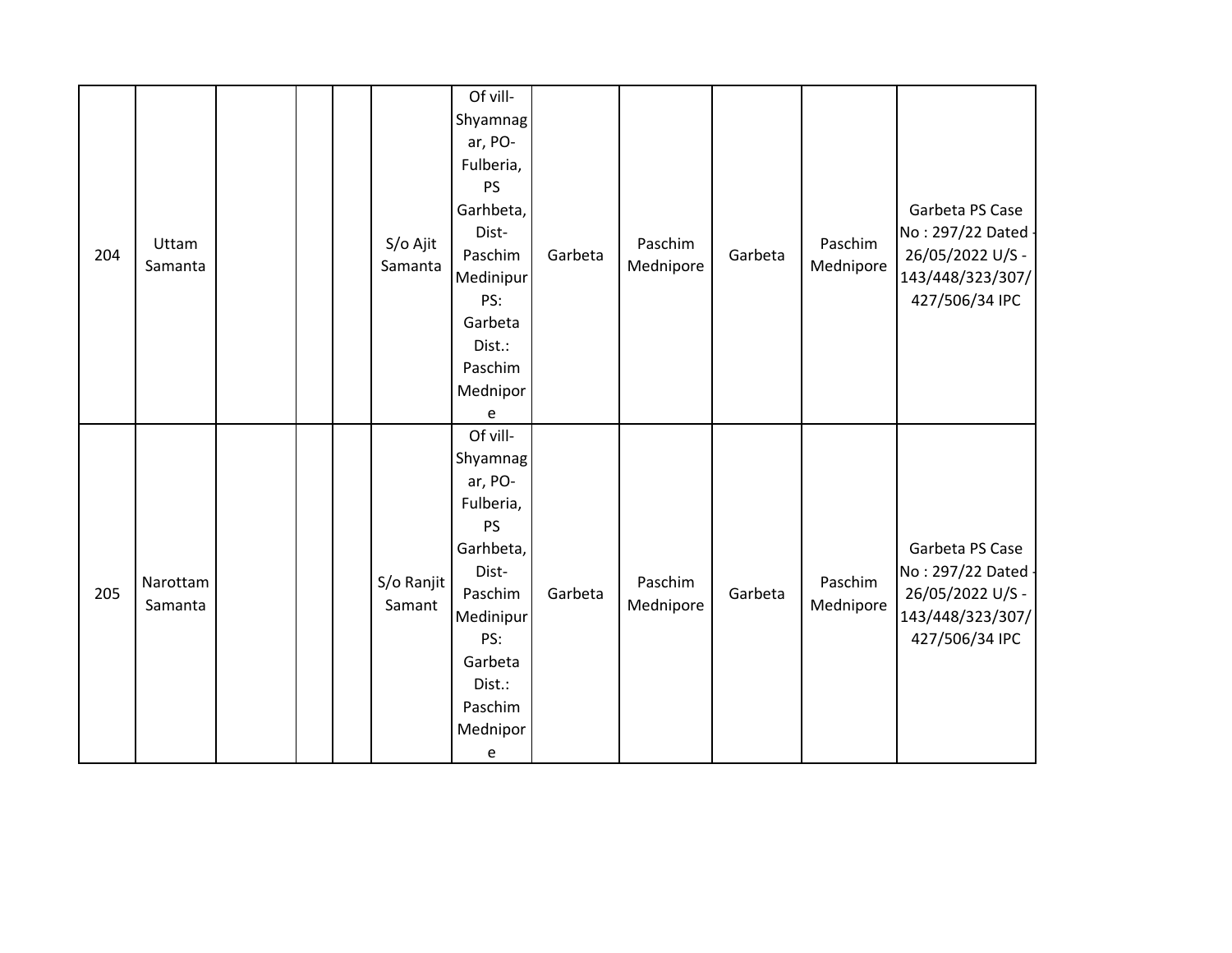| 206 | Mantu<br>Samanta  |   | S/o Sujit<br>Samanta | Of vill-<br>Shyamnag<br>ar, PO-<br>Fulberia,<br><b>PS</b><br>Garhbeta,<br>Dist-<br>Paschim<br>Medinipur<br>PS:<br>Garbeta<br>Dist.:<br>Paschim<br>Mednipor<br>e | Garbeta | Paschim<br>Mednipore | Garbeta | Paschim<br>Mednipore | Garbeta PS Case<br>No: 297/22 Dated -<br>26/05/2022 U/S -<br>143/448/323/307/<br>427/506/34 IPC |
|-----|-------------------|---|----------------------|-----------------------------------------------------------------------------------------------------------------------------------------------------------------|---------|----------------------|---------|----------------------|-------------------------------------------------------------------------------------------------|
| 207 | Meghnath<br>Karak | M | Lt. Nemai<br>Karak   | Kharar,<br>Ward No.<br>05, PS-<br>Ghatal,<br>Dist.-<br>Paschim<br>Medinipur<br>, PS:<br>Ghatal<br>Dist.:<br>Paschim<br>Mednipor<br>e                            | Ghatal  | Paschim<br>Mednipore | Ghatal  | Paschim<br>Mednipore | Ghatal PS Case No<br>: 178/22 Dated -<br>26/05/2022 U/S -<br>341/325/307/354/<br><b>34 IPC</b>  |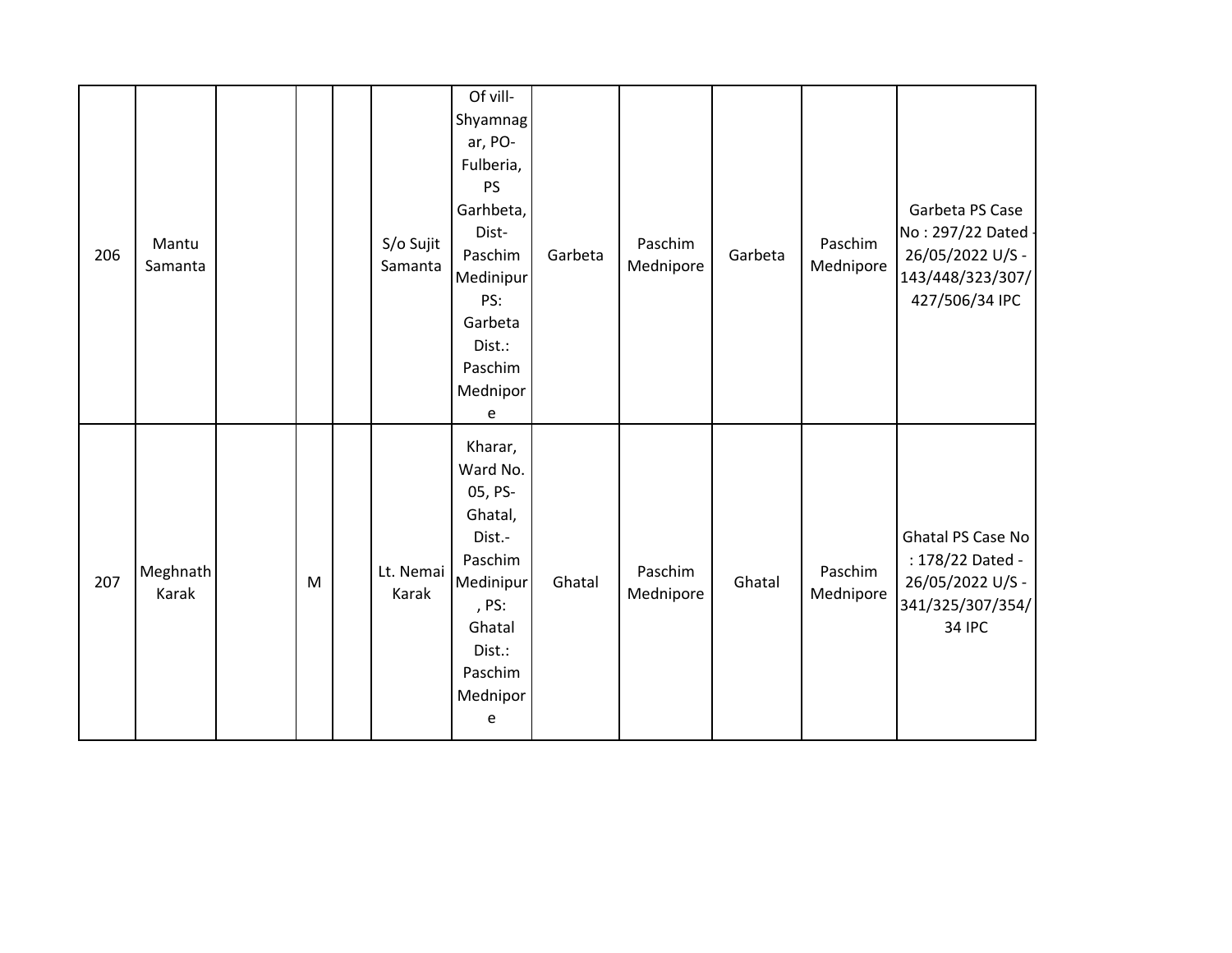| 208 | Kanai<br>Khatua | ${\sf M}$ | Lt. Nemai<br>Khatua | Barnaboni<br>, PO<br>Maharajp<br>ur, PS.<br>Ghatal,<br>Dist.<br>Paschim<br>Medinipur<br>PS: Ghatal<br>Dist.:<br>Paschim<br>Mednipor<br>e | Ghatal | Paschim<br>Mednipore | Ghatal | Paschim<br>Mednipore | Ghatal PS Case No<br>: 179/22 Dated -<br>26/05/2022 U/S -<br>46A(C) Bengal<br>Excise Act, 1909 |
|-----|-----------------|-----------|---------------------|------------------------------------------------------------------------------------------------------------------------------------------|--------|----------------------|--------|----------------------|------------------------------------------------------------------------------------------------|
| 209 | Bablu<br>Dolui  | ${\sf M}$ | Madan<br>Dolui      | Masurpur,<br>PO<br>Chowka,<br>PS.<br>Ghatal,<br>Dist.<br>Paschim<br>Medinipur<br>PS: Ghatal<br>Dist.:<br>Paschim<br>Mednipor<br>e        | Ghatal | Paschim<br>Mednipore | Ghatal | Paschim<br>Mednipore | Ghatal PS Case No<br>: 180/22 Dated -<br>26/05/2022 U/S -<br>46A(C) Bengal<br>Excise Act, 1909 |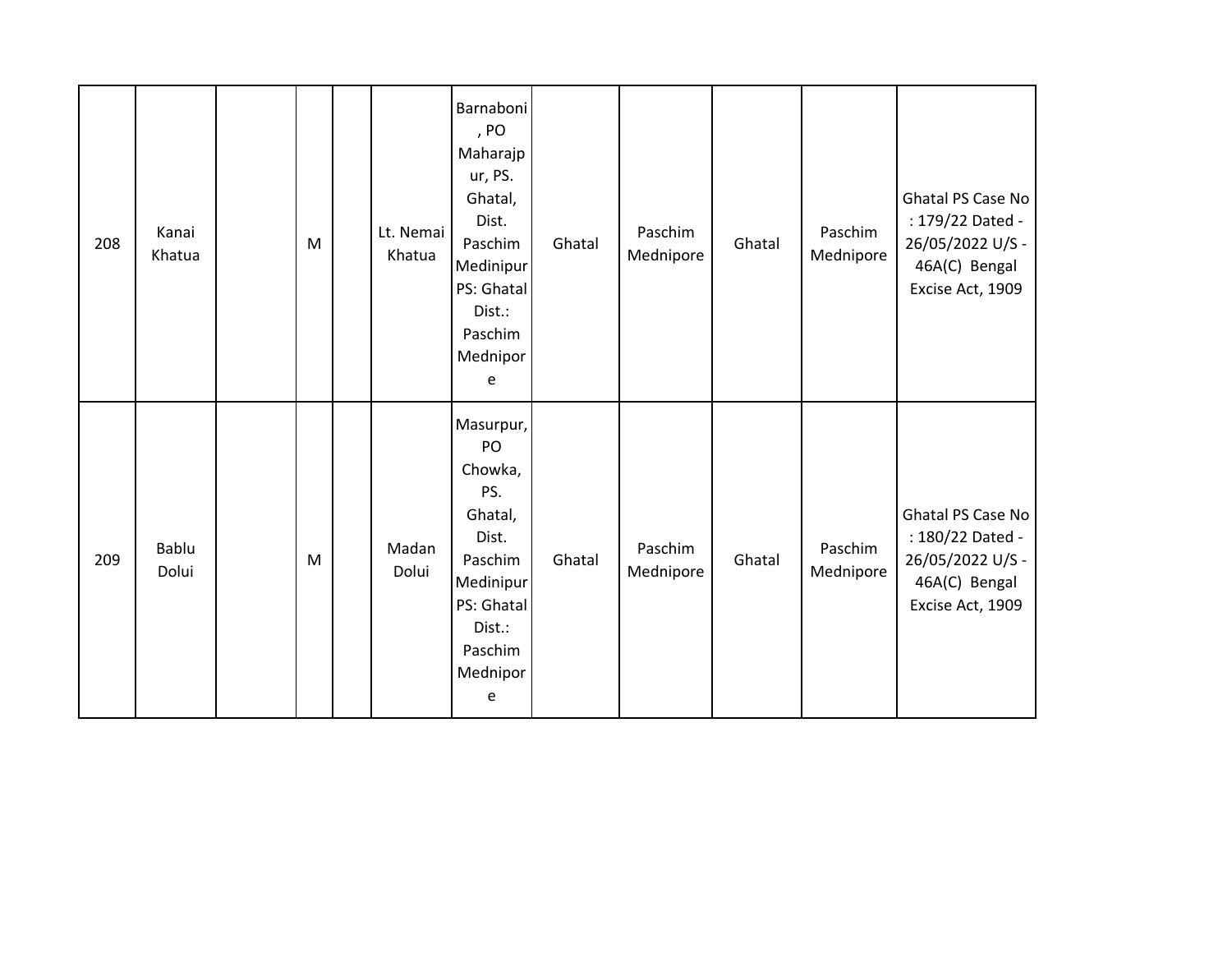| 210 | Ashok Pal            | M |    | <b>Rakhal Pal</b> | Vill+P.O-<br>Mamra,<br>$P.S-$<br>Taldangra<br>PS:<br>Taldangra<br>Dist.:<br>Bankura                     | Taldangra | Bankura | Goaltore | Paschim<br>Mednipore | Goaltore PS Case<br>No: 155/22 Dated -<br>26/05/2022 U/S -<br>379/411/413/414/<br><b>34 IPC</b> |
|-----|----------------------|---|----|-------------------|---------------------------------------------------------------------------------------------------------|-----------|---------|----------|----------------------|-------------------------------------------------------------------------------------------------|
| 211 | Rathindra<br>Kundu   |   | 36 | Hiranmoy<br>Kundu | Vill-<br>Kharkari,<br>$P.O-$<br>Mamra,<br>$P.S-$<br>Taldangra,<br>PS:<br>Taldangra<br>Dist.:<br>Bankura | Taldangra | Bankura | Goaltore | Paschim<br>Mednipore | Goaltore PS Case<br>No: 155/22 Dated -<br>26/05/2022 U/S -<br>379/411/413/414/<br><b>34 IPC</b> |
| 212 | Rabilocha<br>n Majhi |   | 23 | Nitai<br>Majhi    | Vill-<br>Patharjora<br>$P.O-$<br>Mamra,<br>P.S-<br>Taldangra<br>PS:<br>Taldangra<br>Dist.:<br>Bankura   | Taldangra | Bankura | Goaltore | Paschim<br>Mednipore | Goaltore PS Case<br>No: 155/22 Dated -<br>26/05/2022 U/S -<br>379/411/413/414/<br><b>34 IPC</b> |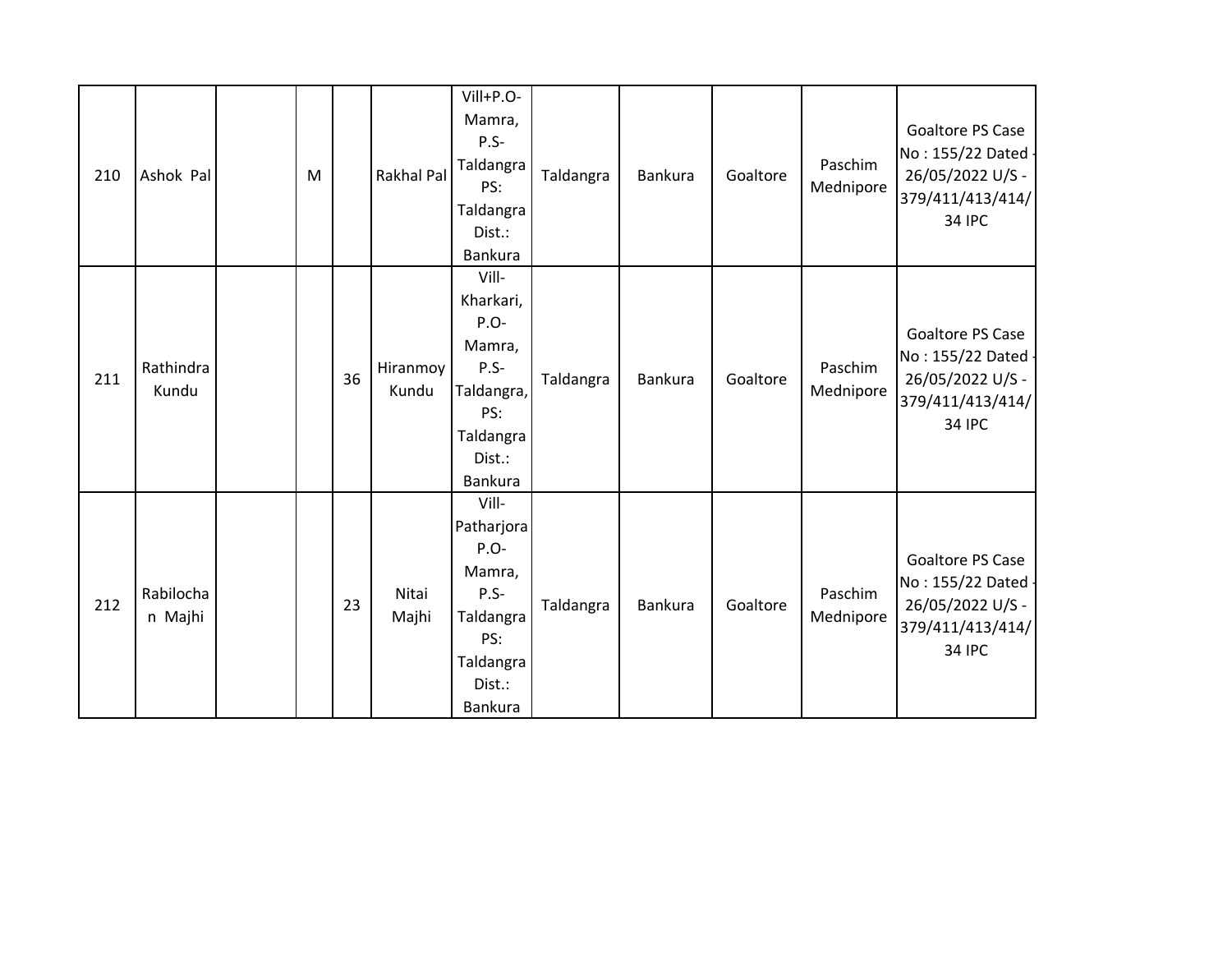| 213 | Swapan<br>Hembram |       | M | 30 | Nabin<br>Hembram     | Vill-<br>Suraidihi,<br>P.O-<br>Samnagar,<br>P.S-<br>Balaramp<br>ur, Dist-<br>Purulia PS:<br>Balaramp<br>ur Dist.:<br>Purulia | Balarampur | Purulia              | Goaltore | Paschim<br>Mednipore | Goaltore PS Case<br>No: 155/22 Dated -<br>26/05/2022 U/S -<br>379/411/413/414/<br><b>34 IPC</b> |
|-----|-------------------|-------|---|----|----------------------|------------------------------------------------------------------------------------------------------------------------------|------------|----------------------|----------|----------------------|-------------------------------------------------------------------------------------------------|
| 214 | Nemai<br>Chalak   | Saheb | M | 47 | Lt. Satish<br>Chalak | Village<br>Mongalpa<br>ra, PO-<br>Nodasuli<br>,PS-<br>Goaltore<br>PS:<br>Goaltore<br>Dist.:<br>Paschim<br>Mednipor<br>e      | Goaltore   | Paschim<br>Mednipore | Goaltore | Paschim<br>Mednipore | Goaltore PS Case<br>No: 156/22 Dated -<br>26/05/2022 U/S -<br>46(A)(C) IPC                      |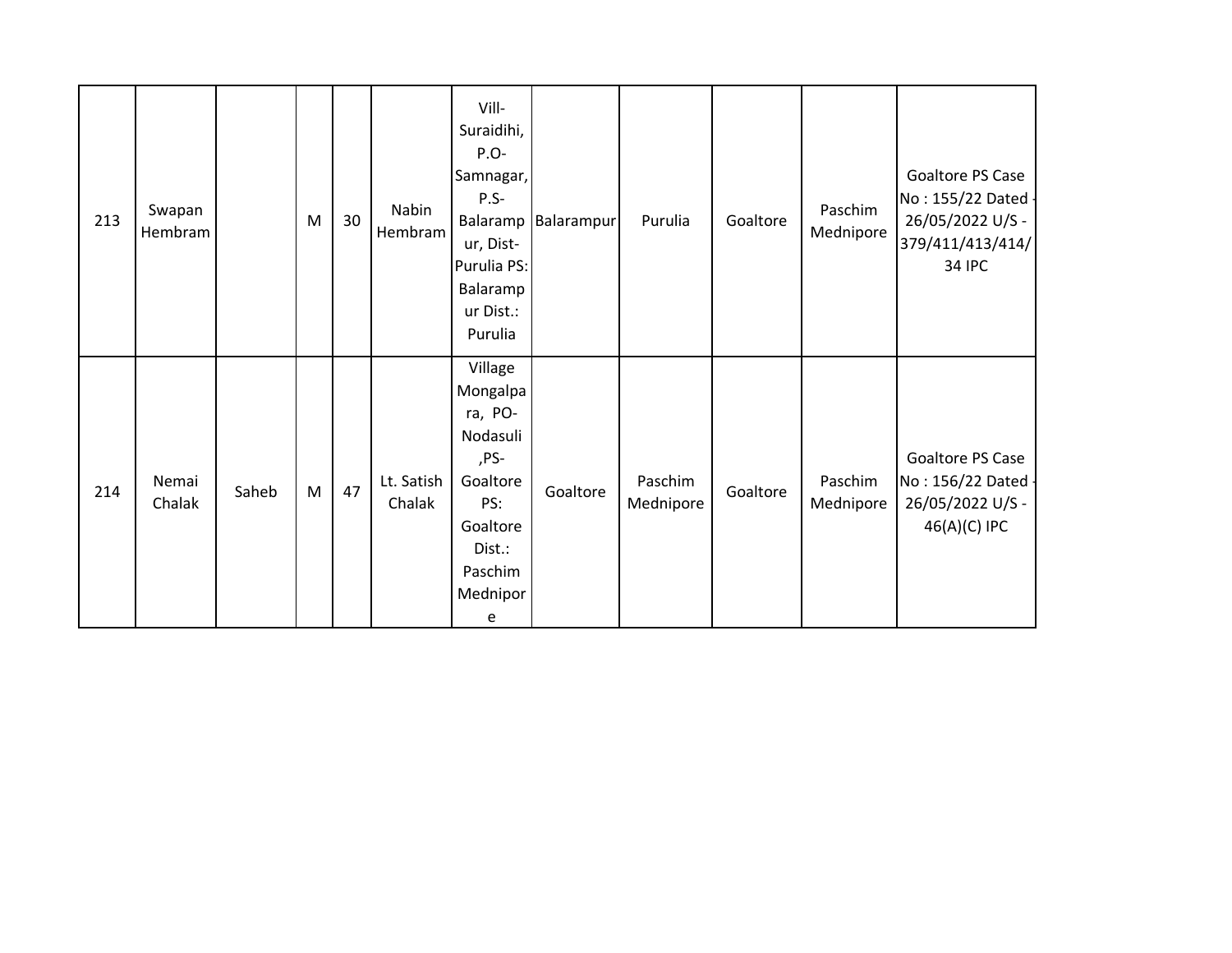| 215 | Puchka<br><b>Bhunia</b> |   | 19 | Lt. Krishna<br><b>Bhunia</b> | <b>Nw Traffic</b><br><b>Bhunia</b><br>Para v PS:<br>Kharagpor<br>e town<br>Dist.:<br>Paschim<br>Mednipor<br>e | Kharagpore<br>town | Paschim<br>Mednipore | Kharagpore<br>town | Paschim<br>Mednipore | Kharagpore town<br>PS Case No:<br>286/22 Dated -<br>24/05/2022 U/S -<br>399/402 IPC                  |
|-----|-------------------------|---|----|------------------------------|---------------------------------------------------------------------------------------------------------------|--------------------|----------------------|--------------------|----------------------|------------------------------------------------------------------------------------------------------|
| 216 | Amit<br>Gupta           |   | 36 | Narayan<br>Gupta             | Bhawanip<br>ur PS:<br>Kharagpor<br>e town<br>Dist.:<br>Paschim<br>Mednipor<br>e                               | Kharagpore<br>town | Paschim<br>Mednipore | Kharagpore<br>town | Paschim<br>Mednipore | Kharagpore town<br>PS Case No:<br>285/22 Dated -<br>23/05/2022 U/S -<br>341/323/325/34<br><b>IPC</b> |
| 217 | Kanda<br>Hemram         | M |    | Lt. Janu<br>Hemram           | PS:<br>Kharagpur<br>local Dist.:<br>Paschim<br>Mednipor<br>e                                                  | Kharagpur<br>local | Paschim<br>Mednipore | Kharagpur<br>local | Paschim<br>Mednipore | Kharagpur local PS<br>Case No: 408/22<br>Dated -<br>26/05/2022 U/S -<br>498A/325/307 IPC             |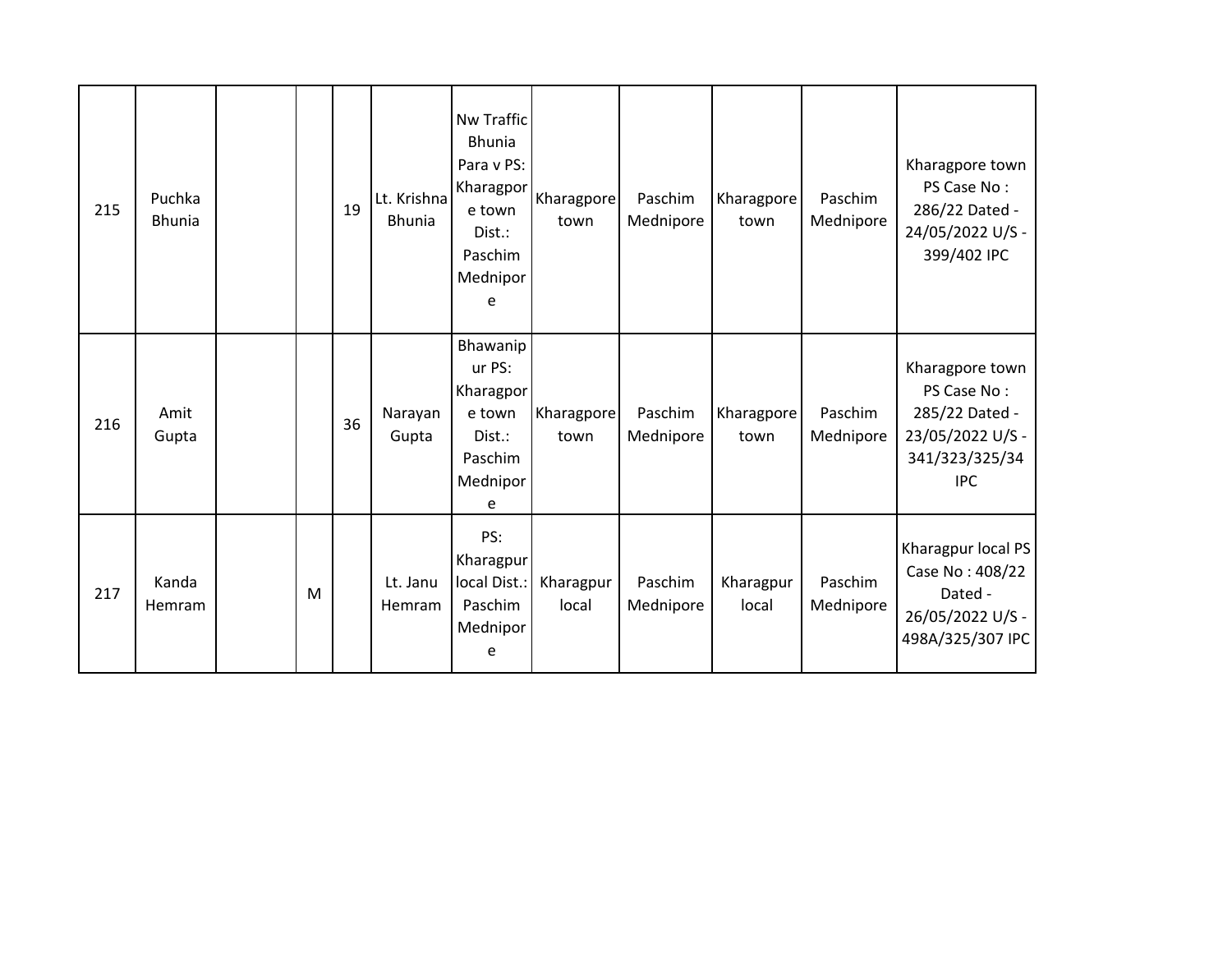| 218 | S Ravi         |   |    | Lt<br>S.srinivas<br>Rao | of New<br>settlemen<br>t, Rly Qtr<br>No-L/64<br>Unit No-<br>20 PS:<br>Kharagpor<br>e town<br>Dist.:<br>Paschim<br>Mednipor<br>$\mathsf{e}% _{t}\left( t\right)$ | Kharagpore<br>town | Paschim<br>Mednipore | Kharagpur<br>women | Paschim<br>Mednipore | Kharagpur women<br>PS Case No: 41/22<br>Dated -<br>22/05/2022 U/S -<br>498A/323/307/40<br>6/506/34 IPC &<br>3/4 Dowry<br>Prohibition Act,<br>1961Â |
|-----|----------------|---|----|-------------------------|-----------------------------------------------------------------------------------------------------------------------------------------------------------------|--------------------|----------------------|--------------------|----------------------|----------------------------------------------------------------------------------------------------------------------------------------------------|
| 219 | Milan<br>Ghosh | M | 30 | Sukumar<br>Ghosh        | Satgeria,<br>PS-<br>Kotwali<br>PS:<br>Midnapor<br>e Dist.:<br>Paschim<br>Mednipor<br>e                                                                          | Midnapore          | Paschim<br>Mednipore | Midnapore          | Paschim<br>Mednipore | Midnapore PS<br>Case No: 342/22<br>Dated -<br>26/05/2022 U/S -<br>379/34 IPC                                                                       |
| 220 | Ananta<br>Jana | M | 62 | Lt<br>Niranjan<br>Jana  | Tildaganj,<br>PS Pingla,<br><b>Dist</b><br>Paschim<br>Medinipur<br>PS: Pingla<br>Dist.:<br>Paschim<br>Mednipor<br>e                                             | Pingla             | Paschim<br>Mednipore | Pingla             | Paschim<br>Mednipore | Pingla PS Case No:<br>174/22 Dated -<br>26/05/2022 U/S -<br><b>46 IPC</b>                                                                          |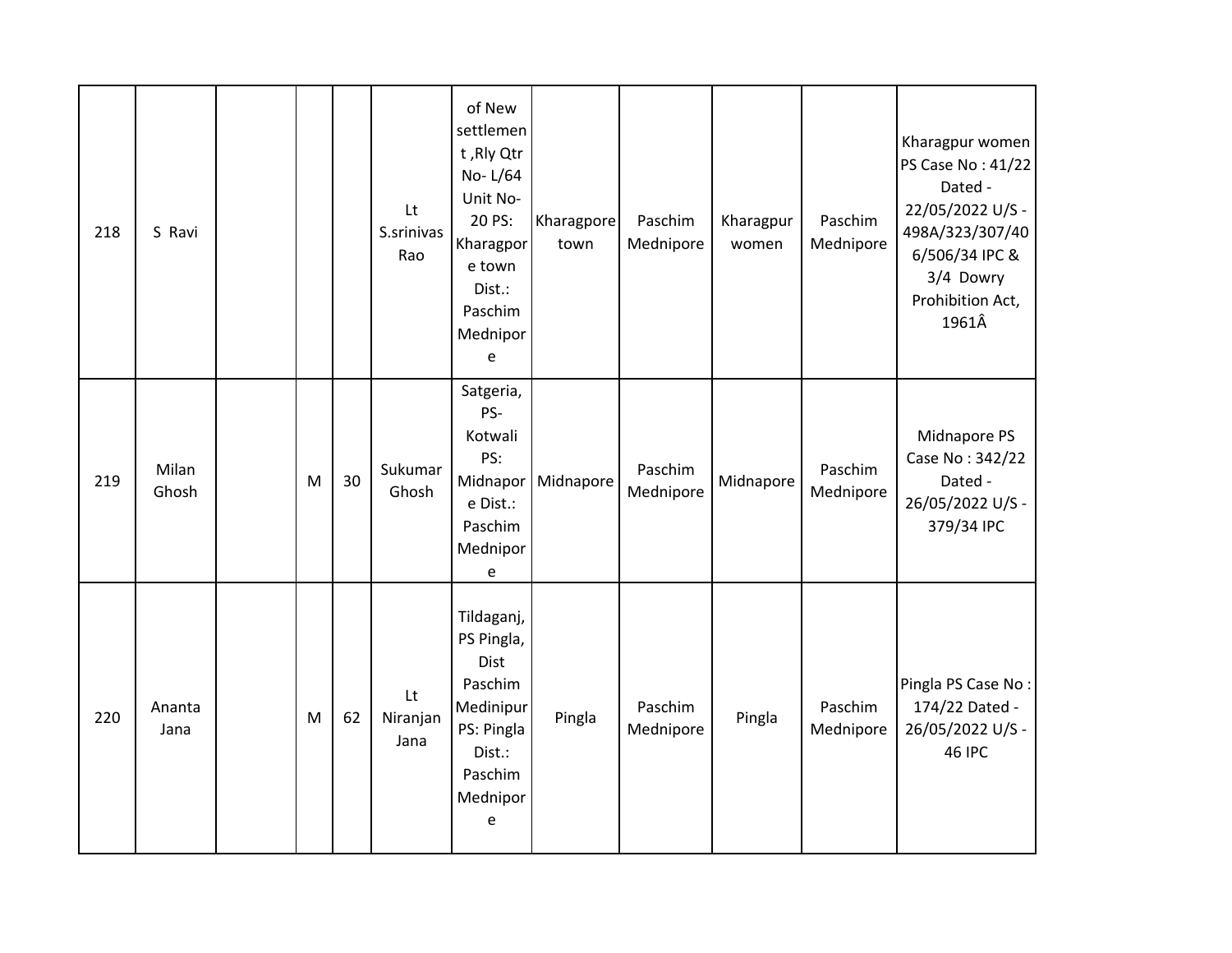| 221 | Harsali<br>Mallik          |       | M         | 72 | Hajij<br>Mallik @<br>Lt Kaji<br>Mallik | Sutchhara,<br>PS Pingla,<br>Dist<br>Paschim<br>Medinipur<br>PS: Pingla<br>Dist.:<br>Paschim<br>Mednipor<br>e                        | Pingla  | Paschim<br>Mednipore | Pingla  | Paschim<br>Mednipore | Pingla PS                                                                                |
|-----|----------------------------|-------|-----------|----|----------------------------------------|-------------------------------------------------------------------------------------------------------------------------------------|---------|----------------------|---------|----------------------|------------------------------------------------------------------------------------------|
| 222 | Somesh<br>Bagdi            | Morol | ${\sf M}$ |    | Shibupada<br>Bagdi                     | Vill-<br>Billogram<br>Dakshinpa<br>ra, P.S.<br>Ausgram,<br>Dist Purba<br>Bardhama<br>n PS:<br>Ausgram<br>Dist.:<br>Purba<br>Burdwan | Ausgram | Purba<br>Burdwan     | Ausgram | Purba<br>Burdwan     | Ausgram PS Case<br>No: 149/22 Dated<br>26/05/2022 U/S -<br>46 Bengal Excise<br>Act, 1909 |
| 223 | Jitendra<br>Kumar<br>Yadav |       | ${\sf M}$ |    | Sundar<br>Yadav                        | Keshabga<br>nj Chatti<br>PS: Galsi<br>Dist.:<br>Purba<br>Burdwan                                                                    | Galsi   | Purba<br>Burdwan     | Galsi   | Purba<br>Burdwan     | Galsi PS Case No:<br>306/22 Dated -<br>23/05/2022 U/S -<br>279/338/427 IPC               |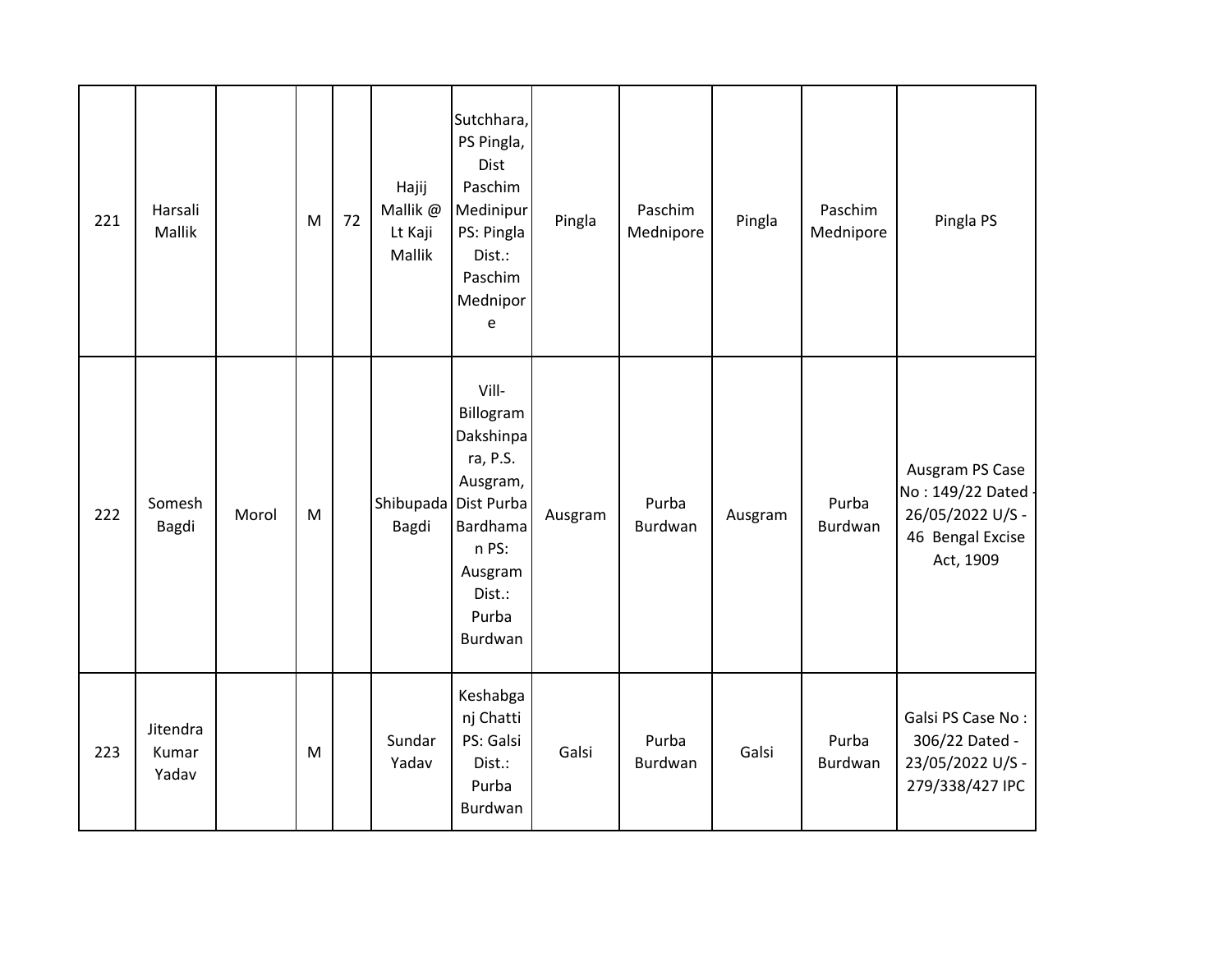| 224 | Ananta<br>Das     |              | м         | 24 | Lt.<br>Bidyadhar<br>Das                 | Kalsa PS:<br>Katwa<br>Dist.:<br>Purba<br>Burdwan | Katwa     | Purba<br>Burdwan        | Katwa     | Purba<br>Burdwan        | Katwa PS Case No:<br>248/22 Dated -<br>13/05/2022 U/S -<br>399/402 IPC &<br>25/27 Arms Act,<br>1959                                              |
|-----|-------------------|--------------|-----------|----|-----------------------------------------|--------------------------------------------------|-----------|-------------------------|-----------|-------------------------|--------------------------------------------------------------------------------------------------------------------------------------------------|
| 225 | Bablu Das         |              |           | 40 | Lt Ananda<br>Das                        | PS:<br>Ketugram<br>Dist.:<br>Purba<br>Burdwan    | Ketugram  | Purba<br>Burdwan        | Ketugram  | Purba<br><b>Burdwan</b> | Ketugram PS Case<br>No: 212/22 Dated -<br>12/05/2022 U/S -<br>279/338/188 IPC<br>& 184 Motor<br>Vehicles Act, 1988<br>(Relevant<br>Provisions) Â |
| 226 | Joyanta<br>Das    | <b>Bhole</b> | ${\sf M}$ |    | Lt Gadai<br>Das                         | PS:<br>Memari<br>Dist.:<br>Purba<br>Burdwan      | Memari    | Purba<br><b>Burdwan</b> | Memari    | Purba<br><b>Burdwan</b> | Memari PS Case<br>No: 320/22 Dated -<br>26/05/2022 U/S -<br>$25(1B)$ (a) Arms<br>Act, 1959                                                       |
| 227 | Madan<br>Hazra    |              | M         |    | Lt. Aswini<br>Kr Hazra                  | PS:<br>Nadangha<br>t Dist.:<br>Purba<br>Burdwan  | Nadanghat | Purba<br>Burdwan        | Nadanghat | Purba<br>Burdwan        | Nadanghat PS<br>Case No: 193/22<br>Dated -<br>26/05/2022 U/S -<br>341/323/324/506<br><b>IPC</b>                                                  |
| 228 | Dilip<br>Bairagya |              |           |    | Lt. Krishna Nadangha<br>Ch.<br>Bairagya | PS:<br>t Dist.:<br>Purba<br>Burdwan              | Nadanghat | Purba<br>Burdwan        | Nadanghat | Purba<br>Burdwan        | Nadanghat PS<br>Case No: 195/22<br>Dated -<br>26/05/2022 U/S -<br>376/506 IPC                                                                    |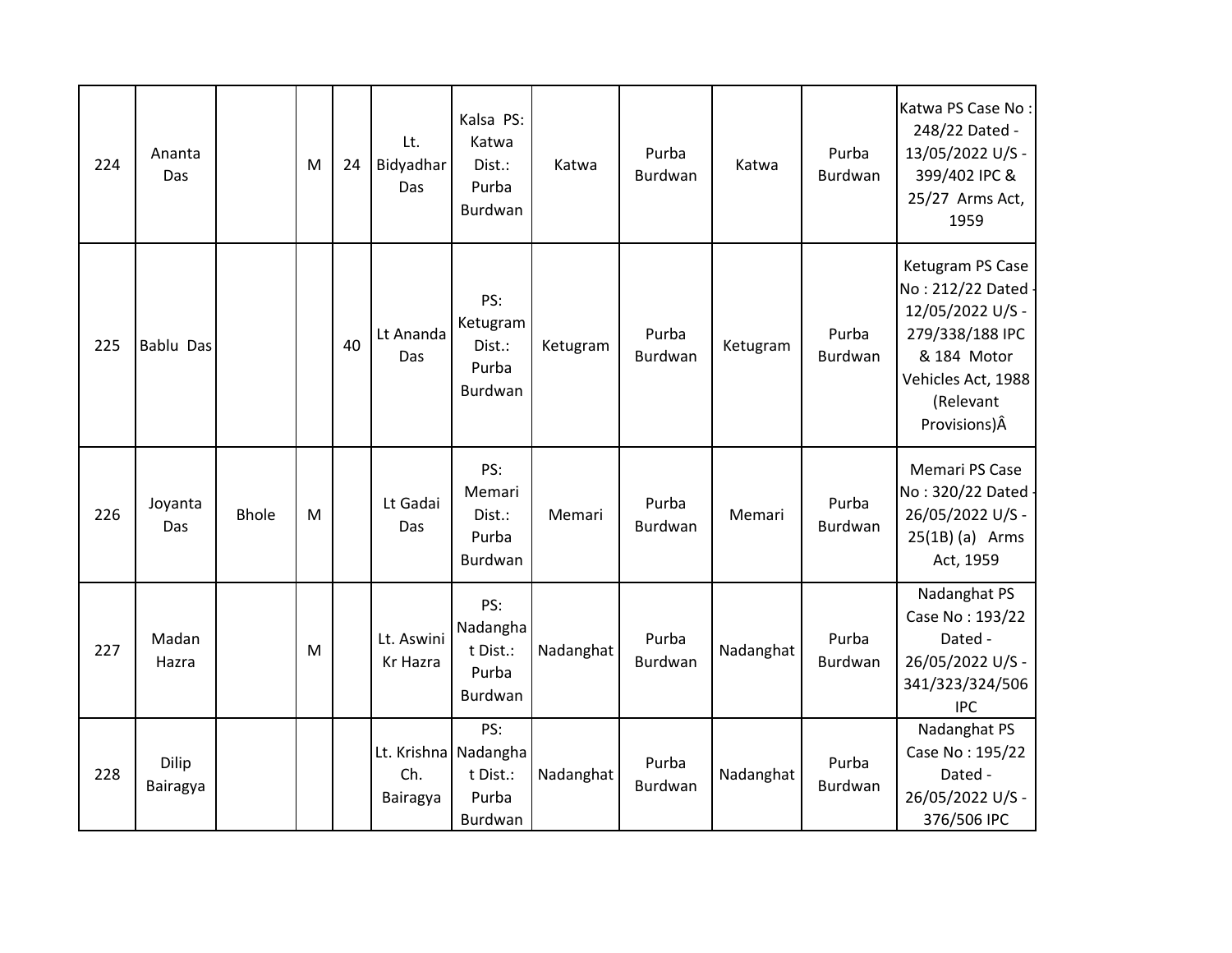| 229 | Sukesh<br>Sahoo | M |    | Lt.<br>Panchana<br>n Sahoo | Barabari<br>PS:<br><b>Bhabanipu</b><br>r Dist.:<br>Purba<br>Mednipor<br>e    | Bhabanipur | Purba<br>Mednipore | Bhabanipur | Purba<br>Mednipore | <b>Bhabanipur PS</b><br>Case No: 115/22<br>Dated -<br>26/05/2022 U/S -<br>9/10 Prohibition<br>of Child Marriage<br>Act, 2006Â |
|-----|-----------------|---|----|----------------------------|------------------------------------------------------------------------------|------------|--------------------|------------|--------------------|-------------------------------------------------------------------------------------------------------------------------------|
| 230 | Chaya<br>Sahoo  | F | 40 | Sukesh<br>Sahoo            | Barabari<br>PS:<br><b>Bhabanipu</b><br>r Dist.:<br>Purba<br>Mednipor<br>e    | Bhabanipur | Purba<br>Mednipore | Bhabanipur | Purba<br>Mednipore | <b>Bhabanipur PS</b><br>Case No: 115/22<br>Dated -<br>26/05/2022 U/S -<br>9/10 Prohibition<br>of Child Marriage<br>Act, 2006Â |
| 231 | Soumen<br>Sahoo | M | 23 | Sukesh<br>Sahoo            | Barabari<br>PS:<br>Bhabanipu<br>r Dist.:<br>Purba<br>Mednipor<br>e           | Bhabanipur | Purba<br>Mednipore | Bhabanipur | Purba<br>Mednipore | <b>Bhabanipur PS</b><br>Case No: 115/22<br>Dated -<br>26/05/2022 U/S -<br>9/10 Prohibition<br>of Child Marriage<br>Act, 2006Â |
| 232 | Sukumar<br>Jana | M | 46 | Lt.<br>Billwapad<br>a Jana | Manoharp<br>ur PS:<br><b>Bhabanipu</b><br>r Dist.:<br>Purba<br>Mednipor<br>e | Bhabanipur | Purba<br>Mednipore | Bhabanipur | Purba<br>Mednipore | <b>Bhabanipur PS</b><br>Case No: 115/22<br>Dated -<br>26/05/2022 U/S -<br>9/10 Prohibition<br>of Child Marriage<br>Act, 2006Â |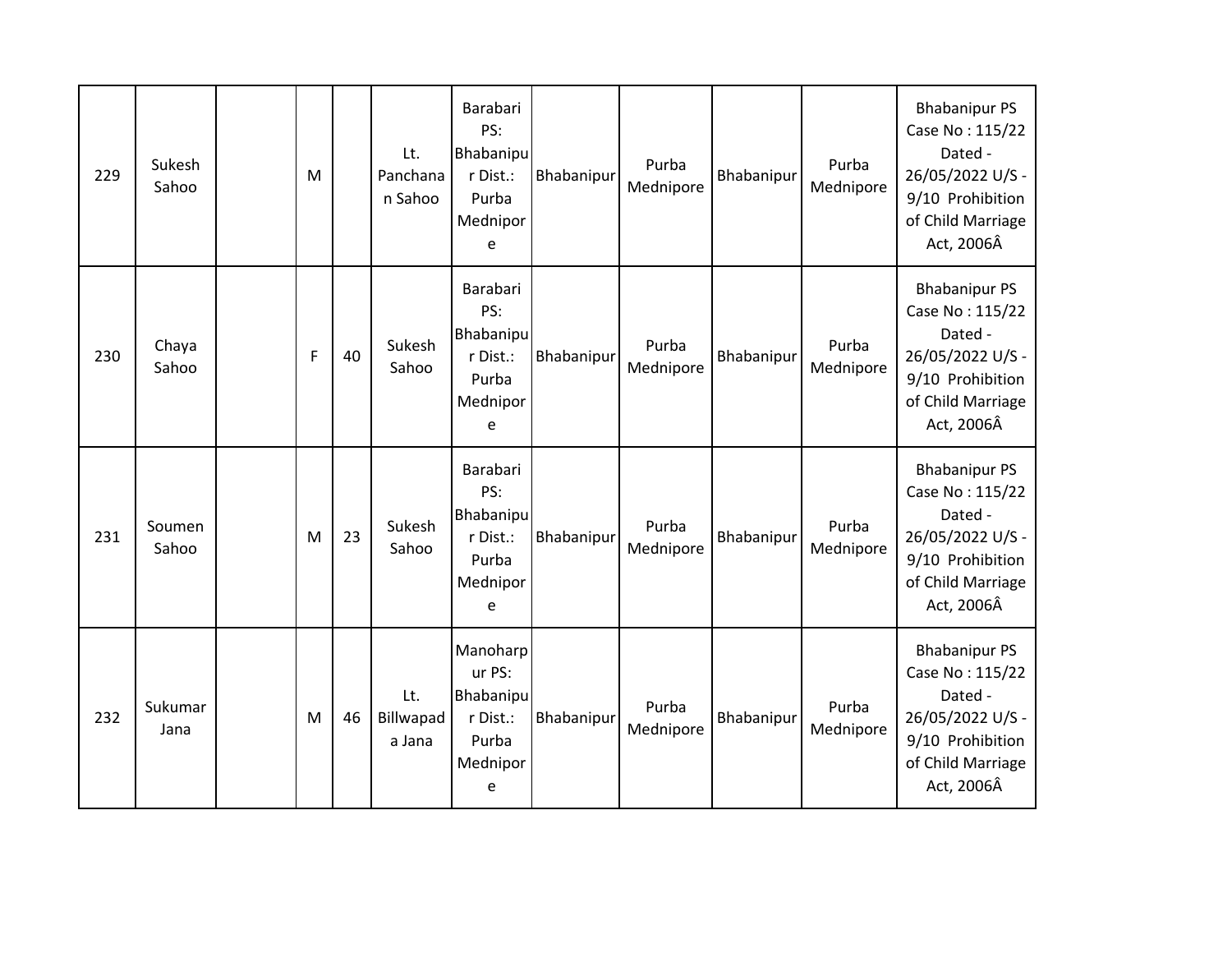| 233 | Mamoni<br>Jana      | F | 38 | Sukumar<br>Jana   | Manoharp<br>ur PS:<br>Bhabanipu<br>r Dist.:<br>Purba<br>Mednipor<br>e    | Bhabanipur | Purba<br>Mednipore | Bhabanipur | Purba<br>Mednipore | <b>Bhabanipur PS</b><br>Case No: 115/22<br>Dated -<br>26/05/2022 U/S -<br>9/10 Prohibition<br>of Child Marriage<br>Act, 2006Â |
|-----|---------------------|---|----|-------------------|--------------------------------------------------------------------------|------------|--------------------|------------|--------------------|-------------------------------------------------------------------------------------------------------------------------------|
| 234 | Soumen<br>Dhara     | M | 28 | Srimanta<br>Dhara | Raghunat<br>hchak PS:<br>Bhabanipu<br>r Dist.:<br>Purba<br>Mednipor<br>e | Bhabanipur | Purba<br>Mednipore | Bhabanipur | Purba<br>Mednipore | <b>Bhabanipur PS</b><br>Case No: 75/22<br>Dated -<br>29/04/2022 U/S -<br>341/323/325/307/<br>354/379/506/34<br><b>IPC</b>     |
| 235 | Sk Seriful<br>Islam |   | 52 | Jabed Ali         | Mahisgote<br>PS:<br>Kolaghat<br>Dist.:<br>Purba<br>Mednipor<br>e         | Kolaghat   | Purba<br>Mednipore | Kolaghat   | Purba<br>Mednipore | Kolaghat PS<br>Warrant No = 268-<br>22                                                                                        |
| 236 | Dibakar<br>Ghorai   | M | 43 | Anil<br>Ghorai    | Babua PS:<br>Kolaghat<br>Dist.:<br>Purba<br>Mednipor<br>e                | Kolaghat   | Purba<br>Mednipore | Kolaghat   | Purba<br>Mednipore | Kolaghat PS<br>Warrant No = 262-<br>22                                                                                        |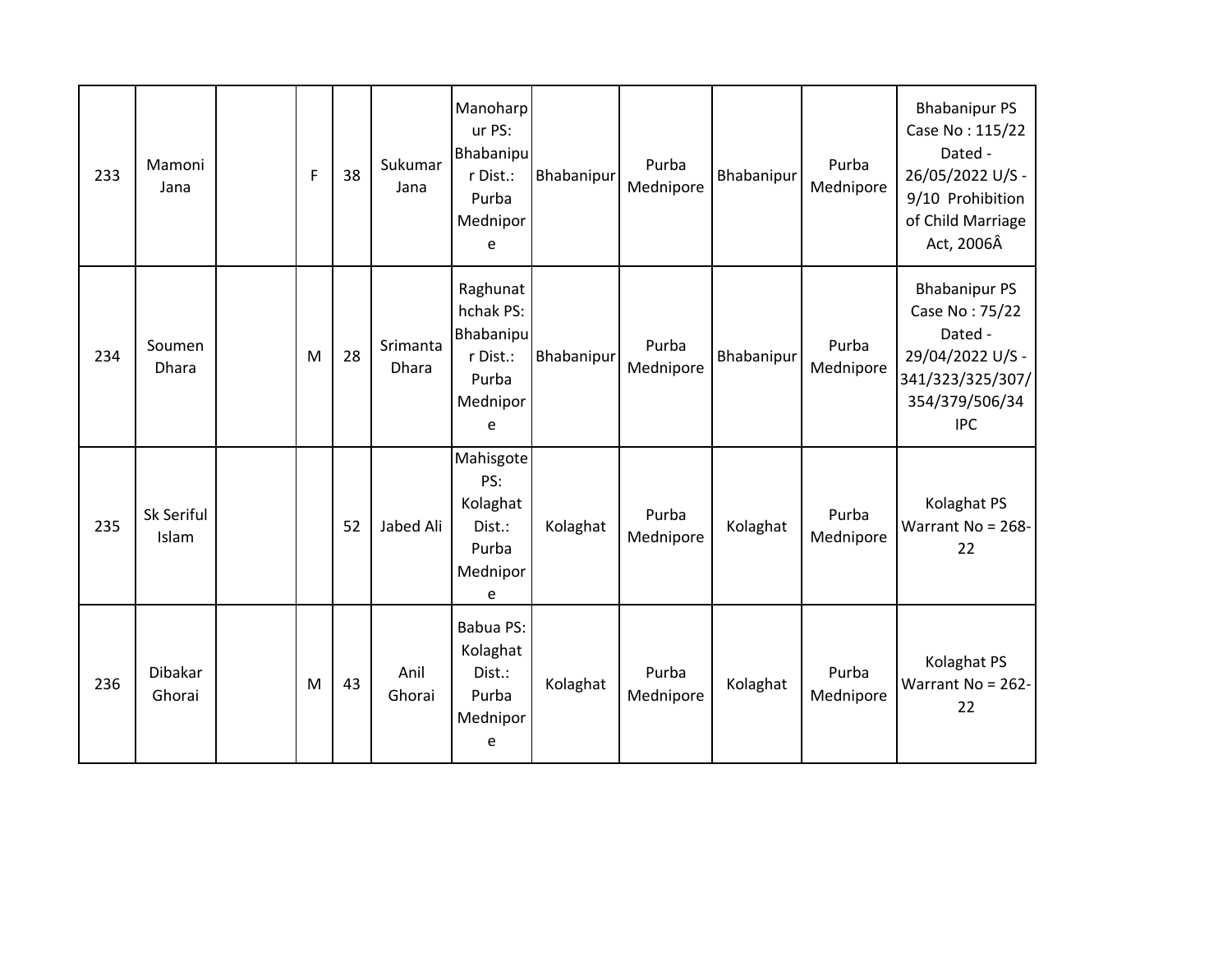| 237 | <b>Tapas</b><br>Majumder | M | 47 | Lt. Bibhuti<br>Majumder | Babua PS:<br>Kolaghat<br>Dist.:<br>Purba<br>Mednipor<br>e           | Kolaghat   | Purba<br>Mednipore | Kolaghat   | Purba<br>Mednipore | Kolaghat PS<br>Warrant No = 260-<br>22                                                                                 |
|-----|--------------------------|---|----|-------------------------|---------------------------------------------------------------------|------------|--------------------|------------|--------------------|------------------------------------------------------------------------------------------------------------------------|
| 238 | Sk<br>Mohiuddi<br>n      |   | 45 | Mahamm<br>ad            | Denan PS:<br>Kolaghat<br>Dist.:<br>Purba<br>Mednipor<br>e           | Kolaghat   | Purba<br>Mednipore | Kolaghat   | Purba<br>Mednipore | Kolaghat PS<br>Warrant No = 266-<br>22                                                                                 |
| 239 | Sk<br>Alauddin           |   | 48 | Eshaque<br>Ali          | Denan PS:<br>Kolaghat<br>Dist.:<br>Purba<br>Mednipor<br>e           | Kolaghat   | Purba<br>Mednipore | Kolaghat   | Purba<br>Mednipore | Kolaghat PS<br>Warrant No = 264-<br>22                                                                                 |
| 240 | Chandan<br>Patra         | M | 42 | Sricharan<br>Patra      | Chandipur<br>PS:<br>Mahishad<br>al Dist.:<br>Purba<br>Mednipor<br>e | Mahishadal | Purba<br>Mednipore | Mahishadal | Purba<br>Mednipore | Mahishadal PS<br>Case No: 118/22<br>Dated -<br>26/05/2022 U/S -<br>9/10 Prohibition<br>of Child Marriage<br>Act, 2006Â |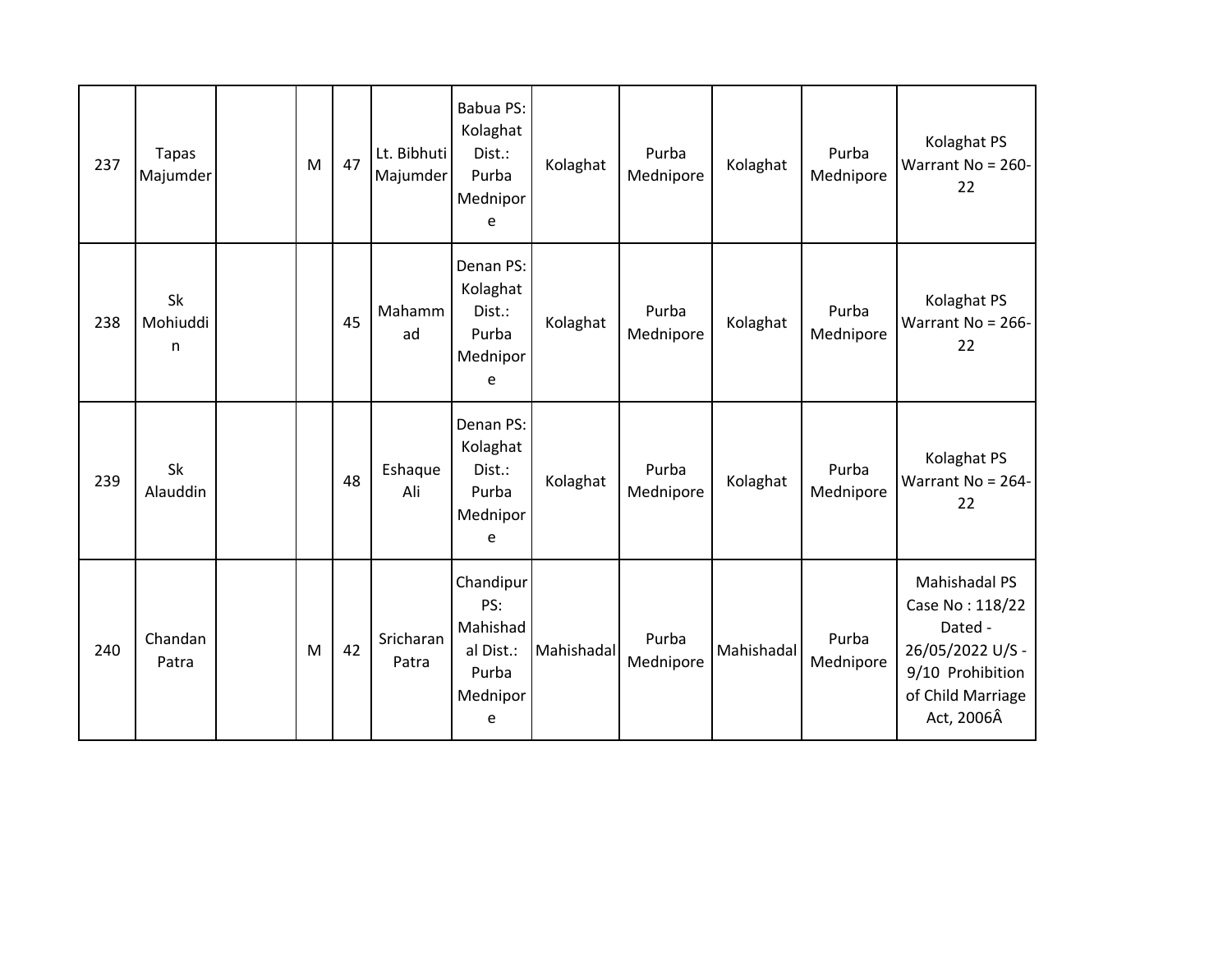| 241 | Kakoli<br>Patra           | M | 38 | Chandan<br>Patra    | Chandipur<br>PS:<br>Mahishad<br>al Dist.:<br>Purba<br>Mednipor<br>e | Mahishadal | Purba<br>Mednipore | Mahishadal | Purba<br>Mednipore | <b>Mahishadal PS</b><br>Case No: 118/22<br>Dated -<br>26/05/2022 U/S -<br>9/10 Prohibition<br>of Child Marriage<br>Act, 2006Â |
|-----|---------------------------|---|----|---------------------|---------------------------------------------------------------------|------------|--------------------|------------|--------------------|-------------------------------------------------------------------------------------------------------------------------------|
| 242 | Sourav<br>Maity           | M | 18 | Chanadan<br>Maity   | Chandipur<br>PS:<br>Mahishad<br>al Dist.:<br>Purba<br>Mednipor<br>e | Mahishadal | Purba<br>Mednipore | Mahishadal | Purba<br>Mednipore | Mahishadal PS<br>Case No: 118/22<br>Dated -<br>26/05/2022 U/S -<br>9/10 Prohibition<br>of Child Marriage<br>Act, 2006Â        |
| 243 | Runa<br>Maity<br>Jana     | F | 28 | Satyabrat<br>a Jana | Chandipur<br>PS:<br>Mahishad<br>al Dist.:<br>Purba<br>Mednipor<br>e | Mahishadal | Purba<br>Mednipore | Mahishadal | Purba<br>Mednipore | Mahishadal PS<br>Case No: 118/22<br>Dated -<br>26/05/2022 U/S -<br>9/10 Prohibition<br>of Child Marriage<br>Act, 2006Â        |
| 244 | <b>Uttam Kr</b><br>Hatait | M | 36 | Ganapati<br>Hatait  | Chandipur<br>PS:<br>Mahishad<br>al Dist.:<br>Purba<br>Mednipor<br>e | Mahishadal | Purba<br>Mednipore | Mahishadal | Purba<br>Mednipore | Mahishadal PS<br>Case No: 118/22<br>Dated -<br>26/05/2022 U/S -<br>9/10 Prohibition<br>of Child Marriage<br>Act, 2006Â        |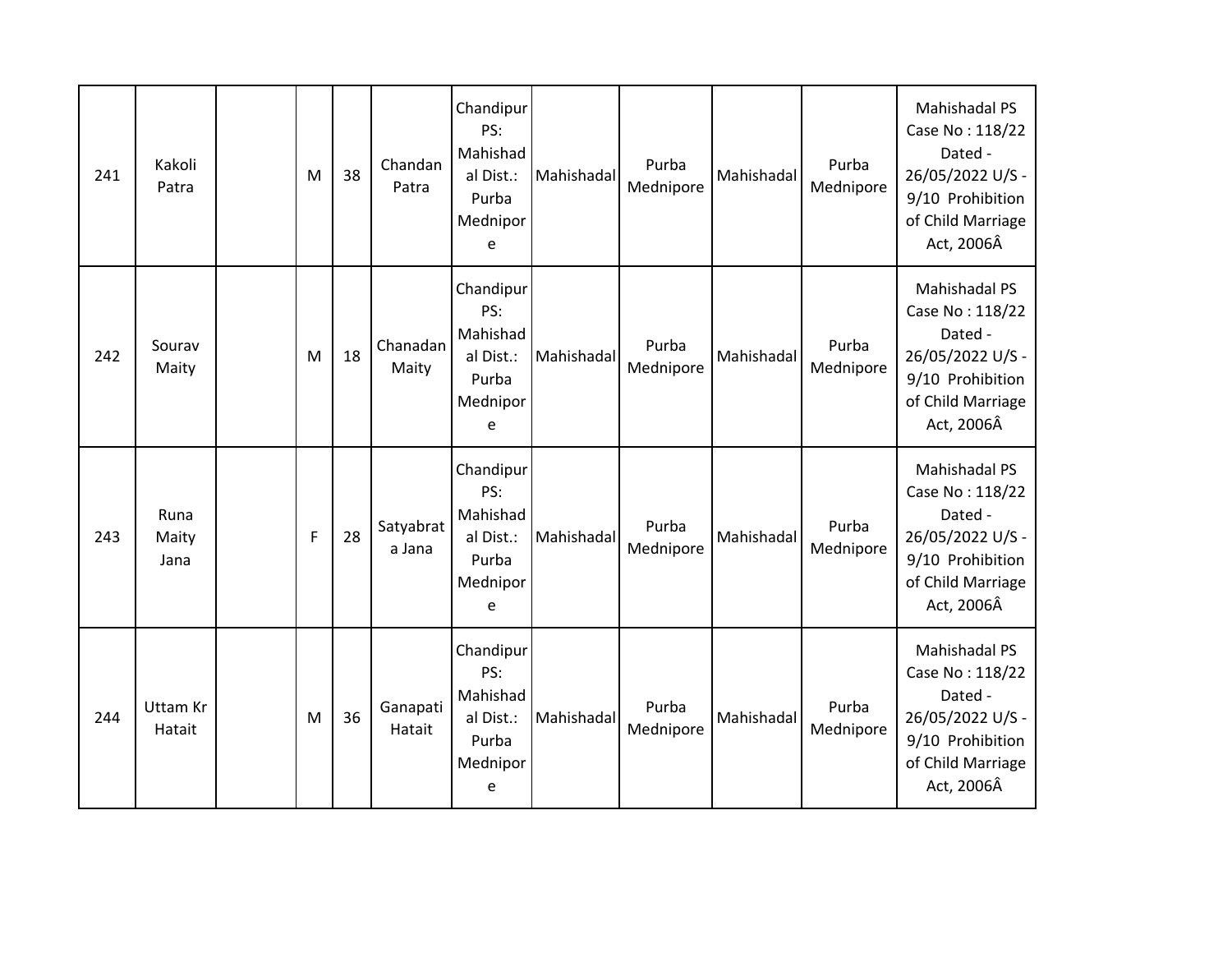| 245 | Sk<br>Alamgir          |                         | M | 40 | Sk Serajul<br>@ Sk<br>Serajuddin | Arangkiar<br>ana PS:<br>Moyna<br>Dist.:<br>Purba<br>Mednipor<br>e          | Moyna    | Purba<br>Mednipore | Moyna    | Purba<br>Mednipore | Moyna PS Case No<br>: 131/22 Dated -<br>20/05/2022 U/S -<br><b>498A IPC</b> |
|-----|------------------------|-------------------------|---|----|----------------------------------|----------------------------------------------------------------------------|----------|--------------------|----------|--------------------|-----------------------------------------------------------------------------|
| 246 | Sk Serajul             | <b>SK</b><br>Serajuddin | M | 65 | Lt. Sk<br>Taleb                  | Arangkiar<br>ana PS:<br>Moyna<br>Dist.:<br>Purba<br>Mednipor<br>e          | Moyna    | Purba<br>Mednipore | Moyna    | Purba<br>Mednipore | Moyna PS Case No<br>: 131/22 Dated -<br>20/05/2022 U/S -<br><b>498A IPC</b> |
| 247 | Debasish<br>Samanta    |                         | M | 35 | Lt.<br>Amitabha<br>Samanta       | Madhusud<br>handarh<br>PS:<br>Panskura<br>Dist.:<br>Purba<br>Mednipor<br>e | Panskura | Purba<br>Mednipore | Panskura | Purba<br>Mednipore | Panskura PS Case<br>No: 276/22 Dated -<br>13/04/2022 U/S -<br>399/402 IPC   |
| 248 | Abdul<br>Faruk<br>Khan |                         | M | 35 | Lt. Amin<br>Khan                 | Dakshin<br>Kanakpur<br>PS:<br>Panskura<br>Dist.:<br>Purba<br>Mednipor<br>e | Panskura | Purba<br>Mednipore | Panskura | Purba<br>Mednipore | Panskura PS Case<br>No: 276/22 Dated -<br>13/04/2022 U/S -<br>399/402 IPC   |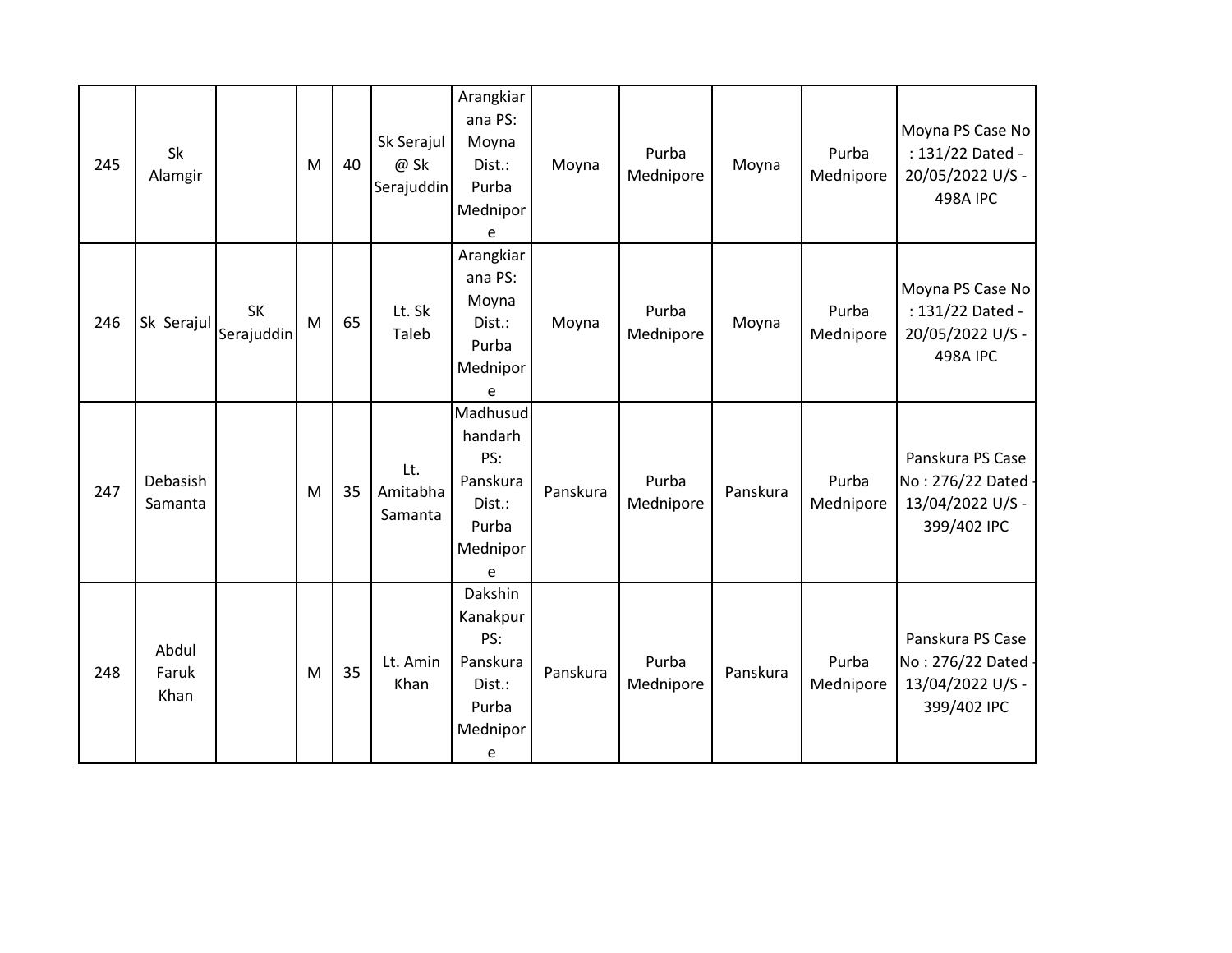| 249 | Santanu<br>Mondal          |       | M | 32 | Chittaranj<br>an<br>Mondal           | Ramnagar<br>PS:<br>Ramnagar<br>Dist.:<br>Diamond<br>Harbour<br>Police<br>District | Ramnagar | Diamond<br>Harbour<br>Police<br><b>District</b> | Ramnagar                  | Diamond<br>Harbour<br>Police<br><b>District</b> | Ramnagar PS Case<br>No: 88/22 Dated -<br>22/05/2022 U/S -<br>498A/406/307/34<br>IPC & 4 Dowry<br>Prohibition Act,<br>1961Â |
|-----|----------------------------|-------|---|----|--------------------------------------|-----------------------------------------------------------------------------------|----------|-------------------------------------------------|---------------------------|-------------------------------------------------|----------------------------------------------------------------------------------------------------------------------------|
| 250 | Chittaranj<br>an<br>Mondal |       |   | 57 | Lt.<br>Dhananjo<br>y Mondal          | Ramnagar<br>PS:<br>Ramnagar<br>Dist.:<br>Diamond<br>Harbour<br>Police<br>District | Ramnagar | Diamond<br>Harbour<br>Police<br>District        | Ramnagar                  | Diamond<br>Harbour<br>Police<br>District        | Ramnagar PS Case<br>No: 88/22 Dated -<br>22/05/2022 U/S -<br>498A/406/307/34<br>IPC & 4 Dowry<br>Prohibition Act,<br>1961Â |
| 251 | Sk Ramjan<br>Ali           | Mithu | M | 35 | Sk. Aslam                            | Vill-<br>Chaksalika<br>PS: Joypur<br>Dist.:<br>Howrah<br>Rural                    | Joypur   | Howrah<br>Rural                                 | Joypur                    | Howrah<br>Rural                                 | Joypur PS Case No<br>: 65/22 Dated -<br>01/05/2022 U/S -<br>448/323/427/354/<br>506/34 IPC                                 |
| 252 | Ranjay<br>Kumar            |       | M | 33 | Doman<br>Pandit                      |                                                                                   |          | <b>Basirhat</b>                                 | Purulia<br>Cyber<br>Crime | Purulia                                         | Purulia Cyber<br>Crime PS Case No:<br>06/20 U/S -                                                                          |
| 253 | Sambhu<br><b>Biswas</b>    |       | M | 40 | S/o Lt.<br>Profully<br><b>Biswas</b> | PS:<br>Taherpur<br>Dist.:<br>Ranaghat<br>Police<br>District                       | Taherpur | Ranaghat<br>Police<br><b>District</b>           | Ranaghat<br>women         | Ranaghat<br>Police<br><b>District</b>           | Ranaghat women<br>PS Case No: 60/22<br>Dated -<br>21/05/2022 U/S -<br>448/376/511/324/<br><b>34 IPC</b>                    |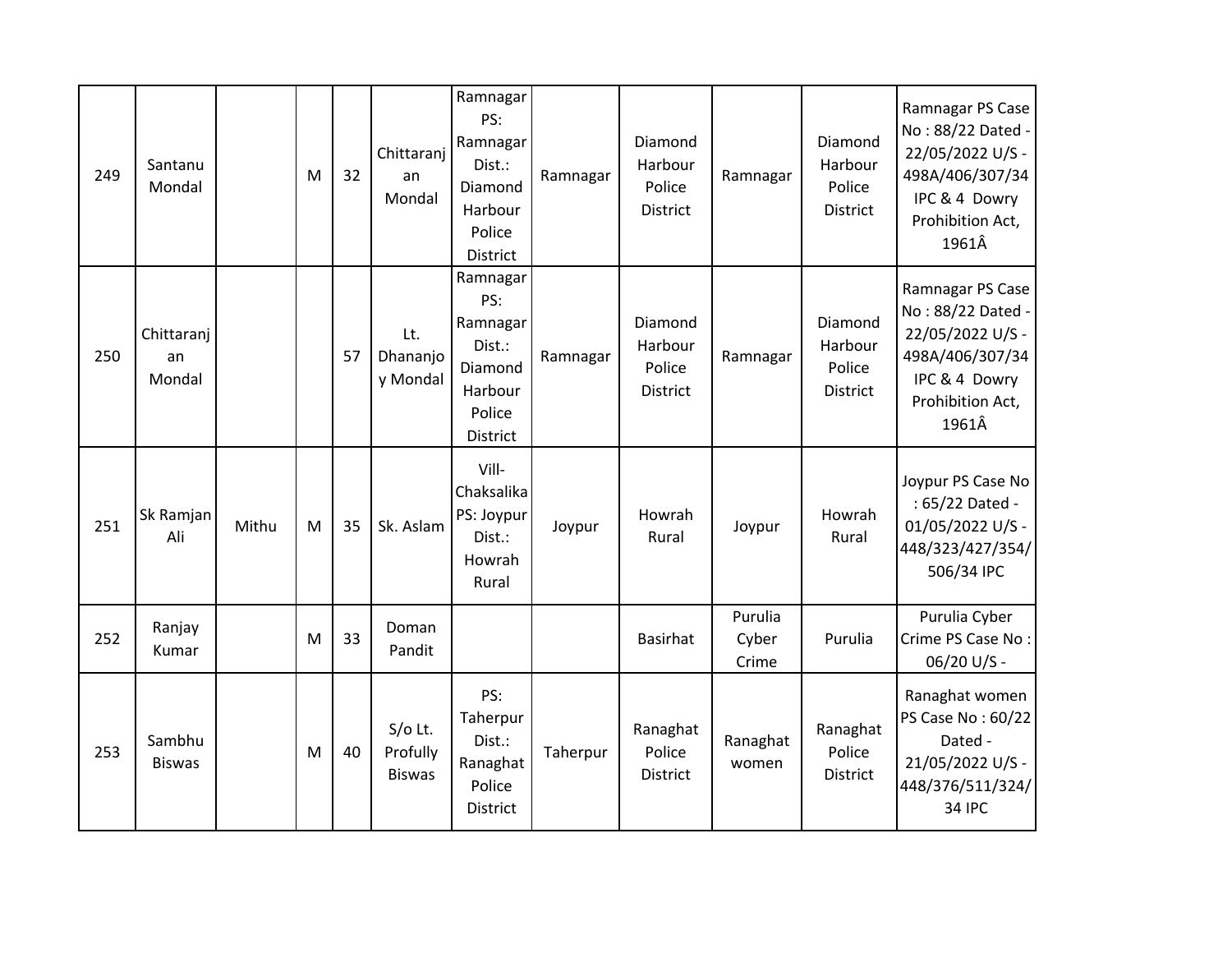| 254 | Avijit<br>Mahakal       | M | Tapan<br>Mahakal             | PS:<br>Patharpra<br>Sundarba<br>n Police<br>District                           | tima Dist.: Patharprati<br>ma | Sundarban<br>Police<br>District | Patharprati<br>ma | Sundarban<br>Police<br><b>District</b> | Patharpratima PS<br>Case No: 148/22<br>Dated -<br>26/05/2022 U/S -<br>279/304A IPC |
|-----|-------------------------|---|------------------------------|--------------------------------------------------------------------------------|-------------------------------|---------------------------------|-------------------|----------------------------------------|------------------------------------------------------------------------------------|
| 255 | Bappa<br>Mahanta        |   | Sujit<br>Mahanta             | <b>BIRPARA</b>                                                                 |                               | <b>Basirhat</b>                 | Alipurduar        | Alipurduar                             | Alipurduar PS GDE<br>No. 1170                                                      |
| 256 | Rajesh<br>Sutradhar     |   | Sanka<br>Sutradhar           | <b>SURJA</b><br><b>NAGAR</b>                                                   |                               | Basirhat                        | Alipurduar        | Alipurduar                             | Alipurduar PS GDE<br>No. 1170                                                      |
| 257 | Rajesh<br>Saha          |   | Shyamal<br>Saha              | <b>ITKHOLA</b>                                                                 |                               | <b>Basirhat</b>                 | Alipurduar        | Alipurduar                             | Alipurduar PS GDE<br>No. 1170                                                      |
| 258 | Mohan<br>Sutradhar      |   | Sanjit<br>Surtradha<br>r     | <b>SURJA</b><br><b>NAGAR</b>                                                   |                               | <b>Basirhat</b>                 | Alipurduar        | Alipurduar                             | Alipurduar PS GDE<br>No. 1170                                                      |
| 259 | <b>Bikram</b><br>Pandit |   | Gouranga<br>Pandit           | <b>SURJA</b><br><b>NAGAR</b>                                                   |                               | Basirhat                        | Alipurduar        | Alipurduar                             | Alipurduar PS GDE<br>No. 1170                                                      |
| 260 | Sultan Ali              |   | $S/O-$<br>Mohorud<br>din Mia | Khagenhat<br>PS:<br><b>Birpara</b><br>Dist.:<br>Alipurduar                     | <b>Birpara</b>                | Alipurduar                      | <b>Birpara</b>    | Alipurduar                             | Birpara PS GDE<br>No. 1050                                                         |
| 261 | Arjun<br>Sarkar         |   | S/o-Biren<br>Sarkar          | Hidayat<br>Nagar,<br>Falakata<br>PS:<br><b>Birpara</b><br>Dist.:<br>Alipurduar | <b>Birpara</b>                | Alipurduar                      | <b>Birpara</b>    | Alipurduar                             | Birpara PS GDE<br>No. 1050                                                         |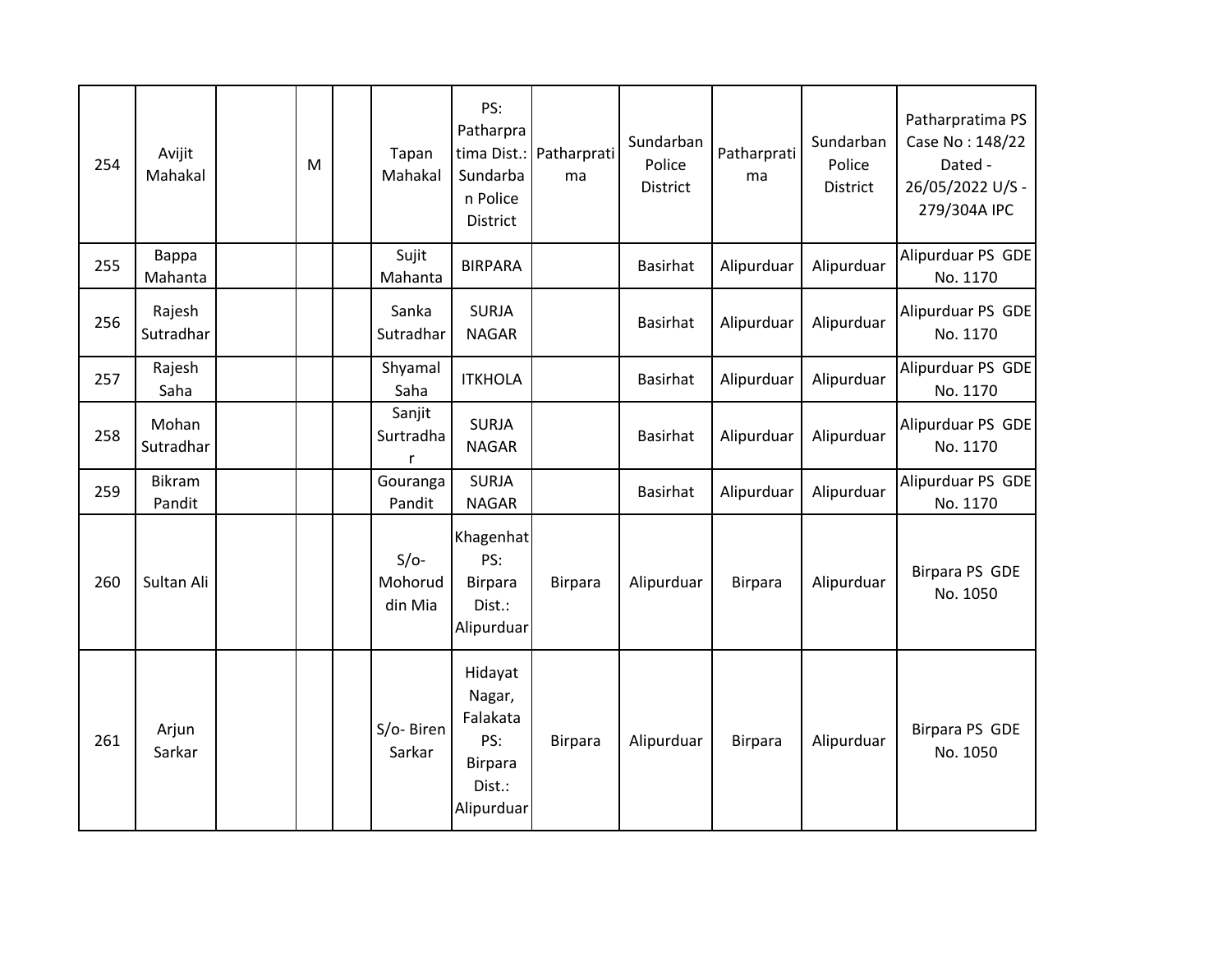| 262 | Rahul<br>Kumar<br>Mandal |  | 27 | $S/O-$ Lt.<br>Shankar<br>Mandal | Birpara,<br>Birbitty<br>PS:<br>Birpara<br>Dist.:<br>Alipurduar                        | <b>Birpara</b> | Alipurduar | <b>Birpara</b> | Alipurduar | Birpara PS GDE<br>No. 1050 |
|-----|--------------------------|--|----|---------------------------------|---------------------------------------------------------------------------------------|----------------|------------|----------------|------------|----------------------------|
| 263 | Amit<br>Mehar            |  |    | $S/O - C$ .<br>Mehar            | $S/O - C$ .<br>Mehar PS:<br><b>Birpara</b><br>Dist.:<br>Alipurduar                    | <b>Birpara</b> | Alipurduar | <b>Birpara</b> | Alipurduar | Birpara PS GDE<br>No. 1050 |
| 264 | Rashen<br>Minz           |  | 32 | $S/O-$ Lt.<br>Poulsh<br>Minj    | 60/16<br>Nabarateit<br>ala 1st<br>byLane,<br>Howrah,<br>Shibpure<br>Dist.:<br>Kolkata |                | Kolkata    | Birpara        | Alipurduar | Birpara PS GDE<br>No. 1050 |
| 265 | Sahajahan<br>Alam        |  |    | $S/O-$<br>Apiyaddin<br>Miya     | Khagenhat<br>Dist.:<br>Kolkata                                                        |                | Kolkata    | <b>Birpara</b> | Alipurduar | Birpara PS GDE<br>No. 1050 |
| 266 | Jiaul<br>Haque           |  |    | $S/O-$<br>Najrul<br>Haque       | Khagenjha<br>t Dist.:<br>Kolkata                                                      |                | Kolkata    | <b>Birpara</b> | Alipurduar | Birpara PS GDE<br>No. 1050 |
| 267 | Md. Smail<br>Hussain     |  |    | $S/O-Nur$<br>Islam              | Jangipur,<br>Dist.:<br>Kolkata                                                        |                | Kolkata    | <b>Birpara</b> | Alipurduar | Birpara PS GDE<br>No. 1050 |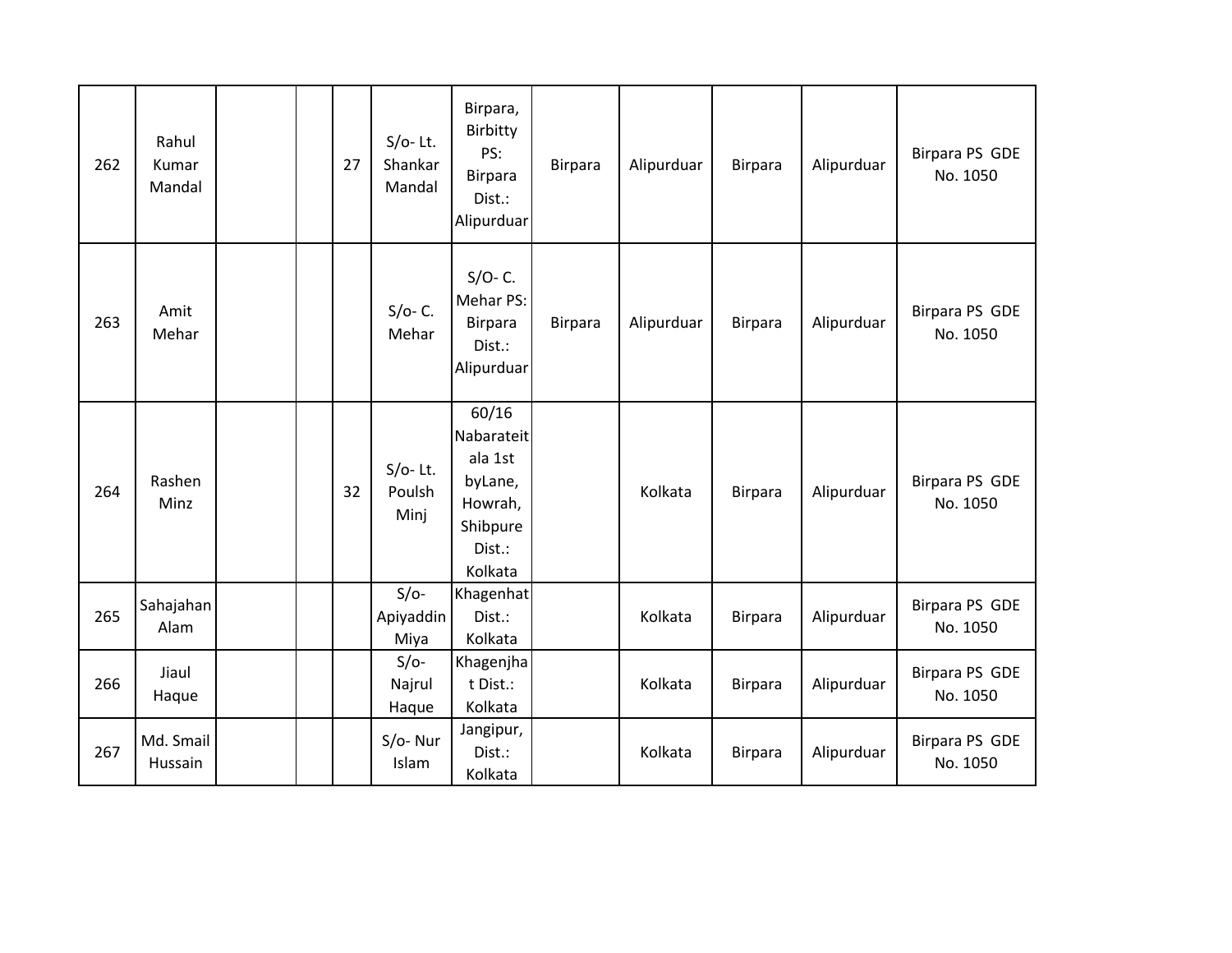| 268 | Bappi Ray            |   |    | $S/O-$<br>Debendra<br>Ray | Hidayatna<br>gar PS:<br>Falakata<br>Dist.:<br>Alipurduar         | Falakata | Alipurduar | <b>Birpara</b> | Alipurduar | Birpara PS GDE<br>No. 1050 |
|-----|----------------------|---|----|---------------------------|------------------------------------------------------------------|----------|------------|----------------|------------|----------------------------|
| 269 | Bablu<br>Hossain     | M | 24 | Maharudd<br>in Mia        | Choto<br>mechia<br>busty PS:<br>Jaigaon<br>Dist.:<br>Alipurduar  | Jaigaon  | Alipurduar | Jaigaon        | Alipurduar | Jaigaon PS GDE<br>No. 1038 |
| 270 | <b>Bhim</b><br>Singh | M | 41 | Lt<br>Raghunat<br>h Singh | Bhakta<br>Chowpath<br>y PS:<br>Jaigaon<br>Dist.:<br>Alipurduar   | Jaigaon  | Alipurduar | Jaigaon        | Alipurduar | Jaigaon PS GDE<br>No. 1038 |
| 271 | Rajiv<br>Hossain     | M | 18 | Sahid Ali<br>Mia          | Guabari<br>Elias<br>Nagar PS:<br>Jaigaon<br>Dist.:<br>Alipurduar | Jaigaon  | Alipurduar | Jaigaon        | Alipurduar | Jaigaon PS GDE<br>No. 1038 |
| 272 | Rinku Rai            | M | 36 | <b>Rithey Rai</b>         | Ramgaon<br>PS:<br>Jaigaon<br>Dist.:<br>Alipurduar                | Jaigaon  | Alipurduar | Jaigaon        | Alipurduar | Jaigaon PS GDE<br>No. 1038 |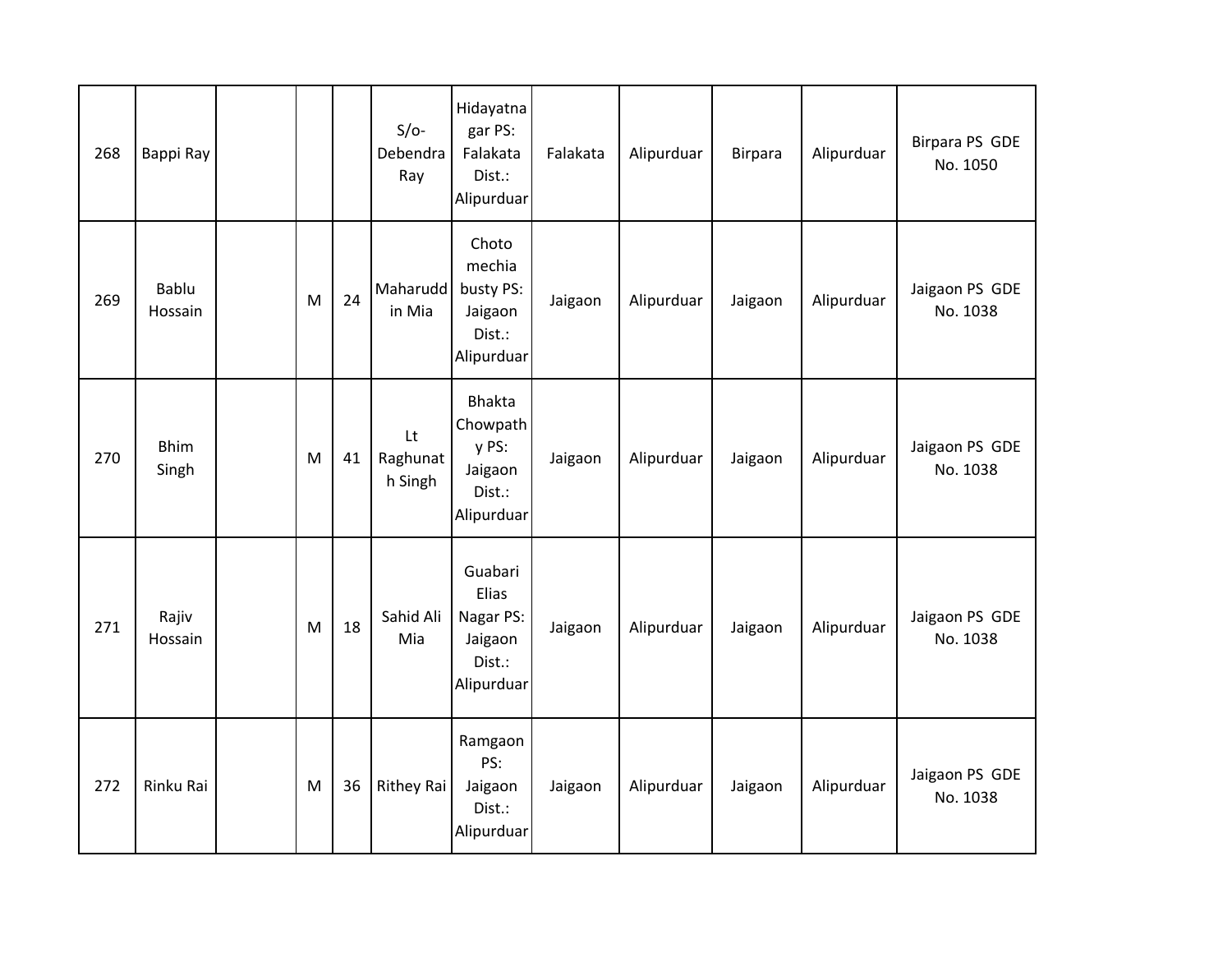| 273 | Chaitur<br>Hasda   | M | 19 | Sikdeo<br>Hasda   | Manglaba<br>ri<br>Hatkhola<br>PS:<br>Jaigaon<br>Dist.:<br>Alipurduar                                                     | Jaigaon   | Alipurduar | Jaigaon   | Alipurduar | Jaigaon PS GDE<br>No. 1038         |
|-----|--------------------|---|----|-------------------|--------------------------------------------------------------------------------------------------------------------------|-----------|------------|-----------|------------|------------------------------------|
| 274 | Shahjada<br>Ansari | M | 28 | Kayam<br>Ansari   | Dima<br>Beach<br>Line Dist.:<br>Alipurduar                                                                               |           | Alipurduar | Kalchini  | Alipurduar | Kalchini PS GDE<br>No. 852         |
| 275 | Pokhen<br>Sutar    | M | 36 | Lt Biren<br>Sutar | Of<br>Madhya<br>Haldibari<br><b>PS</b><br>Kumargra<br>m, Dist<br>Alipurduar<br>PS:<br>Kumargra<br>m Dist.:<br>Alipurduar | Kumargram | Alipurduar | Kumargram | Alipurduar | Kumargram PS<br><b>GDE No. 835</b> |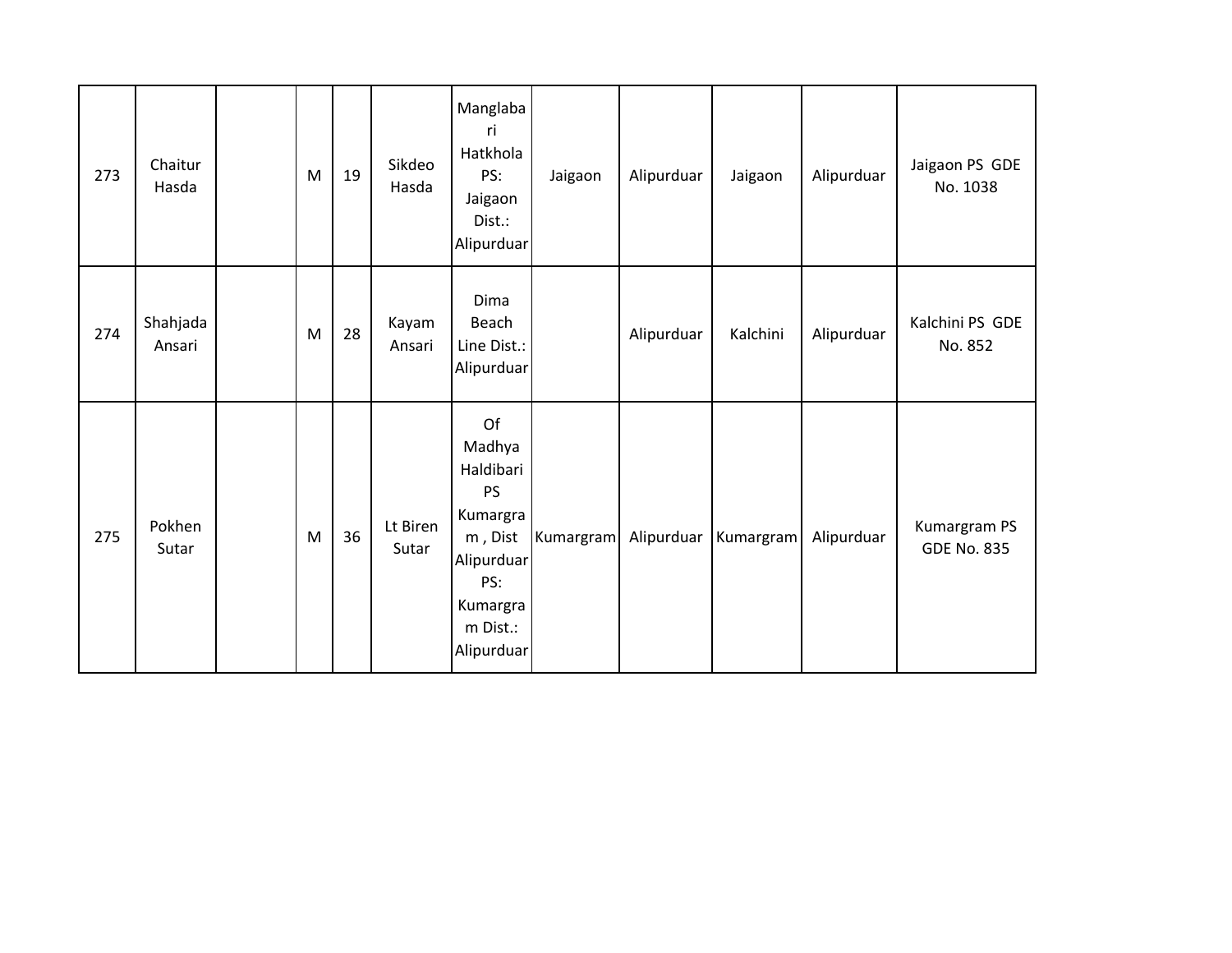| 276 | Nil Kumar<br>Das                      | M | 60 | Lt Rajen<br>Das            | of<br>Madhya<br>Haldibari,<br>PS<br>Kumargra<br>m, Dist<br>Alipurdua<br>PS:<br>Kumargra<br>m Dist.:<br>Alipurduar        | Kumargram | Alipurduar | Kumargram | Alipurduar | Kumargram PS<br><b>GDE No. 835</b>                              |
|-----|---------------------------------------|---|----|----------------------------|--------------------------------------------------------------------------------------------------------------------------|-----------|------------|-----------|------------|-----------------------------------------------------------------|
| 277 | Ram<br><b>Bikash</b><br><b>Trikey</b> | M | 35 | Sri Raj<br>Kumar<br>Tirkey | of UP<br>Jaganath<br>pur, PS<br>Gopi<br>Gyam,<br>Dist<br>Badhyi,<br>UP                                                   |           | Basirhat   | Kumargram | Alipurduar | Kumargram PS<br>Outpost<br>Kamakhaguri OP<br><b>GDE No. 818</b> |
| 278 | Nikhil Roy                            | M | 27 | Nil Kanata<br>Ray          | of<br>Dakshin<br>Nararthali,<br><b>PS</b><br>Kumargra<br>m Dist<br>Alipurdu<br>PS:<br>Kumargra<br>m Dist.:<br>Alipurduar | Kumargram | Alipurduar | Kumargram | Alipurduar | Kumargram PS<br>Outpost<br>Kamakhaguri OP<br><b>GDE No. 818</b> |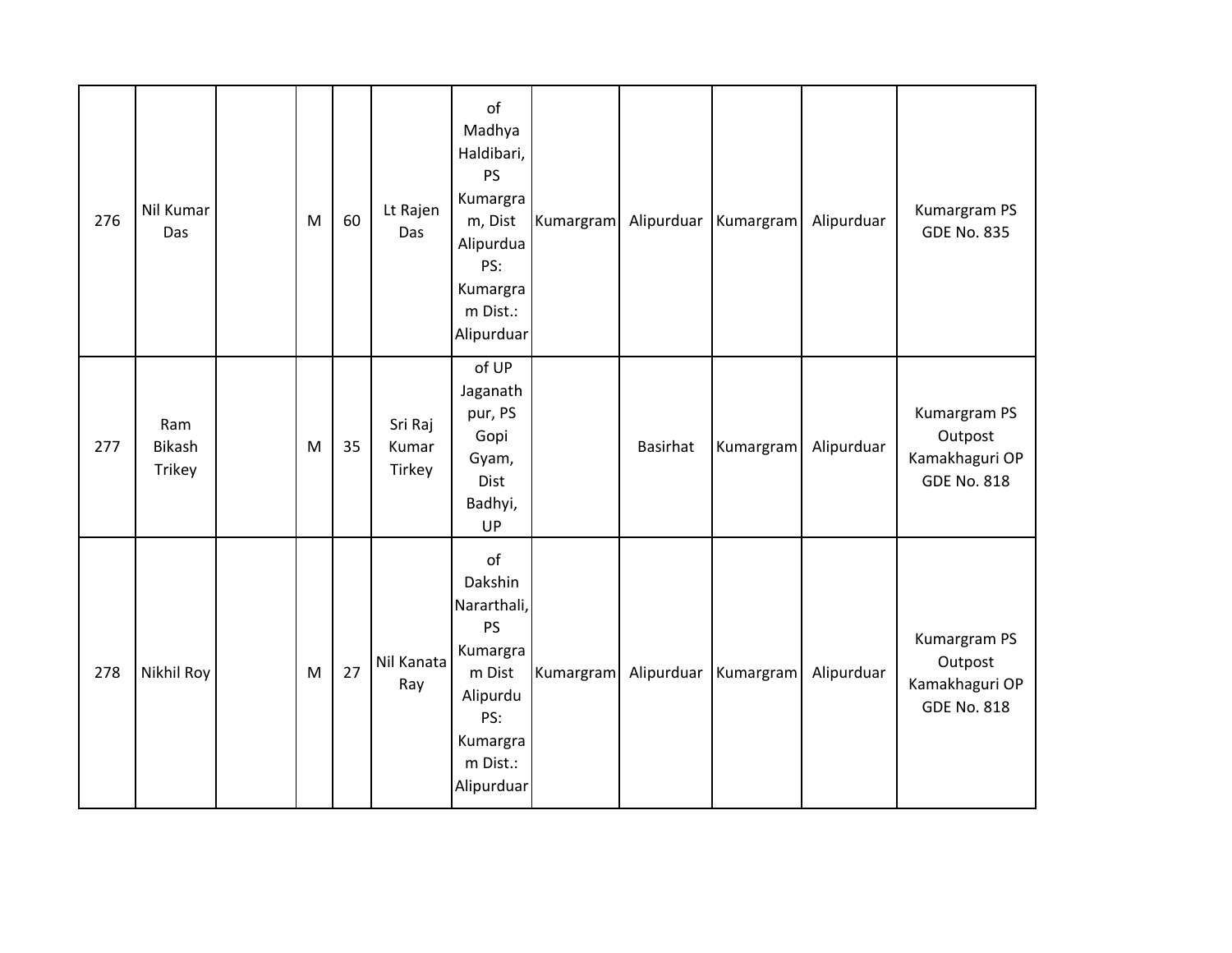| 279 | <b>Bipul Roy</b> | M | 27 | Nikhil Roy | Of<br>Dakshin<br>Nararthali,<br><b>PS</b><br>Kumargra<br>m, Dist<br>Alipurdu<br>PS:<br>Kumargra<br>m Dist.:<br>Alipurduar | Kumargram | Alipurduar | Kumargram | Alipurduar | Kumargram PS<br>Outpost<br>Kamakhaguri OP<br><b>GDE No. 818</b> |
|-----|------------------|---|----|------------|---------------------------------------------------------------------------------------------------------------------------|-----------|------------|-----------|------------|-----------------------------------------------------------------|
| 280 | <b>Badal Das</b> | M | 35 | Naren Das  | Of<br>Dakshin<br>Telipara,<br>PS<br>Kumargra<br>m, Dist<br>Alipurduar<br>PS:<br>Kumargra<br>m Dist.:<br>Alipurduar        | Kumargram | Alipurduar | Kumargram | Alipurduar | Kumargram PS<br>Outpost<br>Kamakhaguri OP<br><b>GDE No. 818</b> |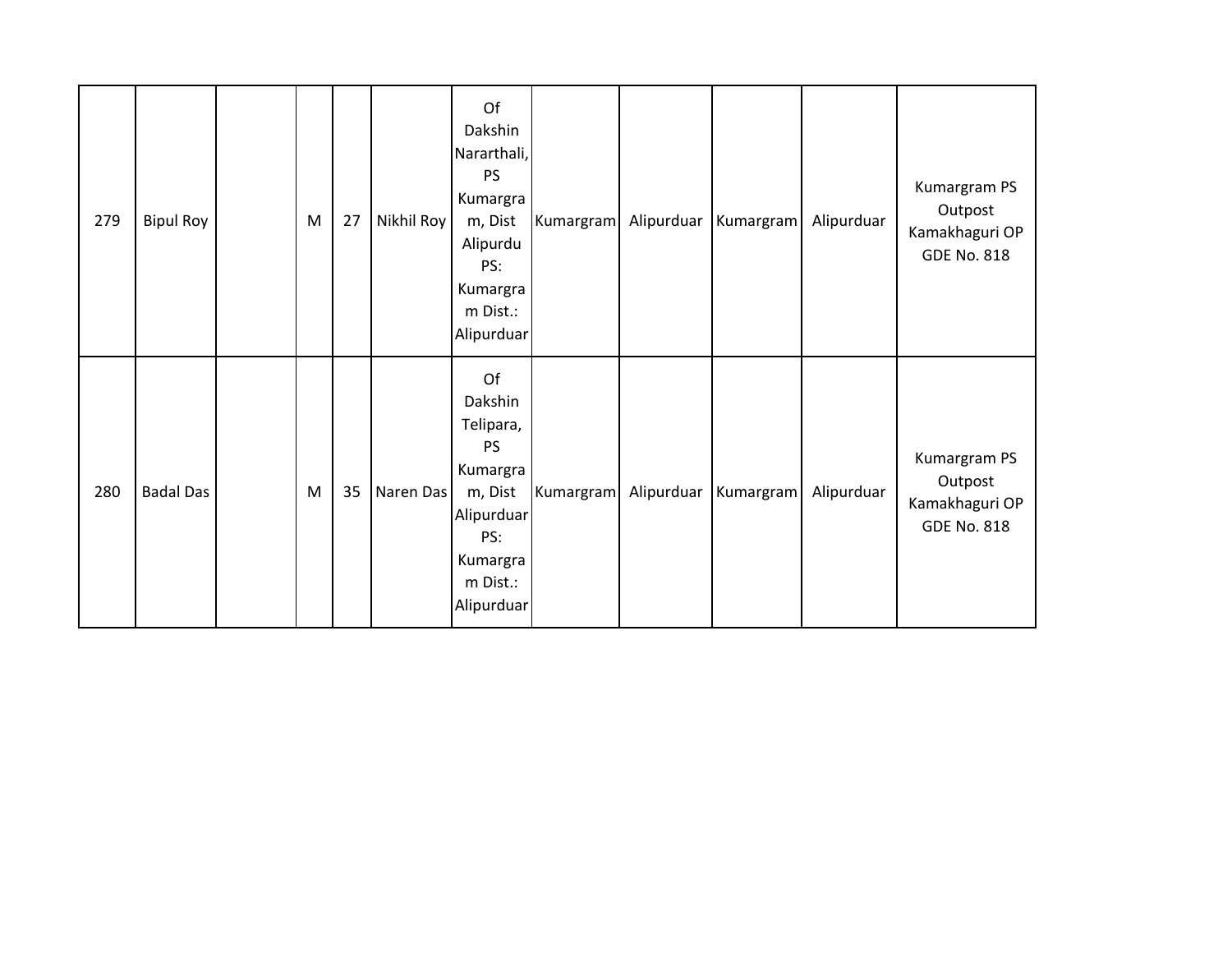| 281 | Sukumar<br>Das    | M | 63 | Lt. Umesh<br>Das   | Uttar<br>Kamakhya<br>guri, PS<br>kumrgram<br>, Dist<br>Alipurduar<br>PS:<br>Kumargra<br>m Dist.:<br>Alipurduar             | Kumargram |                      | Alipurduar   Kumargram | Alipurduar | Kumargram PS<br>Outpost<br>Kamakhaguri OP<br><b>GDE No. 818</b> |
|-----|-------------------|---|----|--------------------|----------------------------------------------------------------------------------------------------------------------------|-----------|----------------------|------------------------|------------|-----------------------------------------------------------------|
| 282 | Kajal<br>Talukder | M | 38 | Tarun<br>Talukder  | of<br>Tufanganj<br>Phulbari,<br><b>PS</b><br>Tufanganj,<br>Dist<br>Coochbi<br>PS:<br>Tufanganj<br>Dist.:<br>Coochbeh<br>ar | Tufanganj | Coochbehar Kumargram |                        | Alipurduar | Kumargram PS<br>Outpost<br>Kamakhaguri OP<br><b>GDE No. 818</b> |
| 283 | Mahamad<br>Alam   | M | 50 | Ramjani<br>Hussain | of House<br>No-1766,<br><b>PS</b><br>Chandigha<br>r, Dist<br>Chandigha<br>r,                                               |           | <b>Basirhat</b>      | Kumargram              | Alipurduar | Kumargram PS<br>Outpost<br>Kamakhaguri OP<br><b>GDE No. 818</b> |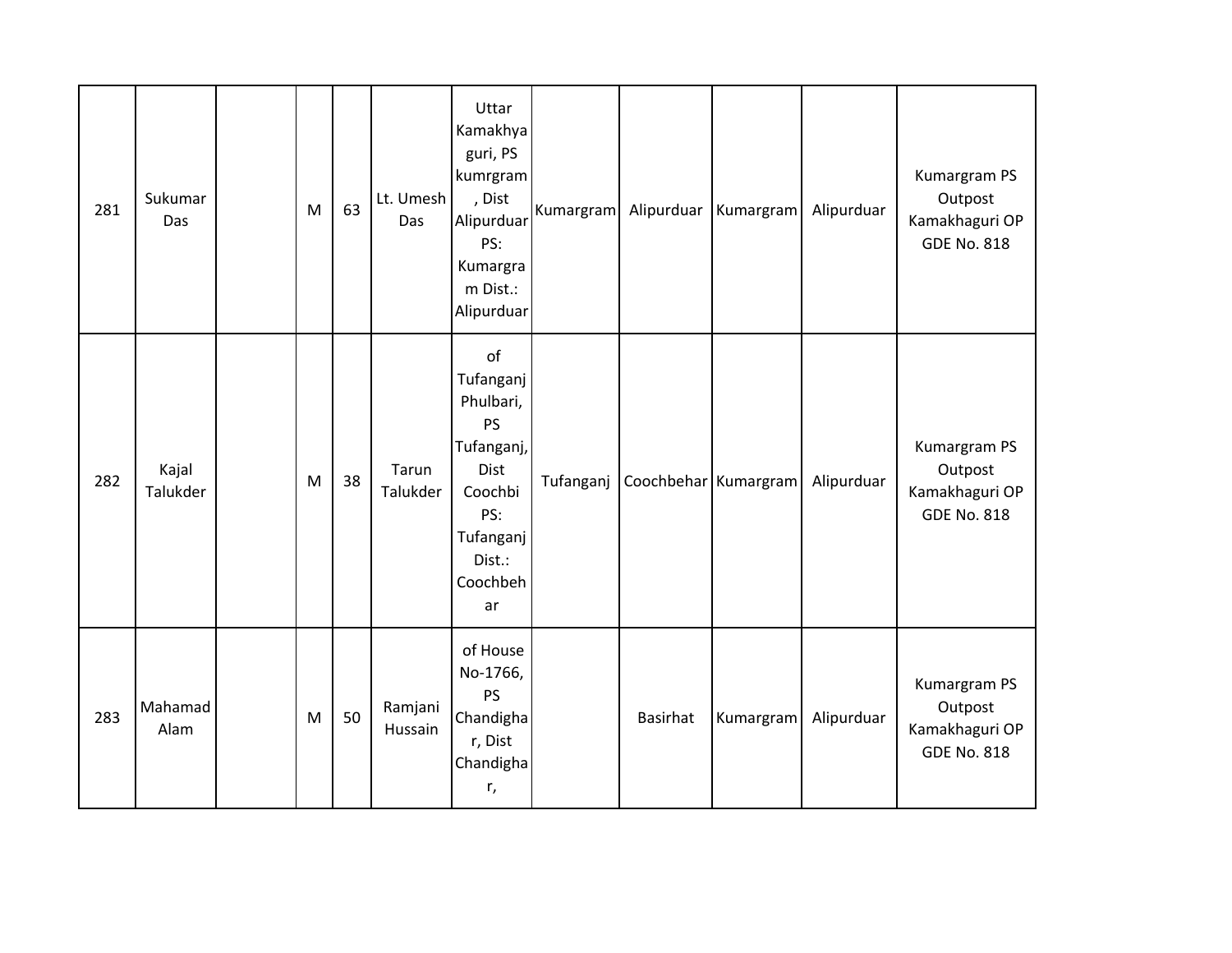| 284 | Ranjit<br><b>Barman</b> | M | 23 | #NAME?         | Of Purba<br>Chakchaka<br>Newtown,<br>PS-<br>m Dist-Ali<br>PS:<br>Kumargra<br>m Dist.:<br>Alipurduar        | Kumargra Kumargram | Alipurduar           | Kumargram              | Alipurduar | Kumargram PS<br>Outpost Barobisha<br>OP GDE No. 993  |
|-----|-------------------------|---|----|----------------|------------------------------------------------------------------------------------------------------------|--------------------|----------------------|------------------------|------------|------------------------------------------------------|
| 285 | Samir<br><b>Biswas</b>  | M | 20 | #NAME?         | of<br>Balatari,<br>Purba<br>Chakchaka<br>, PS-<br>m Dist-A<br>PS:<br>Kumargra<br>m Dist.:<br>Alipurduar    | Kumargra Kumargram |                      | Alipurduar   Kumargram | Alipurduar | Kumargram PS<br>Outpost Barobisha<br>OP GDE No. 993  |
| 286 | <b>Tapas Das</b>        | M | 20 | Parimal<br>Das | Of Chhat<br>Volka, PS-<br>Boxirhat<br>Dist-<br>Coochbeh<br>ar PS:<br>Baxsirhat<br>Dist.:<br>Coochbeh<br>ar | Baxsirhat          | Coochbehar Kumargram |                        | Alipurduar | Kumargram PS<br>Outpost Barobisha<br>OP GDE No. 1006 |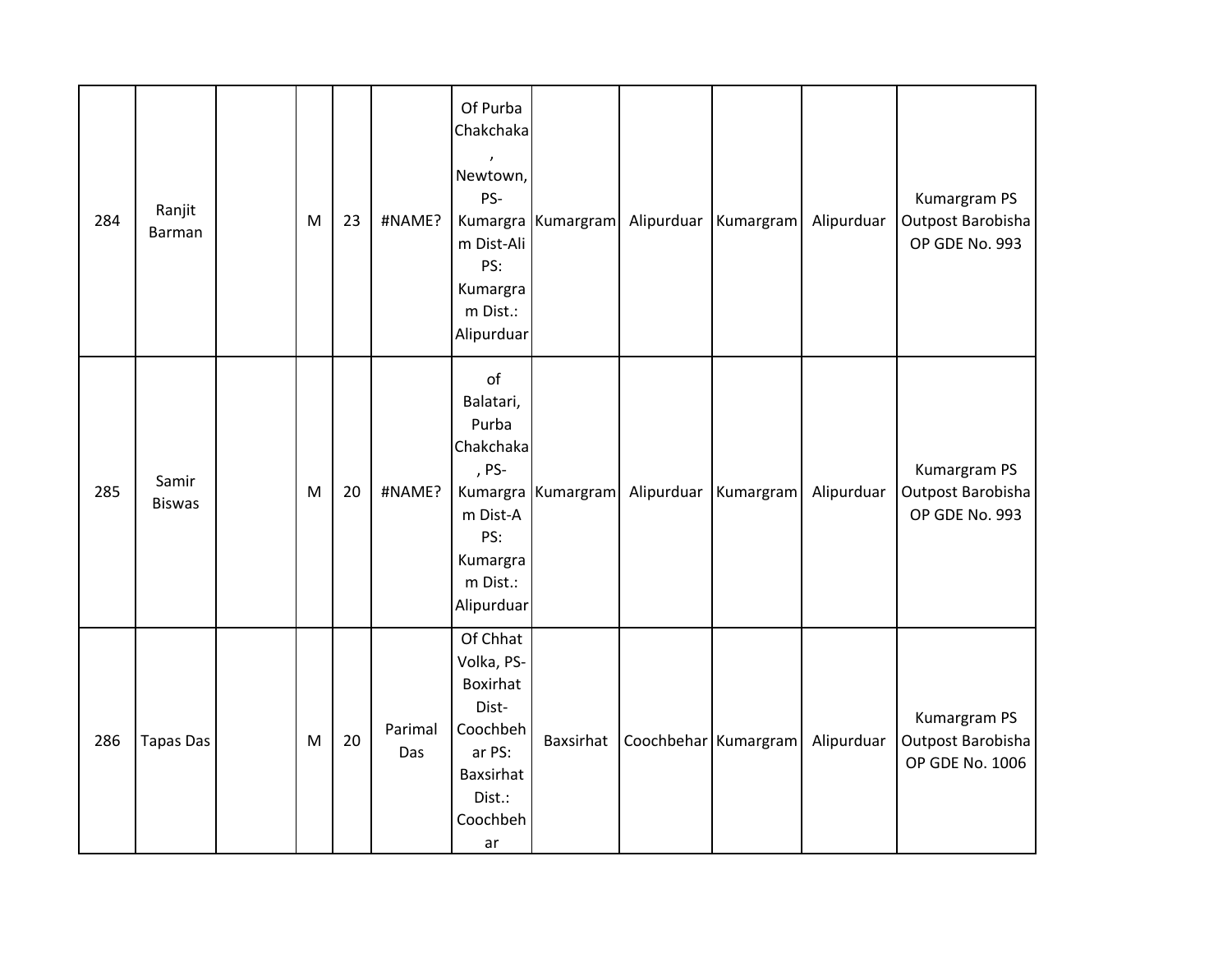| 287 | Akhil<br>Modak | M | 32 | #NAME? | Of Uttar<br>Parokata,<br>PS-<br>Samuktala<br>Dist-<br>Alipurduar<br>PS:<br>Samuktala<br>Dist.:<br>Alipurduar | Samuktala          | Alipurduar | Kumargram | Alipurduar | Kumargram PS<br>Outpost Barobisha<br>OP GDE No. 1006 |
|-----|----------------|---|----|--------|--------------------------------------------------------------------------------------------------------------|--------------------|------------|-----------|------------|------------------------------------------------------|
| 288 | Deben<br>Das   | M | 25 | #NAME? | Of<br>Laskarpar<br>a,<br>Barobisha,<br>PS-<br>m Dist-<br>Alipur PS:<br>Kumargra<br>m Dist.:<br>Alipurduar    | Kumargra Kumargram | Alipurduar | Kumargram | Alipurduar | Kumargram PS<br>Outpost Barobisha<br>OP GDE No. 1006 |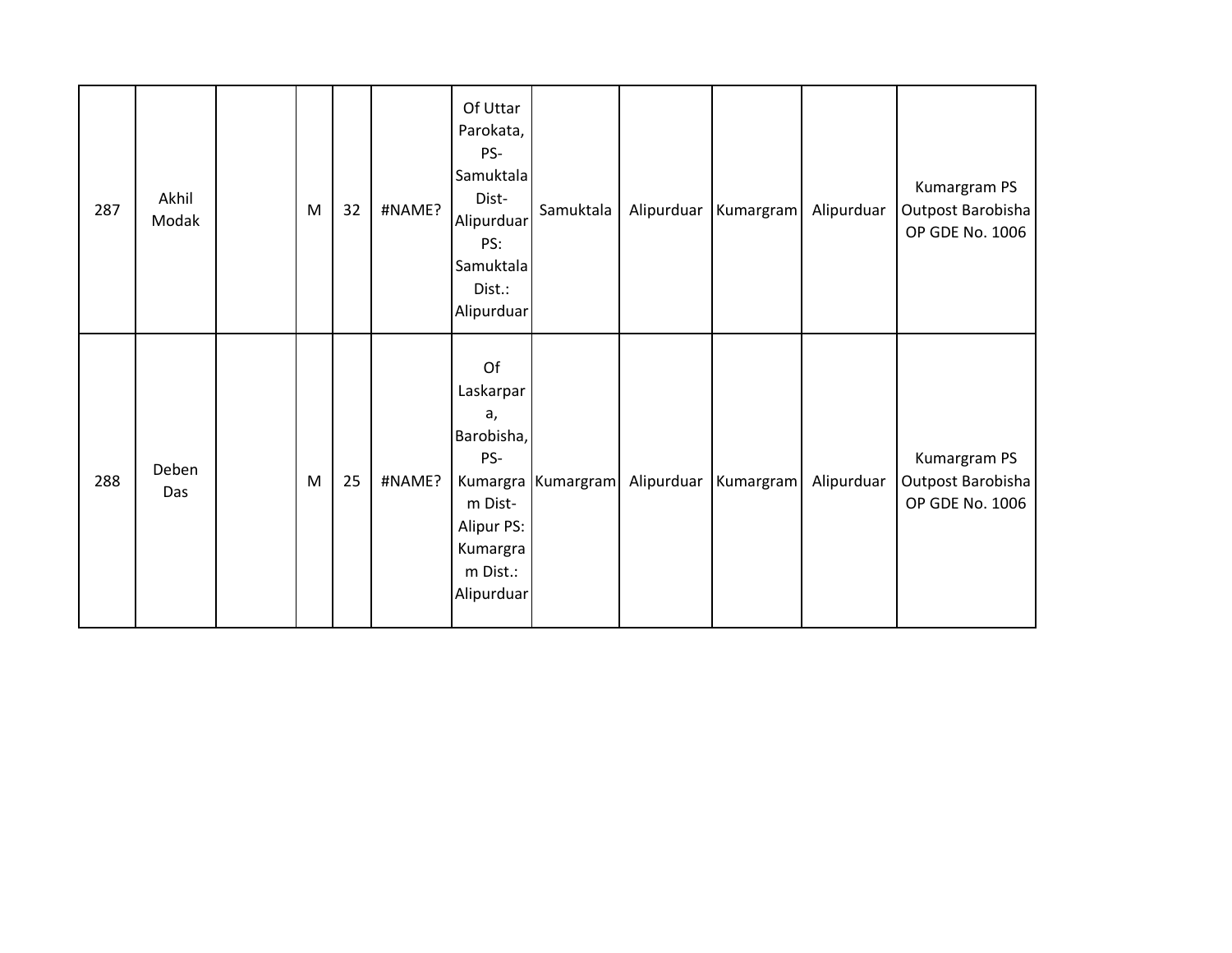| 289 | Manik<br>Saha     | M | 21 | Amal Saha Coochbeh           | of<br>Singimari,<br>PS-<br>Boxirhat<br>Dist-<br>ar PS:<br>Baxsirhat<br>Dist.:<br>Coochbeh<br>ar | Baxsirhat | Coochbehar Kumargram                                 |           | Alipurduar                                           | Kumargram PS<br>Outpost Barobisha<br>OP GDE No. 1006 |
|-----|-------------------|---|----|------------------------------|-------------------------------------------------------------------------------------------------|-----------|------------------------------------------------------|-----------|------------------------------------------------------|------------------------------------------------------|
| 290 | Ganga<br>Chhetri  | M |    | O Lt. Bir<br>Bdr.<br>Chhetri | Madhya<br>Chhekama<br>ri PS:<br>Madarihat<br>Dist.:<br>Alipurduar                               | Madarihat | Alipurduar                                           | Madarihat | Alipurduar                                           | Madarihat PS GDE<br>No. 861                          |
| 291 | Pravash<br>Mondal |   |    | Sadanand<br>a Mondal         | Dignala<br>PS: Andal<br>Dist.:<br>Asansol<br>Durgapur<br>Police<br>Commissi<br>onerate          | Andal     | Asansol<br>Durgapur<br>Police<br>Commission<br>erate | Andal     | Asansol<br>Durgapur<br>Police<br>Commission<br>erate | Andal PS GDE No.<br>1608                             |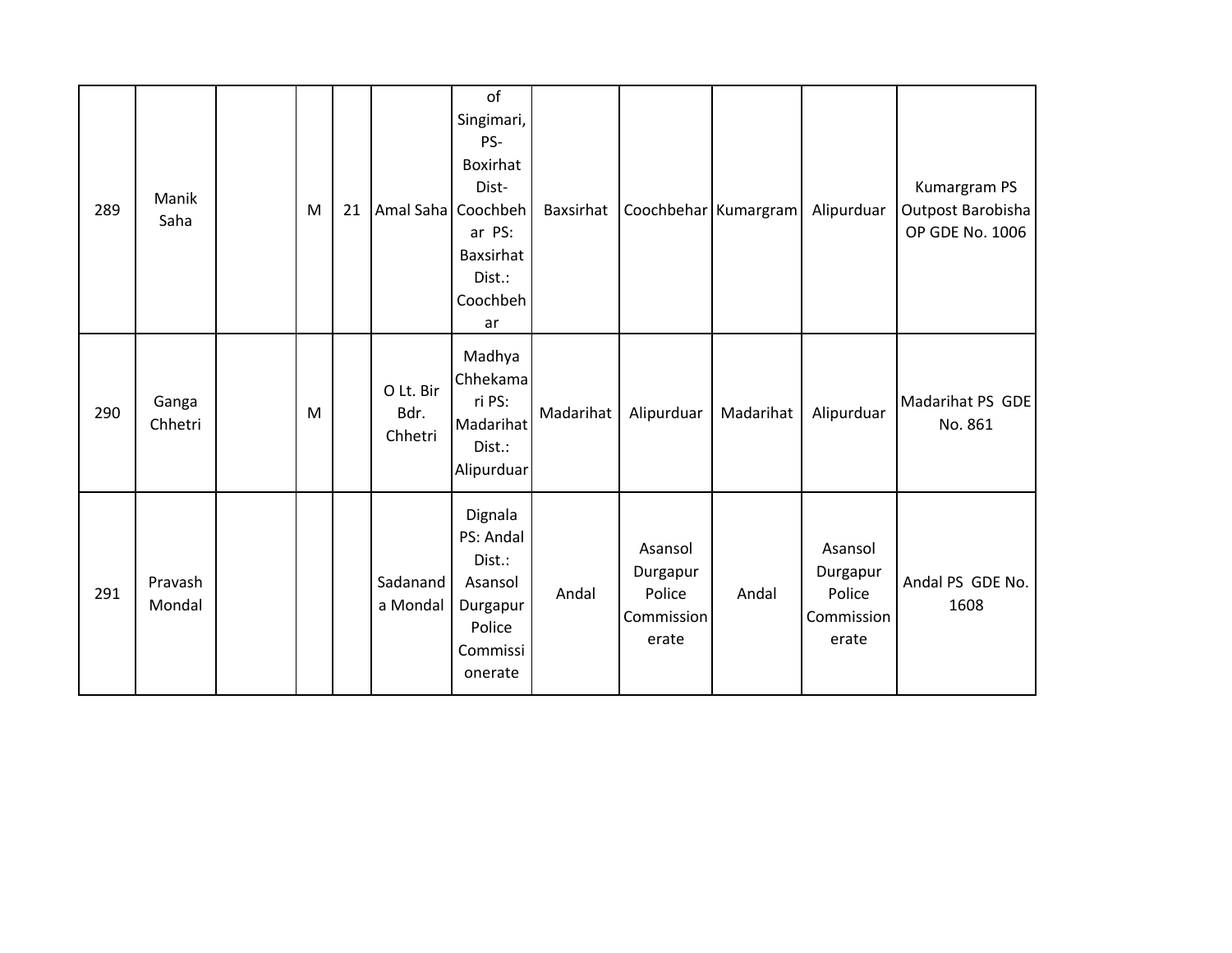| 292 | <b>Banti</b><br>Ansari |  | Safin<br>Ansari | South<br><b>Bazar</b><br>Andal PS:<br>Andal<br>Dist.:<br>Asansol<br>Durgapur<br>Police<br>Commissi<br>onerate | Andal | Asansol<br>Durgapur<br>Police<br>Commission<br>erate | Andal | Asansol<br>Durgapur<br>Police<br>Commission<br>erate | Andal PS GDE No.<br>1608 |
|-----|------------------------|--|-----------------|---------------------------------------------------------------------------------------------------------------|-------|------------------------------------------------------|-------|------------------------------------------------------|--------------------------|
| 293 | Maiful<br>Khan         |  | Samirul<br>Khan | Ronai PS:<br>Andal<br>Dist.:<br>Asansol<br>Durgapur<br>Police<br>Commissi<br>onerate                          | Andal | Asansol<br>Durgapur<br>Police<br>Commission<br>erate | Andal | Asansol<br>Durgapur<br>Police<br>Commission<br>erate | Andal PS GDE No.<br>1622 |
| 294 | Sabidul<br>Khan        |  | Mithu<br>Khan   | Ronai PS:<br>Andal<br>Dist.:<br>Asansol<br>Durgapur<br>Police<br>Commissi<br>onerate                          | Andal | Asansol<br>Durgapur<br>Police<br>Commission<br>erate | Andal | Asansol<br>Durgapur<br>Police<br>Commission<br>erate | Andal PS GDE No.<br>1622 |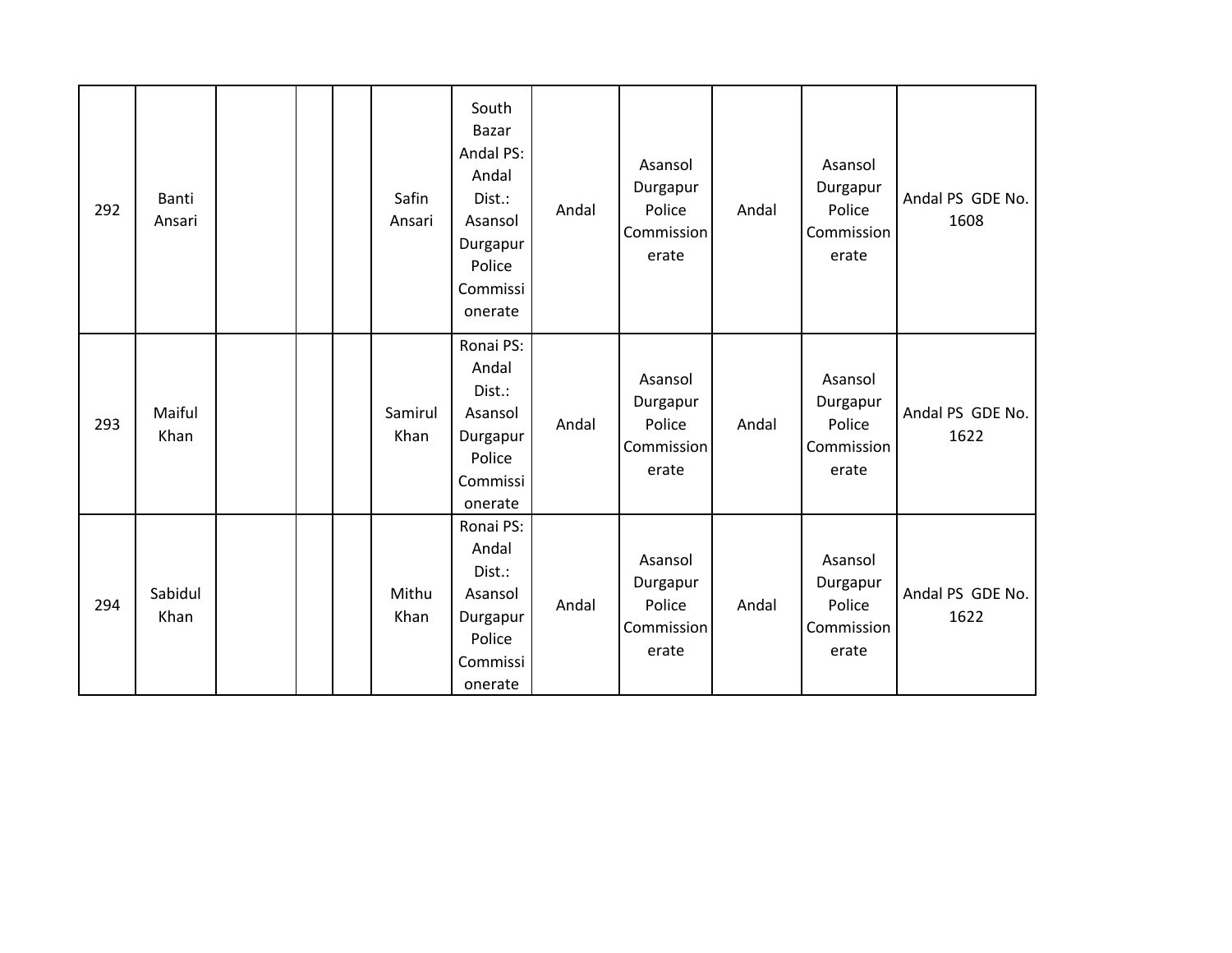| 295 | Niren<br>Bauri    |  | Lt. Sirdhar<br>Bauri | Kuldanga<br>PS: Andal<br>Dist.:<br>Asansol<br>Durgapur<br>Police<br>Commissi<br>onerate              | Andal | Asansol<br>Durgapur<br>Police<br>Commission<br>erate | Andal | Asansol<br>Durgapur<br>Police<br>Commission<br>erate | Andal PS GDE No.<br>1622 |
|-----|-------------------|--|----------------------|------------------------------------------------------------------------------------------------------|-------|------------------------------------------------------|-------|------------------------------------------------------|--------------------------|
| 296 | Santosh<br>Gupta  |  | Bakel<br>Gupta       | Andal<br>More PS:<br>Andal<br>Dist.:<br>Asansol<br>Durgapur<br>Police<br>Commissi<br>onerate         | Andal | Asansol<br>Durgapur<br>Police<br>Commission<br>erate | Andal | Asansol<br>Durgapur<br>Police<br>Commission<br>erate | Andal PS GDE No.<br>1632 |
| 297 | Susanta<br>Mondal |  | Ashok<br>Mondal      | CL Jambad<br>Colliery<br>PS: Andal<br>Dist.:<br>Asansol<br>Durgapur<br>Police<br>Commissi<br>onerate | Andal | Asansol<br>Durgapur<br>Police<br>Commission<br>erate | Andal | Asansol<br>Durgapur<br>Police<br>Commission<br>erate | Andal PS GDE No.<br>1632 |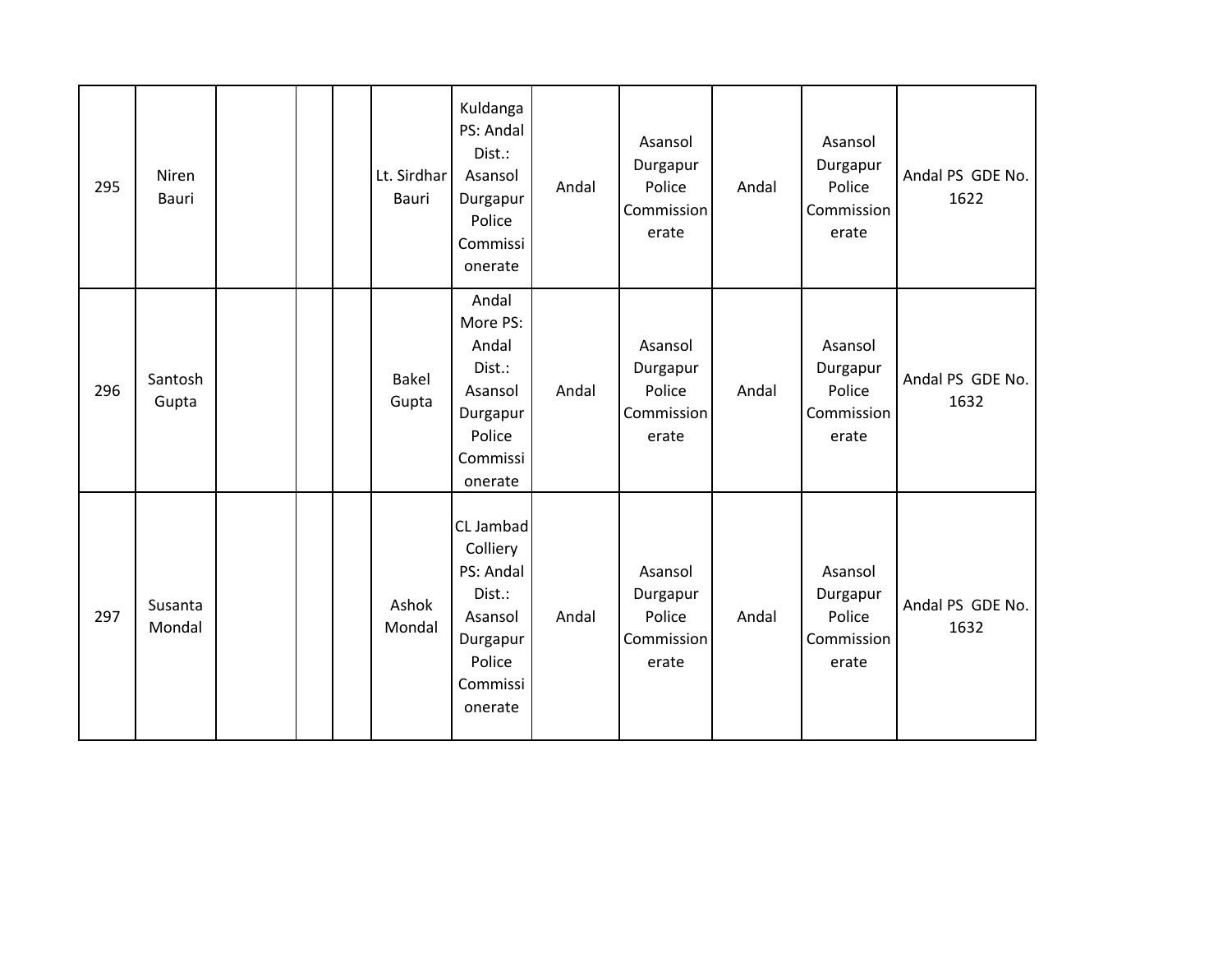| 298 | Debu<br>Bauri         |  | Subal<br>Bauri    | Andal<br>More PS:<br>Andal<br>Dist.:<br>Asansol<br>Durgapur<br>Police<br>Commissi<br>onerate    | Andal | Asansol<br>Durgapur<br>Police<br>Commission<br>erate | Andal | Asansol<br>Durgapur<br>Police<br>Commission<br>erate | Andal PS GDE No.<br>1633 |
|-----|-----------------------|--|-------------------|-------------------------------------------------------------------------------------------------|-------|------------------------------------------------------|-------|------------------------------------------------------|--------------------------|
| 299 | <b>Bakul</b><br>Bauri |  | <b>Biru Bauri</b> | Andal<br>More PS:<br>Andal<br>Dist.:<br>Asansol<br>Durgapur<br>Police<br>Commissi<br>onerate    | Andal | Asansol<br>Durgapur<br>Police<br>Commission<br>erate | Andal | Asansol<br>Durgapur<br>Police<br>Commission<br>erate | Andal PS GDE No.<br>1633 |
| 300 | Raju<br>Ankuria       |  | Sadhan<br>Ankuria | Dakhinkha<br>nda PS:<br>Andal<br>Dist.:<br>Asansol<br>Durgapur<br>Police<br>Commissi<br>onerate | Andal | Asansol<br>Durgapur<br>Police<br>Commission<br>erate | Andal | Asansol<br>Durgapur<br>Police<br>Commission<br>erate | Andal PS GDE No.<br>1633 |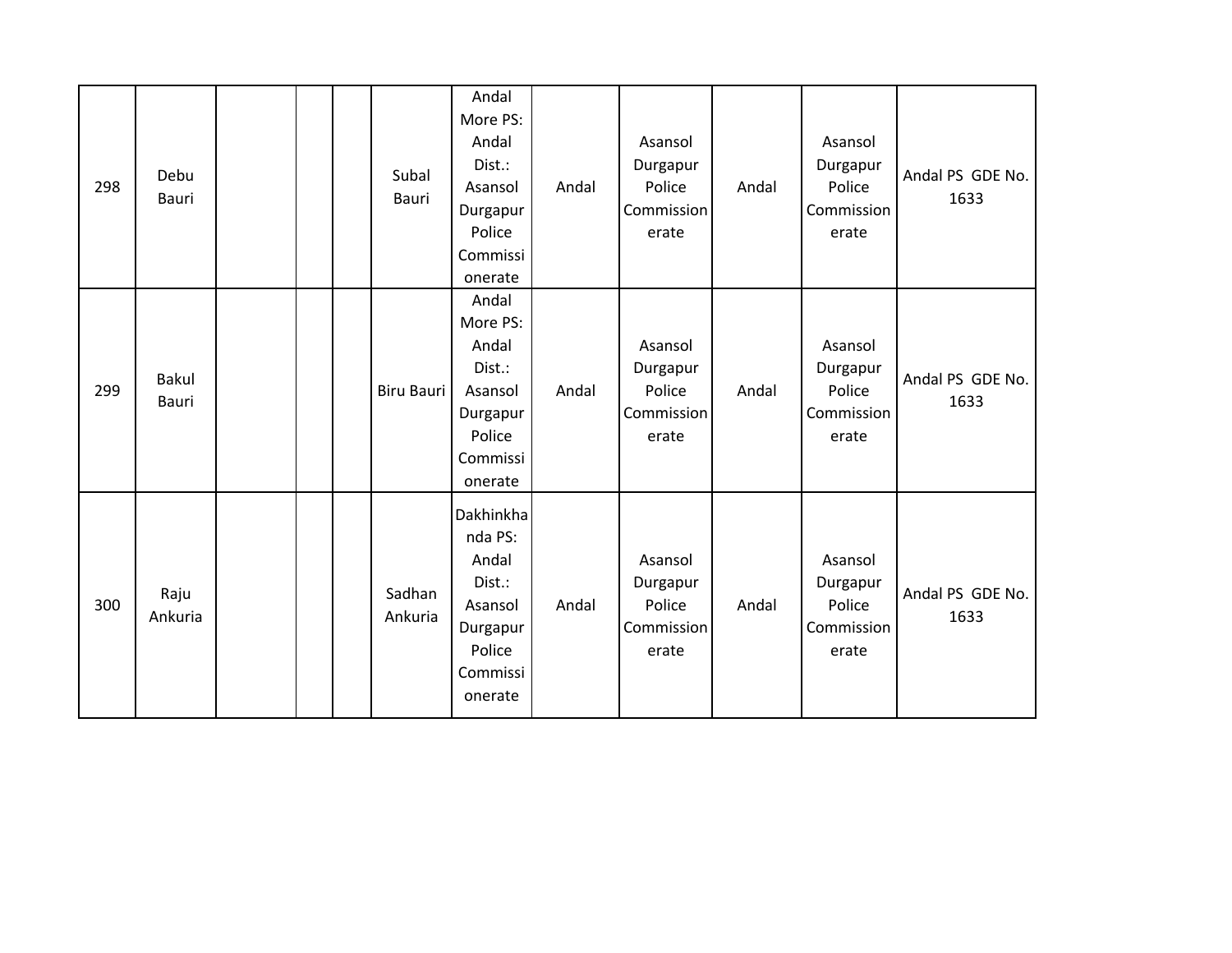| 301 | Rabu<br>Bhuiya  |  | Ganga<br>Bhuiya  | Dakhinkha<br>nda PS:<br>Andal<br>Dist.:<br>Asansol<br>Durgapur<br>Police<br>Commissi<br>onerate | Andal | Asansol<br>Durgapur<br>Police<br>Commission<br>erate | Andal | Asansol<br>Durgapur<br>Police<br>Commission<br>erate | Andal PS GDE No.<br>1634 |
|-----|-----------------|--|------------------|-------------------------------------------------------------------------------------------------|-------|------------------------------------------------------|-------|------------------------------------------------------|--------------------------|
| 302 | Mithun<br>Das   |  | <b>Bhola Das</b> | Dakhinkha<br>nda PS:<br>Andal<br>Dist.:<br>Asansol<br>Durgapur<br>Police<br>Commissi<br>onerate | Andal | Asansol<br>Durgapur<br>Police<br>Commission<br>erate | Andal | Asansol<br>Durgapur<br>Police<br>Commission<br>erate | Andal PS GDE No.<br>1634 |
| 303 | Subhas<br>Bauri |  | Jangala<br>Bauri | Dakhinkha<br>nda PS:<br>Andal<br>Dist.:<br>Asansol<br>Durgapur<br>Police<br>Commissi<br>onerate | Andal | Asansol<br>Durgapur<br>Police<br>Commission<br>erate | Andal | Asansol<br>Durgapur<br>Police<br>Commission<br>erate | Andal PS GDE No.<br>1634 |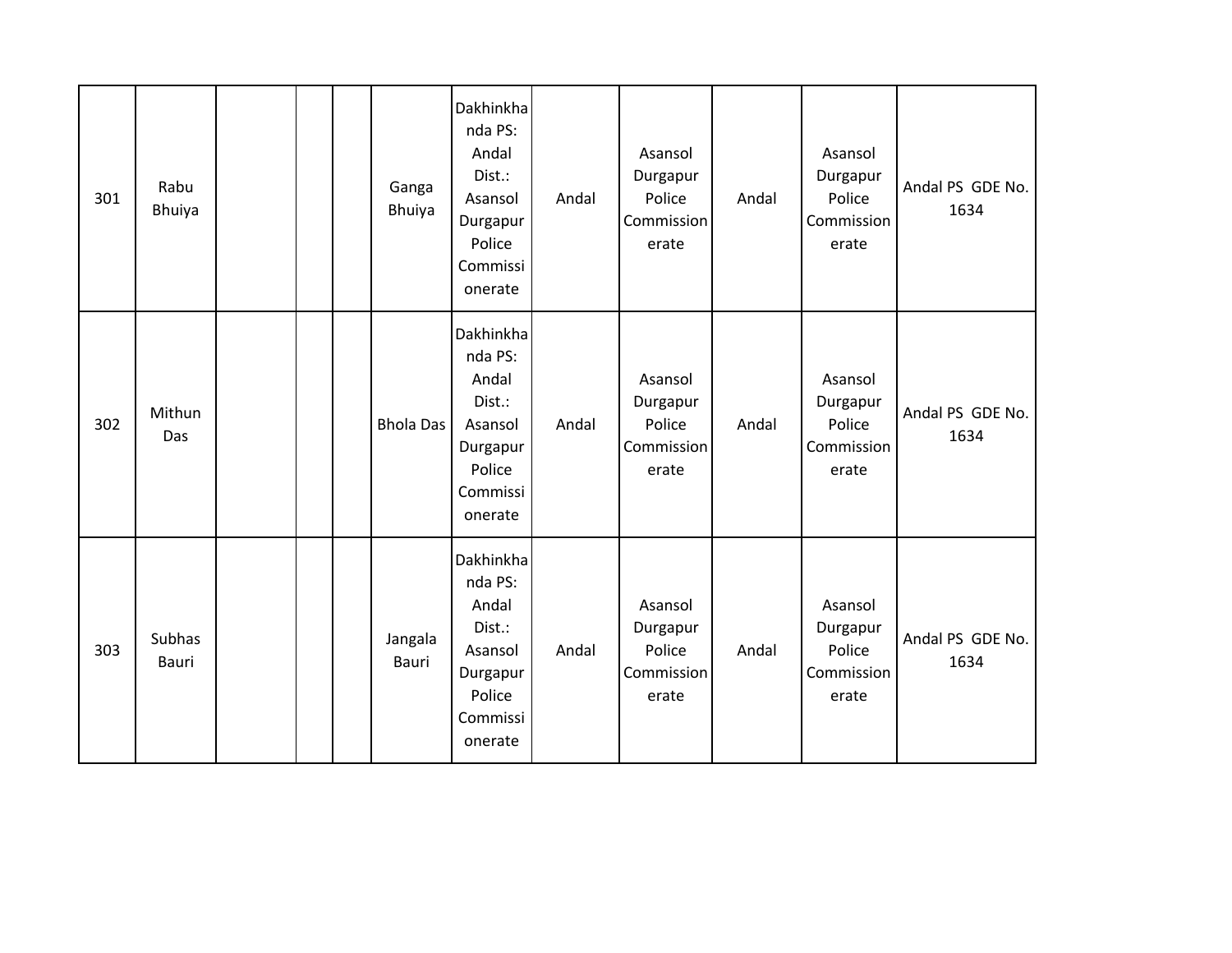| 304 | Sushil<br>Mahato         |  | Anil<br>Mahato        | Khas<br>Kajora PS:<br>Andal<br>Dist.:<br>Asansol<br>Durgapur<br>Police<br>Commissi<br>onerate | Andal | Asansol<br>Durgapur<br>Police<br>Commission<br>erate | Andal | Asansol<br>Durgapur<br>Police<br>Commission<br>erate | Andal PS GDE No.<br>1635 |
|-----|--------------------------|--|-----------------------|-----------------------------------------------------------------------------------------------|-------|------------------------------------------------------|-------|------------------------------------------------------|--------------------------|
| 305 | <b>Bishal</b><br>Shaw    |  | <b>Biresh</b><br>Shaw | Khas<br>Kajora PS:<br>Andal<br>Dist.:<br>Asansol<br>Durgapur<br>Police<br>Commissi<br>onerate | Andal | Asansol<br>Durgapur<br>Police<br>Commission<br>erate | Andal | Asansol<br>Durgapur<br>Police<br>Commission<br>erate | Andal PS GDE No.<br>1635 |
| 306 | Sikandar<br><b>Nunia</b> |  | <b>Bhola</b><br>Nunia | Khas<br>Kajora PS:<br>Andal<br>Dist.:<br>Asansol<br>Durgapur<br>Police<br>Commissi<br>onerate | Andal | Asansol<br>Durgapur<br>Police<br>Commission<br>erate | Andal | Asansol<br>Durgapur<br>Police<br>Commission<br>erate | Andal PS GDE No.<br>1635 |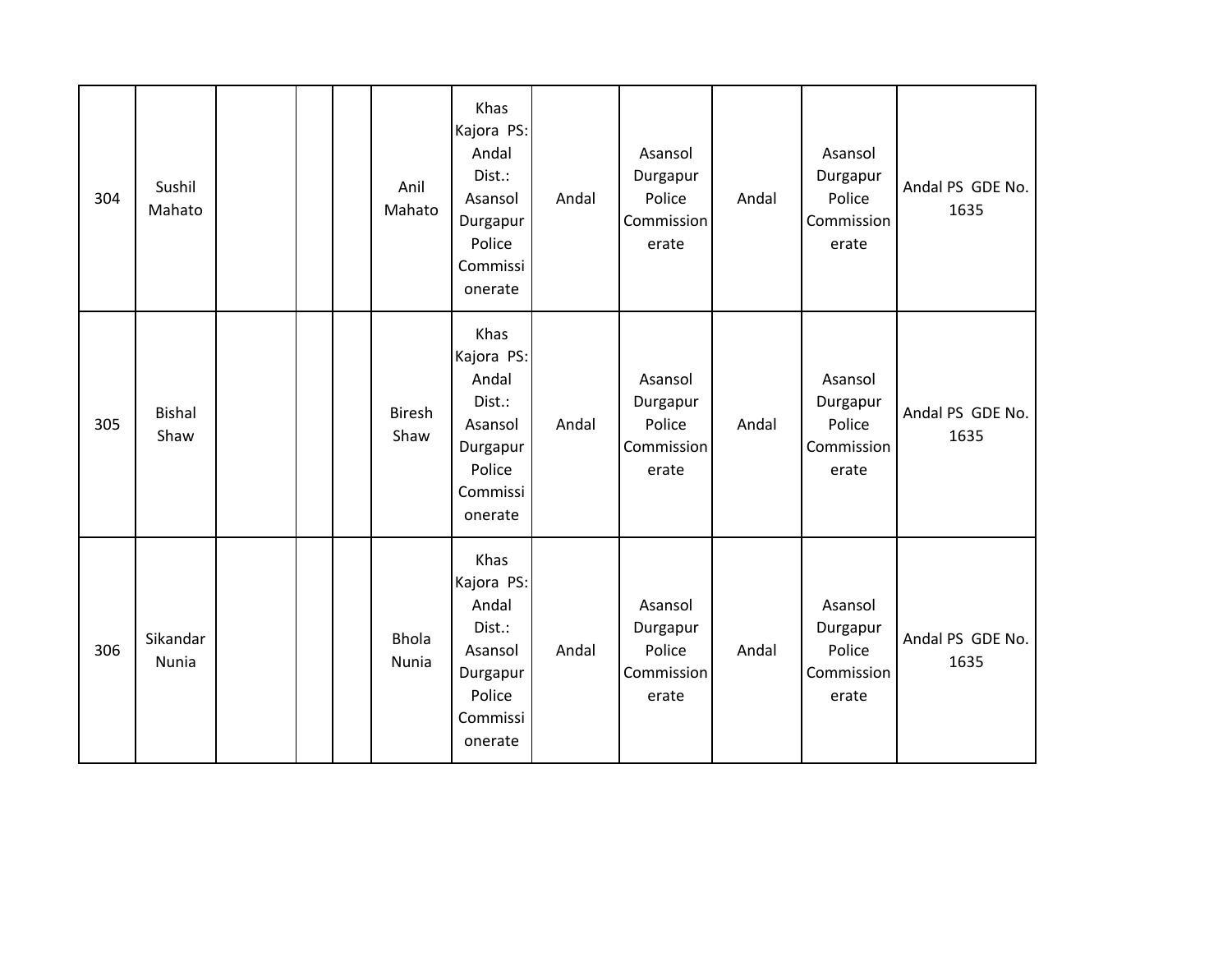| 307 | Kishan<br>Yadav   |  | Mahadev<br>Yadav            | Goshaipar<br>a near<br>Post<br>Office PS:<br>Andal<br>Dist.:<br>Asansol<br>Durgapur<br>Police<br>Commissi<br>onerate | Andal | Asansol<br>Durgapur<br>Police<br>Commission<br>erate | Andal | Asansol<br>Durgapur<br>Police<br>Commission<br>erate | Andal PS Outpost<br>Ukra OP GDE No.<br>568 |
|-----|-------------------|--|-----------------------------|----------------------------------------------------------------------------------------------------------------------|-------|------------------------------------------------------|-------|------------------------------------------------------|--------------------------------------------|
| 308 | Shiba<br>Badyakar |  | Lt.<br>Baijnath<br>Badyakar | Goshaipar<br>a near<br>Post<br>Office PS:<br>Andal<br>Dist.:<br>Asansol<br>Durgapur<br>Police<br>Commissi<br>onerate | Andal | Asansol<br>Durgapur<br>Police<br>Commission<br>erate | Andal | Asansol<br>Durgapur<br>Police<br>Commission<br>erate | Andal PS Outpost<br>Ukra OP GDE No.<br>568 |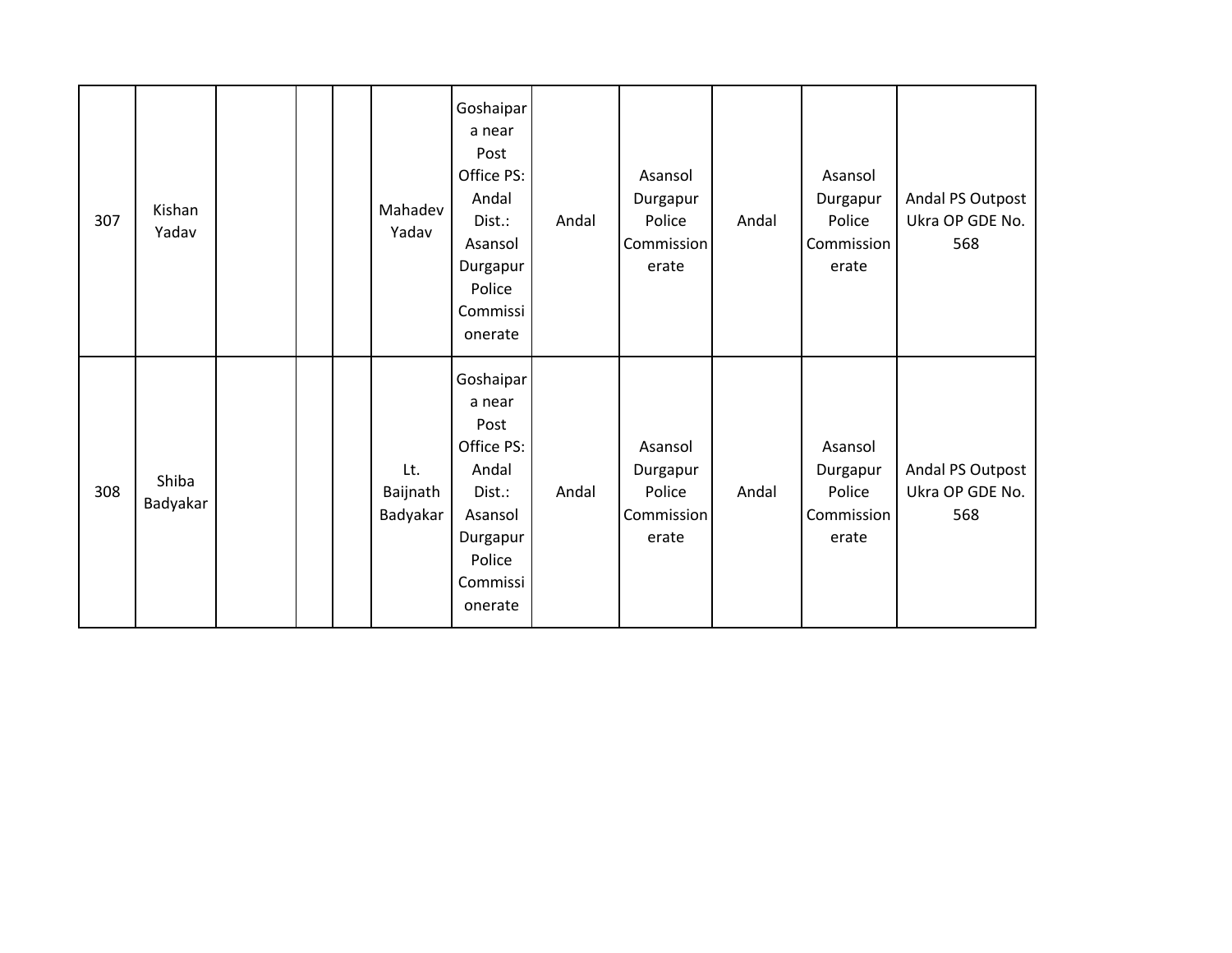| 309 | Uttam<br>Roy     | M | 20 | Arjun Roy                  | Murgasole<br>Dildar<br>Nagar Shiv<br>Mandir<br>PS:<br>Asansole<br>south<br>Dist.:<br>Asansol<br>Durgapur<br>Police<br>Commissi<br>onerate | Asansole<br>south | Asansol<br>Durgapur<br>Police<br>Commission<br>erate | Asansole<br>south | Asansol<br>Durgapur<br>Police<br>Commission<br>erate | Asansole south PS<br>GDE No. 1680 |
|-----|------------------|---|----|----------------------------|-------------------------------------------------------------------------------------------------------------------------------------------|-------------------|------------------------------------------------------|-------------------|------------------------------------------------------|-----------------------------------|
| 310 | Swapan<br>Mondal | M | 40 | Late<br>Prafulya<br>Mondal | Mohishila<br>Aurobindo<br>Pally PS:<br>Asansole<br>south<br>Dist.:<br>Asansol<br>Durgapur<br>Police<br>Commissi<br>onerate                | Asansole<br>south | Asansol<br>Durgapur<br>Police<br>Commission<br>erate | Asansole<br>south | Asansol<br>Durgapur<br>Police<br>Commission<br>erate | Asansole south PS<br>GDE No. 1680 |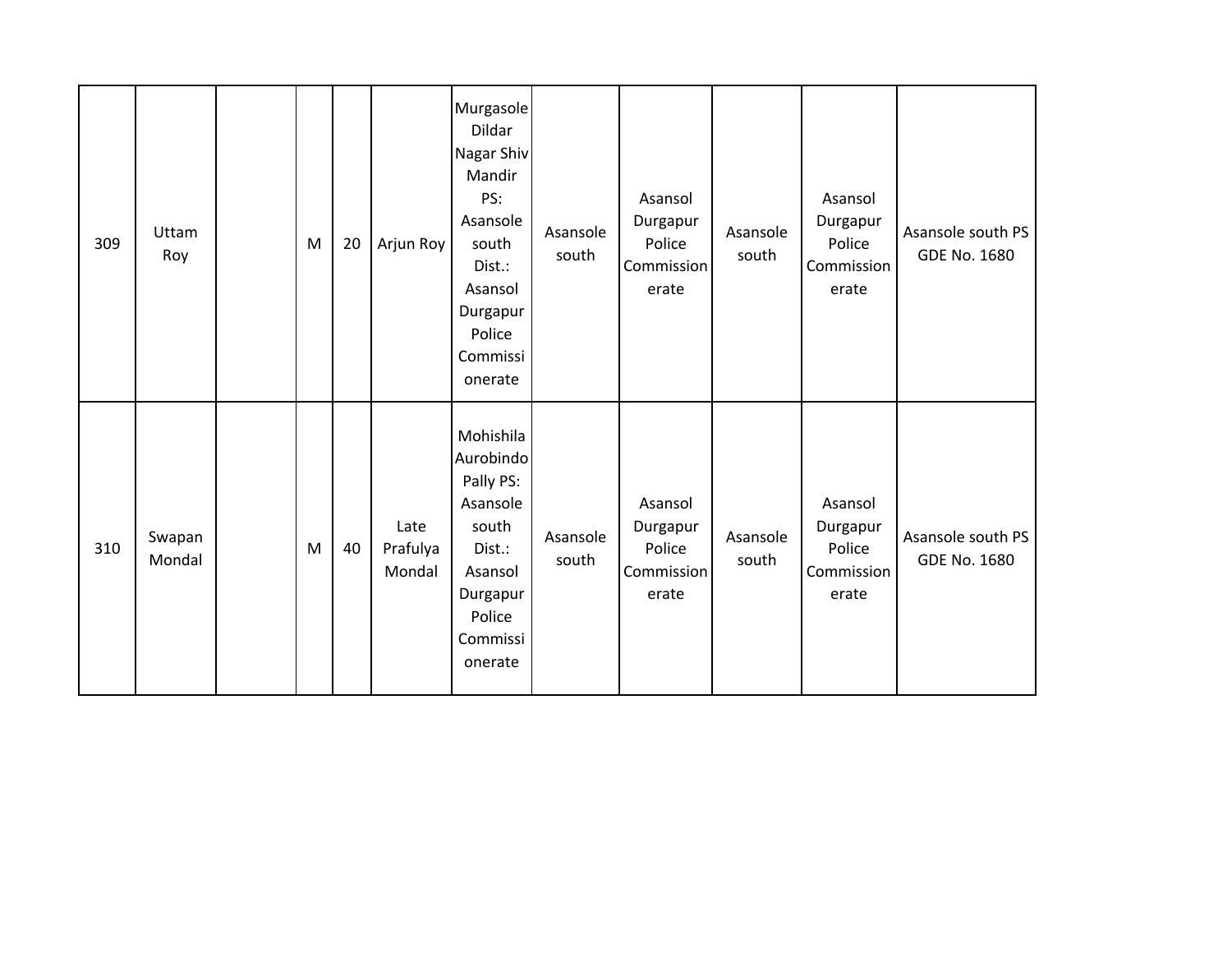| 311 | Indrajit<br>Kar       | M | 40 | Late<br>Subhash<br>Chakrabor<br>ty@ Kar | Sostitola,<br>Mohishila<br>PS:<br>Asansole<br>south<br>Dist.:<br>Asansol<br>Durgapur<br>Police<br>Commissi<br>onerate                 | Asansole<br>south | Asansol<br>Durgapur<br>Police<br>Commission<br>erate | Asansole<br>south | Asansol<br>Durgapur<br>Police<br>Commission<br>erate | Asansole south PS<br>GDE No. 1680 |
|-----|-----------------------|---|----|-----------------------------------------|---------------------------------------------------------------------------------------------------------------------------------------|-------------------|------------------------------------------------------|-------------------|------------------------------------------------------|-----------------------------------|
| 312 | Goutam<br>Acharjee    | M | 67 | Late<br>Monindra<br>Nath<br>Acharjee    | Sumathpal<br>ly<br>Rajdanga,<br>Asansol<br>PS:<br>Asansole<br>south<br>Dist.:<br>Asansol<br>Durgapur<br>Police<br>Commissi<br>onerate | Asansole<br>south | Asansol<br>Durgapur<br>Police<br>Commission<br>erate | Asansole<br>south | Asansol<br>Durgapur<br>Police<br>Commission<br>erate | Asansole south PS<br>GDE No. 1683 |
| 313 | Gandi<br><b>Bauri</b> | M |    | Nirod<br>Bauri                          | PS:<br>Barabani<br>Dist.:<br>Asansol<br>Durgapur<br>Police<br>Commissi<br>onerate                                                     | Barabani          | Asansol<br>Durgapur<br>Police<br>Commission<br>erate | Barabani          | Asansol<br>Durgapur<br>Police<br>Commission<br>erate | Barabani PS GDE<br>No. 1297       |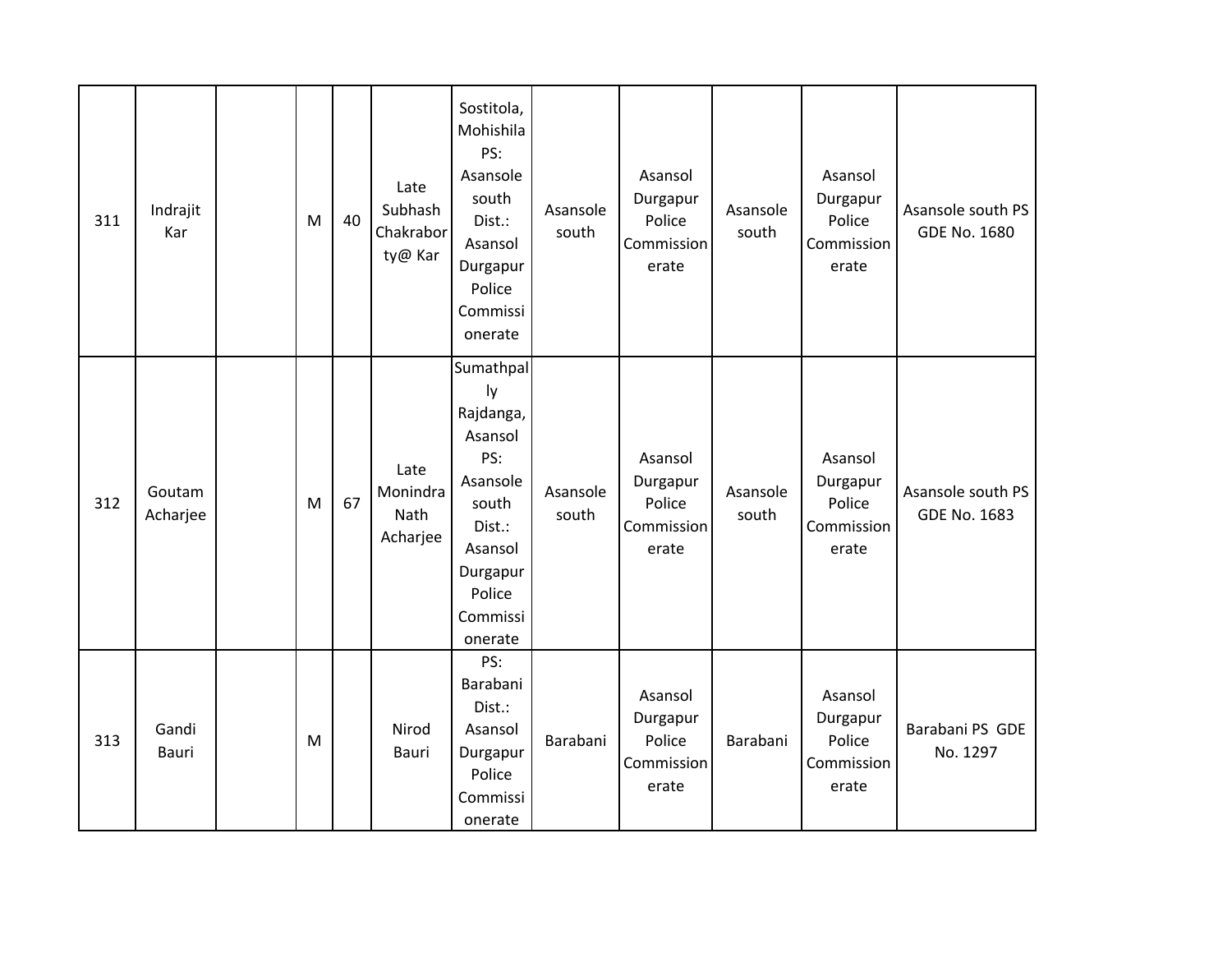| 314 | Milan<br>Sarnakar     | M |    | Manoj<br>Sarnakar             | PS:<br>Barabani<br>Dist.:<br>Asansol<br>Durgapur<br>Police<br>Commissi<br>onerate                   | Barabani         | Asansol<br>Durgapur<br>Police<br>Commission<br>erate | Barabani         | Asansol<br>Durgapur<br>Police<br>Commission<br>erate | Barabani PS GDE<br>No. 1297           |
|-----|-----------------------|---|----|-------------------------------|-----------------------------------------------------------------------------------------------------|------------------|------------------------------------------------------|------------------|------------------------------------------------------|---------------------------------------|
| 315 | Sk<br>Chanchal        | M | 30 | Sk<br>Mahamm<br>ad<br>Hossain | Beledanga<br>PS:<br><b>Budbud</b><br>Dist.:<br>Asansol<br>Durgapur<br>Police<br>Commissi<br>onerate | <b>Budbud</b>    | Asansol<br>Durgapur<br>Police<br>Commission<br>erate | <b>Budbud</b>    | Asansol<br>Durgapur<br>Police<br>Commission<br>erate | <b>Budbud PS GDE</b><br>No. 1209      |
| 316 | Rakhal<br>Ghosh       | M | 36 | <b>Dipak</b><br>Ghosh         | Beledanga<br>PS:<br><b>Budbud</b><br>Dist.:<br>Asansol<br>Durgapur<br>Police<br>Commissi<br>onerate | <b>Budbud</b>    | Asansol<br>Durgapur<br>Police<br>Commission<br>erate | <b>Budbud</b>    | Asansol<br>Durgapur<br>Police<br>Commission<br>erate | <b>Budbud PS GDE</b><br>No. 1209      |
| 317 | Uttam<br>Kumar<br>Ram | M | 26 | Subodh<br>Kr.ram              | PS:<br>Chittaranj<br>an Dist.:<br>Asansol<br>Durgapur<br>Police<br>Commissi<br>onerate              | Chittaranja<br>n | Asansol<br>Durgapur<br>Police<br>Commission<br>erate | Chittaranja<br>n | Asansol<br>Durgapur<br>Police<br>Commission<br>erate | Chittaranjan PS<br><b>GDE No. 951</b> |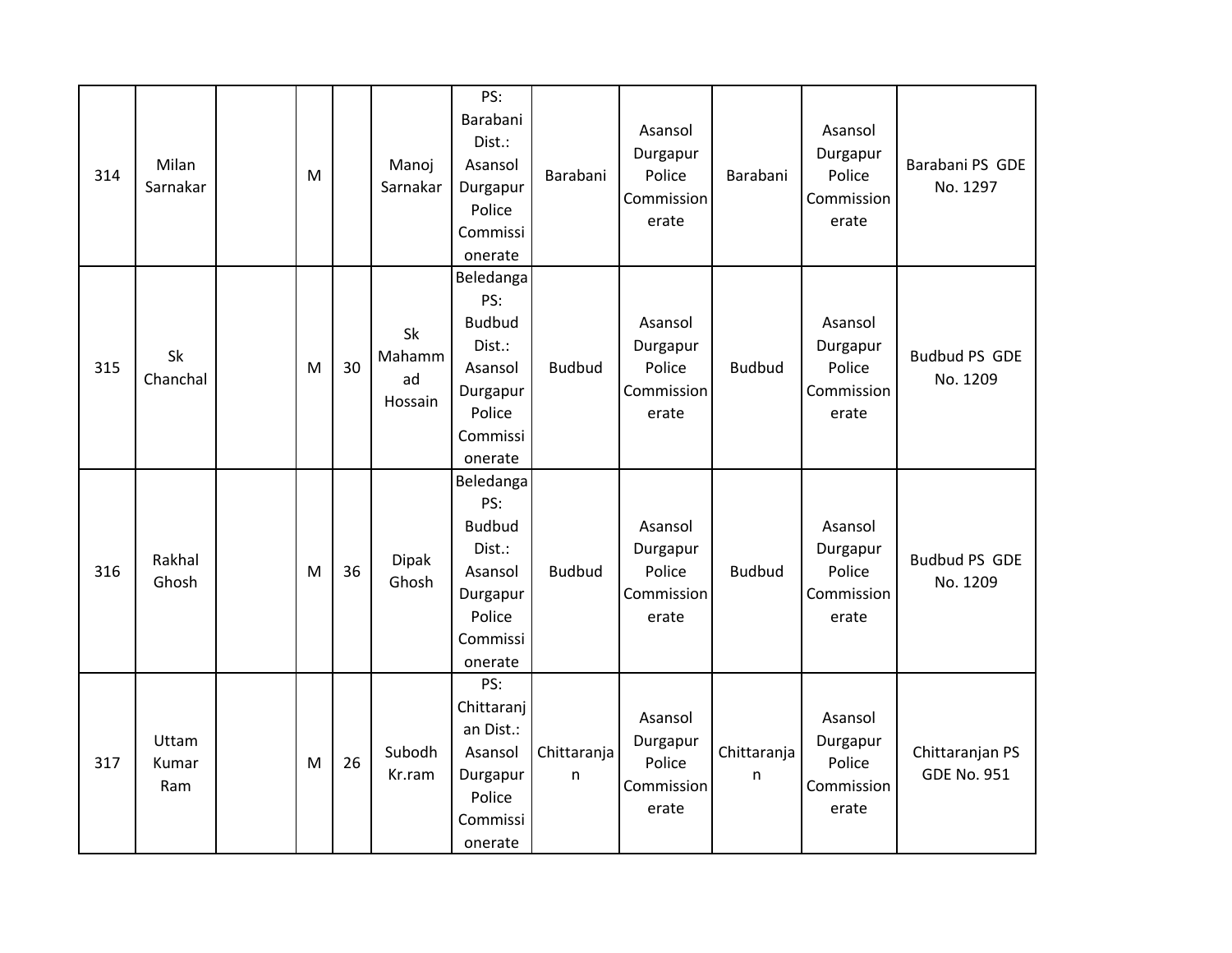| 318 | Arun<br>Kumar   | M | 27 | Ram Avtar       | PS:<br>Chittaranj<br>an Dist.:<br>Asansol<br>Durgapur<br>Police<br>Commissi<br>onerate                 | Chittaranja<br>$\mathsf{n}$ | Asansol<br>Durgapur<br>Police<br>Commission<br>erate | Chittaranja<br>n | Asansol<br>Durgapur<br>Police<br>Commission<br>erate | Chittaranjan PS<br><b>GDE No. 951</b> |
|-----|-----------------|---|----|-----------------|--------------------------------------------------------------------------------------------------------|-----------------------------|------------------------------------------------------|------------------|------------------------------------------------------|---------------------------------------|
| 319 | Monilal<br>Tudu | M | 32 | Lt.nilu<br>Tudu | PS:<br>Salanpur<br>Dist.:<br>Asansol<br>Durgapur<br>Police<br>Commissi<br>onerate                      | Salanpur                    | Asansol<br>Durgapur<br>Police<br>Commission<br>erate | Chittaranja<br>n | Asansol<br>Durgapur<br>Police<br>Commission<br>erate | Chittaranjan PS<br><b>GDE No. 983</b> |
| 320 | Prakash<br>Pal  | M | 25 | Dilip Pal       | Kumardihi<br>PS:<br>Pandabes<br>hwar<br>Dist.:<br>Asansol<br>Durgapur<br>Police<br>Commissi<br>onerate | Pandabesh<br>war            | Asansol<br>Durgapur<br>Police<br>Commission<br>erate | Faridpur         | Asansol<br>Durgapur<br>Police<br>Commission<br>erate | Faridpur PS GDE<br>No. 1050           |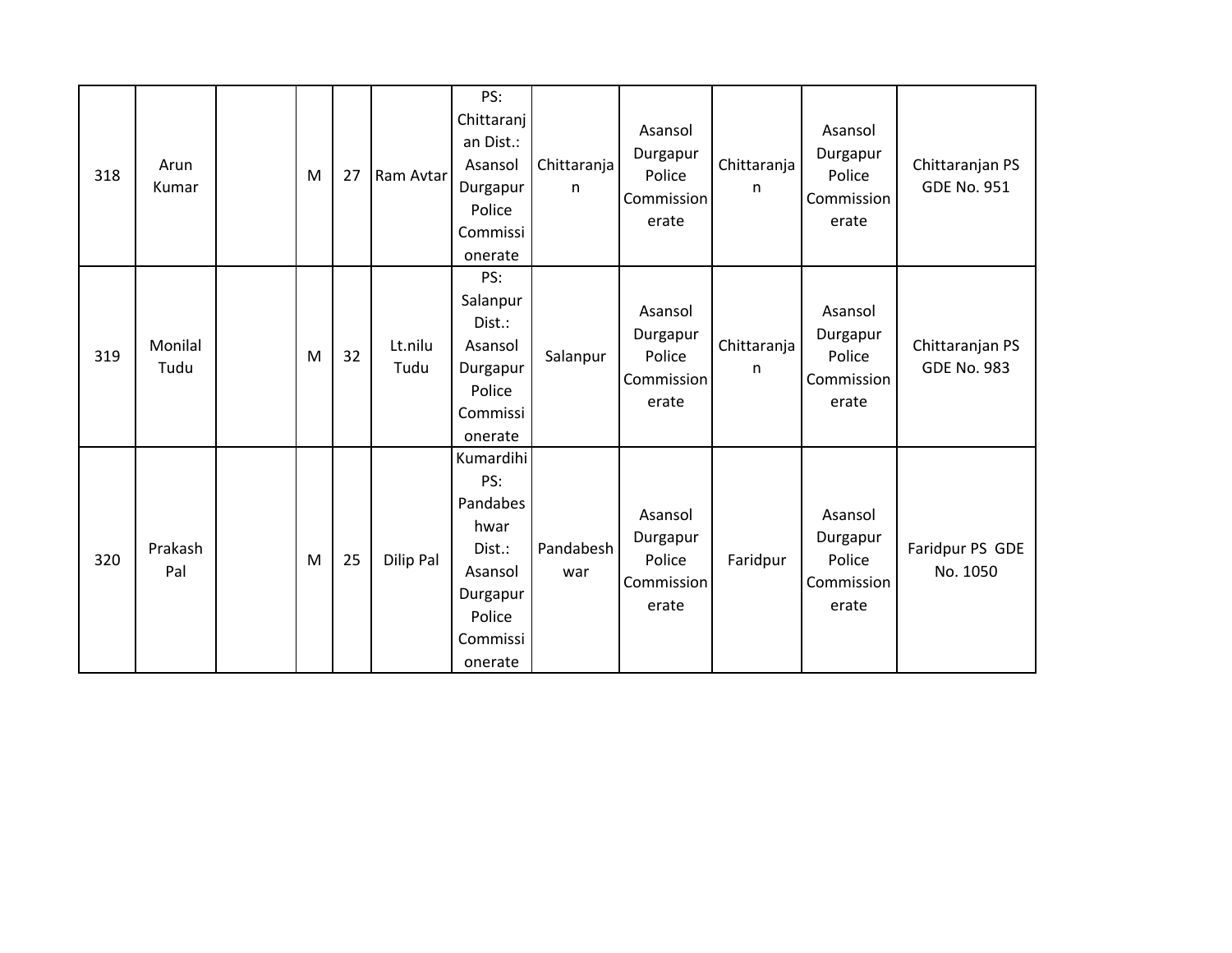| 321 | Biswarup<br>Mondal     | M | 22 | Bablu<br>Mondal          | Kumardihi<br>PS:<br>Pandabes<br>hwar<br>Dist.:<br>Asansol<br>Durgapur<br>Police<br>Commissi<br>onerate | Pandabesh<br>war | Asansol<br>Durgapur<br>Police<br>Commission<br>erate | Faridpur | Asansol<br>Durgapur<br>Police<br>Commission<br>erate | Faridpur PS GDE<br>No. 1050 |
|-----|------------------------|---|----|--------------------------|--------------------------------------------------------------------------------------------------------|------------------|------------------------------------------------------|----------|------------------------------------------------------|-----------------------------|
| 322 | Lakshman<br>Paul       | M | 30 | Lt<br>Dhananjo<br>y Paul | Kumardihi<br>PS:<br>Pandabes<br>hwar<br>Dist.:<br>Asansol<br>Durgapur<br>Police<br>Commissi<br>onerate | Pandabesh<br>war | Asansol<br>Durgapur<br>Police<br>Commission<br>erate | Faridpur | Asansol<br>Durgapur<br>Police<br>Commission<br>erate | Faridpur PS GDE<br>No. 1050 |
| 323 | Ukil<br>Mandi<br>Mandi | M | 25 | Basram<br>Mandi          | Banshgora<br>PS:<br>Faridpur<br>Dist.:<br>Asansol<br>Durgapur<br>Police<br>Commissi<br>onerate         | Faridpur         | Asansol<br>Durgapur<br>Police<br>Commission<br>erate | Faridpur | Asansol<br>Durgapur<br>Police<br>Commission<br>erate | Faridpur PS GDE<br>No. 1050 |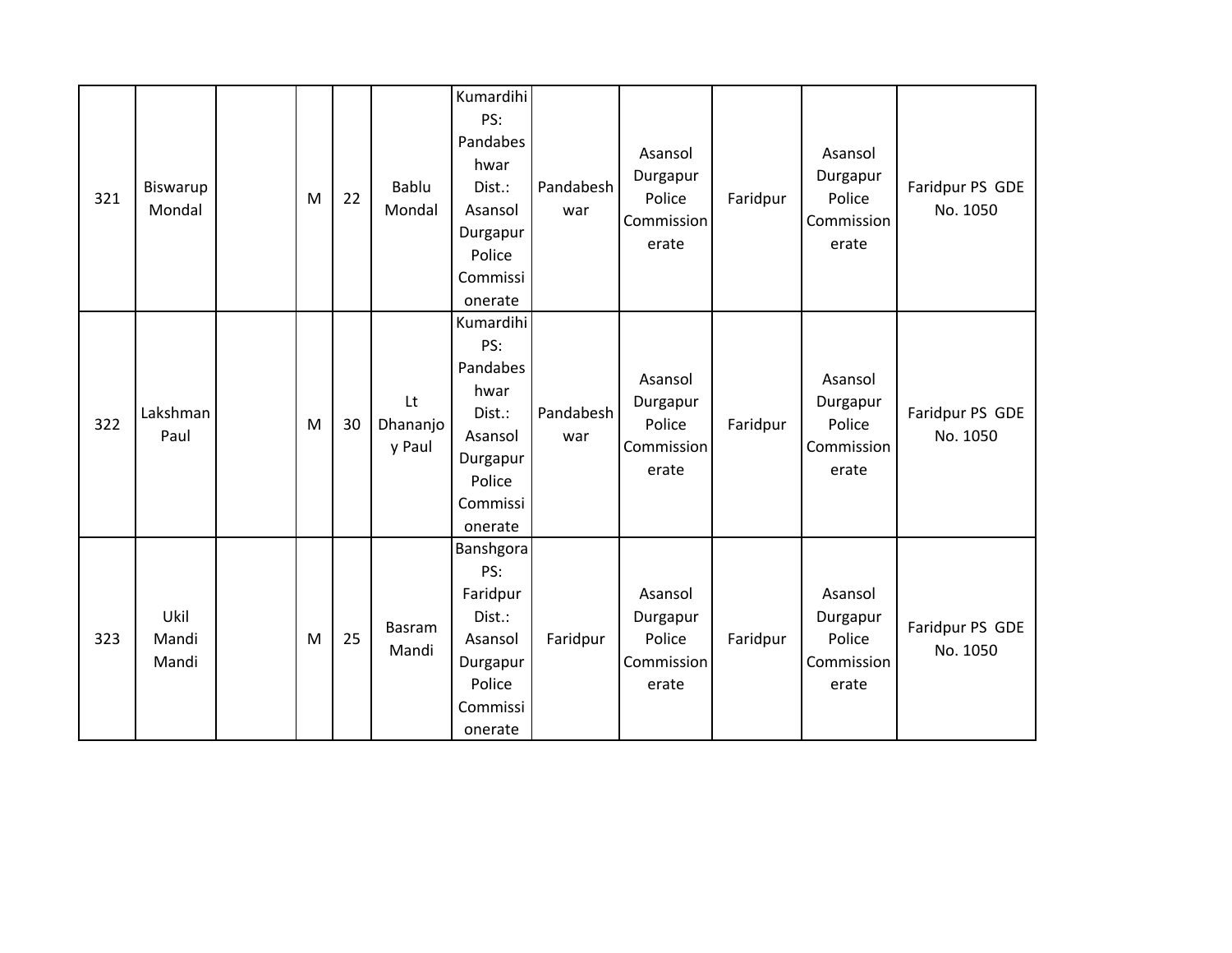| 324 | Sannyasi<br>Badyakar | M | 30 | Lt Bhagu<br>Badyakar | Kumardihi<br>PS:<br>Pandabes<br>hwar<br>Dist.:<br>Asansol<br>Durgapur<br>Police<br>Commissi<br>onerate | Pandabesh<br>war | Asansol<br>Durgapur<br>Police<br>Commission<br>erate | Faridpur | Asansol<br>Durgapur<br>Police<br>Commission<br>erate | Faridpur PS GDE<br>No. 1050 |
|-----|----------------------|---|----|----------------------|--------------------------------------------------------------------------------------------------------|------------------|------------------------------------------------------|----------|------------------------------------------------------|-----------------------------|
| 325 | Sk Salek             | M | 50 | Sk Rashid            | Kelejora<br>PS:<br>Barabani<br>Dist.:<br>Asansol<br>Durgapur<br>Police<br>Commissi<br>onerate          | Barabani         | Asansol<br>Durgapur<br>Police<br>Commission<br>erate | Jamuria  | Asansol<br>Durgapur<br>Police<br>Commission<br>erate | Jamuria PS GDE<br>No. 1780  |
| 326 | Sk Sauful            | M | 40 | Sk<br>Mainuddi<br>n  | Kelejora<br>PS:<br>Barabani<br>Dist.:<br>Asansol<br>Durgapur<br>Police<br>Commissi<br>onerate          | Barabani         | Asansol<br>Durgapur<br>Police<br>Commission<br>erate | Jamuria  | Asansol<br>Durgapur<br>Police<br>Commission<br>erate | Jamuria PS GDE<br>No. 1780  |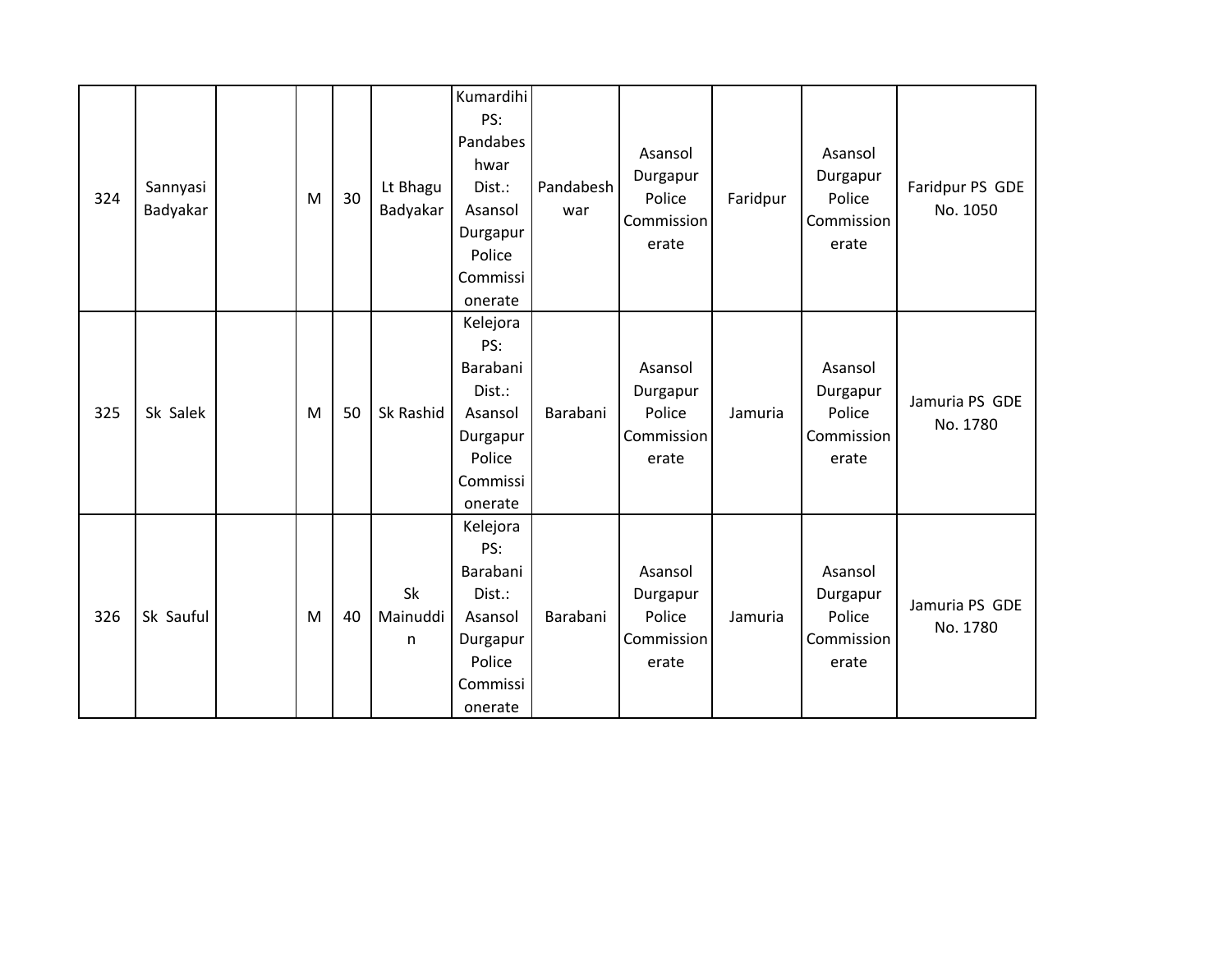| 327 | Sk Nazim      | M | 37 | Sk<br>Kasemudd<br>in | Kelejora<br>PS:<br>Barabani<br>Dist.:<br>Asansol<br>Durgapur<br>Police<br>Commissi<br>onerate | Barabani | Asansol<br>Durgapur<br>Police<br>Commission<br>erate | Jamuria | Asansol<br>Durgapur<br>Police<br>Commission<br>erate | Jamuria PS GDE<br>No. 1780 |
|-----|---------------|---|----|----------------------|-----------------------------------------------------------------------------------------------|----------|------------------------------------------------------|---------|------------------------------------------------------|----------------------------|
| 328 | Sk Babar      | M | 25 | Sk<br>Rahaman        | Kelejora<br>PS:<br>Barabani<br>Dist.:<br>Asansol<br>Durgapur<br>Police<br>Commissi<br>onerate | Barabani | Asansol<br>Durgapur<br>Police<br>Commission<br>erate | Jamuria | Asansol<br>Durgapur<br>Police<br>Commission<br>erate | Jamuria PS GDE<br>No. 1780 |
| 329 | Sk<br>Rauhant | M | 38 | Sk Matlam            | Rampur<br>PS:<br>Barabani<br>Dist.:<br>Asansol<br>Durgapur<br>Police<br>Commissi<br>onerate   | Barabani | Asansol<br>Durgapur<br>Police<br>Commission<br>erate | Jamuria | Asansol<br>Durgapur<br>Police<br>Commission<br>erate | Jamuria PS GDE<br>No. 1780 |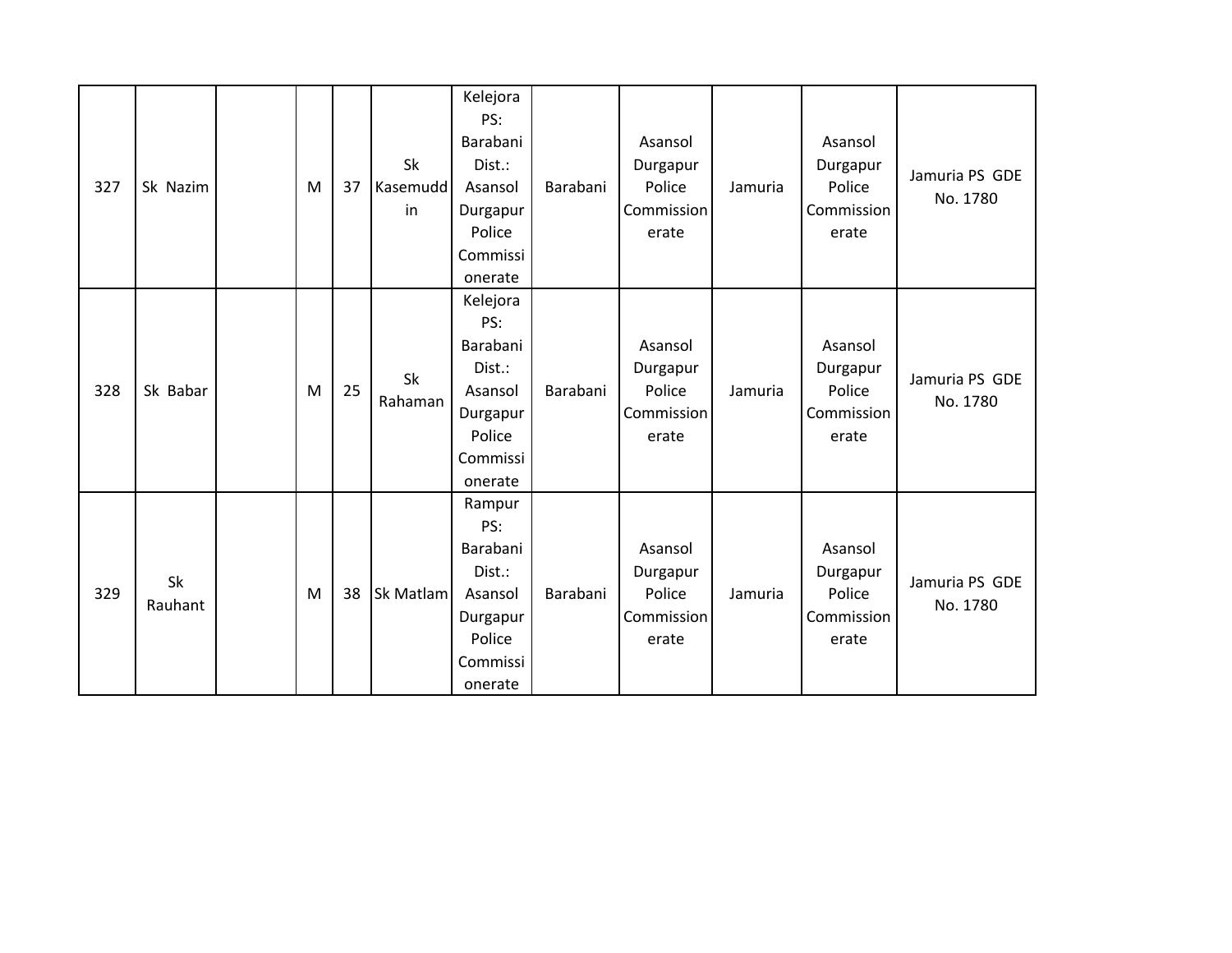| 330 | Sk<br>Jafaruddin     | M | 30 | Sk<br>Saharuddi<br>n | Kelejora<br>PS:<br>Barabani<br>Dist.:<br>Asansol<br>Durgapur<br>Police<br>Commissi<br>onerate | Barabani | Asansol<br>Durgapur<br>Police<br>Commission<br>erate | Jamuria | Asansol<br>Durgapur<br>Police<br>Commission<br>erate | Jamuria PS GDE<br>No. 1780 |
|-----|----------------------|---|----|----------------------|-----------------------------------------------------------------------------------------------|----------|------------------------------------------------------|---------|------------------------------------------------------|----------------------------|
| 331 | Sk Safik             | M | 39 | Sk Ahef              | Kelejora<br>PS:<br>Barabani<br>Dist.:<br>Asansol<br>Durgapur<br>Police<br>Commissi<br>onerate | Barabani | Asansol<br>Durgapur<br>Police<br>Commission<br>erate | Jamuria | Asansol<br>Durgapur<br>Police<br>Commission<br>erate | Jamuria PS GDE<br>No. 1780 |
| 332 | Sk Kalibul<br>Malita | M | 40 | Raslik<br>Malita     | Kelejora<br>PS:<br>Barabani<br>Dist.:<br>Asansol<br>Durgapur<br>Police<br>Commissi<br>onerate | Barabani | Asansol<br>Durgapur<br>Police<br>Commission<br>erate | Jamuria | Asansol<br>Durgapur<br>Police<br>Commission<br>erate | Jamuria PS GDE<br>No. 1780 |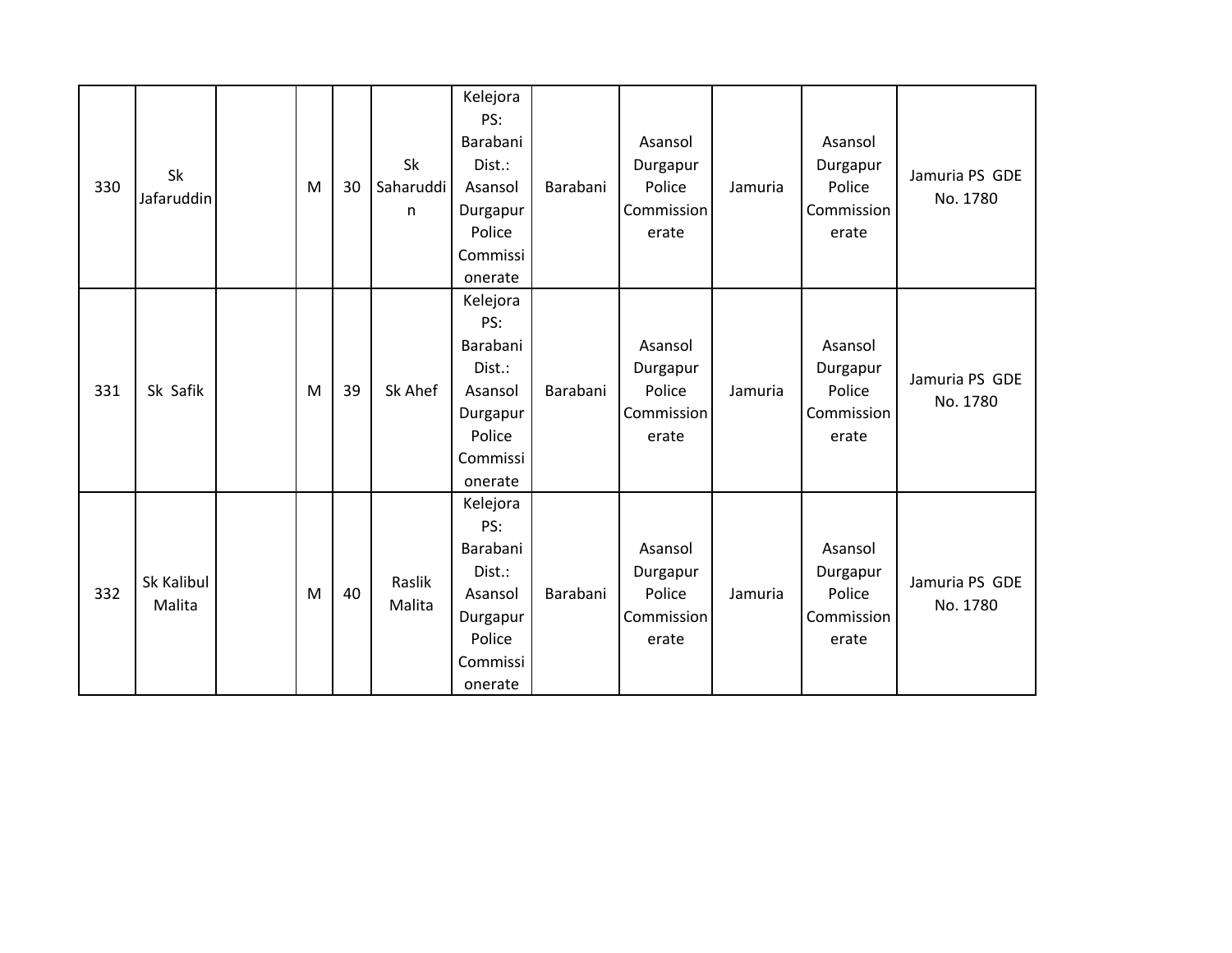| 333 | Sk Nazrul | M | 39 | Sk Jarditl | Kelejora<br>PS:<br>Barabani<br>Dist.:<br>Asansol<br>Durgapur<br>Police<br>Commissi<br>onerate         | Barabani | Asansol<br>Durgapur<br>Police<br>Commission<br>erate | Jamuria | Asansol<br>Durgapur<br>Police<br>Commission<br>erate | Jamuria PS GDE<br>No. 1780                            |
|-----|-----------|---|----|------------|-------------------------------------------------------------------------------------------------------|----------|------------------------------------------------------|---------|------------------------------------------------------|-------------------------------------------------------|
| 334 | Sk Abroz  | M | 19 | Sk Amez    | <b>CHANDA</b><br>PS:<br>Jamuria<br>Dist.:<br>Asansol<br>Durgapur<br>Police<br>Commissi<br>onerate     | Jamuria  | Asansol<br>Durgapur<br>Police<br>Commission<br>erate | Jamuria | Asansol<br>Durgapur<br>Police<br>Commission<br>erate | Jamuria PS<br>Outpost Sripur OP<br><b>GDE No. 804</b> |
| 335 | Md Jainul | M | 35 | Md Jalil   | <b>SRIPUR</b><br>3NO PS:<br>Jamuria<br>Dist.:<br>Asansol<br>Durgapur<br>Police<br>Commissi<br>onerate | Jamuria  | Asansol<br>Durgapur<br>Police<br>Commission<br>erate | Jamuria | Asansol<br>Durgapur<br>Police<br>Commission<br>erate | Jamuria PS<br>Outpost Sripur OP<br><b>GDE No. 804</b> |
| 336 | Md Ibran  | M | 22 | Md Jalil   | <b>SRIPUR</b><br>3NO                                                                                  |          | <b>Basirhat</b>                                      | Jamuria | Asansol<br>Durgapur<br>Police<br>Commission<br>erate | Jamuria PS<br>Outpost Sripur OP<br><b>GDE No. 804</b> |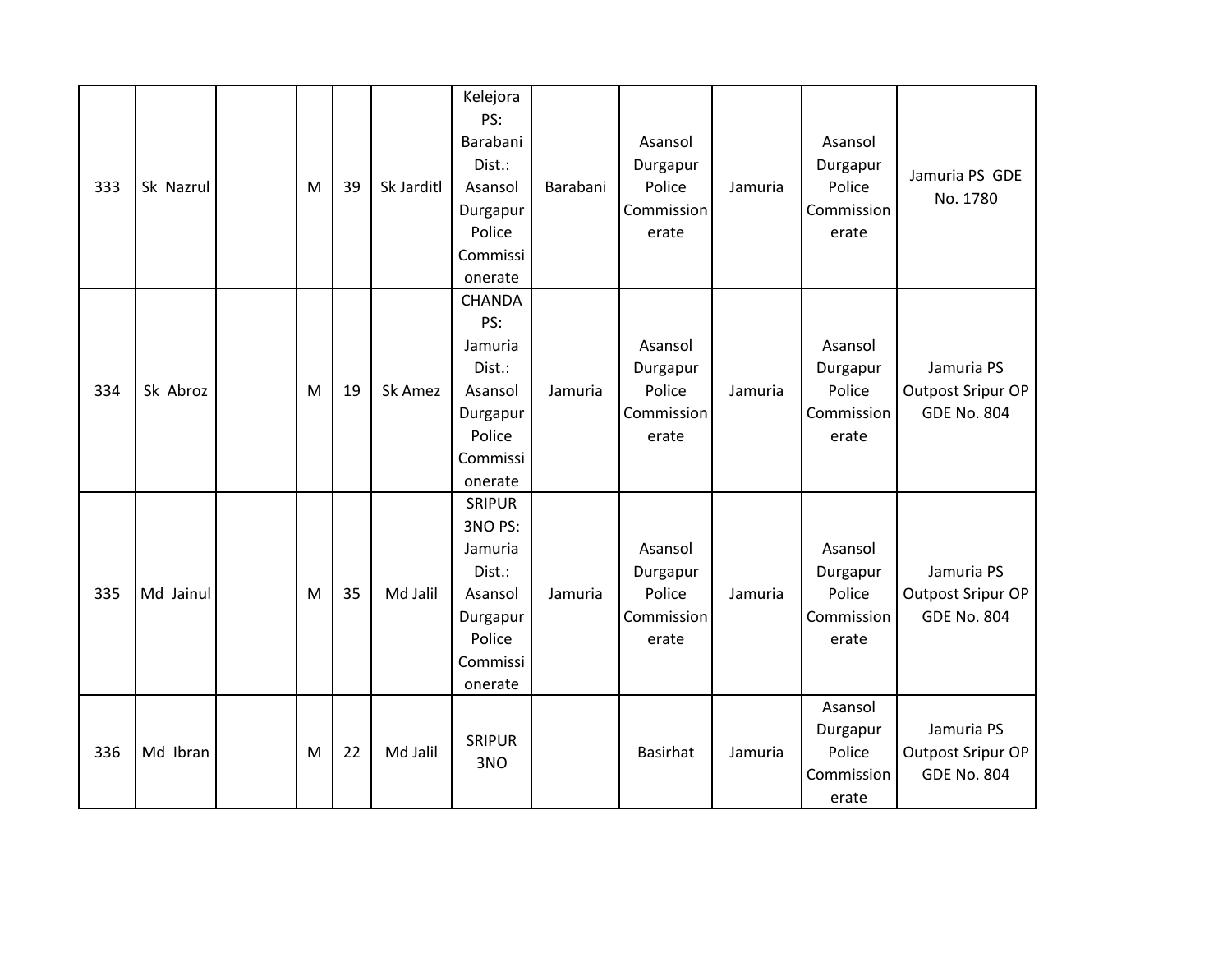| 337 | Saraj<br>Kumar            | M | 18 | Arum<br>Routh          | <b>MODERN</b><br>SATGRAM<br>PS:<br>Jamuria<br>Dist.:<br>Asansol<br>Durgapur<br>Police<br>Commissi<br>onerate | Jamuria | Asansol<br>Durgapur<br>Police<br>Commission<br>erate | Jamuria | Asansol<br>Durgapur<br>Police<br>Commission<br>erate | Jamuria PS<br>Outpost Sripur OP<br><b>GDE No. 804</b> |
|-----|---------------------------|---|----|------------------------|--------------------------------------------------------------------------------------------------------------|---------|------------------------------------------------------|---------|------------------------------------------------------|-------------------------------------------------------|
| 338 | Ranjit<br>Mahato          | M | 27 | Ram<br>Dhani<br>Mahato | <b>MODERN</b><br>SATGRAM<br>PS:<br>Jamuria<br>Dist.:<br>Asansol<br>Durgapur<br>Police<br>Commissi<br>onerate | Jamuria | Asansol<br>Durgapur<br>Police<br>Commission<br>erate | Jamuria | Asansol<br>Durgapur<br>Police<br>Commission<br>erate | Jamuria PS<br>Outpost Sripur OP<br><b>GDE No. 804</b> |
| 339 | Santosh<br>Kumar<br>Bauri | M | 28 | Bhobani<br>Bauri       | Poraskol<br>PS: Andal<br>Dist.:<br>Asansol<br>Durgapur<br>Police<br>Commissi<br>onerate                      | Andal   | Asansol<br>Durgapur<br>Police<br>Commission<br>erate | Jamuria | Asansol<br>Durgapur<br>Police<br>Commission<br>erate | Jamuria PS<br>Outpost Kenda PP<br><b>GDE No. 949</b>  |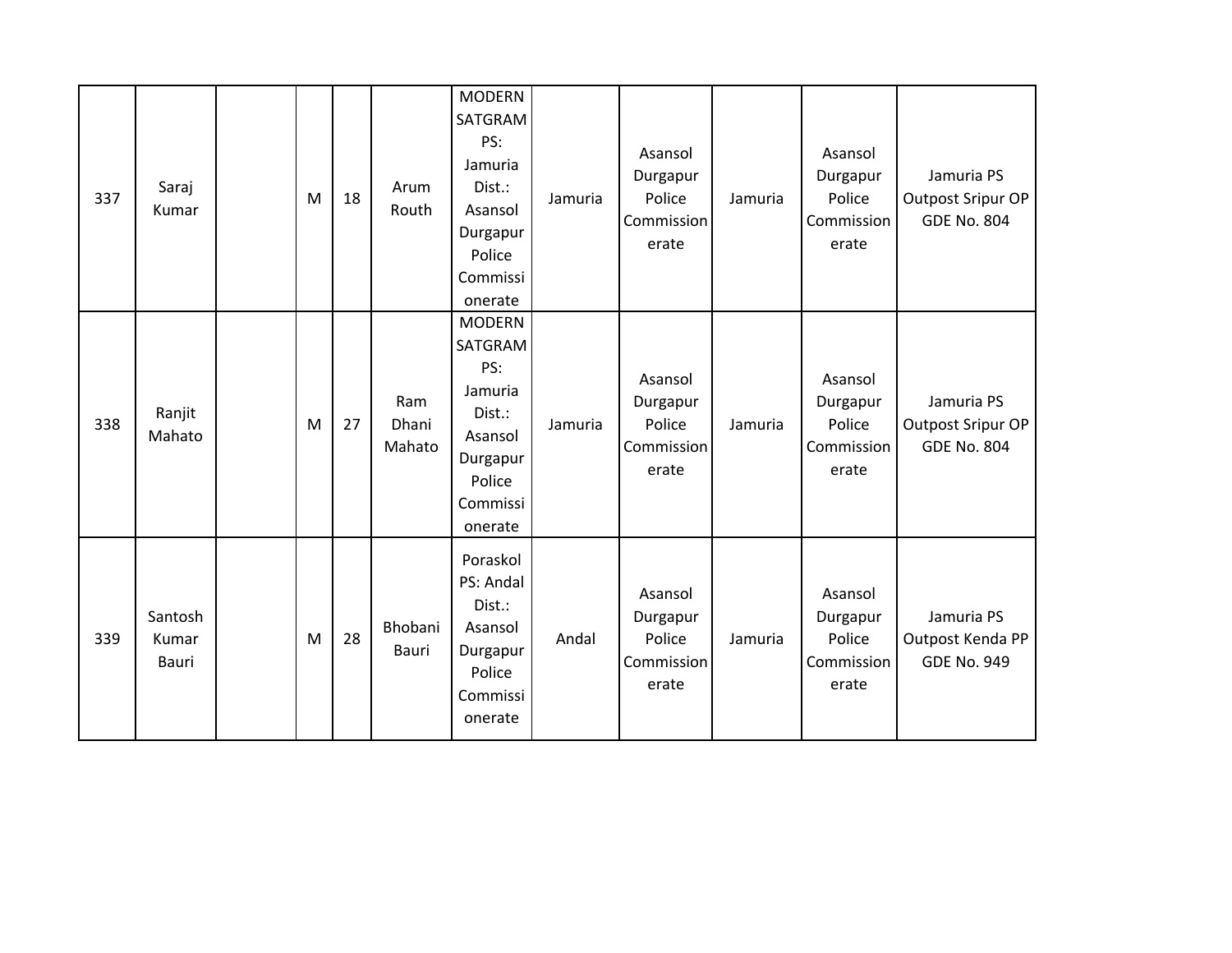| 340 | Surendar<br>Roy |  | Ramji Roy       | Randiha<br>More PS:<br>Kanksa<br>Dist.:<br>Asansol<br>Durgapur<br>Police<br>Commissi<br>onerate                            | Kanksa   | Asansol<br>Durgapur<br>Police<br>Commission<br>erate | Kanksa | Asansol<br>Durgapur<br>Police<br>Commission<br>erate | Kanksa PS GDE<br>No. 1466 |
|-----|-----------------|--|-----------------|----------------------------------------------------------------------------------------------------------------------------|----------|------------------------------------------------------|--------|------------------------------------------------------|---------------------------|
| 341 | Saikat Sen      |  | Prasanta<br>Sen | Kuruliada<br>nga, A/42<br>Udaynaga<br>r PS:<br>Durgapur<br>Dist.:<br>Asansol<br>Durgapur<br>Police<br>Commissi<br>onerate  | Durgapur | Asansol<br>Durgapur<br>Police<br>Commission<br>erate | Kanksa | Asansol<br>Durgapur<br>Police<br>Commission<br>erate | Kanksa PS GDE<br>No. 1489 |
| 342 | Sanket<br>Roy   |  | Fatik Roy       | Kuruliada<br>nga B/17,<br>Milan<br>Pally PS:<br>Durgapur<br>Dist.:<br>Asansol<br>Durgapur<br>Police<br>Commissi<br>onerate | Durgapur | Asansol<br>Durgapur<br>Police<br>Commission<br>erate | Kanksa | Asansol<br>Durgapur<br>Police<br>Commission<br>erate | Kanksa PS GDE<br>No. 1489 |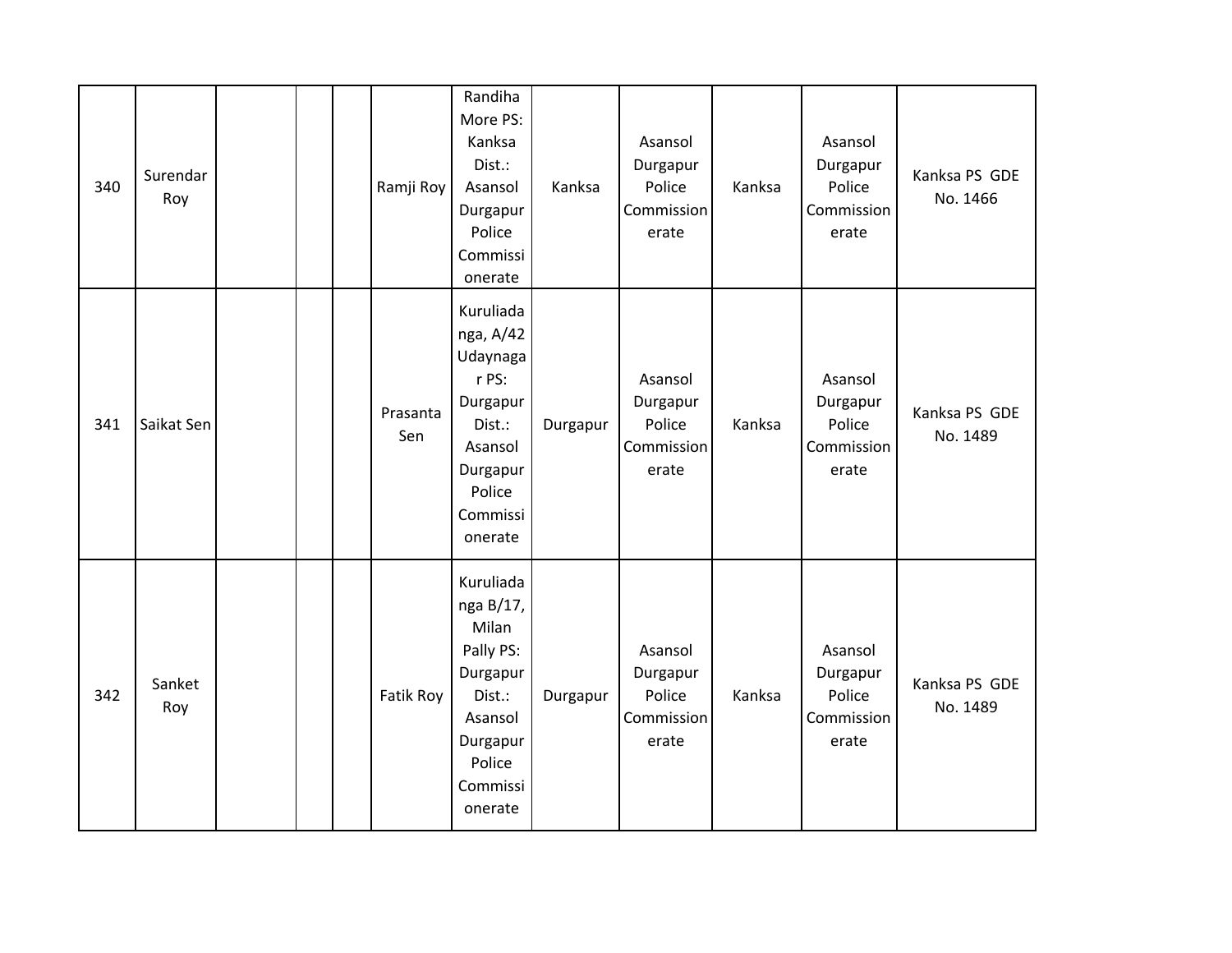| 343 | Jagannath<br>Bagdi |  | Lt Biresh<br>Bagdi     | <b>Bandra</b><br>PS: Kanksa<br>Dist.:<br>Asansol<br>Durgapur<br>Police<br>Commissi<br>onerate                                                          | Kanksa | Asansol<br>Durgapur<br>Police<br>Commission<br>erate | Kanksa | Asansol<br>Durgapur<br>Police<br>Commission<br>erate | Kanksa PS GDE<br>No. 1512 |
|-----|--------------------|--|------------------------|--------------------------------------------------------------------------------------------------------------------------------------------------------|--------|------------------------------------------------------|--------|------------------------------------------------------|---------------------------|
| 344 | Mania<br>Bagdi     |  | <b>Budhan</b><br>Bagdi | <b>Bandra</b><br>PS: Kanksa<br>Dist.:<br>Asansol<br>Durgapur<br>Police<br>Commissi<br>onerate                                                          | Kanksa | Asansol<br>Durgapur<br>Police<br>Commission<br>erate | Kanksa | Asansol<br>Durgapur<br>Police<br>Commission<br>erate | Kanksa PS GDE<br>No. 1512 |
| 345 | Manioj Kr.<br>Saha |  | Lt.<br>an Saha         | Flat No.<br>6A/6B,<br>Golden<br>Enclane,<br>Arrah<br>Shibtala<br>Madhusud PS: Kanksa<br>Dist.:<br>Asansol<br>Durgapur<br>Police<br>Commissi<br>onerate | Kanksa | Asansol<br>Durgapur<br>Police<br>Commission<br>erate | Kanksa | Asansol<br>Durgapur<br>Police<br>Commission<br>erate | Kanksa PS GDE<br>No. 753  |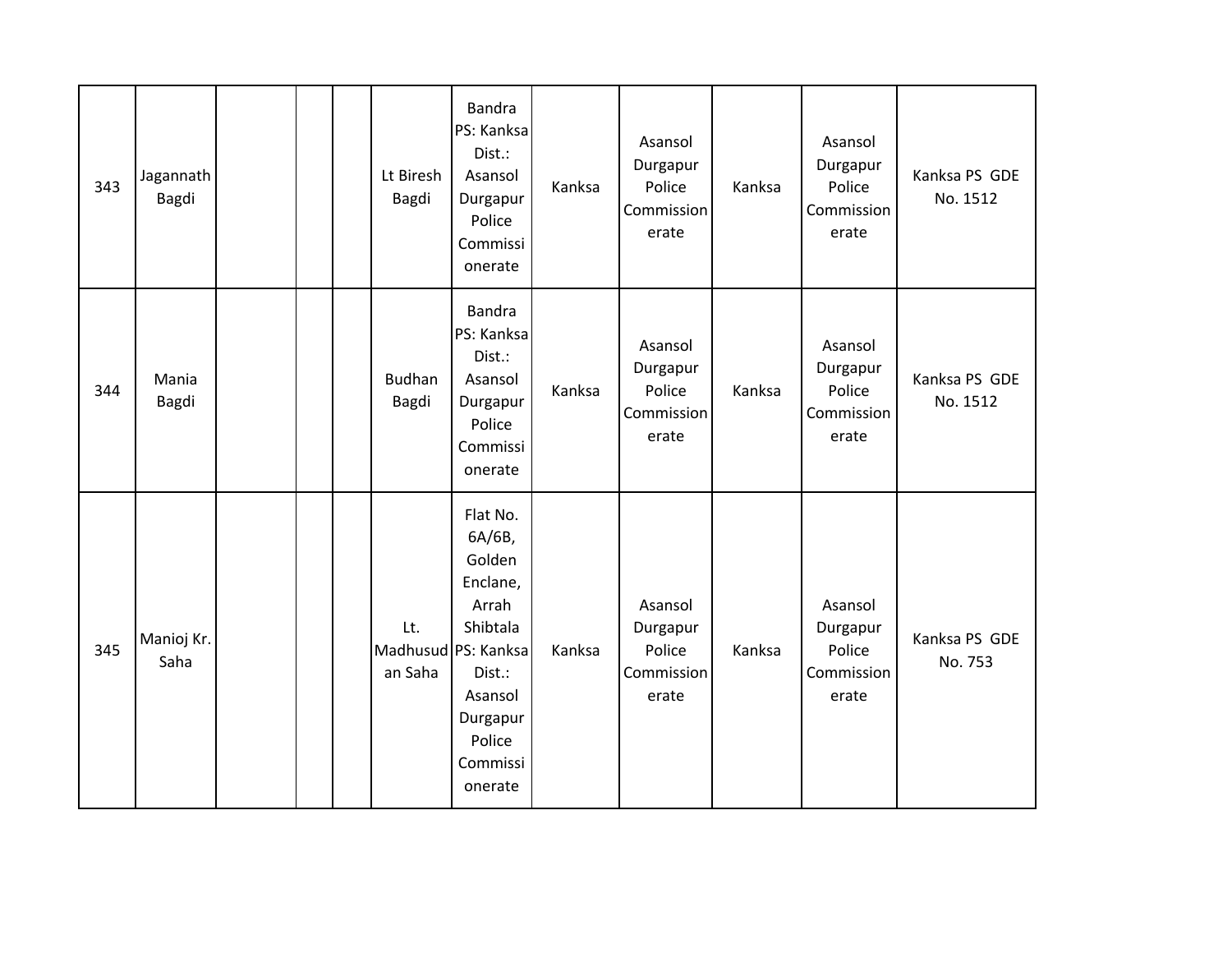| 346 | Sk. Juel              |  |    | Sk. Asraf             | Sugar<br>Raghunat<br>hpur PS:<br>Illambazar<br>Dist.:<br>Birbhum | Illambazar | Birbhum         | Kanksa | Asansol<br>Durgapur<br>Police<br>Commission<br>erate | Kanksa PS GDE<br>No. 767                                 |
|-----|-----------------------|--|----|-----------------------|------------------------------------------------------------------|------------|-----------------|--------|------------------------------------------------------|----------------------------------------------------------|
| 347 | Sk. Anwar             |  |    | Sk.<br>Sarafuddi<br>n | Sugar<br>Raghunat<br>hpur PS:<br>Illambazar<br>Dist.:<br>Birbhum | Illambazar | Birbhum         | Kanksa | Asansol<br>Durgapur<br>Police<br>Commission<br>erate | Kanksa PS GDE<br>No. 767                                 |
| 348 | Sk.<br>Hossain<br>Ali |  |    | Sk. Sader<br>Ali      | Sugar<br>Raghunat<br>hpur PS:<br>Illambazar<br>Dist.:<br>Birbhum | Illambazar | Birbhum         | Kanksa | Asansol<br>Durgapur<br>Police<br>Commission<br>erate | Kanksa PS GDE<br>No. 767                                 |
| 349 | Sk Faijul             |  | 18 | Sk Akhram             |                                                                  |            | <b>Basirhat</b> | Kulti  | Asansol<br>Durgapur<br>Police<br>Commission<br>erate | Kulti PS Outpost<br>Neiamotpur OP<br>GDE No. 1389        |
| 350 | Sk Samir              |  | 18 | Noor<br>Mohamm<br>ad  | Dist.:<br>Purulia                                                |            | Purulia         | Kulti  | Asansol<br>Durgapur<br>Police<br>Commission<br>erate | Kulti PS Outpost<br>Neiamotpur OP<br>GDE No. 1389        |
| 351 | Sk Shamir             |  |    | Sk Jallu              | Dist.:<br>Purulia                                                |            | Purulia         | Kulti  | Asansol<br>Durgapur<br>Police<br>Commission<br>erate | Kulti PS Outpost<br>Neiamotpur OP<br><b>GDE No. 1389</b> |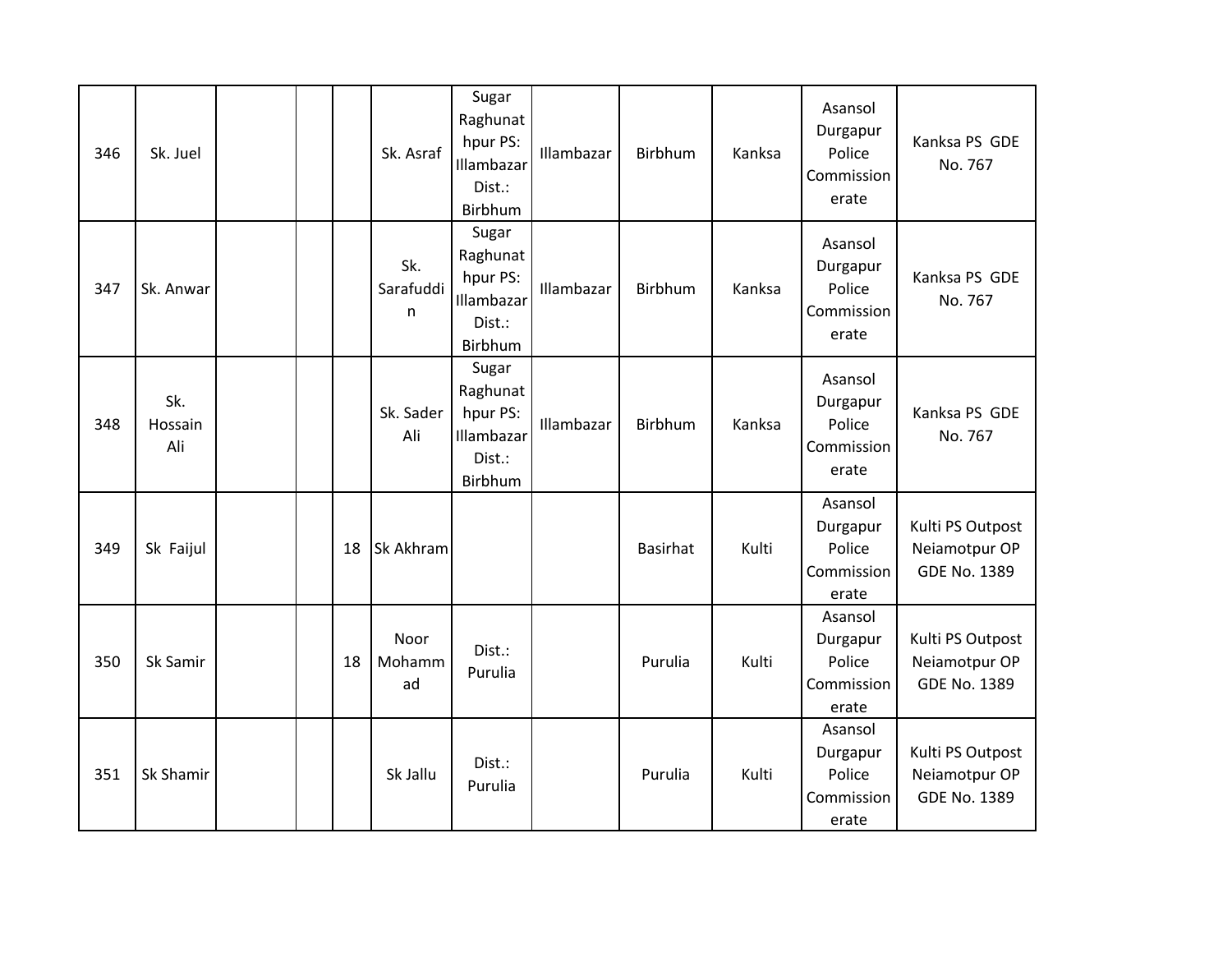| 352 | Sk Jaishu               |  |    | Sk Jalban       | Dist.:<br>Purulia                                                                         |       | Purulia                                              | Kulti | Asansol<br>Durgapur<br>Police<br>Commission<br>erate | Kulti PS Outpost<br>Neiamotpur OP<br>GDE No. 1389        |
|-----|-------------------------|--|----|-----------------|-------------------------------------------------------------------------------------------|-------|------------------------------------------------------|-------|------------------------------------------------------|----------------------------------------------------------|
| 353 | Ansh Roy                |  | 19 | Lt Debu<br>Roy  |                                                                                           |       | <b>Basirhat</b>                                      | Kulti | Asansol<br>Durgapur<br>Police<br>Commission<br>erate | Kulti PS Outpost<br>Neiamotpur OP<br><b>GDE No. 1433</b> |
| 354 | Md<br>Shamser<br>Ansari |  |    | Md<br>Alimuddin | Noor<br>nagar PS:<br>Kulti Dist.:<br>Asansol<br>Durgapur<br>Police<br>Commissi<br>onerate | Kulti | Asansol<br>Durgapur<br>Police<br>Commission<br>erate | Kulti | Asansol<br>Durgapur<br>Police<br>Commission<br>erate | Kulti PS Outpost<br>Neiamotpur OP<br>GDE No. 1433        |
| 355 | Md Juniad<br>Ansari     |  |    | Md<br>Alimuddin | Noor<br>nagar PS:<br>Kulti Dist.:<br>Asansol<br>Durgapur<br>Police<br>Commissi<br>onerate | Kulti | Asansol<br>Durgapur<br>Police<br>Commission<br>erate | Kulti | Asansol<br>Durgapur<br>Police<br>Commission<br>erate | Kulti PS Outpost<br>Neiamotpur OP<br><b>GDE No. 1433</b> |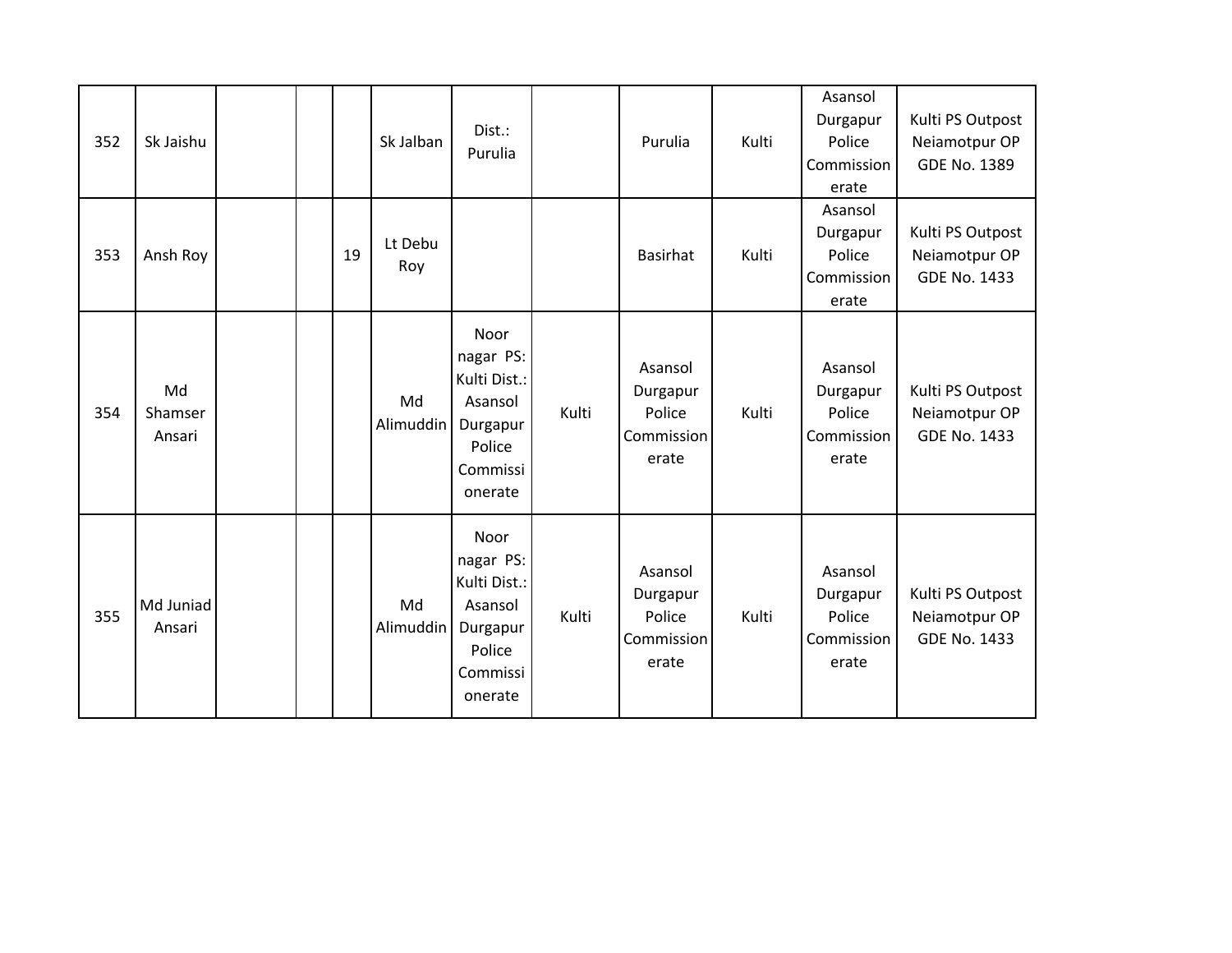| 356 | Raju Roy             |  |    | Lt Bijay<br>Roy       | PS: Kulti<br>Dist.:<br>Asansol<br>Durgapur<br>Police<br>Commissi<br>onerate                                                | Kulti | Asansol<br>Durgapur<br>Police<br>Commission<br>erate | Kulti | Asansol<br>Durgapur<br>Police<br>Commission<br>erate | Kulti PS Outpost<br>Neiamotpur OP<br><b>GDE No. 1433</b> |
|-----|----------------------|--|----|-----------------------|----------------------------------------------------------------------------------------------------------------------------|-------|------------------------------------------------------|-------|------------------------------------------------------|----------------------------------------------------------|
| 357 | Ayodhya<br>Yadav     |  | 51 | Balkrishna<br>Yadav   | <b>BARAKAR</b><br><b>JHANAKP</b><br><b>URA PS:</b><br>Kulti Dist.:<br>Asansol<br>Durgapur<br>Police<br>Commissi<br>onerate | Kulti | Asansol<br>Durgapur<br>Police<br>Commission<br>erate | Kulti | Asansol<br>Durgapur<br>Police<br>Commission<br>erate | Kulti PS Outpost<br>Neiamotpur OP<br><b>GDE No. 968</b>  |
| 358 | Ajit Yadav           |  |    | Ayodhya<br>Yadav      | PS: Kulti<br>Dist.:<br>Asansol<br>Durgapur<br>Police<br>Commissi<br>onerate                                                | Kulti | Asansol<br>Durgapur<br>Police<br>Commission<br>erate | Kulti | Asansol<br>Durgapur<br>Police<br>Commission<br>erate | Kulti PS Outpost<br>Neiamotpur OP<br><b>GDE No. 968</b>  |
| 359 | Chunnu<br>Kr. Keshri |  |    | Bindeswar<br>i Keshri | PS: Kulti<br>Dist.:<br>Asansol<br>Durgapur<br>Police<br>Commissi<br>onerate                                                | Kulti | Asansol<br>Durgapur<br>Police<br>Commission<br>erate | Kulti | Asansol<br>Durgapur<br>Police<br>Commission<br>erate | Kulti PS Outpost<br>Neiamotpur OP<br><b>GDE No. 995</b>  |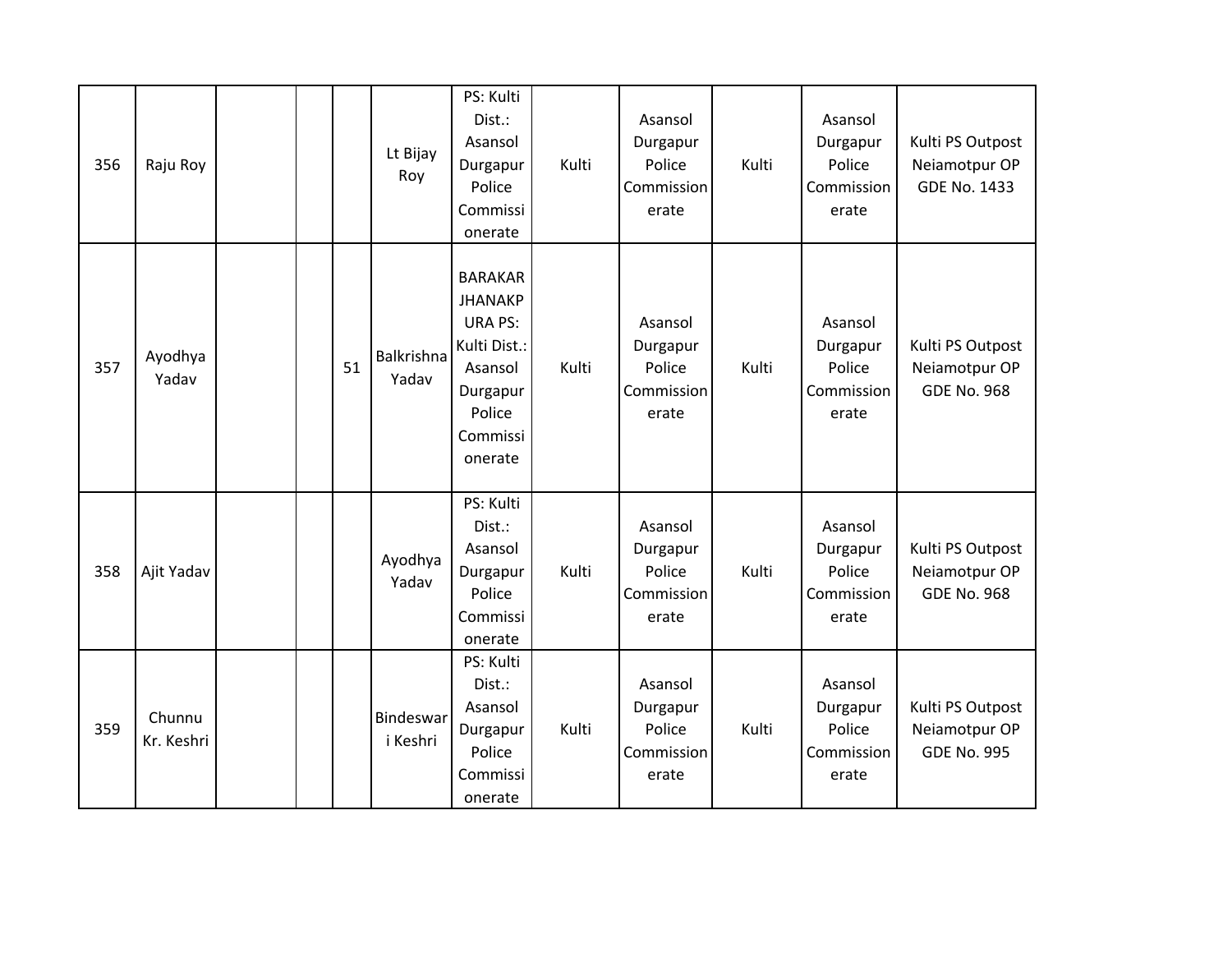| 360 | Sanjit<br>Yadav  |  | 21 | Prem<br>Chandra<br>Yadav | PS: Kulti<br>Dist.:<br>Asansol<br>Durgapur<br>Police<br>Commissi<br>onerate | Kulti | Asansol<br>Durgapur<br>Police<br>Commission<br>erate | Kulti | Asansol<br>Durgapur<br>Police<br>Commission<br>erate | Kulti PS Outpost<br>Neiamotpur OP<br><b>GDE No. 995</b> |
|-----|------------------|--|----|--------------------------|-----------------------------------------------------------------------------|-------|------------------------------------------------------|-------|------------------------------------------------------|---------------------------------------------------------|
| 361 | Rohit<br>Keshri  |  | 30 | Indrajit<br>Keshri       | PS: Kulti<br>Dist.:<br>Asansol<br>Durgapur<br>Police<br>Commissi<br>onerate | Kulti | Asansol<br>Durgapur<br>Police<br>Commission<br>erate | Kulti | Asansol<br>Durgapur<br>Police<br>Commission<br>erate | Kulti PS Outpost<br>Neiamotpur OP<br><b>GDE No. 995</b> |
| 362 | Murari<br>Keshri |  |    | Sambhu<br>Keshri         | PS: Kulti<br>Dist.:<br>Asansol<br>Durgapur<br>Police<br>Commissi<br>onerate | Kulti | Asansol<br>Durgapur<br>Police<br>Commission<br>erate | Kulti | Asansol<br>Durgapur<br>Police<br>Commission<br>erate | Kulti PS Outpost<br>Neiamotpur OP<br><b>GDE No. 995</b> |
| 363 | Anil Keshri      |  |    | Sambhu<br>Keshri         | PS: Kulti<br>Dist.:<br>Asansol<br>Durgapur<br>Police<br>Commissi<br>onerate | Kulti | Asansol<br>Durgapur<br>Police<br>Commission<br>erate | Kulti | Asansol<br>Durgapur<br>Police<br>Commission<br>erate | Kulti PS Outpost<br>Barakar OP GDE<br>No. 995           |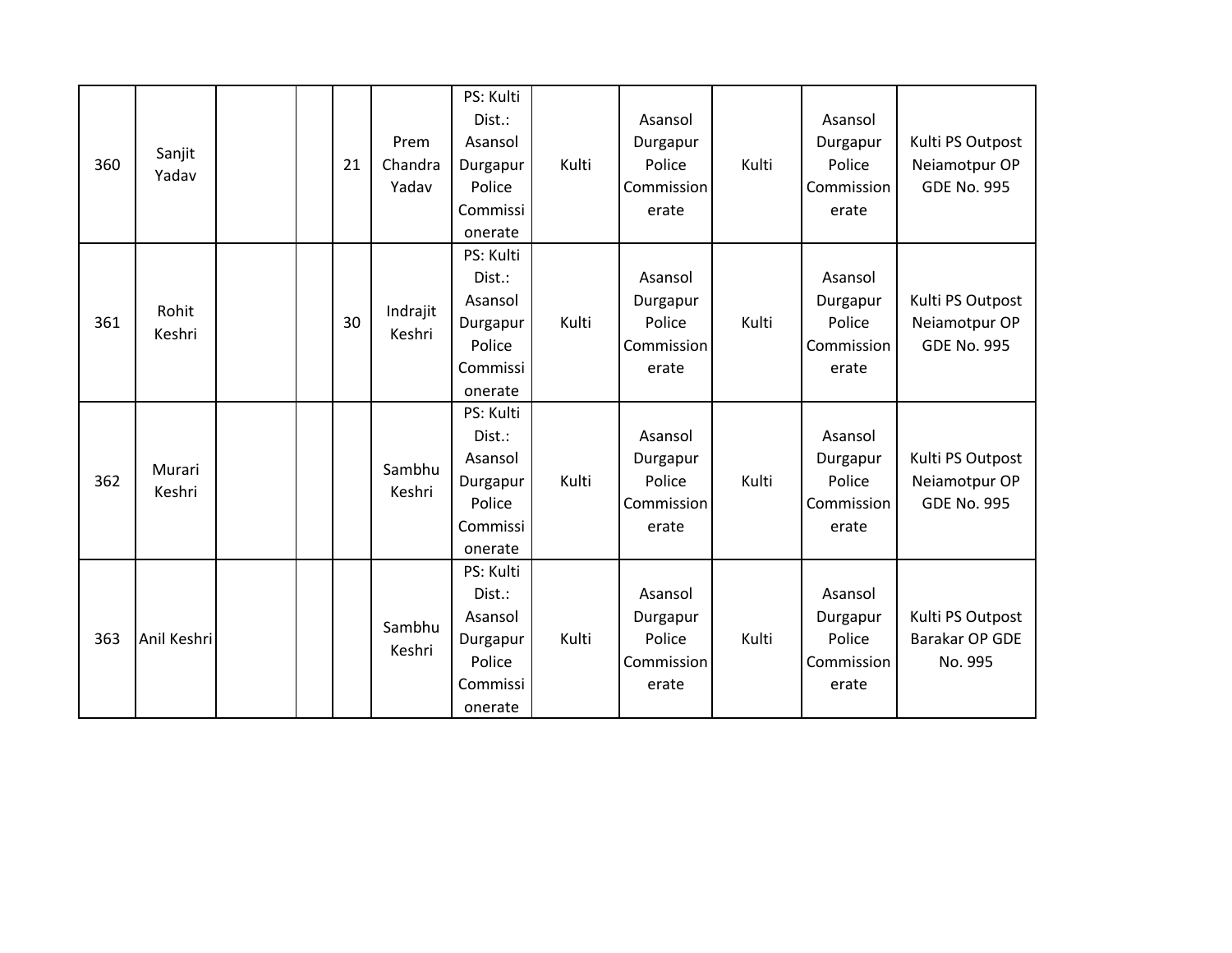| 364 | Pradip<br>Keshri |   | 31 | Lt. Dwarka<br>Keshri  | PS: Kulti<br>Dist.:<br>Asansol<br>Durgapur<br>Police<br>Commissi<br>onerate | Kulti | Asansol<br>Durgapur<br>Police<br>Commission<br>erate | Kulti                  | Asansol<br>Durgapur<br>Police<br>Commission<br>erate | Kulti PS Outpost<br>Barakar OP GDE<br>No. 995 |
|-----|------------------|---|----|-----------------------|-----------------------------------------------------------------------------|-------|------------------------------------------------------|------------------------|------------------------------------------------------|-----------------------------------------------|
| 365 | Krishna<br>Yadav |   |    | Ramashan<br>kar Yadav | PS: Kulti<br>Dist.:<br>Asansol<br>Durgapur<br>Police<br>Commissi<br>onerate | Kulti | Asansol<br>Durgapur<br>Police<br>Commission<br>erate | Kulti                  | Asansol<br>Durgapur<br>Police<br>Commission<br>erate | Kulti PS Outpost<br>Barakar OP GDE<br>No. 995 |
| 366 | Sk Saiful        | M | 28 | Sk Innul              |                                                                             |       | <b>Basirhat</b>                                      | <b>New</b><br>township | Asansol<br>Durgapur<br>Police<br>Commission<br>erate | New township PS<br>GDE No. 1061               |
| 367 | Sk Mainal        | M | 30 | Sk Innul              |                                                                             |       | <b>Basirhat</b>                                      | <b>New</b><br>township | Asansol<br>Durgapur<br>Police<br>Commission<br>erate | New township PS<br><b>GDE No. 1061</b>        |
| 368 | Raju<br>Lohar    | M | 25 | Satish<br>Lohar       |                                                                             |       | <b>Basirhat</b>                                      | <b>New</b><br>township | Asansol<br>Durgapur<br>Police<br>Commission<br>erate | New township PS<br><b>GDE No. 1061</b>        |
| 369 | Biplob<br>Mondal | M | 28 | Lt./ Sayan<br>Mondal  |                                                                             |       | <b>Basirhat</b>                                      | <b>New</b><br>township | Asansol<br>Durgapur<br>Police<br>Commission<br>erate | New township PS<br><b>GDE No. 1061</b>        |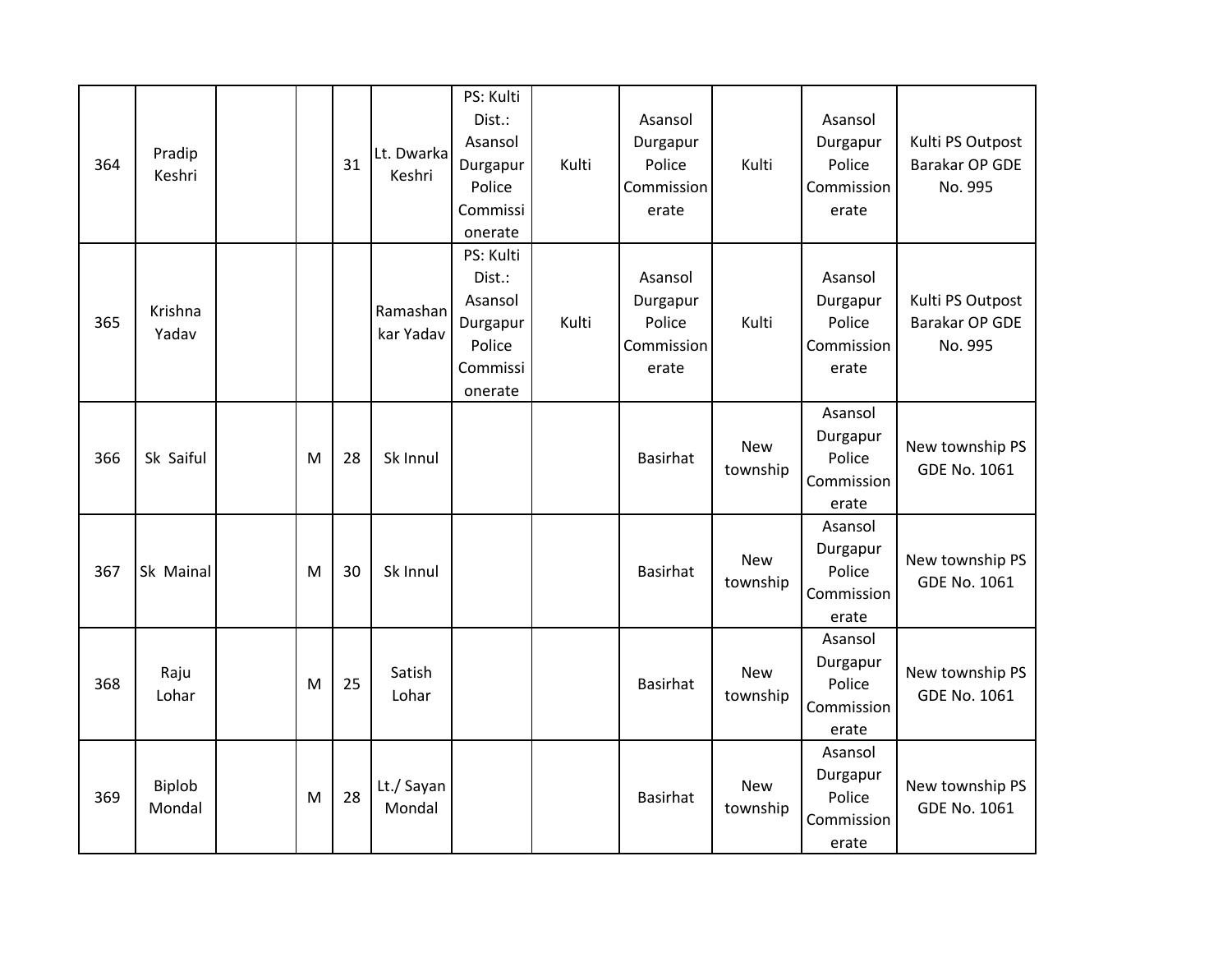| 370 | Jamir<br>Ansari  | M | 21 | Makbul<br>Ansari      | Kumardihi<br>PS:<br>Pandabes<br>hwar<br>Dist.:<br>Asansol<br>Durgapur<br>Police<br>Commissi<br>onerate | Pandabesh<br>war | Asansol<br>Durgapur<br>Police<br>Commission<br>erate | Pandabesh<br>war | Asansol<br>Durgapur<br>Police<br>Commission<br>erate | Pandabeshwar PS<br><b>GDE No. 1425</b> |
|-----|------------------|---|----|-----------------------|--------------------------------------------------------------------------------------------------------|------------------|------------------------------------------------------|------------------|------------------------------------------------------|----------------------------------------|
| 371 | Raju<br>Badyakar | M | 22 | Lt. Bhutu<br>Badyakar | Kumardihi<br>PS:<br>Pandabes<br>hwar<br>Dist.:<br>Asansol<br>Durgapur<br>Police<br>Commissi<br>onerate | Pandabesh<br>war | Asansol<br>Durgapur<br>Police<br>Commission<br>erate | Pandabesh<br>war | Asansol<br>Durgapur<br>Police<br>Commission<br>erate | Pandabeshwar PS<br><b>GDE No. 1425</b> |
| 372 | Babu<br>Mondal   | M | 42 | Manik<br>Mondal       | Kumardihi<br>PS:<br>Pandabes<br>hwar<br>Dist.:<br>Asansol<br>Durgapur<br>Police<br>Commissi<br>onerate | Pandabesh<br>war | Asansol<br>Durgapur<br>Police<br>Commission<br>erate | Pandabesh<br>war | Asansol<br>Durgapur<br>Police<br>Commission<br>erate | Pandabeshwar PS<br><b>GDE No. 1425</b> |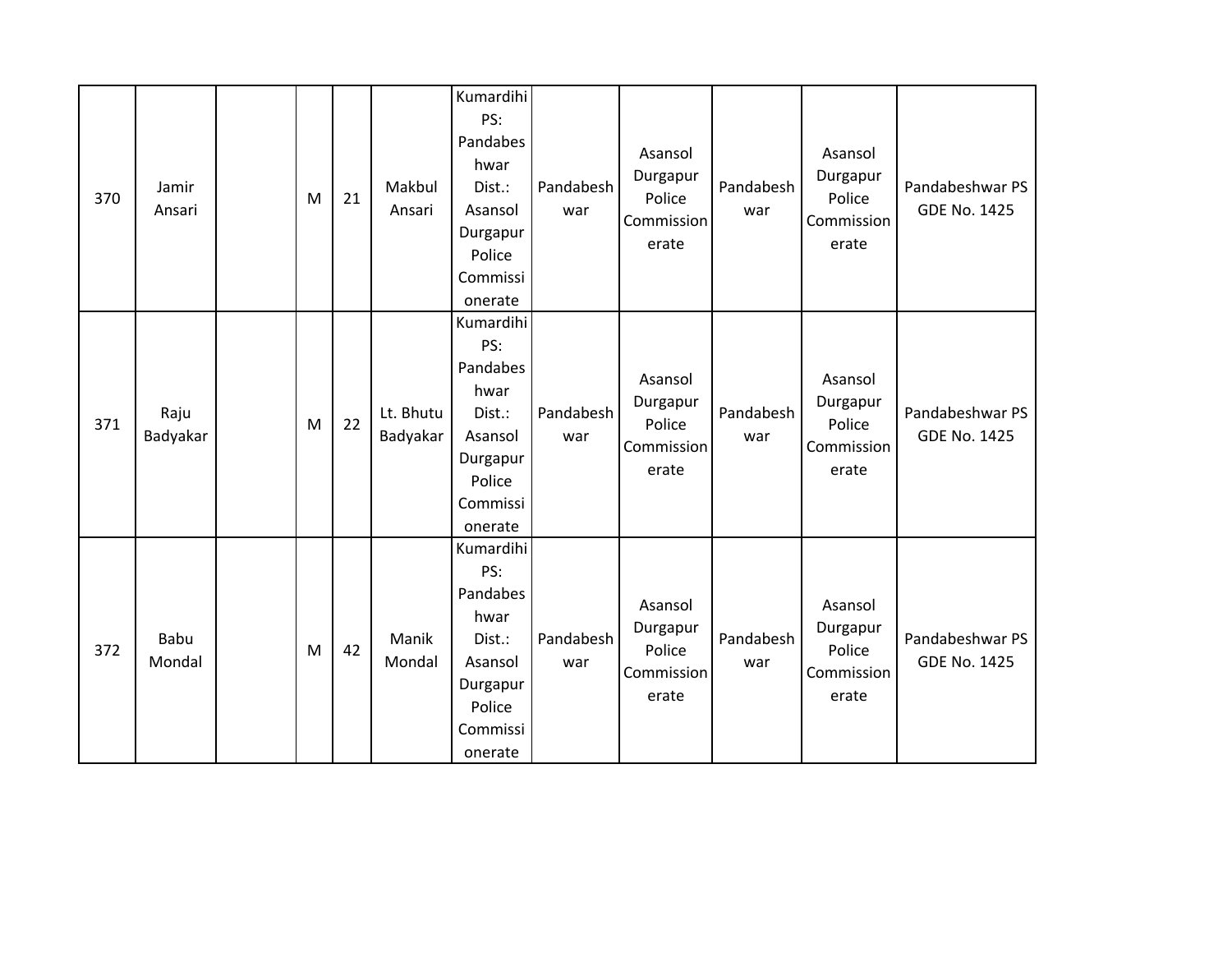| 373 | Ajay<br>Ruidas        | M | 32 | <b>Bikash</b><br>Ruidas | Haripur<br>PS:<br>Pandabes<br>hwar<br>Dist.:<br>Asansol<br>Durgapur<br>Police<br>Commissi<br>onerate | Pandabesh<br>war | Asansol<br>Durgapur<br>Police<br>Commission<br>erate | Pandabesh<br>war | Asansol<br>Durgapur<br>Police<br>Commission<br>erate | Pandabeshwar PS<br><b>GDE No. 1426</b>                   |
|-----|-----------------------|---|----|-------------------------|------------------------------------------------------------------------------------------------------|------------------|------------------------------------------------------|------------------|------------------------------------------------------|----------------------------------------------------------|
| 374 | Abir<br>Ghosh         | M | 28 | Prabir<br>Ghosh         | Haripur<br>PS:<br>Pandabes<br>hwar<br>Dist.:<br>Asansol<br>Durgapur<br>Police<br>Commissi<br>onerate | Pandabesh<br>war | Asansol<br>Durgapur<br>Police<br>Commission<br>erate | Pandabesh<br>war | Asansol<br>Durgapur<br>Police<br>Commission<br>erate | Pandabeshwar PS<br><b>GDE No. 1426</b>                   |
| 375 | Sekh<br><b>Bishal</b> |   |    | Sekh<br>Jaynal          |                                                                                                      |                  | <b>Basirhat</b>                                      | Raniganj         | Asansol<br>Durgapur<br>Police<br>Commission<br>erate | Raniganj PS<br>Outpost Panjabi<br>More OP GDE No.<br>870 |
| 376 | Somnath<br>Banerjee   |   |    | Lt Manoj<br>Banerjee    |                                                                                                      |                  | Basirhat                                             | Raniganj         | Asansol<br>Durgapur<br>Police<br>Commission<br>erate | Raniganj PS<br>Outpost Panjabi<br>More OP GDE No.<br>870 |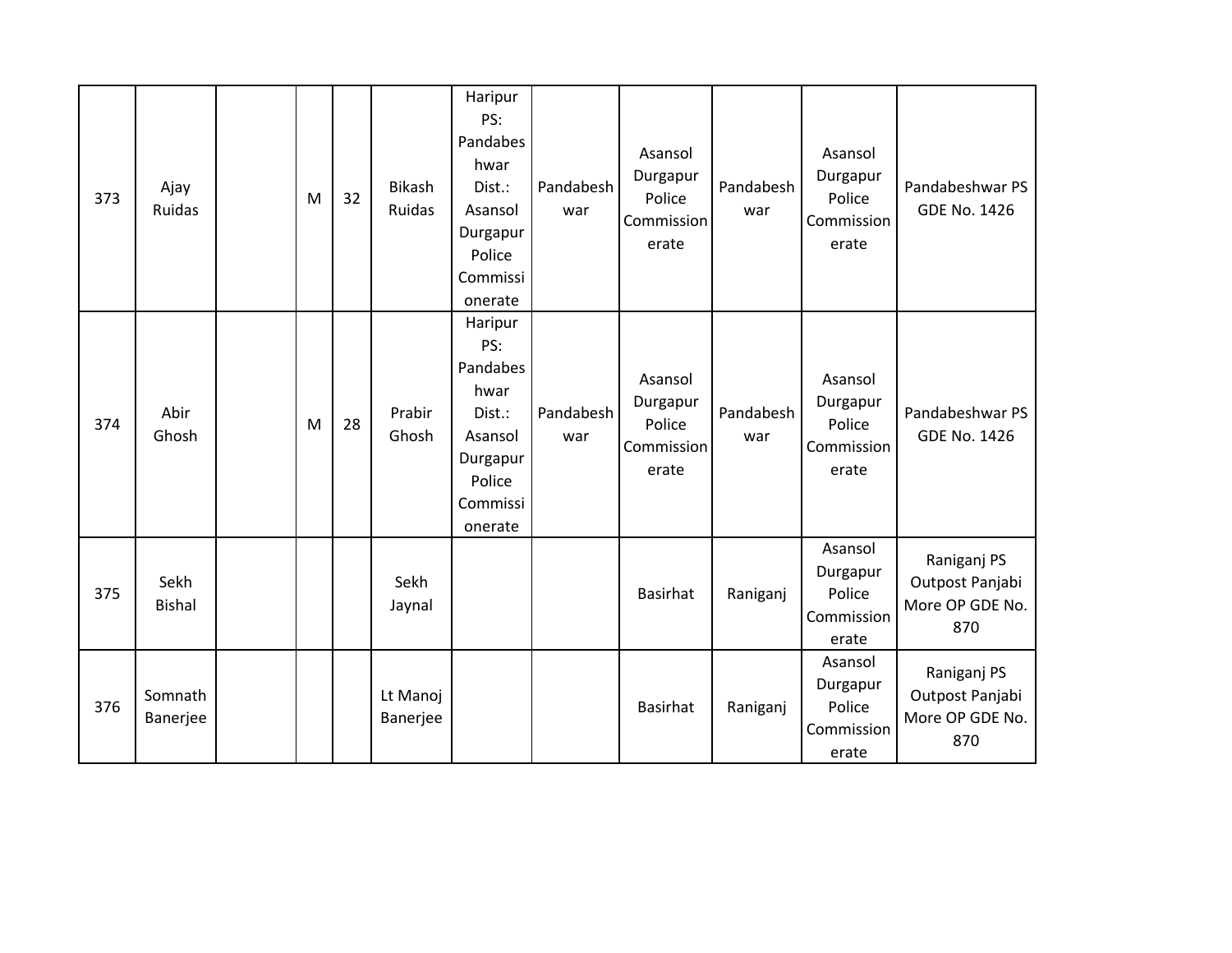| 377 | Yar Hosen                    |   | Ezahar<br>Khan        |                                                                                              |          | Basirhat                                             | Raniganj | Asansol<br>Durgapur<br>Police<br>Commission<br>erate | Raniganj PS<br>Outpost Panjabi<br>More OP GDE No.<br>870          |
|-----|------------------------------|---|-----------------------|----------------------------------------------------------------------------------------------|----------|------------------------------------------------------|----------|------------------------------------------------------|-------------------------------------------------------------------|
| 378 | Charan<br>Ram                |   | Late Taro<br>Ram      |                                                                                              |          | <b>Basirhat</b>                                      | Raniganj | Asansol<br>Durgapur<br>Police<br>Commission<br>erate | Raniganj PS<br>Outpost Panjabi<br>More OP GDE No.<br>870          |
| 379 | Riaj Sk                      |   | Sk<br>Fakiruddin      |                                                                                              |          | Basirhat                                             | Raniganj | Asansol<br>Durgapur<br>Police<br>Commission<br>erate | Raniganj PS<br>Outpost Panjabi<br>More OP GDE No.<br>870          |
| 380 | Gopal<br>Dwan                |   | Lt. Balai<br>Ch. Dawn |                                                                                              |          | <b>Basirhat</b>                                      | Raniganj | Asansol<br>Durgapur<br>Police<br>Commission<br>erate | Raniganj PS<br>Outpost Panjabi<br>More OP GDE No.<br>870          |
| 381 | Arun<br>Ghosh                |   | Panchana<br>n Ghosh   |                                                                                              |          | Basirhat                                             | Raniganj | Asansol<br>Durgapur<br>Police<br>Commission<br>erate | Raniganj PS<br>Outpost Panjabi<br>More OP GDE No.<br>870          |
| 382 | <b>Bipin</b><br><b>Baski</b> | M | Mahadeb<br>Baski      | Molladi<br>PS:<br>Salanpur<br>Dist.:<br>Asansol<br>Durgapur<br>Police<br>Commissi<br>onerate | Salanpur | Asansol<br>Durgapur<br>Police<br>Commission<br>erate | Salanpur | Asansol<br>Durgapur<br>Police<br>Commission<br>erate | Salanpur PS<br>Outpost<br>Rupnarayanpur OP<br><b>GDE No. 1106</b> |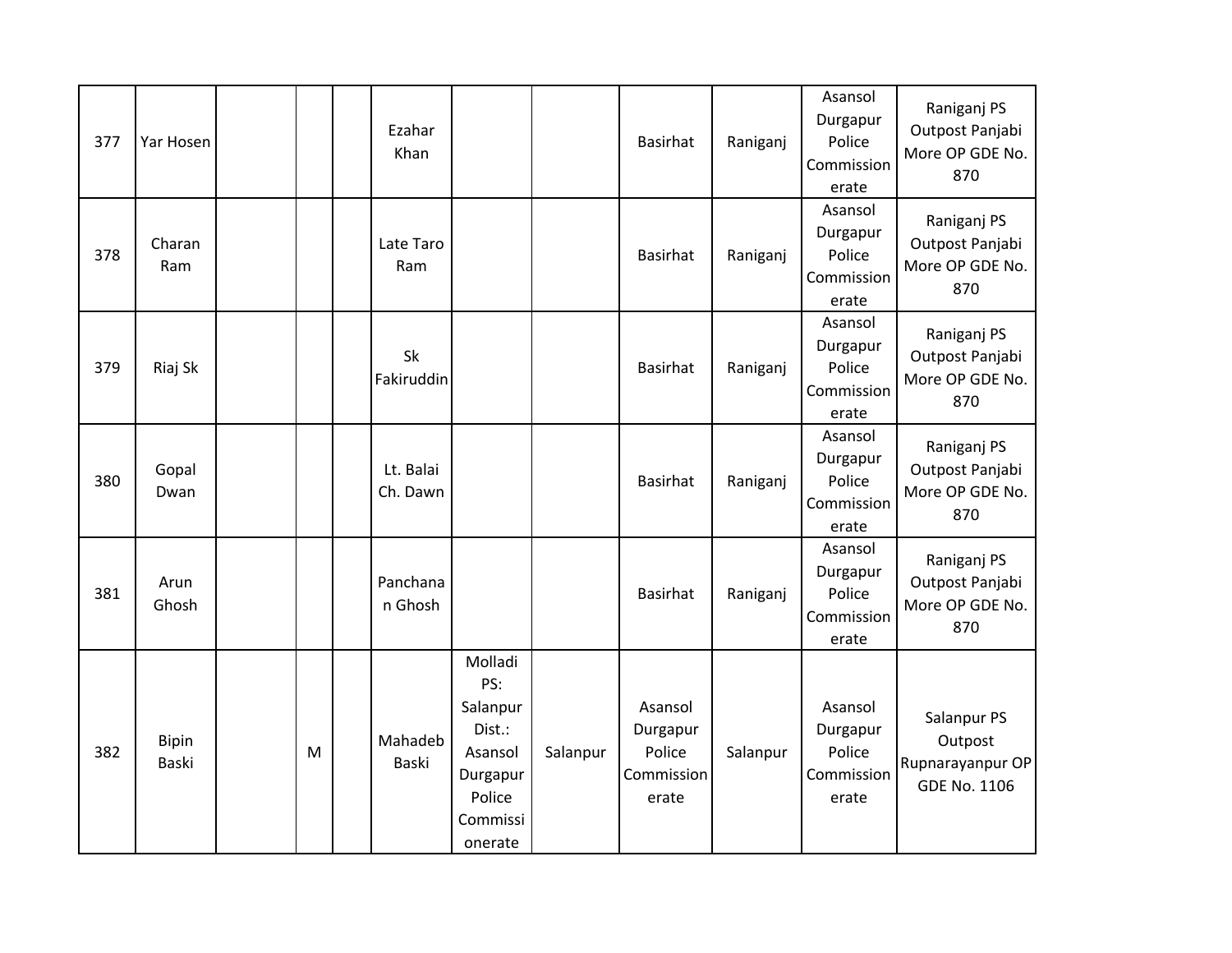| 383 | Nirmal<br>Marandi | M | 27 | Lt-Dugai<br>Marandi      | Molladi<br>PS:<br>Salanpur<br>Dist.:<br>Asansol<br>Durgapur<br>Police<br>Commissi<br>onerate | Salanpur | Asansol<br>Durgapur<br>Police<br>Commission<br>erate | Salanpur | Asansol<br>Durgapur<br>Police<br>Commission<br>erate | Salanpur PS<br>Outpost<br>Rupnarayanpur OP<br>GDE No. 1106        |
|-----|-------------------|---|----|--------------------------|----------------------------------------------------------------------------------------------|----------|------------------------------------------------------|----------|------------------------------------------------------|-------------------------------------------------------------------|
| 384 | Miten<br>Bauri    | M |    | Lt-Santo<br><b>Bauri</b> | Panuria<br>PS:<br>Barabani<br>Dist.:<br>Asansol<br>Durgapur<br>Police<br>Commissi<br>onerate | Barabani | Asansol<br>Durgapur<br>Police<br>Commission<br>erate | Salanpur | Asansol<br>Durgapur<br>Police<br>Commission<br>erate | Salanpur PS<br>Outpost<br>Rupnarayanpur OP<br><b>GDE No. 1106</b> |
| 385 | Tapan<br>Bauri    | M | 25 | Lt-Dulal<br>Bauri        | Panuria<br>PS:<br>Barabani<br>Dist.:<br>Asansol<br>Durgapur<br>Police<br>Commissi<br>onerate | Barabani | Asansol<br>Durgapur<br>Police<br>Commission<br>erate | Salanpur | Asansol<br>Durgapur<br>Police<br>Commission<br>erate | Salanpur PS<br>Outpost<br>Rupnarayanpur OP<br>GDE No. 1106        |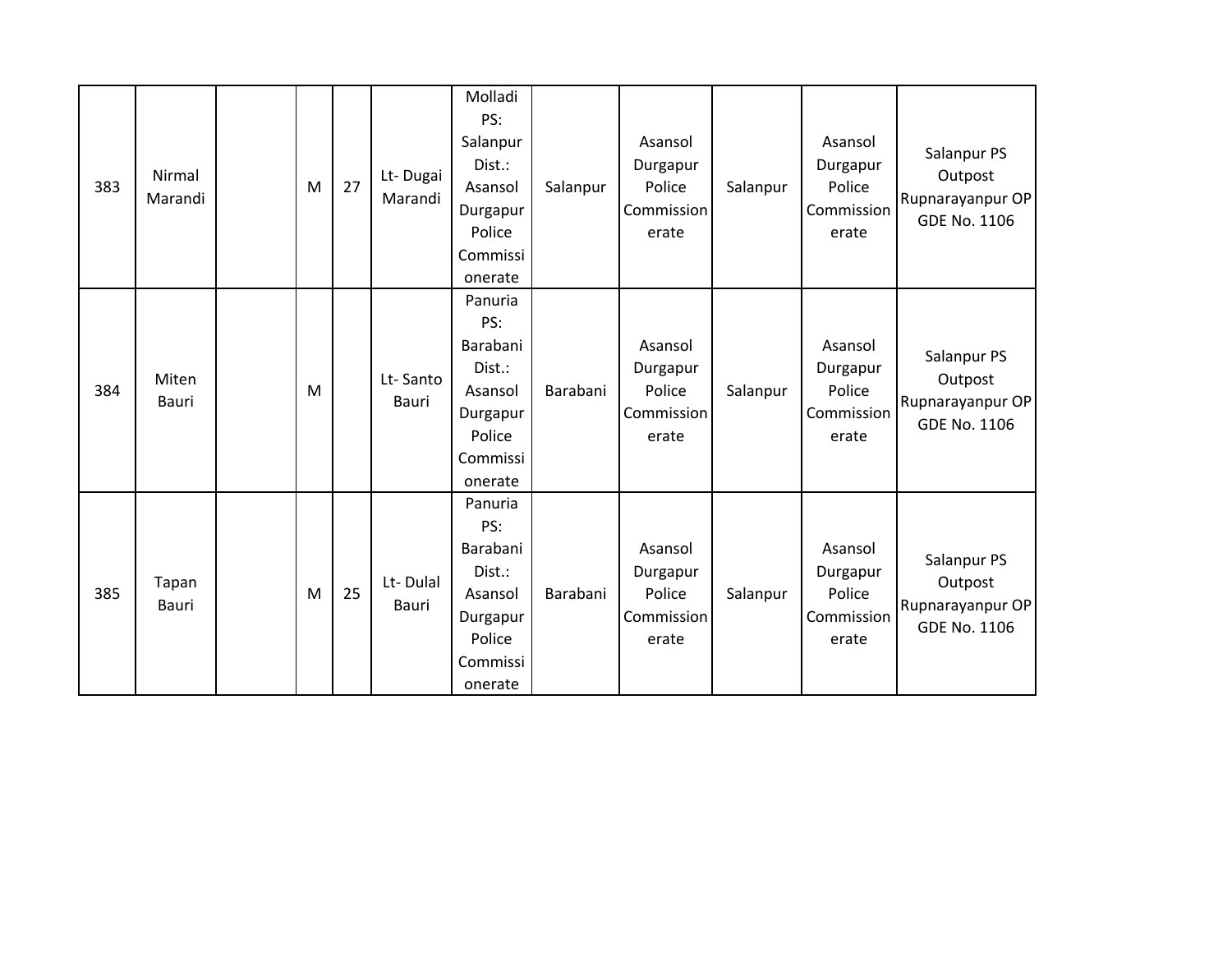| 386 | Ram<br><b>Binod</b><br>Sharma | M | 60 | Ram<br>Chandra<br>Sharma | Hindustan<br>Cables<br><b>New</b><br>Colony PS:<br>Salanpur<br>Dist.:<br>Asansol<br>Durgapur<br>Police<br>Commissi<br>onerate | Salanpur | Asansol<br>Durgapur<br>Police<br>Commission<br>erate | Salanpur | Asansol<br>Durgapur<br>Police<br>Commission<br>erate | Salanpur PS<br>Outpost<br>Rupnarayanpur OP<br><b>GDE No. 1106</b> |
|-----|-------------------------------|---|----|--------------------------|-------------------------------------------------------------------------------------------------------------------------------|----------|------------------------------------------------------|----------|------------------------------------------------------|-------------------------------------------------------------------|
| 387 | Mangal<br>Bauri               | M | 40 | Lokhu<br>Bauri           | Achra Kali<br>Mandir<br>Para PS:<br>Salanpur<br>Dist.:<br>Asansol<br>Durgapur<br>Police<br>Commissi<br>onerate                | Salanpur | Asansol<br>Durgapur<br>Police<br>Commission<br>erate | Salanpur | Asansol<br>Durgapur<br>Police<br>Commission<br>erate | Salanpur PS<br>Outpost<br>Rupnarayanpur OP<br>GDE No. 1110        |
| 388 | Krishna<br>Mahato             | M | 29 | Tarun<br>Mahato          | Kamalpur<br>, Maithon                                                                                                         |          | <b>Basirhat</b>                                      | Salanpur | Asansol<br>Durgapur<br>Police<br>Commission<br>erate | Salanpur PS<br>Outpost<br>Rupnarayanpur OP<br><b>GDE No. 1110</b> |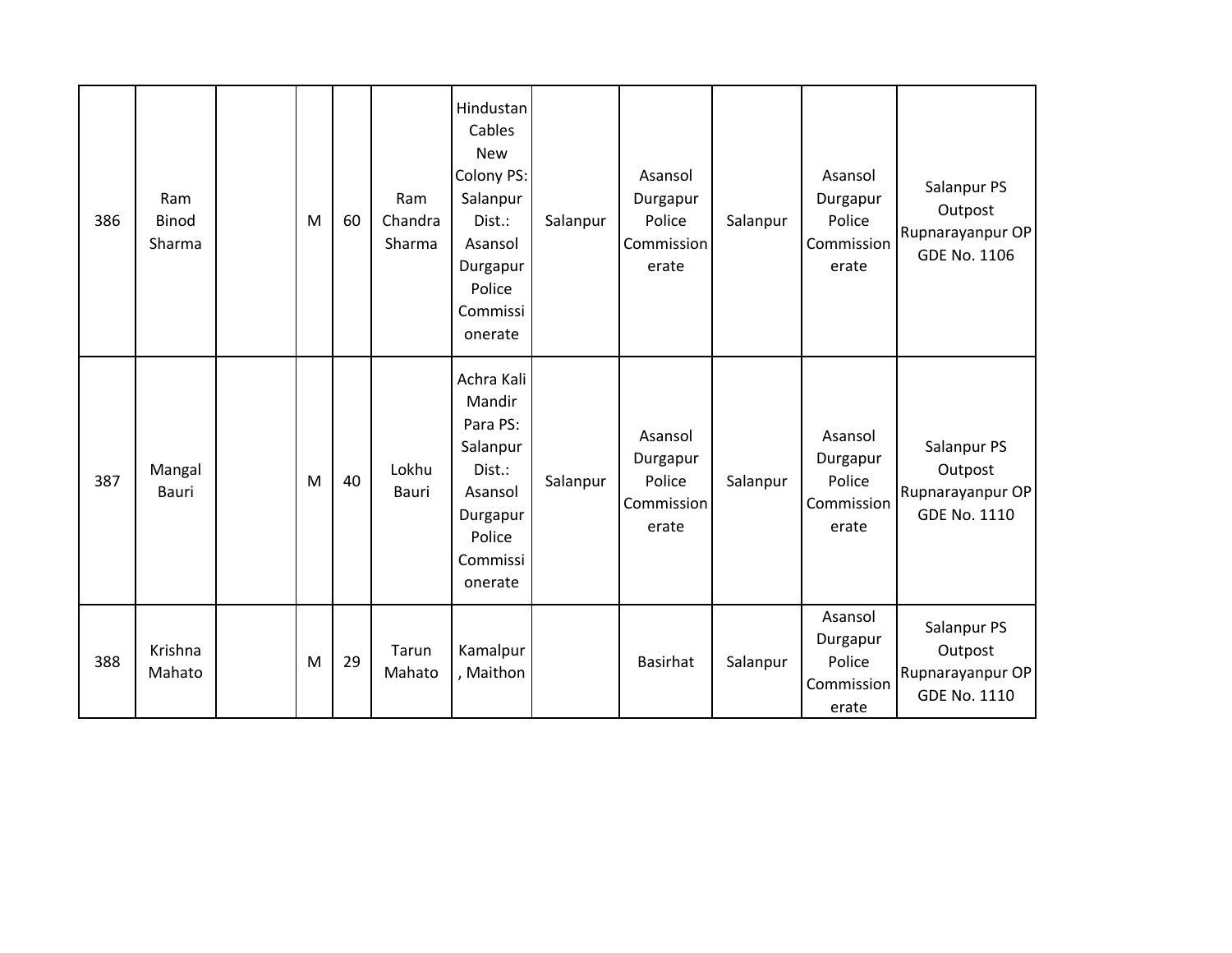| 389 | <b>Basu Bauri</b>      | M | 24 | Subodh<br>Bauri          | Chitaldang<br>a PS:<br>Salanpur<br>Dist.:<br>Asansol<br>Durgapur<br>Police                     | Salanpur | Asansol<br>Durgapur<br>Police<br>Commission<br>erate | Salanpur | Asansol<br>Durgapur<br>Police<br>Commission<br>erate | Salanpur PS<br>Outpost<br>Rupnarayanpur OP<br><b>GDE No. 1110</b> |
|-----|------------------------|---|----|--------------------------|------------------------------------------------------------------------------------------------|----------|------------------------------------------------------|----------|------------------------------------------------------|-------------------------------------------------------------------|
|     |                        |   |    |                          | Commissi<br>onerate                                                                            |          |                                                      |          |                                                      |                                                                   |
| 390 | Pradip<br>Gorai        | M | 29 | Dilip Gorai              | Harishadi<br>PS:<br>Salanpur<br>Dist.:<br>Asansol<br>Durgapur<br>Police<br>Commissi<br>onerate | Salanpur | Asansol<br>Durgapur<br>Police<br>Commission<br>erate | Salanpur | Asansol<br>Durgapur<br>Police<br>Commission<br>erate | Salanpur PS<br>Outpost<br>Rupnarayanpur OP<br><b>GDE No. 1110</b> |
| 391 | Ajit Gorai             | M | 42 | Late<br>Keswari<br>Gorai | Harishadi<br>PS:<br>Salanpur<br>Dist.:<br>Asansol<br>Durgapur<br>Police<br>Commissi<br>onerate | Salanpur | Asansol<br>Durgapur<br>Police<br>Commission<br>erate | Salanpur | Asansol<br>Durgapur<br>Police<br>Commission<br>erate | Salanpur PS<br>Outpost<br>Rupnarayanpur OP<br><b>GDE No. 1110</b> |
| 392 | Rahamatu<br>lla Mandal | M | 28 | Fatiarama<br>n Mandal    | Punisole<br>PS: Onda<br>Dist.:<br>Bankura                                                      | Onda     | Bankura                                              | Bankura  | Bankura                                              | Bankura PS GDE<br>No. 1635                                        |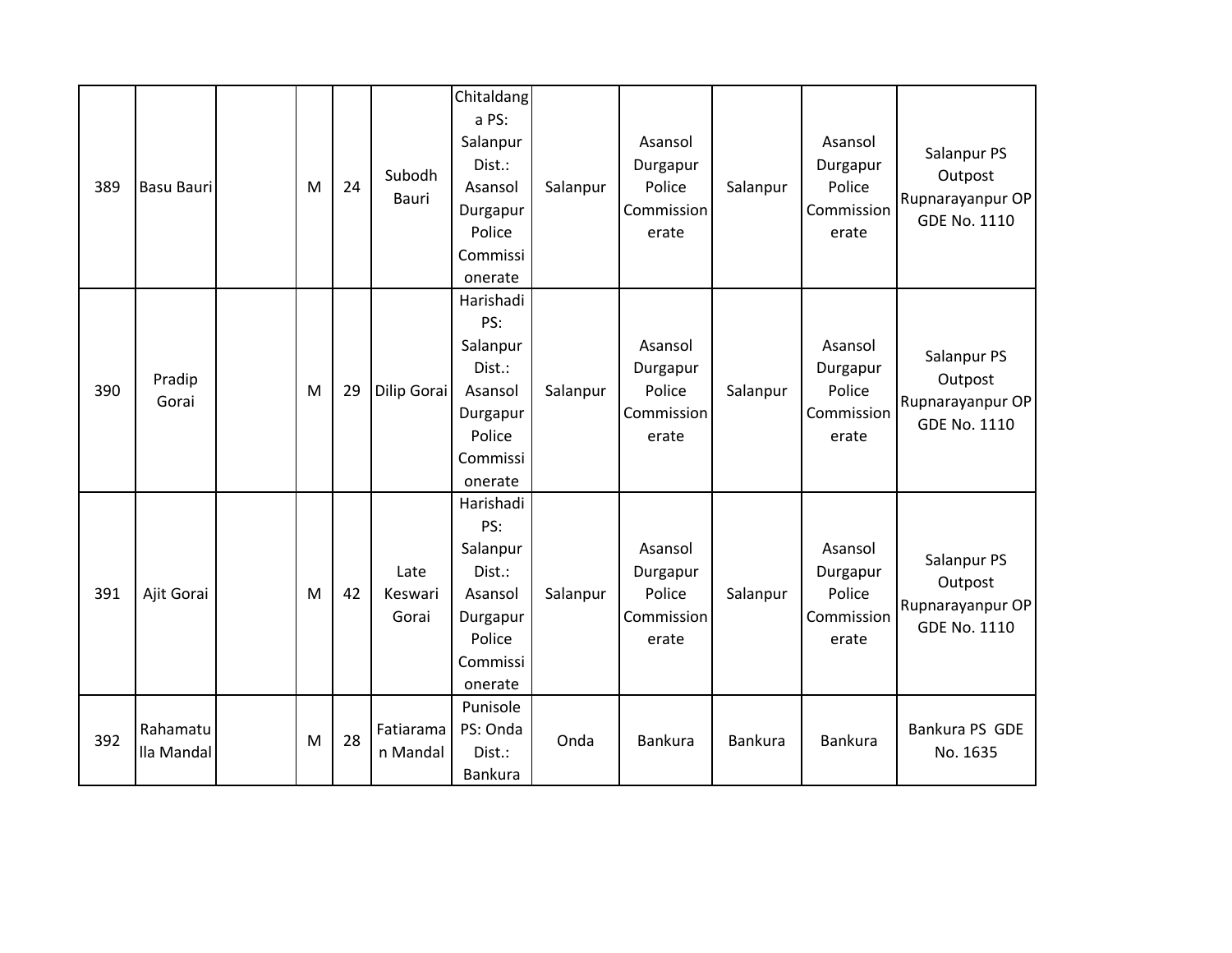| 393 | Debraj<br>Mahato  | M | 54 | Lt.<br>Gobinda<br>Mahato | Kathaltard<br>PS: Joypur<br>Dist.:<br>Purulia                         | Joypur | Purulia | Joypur | Purulia | Joypur PS GDE No.<br>1285 |
|-----|-------------------|---|----|--------------------------|-----------------------------------------------------------------------|--------|---------|--------|---------|---------------------------|
| 394 | Mustafa<br>Ansary | M | 19 | Basu<br>Ansary           | Near<br>Kishanma<br>ndi,<br>Joypur PS:<br>Joypur<br>Dist.:<br>Purulia | Joypur | Purulia | Joypur | Purulia | Joypur PS GDE No.<br>1278 |
| 395 | Jiten<br>Rajwar   | M | 21 | Sidam<br>Rajwar          | Near<br>Kishanma<br>ndi,<br>Joypur PS:<br>Joypur<br>Dist.:<br>Purulia | Joypur | Purulia | Joypur | Purulia | Joypur PS GDE No.<br>1278 |
| 396 | Amar<br>Mandal    | M | 48 | Lt. Sripati<br>Mandal    | Baragram<br>PS: Joypur<br>Dist.:<br>Purulia                           | Joypur | Purulia | Joypur | Purulia | Joypur PS GDE No.<br>1302 |
| 397 | Simanta<br>Mahato | M | 19 | Tulsi<br>Mahato          | Baragram<br>More PS:<br>Joypur<br>Dist.:<br>Purulia                   | Joypur | Purulia | Joypur | Purulia | Joypur PS GDE No.<br>1302 |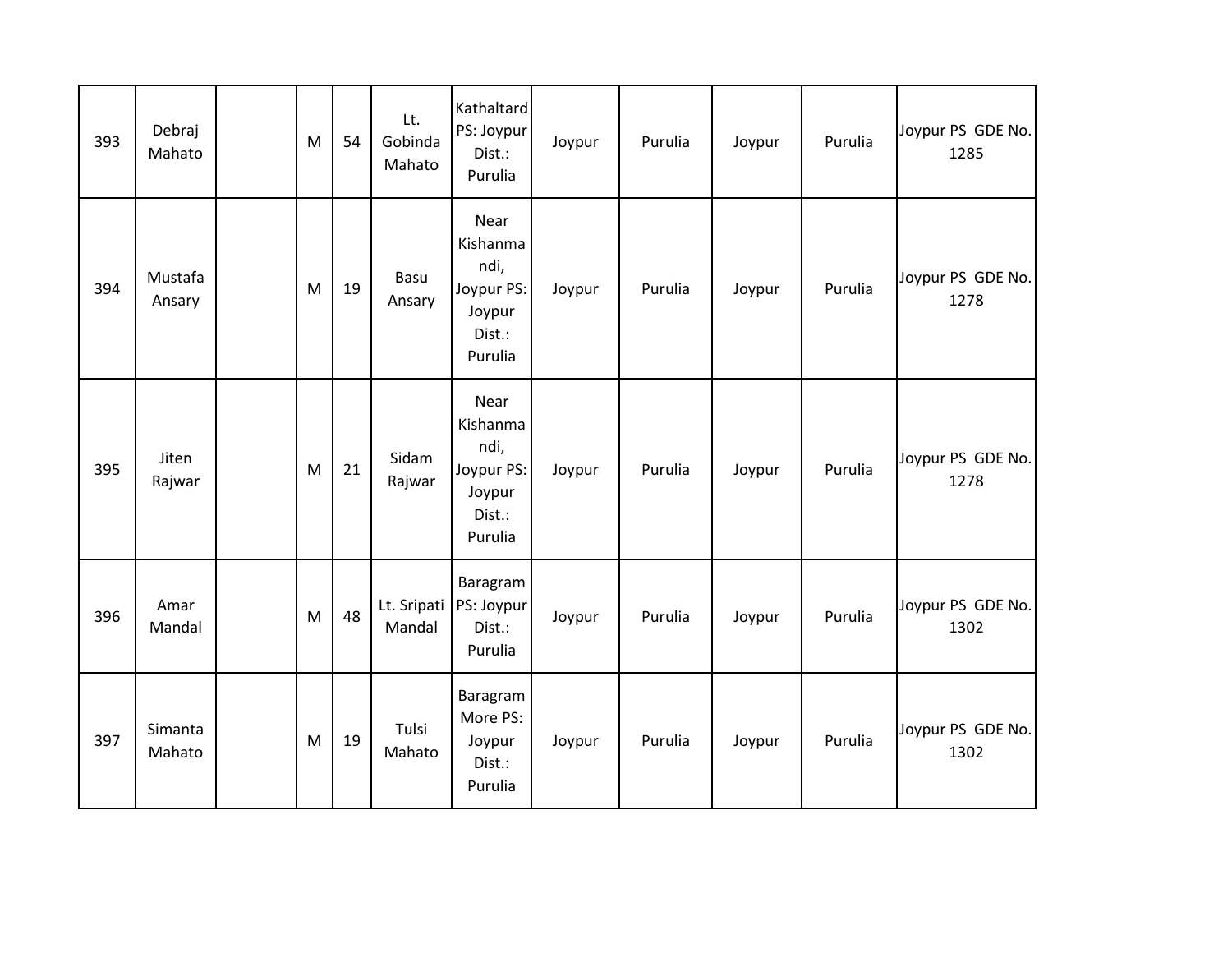| 398 | Santosh<br>Mahato  | M | 29 | Puran<br>Mahato             | Pundag<br><b>Bazar PS:</b><br>Joypur<br>Dist.:<br>Purulia                                                  | Joypur                | Purulia        | Joypur         | Purulia        | Joypur PS GDE No.<br>758      |
|-----|--------------------|---|----|-----------------------------|------------------------------------------------------------------------------------------------------------|-----------------------|----------------|----------------|----------------|-------------------------------|
| 399 | Lakhindar<br>Bagdi | M | 45 | Narayan<br>Bagdi            | Rameswar<br>kura PS:<br>Dist.:<br>Bankura                                                                  | Patrasayar Patrasayar | Bankura        | Patrasayar     | <b>Bankura</b> | Patrasayar PS GDE<br>No. 1358 |
| 400 | Kalu<br>Ruidas     | M | 35 | Lt Rabi<br>Ruidas           | Naricha<br>PS:<br>Dist.:<br>Bankura                                                                        | Patrasayar Patrasayar | Bankura        | Patrasayar     | Bankura        | Patrasayar PS GDE<br>No. 1358 |
| 401 | Sujoy<br>Lohar     | M | 20 | Dasharath<br>Lohar          | Vill-<br>Bankata,<br>P.S-<br>Simlapal,<br>Dist.-<br><b>Bankura</b><br>PS:<br>Simlapal<br>Dist.:<br>Bankura | Simlapal              | Bankura        | Simlapal       | Bankura        | Simlapal PS GDE<br>No. 1317   |
| 402 | Tapas<br>Khetrapal | M | 22 | Laxmikant<br>a<br>Khetrapal | Jafla PS:<br>Taldangra<br>Dist.:<br>Bankura                                                                | Taldangra             | Bankura        | Taldangra      | <b>Bankura</b> | Taldangra PS GDE<br>No. 1178  |
| 403 | Bijan Roy          | M | 30 | <b>Bipul Roy</b>            | PS:<br><b>Barasat</b><br>Dist.:<br><b>Barasat</b>                                                          | <b>Barasat</b>        | <b>Barasat</b> | <b>Barasat</b> | <b>Barasat</b> | Barasat PS GDE<br>No. 1748    |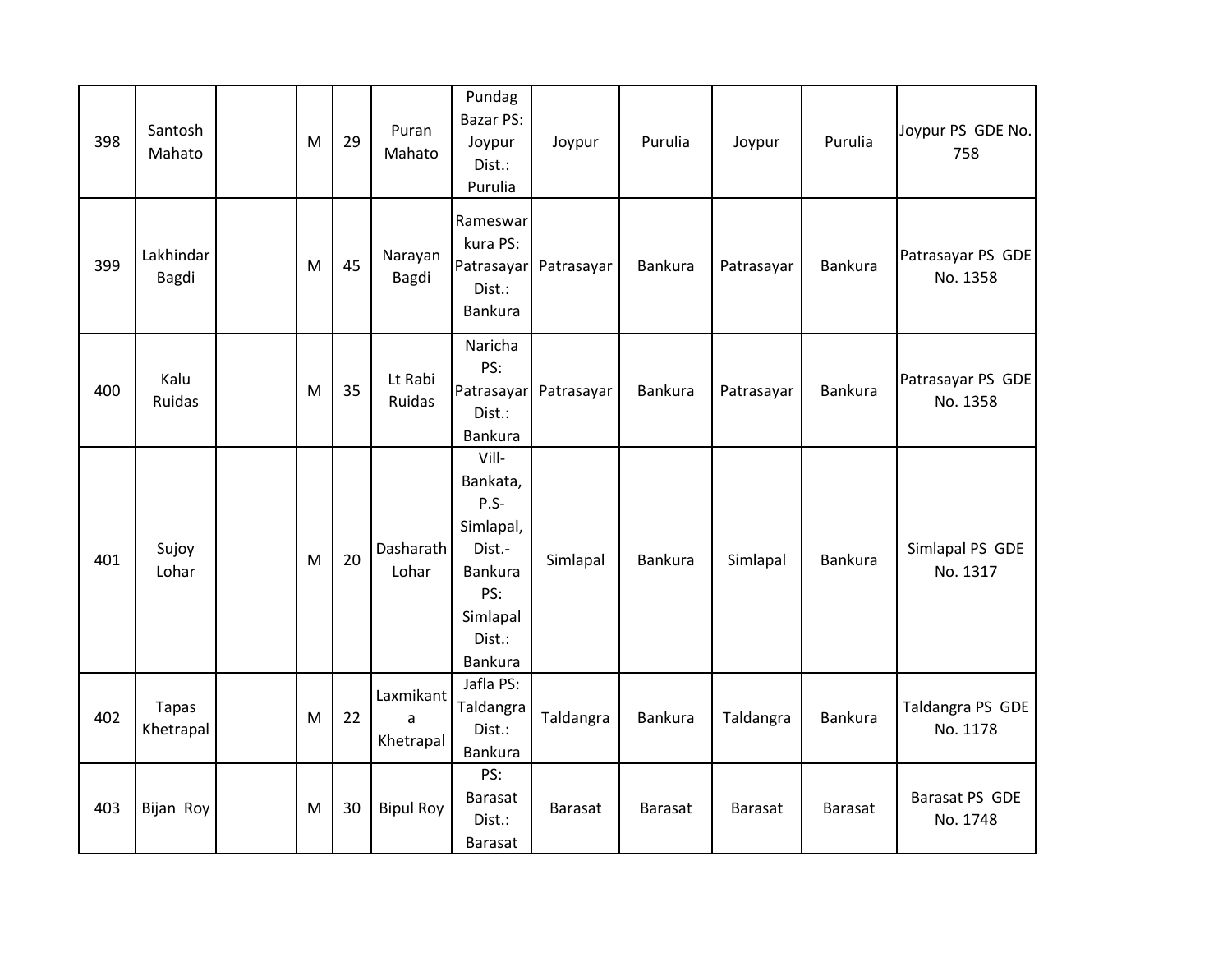| 404 | Shiba Das<br>Bairagya | M | 26 | Mondal<br>Das          | PS:<br><b>Barasat</b><br>Dist.:<br><b>Barasat</b>        | <b>Barasat</b> | <b>Barasat</b> | <b>Barasat</b> | <b>Barasat</b> | Barasat PS GDE<br>No. 1748 |
|-----|-----------------------|---|----|------------------------|----------------------------------------------------------|----------------|----------------|----------------|----------------|----------------------------|
| 405 | Chattu<br>Mondal      | M | 30 | <b>Bimal</b><br>Mondal | PS:<br><b>Barasat</b><br>Dist.:<br><b>Barasat</b>        | <b>Barasat</b> | Barasat        | <b>Barasat</b> | <b>Barasat</b> | Barasat PS GDE<br>No. 1748 |
| 406 | Tarun<br>Gayen        | M | 45 | Sasadhar<br>Gayen      | PS:<br><b>Barasat</b><br>Dist.:<br><b>Barasat</b>        | <b>Barasat</b> | <b>Barasat</b> | <b>Barasat</b> | <b>Barasat</b> | Barasat PS GDE<br>No. 1748 |
| 407 | Depak<br>Mahato       | M | 52 | Rajnikant<br>Mahato    | PS:<br>Barasat<br>Dist.:<br><b>Barasat</b>               | <b>Barasat</b> | <b>Barasat</b> | <b>Barasat</b> | <b>Barasat</b> | Barasat PS GDE<br>No. 1748 |
| 408 | Vodo<br>Molla         | M |    | Ajet Molla             | Andolpur<br>PS: Haroa<br>Dist.:<br>Basirhat              | Haroa          | Basirhat       | Deganga        | <b>Barasat</b> | Deganga PS GDE<br>No. 1647 |
| 409 | Esmail<br>Islam       | M |    | Rahim<br>Basko         | Sankargac<br>hi PS:<br>Sasan<br>Dist.:<br><b>Barasat</b> | Sasan          | Barasat        | Deganga        | <b>Barasat</b> | Deganga PS GDE<br>No. 1647 |
| 410 | Abdul<br>Nayim        | M |    | Abdul<br><b>Barik</b>  | Matikumr<br>a PS:<br>Deganga<br>Dist.:<br><b>Barasat</b> | Deganga        | <b>Barasat</b> | Deganga        | <b>Barasat</b> | Deganga PS GDE<br>No. 1647 |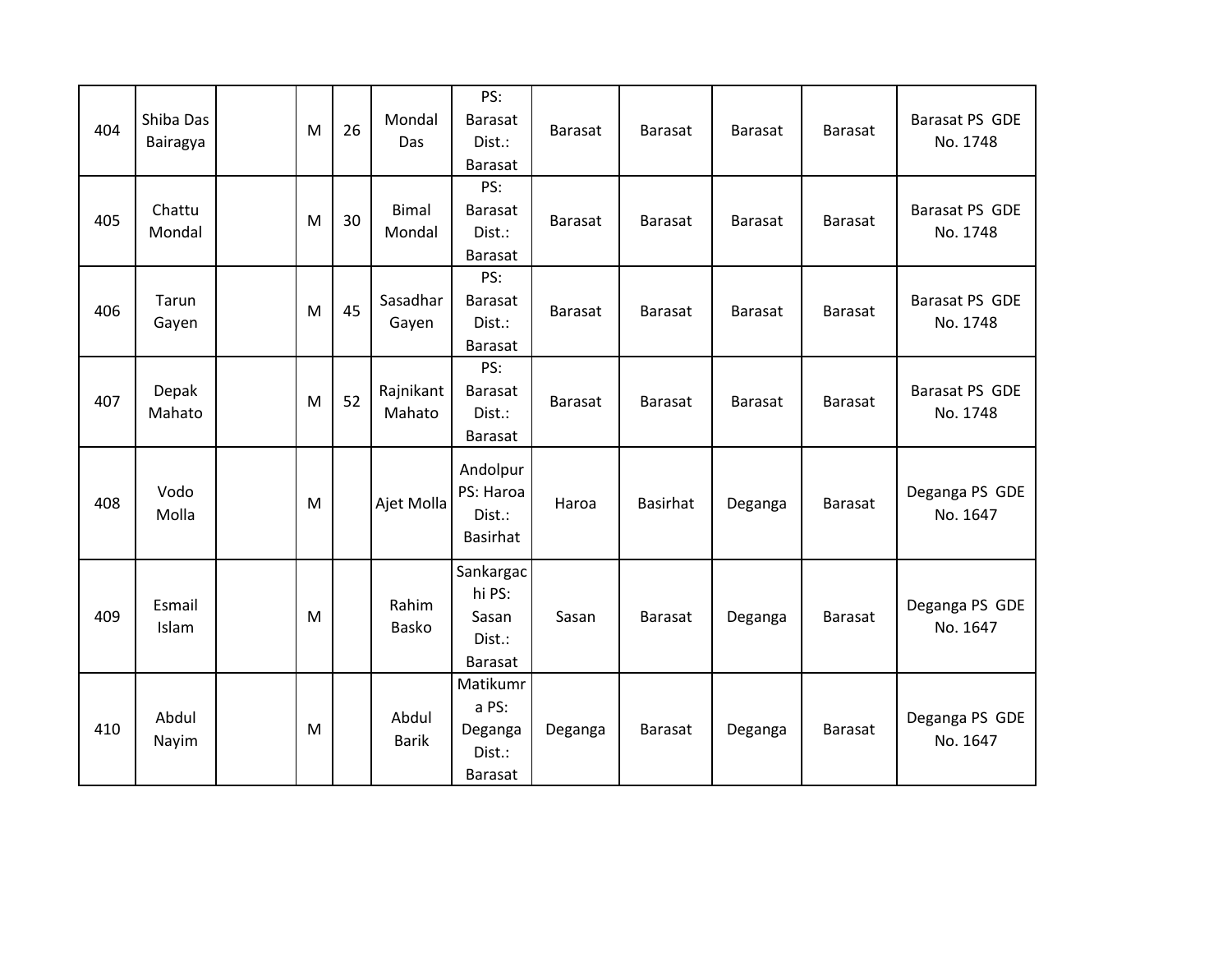| 411 | Saibar<br>Mondal       | M |    | Gaffar<br>Mondal          | Simulia<br>PS:<br>Deganga<br>Dist.:<br>Barasat                                | Deganga              | <b>Barasat</b>   | Deganga    | <b>Barasat</b> | Deganga PS GDE<br>No. 1647           |
|-----|------------------------|---|----|---------------------------|-------------------------------------------------------------------------------|----------------------|------------------|------------|----------------|--------------------------------------|
| 412 | Ashadul<br>Ali         | M |    | Rouf Ali                  | Parulia PS:<br>Deganga<br>Dist.:<br><b>Barasat</b>                            | Deganga              | <b>Barasat</b>   | Deganga    | <b>Barasat</b> | Deganga PS GDE<br>No. 1647           |
| 413 | <b>Nabin</b><br>Mondal | M | 24 | Nirmal<br>Mondal          | Dinhata<br>Matiyani<br>Gath PS:<br>Katwa<br>Dist.:<br>Purba<br><b>Burdwan</b> | Katwa                | Purba<br>Burdwan | Duttapukur | <b>Barasat</b> | Duttapukur PS<br>GDE No. 1730        |
| 414 | Markus<br>Kujur        | M | 29 | Harilal<br>Kujur          | Barbaria<br>PS:<br>r Dist.:<br><b>Barasat</b>                                 | Duttapuku Duttapukur | <b>Barasat</b>   | Duttapukur | <b>Barasat</b> | Duttapukur PS<br>GDE No. 1740        |
| 415 | Amiya<br><b>Biswas</b> | M | 31 | Pasupati<br><b>Biswas</b> | Barbaria<br>PS:<br>r Dist.:<br><b>Barasat</b>                                 | Duttapuku Duttapukur | <b>Barasat</b>   | Duttapukur | <b>Barasat</b> | Duttapukur PS<br><b>GDE No. 1740</b> |
| 416 | Shambhu<br>Das         | M | 27 | Ramprasa<br>d Das         | <b>Barbaria</b><br>PS:<br>r Dist.:<br><b>Barasat</b>                          | Duttapuku Duttapukur | <b>Barasat</b>   | Duttapukur | <b>Barasat</b> | Duttapukur PS<br>GDE No. 1740        |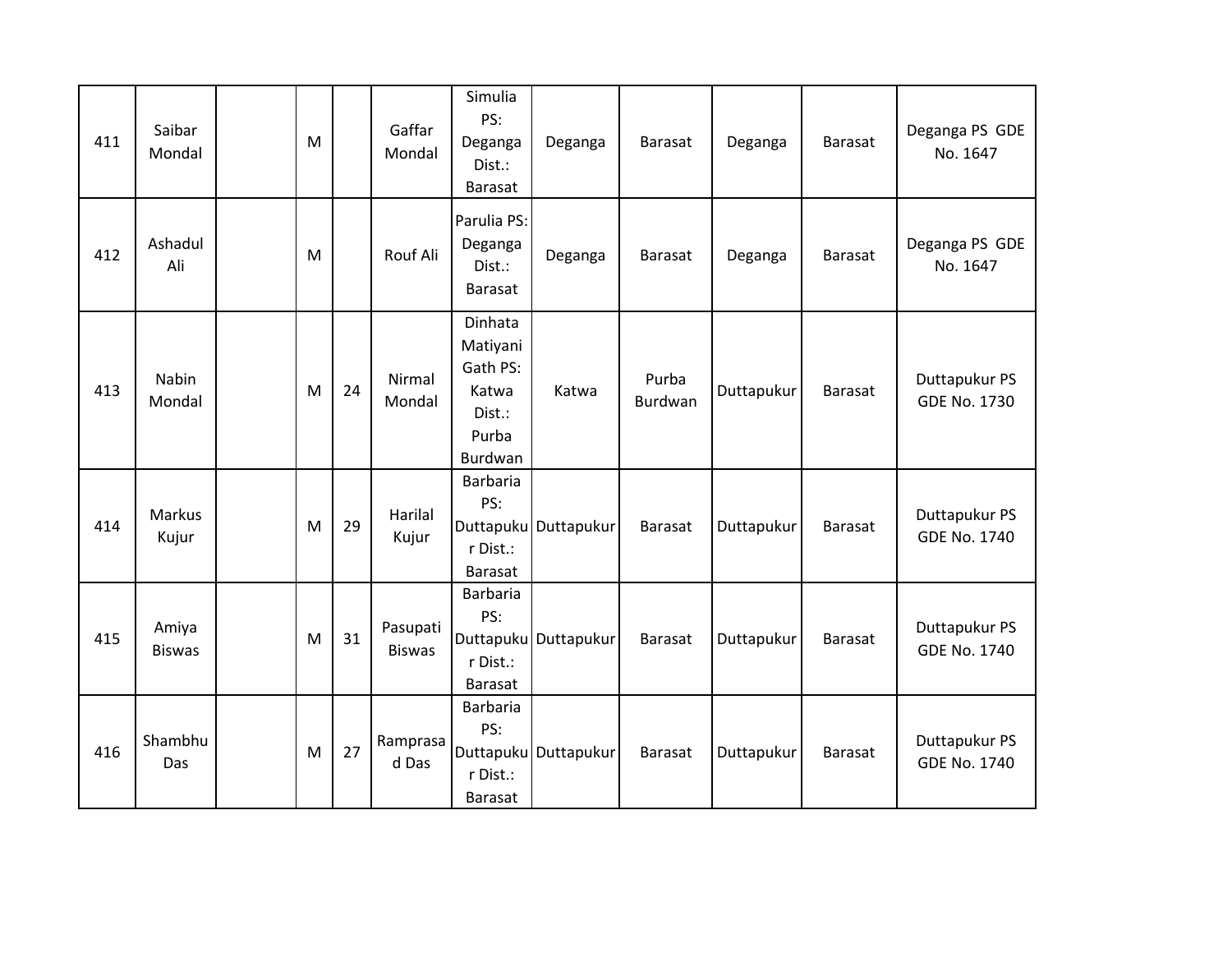| 417 | Sk Taher<br>Ali           | M | 32 | Lt Jamal<br><b>Uddin Sk</b> | Barbaria<br>PS:<br>r Dist.:<br><b>Barasat</b>                                | Duttapuku Duttapukur | <b>Barasat</b> | Duttapukur | Barasat        | Duttapukur PS<br>GDE No. 1740        |
|-----|---------------------------|---|----|-----------------------------|------------------------------------------------------------------------------|----------------------|----------------|------------|----------------|--------------------------------------|
| 418 | Murad<br>Morol            | M | 21 | Hanif<br>Morol              | <b>Barbaria</b><br>PS:<br>r Dist.:<br>Barasat                                | Duttapuku Duttapukur | <b>Barasat</b> | Duttapukur | <b>Barasat</b> | Duttapukur PS<br><b>GDE No. 1740</b> |
| 419 | Pritam<br>Das             | M | 33 | Bhusan<br>Das               | Kazibari,<br>Jagganath<br>pur PS:<br>Duttapuku<br>r Dist.:<br><b>Barasat</b> | Duttapukur           | <b>Barasat</b> | Duttapukur | Barasat        | Duttapukur PS<br>GDE No. 1740        |
| 420 | Samir<br>Halder           | M | 26 | Sachin<br>Halder            | Wearless<br>Para,<br>Barasat<br>PS:<br><b>Barasat</b><br>Dist.:<br>Barasat   | <b>Barasat</b>       | <b>Barasat</b> | Duttapukur | <b>Barasat</b> | Duttapukur PS<br><b>GDE No. 1740</b> |
| 421 | Biswajit<br><b>Biswas</b> | M | 24 | Netai<br><b>Biswas</b>      | Nabapally<br>,Barasat<br>PS:<br><b>Barasat</b><br>Dist.:<br><b>Barasat</b>   | <b>Barasat</b>       | <b>Barasat</b> | Duttapukur | Barasat        | Duttapukur PS<br><b>GDE No. 1740</b> |
| 422 | Rakiba<br>Sultana         | F | 29 | Nayan<br><b>Biswas</b>      | Faldi PS:<br>Duttapuku<br>r Dist.:<br><b>Barasat</b>                         | Duttapukur           | <b>Barasat</b> | Duttapukur | <b>Barasat</b> | Duttapukur PS<br><b>GDE No. 1781</b> |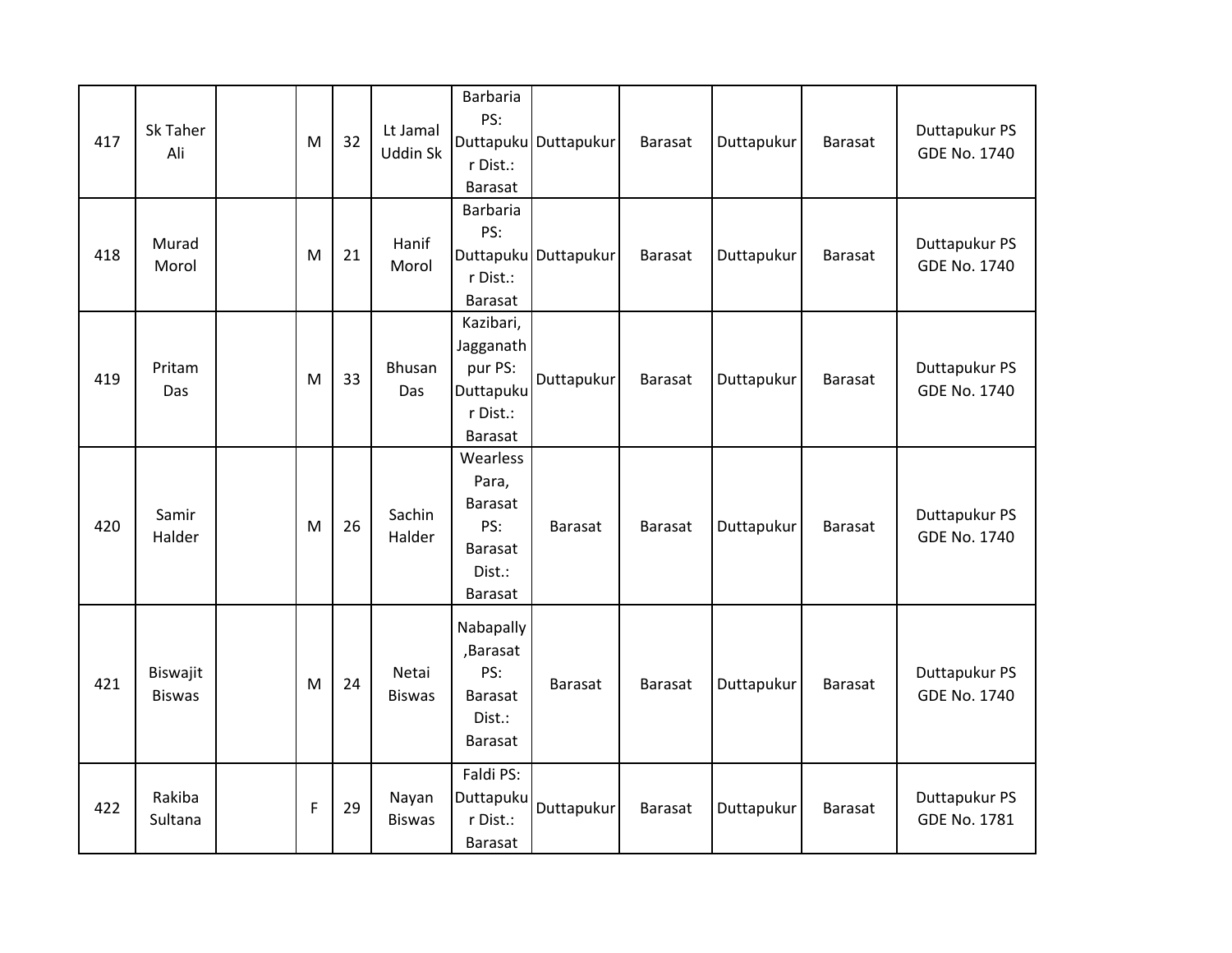| 423 | Nayan<br><b>Biswas</b>  | M | 40 | Akbar<br><b>Bisawas</b>           | Faldi PS:<br>Duttapuku<br>r Dist.:<br><b>Barasat</b>        | Duttapukur              | <b>Barasat</b>  | Duttapukur      | Barasat        | Duttapukur PS<br>GDE No. 1781         |
|-----|-------------------------|---|----|-----------------------------------|-------------------------------------------------------------|-------------------------|-----------------|-----------------|----------------|---------------------------------------|
| 424 | Khadija<br>Bibi         | M | 42 | Sahajur<br>Rahaman                | Faldi PS:<br>Duttapuku<br>r Dist.:<br>Barasat               | Duttapukur              | <b>Barasat</b>  | Duttapukur      | Barasat        | Duttapukur PS<br>GDE No. 1781         |
| 425 | Mizanur<br>Rahaman      | M | 49 | Late Abdul<br>Gani<br>Mondal      | Faldi PS:<br>Duttapuku<br>r Dist.:<br><b>Barasat</b>        | Duttapukur              | <b>Barasat</b>  | Duttapukur      | Barasat        | Duttapukur PS<br><b>GDE No. 1781</b>  |
| 426 | Sanjit<br><b>Biswas</b> | M |    | Lt. Gopal<br><b>Biswas</b>        | PS:<br>ga Dist.:<br><b>Barasat</b>                          | Gobardan Gobardang<br>a | Barasat         | Gobardang<br>a  | Barasat        | Gobardanga PS<br><b>GDE No. 907</b>   |
| 427 | Noni Das                |   |    | Santiranja<br>n Das               | <b>BIRESHPA</b><br>LLY, PS<br><b>MADHYA</b><br><b>MGRAM</b> |                         | <b>Basirhat</b> | Madhyamg<br>ram | Barasat        | Madhyamgram PS<br><b>GDE No. 2059</b> |
| 428 | Swakat<br>Gazi          |   |    | Jomal Gazi                        | <b>DAKSHIN</b><br>ABZANAG<br>AR, PO+PS<br><b>HAROA</b>      |                         | <b>Basirhat</b> | Madhyamg<br>ram | <b>Barasat</b> | Madhyamgram PS<br><b>GDE No. 2059</b> |
| 429 | Samaresh<br>Sarkar      |   |    | Lt<br>Phanindra<br>nath<br>Sarkar | <b>CHANDIG</b><br>ARH, PS<br><b>MADHYA</b><br><b>MGRAM</b>  |                         | <b>Basirhat</b> | Madhyamg<br>ram | <b>Barasat</b> | Madhyamgram PS<br><b>GDE No. 2059</b> |
| 430 | Nantu<br>Karmakar       |   |    | Sudhir<br>Karmakar                | <b>DEBIGARH</b><br>, PS<br><b>MADHYA</b><br><b>MGRAM</b>    |                         | <b>Basirhat</b> | Madhyamg<br>ram | <b>Barasat</b> | Madhyamgram PS<br><b>GDE No. 2059</b> |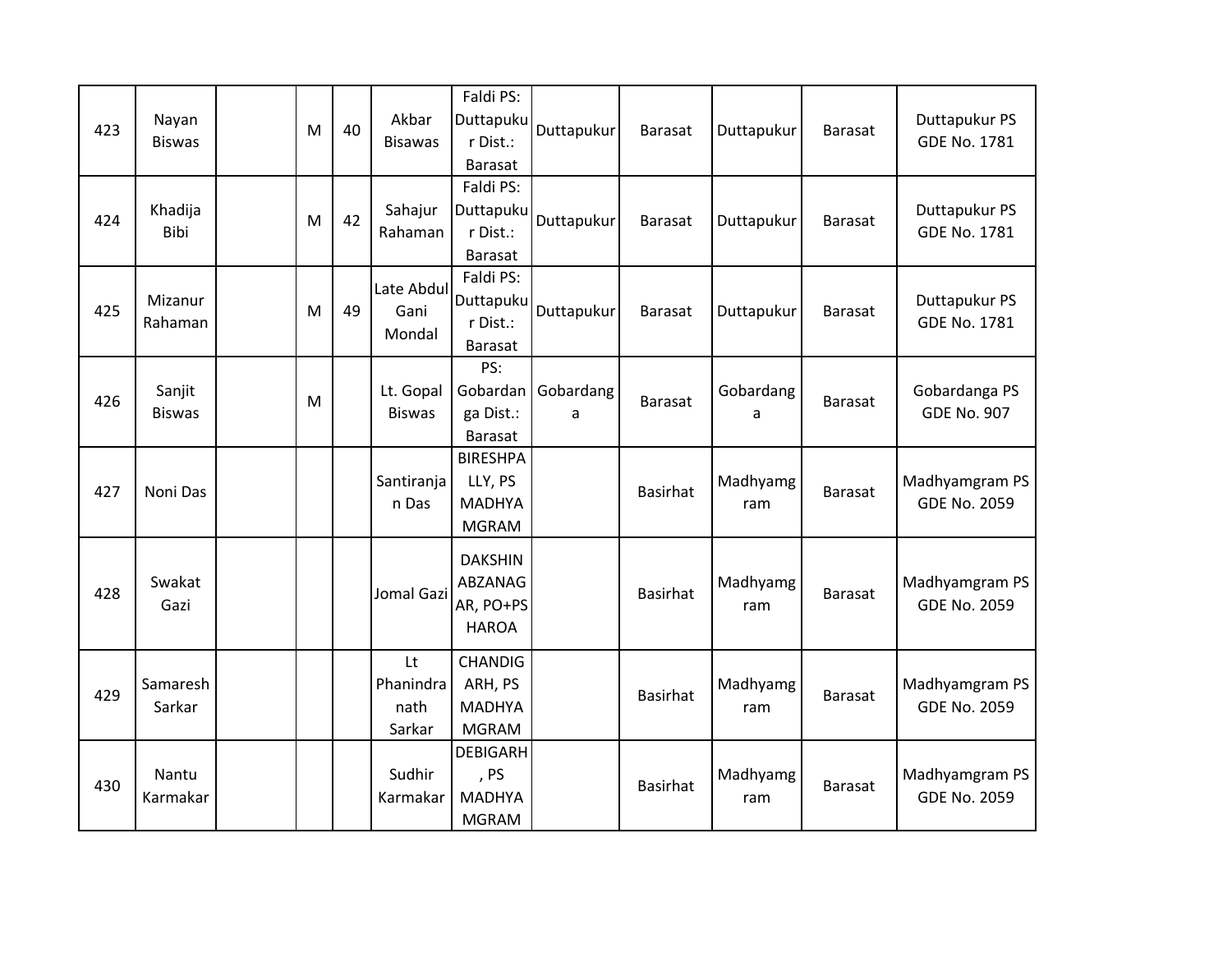| 431 | Bishnu<br>Shil         |   |    | Ajay Shil                | SAHEB<br>BAGAN,<br>PO KORA<br><b>CHANDIG</b><br>ARH, PS<br><b>MADHYA</b><br><b>MGRAM</b> |       | <b>Basirhat</b> | Madhyamg<br>ram | <b>Barasat</b> | Madhyamgram PS<br><b>GDE No. 2059</b> |
|-----|------------------------|---|----|--------------------------|------------------------------------------------------------------------------------------|-------|-----------------|-----------------|----------------|---------------------------------------|
| 432 | Apu<br>Chakrabor<br>ty |   |    | Ashok<br>Chakrabor<br>ty | DOHARIA,<br>PO<br><b>GANGANA</b><br>GAR, PS<br><b>MADHYA</b><br><b>MGRAM</b>             |       | Basirhat        | Madhyamg<br>ram | <b>Barasat</b> | Madhyamgram PS<br><b>GDE No. 2059</b> |
| 433 | Gobinda<br>Paul        |   | 37 | Basu Deb<br>Paul         | <b>GANGANA</b><br>GAR, PS<br><b>MADHYA</b><br><b>MGRAM</b>                               |       | <b>Basirhat</b> | Madhyamg<br>ram | <b>Barasat</b> | Madhyamgram PS<br><b>GDE No. 2059</b> |
| 434 | Saddam<br>Hossain      | M |    | Jabed Ali<br>Molla       | East Voida<br>PS: Haroa<br>Dist.:<br>Basirhat                                            | Haroa | <b>Basirhat</b> | Sasan           | <b>Barasat</b> | Sasan PS GDE No.<br>1132              |
| 435 | Sorif<br>Molla         | M |    | Kader<br>Molla           | East Voida<br>PS: Haroa<br>Dist.:<br>Basirhat                                            | Haroa | <b>Basirhat</b> | Sasan           | <b>Barasat</b> | Sasan PS GDE No.<br>1132              |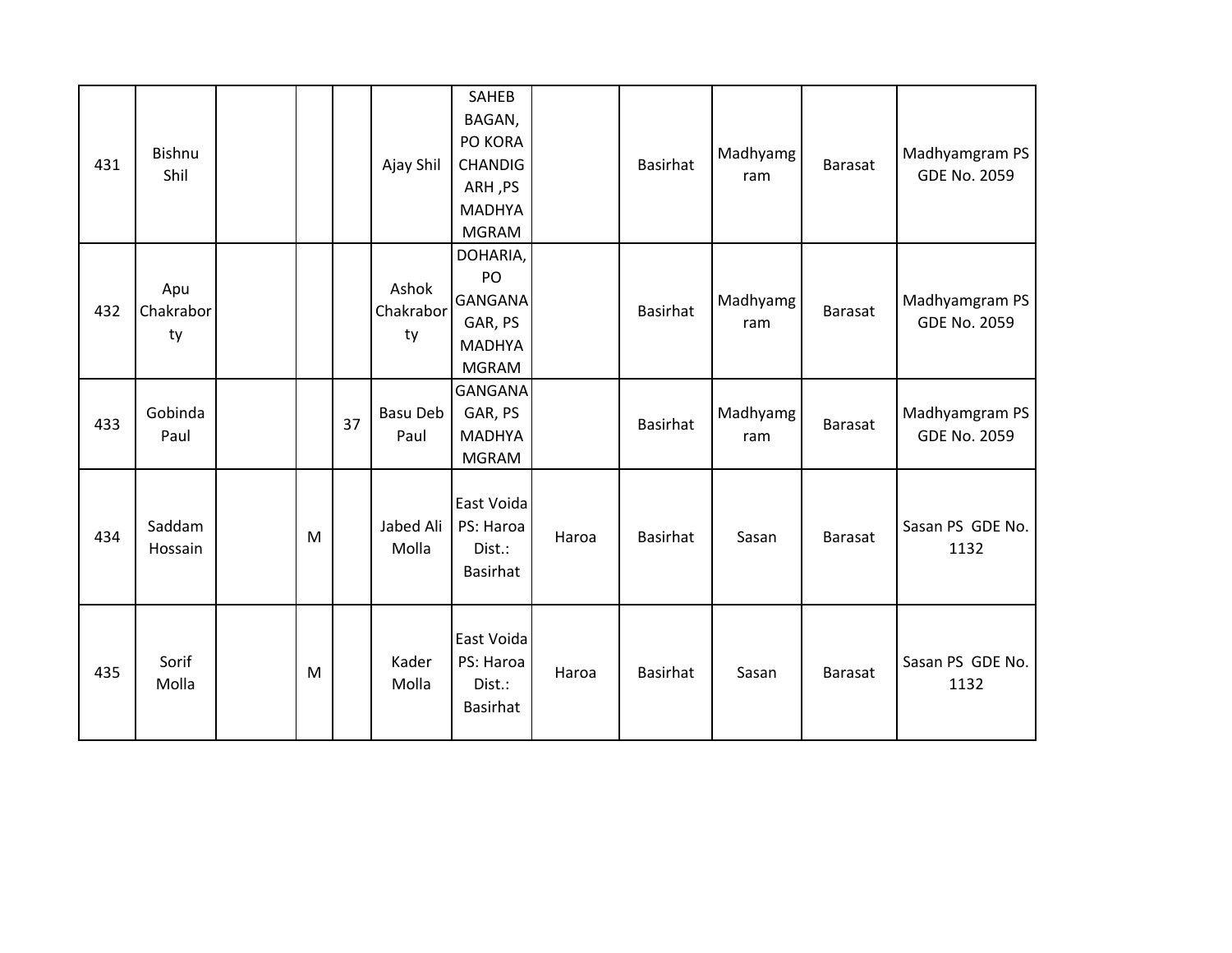| 436 | Ankush<br><b>Biswas</b>        | M | 18 | Moni<br>Gopal<br><b>Biswas</b> | SARADAP<br><b>ALLY PS:</b><br>Barrackpo<br>re Dist.:<br>Barrackpo<br>re Police<br>Commissi<br>onerate | Barrackpor<br>e            | Barrackpore<br>Police<br>Commission<br>erate | Barrackpor<br>e | Barrackpore<br>Police<br>Commission<br>erate | <b>Barrackpore PS</b><br><b>GDE No. 1211</b> |
|-----|--------------------------------|---|----|--------------------------------|-------------------------------------------------------------------------------------------------------|----------------------------|----------------------------------------------|-----------------|----------------------------------------------|----------------------------------------------|
| 437 | Titas Das                      | M |    | Pradip Das Barrackpo           | PS:<br>Barrackpo<br>re Dist.:<br>re Police<br>Commissi<br>onerate                                     | Barrackpor<br>e            | Barrackpore<br>Police<br>Commission<br>erate | Barrackpor<br>e | Barrackpore<br>Police<br>Commission<br>erate | <b>Barrackpore PS</b><br><b>GDE No. 1211</b> |
| 438 | Jishan Sk.                     | M |    | Khokon<br>Sk.                  | PS:<br>Barrackpo<br>re Dist.:<br>Barrackpo<br>re Police<br>Commissi<br>onerate                        | Barrackpor<br>e            | Barrackpore<br>Police<br>Commission<br>erate | Barrackpor<br>e | Barrackpore<br>Police<br>Commission<br>erate | <b>Barrackpore PS</b><br><b>GDE No. 1211</b> |
| 439 | Omprakas<br>h<br>Chowdhur<br>у | M |    | Lt. Lala<br>Chowfhur<br>y      | PS:<br>Barrackpo<br>re Dist.:<br>Barrackpo<br>re Police<br>Commissi<br>onerate                        | Barrackpor<br>$\mathsf{e}$ | Barrackpore<br>Police<br>Commission<br>erate | Barrackpor<br>e | Barrackpore<br>Police<br>Commission<br>erate | <b>Barrackpore PS</b><br><b>GDE No. 1211</b> |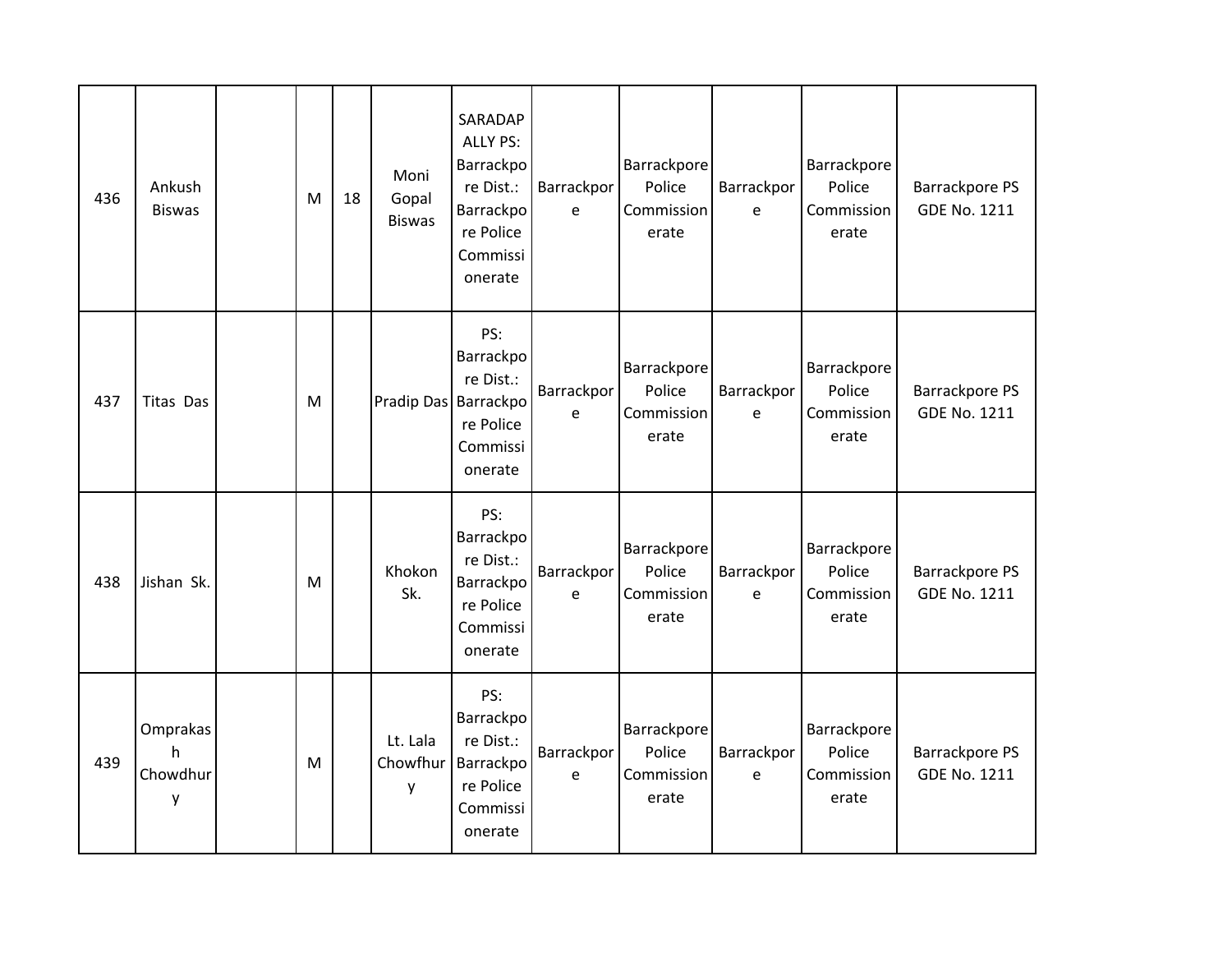| 440 | Sonu<br>Chowdhur<br>y | M | 32 | Lt.<br>Dharamna<br>th<br>Chowdhur<br>y | PS:<br>Barrackpo<br>re Dist.:<br>Barrackpo<br>re Police<br>Commissi<br>onerate | Barrackpor<br>e | Barrackpore<br>Police<br>Commission<br>erate | Barrackpor<br>e | Barrackpore<br>Police<br>Commission<br>erate | <b>Barrackpore PS</b><br><b>GDE No. 1211</b> |
|-----|-----------------------|---|----|----------------------------------------|--------------------------------------------------------------------------------|-----------------|----------------------------------------------|-----------------|----------------------------------------------|----------------------------------------------|
| 441 | Rajesh<br>Mahato      | M |    | Lt. Sunil<br>Mahato                    | PS:<br>Barrackpo<br>re Dist.:<br>Barrackpo<br>re Police<br>Commissi<br>onerate | Barrackpor<br>e | Barrackpore<br>Police<br>Commission<br>erate | Barrackpor<br>e | Barrackpore<br>Police<br>Commission<br>erate | Barrackpore PS<br><b>GDE No. 1211</b>        |
| 442 | Orayashu<br>Halder    |   | 29 | Prabhat<br>Haldar                      | PS:<br>Titagarh<br>Dist.:<br>Barrackpo<br>re Police<br>Commissi<br>onerate     | Titagarh        | Barrackpore<br>Police<br>Commission<br>erate | Titagarh        | Barrackpore<br>Police<br>Commission<br>erate | Titagarh PS GDE<br>No. 1574                  |
| 443 | Amardip<br>Das        |   | 32 | Ratan Lal<br>Das                       | PS:<br>Titagarh<br>Dist.:<br>Barrackpo<br>re Police<br>Commissi<br>onerate     | Titagarh        | Barrackpore<br>Police<br>Commission<br>erate | Titagarh        | Barrackpore<br>Police<br>Commission<br>erate | Titagarh PS GDE<br>No. 1574                  |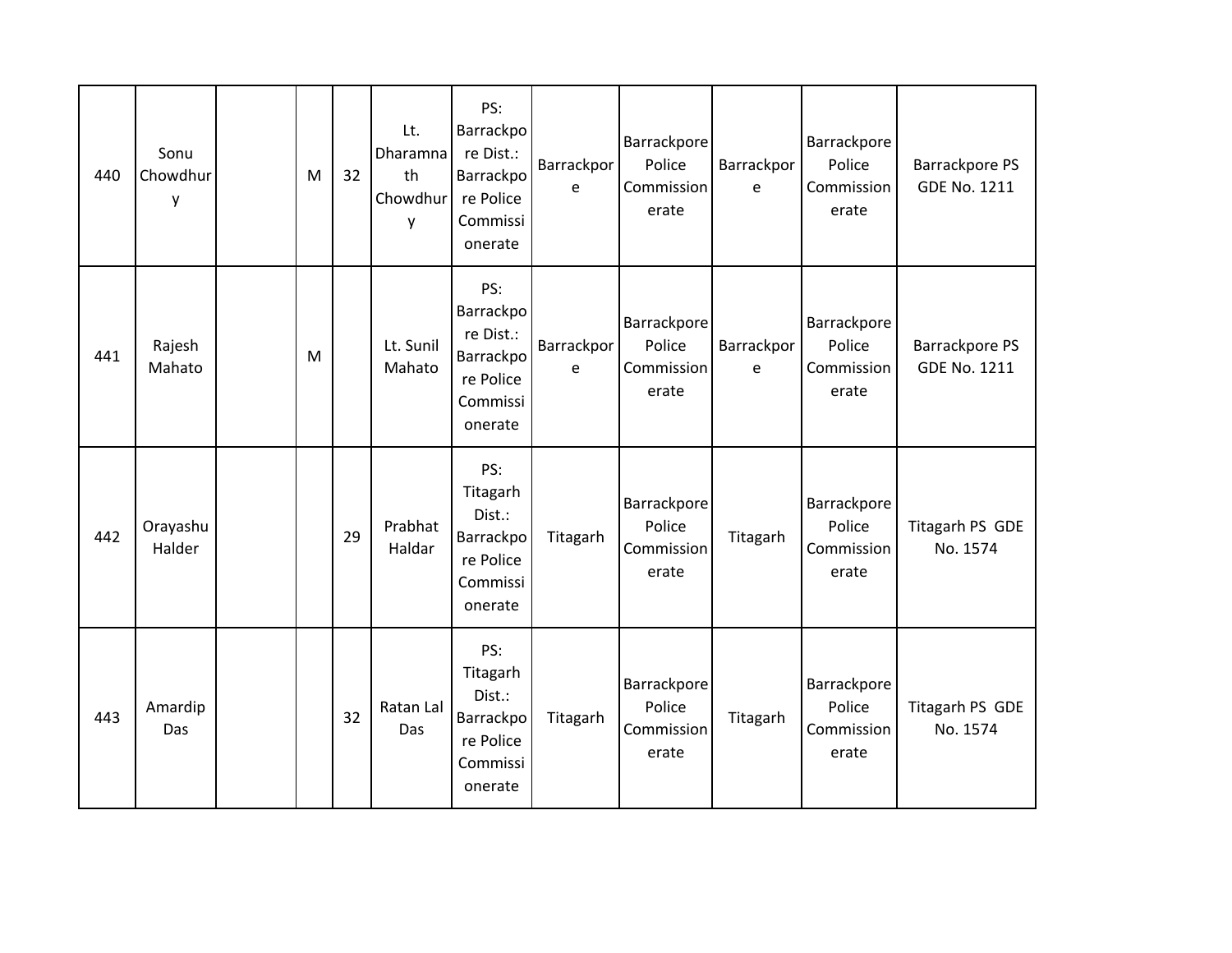| 444 | Ajay<br>Prasad            |  | 32 | Ram<br>Chandra<br>Prasad    | PS:<br>Barrackpo<br>re Dist.:<br>Barrackpo<br>re Police<br>Commissi<br>onerate | Barrackpor<br>e | Barrackpore<br>Police<br>Commission<br>erate | Titagarh | Barrackpore<br>Police<br>Commission<br>erate | Titagarh PS GDE<br>No. 1574 |
|-----|---------------------------|--|----|-----------------------------|--------------------------------------------------------------------------------|-----------------|----------------------------------------------|----------|----------------------------------------------|-----------------------------|
| 445 | Manick<br>Mandal          |  | 49 | Manoranj<br>an<br>Mondal    | PS:<br>Titagarh<br>Dist.:<br>Barrackpo<br>re Police<br>Commissi<br>onerate     | Titagarh        | Barrackpore<br>Police<br>Commission<br>erate | Titagarh | Barrackpore<br>Police<br>Commission<br>erate | Titagarh PS GDE<br>No. 1606 |
| 446 | <b>Bhola</b><br>Nath Jana |  | 42 | Lt Khokon<br>Jana           | PS:<br>Titagarh<br>Dist.:<br>Barrackpo<br>re Police<br>Commissi<br>onerate     | Titagarh        | Barrackpore<br>Police<br>Commission<br>erate | Titagarh | Barrackpore<br>Police<br>Commission<br>erate | Titagarh PS GDE<br>No. 1606 |
| 447 | Swapan<br>Saha            |  | 45 | Lt<br>Rabindra<br>Nath Saha | PS:<br>Titagarh<br>Dist.:<br>Barrackpo<br>re Police<br>Commissi<br>onerate     | Titagarh        | Barrackpore<br>Police<br>Commission<br>erate | Titagarh | Barrackpore<br>Police<br>Commission<br>erate | Titagarh PS GDE<br>No. 1606 |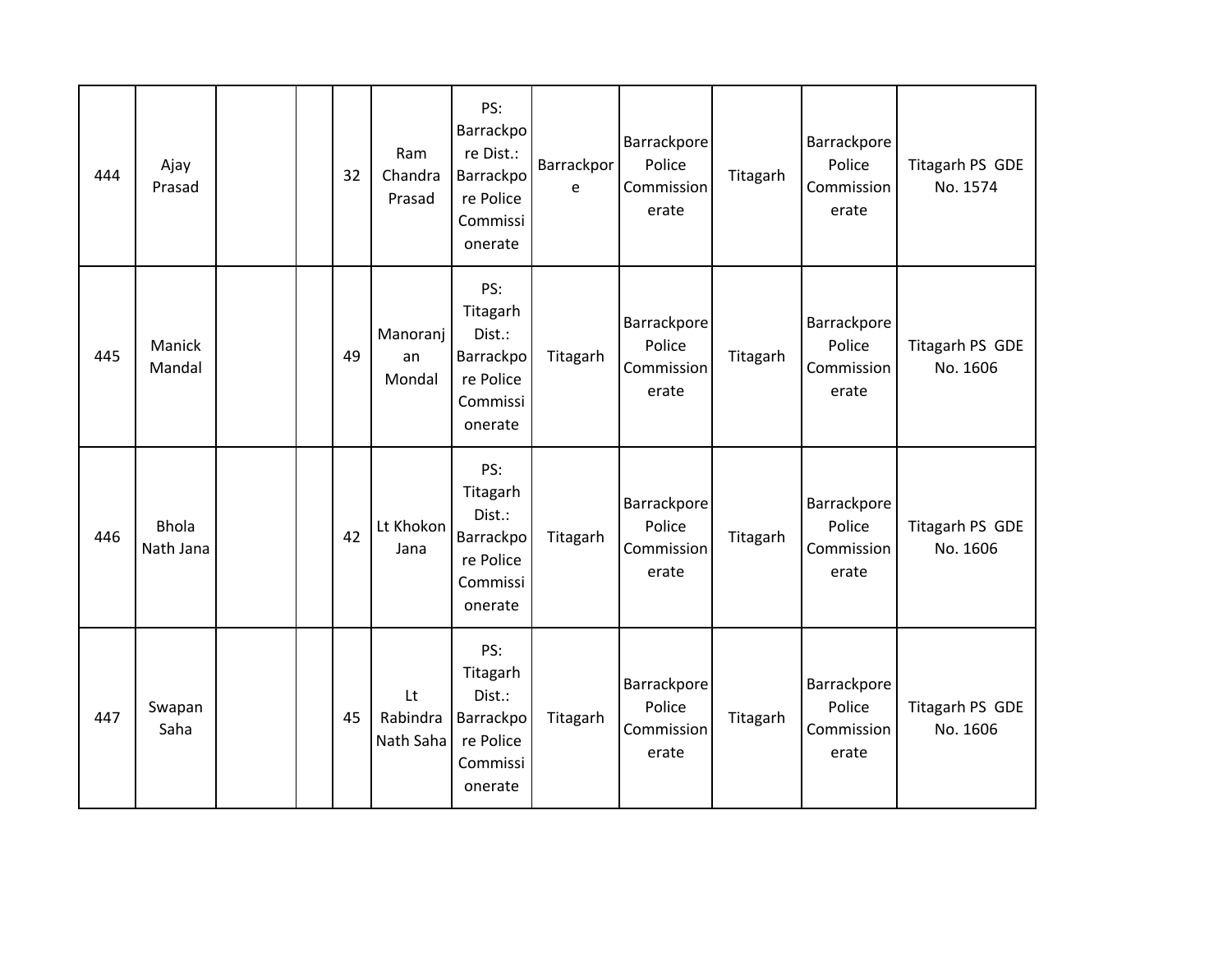| 448 | Bulu<br>Halder           |  | 30 | Lt<br>Ashutosh<br>Halder    | PS:<br>Titagarh<br>Dist.:<br>Barrackpo<br>re Police<br>Commissi<br>onerate | Titagarh | Barrackpore<br>Police<br>Commission<br>erate | Titagarh | <b>Barrackpore</b><br>Police<br>Commission<br>erate | Titagarh PS GDE<br>No. 1606 |
|-----|--------------------------|--|----|-----------------------------|----------------------------------------------------------------------------|----------|----------------------------------------------|----------|-----------------------------------------------------|-----------------------------|
| 449 | Utpal<br>Chakrabor<br>ty |  | 52 | Lt Badal<br>Chakrabor<br>ty | PS:<br>Jagaddal<br>Dist.:<br>Barrackpo<br>re Police<br>Commissi<br>onerate | Jagaddal | Barrackpore<br>Police<br>Commission<br>erate | Titagarh | <b>Barrackpore</b><br>Police<br>Commission<br>erate | Titagarh PS GDE<br>No. 1606 |
| 450 | Dipu<br>Karmakar         |  | 48 | Lt Pralad<br>Karmakar       | PS:<br>Jagaddal<br>Dist.:<br>Barrackpo<br>re Police<br>Commissi<br>onerate | Jagaddal | Barrackpore<br>Police<br>Commission<br>erate | Titagarh | <b>Barrackpore</b><br>Police<br>Commission<br>erate | Titagarh PS GDE<br>No. 1606 |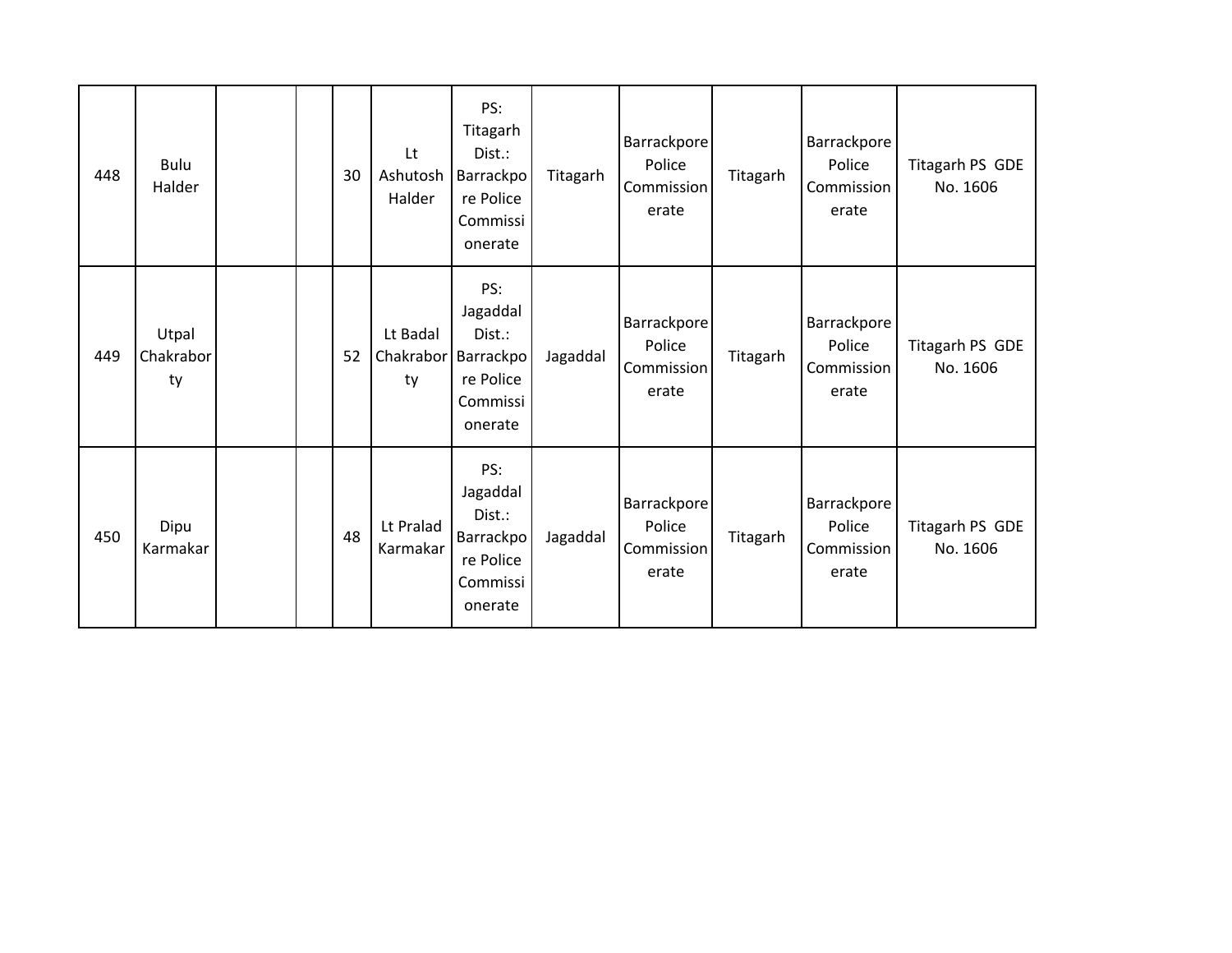| 451 | Lokhai<br>Bayen |  | 31 | S/o Adhir<br>Bayen | Vill-<br>Bamangac<br>hi, PS-<br>Sonarpur,<br>Dist-South<br>24 Pgs PS:<br>Sonarpur<br>Dist.:<br>Baruipur<br>Police<br>District  | Sonarpur | Baruipur<br>Police<br>District | Baruipur | Baruipur<br>Police<br>District | Baruipur PS GDE<br>No. 3273 |
|-----|-----------------|--|----|--------------------|--------------------------------------------------------------------------------------------------------------------------------|----------|--------------------------------|----------|--------------------------------|-----------------------------|
| 452 | Saiful<br>Sekh  |  | 28 | S/o Jalil<br>Sekh  | Vill-<br>Kumarhat,<br>PS-<br>Baruipur,<br>Dist-<br>South 24<br>Pgs PS:<br>Baruipur<br>Dist.:<br>Baruipur<br>Police<br>District | Baruipur | Baruipur<br>Police<br>District | Baruipur | Baruipur<br>Police<br>District | Baruipur PS GDE<br>No. 3373 |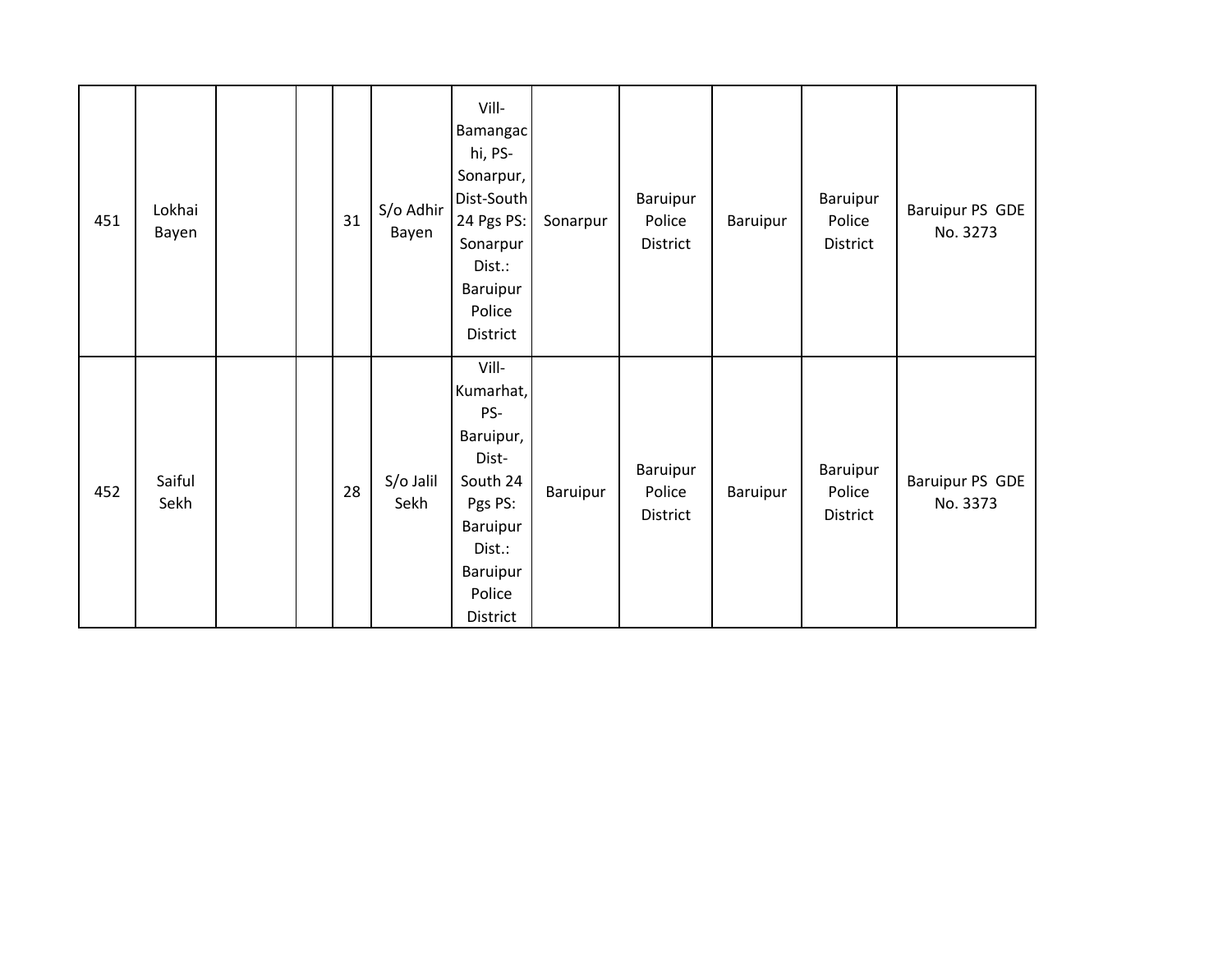| 453 | Md Apnan         |   | 33 | S/o Raja<br>Sk        | Vill-<br>Jamshed<br>PS-<br>Baruipur,<br>Dist-<br>South 24<br>Pgs PS:<br>Baruipur<br>Dist.:<br>Baruipur<br>Police<br>District | Baruipur | Baruipur<br>Police<br>District | Baruipur | Baruipur<br>Police<br>District | <b>Baruipur PS GDE</b><br>No. 3324 |
|-----|------------------|---|----|-----------------------|------------------------------------------------------------------------------------------------------------------------------|----------|--------------------------------|----------|--------------------------------|------------------------------------|
| 454 | Ranjan<br>Mondal | M |    | Lt. Jatiram<br>Mondal | 7 No.<br>Bharatgar<br>h, Basanti,<br>South 24<br>Pgs PS:<br>Basanti<br>Dist.:<br>Baruipur<br>Police<br>District              | Basanti  | Baruipur<br>Police<br>District | Basanti  | Baruipur<br>Police<br>District | Basanti PS GDE<br>No. 1329         |
| 455 | Dulal<br>Naskar  | M |    | Lt. Kanai<br>Naskar   | Joytishpur<br>, Basanti,<br>South 24<br>Pgs PS:<br>Basanti<br>Dist.:<br>Baruipur<br>Police<br>District                       | Basanti  | Baruipur<br>Police<br>District | Basanti  | Baruipur<br>Police<br>District | Basanti PS GDE<br>No. 1329         |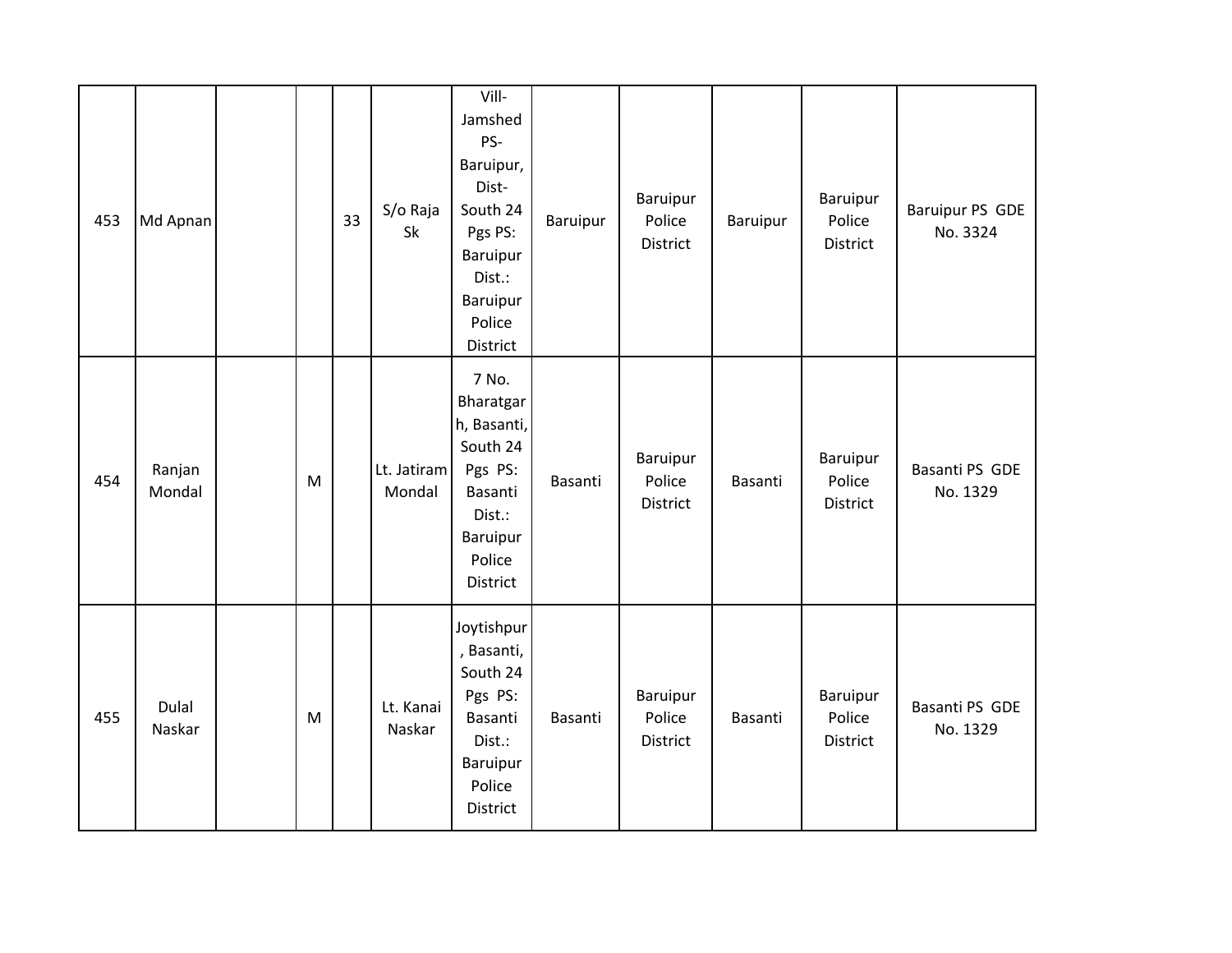| 456 | Soleman<br>Laskar | M | Kutub<br>Laskar    | 6 No.<br>Bhangank<br>hali,,<br>basanti,<br>South 24<br>Pgs PS:<br>Basanti<br>Dist.:<br>Baruipur<br>Police<br>District | Basanti | Baruipur<br>Police<br>District | Basanti | Baruipur<br>Police<br>District | Basanti PS GDE<br>No. 1329 |
|-----|-------------------|---|--------------------|-----------------------------------------------------------------------------------------------------------------------|---------|--------------------------------|---------|--------------------------------|----------------------------|
| 457 | Rejaul<br>Akhan   | M | Idrish<br>Akhan    | 1 No.<br>Ranogarh,<br>Basanti,<br>South 24<br>Pgs PS:<br>Basanti<br>Dist.:<br>Baruipur<br>Police<br>District          | Basanti | Baruipur<br>Police<br>District | Basanti | Baruipur<br>Police<br>District | Basanti PS GDE<br>No. 1329 |
| 458 | Sislidar<br>Singh | M | Parcharan<br>Singh | Ranigarh,<br>Basanti,<br>South 24<br>Pgs PS:<br>Basanti<br>Dist.:<br>Baruipur<br>Police<br>District                   | Basanti | Baruipur<br>Police<br>District | Basanti | Baruipur<br>Police<br>District | Basanti PS GDE<br>No. 1329 |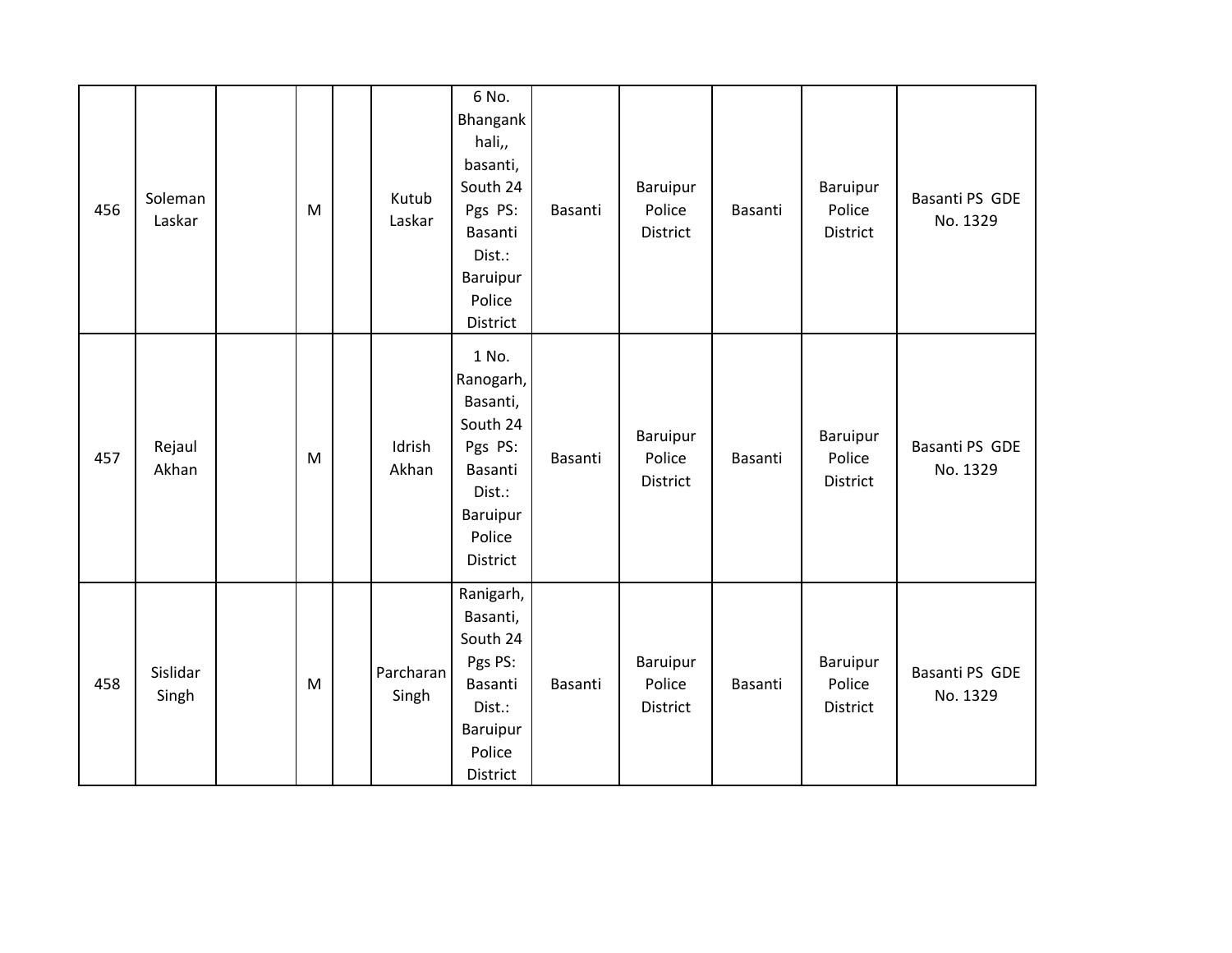| 459 | Pradip<br>Sardar | M | Lt. Ranjit<br>Sardar | Hironmoy<br>pur,<br>Basanti,<br>South 24<br>Pgs PS:<br>Basanti<br>Dist.:<br>Baruipur<br>Police<br>District | Basanti | Baruipur<br>Police<br>District        | Basanti | Baruipur<br>Police<br><b>District</b> | Basanti PS GDE<br>No. 1329 |
|-----|------------------|---|----------------------|------------------------------------------------------------------------------------------------------------|---------|---------------------------------------|---------|---------------------------------------|----------------------------|
| 460 | Jatin<br>Mahata  | M | Sadanand<br>a        | Hiranmoy<br>pur,<br>Basanti,<br>South 24<br>Pgs PS:<br>Basanti<br>Dist.:<br>Baruipur<br>Police<br>District | Basanti | Baruipur<br>Police<br>District        | Basanti | Baruipur<br>Police<br>District        | Basanti PS GDE<br>No. 1329 |
| 461 | Sandip<br>Mondal | M | Mahit                | Hironmoy<br>pur,<br>Basanti,<br>South 24<br>Pgs PS:<br>Basanti<br>Dist.:<br>Baruipur<br>Police<br>District | Basanti | <b>Baruipur</b><br>Police<br>District | Basanti | Baruipur<br>Police<br><b>District</b> | Basanti PS GDE<br>No. 1329 |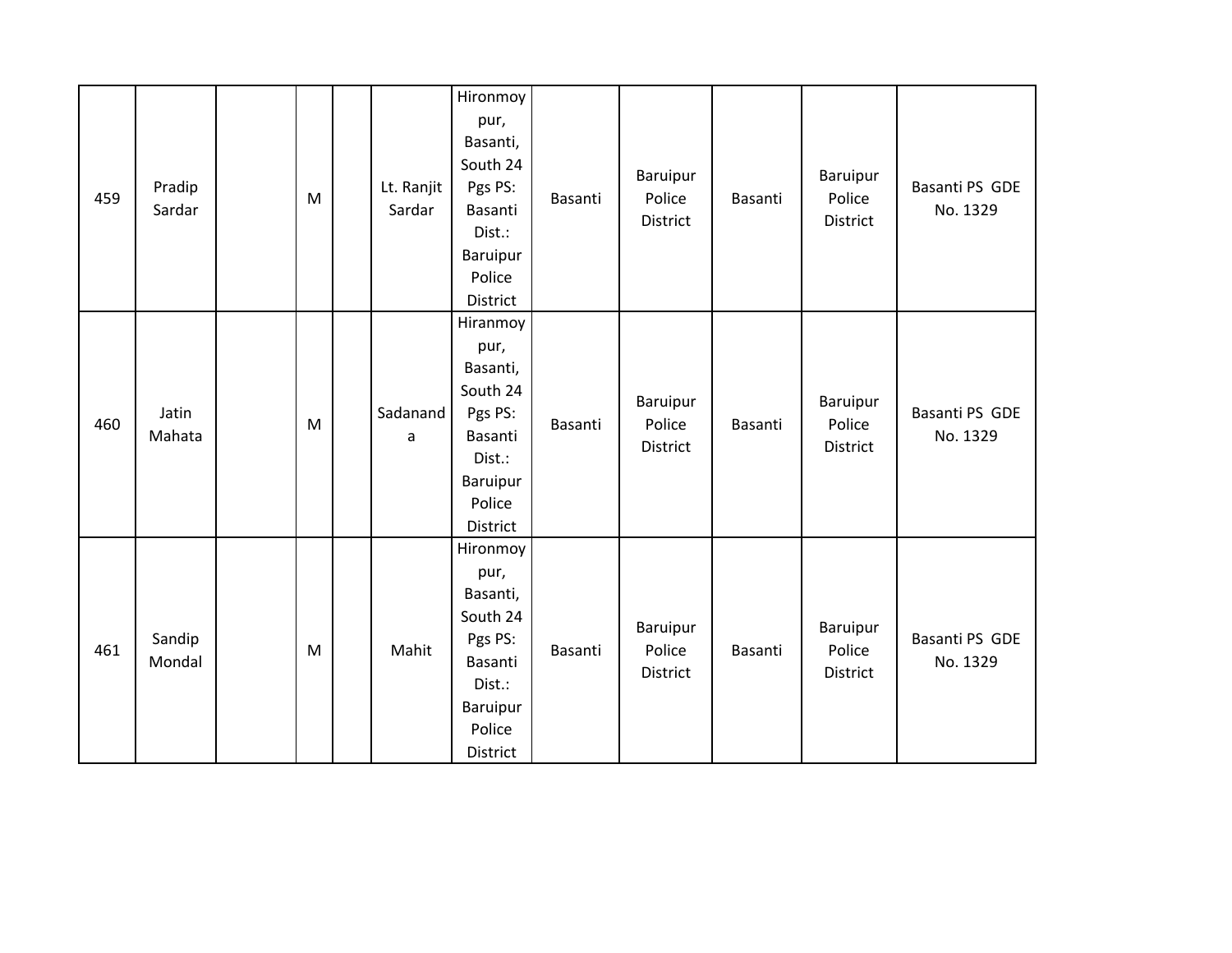| 462 | Prosenjit<br><b>Bbar</b> | M |    | Proboth<br>Bar           | Jaygopalp<br>ur,<br>Basanti,<br>South 24<br>Pgs PS:<br>Basanti<br>Dist.:<br>Baruipur<br>Police<br>District | Basanti | Baruipur<br>Police<br><b>District</b> | Basanti        | Baruipur<br>Police<br><b>District</b>        | Basanti PS GDE<br>No. 1329        |
|-----|--------------------------|---|----|--------------------------|------------------------------------------------------------------------------------------------------------|---------|---------------------------------------|----------------|----------------------------------------------|-----------------------------------|
| 463 | Mritunjoy<br>Das         | M | 27 | Montu<br>Das             | Kulti                                                                                                      |         | <b>Basirhat</b>                       | <b>Bhangar</b> | Baruipur<br>Police<br><b>District</b>        | <b>Bhangar PS GDE</b><br>No. 1519 |
| 464 | Farid<br>Molla           | M | 32 | Anayet<br>Molla          | Padmapuk<br>ur                                                                                             |         | <b>Basirhat</b>                       | <b>Bhangar</b> | Baruipur<br>Police<br><b>District</b>        | Bhangar PS GDE<br>No. 1540        |
| 465 | Jakir<br>Dhali           | M | 32 | Fatiar<br>Dhali          | Ushpara                                                                                                    |         | <b>Basirhat</b>                       | Bhangar        | <b>Baruipur</b><br>Police<br><b>District</b> | <b>Bhangar PS GDE</b><br>No. 1540 |
| 466 | Samir<br>Chakrabor<br>ty | M | 45 | Sunil<br>Chakrabor<br>ty | Lawgachi                                                                                                   |         | <b>Basirhat</b>                       | <b>Bhangar</b> | Baruipur<br>Police<br><b>District</b>        | <b>Bhangar PS GDE</b><br>No. 1540 |
| 467 | Afridi<br>Molla          | M | 22 | Yamin<br>Molla           | <b>Binerait</b>                                                                                            |         | <b>Basirhat</b>                       | Bhangar        | Baruipur<br>Police<br>District               | <b>Bhangar PS GDE</b><br>No. 1577 |
| 468 | Sasodhar<br>Parbat       | M | 52 | Lt. Rahim<br>Parbat      | Kharamba                                                                                                   |         | <b>Basirhat</b>                       | Bhangar        | Baruipur<br>Police<br>District               | <b>Bhangar PS GDE</b><br>No. 1577 |
| 469 | Azhad Ak                 | M | 41 |                          | Sabdel Sk   Kharamba                                                                                       |         | <b>Basirhat</b>                       | Bhangar        | Baruipur<br>Police<br>District               | <b>Bhangar PS GDE</b><br>No. 1577 |
| 470 | Hazrat Sk                | M | 38 | Lt. Hamid<br>Sk          | Kharamba                                                                                                   |         | <b>Basirhat</b>                       | Bhangar        | Baruipur<br>Police<br>District               | <b>Bhangar PS GDE</b><br>No. 1577 |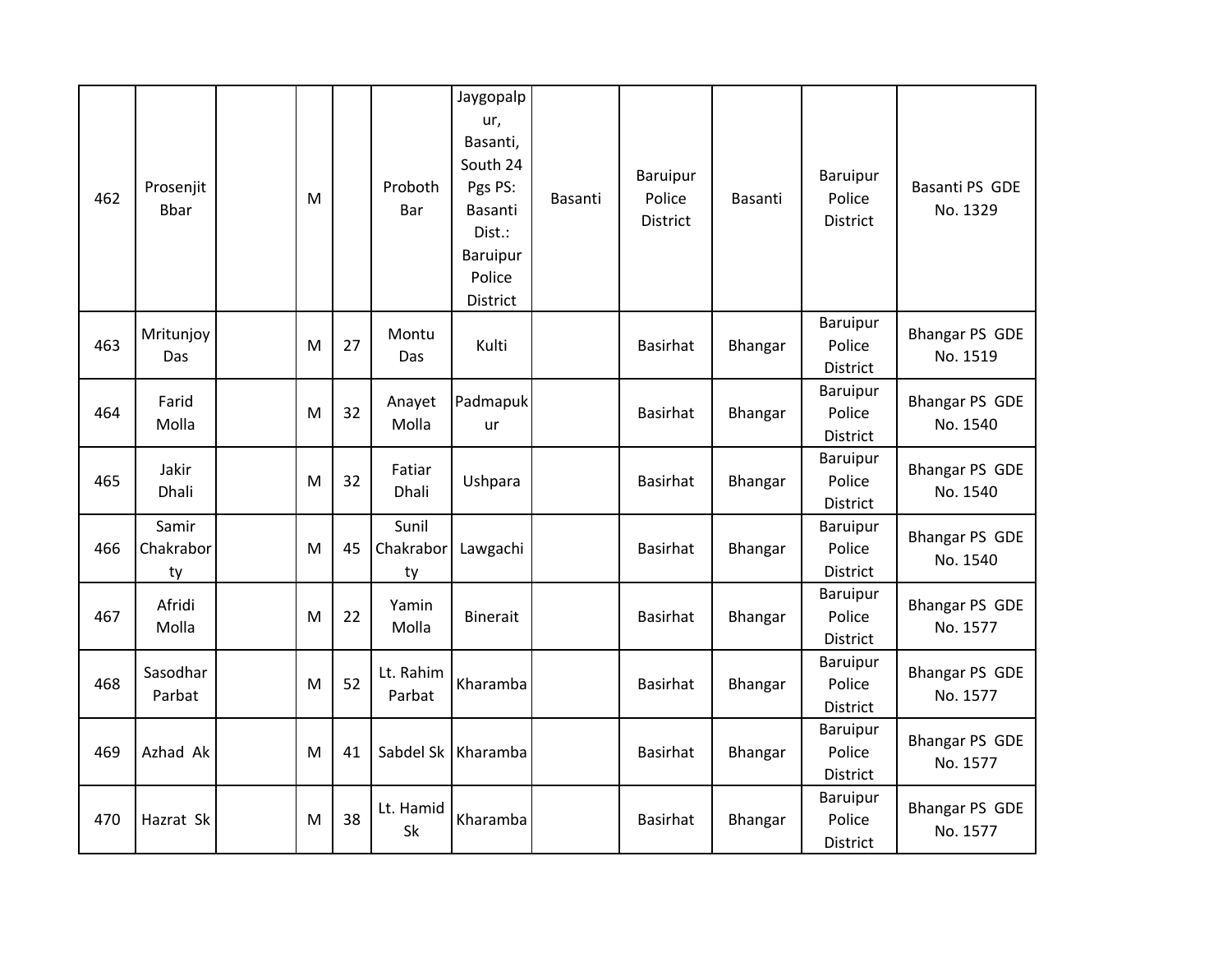| 471 | Akkarmul<br>Sardar | M | 18 | Zorip<br>Sardar | Hasarabad<br>PS:<br>Jibantala<br>Dist.:<br>Baruipur<br>Police<br>District               | Jibantala | Baruipur<br>Police<br>District | Canning | Baruipur<br>Police<br>District        | Canning PS GDE<br>No. 1411 |
|-----|--------------------|---|----|-----------------|-----------------------------------------------------------------------------------------|-----------|--------------------------------|---------|---------------------------------------|----------------------------|
| 472 | Engraj<br>Majhi    | M | 19 | Biru Majhi      | Hasarabad<br>PS:<br>Jibantala<br>Dist.:<br>Baruipur<br>Police<br>District               | Jibantala | Baruipur<br>Police<br>District | Canning | Baruipur<br>Police<br>District        | Canning PS GDE<br>No. 1411 |
| 473 | Ujjal<br>Mondal    | M | 35 | Tarun<br>Mondal | 2 No.<br>Dighirpar<br>PS:<br>Canning<br>Dist.:<br><b>Baruipur</b><br>Police<br>District | Canning   | Baruipur<br>Police<br>District | Canning | <b>Baruipur</b><br>Police<br>District | Canning PS GDE<br>No. 1416 |
| 474 | Bikash<br>Kundu    | M | 52 | Arun<br>Kundu   | Mithakhali<br>Daspara<br>PS:<br>Canning<br>Dist.:<br>Baruipur<br>Police<br>District     | Canning   | Baruipur<br>Police<br>District | Canning | <b>Baruipur</b><br>Police<br>District | Canning PS GDE<br>No. 1416 |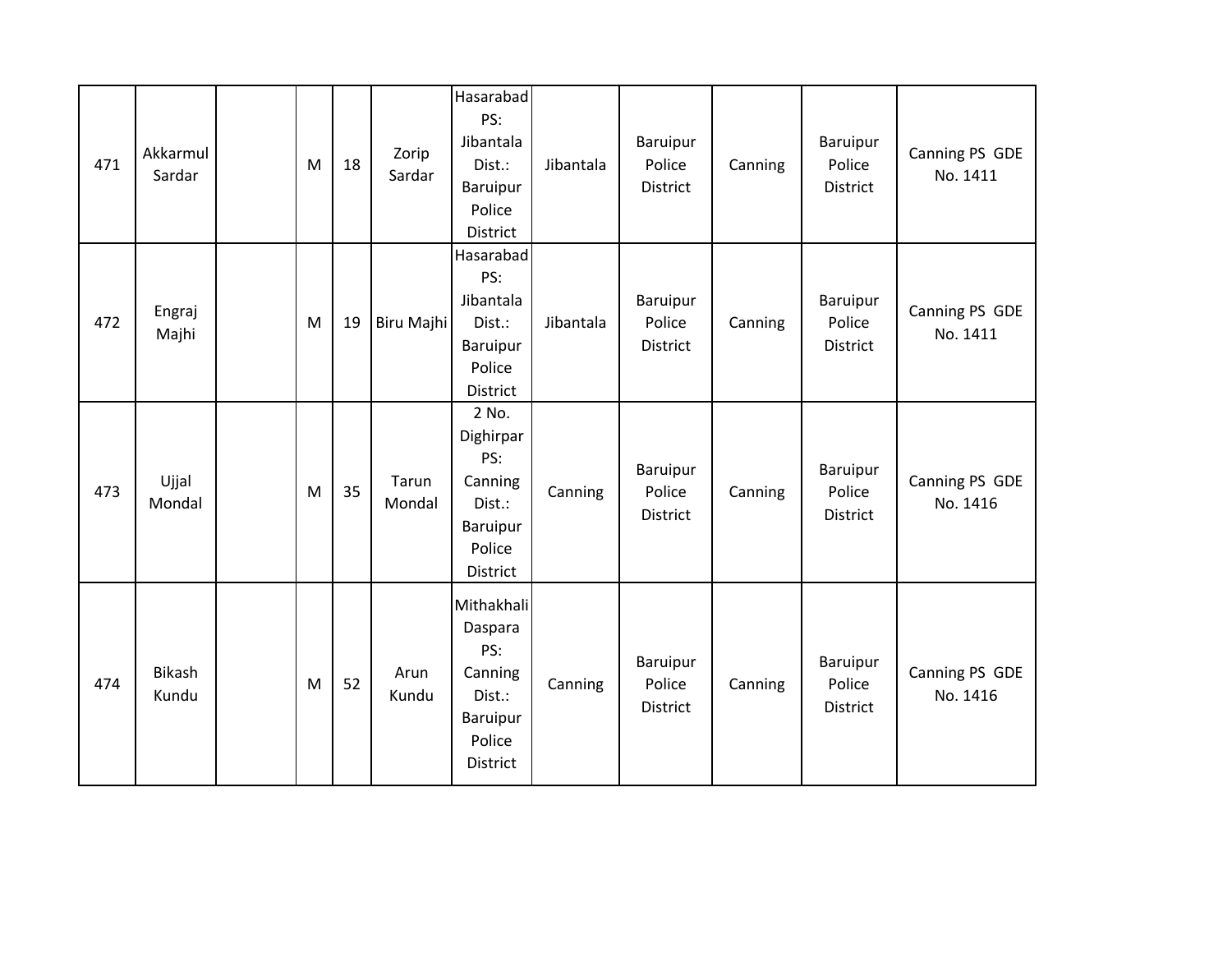| 475 | Ranjan<br>Kayal | M | 35 | Kartick<br>Kayal           | Kunjipara<br>PS:<br>Canning<br>Dist.:<br>Baruipur<br>Police<br>District               | Canning   | Baruipur<br>Police<br>District        | Canning   | Baruipur<br>Police<br>District               | Canning PS GDE<br>No. 1416                                        |
|-----|-----------------|---|----|----------------------------|---------------------------------------------------------------------------------------|-----------|---------------------------------------|-----------|----------------------------------------------|-------------------------------------------------------------------|
| 476 | Hasan<br>Molla  | M |    | Kutub<br>Molla             | Dakshin<br><b>Bansra PS:</b><br>Jibantala<br>Dist.:<br>Baruipur<br>Police<br>District | Jibantala | Baruipur<br>Police<br>District        | Jibantala | Baruipur<br>Police<br><b>District</b>        | Jibantala PS<br>Outpost<br>Ghutiasharip ROP<br><b>GDE No. 870</b> |
| 477 | Imran Sk        | M |    | Oliulla Sk                 | Narayanp<br>ur PS:<br>Jibantala<br>Dist.:<br>Baruipur<br>Police<br>District           | Jibantala | <b>Baruipur</b><br>Police<br>District | Jibantala | <b>Baruipur</b><br>Police<br><b>District</b> | Jibantala PS<br>Outpost<br>Ghutiasharip ROP<br><b>GDE No. 870</b> |
| 478 | Saharul<br>Alam |   | 23 | Year<br>Mohamm<br>ad Molla | Swastyang<br>achi PS:<br>Kashipore<br>Dist.:<br>Baruipur<br>Police<br>District        | Kashipore | Baruipur<br>Police<br>District        | Kashipore | <b>Baruipur</b><br>Police<br><b>District</b> | Kashipore PS GDE<br>No. 1249                                      |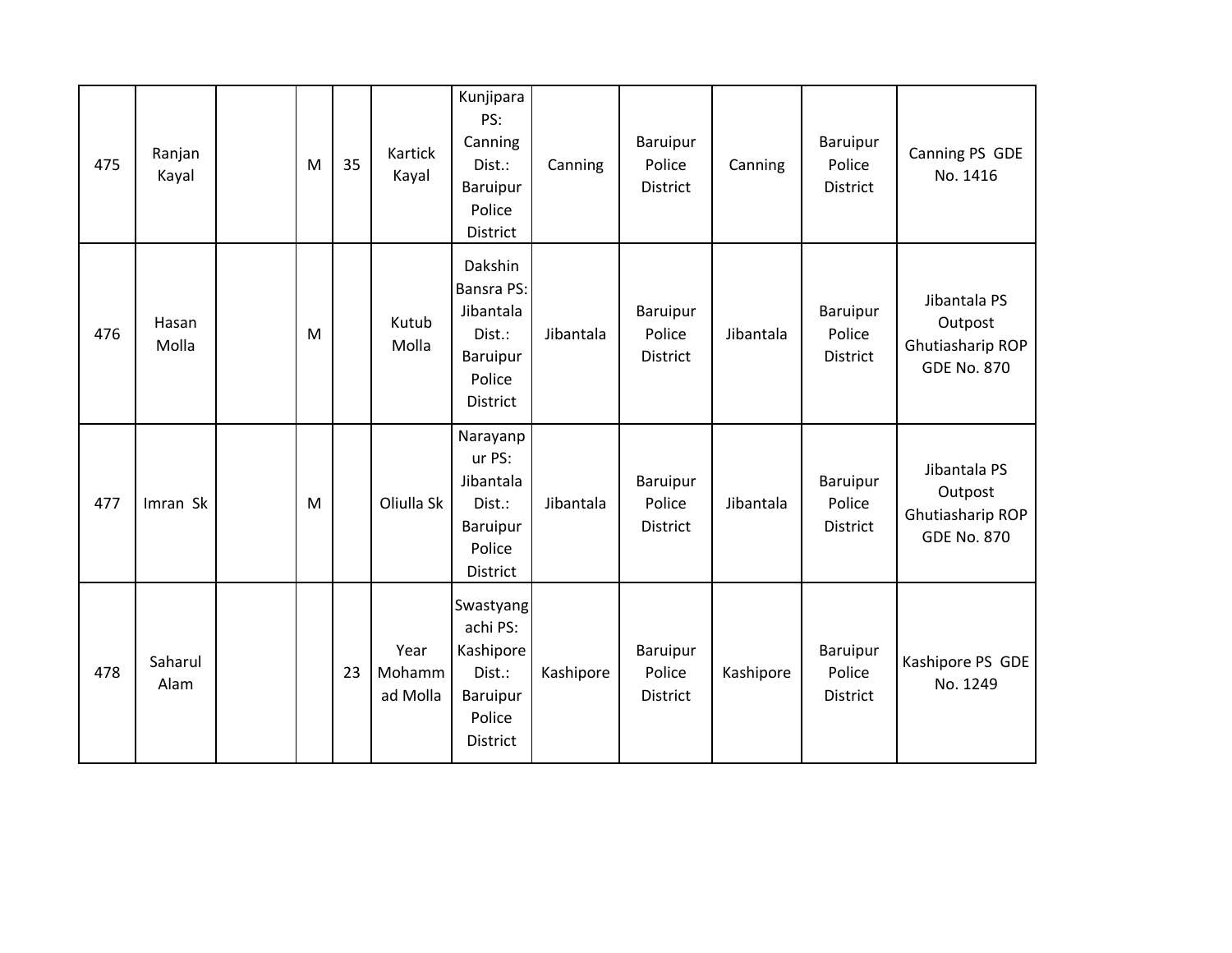| 479 | Pappu<br>Ghosh    | Rahul |   | 21 | Dipankar<br>Ghosh                | Polerhat<br>GhoshPar<br>a PS:<br>Kashipore<br>Dist.:<br>Baruipur<br>Police<br><b>District</b> | Kashipore | Baruipur<br>Police<br>District        | Kashipore       | Baruipur<br>Police<br><b>District</b> | Kashipore PS GDE<br>No. 1249          |
|-----|-------------------|-------|---|----|----------------------------------|-----------------------------------------------------------------------------------------------|-----------|---------------------------------------|-----------------|---------------------------------------|---------------------------------------|
| 480 | Hafijul<br>Islam  |       |   | 38 | Harmuj Ali<br>Molla              | Purbo<br>Satulia PS:<br>Kashipore<br>Dist.:<br>Baruipur<br>Police<br><b>District</b>          | Kashipore | Baruipur<br>Police<br><b>District</b> | Kashipore       | Baruipur<br>Police<br><b>District</b> | Kashipore PS GDE<br>No. 1250          |
| 481 | Soumen<br>Roy     |       |   | 36 | Ramkirshn<br>a Ray               | Joynagar<br>PS:<br>Kashipore<br>Dist.:<br>Baruipur<br>Police<br>District                      | Kashipore | Baruipur<br>Police<br><b>District</b> | Kashipore       | Baruipur<br>Police<br>District        | Kashipore PS GDE<br>No. 1250          |
| 482 | Aminul<br>Halder  |       | M | 27 | S/o. Noor<br>Hossen<br>Halder    | Sarbaria<br>Fakir Takia<br>, $PS.$<br>Jibantala                                               |           | Basirhat                              | Narendrap<br>ur | Baruipur<br>Police<br>District        | Narendrapur PS<br><b>GDE No. 2483</b> |
| 483 | Mohabbat<br>Naiya |       | M | 39 | $S/O$ . Lt.<br>Azim Ali<br>Naiya | Sarbaria<br><b>Fakir Takia</b><br>PS.<br>Jibantala                                            |           | <b>Basirhat</b>                       | Narendrap<br>ur | Baruipur<br>Police<br><b>District</b> | Narendrapur PS<br><b>GDE No. 2483</b> |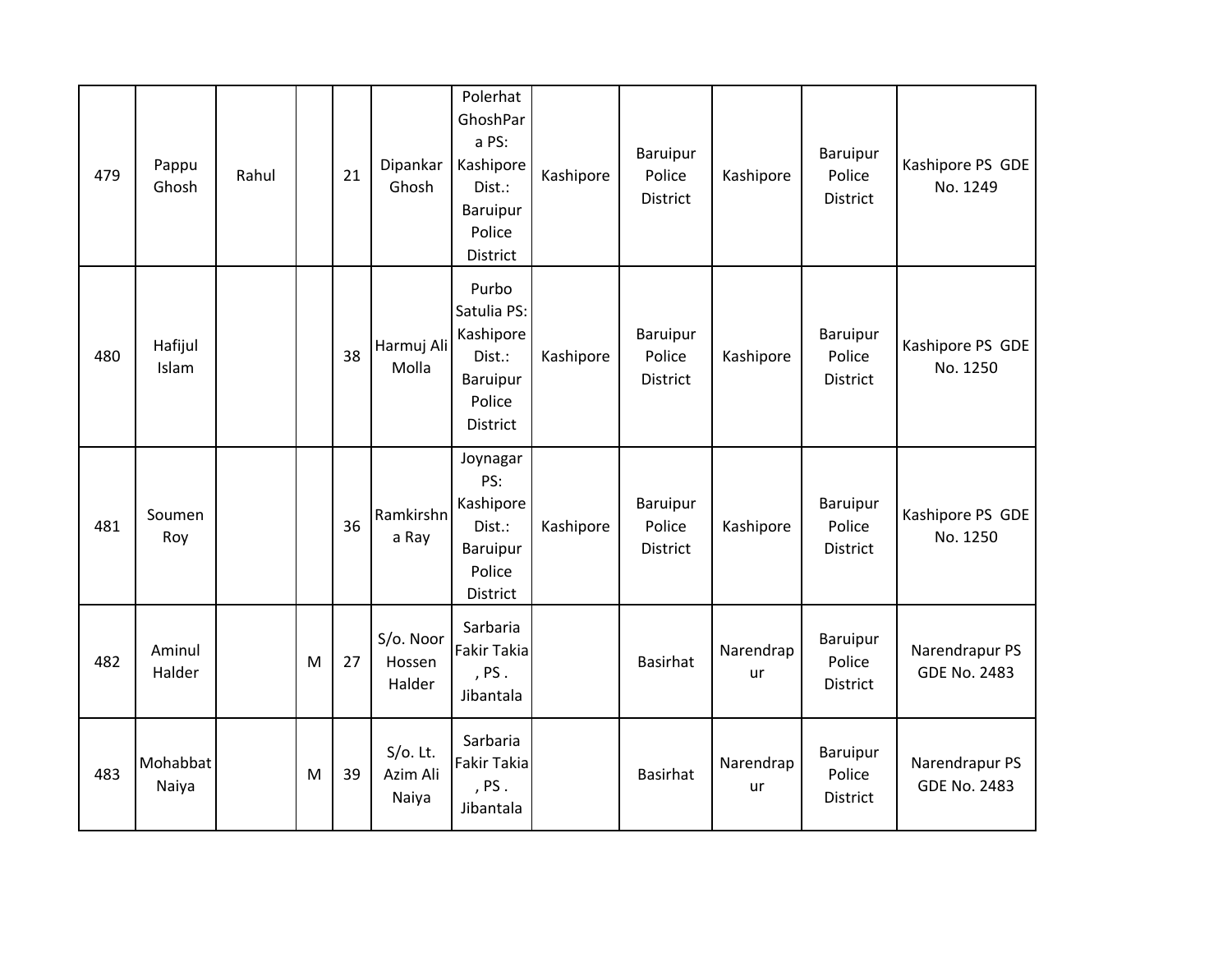| 484 | Sujon<br>Naskar  | M | 20 | S/o. Raju<br>Naskar             | <b>Birze</b><br>Tarunsang<br>a, club,<br>PS. Patuli             | <b>Basirhat</b> | Narendrap<br>ur        | Baruipur<br>Police<br><b>District</b> | Narendrapur PS<br><b>GDE No. 2483</b> |
|-----|------------------|---|----|---------------------------------|-----------------------------------------------------------------|-----------------|------------------------|---------------------------------------|---------------------------------------|
| 485 | Asis Dhali       | M | 21 | Dhali                           | <b>Birze</b><br>S/o. Ranjit Tarunsang<br>a, club,<br>PS. Patuli | <b>Basirhat</b> | Narendrap<br>ur        | Baruipur<br>Police<br><b>District</b> | Narendrapur PS<br><b>GDE No. 2483</b> |
| 486 | Subhankar<br>Das | M | 28 | S/o. Shibu<br>Das               | Student<br>Club, PO.<br>Boral, PS.<br>Narendra<br>pur           | Basirhat        | Narendrap<br><b>ur</b> | Baruipur<br>Police<br><b>District</b> | Narendrapur PS<br><b>GDE No. 2504</b> |
| 487 | Dip Saha         | M | 39 | $S/O$ .<br>Provat<br>Saha       | Garia<br>Dhalua,<br>Taltala,<br>PS.<br>Narendra<br>pur          | <b>Basirhat</b> | Narendrap<br>ur        | Baruipur<br>Police<br>District        | Narendrapur PS<br><b>GDE No. 2459</b> |
| 488 | Ranjit<br>Mal    | M | 37 | $S/O$ .lt.<br>Tarani Mal        | Garia<br>Dhalua,<br>Taltala,<br>PS.<br>Narendra<br>pur          | <b>Basirhat</b> | Narendrap<br>ur        | Baruipur<br>Police<br><b>District</b> | Narendrapur PS<br><b>GDE No. 2459</b> |
| 489 | Bubai Das        | M | 42 | $S/O$ . Lt.<br><b>Mihir Das</b> | Garia<br>Dhalua,<br>Taltala,<br>PS.<br>Narendra<br>pur          | <b>Basirhat</b> | Narendrap<br>ur        | Baruipur<br>Police<br>District        | Narendrapur PS<br><b>GDE No. 2459</b> |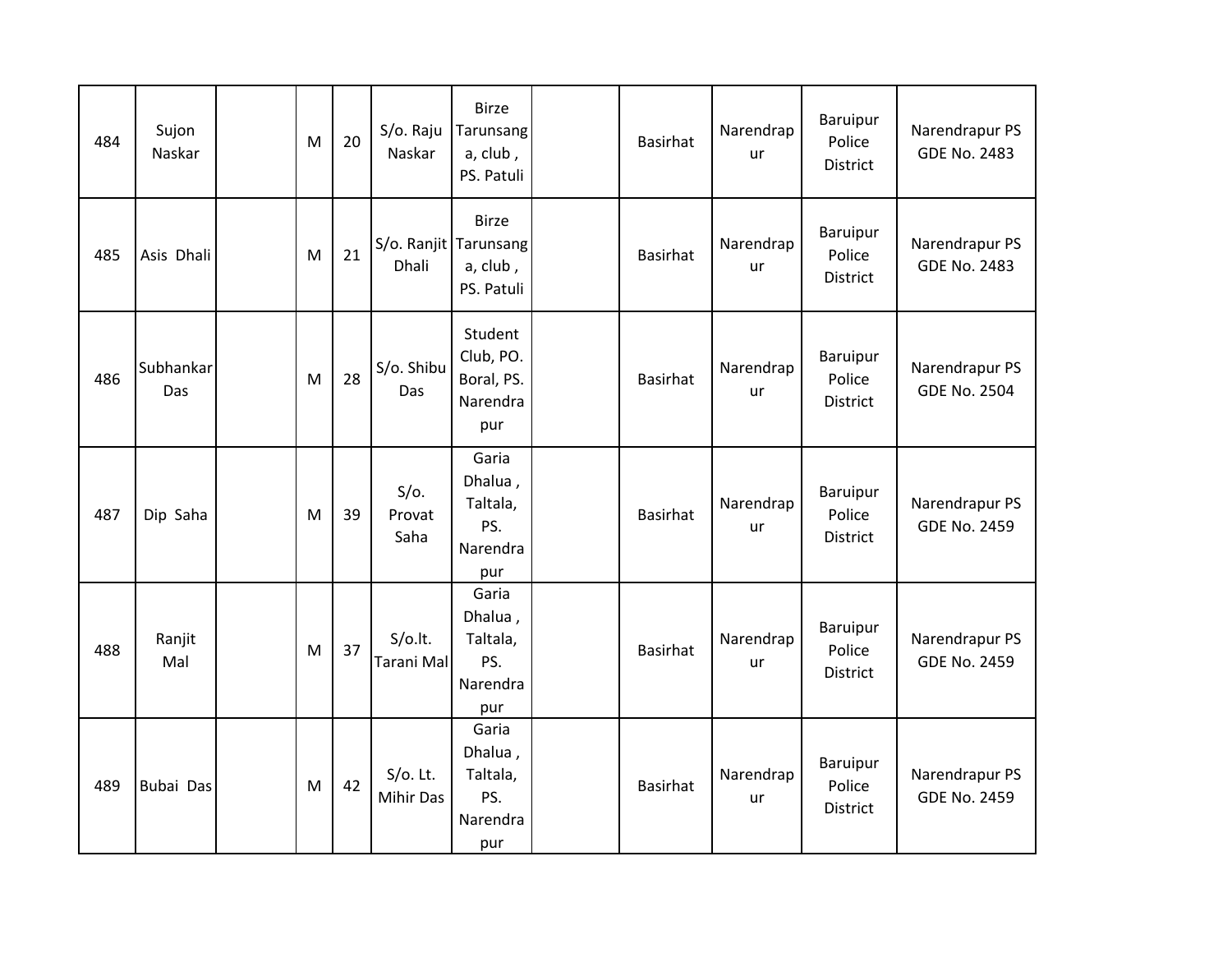| 490 | Mahabur<br>Mondal        | M |    | Nur Islam<br>Mondal    |                                                          |              | <b>Basirhat</b> | <b>Baduria</b> | <b>Basirhat</b> | Baduria PS GDE<br>No. 1445 |
|-----|--------------------------|---|----|------------------------|----------------------------------------------------------|--------------|-----------------|----------------|-----------------|----------------------------|
| 491 | Matiar<br>Mondal         | M |    | Lt Mujit<br>Mondal     |                                                          |              | <b>Basirhat</b> | <b>Baduria</b> | <b>Basirhat</b> | Baduria PS GDE<br>No. 1445 |
| 492 | Aijul<br>Haque<br>Mondal | M | 42 | Lt. Motiar<br>Rahaman  | <b>Akipur PS:</b><br><b>MATIA</b><br>Dist.:<br>Basirhat  | <b>MATIA</b> | <b>Basirhat</b> | Haroa          | <b>Basirhat</b> | Haroa PS GDE No.<br>1294   |
| 493 | Arshab Ali               | M | 46 | Labadi<br>Mondal       | <b>Akipur PS:</b><br><b>MATIA</b><br>Dist.:<br>Basirhat  | <b>MATIA</b> | <b>Basirhat</b> | Haroa          | <b>Basirhat</b> | Haroa PS GDE No.<br>1294   |
| 494 | Santu<br>Molla           | M | 27 | Ajibar<br>Molla        | Sankarpur<br>PS: Haroa<br>Dist.:<br>Basirhat             | Haroa        | <b>Basirhat</b> | Haroa          | <b>Basirhat</b> | Haroa PS GDE No.<br>1294   |
| 495 | Firoj<br>Molla           | M | 40 | Rab Molla              | Atghara<br>PS: Haroa<br>Dist.:<br>Basirhat               | Haroa        | <b>Basirhat</b> | Haroa          | <b>Basirhat</b> | Haroa PS GDE No.<br>1294   |
| 496 | Sattar Sk                | M | 40 | Lt.<br>Yeajoddin<br>Sk | Najarnaga<br>r PS:<br>Haroa<br>Dist.:<br><b>Basirhat</b> | Haroa        | <b>Basirhat</b> | Haroa          | <b>Basirhat</b> | Haroa PS GDE No.<br>1294   |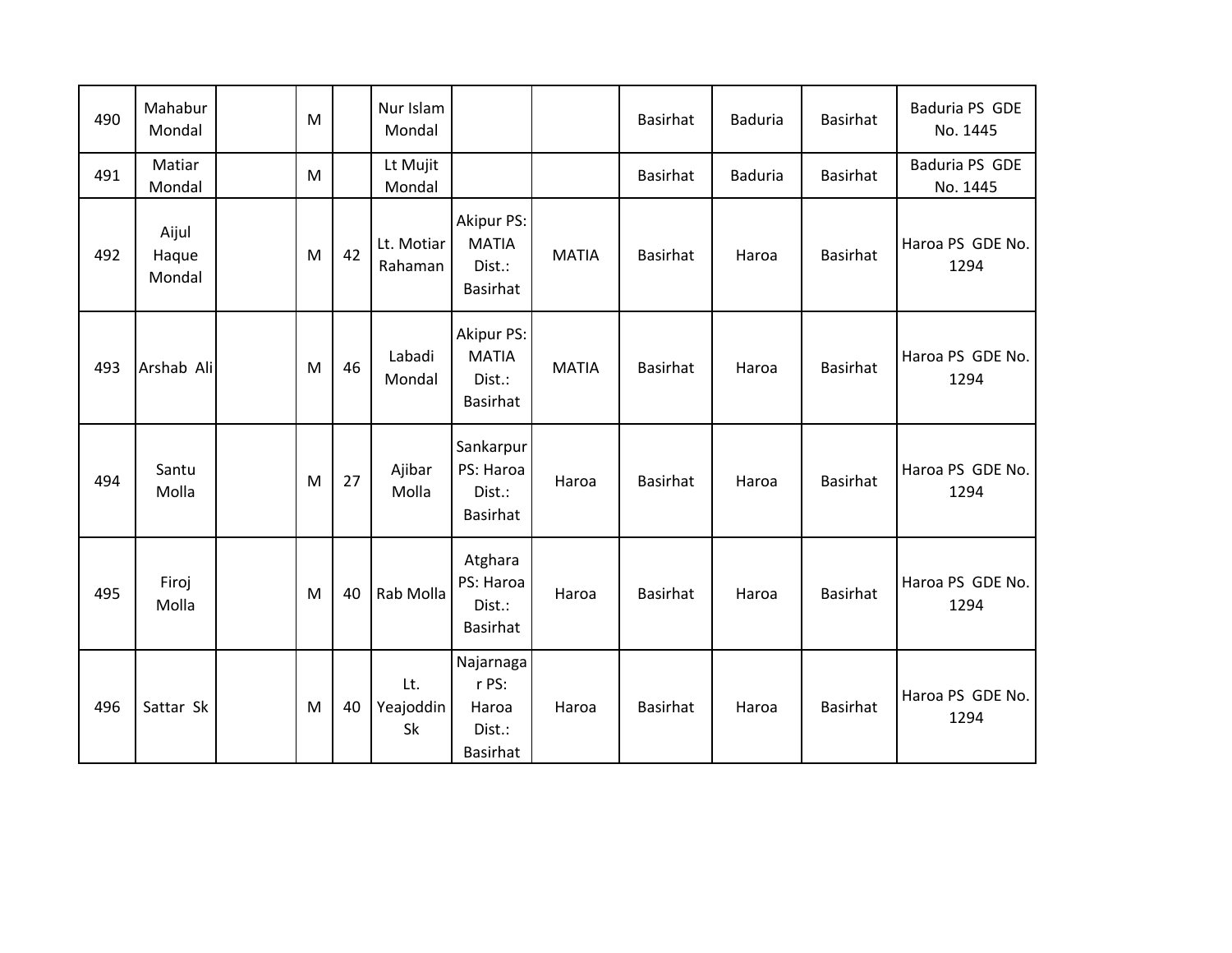| 497 | Mintu<br>Baidya    | M | 32 | Abdul<br>Baidya  | Najarnaga<br>r PS:<br>Haroa<br>Dist.:<br>Basirhat                                                 | Haroa     | Basirhat        | Haroa    | Basirhat        | Haroa PS GDE No.<br>1294    |
|-----|--------------------|---|----|------------------|---------------------------------------------------------------------------------------------------|-----------|-----------------|----------|-----------------|-----------------------------|
| 498 | Suranjan<br>Dey    | M | 31 | Somiran<br>Dey   | Andhirmat<br>h PS:<br>Haroa<br>Dist.:<br><b>Basirhat</b>                                          | Haroa     | Basirhat        | Haroa    | Basirhat        | Haroa PS GDE No.<br>1294    |
| 499 | Gour Das           | M | 44 | Kalipada<br>Das  | Piyara PS:<br>Haroa<br>Dist.:<br>Basirhat                                                         | Haroa     | <b>Basirhat</b> | Haroa    | <b>Basirhat</b> | Haroa PS GDE No.<br>1294    |
| 500 | Mijanur<br>Molla   | M | 29 | Liyakat<br>Molla | Haripur<br>PS: Haroa<br>Dist.:<br>Basirhat                                                        | Haroa     | Basirhat        | Haroa    | <b>Basirhat</b> | Haroa PS GDE No.<br>1294    |
| 501 | Rajabali<br>Molla  | M | 30 | Rahim<br>Molla   | Tatra, PS-<br><b>Basirhat</b><br>PS:<br>Bashirhat<br>Dist.:<br><b>Basirhat</b>                    | Bashirhat | <b>Basirhat</b> | Hasnabad | Basirhat        | Hasnabad PS GDE<br>No. 1406 |
| 502 | Sahabuddi<br>n Kha | M | 30 | Safik Kha        | Tatra Kha<br>Para, PS-<br><b>Basirhat</b><br>PS:<br><b>Bashirhat</b><br>Dist.:<br><b>Basirhat</b> | Bashirhat | Basirhat        | Hasnabad | Basirhat        | Hasnabad PS GDE<br>No. 1406 |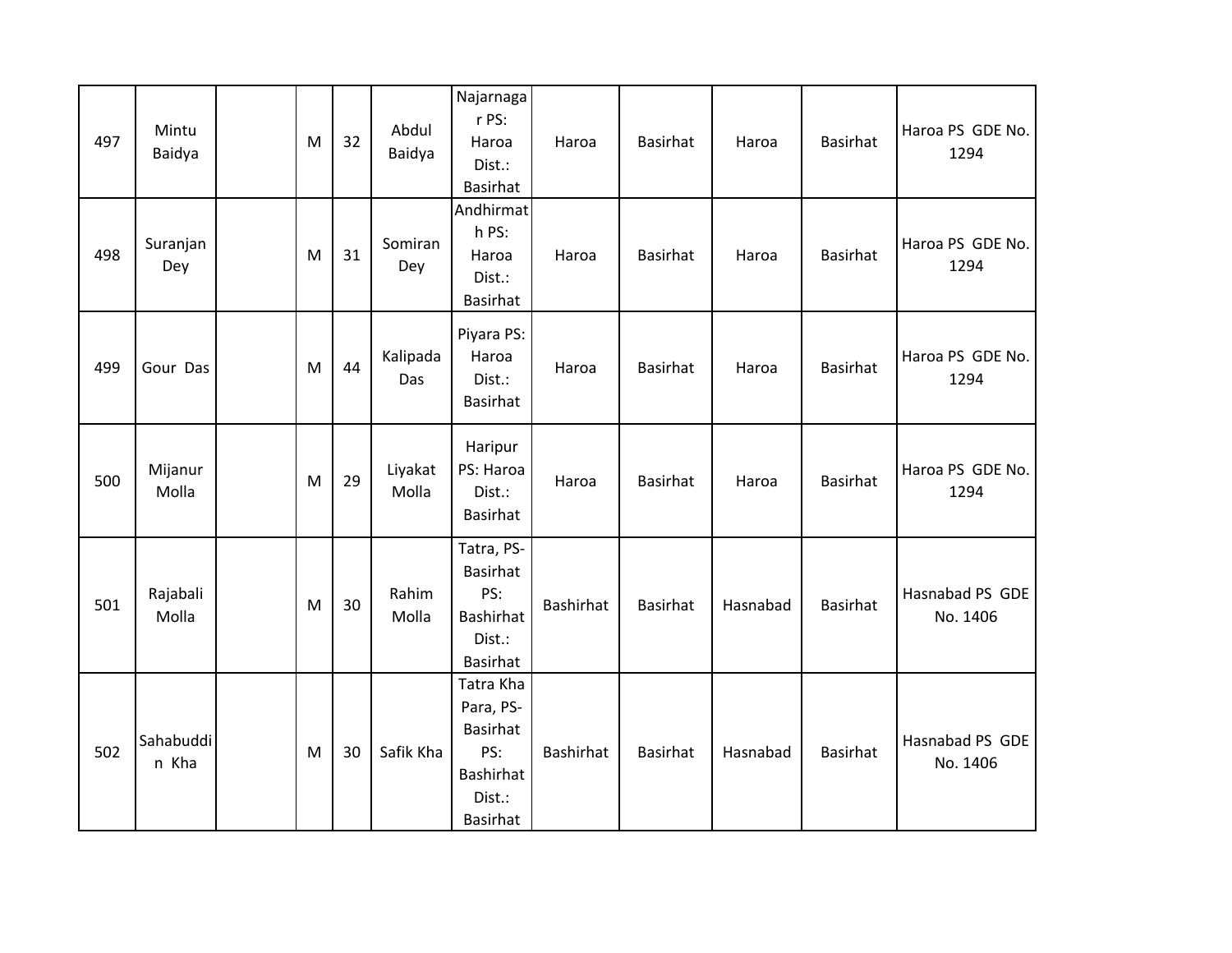| 503 | Murtaj<br>Kha          | M | 37 | Munsur<br>Ali Kha          | Tatra Kha<br>Para, PS-<br><b>Basirhat</b><br>PS:<br>Bashirhat<br>Dist.:<br>Basirhat  | Bashirhat        | Basirhat | Hasnabad     | <b>Basirhat</b> | Hasnabad PS GDE<br>No. 1406     |
|-----|------------------------|---|----|----------------------------|--------------------------------------------------------------------------------------|------------------|----------|--------------|-----------------|---------------------------------|
| 504 | Ratan<br><b>Biswas</b> | M | 38 | Suren<br><b>Biswas</b>     | Paikpara,<br>PS-<br><b>Basirhat</b><br>PS:<br>Bashirhat<br>Dist.:<br><b>Basirhat</b> | <b>Bashirhat</b> | Basirhat | Hasnabad     | Basirhat        | Hasnabad PS GDE<br>No. 1406     |
| 505 | Dipankar<br>Ghosh      |   |    | $S/O-$<br>gobinda<br>Ghosh | Baidhyapu<br>r, PS-<br>Shasan,<br>Dist-North<br>24<br>Parganas                       |                  | Basirhat | <b>MATIA</b> | Basirhat        | <b>MATIA PS GDE</b><br>No. 1446 |
| 506 | Jayanta<br>Das         |   |    | S/o-bablu<br>Das           | Vill-<br>Gurdah,<br>PS-<br>Baduria,<br>Dist-North<br>24<br>Parganas                  |                  | Basirhat | <b>MATIA</b> | Basirhat        | <b>MATIA PS GDE</b><br>No. 1446 |
| 507 | <b>Tapas Das</b>       |   |    | $S/O-$<br>prodip<br>Das    | Vill-<br>Gurdah,<br>PS-<br>Baduria,<br>Dist-North<br>24<br>Parganas                  |                  | Basirhat | <b>MATIA</b> | Basirhat        | <b>MATIA PS GDE</b><br>No. 1446 |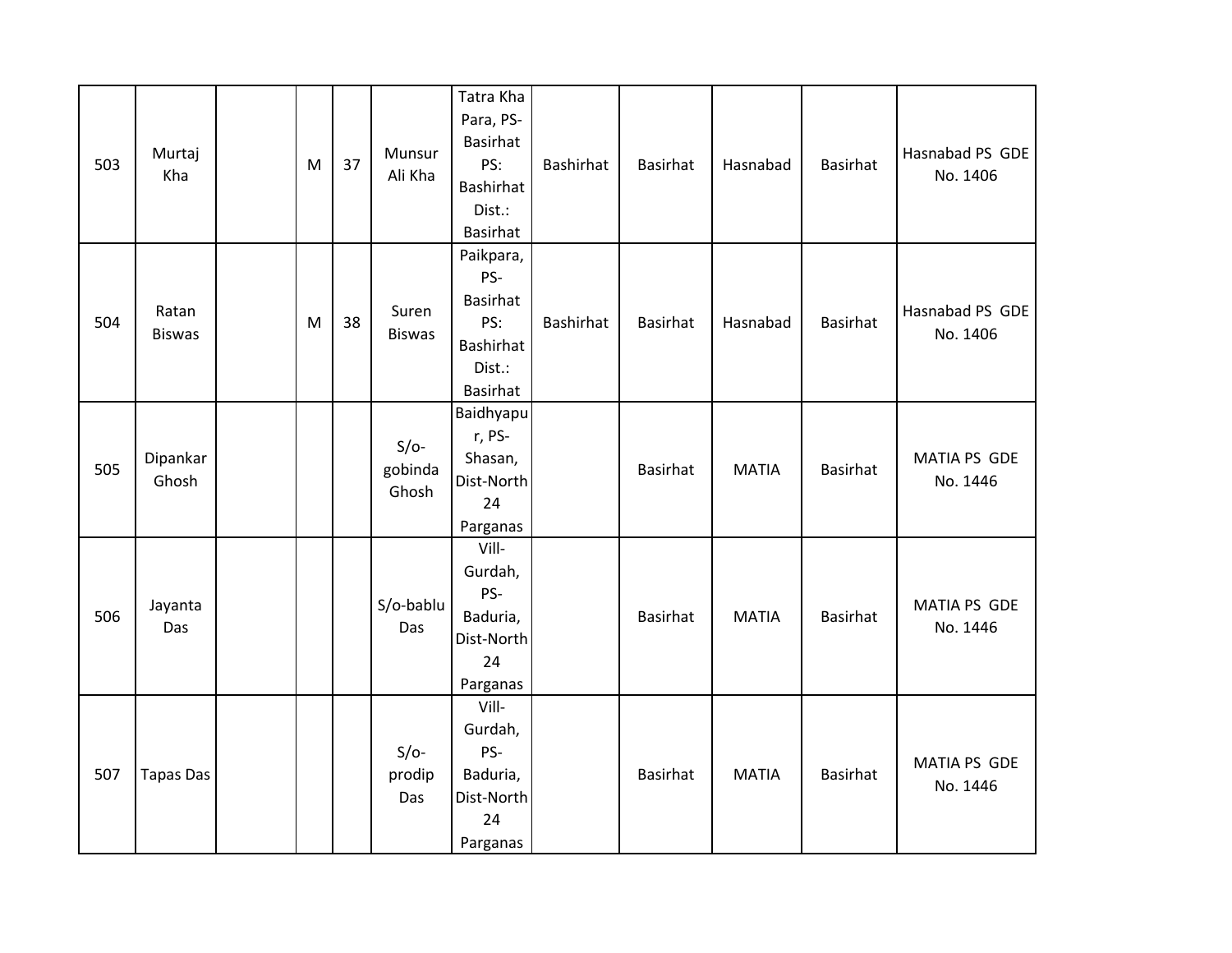| 508 | Kanai<br>Mojumder  |   | S/o-ramen PS- Habra,         | Vill-<br>Kashipur,<br>Mojumder Dist-North<br>24<br>Parganas         | <b>Basirhat</b> | <b>MATIA</b> | <b>Basirhat</b>                              | MATIA PS GDE<br>No. 1446    |
|-----|--------------------|---|------------------------------|---------------------------------------------------------------------|-----------------|--------------|----------------------------------------------|-----------------------------|
| 509 | Rakesh<br>Bala     |   | $S/O-$<br>harasit<br>Bala    | Vill-<br>Rudrapur,<br>PS-Habra,<br>Dist-North<br>24<br>Parganas     | <b>Basirhat</b> | <b>MATIA</b> | <b>Basirhat</b>                              | MATIA PS GDE<br>No. 1446    |
| 510 | Siraj<br>Sardar    |   | S/o-babur<br>Ali Sardar      | Vill-<br>Gacharati<br>Bhyabla,<br>PO-<br>Bhyabla,<br>PS-Matia,<br>D | <b>Basirhat</b> | <b>MATIA</b> | <b>Basirhat</b>                              | MATIA PS GDE<br>No. 1446    |
| 511 | Rasul Gazi         | M | $S/O-$<br>Kasem Ali<br>Gazi  |                                                                     | <b>Basirhat</b> | Minakhan     | <b>Basirhat</b>                              | Minakhan PS GDE<br>No. 1251 |
| 512 | Sujauddin<br>Molla | M | $S/O-$<br>Allauddin<br>Molla |                                                                     | <b>Basirhat</b> | Minakhan     | <b>Basirhat</b>                              | Minakhan PS GDE<br>No. 1251 |
| 513 | Dipak<br>Gain      |   | Late Sona<br>Gain            | Jagatpur<br>Anurupap<br>ally, PS-<br>Baguiati,<br>Kol-59            | <b>Basirhat</b> | Baguiati     | Bidhannagar<br>Police<br>Commission<br>erate | Baguiati PS GDE<br>No. 1680 |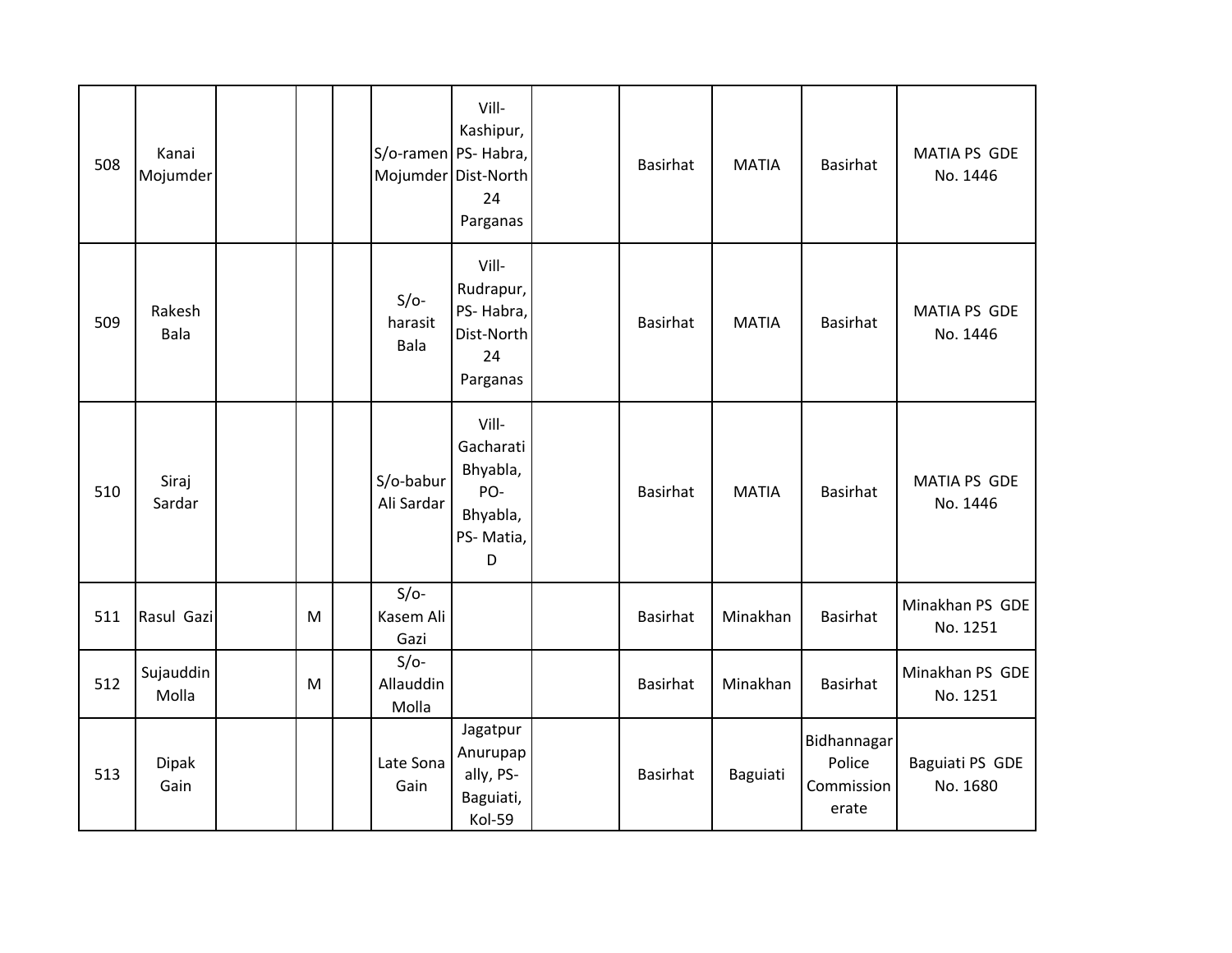| 514 | Raju Dey          | M | 34 | S/o Dulal<br>Dey            | 2.5 No<br>Gate of<br>Airport,<br>Matilal<br>Colony, PS<br>Airport       | <b>Basirhat</b> | <b>Nscbi</b><br>airport | Bidhannagar<br>Police<br>Commission<br>erate | Nscbi airport PS<br><b>GDE No. 852</b> |
|-----|-------------------|---|----|-----------------------------|-------------------------------------------------------------------------|-----------------|-------------------------|----------------------------------------------|----------------------------------------|
| 515 | Pawan<br>Chauhan  | M |    | S/O<br>Ganesh<br>Chauhan    | 139, APC<br>Road, PS<br>Battala,<br>Kol-06                              | Basirhat        | <b>Nscbi</b><br>airport | Bidhannagar<br>Police<br>Commission<br>erate | Nscbi airport PS<br><b>GDE No. 852</b> |
| 516 | Rajkumar<br>Singh | M | 32 | S/O<br>Bindeswar<br>i Singh | Airport 02<br>No Gate,<br>PS Dum<br>Dum, Kol-<br>79                     | Basirhat        | <b>Nscbi</b><br>airport | Bidhannagar<br>Police<br>Commission<br>erate | Nscbi airport PS<br><b>GDE No. 860</b> |
| 517 | Md. Alam          | M | 38 | S/o Ali<br>Mohamm<br>ad     | Donnagar,<br><b>PS</b><br>Narayanp<br>ur, Kol-<br>132                   | <b>Basirhat</b> | <b>Nscbi</b><br>airport | Bidhannagar<br>Police<br>Commission<br>erate | Nscbi airport PS<br><b>GDE No. 860</b> |
| 518 | Md.<br>Guddu      | M | 25 | S/o Md.<br>Muktar<br>Alam   | Dakshin<br>Narayanp<br>ur,<br>Suparibag<br>an, PS<br>Narayanp<br>ur, Ko | Basirhat        | Nscbi<br>airport        | Bidhannagar<br>Police<br>Commission<br>erate | Nscbi airport PS<br><b>GDE No. 860</b> |
| 519 | Deba<br>Mosahar   | M |    | Late<br>Dhiren<br>Mosahar   | Makramp<br>ur                                                           | Basirhat        | <b>Bolpur</b>           | <b>Birbhum</b>                               | Bolpur PS GDE No.<br>1620              |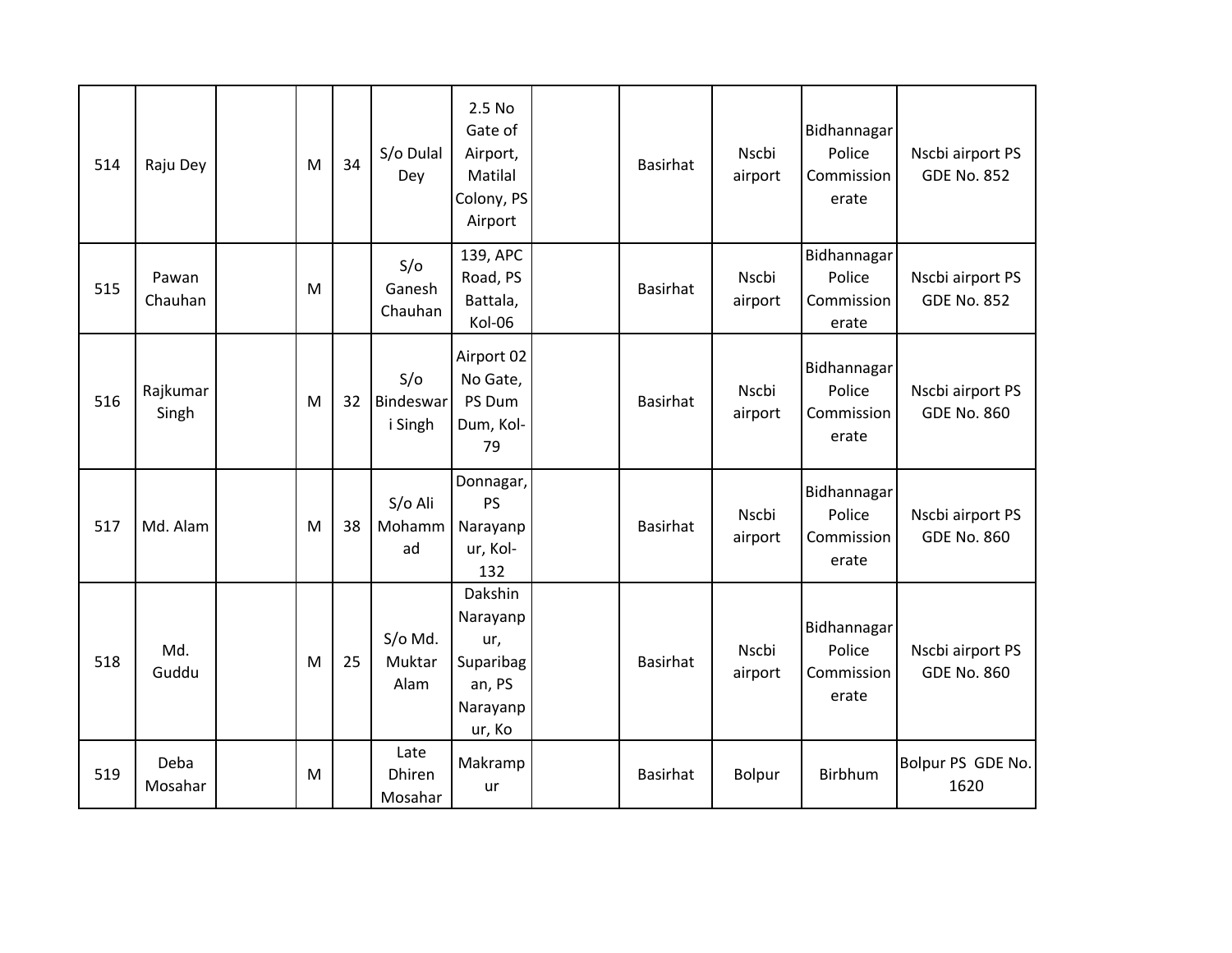| 520 | Sekh<br>Samrul    | M | 52 | Lt. Sekh<br>Kazim          | Lohagram,<br>Pochriya<br>PS:<br>Dubrajpor<br>e Dist.:<br>Birbhum | Dubrajpore | Birbhum        | Dubrajpore | Birbhum        | Dubrajpore PS<br><b>GDE No. 1320</b> |
|-----|-------------------|---|----|----------------------------|------------------------------------------------------------------|------------|----------------|------------|----------------|--------------------------------------|
| 521 | Ruputan<br>Bauri  | M | 39 | Lt. Kalo<br>Bauri          | PS:<br>Khoyrasol<br>e Dist.:<br>Birbhum                          | Khoyrasole | Birbhum        | Khoyrasole | <b>Birbhum</b> | Khoyrasole PS<br><b>GDE No. 976</b>  |
| 522 | Dilbar Sk         | M | 29 | Mustakim<br>Sk             | Dhitora, Ut<br>tarpara<br>PS:<br>Murarai<br>Dist.:<br>Birbhum    | Murarai    | Birbhum        | Murarai    | Birbhum        | Murarai PS GDE<br>No. 1406           |
| 523 | Rajesh<br>Mal     | M | 18 | Sonjoy<br>Mal              | Mursidpar<br>a PS:<br>Murarai<br>Dist.:<br>Birbhum               | Murarai    | Birbhum        | Murarai    | Birbhum        | Murarai PS GDE<br>No. 1406           |
| 524 | Nasiruddi<br>n Sk | M | 24 | <b>Ainal Sk</b>            | Gobindap<br>ur PS:<br>Nalhati<br>Dist.:<br>Birbhum               | Nalhati    | <b>Birbhum</b> | Nalhati    | <b>Birbhum</b> | Nalhati PS GDE<br>No. 1654           |
| 525 | Bibrata<br>Mondal | M | 42 | Lt.<br>Mritunjoy<br>Mondal | Bhabanan<br>dapur PS:<br>Nalhati<br>Dist.:<br>Birbhum            | Nalhati    | Birbhum        | Nalhati    | Birbhum        | Nalhati PS GDE<br>No. 1654           |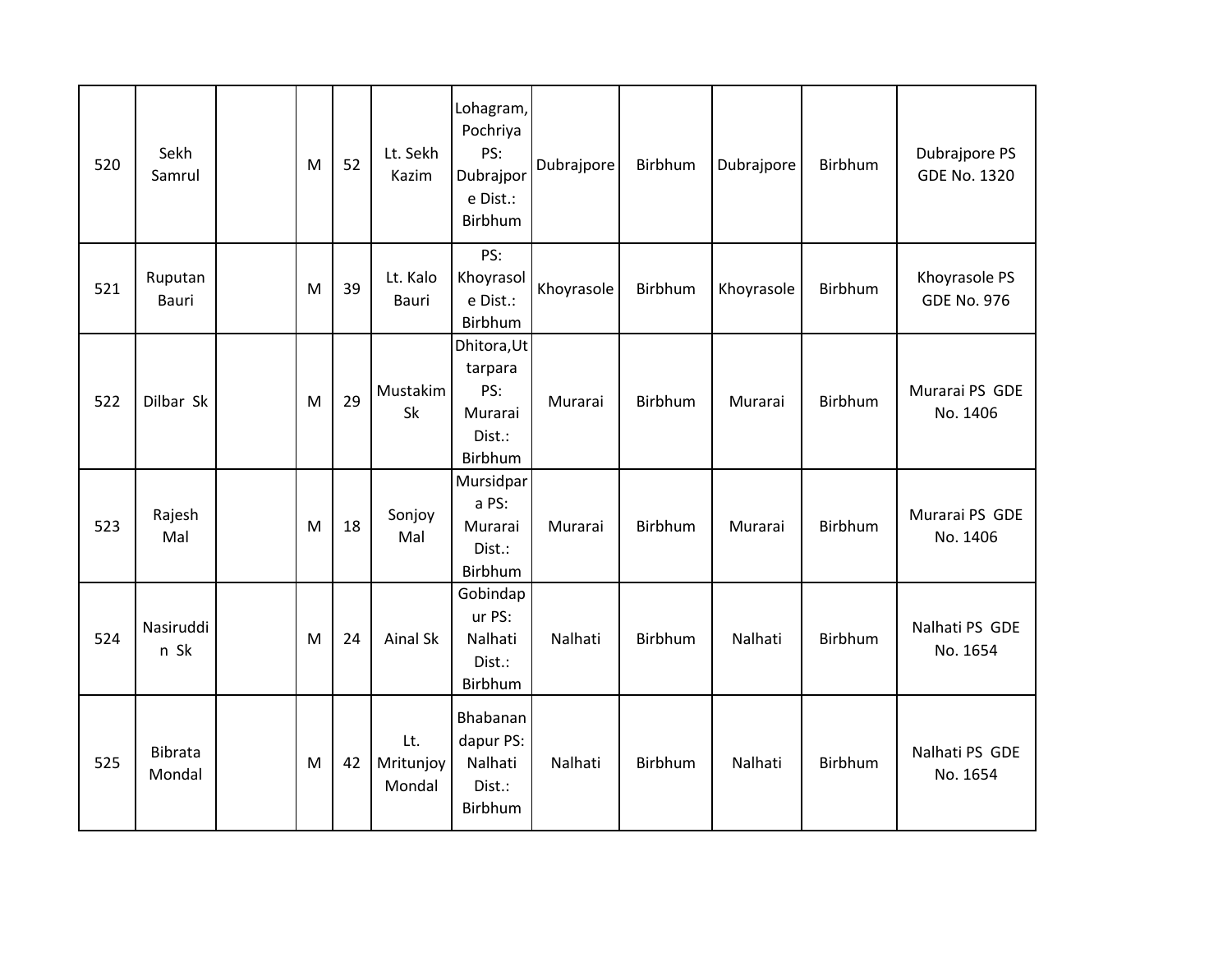| 526 | Absar Sk         |       | M | 25 | Lalu Sk                          | Chachka<br>PS:<br>Nalhati<br>Dist.:<br>Birbhum                 | Nalhati           | Birbhum         | Nalhati           | Birbhum | Nalhati PS GDE<br>No. 1654              |
|-----|------------------|-------|---|----|----------------------------------|----------------------------------------------------------------|-------------------|-----------------|-------------------|---------|-----------------------------------------|
| 527 | Ebrahim<br>Mirza |       | M |    | Kamal<br>Mirza                   |                                                                |                   | <b>Basirhat</b> | Paikar            | Birbhum | Paikar PS GDE No.<br>1140               |
| 528 | Muktarul<br>Sk   |       | M |    |                                  | Lt. Bulu Sk Panchahar                                          |                   | <b>Basirhat</b> | Paikar            | Birbhum | Paikar PS GDE No.<br>1140               |
| 529 | Santosh<br>Shaw  |       | M | 27 | Lt. Gopal<br>Shaw                | Sainthia<br>Ward no<br>09 PS:<br>Sainthia<br>Dist.:<br>Birbhum | Sainthia          | Birbhum         | Sainthia          | Birbhum | Sainthia PS GDE<br>No. 1414             |
| 530 | Keishna<br>Majhi |       | M | 25 | Sanatan<br>Majhi                 | Sainthia<br>Ward no<br>09 PS:<br>Sainthia<br>Dist.:<br>Birbhum | Sainthia          | Birbhum         | Sainthia          | Birbhum | Sainthia PS GDE<br>No. 1414             |
| 531 | Bhusan<br>Das    |       | M | 40 | Lt.<br>Lakshmi<br>Narayan<br>Das | Bahadurp<br>ur PS:<br>Shantinike<br>tan Dist.:<br>Birbhum      | Shantiniket<br>an | Birbhum         | Shantiniket<br>an | Birbhum | Shantiniketan PS<br><b>GDE No. 1304</b> |
| 532 | Sk Anwar         | Samir | M | 30 | Lt. Ansar                        | Lohagarh<br>PS:<br>Shantinike<br>tan Dist.:<br>Birbhum         | Shantiniket<br>an | Birbhum         | Shantiniket<br>an | Birbhum | Shantiniketan PS<br><b>GDE No. 1304</b> |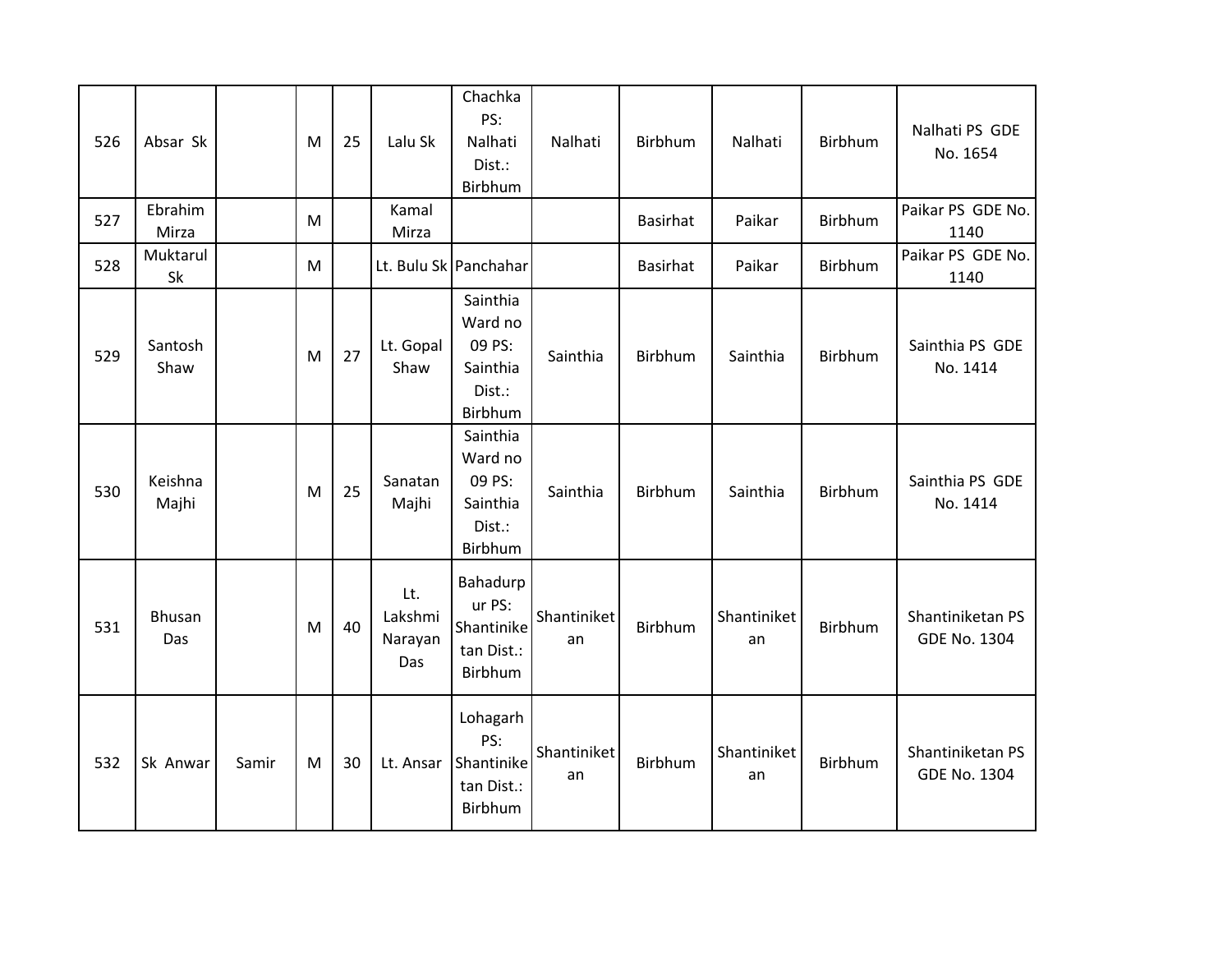| 533 | <b>Buddhade</b><br>b Mondal | M | 38 | Bhuban<br>Mondal      | Kubilpur<br>PS: Suri<br>Dist.:<br>Birbhum                       | Suri     | Birbhum         | Suri | Birbhum | Suri PS GDE No.<br>1987 |
|-----|-----------------------------|---|----|-----------------------|-----------------------------------------------------------------|----------|-----------------|------|---------|-------------------------|
| 534 | Moni Das                    | M | 38 | Dhajadhar<br>i Das    | Kubilpur<br>PS: Suri<br>Dist.:<br>Birbhum                       | Suri     | Birbhum         | Suri | Birbhum | Suri PS GDE No.<br>1987 |
| 535 | Sahadeb<br>Birbanshi        | M | 50 | Lt.netai<br>Birbonshi | Kubilpur<br>PS: Suri<br>Dist.:<br>Birbhum                       | Suri     | Birbhum         | Suri | Birbhum | Suri PS GDE No.<br>1987 |
| 536 | Jayanta<br>Ankur            | M | 18 | Anath<br>Ankur        | Monpur<br>PS: Suri<br>Dist.:<br>Birbhum                         | Suri     | Birbhum         | Suri | Birbhum | Suri PS GDE No.<br>1987 |
| 537 | Ramesh<br>Ankur             | M | 18 | Dilip<br>Ankur        | Monpur<br>PS: Suri<br>Dist.:<br>Birbhum                         | Suri     | Birbhum         | Suri | Birbhum | Suri PS GDE No.<br>1987 |
| 538 | Biswajit<br>Das             | M | 26 | Lankeswar<br>Das      | Raghunat<br>h gang PS:<br>Beldanga<br>Dist.:<br>Murshida<br>bad | Beldanga | Murshidaba<br>d | Suri | Birbhum | Suri PS GDE No.<br>1987 |
| 539 | Ranjit Das                  | M | 26 | <b>Ashim Das</b>      | Rajaramp<br>ur PS:<br>Lalgola<br>Dist.:<br>Murshida<br>bad      | Lalgola  | Murshidaba<br>d | Suri | Birbhum | Suri PS GDE No.<br>1987 |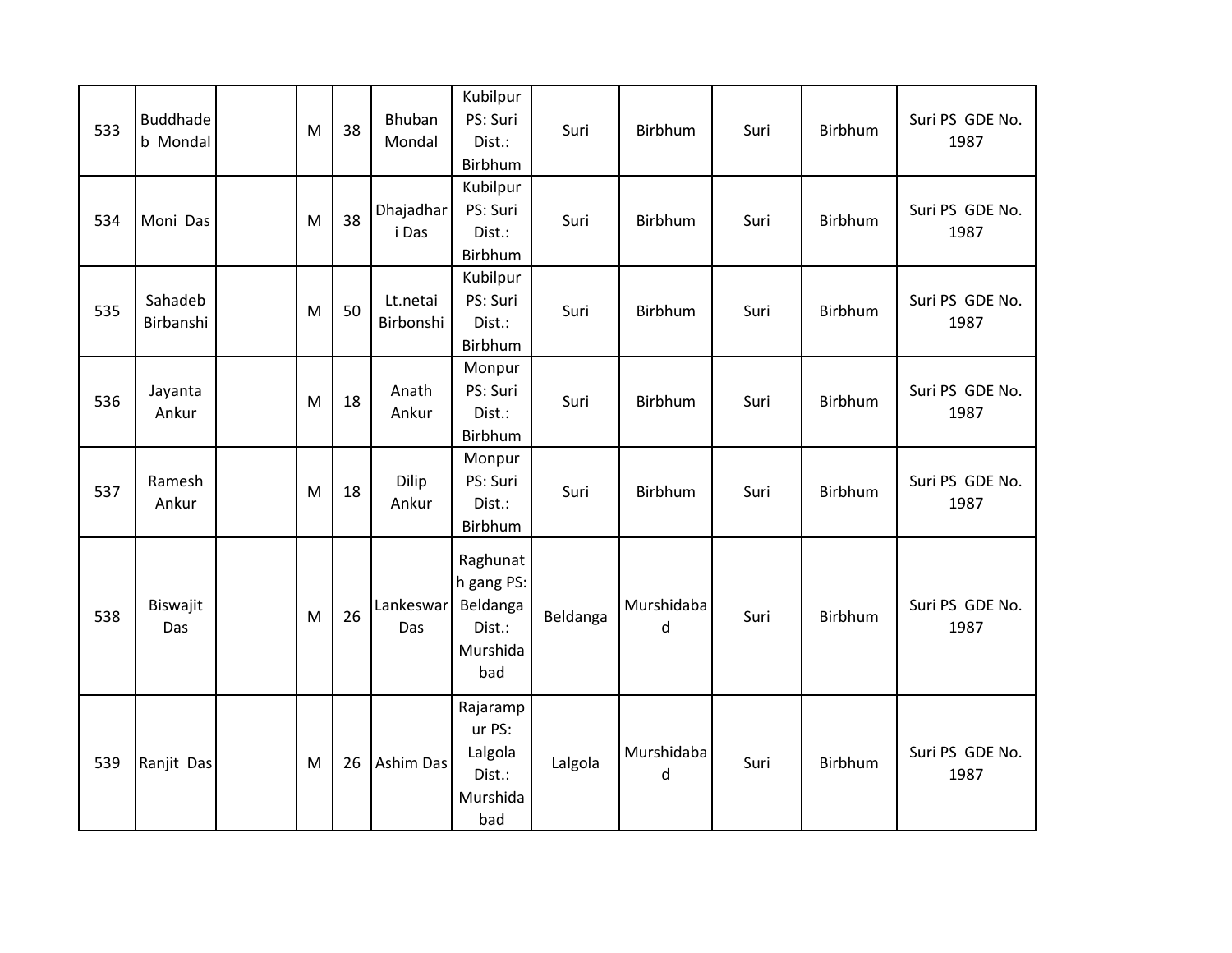| 540 | <b>Biswanath</b><br>Bagdi | M | 36 | Lt.rabilal<br>Bagdi | Mollickpur<br>PS: Suri<br>Dist.:<br>Birbhum     | Suri | Birbhum | Suri | Birbhum        | Suri PS GDE No.<br>1987 |
|-----|---------------------------|---|----|---------------------|-------------------------------------------------|------|---------|------|----------------|-------------------------|
| 541 | Arajit Das                | M | 27 | Tarun<br>Kr.das     | Benapuku<br>rpara PS:<br>Suri Dist.:<br>Birbhum | Suri | Birbhum | Suri | Birbhum        | Suri PS GDE No.<br>1988 |
| 542 | Raj Das                   | M | 22 | Subodh<br>Das       | Arabindap<br>ally PS:<br>Suri Dist.:<br>Birbhum | Suri | Birbhum | Suri | Birbhum        | Suri PS GDE No.<br>1988 |
| 543 | Sk Rahul                  | M | 25 | Sk Joynal           | Kukhudihi<br>PS: Suri<br>Dist.:<br>Birbhum      | Suri | Birbhum | Suri | Birbhum        | Suri PS GDE No.<br>1988 |
| 544 | Sahit Das                 | M | 24 | Sukhu Das           | Rabindrap<br>ally PS:<br>Suri Dist.:<br>Birbhum | Suri | Birbhum | Suri | Birbhum        | Suri PS GDE No.<br>1988 |
| 545 | Samrat<br>Das             | M | 22 | Sattam<br>Das       | Rabindrap<br>ally PS:<br>Suri Dist.:<br>Birbhum | Suri | Birbhum | Suri | <b>Birbhum</b> | Suri PS GDE No.<br>1988 |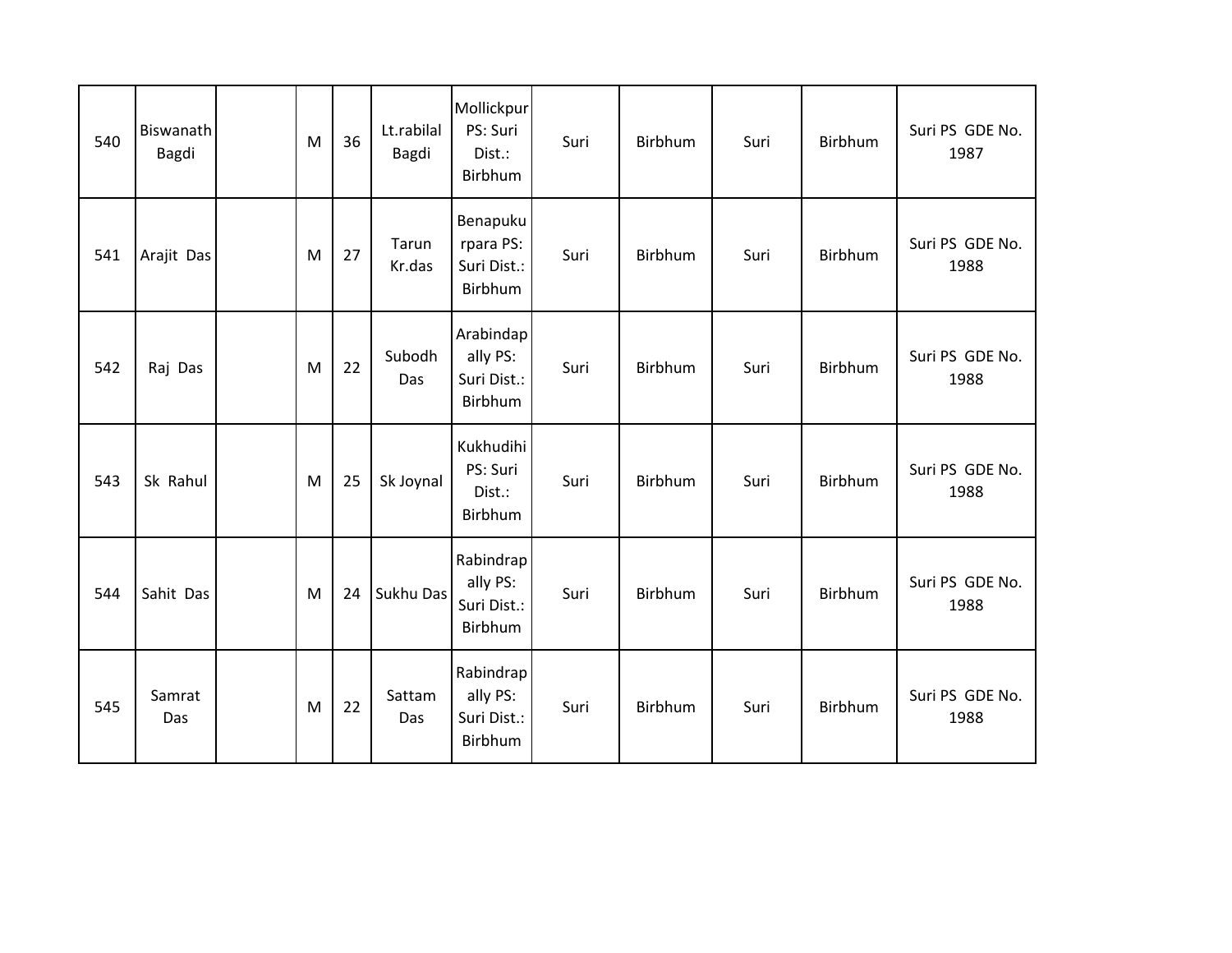| 546 | Sourab<br>Gorai         | M | 25 | Saktipada<br>Gorai         | Rabindrap<br>ally PS:<br>Suri Dist.:<br>Birbhum            | Suri      | Birbhum                    | Suri       | Birbhum                                        | Suri PS GDE No.<br>1988                    |
|-----|-------------------------|---|----|----------------------------|------------------------------------------------------------|-----------|----------------------------|------------|------------------------------------------------|--------------------------------------------|
| 547 | Surajit<br>Roy          | M |    | Subhamoy<br>Roy            | Arabindap<br>ally PS:<br>Suri Dist.:<br>Birbhum            | Suri      | Birbhum                    | Suri       | Birbhum                                        | Suri PS GDE No.<br>1988                    |
| 548 | Keshab Kr<br>.das       | M | 27 | Dilip<br>Kr.das            | Boranagar<br>PS:<br>Sagarpara<br>Dist.:<br>Murshida<br>bad | Sagarpara | Murshidaba<br><sub>d</sub> | Suri       | Birbhum                                        | Suri PS GDE No.<br>1988                    |
| 549 | Chandi<br>Charan<br>Mal | M | 27 | Malay Mal                  | Laha PS:<br>Tarapith<br>Dist.:<br>Birbhum                  | Tarapith  | Birbhum                    | Tarapith   | Birbhum                                        | Tarapith PS GDE<br>No. 971                 |
| 550 | Babay<br>Saha           | M |    | Utpal<br>Saha              | <b>Bashia PS:</b><br>Mallarpur<br>Dist.:<br><b>Birbhum</b> | Mallarpur | Birbhum                    | Tarapith   | Birbhum                                        | Tarapith PS GDE<br>No. 971                 |
| 551 | Md Imtiaz               |   | 45 | <b>Lt</b><br>Mainuddi<br>n |                                                            |           | <b>Basirhat</b>            | Bhadreswar | Chandannag<br>ar Police<br>Commission<br>erate | <b>Bhadreswar PS</b><br><b>GDE No. 477</b> |
| 552 | Md Imam                 |   | 45 | Md Alim                    |                                                            |           | Basirhat                   | Bhadreswar | Chandannag<br>ar Police<br>Commission<br>erate | <b>Bhadreswar PS</b><br><b>GDE No. 477</b> |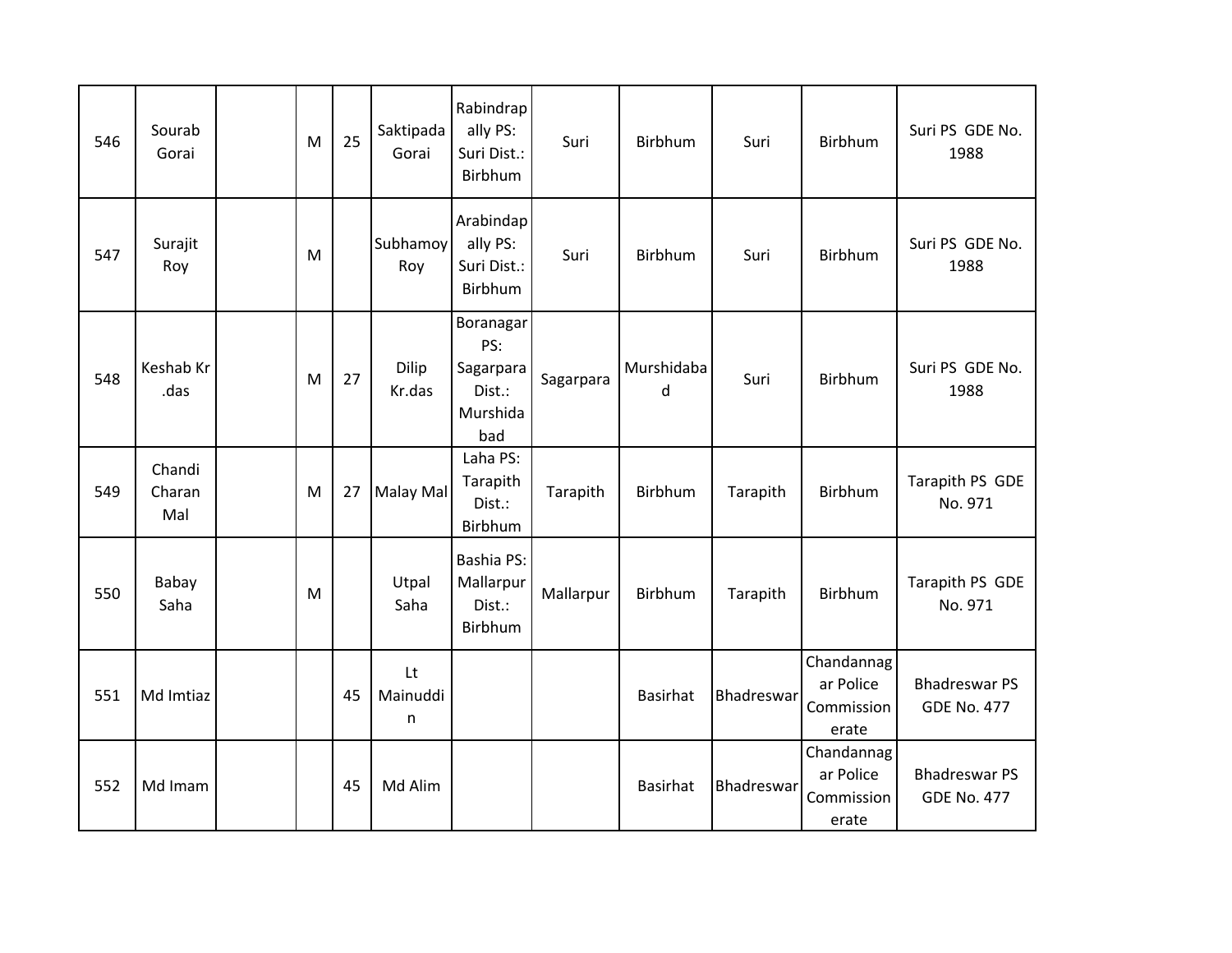| 553 | Suraj<br>Bansfore   | ${\sf M}$ | 26 | Nanka<br><b>Bansfore</b> | Bandel                                                                                                                 |           | <b>Basirhat</b>                                | Bhadreswar | Chandannag<br>ar Police<br>Commission<br>erate<br>Chandannag | <b>Bhadreswar PS</b><br><b>GDE No. 477</b> |
|-----|---------------------|-----------|----|--------------------------|------------------------------------------------------------------------------------------------------------------------|-----------|------------------------------------------------|------------|--------------------------------------------------------------|--------------------------------------------|
| 554 | Akash<br>Shaw       | M         | 23 | Sanjit<br>Shaw           | Cooliepar<br>a, PS CHN<br>(H)                                                                                          |           | <b>Basirhat</b>                                | Chinsurah  | ar Police<br>Commission<br>erate                             | Chinsurah PS GDE<br>No. 896                |
| 555 | Roshan<br>Rajbanshi | M         | 18 | Dilip<br>Rajbanshi       | Bandel<br>Locopara,<br>PS CHN<br>$(H)$ PS:<br>Chinsurah<br>Dist.:<br>Chandann<br>agar<br>Police<br>Commissi<br>onerate | Chinsurah | Chandannag<br>ar Police<br>Commission<br>erate | Chinsurah  | Chandannag<br>ar Police<br>Commission<br>erate               | Chinsurah PS GDE<br>No. 896                |
| 556 | Rakesh<br>Singh     | M         | 35 | Raju Singh               | Bandel<br>Locopara,<br>PS CHN<br>$(H)$ PS:<br>Chinsurah<br>Dist.:<br>Chandann<br>agar<br>Police<br>Commissi<br>onerate | Chinsurah | Chandannag<br>ar Police<br>Commission<br>erate | Chinsurah  | Chandannag<br>ar Police<br>Commission<br>erate               | Chinsurah PS GDE<br>No. 896                |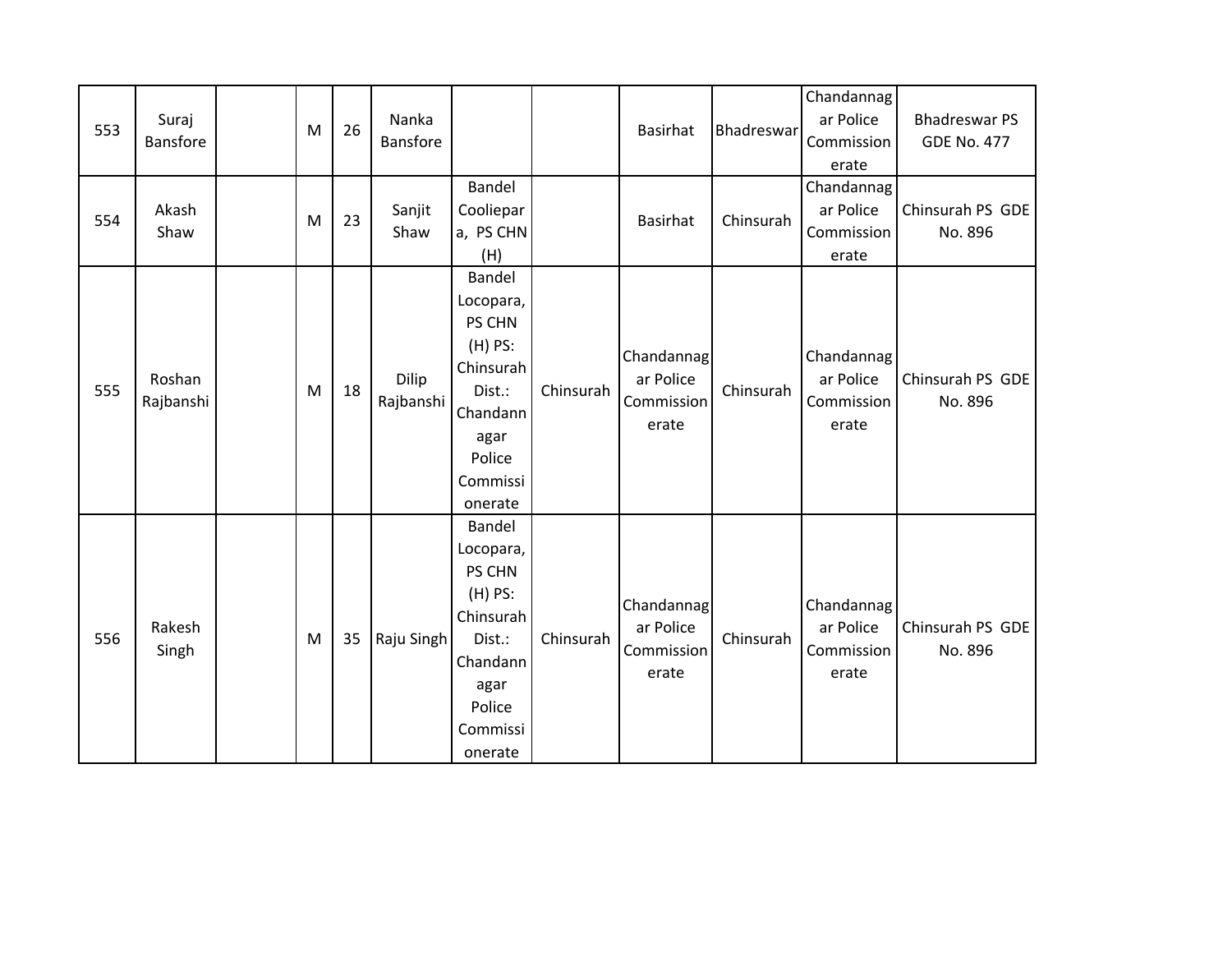| 557 | Papi Kar                   | M | 27 | <b>Bikash Kar</b>              | $2$ No<br>Dakshinpa<br>ra PS<br>Rishra<br>Hooghly                                                                                                   |            | <b>Basirhat</b>                                | Dankuni    | Chandannag<br>ar Police<br>Commission<br>erate | Dankuni PS GDE<br>No. 1835           |
|-----|----------------------------|---|----|--------------------------------|-----------------------------------------------------------------------------------------------------------------------------------------------------|------------|------------------------------------------------|------------|------------------------------------------------|--------------------------------------|
| 558 | Chotkan<br>Chowdhur<br>y   | M | 49 | Shivnath<br>Chowdhur<br>у      | Manicktal<br>a Dey<br>Bagan, PS-<br>Serampor<br>e,<br>Hooghly.<br>PS:<br>Srirampor<br>e Dist.:<br>Chandann<br>agar<br>Police<br>Commissi<br>onerate | Srirampore | Chandannag<br>ar Police<br>Commission<br>erate | Srirampore | Chandannag<br>ar Police<br>Commission<br>erate | Srirampore PS<br><b>GDE No. 1640</b> |
| 559 | Sani<br>Acharya            |   |    | S/o Sakti<br>Acharya           |                                                                                                                                                     |            | <b>Basirhat</b>                                | Uttarpara  | Chandannag<br>ar Police<br>Commission<br>erate | Uttarpara PS GDE<br>No. 1685         |
| 560 | Abhishek<br>Kr.<br>Choubey |   |    | S/o Kamal<br>Kishor<br>Choubey |                                                                                                                                                     |            | <b>Basirhat</b>                                | Uttarpara  | Chandannag<br>ar Police<br>Commission<br>erate | Uttarpara PS GDE<br>No. 1685         |
| 561 | Mukesh<br>Sharma           |   |    | S/O<br>Bajrangna<br>th Sharma  |                                                                                                                                                     |            | <b>Basirhat</b>                                | Uttarpara  | Chandannag<br>ar Police<br>Commission<br>erate | Uttarpara PS GDE<br>No. 1721         |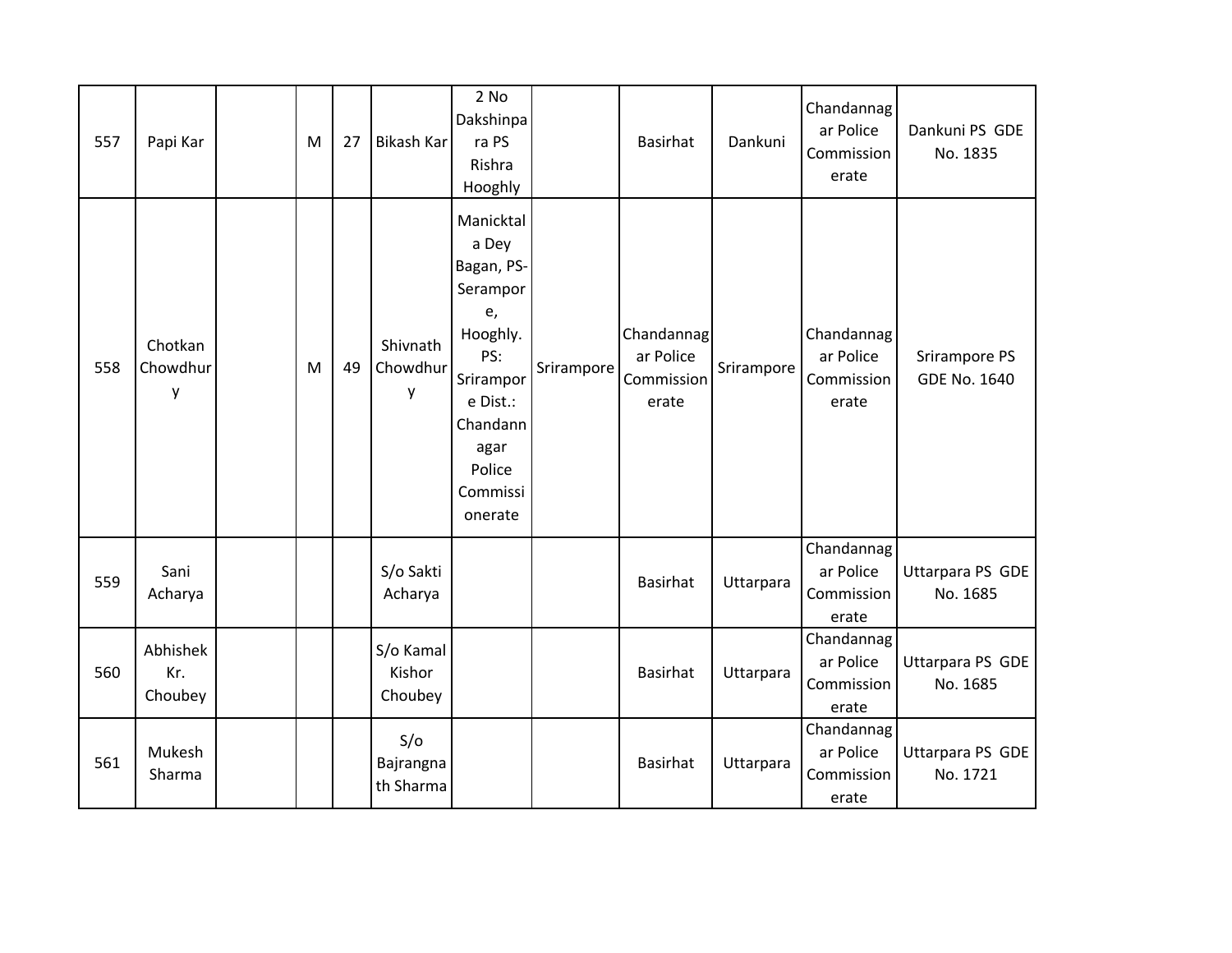| 562 | Surindar<br>Tanti       |   | S/o Badri<br>Tanti                   |                                                                                     |         | <b>Basirhat</b> | Uttarpara | Chandannag<br>ar Police<br>Commission<br>erate | Uttarpara PS GDE<br>No. 1721 |
|-----|-------------------------|---|--------------------------------------|-------------------------------------------------------------------------------------|---------|-----------------|-----------|------------------------------------------------|------------------------------|
| 563 | Sudip<br>Mondal         |   | S/O<br>Sudangsu<br>Mondal            |                                                                                     |         | <b>Basirhat</b> | Uttarpara | Chandannag<br>ar Police<br>Commission<br>erate | Uttarpara PS GDE<br>No. 528  |
| 564 | Trideep<br>Dey          |   | S/O<br>Khokan<br>Dey                 |                                                                                     |         | Basirhat        | Uttarpara | Chandannag<br>ar Police<br>Commission<br>erate | Uttarpara PS GDE<br>No. 528  |
| 565 | Ayush<br><b>Basanta</b> |   | S/O<br>Srikanta<br>Basanta           |                                                                                     |         | <b>Basirhat</b> | Uttarpara | Chandannag<br>ar Police<br>Commission<br>erate | Uttarpara PS GDE<br>No. 528  |
| 566 | Vigu Nath<br>Sahw       |   | $S/O$ Lt.<br>Shambhu<br>Nath<br>Shaw |                                                                                     |         | <b>Basirhat</b> | Uttarpara | Chandannag<br>ar Police<br>Commission<br>erate | Uttarpara PS GDE<br>No. 523  |
| 567 | <b>Bimal</b><br>Bhowmik | M | Lt.<br>Mahendra<br>Bhowmik           | AMBARI,<br>PS-<br>DINHATA/<br><b>CBR PS:</b><br>Dinhata<br>Dist.:<br>Coochbeh<br>ar | Dinhata | Coochbehar      | Dinhata   | Coochbehar                                     | Dinhata PS GDE<br>No. 1643   |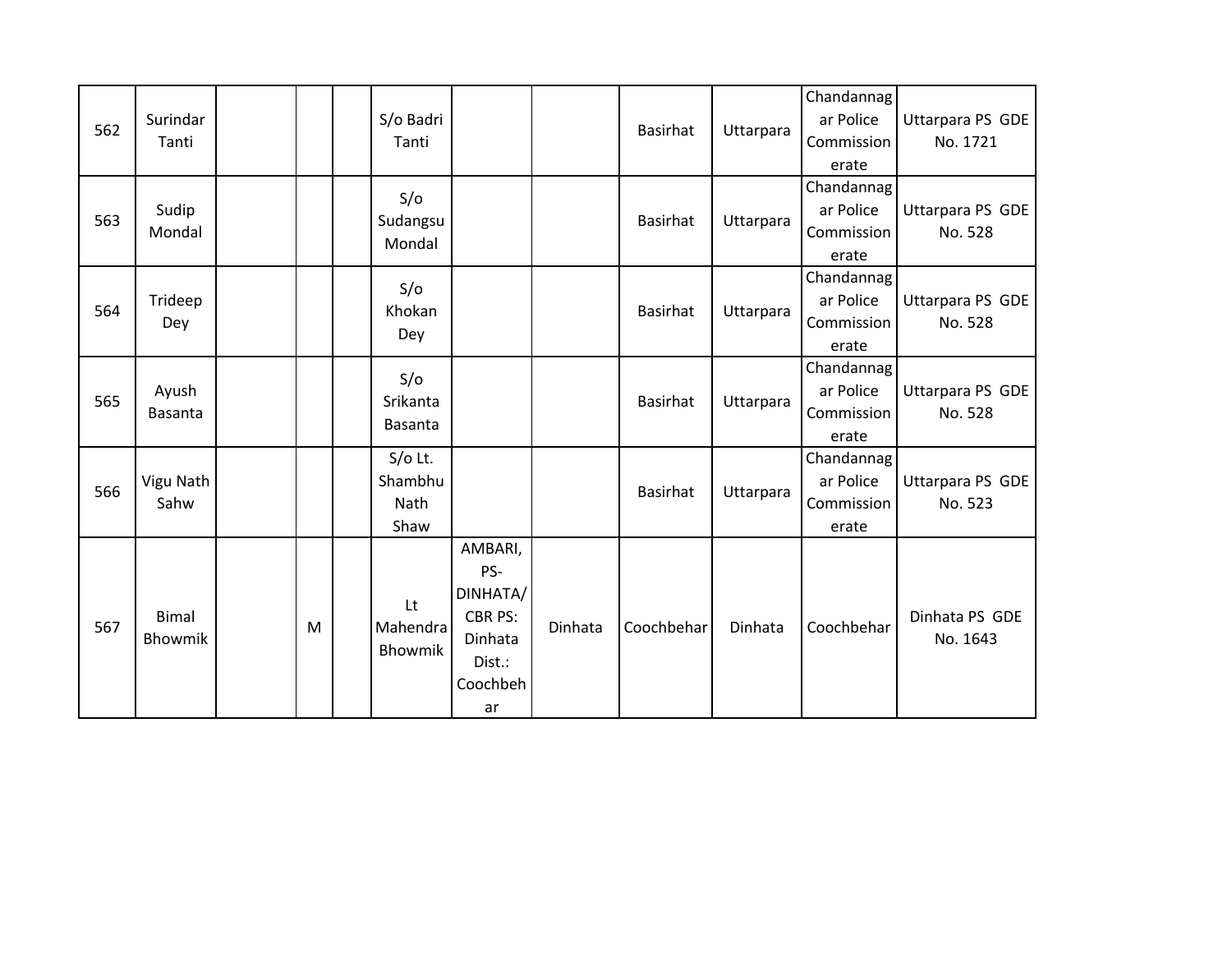| 568 | Partha<br>Singha       | M | Lt Dip<br>Narayan<br>Singha | AMBARI,<br>PS-<br>DINHATA/<br>CBR PS:<br>Dinhata<br>Dist.:<br>Coochbeh<br>ar                                             | Dinhata | Coochbehar | Dinhata | Coochbehar | Dinhata PS GDE<br>No. 1643 |
|-----|------------------------|---|-----------------------------|--------------------------------------------------------------------------------------------------------------------------|---------|------------|---------|------------|----------------------------|
| 569 | Babla<br>Rahaman       | M | Lt<br>Mantajud<br>din Miah  | СННОТО<br><b>BOYALMA</b><br>RI, PS-<br>DINHATA/<br><b>CBR PS:</b><br>Dinhata<br>Dist.:<br>Coochbeh<br>ar                 | Dinhata | Coochbehar | Dinhata | Coochbehar | Dinhata PS GDE<br>No. 1643 |
| 570 | Sujan<br><b>Barman</b> | M | Sukumar<br>Barman           | <b>GOSANIM</b><br>ARI<br><b>CHARAKP</b><br>ARA, PS-<br>DINHATA/<br><b>CBR PS:</b><br>Dinhata<br>Dist.:<br>Coochbeh<br>ar | Dinhata | Coochbehar | Dinhata | Coochbehar | Dinhata PS GDE<br>No. 1643 |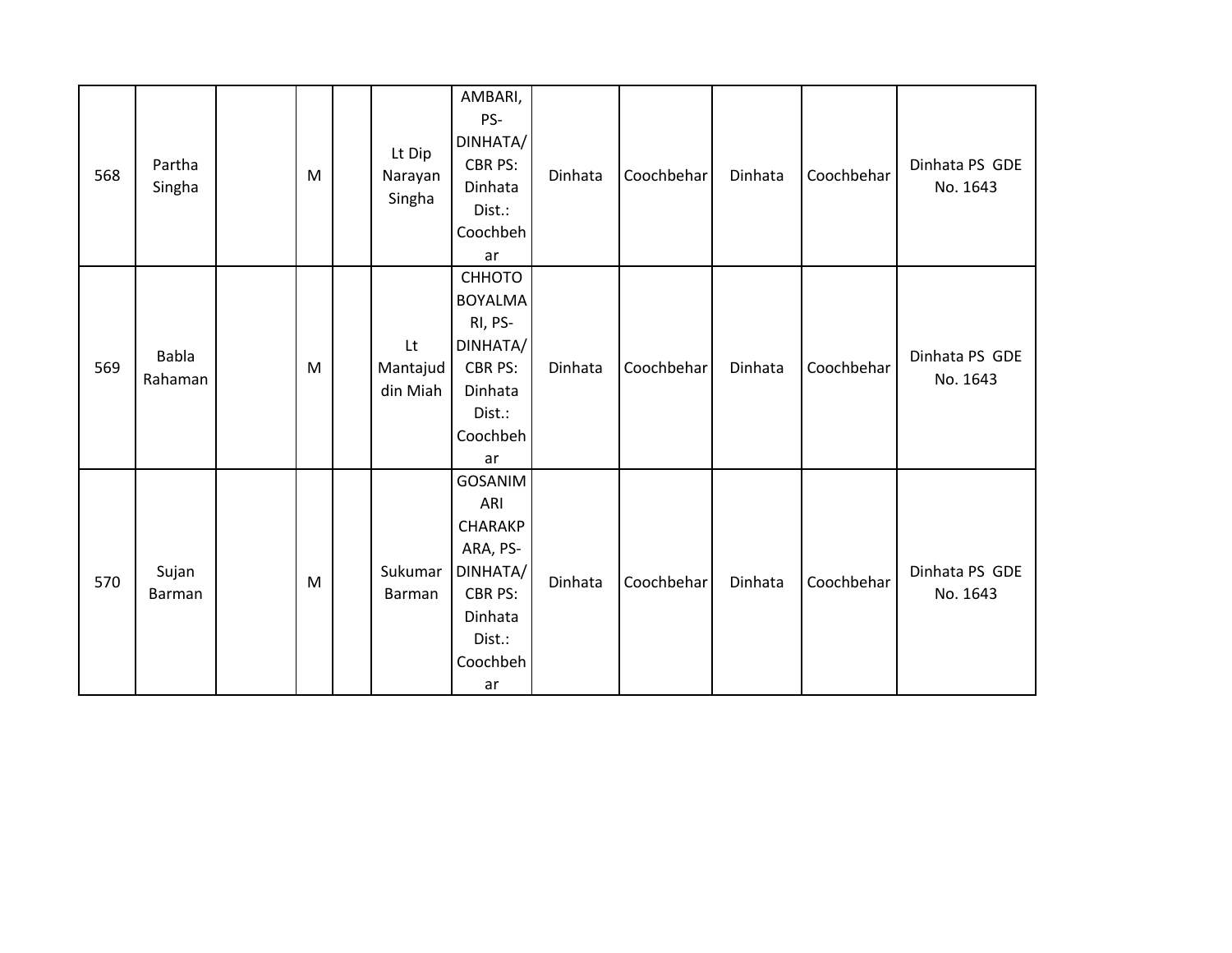| 571 | Mrityunja<br>у<br>Chakrabor<br>ty | M         | Sankar<br>Chakrabor<br>ty | <b>STATION</b><br>ROAD, PS-<br>DINHATA/<br>CBR PS:<br>Dinhata<br>Dist.:<br>Coochbeh<br>ar      | Dinhata  | Coochbehar | Dinhata | Coochbehar | Dinhata PS GDE<br>No. 1643 |
|-----|-----------------------------------|-----------|---------------------------|------------------------------------------------------------------------------------------------|----------|------------|---------|------------|----------------------------|
| 572 | Gopal<br>Sarkar                   | ${\sf M}$ | Gyanendr<br>a Sarkar      | <b>BHUTNIR</b><br>GHAT, PS-<br>FALAKATA<br>/APD PS:<br>Falakata<br>Dist.:<br>Alipurduar        | Falakata | Alipurduar | Dinhata | Coochbehar | Dinhata PS GDE<br>No. 1637 |
| 573 | Chandan<br>Sarkar                 | M         | Nagen<br>Sarkar           | <b>BHUTNIR</b><br>GHAT, PS-<br><b>FALAKATA</b><br>/APD PS:<br>Falakata<br>Dist.:<br>Alipurduar | Falakata | Alipurduar | Dinhata | Coochbehar | Dinhata PS GDE<br>No. 1637 |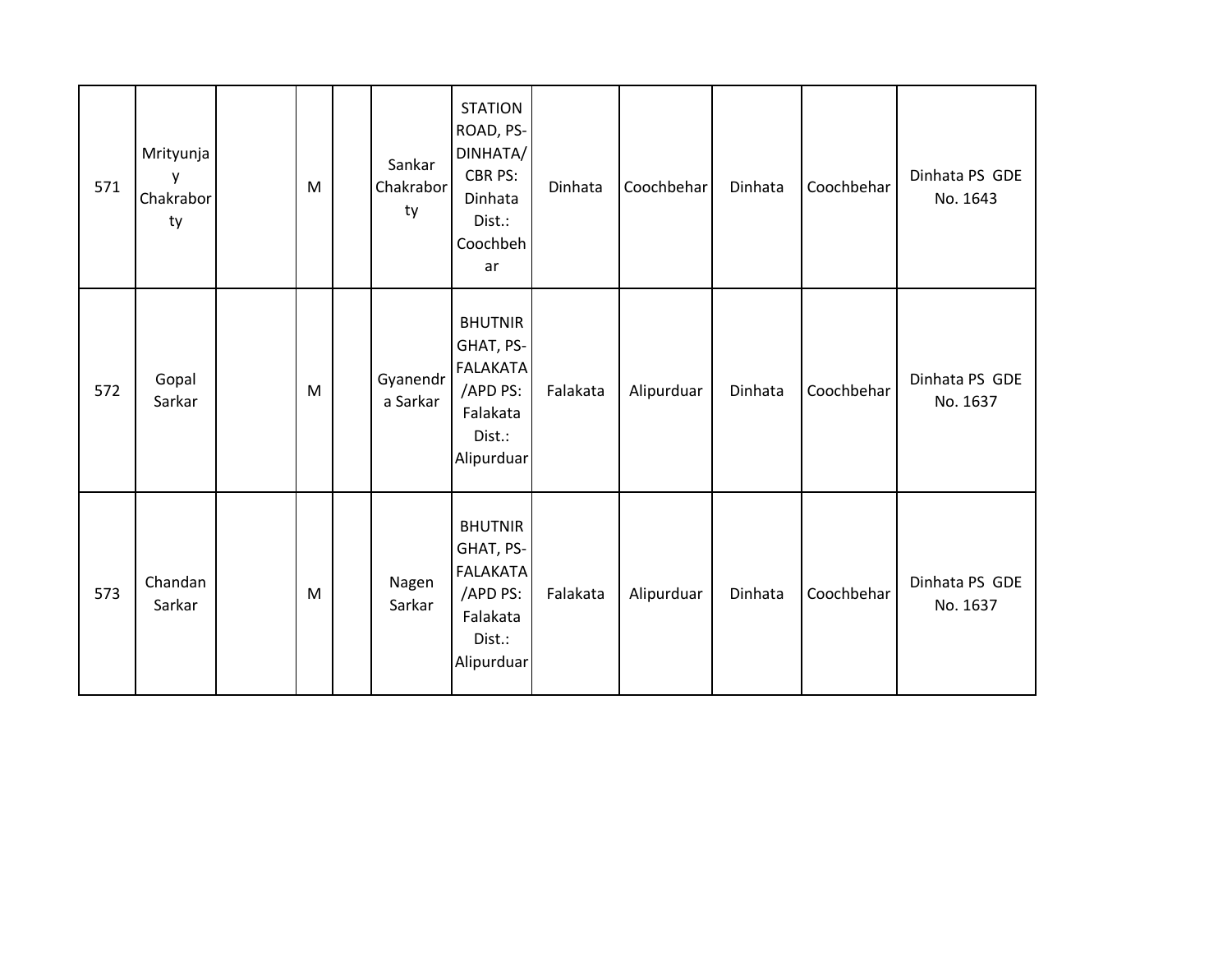| 574 | Dipankar<br>Kha   | M |    | Ramghati<br>Kha      | <b>BHUTNIR</b><br>GHAT, PS-<br><b>FALAKATA</b><br>/APD PS:<br>Falakata<br>Dist.:<br>Alipurduar       | Falakata   | Alipurduar          | Dinhata    | Coochbehar          | Dinhata PS GDE<br>No. 1637           |
|-----|-------------------|---|----|----------------------|------------------------------------------------------------------------------------------------------|------------|---------------------|------------|---------------------|--------------------------------------|
| 575 | Asraful<br>Hoque  | M |    | Abubakka<br>r Miah   | CHOWDH<br>URIHAT,<br>PS-<br>SAHEBGA<br>NJ/CBR<br>PS:<br>Sahebganj<br>Dist.:<br>Coochbeh<br>ar        | Sahebganj  | Coochbehar          | Dinhata    | Coochbehar          | Dinhata PS GDE<br>No. 1637           |
| 576 | Rabiul<br>Miah    | M |    | Jaidul<br>Miah       | <b>CHOWDH</b><br>URIHAT,<br>PS-<br>SAHEBGA<br>NJ/CBR<br>PS:<br>Sahebganj<br>Dist.:<br>Coochbeh<br>ar | Sahebganj  | Coochbehar          | Dinhata    | Coochbehar          | Dinhata PS GDE<br>No. 1637           |
| 577 | Apeswar<br>Sarkar | M | 55 | Late Shibu<br>Sarkar | PS:<br>Harirampu<br>r Dist.:<br>Dakshin<br>Dinajpur                                                  | Harirampur | Dakshin<br>Dinajpur | Harirampur | Dakshin<br>Dinajpur | Harirampur PS<br><b>GDE No. 1075</b> |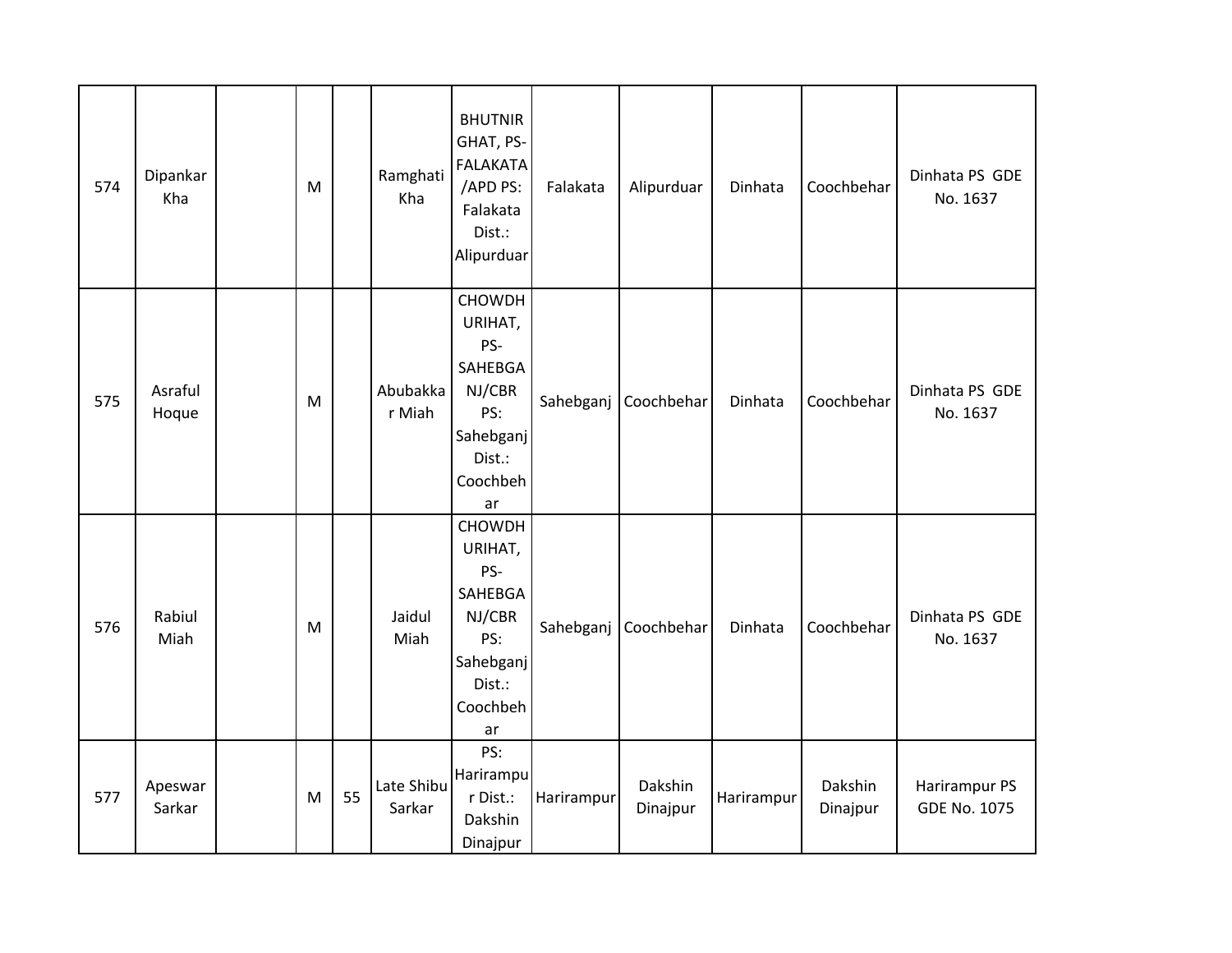| 578 | Susanta<br>Sarkar  | M | 36 | Late<br>Sontosh<br>Sarkar | PS:<br>Harirampu<br>r Dist.:<br>Dakshin<br>Dinajpur                                          | Harirampur | Dakshin<br>Dinajpur | Harirampur | Dakshin<br>Dinajpur | Harirampur PS<br><b>GDE No. 1075</b> |
|-----|--------------------|---|----|---------------------------|----------------------------------------------------------------------------------------------|------------|---------------------|------------|---------------------|--------------------------------------|
| 579 | Mrinal<br>Sarkar   | M | 25 | Manik<br>Sarkar           | PS:<br>Harirampu<br>r Dist.:<br>Dakshin<br>Dinajpur                                          | Harirampur | Dakshin<br>Dinajpur | Harirampur | Dakshin<br>Dinajpur | Harirampur PS<br><b>GDE No. 1075</b> |
| 580 | Asish<br>Mondal    | M | 25 | Sukomal<br>Monda          | PS:<br>Harirampu<br>r Dist.:<br>Dakshin<br>Dinajpur                                          | Harirampur | Dakshin<br>Dinajpur | Harirampur | Dakshin<br>Dinajpur | Harirampur PS<br><b>GDE No. 1080</b> |
| 581 | Biswajit<br>Mondal | M | 23 | Indrajit<br>Mondal        | PS:<br>Harirampu<br>r Dist.:<br>Dakshin<br>Dinajpur                                          | Harirampur | Dakshin<br>Dinajpur | Harirampur | Dakshin<br>Dinajpur | Harirampur PS<br><b>GDE No. 1080</b> |
| 582 | Fanindra<br>Mahato | M | 18 | Late<br>Mohit<br>Mahato   | PS:<br>Harirampu<br>r Dist.:<br>Dakshin<br>Dinajpur                                          | Harirampur | Dakshin<br>Dinajpur | Harirampur | Dakshin<br>Dinajpur | Harirampur PS<br><b>GDE No. 1080</b> |
| 583 | Joy Das            | M | 24 | <b>Robin Das</b>          | Paschim<br>Aptair<br>(Masterpa<br>$ra$ , PS:<br>Harirampu<br>r Dist.:<br>Dakshin<br>Dinajpur | Harirampur | Dakshin<br>Dinajpur | Hilli      | Dakshin<br>Dinajpur | Hilli PS GDE No.<br>1073             |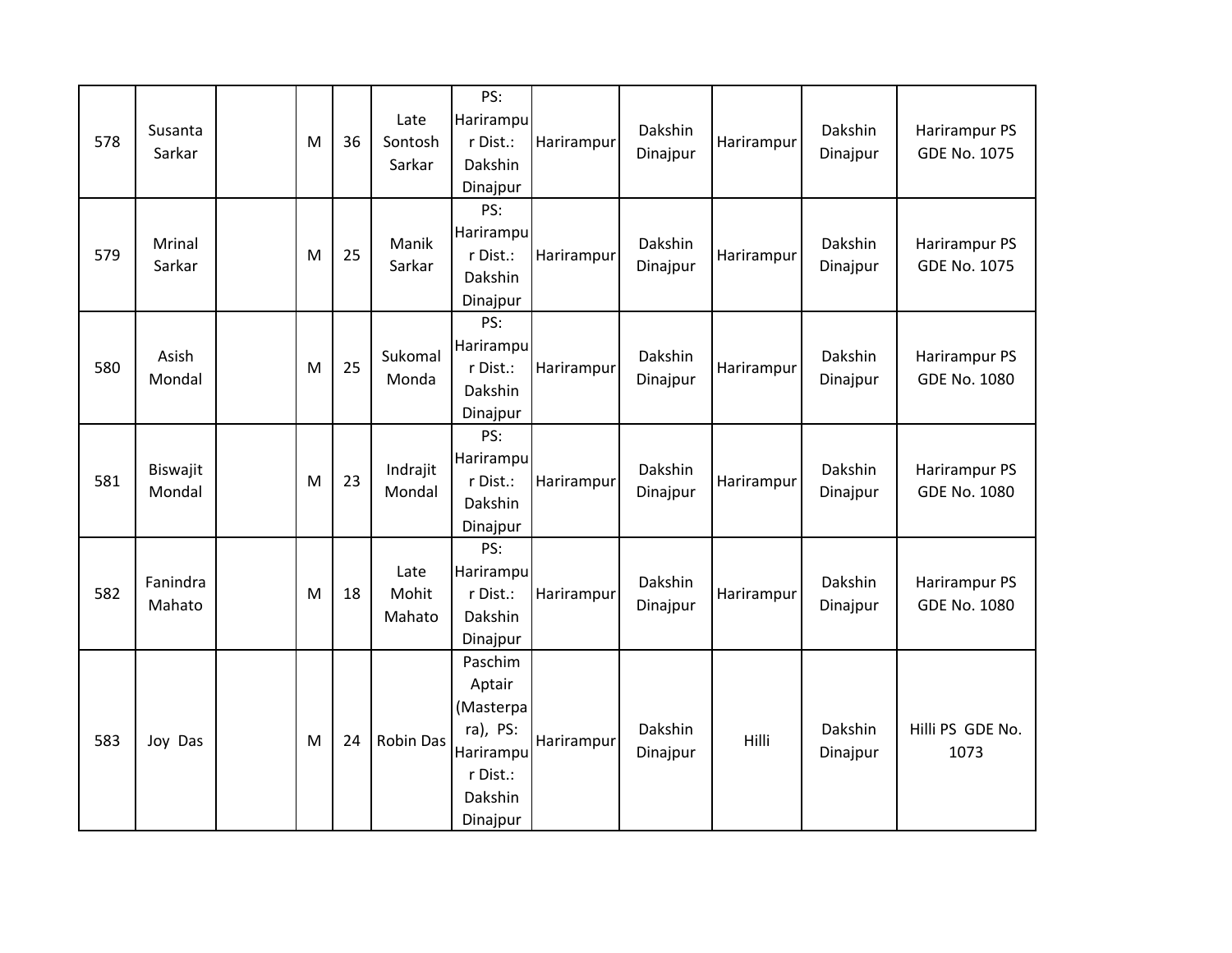| 584 | Pranab<br><b>Barman</b> | M | 38 | Lt. Bimal<br>Barman      | Kamargha<br>t PS:<br>Harirampu<br>r Dist.:<br>Dakshin<br>Dinajpur | Harirampur               | Dakshin<br>Dinajpur | Hilli | Dakshin<br>Dinajpur | Hilli PS GDE No.<br>1073 |
|-----|-------------------------|---|----|--------------------------|-------------------------------------------------------------------|--------------------------|---------------------|-------|---------------------|--------------------------|
| 585 | Ramen<br>Soren          | M | 62 | S/o Lt.<br>Som<br>Soren  | Nowpara<br>PS:<br>Harirampu<br>r Dist.:<br>Dakshin<br>Dinajpur    | Harirampur               | Dakshin<br>Dinajpur | Hilli | Dakshin<br>Dinajpur | Hilli PS GDE No.<br>1073 |
| 586 | Manik<br>Kundu          | M | 39 | Radha<br>Charan<br>Kundu | Gangaram<br>pur PS:<br>pur Dist.:<br>Dakshin<br>Dinajpur          | Gangaram Gangaramp<br>ur | Dakshin<br>Dinajpur | Hilli | Dakshin<br>Dinajpur | Hilli PS GDE No.<br>1073 |
| 587 | Koushik<br>Mondal       | M | 22 | <b>Bifal</b><br>Mondal   | Dumran<br>PS: Hilli<br>Dist.:<br>Dakshin<br>Dinajpur              | Hilli                    | Dakshin<br>Dinajpur | Hilli | Dakshin<br>Dinajpur | Hilli PS GDE No.<br>1073 |
| 588 | Kartick<br>Sarkar       | M | 31 | Somiron<br>Sarkar        | Chakbakor<br>PS:<br>Balurghat<br>Dist.:<br>Dakshin<br>Dinajpur    | Balurghat                | Dakshin<br>Dinajpur | Hilli | Dakshin<br>Dinajpur | Hilli PS GDE No.<br>1073 |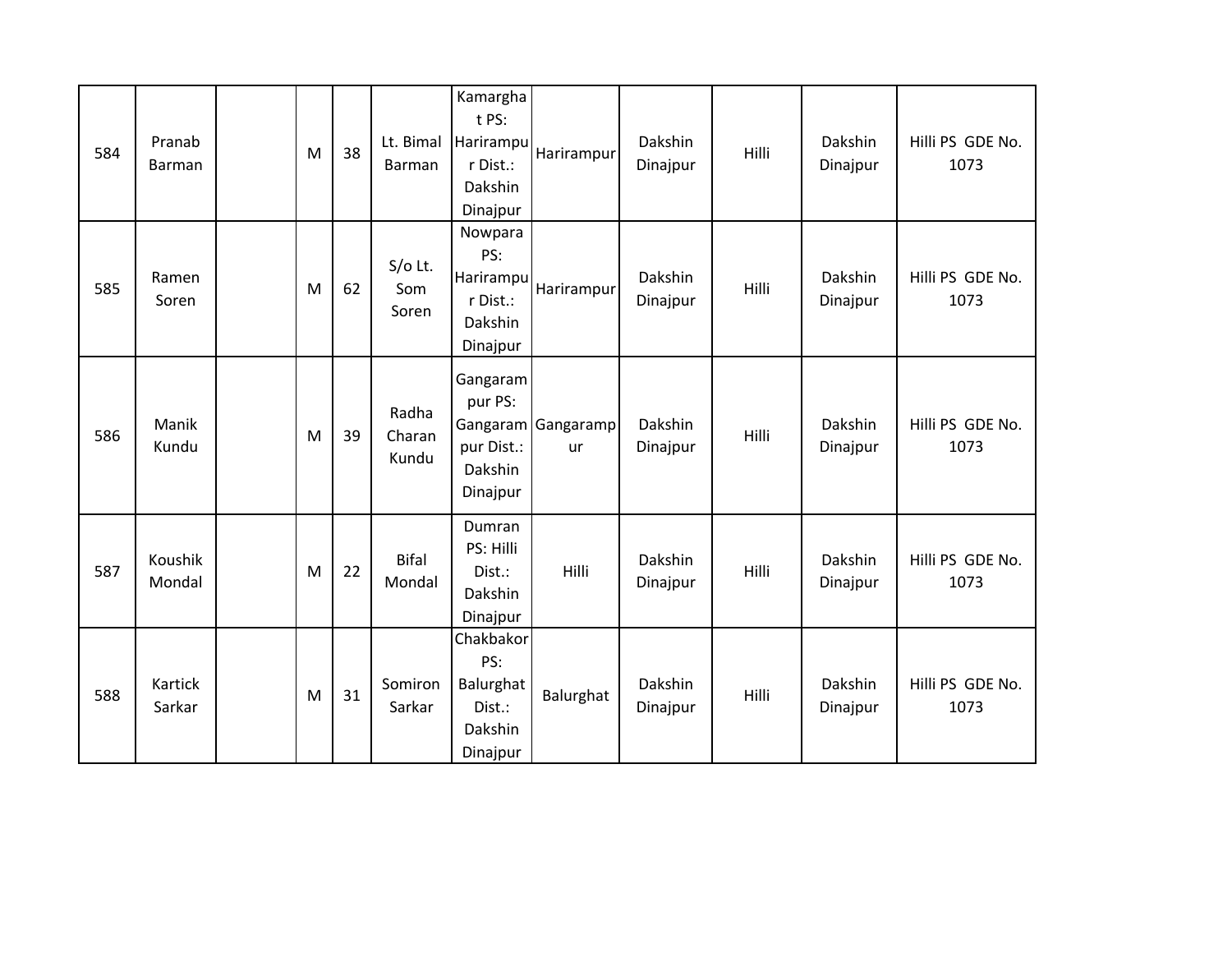| 589 | Gopal<br>Singh   | M | 29 | Lt. Samar<br>Singh        | Baikuntha<br>pur PS:<br>Hilli Dist.:<br>Dakshin<br>Dinajpur | Hilli   | Dakshin<br>Dinajpur | Hilli | Dakshin<br>Dinajpur | Hilli PS GDE No.<br>1073 |
|-----|------------------|---|----|---------------------------|-------------------------------------------------------------|---------|---------------------|-------|---------------------|--------------------------|
| 590 | Goutam<br>Sarkar | M | 31 | Bhavesh<br>Sarkar         | Patiram<br>PS:<br>Patiram<br>Dist.:<br>Dakshin<br>Dinajpur  | Patiram | Dakshin<br>Dinajpur | Hilli | Dakshin<br>Dinajpur | Hilli PS GDE No.<br>1073 |
| 591 | Rajat Das        | M | 30 | Dipak Das                 | Fatepur<br>PS: Hilli<br>Dist.:<br>Dakshin<br>Dinajpur       | Hilli   | Dakshin<br>Dinajpur | Hilli | Dakshin<br>Dinajpur | Hilli PS GDE No.<br>1073 |
| 592 | Jotish<br>Mahato | M | 42 | Lt.<br>Ramnahar<br>Mahato | Chakurpai<br>PS: Hilli<br>Dist.:<br>Dakshin<br>Dinajpur     | Hilli   | Dakshin<br>Dinajpur | Hilli | Dakshin<br>Dinajpur | Hilli PS GDE No.<br>1073 |
| 593 | Sudeb<br>Malo    | M | 38 | Lt.<br>Biswajit<br>Malo   | Dumran<br>PS: Hilli<br>Dist.:<br>Dakshin<br>Dinajpur        | Hilli   | Dakshin<br>Dinajpur | Hilli | Dakshin<br>Dinajpur | Hilli PS GDE No.<br>1073 |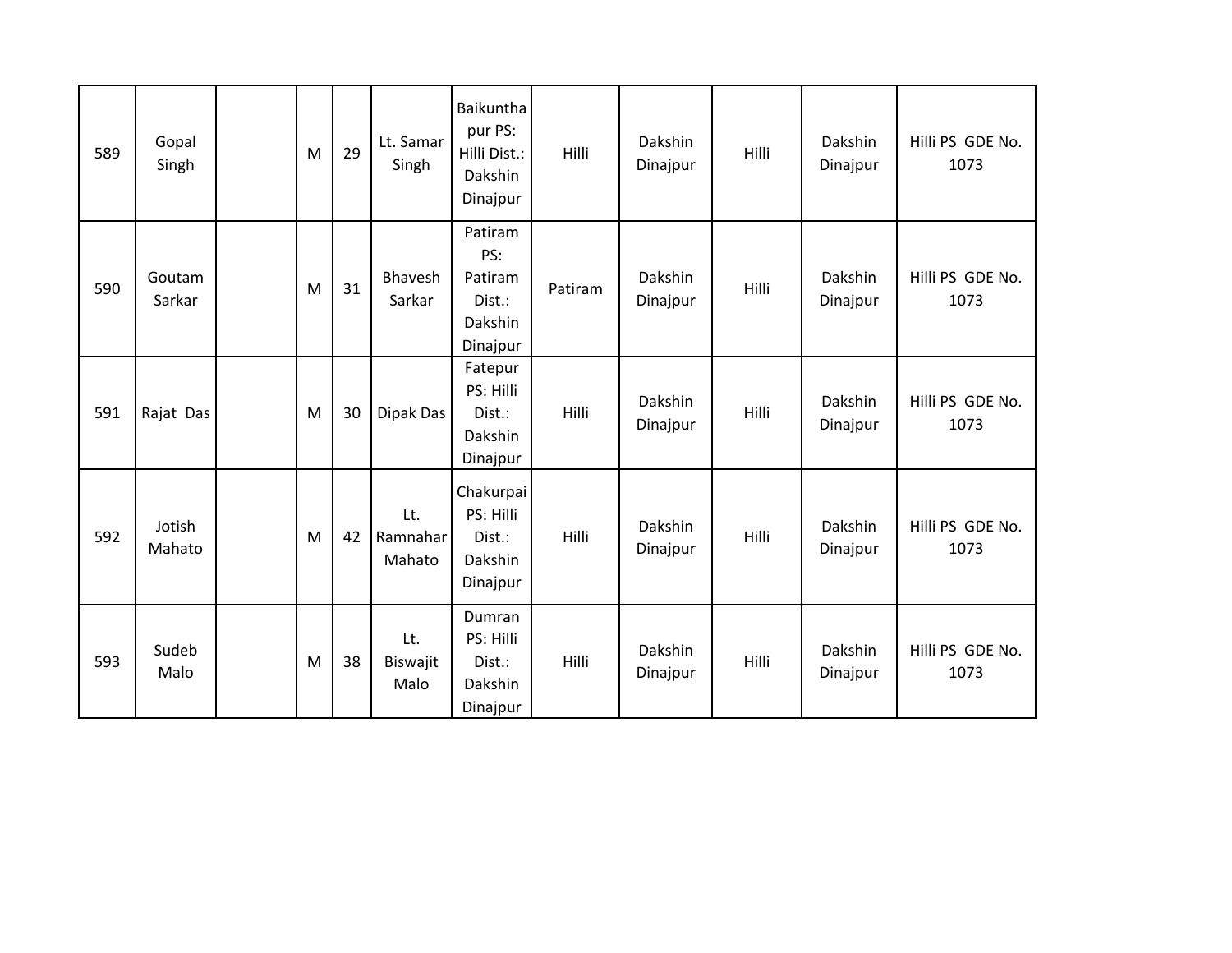| 594 | Pradip<br>Shil   | M | 22 | Lt. Barun<br>Shil           | Gangaram<br>pur<br>Kalitala<br>PS:<br>Gangaram<br>pur Dist.:<br>Dakshin<br>Dinajpur | Gangaramp<br>ur    | Dakshin<br>Dinajpur | Hilli     | Dakshin<br>Dinajpur | Hilli PS GDE No.<br>1073            |
|-----|------------------|---|----|-----------------------------|-------------------------------------------------------------------------------------|--------------------|---------------------|-----------|---------------------|-------------------------------------|
| 595 | Mithun<br>Sarkar | M | 38 | Horen<br>Sarkar             | Kachra PS:<br>Kushmand<br>i Dist.:<br>Dakshin<br>Dinajpur                           | Kushmandi          | Dakshin<br>Dinajpur | Kushmandi | Dakshin<br>Dinajpur | Kushmandi PS<br><b>GDE No. 1213</b> |
| 596 | Anarul<br>Islam  | M | 24 | Saifur<br>Islam             | Kharikadig<br>hi PS:<br>Kushmand<br>i Dist.:<br>Dakshin<br>Dinajpur                 | Kushmandi          | Dakshin<br>Dinajpur | Kushmandi | Dakshin<br>Dinajpur | Kushmandi PS<br><b>GDE No. 1213</b> |
| 597 | Mahesh<br>Sarkar | M | 35 | Lt.<br>Gangadho<br>r Sarkar | Kushmand<br>i PS:<br>Kushmand<br>i Dist.:<br>Dakshin<br>Dinajpur                    | Kushmandi          | Dakshin<br>Dinajpur | Kushmandi | Dakshin<br>Dinajpur | Kushmandi PS<br><b>GDE No. 1213</b> |
| 598 | Sumit<br>Sarkar  | M | 24 | Kailash<br>Sarkar           | Nij<br>Uttarpara<br>PS:<br>i Dist.:<br>Dakshin<br>Dinajpur                          | Kushmand Kushmandi | Dakshin<br>Dinajpur | Kushmandi | Dakshin<br>Dinajpur | Kushmandi PS<br><b>GDE No. 1213</b> |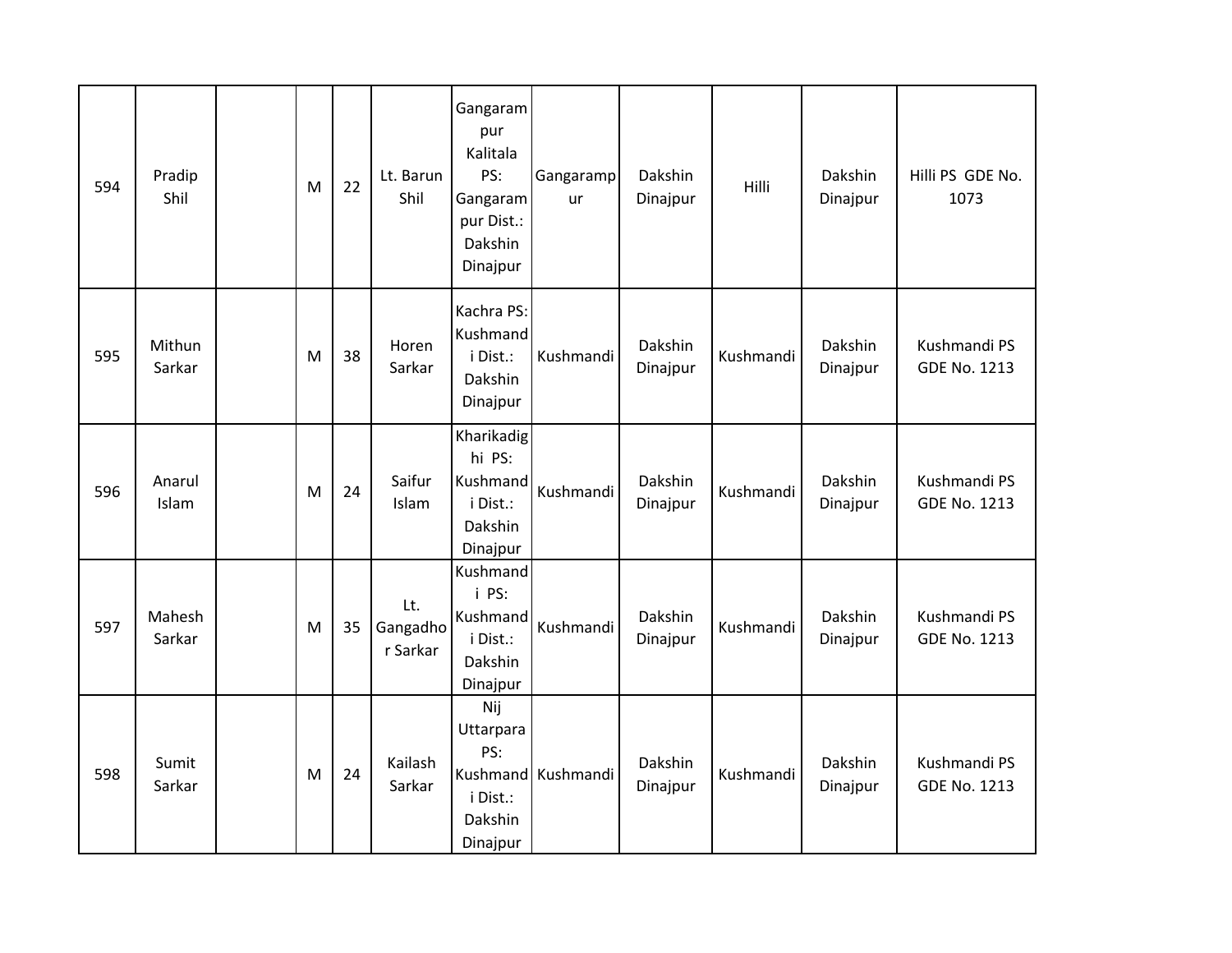| 599 | Ansar Ali         | M | 63 | Lt.<br>n<br>Ahammed | Chakdhap<br>ara PS:<br>Tobaruddi Kushmand<br>i Dist.:<br>Dakshin<br>Dinajpur | Kushmandi | Dakshin<br>Dinajpur           | Kushmandi | Dakshin<br>Dinajpur | Kushmandi PS<br><b>GDE No. 1213</b> |
|-----|-------------------|---|----|---------------------|------------------------------------------------------------------------------|-----------|-------------------------------|-----------|---------------------|-------------------------------------|
| 600 | Biswajit<br>Pahan | M | 22 | Subal<br>Pahan      | Changra<br>Pichhla<br>PS:<br>Bansihari<br>Dist.:<br>Dakshin<br>Dinajpur      | Bansihari | Dakshin<br>Dinajpur           | Kushmandi | Dakshin<br>Dinajpur | Kushmandi PS<br>GDE No. 1213        |
| 601 | Islam Ali         | M | 27 | Md. Alam            | Bhupalpur<br>PS:<br>Raigunje<br>Dist.:<br>Raiganj<br>Police<br>District      | Raigunje  | Raiganj<br>Police<br>District | Kushmandi | Dakshin<br>Dinajpur | Kushmandi PS<br>GDE No. 1213        |
| 602 | Kamal<br>Sarkar   | M | 18 | Sitish<br>Sarkar    | Keshabpur<br>PS:<br>Kushmand<br>i Dist.:<br>Dakshin<br>Dinajpur              | Kushmandi | Dakshin<br>Dinajpur           | Kushmandi | Dakshin<br>Dinajpur | Kushmandi PS<br><b>GDE No. 1218</b> |
| 603 | Rajesh<br>Sarkar  | M | 18 | Kartik<br>Sarkar    | Keshabpur<br>PS:<br>Kushmand<br>i Dist.:<br>Dakshin<br>Dinajpur              | Kushmandi | Dakshin<br>Dinajpur           | Kushmandi | Dakshin<br>Dinajpur | Kushmandi PS<br><b>GDE No. 1218</b> |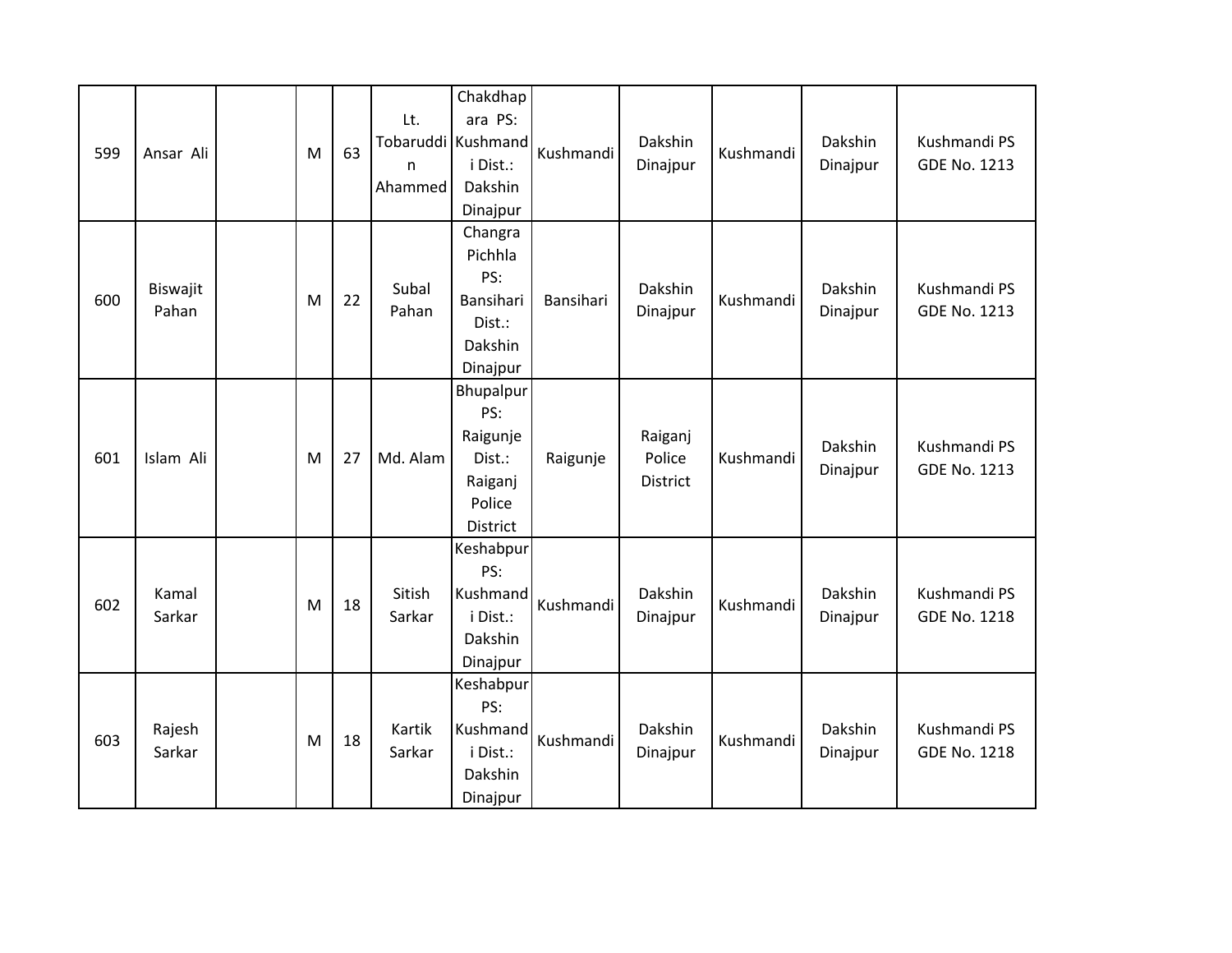| 604 | Kanesh<br>Sarkar   | M | 27 | Koltu<br>Sarkar     | Vikonpur<br>PS:<br>Kushmand<br>i Dist.:<br>Dakshin<br>Dinajpur                         | Kushmandi          | Dakshin<br>Dinajpur                      | Kushmandi          | Dakshin<br>Dinajpur                             | Kushmandi PS<br><b>GDE No. 1218</b> |
|-----|--------------------|---|----|---------------------|----------------------------------------------------------------------------------------|--------------------|------------------------------------------|--------------------|-------------------------------------------------|-------------------------------------|
| 605 | Gopal<br>Barman    | M | 41 | Prafullya<br>Barman | Jalghar<br>PS: Tapan<br>Dist.:<br>Dakshin<br>Dinajpur                                  | Tapan              | Dakshin<br>Dinajpur                      | Tapan              | Dakshin<br>Dinajpur                             | Tapan PS GDE No.<br>637             |
| 606 | Abdur<br>Rajjak Sk | M | 61 | Lt. Nebur<br>Ali Sk | PS:<br>Diamond<br>harbour<br>Dist.:<br>Diamond<br>Harbour<br>Police<br><b>District</b> | Diamond<br>harbour | Diamond<br>Harbour<br>Police<br>District | Diamond<br>harbour | Diamond<br>Harbour<br>Police<br><b>District</b> | Diamond harbour<br>PS GDE No. 2409  |
| 607 | Ataul<br>Mallick   | M | 24 | Khayrul<br>Mallick  | PS:<br>Diamond<br>harbour<br>Dist.:<br>Diamond<br>Harbour<br>Police<br><b>District</b> | Diamond<br>harbour | Diamond<br>Harbour<br>Police<br>District | Diamond<br>harbour | Diamond<br>Harbour<br>Police<br><b>District</b> | Diamond harbour<br>PS GDE No. 2409  |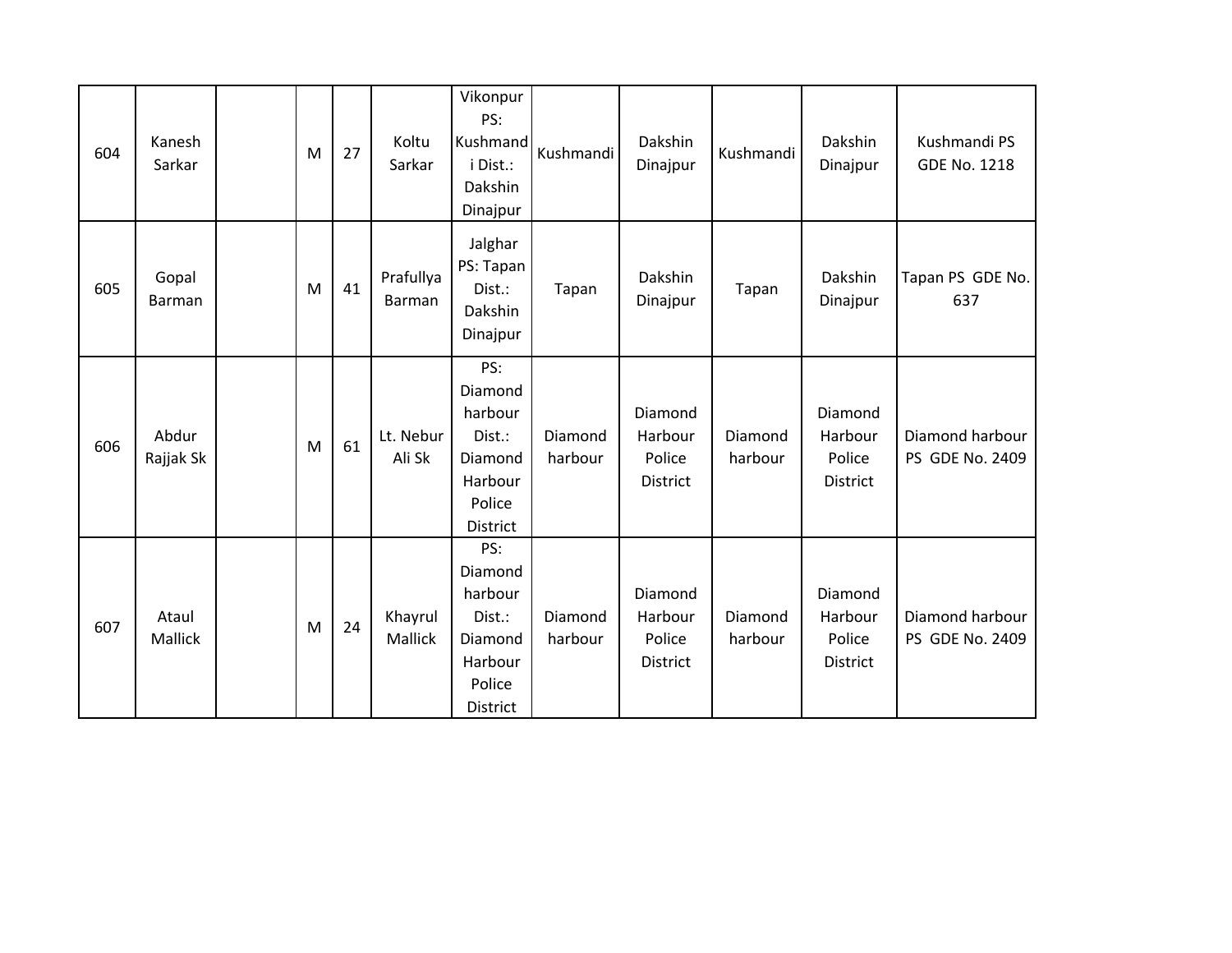| 608 | Rajib<br>Mondal | M | 22 | Sarijit<br>Mondal | PS:<br>Diamond<br>harbour<br>Dist.:<br>Diamond<br>Harbour<br>Police<br>District | Diamond<br>harbour | Diamond<br>Harbour<br>Police<br>District | Diamond<br>harbour | Diamond<br>Harbour<br>Police<br><b>District</b> | Diamond harbour<br>PS GDE No. 2397 |
|-----|-----------------|---|----|-------------------|---------------------------------------------------------------------------------|--------------------|------------------------------------------|--------------------|-------------------------------------------------|------------------------------------|
| 609 | Nirmal<br>Kayal | M | 24 | Gopal<br>Kayal    | PS:<br>Diamond<br>harbour<br>Dist.:<br>Diamond<br>Harbour<br>Police<br>District | Diamond<br>harbour | Diamond<br>Harbour<br>Police<br>District | Diamond<br>harbour | Diamond<br>Harbour<br>Police<br>District        | Diamond harbour<br>PS GDE No. 2397 |
| 610 | Shovon<br>Das   | M | 31 | Sukumar<br>Das    | PS:<br>Diamond<br>harbour<br>Dist.:<br>Diamond<br>Harbour<br>Police<br>District | Diamond<br>harbour | Diamond<br>Harbour<br>Police<br>District | Diamond<br>harbour | Diamond<br>Harbour<br>Police<br><b>District</b> | Diamond harbour<br>PS GDE No. 2397 |
| 611 | Rahidul<br>Shah | M | 19 | Ajij Shah         | PS:<br>Diamond<br>harbour<br>Dist.:<br>Diamond<br>Harbour<br>Police<br>District | Diamond<br>harbour | Diamond<br>Harbour<br>Police<br>District | Diamond<br>harbour | Diamond<br>Harbour<br>Police<br>District        | Diamond harbour<br>PS GDE No. 2397 |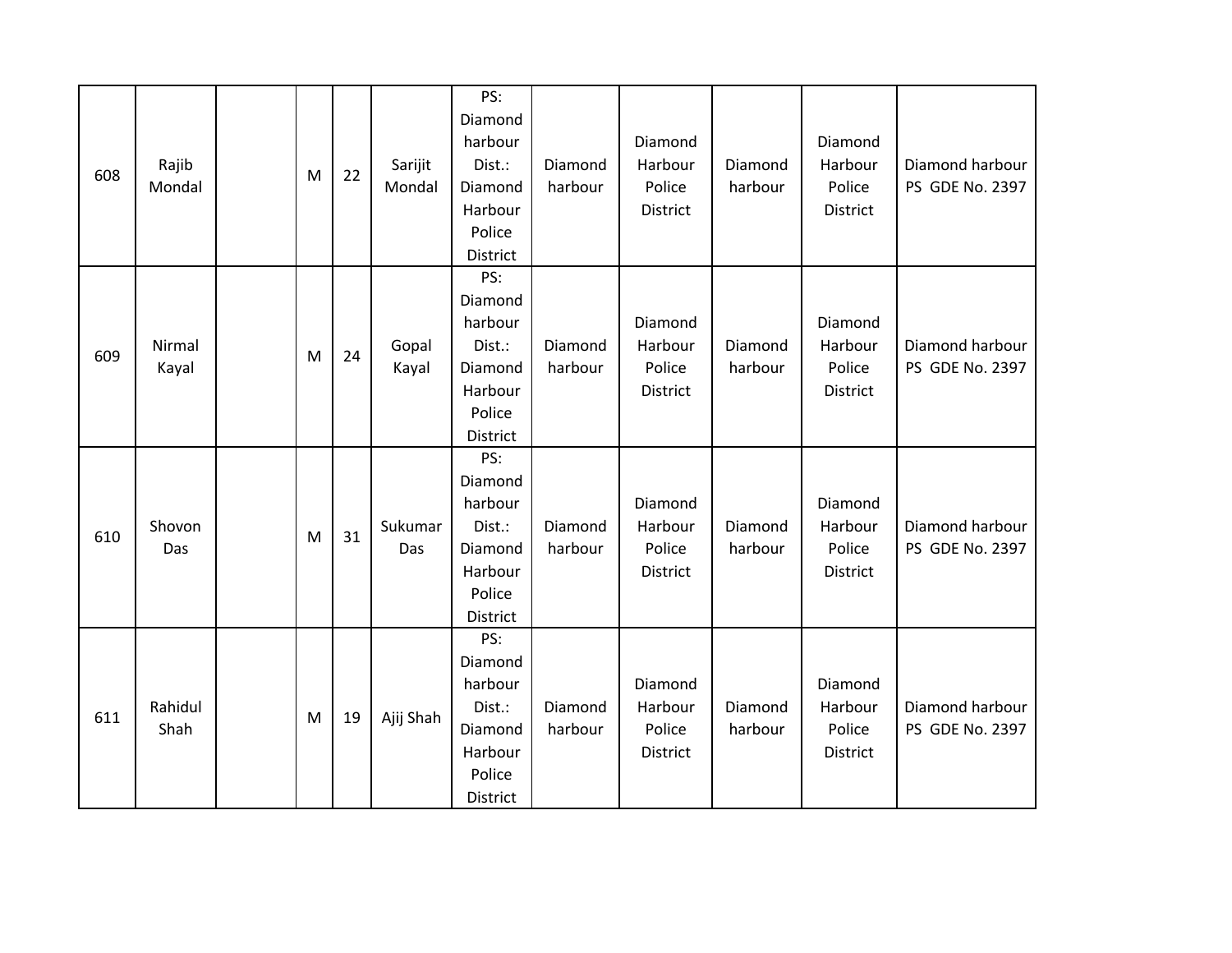| 612 | Akkas Sk        | M | 25 | Alimuddin<br>Sk   | Uttar<br>Chaka PS:<br>Falta Dist.:<br>Diamond<br>Harbour<br>Police<br>District                       | Falta    | Diamond<br>Harbour<br>Police<br>District        | Falta    | Diamond<br>Harbour<br>Police<br>District        | Falta PS GDE No.<br>1161    |
|-----|-----------------|---|----|-------------------|------------------------------------------------------------------------------------------------------|----------|-------------------------------------------------|----------|-------------------------------------------------|-----------------------------|
| 613 | Ramjan<br>Gazi  | M | 38 | Lt, Hanip<br>Gazi | <b>SRIKRISHN</b><br>A NAGAR<br>PS:<br>Mograhat<br>Dist.:<br>Diamond<br>Harbour<br>Police<br>District | Mograhat | Diamond<br>Harbour<br>Police<br>District        | Mograhat | Diamond<br>Harbour<br>Police<br>District        | Mograhat PS GDE<br>No. 1980 |
| 614 | Sajahan<br>Gazi | M | 42 | Kurban<br>Gazi    | <b>SRIKRISHN</b><br>A NAGAR<br>PS:<br>Mograhat<br>Dist.:<br>Diamond<br>Harbour<br>Police<br>District | Mograhat | Diamond<br>Harbour<br>Police<br><b>District</b> | Mograhat | Diamond<br>Harbour<br>Police<br><b>District</b> | Mograhat PS GDE<br>No. 1980 |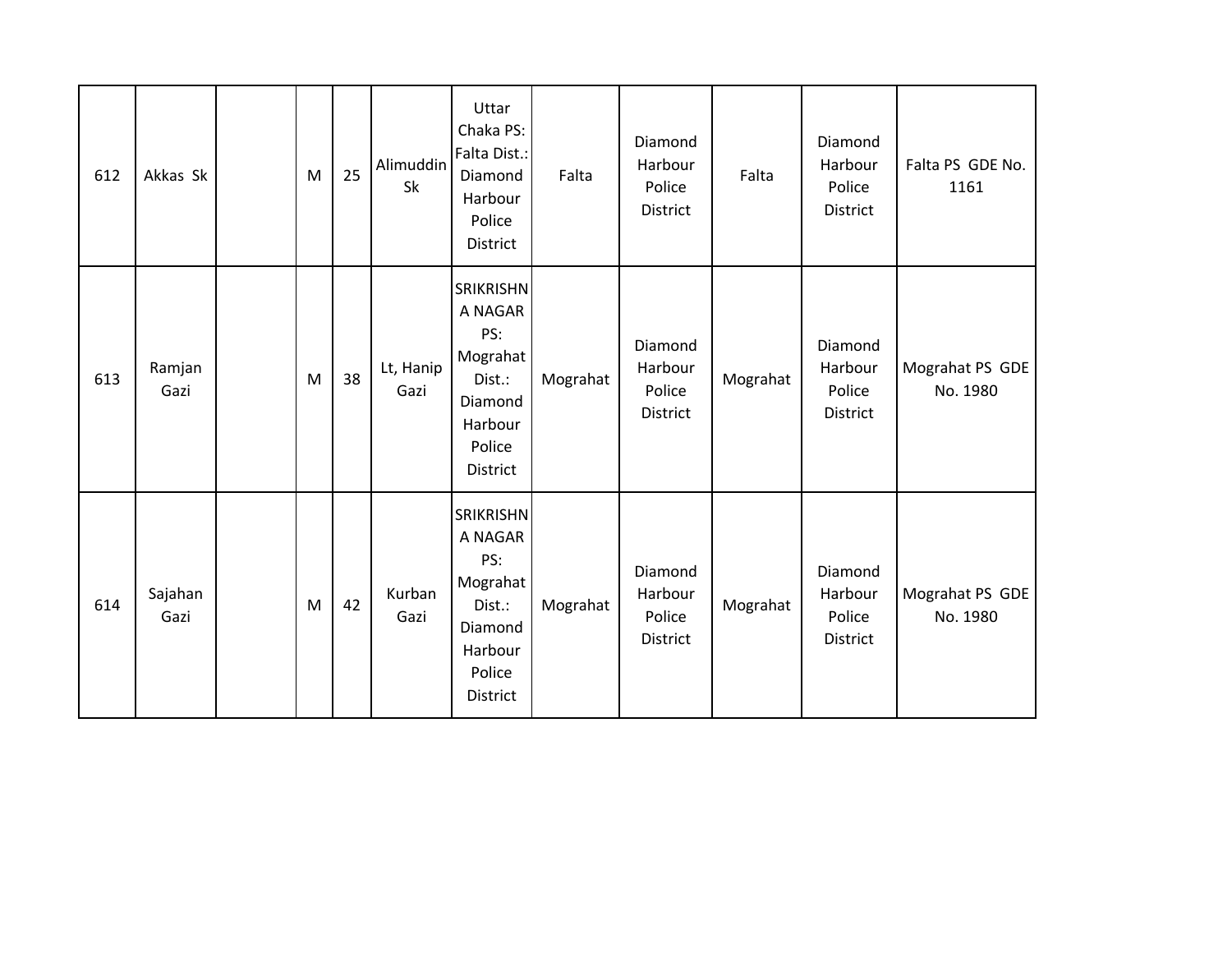| 615 | Nabir<br>Gazi    | M | 45 | Lt, Imran<br>Ali Gazi | <b>SRIKRISHN</b><br>A NAGAR<br>PS:<br>Mograhat<br>Dist.:<br>Diamond<br>Harbour<br>Police<br><b>District</b> | Mograhat | Diamond<br>Harbour<br>Police<br>District        | Mograhat | Diamond<br>Harbour<br>Police<br><b>District</b> | Mograhat PS GDE<br>No. 1980 |
|-----|------------------|---|----|-----------------------|-------------------------------------------------------------------------------------------------------------|----------|-------------------------------------------------|----------|-------------------------------------------------|-----------------------------|
| 616 | Rahaman<br>Gazi  | M | 45 | Rosid Gazi            | SRIKRISHN<br>A NAGAR<br>PS:<br>Mograhat<br>Dist.:<br>Diamond<br>Harbour<br>Police<br>District               | Mograhat | Diamond<br>Harbour<br>Police<br>District        | Mograhat | Diamond<br>Harbour<br>Police<br><b>District</b> | Mograhat PS GDE<br>No. 1980 |
| 617 | Manash<br>Halder | M | 25 | Asit<br>Halder        | <b>URELCHE</b><br><b>NDPUR</b><br>PS:<br>Mograhat<br>Dist.:<br>Diamond<br>Harbour<br>Police<br>District     | Mograhat | Diamond<br>Harbour<br>Police<br><b>District</b> | Mograhat | Diamond<br>Harbour<br>Police<br><b>District</b> | Mograhat PS GDE<br>No. 2002 |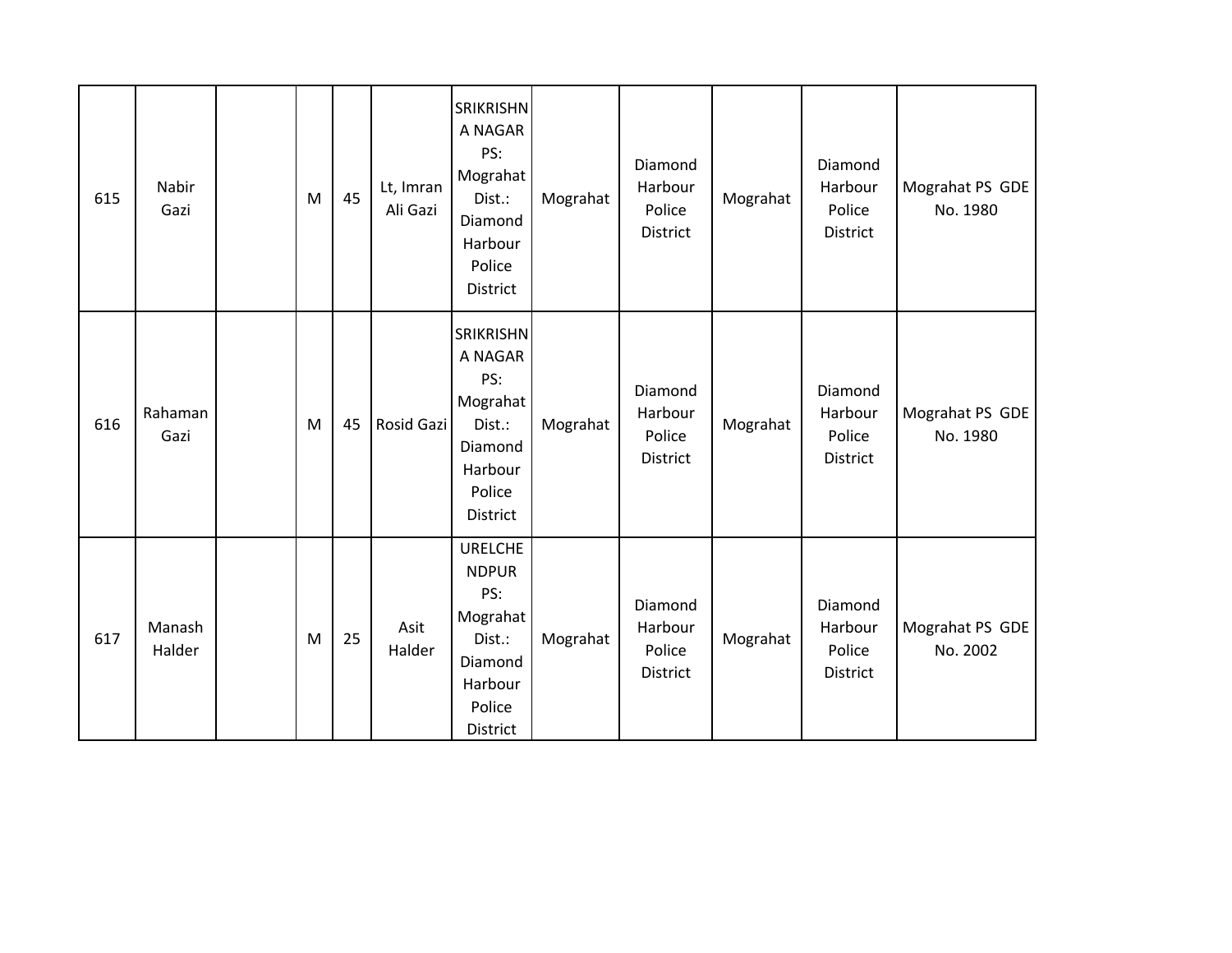| 618 | Ajay<br>Halder  | M | 23 | Dipak<br>Halder     | <b>URELCHA</b><br><b>NDPUR</b><br>PS:<br>Mograhat<br>Dist.:<br>Diamond<br>Harbour<br>Police<br>District | Mograhat  | Diamond<br>Harbour<br>Police<br><b>District</b> | Mograhat  | Diamond<br>Harbour<br>Police<br><b>District</b> | Mograhat PS GDE<br>No. 2002 |
|-----|-----------------|---|----|---------------------|---------------------------------------------------------------------------------------------------------|-----------|-------------------------------------------------|-----------|-------------------------------------------------|-----------------------------|
| 619 | Provas<br>Dhali | M | 20 | Kalikestho<br>Dhali | <b>AZAMKHA</b><br>LI PS:<br>Mograhat<br>Dist.:<br>Diamond<br>Harbour<br>Police<br><b>District</b>       | Mograhat  | Diamond<br>Harbour<br>Police<br><b>District</b> | Mograhat  | Diamond<br>Harbour<br>Police<br><b>District</b> | Mograhat PS GDE<br>No. 2001 |
| 620 | Sandip<br>Sen   | M | 25 | Madhusud<br>an Sen  | Telari PS:<br>Nodakhali<br>Dist.:<br>Diamond<br>Harbour<br>Police<br><b>District</b>                    | Nodakhali | Diamond<br>Harbour<br>Police<br>District        | Nodakhali | Diamond<br>Harbour<br>Police<br>District        | Nodakhali PS GDE<br>No. 496 |
| 621 | Suman<br>Maity  | M | 36 | Paritosh<br>Maity   | <b>Tealari PS:</b><br>Nodakhali<br>Dist.:<br>Diamond<br>Harbour<br>Police<br><b>District</b>            | Nodakhali | Diamond<br>Harbour<br>Police<br>District        | Nodakhali | Diamond<br>Harbour<br>Police<br><b>District</b> | Nodakhali PS GDE<br>No. 496 |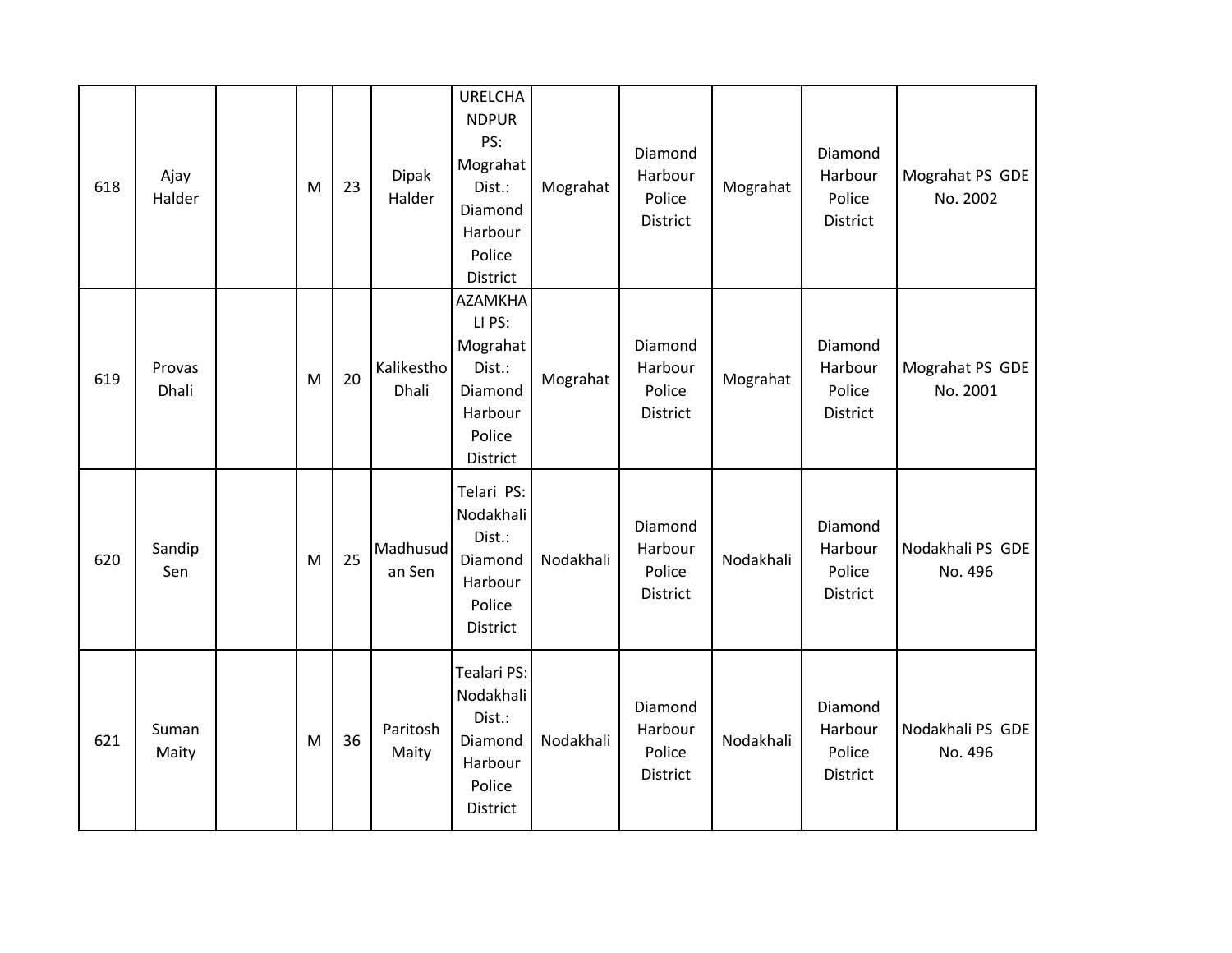| 622 | Avoy<br>Mondal | M | 48 | Jotin<br>Mondal            | Chandua<br>PS:<br>Nodakhali<br>Dist.:<br>Diamond<br>Harbour<br>Police<br>District   | Nodakhali       | Diamond<br>Harbour<br>Police<br>District        | Nodakhali | Diamond<br>Harbour<br>Police<br><b>District</b> | Nodakhali PS GDE<br>No. 496 |
|-----|----------------|---|----|----------------------------|-------------------------------------------------------------------------------------|-----------------|-------------------------------------------------|-----------|-------------------------------------------------|-----------------------------|
| 623 | Babu Das       | M | 50 | Lt. Netai<br>Das           | Keshabpur<br>PS:<br>Nodakhali<br>Dist.:<br>Diamond<br>Harbour<br>Police<br>District | Nodakhali       | Diamond<br>Harbour<br>Police<br><b>District</b> | Nodakhali | Diamond<br>Harbour<br>Police<br><b>District</b> | Nodakhali PS GDE<br>No. 496 |
| 624 | Bapi<br>Ghosh  | M | 35 | Lt.<br>Rameshw<br>ar Ghosh | Jagir Ghat<br>Road Kol-<br>63 PS:<br>Thakurpuk<br>ur Dist.:<br>Kolkata              | Thakurpuk<br>ur | Kolkata                                         | Nodakhali | Diamond<br>Harbour<br>Police<br><b>District</b> | Nodakhali PS GDE<br>No. 493 |
| 625 | Vola<br>Sardar | M | 39 | Lt.<br>Sonaton<br>Sardar   | Keshabpur<br>PS:<br>Nodakhali<br>Dist.:<br>Diamond<br>Harbour<br>Police<br>District | Nodakhali       | Diamond<br>Harbour<br>Police<br>District        | Nodakhali | Diamond<br>Harbour<br>Police<br>District        | Nodakhali PS GDE<br>No. 498 |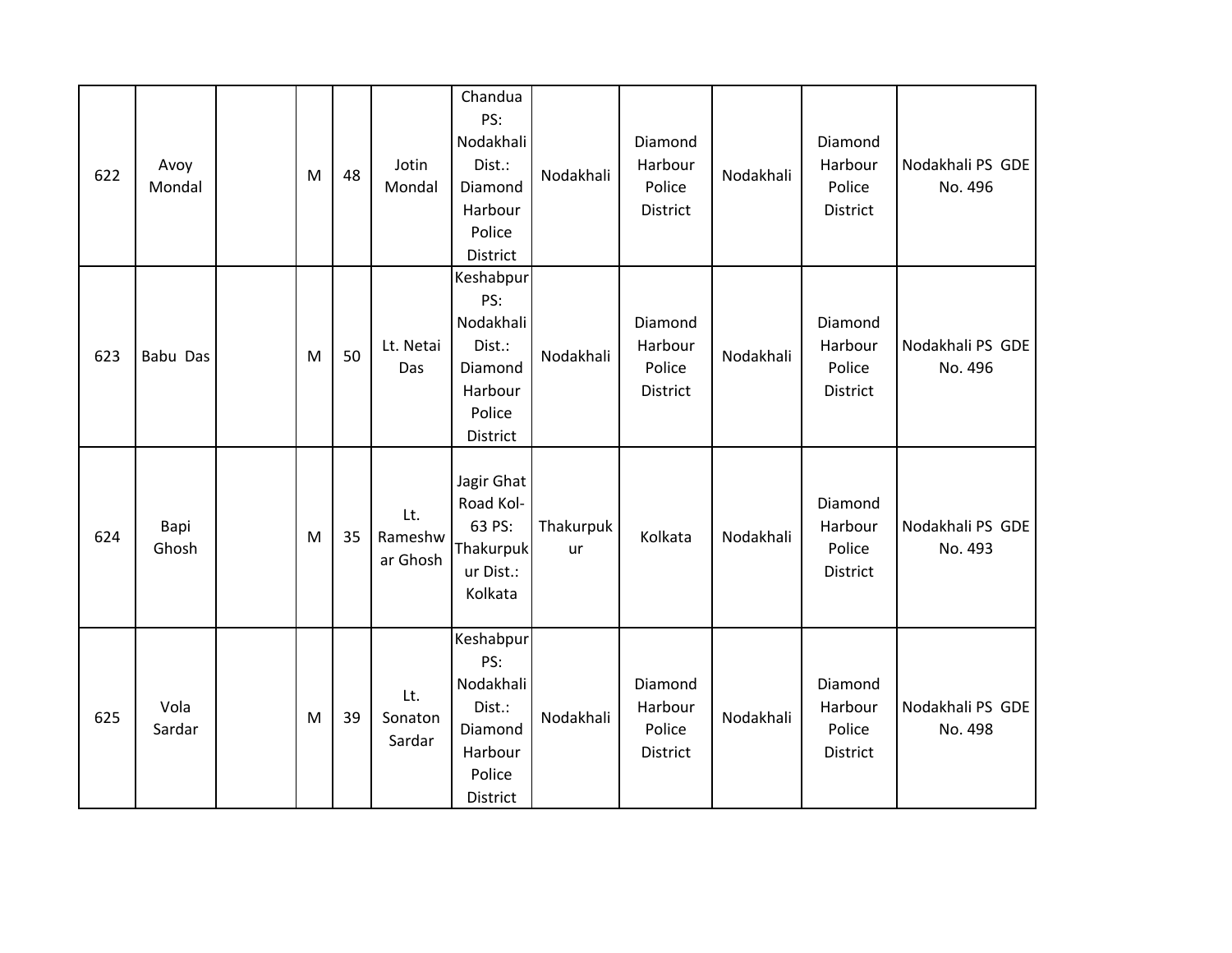| 626 | Sk Mantu       | M | 22 | Sk<br>Abukashe<br>m | Telari PS:<br>Nodakhali<br>Dist.:<br>Diamond<br>Harbour<br>Police<br>District                                             | Nodakhali                         | Diamond<br>Harbour<br>Police<br>District | Nodakhali | Diamond<br>Harbour<br>Police<br>District | Nodakhali PS GDE<br>No. 498 |
|-----|----------------|---|----|---------------------|---------------------------------------------------------------------------------------------------------------------------|-----------------------------------|------------------------------------------|-----------|------------------------------------------|-----------------------------|
| 627 | Sk Raju        | M | 38 | Lt. Sk<br>Munsur    | Kalipur 1st<br>lane,<br>Ward<br>No.06 PS:<br>ge Dist.:<br>Diamond<br>Harbour<br>Police<br>District                        | Budgebud   Budgebudg<br>${\bf e}$ | Diamond<br>Harbour<br>Police<br>District | Pujali    | Diamond<br>Harbour<br>Police<br>District | Pujali PS GDE No.<br>851    |
| 628 | Abdul<br>Rahim | M | 34 | Nishar<br>Ahmed     | Golam<br>Rosul<br>Road,<br>Kayla<br>Sarak PS:<br><b>Budgebud</b><br>ge Dist.:<br>Diamond<br>Harbour<br>Police<br>District | Budgebudg<br>e                    | Diamond<br>Harbour<br>Police<br>District | Pujali    | Diamond<br>Harbour<br>Police<br>District | Pujali PS GDE No.<br>851    |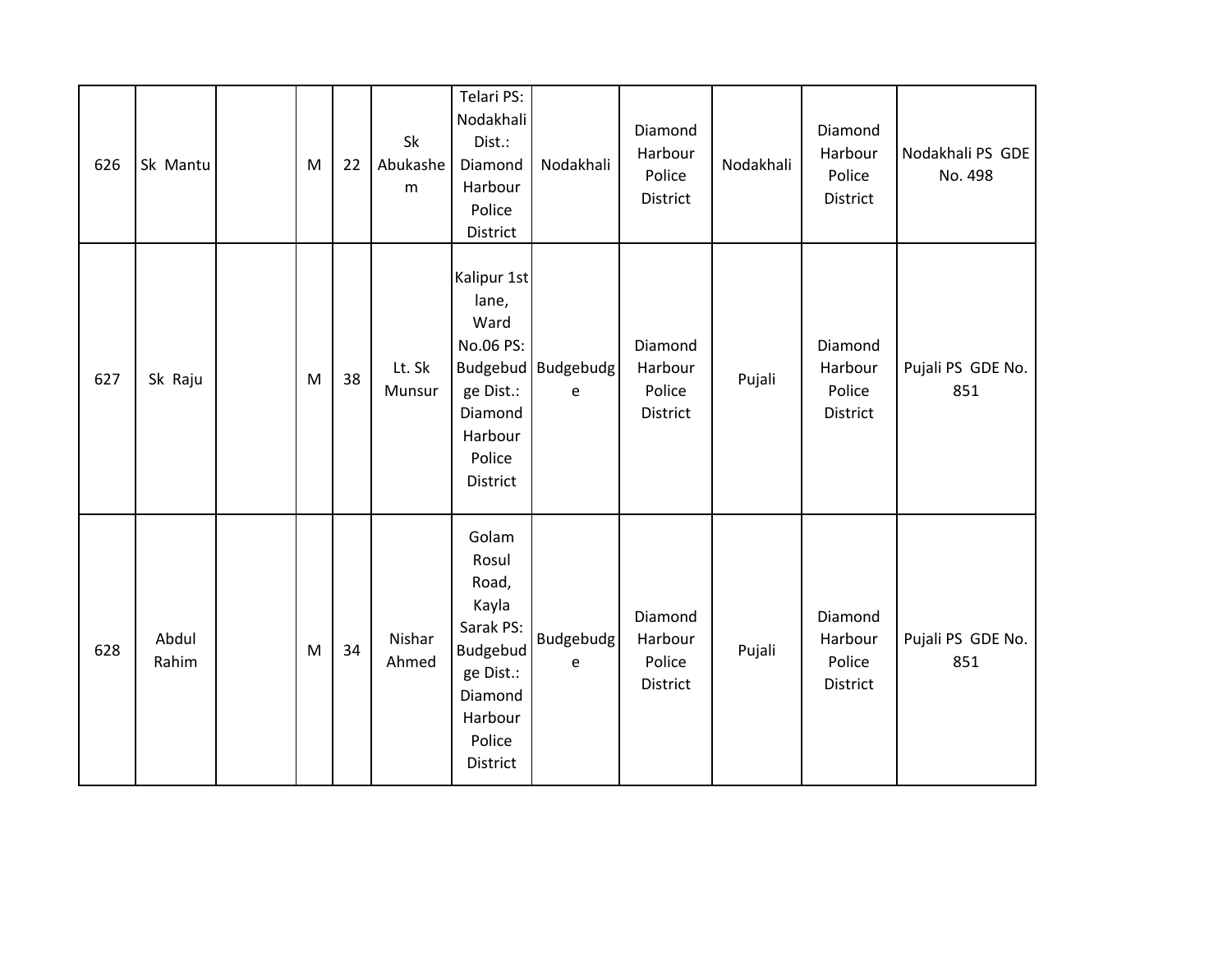| 629 | Dibyendu<br>Das  | M | 31 | Prodip<br>Das          | Ramchadr<br>apur,<br>Ward<br>No.10 PS:<br>Pujali<br>Dist.:<br>Diamond<br>Harbour<br>Police<br>District | Pujali   | Diamond<br>Harbour<br>Police<br>District | Pujali   | Diamond<br>Harbour<br>Police<br>District | Pujali PS GDE No.<br>886    |
|-----|------------------|---|----|------------------------|--------------------------------------------------------------------------------------------------------|----------|------------------------------------------|----------|------------------------------------------|-----------------------------|
| 630 | Ashok<br>Paik    | M | 42 | Lt.<br>Goyaram<br>Paik | Ashurali<br>PS:<br>Ramnagar<br>Dist.:<br>Diamond<br>Harbour<br>Police<br>District                      | Ramnagar | Diamond<br>Harbour<br>Police<br>District | Ramnagar | Diamond<br>Harbour<br>Police<br>District | Ramnagar PS GDE<br>No. 1211 |
| 631 | Tonmoy<br>Halder | M | 29 | Goutam<br>Halder       | Ashurali<br>PS:<br>Ramnagar<br>Dist.:<br>Diamond<br>Harbour<br>Police<br>District                      | Ramnagar | Diamond<br>Harbour<br>Police<br>District | Ramnagar | Diamond<br>Harbour<br>Police<br>District | Ramnagar PS GDE<br>No. 1211 |
| 632 | Kayum Sk         | M | 50 | Lt.<br>Maharap<br>Sk   | Highland<br>PS:<br>Ramnagar<br>Dist.:<br>Diamond<br>Harbour<br>Police<br>District                      | Ramnagar | Diamond<br>Harbour<br>Police<br>District | Ramnagar | Diamond<br>Harbour<br>Police<br>District | Ramnagar PS GDE<br>No. 1211 |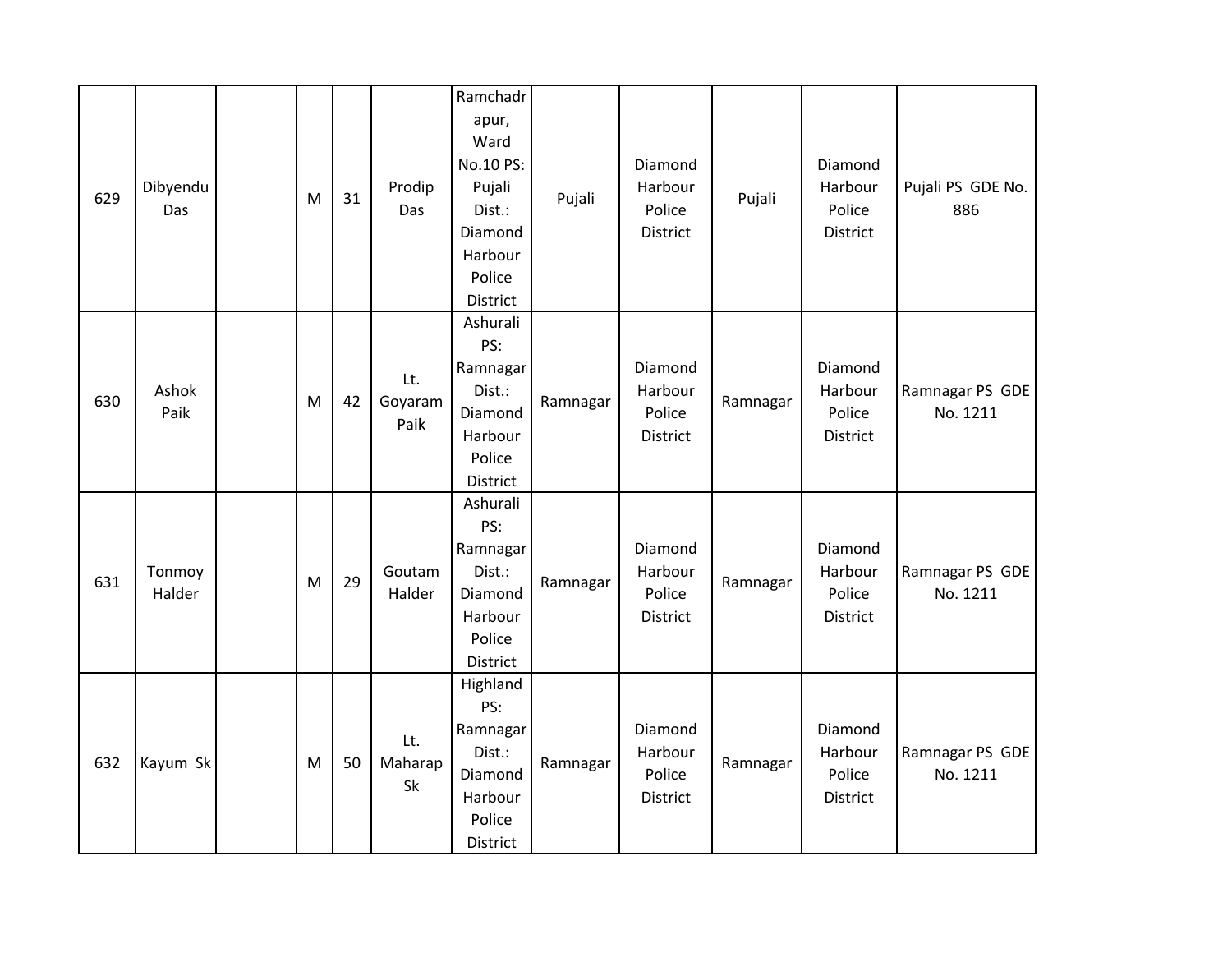| 633 | Sahed<br>Mondal      | M | 27 | Amin<br>Mondal      | Mohanpur<br>PS:<br>Diamond<br>harbour<br>Dist.:<br>Diamond<br>Harbour<br>Police<br>District | Diamond<br>harbour | Diamond<br>Harbour<br>Police<br>District | Ramnagar | Diamond<br>Harbour<br>Police<br><b>District</b> | Ramnagar PS GDE<br>No. 1112 |
|-----|----------------------|---|----|---------------------|---------------------------------------------------------------------------------------------|--------------------|------------------------------------------|----------|-------------------------------------------------|-----------------------------|
| 634 | Siraj Sk             | M | 22 | Bahuddin<br>Sk      | Noorpur<br>PS:<br>Ramnagar<br>Dist.:<br>Diamond<br>Harbour<br>Police<br>District            | Ramnagar           | Diamond<br>Harbour<br>Police<br>District | Ramnagar | Diamond<br>Harbour<br>Police<br><b>District</b> | Ramnagar PS GDE<br>No. 1112 |
| 635 | Sk Saiful<br>Rahaman | M |    | Sk Jakir<br>Hossion | Vill-<br>Mayapur<br>PS-<br>Arambagh<br>Dist-<br>Hooghly                                     |                    | <b>Basirhat</b>                          | Arambagh | Hooghly<br>Rural                                | Arambagh PS GDE<br>No. 1803 |
| 636 | Sk<br>Nejamudd<br>in | M |    | Sk<br>Alauddin      | Vill-<br>Mayapur<br>PS-<br>Arambagh<br>Dist-<br>Hooghly                                     |                    | <b>Basirhat</b>                          | Arambagh | Hooghly<br>Rural                                | Arambagh PS GDE<br>No. 1803 |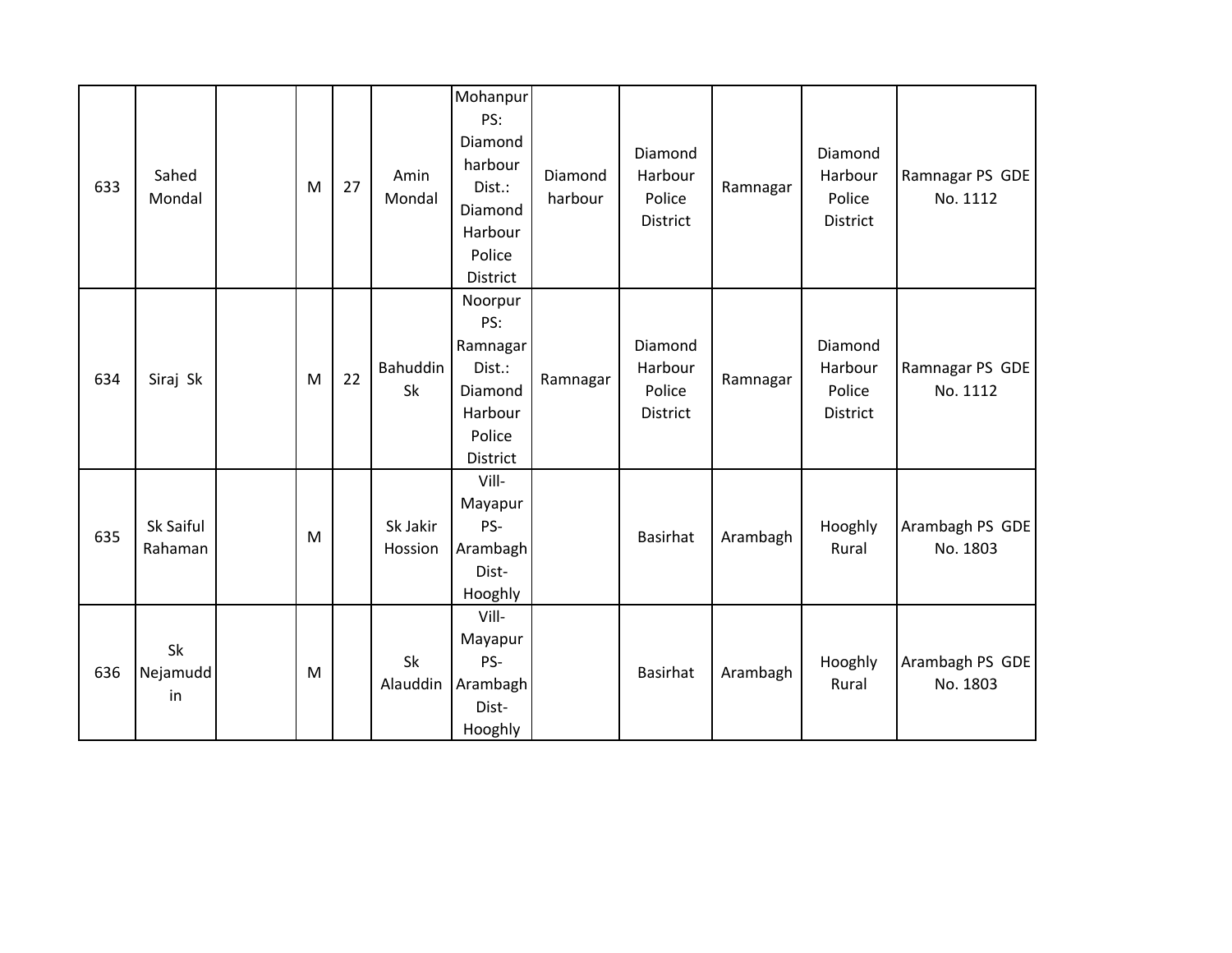| 637 | Sk<br>Abuddlha          | M |    | Sk Sajahan           | Vill-<br>Mayapur<br>PS-<br>Arambagh<br>Dist-<br>Hooghly | Basirhat        | Arambagh | Hooghly<br>Rural | Arambagh PS GDE<br>No. 1803 |
|-----|-------------------------|---|----|----------------------|---------------------------------------------------------|-----------------|----------|------------------|-----------------------------|
| 638 | Sk Ebedat<br>Hossion    | M |    | Sk Nur<br>Hossion    | Vill-<br>Mayapur<br>PS-<br>Arambagh<br>Dist-<br>Hooghly | Basirhat        | Arambagh | Hooghly<br>Rural | Arambagh PS GDE<br>No. 1803 |
| 639 | Sk<br>Saddam<br>Hossion | M |    | Sk<br>Nasiruddi<br>n | Vill-<br>Mayapur<br>PS-<br>Arambagh<br>Dist-<br>Hooghly | <b>Basirhat</b> | Arambagh | Hooghly<br>Rural | Arambagh PS GDE<br>No. 1803 |
| 640 | Sk Sabir                | M |    | Lt Sk Aktar          | Vill-<br>Mayapur<br>PS-<br>Arambagh<br>Dist-<br>Hooghly | <b>Basirhat</b> | Arambagh | Hooghly<br>Rural | Arambagh PS GDE<br>No. 1803 |
| 641 | Anup<br>Soren           | M | 19 | Ashoke               | Mukterpu<br>r                                           | Basirhat        | Balagarh | Hooghly<br>Rural | Balagarh PS GDE<br>No. 1476 |
| 642 | Souvik<br>Sarkar        | M | 19 | Samiran              | Mukterpu<br>r                                           | Basirhat        | Balagarh | Hooghly<br>Rural | Balagarh PS GDE<br>No. 1476 |
| 643 | Himadri<br>Sarkar       | M | 28 | Madan                | Ramnagar                                                | Basirhat        | Balagarh | Hooghly<br>Rural | Balagarh PS GDE<br>No. 1476 |
| 644 | Subhankar<br>Halder     | M | 27 | Shyamal              | Dumurdah<br>a                                           | <b>Basirhat</b> | Balagarh | Hooghly<br>Rural | Balagarh PS GDE<br>No. 1476 |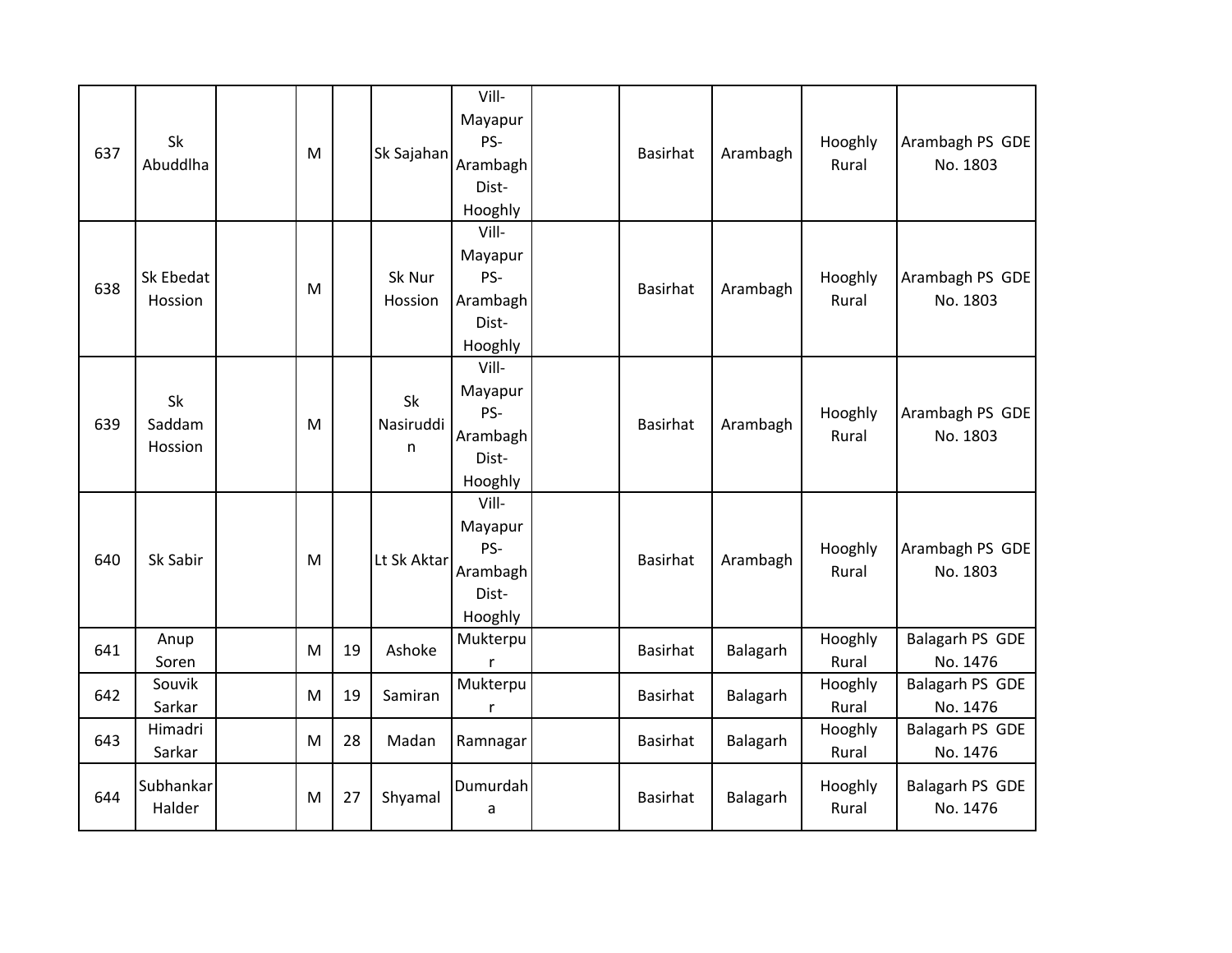| 645 | Bikash<br><b>Bag</b> |   | 19 | Lt. Mintu<br><b>Bag</b> | Naity,<br>Monsatala<br>, PS:<br>Chanditala<br>, Hooghly | <b>Basirhat</b> | Chanditala | Hooghly<br>Rural | Chanditala PS GDE<br>No. 1785 |
|-----|----------------------|---|----|-------------------------|---------------------------------------------------------|-----------------|------------|------------------|-------------------------------|
| 646 | Santosh<br>Shaw      |   | 42 | Lt.<br>Achhalal<br>Shaw | Dakshin<br>Subhaspall<br>y, PS:<br>Dankuni,<br>Hooghly  | <b>Basirhat</b> | Chanditala | Hooghly<br>Rural | Chanditala PS GDE<br>No. 1785 |
| 647 | Md. Tarif            | M | 38 | Lt. Bin<br>Mahamm<br>ad | Of<br>Monber,<br>PS:<br>Dankuni,<br>Hooghly             | <b>Basirhat</b> | Chanditala | Hooghly<br>Rural | Chanditala PS GDE<br>No. 1785 |
| 648 | Sekh<br>Milon        | M | 27 | Lt. Sk.<br>Raju         | Of<br>Mathurdin<br>gi, PS:<br>Dankuni,<br>Hooghly       | <b>Basirhat</b> | Chanditala | Hooghly<br>Rural | Chanditala PS GDE<br>No. 1785 |
| 649 | Raju<br>Haldar       | M | 42 | Lt. Hadu<br>Haldar      | Of Makal,<br>PS:<br>Uttarpara,<br>Hooghly               | <b>Basirhat</b> | Chanditala | Hooghly<br>Rural | Chanditala PS GDE<br>No. 1785 |
| 650 | Sk. Tutul            | M | 40 | Hasin<br>Sekh           | Of<br>Mathurdin<br>gi, PS:<br>Dankuni,<br>Hooghly       | <b>Basirhat</b> | Chanditala | Hooghly<br>Rural | Chanditala PS GDE<br>No. 1785 |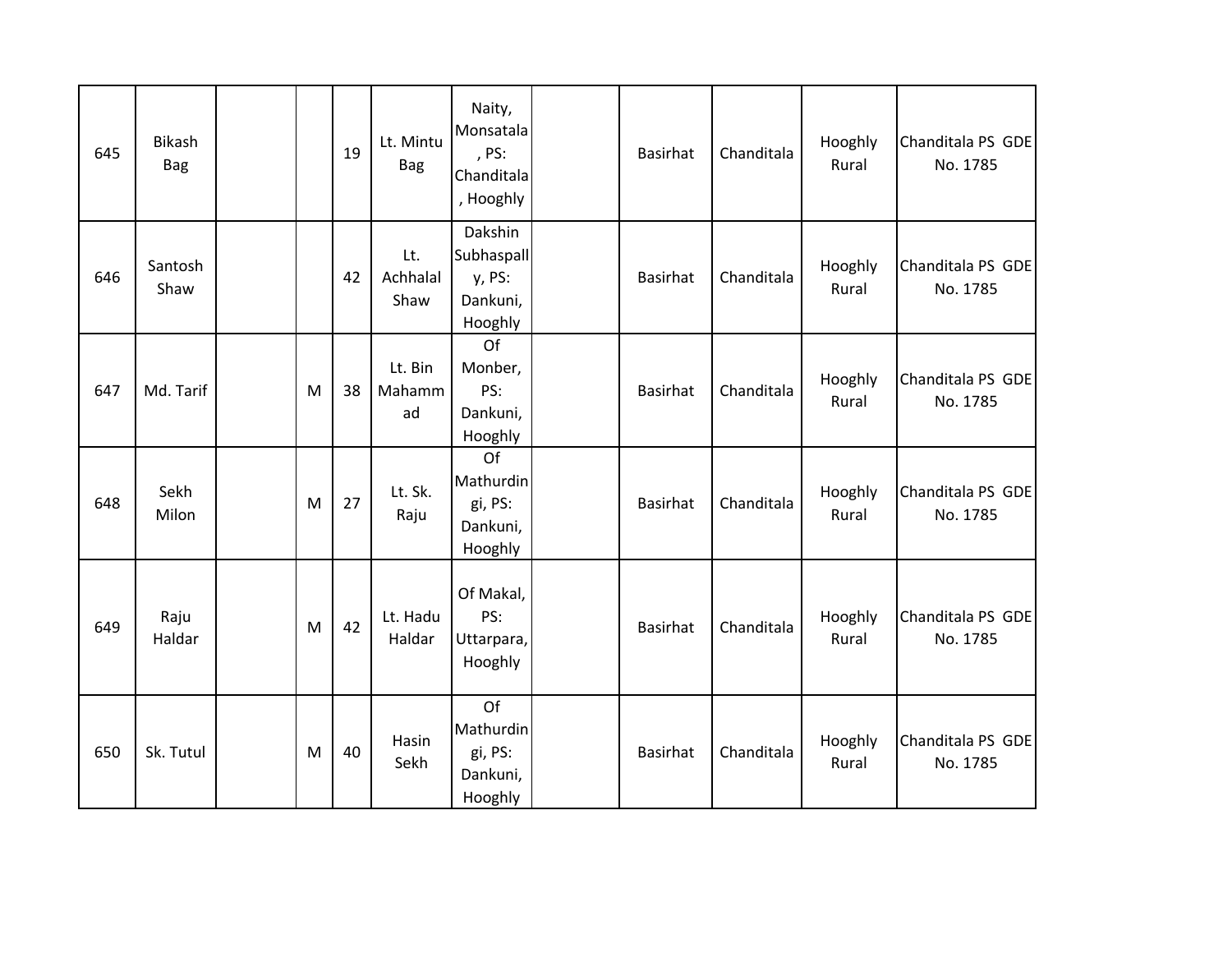| 651 | Mintu<br>Tudu    | M | 24 | Jamadar<br>Tudu   | Vill-Sikta,<br>$P.S-$<br>Dadpur,<br>Dist-<br>Hooghly<br>PS:<br>Dadpur<br>Dist.:<br>Hooghly<br>Rural         | Dadpur | Hooghly<br>Rural | Dadpur | Hooghly<br>Rural | Dadpur PS GDE<br>No. 1560 |
|-----|------------------|---|----|-------------------|-------------------------------------------------------------------------------------------------------------|--------|------------------|--------|------------------|---------------------------|
| 652 | Somlal<br>Hansda | M | 23 | Lt Patal<br>Hasda | Vill-Sikta,<br>P.S-<br>Dadpur,<br>Dist-<br>Hooghly<br>PS:<br>Dadpur<br>Dist.:<br>Hooghly<br>Rural           | Dadpur | Hooghly<br>Rural | Dadpur | Hooghly<br>Rural | Dadpur PS GDE<br>No. 1560 |
| 653 | Sanjay<br>Nandi  | M | 28 | Sumit<br>Nandi    | Vill-<br>Digenesw<br>ar, P.S-<br>Dadpur,<br>Dist-<br>Hooghly<br>PS:<br>Dadpur<br>Dist.:<br>Hooghly<br>Rural | Dadpur | Hooghly<br>Rural | Dadpur | Hooghly<br>Rural | Dadpur PS GDE<br>No. 1560 |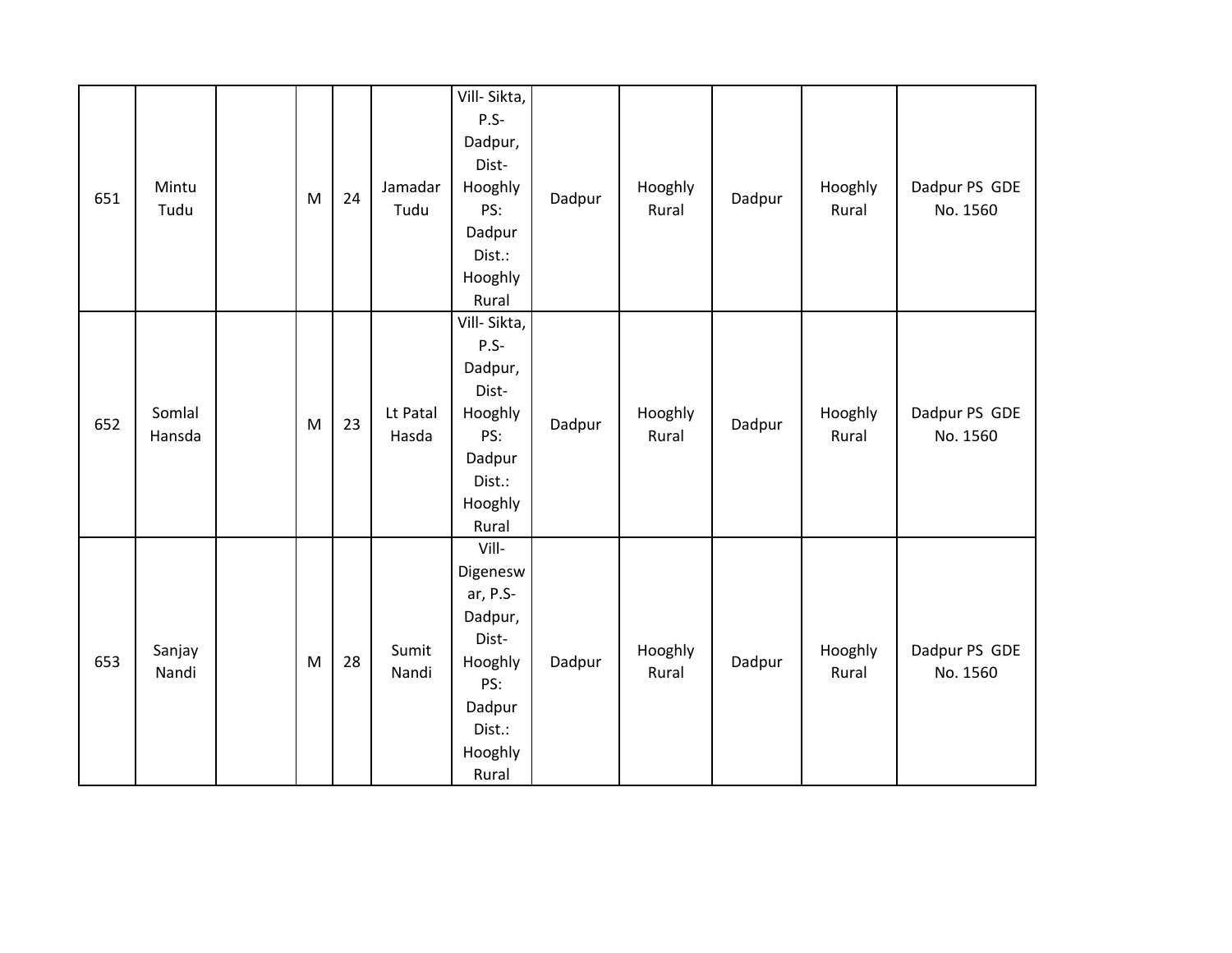| 654 | Hanif<br>Mallick | $\mathsf{M}% _{T}=\mathsf{M}_{T}\!\left( a,b\right) ,\ \mathsf{M}_{T}=\mathsf{M}_{T}\!\left( a,b\right) ,$ | 24 | Sahabuddi<br>n Mallick | Vill-Saora,<br>PS –<br>Goghat,<br>Dist –<br>Hooghly<br>PS:<br>Goghat<br>Dist.:<br>Hooghly<br>Rural  | Goghat | Hooghly<br>Rural | Goghat | Hooghly<br>Rural | Goghat PS GDE<br>No. 1795 |
|-----|------------------|------------------------------------------------------------------------------------------------------------|----|------------------------|-----------------------------------------------------------------------------------------------------|--------|------------------|--------|------------------|---------------------------|
| 655 | Pintu<br>Mallick | M                                                                                                          | 24 | Hasan Ali<br>Mallick   | Vill-Saora,<br>PS –<br>Goghat,<br>Dist –<br>Hooghly<br>PS:<br>Goghat<br>Dist.:<br>Hooghly<br>Rural  | Goghat | Hooghly<br>Rural | Goghat | Hooghly<br>Rural | Goghat PS GDE<br>No. 1795 |
| 656 | Koushik<br>Koley | $\mathsf{M}% _{T}=\mathsf{M}_{T}\!\left( a,b\right) ,\ \mathsf{M}_{T}=\mathsf{M}_{T}$                      | 24 | Srimanta<br>Koley      | Vill- Kulki,<br>PS –<br>Goghat,<br>Dist –<br>Hooghly<br>PS:<br>Goghat<br>Dist.:<br>Hooghly<br>Rural | Goghat | Hooghly<br>Rural | Goghat | Hooghly<br>Rural | Goghat PS GDE<br>No. 1795 |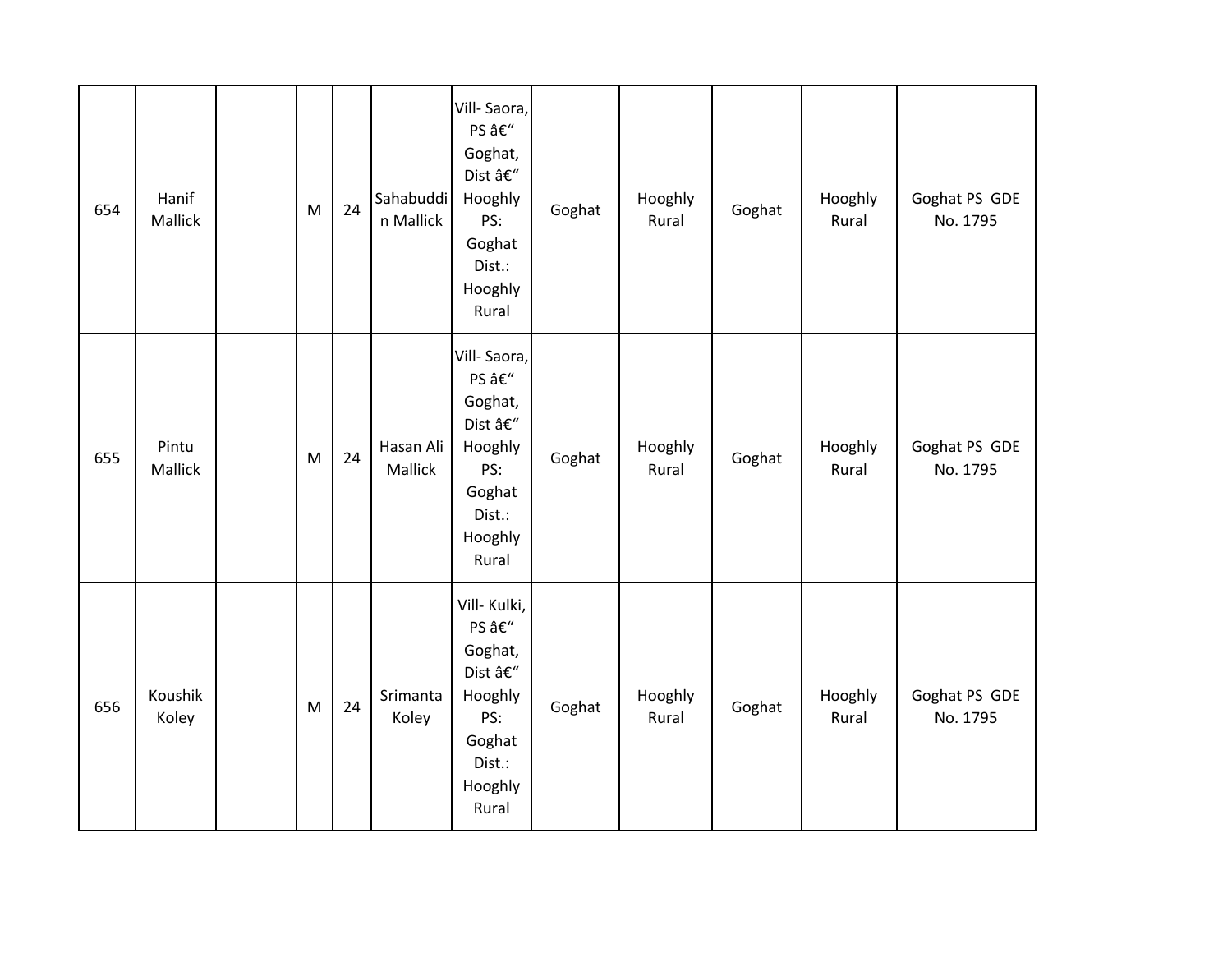| 657 | Kartick<br>Roy | ${\sf M}$ | 33 | Late<br>Kinkar Roy | Vill-<br>Gholarpar,<br>PS –<br>Goghat,<br>Dist –<br>Hooghly<br>PS:<br>Goghat<br>Dist.:<br>Hooghly<br>Rural      | Goghat    | Hooghly<br>Rural | Goghat | Hooghly<br>Rural | Goghat PS GDE<br>No. 1795 |
|-----|----------------|-----------|----|--------------------|-----------------------------------------------------------------------------------------------------------------|-----------|------------------|--------|------------------|---------------------------|
| 658 | Santosh<br>Roy |           |    | Lt.piry Roy        | Vill-Sibtai,<br>PS-<br>Jamalpur,<br>Dist-<br>Purba<br>Burdwan<br>PS:<br>Jamalpore<br>Dist.:<br>Purba<br>Burdwan | Jamalpore | Purba<br>Burdwan | Gurap  | Hooghly<br>Rural | Gurap PS GDE No.<br>1409  |
| 659 | Rohit Ray      | M         |    | Tarak Ray          | Vill-Sibtai,<br>PS-<br>Jamalpur,<br>Dist-<br>Purba<br>Burdwan<br>PS:<br>Jamalpore<br>Dist.:<br>Purba<br>Burdwan | Jamalpore | Purba<br>Burdwan | Gurap  | Hooghly<br>Rural | Gurap PS GDE No.<br>1409  |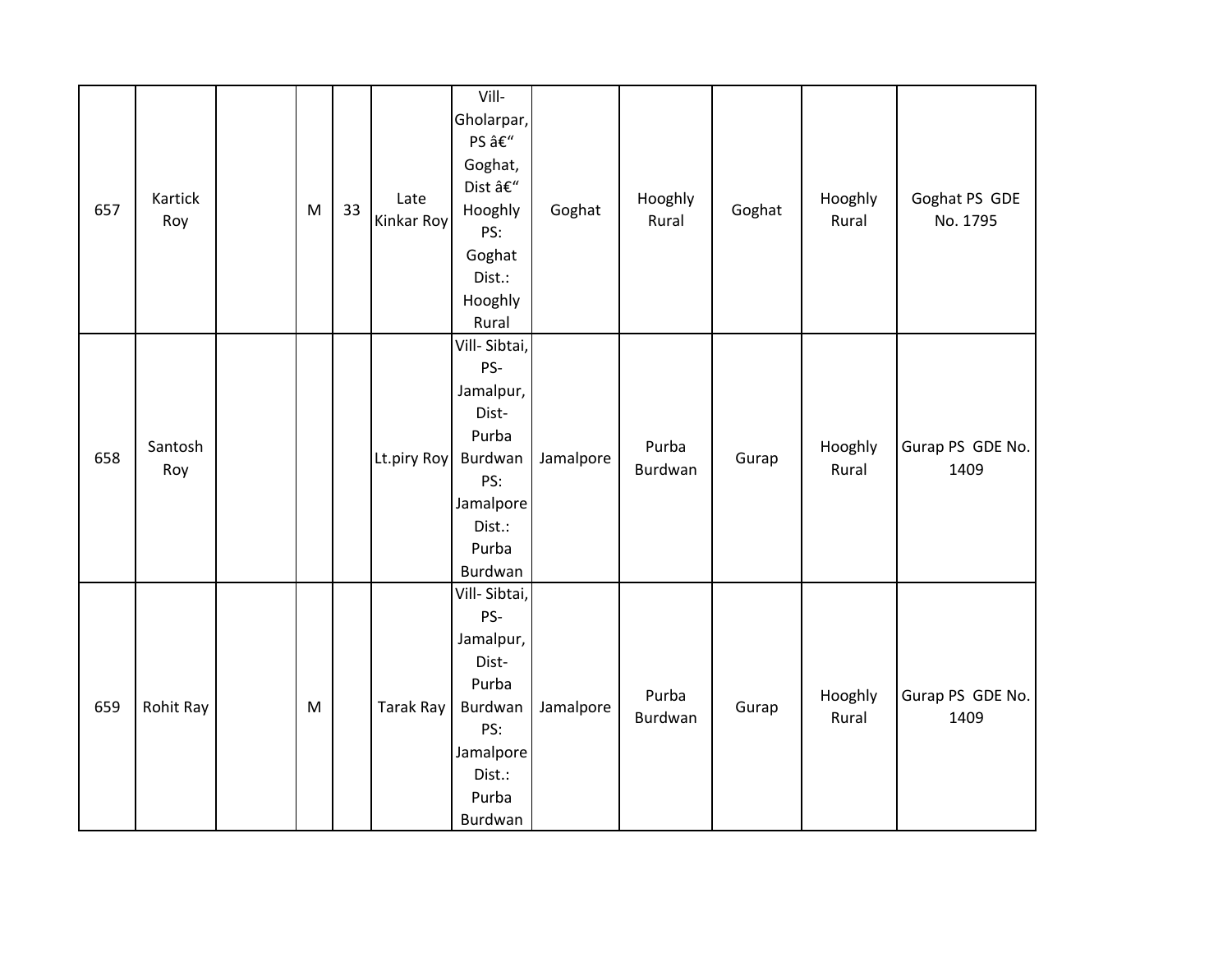| 660 | Samir Ray      | M |    | Ranjit Ray           | Vill-Sibtai,<br>PS-<br>Jamalpur,<br>Dist-<br>Purba<br>Burdwan<br>PS:<br>Jamalpore<br>Dist.:<br>Purba<br>Burdwan | Jamalpore | Purba<br>Burdwan | Gurap    | Hooghly<br>Rural | Gurap PS GDE No.<br>1409    |
|-----|----------------|---|----|----------------------|-----------------------------------------------------------------------------------------------------------------|-----------|------------------|----------|------------------|-----------------------------|
| 661 | Sumanta<br>Das | M |    | Sanjoy<br>Das        | Vill-<br>Gopalpur<br>$P.S-$<br>Gurap,<br>Dist-<br>Hooghly<br>PS: Gurap<br>Dist.:<br>Hooghly<br>Rural            | Gurap     | Hooghly<br>Rural | Gurap    | Hooghly<br>Rural | Gurap PS GDE No.<br>1409    |
| 662 | Sanat<br>Khan  | M | 19 | <b>Tapas</b><br>Khan | Dihibagna<br>n PS:<br>Arambagh<br>Dist.:<br>Hooghly<br>Rural                                                    | Arambagh  | Hooghly<br>Rural | Khanakul | Hooghly<br>Rural | Khanakul PS GDE<br>No. 1624 |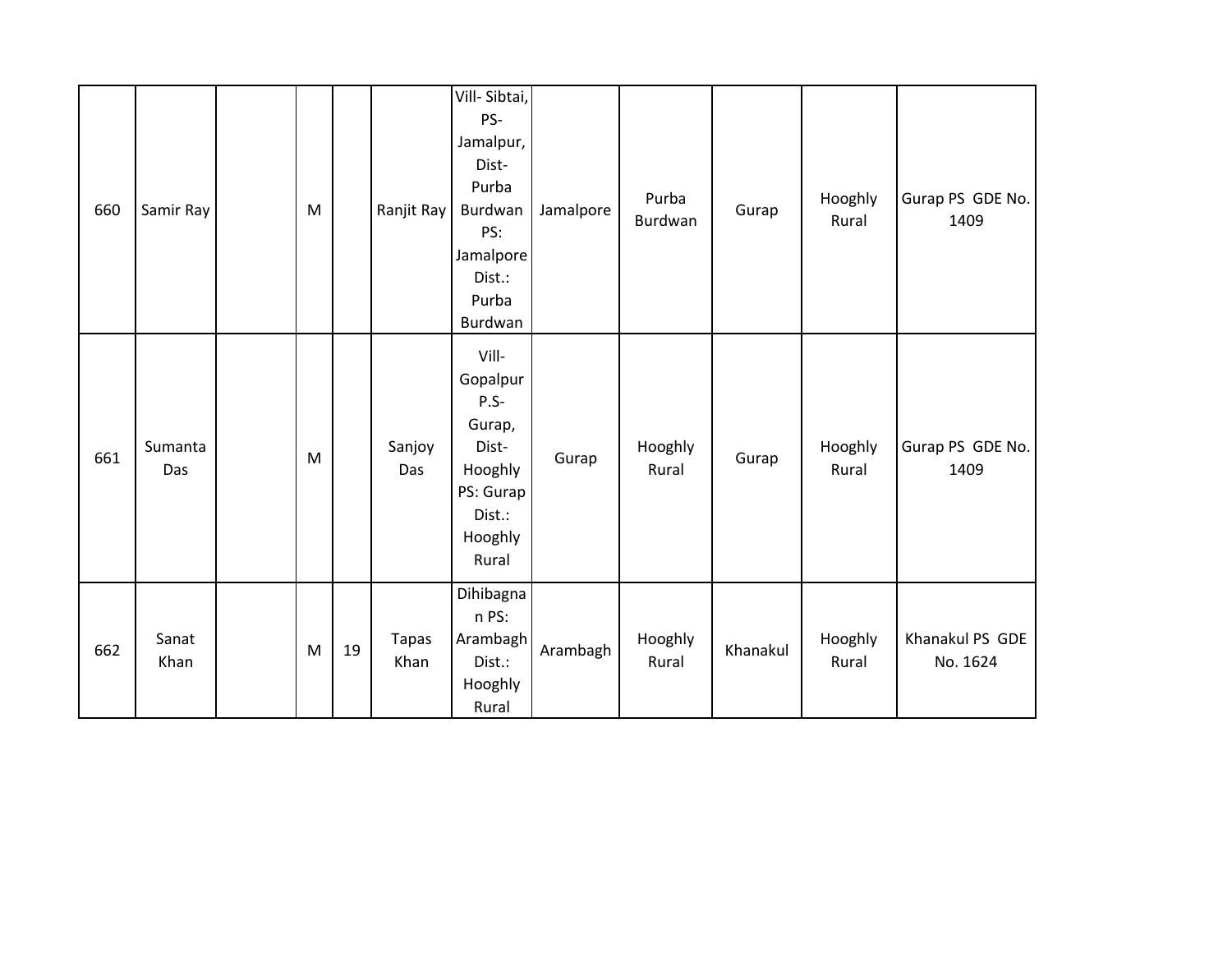| 663 | Arjun Sk.              | M | 30 | Manu Sk.                   | Chaupara,<br>$P.S-$<br>Raghunat<br>hganj, Dist-<br>Murshida<br>bad, H PS:<br>Mogra<br>Dist.:<br>Hooghly<br>Rural | Mogra | Hooghly<br>Rural | Mogra | Hooghly<br>Rural | Mogra PS GDE No.<br>1336 |
|-----|------------------------|---|----|----------------------------|------------------------------------------------------------------------------------------------------------------|-------|------------------|-------|------------------|--------------------------|
| 664 | Mrityunja<br>y Bauldas | M | 54 | Lt. Bada<br><b>Bauldas</b> | $Vill + P.O$<br>–<br>Ramnathp<br>ur, P.S –<br>Polba, Dist<br>- Hoogh                                             |       | <b>Basirhat</b>  | Polba | Hooghly<br>Rural | Polba PS GDE No.<br>1247 |
| 665 | Bikash<br>Malick       | M | 35 | Tapan<br>Malick            | Vill -<br>Mahanad,<br>P.S –<br>Polba, Dist<br>- Hooghly                                                          |       | <b>Basirhat</b>  | Polba | Hooghly<br>Rural | Polba PS GDE No.<br>1247 |
| 666 | Krishno<br>Roy         | M | 58 | Lt.<br>Santosh<br>Roy      | Vill –<br>Kotalpur,<br>P.O –<br>Mahanad,<br>P.S –<br>Polba, Dist                                                 |       | <b>Basirhat</b>  | Polba | Hooghly<br>Rural | Polba PS GDE No.<br>1247 |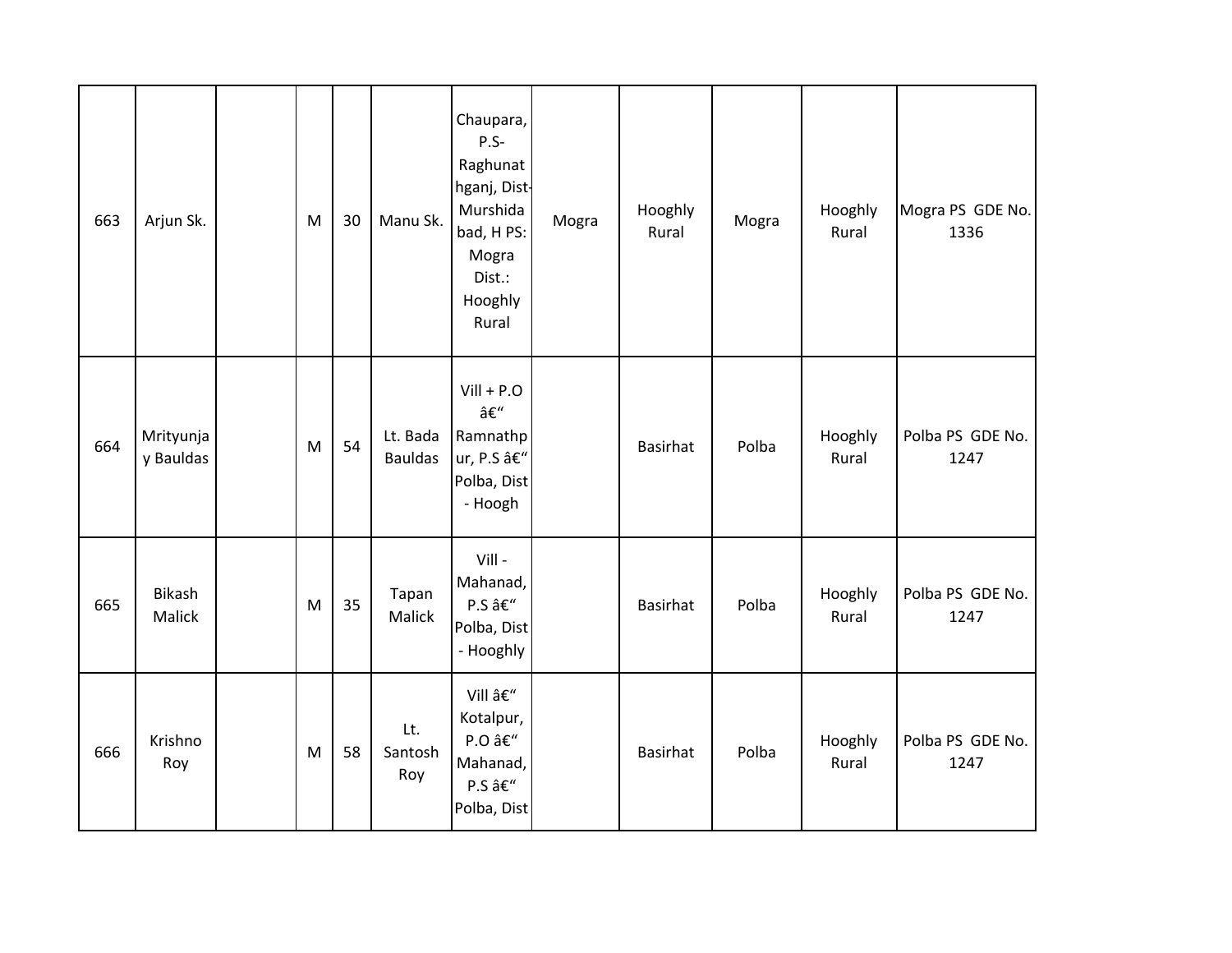| 667 | Ajit<br><b>Bauldas</b> | M | 45 | Lt. Kanai<br><b>Bauldas</b> | $Vill + P.O$<br>–<br>Ramnathp<br>ur, P.S –<br>Polba, Dist<br>- Hoogh | <b>Basirhat</b> | Polba                | Hooghly<br>Rural | Polba PS GDE No.<br>1247             |
|-----|------------------------|---|----|-----------------------------|----------------------------------------------------------------------|-----------------|----------------------|------------------|--------------------------------------|
| 668 | Kuddus<br>Miya         | M | 40 | Basrali<br>Miya             | Harlatar<br>Narayanp<br>ur<br>Jamtara,<br><b>JHK</b>                 | <b>Basirhat</b> | Asansole<br>g.r.p.s. | Howrah<br>G.R.P. | Asansole g.r.p.s.<br>PS GDE No. 1090 |
| 669 | Saheb<br>Hazra         | M | 26 | Uttam<br>Hazra              | Kalla<br>Asansol<br><b>North</b><br>Paschim<br>Baedhama<br>n W.B     | <b>Basirhat</b> | Asansole<br>g.r.p.s. | Howrah<br>G.R.P. | Asansole g.r.p.s.<br>PS GDE No. 1090 |
| 670 | Rajesh<br>Mahali       | M | 40 | Lalit<br>Mahali             | Obra<br>Hooghly<br>Hooghly<br><b>WB</b>                              | <b>Basirhat</b> | Asansole<br>g.r.p.s. | Howrah<br>G.R.P. | Asansole g.r.p.s.<br>PS GDE No. 1090 |
| 671 | Navin<br>Kumar         | M | 46 | Nirmal<br>Kumar             | Dhanbad<br>Bukarban<br>dh<br>Dhanbad<br>Dhanbad,<br><b>JHK</b>       | <b>Basirhat</b> | Asansole<br>g.r.p.s. | Howrah<br>G.R.P. | Asansole g.r.p.s.<br>PS GDE No. 1090 |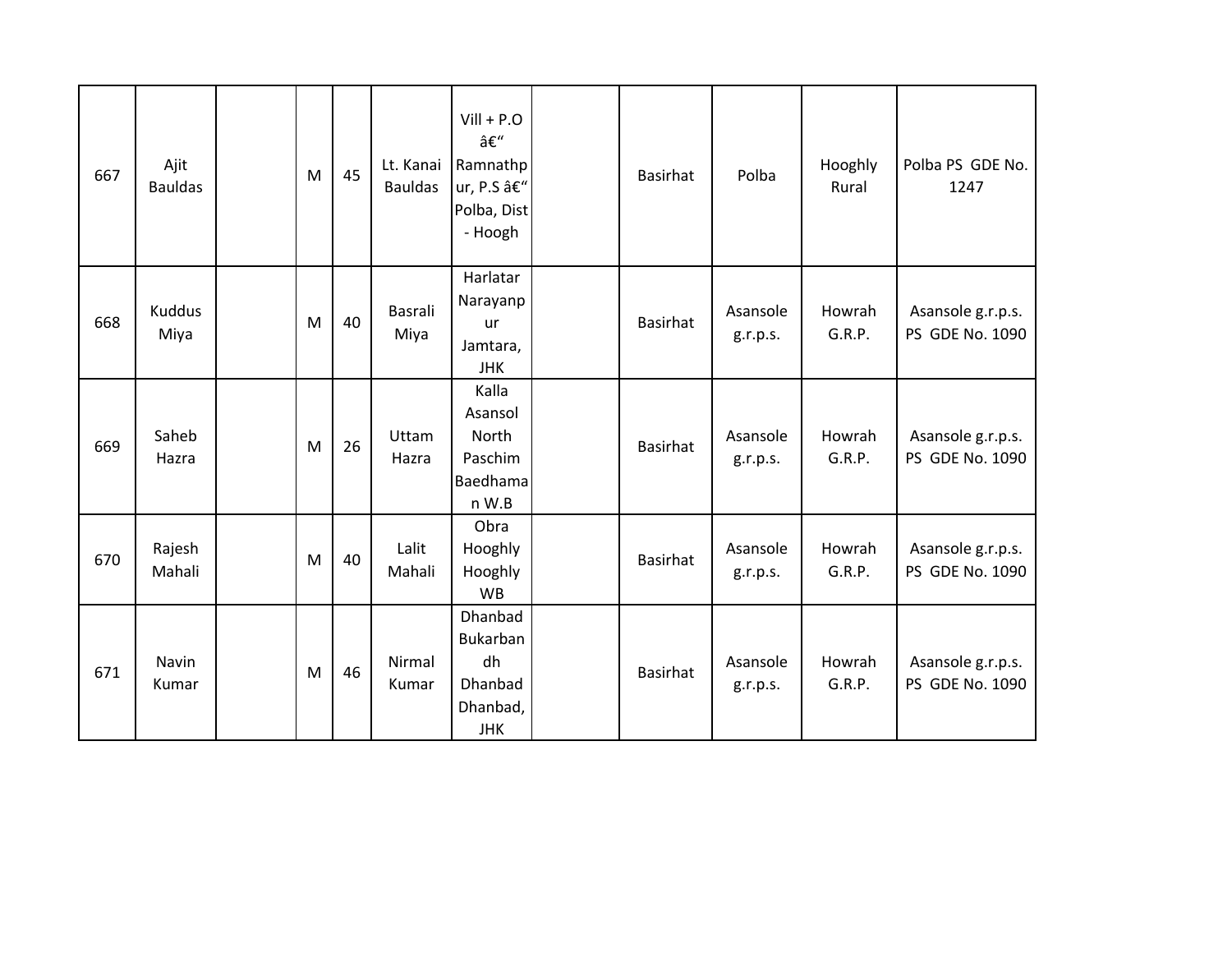| 672 | Bablu<br>Kumar   | M | 42 | Sarju<br>Saran<br>Singh | Dhanbad<br>Bukarban<br>dh<br>Dhanbad<br>Dhanbad,<br><b>JHK</b>        | <b>Basirhat</b> | Asansole<br>g.r.p.s. | Howrah<br>G.R.P. | Asansole g.r.p.s.<br>PS GDE No. 1090 |
|-----|------------------|---|----|-------------------------|-----------------------------------------------------------------------|-----------------|----------------------|------------------|--------------------------------------|
| 673 | Abinash<br>Anand | M | 22 | Karu Tanti              | Bekarban<br>dh<br>Dhanbad<br>Dhanbad,<br><b>JHK</b>                   | <b>Basirhat</b> | Asansole<br>g.r.p.s. | Howrah<br>G.R.P. | Asansole g.r.p.s.<br>PS GDE No. 1090 |
| 674 | Md. Iqbal        | M | 22 | Abdul<br>Mansur         | Rahamat<br>Nagar<br>Burnpur<br>Hirapur<br>Paschim<br>Baedhama<br>n W. | <b>Basirhat</b> | Asansole<br>g.r.p.s. | Howrah<br>G.R.P. | Asansole g.r.p.s.<br>PS GDE No. 1090 |
| 675 | Md. Irfan        | M | 25 | Md. Moin                | Chirkunda<br>Kasai<br>Mohalla<br>Chirkunda<br>Dhanbad,<br><b>JHK</b>  | <b>Basirhat</b> | Asansole<br>g.r.p.s. | Howrah<br>G.R.P. | Asansole g.r.p.s.<br>PS GDE No. 1090 |
| 676 | Salim<br>Reyaz   | M | 34 | Samsuddi<br>n           | Naya<br>Mahalla<br>Railpar<br>Asansol<br>Asansol<br>North<br>Paschim  | <b>Basirhat</b> | Asansole<br>g.r.p.s. | Howrah<br>G.R.P. | Asansole g.r.p.s.<br>PS GDE No. 1090 |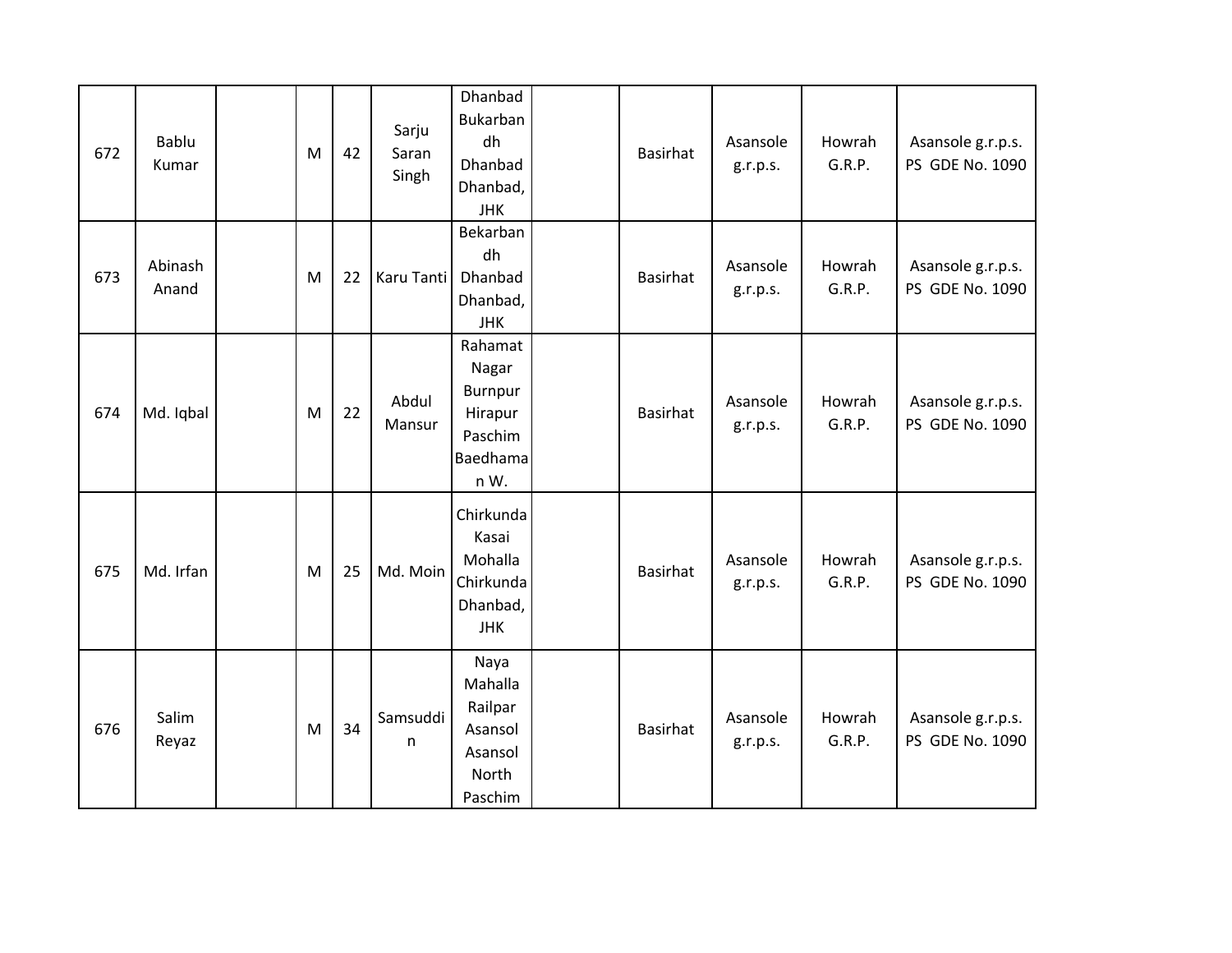| 677 | Manoj<br>Bouri           | M | 28 | Dukha<br><b>Bouri</b> | <b>Borin</b><br>Dangal<br>Jamuria<br>Jamuria<br>Paschim<br>Baedhama<br>n W.B | <b>Basirhat</b> | Asansole<br>g.r.p.s. | Howrah<br>G.R.P. | Asansole g.r.p.s.<br>PS GDE No. 1090 |
|-----|--------------------------|---|----|-----------------------|------------------------------------------------------------------------------|-----------------|----------------------|------------------|--------------------------------------|
| 678 | Mangal<br>Baski          | M | 30 | Bhudev<br>Baski       | <b>Borin</b><br>Dangal<br>Jamuria<br>Jamuria<br>Paschim<br>Baedhama<br>n W.B | <b>Basirhat</b> | Asansole<br>g.r.p.s. | Howrah<br>G.R.P. | Asansole g.r.p.s.<br>PS GDE No. 1090 |
| 679 | Seo<br>Kumar<br>Badyakar | M | 40 | Balahari<br>Badyakar  | <b>Borin</b><br>Dangal<br>Jamuria<br>Jamuria<br>Paschim<br>Baedhama<br>n W.B | <b>Basirhat</b> | Asansole<br>g.r.p.s. | Howrah<br>G.R.P. | Asansole g.r.p.s.<br>PS GDE No. 1090 |
| 680 | Vikash<br>Kumar          | M | 22 | Umakant<br>Yadav      | Ramgarh<br>Chouk<br>Ramgarh<br>Chouk<br>Lakhisarai<br><b>Bihar</b>           | <b>Basirhat</b> | Asansole<br>g.r.p.s. | Howrah<br>G.R.P. | Asansole g.r.p.s.<br>PS GDE No. 1090 |
| 681 | Dinesh<br>Mondal         | M | 34 | Sunil<br>Mondal       | Mahamud<br>pur<br>Chandrak<br>ona<br>Paschim<br>Mednipur<br><b>WB</b>        | <b>Basirhat</b> | Asansole<br>g.r.p.s. | Howrah<br>G.R.P. | Asansole g.r.p.s.<br>PS GDE No. 1090 |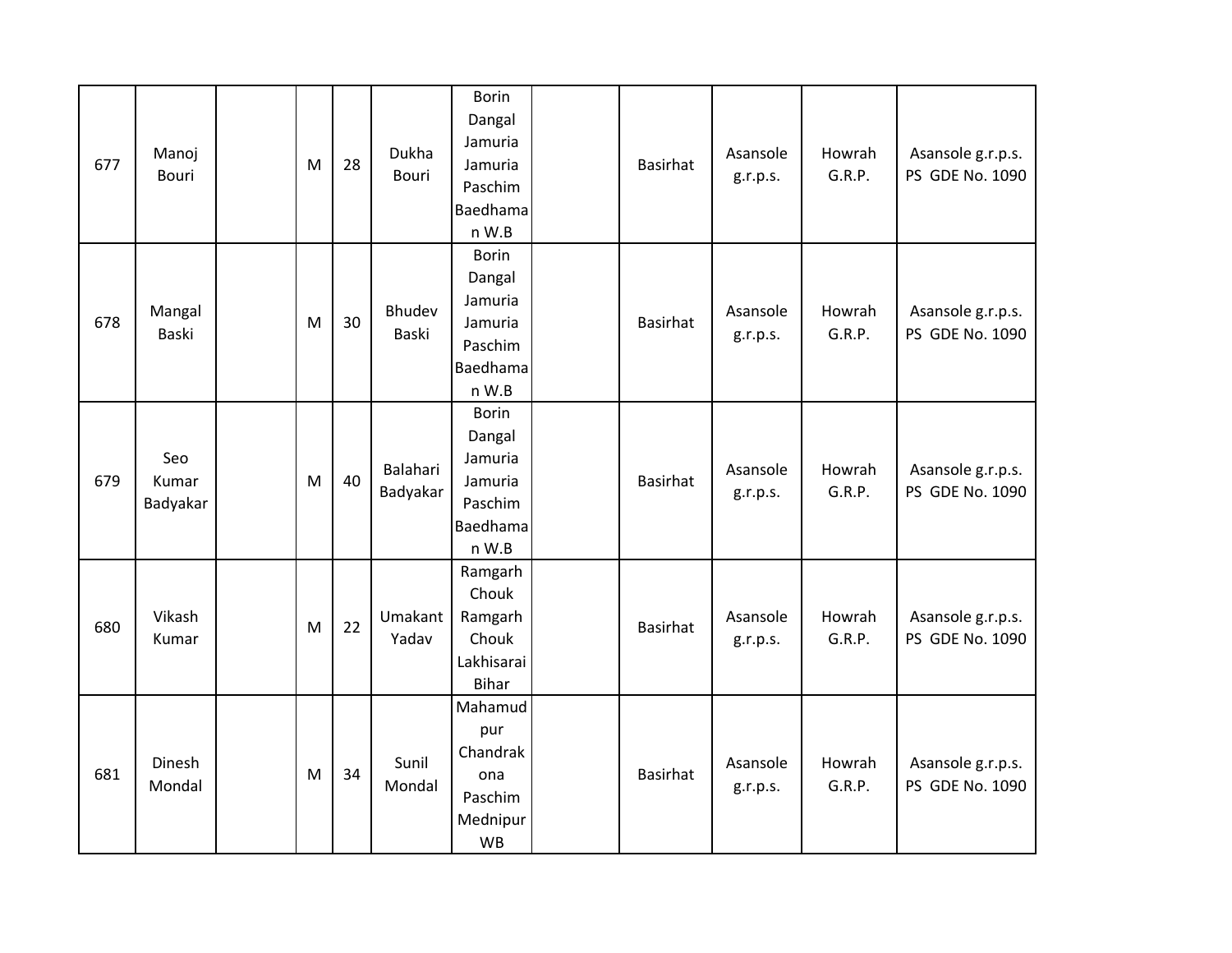| 682 | Arun<br>Ghosh   | M | 37 | Mantu<br>Ghosh        | <b>Bhxitala</b><br>Chandrak<br>ona<br>Paschim<br>Mednipur<br><b>WB</b> | <b>Basirhat</b> | Asansole<br>g.r.p.s. | Howrah<br>G.R.P. | Asansole g.r.p.s.<br>PS GDE No. 1090 |
|-----|-----------------|---|----|-----------------------|------------------------------------------------------------------------|-----------------|----------------------|------------------|--------------------------------------|
| 683 | Md<br>Maksood   | M | 40 | Lt. Md.<br>Yasin      | Hatfalla<br>Gourandih<br>Barabani<br>Paschim<br>Baedhama<br>n W.B      | Basirhat        | Asansole<br>g.r.p.s. | Howrah<br>G.R.P. | Asansole g.r.p.s.<br>PS GDE No. 1090 |
| 684 | Sk. Azad        | M | 18 | Sk. Anwar             | Murulia<br>Saturi<br>Purulia<br><b>WB</b>                              | <b>Basirhat</b> | Asansole<br>g.r.p.s. | Howrah<br>G.R.P. | Asansole g.r.p.s.<br>PS GDE No. 1090 |
| 685 | Ranjit<br>Kumar | M | 42 | Paramesw<br>ar Sah    | Khardiha<br>Jambhaa<br>Giridih,<br><b>JHK</b>                          | <b>Basirhat</b> | Asansole<br>g.r.p.s. | Howrah<br>G.R.P. | Asansole g.r.p.s.<br>PS GDE No. 1090 |
| 686 | Manoj<br>Kumar  | M | 42 | Ram<br>Chandra<br>Sah | <b>Tisri Tisri</b><br>Giridih,<br><b>JHK</b>                           | <b>Basirhat</b> | Asansole<br>g.r.p.s. | Howrah<br>G.R.P. | Asansole g.r.p.s.<br>PS GDE No. 1090 |
| 687 | Babluu<br>Kumar | M | 32 | Sukar<br>Gope         | Bakarband<br>h<br>Dhanbad<br>Dhanbad,<br><b>JHK</b>                    | <b>Basirhat</b> | Asansole<br>g.r.p.s. | Howrah<br>G.R.P. | Asansole g.r.p.s.<br>PS GDE No. 1090 |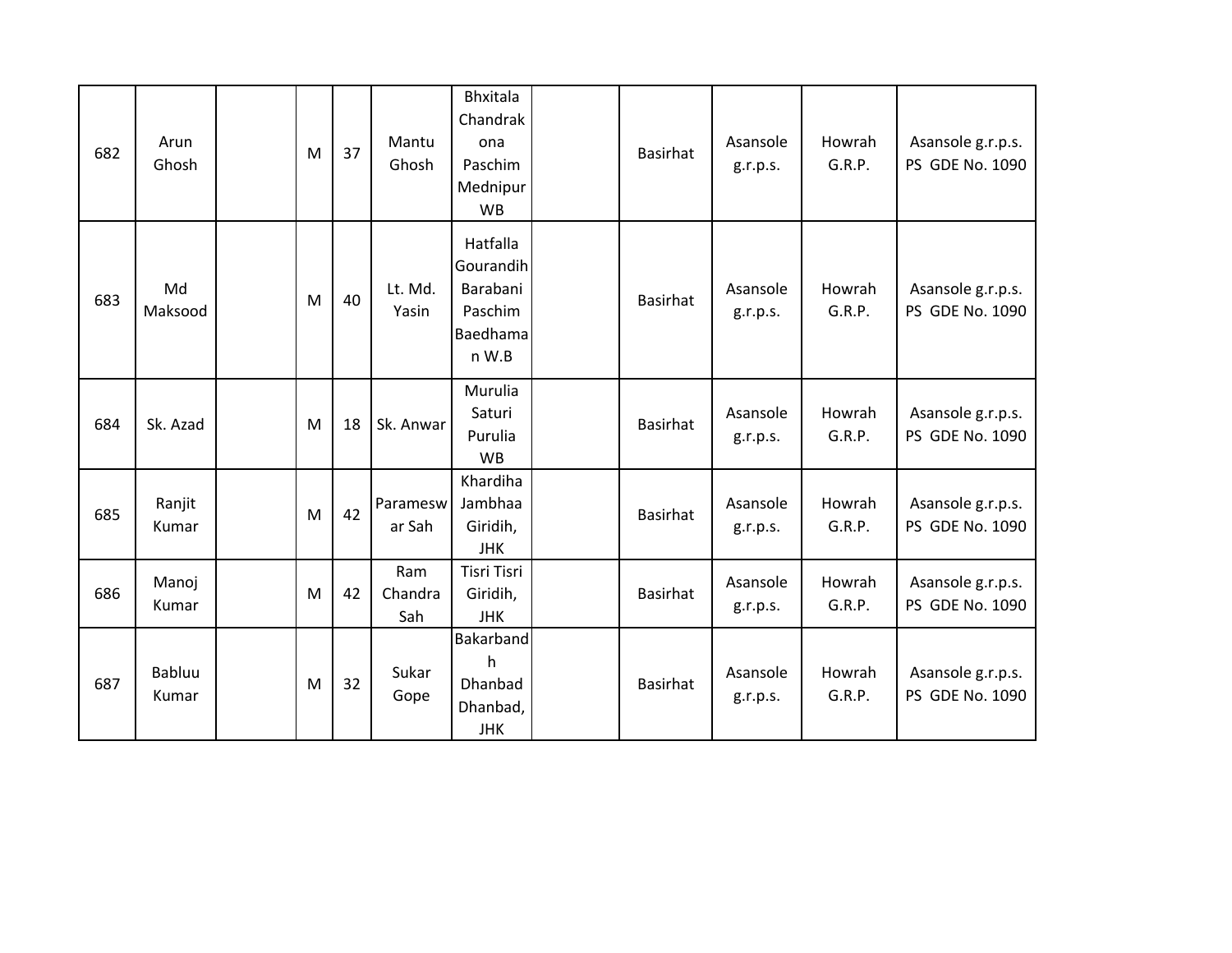| 688 | Ramanand<br>Kumar      | M | 41 | Shyam<br>Kishor<br>Ram  | Kodarma<br><b>Budhimati</b><br>Kodarma<br>Kodarma,<br><b>JHK</b>     | Basirhat        | Asansole<br>g.r.p.s. | Howrah<br>G.R.P. | Asansole g.r.p.s.<br>PS GDE No. 1097 |
|-----|------------------------|---|----|-------------------------|----------------------------------------------------------------------|-----------------|----------------------|------------------|--------------------------------------|
| 689 | Arman<br>Chowdhur<br>у | M | 19 | Mostak<br>Chowdhur<br>у | Kanpur<br>Purbo<br>Para<br>Rabindra<br>Nagar<br>South 24<br>Parganas | <b>Basirhat</b> | Asansole<br>g.r.p.s. | Howrah<br>G.R.P. | Asansole g.r.p.s.<br>PS GDE No. 1097 |
| 690 | Debashis<br>Mahata     | M | 21 | Bijay Kr.<br>Mahato     | Samlapur<br>Baliapur<br>Dhanbad,<br><b>JHK</b>                       | <b>Basirhat</b> | Asansole<br>g.r.p.s. | Howrah<br>G.R.P. | Asansole g.r.p.s.<br>PS GDE No. 1097 |
| 691 | Abhisek<br>Mahato      | M | 24 | Sahadev<br>Mahato       | Samlapur<br>Baliapur<br>Dhanbad,<br><b>JHK</b>                       | <b>Basirhat</b> | Asansole<br>g.r.p.s. | Howrah<br>G.R.P. | Asansole g.r.p.s.<br>PS GDE No. 1097 |
| 692 | Abhisek<br>Kumar       | M | 22 | Satendra<br>Singh       | Kanat<br>Daudnaga<br>r<br>Aurangab<br>ad Bihar                       | <b>Basirhat</b> | Asansole<br>g.r.p.s. | Howrah<br>G.R.P. | Asansole g.r.p.s.<br>PS GDE No. 1097 |
| 693 | Swapai<br>Modi         | M | 22 | Shankar<br>Modi         | Ramjibanp<br>ur Saltora<br>Bankura,<br><b>WB</b>                     | <b>Basirhat</b> | Asansole<br>g.r.p.s. | Howrah<br>G.R.P. | Asansole g.r.p.s.<br>PS GDE No. 1097 |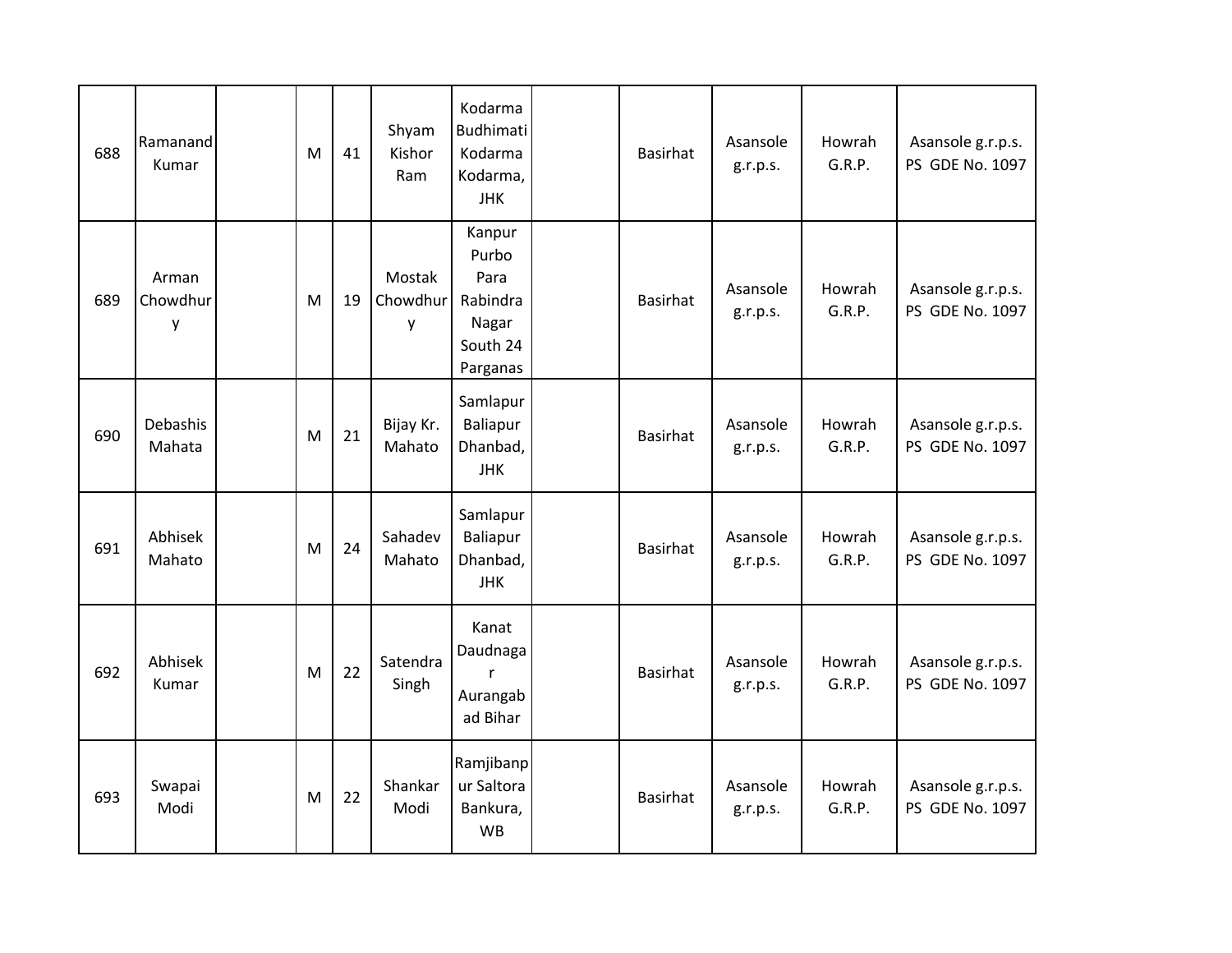| 694 | Vikash<br>Kora    | M | 45 | Ranjan<br>Kora          | Ramjibanp<br>ur Saltora<br>Bankura,<br><b>WB</b>         | <b>Basirhat</b> | Asansole<br>g.r.p.s. | Howrah<br>G.R.P. | Asansole g.r.p.s.<br>PS GDE No. 1097 |
|-----|-------------------|---|----|-------------------------|----------------------------------------------------------|-----------------|----------------------|------------------|--------------------------------------|
| 695 | Sukesh<br>Kora    | M | 18 | Ajit Kora               | Ramjibanp<br>ur Saltora<br>Bankura,<br><b>WB</b>         | <b>Basirhat</b> | Asansole<br>g.r.p.s. | Howrah<br>G.R.P. | Asansole g.r.p.s.<br>PS GDE No. 1097 |
| 696 | Kamalesh<br>Kumar | M | 35 | Balu<br>Prasad          | Kanat<br>Daudnaga<br>r<br>Aurangab<br>ad Bihar           | <b>Basirhat</b> | Asansole<br>g.r.p.s. | Howrah<br>G.R.P. | Asansole g.r.p.s.<br>PS GDE No. 1097 |
| 697 | Jitendra<br>Kumar | M | 62 | Lt.<br>Sakaldeep<br>Ram | Kanat<br>Daudnaga<br>Aurangab<br>ad Bihar                | <b>Basirhat</b> | Asansole<br>g.r.p.s. | Howrah<br>G.R.P. | Asansole g.r.p.s.<br>PS GDE No. 1097 |
| 698 | Nagendra<br>Kumar | M | 42 | Kamla<br>Ram            | 2 No.<br>Jamadava<br>Jarapokha<br>Dhanbad,<br><b>JHK</b> | <b>Basirhat</b> | Asansole<br>g.r.p.s. | Howrah<br>G.R.P. | Asansole g.r.p.s.<br>PS GDE No. 1097 |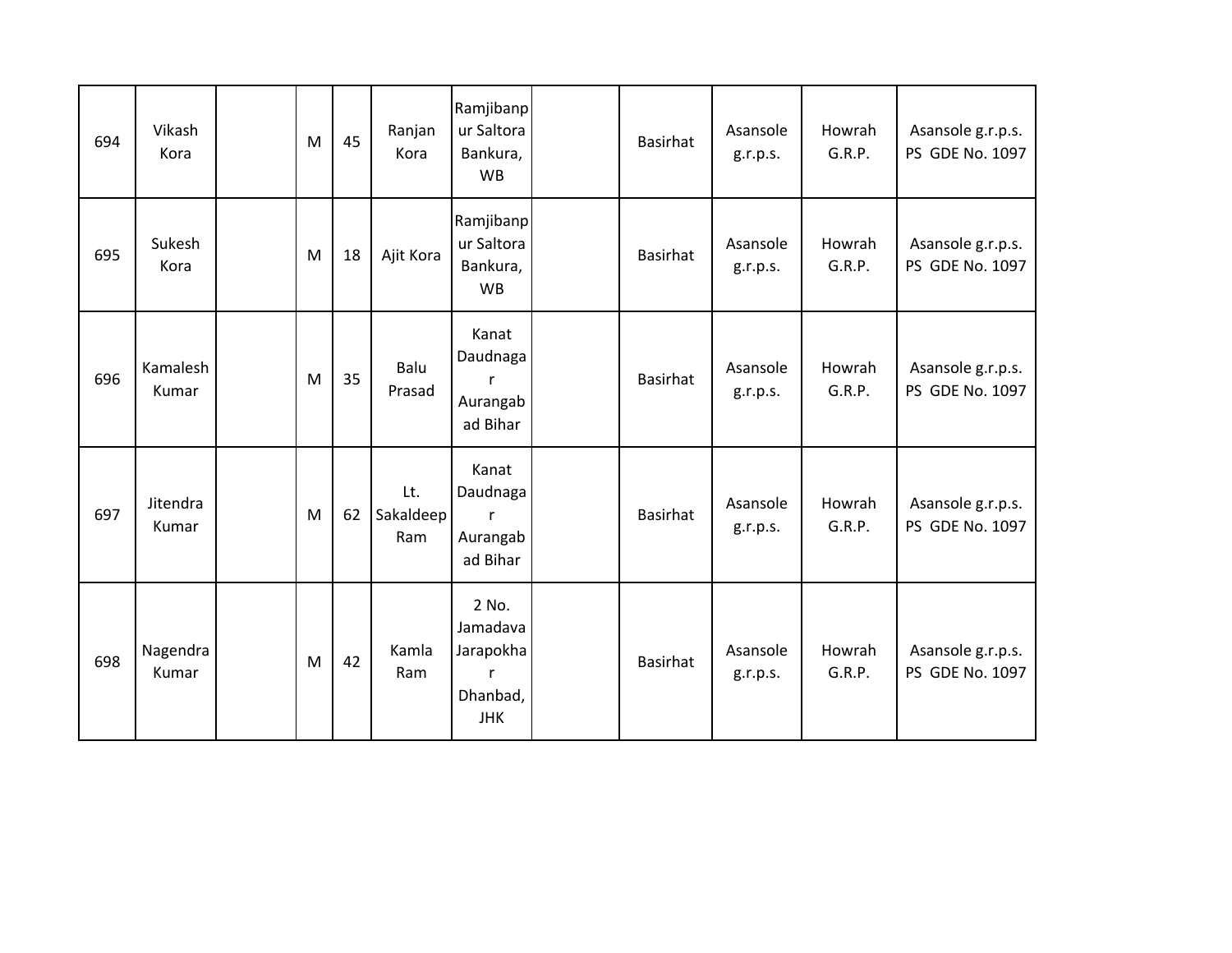| 699 | <b>Dharmend</b><br>ra Kumar | M | 52 | Radhika<br>Singh        | Mahabir<br>Nagar<br><b>Dhansar</b><br><b>Dhansar</b><br>Dhanbad,<br><b>JHK</b> | Basirhat        | Asansole<br>g.r.p.s. | Howrah<br>G.R.P. | Asansole g.r.p.s.<br>PS GDE No. 1097 |
|-----|-----------------------------|---|----|-------------------------|--------------------------------------------------------------------------------|-----------------|----------------------|------------------|--------------------------------------|
| 700 | Bindeswar<br>Kumar          | M | 25 | Rajendra<br>Yadav       | Guruppa<br>Guruppa<br>Gaya,<br><b>Bihar</b>                                    | <b>Basirhat</b> | Asansole<br>g.r.p.s. | Howrah<br>G.R.P. | Asansole g.r.p.s.<br>PS GDE No. 1097 |
| 701 | Arun<br>Prasad              | M | 30 | Lachhman<br>Prasad      | Maher<br>Tankuppa<br>Gaya,<br><b>Bihar</b>                                     | <b>Basirhat</b> | Asansole<br>g.r.p.s. | Howrah<br>G.R.P. | Asansole g.r.p.s.<br>PS GDE No. 1097 |
| 702 | Adittya<br>Kumar            | M | 18 | Basudeo<br><b>Barma</b> | Sakdaha<br>Jasidih<br>Deoghar,<br><b>JHK</b>                                   | <b>Basirhat</b> | Asansole<br>g.r.p.s. | Howrah<br>G.R.P. | Asansole g.r.p.s.<br>PS GDE No. 1097 |
| 703 | Arjun<br>Kumar              | M | 32 | Sadanand<br>a Rawat     | Khaira<br>Khaira<br>jamui,<br><b>Bihar</b>                                     | <b>Basirhat</b> | Asansole<br>g.r.p.s. | Howrah<br>G.R.P. | Asansole g.r.p.s.<br>PS GDE No. 1097 |
| 704 | Purusatta<br>m Kumar        | M | 22 | Jogendra<br>Pandit      | Tekari<br>Tekari<br>Gaya,<br><b>Bihar</b>                                      | <b>Basirhat</b> | Asansole<br>g.r.p.s. | Howrah<br>G.R.P. | Asansole g.r.p.s.<br>PS GDE No. 1097 |
| 705 | Rohit<br>Kumar              | M | 22 | Kamalesh<br>Paswan      | Tekari<br>Tekari<br>Gaya,<br><b>Bihar</b>                                      | <b>Basirhat</b> | Asansole<br>g.r.p.s. | Howrah<br>G.R.P. | Asansole g.r.p.s.<br>PS GDE No. 1097 |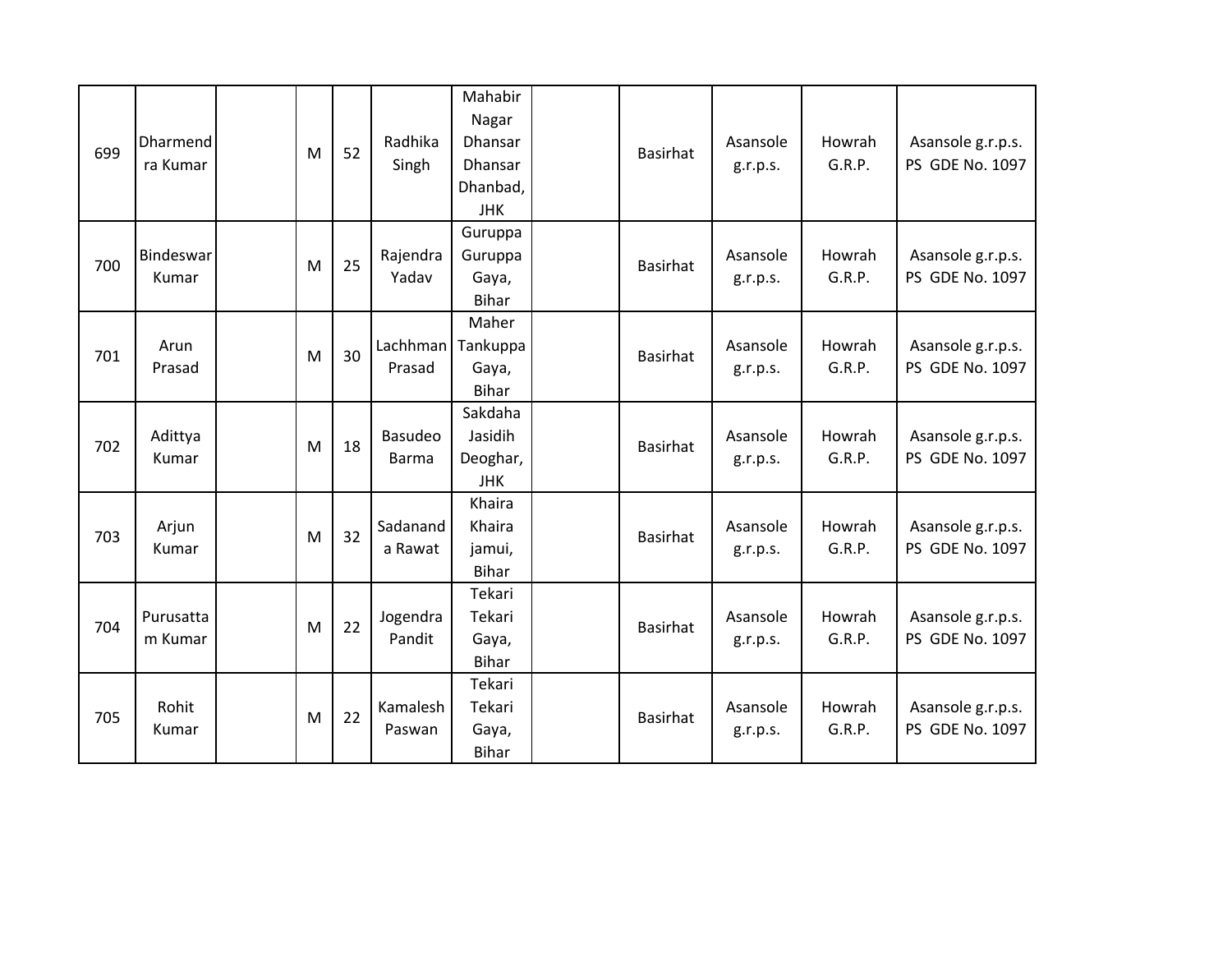| 706 | Alauddin<br>Ansari     | M | 40 | Hudu<br>Miya             | Champap<br>ur<br>Narayanp<br>ur<br>Jamtara,<br><b>JHK</b> | Basirhat        | Asansole<br>g.r.p.s. | Howrah<br>G.R.P. | Asansole g.r.p.s.<br>PS GDE No. 1097 |
|-----|------------------------|---|----|--------------------------|-----------------------------------------------------------|-----------------|----------------------|------------------|--------------------------------------|
| 707 | Ram<br>Awater<br>Yadav | M | 32 | Sri<br>Soehelal<br>Yadav | Murnapur<br>Jamagarh<br>Azamgarh<br>U.P                   | <b>Basirhat</b> | Asansole<br>g.r.p.s. | Howrah<br>G.R.P. | Asansole g.r.p.s.<br>PS GDE No. 1097 |
| 708 | Upendra<br>Das         | M | 37 | Upendra<br>Das           | Maniyama<br>Lakhisarai<br>Lakhisarai<br><b>Bihar</b>      | <b>Basirhat</b> | Asansole<br>g.r.p.s. | Howrah<br>G.R.P. | Asansole g.r.p.s.<br>PS GDE No. 1097 |
| 709 | Pintu<br>Shaw          | M | 35 | Jiten Shaw               | Machhli<br>Bhelwa<br>Ghati<br>Giridih,<br><b>JHK</b>      | <b>Basirhat</b> | Asansole<br>g.r.p.s. | Howrah<br>G.R.P. | Asansole g.r.p.s.<br>PS GDE No. 1097 |
| 710 | Nirmal<br>Shaw         | M | 35 | Jiten Shaw               | Machhli<br>Bhelwa<br>Ghati<br>Giridih,<br><b>JHK</b>      | <b>Basirhat</b> | Asansole<br>g.r.p.s. | Howrah<br>G.R.P. | Asansole g.r.p.s.<br>PS GDE No. 1097 |
| 711 | Kudan<br>Kumar         | M | 22 | Dorik<br>Yadav           | Bariyarpur<br>Charka<br>Pathar<br>jamui,<br><b>Bihar</b>  | <b>Basirhat</b> | Asansole<br>g.r.p.s. | Howrah<br>G.R.P. | Asansole g.r.p.s.<br>PS GDE No. 1097 |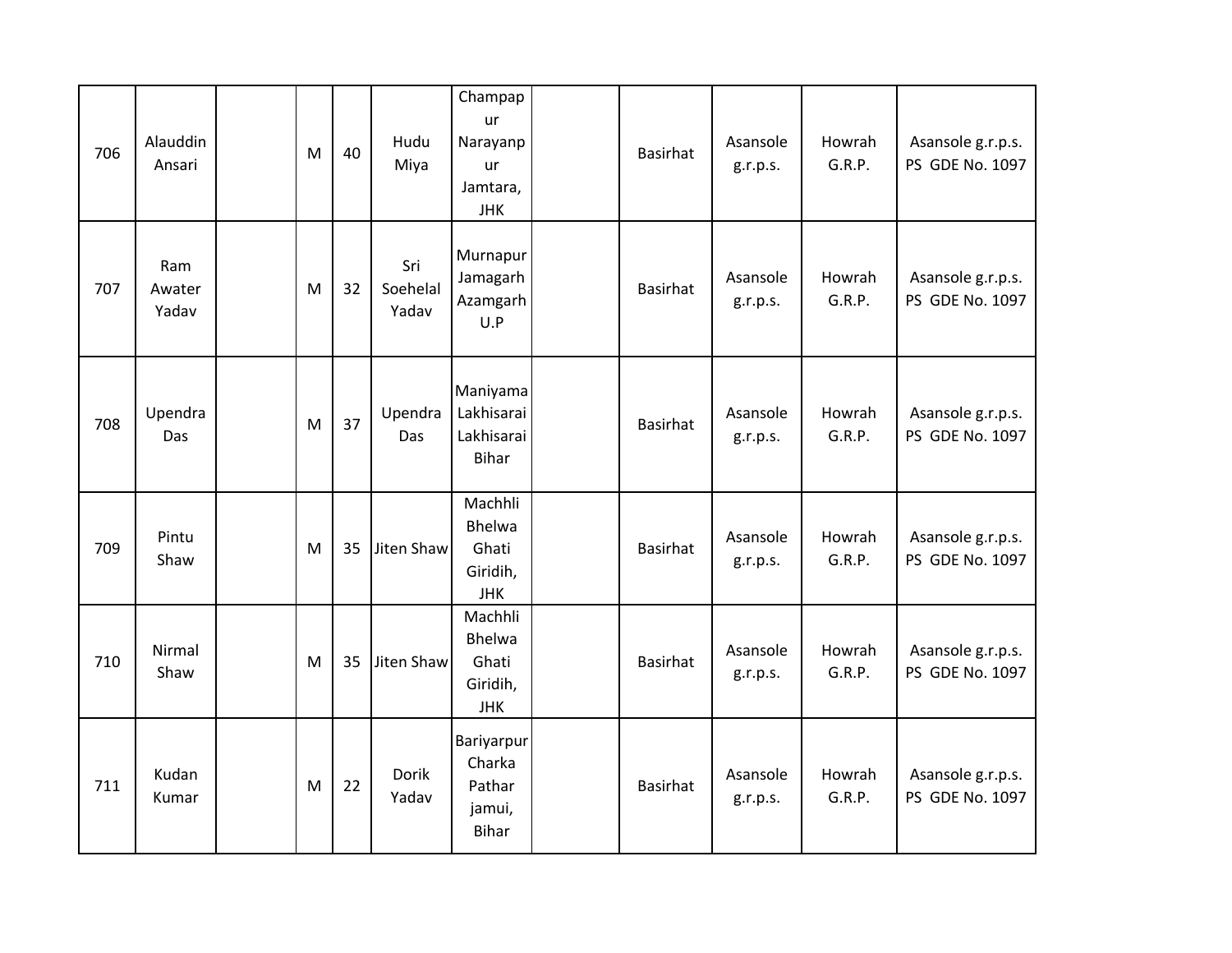| 712 | Sudhir<br>Yadav          | M | 24 | Dinesh<br>Yadav       | Daulatala<br>$\mathsf b$<br>Janagarh<br>Azamgarh<br>UP         | <b>Basirhat</b> | Asansole<br>g.r.p.s. | Howrah<br>G.R.P. | Asansole g.r.p.s.<br>PS GDE No. 1097 |
|-----|--------------------------|---|----|-----------------------|----------------------------------------------------------------|-----------------|----------------------|------------------|--------------------------------------|
| 713 | <b>Biseswar</b><br>Kumar | M | 26 | Mathlu<br>Turi        | Tamkuliya<br><b>Barhat</b><br>jamui,<br><b>Bihar</b>           | <b>Basirhat</b> | Asansole<br>g.r.p.s. | Howrah<br>G.R.P. | Asansole g.r.p.s.<br>PS GDE No. 1097 |
| 714 | Ranjeet<br>Kumar         | M | 27 | Munshilal<br>Rai      | Tefarpur<br>Khaira<br>Saran<br><b>Bihar</b>                    | <b>Basirhat</b> | Asansole<br>g.r.p.s. | Howrah<br>G.R.P. | Asansole g.r.p.s.<br>PS GDE No. 1097 |
| 715 | Chandra<br>Kant Singh    | M | 47 | Lt. Anil Kr.<br>Singh | Bariyarpur<br>Bariyarpur<br>Munger,<br><b>Bihar</b>            | <b>Basirhat</b> | Asansole<br>g.r.p.s. | Howrah<br>G.R.P. | Asansole g.r.p.s.<br>PS GDE No. 1097 |
| 716 | Niraj<br>Paswan          | M | 22 | Kapil<br>Paswan       | Satgram<br>Colliery<br>Jamuria<br>Paschim<br>Baedhama<br>n W.B | <b>Basirhat</b> | Asansole<br>g.r.p.s. | Howrah<br>G.R.P. | Asansole g.r.p.s.<br>PS GDE No. 1097 |
| 717 | Banty<br>Hella           | M | 19 | Pappu<br>Hella        | Satgram<br>Colliery<br>Jamuria<br>Paschim<br>Baedhama<br>n W.B | <b>Basirhat</b> | Asansole<br>g.r.p.s. | Howrah<br>G.R.P. | Asansole g.r.p.s.<br>PS GDE No. 1097 |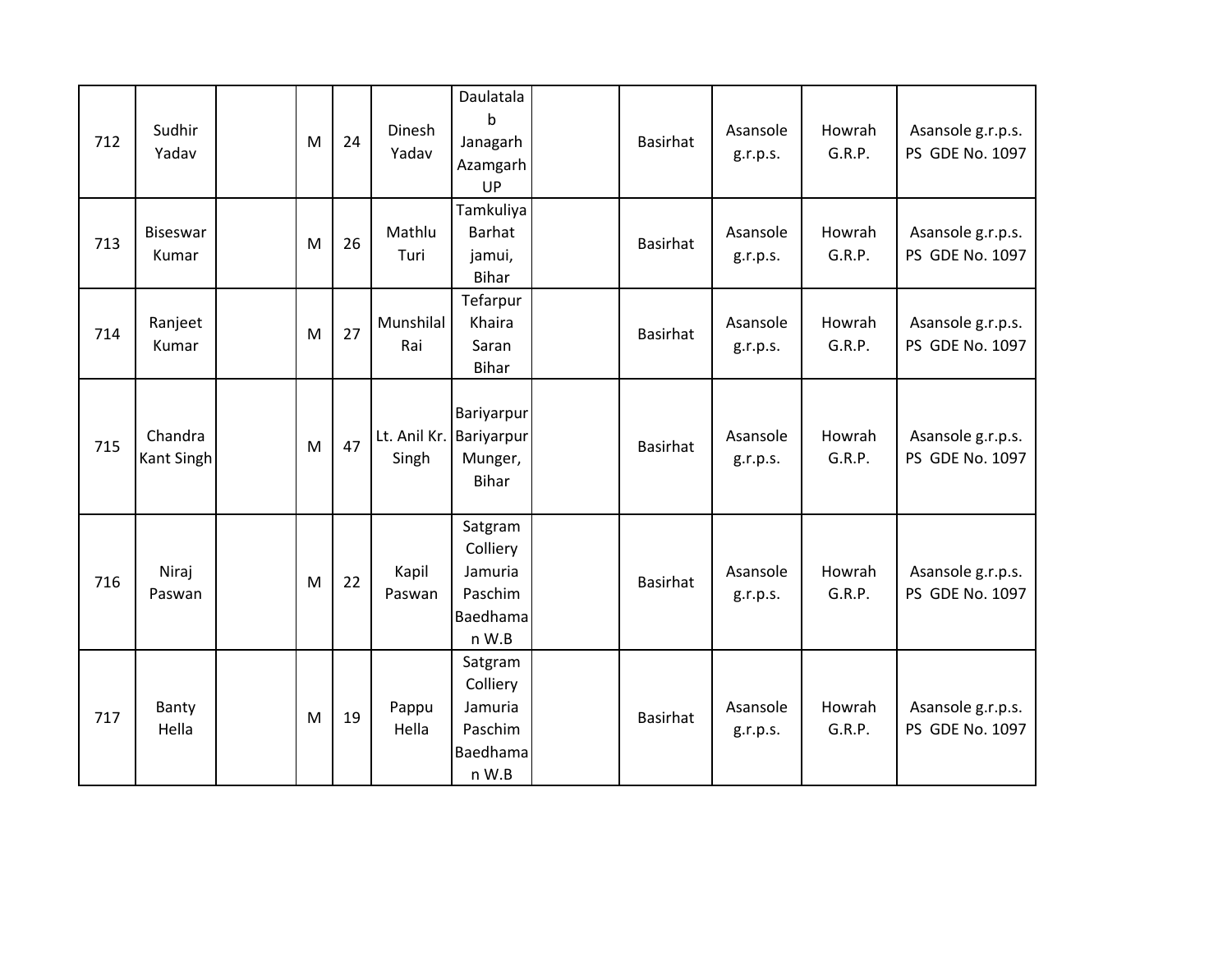| 718 | Kundan<br>Kumar         | M | 18 | Upendra<br>Kumar                  | Sikandra<br>Sikandra<br>jamui,<br><b>Bihar</b>                        | <b>Basirhat</b> | Asansole<br>g.r.p.s. | Howrah<br>G.R.P. | Asansole g.r.p.s.<br>PS GDE No. 1097    |
|-----|-------------------------|---|----|-----------------------------------|-----------------------------------------------------------------------|-----------------|----------------------|------------------|-----------------------------------------|
| 719 | Md.<br>Sarukh           | M | 20 | Md.<br>Kausar                     | OK Road<br>Asansol<br>Asansol<br>North<br>Paschim<br>Baedhama<br>n W. | <b>Basirhat</b> | Asansole<br>g.r.p.s. | Howrah<br>G.R.P. | Asansole g.r.p.s.<br>PS GDE No. 1097    |
| 720 | Dulal<br>Sarkar         | M | 37 | Bachu<br>Sarkar                   | Rayganj<br>Rayganj<br>Uttar<br>Dinajpur                               | <b>Basirhat</b> | Belur<br>g.r.p.s.    | Howrah<br>G.R.P. | Belur g.r.p.s. PS<br><b>GDE No. 980</b> |
| 721 | Rohan<br>Shaw           | M | 20 | Hira Shaw                         | Liluah<br>Liluah<br>Howrah                                            | <b>Basirhat</b> | Belur<br>g.r.p.s.    | Howrah<br>G.R.P. | Belur g.r.p.s. PS<br><b>GDE No. 980</b> |
| 722 | Sachin<br>Sukhla        | M | 26 | Ganesh<br>Sukhla                  | 187/1<br>Girish<br>Ghosh Rd.<br>Belur<br>Howrah                       | <b>Basirhat</b> | Belur<br>g.r.p.s.    | Howrah<br>G.R.P. | Belur g.r.p.s. PS<br><b>GDE No. 980</b> |
| 723 | Arup<br>Chakrabor<br>ty | M | 52 | Lt.<br>Mahadeb<br>Chakrabor<br>ty | Belur<br>Housing<br>Nischinda<br>Howrah                               | <b>Basirhat</b> | Belur<br>g.r.p.s.    | Howrah<br>G.R.P. | Belur g.r.p.s. PS<br><b>GDE No. 980</b> |
| 724 | Prakash<br>Kumar        | M | 25 | Narendra<br>Prasad                | Chandmar<br>i<br>Nischinda<br>Howrah                                  | <b>Basirhat</b> | Belur<br>g.r.p.s.    | Howrah<br>G.R.P. | Belur g.r.p.s. PS<br><b>GDE No. 980</b> |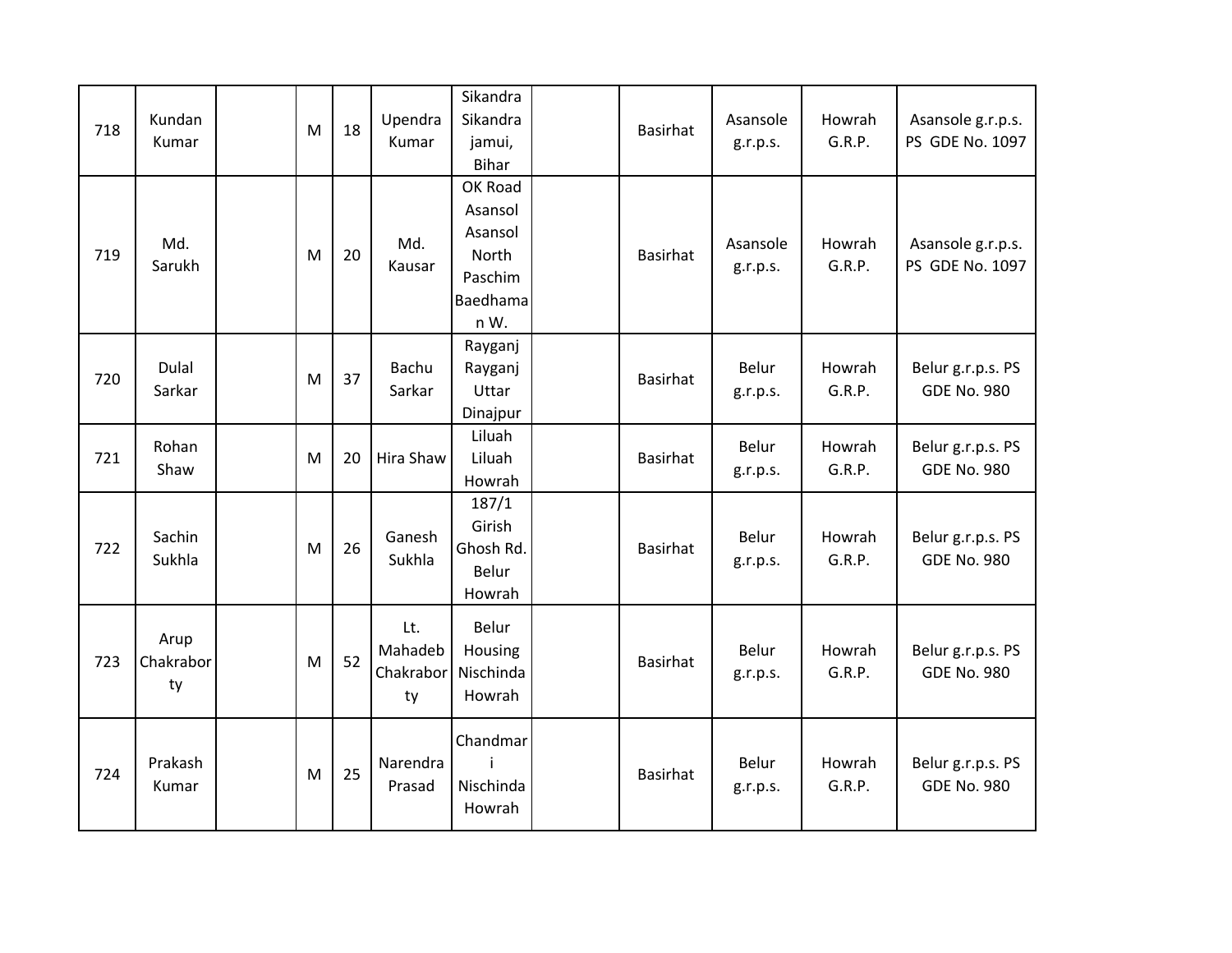| 725 | Rakib<br>Hussain<br>Khan | M | 19 | Firaz Khan                  | Uluberia<br>Uluberia<br>Howrah              | <b>Basirhat</b> | Belur<br>g.r.p.s. | Howrah<br>G.R.P. | Belur g.r.p.s. PS<br><b>GDE No. 980</b> |
|-----|--------------------------|---|----|-----------------------------|---------------------------------------------|-----------------|-------------------|------------------|-----------------------------------------|
| 726 | <b>Bitan</b><br>Koley    | M | 28 | Suman<br>Koley              | Singur<br>Singur<br>Hooghly                 | <b>Basirhat</b> | Belur<br>g.r.p.s. | Howrah<br>G.R.P. | Belur g.r.p.s. PS<br><b>GDE No. 980</b> |
| 727 | Gouri<br>Sankar<br>Nath  | M | 28 | <b>Biswa</b><br><b>Nath</b> | <b>Bankura</b><br><b>Bankura</b><br>Bankura | <b>Basirhat</b> | Belur<br>g.r.p.s. | Howrah<br>G.R.P. | Belur g.r.p.s. PS<br><b>GDE No. 980</b> |
| 728 | Pritam<br>Baidya         | M | 19 | Pradut<br>Baidya            | Kriahno<br>Nagar<br>Bhimpur<br>Nadia        | <b>Basirhat</b> | Belur<br>g.r.p.s. | Howrah<br>G.R.P. | Belur g.r.p.s. PS<br><b>GDE No. 980</b> |
| 729 | Amrit<br>Kumar           | M | 20 | Lt. Binod<br>Nowalkha       | Sapuipara<br>Nischinda<br>Howrah            | <b>Basirhat</b> | Belur<br>g.r.p.s. | Howrah<br>G.R.P. | Belur g.r.p.s. PS<br><b>GDE No. 980</b> |
| 730 | Niraj<br>Singh           | M | 38 | J.n.singh                   | Uttarpara<br>Uttarpara<br>Hooghly           | <b>Basirhat</b> | Belur<br>g.r.p.s. | Howrah<br>G.R.P. | Belur g.r.p.s. PS<br><b>GDE No. 980</b> |
| 731 | Asit<br>Fullmalik        | M | 38 | Namai<br>Fullmalik          | Mallarpur<br>Mallarpur<br>Birbhum           | <b>Basirhat</b> | Belur<br>g.r.p.s. | Howrah<br>G.R.P. | Belur g.r.p.s. PS<br><b>GDE No. 980</b> |
| 732 | Sharwan<br>Poddar        | M | 47 | J.k.podder                  | Housing<br>Nischinda<br>Howrah              | <b>Basirhat</b> | Belur<br>g.r.p.s. | Howrah<br>G.R.P. | Belur g.r.p.s. PS<br><b>GDE No. 980</b> |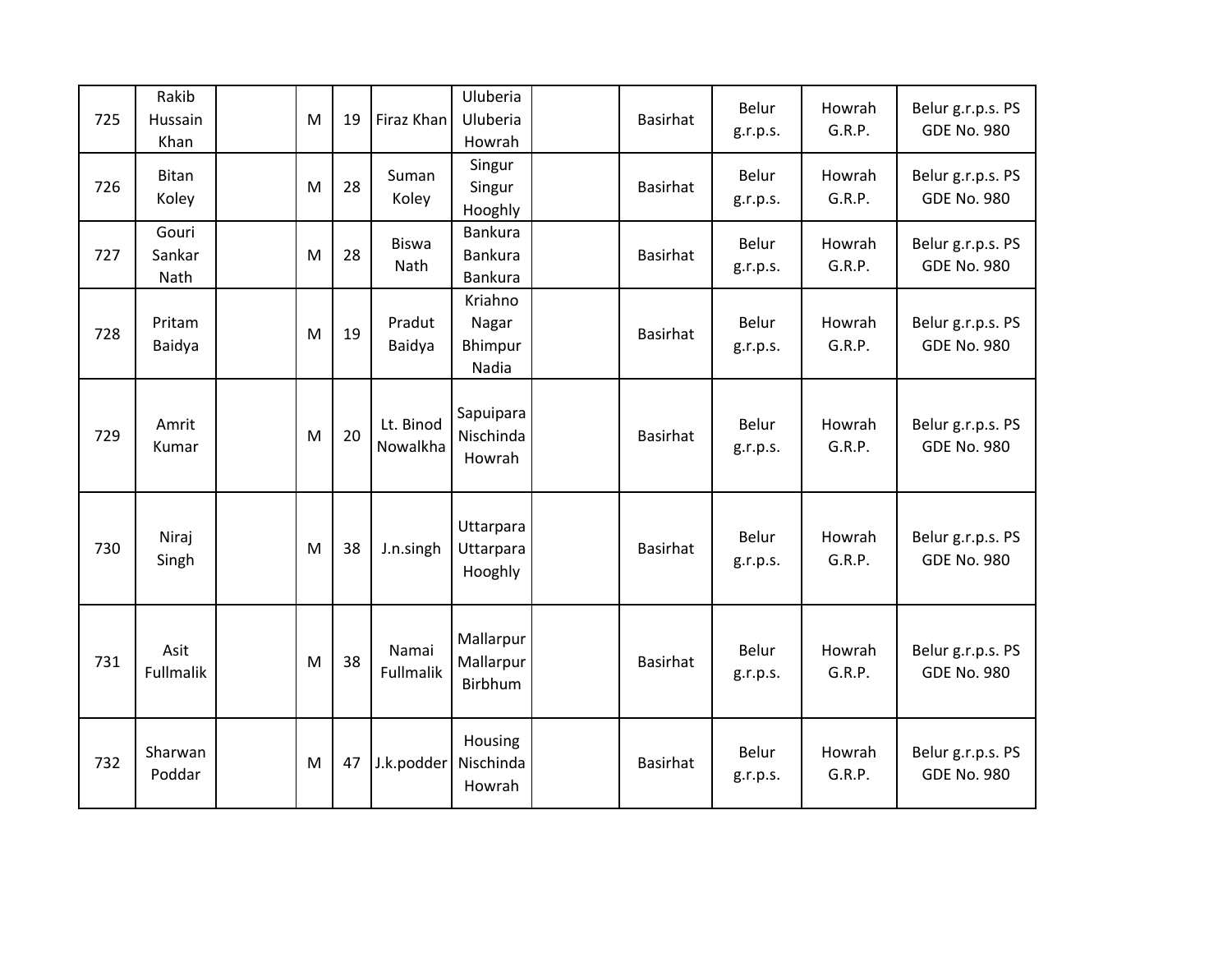| 733 | Sankar<br>Sarkar              | M | 56 | Lt.<br>K.p.sarkar              | Simlaghar<br>Pandua<br>Hooghly                  | <b>Basirhat</b> | Belur<br>g.r.p.s. | Howrah<br>G.R.P. | Belur g.r.p.s. PS<br><b>GDE No. 993</b> |
|-----|-------------------------------|---|----|--------------------------------|-------------------------------------------------|-----------------|-------------------|------------------|-----------------------------------------|
| 734 | Monohar<br>Jha                | M | 19 | Suman Jha                      | Liluah<br>Liluah<br>Howrah                      | <b>Basirhat</b> | Belur<br>g.r.p.s. | Howrah<br>G.R.P. | Belur g.r.p.s. PS<br><b>GDE No. 993</b> |
| 735 | Sourav<br>Das                 | M | 19 | Prasanta<br>Das                | Sheoraph<br>uly<br>Sreeramp<br>ur<br>Hooghly    | <b>Basirhat</b> | Belur<br>g.r.p.s. | Howrah<br>G.R.P. | Belur g.r.p.s. PS<br><b>GDE No. 993</b> |
| 736 | Subhendu<br>Bhattacha<br>ryay | M | 19 | Dibbendu<br>ryay               | Janai<br>Bhattacha Chanditala<br>Hooghly        | <b>Basirhat</b> | Belur<br>g.r.p.s. | Howrah<br>G.R.P. | Belur g.r.p.s. PS<br><b>GDE No. 993</b> |
| 737 | Koushik<br>Paul               | M | 48 | Lt.<br>D.n.paul                | Kolaghat<br><b>KTPP</b><br>Purba<br><b>MDP</b>  | <b>Basirhat</b> | Belur<br>g.r.p.s. | Howrah<br>G.R.P. | Belur g.r.p.s. PS<br><b>GDE No. 993</b> |
| 738 | Sudipta<br>Chowdhur<br>y      | M | 48 | Lt.<br>Swapan<br>Chowdhur<br>у | Kali Bazar<br><b>BWN</b><br>Purba<br><b>BWN</b> | <b>Basirhat</b> | Belur<br>g.r.p.s. | Howrah<br>G.R.P. | Belur g.r.p.s. PS<br><b>GDE No. 993</b> |
| 739 | Shambhu<br>Sharma             | M | 37 | Shyam<br>Sunder<br>Sharma      | Uttarpara<br>Uttarpara<br>Hooghly               | <b>Basirhat</b> | Belur<br>g.r.p.s. | Howrah<br>G.R.P. | Belur g.r.p.s. PS<br><b>GDE No. 997</b> |
| 740 | Sushil<br>Kumar               | M | 27 | Pradip Jha                     | Janta<br>School<br>Nischinda<br>Howrah          | <b>Basirhat</b> | Belur<br>g.r.p.s. | Howrah<br>G.R.P. | Belur g.r.p.s. PS<br><b>GDE No. 997</b> |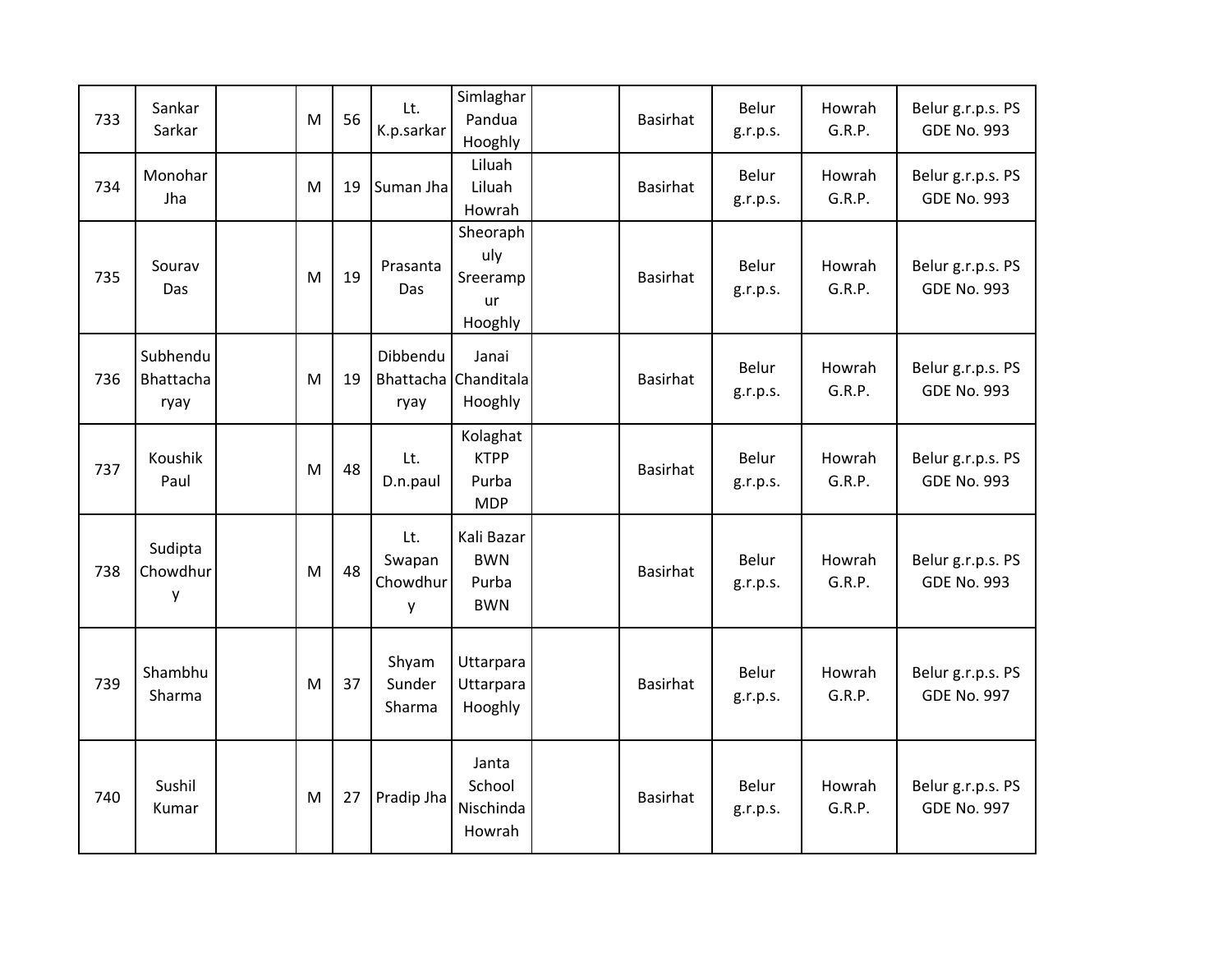| 741 | Sumit<br>Sharma            | M | 19 | Dilip<br>Sharma                 | $27/1$ S.C.<br>Sarani<br><b>Bally</b><br>Howrah | <b>Basirhat</b> | Belur<br>g.r.p.s.        | Howrah<br>G.R.P. | Belur g.r.p.s. PS<br><b>GDE No. 997</b> |
|-----|----------------------------|---|----|---------------------------------|-------------------------------------------------|-----------------|--------------------------|------------------|-----------------------------------------|
| 742 | Biswajit<br>Das            | M | 25 | Tara<br>Shankar<br>Das          | Makhalpu<br>r Dadpur<br>Hooghly                 | Basirhat        | Belur<br>g.r.p.s.        | Howrah<br>G.R.P. | Belur g.r.p.s. PS<br><b>GDE No. 997</b> |
| 743 | Mohan<br>Das               | M | 43 | Lt. Lallo<br>Das                | Sealdah<br>Sealdah<br>Kol-9                     | <b>Basirhat</b> | <b>Belur</b><br>g.r.p.s. | Howrah<br>G.R.P. | Belur g.r.p.s. PS<br><b>GDE No. 997</b> |
| 744 | Somdassh<br>arma           | M | 32 | Hari<br>Sharma                  | Belmuri<br>Dudpur<br>Hooghly                    | <b>Basirhat</b> | Belur<br>g.r.p.s.        | Howrah<br>G.R.P. | Belur g.r.p.s. PS<br><b>GDE No. 997</b> |
| 745 | Ramdoni<br>Chowbey         | M | 30 | Lt. Thali<br>Chowbey            | Belmuri<br>Dadpur<br>Hooghly                    | <b>Basirhat</b> | Belur<br>g.r.p.s.        | Howrah<br>G.R.P. | Belur g.r.p.s. PS<br><b>GDE No. 997</b> |
| 746 | Santanu<br>Khatrapal       | M | 20 | <b>Dilip</b><br>Khatrapal       | Baichi<br>Pandua<br>Hooghly                     | Basirhat        | <b>Belur</b><br>g.r.p.s. | Howrah<br>G.R.P. | Belur g.r.p.s. PS<br><b>GDE No. 997</b> |
| 747 | Sourav<br>Das              | M | 24 | <b>Bishu Das</b>                | Bandel<br>Chuchura<br>Hooghly                   | Basirhat        | Belur<br>g.r.p.s.        | Howrah<br>G.R.P. | Belur g.r.p.s. PS<br><b>GDE No. 997</b> |
| 748 | Subrata<br>Chatterjee      | M | 42 | Sambhu<br>Chatterjee            | Konnagar<br>Uttarpara<br>Hooghly                | <b>Basirhat</b> | Belur<br>g.r.p.s.        | Howrah<br>G.R.P. | Belur g.r.p.s. PS<br><b>GDE No. 997</b> |
| 749 | Rupam<br>Bhattache<br>rjee | M | 22 | Lt. Sankar<br>Bhattacha<br>rjee | T.S.Lane<br><b>Bally</b><br>Howrah              | Basirhat        | <b>Belur</b><br>g.r.p.s. | Howrah<br>G.R.P. | Belur g.r.p.s. PS<br><b>GDE No. 997</b> |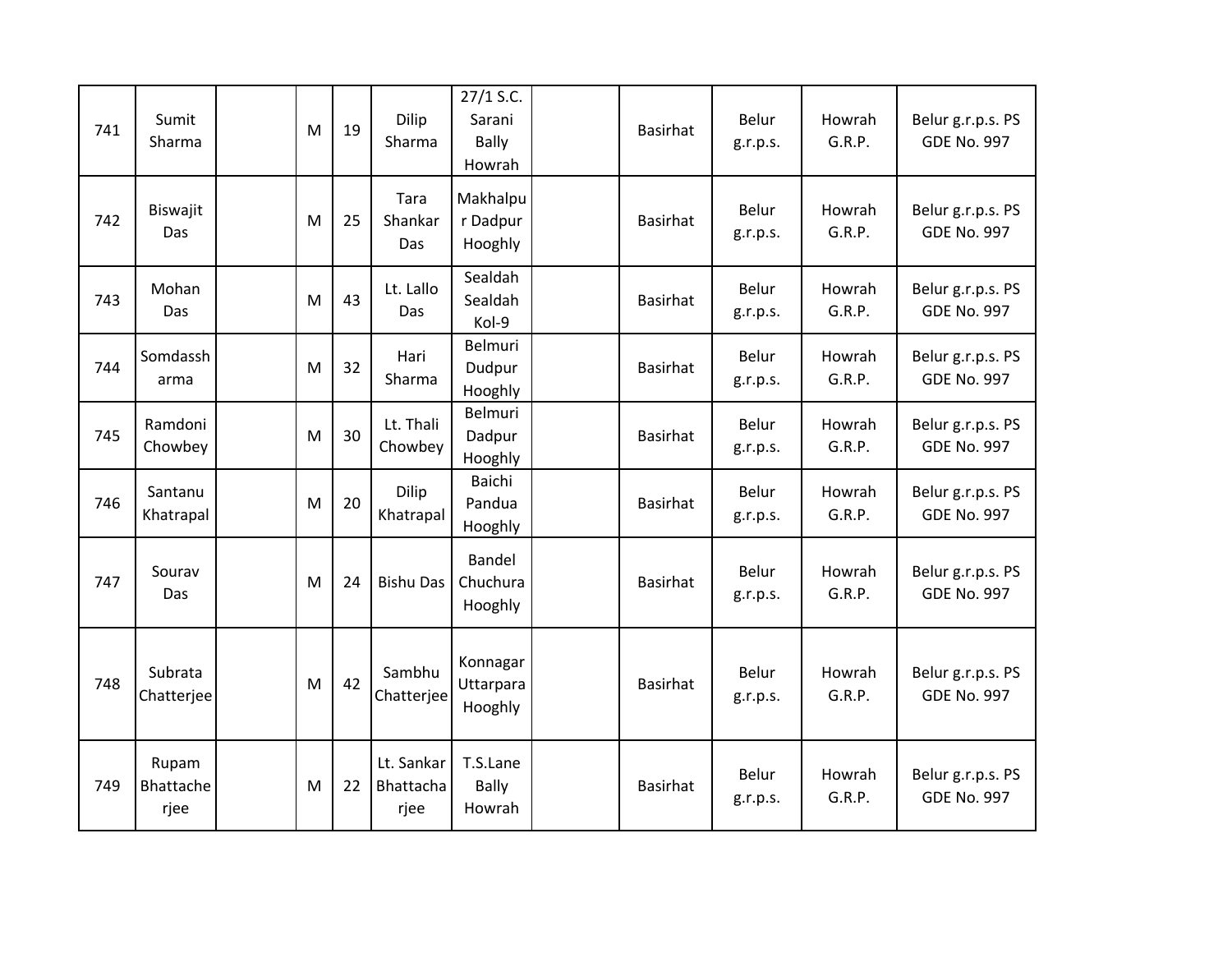| 750 | Abhishek<br>Show   | M | 27 | Paresh<br>Nath<br>Show                  | Seldah<br>Sealdah<br>Kol-15                                  |                | Basirhat                | Belur<br>g.r.p.s. | Howrah<br>G.R.P. | Belur g.r.p.s. PS<br><b>GDE No. 997</b> |
|-----|--------------------|---|----|-----------------------------------------|--------------------------------------------------------------|----------------|-------------------------|-------------------|------------------|-----------------------------------------|
| 751 | Shyamal<br>Hembram | M | 28 | $S/O$ Lt.<br>Mangal<br>Hembram          | Majida PS:<br>Kalna<br>Dist.:<br>Purba<br>Burdwan            | Kalna          | Purba<br><b>Burdwan</b> | Kalna<br>g.r.p.s. | Howrah<br>G.R.P. | Kalna g.r.p.s. PS<br><b>GDE No. 936</b> |
| 752 | Arsab<br>Miya      | M | 21 | S/o Anar<br>Miya                        | Chapadan<br>ga PS:<br><b>Barasat</b><br>Dist.:<br>Barasat    | <b>Barasat</b> | <b>Barasat</b>          | Kalna<br>g.r.p.s. | Howrah<br>G.R.P. | Kalna g.r.p.s. PS<br><b>GDE No. 936</b> |
| 753 | Mahurudd<br>in     | M | 24 | S/o Nepal<br>Adhikary                   | Tribeni PS:<br>Mogra<br>Dist.:<br>Hooghly<br>Rural           | Mogra          | Hooghly<br>Rural        | Kalna<br>g.r.p.s. | Howrah<br>G.R.P. | Kalna g.r.p.s. PS<br><b>GDE No. 936</b> |
| 754 | Aloke<br>Dhara     | M | 30 | S/O<br>Laxmikant<br>a Dhara             | Malgariya<br>PS:<br>Nadangha<br>t Dist.:<br>Purba<br>Burdwan | Nadanghat      | Purba<br>Burdwan        | Kalna<br>g.r.p.s. | Howrah<br>G.R.P. | Kalna g.r.p.s. PS<br><b>GDE No. 942</b> |
| 755 | Bapi Bag           | M | 35 | S/O<br>Narayan<br>Chandra<br><b>Bag</b> | Malgariya<br>PS:<br>Nadangha<br>t Dist.:<br>Purba<br>Burdwan | Nadanghat      | Purba<br>Burdwan        | Kalna<br>g.r.p.s. | Howrah<br>G.R.P. | Kalna g.r.p.s. PS<br><b>GDE No. 942</b> |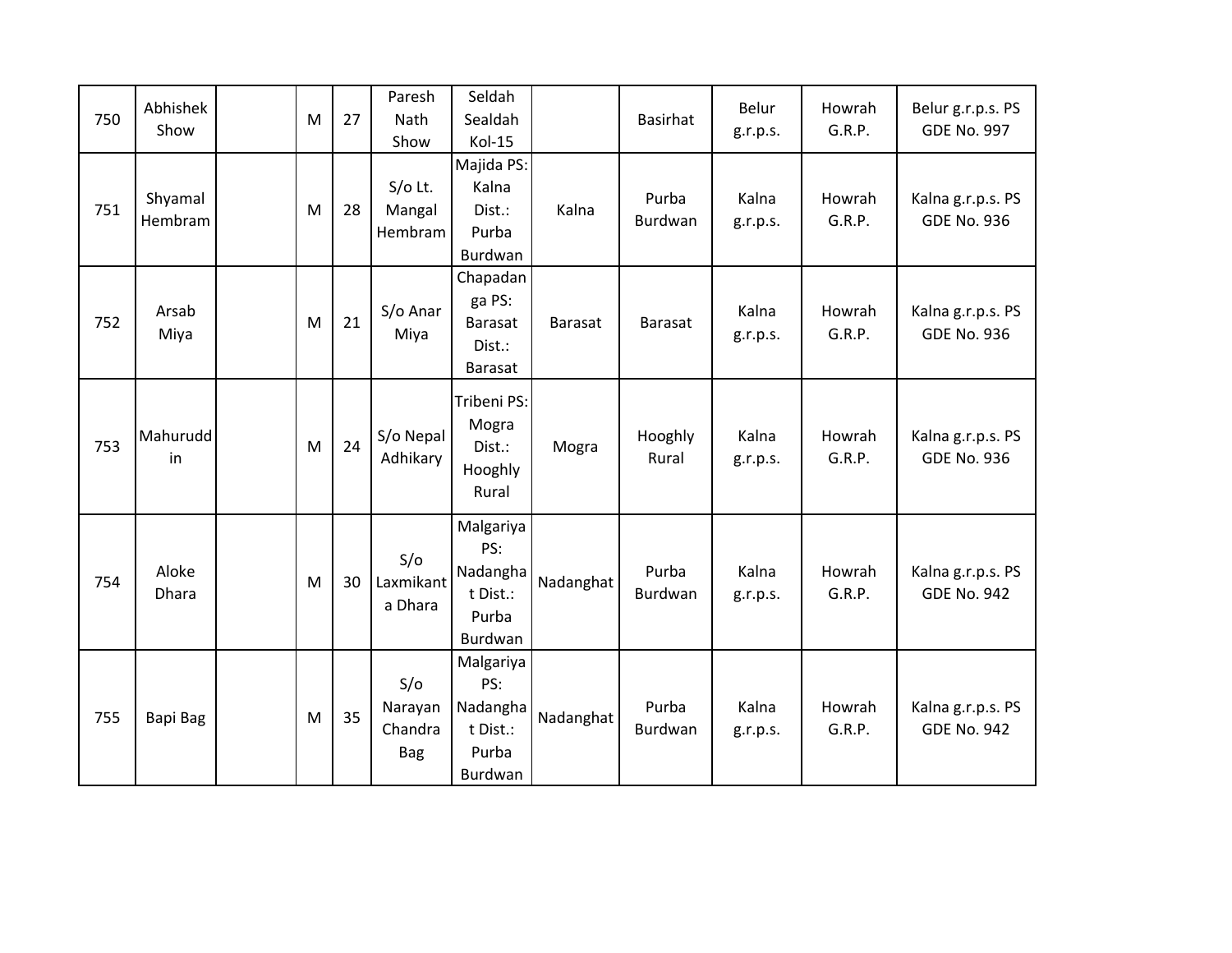| 756 | <b>Manirul Sk</b>         | M | 44 | S/o Anesh<br>Sk              | <b>New</b><br>Madhuba<br>n PS:<br>Kalna<br>Dist.:<br>Purba<br>Burdwan | Kalna | Purba<br><b>Burdwan</b> | Kalna<br>g.r.p.s.    | Howrah<br>G.R.P. | Kalna g.r.p.s. PS<br><b>GDE No. 942</b>    |
|-----|---------------------------|---|----|------------------------------|-----------------------------------------------------------------------|-------|-------------------------|----------------------|------------------|--------------------------------------------|
| 757 | Biswajit<br>Bhandari      | M | 31 | Sanot<br>Bhandari            |                                                                       |       | <b>Basirhat</b>         | Sainthia<br>g.r.p.s. | Howrah<br>G.R.P. | Sainthia g.r.p.s. PS<br><b>GDE No. 914</b> |
| 758 | Raghunat<br>h Mahara      | M | 40 | Kuna<br>Mahara               |                                                                       |       | <b>Basirhat</b>         | Sainthia<br>g.r.p.s. | Howrah<br>G.R.P. | Sainthia g.r.p.s. PS<br><b>GDE No. 914</b> |
| 759 | <b>Bikhsh</b><br>Fidar    | M | 50 | Nimai<br>Faidar              |                                                                       |       | <b>Basirhat</b>         | Sainthia<br>g.r.p.s. | Howrah<br>G.R.P. | Sainthia g.r.p.s. PS<br><b>GDE No. 914</b> |
| 760 | Subhat<br>Roy<br>Chwdhary | M | 52 | Giridhari<br>Roy<br>Chwdhary |                                                                       |       | <b>Basirhat</b>         | Sainthia<br>g.r.p.s. | Howrah<br>G.R.P. | Sainthia g.r.p.s. PS<br><b>GDE No. 914</b> |
| 761 | Susanta<br>Pal            | M | 32 | Nitai Pal                    |                                                                       |       | Basirhat                | Sainthia<br>g.r.p.s. | Howrah<br>G.R.P. | Sainthia g.r.p.s. PS<br><b>GDE No. 914</b> |
| 762 | Kuntal<br>Pandit          | M | 38 | Monaranj<br>an Pandit        |                                                                       |       | <b>Basirhat</b>         | Sainthia<br>g.r.p.s. | Howrah<br>G.R.P. | Sainthia g.r.p.s. PS<br><b>GDE No. 914</b> |
| 763 | Atam Sk                   | M | 28 | <b>Sk Mansur</b>             |                                                                       |       | <b>Basirhat</b>         | Sainthia<br>g.r.p.s. | Howrah<br>G.R.P. | Sainthia g.r.p.s. PS<br><b>GDE No. 914</b> |
| 764 | Chandan<br>Singh          | M | 29 | Ghjendra<br>Singh            |                                                                       |       | <b>Basirhat</b>         | Sainthia<br>g.r.p.s. | Howrah<br>G.R.P. | Sainthia g.r.p.s. PS<br><b>GDE No. 914</b> |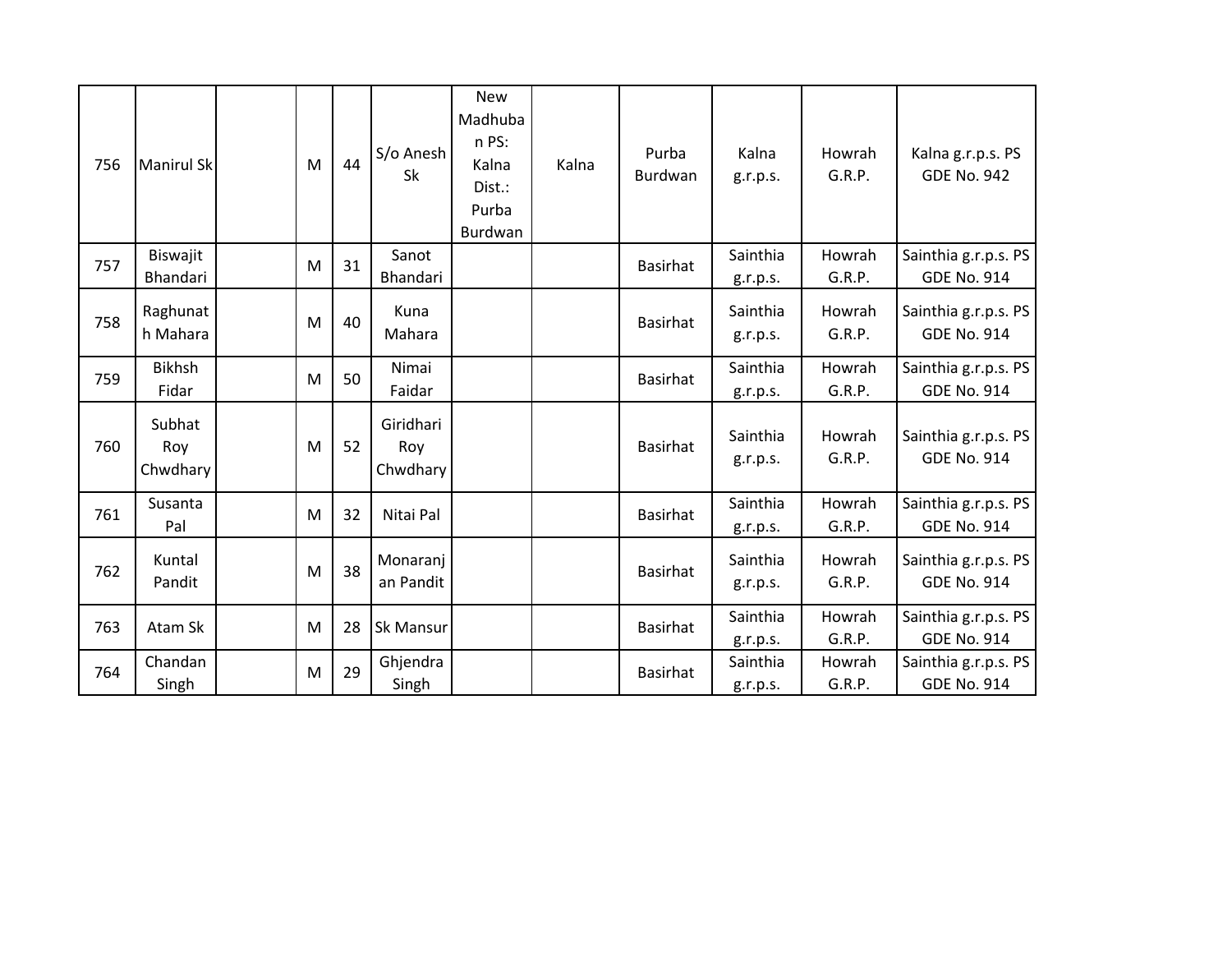| 765 | Biswajit<br>Shee   | M | 25 | Swapan<br>Shee  | Kamarkun<br>du Singur<br>Hooghly<br>PS:<br>Sheoraph<br>uli g.r.p.s.<br>Dist.:<br>Howrah<br>G.R.P.      | Sheoraphul<br>ig.r.p.s.  | Howrah<br>G.R.P. | Sheoraphuli<br>g.r.p.s. | Howrah<br>G.R.P. | Sheoraphuli<br>g.r.p.s. PS GDE<br>No. 954 |
|-----|--------------------|---|----|-----------------|--------------------------------------------------------------------------------------------------------|--------------------------|------------------|-------------------------|------------------|-------------------------------------------|
| 766 | Kaartick<br>Santra | M | 24 | Arjun<br>Santra | Kamarkun<br>du Singur<br>Hooghly<br>PS:<br>Sheoraph<br>uli g.r.p.s.<br>Dist.:<br>Howrah<br>G.R.P.      | Sheoraphul<br>ig.r.p.s.  | Howrah<br>G.R.P. | Sheoraphuli<br>g.r.p.s. | Howrah<br>G.R.P. | Sheoraphuli<br>g.r.p.s. PS GDE<br>No. 954 |
| 767 | Dipak Das          | M | 33 | Dhruba<br>Das   | Diara<br>Harepur<br>Singur<br>Hooghly<br>PS:<br>Sheoraph<br>uli g.r.p.s.<br>Dist.:<br>Howrah<br>G.R.P. | Sheoraphul<br>i g.r.p.s. | Howrah<br>G.R.P. | Sheoraphuli<br>g.r.p.s. | Howrah<br>G.R.P. | Sheoraphuli<br>g.r.p.s. PS GDE<br>No. 954 |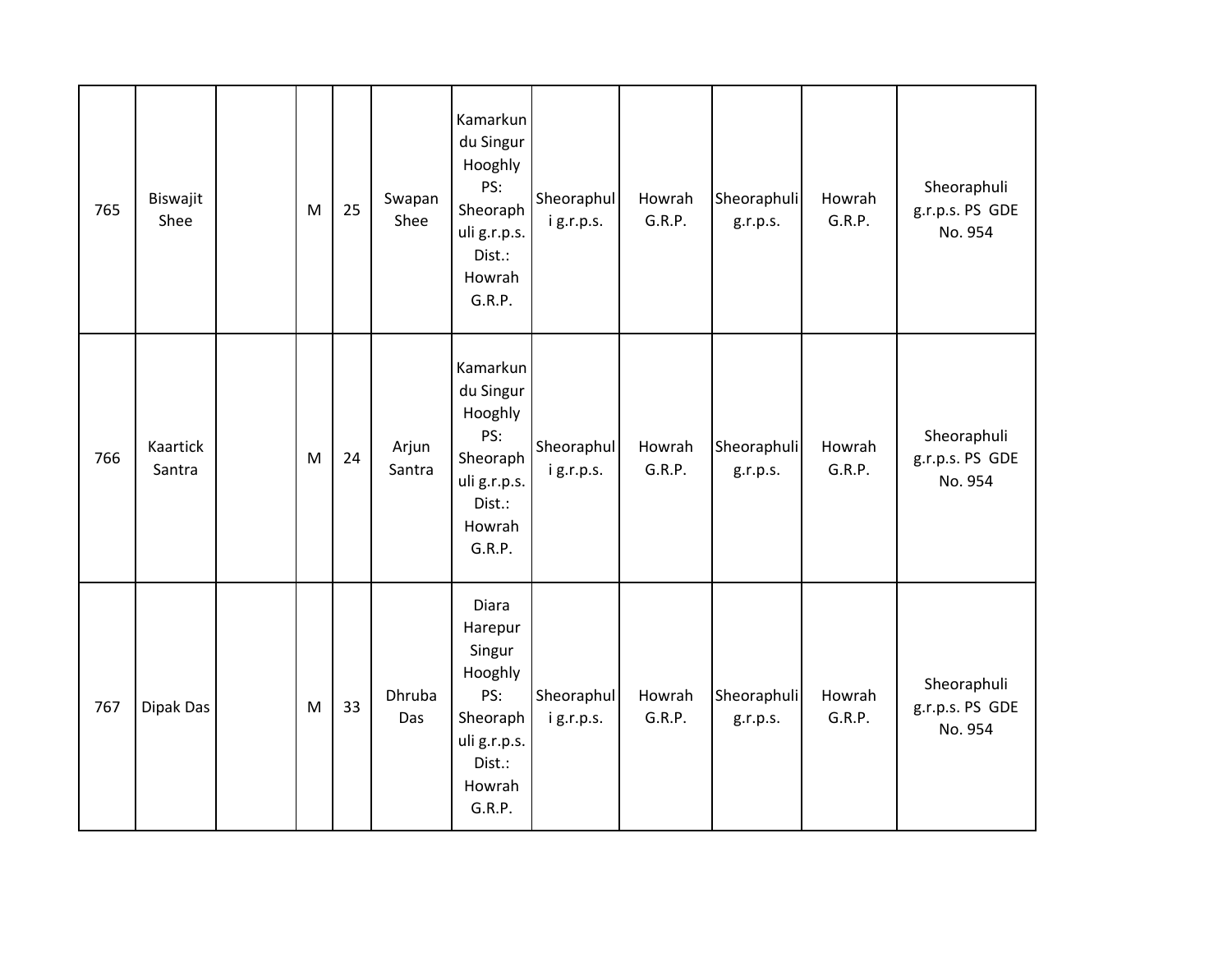| 768 | Dasarath<br>Kushbaha    | M                                                                                     |    | Murali<br>Kushbaha      | Lal Gate<br>Bhadresw<br>ar<br>Bhadresw<br>ar<br>Hooghly<br>PS:<br>Sheoraph<br>uli g.r.p.s.<br>Dist.:<br>Howrah<br>G.R.P. | Sheoraphul<br>ig.r.p.s. | Howrah<br>G.R.P. | Sheoraphuli<br>g.r.p.s. | Howrah<br>G.R.P. | Sheoraphuli<br>g.r.p.s. PS GDE<br>No. 954 |
|-----|-------------------------|---------------------------------------------------------------------------------------|----|-------------------------|--------------------------------------------------------------------------------------------------------------------------|-------------------------|------------------|-------------------------|------------------|-------------------------------------------|
| 769 | Sudev<br>Ruidas         | $\mathsf{M}% _{T}=\mathsf{M}_{T}\!\left( a,b\right) ,\ \mathsf{M}_{T}=\mathsf{M}_{T}$ | 20 | Ratan<br>Ruidas         | Katagarh<br>Panduah<br>Hooghly<br>PS:<br>Sheoraph<br>uli g.r.p.s.<br>Dist.:<br>Howrah<br>G.R.P.                          | Sheoraphul<br>ig.r.p.s. | Howrah<br>G.R.P. | Sheoraphuli<br>g.r.p.s. | Howrah<br>G.R.P. | Sheoraphuli<br>g.r.p.s. PS GDE<br>No. 954 |
| 770 | Ram<br>Chandra<br>Baral | M                                                                                     | 45 | Lt.<br>Mahadeb<br>Baral | Nalikul<br>Haripal<br>Hooghly<br>PS:<br>Sheoraph<br>uli g.r.p.s.<br>Dist.:<br>Howrah<br>G.R.P.                           | Sheoraphul<br>ig.r.p.s. | Howrah<br>G.R.P. | Sheoraphuli<br>g.r.p.s. | Howrah<br>G.R.P. | Sheoraphuli<br>g.r.p.s. PS GDE<br>No. 954 |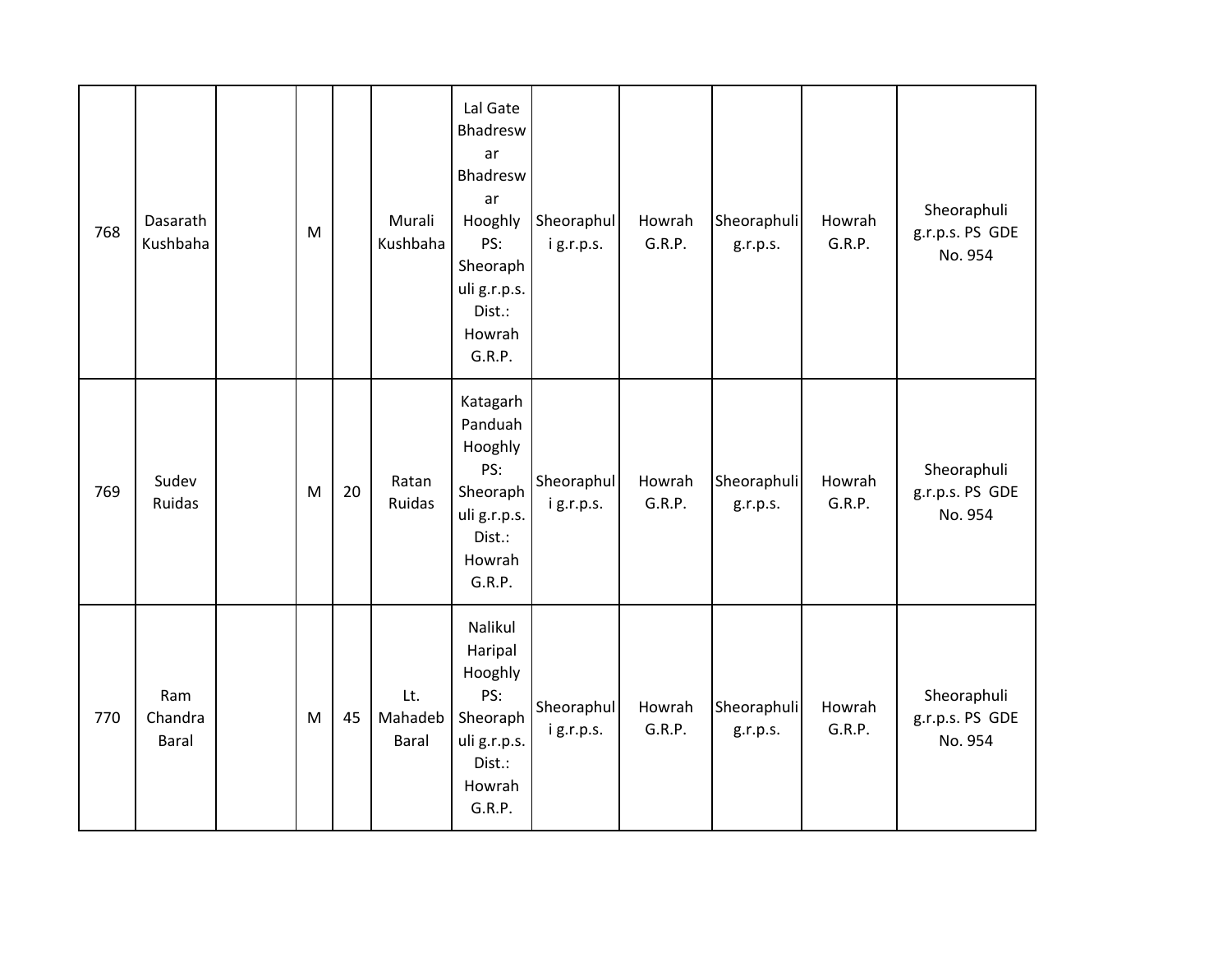| 771 | Akbar Ali<br>Mondal | M | 24 | Amin Ali<br>Mondal | Dipa<br>Haripal<br>Hooghly<br>PS:<br>Sheoraph<br>uli g.r.p.s.<br>Dist.:<br>Howrah<br>G.R.P.     | Sheoraphul<br>ig.r.p.s. | Howrah<br>G.R.P. | Sheoraphuli<br>g.r.p.s. | Howrah<br>G.R.P. | Sheoraphuli<br>g.r.p.s. PS GDE<br>No. 954 |
|-----|---------------------|---|----|--------------------|-------------------------------------------------------------------------------------------------|-------------------------|------------------|-------------------------|------------------|-------------------------------------------|
| 772 | Arya Das            | M | 22 | Biswanath<br>Das   | Bandel<br>Chinsurah<br>Hooghly<br>PS:<br>Sheoraph<br>uli g.r.p.s.<br>Dist.:<br>Howrah<br>G.R.P. | Sheoraphul<br>ig.r.p.s. | Howrah<br>G.R.P. | Sheoraphuli<br>g.r.p.s. | Howrah<br>G.R.P. | Sheoraphuli<br>g.r.p.s. PS GDE<br>No. 954 |
| 773 | Sk. Samsul<br>Ali   | M | 45 | Sk. Abdul<br>Ali   | Niyala<br>Pursurah<br>Hooghly<br>PS:<br>Sheoraph<br>uli g.r.p.s.<br>Dist.:<br>Howrah<br>G.R.P.  | Sheoraphul<br>ig.r.p.s. | Howrah<br>G.R.P. | Sheoraphuli<br>g.r.p.s. | Howrah<br>G.R.P. | Sheoraphuli<br>g.r.p.s. PS GDE<br>No. 954 |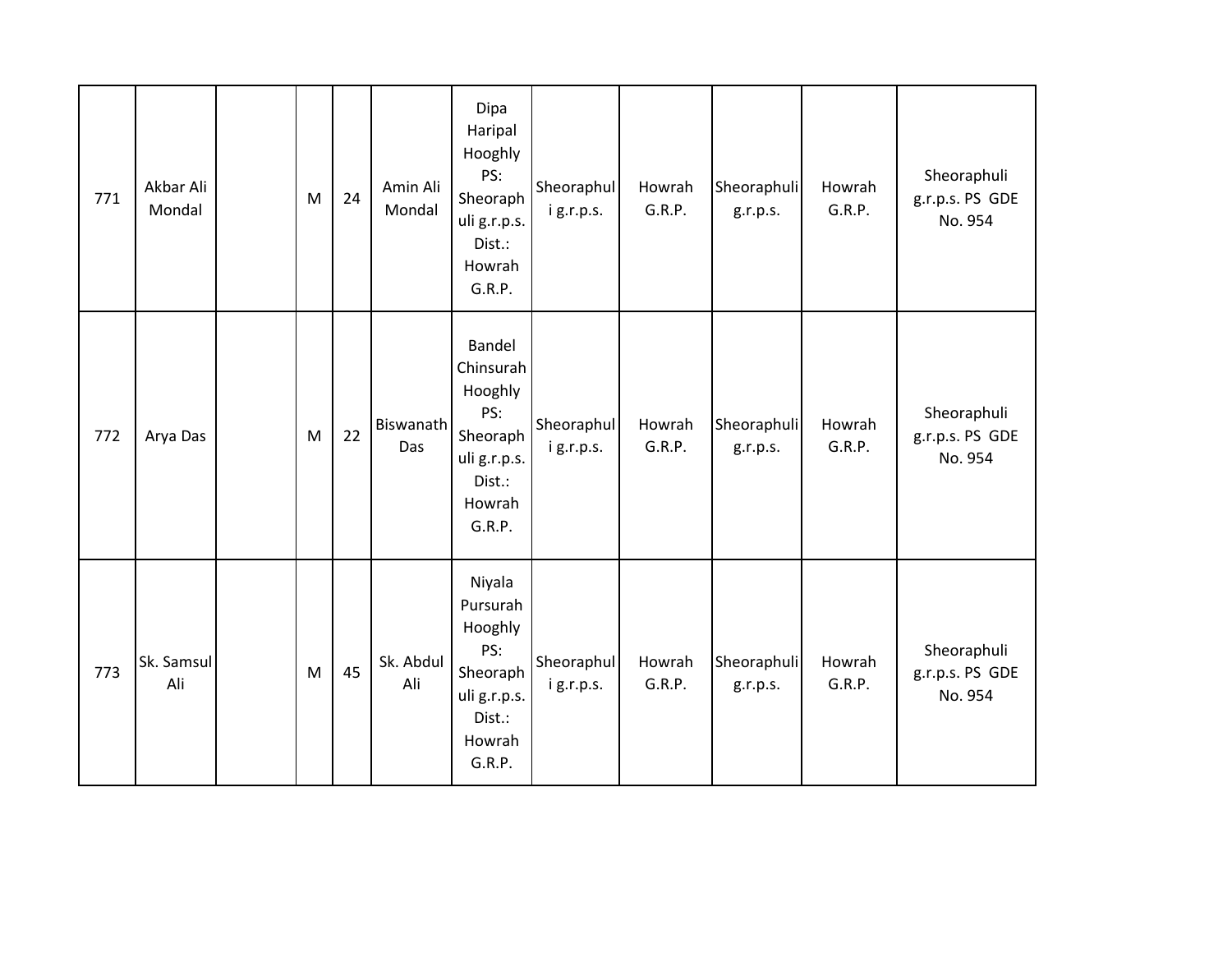| 774 | Bidyut<br>Samanta      | M         | 35 | Gangaram<br>Samanta        | Basantaba<br>ti<br>Arambag<br>Hooghly<br>PS:<br>Sheoraph<br>uli g.r.p.s.<br>Dist.:<br>Howrah<br>G.R.P.    | Sheoraphul<br>ig.r.p.s. | Howrah<br>G.R.P. | Sheoraphuli<br>g.r.p.s. | Howrah<br>G.R.P. | Sheoraphuli<br>g.r.p.s. PS GDE<br>No. 954 |
|-----|------------------------|-----------|----|----------------------------|-----------------------------------------------------------------------------------------------------------|-------------------------|------------------|-------------------------|------------------|-------------------------------------------|
| 775 | Santu Pal              | ${\sf M}$ | 20 | Mirtunjay<br>Pal           | Bally<br>Dayanganj<br>Arambag<br>Hooghly<br>PS:<br>Sheoraph<br>uli g.r.p.s.<br>Dist.:<br>Howrah<br>G.R.P. | Sheoraphul<br>ig.r.p.s. | Howrah<br>G.R.P. | Sheoraphuli<br>g.r.p.s. | Howrah<br>G.R.P. | Sheoraphuli<br>g.r.p.s. PS GDE<br>No. 954 |
| 776 | Gokul<br>Sadhukha<br>n | M         | 42 | Lt. Modan<br>Sadhukha<br>n | Joynagar<br>Tarakewar<br>Hooghly<br>PS:<br>Sheoraph<br>uli g.r.p.s.<br>Dist.:<br>Howrah<br>G.R.P.         | Sheoraphul<br>ig.r.p.s. | Howrah<br>G.R.P. | Sheoraphuli<br>g.r.p.s. | Howrah<br>G.R.P. | Sheoraphuli<br>g.r.p.s. PS GDE<br>No. 954 |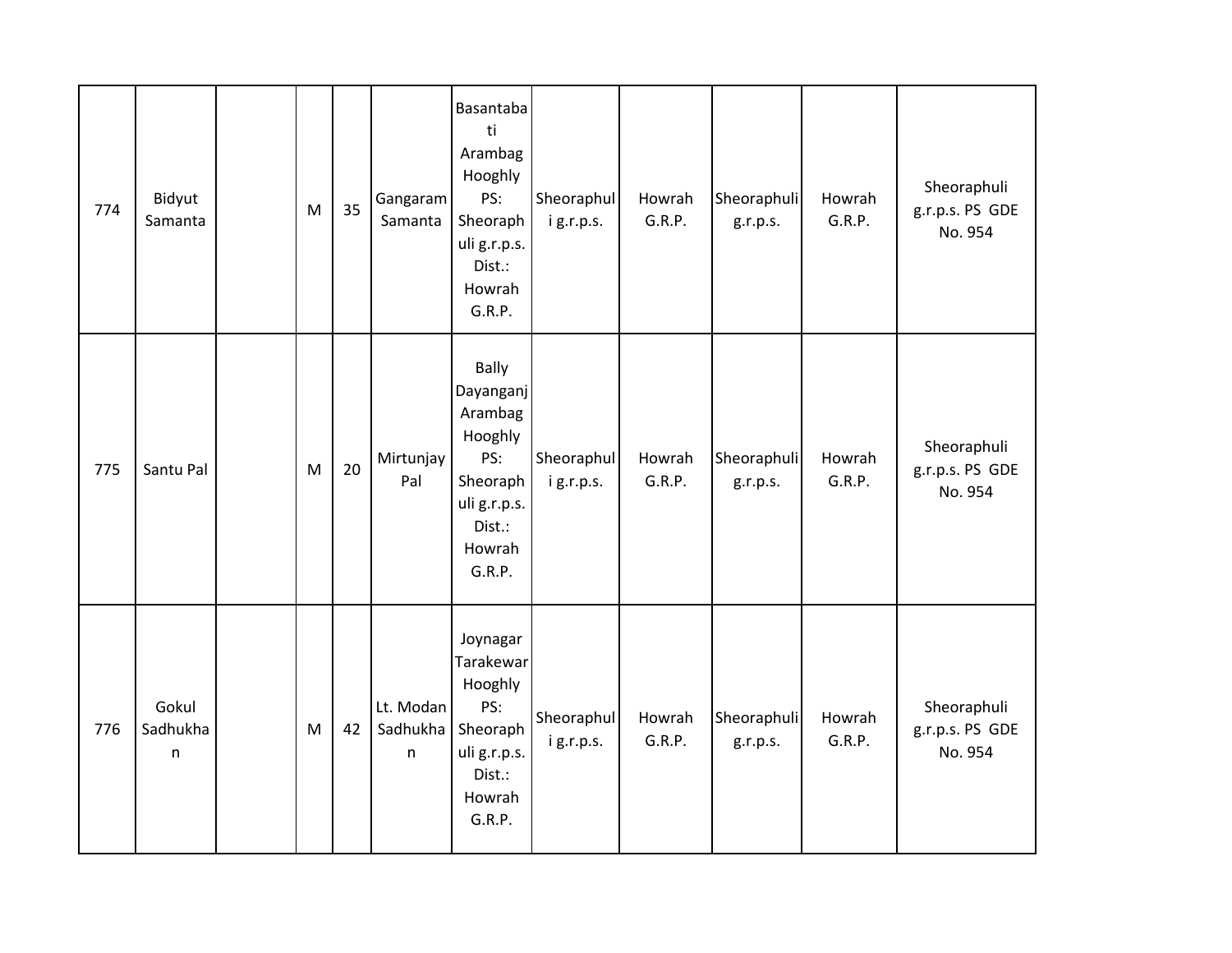| 777 | Rahul<br>Shaw     | M | 20 | Sankar<br>Shaw   | Chinsurah<br>Chinsurah<br>Hooghly<br>PS:<br>Sheoraph<br>uli g.r.p.s.<br>Dist.:<br>Howrah<br>G.R.P.                | Sheoraphul<br>ig.r.p.s. | Howrah<br>G.R.P. | Sheoraphuli<br>g.r.p.s. | Howrah<br>G.R.P. | Sheoraphuli<br>g.r.p.s. PS GDE<br>No. 954 |
|-----|-------------------|---|----|------------------|-------------------------------------------------------------------------------------------------------------------|-------------------------|------------------|-------------------------|------------------|-------------------------------------------|
| 778 | Kumar Jit<br>Rana | M | 28 | Sukumar<br>Rana  | Jangippar<br>$\mathsf a$<br>Jangipara<br>Hooghly<br>PS:<br>Sheoraph<br>uli g.r.p.s.<br>Dist.:<br>Howrah<br>G.R.P. | Sheoraphul<br>ig.r.p.s. | Howrah<br>G.R.P. | Sheoraphuli<br>g.r.p.s. | Howrah<br>G.R.P. | Sheoraphuli<br>g.r.p.s. PS GDE<br>No. 954 |
| 779 | Sanjay<br>Mondal  | M | 24 | Ajijul<br>Mondal | Basantbati<br>Singur<br>Hooghly<br>PS:<br>Sheoraph<br>uli g.r.p.s.<br>Dist.:<br>Howrah<br>G.R.P.                  | Sheoraphul<br>ig.r.p.s. | Howrah<br>G.R.P. | Sheoraphuli<br>g.r.p.s. | Howrah<br>G.R.P. | Sheoraphuli<br>g.r.p.s. PS GDE<br>No. 969 |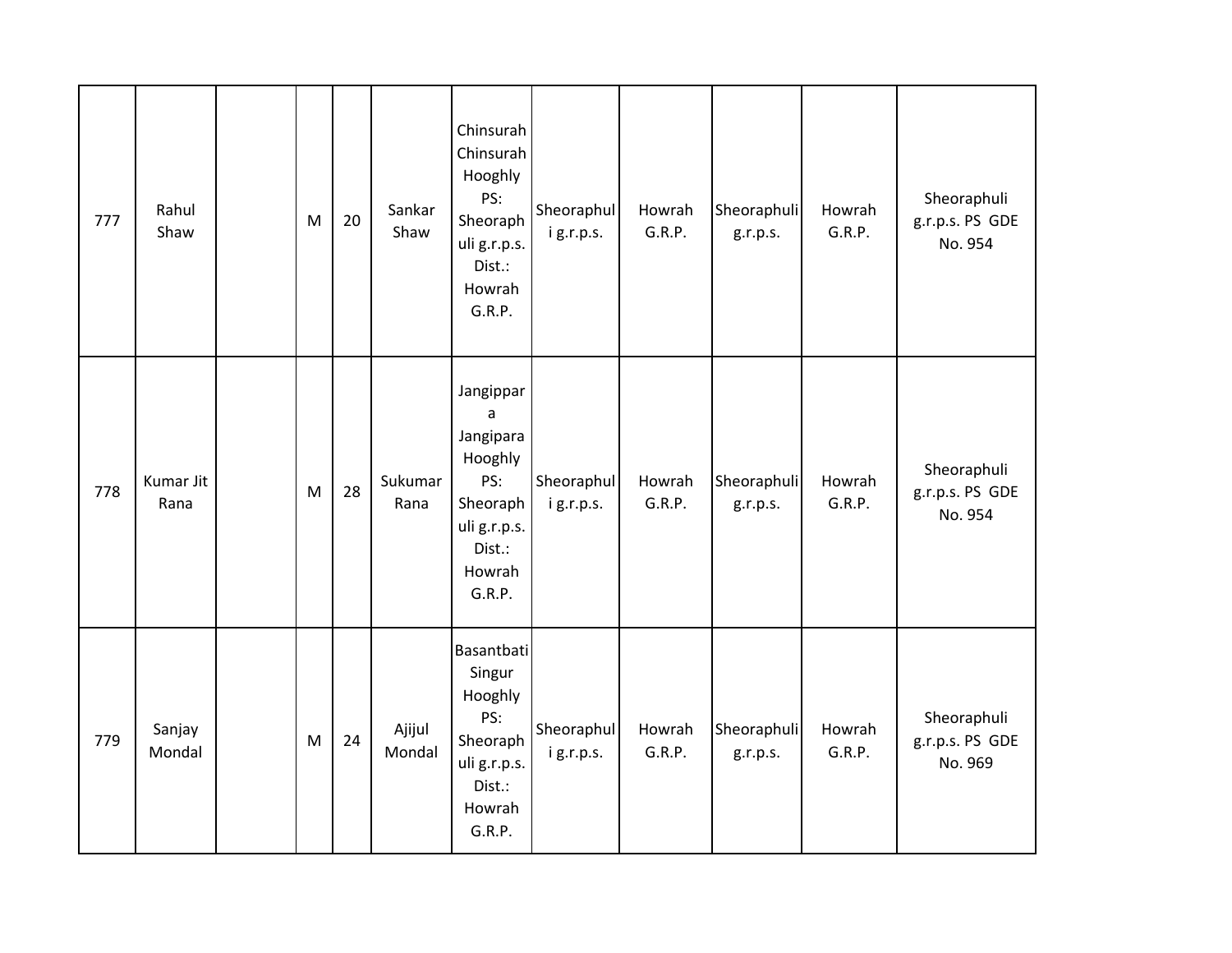| 780 | Fagu<br>Yadav  | M | 52 | Lt. Harilal<br>Yadav | Naihati<br>Naihati 24<br>Pgs (N) PS:<br>uli g.r.p.s.<br>Dist.:<br>Howrah<br>G.R.P.                               | Sheoraph Sheoraphul<br>ig.r.p.s. | Howrah<br>G.R.P. | Sheoraphuli<br>g.r.p.s. | Howrah<br>G.R.P. | Sheoraphuli<br>g.r.p.s. PS GDE<br>No. 969 |
|-----|----------------|---|----|----------------------|------------------------------------------------------------------------------------------------------------------|----------------------------------|------------------|-------------------------|------------------|-------------------------------------------|
| 781 | Sk.<br>Mahasin | M | 23 | Motiuar<br>Rahaman   | Singur<br>Singur<br>Hooghly<br>PS:<br>Sheoraph<br>uli g.r.p.s.<br>Dist.:<br>Howrah<br>G.R.P.                     | Sheoraphul<br>ig.r.p.s.          | Howrah<br>G.R.P. | Sheoraphuli<br>g.r.p.s. | Howrah<br>G.R.P. | Sheoraphuli<br>g.r.p.s. PS GDE<br>No. 969 |
| 782 | Sk. Bhutto     | M | 35 | Md. Rafik            | Barrackpo<br>re<br>Barrackpo<br>re 24 Pgs<br>$(N)$ PS:<br>Sheoraph<br>uli g.r.p.s.<br>Dist.:<br>Howrah<br>G.R.P. | Sheoraphul<br>ig.r.p.s.          | Howrah<br>G.R.P. | Sheoraphuli<br>g.r.p.s. | Howrah<br>G.R.P. | Sheoraphuli<br>g.r.p.s. PS GDE<br>No. 969 |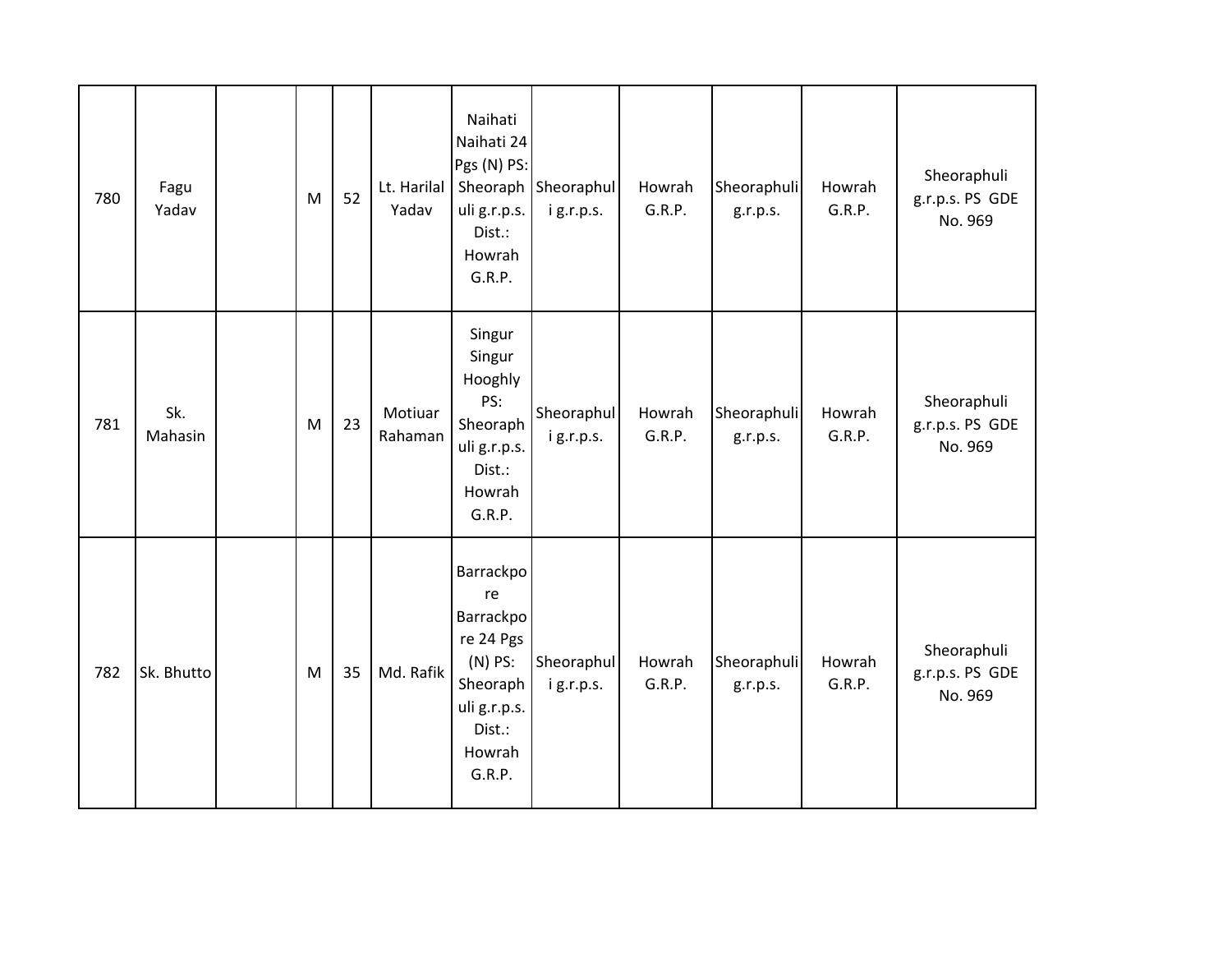| 783 | Surjya<br>Kanta<br>Mandi | M | 22 | Shyamal<br>Mandi | Ali Mandi<br>Guru Bari<br>Gurap<br>Hooghly<br>PS:<br>Sheoraph<br>uli g.r.p.s.<br>Dist.:<br>Howrah<br>G.R.P.  | Sheoraphul<br>ig.r.p.s. | Howrah<br>G.R.P. | Sheoraphuli<br>g.r.p.s. | Howrah<br>G.R.P. | Sheoraphuli<br>g.r.p.s. PS GDE<br>No. 969 |
|-----|--------------------------|---|----|------------------|--------------------------------------------------------------------------------------------------------------|-------------------------|------------------|-------------------------|------------------|-------------------------------------------|
| 784 | Subhasish<br>Malik       | M | 27 | Suchad<br>Malik  | Goghat<br>Goghat<br>Hooghly<br>PS:<br>Sheoraph<br>uli g.r.p.s.<br>Dist.:<br>Howrah<br>G.R.P.                 | Sheoraphul<br>ig.r.p.s. | Howrah<br>G.R.P. | Sheoraphuli<br>g.r.p.s. | Howrah<br>G.R.P. | Sheoraphuli<br>g.r.p.s. PS GDE<br>No. 969 |
| 785 | Sk. Abdul<br>Motin       | M | 32 | Abu Hanif        | Bhanjipu<br>Madhabdi<br>hi Purba<br>Burdwan<br>PS:<br>Sheoraph<br>uli g.r.p.s.<br>Dist.:<br>Howrah<br>G.R.P. | Sheoraphul<br>ig.r.p.s. | Howrah<br>G.R.P. | Sheoraphuli<br>g.r.p.s. | Howrah<br>G.R.P. | Sheoraphuli<br>g.r.p.s. PS GDE<br>No. 969 |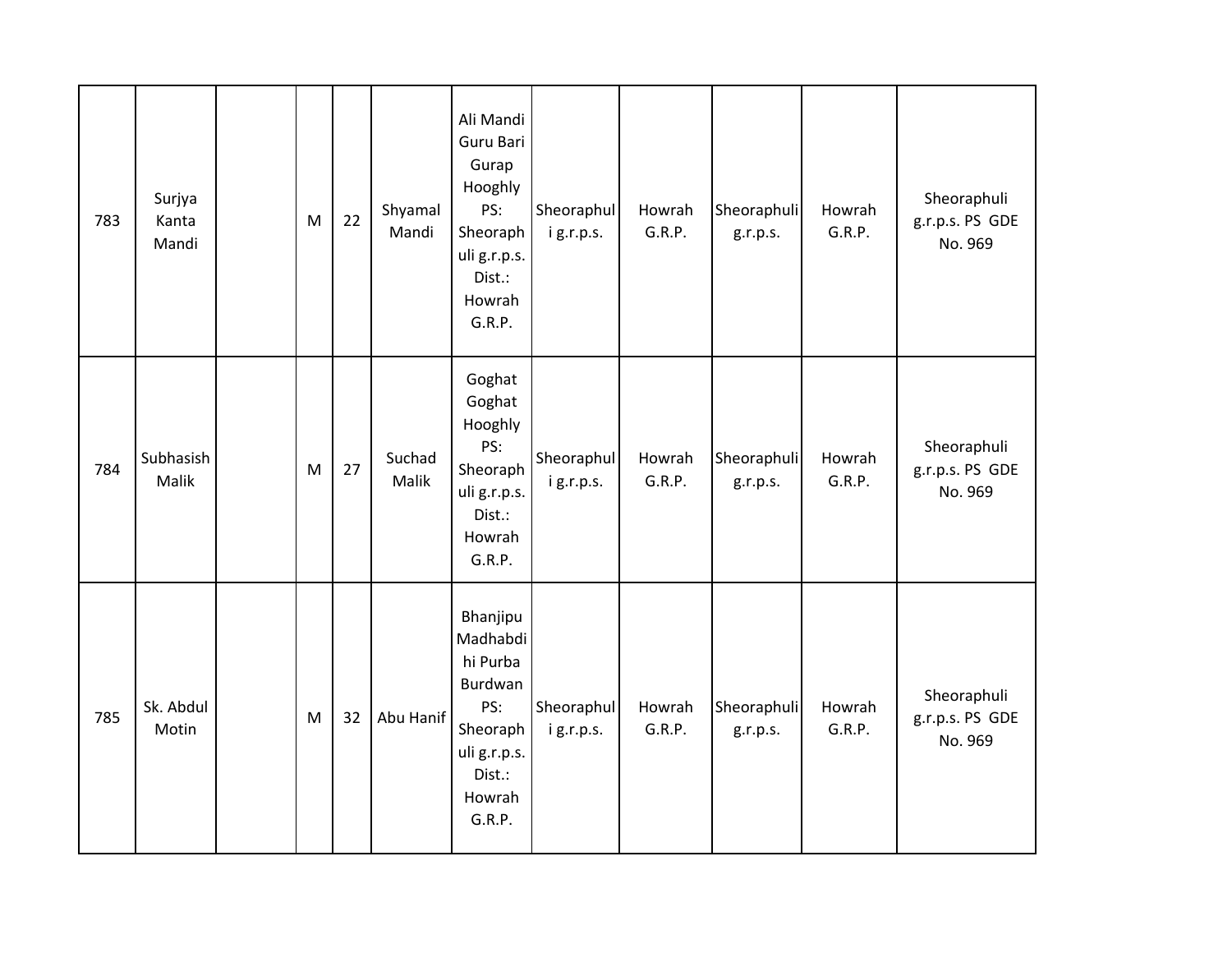| 786 | Md.<br>Mosrafa<br>Mondal | M | 52 | Joynal<br>Ondal      | Tarakeswa<br>$\mathsf{r}$<br>Tarakewar<br>Hooghly<br>PS:<br>Sheoraph<br>uli g.r.p.s.<br>Dist.:<br>Howrah<br>G.R.P. | Sheoraphul<br>ig.r.p.s. | Howrah<br>G.R.P. | Sheoraphuli<br>g.r.p.s. | Howrah<br>G.R.P. | Sheoraphuli<br>g.r.p.s. PS GDE<br>No. 969 |
|-----|--------------------------|---|----|----------------------|--------------------------------------------------------------------------------------------------------------------|-------------------------|------------------|-------------------------|------------------|-------------------------------------------|
| 787 | Swapan<br>Mondal         | M | 56 | Nirupada<br>Mondal   | Tarakeswa<br>$\mathsf{r}$<br>Tarakewar<br>Hooghly<br>PS:<br>Sheoraph<br>uli g.r.p.s.<br>Dist.:<br>Howrah<br>G.R.P. | Sheoraphul<br>ig.r.p.s. | Howrah<br>G.R.P. | Sheoraphuli<br>g.r.p.s. | Howrah<br>G.R.P. | Sheoraphuli<br>g.r.p.s. PS GDE<br>No. 969 |
| 788 | Sk. Israil<br>Mondal     | M | 58 | Lt. Khalek<br>Mondal | Haripal<br>Haripal<br>Hooghly<br>PS:<br>Sheoraph<br>uli g.r.p.s.<br>Dist.:<br>Howrah<br>G.R.P.                     | Sheoraphul<br>ig.r.p.s. | Howrah<br>G.R.P. | Sheoraphuli<br>g.r.p.s. | Howrah<br>G.R.P. | Sheoraphuli<br>g.r.p.s. PS GDE<br>No. 969 |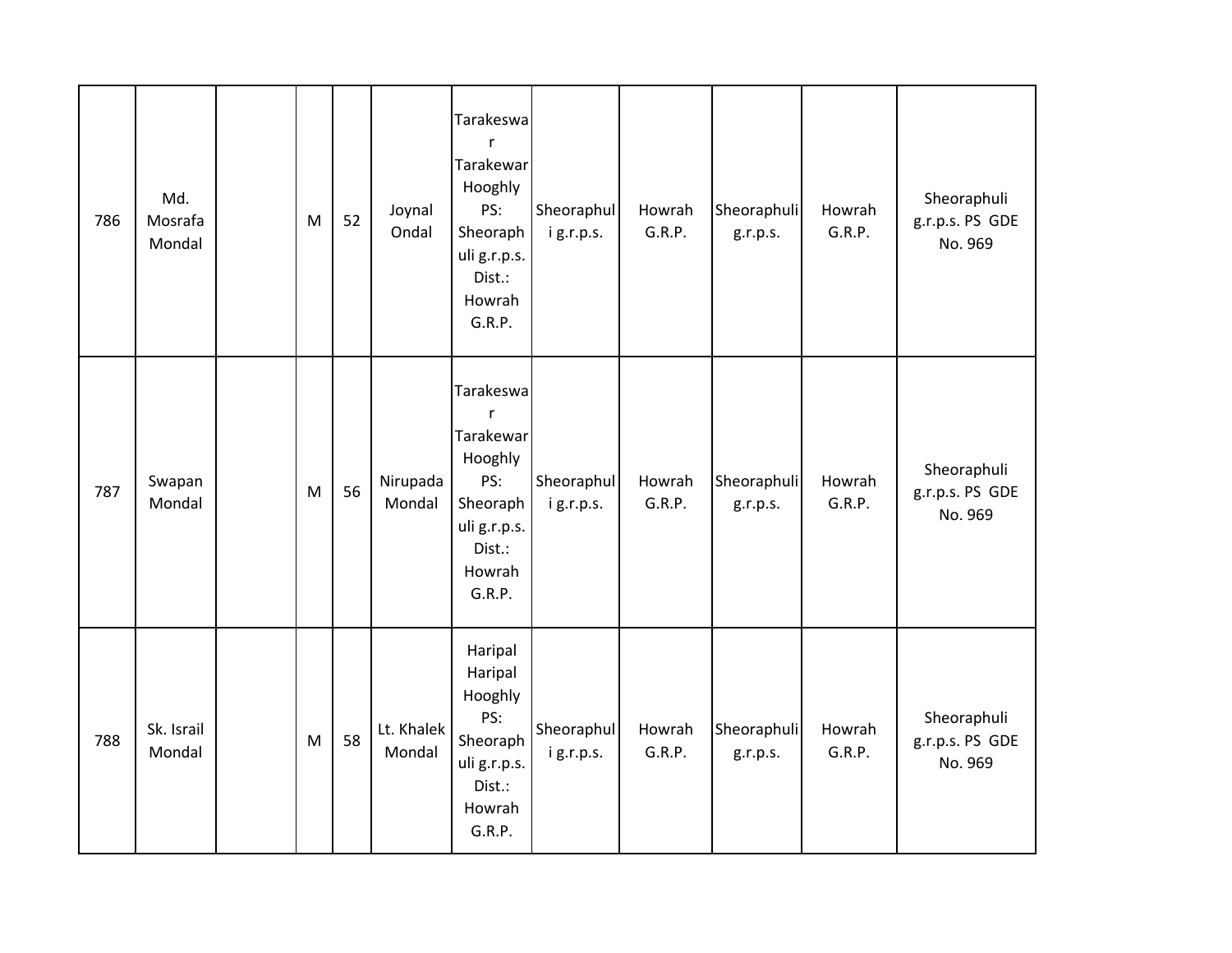| 789 | Biswapriy<br>a Adhikary | M | 21 | Debkumar<br>Adhikary | Laknath<br>Tarakewar<br>Hooghly<br>PS:<br>Sheoraph<br>uli g.r.p.s.<br>Dist.:<br>Howrah<br>G.R.P.          | Sheoraphul<br>ig.r.p.s. | Howrah<br>G.R.P. | Sheoraphuli<br>g.r.p.s. | Howrah<br>G.R.P. | Sheoraphuli<br>g.r.p.s. PS GDE<br>No. 969 |
|-----|-------------------------|---|----|----------------------|-----------------------------------------------------------------------------------------------------------|-------------------------|------------------|-------------------------|------------------|-------------------------------------------|
| 790 | Dinesh<br>Halder        | M | 30 | Dulal<br>Halder      | Jaugram<br>Jangipara<br>Hooghly<br>PS:<br>Sheoraph<br>uli g.r.p.s.<br>Dist.:<br>Howrah<br>G.R.P.          | Sheoraphul<br>ig.r.p.s. | Howrah<br>G.R.P. | Sheoraphuli<br>g.r.p.s. | Howrah<br>G.R.P. | Sheoraphuli<br>g.r.p.s. PS GDE<br>No. 969 |
| 791 | Surajit<br>Mistri       | M | 27 | Shibu<br>Mistri      | Jalantor<br>Jamalpur<br>Purba<br>Burdwan<br>PS:<br>Sheoraph<br>uli g.r.p.s.<br>Dist.:<br>Howrah<br>G.R.P. | Sheoraphul<br>ig.r.p.s. | Howrah<br>G.R.P. | Sheoraphuli<br>g.r.p.s. | Howrah<br>G.R.P. | Sheoraphuli<br>g.r.p.s. PS GDE<br>No. 969 |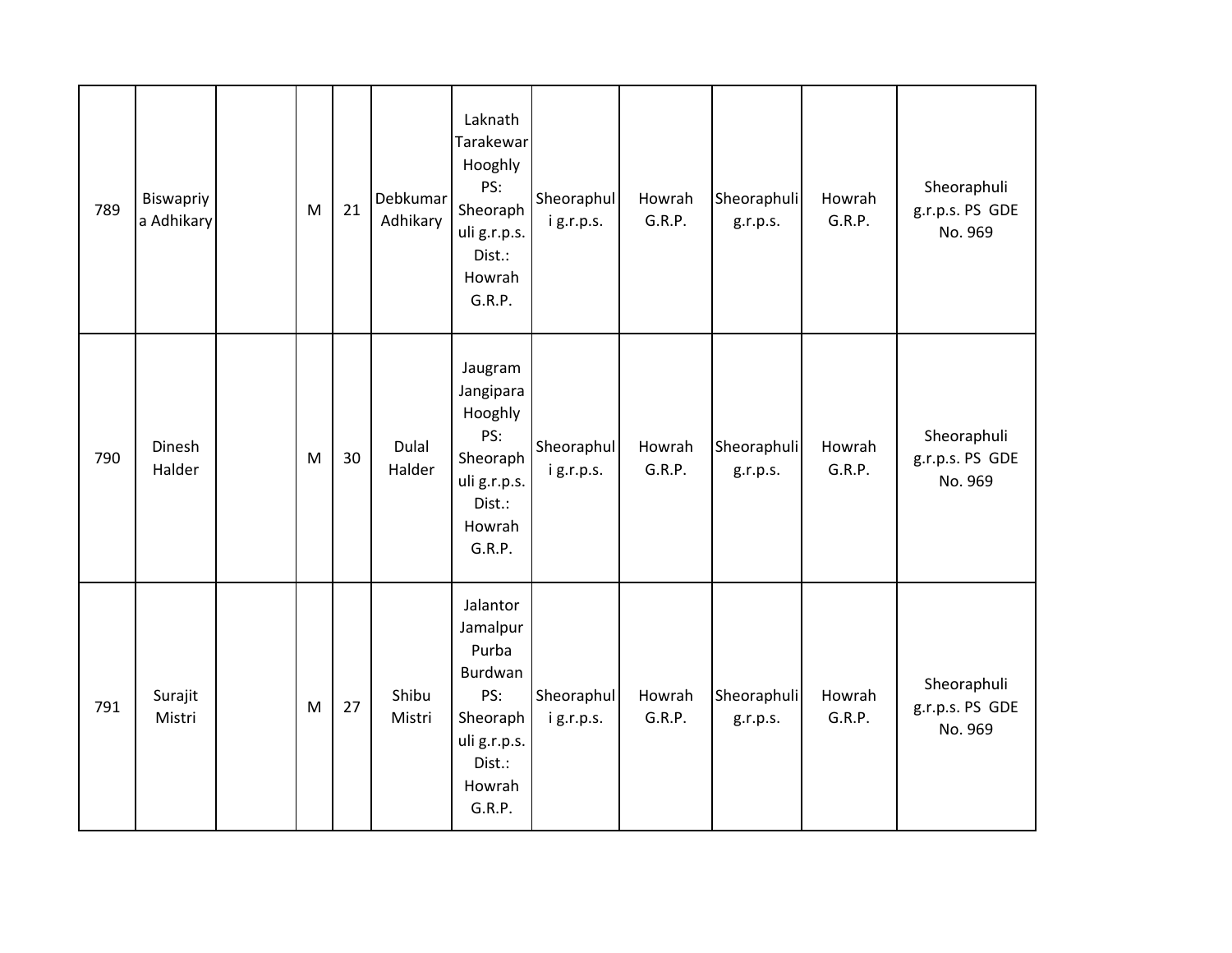| 792 | Ponkaj<br>Prasad         | M         | 27 | Shib<br>Prasad     | Singur<br>Ratanpur<br>Singur<br>Hooghly<br>PS:<br>Sheoraph<br>uli g.r.p.s.<br>Dist.:<br>Howrah<br>G.R.P. | Sheoraphul<br>ig.r.p.s. | Howrah<br>G.R.P. | Sheoraphuli<br>g.r.p.s. | Howrah<br>G.R.P. | Sheoraphuli<br>g.r.p.s. PS GDE<br>No. 969 |
|-----|--------------------------|-----------|----|--------------------|----------------------------------------------------------------------------------------------------------|-------------------------|------------------|-------------------------|------------------|-------------------------------------------|
| 793 | Rakesh<br>Shaw           | ${\sf M}$ | 28 | Jay Kishan<br>Shaw | Singur<br>Singur<br>Hooghly<br>PS:<br>Sheoraph<br>uli g.r.p.s.<br>Dist.:<br>Howrah<br>G.R.P.             | Sheoraphul<br>ig.r.p.s. | Howrah<br>G.R.P. | Sheoraphuli<br>g.r.p.s. | Howrah<br>G.R.P. | Sheoraphuli<br>g.r.p.s. PS GDE<br>No. 972 |
| 794 | Lakhi<br>Charan<br>Murmu | M         | 27 | Kalu<br>Murmu      | Bokraswar<br>Dadpur<br>Hooghly<br>PS:<br>Sheoraph<br>uli g.r.p.s.<br>Dist.:<br>Howrah<br>G.R.P.          | Sheoraphul<br>ig.r.p.s. | Howrah<br>G.R.P. | Sheoraphuli<br>g.r.p.s. | Howrah<br>G.R.P. | Sheoraphuli<br>g.r.p.s. PS GDE<br>No. 972 |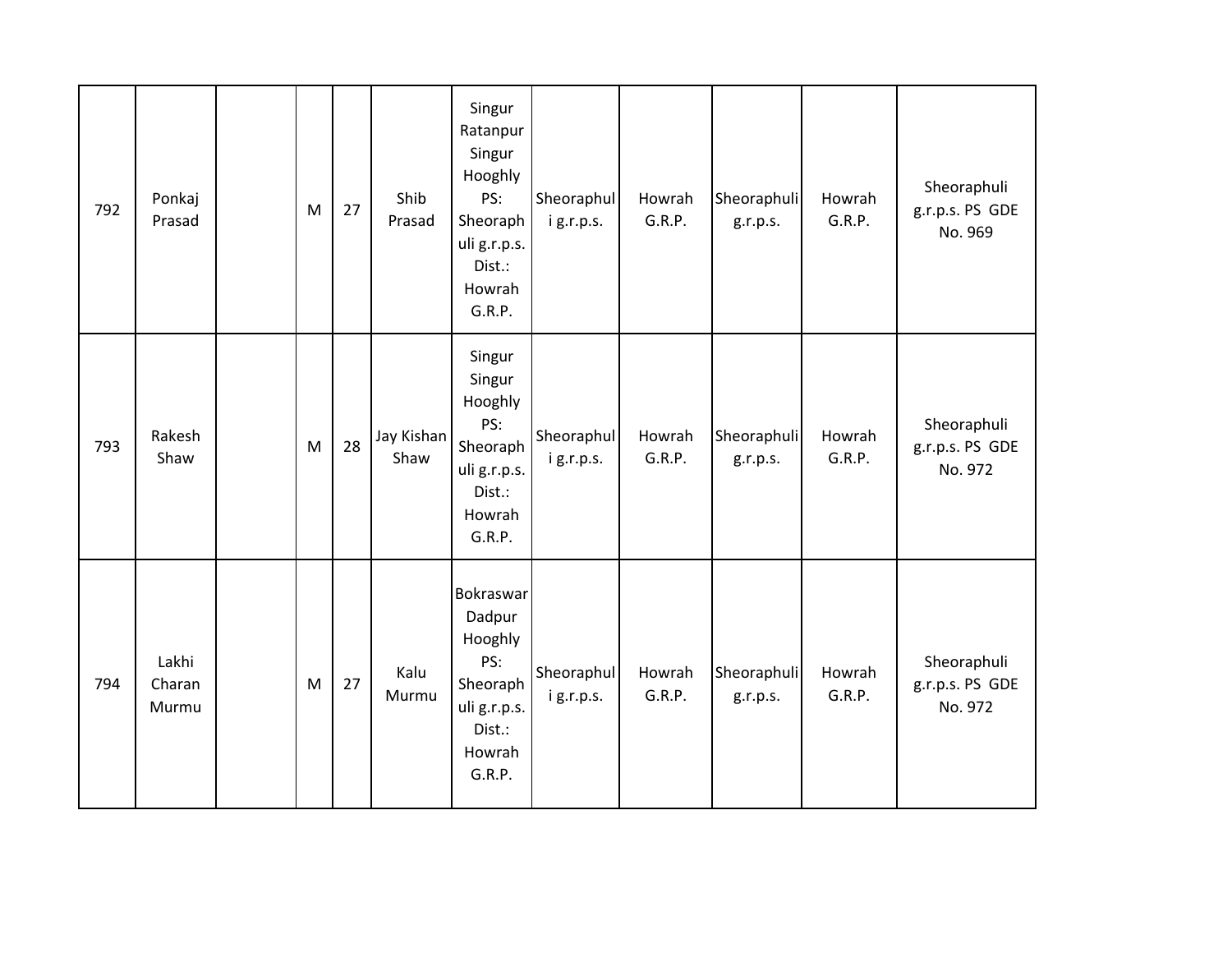| 795 | Soumen<br>Malik | M | 30 | Haradhan<br>Malik      | Debipur<br>Debipur<br>Hooghly<br>PS:<br>Sheoraph<br>uli g.r.p.s.<br>Dist.:<br>Howrah<br>G.R.P.          | Sheoraphul<br>ig.r.p.s.             | Howrah<br>G.R.P. | Sheoraphuli<br>g.r.p.s. | Howrah<br>G.R.P. | Sheoraphuli<br>g.r.p.s. PS GDE<br>No. 972 |
|-----|-----------------|---|----|------------------------|---------------------------------------------------------------------------------------------------------|-------------------------------------|------------------|-------------------------|------------------|-------------------------------------------|
| 796 | Mahabir<br>Shaw | M | 35 | Ganga<br>Sagar<br>Shaw | Garifa<br>Station<br>Road<br>Naihati 24<br>Sheoraph<br>uli g.r.p.s.<br>Dist.:<br>Howrah<br>G.R.P.       | Pgs (N) PS: Sheoraphul<br>ig.r.p.s. | Howrah<br>G.R.P. | Sheoraphuli<br>g.r.p.s. | Howrah<br>G.R.P. | Sheoraphuli<br>g.r.p.s. PS GDE<br>No. 972 |
| 797 | Tapu Sk         | M | 30 | Izaj Sk                | Kalanagar<br>Kalna<br>Purba<br>Burdwan<br>PS:<br>Sheoraph<br>uli g.r.p.s.<br>Dist.:<br>Howrah<br>G.R.P. | Sheoraphul<br>i g.r.p.s.            | Howrah<br>G.R.P. | Sheoraphuli<br>g.r.p.s. | Howrah<br>G.R.P. | Sheoraphuli<br>g.r.p.s. PS GDE<br>No. 972 |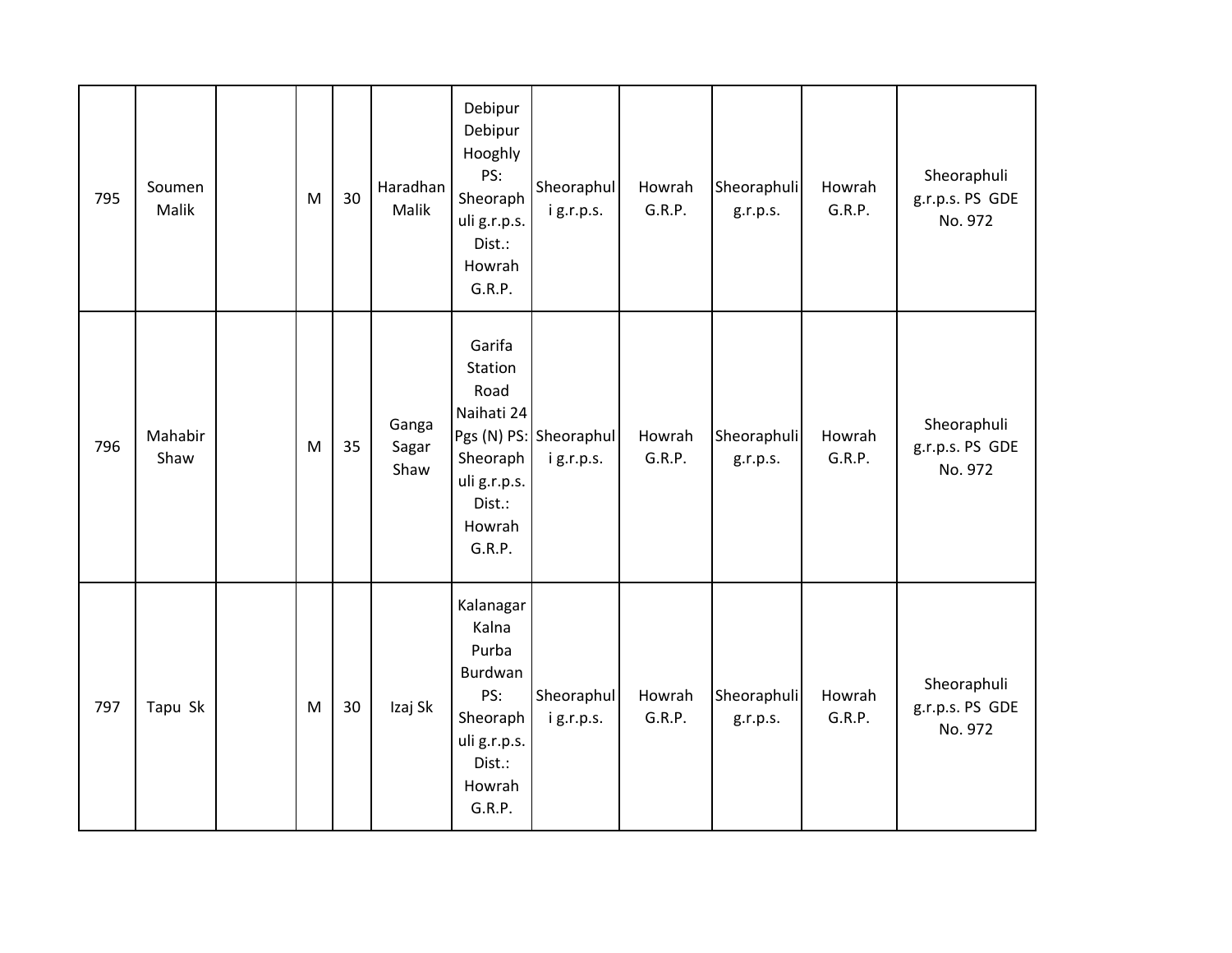| 798 | Bishnu<br>Mondal   | M                                                                                     | 32 | Gopal<br>Mondal      | Bhelda<br>Bharatpur<br>Murshida<br>bad PS:<br>Sheoraph<br>uli g.r.p.s.<br>Dist.:<br>Howrah<br>G.R.P. | Sheoraphul<br>ig.r.p.s.          | Howrah<br>G.R.P. | Sheoraphuli<br>g.r.p.s. | Howrah<br>G.R.P. | Sheoraphuli<br>g.r.p.s. PS GDE<br>No. 972 |
|-----|--------------------|---------------------------------------------------------------------------------------|----|----------------------|------------------------------------------------------------------------------------------------------|----------------------------------|------------------|-------------------------|------------------|-------------------------------------------|
| 799 | Marbath<br>Mollick | $\mathsf{M}% _{T}=\mathsf{M}_{T}\!\left( a,b\right) ,\ \mathsf{M}_{T}=\mathsf{M}_{T}$ | 45 | Raham Ali<br>Mollick | Sonadang<br>a Dhubulia<br>Nadia PS:<br>uli g.r.p.s.<br>Dist.:<br>Howrah<br>G.R.P.                    | Sheoraph Sheoraphul<br>ig.r.p.s. | Howrah<br>G.R.P. | Sheoraphuli<br>g.r.p.s. | Howrah<br>G.R.P. | Sheoraphuli<br>g.r.p.s. PS GDE<br>No. 972 |
| 800 | Rafikul Sk         | M                                                                                     | 30 | Kamruddi<br>n Sk     | Sahapara<br>Suti<br>Murshida<br>bad PS:<br>Sheoraph<br>uli g.r.p.s.<br>Dist.:<br>Howrah<br>G.R.P.    | Sheoraphul<br>ig.r.p.s.          | Howrah<br>G.R.P. | Sheoraphuli<br>g.r.p.s. | Howrah<br>G.R.P. | Sheoraphuli<br>g.r.p.s. PS GDE<br>No. 972 |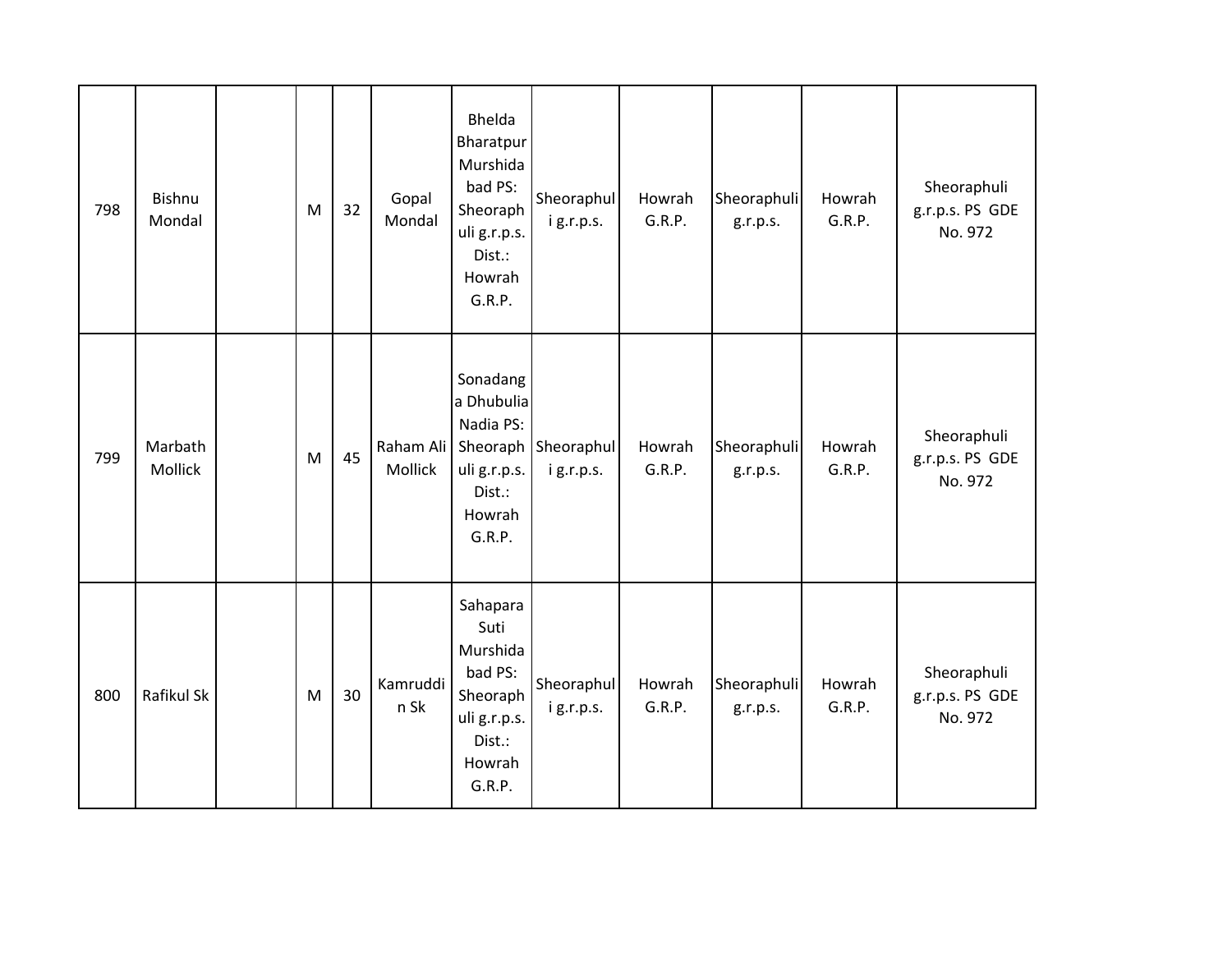| 801 | Susil<br>Pramanick | M | 44 | Nemai<br>Pramanick | Nabagram<br>Monteswa<br>r Purba<br>Burdwan<br>PS:<br>Sheoraph<br>uli g.r.p.s.<br>Dist.:<br>Howrah<br>G.R.P. | Sheoraphul<br>ig.r.p.s. | Howrah<br>G.R.P. | Sheoraphuli<br>g.r.p.s. | Howrah<br>G.R.P. | Sheoraphuli<br>g.r.p.s. PS GDE<br>No. 972 |
|-----|--------------------|---|----|--------------------|-------------------------------------------------------------------------------------------------------------|-------------------------|------------------|-------------------------|------------------|-------------------------------------------|
| 802 | Ashim<br>Halder    | M | 30 | Udey<br>Halder     | Sutar<br>Monteswa<br>r Purba<br>Burdwan<br>PS:<br>Sheoraph<br>uli g.r.p.s.<br>Dist.:<br>Howrah<br>G.R.P.    | Sheoraphul<br>ig.r.p.s. | Howrah<br>G.R.P. | Sheoraphuli<br>g.r.p.s. | Howrah<br>G.R.P. | Sheoraphuli<br>g.r.p.s. PS GDE<br>No. 972 |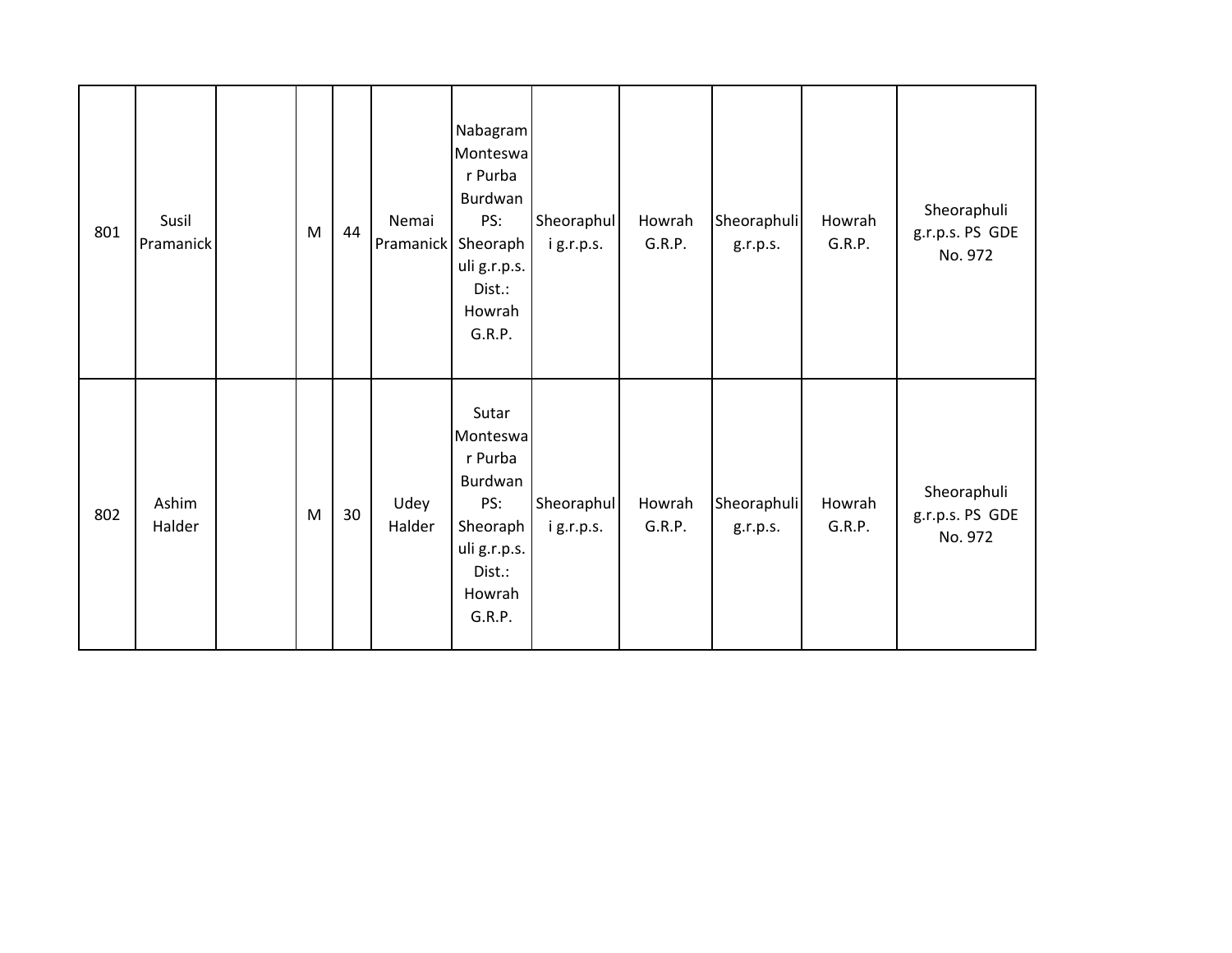| 803 | Swapan<br><b>Biswas</b> | M | 45 | Uttam<br><b>Biswas</b> | Rishra<br>Rishra<br>Hooghly<br>PS:<br>Sheoraph<br>uli g.r.p.s.<br>Dist.:<br>Howrah<br>G.R.P.       | Sheoraphul<br>i g.r.p.s. | Howrah<br>G.R.P. | Sheoraphuli<br>g.r.p.s. | Howrah<br>G.R.P. | Sheoraphuli<br>g.r.p.s. PS GDE<br>No. 972 |
|-----|-------------------------|---|----|------------------------|----------------------------------------------------------------------------------------------------|--------------------------|------------------|-------------------------|------------------|-------------------------------------------|
| 804 | Bharat<br>Samanta       | M | 58 | Suren<br>Samanta       | Uttarpara<br>Uttarpara<br>Hooghly<br>PS:<br>Sheoraph<br>uli g.r.p.s.<br>Dist.:<br>Howrah<br>G.R.P. | Sheoraphul<br>ig.r.p.s.  | Howrah<br>G.R.P. | Sheoraphuli<br>g.r.p.s. | Howrah<br>G.R.P. | Sheoraphuli<br>g.r.p.s. PS GDE<br>No. 972 |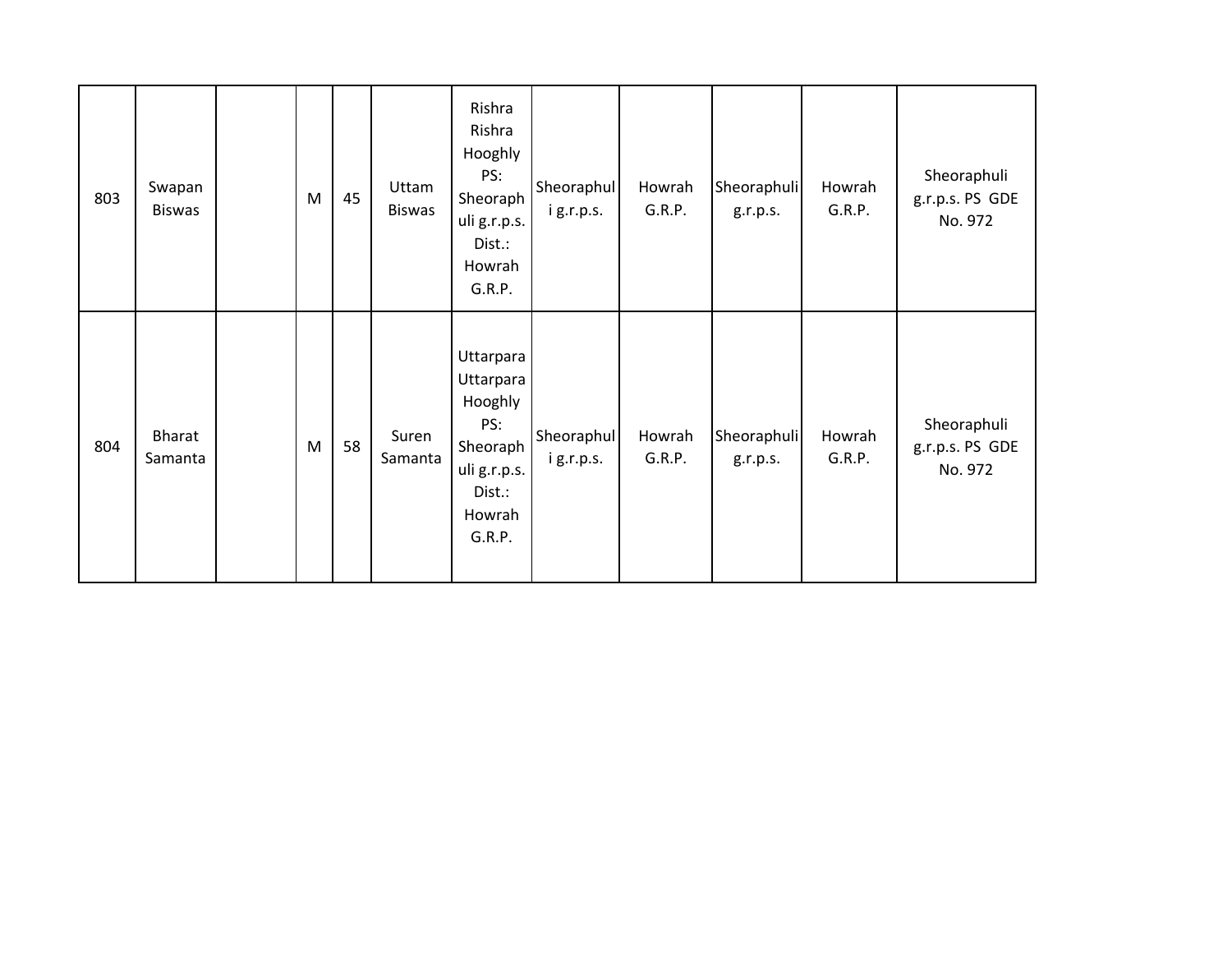| 805 | Rajeeb<br>Sarkar | M         | 48 | Lt.<br>Sudhindra<br>Sarkar | <b>Baidyabati</b><br>Goalapara<br>Serampor<br>e Hooghly<br>PS:<br>Sheoraph<br>uli g.r.p.s.<br>Dist.:<br>Howrah<br>G.R.P. | Sheoraphul<br>ig.r.p.s. | Howrah<br>G.R.P. | Sheoraphuli<br>g.r.p.s. | Howrah<br>G.R.P. | Sheoraphuli<br>g.r.p.s. PS GDE<br>No. 972 |
|-----|------------------|-----------|----|----------------------------|--------------------------------------------------------------------------------------------------------------------------|-------------------------|------------------|-------------------------|------------------|-------------------------------------------|
| 806 | Bijay<br>Murmu   | ${\sf M}$ | 20 | Rabi<br>Murmu              | Charaktala<br>Dhaniakha<br>li Hooghly<br>PS:<br>Sheoraph<br>uli g.r.p.s.<br>Dist.:<br>Howrah<br>G.R.P.                   | Sheoraphul<br>ig.r.p.s. | Howrah<br>G.R.P. | Sheoraphuli<br>g.r.p.s. | Howrah<br>G.R.P. | Sheoraphuli<br>g.r.p.s. PS GDE<br>No. 972 |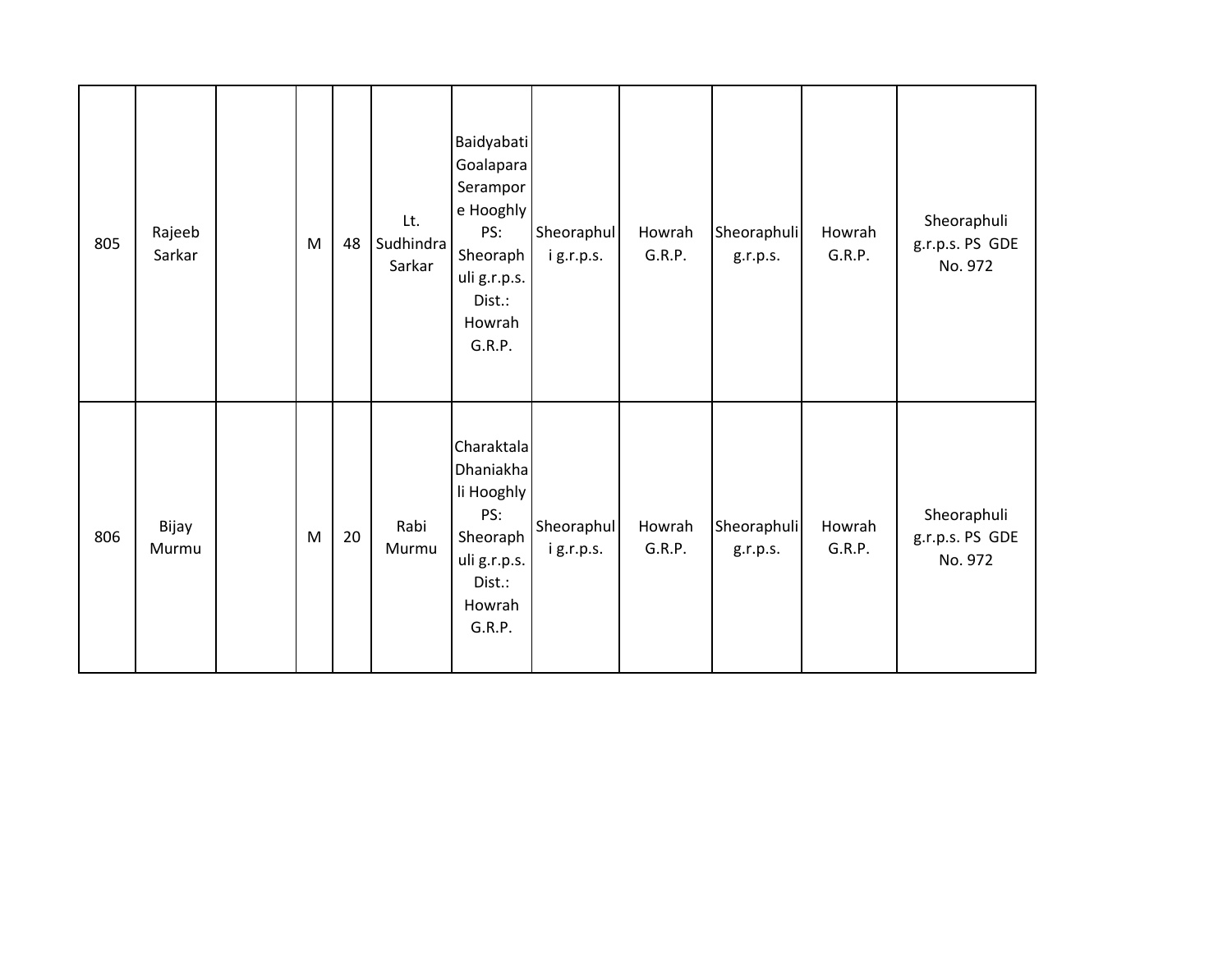| 807 | Sk. Omar<br><b>Baruk</b> | ${\sf M}$ | 32 | Sk. Abu<br>Bakkaar  | Khanakul<br>Khanakul<br>Hooghly<br>PS:<br>Sheoraph<br>uli g.r.p.s.<br>Dist.:<br>Howrah<br>G.R.P.            | Sheoraphul<br>ig.r.p.s. | Howrah<br>G.R.P. | Sheoraphuli<br>g.r.p.s. | Howrah<br>G.R.P. | Sheoraphuli<br>g.r.p.s. PS GDE<br>No. 972 |
|-----|--------------------------|-----------|----|---------------------|-------------------------------------------------------------------------------------------------------------|-------------------------|------------------|-------------------------|------------------|-------------------------------------------|
| 808 | Binoy<br>Dhara           | M         | 32 | Panchana<br>n Dhara | Kaikala<br>Harippal<br>Hooghly<br>PS:<br>Sheoraph<br>uli g.r.p.s.<br>Dist.:<br>Howrah<br>G.R.P.             | Sheoraphul<br>ig.r.p.s. | Howrah<br>G.R.P. | Sheoraphuli<br>g.r.p.s. | Howrah<br>G.R.P. | Sheoraphuli<br>g.r.p.s. PS GDE<br>No. 972 |
| 809 | <b>Kgm Serai</b>         | M         | 22 | Md. Abdul<br>Latif  | Jotkashi<br>Samserga<br>nj<br>Murshida<br>bad PS:<br>Sheoraph<br>uli g.r.p.s.<br>Dist.:<br>Howrah<br>G.R.P. | Sheoraphul<br>ig.r.p.s. | Howrah<br>G.R.P. | Sheoraphuli<br>g.r.p.s. | Howrah<br>G.R.P. | Sheoraphuli<br>g.r.p.s. PS GDE<br>No. 972 |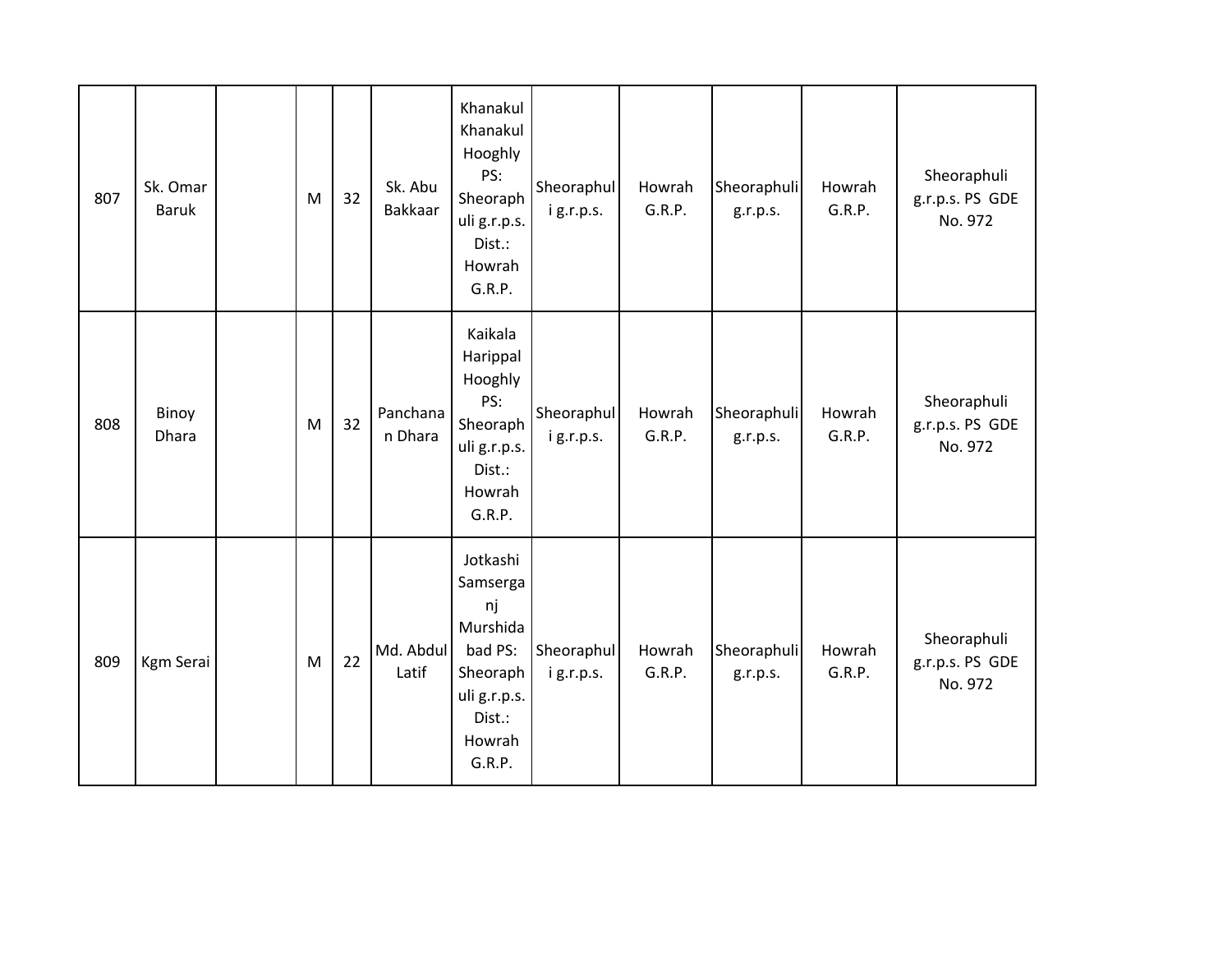| 810 | Hasnath<br>Ali      | M         | 25 | Atabul                      | Jotkashi<br>Samserga<br>nj<br>Murshida<br>bad PS:<br>Sheoraph<br>uli g.r.p.s.<br>Dist.:<br>Howrah<br>G.R.P. | Sheoraphul<br>ig.r.p.s.            | Howrah<br>G.R.P. | Sheoraphuli<br>g.r.p.s. | Howrah<br>G.R.P. | Sheoraphuli<br>g.r.p.s. PS GDE<br>No. 972                              |
|-----|---------------------|-----------|----|-----------------------------|-------------------------------------------------------------------------------------------------------------|------------------------------------|------------------|-------------------------|------------------|------------------------------------------------------------------------|
| 811 | Pintu Kr.<br>Laheri | ${\sf M}$ | 26 | Lt. Ram<br>Prasad<br>Laheri | Jagaddal<br>Jagaddal<br>24 Pgs (N)<br>PS:<br>Sheoraph<br>uli g.r.p.s.<br>Dist.:<br>Howrah<br>G.R.P.         | Sheoraphul<br>ig.r.p.s.            | Howrah<br>G.R.P. | Sheoraphuli<br>g.r.p.s. | Howrah<br>G.R.P. | Sheoraphuli<br>g.r.p.s. PS Outpost<br>Chandannagar<br>GRPP GDE No. 513 |
| 812 | Kushar<br>Kundu     | ${\sf M}$ | 40 | Kalyan<br>Kundu             | <b>Bally Bally</b><br>Howrah<br>PS:<br>uli g.r.p.s.<br>Dist.:<br>Howrah<br>G.R.P.                           | Sheoraph   Sheoraphul<br>ig.r.p.s. | Howrah<br>G.R.P. | Sheoraphuli<br>g.r.p.s. | Howrah<br>G.R.P. | Sheoraphuli<br>g.r.p.s. PS Outpost<br>Chandannagar<br>GRPP GDE No. 513 |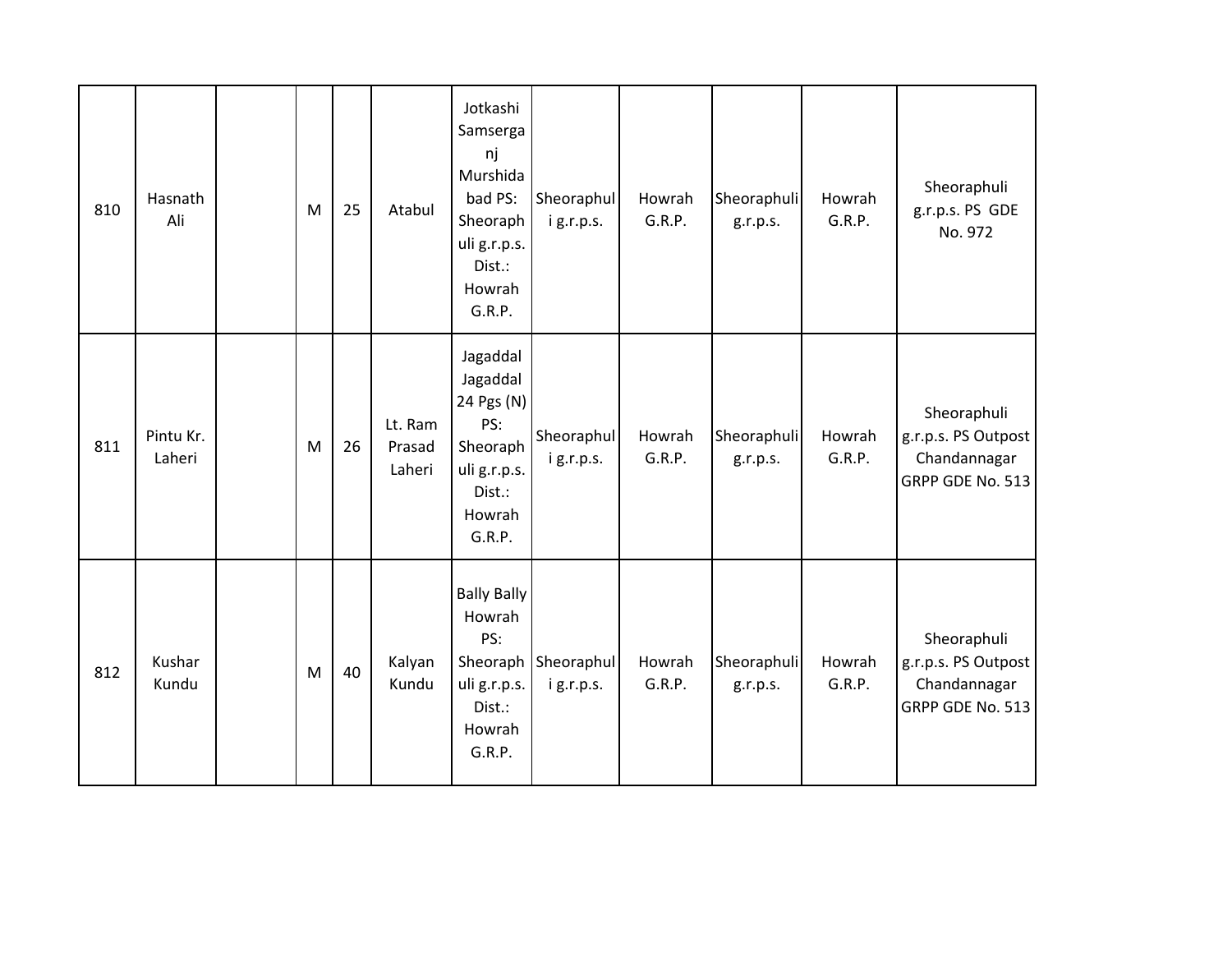| 813 | Umesh<br>Jha        | M | 38 | <b>Baidyanat</b><br>h Jha | Konnagar<br>Uttarpara<br>Hooghly<br>PS:<br>Sheoraph<br>uli g.r.p.s.<br>Dist.:<br>Howrah<br>G.R.P.      | Sheoraphul<br>ig.r.p.s. | Howrah<br>G.R.P. | Sheoraphuli<br>g.r.p.s. | Howrah<br>G.R.P. | Sheoraphuli<br>g.r.p.s. PS Outpost<br>Chandannagar<br>GRPP GDE No. 513 |
|-----|---------------------|---|----|---------------------------|--------------------------------------------------------------------------------------------------------|-------------------------|------------------|-------------------------|------------------|------------------------------------------------------------------------|
| 814 | Anjan<br>Chatterjee | M | 48 | Lt. Tarun<br>Chatterjee   | <b>B</b> Guarden<br>Shibpur<br>Howrah<br>PS:<br>Sheoraph<br>uli g.r.p.s.<br>Dist.:<br>Howrah<br>G.R.P. | Sheoraphul<br>ig.r.p.s. | Howrah<br>G.R.P. | Sheoraphuli<br>g.r.p.s. | Howrah<br>G.R.P. | Sheoraphuli<br>g.r.p.s. PS Outpost<br>Chandannagar<br>GRPP GDE No. 513 |
| 815 | Pravat<br>Baniya    | M | 18 | Prakash<br>Baniya         | Liluah<br>Liluah<br>Howrah<br>PS:<br>Sheoraph<br>uli g.r.p.s.<br>Dist.:<br>Howrah<br>G.R.P.            | Sheoraphul<br>ig.r.p.s. | Howrah<br>G.R.P. | Sheoraphuli<br>g.r.p.s. | Howrah<br>G.R.P. | Sheoraphuli<br>g.r.p.s. PS Outpost<br>Chandannagar<br>GRPP GDE No. 513 |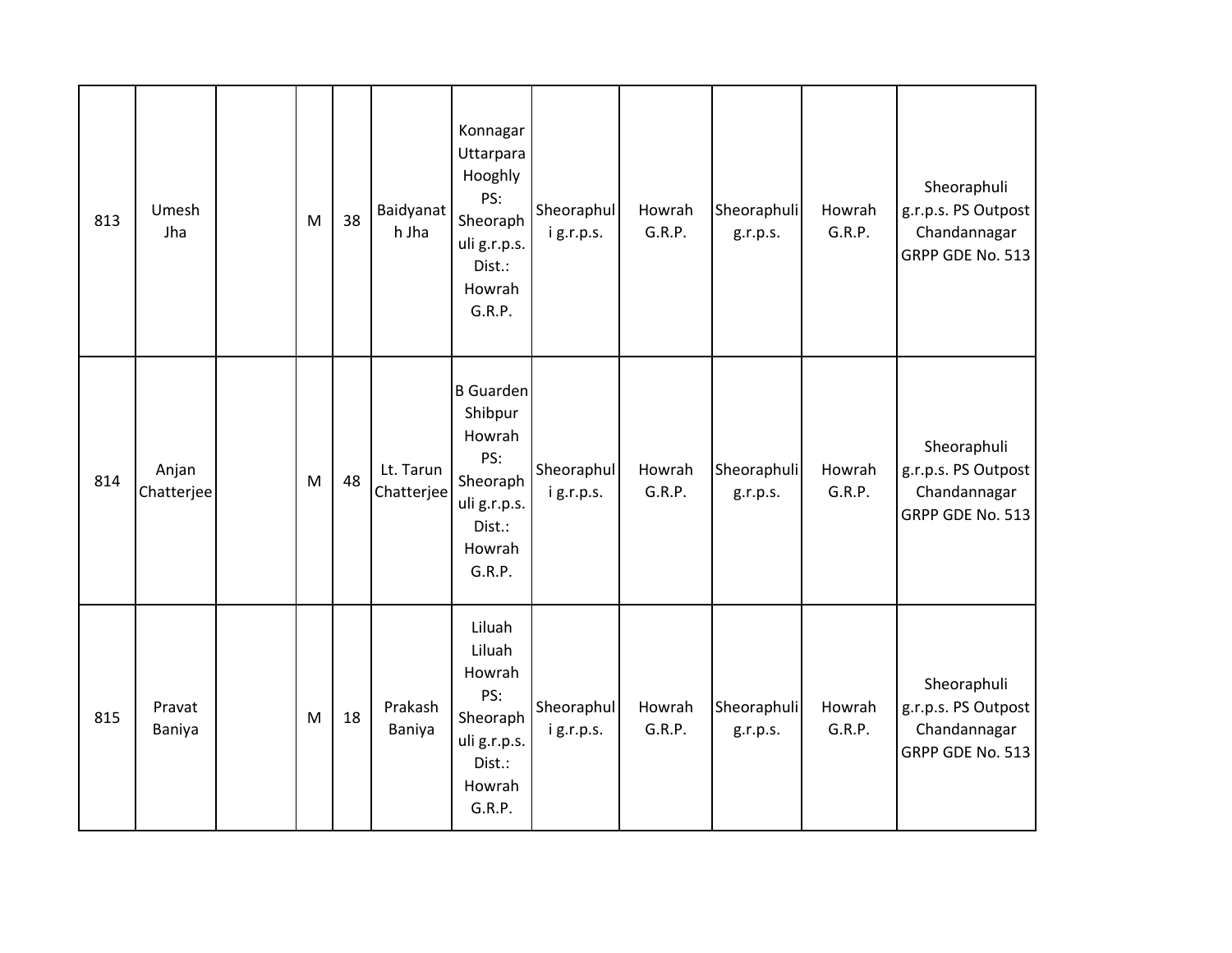| 816 | Amit<br>Mondal    | M | 22 | Rabin<br>Mondal     | Haldia<br>Jaynagar<br>South 24<br>Pgs PS:<br>Sheoraph<br>uli g.r.p.s.<br>Dist.:<br>Howrah<br>G.R.P. | Sheoraphul<br>ig.r.p.s. | Howrah<br>G.R.P. | Sheoraphuli<br>g.r.p.s. | Howrah<br>G.R.P. | Sheoraphuli<br>g.r.p.s. PS Outpost<br>Chandannagar<br>GRPP GDE No. 513 |
|-----|-------------------|---|----|---------------------|-----------------------------------------------------------------------------------------------------|-------------------------|------------------|-------------------------|------------------|------------------------------------------------------------------------|
| 817 | Biswajit<br>Das   | M | 18 | Kkrishna<br>Ch. Das | Konnagar<br>Uttarpara<br>Hooghly<br>PS:<br>Sheoraph<br>uli g.r.p.s.<br>Dist.:<br>Howrah<br>G.R.P.   | Sheoraphul<br>ig.r.p.s. | Howrah<br>G.R.P. | Sheoraphuli<br>g.r.p.s. | Howrah<br>G.R.P. | Sheoraphuli<br>g.r.p.s. PS Outpost<br>Chandannagar<br>GRPP GDE No. 513 |
| 818 | Koushik<br>Mondal | M | 24 | Rrabin<br>Mondal    | Singur<br>Singur<br>Hooghly<br>PS:<br>Sheoraph<br>uli g.r.p.s.<br>Dist.:<br>Howrah<br>G.R.P.        | Sheoraphul<br>ig.r.p.s. | Howrah<br>G.R.P. | Sheoraphuli<br>g.r.p.s. | Howrah<br>G.R.P. | Sheoraphuli<br>g.r.p.s. PS Outpost<br>Chandannagar<br>GRPP GDE No. 513 |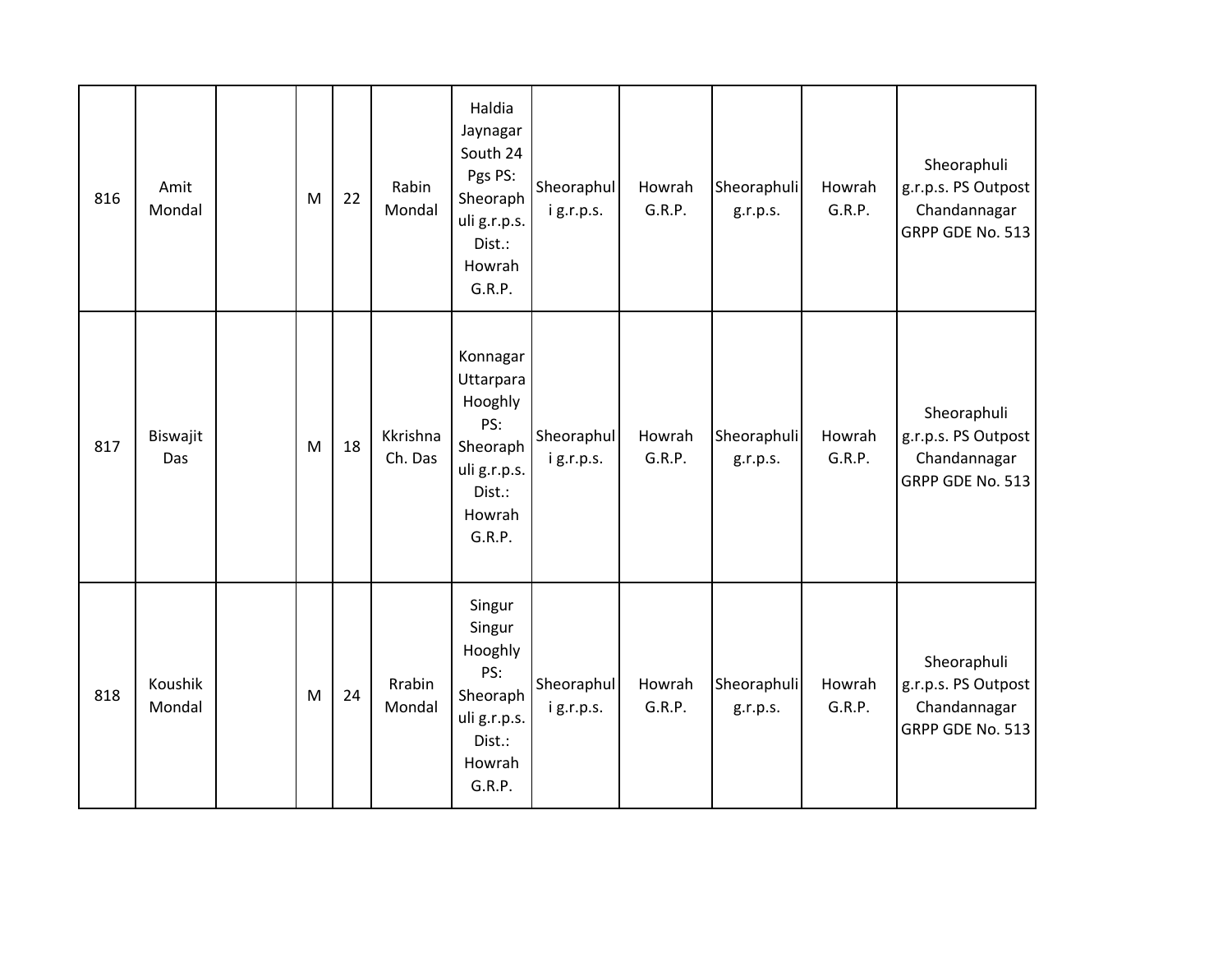| 819 | Sujan<br>Koley    | M | 38 | Lt. Ganesh<br>Koley   | Singur<br>Singur<br>Hooghly<br>PS:<br>Sheoraph<br>uli g.r.p.s.<br>Dist.:<br>Howrah<br>G.R.P.               | Sheoraphul<br>ig.r.p.s. | Howrah<br>G.R.P. | Sheoraphuli<br>g.r.p.s. | Howrah<br>G.R.P. | Sheoraphuli<br>g.r.p.s. PS Outpost<br>Chandannagar<br>GRPP GDE No. 513 |
|-----|-------------------|---|----|-----------------------|------------------------------------------------------------------------------------------------------------|-------------------------|------------------|-------------------------|------------------|------------------------------------------------------------------------|
| 820 | Deb<br>Kundu      | M | 19 | Gopal<br>Kundu        | Pravash<br>nagar<br>Serampor<br>e Hooghly<br>PS:<br>Sheoraph<br>uli g.r.p.s.<br>Dist.:<br>Howrah<br>G.R.P. | Sheoraphul<br>ig.r.p.s. | Howrah<br>G.R.P. | Sheoraphuli<br>g.r.p.s. | Howrah<br>G.R.P. | Sheoraphuli<br>g.r.p.s. PS Outpost<br>Chandannagar<br>GRPP GDE No. 513 |
| 821 | Dulal<br>Pramanik | M | 43 | Lt. Gopal<br>Pramanik | Telipukur<br>Singur<br>Hooghly<br>PS:<br>Sheoraph<br>uli g.r.p.s.<br>Dist.:<br>Howrah<br>G.R.P.            | Sheoraphul<br>ig.r.p.s. | Howrah<br>G.R.P. | Sheoraphuli<br>g.r.p.s. | Howrah<br>G.R.P. | Sheoraphuli<br>g.r.p.s. PS Outpost<br>Chandannagar<br>GRPP GDE No. 513 |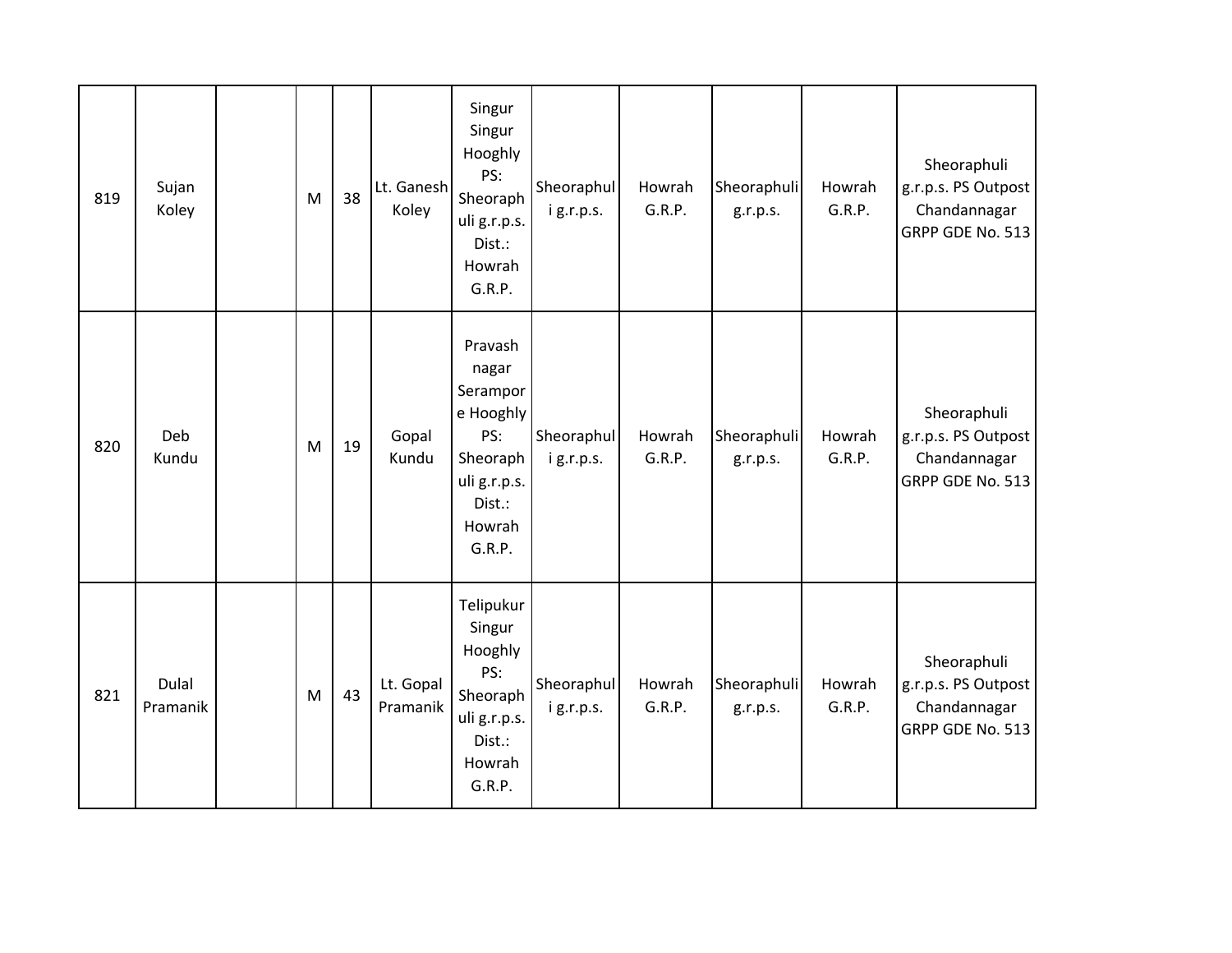| 822 | Arnab<br>Ghosh      | M         | 18 | Loxman<br>Ghosh  | Samserpu<br>Tarakeswa<br>r Hooghly<br>PS:<br>Sheoraph<br>uli g.r.p.s.<br>Dist.:<br>Howrah<br>G.R.P.          | Sheoraphul<br>ig.r.p.s. | Howrah<br>G.R.P. | Sheoraphuli<br>g.r.p.s. | Howrah<br>G.R.P. | Sheoraphuli<br>g.r.p.s. PS Outpost<br>Chandannagar<br>GRPP GDE No. 513 |
|-----|---------------------|-----------|----|------------------|--------------------------------------------------------------------------------------------------------------|-------------------------|------------------|-------------------------|------------------|------------------------------------------------------------------------|
| 823 | Shubankar<br>Halder | ${\sf M}$ | 30 | Sudhir<br>Halder | Bhadresw<br>ar<br>Bhadresw<br>ar<br>Hooghly<br>PS:<br>Sheoraph<br>uli g.r.p.s.<br>Dist.:<br>Howrah<br>G.R.P. | Sheoraphul<br>ig.r.p.s. | Howrah<br>G.R.P. | Sheoraphuli<br>g.r.p.s. | Howrah<br>G.R.P. | Sheoraphuli<br>g.r.p.s. PS Outpost<br>Chandannagar<br>GRPP GDE No. 513 |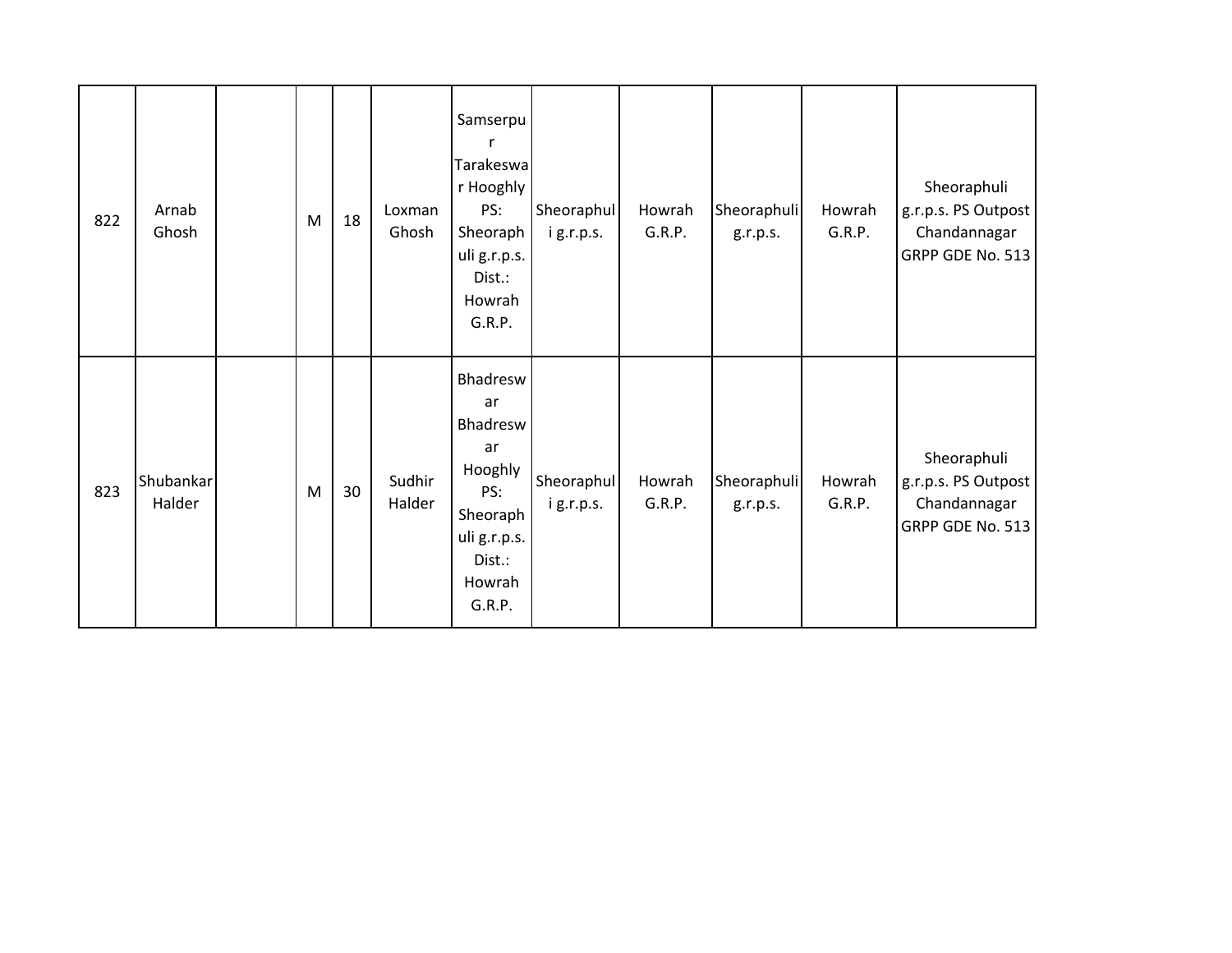| 824 | Kamran<br>Aslam       | M | 22 | Md. Aslam     | Dr. Noori<br><b>Bye Lane</b><br>Bhadresw<br>ar<br>Hooghly<br>PS:<br>Sheoraph<br>uli g.r.p.s.<br>Dist.:<br>Howrah<br>G.R.P. | Sheoraphul<br>ig.r.p.s. | Howrah<br>G.R.P. | Sheoraphuli<br>g.r.p.s. | Howrah<br>G.R.P. | Sheoraphuli<br>g.r.p.s. PS Outpost<br>Chandannagar<br>GRPP GDE No. 513 |
|-----|-----------------------|---|----|---------------|----------------------------------------------------------------------------------------------------------------------------|-------------------------|------------------|-------------------------|------------------|------------------------------------------------------------------------|
| 825 | Belal<br>Hassan       | M | 32 | Md. Sakib     | $BL -$<br>23Holding<br><b>B</b> Jagaddal<br>24 Pgs (N)<br>PS:<br>Sheoraph<br>uli g.r.p.s.<br>Dist.:<br>Howrah<br>G.R.P.    | Sheoraphul<br>ig.r.p.s. | Howrah<br>G.R.P. | Sheoraphuli<br>g.r.p.s. | Howrah<br>G.R.P. | Sheoraphuli<br>g.r.p.s. PS Outpost<br>Chandannagar<br>GRPP GDE No. 513 |
| 826 | Meherudd<br>in Ansari | M | 22 | Nazrul<br>Mia | Of<br>Raniswar<br>PS-<br>Raniswar<br>Dist-<br>Dumka<br>PS:<br><b>Baduria</b>                                               | <b>Baduria</b>          | <b>Basirhat</b>  | Suri g.r.p.s.           | Howrah<br>G.R.P. | Suri g.r.p.s. PS<br><b>GDE No. 847</b>                                 |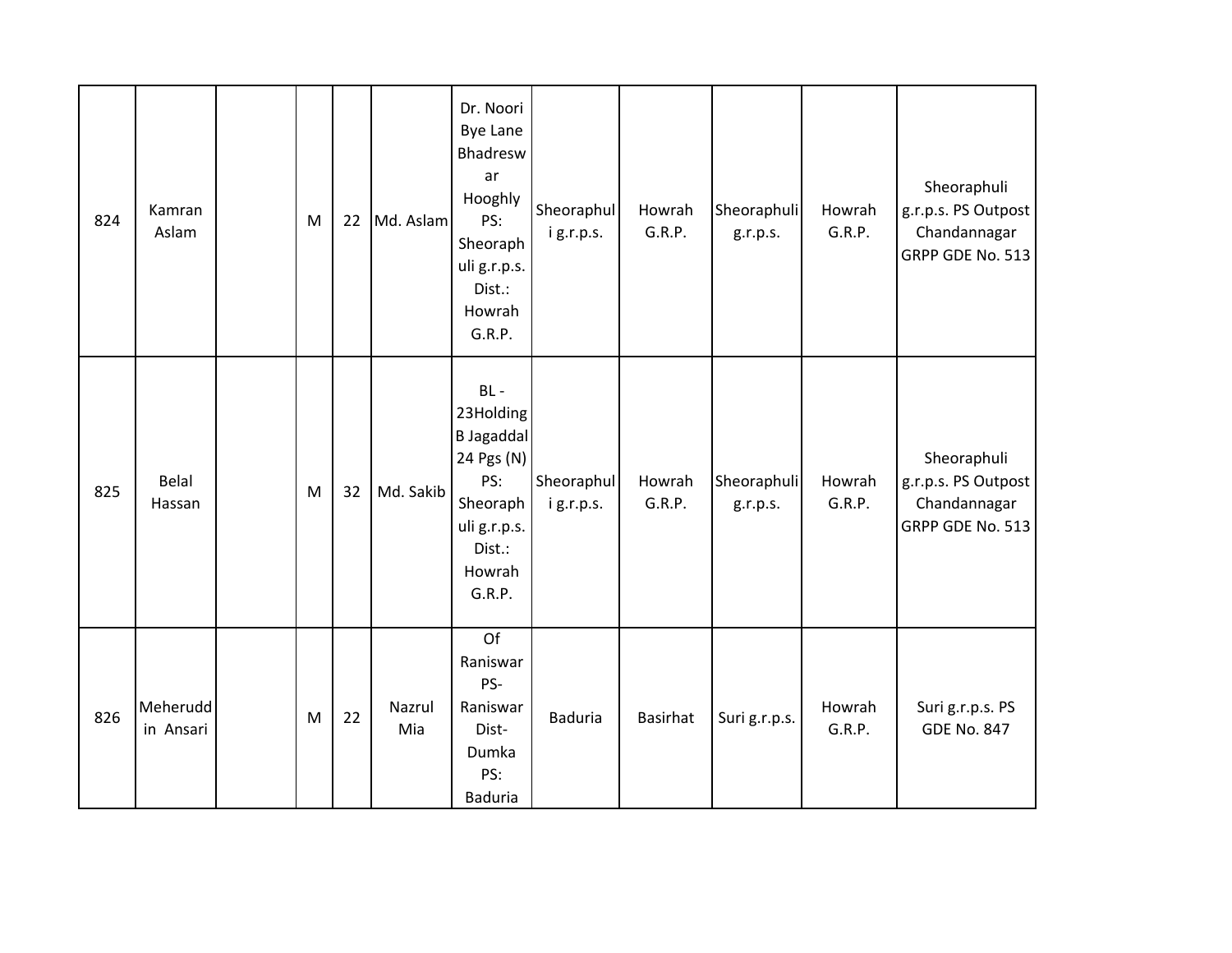| 827 | Bahadur<br>Ansari | M | 24 | Latif Mia          | Of<br>Raniswar<br>PS-<br>Raniswar<br>Dist-<br>Dumka<br>PS:<br><b>Baduria</b> | <b>Baduria</b> | <b>Basirhat</b> | Suri g.r.p.s. | Howrah<br>G.R.P. | Suri g.r.p.s. PS<br><b>GDE No. 847</b> |
|-----|-------------------|---|----|--------------------|------------------------------------------------------------------------------|----------------|-----------------|---------------|------------------|----------------------------------------|
| 828 | Mafijul<br>Islam  | M | 24 | Nazrul<br>Islam    | Sainthia<br>PS:<br>Sainthia<br>Dist.:<br>Birbhum                             | Sainthia       | Birbhum         | Suri g.r.p.s. | Howrah<br>G.R.P. | Suri g.r.p.s. PS<br><b>GDE No. 847</b> |
| 829 | Sk Ruhul          | M | 40 | Sk Ohid            | Sainthia<br>PS:<br>Sainthia<br>Dist.:<br>Birbhum                             | Sainthia       | Birbhum         | Suri g.r.p.s. | Howrah<br>G.R.P. | Suri g.r.p.s. PS<br><b>GDE No. 847</b> |
| 830 | Rajesh<br>Ankur   | M | 21 | Sanatan<br>Ankur   | Sainthia<br>PS:<br>Sainthia<br>Dist.:<br>Birbhum                             | Sainthia       | Birbhum         | Suri g.r.p.s. | Howrah<br>G.R.P. | Suri g.r.p.s. PS<br><b>GDE No. 847</b> |
| 831 | Chandan<br>Ankur  | M | 20 | <b>Sisir Ankur</b> | Sainthia<br>PS:<br>Sainthia<br>Dist.:<br>Birbhum                             | Sainthia       | Birbhum         | Suri g.r.p.s. | Howrah<br>G.R.P. | Suri g.r.p.s. PS<br><b>GDE No. 847</b> |
| 832 | Rohit<br>Khan     | M | 20 | Kabir<br>Khan      | Of<br>Rongaipur<br>PS-<br>Bagdahari<br>Dist-<br>Jamtara                      |                | Basirhat        | Suri g.r.p.s. | Howrah<br>G.R.P. | Suri g.r.p.s. PS<br><b>GDE No. 856</b> |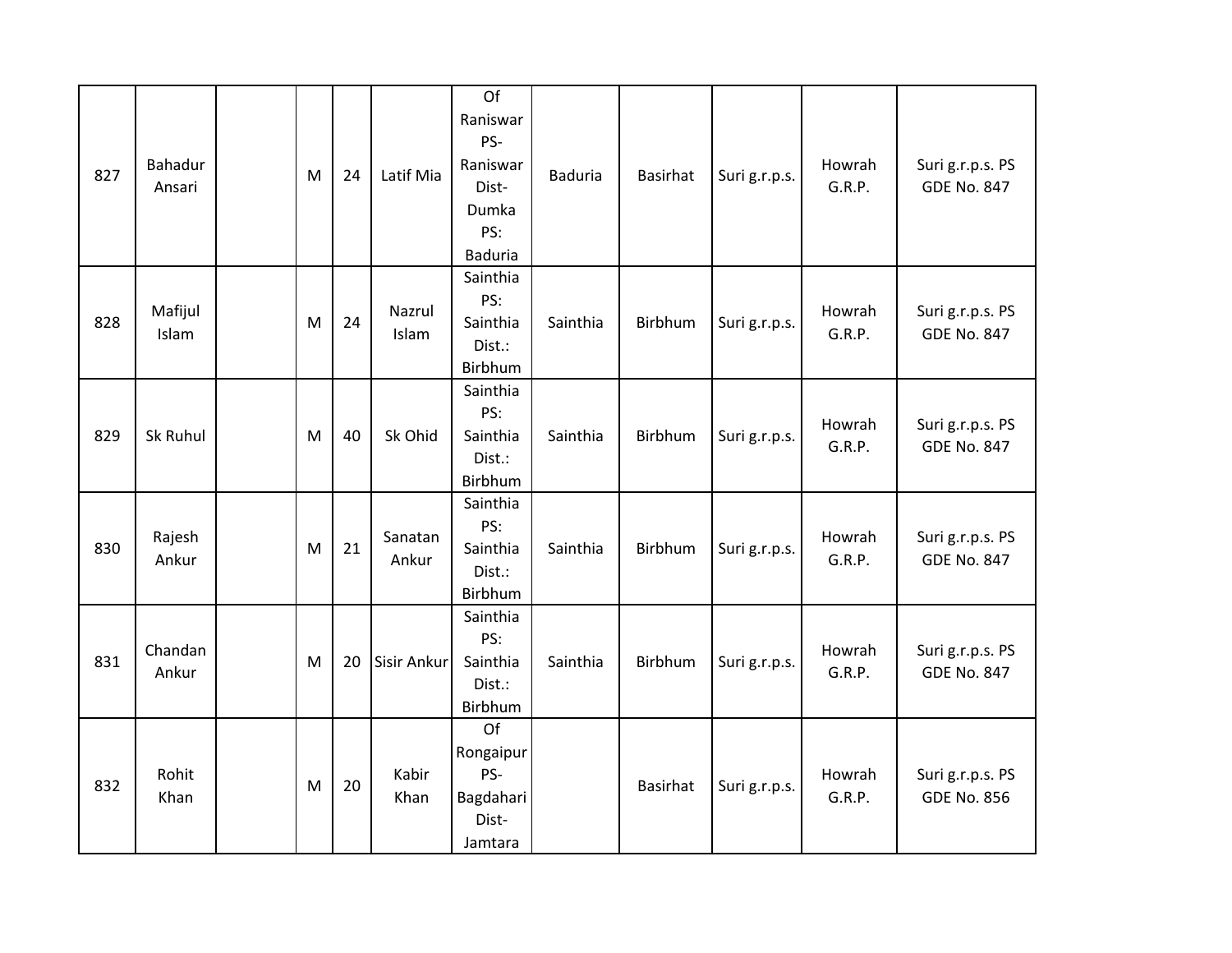| 833 | Laim<br>Khan           | M | 21 | Abdulla<br>Khan             | Of<br>Rongaipur<br>PS-<br>Bagdahari<br>Dist-<br>Jamtara                  |           | Basirhat | Suri g.r.p.s. | Howrah<br>G.R.P.                        | Suri g.r.p.s. PS<br><b>GDE No. 856</b> |
|-----|------------------------|---|----|-----------------------------|--------------------------------------------------------------------------|-----------|----------|---------------|-----------------------------------------|----------------------------------------|
| 834 | Ashok<br>Das           | M | 32 | Puma Ch<br>Das              | Balanpur<br>PS: Panrui<br>Dist.:<br>Birbhum                              | Panrui    | Birbhum  | Suri g.r.p.s. | Howrah<br>G.R.P.                        | Suri g.r.p.s. PS<br><b>GDE No. 856</b> |
| 835 | Santanu<br>Das         | M | 24 | Madhab<br>Das               | Balanpur<br>PS: Panrui<br>Dist.:<br>Birbhum                              | Panrui    | Birbhum  | Suri g.r.p.s. | Howrah<br>G.R.P.                        | Suri g.r.p.s. PS<br><b>GDE No. 856</b> |
| 836 | Anirudha<br>Bhandari   | M | 24 | <b>Dilip</b><br>Bhandari    | Chinpai<br>PS:<br>Sadaipore<br>Dist.:<br>Birbhum                         | Sadaipore | Birbhum  | Suri g.r.p.s. | Howrah<br>G.R.P.                        | Suri g.r.p.s. PS<br><b>GDE No. 856</b> |
| 837 | <b>Bishal</b><br>Mitra | M | 23 | Goutam<br>Mitra             | Chinpai<br>PS:<br>Sadaipore<br>Dist.:<br>Birbhum                         | Sadaipore | Birbhum  | Suri g.r.p.s. | Howrah<br>G.R.P.                        | Suri g.r.p.s. PS<br><b>GDE No. 856</b> |
| 838 | Gobinda<br>Gupta       |   | 32 | Lt.<br>Parmanan<br>da Gupta | 92,<br>Bireswar<br>Chatterjee<br><b>Street</b><br><b>Bally</b><br>Howrah |           | Basirhat | <b>Bally</b>  | Howrah<br>Police<br>Commission<br>erate | Bally PS GDE No.<br>1625               |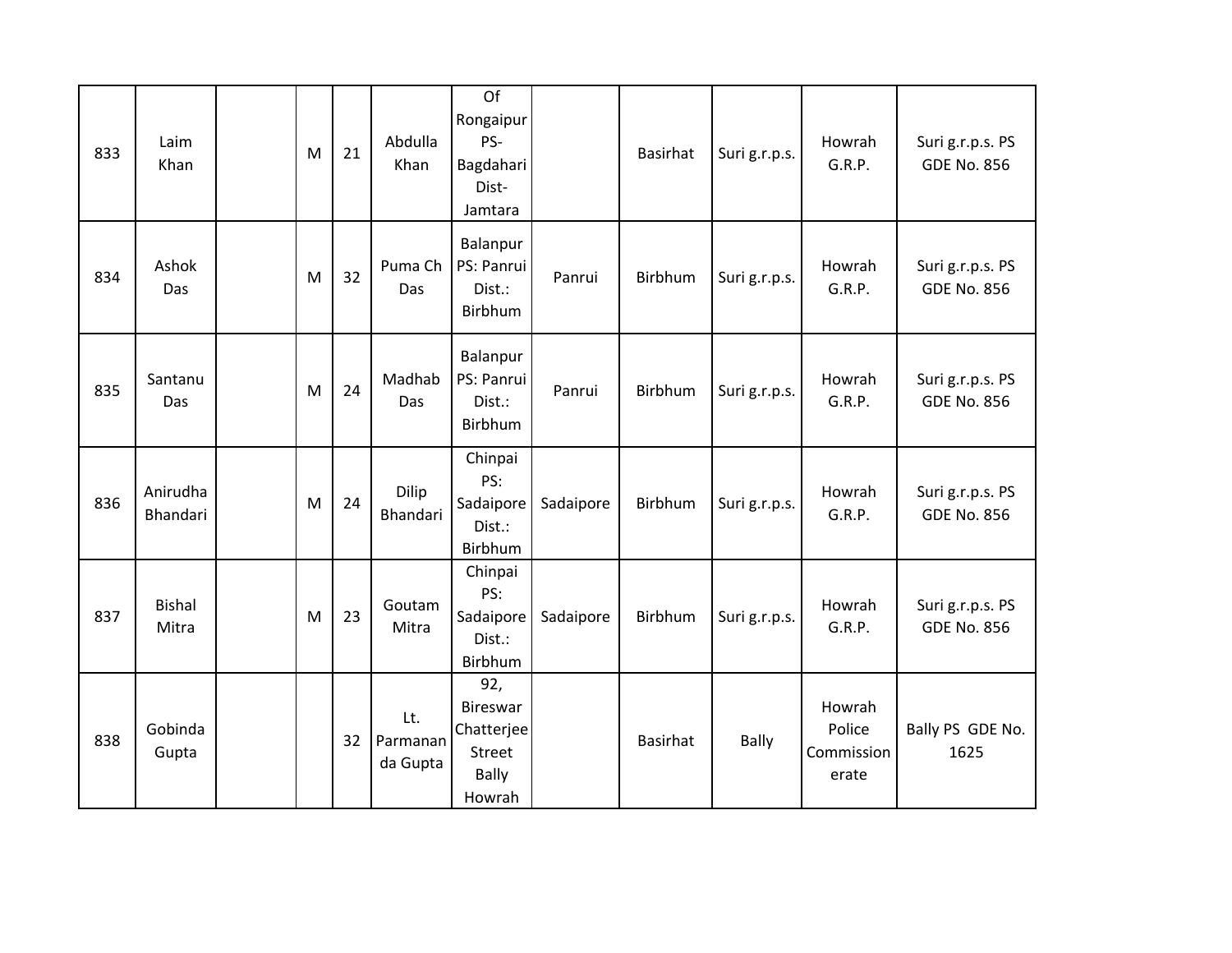| 839 | Rambabu<br>Sonkar |  | 21 | Bachalal<br>Sonkar          | Chatadurg<br>apur<br>Nischinda<br>Howrah                           | <b>Basirhat</b> | <b>Bally</b> | Howrah<br>Police<br>Commission<br>erate | Bally PS GDE No.<br>1625 |
|-----|-------------------|--|----|-----------------------------|--------------------------------------------------------------------|-----------------|--------------|-----------------------------------------|--------------------------|
| 840 | Rajesh<br>Sharma  |  | 45 | <b>Ram Nibas</b><br>Sharma  | 21, Beni<br>Madhab<br>Banerjee<br>Lane Bally<br>Howrah             | <b>Basirhat</b> | <b>Bally</b> | Howrah<br>Police<br>Commission<br>erate | Bally PS GDE No.<br>1649 |
| 841 | Rajiv Nath        |  | 41 | Lt.<br>Prasanta<br>Kr. Nath | 21, Beni<br>Madhab<br>Banerjee<br>Lane Bally<br>Howrah             | <b>Basirhat</b> | <b>Bally</b> | Howrah<br>Police<br>Commission<br>erate | Bally PS GDE No.<br>1649 |
| 842 | Avijit<br>Halder  |  | 32 | Basudeb<br>Haldar           | 12/126,<br>Saris<br>Chakrabor<br>ty Lane<br><b>Bally</b><br>Howrah | <b>Basirhat</b> | <b>Bally</b> | Howrah<br>Police<br>Commission<br>erate | Bally PS GDE No.<br>1649 |
| 843 | Biswanath<br>Kar  |  | 42 | Lt. Ganesh Chakrabor<br>Kar | 12/126,<br>Saris<br>ty Lane<br><b>Bally</b><br>Howrah              | <b>Basirhat</b> | <b>Bally</b> | Howrah<br>Police<br>Commission<br>erate | Bally PS GDE No.<br>1649 |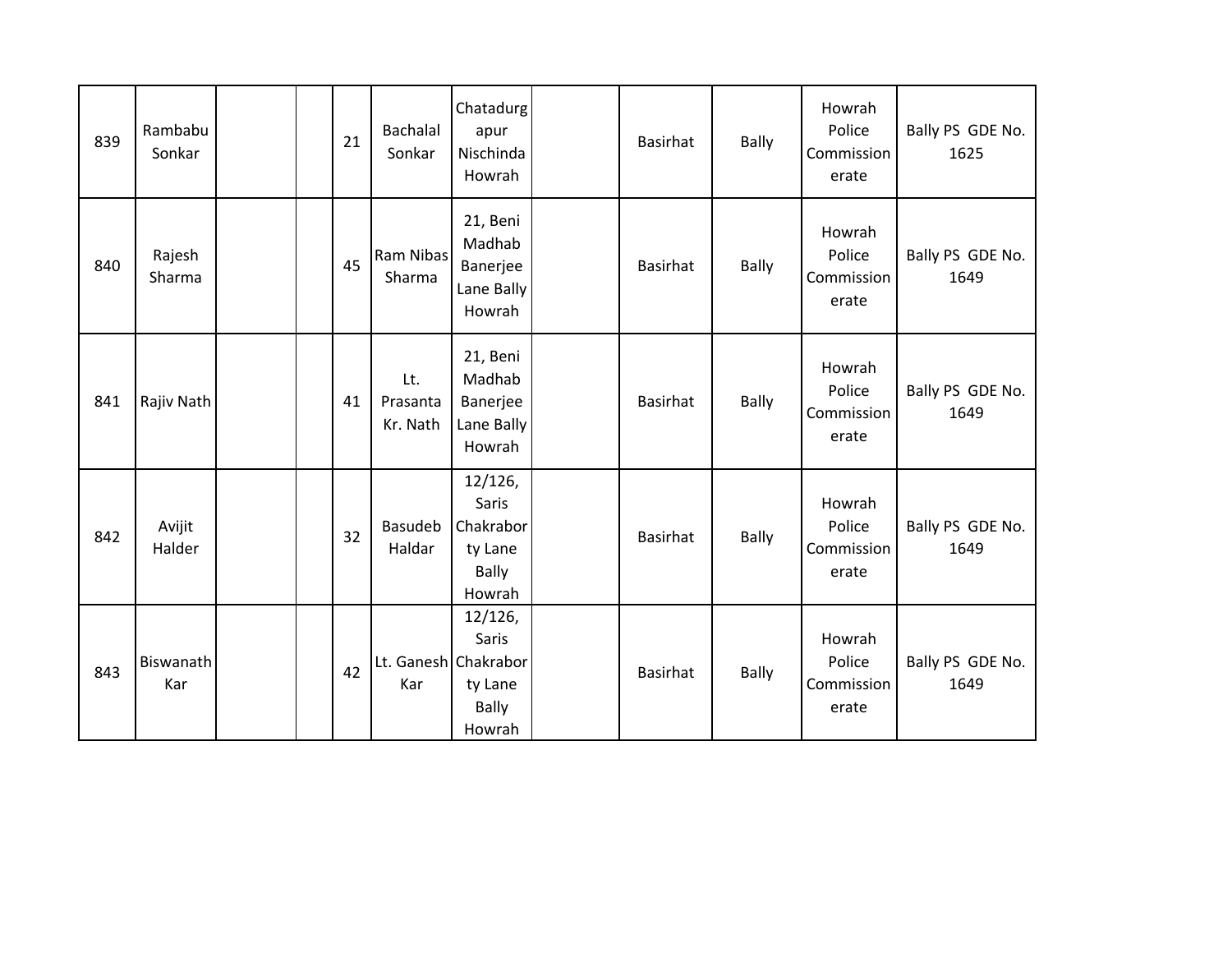| 844 | Rajiv<br>Mukherje<br>e   |  |    | Lt. Tapan<br>e             | 16,<br>Krishna<br>Mukherje Chatterjee<br>Lane Bally<br>Howrah | Basirhat        | <b>Bally</b> | Howrah<br>Police<br>Commission<br>erate        | Bally PS GDE No.<br>1649 |
|-----|--------------------------|--|----|----------------------------|---------------------------------------------------------------|-----------------|--------------|------------------------------------------------|--------------------------|
| 845 | Raja Singh               |  | 19 | Lt.<br>Sudeswar<br>Singh   | 21, Sri<br>Charan<br>Sarani<br>Road Bally<br>Howrah           | <b>Basirhat</b> | <b>Bally</b> | Howrah<br>Police<br>Commission<br>erate        | Bally PS GDE No.<br>1649 |
| 846 | Pradip<br><b>Barik</b>   |  | 36 | Surendra<br><b>Barik</b>   | 21, Sri<br>Charan<br>Sarani<br>Road Bally<br>Howrah           | <b>Basirhat</b> | Bally        | Howrah<br>Police<br><b>Commission</b><br>erate | Bally PS GDE No.<br>1649 |
| 847 | Shankar<br><b>Biswas</b> |  | 42 | Lt. Nemai<br><b>Biswas</b> | 21, Sri<br>Charan<br>Sarani<br>Road Bally<br>Howrah           | <b>Basirhat</b> | Bally        | Howrah<br>Police<br><b>Commission</b><br>erate | Bally PS GDE No.<br>1649 |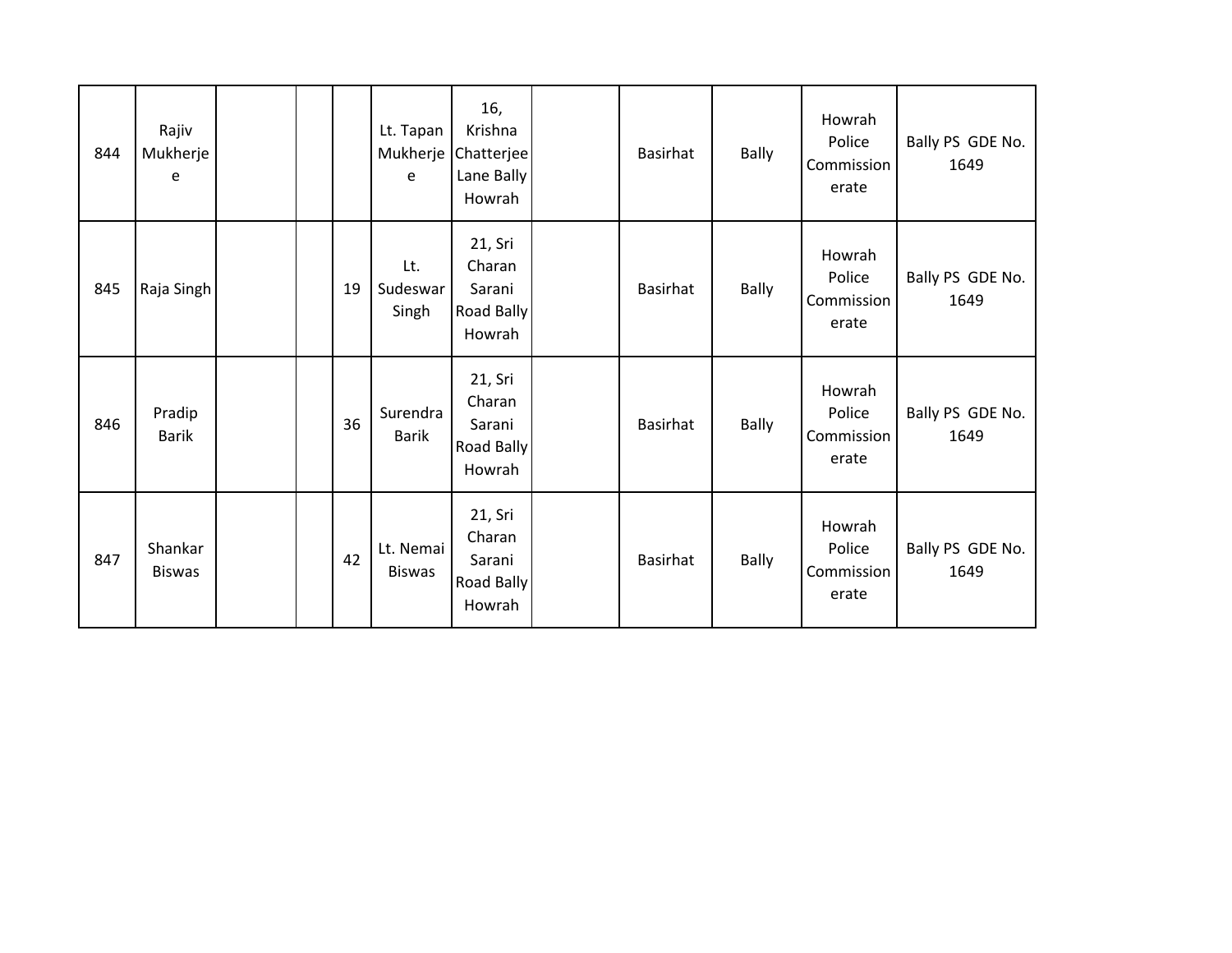| 848 | Swapan<br>Kumar<br>Khan | ${\sf M}$ | 58 | Lt. Gour<br>Mohan<br>Khan | 16/6/1,<br>Chatterjee<br>Para Lane,<br>PS Bantra,<br>Howrah<br>PS: Bantra<br>Dist.:<br>Howrah<br>Police<br>Commissi<br>onerate              | Bantra | Howrah<br>Police<br>Commission<br>erate | <b>Bantra</b> | Howrah<br>Police<br>Commission<br>erate | Bantra PS GDE No.<br>1359 |
|-----|-------------------------|-----------|----|---------------------------|---------------------------------------------------------------------------------------------------------------------------------------------|--------|-----------------------------------------|---------------|-----------------------------------------|---------------------------|
| 849 | Tarun<br>Kundu          | M         | 48 | Lt.<br>Biswanath<br>Kundu | 17/3,<br>Kuchil<br>Sarkar 1st<br>Bye Lane,<br>PS Bantra,<br>Howra PS:<br><b>Bantra</b><br>Dist.:<br>Howrah<br>Police<br>Commissi<br>onerate | Bantra | Howrah<br>Police<br>Commission<br>erate | <b>Bantra</b> | Howrah<br>Police<br>Commission<br>erate | Bantra PS GDE No.<br>1359 |
| 850 | Dinesh<br>Prasad        | ${\sf M}$ | 32 | Gobardha<br>n Prasad      | PS: Belur<br>Dist.:<br>Howrah<br>Police<br>Commissi<br>onerate                                                                              | Belur  | Howrah<br>Police<br>Commission<br>erate | Belur         | Howrah<br>Police<br>Commission<br>erate | Belur PS GDE No.<br>1259  |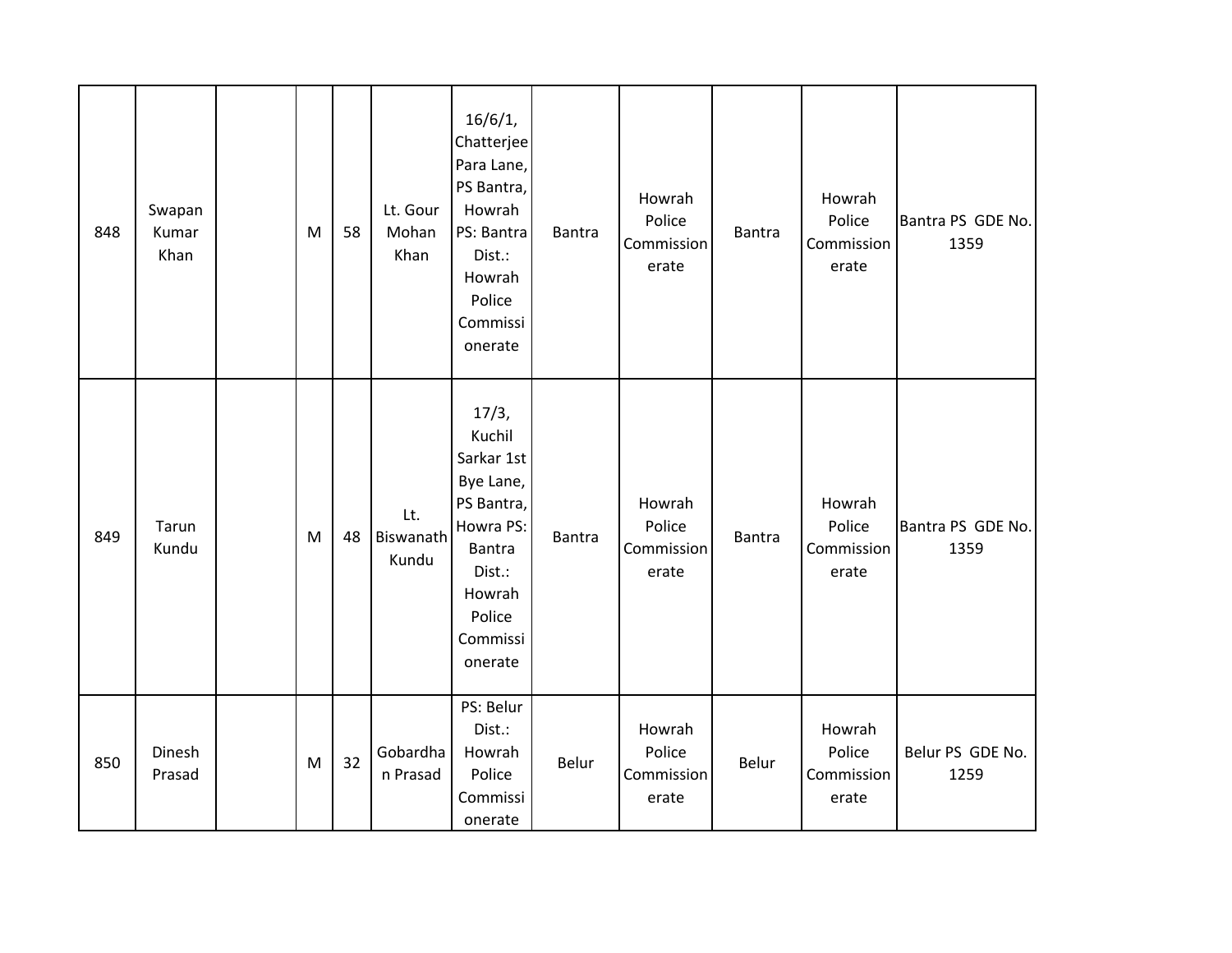| 851 | Ashoke<br>Kumar<br>Gupta  | M | 42 | Lt Mohan<br>Prasad      | PS: Belur<br>Dist.:<br>Howrah<br>Police<br>Commissi<br>onerate          | Belur      | Howrah<br>Police<br>Commission<br>erate | Belur | Howrah<br>Police<br>Commission<br>erate | Belur PS GDE No.<br>1259 |
|-----|---------------------------|---|----|-------------------------|-------------------------------------------------------------------------|------------|-----------------------------------------|-------|-----------------------------------------|--------------------------|
| 852 | Narayan<br>Mondal         | M | 61 | Lt<br>Gobinda<br>Mondal | PS:<br>Panskura<br>Dist.:<br>Purba<br>Mednipor<br>e                     | Panskura   | Purba<br>Mednipore                      | Belur | Howrah<br>Police<br>Commission<br>erate | Belur PS GDE No.<br>1259 |
| 853 | Prasenjit<br>Das          | M | 36 | <b>Tapan Das</b>        | PS:<br>Nishchind<br>a Dist.:<br>Howrah<br>Police<br>Commissi<br>onerate | Nishchinda | Howrah<br>Police<br>Commission<br>erate | Belur | Howrah<br>Police<br>Commission<br>erate | Belur PS GDE No.<br>1259 |
| 854 | Md<br>Aourangze<br>b Khan | M | 26 | Md<br>Samsul<br>Hada    | PS: Belur<br>Dist.:<br>Howrah<br>Police<br>Commissi<br>onerate          | Belur      | Howrah<br>Police<br>Commission<br>erate | Belur | Howrah<br>Police<br>Commission<br>erate | Belur PS GDE No.<br>1267 |
| 855 | Nadim<br>Khan             | M | 18 | Ali Sagar<br>Khan       | PS: Belur<br>Dist.:<br>Howrah<br>Police<br>Commissi<br>onerate          | Belur      | Howrah<br>Police<br>Commission<br>erate | Belur | Howrah<br>Police<br>Commission<br>erate | Belur PS GDE No.<br>1267 |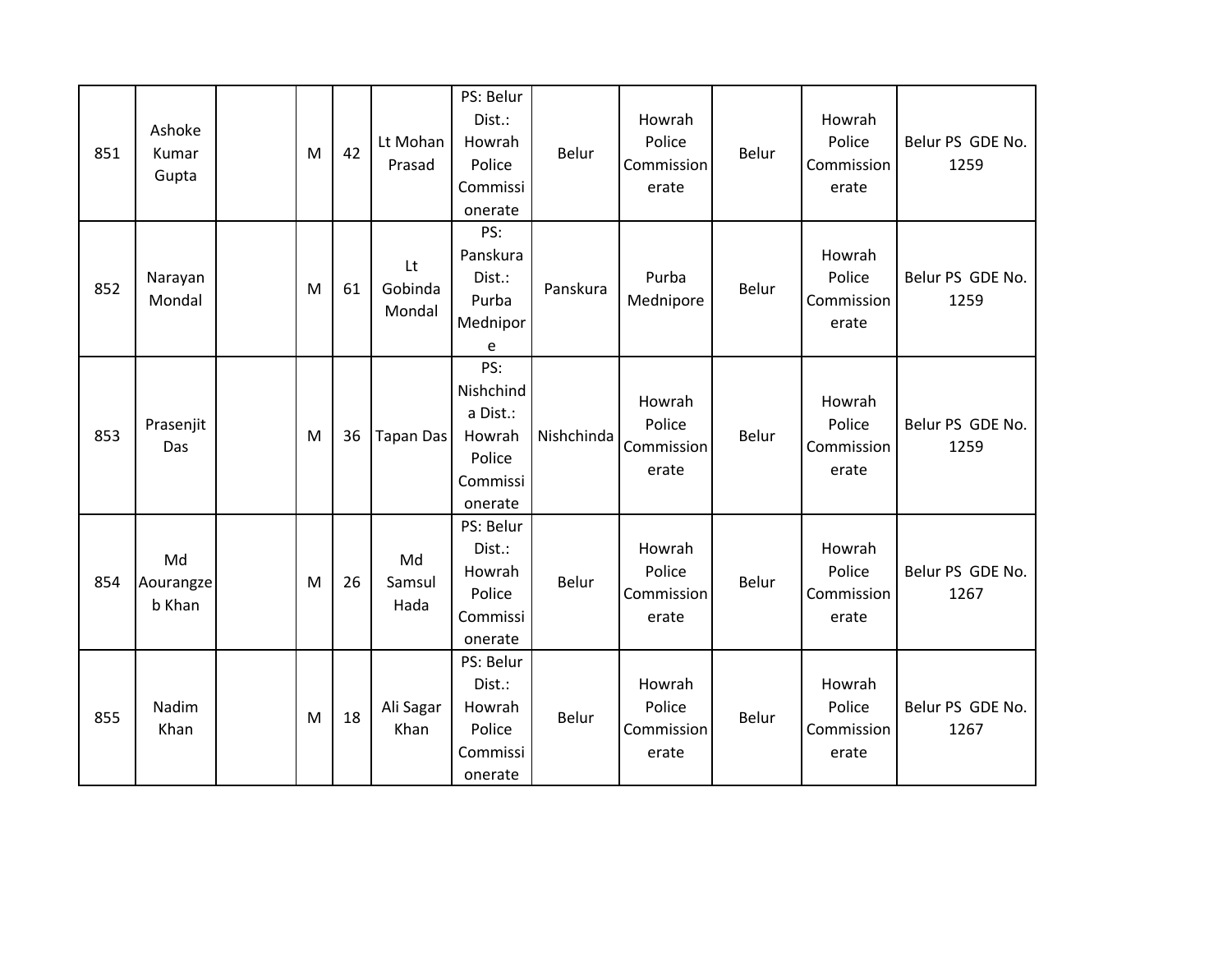| 856 | Maroof<br>Khan   | M | 22 | Farad<br>Khan         | PS: Belur<br>Dist.:<br>Howrah<br>Police<br>Commissi<br>onerate                                       | Belur    | Howrah<br>Police<br>Commission<br>erate | Belur    | Howrah<br>Police<br>Commission<br>erate | Belur PS GDE No.<br>1257    |
|-----|------------------|---|----|-----------------------|------------------------------------------------------------------------------------------------------|----------|-----------------------------------------|----------|-----------------------------------------|-----------------------------|
| 857 | Asto<br>Adhikary | M | 46 | Subal Ch.<br>Adhikary | PS:<br>Dasnagar<br>Dist.:<br>Howrah<br>Police<br>Commissi<br>onerate                                 | Dasnagar | Howrah<br>Police<br>Commission<br>erate | Dasnagar | Howrah<br>Police<br>Commission<br>erate | Dasnagar PS GDE<br>No. 1275 |
| 858 | Uttam<br>Maity   | M | 42 | Sasanka<br>Maity      | Puila PS:<br>Jagachha<br>Dist.:<br>Howrah<br>Police<br>Commissi<br>onerate                           | Jagachha | Howrah<br>Police<br>Commission<br>erate | Domjur   | Howrah<br>Police<br>Commission<br>erate | Domjur PS GDE<br>No. 1354   |
| 859 | Filip Kr.<br>Das | M | 32 | Lt. Dulal<br>Das      | Jalan<br>Complex<br>gate No. 3<br>PS:<br>Domjur<br>Dist.:<br>Howrah<br>Police<br>Commissi<br>onerate | Domjur   | Howrah<br>Police<br>Commission<br>erate | Domjur   | Howrah<br>Police<br>Commission<br>erate | Domjur PS GDE<br>No. 1354   |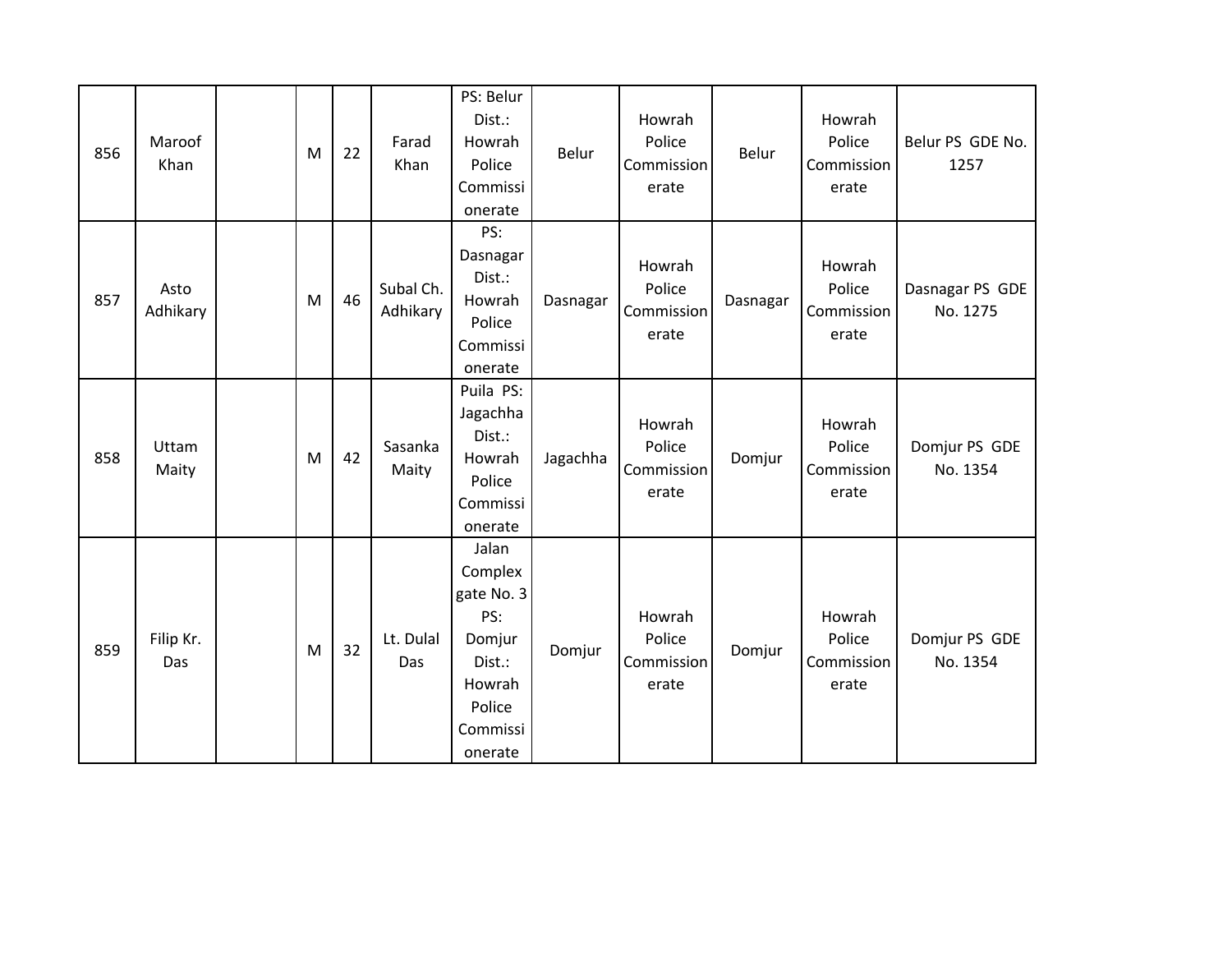| 860 | Bikash Kr.<br>Das | M | 22 | Lt. Dulal<br>Das  | Jalan<br>Complex<br>gate No. 3<br>PS:<br>Domjur<br>Dist.:<br>Howrah<br>Police<br>Commissi<br>onerate | Domjur | Howrah<br>Police<br>Commission<br>erate | Domjur | Howrah<br>Police<br>Commission<br>erate | Domjur PS GDE<br>No. 1354 |
|-----|-------------------|---|----|-------------------|------------------------------------------------------------------------------------------------------|--------|-----------------------------------------|--------|-----------------------------------------|---------------------------|
| 861 | Kishor<br>Shaw    | M | 42 | Vhorat<br>Shaw    | Makardah<br>PS:<br>Domjur<br>Dist.:<br>Howrah<br>Police<br>Commissi<br>onerate                       | Domjur | Howrah<br>Police<br>Commission<br>erate | Domjur | Howrah<br>Police<br>Commission<br>erate | Domjur PS GDE<br>No. 1359 |
| 862 | Gopal<br>Dhara    | M | 48 | Nandalal<br>Dhara | Kantlia<br>Champtal<br>a PS:<br>Domjur<br>Dist.:<br>Howrah<br>Police<br>Commissi<br>onerate          | Domjur | Howrah<br>Police<br>Commission<br>erate | Domjur | Howrah<br>Police<br>Commission<br>erate | Domjur PS GDE<br>No. 1359 |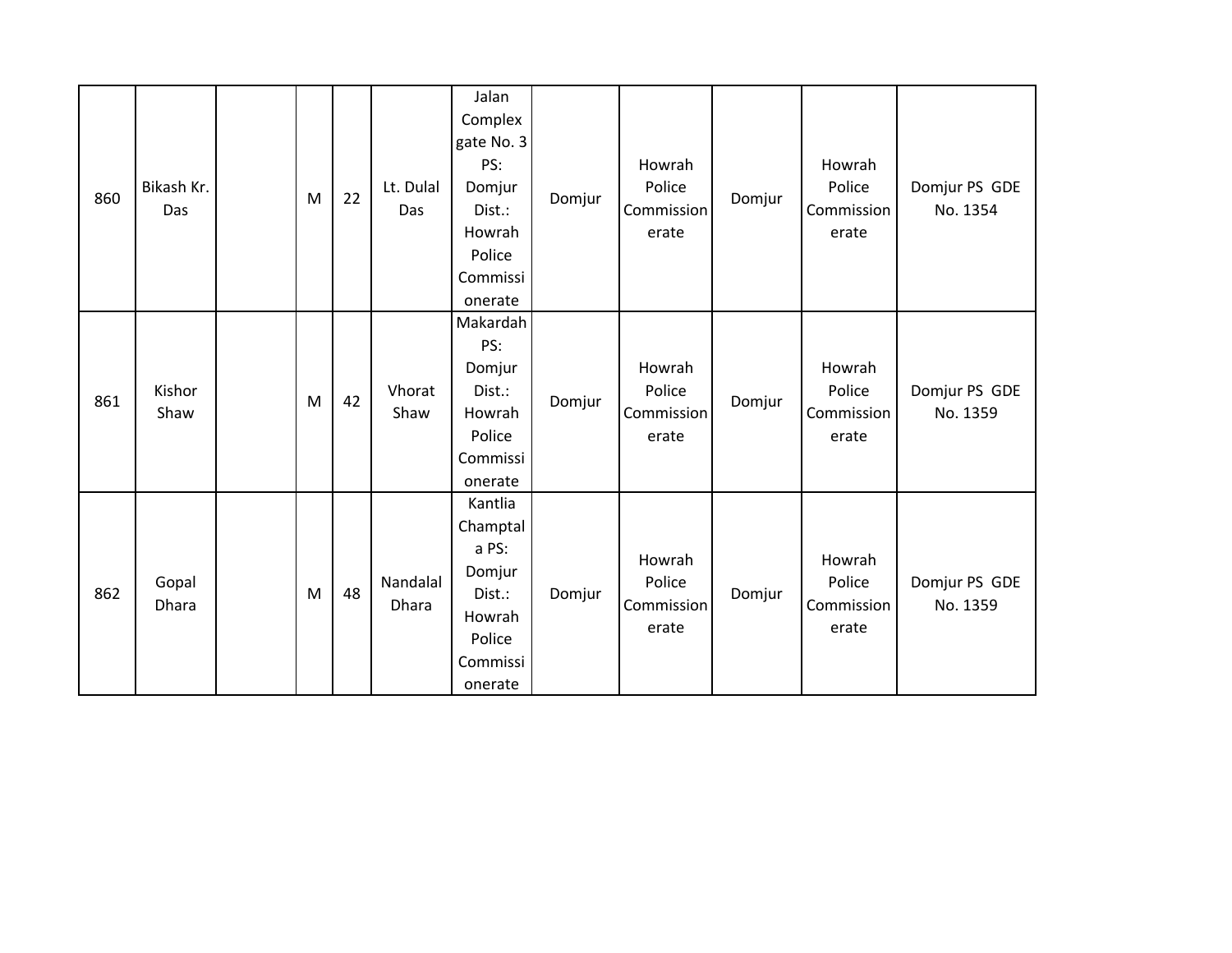| 863 | Bijoy<br>Karmakar | M | 24 | Lt.<br>Shambhu<br>Karmakar     | G.R Road<br>PS:<br>Golabari<br>Dist.:<br>Howrah<br>Police<br>Commissi<br>onerate | Golabari | Howrah<br>Police<br>Commission<br>erate | Golabari | Howrah<br>Police<br>Commission<br>erate | Golabari PS GDE<br>No. 2048 |
|-----|-------------------|---|----|--------------------------------|----------------------------------------------------------------------------------|----------|-----------------------------------------|----------|-----------------------------------------|-----------------------------|
| 864 | Suraj<br>Singh    | M | 22 | Rahul<br>Singh                 | G.R Road<br>PS:<br>Golabari<br>Dist.:<br>Howrah<br>Police<br>Commissi<br>onerate | Golabari | Howrah<br>Police<br>Commission<br>erate | Golabari | Howrah<br>Police<br>Commission<br>erate | Golabari PS GDE<br>No. 2048 |
| 865 | Bijoy<br>Shaw     | M | 30 | Lt.<br><b>Balliram</b><br>Shaw | G.R Road<br>PS:<br>Golabari<br>Dist.:<br>Howrah<br>Police<br>Commissi<br>onerate | Golabari | Howrah<br>Police<br>Commission<br>erate | Golabari | Howrah<br>Police<br>Commission<br>erate | Golabari PS GDE<br>No. 2048 |
| 866 | Ajan Khan         | M | 19 | Lt. Tanbir<br>Alam             | G.R Road<br>PS:<br>Golabari<br>Dist.:<br>Howrah<br>Police<br>Commissi<br>onerate | Golabari | Howrah<br>Police<br>Commission<br>erate | Golabari | Howrah<br>Police<br>Commission<br>erate | Golabari PS GDE<br>No. 2048 |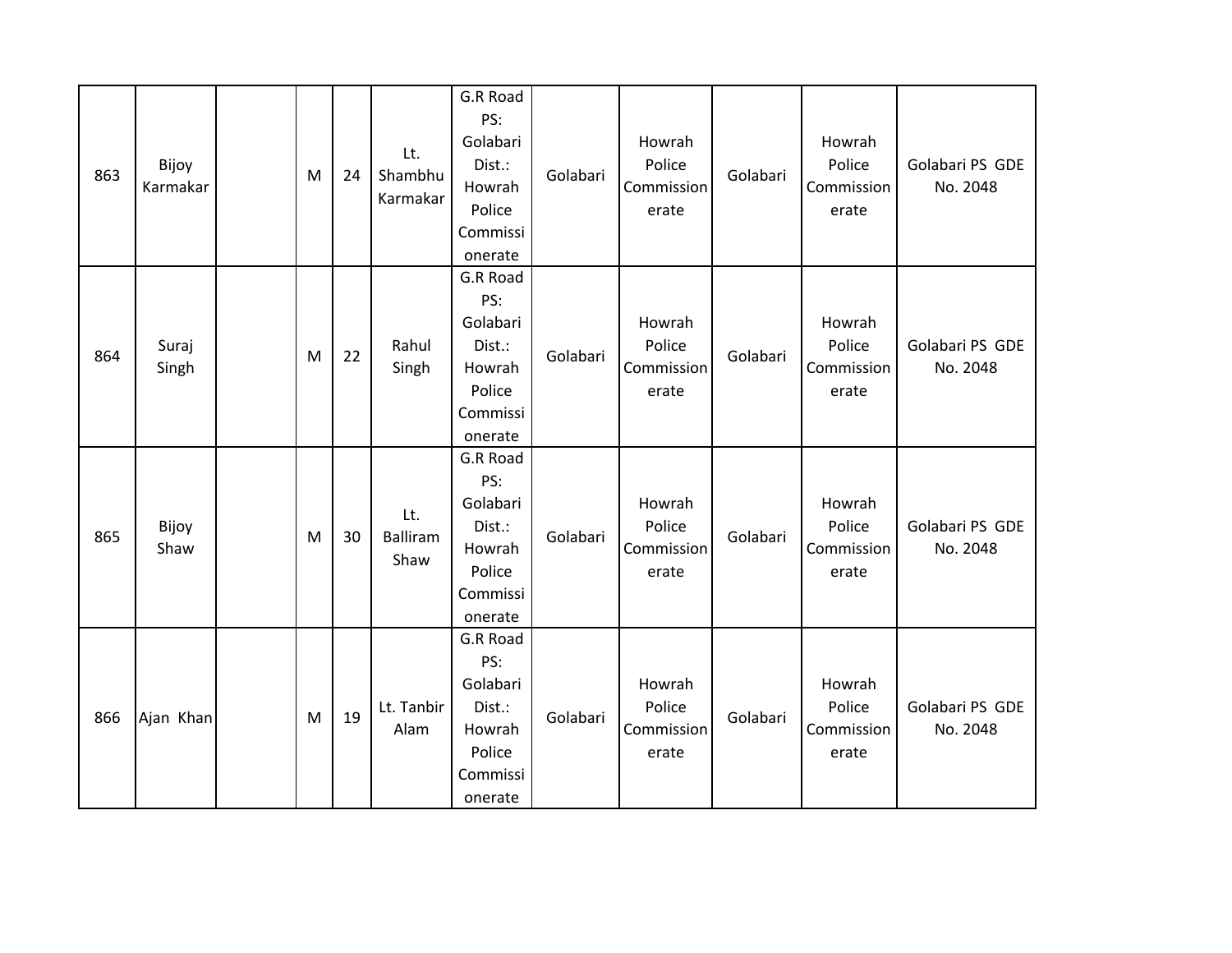| 867 | Rizuan<br>Momin      | M | 21 | Istaer<br>Momin         | G.R Road<br>PS:<br>Golabari<br>Dist.:<br>Howrah<br>Police<br>Commissi<br>onerate | Golabari | Howrah<br>Police<br>Commission<br>erate | Golabari | Howrah<br>Police<br>Commission<br>erate | Golabari PS GDE<br>No. 2048 |
|-----|----------------------|---|----|-------------------------|----------------------------------------------------------------------------------|----------|-----------------------------------------|----------|-----------------------------------------|-----------------------------|
| 868 | Abhinand<br>an Gupta | M | 22 | Nabin<br>Gupta          | G.R Road<br>PS:<br>Golabari<br>Dist.:<br>Howrah<br>Police<br>Commissi<br>onerate | Golabari | Howrah<br>Police<br>Commission<br>erate | Golabari | Howrah<br>Police<br>Commission<br>erate | Golabari PS GDE<br>No. 2048 |
| 869 | Nabin<br>Kumar       | M | 22 | Lalan<br>Thakur         | G.R Road<br>PS:<br>Golabari<br>Dist.:<br>Howrah<br>Police<br>Commissi<br>onerate | Golabari | Howrah<br>Police<br>Commission<br>erate | Golabari | Howrah<br>Police<br>Commission<br>erate | Golabari PS GDE<br>No. 2048 |
| 870 | Satya<br>Mondal      | M | 19 | Guru<br>Dayal<br>Mondal | G.R Road<br>PS:<br>Golabari<br>Dist.:<br>Howrah<br>Police<br>Commissi<br>onerate | Golabari | Howrah<br>Police<br>Commission<br>erate | Golabari | Howrah<br>Police<br>Commission<br>erate | Golabari PS GDE<br>No. 2048 |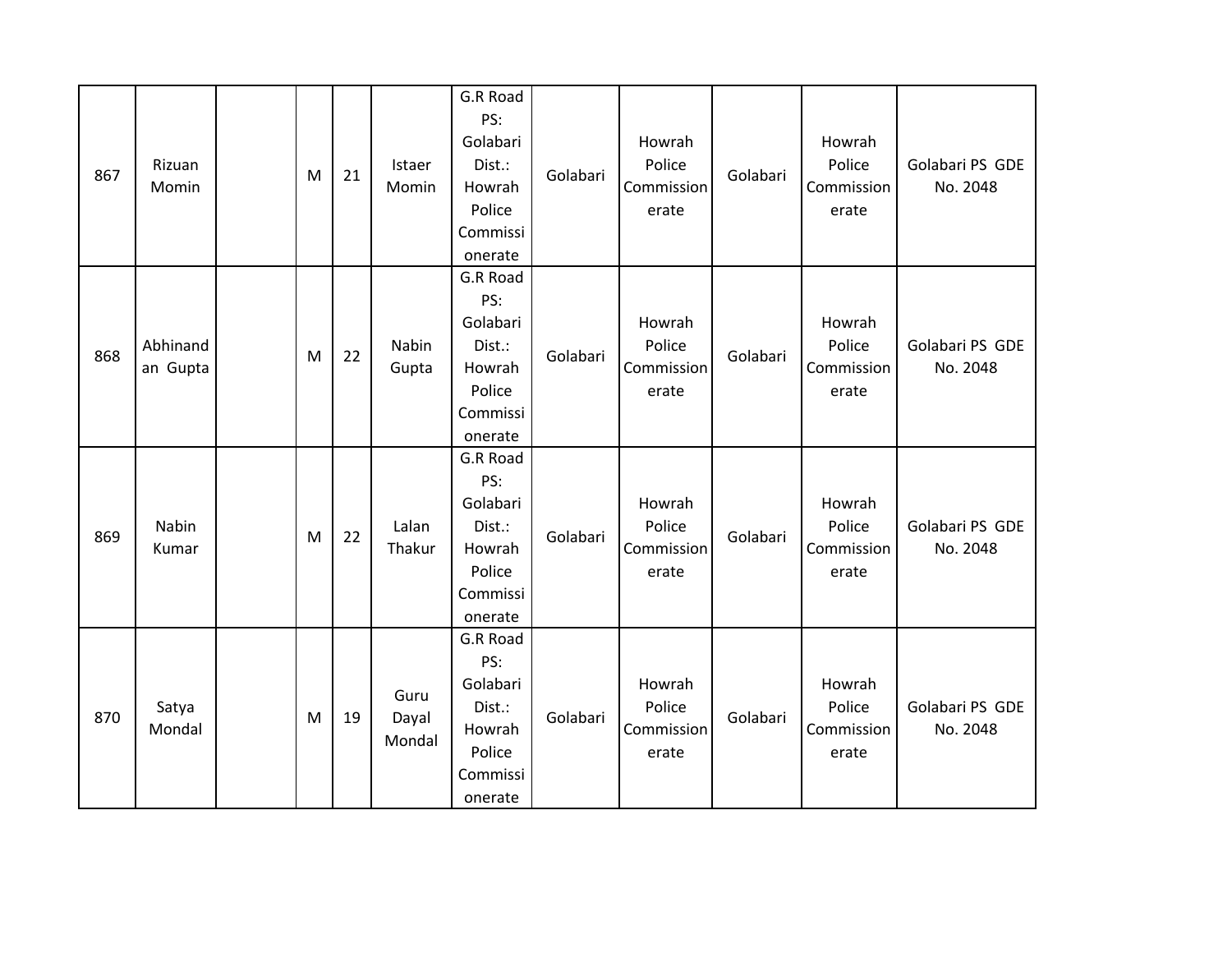| 871 | Dharmdeb<br>Sharma | M | 24 | Lt.<br>Brambhad<br>eb Sharma | G.R Road<br>PS:<br>Golabari<br>Dist.:<br>Howrah<br>Police<br>Commissi<br>onerate    | Golabari | Howrah<br>Police<br>Commission<br>erate | Golabari | Howrah<br>Police<br>Commission<br>erate | Golabari PS GDE<br>No. 2048 |
|-----|--------------------|---|----|------------------------------|-------------------------------------------------------------------------------------|----------|-----------------------------------------|----------|-----------------------------------------|-----------------------------|
| 872 | Abhishek<br>Kumar  | M | 24 | Arbind<br>Shaw               | G.R Road<br>PS:<br>Golabari<br>Dist.:<br>Howrah<br>Police<br>Commissi<br>onerate    | Golabari | Howrah<br>Police<br>Commission<br>erate | Golabari | Howrah<br>Police<br>Commission<br>erate | Golabari PS GDE<br>No. 2048 |
| 873 | Sourav<br>Kumar    | M | 26 | Sanjoy<br>Kumar              | Panjab<br>Lane PS:<br>Golabari<br>Dist.:<br>Howrah<br>Police<br>Commissi<br>onerate | Golabari | Howrah<br>Police<br>Commission<br>erate | Golabari | Howrah<br>Police<br>Commission<br>erate | Golabari PS GDE<br>No. 2072 |
| 874 | Susanta<br>Das     | M | 28 | Basanta<br>Das               | Panjab<br>Lane PS:<br>Golabari<br>Dist.:<br>Howrah<br>Police<br>Commissi<br>onerate | Golabari | Howrah<br>Police<br>Commission<br>erate | Golabari | Howrah<br>Police<br>Commission<br>erate | Golabari PS GDE<br>No. 2072 |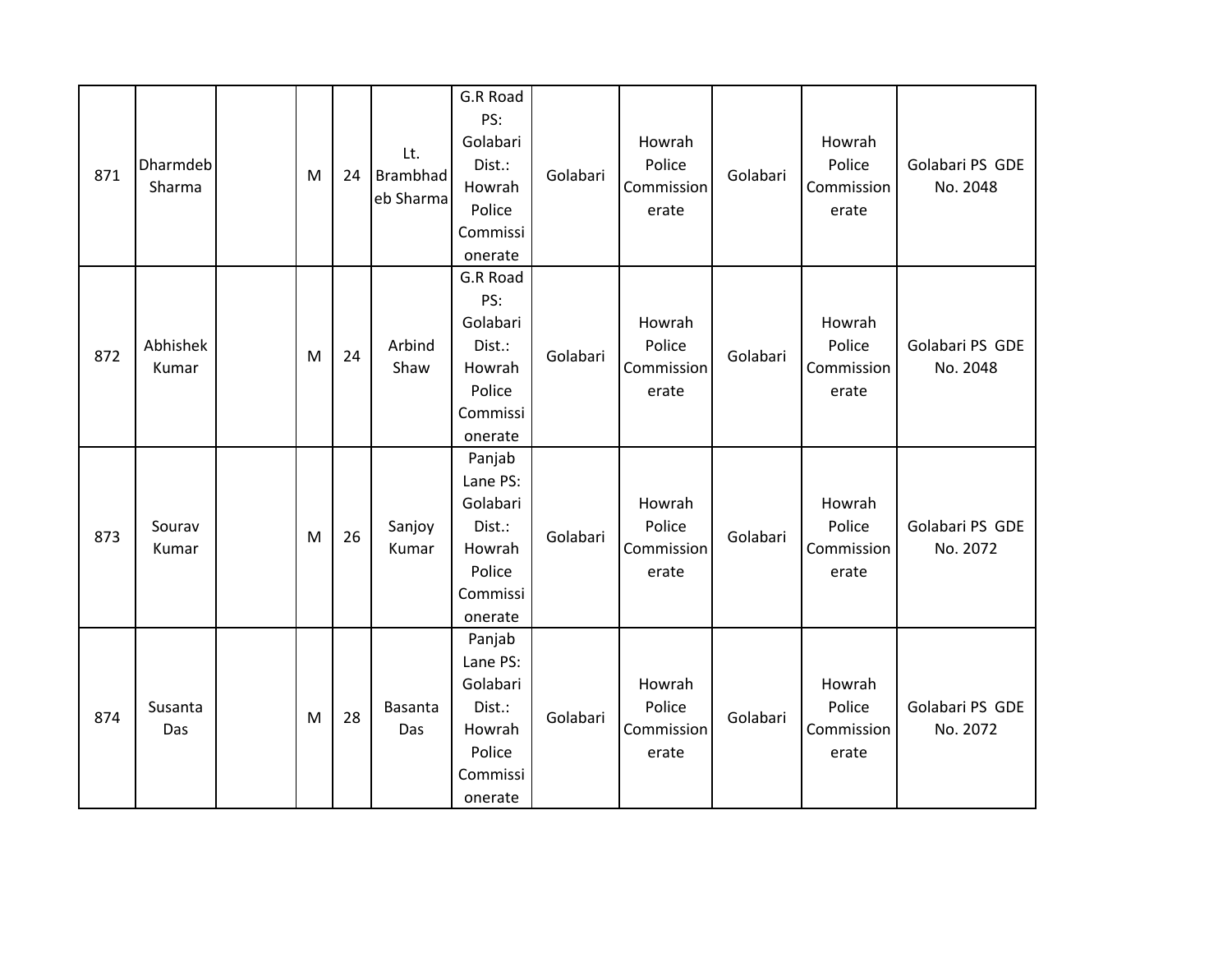| 875 | Rahul<br>Gupta             | M | 28 | Om<br>Prakesh<br>Gupta       | Panjab<br>Lane PS:<br>Golabari<br>Dist.:<br>Howrah<br>Police<br>Commissi<br>onerate | Golabari | Howrah<br>Police<br>Commission<br>erate | Golabari | Howrah<br>Police<br>Commission<br>erate | Golabari PS GDE<br>No. 2072 |
|-----|----------------------------|---|----|------------------------------|-------------------------------------------------------------------------------------|----------|-----------------------------------------|----------|-----------------------------------------|-----------------------------|
| 876 | Joy<br>Nandan<br>Kumar     | M | 29 | Chandi<br><b>Bind</b>        | Panjab<br>Lane PS:<br>Golabari<br>Dist.:<br>Howrah<br>Police<br>Commissi<br>onerate | Golabari | Howrah<br>Police<br>Commission<br>erate | Golabari | Howrah<br>Police<br>Commission<br>erate | Golabari PS GDE<br>No. 2072 |
| 877 | Mithelesh<br>Kumar         | M | 30 | <b>Tanaklal</b><br>Tanti     | Panjab<br>Lane PS:<br>Golabari<br>Dist.:<br>Howrah<br>Police<br>Commissi<br>onerate | Golabari | Howrah<br>Police<br>Commission<br>erate | Golabari | Howrah<br>Police<br>Commission<br>erate | Golabari PS GDE<br>No. 2072 |
| 878 | Sudher<br>Kumar<br>Chowhan | M | 33 | Lt. Shib<br>Saran<br>Chowhan | Panjab<br>Lane PS:<br>Golabari<br>Dist.:<br>Howrah<br>Police<br>Commissi<br>onerate | Golabari | Howrah<br>Police<br>Commission<br>erate | Golabari | Howrah<br>Police<br>Commission<br>erate | Golabari PS GDE<br>No. 2072 |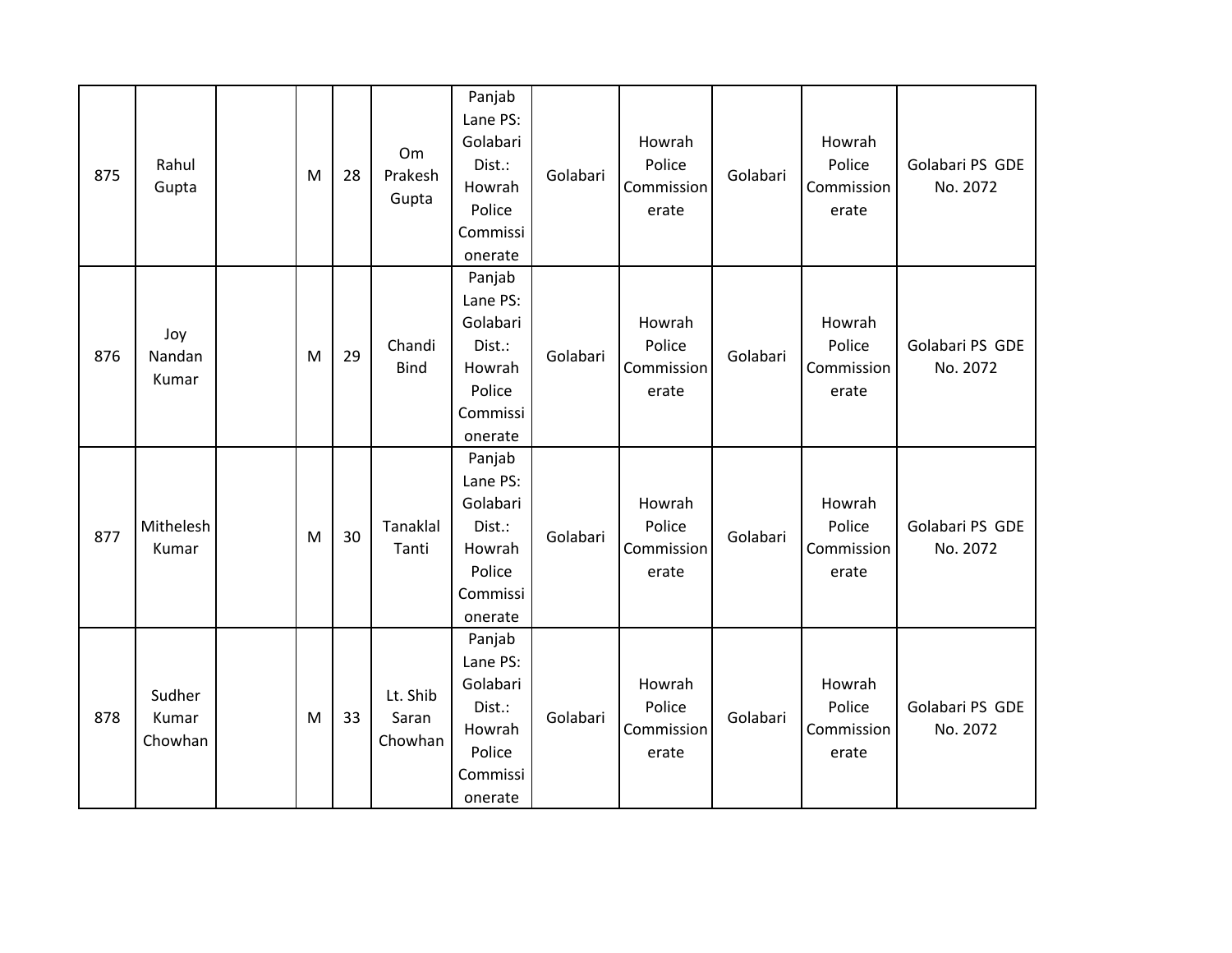| 879 | Sarfuddin<br>Miya | M | 46 | Lt. Hafiz<br>Miya | Panjab<br>Lane PS:<br>Golabari<br>Dist.:<br>Howrah<br>Police<br>Commissi<br>onerate | Golabari | Howrah<br>Police<br>Commission<br>erate | Golabari | Howrah<br>Police<br>Commission<br>erate | Golabari PS GDE<br>No. 2072 |
|-----|-------------------|---|----|-------------------|-------------------------------------------------------------------------------------|----------|-----------------------------------------|----------|-----------------------------------------|-----------------------------|
| 880 | Bidyut<br>Bagdi   | M | 31 | Sunil<br>Bagdi    | Panjab<br>Lane PS:<br>Golabari<br>Dist.:<br>Howrah<br>Police<br>Commissi<br>onerate | Golabari | Howrah<br>Police<br>Commission<br>erate | Golabari | Howrah<br>Police<br>Commission<br>erate | Golabari PS GDE<br>No. 2072 |
| 881 | Ranjit<br>Bagdi   | M | 36 | Pravat<br>Bagdi   | Panjab<br>Lane PS:<br>Golabari<br>Dist.:<br>Howrah<br>Police<br>Commissi<br>onerate | Golabari | Howrah<br>Police<br>Commission<br>erate | Golabari | Howrah<br>Police<br>Commission<br>erate | Golabari PS GDE<br>No. 2072 |
| 882 | Ramesh<br>Kumar   | M | 27 | Sunil<br>Kumar    | Panjab<br>Lane PS:<br>Golabari<br>Dist.:<br>Howrah<br>Police<br>Commissi<br>onerate | Golabari | Howrah<br>Police<br>Commission<br>erate | Golabari | Howrah<br>Police<br>Commission<br>erate | Golabari PS GDE<br>No. 2072 |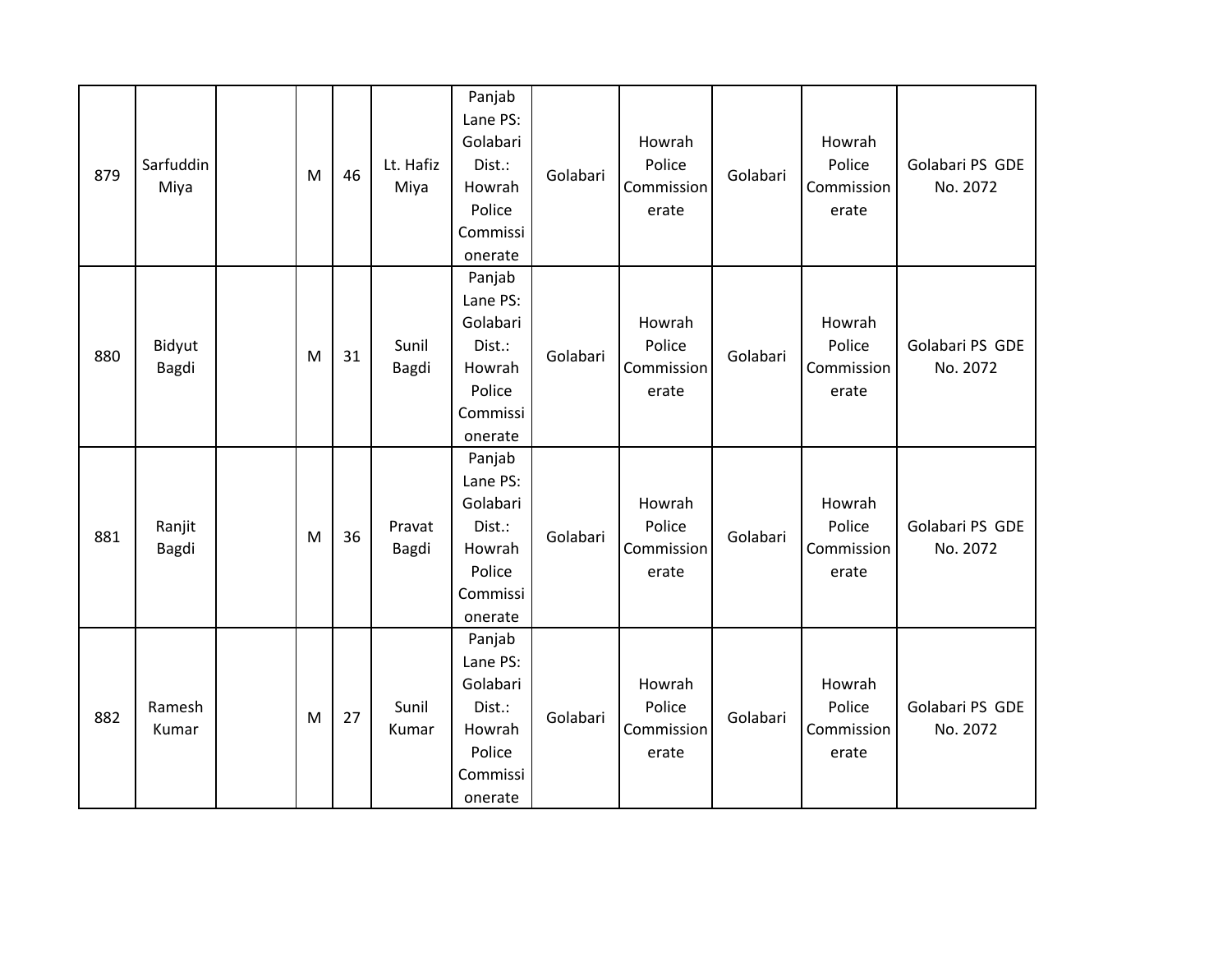| 883 | Prabir<br>Das    | M | 30 | Nipendu<br>Nath Das        | Panjab<br>Lane PS:<br>Golabari<br>Dist.:<br>Howrah<br>Police<br>Commissi<br>onerate | Golabari | Howrah<br>Police<br>Commission<br>erate | Golabari | Howrah<br>Police<br><b>Commission</b><br>erate | Golabari PS GDE<br>No. 2072 |
|-----|------------------|---|----|----------------------------|-------------------------------------------------------------------------------------|----------|-----------------------------------------|----------|------------------------------------------------|-----------------------------|
| 884 | Satish<br>Sharma | M | 36 | Lt. Ram<br>Kumar<br>Sharma | Panjab<br>Lane PS:<br>Golabari<br>Dist.:<br>Howrah<br>Police<br>Commissi<br>onerate | Golabari | Howrah<br>Police<br>Commission<br>erate | Golabari | Howrah<br>Police<br>Commission<br>erate        | Golabari PS GDE<br>No. 2072 |
| 885 | Imran Ali        | M | 27 | Md. Abbas                  | Panjab<br>Lane PS:<br>Golabari<br>Dist.:<br>Howrah<br>Police<br>Commissi<br>onerate | Golabari | Howrah<br>Police<br>Commission<br>erate | Golabari | Howrah<br>Police<br>Commission<br>erate        | Golabari PS GDE<br>No. 2072 |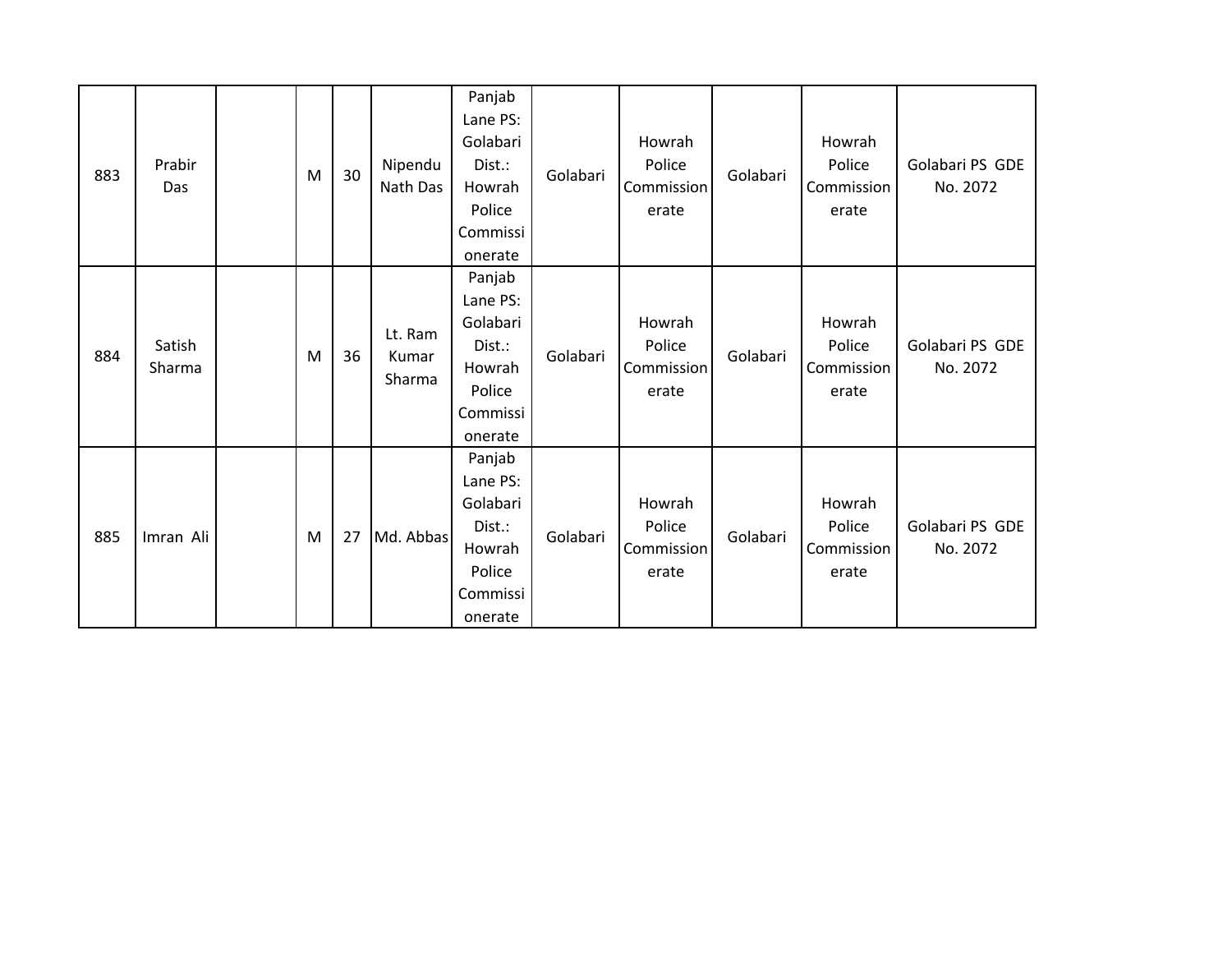| 886 | Md.<br>Jawed     | Pappu | 35 | Lt. Md.<br>Sajid | 25,<br>Basiruddin<br>Munshi<br>Lane PS:<br>Howrah<br>Dist.:<br>Howrah<br>Police<br>Commissi<br>onerate         | Howrah | Howrah<br>Police<br>Commission<br>erate | Howrah | Howrah<br>Police<br>Commission<br>erate | Howrah PS GDE<br>No. 2057 |
|-----|------------------|-------|----|------------------|----------------------------------------------------------------------------------------------------------------|--------|-----------------------------------------|--------|-----------------------------------------|---------------------------|
| 887 | Md. Intiaj       |       | 42 | Sk Farij         | 59, Noor<br>Md.<br>Munshi<br>Lane PS:<br>Howrah<br>Dist.:<br>Howrah<br>Police<br>Commissi<br>onerate           | Howrah | Howrah<br>Police<br>Commission<br>erate | Howrah | Howrah<br>Police<br>Commission<br>erate | Howrah PS GDE<br>No. 2057 |
| 888 | Subho<br>Panchal |       | 18 | Suraj<br>Panchal | 31,<br>Trilokya<br>Nath<br>Banerjee<br>Lane PS:<br>Howrah<br>Dist.:<br>Howrah<br>Police<br>Commissi<br>onerate | Howrah | Howrah<br>Police<br>Commission<br>erate | Howrah | Howrah<br>Police<br>Commission<br>erate | Howrah PS GDE<br>No. 2057 |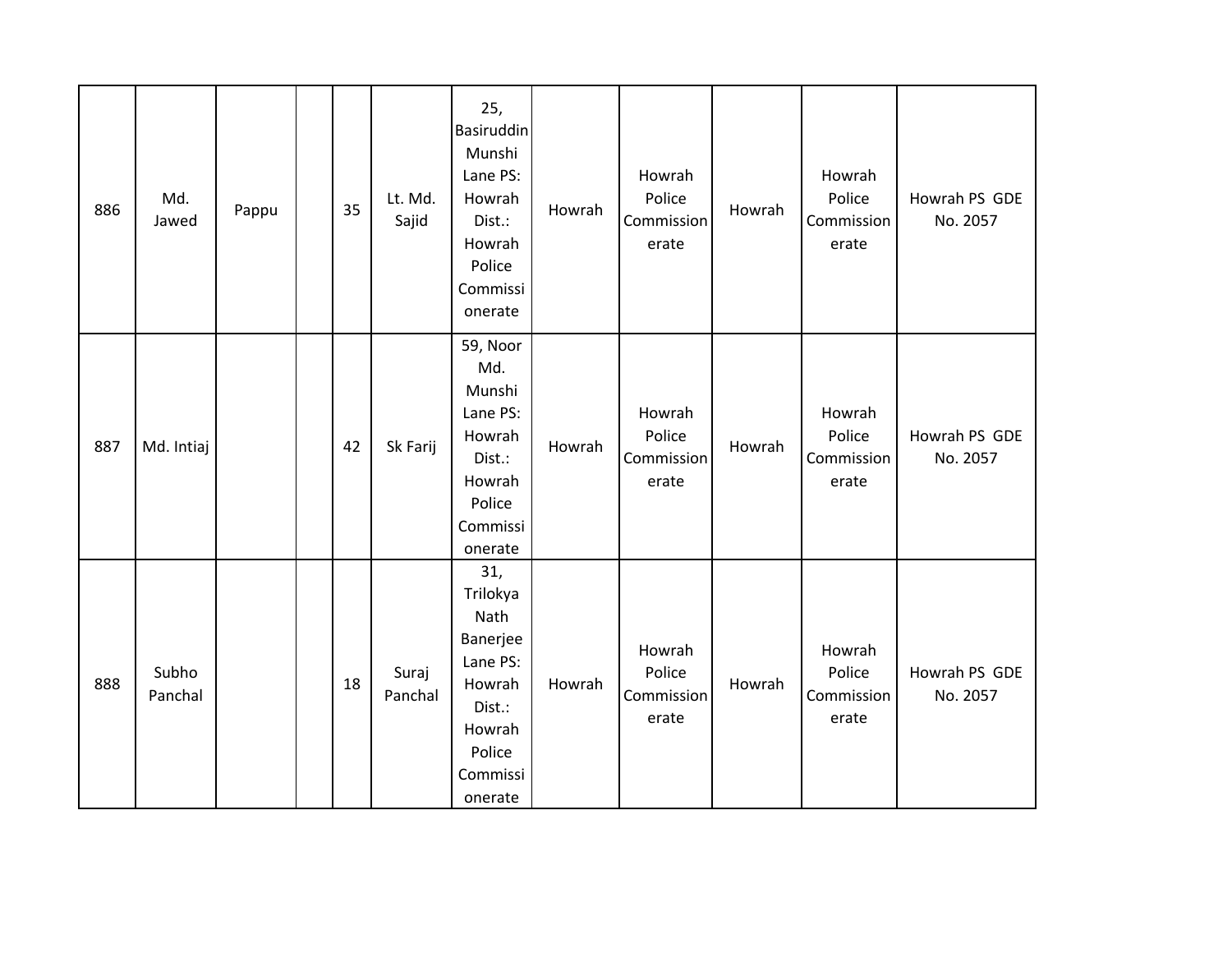| 889 | Avijit<br>Mahanti    | M | 33 | Dilip<br>Mahanti           | 2 No,<br>Bibekanan<br>da Colony,<br>PS-Liluah,<br>Dist-<br>Howrah | <b>Basirhat</b> | Liluah | Howrah<br>Police<br>Commission<br>erate | Liluah PS GDE No.<br>2097 |
|-----|----------------------|---|----|----------------------------|-------------------------------------------------------------------|-----------------|--------|-----------------------------------------|---------------------------|
| 890 | Tusar<br>Hari        | M | 19 | Dharmend<br>ra Hari        | 186, C<br>Road, PS-<br>Liluah,<br>Howrah                          | <b>Basirhat</b> | Liluah | Howrah<br>Police<br>Commission<br>erate | Liluah PS GDE No.<br>2097 |
| 891 | Ankit<br>Singh       | M | 22 | Raj Kumar<br>Singh         | 50/2, C<br>Road, PS-<br>Liluah,<br>Dist-<br>Howrah                | <b>Basirhat</b> | Liluah | Howrah<br>Police<br>Commission<br>erate | Liluah PS GDE No.<br>2097 |
| 892 | Bijay<br>Thakur      | M | 19 | Kamal<br>Nath<br>Thakur    | 124/6, C<br>Road, PS-<br>Liluah,<br>Dist-<br>Howrah               | <b>Basirhat</b> | Liluah | Howrah<br>Police<br>Commission<br>erate | Liluah PS GDE No.<br>2097 |
| 893 | Sunil<br>Rajak       | M | 40 | Basant<br>Rajak            | 50/2, C<br>Road, PS-<br>Liluah,<br>Dist-<br>Howrah                | <b>Basirhat</b> | Liluah | Howrah<br>Police<br>Commission<br>erate | Liluah PS GDE No.<br>2097 |
| 894 | Kumar<br>Aditya Giri | M | 21 | Manoj<br><b>Kumar Giri</b> | 129/1/2, C<br>Road, PS-<br>Liluah,<br>Dist-<br>Howrah             | <b>Basirhat</b> | Liluah | Howrah<br>Police<br>Commission<br>erate | Liluah PS GDE No.<br>2097 |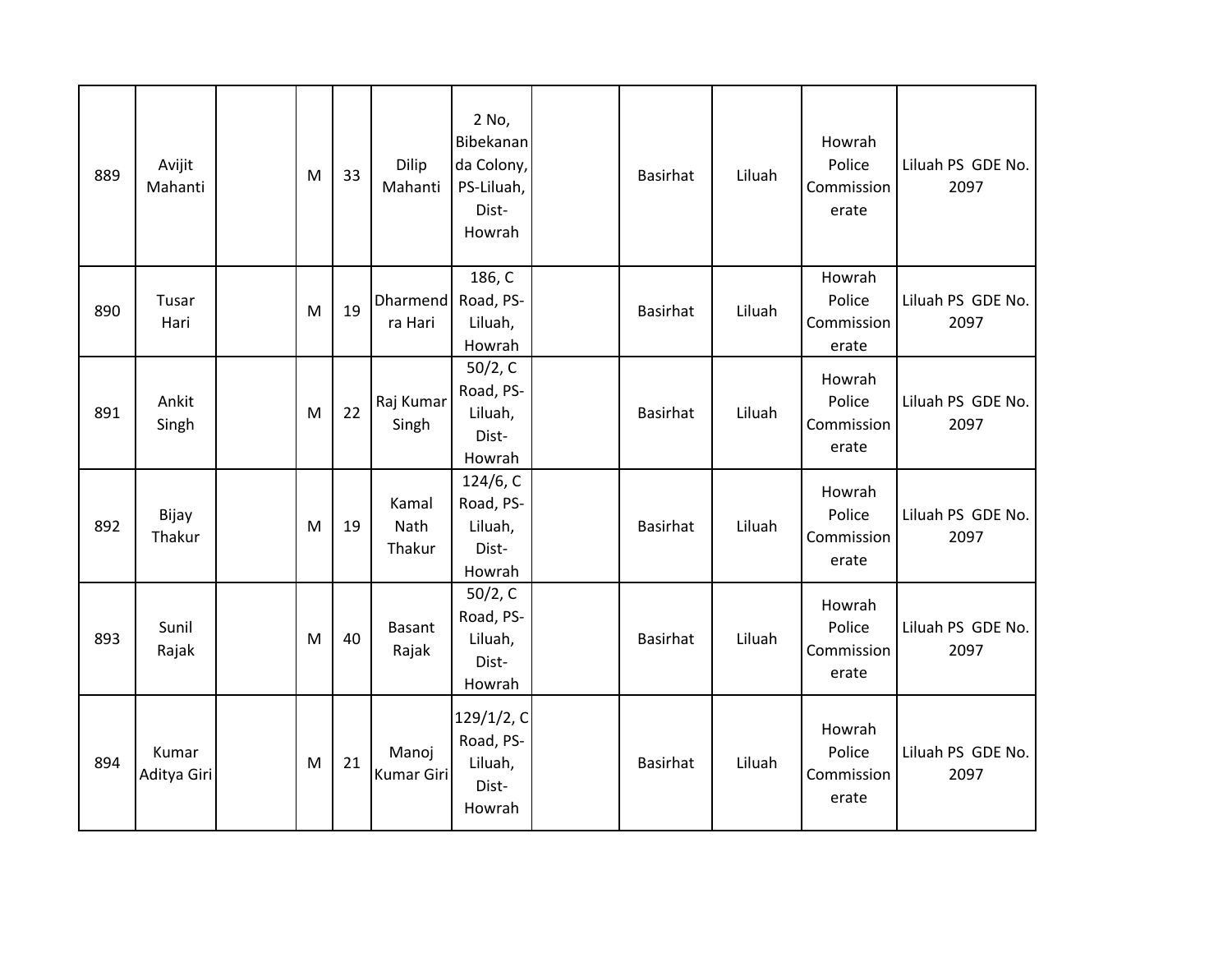| 895 | Amarjit<br>Rai       | M | 22 | Ram<br>Barich Rai    | 13 No. C<br>Road, PS-<br>Liluah,<br>Howrah                                                        |                | Basirhat        | Liluah | Howrah<br>Police<br>Commission<br>erate | Liluah PS GDE No.<br>2097 |
|-----|----------------------|---|----|----------------------|---------------------------------------------------------------------------------------------------|----------------|-----------------|--------|-----------------------------------------|---------------------------|
| 896 | Biswajit<br>Bhandari | M | 42 | Lt. Asto<br>Bhandari | Ranihati,<br>PO-<br>Nagpara,<br>PS-<br>Sonkwail,<br>Howrah                                        |                | <b>Basirhat</b> | Liluah | Howrah<br>Police<br>Commission<br>erate | Liluah PS GDE No.<br>503  |
| 897 | Kriti<br>Thakker     | M | 69 | Lt. G.a<br>Thakker   | 22/6/1,<br>Rustojee<br>Street,<br>Ballygung<br>e, Kolkata-<br>70001                               |                | Basirhat        | Liluah | Howrah<br>Police<br>Commission<br>erate | Liluah PS GDE No.<br>503  |
| 898 | Krishna<br>Mali      | M | 46 | Lt. Alagar<br>Mali   | Pakuria,<br>PS-<br>Domjur,<br>Howrah                                                              |                | Basirhat        | Liluah | Howrah<br>Police<br>Commission<br>erate | Liluah PS GDE No.<br>503  |
| 899 | Jitendra<br>Chauhan  | M | 36 | Lt. Rajdev<br>Chuhan | Vill-<br>Manla, PS-<br>Rashna,<br>Dist-Balia,<br>UP PS:<br><b>Baduria</b><br>Dist.:<br>Alipurduar | <b>Baduria</b> | Alipurduar      | Liluah | Howrah<br>Police<br>Commission<br>erate | Liluah PS GDE No.<br>503  |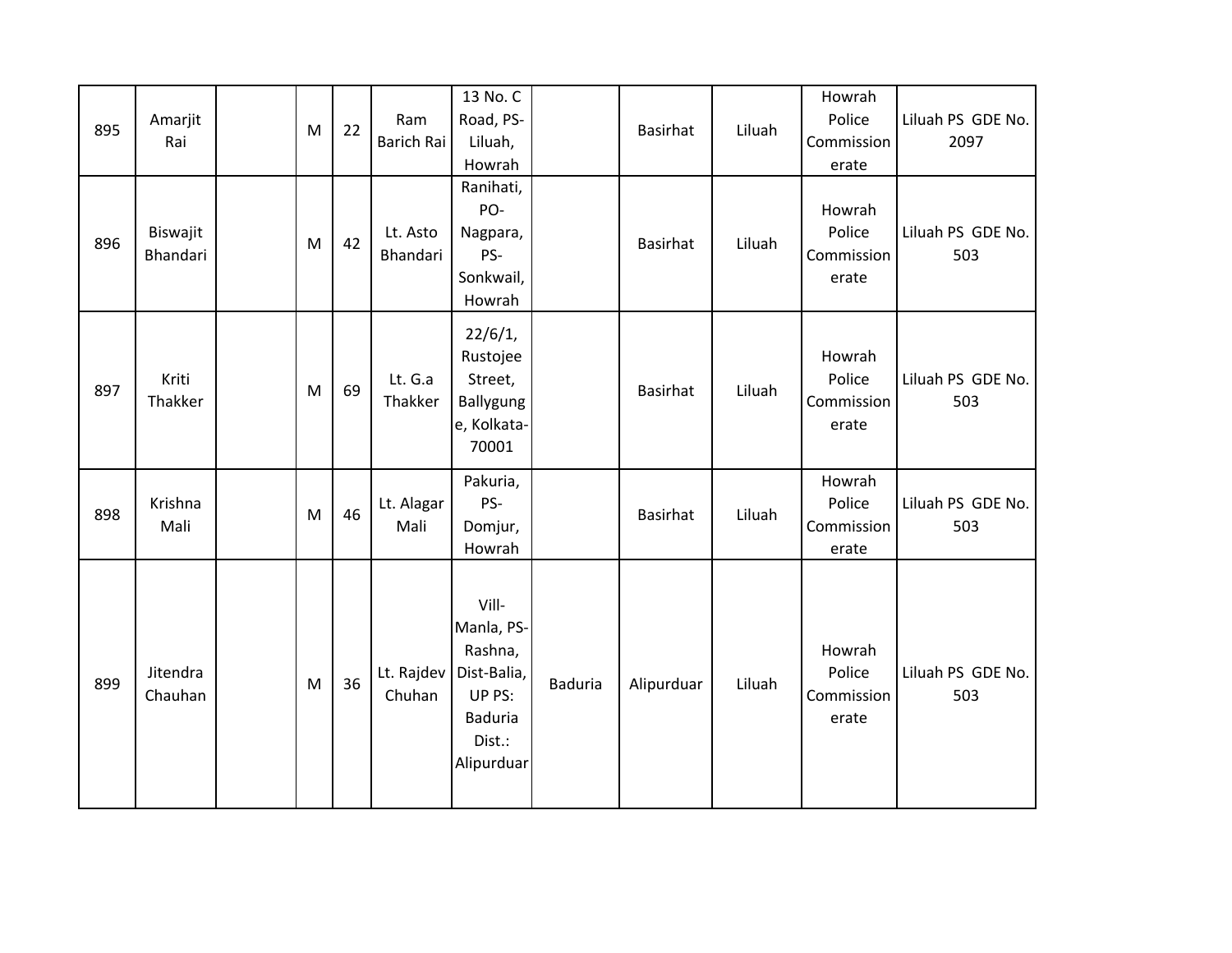| 900 | Swapan<br>Debnath     | M | 59 | Lt. Nikunja<br>Debnath    | Bebakana<br>dapalli,<br>Chamrail,<br>PS-Liluah,<br>Dist-<br>Howrah             |                    | <b>Basirhat</b>                         | Liluah             | Howrah<br>Police<br>Commission<br>erate | Liluah PS GDE No.<br>503                 |
|-----|-----------------------|---|----|---------------------------|--------------------------------------------------------------------------------|--------------------|-----------------------------------------|--------------------|-----------------------------------------|------------------------------------------|
| 901 | <b>Bhim</b><br>Teoary | M | 43 | Lt. Fani<br>Teoary        | Andul<br>Chowdhur<br>ypara, PS-<br>Sankrail,<br>Howrah                         |                    | <b>Basirhat</b>                         | Liluah             | Howrah<br>Police<br>Commission<br>erate | Liluah PS GDE No.<br>503                 |
| 902 | Binoy<br>Kumar<br>Roy | M | 37 | Umesh<br>Roy              | PS: Liluah<br>Dist.:<br>Howrah<br>Police<br>Commissi<br>onerate                | Liluah             | Howrah<br>Police<br>Commission<br>erate | Malipanchg<br>hara | Howrah<br>Police<br>Commission<br>erate | Malipanchghara PS<br><b>GDE No. 1380</b> |
| 903 | Peatik<br>Agarwal     | M | 24 | Manoj<br>Kumar<br>Agarwal | PS:<br>Malipanch<br>ghara<br>Dist.:<br>Howrah<br>Police<br>Commissi<br>onerate | Malipanchg<br>hara | Howrah<br>Police<br>Commission<br>erate | Malipanchg<br>hara | Howrah<br>Police<br>Commission<br>erate | Malipanchghara PS<br><b>GDE No. 1394</b> |
| 904 | Anit Dom              | M | 22 | Gopal<br>Dom              | PS:<br>Shympuku<br>r Dist.:<br>Kolkata                                         | Shympukur          | Kolkata                                 | Malipanchg<br>hara | Howrah<br>Police<br>Commission<br>erate | Malipanchghara PS<br><b>GDE No. 1394</b> |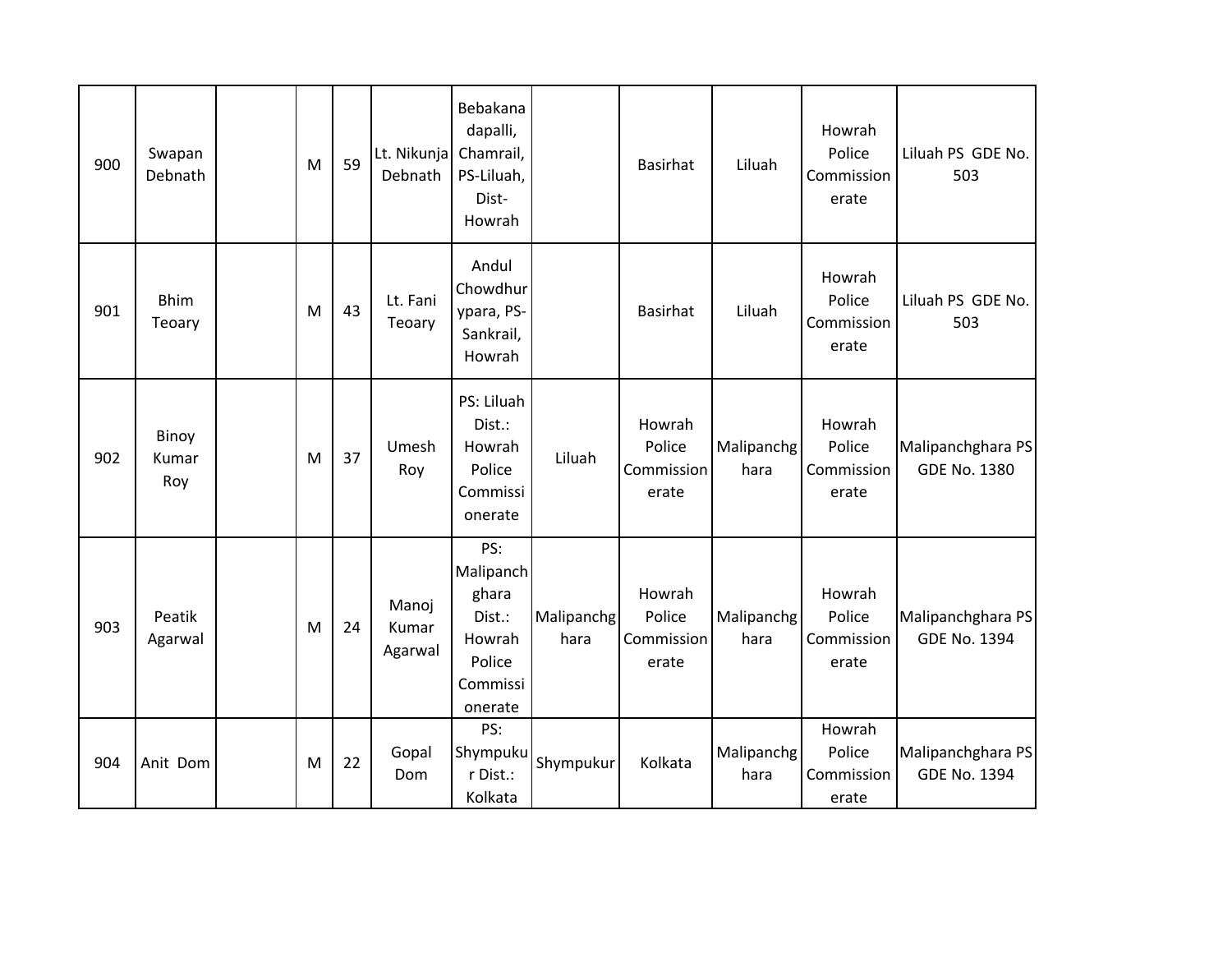| 905 | Sanat<br>Kumar<br>Panja |  | Lt.<br><b>Basudeb</b><br>Panja |  | Basirhat        | Sankrail | Howrah<br>Police<br>Commission<br>erate | Sankrail PS GDE<br>No. 972  |
|-----|-------------------------|--|--------------------------------|--|-----------------|----------|-----------------------------------------|-----------------------------|
| 906 | <b>Talib Sah</b>        |  | Dilmaham<br>mad Sah            |  | <b>Basirhat</b> | Sankrail | Howrah<br>Police<br>Commission<br>erate | Sankrail PS GDE<br>No. 972  |
| 907 | S.raj<br>Naskar         |  | Yusuf<br>Naskar                |  | <b>Basirhat</b> | Sankrail | Howrah<br>Police<br>Commission<br>erate | Sankrail PS GDE<br>No. 972  |
| 908 | Sayed Ali<br>Middey     |  | Musraf Ali<br>Middey           |  | <b>Basirhat</b> | Sankrail | Howrah<br>Police<br>Commission<br>erate | Sankrail PS GDE<br>No. 972  |
| 909 | Uttam<br>Sahoo          |  | Goutam<br>Sahoo                |  | <b>Basirhat</b> | Sankrail | Howrah<br>Police<br>Commission<br>erate | Sankrail PS GDE<br>No. 972  |
| 910 | Uday<br>Naskar          |  | Lt. Adhir<br>Naskar            |  | <b>Basirhat</b> | Sankrail | Howrah<br>Police<br>Commission<br>erate | Sankrail PS GDE<br>No. 952  |
| 911 | Sk<br>Sanowar           |  | Sk Hanif                       |  | <b>Basirhat</b> | Sankrail | Howrah<br>Police<br>Commission<br>erate | Sankrail PS GDE<br>No. 952  |
| 912 | Aloke<br>Tigga          |  | Lt Disnish<br><b>Tigga</b>     |  | <b>Basirhat</b> | Sankrail | Howrah<br>Police<br>Commission<br>erate | Sankrail PS GDE<br>No. 1500 |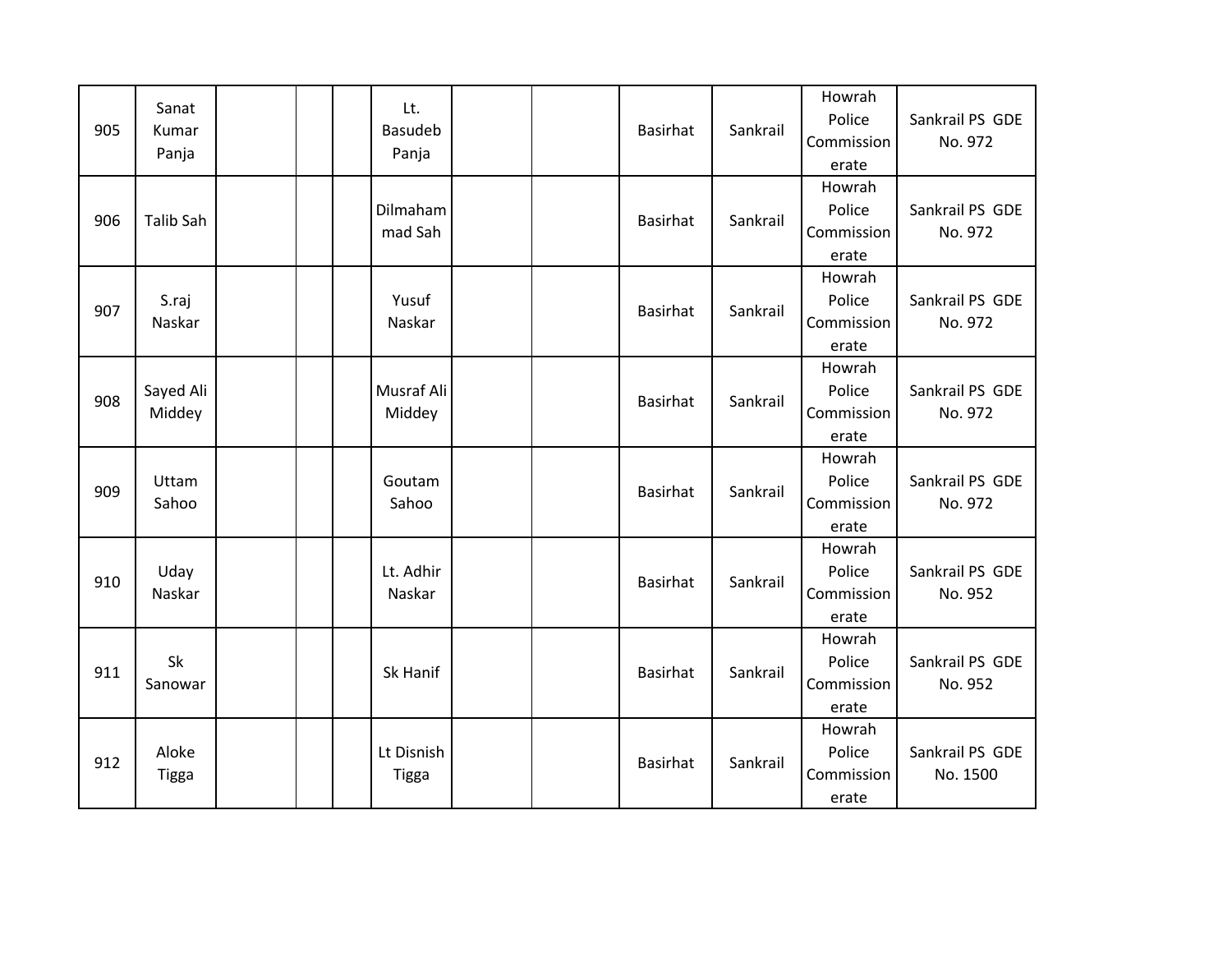| 913 | Abga Akka           |   | Lt Rithu<br>Akka        |                                                      | Basirhat        | Sankrail         | Howrah<br>Police<br>Commission<br>erate | Sankrail PS GDE<br>No. 1500            |
|-----|---------------------|---|-------------------------|------------------------------------------------------|-----------------|------------------|-----------------------------------------|----------------------------------------|
| 914 | Rabin<br>Saudopa    |   | Pataru<br>Saudopa       |                                                      | Basirhat        | Sankrail         | Howrah<br>Police<br>Commission<br>erate | Sankrail PS GDE<br>No. 1500            |
| 915 | Jaction<br>Kujar    |   | <b>Hilaris</b><br>Kujar |                                                      | Basirhat        | Sankrail         | Howrah<br>Police<br>Commission<br>erate | Sankrail PS GDE<br>No. 1500            |
| 916 | Jhones<br>Tirki     |   | Gandru<br>Tirki         |                                                      | Basirhat        | Sankrail         | Howrah<br>Police<br>Commission<br>erate | Sankrail PS GDE<br>No. 1500            |
| 917 | Dharonde<br>b Jadav | M | Kamaldeb<br>Yadav       | Chandmar<br>i Road PS-<br>Santragac<br>hi,<br>Howrah | <b>Basirhat</b> | Santragach<br>hi | Howrah<br>Police<br>Commission<br>erate | Santragachhi PS<br><b>GDE No. 1033</b> |
| 918 | Jitendra<br>Jadav   | M | Jayguru<br>Jadav        | Chandmar<br>i Road PS-<br>Santragac<br>hi,<br>Howrah | <b>Basirhat</b> | Santragach<br>hi | Howrah<br>Police<br>Commission<br>erate | Santragachhi PS<br><b>GDE No. 1033</b> |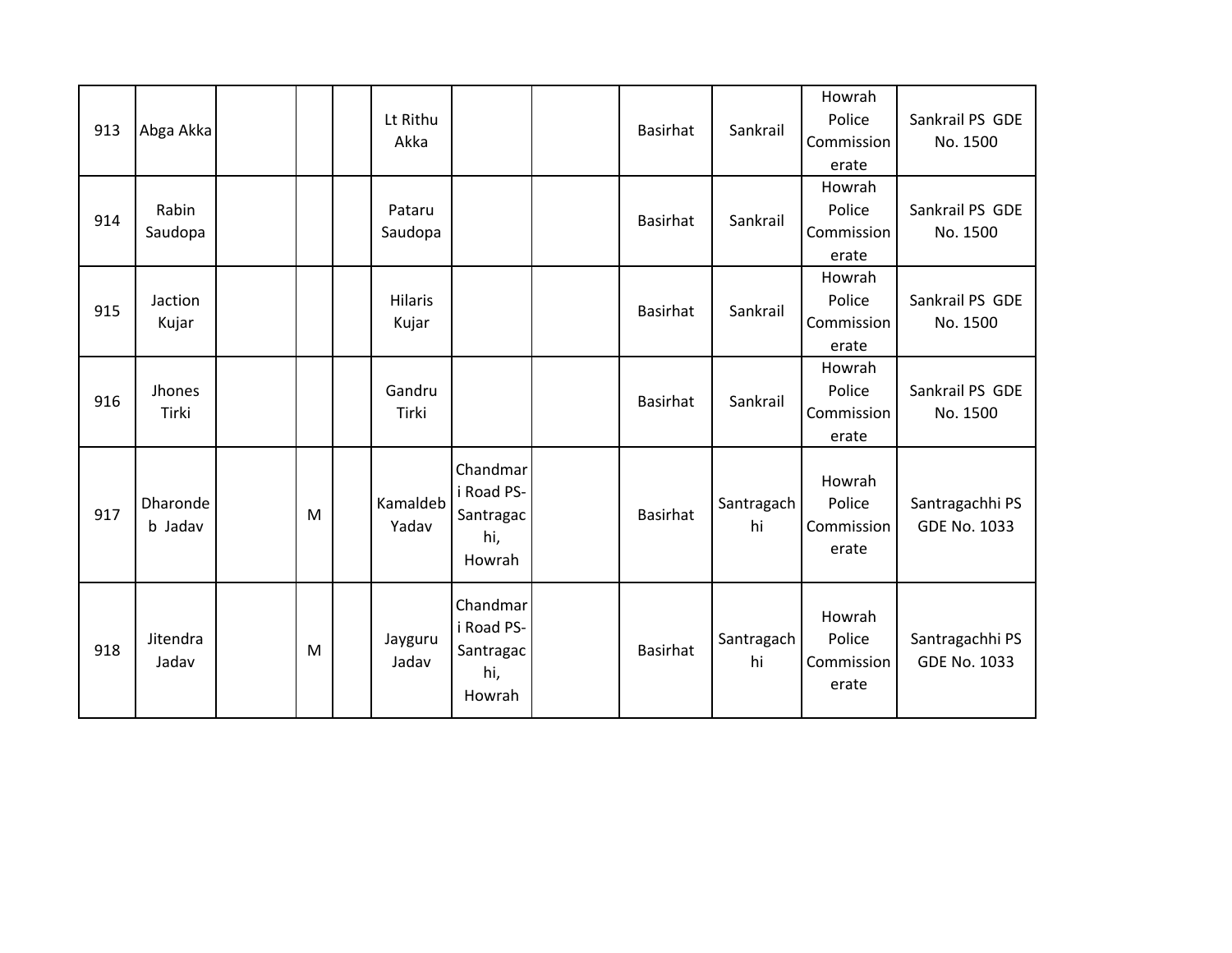| 919 | Somnath<br>Bhattacha<br>rya | M | 40 | Bijay<br>Bhattacha<br>rya           | Shibpur<br>PS:<br>Shibpur<br>Dist.:<br>Howrah<br>Police<br>Commissi<br>onerate               | Shibpur           | Howrah<br>Police<br>Commission<br>erate | Shibpur | Howrah<br>Police<br>Commission<br>erate | Shibpur PS GDE<br>No. 2272 |
|-----|-----------------------------|---|----|-------------------------------------|----------------------------------------------------------------------------------------------|-------------------|-----------------------------------------|---------|-----------------------------------------|----------------------------|
| 920 | Soumen<br>Bhattacha<br>rya  | M | 36 | Nityaranja<br>n<br>Bhattacha<br>rya | Shibpur<br>PS:<br>Shibpur<br>Dist.:<br>Howrah<br>Police<br>Commissi<br>onerate               | Shibpur           | Howrah<br>Police<br>Commission<br>erate | Shibpur | Howrah<br>Police<br>Commission<br>erate | Shibpur PS GDE<br>No. 2272 |
| 921 | Debjit Das                  | M | 19 | Mahesh<br>Chandra<br>Das            | Chatterjee<br>hat PS:<br>Chatterjee<br>hat Dist.:<br>Howrah<br>Police<br>Commissi<br>onerate | Chatterjee<br>hat | Howrah<br>Police<br>Commission<br>erate | Shibpur | Howrah<br>Police<br>Commission<br>erate | Shibpur PS GDE<br>No. 2272 |
| 922 | Gaffar<br>Ahmed             | M | 30 | Noor<br>Mohamm<br>ad                | Shibpur<br>PS:<br>Shibpur<br>Dist.:<br>Howrah<br>Police<br>Commissi<br>onerate               | Shibpur           | Howrah<br>Police<br>Commission<br>erate | Shibpur | Howrah<br>Police<br>Commission<br>erate | Shibpur PS GDE<br>No. 2272 |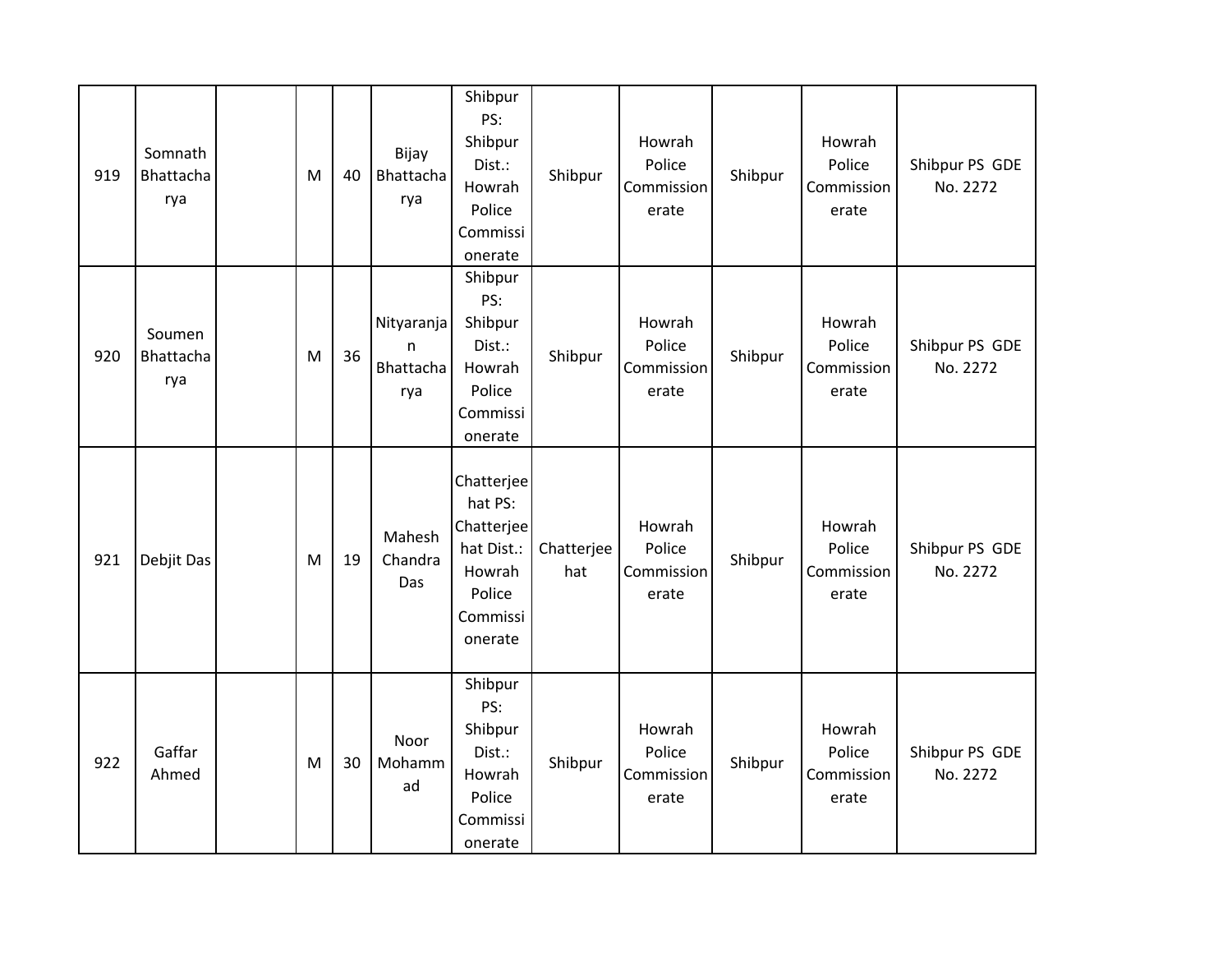| 923 | Md.<br>Nausad     | M | 19 | Md.<br>Sultan            | Shibpur<br>PS:<br>Shibpur<br>Dist.:<br>Howrah<br>Police<br>Commissi<br>onerate | Shibpur | Howrah<br>Police<br>Commission<br>erate | Shibpur             | Howrah<br>Police<br>Commission<br>erate | Shibpur PS GDE<br>No. 2278                |
|-----|-------------------|---|----|--------------------------|--------------------------------------------------------------------------------|---------|-----------------------------------------|---------------------|-----------------------------------------|-------------------------------------------|
| 924 | Md. Sabir         | M | 19 | Md. Jahir                | PS:<br>Shibpur<br>Dist.:<br>Howrah<br>Police<br>Commissi<br>onerate            | Shibpur | Howrah<br>Police<br>Commission<br>erate | Shibpur             | Howrah<br>Police<br>Commission<br>erate | Shibpur PS GDE<br>No. 2278                |
| 925 | Sk Abdul<br>Samim |   | 21 | Sk. Abdul<br>Rahim       | Basantapu<br>r Hattala<br>PS: Penro<br>Dist.:<br>Howrah<br>Rural               | Penro   | Howrah<br>Rural                         | Jagatballav<br>pore | Howrah<br>Rural                         | Jagatballavpore PS<br><b>GDE No. 1238</b> |
| 926 | Debraj<br>Mahato  | M | 54 | Lt.<br>Gobinda<br>Mahato | Kathaltard<br>PS: Joypur<br>Dist.:<br>Purulia                                  | Joypur  | Purulia                                 | Joypur              | Purulia                                 | Joypur PS GDE No.<br>1285                 |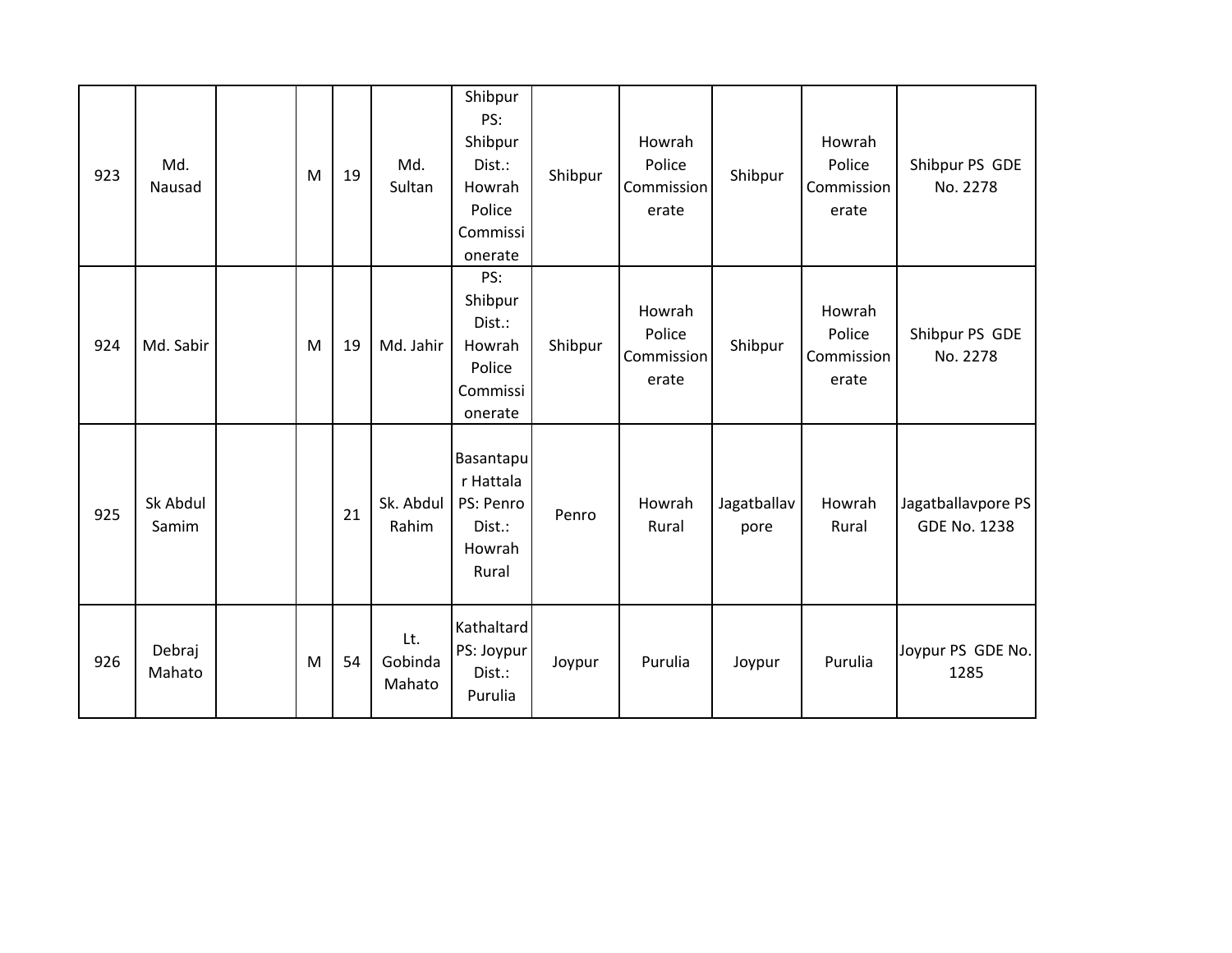| 927 | Mustafa<br>Ansary | M | 19 | Basu<br>Ansary        | Near<br>Kishanma<br>ndi,<br>Joypur PS:<br>Joypur<br>Dist.:<br>Purulia | Joypur | Purulia | Joypur | Purulia | Joypur PS GDE No.<br>1278 |
|-----|-------------------|---|----|-----------------------|-----------------------------------------------------------------------|--------|---------|--------|---------|---------------------------|
| 928 | Jiten<br>Rajwar   | M | 21 | Sidam<br>Rajwar       | Near<br>Kishanma<br>ndi,<br>Joypur PS:<br>Joypur<br>Dist.:<br>Purulia | Joypur | Purulia | Joypur | Purulia | Joypur PS GDE No.<br>1278 |
| 929 | Amar<br>Mandal    | M | 48 | Lt. Sripati<br>Mandal | Baragram<br>PS: Joypur<br>Dist.:<br>Purulia                           | Joypur | Purulia | Joypur | Purulia | Joypur PS GDE No.<br>1302 |
| 930 | Simanta<br>Mahato | M | 19 | Tulsi<br>Mahato       | Baragram<br>More PS:<br>Joypur<br>Dist.:<br>Purulia                   | Joypur | Purulia | Joypur | Purulia | Joypur PS GDE No.<br>1302 |
| 931 | Santosh<br>Mahato | M | 29 | Puran<br>Mahato       | Pundag<br><b>Bazar PS:</b><br>Joypur<br>Dist.:<br>Purulia             | Joypur | Purulia | Joypur | Purulia | Joypur PS GDE No.<br>758  |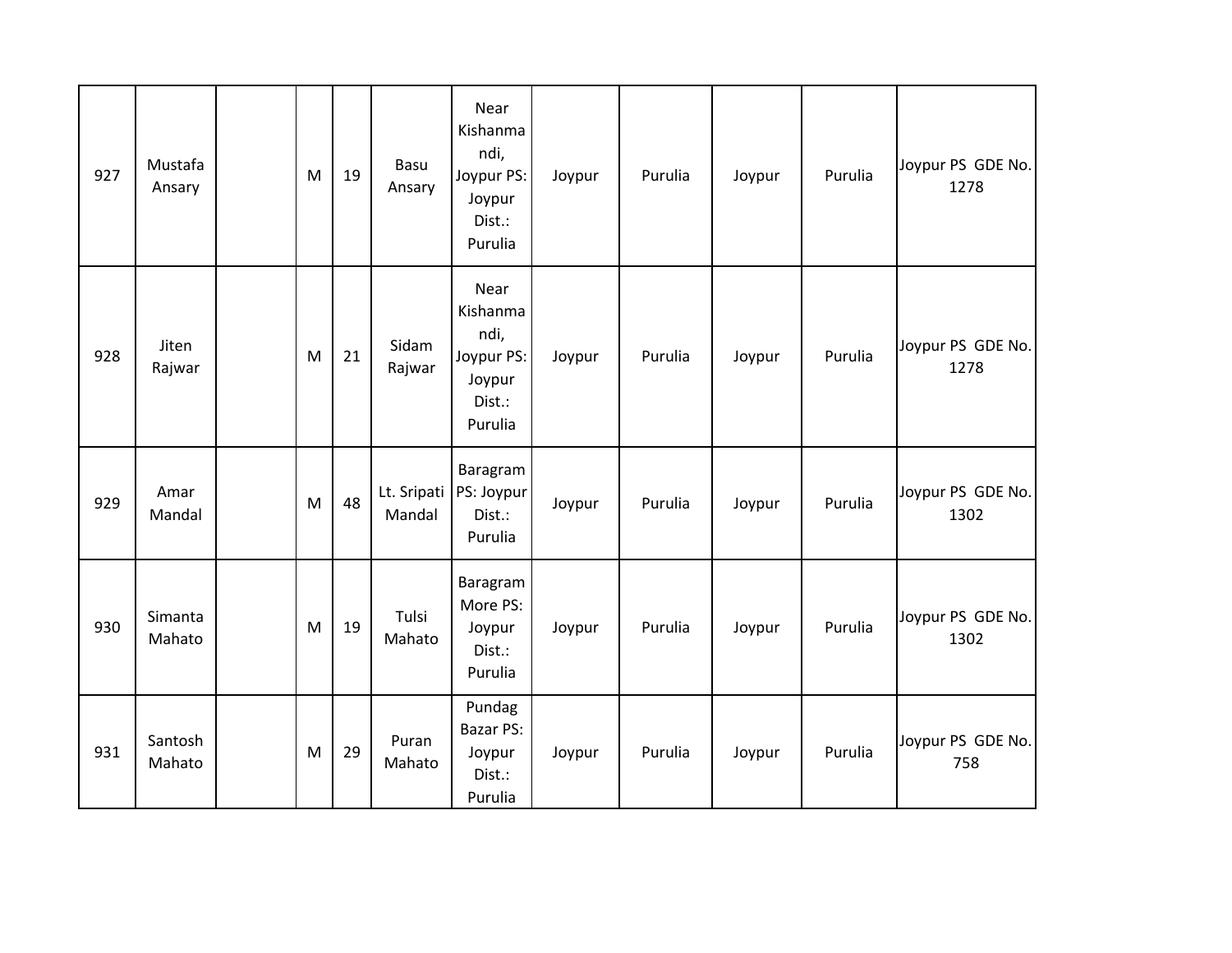| 932 | Dipak<br>Mandal | M | 34 | Lt Nagen<br>Mandal  | Saradapoll<br>y, Near<br>Jublipark,<br>PS<br>Kotwali,<br>Dist Jalp<br>PS:<br>Jalpaiguri<br>Dist.:<br>Jalpaiguri | Jalpaiguri | Jalpaiguri | Jalpaiguri | Jalpaiguri | Jalpaiguri PS GDE<br>No. 1690 |
|-----|-----------------|---|----|---------------------|-----------------------------------------------------------------------------------------------------------------|------------|------------|------------|------------|-------------------------------|
| 933 | Ram<br>Mohanta  | M | 26 | Jagadish<br>Mandal  | 02 No<br>Ghumti,<br>PS<br>Kotwali,<br>Dist<br>Jalpaiguri<br>PS:<br>Jalpaiguri<br>Dist.:<br>Jalpaiguri           | Jalpaiguri | Jalpaiguri | Jalpaiguri | Jalpaiguri | Jalpaiguri PS GDE<br>No. 1690 |
| 934 | Avi Sarkar      | M | 27 | Lt Pradip<br>Sarkar | Arabindan<br>agar,<br>Ward<br>No.22, PS<br>Kotwali,<br>Dist Jalpai<br>PS:<br>Jalpaiguri<br>Dist.:<br>Jalpaiguri | Jalpaiguri | Jalpaiguri | Jalpaiguri | Jalpaiguri | Jalpaiguri PS GDE<br>No. 1690 |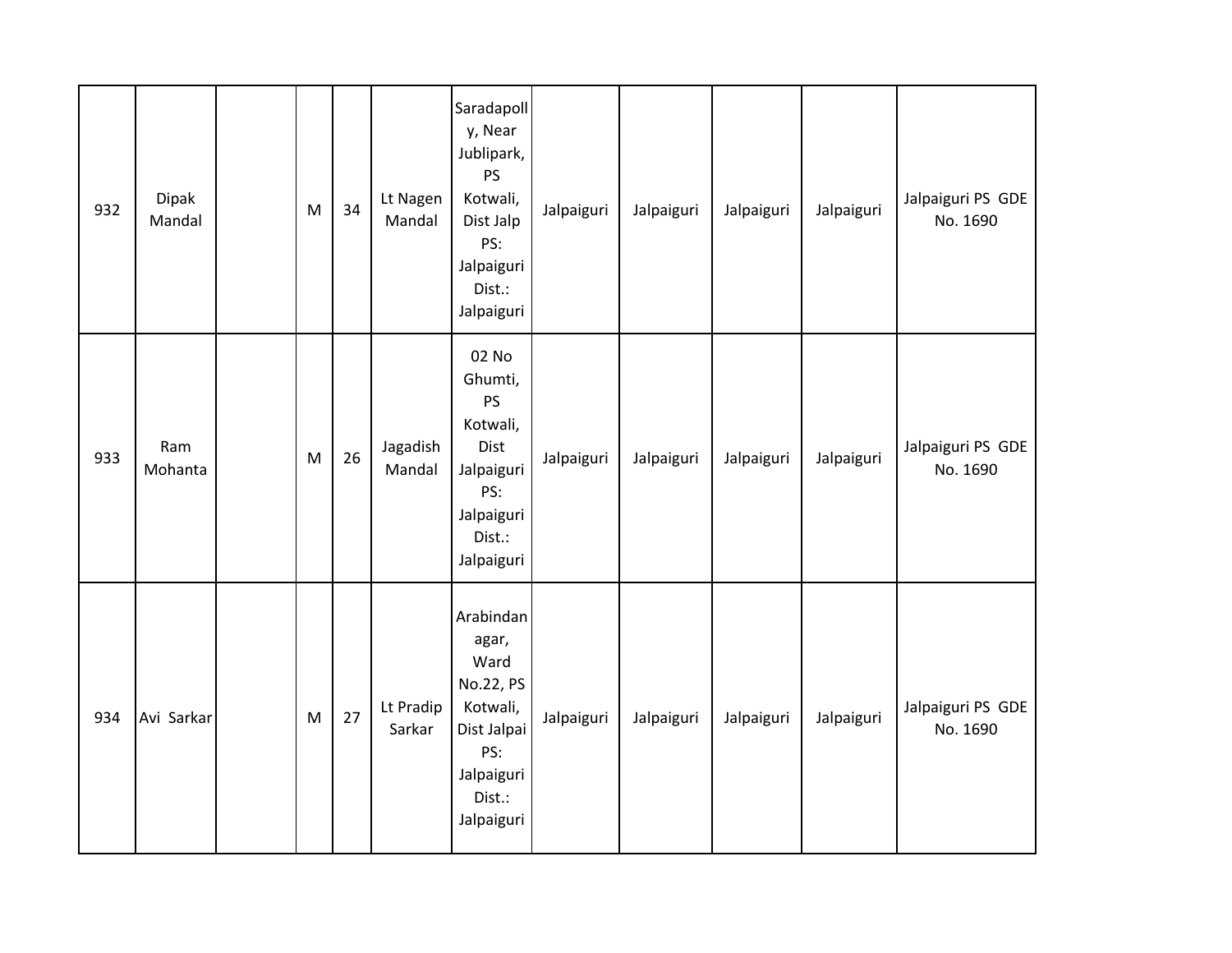| 935 | Deep Roy        | M         | 19 | Lt Nitai<br>Roy   | 04<br>Ghumti,<br><b>PS</b><br>Kotwali,<br>Dist<br>Jalpaiguri<br>PS:<br>Jalpaiguri<br>Dist.:<br>Jalpaiguri           | Jalpaiguri | Jalpaiguri      | Jalpaiguri | Jalpaiguri | Jalpaiguri PS GDE<br>No. 1690 |
|-----|-----------------|-----------|----|-------------------|---------------------------------------------------------------------------------------------------------------------|------------|-----------------|------------|------------|-------------------------------|
| 936 | Nil<br>Mandal   | M         | 18 | Prasad<br>Mandal  | Sukantana<br>gar<br>Colony, PS<br>Kotwali,<br><b>Dist</b><br>Jalpaigur<br>PS:<br>Jalpaiguri<br>Dist.:<br>Jalpaiguri | Jalpaiguri | Jalpaiguri      | Jalpaiguri | Jalpaiguri | Jalpaiguri PS GDE<br>No. 1690 |
| 937 | Megma<br>Sherpa | ${\sf M}$ |    | Jaljing<br>Sherpa |                                                                                                                     |            | <b>Basirhat</b> | Malbazar   | Jalpaiguri | Malbazar PS GDE<br>No. 1634   |
| 938 | Swapan          | M         |    | Kumar             |                                                                                                                     |            | <b>Basirhat</b> | Malbazar   | Jalpaiguri | Malbazar PS GDE               |
|     | Pradhan         |           |    | Pradhan           |                                                                                                                     |            |                 |            |            | No. 1634                      |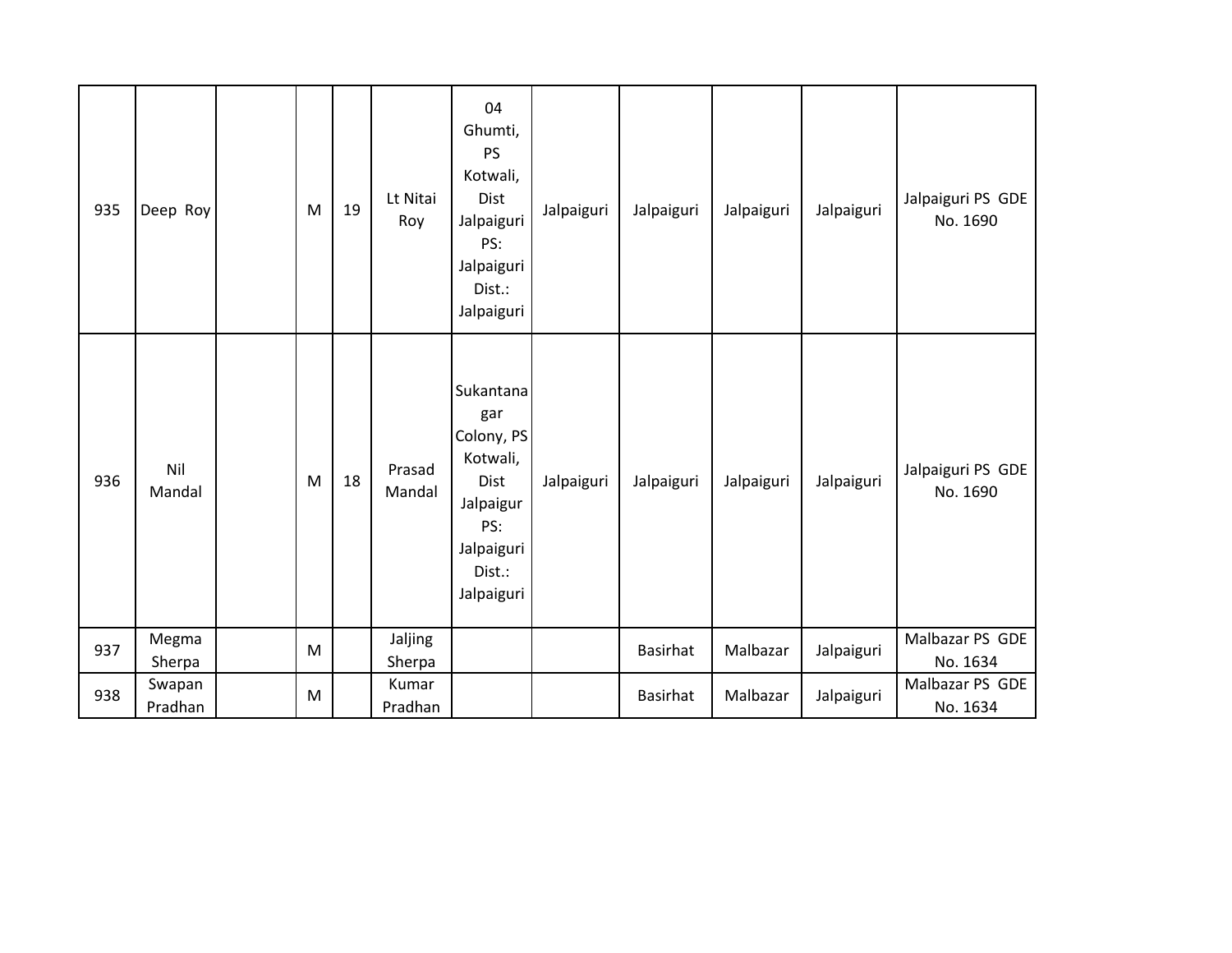| 939 | Pintu Das        | M | 27 | Atul Das              | Dakshin<br>Khgarabar<br>i PS<br>Maynagur<br>i Dist<br>Jalpaiguri<br>PS:<br>Moynagur<br>i Dist.:<br>Jalpaiguri | Moynaguri | Jalpaiguri                     | Moynaguri | Jalpaiguri                            | Moynaguri PS<br><b>GDE No. 1438</b> |
|-----|------------------|---|----|-----------------------|---------------------------------------------------------------------------------------------------------------|-----------|--------------------------------|-----------|---------------------------------------|-------------------------------------|
| 940 | Swapan Kr<br>Roy | M | 32 | Lt. Dinesh<br>Ch. Roy | Maynama<br>para PS<br>Maynagur<br>i Dist<br>Jalpaiguri<br>PS:<br>Moynagur<br>i Dist.:<br>Jalpaiguri           | Moynaguri | Jalpaiguri                     | Moynaguri | Jalpaiguri                            | Moynaguri PS<br><b>GDE No. 1438</b> |
| 941 | Rajikul Sk       |   | 20 | Serajul Sk            | Maheshpu<br>r,<br>Kaliachak<br>PS:<br>Farakka<br>Dist.:<br>Jangipur<br>Police<br>District                     | Farakka   | Jangipur<br>Police<br>District | Farakka   | Jangipur<br>Police<br><b>District</b> | Farakka PS GDE<br>No. 1732          |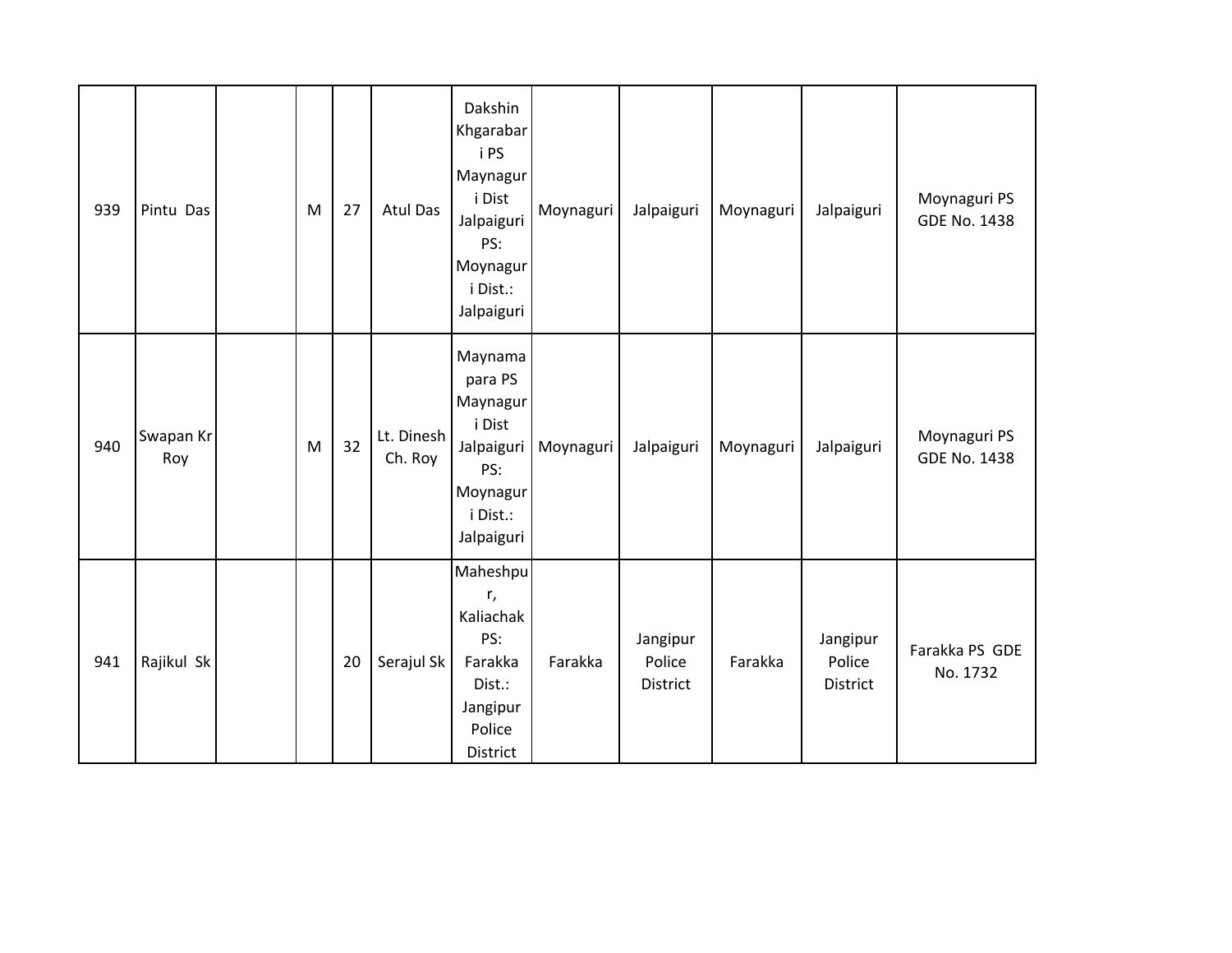|     |                       |    |                      | Sultanganj                                                                                        |         |                                |         |                                       |                            |
|-----|-----------------------|----|----------------------|---------------------------------------------------------------------------------------------------|---------|--------------------------------|---------|---------------------------------------|----------------------------|
| 942 | Asidul<br>Alam        | 26 | Lt Jobair<br>Hossain | $\boldsymbol{\prime}$<br>Kaloiachak<br>PS:<br>Farakka<br>Dist.:<br>Jangipur<br>Police<br>District | Farakka | Jangipur<br>Police<br>District | Farakka | Jangipur<br>Police<br><b>District</b> | Farakka PS GDE<br>No. 1732 |
| 943 | Netai<br>Mondal       | 67 | Lt Charu<br>Mondal   | Nasipur,<br>Pakur PS:<br>Farakka<br>Dist.:<br>Jangipur<br>Police<br>District                      | Farakka | Jangipur<br>Police<br>District | Farakka | Jangipur<br>Police<br>District        | Farakka PS GDE<br>No. 1732 |
| 944 | Mostafijur<br>Rahaman | 22 | Delwar<br>Rahaman    | Gopalpur,<br>Nalhati<br>PS:<br>Farakka<br>Dist.:<br>Jangipur<br>Police<br>District                | Farakka | Jangipur<br>Police<br>District | Farakka | Jangipur<br>Police<br><b>District</b> | Farakka PS GDE<br>No. 1732 |
| 945 | Jasim Sk              | 28 | Sariful Sk           | Pathargha<br>t, Pakur<br>PS:<br>Farakka<br>Dist.:<br>Jangipur<br>Police<br>District               | Farakka | Jangipur<br>Police<br>District | Farakka | Jangipur<br>Police<br>District        | Farakka PS GDE<br>No. 1732 |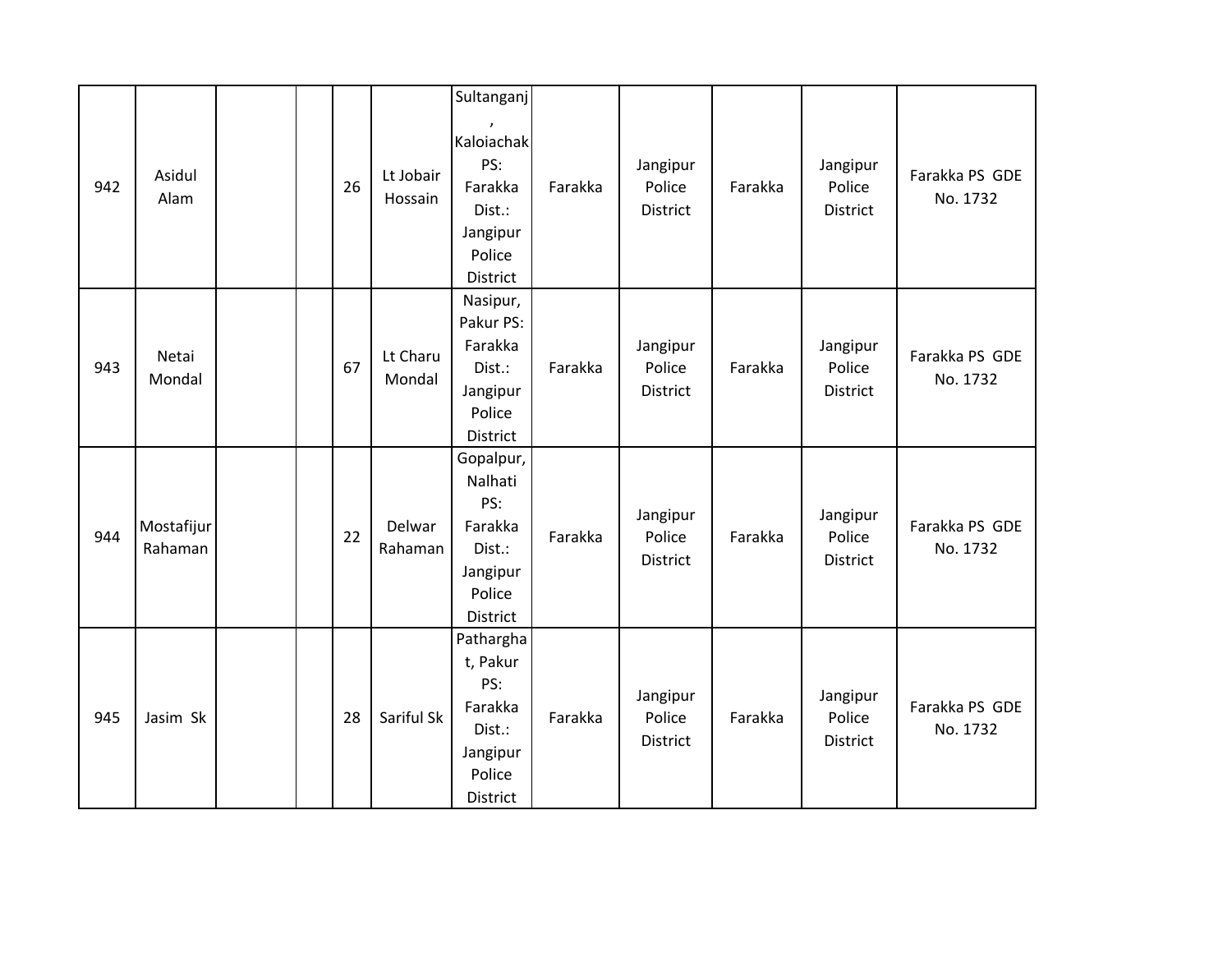| 946 | Rakesh<br>Rajak  | 19 | Asit Rajak         | Bindugra<br>m PS:<br>Farakka<br>Dist.:<br>Jangipur<br>Police<br>District           | Farakka | Jangipur<br>Police<br>District | Farakka | Jangipur<br>Police<br>District | Farakka PS GDE<br>No. 1740 |
|-----|------------------|----|--------------------|------------------------------------------------------------------------------------|---------|--------------------------------|---------|--------------------------------|----------------------------|
| 947 | Hobi Sk          | 42 | Najir Sk           | Jigri,<br>Farakka<br>PS:<br>Farakka<br>Dist.:<br>Jangipur<br>Police<br>District    | Farakka | Jangipur<br>Police<br>District | Farakka | Jangipur<br>Police<br>District | Farakka PS GDE<br>No. 1740 |
| 948 | Jayanta<br>Ghosh | 18 | Gayanath<br>Ghosh  | BIndugra,<br>Farakka<br>PS:<br>Farakka<br>Dist.:<br>Jangipur<br>Police<br>District | Farakka | Jangipur<br>Police<br>District | Farakka | Jangipur<br>Police<br>District | Farakka PS GDE<br>No. 1766 |
| 949 | Anup<br>Ghosh    | 60 | Kashinath<br>Ghosh | Bindugra,<br>Farakka<br>PS:<br>Farakka<br>Dist.:<br>Jangipur<br>Police<br>District | Farakka | Jangipur<br>Police<br>District | Farakka | Jangipur<br>Police<br>District | Farakka PS GDE<br>No. 1766 |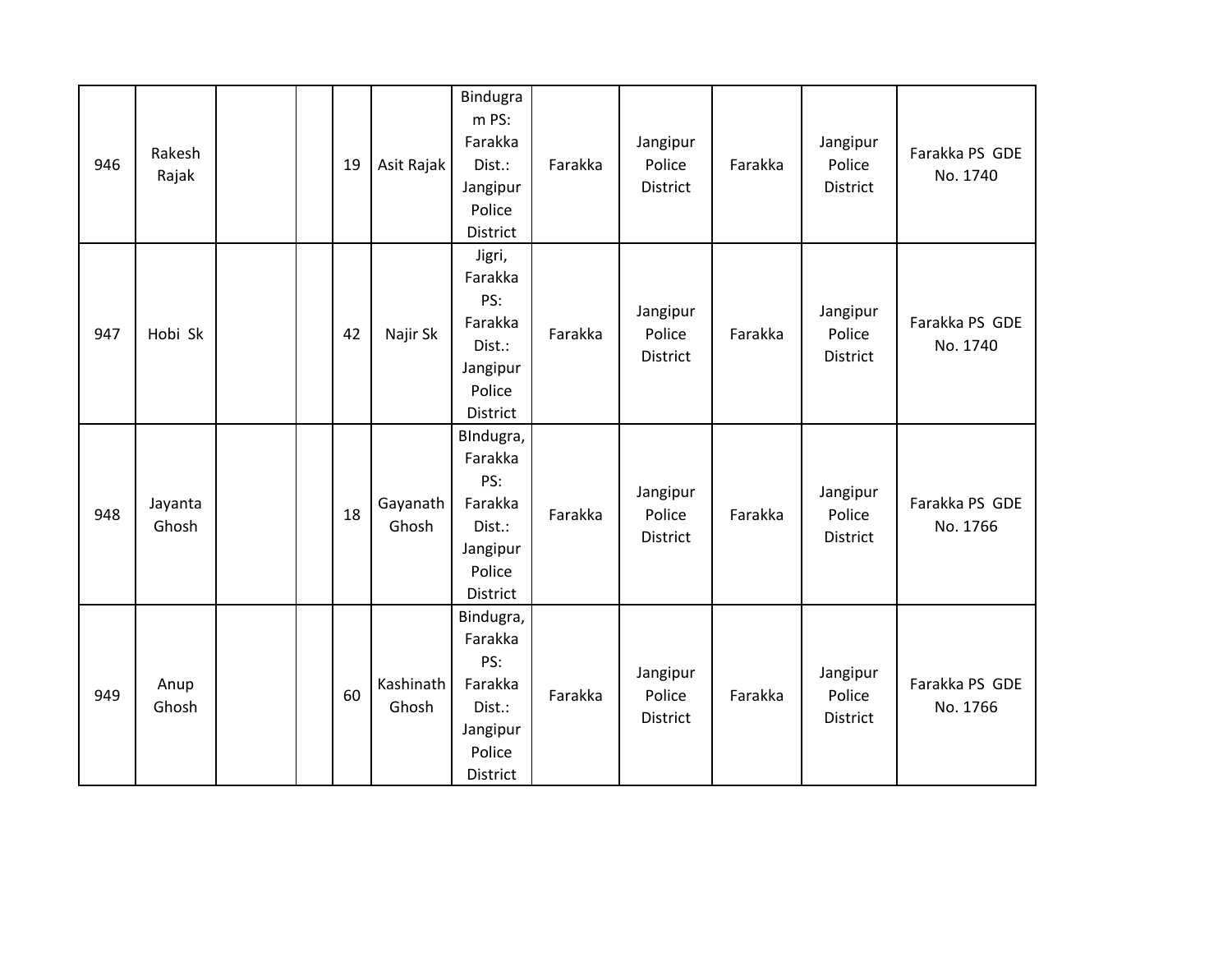| 950 | Salam Sk        |   | 60 | Lt Sanaul<br>Sk | Bewa,<br>Farakka<br>PS:<br>Farakka<br>Dist.:<br>Jangipur<br>Police<br>District    | Farakka           | Jangipur<br>Police<br>District | Farakka           | Jangipur<br>Police<br><b>District</b> | Farakka PS GDE<br>No. 1766              |
|-----|-----------------|---|----|-----------------|-----------------------------------------------------------------------------------|-------------------|--------------------------------|-------------------|---------------------------------------|-----------------------------------------|
| 951 | Firoj Sk        |   | 42 | Salam Sk        | Bewa,<br>Farakka<br>PS:<br>Farakka<br>Dist.:<br>Jangipur<br>Police<br>District    | Farakka           | Jangipur<br>Police<br>District | Farakka           | Jangipur<br>Police<br>District        | Farakka PS GDE<br>No. 1766              |
| 952 | Mainul<br>Haque | M | 22 | Mostafa<br>Sk   | Raninagar<br>PS:<br>Raghunat<br>hganj<br>Dist.:<br>Jangipur<br>Police<br>District | Raghunath<br>ganj | Jangipur<br>Police<br>District | Raghunathg<br>anj | Jangipur<br>Police<br><b>District</b> | Raghunathganj PS<br><b>GDE No. 1827</b> |
| 953 | Pintu Sk        | M | 35 | Rofik Sk        | Talai PS:<br>Raghunat<br>hganj<br>Dist.:<br>Jangipur<br>Police<br>District        | Raghunath<br>ganj | Jangipur<br>Police<br>District | Raghunathg<br>anj | Jangipur<br>Police<br><b>District</b> | Raghunathganj PS<br><b>GDE No. 1827</b> |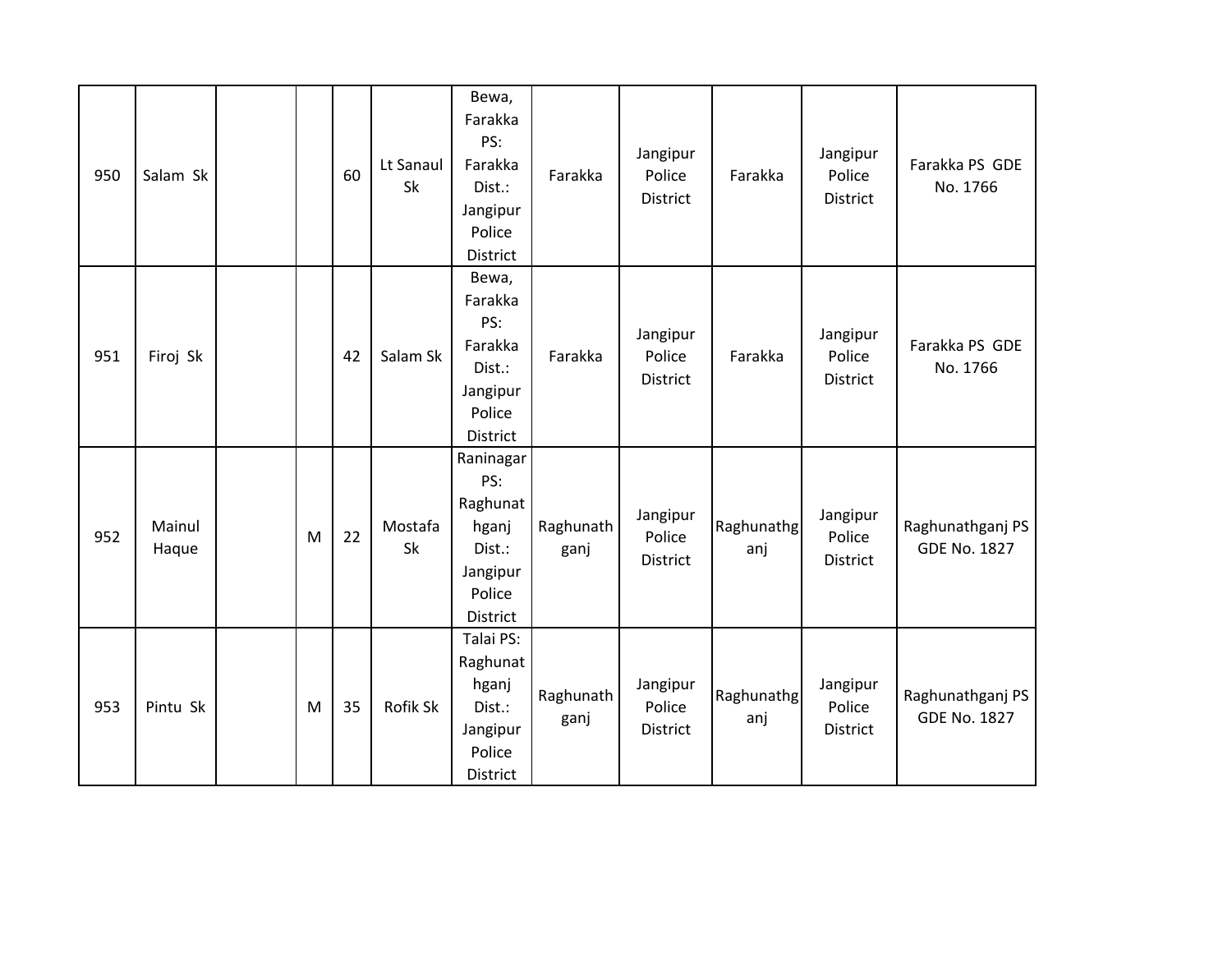| 954 | Haque<br>Saheb | M | 21 | Ajibul Sk             | Talai PS:<br>Raghunat<br>hganj<br>Dist.:<br>Jangipur<br>Police<br>District         | Raghunath<br>ganj | Jangipur<br>Police<br>District        | Raghunathg<br>anj | Jangipur<br>Police<br>District        | Raghunathganj PS<br><b>GDE No. 1827</b> |
|-----|----------------|---|----|-----------------------|------------------------------------------------------------------------------------|-------------------|---------------------------------------|-------------------|---------------------------------------|-----------------------------------------|
| 955 | Fatik Sk       | M | 37 | Lt.mohon<br><b>Sk</b> | Islampur<br>PS:<br>Raghunat<br>hganj<br>Dist.:<br>Jangipur<br>Police<br>District   | Raghunath<br>ganj | Jangipur<br>Police<br><b>District</b> | Raghunathg<br>anj | Jangipur<br>Police<br><b>District</b> | Raghunathganj PS<br><b>GDE No. 1042</b> |
| 956 | Najibul Sk     | M | 20 | Ukil Sk               | Nabakant<br>a PS:<br>Raghunat<br>hganj<br>Dist.:<br>Jangipur<br>Police<br>District | Raghunath<br>ganj | Jangipur<br>Police<br><b>District</b> | Raghunathg<br>anj | Jangipur<br>Police<br><b>District</b> | Raghunathganj PS<br><b>GDE No. 1044</b> |
| 957 | Atabur Sk      | M | 22 | Alim Sk               | <b>BALIA PS:</b><br>Sagardighi<br>Dist.:<br>Jangipur<br>Police<br><b>District</b>  | Sagardighi        | Jangipur<br>Police<br><b>District</b> | Sagardighi        | Jangipur<br>Police<br>District        | Sagardighi PS GDE<br>No. 1828           |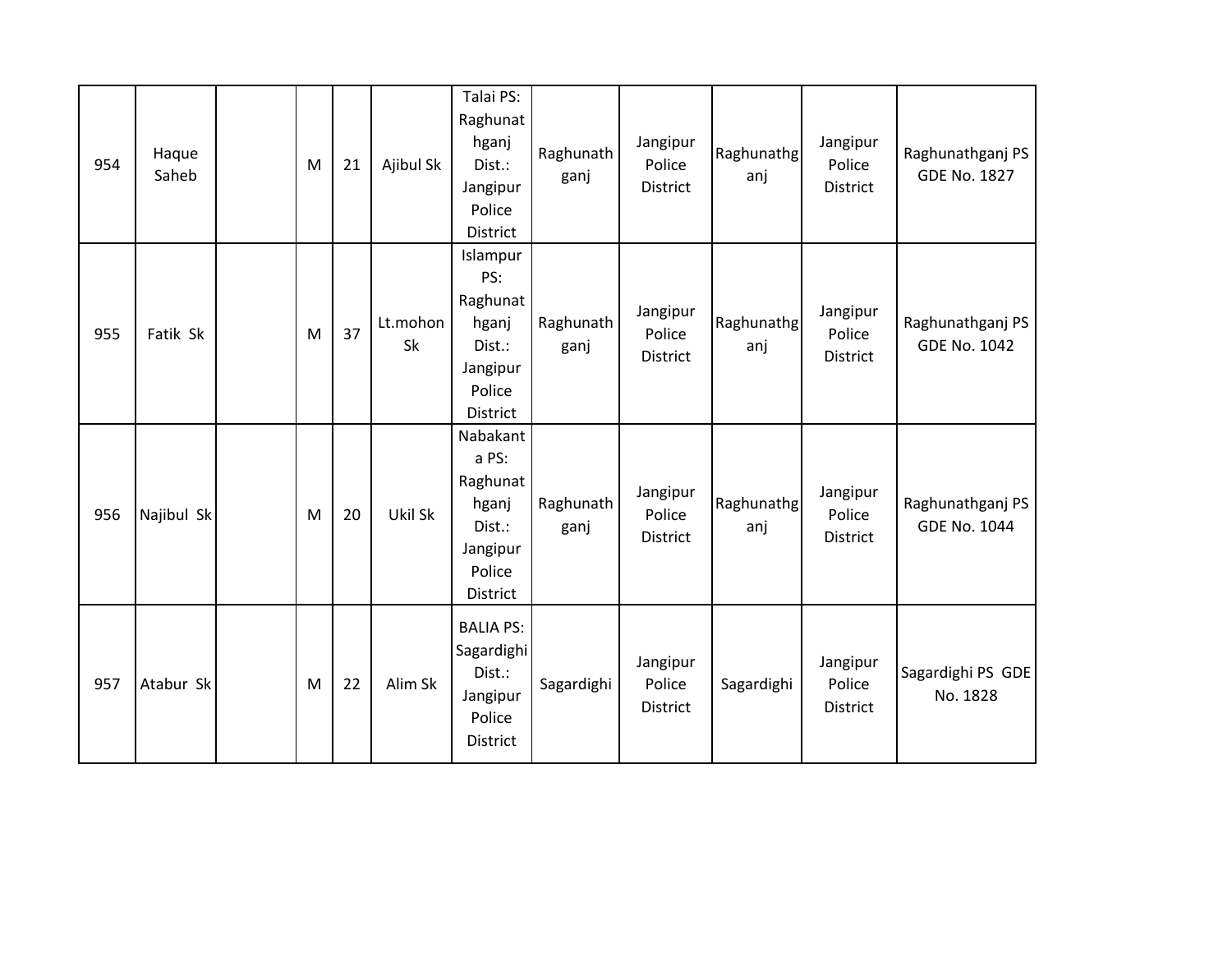| 958 | Aminul Sk          | M | 22 | Alauddin<br><b>Sk</b> | <b>KUTHIPAR</b><br>A PS:<br>Sagardighi<br>Dist.:<br>Jangipur<br>Police<br>District                   | Sagardighi | Jangipur<br>Police<br>District        | Sagardighi | Jangipur<br>Police<br><b>District</b> | Sagardighi PS GDE<br>No. 1828 |
|-----|--------------------|---|----|-----------------------|------------------------------------------------------------------------------------------------------|------------|---------------------------------------|------------|---------------------------------------|-------------------------------|
| 959 | Safat<br>Hossain   | M | 20 | Jahidul<br>Hoque      | <b>MAHIPAL</b><br><b>NATUNPA</b><br>RA PS:<br>Sagardighi<br>Dist.:<br>Jangipur<br>Police<br>District | Sagardighi | Jangipur<br>Police<br><b>District</b> | Sagardighi | Jangipur<br>Police<br><b>District</b> | Sagardighi PS GDE<br>No. 1829 |
| 960 | Abadul<br>Hossain  | M | 29 | Sahu Sk               | <b>MAHIPAL</b><br><b>NATUNPA</b><br>RA PS:<br>Sagardighi<br>Dist.:<br>Jangipur<br>Police<br>District | Sagardighi | Jangipur<br>Police<br>District        | Sagardighi | Jangipur<br>Police<br><b>District</b> | Sagardighi PS GDE<br>No. 1829 |
| 961 | Mahibulla<br>Hoque | M | 26 | Samsul<br>Alam        | <b>PATKELDA</b><br><b>NGA PS:</b><br>Sagardighi<br>Dist.:<br>Jangipur<br>Police<br>District          | Sagardighi | Jangipur<br>Police<br>District        | Sagardighi | Jangipur<br>Police<br>District        | Sagardighi PS GDE<br>No. 1829 |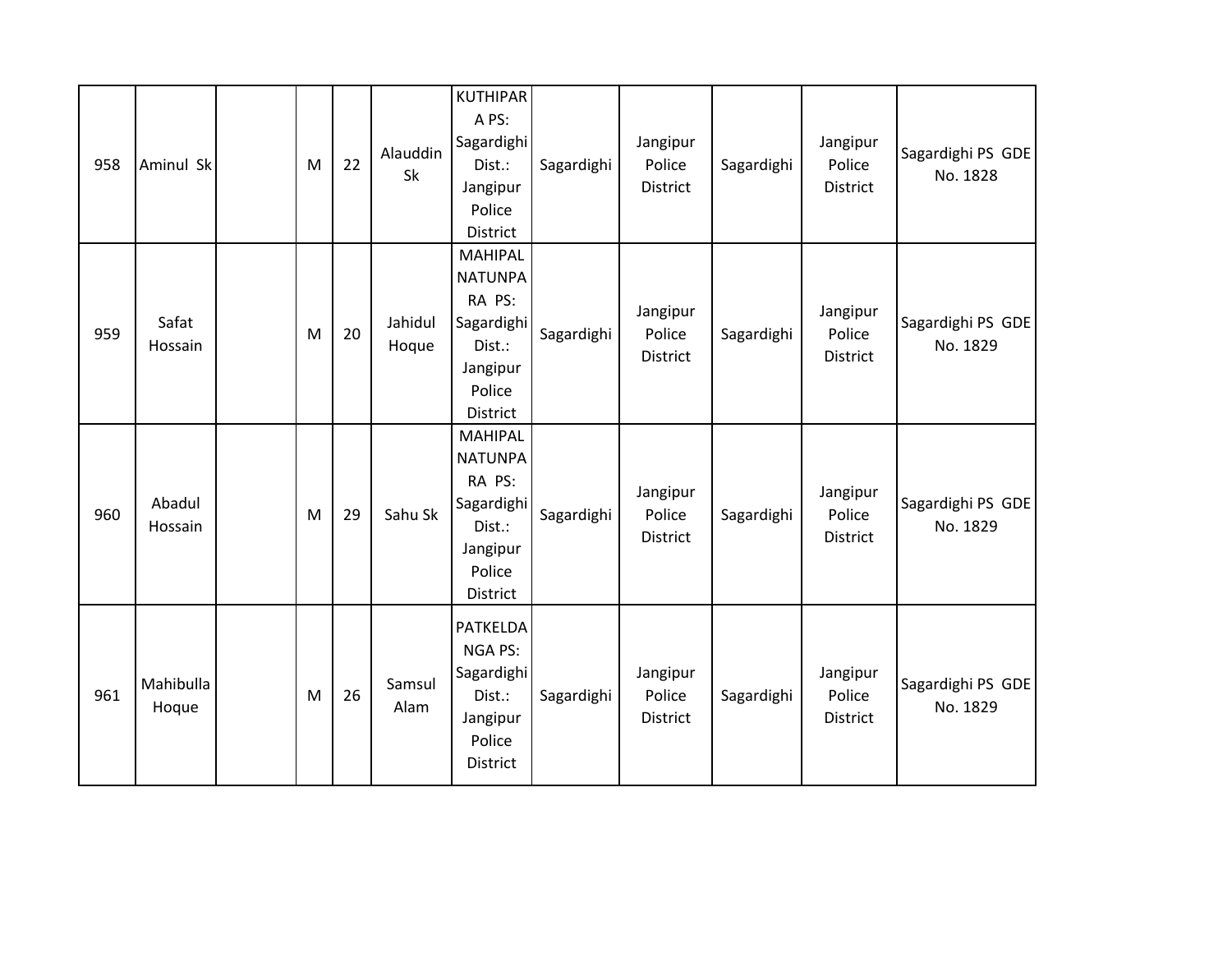| 962 | Hamidul<br>Sk     | M | 45 | Lt S<br>Mohamm<br>ad | <b>DIAR</b><br><b>BALAGAC</b><br>HI PS:<br>Sagardighi<br>Dist.:<br>Jangipur<br>Police<br>District | Sagardighi | Jangipur<br>Police<br><b>District</b> | Sagardighi | Jangipur<br>Police<br><b>District</b> | Sagardighi PS GDE<br>No. 1830 |
|-----|-------------------|---|----|----------------------|---------------------------------------------------------------------------------------------------|------------|---------------------------------------|------------|---------------------------------------|-------------------------------|
| 963 | Shyamal<br>Tudu   | M | 45 | Sukul<br>Tudu        | <b>ISWARBAT</b><br>$I$ PS:<br>Sagardighi<br>Dist.:<br>Jangipur<br>Police<br>District              | Sagardighi | Jangipur<br>Police<br>District        | Sagardighi | Jangipur<br>Police<br>District        | Sagardighi PS GDE<br>No. 1830 |
| 964 | Lalchand<br>Ghosh | M | 55 | Lt Ghutu<br>Ghosh    | Lt Ghutu<br>Ghosh PS:<br>Suti Dist.:<br>Jangipur<br>Police<br>District                            | Suti       | Jangipur<br>Police<br>District        | Suti       | Jangipur<br>Police<br><b>District</b> | Suti PS GDE No.<br>922        |
| 965 | Bikash<br>Mondal  | M | 30 | Santu<br>Mondal      | Lt Ghutu<br>Ghosh PS:<br>Suti Dist.:<br>Jangipur<br>Police<br><b>District</b>                     | Suti       | Jangipur<br>Police<br>District        | Suti       | Jangipur<br>Police<br>District        | Suti PS GDE No.<br>922        |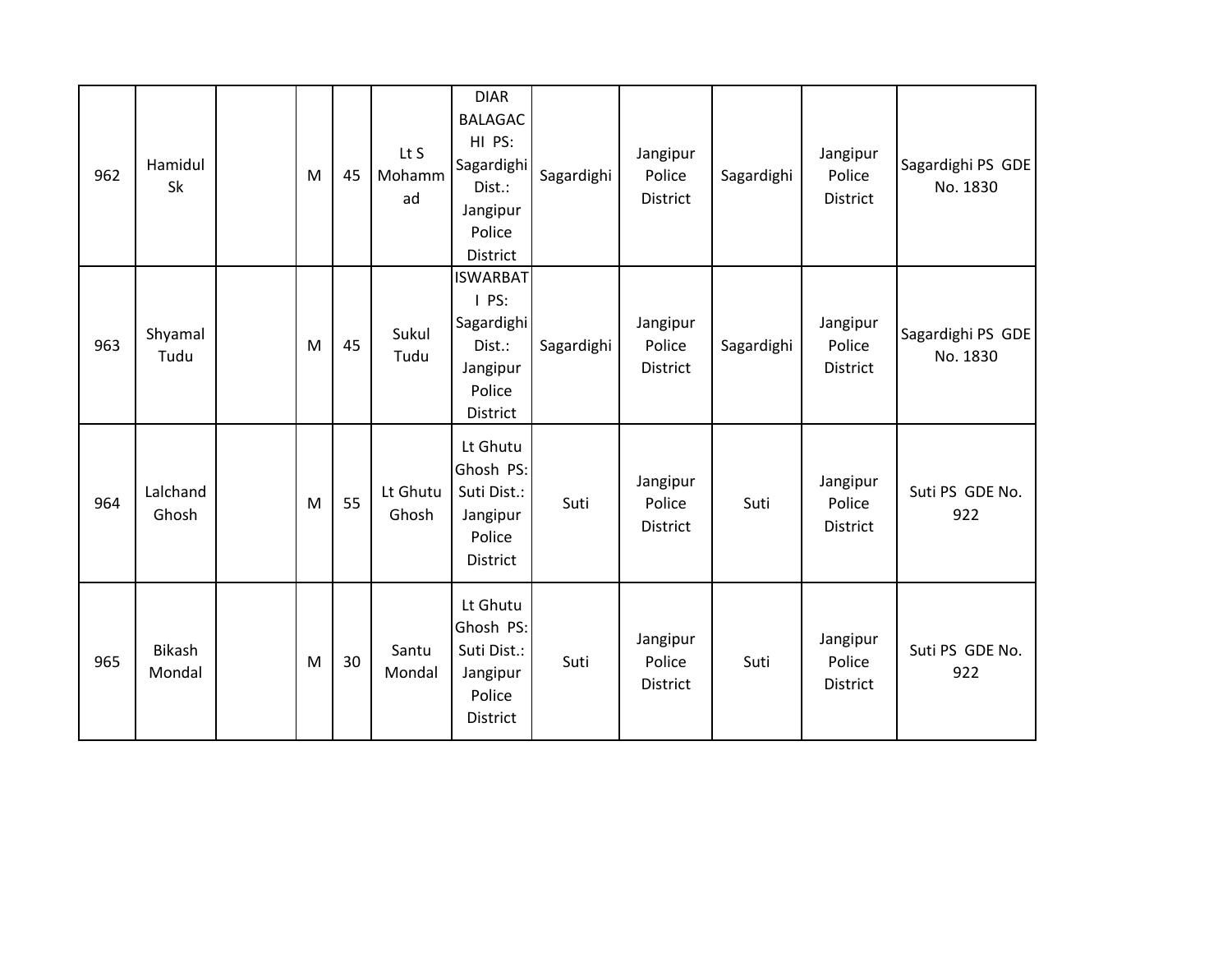| 966 | Abdus<br>Salam     | M         | 57 | Abdus<br>Salam        | Seikhpura<br>PS: Suti<br>Dist.:<br>Jangipur<br>Police<br>District        | Suti | Jangipur<br>Police<br>District        | Suti      | Jangipur<br>Police<br>District | Suti PS GDE No.<br>1729      |
|-----|--------------------|-----------|----|-----------------------|--------------------------------------------------------------------------|------|---------------------------------------|-----------|--------------------------------|------------------------------|
| 967 | Aliul Ajim         | M         | 28 | Sadagar<br>Sk         | Nejampur<br>PS: Suti<br>Dist.:<br>Jangipur<br>Police<br>District         | Suti | Jangipur<br>Police<br><b>District</b> | Suti      | Jangipur<br>Police<br>District | Suti PS GDE No.<br>1695      |
| 968 | Sadagar<br>Sekh    | M         | 51 | Lt.<br>Peshkar<br>Ali | Nejampur<br>PS: Suti<br>Dist.:<br>Jangipur<br>Police<br>District         | Suti | Jangipur<br>Police<br>District        | Suti      | Jangipur<br>Police<br>District | Suti PS GDE No.<br>1697      |
| 969 | Manarul<br>Sk      | ${\sf M}$ |    | Ayub Sk               | Kankuriya<br>PS: Suti<br>Dist.:<br>Jangipur<br>Police<br>District        | Suti | Jangipur<br>Police<br>District        | Suti      | Jangipur<br>Police<br>District | Suti PS GDE No.<br>1679      |
| 970 | Sourav Kr.<br>Shit | M         |    | Tapan Kr.<br>Shit     | Vill+PO-<br>Matinana,<br>PS-<br>Baharagor<br>a, Dist-<br>East<br>Singbhu |      | Basirhat                              | Beliabera | Jhargram                       | Beliabera PS GDE<br>No. 1192 |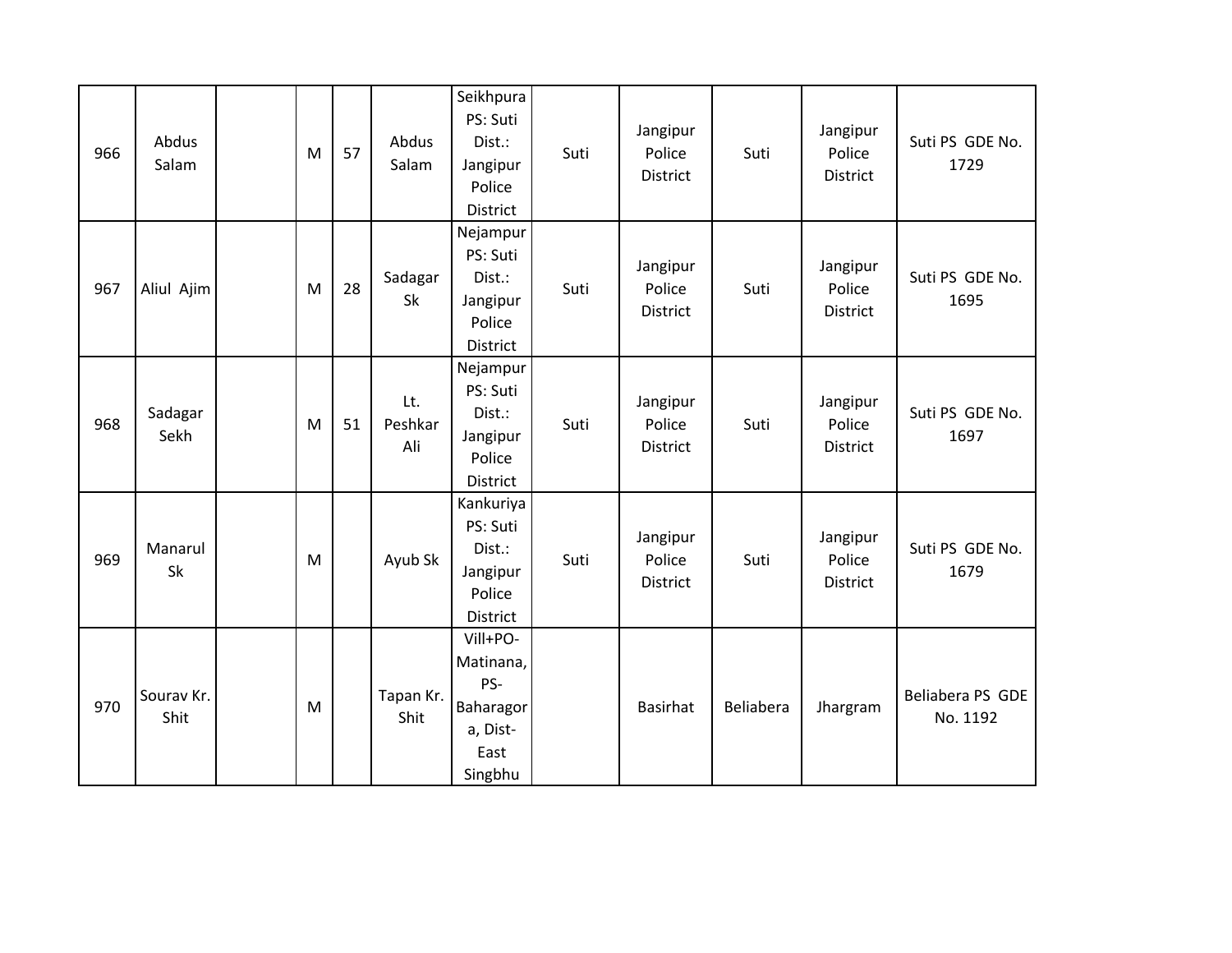| 971 | Tapan Kr.<br>Shit       | M | Lt. Gopal<br>Ch. Shit         | Vill+PO-<br>Matinana,<br>PS-<br>Baharagor<br>a, Dist-<br>East<br>Singbh       |           | <b>Basirhat</b> | Beliabera | Jhargram                                | Beliabera PS GDE<br>No. 1192 |
|-----|-------------------------|---|-------------------------------|-------------------------------------------------------------------------------|-----------|-----------------|-----------|-----------------------------------------|------------------------------|
| 972 | Mahosh<br>Dehuri        | M | Lt.<br>Shibshank<br>ar Dehuri | Vill-Balia,<br>PS:<br>Beliabera<br>Dist.:<br>Jhargram                         | Beliabera | Jhargram        | Beliabera | Jhargram                                | Beliabera PS GDE<br>No. 1206 |
| 973 | Koushik<br>Kr. Shaw     | M | Lt. Ashish<br>Kr. Shaw        | Vill-<br>Chiapara,<br>PO-<br>Chichira<br>PS:<br>Jamboni<br>Dist.:<br>Jhargram | Jamboni   | Jhargram        | Beliabera | Jhargram                                | Beliabera PS GDE<br>No. 1220 |
| 974 | Sanat<br>Kumar<br>Panja |   | Lt.<br>Basudeb<br>Panja       |                                                                               |           | <b>Basirhat</b> | Sankrail  | Howrah<br>Police<br>Commission<br>erate | Sankrail PS GDE<br>No. 972   |
| 975 | <b>Talib Sah</b>        |   | Dilmaham<br>mad Sah           |                                                                               |           | <b>Basirhat</b> | Sankrail  | Howrah<br>Police<br>Commission<br>erate | Sankrail PS GDE<br>No. 972   |
| 976 | S.raj<br>Naskar         |   | Yusuf<br>Naskar               |                                                                               |           | <b>Basirhat</b> | Sankrail  | Howrah<br>Police<br>Commission<br>erate | Sankrail PS GDE<br>No. 972   |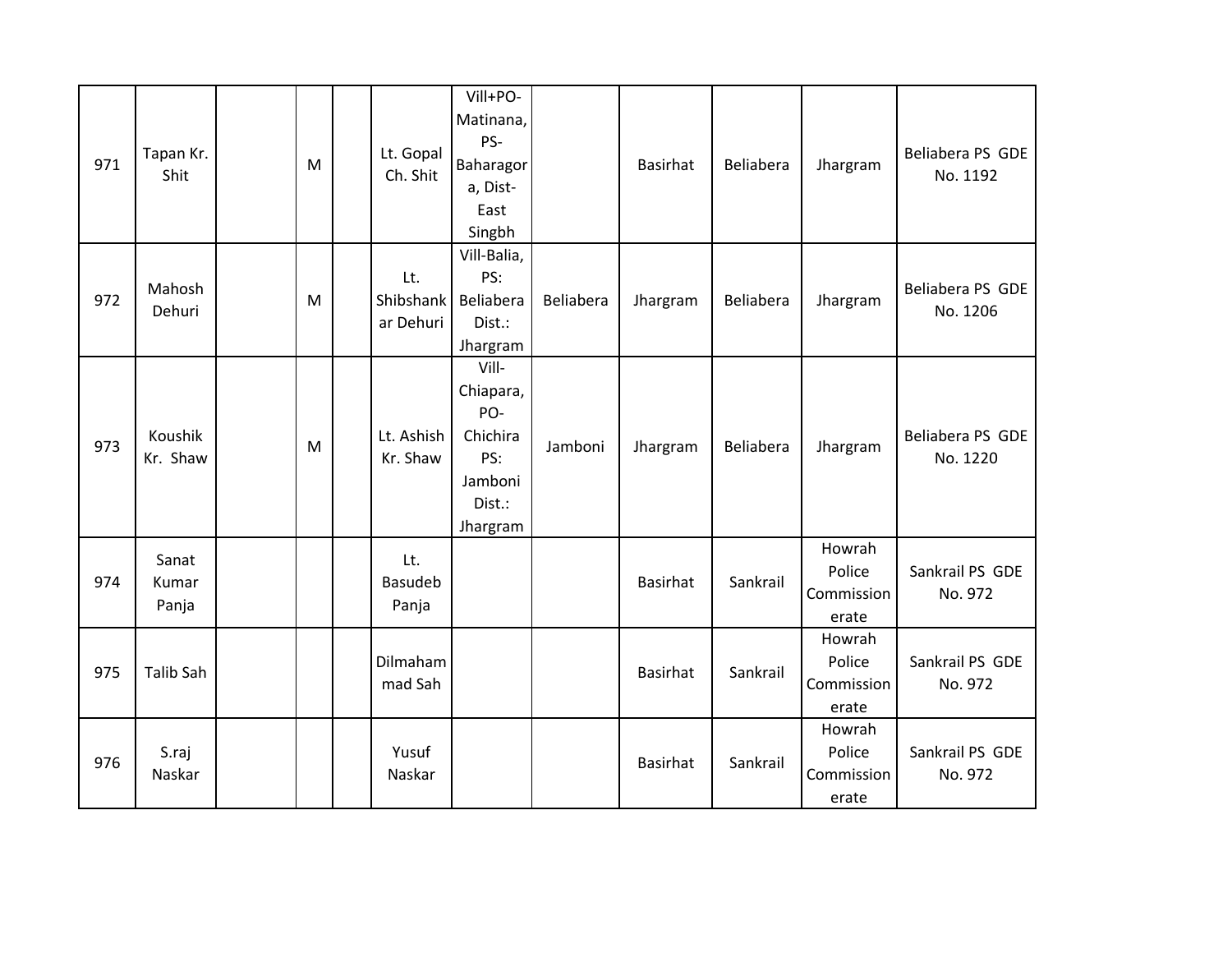| 977 | Sayed Ali<br>Middey   |  | Musraf Ali<br>Middey       |  | Basirhat        | Sankrail | Howrah<br>Police<br>Commission<br>erate | Sankrail PS GDE<br>No. 972  |
|-----|-----------------------|--|----------------------------|--|-----------------|----------|-----------------------------------------|-----------------------------|
| 978 | Uttam<br>Sahoo        |  | Goutam<br>Sahoo            |  | <b>Basirhat</b> | Sankrail | Howrah<br>Police<br>Commission<br>erate | Sankrail PS GDE<br>No. 972  |
| 979 | Uday<br>Naskar        |  | Lt. Adhir<br>Naskar        |  | <b>Basirhat</b> | Sankrail | Howrah<br>Police<br>Commission<br>erate | Sankrail PS GDE<br>No. 952  |
| 980 | Sk<br>Sanowar         |  | Sk Hanif                   |  | Basirhat        | Sankrail | Howrah<br>Police<br>Commission<br>erate | Sankrail PS GDE<br>No. 952  |
| 981 | Aloke<br><b>Tigga</b> |  | Lt Disnish<br><b>Tigga</b> |  | <b>Basirhat</b> | Sankrail | Howrah<br>Police<br>Commission<br>erate | Sankrail PS GDE<br>No. 1500 |
| 982 | Abga Akka             |  | Lt Rithu<br>Akka           |  | <b>Basirhat</b> | Sankrail | Howrah<br>Police<br>Commission<br>erate | Sankrail PS GDE<br>No. 1500 |
| 983 | Rabin<br>Saudopa      |  | Pataru<br>Saudopa          |  | <b>Basirhat</b> | Sankrail | Howrah<br>Police<br>Commission<br>erate | Sankrail PS GDE<br>No. 1500 |
| 984 | Jaction<br>Kujar      |  | Hilaris<br>Kujar           |  | <b>Basirhat</b> | Sankrail | Howrah<br>Police<br>Commission<br>erate | Sankrail PS GDE<br>No. 1500 |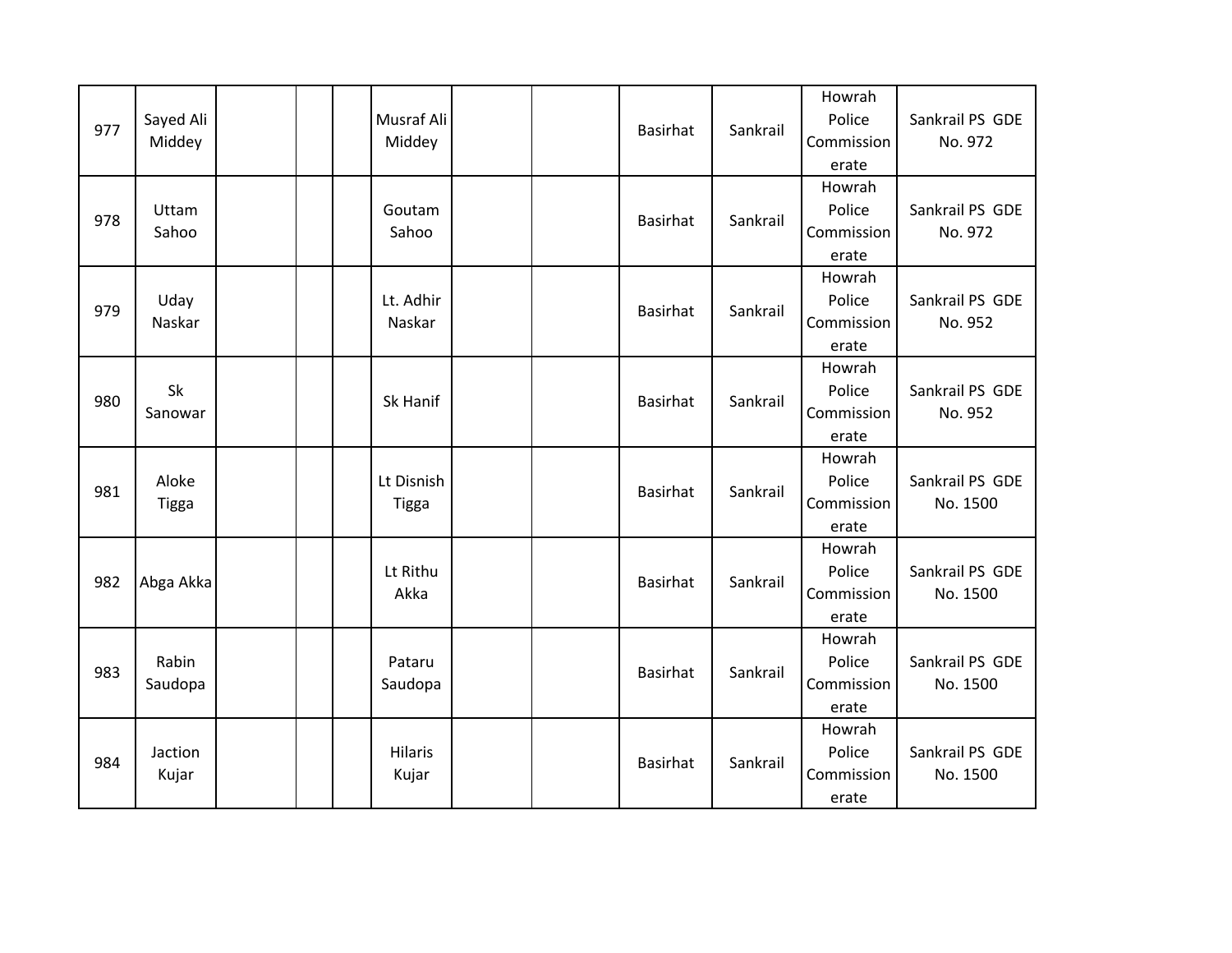| 985 | Jhones<br>Tirki    |   |    | Gandru<br>Tirki   |                                                                            |                | <b>Basirhat</b> | Sankrail   | Howrah<br>Police<br>Commission<br>erate | Sankrail PS GDE<br>No. 1500         |
|-----|--------------------|---|----|-------------------|----------------------------------------------------------------------------|----------------|-----------------|------------|-----------------------------------------|-------------------------------------|
| 986 | Kailash<br>Chhetri | M | 33 | Padam<br>Chhetri  | Nim<br>Busty,<br>Tunglabon<br>g PS:<br>Garubatha<br>n Dist.:<br>Kalimpong  | Garubatha<br>n | Kalimpong       | Garubathan | Kalimpong                               | Garubathan PS<br><b>GDE No. 784</b> |
| 987 | Rajawal<br>Karim   | M | 33 | Agijul<br>Haque   | Hai Hai<br>Patta Nim<br>Kajhora<br>PS:<br>Malbazar<br>Dist.:<br>Jalpaiguri | Malbazar       | Jalpaiguri      | Garubathan | Kalimpong                               | Garubathan PS<br><b>GDE No. 784</b> |
| 988 | Bikram<br>Nepali   | M | 29 | Lal Bdr<br>Nepali | Dhipdara<br>PS:<br>Garubatha<br>n Dist.:<br>Kalimpong                      | Garubatha<br>n | Kalimpong       | Garubathan | Kalimpong                               | Garubathan PS<br><b>GDE No. 776</b> |
| 989 | Pramod<br>Toppo    | M | 23 | Jinues<br>Toppa   | Saili Chel<br>Line PS:<br>Malbazar<br>Dist.:<br>Jalpaiguri                 | Malbazar       | Jalpaiguri      | Garubathan | Kalimpong                               | Garubathan PS<br><b>GDE No. 776</b> |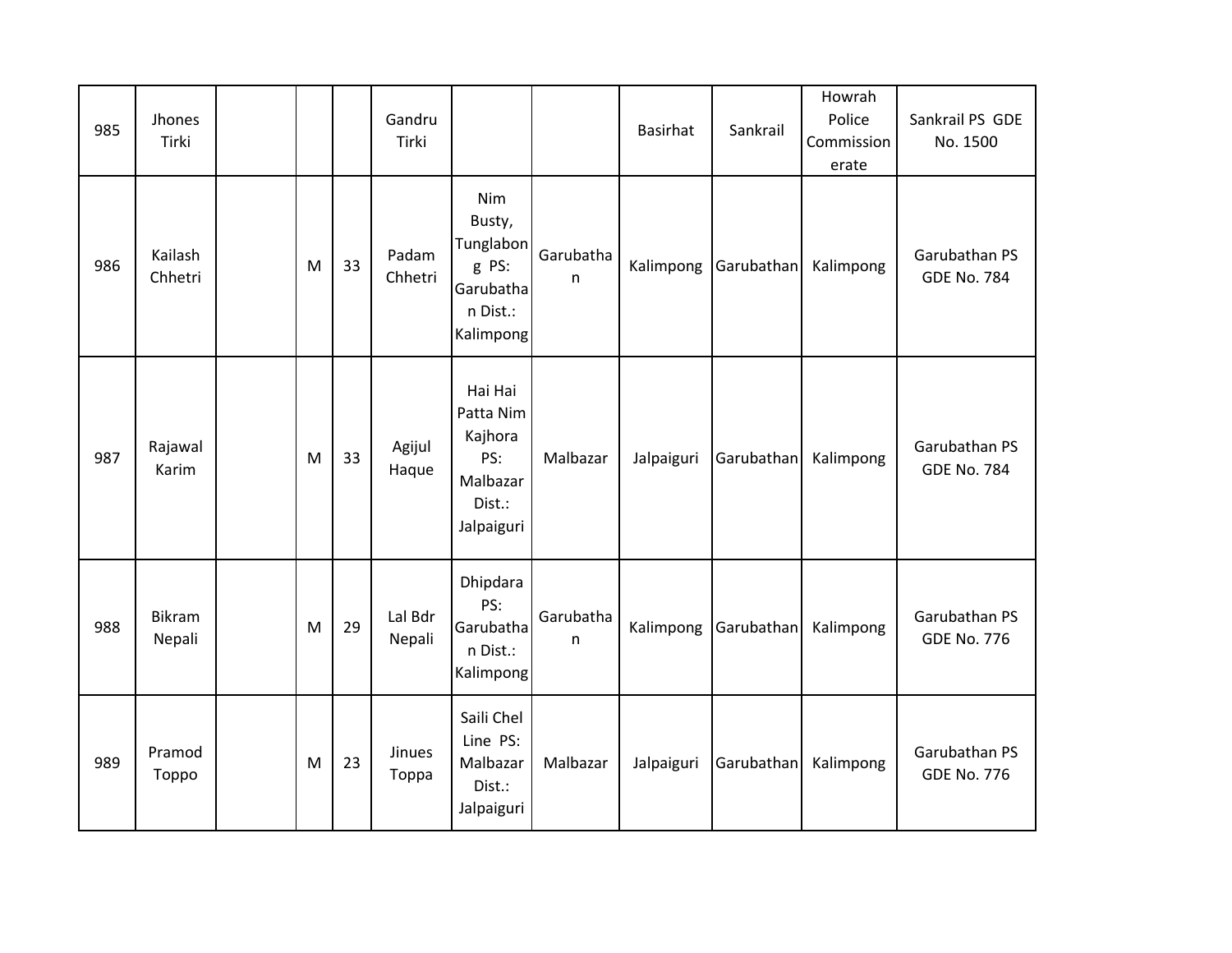| 990 | Surojit<br>Dolai  | M | 18 | Mitya<br>Dolai       | Sadichak<br>PS: Ghatal<br>Dist.:<br>Paschim<br>Mednipor<br>e      | Ghatal    | Paschim<br>Mednipore          | Kharagpur<br>g.r.p.s. | Kharagpur<br>G.R.P. | Kharagpur g.r.p.s.<br>PS GDE No. 1236 |
|-----|-------------------|---|----|----------------------|-------------------------------------------------------------------|-----------|-------------------------------|-----------------------|---------------------|---------------------------------------|
| 991 | Sanjoy<br>Majhi   | M | 18 | Subhas<br>Majhi      | Mirjapur<br>PS:<br>Tamluk<br>Dist.:<br>Purba<br>Mednipor<br>e     | Tamluk    | Purba<br>Mednipore            | Kharagpur<br>g.r.p.s. | Kharagpur<br>G.R.P. | Kharagpur g.r.p.s.<br>PS GDE No. 1236 |
| 992 | Gurupada<br>Dauri | M | 29 | Ramkrishn<br>a Dauri | Makramp<br>ur PS:<br>Pataspur<br>Dist.:<br>Purba<br>Mednipor<br>e | Pataspur  | Purba<br>Mednipore            | Kharagpur<br>g.r.p.s. | Kharagpur<br>G.R.P. | Kharagpur g.r.p.s.<br>PS GDE No. 1247 |
| 993 | Supol<br>Hansda   | M | 24 | Mangal<br>Hansda     | Chandpar<br>a PS:<br>Sagarpara<br>Dist.:<br>Murshida<br>bad       | Sagarpara | Murshidaba<br>d               | Kharagpur<br>g.r.p.s. | Kharagpur<br>G.R.P. | Kharagpur g.r.p.s.<br>PS GDE No. 1247 |
| 994 | Bijoy<br>Thokdar  | M | 34 | Sanatan<br>Thokdar   | Banagram<br>PS: Itahar<br>Dist.:<br>Raiganj<br>Police<br>District | Itahar    | Raiganj<br>Police<br>District | Kharagpur<br>g.r.p.s. | Kharagpur<br>G.R.P. | Kharagpur g.r.p.s.<br>PS GDE No. 1247 |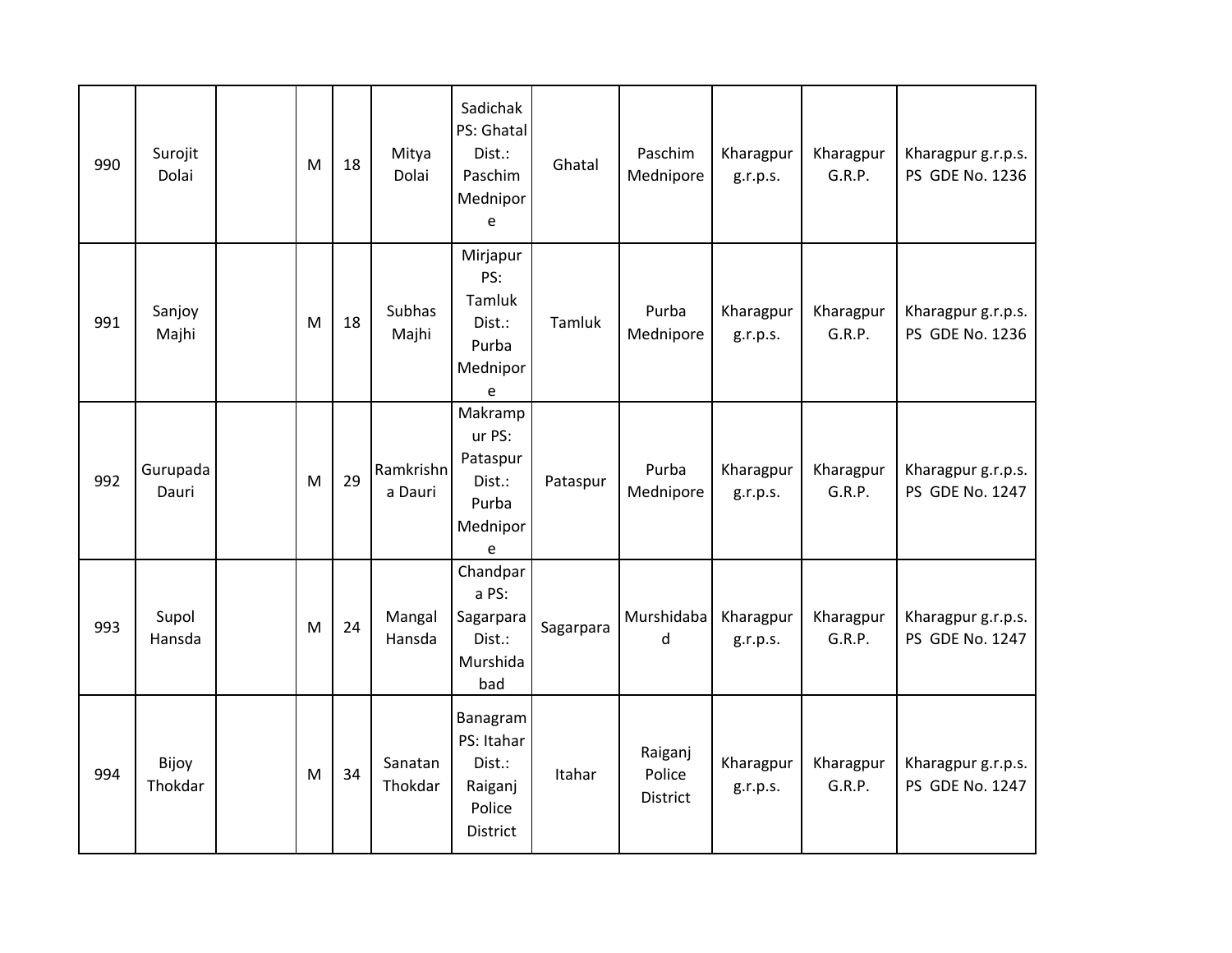| 995 | Bijoy<br>Basumata<br>ri | M | 50 | Rajani<br>Basumata<br>ri | Banagram<br>PS: Itahar<br>Dist.:<br>Raiganj<br>Police<br>District                      | Itahar     | Raiganj<br>Police<br>District | Kharagpur<br>g.r.p.s. | Kharagpur<br>G.R.P. | Kharagpur g.r.p.s.<br>PS GDE No. 1247 |
|-----|-------------------------|---|----|--------------------------|----------------------------------------------------------------------------------------|------------|-------------------------------|-----------------------|---------------------|---------------------------------------|
| 996 | P Nakka<br>Raju         | M | 30 | Pasupati<br>Appa Rao     | Kothkata<br>PS:<br>Karandighi<br>Dist.:<br>Raiganj<br>Police<br>District               | Karandighi | Raiganj<br>Police<br>District | Kharagpur<br>g.r.p.s. | Kharagpur<br>G.R.P. | Kharagpur g.r.p.s.<br>PS GDE No. 1247 |
| 997 | Papun<br>Pradhan        | M | 23 | Balaram<br>Pradhan       | Sagar<br>Naogao<br>PS:<br>Karandighi<br>Dist.:<br>Raiganj<br>Police<br><b>District</b> | Karandighi | Raiganj<br>Police<br>District | Kharagpur<br>g.r.p.s. | Kharagpur<br>G.R.P. | Kharagpur g.r.p.s.<br>PS GDE No. 1247 |
| 998 | Sai Kumar               | M | 20 | Raju<br>Naidu            | Kothakata<br>PS:<br>Karandighi<br>Dist.:<br>Raiganj<br>Police<br>District              | Karandighi | Raiganj<br>Police<br>District | Kharagpur<br>g.r.p.s. | Kharagpur<br>G.R.P. | Kharagpur g.r.p.s.<br>PS GDE No. 1247 |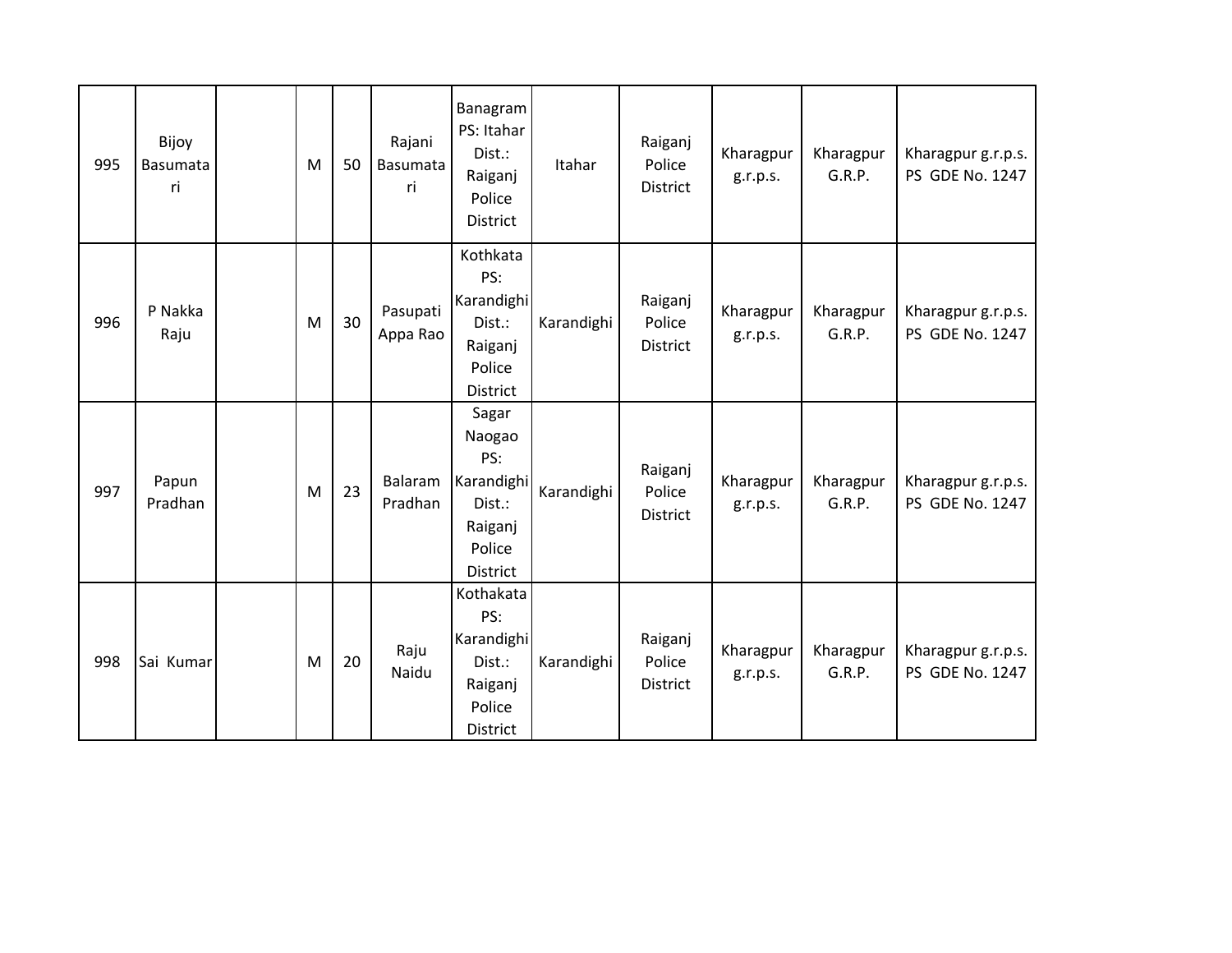| 999  | Karri<br>Srinubabu       | M | 30 | Karri<br>Satyanara<br>yyan | Makram<br>PS:<br>Hemtabad<br>Dist.:<br>Raiganj<br>Police<br><b>District</b>     | Hemtabad | Raiganj<br>Police<br>District          | Kharagpur<br>g.r.p.s. | Kharagpur<br>G.R.P. | Kharagpur g.r.p.s.<br>PS GDE No. 1247 |
|------|--------------------------|---|----|----------------------------|---------------------------------------------------------------------------------|----------|----------------------------------------|-----------------------|---------------------|---------------------------------------|
| 1000 | Gopalli<br>Bapanayy<br>a | M | 29 | Gopalli<br>Ramana          | Aduravad<br>a PS:<br>Hemtabad<br>Dist.:<br>Raiganj<br>Police<br><b>District</b> | Hemtabad | Raiganj<br>Police<br>District          | Kharagpur<br>g.r.p.s. | Kharagpur<br>G.R.P. | Kharagpur g.r.p.s.<br>PS GDE No. 1247 |
| 1001 | Narayan<br>Kumar         | M | 25 | Surja<br>Mohan<br>Das      | Bijni PS:<br>Hemtabad<br>Dist.:<br>Raiganj<br>Police<br><b>District</b>         | Hemtabad | Raiganj<br>Police<br>District          | Kharagpur<br>g.r.p.s. | Kharagpur<br>G.R.P. | Kharagpur g.r.p.s.<br>PS GDE No. 1247 |
| 1002 | Raja Das                 | M | 26 | <b>Manik Das</b>           | Sankijam<br>PS: Kulpi<br>Dist.:<br>Sundarba<br>n Police<br><b>District</b>      | Kulpi    | Sundarban<br>Police<br><b>District</b> | Kharagpur<br>g.r.p.s. | Kharagpur<br>G.R.P. | Kharagpur g.r.p.s.<br>PS GDE No. 1247 |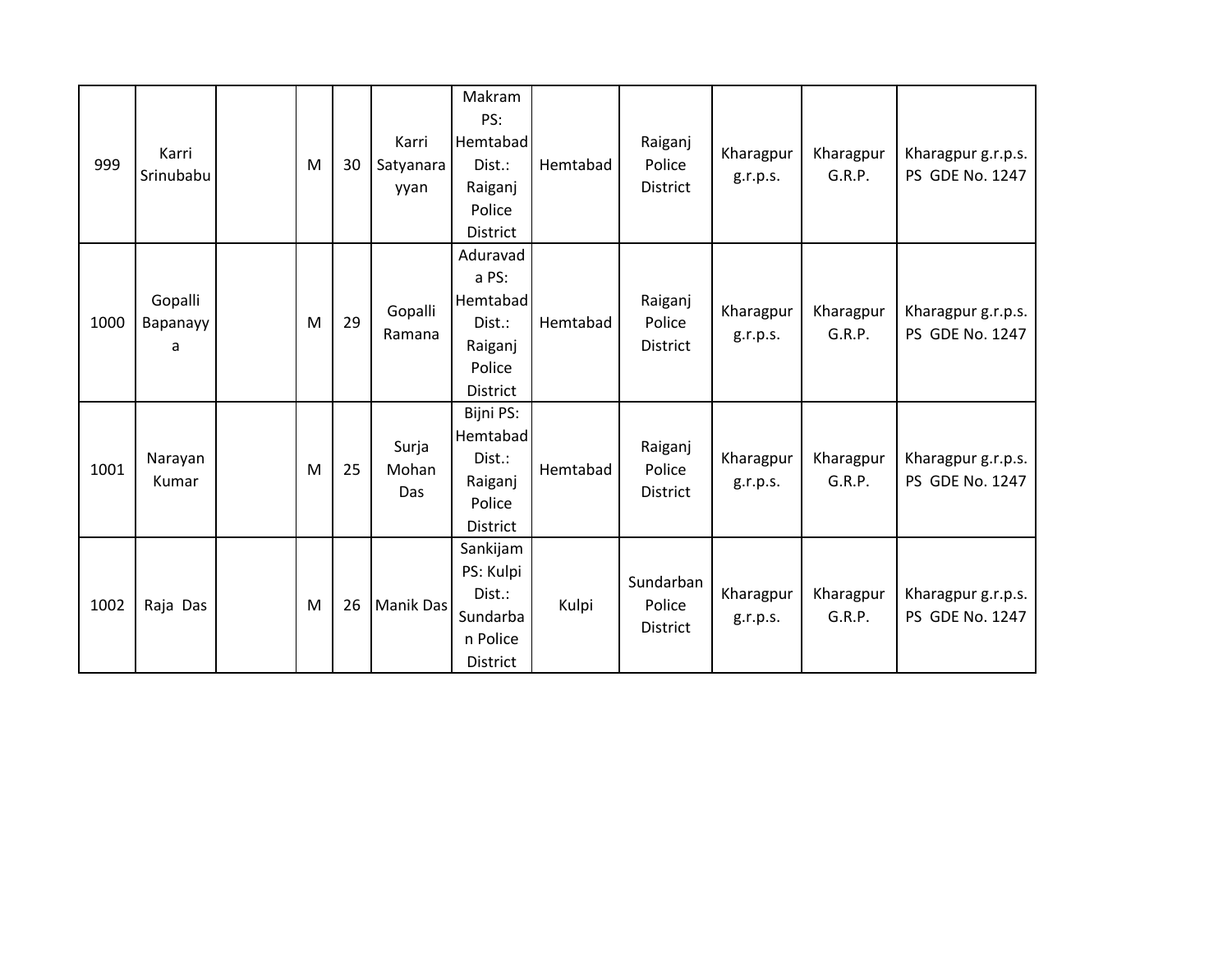| 1003 | Jatan Das       | M | 23 | Dhirendar<br>Das | Kailash<br>nagar PS:<br>Harwood<br>point<br>coastal<br>Dist.:<br>Sundarba<br>n Police<br>District  | Harwood<br>point<br>coastal | Sundarban<br>Police<br>District | Kharagpur<br>g.r.p.s. | Kharagpur<br>G.R.P. | Kharagpur g.r.p.s.<br>PS GDE No. 1247 |
|------|-----------------|---|----|------------------|----------------------------------------------------------------------------------------------------|-----------------------------|---------------------------------|-----------------------|---------------------|---------------------------------------|
| 1004 | Sourav<br>Das   | M | 23 | Rasik Das        | Kalilash<br>nagar PS:<br>Harwood<br>point<br>coastal<br>Dist.:<br>Sundarba<br>n Police<br>District | Harwood<br>point<br>coastal | Sundarban<br>Police<br>District | Kharagpur<br>g.r.p.s. | Kharagpur<br>G.R.P. | Kharagpur g.r.p.s.<br>PS GDE No. 1247 |
| 1005 | Samar<br>Das    | M | 47 | Lt Anil Das      | Mogra PS:<br>Mogra<br>Dist.:<br>Hooghly<br>Rural                                                   | Mogra                       | Hooghly<br>Rural                | Kharagpur<br>g.r.p.s. | Kharagpur<br>G.R.P. | Kharagpur g.r.p.s.<br>PS GDE No. 1260 |
| 1006 | <b>Baul Das</b> | M | 44 | Lt. Netai<br>Das | Mogra PS:<br>Mogra<br>Dist.:<br>Hooghly<br>Rural                                                   | Mogra                       | Hooghly<br>Rural                | Kharagpur<br>g.r.p.s. | Kharagpur<br>G.R.P. | Kharagpur g.r.p.s.<br>PS GDE No. 1260 |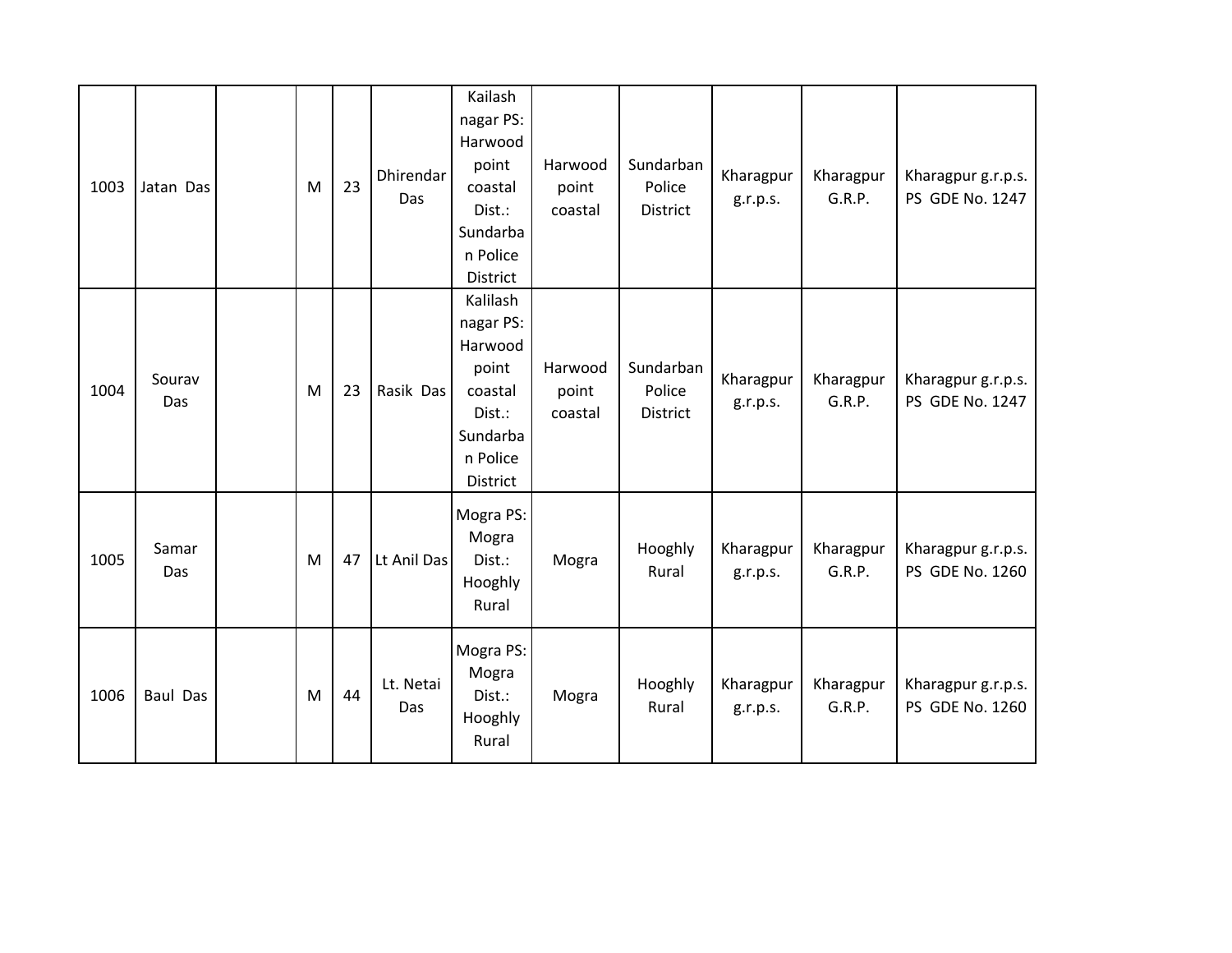| 1007 | Bobby<br>Saren    | M | 39 | Rajan<br>Saren   | Hirapur<br>PS:<br>hi Dist.:<br>Purba<br>Burdwan                     | Madhabdi Madhabdih<br>j            | Purba<br>Burdwan     | Kharagpur<br>g.r.p.s. | Kharagpur<br>G.R.P. | Kharagpur g.r.p.s.<br>PS GDE No. 1260                                  |
|------|-------------------|---|----|------------------|---------------------------------------------------------------------|------------------------------------|----------------------|-----------------------|---------------------|------------------------------------------------------------------------|
| 1008 | Gouranga<br>Majhi | M | 38 | Majhi            | Hirapur<br>PS:<br>hi Dist.:<br>Purba<br>Burdwan                     | Lt Sanatan Madhabdi Madhabdih<br>Ť | Purba<br>Burdwan     | Kharagpur<br>g.r.p.s. | Kharagpur<br>G.R.P. | Kharagpur g.r.p.s.<br>PS GDE No. 1260                                  |
| 1009 | Biswajit<br>Patra | M | 46 | Hemanta<br>Patra | Egra PS:<br>Egra Dist.:<br>Purba<br>Mednipor<br>e                   | Egra                               | Purba<br>Mednipore   | Kharagpur<br>g.r.p.s. | Kharagpur<br>G.R.P. | Kharagpur g.r.p.s.<br>PS Outpost<br>Medinipur Road<br>GRPP GDE No. 631 |
| 1010 | <b>Bulan Das</b>  | M | 30 | Susanta<br>Das   | Amtola<br>PS: Debra<br>Dist.:<br>Paschim<br>Mednipor<br>e           | Debra                              | Paschim<br>Mednipore | Kharagpur<br>g.r.p.s. | Kharagpur<br>G.R.P. | Kharagpur g.r.p.s.<br>PS Outpost<br>Medinipur Road<br>GRPP GDE No. 631 |
| 1011 | Nirmal<br>Mahata  | M | 27 | Jiten<br>Mahata  | Patapahar<br>i PS:<br>Salbani<br>Dist.:<br>Paschim<br>Mednipor<br>e | Salbani                            | Paschim<br>Mednipore | Kharagpur<br>g.r.p.s. | Kharagpur<br>G.R.P. | Kharagpur g.r.p.s.<br>PS Outpost<br>Medinipur Road<br>GRPP GDE No. 631 |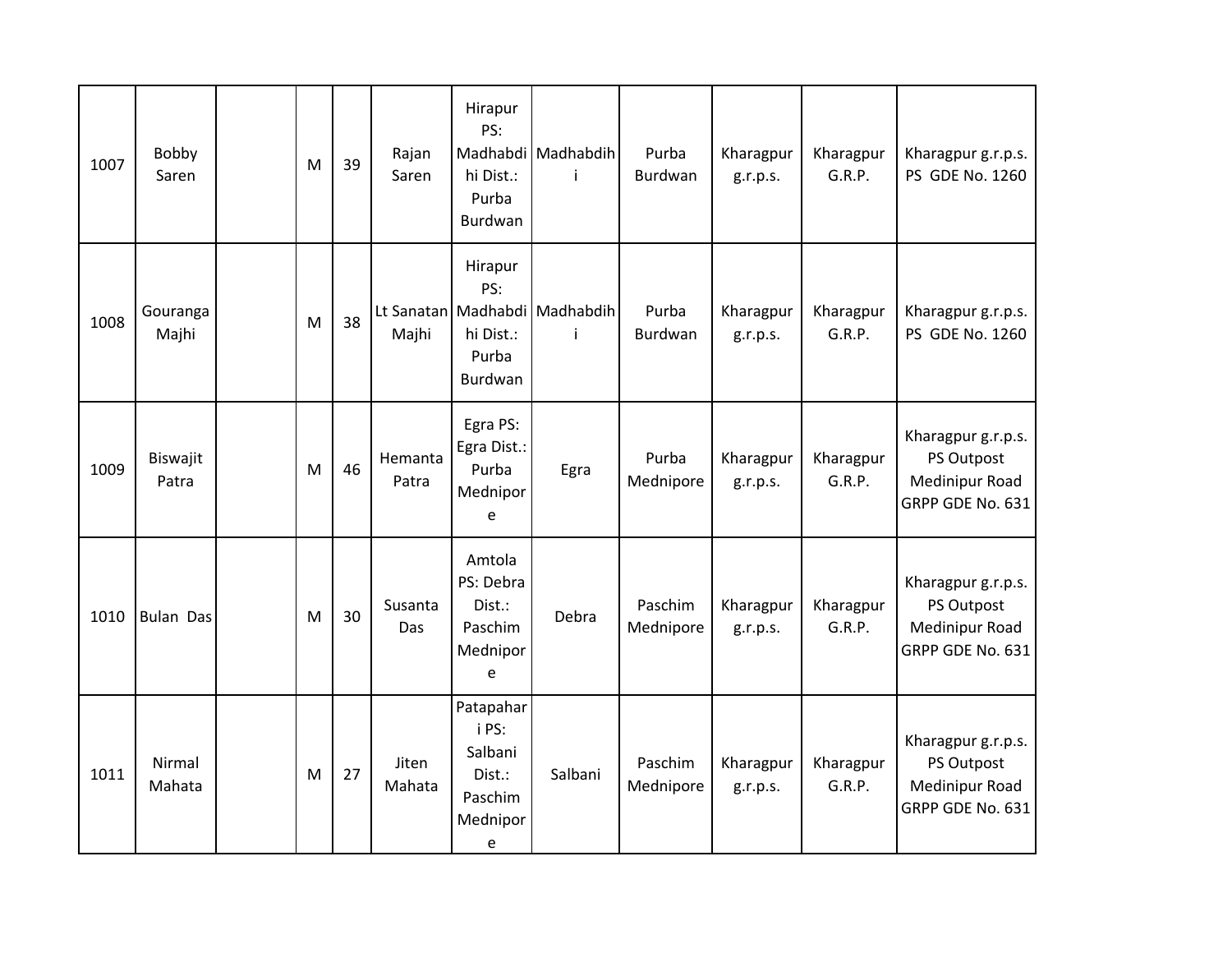| 1012 | Sudipta<br>Sarkar              | M | 28 | Sahadev<br>Sarkar                | PS:<br>Hogalberi<br>a Dist.:<br>Krishnana<br>gar Police<br>District        | Hogalberia | Krishnanaga<br>r Police<br>District        | Karimpore | Krishnanaga<br>r Police<br><b>District</b> | Karimpore PS GDE<br>No. 1054       |
|------|--------------------------------|---|----|----------------------------------|----------------------------------------------------------------------------|------------|--------------------------------------------|-----------|--------------------------------------------|------------------------------------|
| 1013 | <b>Subhas</b><br><b>Biswas</b> | M |    | Lt. Sudhir<br><b>Biswas</b>      | PS:<br>Hogalberi<br>a Dist.:<br>Krishnana<br>gar Police<br><b>District</b> | Hogalberia | Krishnanaga<br>r Police<br><b>District</b> | Karimpore | Krishnanaga<br>r Police<br><b>District</b> | Karimpore PS GDE<br>No. 1054       |
| 1014 | Biswanath<br>Pramanick         | M | 38 | Lt. Sasti<br>Charan<br>Pramanick | PS:<br>Karimpore<br>Dist.:<br>Krishnana<br>gar Police<br>District          | Karimpore  | Krishnanaga<br>r Police<br><b>District</b> | Karimpore | Krishnanaga<br>r Police<br><b>District</b> | Karimpore PS GDE<br>No. 1054       |
| 1015 | Surajit<br>Murmu               | M | 24 | Sufal<br>Murmu                   | Satkuthi<br>PO- Patul<br>PS:<br>Bamangol<br>a Dist.:<br>Malda              | Bamangola  | Malda                                      | Bamangola | Malda                                      | Bamangola PS<br><b>GDE No. 596</b> |
| 1016 | Sambhu<br>Mandal               | M | 21 | Dharmana<br>rayan<br>Mandal      | Gurulla<br>PO-<br>Jagdala<br>PS:<br>Bamangol<br>a Dist.:<br>Malda          | Bamangola  | Malda                                      | Bamangola | Malda                                      | Bamangola PS<br><b>GDE No. 596</b> |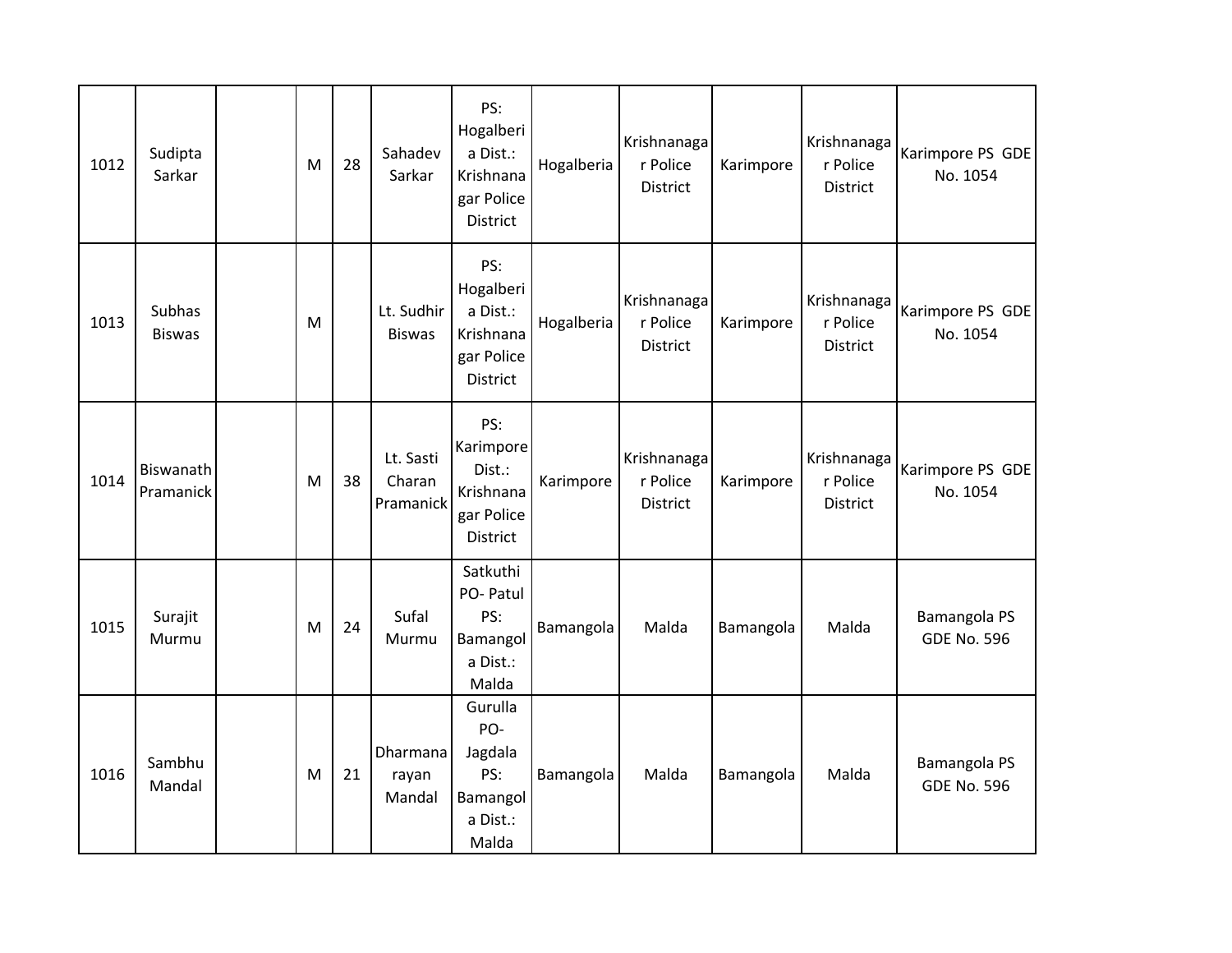| 1017 | Pintu Das       | M | 32 | Suktu Das                | <b>KASHIPAR</b><br>A PS:<br>Chanchal<br>Dist.:<br>Malda            | Chanchal         | Malda | Chanchal         | Malda | Chanchal PS GDE<br>No. 1648             |
|------|-----------------|---|----|--------------------------|--------------------------------------------------------------------|------------------|-------|------------------|-------|-----------------------------------------|
| 1018 | Gouranga<br>Das | M | 23 | Subhas<br>Das            | Kharba<br>PS:<br>Chanchal<br>Dist.:<br>Malda                       | Chanchal         | Malda | Chanchal         | Malda | Chanchal PS GDE<br>No. 565              |
| 1019 | Md.samsu        | M | 26 | Late<br>Rafikul          | Nalsor PS:<br>Chanchal<br>Dist.:<br>Malda                          | Chanchal         | Malda | Chanchal         | Malda | Chanchal PS GDE<br>No. 565              |
| 1020 | Swapan<br>Das   | M | 27 | Netai Das                | Sahabajpu<br>r PS:<br>Chanchal<br>Dist.:<br>Malda                  | Chanchal         | Malda | Chanchal         | Malda | Chanchal PS GDE<br>No. 565              |
| 1021 | Mrinmoy<br>Das  | M | 21 | Late<br>Sudan Ch.<br>Das | Amlapara<br>PS:<br>Chanchal<br>Dist.:<br>Malda                     | Chanchal         | Malda | Chanchal         | Malda | Chanchal PS GDE<br>No. 565              |
| 1022 | Rajesh<br>Singh | M | 27 | Kailash<br>Singh         | Bagbari<br><b>Bandh PS:</b><br>English<br>bazar<br>Dist.:<br>Malda | English<br>bazar | Malda | English<br>bazar | Malda | English bazar PS<br><b>GDE No. 1908</b> |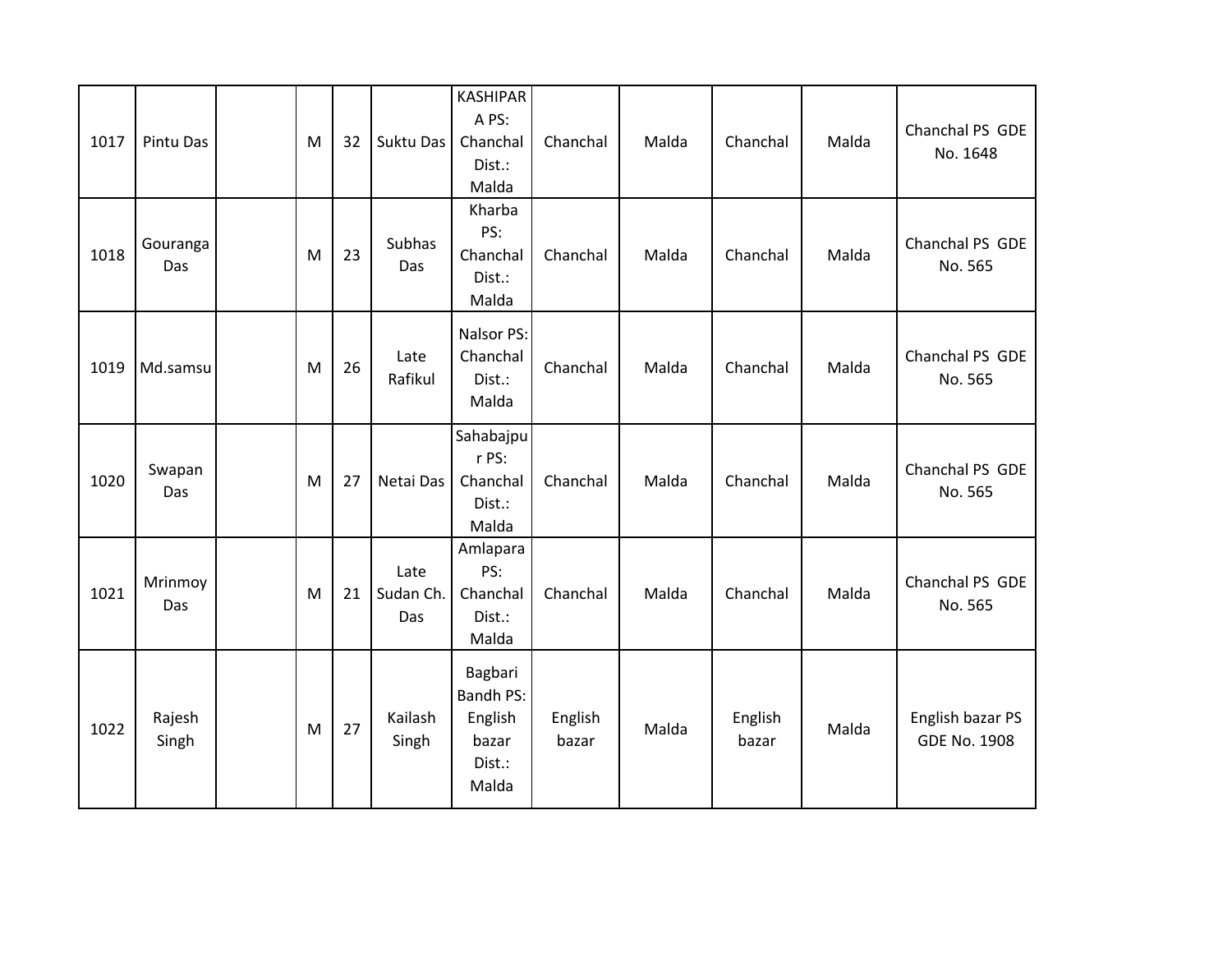| 1023 | Chhoton<br>Das      | M | 35 | Haradhan<br>Das                     | Durgabari<br>More PS:<br>English<br>bazar<br>Dist.:<br>Malda               | English<br>bazar | Malda | English<br>bazar | Malda | English bazar PS<br><b>GDE No. 1908</b> |
|------|---------------------|---|----|-------------------------------------|----------------------------------------------------------------------------|------------------|-------|------------------|-------|-----------------------------------------|
| 1024 | Chandan<br>Mandal   | M |    | Late<br>Jyotindra<br>Nath<br>Mandal | Kotwali<br><b>Bazar PS:</b><br>English<br>bazar<br>Dist.:<br>Malda         | English<br>bazar | Malda | English<br>bazar | Malda | English bazar PS<br><b>GDE No. 315</b>  |
| 1025 | Subhankar<br>Mandal | M | 28 | Ujjwal<br>Mandal                    | Gobindap<br>ur Jote<br>Basanta,<br>PS: English<br>bazar<br>Dist.:<br>Malda | English<br>bazar | Malda | English<br>bazar | Malda | English bazar PS<br><b>GDE No. 315</b>  |
| 1026 | Subesh<br>Mandal    | M | 25 | Khagen<br>Mandal                    | <b>Barak</b><br>Colony PS:<br>English<br>bazar<br>Dist.:<br>Malda          | English<br>bazar | Malda | English<br>bazar | Malda | English bazar PS<br><b>GDE No. 315</b>  |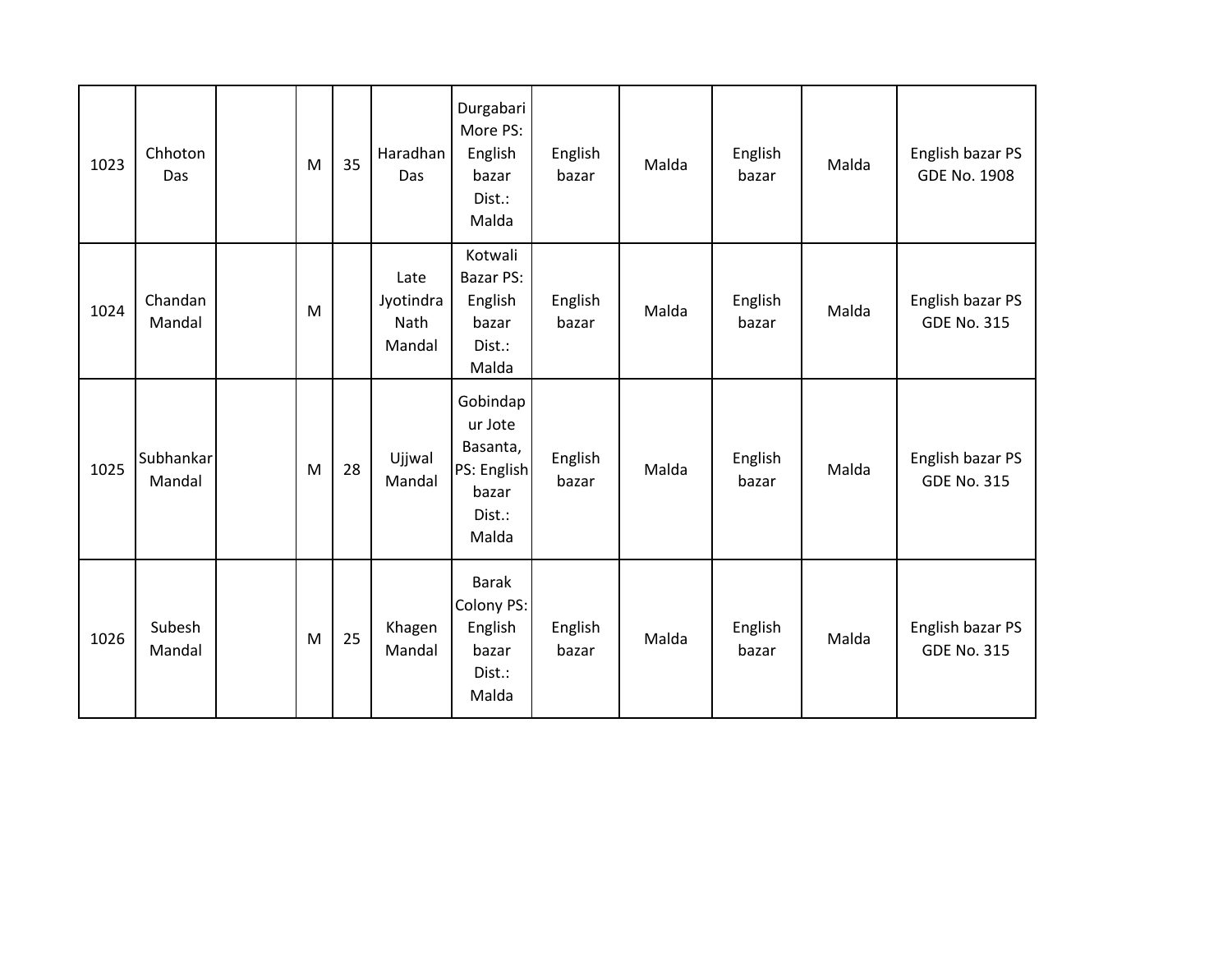| 1027 | Bipul<br>Ghosh         | M |    | Milon<br>Ghosh          | Arapur<br>Ghosh<br>Para PS:<br>English<br>bazar<br>Dist.:<br>Malda                    | English<br>bazar | Malda           | English<br>bazar | Malda | English bazar PS<br><b>GDE No. 315</b> |
|------|------------------------|---|----|-------------------------|---------------------------------------------------------------------------------------|------------------|-----------------|------------------|-------|----------------------------------------|
| 1028 | Polesh<br>Sengupta     | M | 37 | Ashok<br>Sengupta       | Kotwali<br>Senpara<br>PS: English<br>bazar<br>Dist.:<br>Malda                         | English<br>bazar | Malda           | English<br>bazar | Malda | English bazar PS<br><b>GDE No. 315</b> |
| 1029 | Serajuddin<br>Momin    | M | 32 | Alauddin<br>Momin       | Narhatta<br>Sabji Para,<br>Jote<br>Basanta<br>PS: English<br>bazar<br>Dist.:<br>Malda | English<br>bazar | Malda           | English<br>bazar | Malda | English bazar PS<br><b>GDE No. 315</b> |
| 1030 | Naren<br><b>Biswas</b> | M | 26 | Khokon<br><b>Biswas</b> | Sarkarpar<br>a PS<br>Gazole<br>District<br>Malda                                      |                  | <b>Basirhat</b> | Gajole           | Malda | Gajole PS GDE No.<br>1954              |
| 1031 | Manoj<br>Ghosh         | M | 36 | Nepal<br>Ghosh          | Popra PS<br>Malda                                                                     |                  | Basirhat        | Gajole           | Malda | Gajole PS GDE No.<br>1954              |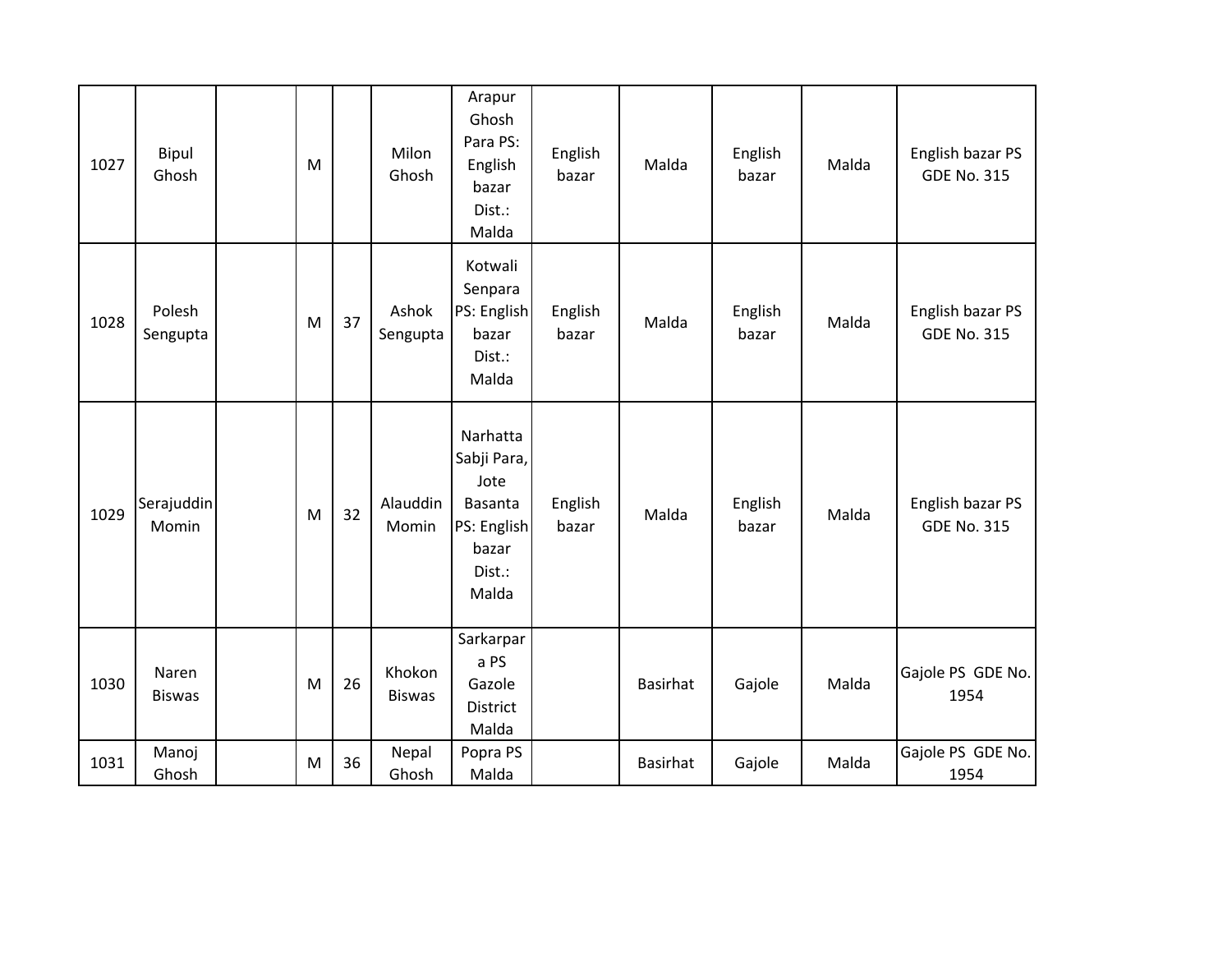| 1032 | Asmul Sk                          | M | 40 | Lt Taleb<br>Ali                      | Dalugram<br><b>PS</b><br>Kaliachak<br>District<br>Malda                                             |                      | Basirhat | Gajole               | Malda | Gajole PS GDE No.<br>1954           |
|------|-----------------------------------|---|----|--------------------------------------|-----------------------------------------------------------------------------------------------------|----------------------|----------|----------------------|-------|-------------------------------------|
| 1033 | Ashu<br>Mandal                    | M | 55 | Lt Lakhiya<br>Mandal                 | Haponiya<br>PS:<br>Habibpur<br>Dist.:<br>Malda                                                      | Habibpur             | Malda    | Habibpur             | Malda | Habibpur PS GDE<br>No. 985          |
| 1034 | Bachchu<br>Nath<br>Soren          | M | 34 | Munsi<br>Soren                       | PS:<br>Habibpur<br>Dist.:<br>Malda                                                                  | Habibpur             | Malda    | Habibpur             | Malda | Habibpur PS GDE<br>No. 985          |
| 1035 | <b>Brindaban</b><br>Chowdhur<br>y | M | 45 | Chandrika<br>Prasad<br>Chowdhur<br>y | PS:<br>Habibpur<br>Dist.:<br>Malda                                                                  | Habibpur             | Malda    | Habibpur             | Malda | Habibpur PS GDE<br>No. 985          |
| 1036 | Sk Sonu                           | M | 18 | Sk Kalu                              | Paharpur<br>Paschimto<br>la P.O-<br>Panikomla<br>P.S-<br>Amdabad<br>Dis PS:<br>Harishcha<br>ndrapur | Harishchan<br>drapur | Basirhat | Harishchan<br>drapur | Malda | Harishchandrapur<br>PS GDE No. 1432 |
| 1037 | <b>Bhola</b><br>Nath<br>Ghosh     | M | 55 | Rabindra<br>Nath<br>Ghosh            | Sarada<br>Colony,<br>Mangalba<br>ri PS:<br>Oldmalda<br>Dist.:<br>Malda                              | Oldmalda             | Malda    | Oldmalda             | Malda | Oldmalda PS GDE<br>No. 627          |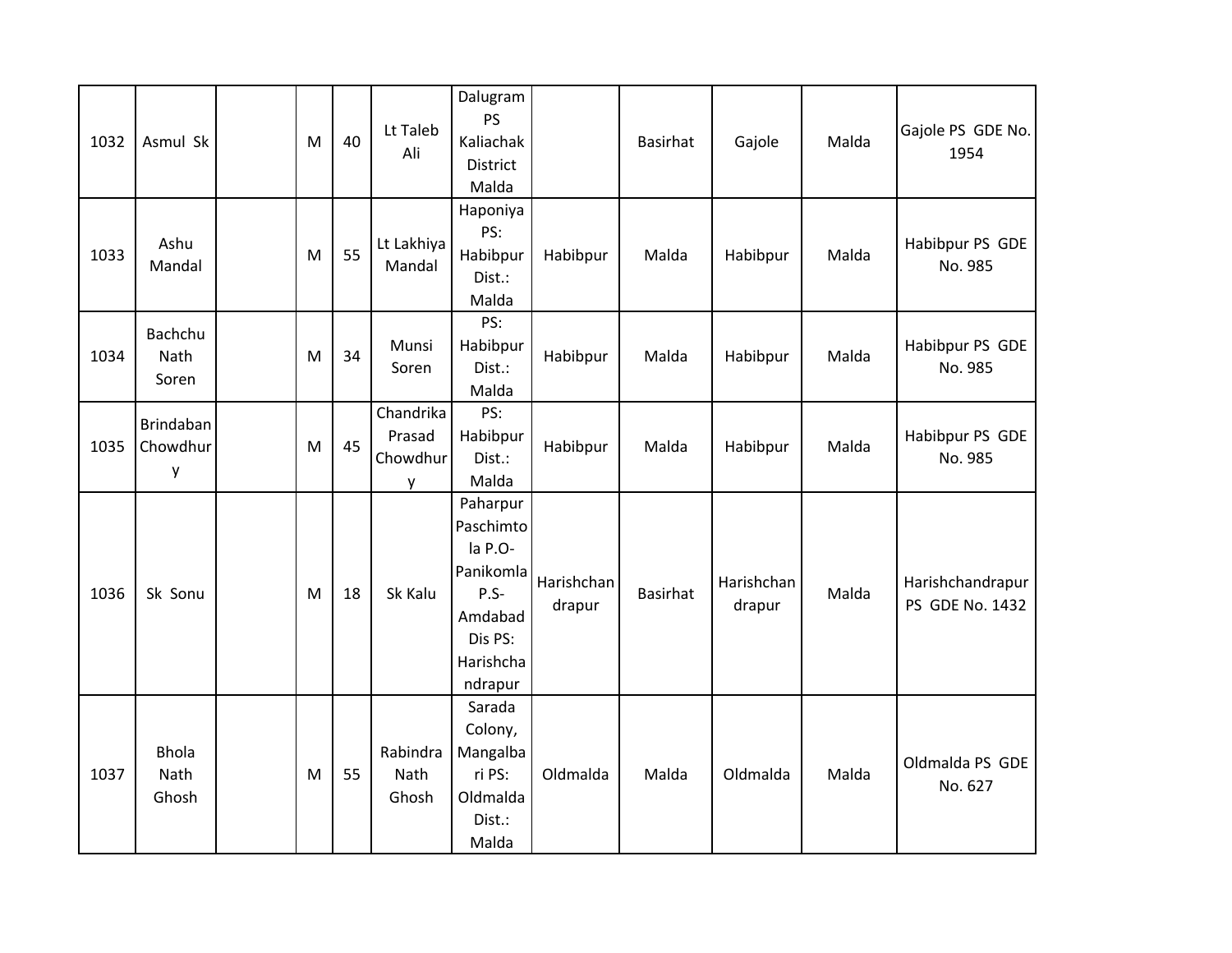| 1038 | Gopal Das          | M | 21 | <b>Bikas Das</b>     | Mangalba<br>ri, Debipur<br>Colony PS:<br>Oldmalda<br>Dist.:<br>Malda         | Oldmalda | Malda | Oldmalda | Malda | Oldmalda PS GDE<br>No. 627 |
|------|--------------------|---|----|----------------------|------------------------------------------------------------------------------|----------|-------|----------|-------|----------------------------|
| 1039 | Kartik<br>Karmakar | M | 21 | Rajkumar<br>Karmakar | Rashilada<br>ha Colony,<br>Mangalba<br>ri PS:<br>Oldmalda<br>Dist.:<br>Malda | Oldmalda | Malda | Oldmalda | Malda | Oldmalda PS GDE<br>No. 627 |
| 1040 | Amir<br>Hossain    |   | 25 | Rafiqul<br>Alam      | Bhagbhad<br>o PS:<br>Ratua<br>Dist.:<br>Malda                                | Ratua    | Malda | Ratua    | Malda | Ratua PS GDE No.<br>794    |
| 1041 | Harun Al<br>Rasid  | M | 25 | Wajed Ali            | Pindaltola<br>PS: Ratua<br>Dist.:<br>Malda                                   | Ratua    | Malda | Ratua    | Malda | Ratua PS GDE No.<br>794    |
| 1042 | Mojamme<br>I Hoque | M | 28 | Abdur<br>Rajjak      | Pindaltola<br>PS: Ratua<br>Dist.:<br>Malda                                   | Ratua    | Malda | Ratua    | Malda | Ratua PS GDE No.<br>794    |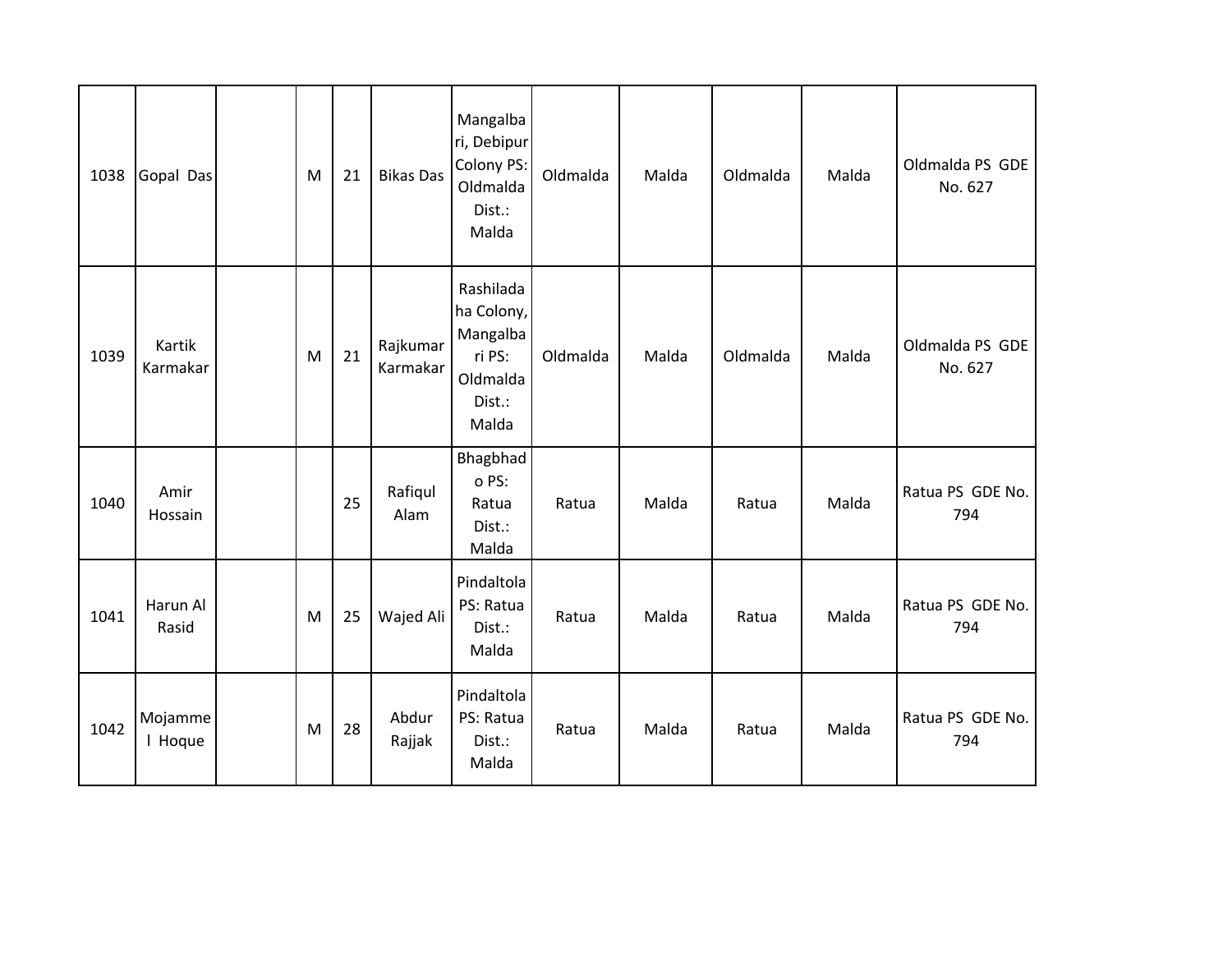| 1043 | Bahadur       | ${\sf M}$ | 21 | Abdul<br>Latif        | Samsi PS:<br>Ratua<br>Dist.:<br>Malda                                                                                   | Ratua    | Malda           | Ratua    | Malda           | Ratua PS GDE No.<br>794     |
|------|---------------|-----------|----|-----------------------|-------------------------------------------------------------------------------------------------------------------------|----------|-----------------|----------|-----------------|-----------------------------|
| 1044 | Rafik         | M         | 31 | Rajjak                | Motiganj<br>PS: Ratua<br>Dist.:<br>Malda                                                                                | Ratua    | Malda           | Ratua    | Malda           | Ratua PS GDE No.<br>794     |
| 1045 | Majarul<br>Sk | M         |    | Abul<br>Kalam<br>Azad | <b>Barua</b><br>Uttarpara,<br>PS.<br>Beldanga,<br>Dist.<br>Mirshidab<br>ad PS:<br>Beldanga<br>Dist.:<br>Murshida<br>bad | Beldanga | Murshidaba<br>d | Beldanga | Murshidaba<br>d | Beldanga PS GDE<br>No. 1510 |
| 1046 | Nur Box       | M         | 27 | Manarul<br>Hoque      | Jhunka<br>Dakshinpa<br>ra PS.<br>Beldanga,<br>Dist.<br>Mirshidab<br>ad PS:<br>Beldanga<br>Dist.:<br>Murshida<br>bad     | Beldanga | Murshidaba<br>d | Beldanga | Murshidaba<br>d | Beldanga PS GDE<br>No. 1510 |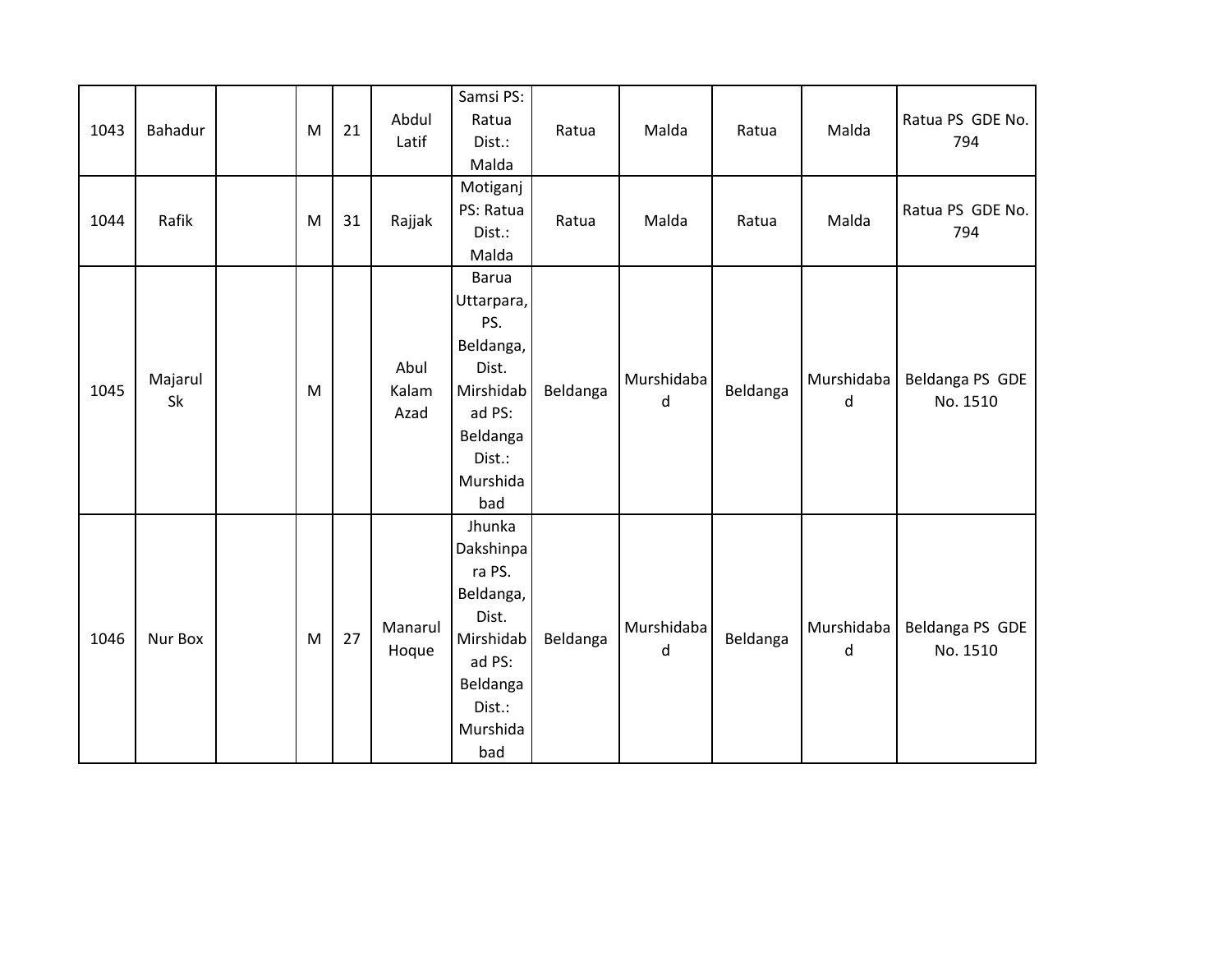| 1047 | Bapon<br>Mondal | M |    | $S/O-$<br>Goyanath<br>Mondal | Sargachi,<br>PS.<br>Beldanga,<br>Dist.<br>Mirshidab<br>ad PS:<br>Beldanga<br>Dist.:<br>Murshida<br>bad                   | Beldanga | Murshidaba<br>d | Beldanga | Murshidaba<br>d                                                 | Beldanga PS GDE<br>No. 1510            |
|------|-----------------|---|----|------------------------------|--------------------------------------------------------------------------------------------------------------------------|----------|-----------------|----------|-----------------------------------------------------------------|----------------------------------------|
| 1048 | Azid Sk         | M |    | Lt. Jubbar<br>Ali Sk         | Beldanga<br><b>New</b><br>Hospitalpa<br>ra, PS.<br>Beldanga,<br>Dist. Mi<br>PS:<br>Beldanga<br>Dist.:<br>Murshida<br>bad | Beldanga | Murshidaba<br>d | Beldanga | Murshidaba<br>d                                                 | Beldanga PS GDE<br>No. 1510            |
| 1049 | Tonik Sk        | M | 23 | Sekh<br>Abdul<br>Kalam       | Tikorpara<br>PS:<br>gola Dist.:<br>Murshida<br>bad                                                                       | ola      | d               | ola      | Bhagawan Bhagawang   Murshidaba   Bhagawang   Murshidaba  <br>d | Bhagawangola PS<br><b>GDE No. 1298</b> |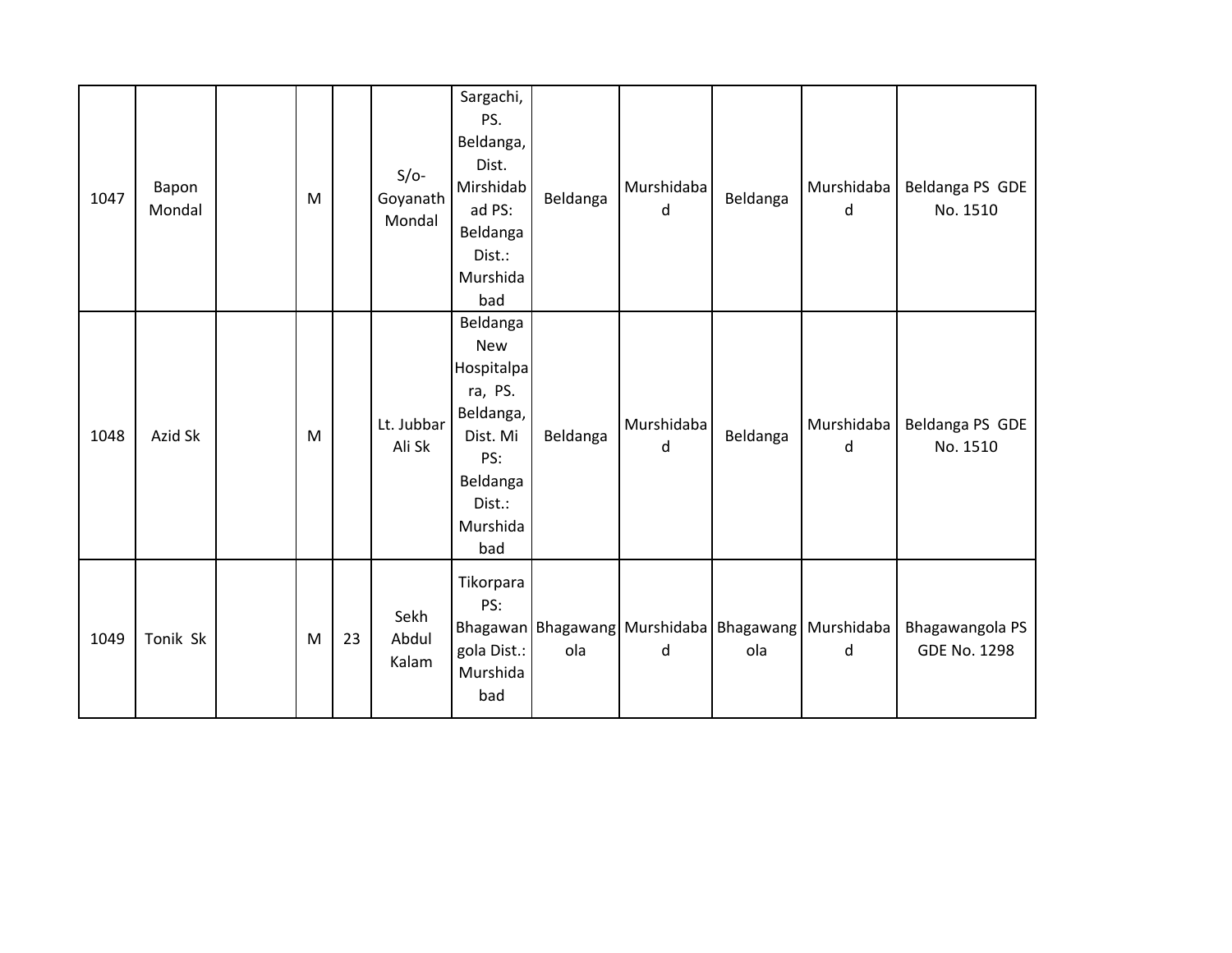| 1050 | Sekh<br>Abdul<br>Kalam<br>Pramanick | M | 22 | <b>Tohid</b><br>Pramanik | Rambagh<br>PS:<br>gola Dist.:<br>Murshida<br>bad         | ola       | d                                                    | ola       | Bhagawan Bhagawang   Murshidaba   Bhagawang   Murshidaba  <br>d            | Bhagawangola PS<br><b>GDE No. 1298</b> |
|------|-------------------------------------|---|----|--------------------------|----------------------------------------------------------|-----------|------------------------------------------------------|-----------|----------------------------------------------------------------------------|----------------------------------------|
| 1051 | Manirul<br>Mahalder                 | M | 36 | Lt. Yakub<br>Mahaldar    | Rambagh<br>PS:<br>gola Dist.:<br>Murshida<br>bad         | ola       | Bhagawan   Bhagawang   Murshidaba   Bhagawang  <br>d | ola       | Murshidaba<br>d                                                            | Bhagawangola PS<br><b>GDE No. 1298</b> |
| 1052 | Abdul<br>Awal                       | M | 32 | Abdul<br><b>Kuddus</b>   | Harirayerc<br>hak PS:<br>gola Dist.:<br>Murshida<br>bad  | ola       | d                                                    | ola       | Bhagawan Bhagawang Murshidaba Bhagawang Murshidaba<br>d                    | Bhagawangola PS<br><b>GDE No. 1298</b> |
| 1053 | Chand<br>Ghosh                      | M | 43 | Ghosh                    | Harirayerc<br>hak PS:<br>gola Dist.:<br>Murshida<br>bad  | ola       | d                                                    | ola       | Late Bipad Bhagawan   Bhagawang   Murshidaba   Bhagawang   Murshidaba<br>d | Bhagawangola PS<br><b>GDE No. 1298</b> |
| 1054 | Md<br>Safiuddin                     | M |    | Md.<br>Fulsauddi<br>n    | Masundi<br>PS:<br>Bharatpur<br>Dist.:<br>Murshida<br>bad | Bharatpur | Murshidaba<br>d                                      | Bharatpur | Murshidaba<br>d                                                            | Bharatpur PS GDE<br>No. 1289           |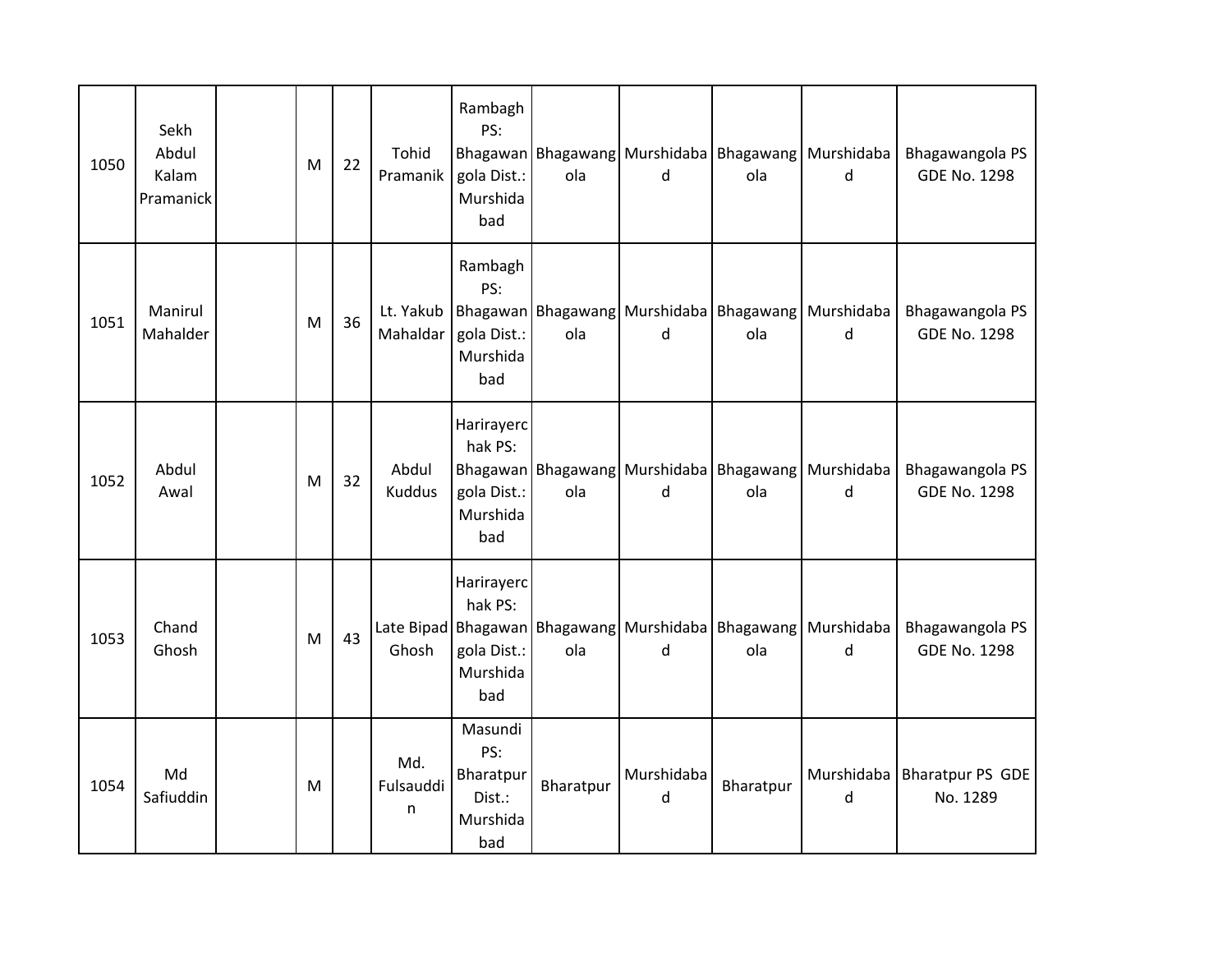| 1055 | Mir<br>Kebiruddi<br>n    | M | Mir<br>Kamaluddi<br>n     | Masundi<br>PS:<br>Bharatpur<br>Dist.:<br>Murshida<br>bad | Bharatpur | Murshidaba<br>d | Bharatpur | d               | Murshidaba   Bharatpur PS GDE<br>No. 1289 |
|------|--------------------------|---|---------------------------|----------------------------------------------------------|-----------|-----------------|-----------|-----------------|-------------------------------------------|
| 1056 | Tatan<br>Mondal          | M | Sukumar<br>Mondal         | Marut PS:<br>Burwan<br>Dist.:<br>Murshida<br>bad         | Burwan    | Murshidaba<br>d | Burwan    | Murshidaba<br>d | Burwan PS GDE<br>No. 1455                 |
| 1057 | Nanda<br>Dulal<br>Mondal | M | Lt.<br>Profulla<br>Mondal | Marut PS:<br>Burwan<br>Dist.:<br>Murshida<br>bad         | Burwan    | Murshidaba<br>d | Burwan    | Murshidaba<br>d | Burwan PS GDE<br>No. 1455                 |
| 1058 | Sudipa<br>Mondal         | M | Sujit<br>Kumar<br>Mondal  | Marut PS:<br><b>Burwan</b><br>Dist.:<br>Murshida<br>bad  | Burwan    | Murshidaba<br>d | Burwan    | Murshidaba<br>d | Burwan PS GDE<br>No. 1455                 |
| 1059 | Sujit<br>Jumar<br>Mondal | M | Nanda<br>Dulal<br>Mondal  | Marut PS:<br>Burwan<br>Dist.:<br>Murshida<br>bad         | Burwan    | Murshidaba<br>d | Burwan    | Murshidaba<br>d | Burwan PS GDE<br>No. 1455                 |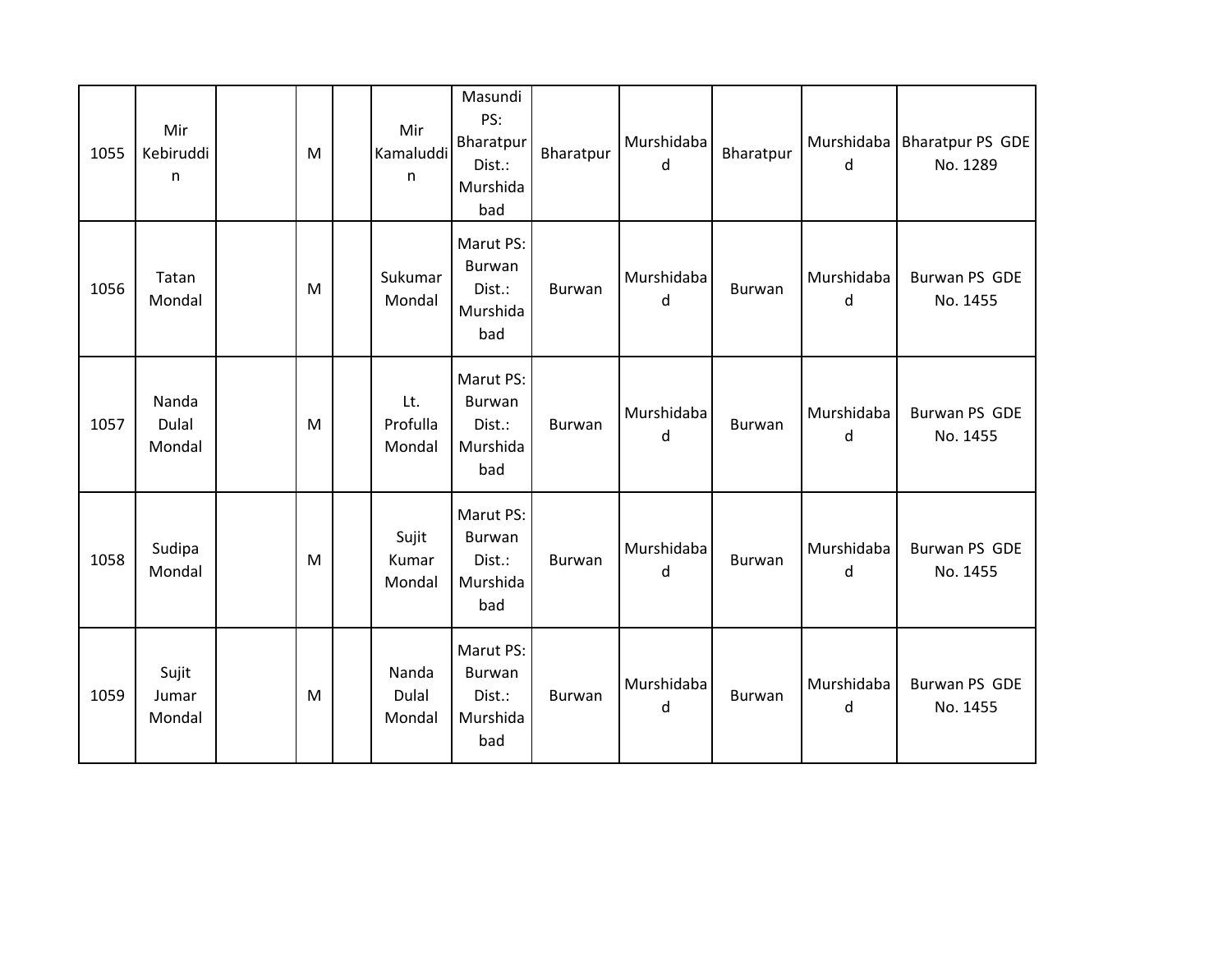| 1060 | Basanti<br>Mondal | M | Lt.shambh<br>unath<br>Mondal | Marut PS:<br>Burwan<br>Dist.:<br>Murshida<br>bad                 | Burwan | Murshidaba<br>d | Burwan | Murshidaba<br>d | <b>Burwan PS GDE</b><br>No. 1455 |
|------|-------------------|---|------------------------------|------------------------------------------------------------------|--------|-----------------|--------|-----------------|----------------------------------|
| 1061 | Manika<br>Mondal  | M | Sukumar<br>Mondal            | Marut PS:<br>Burwan<br>Dist.:<br>Murshida<br>bad                 | Burwan | Murshidaba<br>d | Burwan | Murshidaba<br>d | Burwan PS GDE<br>No. 1455        |
| 1062 | Khayer Sk         | M | Khimar Ali<br>Sk             | Gramsalik<br>a PS:<br><b>Burwan</b><br>Dist.:<br>Murshida<br>bad | Burwan | Murshidaba<br>d | Burwan | Murshidaba<br>d | <b>Burwan PS GDE</b><br>No. 1466 |
| 1063 | Sk Khimar<br>Ali  | M | Lt. Abdul<br>Samad           | Gramsalik<br>a PS:<br>Burwan<br>Dist.:<br>Murshida<br>bad        | Burwan | Murshidaba<br>d | Burwan | Murshidaba<br>d | Burwan PS GDE<br>No. 1466        |
| 1064 | Partha<br>Bagdi   | M | Kalipada<br>Bagdi            | Kuricha<br>PS:<br>Burwan<br>Dist.:<br>Murshida<br>bad            | Burwan | Murshidaba<br>d | Burwan | Murshidaba<br>d | Burwan PS GDE<br>No. 1439        |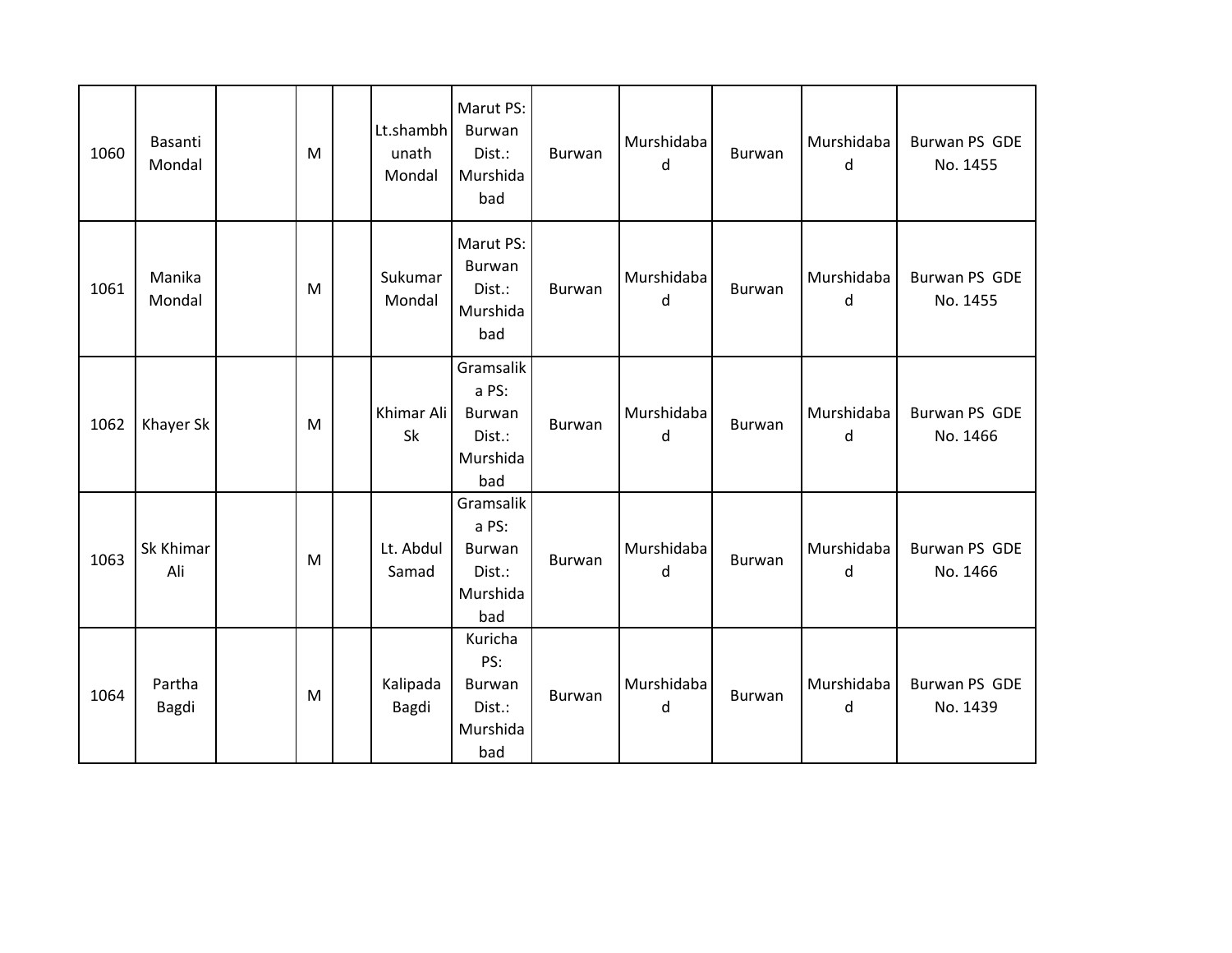| 1065 | Tapasi<br>Majhtapas<br>i Majhii | M | Ramkanai<br>Majhi        | Kuricha<br>PS:<br>Burwan<br>Dist.:<br>Murshida<br>bad           | Burwan        | Murshidaba<br>d | Burwan | Murshidaba<br>d | Burwan PS GDE<br>No. 1439 |
|------|---------------------------------|---|--------------------------|-----------------------------------------------------------------|---------------|-----------------|--------|-----------------|---------------------------|
| 1066 | Fuchi Das                       | M | Sudip Das                | Kuricha<br>PS:<br><b>Burwan</b><br>Dist.:<br>Murshida<br>bad    | Burwan        | Murshidaba<br>d | Burwan | Murshidaba<br>d | Burwan PS GDE<br>No. 1439 |
| 1067 | Sufal<br>Bagdi                  | M | Tricharan<br>Bagdi       | Kuricha<br>PS:<br>Burwan<br>Dist.:<br>Murshida<br>bad           | <b>Burwan</b> | Murshidaba<br>d | Burwan | Murshidaba<br>d | Burwan PS GDE<br>No. 1439 |
| 1068 | Sukhdev<br><b>Bhalla</b>        | M | Sukamal<br><b>Bhalla</b> | Madda PS:<br>Burwan<br>Dist.:<br>Murshida<br>bad                | Burwan        | Murshidaba<br>d | Burwan | Murshidaba<br>d | Burwan PS GDE<br>No. 1460 |
| 1069 | Montu<br>Das                    | M | Balaram<br>Das           | Nandi<br>Baneswar<br>PS:<br>Burwan<br>Dist.:<br>Murshida<br>bad | <b>Burwan</b> | Murshidaba<br>d | Burwan | Murshidaba<br>d | Burwan PS GDE<br>No. 1460 |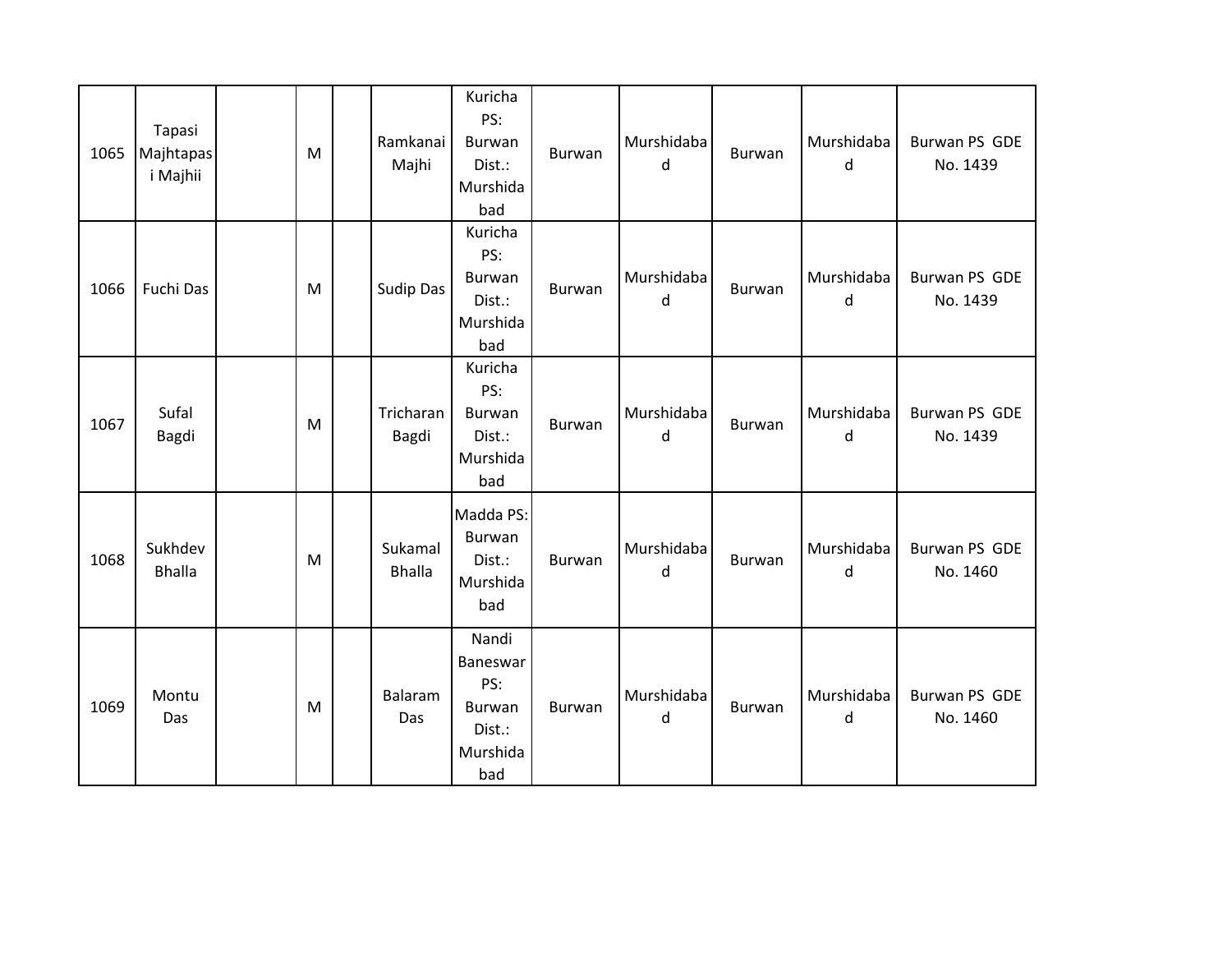| 1070 | Benukar<br><b>Bittar</b> | M |    | Lt. Gaju<br><b>Bittar</b> | Nandi<br>Baneswar<br>PS:<br>Burwan<br>Dist.:<br>Murshida<br>bad | Burwan | Murshidaba<br>d | <b>Burwan</b> | Murshidaba<br>d | Burwan PS GDE<br>No. 1460 |
|------|--------------------------|---|----|---------------------------|-----------------------------------------------------------------|--------|-----------------|---------------|-----------------|---------------------------|
| 1071 | Majnu Sk                 | M | 23 | <b>Bakkar Sk</b>          | PS:<br>Domkal<br>Dist.:<br>Murshida<br>bad                      | Domkal | Murshidaba<br>d | Domkal        | Murshidaba<br>d | Domkal PS GDE<br>No. 1661 |
| 1072 | Saiful Sk                | M | 22 | Akbar Sk                  | PS:<br>Domkal<br>Dist.:<br>Murshida<br>bad                      | Domkal | Murshidaba<br>d | Domkal        | Murshidaba<br>d | Domkal PS GDE<br>No. 1661 |
| 1073 | Yasin Sk                 | M | 18 | Sahabuddi<br>n Sk         | PS:<br>Domkal<br>Dist.:<br>Murshida<br>bad                      | Domkal | Murshidaba<br>d | Domkal        | Murshidaba<br>d | Domkal PS GDE<br>No. 1661 |
| 1074 | Sadiful<br>Mondal        | M | 22 | Jamir<br>Mondal           | PS:<br>Domkal<br>Dist.:<br>Murshida<br>bad                      | Domkal | Murshidaba<br>d | Domkal        | Murshidaba<br>d | Domkal PS GDE<br>No. 1661 |
| 1075 | <b>Bablu Sk</b>          | M | 45 | Lt. Ismail<br>Sk          | PS:<br>Domkal<br>Dist.:<br>Murshida<br>bad                      | Domkal | Murshidaba<br>d | Domkal        | Murshidaba<br>d | Domkal PS GDE<br>No. 1661 |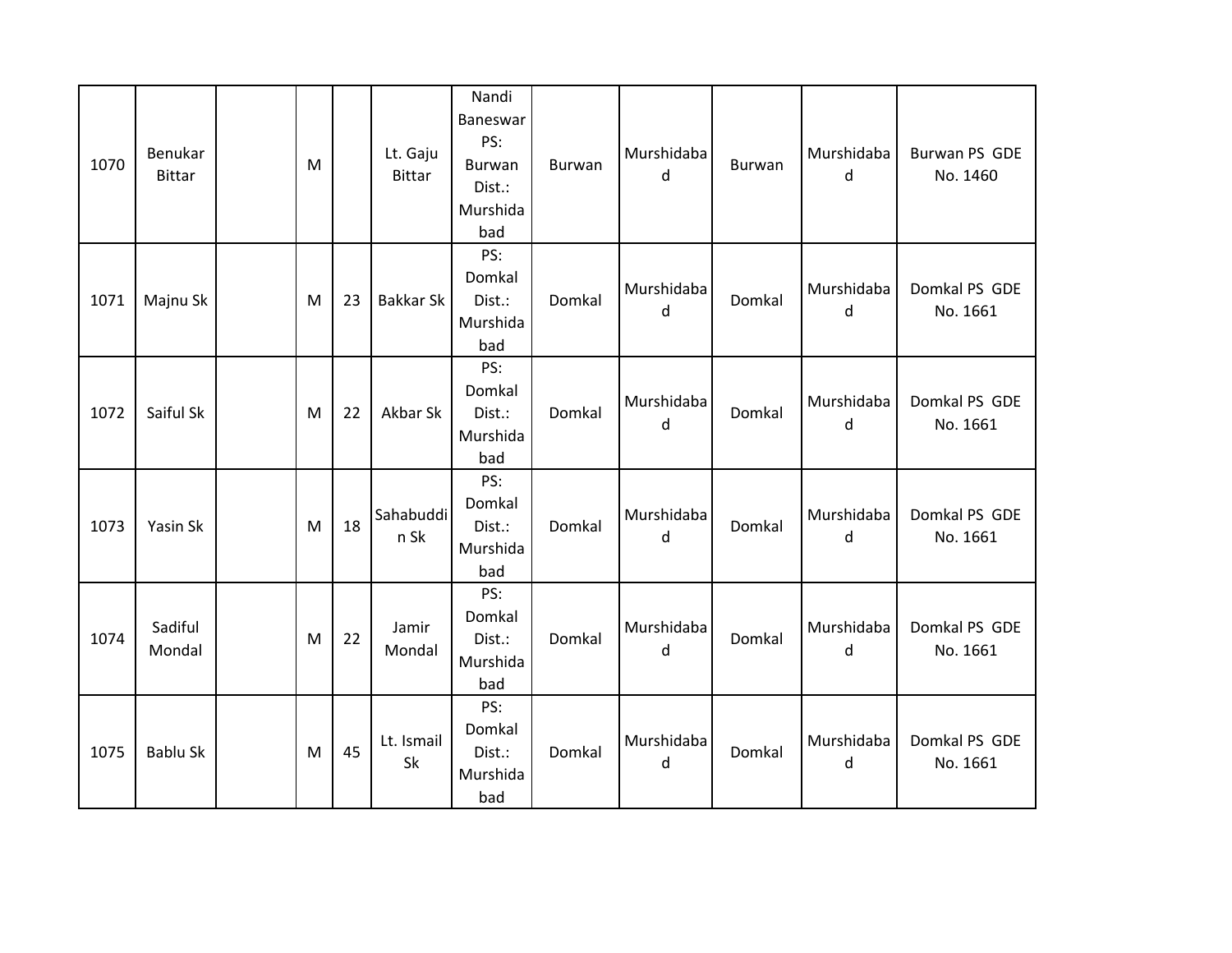| 1076 | Saiful<br>Mondal    | M | 28 | Ummar Ali<br>Mondal      | PS:<br>Domkal<br>Dist.:<br>Murshida<br>bad | Domkal | Murshidaba<br>d | Domkal | Murshidaba<br>d | Domkal PS GDE<br>No. 1661 |
|------|---------------------|---|----|--------------------------|--------------------------------------------|--------|-----------------|--------|-----------------|---------------------------|
| 1077 | Somar Sk            | M | 55 | Lt.<br>Hebajuddi<br>n Sk | PS:<br>Domkal<br>Dist.:<br>Murshida<br>bad | Domkal | Murshidaba<br>d | Domkal | Murshidaba<br>d | Domkal PS GDE<br>No. 1661 |
| 1078 | Pintu Sk            | M | 32 | Oidul Sk                 | PS:<br>Domkal<br>Dist.:<br>Murshida<br>bad | Domkal | Murshidaba<br>d | Domkal | Murshidaba<br>d | Domkal PS GDE<br>No. 1662 |
| 1079 | Sajibul Sk          | M | 24 | Asgar Sk                 | PS:<br>Domkal<br>Dist.:<br>Murshida<br>bad | Domkal | Murshidaba<br>d | Domkal | Murshidaba<br>d | Domkal PS GDE<br>No. 1662 |
| 1080 | Nurjamin<br>Sarkar  | M | 25 | Fakir Md.<br>Sarkar      | PS:<br>Domkal<br>Dist.:<br>Murshida<br>bad | Domkal | Murshidaba<br>d | Domkal | Murshidaba<br>d | Domkal PS GDE<br>No. 1662 |
| 1081 | Kurshid<br>Alam Mia | M | 43 | Rahul Mia                | PS:<br>Domkal<br>Dist.:<br>Murshida<br>bad | Domkal | Murshidaba<br>d | Domkal | Murshidaba<br>d | Domkal PS GDE<br>No. 1662 |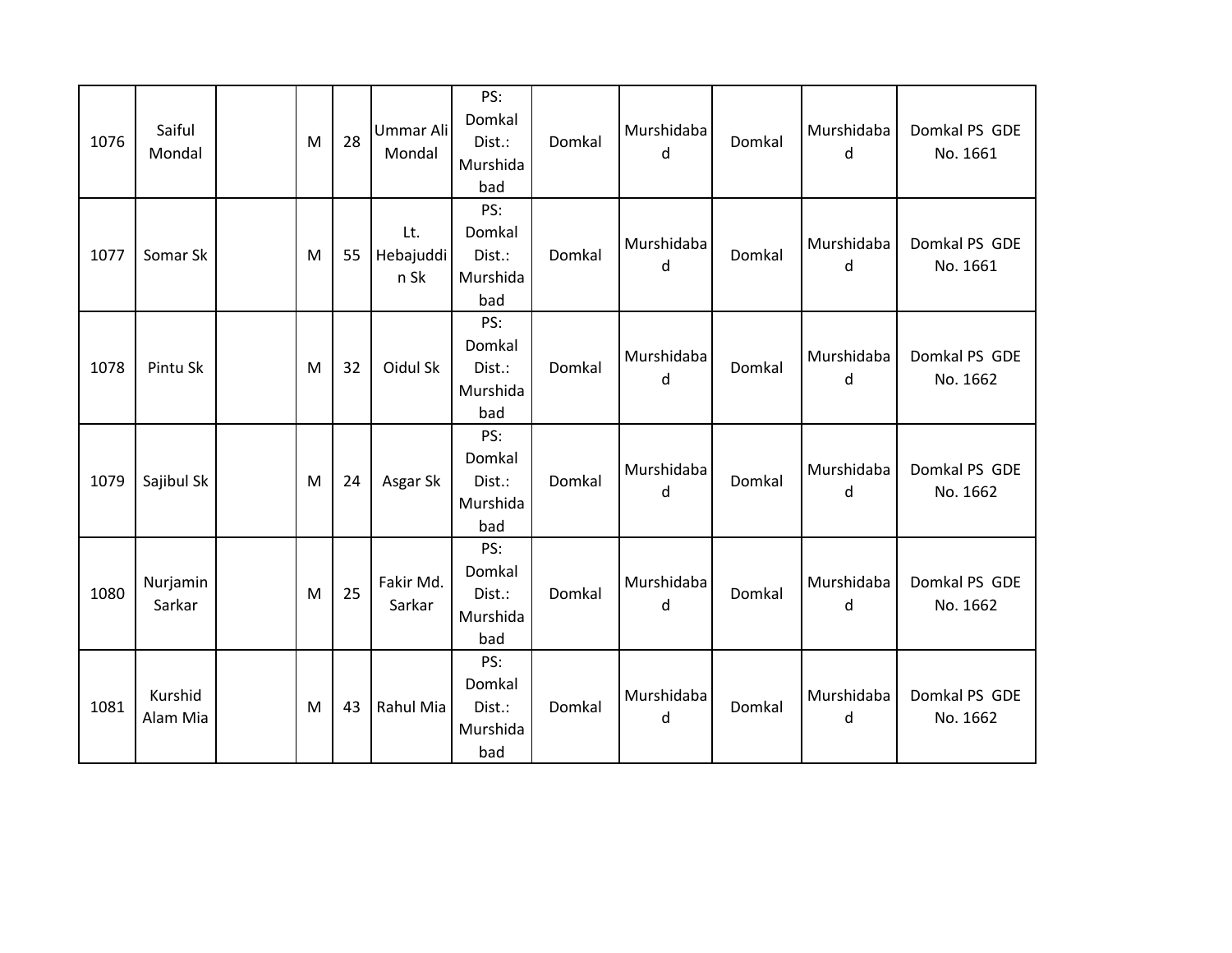| 1082 | Kamrul Sk         | M | 38 | Das Md Sk<br>@ Bhula<br>Sk | PS:<br>Domkal<br>Dist.:<br>Murshida<br>bad                   | Domkal | Murshidaba<br>d              | Domkal      | Murshidaba<br>d | Domkal PS GDE<br>No. 1662             |
|------|-------------------|---|----|----------------------------|--------------------------------------------------------------|--------|------------------------------|-------------|-----------------|---------------------------------------|
| 1083 | Saddam<br>Mia     | M | 28 | Ayad Mia                   | PS:<br>Domkal<br>Dist.:<br>Murshida<br>bad                   | Domkal | Murshidaba<br>d              | Domkal      | Murshidaba<br>d | Domkal PS GDE<br>No. 1662             |
| 1084 | Asgar Sk          |   |    | Lt. Moni<br>Sk             | Lolitpur<br>PS:<br>Hariharpa<br>ra Dist.:<br>Murshida<br>bad | a      | Hariharpar   Murshidaba<br>d | Hariharpara | Murshidaba<br>d | Hariharpara PS<br><b>GDE No. 1363</b> |
| 1085 | Lalon Sk          |   |    | Lt.<br>Kaimuddin<br>Sk     | Rukunpur<br>PS:<br>Hariharpa<br>ra Dist.:<br>Murshida<br>bad | a      | Hariharpar Murshidaba<br>d   | Hariharpara | Murshidaba<br>d | Hariharpara PS<br><b>GDE No. 1363</b> |
| 1086 | Asraful<br>Mondal |   |    | Niyamat<br>Mondal          | Rukunpur<br>PS:<br>Hariharpa<br>ra Dist.:<br>Murshida<br>bad | a      | Hariharpar   Murshidaba<br>d | Hariharpara | Murshidaba<br>d | Hariharpara PS<br><b>GDE No. 1363</b> |
| 1087 | <b>Khalek Sk</b>  |   |    | Chhaper<br>Sk              | Rukunpur<br>PS:<br>Hariharpa<br>ra Dist.:<br>Murshida<br>bad | a      | Hariharpar Murshidaba<br>d   | Hariharpara | Murshidaba<br>d | Hariharpara PS<br><b>GDE No. 1363</b> |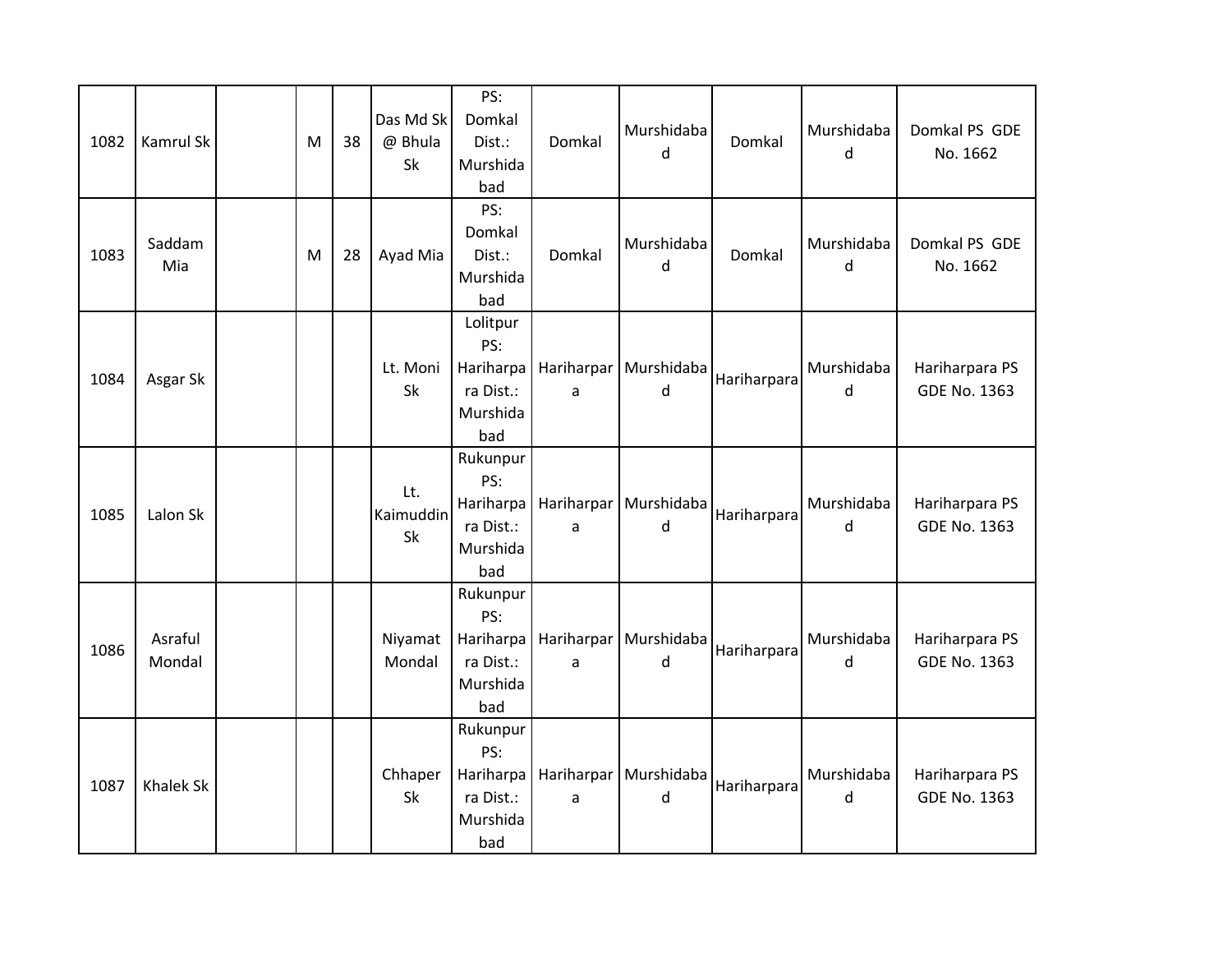| 1088 | Motijul Sk                |   | <b>Maidul Sk</b>        | Rukunpur<br>PS:<br>Hariharpa<br>ra Dist.:<br>Murshida<br>bad | a       | Hariharpar   Murshidaba<br>d | Hariharpara | Murshidaba<br><sub>d</sub> | Hariharpara PS<br>GDE No. 1363        |
|------|---------------------------|---|-------------------------|--------------------------------------------------------------|---------|------------------------------|-------------|----------------------------|---------------------------------------|
| 1089 | Abdul<br>Hamed            | M | Nurul<br>Islam          | Alinagar<br>PS:<br>Domkal<br>Dist.:<br>Murshida<br>bad       | Domkal  | Murshidaba<br>d              | Jalangi     | d                          | Murshidaba Jalangi PS GDE No.<br>1060 |
| 1090 | Mikchand<br><b>Biswas</b> | M | Khalil<br><b>Biswas</b> | Nowdapar<br>a PS:<br>Jalangi<br>Dist.:<br>Murshida<br>bad    | Jalangi | Murshidaba<br>d              | Jalangi     | d                          | Murshidaba Jalangi PS GDE No.<br>1060 |
| 1091 | Khetab<br>Ali             | M | Abbas Ali               | Kaliganj<br>PS: Jalangi<br>Dist.:<br>Murshida<br>bad         | Jalangi | Murshidaba<br>d              | Jalangi     | d                          | Murshidaba Jalangi PS GDE No.<br>1060 |
| 1092 | Julfikkar<br>Sk           | M | Tamir Sk                | Faridpur<br>PS: Jalangi<br>Dist.:<br>Murshida<br>bad         | Jalangi | Murshidaba<br>d              | Jalangi     | d                          | Murshidaba Jalangi PS GDE No.<br>1060 |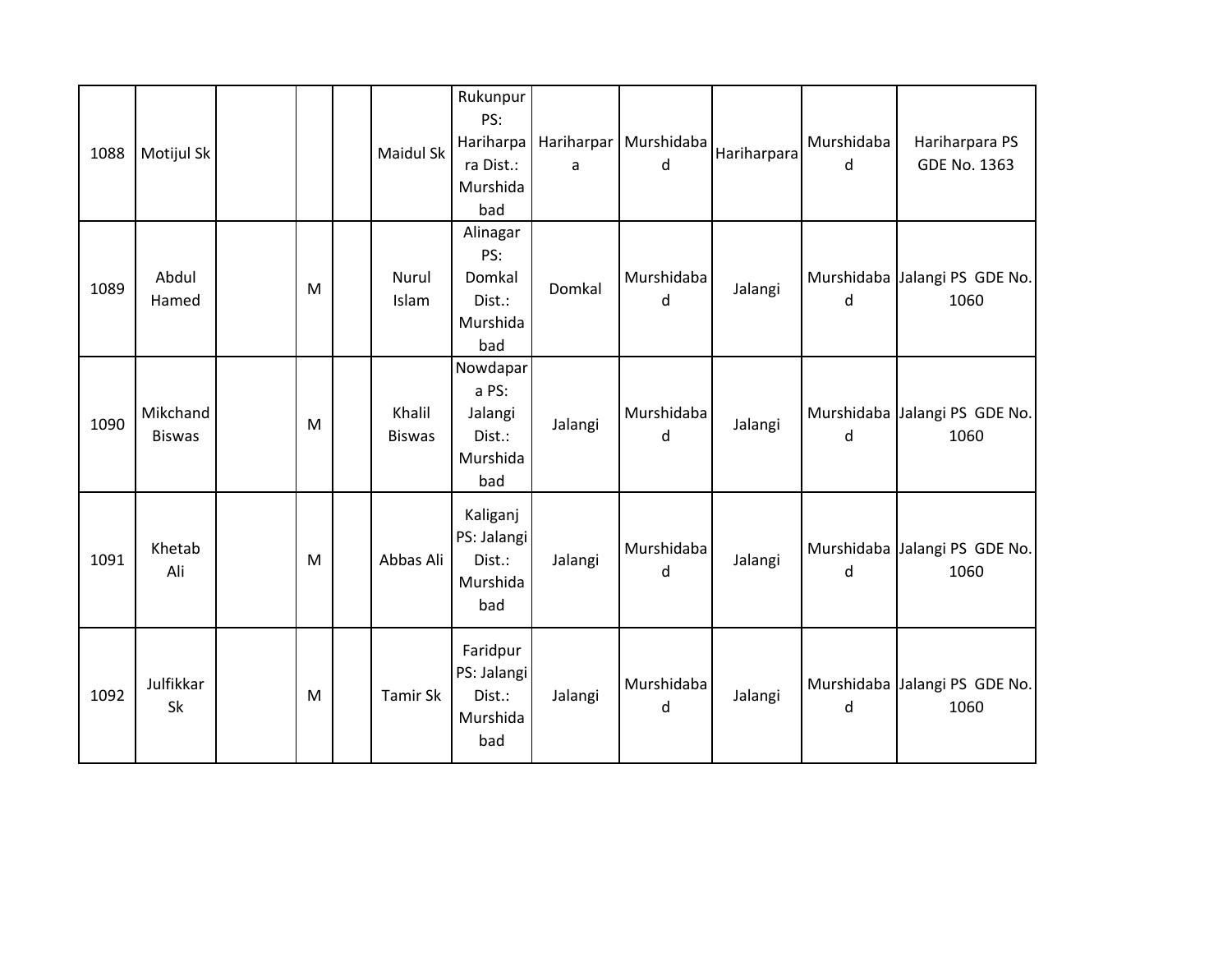| 1093 | Muklesur<br>Rahaman | M | Fajlur<br>Rahaman   | Farajipara<br>PS: Jalangi<br>Dist.:<br>Murshida<br>bad | Jalangi  | Murshidaba<br>d | Jalangi | d               | Murshidaba Jalangi PS GDE No.<br>1021 |
|------|---------------------|---|---------------------|--------------------------------------------------------|----------|-----------------|---------|-----------------|---------------------------------------|
| 1094 | Morjina<br>Bibi     | F | Muklesur<br>Rahaman | Farajipara<br>PS: Jalangi<br>Dist.:<br>Murshida<br>bad | Jalangi  | Murshidaba<br>d | Jalangi | d               | Murshidaba Jalangi PS GDE No.<br>1021 |
| 1095 | Tunuara<br>Bewa     | F | Amrul Sk            | Hukahara<br>PS: Jalangi<br>Dist.:<br>Murshida<br>bad   | Jalangi  | Murshidaba<br>d | Jalangi | d               | Murshidaba Jalangi PS GDE No.<br>1021 |
| 1096 | Anjura<br>Bibi      | F | Amrul Sk            | Hukahara<br>PS: Jalangi<br>Dist.:<br>Murshida<br>bad   | Jalangi  | Murshidaba<br>d | Jalangi | d               | Murshidaba Jalangi PS GDE No.<br>1021 |
| 1097 | Tohid<br>Islam      | M | Nur Islam           | Kolan PS:<br>Ranitala<br>Dist.:<br>Murshida<br>bad     | Ranitala | Murshidaba<br>d | Jiaganj | Murshidaba<br>d | Jiaganj PS GDE<br>No. 1044            |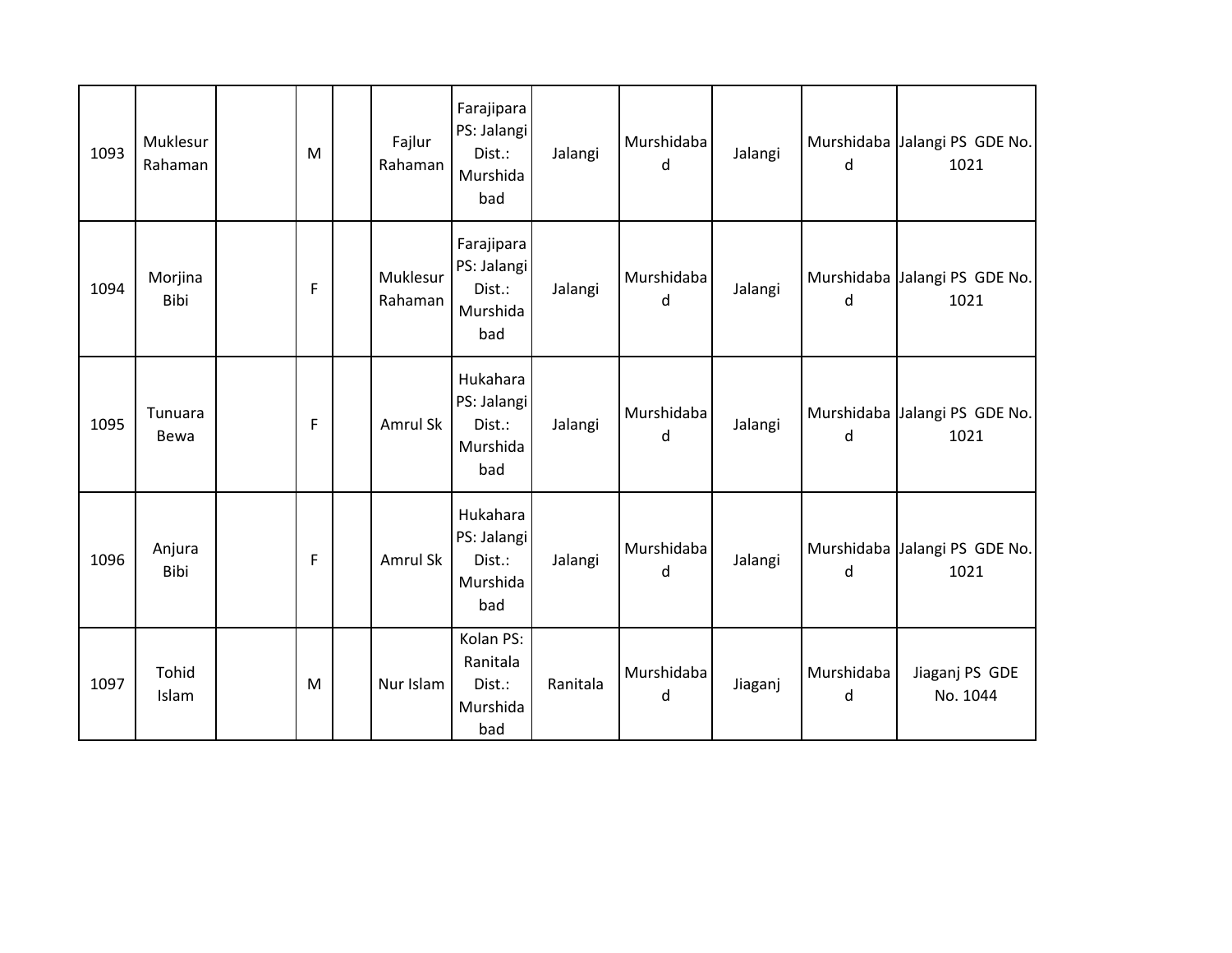| 1098 | Prosen<br>Mandal | M | 25 | Niranjan<br>Mandal    | Amaipara<br>PS: Jiaganj<br>Dist.:<br>Murshida<br>bad      | Jiaganj  | Murshidaba<br>d | Jiaganj | Murshidaba<br>d | Jiaganj PS GDE<br>No. 1044 |
|------|------------------|---|----|-----------------------|-----------------------------------------------------------|----------|-----------------|---------|-----------------|----------------------------|
| 1099 | Rajesh Sk        | M |    | Morjem<br>Sk          | Amaipara<br>PS: Jiaganj<br>Dist.:<br>Murshida<br>bad      | Jiaganj  | Murshidaba<br>d | Jiaganj | Murshidaba<br>d | Jiaganj PS GDE<br>No. 1044 |
| 1100 | Haran<br>Mandal  | M | 40 | Nishipada<br>v Mandal | Tokia PS:<br>Jiaganj<br>Dist.:<br>Murshida<br>bad         | Jiaganj  | Murshidaba<br>d | Jiaganj | Murshidaba<br>d | Jiaganj PS GDE<br>No. 1044 |
| 1101 | Biswajit<br>Roy  | M | 29 | Kartick<br>Roy        | Amaipara<br>PS: Jiaganj<br>Dist.:<br>Murshida<br>bad      | Jiaganj  | Murshidaba<br>d | Jiaganj | Murshidaba<br>d | Jiaganj PS GDE<br>No. 1044 |
| 1102 | Sohel<br>Rana    | M | 23 | Nurul<br>Hada         | Saladanga<br>PS:<br>Ranitala<br>Dist.:<br>Murshida<br>bad | Ranitala | Murshidaba<br>d | Jiaganj | Murshidaba<br>d | Jiaganj PS GDE<br>No. 1030 |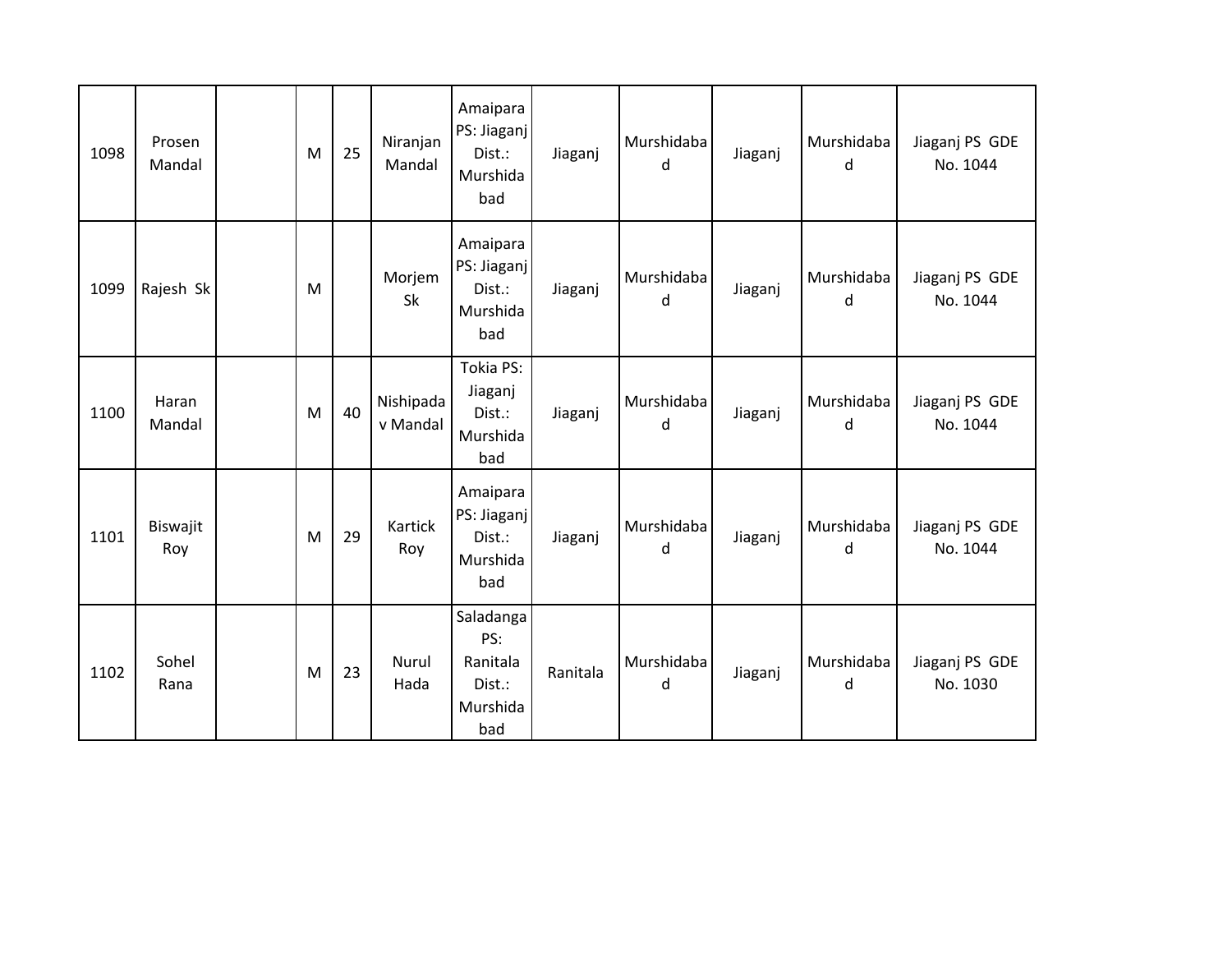| 1103 | Tinku<br>Saha  | M | 24 | Falu Saha                | Boranda<br>PS:<br>Ranitala<br>Dist.:<br>Murshida<br>bad        | Ranitala | Murshidaba<br>d | Jiaganj | Murshidaba<br>d | Jiaganj PS GDE<br>No. 1030 |
|------|----------------|---|----|--------------------------|----------------------------------------------------------------|----------|-----------------|---------|-----------------|----------------------------|
| 1104 | Dilbar Sk      | M | 34 | Lt-<br>moniruddi<br>n Sk | Boranda<br>PS:<br>Ranitala<br>Dist.:<br>Murshida<br>bad        | Ranitala | Murshidaba<br>d | Jiaganj | Murshidaba<br>d | Jiaganj PS GDE<br>No. 1030 |
| 1105 | Lakman<br>Saha | M | 46 | Fokir Saha               | Boranda<br>PS:<br>Ranitala<br>Dist.:<br>Murshida<br>bad        | Ranitala | Murshidaba<br>d | Jiaganj | Murshidaba<br>d | Jiaganj PS GDE<br>No. 1030 |
| 1106 | Saifun Sk      | M | 62 | Anuwar<br>Hossin         | Tikipara<br>PS:<br>Ranitala<br>Dist.:<br>Murshida<br>bad       | Ranitala | Murshidaba<br>d | Jiaganj | Murshidaba<br>d | Jiaganj PS GDE<br>No. 1030 |
| 1107 | Mukul Sk       | M | 47 | Ekram Sk                 | Madhupur<br>Colony PS:<br>Lalgola<br>Dist.:<br>Murshida<br>bad | Lalgola  | Murshidaba<br>d | Lalgola | Murshidaba<br>d | Lalgola PS GDE<br>No. 1794 |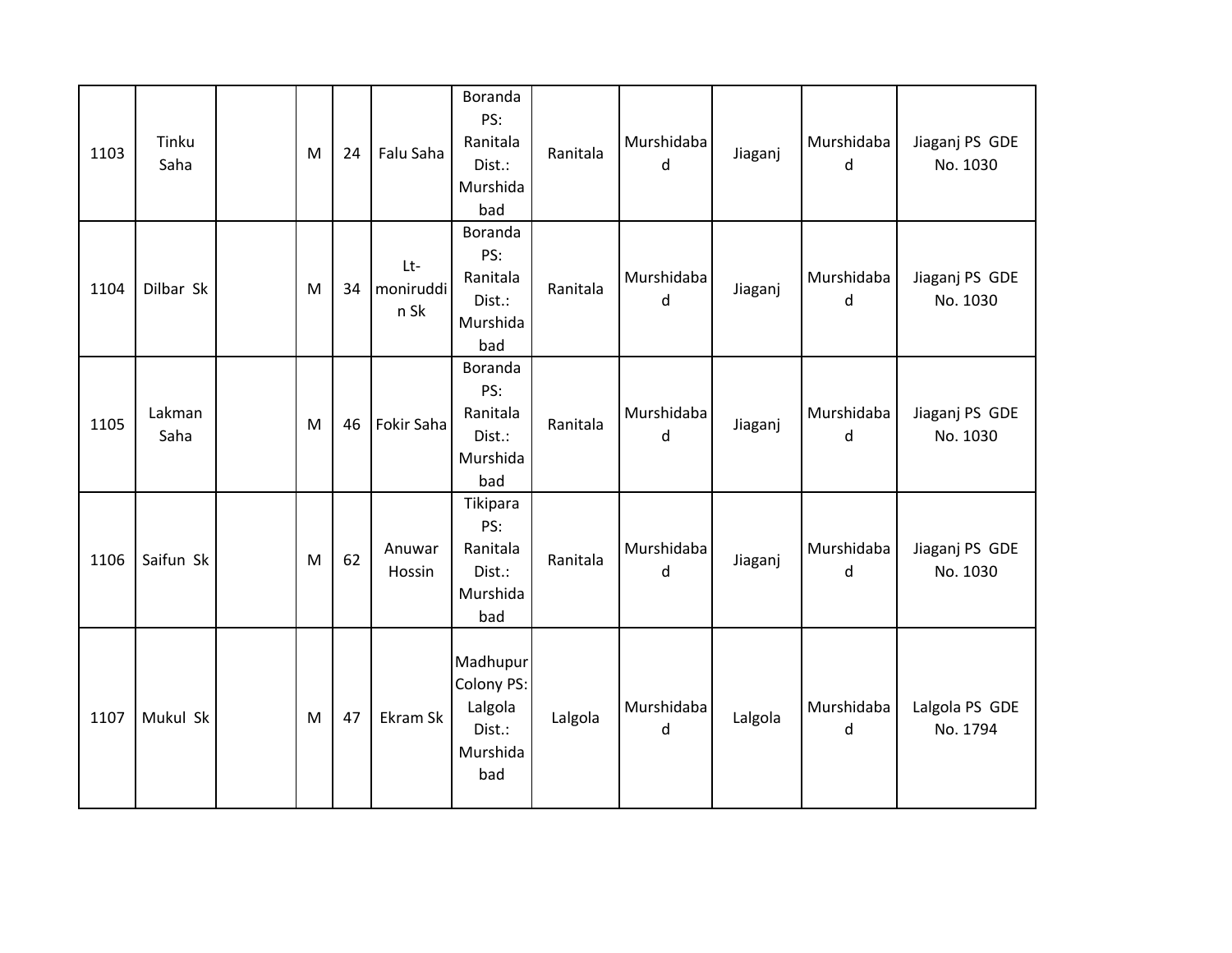| 1108 | Maidul Sk        | M | 25 | Mukul Sk             | Madhupur<br>Colony PS:<br>Lalgola<br>Dist.:<br>Murshida<br>bad | Lalgola | Murshidaba<br>d | Lalgola | Murshidaba<br><sub>d</sub> | Lalgola PS GDE<br>No. 1794 |
|------|------------------|---|----|----------------------|----------------------------------------------------------------|---------|-----------------|---------|----------------------------|----------------------------|
| 1109 | Bubai Das        | M | 23 | Maharaj<br>Das       | Sahabad<br>PS: Lalgola<br>Dist.:<br>Murshida<br>bad            | Lalgola | Murshidaba<br>d | Lalgola | Murshidaba<br>d            | Lalgola PS GDE<br>No. 1794 |
| 1110 | Maharaj<br>Das   | M | 46 | Kalachand<br>Das     | Sahabad<br>PS: Lalgola<br>Dist.:<br>Murshida<br>bad            | Lalgola | Murshidaba<br>d | Lalgola | Murshidaba<br>d            | Lalgola PS GDE<br>No. 1794 |
| 1111 | Subrata<br>Das   | M | 27 | Nisit Das            | Sahabad<br>PS: Lalgola<br>Dist.:<br>Murshida<br>bad            | Lalgola | Murshidaba<br>d | Lalgola | Murshidaba<br>d            | Lalgola PS GDE<br>No. 1794 |
| 1112 | Jahangir<br>Alam | M | 21 | Mahasen<br><b>Sk</b> | Chakpara<br>PS: Lalgola<br>Dist.:<br>Murshida<br>bad           | Lalgola | Murshidaba<br>d | Lalgola | Murshidaba<br>d            | Lalgola PS GDE<br>No. 1794 |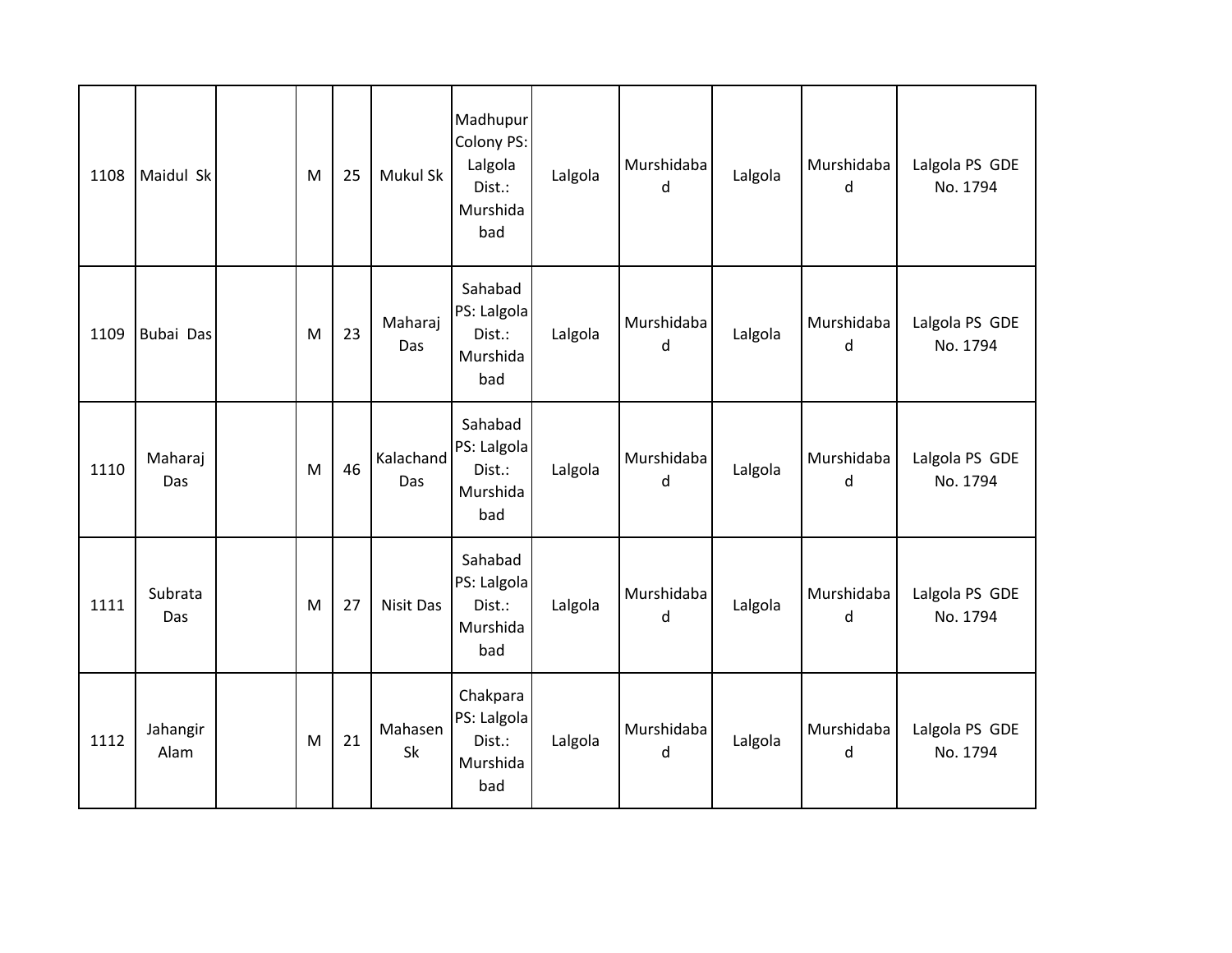| 1113 | Sitaram<br>Mondal      | M           | 21 | Balaram<br>Mondal      | Chakbhajr<br>aj PS:<br>Lalgola<br>Dist.:<br>Murshida<br>bad    | Lalgola | Murshidaba<br>d | Lalgola | Murshidaba<br>d | Lalgola PS GDE<br>No. 1794 |
|------|------------------------|-------------|----|------------------------|----------------------------------------------------------------|---------|-----------------|---------|-----------------|----------------------------|
| 1114 | Sahabuddi<br>n Sk      | M           | 25 | Abu<br>Samad           | Salika<br>Nadaipur<br>PS: Lalgola<br>Dist.:<br>Murshida<br>bad | Lalgola | Murshidaba<br>d | Lalgola | Murshidaba<br>d | Lalgola PS GDE<br>No. 1771 |
| 1115 | Toton<br>Ghosh         | M           | 38 | Sridam<br>Ghosh        | Paikpara<br>PS: Lalgola<br>Dist.:<br>Murshida<br>bad           | Lalgola | Murshidaba<br>d | Lalgola | Murshidaba<br>d | Lalgola PS GDE<br>No. 1771 |
| 1116 | Rahul<br>Choudhur<br>у | M           | 22 | Bhadu<br>Choudhur<br>y | Paikpara<br>PS: Lalgola<br>Dist.:<br>Murshida<br>bad           | Lalgola | Murshidaba<br>d | Lalgola | Murshidaba<br>d | Lalgola PS GDE<br>No. 1771 |
| 1117 | Popi Das               | $\mathsf F$ | 45 | Nisit Das              | Sahabad<br>PS: Lalgola<br>Dist.:<br>Murshida<br>bad            | Lalgola | Murshidaba<br>d | Lalgola | Murshidaba<br>d | Lalgola PS GDE<br>No. 1771 |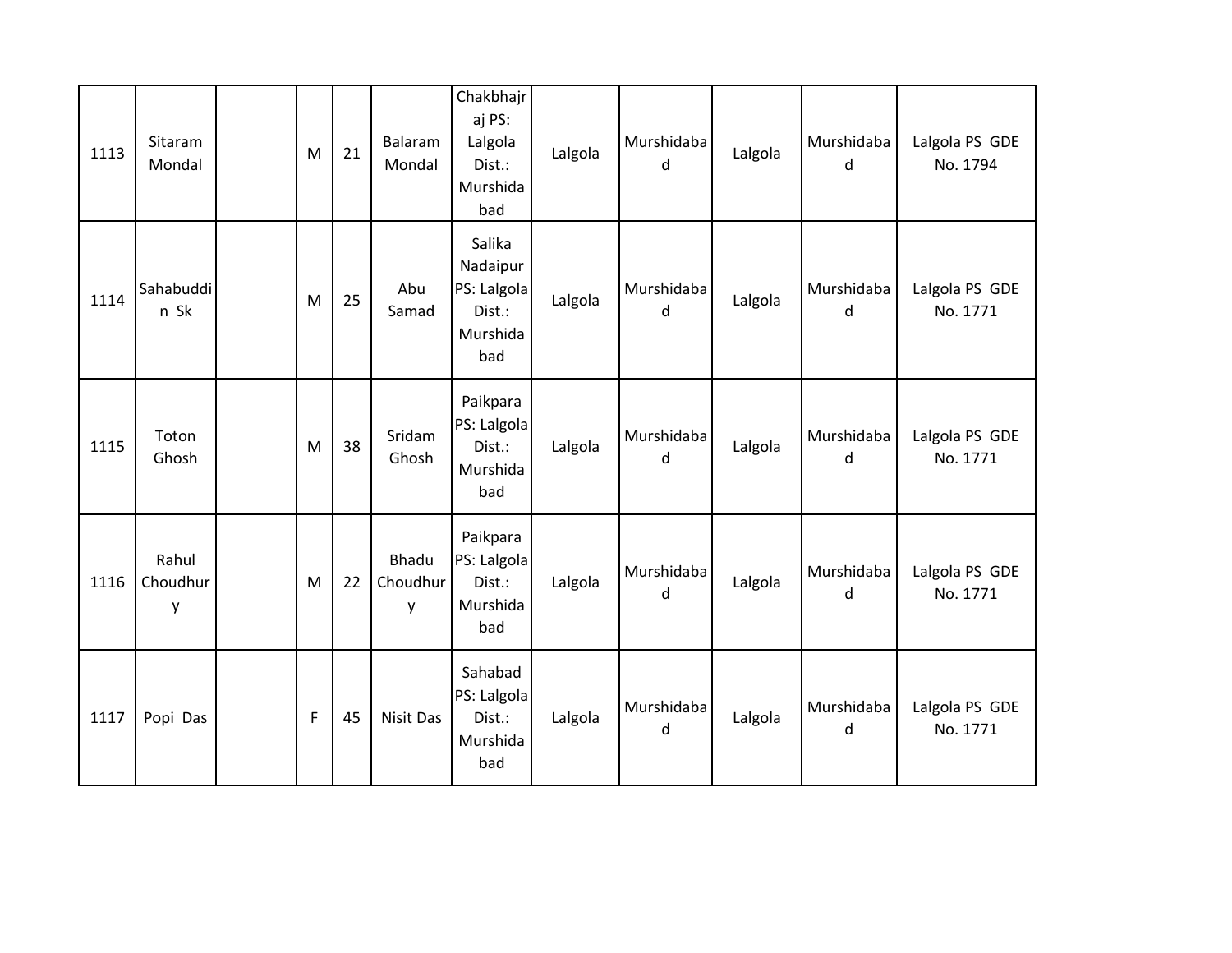| 1118 | Soumend<br>u Kr. Das | M | 29 | Nanda<br>Kisar Das             | Raghunat<br>hganj PS:<br>Raghunat<br>hganj<br>Dist.:<br>Jangipur<br>Police<br><b>District</b> | Raghunath<br>ganj | Jangipur<br>Police<br><b>District</b> | Lalgola  | Murshidaba<br>d | Lalgola PS GDE<br>No. 1771               |
|------|----------------------|---|----|--------------------------------|-----------------------------------------------------------------------------------------------|-------------------|---------------------------------------|----------|-----------------|------------------------------------------|
| 1119 | Asit<br>Mondal       | M | 54 | Lt.<br>Jitendrana<br>th Mondal | Amar PS:<br>Nabagram<br>Dist.:<br>Murshida<br>bad                                             | Nabagram          | Murshidaba<br>d                       | Nabagram | d               | Murshidaba   Nabagram PS GDE<br>No. 1270 |
| 1120 | Badal<br>Mondal      | M | 59 | Lt.<br>Kalachand<br>Mondal     | Amar PS:<br>Nabagram<br>Dist.:<br>Murshida<br>bad                                             | Nabagram          | Murshidaba<br>d                       | Nabagram | d               | Murshidaba Nabagram PS GDE<br>No. 1270   |
| 1121 | Nur Alam             | M | 32 | Kabir<br>Hossain               | Itasaran<br>PS:<br>Nabagram<br>Dist.:<br>Murshida<br>bad                                      | Nabagram          | Murshidaba<br>d                       | Nabagram | d               | Murshidaba Nabagram PS GDE<br>No. 1282   |
| 1122 | Masdar<br>Miya       | M | 34 | Modeswar Nabagram<br>Miya      | Itasaran<br>PS:<br>Dist.:<br>Murshida<br>bad                                                  | Nabagram          | Murshidaba<br>d                       | Nabagram | d               | Murshidaba   Nabagram PS GDE<br>No. 1282 |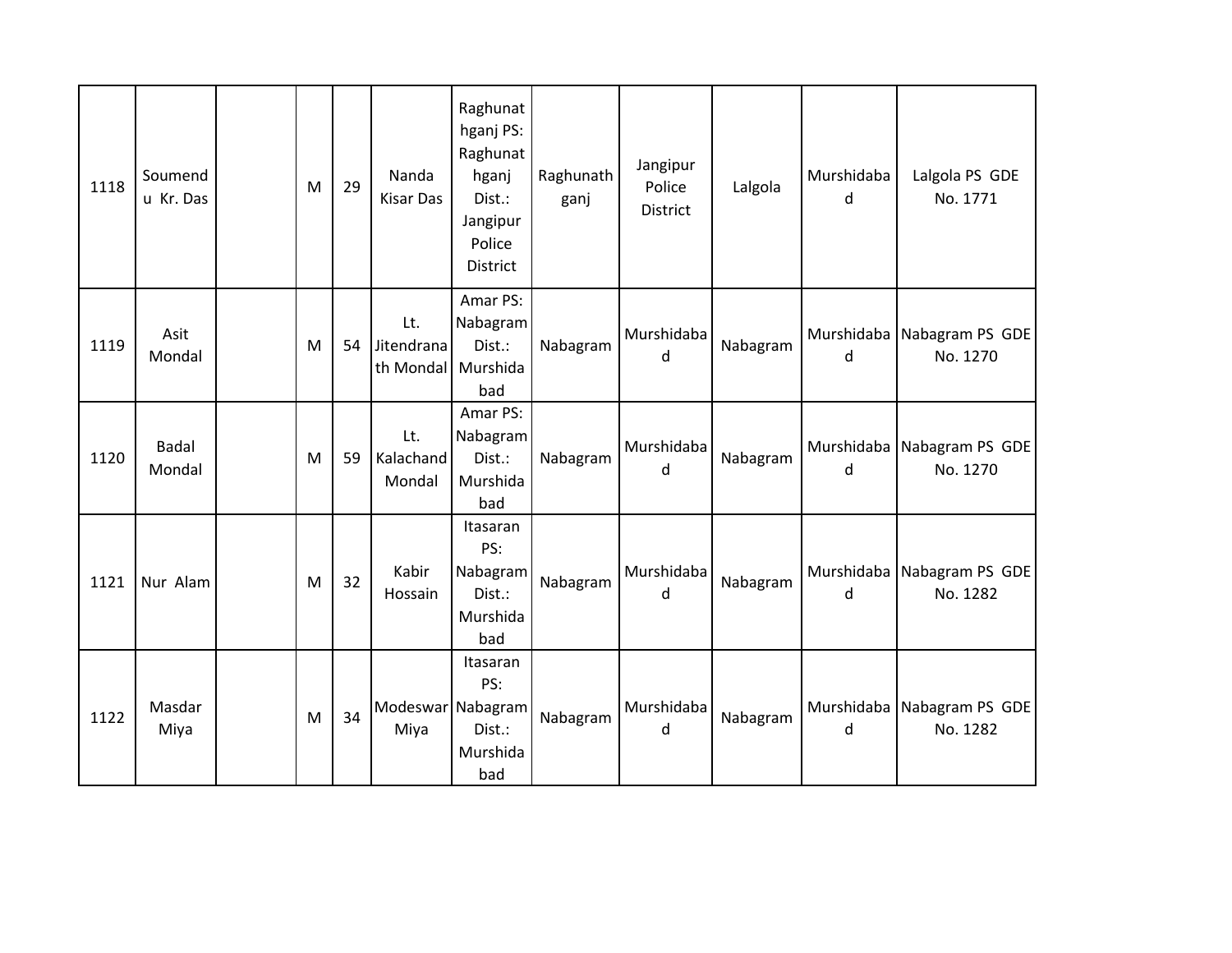| 1123 | Sahadul<br>Sk          | M | 26 | Lt. Mimjar<br>Sk         | Panchgra<br>m<br>(Hospitalp<br>ara) PS:<br>Nabagram<br>Dist.:<br>Murshida<br>bad | Nabagram  | Murshidaba<br>d | Nabagram  | d               | Murshidaba Nabagram PS GDE<br>No. 1267 |
|------|------------------------|---|----|--------------------------|----------------------------------------------------------------------------------|-----------|-----------------|-----------|-----------------|----------------------------------------|
| 1124 | Suman<br><b>Biswas</b> | M | 18 | Rafikul<br><b>Biswas</b> | Shyamnag<br>ar PS:<br>Nawda<br>Dist.:<br>Murshida<br>bad                         | Nawda     | Murshidaba<br>d | Nawda     | Murshidaba<br>d | Nawda PS GDE<br>No. 1182               |
| 1125 | Mur Selim<br>Sk        | M | 18 | Asif Sk                  | Chhatuma<br>ra PS:<br>Nawda<br>Dist.:<br>Murshida<br>bad                         | Nawda     | Murshidaba<br>d | Nawda     | Murshidaba<br>d | Nawda PS GDE<br>No. 1182               |
| 1126 | Dilwar<br>Halsona      | M | 18 | Minarul<br>Halsona       | Kamadpur<br>PS: Nawda<br>Dist.:<br>Murshida<br>bad                               | Nawda     | Murshidaba<br>d | Nawda     | Murshidaba<br>d | Nawda PS GDE<br>No. 1182               |
| 1127 | Minaj Sk               | M | 25 | Akkash Sk                | Amarpur<br>PS:<br>Rejinagar<br>Dist.:<br>Murshida<br>bad                         | Rejinagar | Murshidaba<br>d | Rejinagar | Murshidaba<br>d | Rejinagar PS GDE<br>No. 1198           |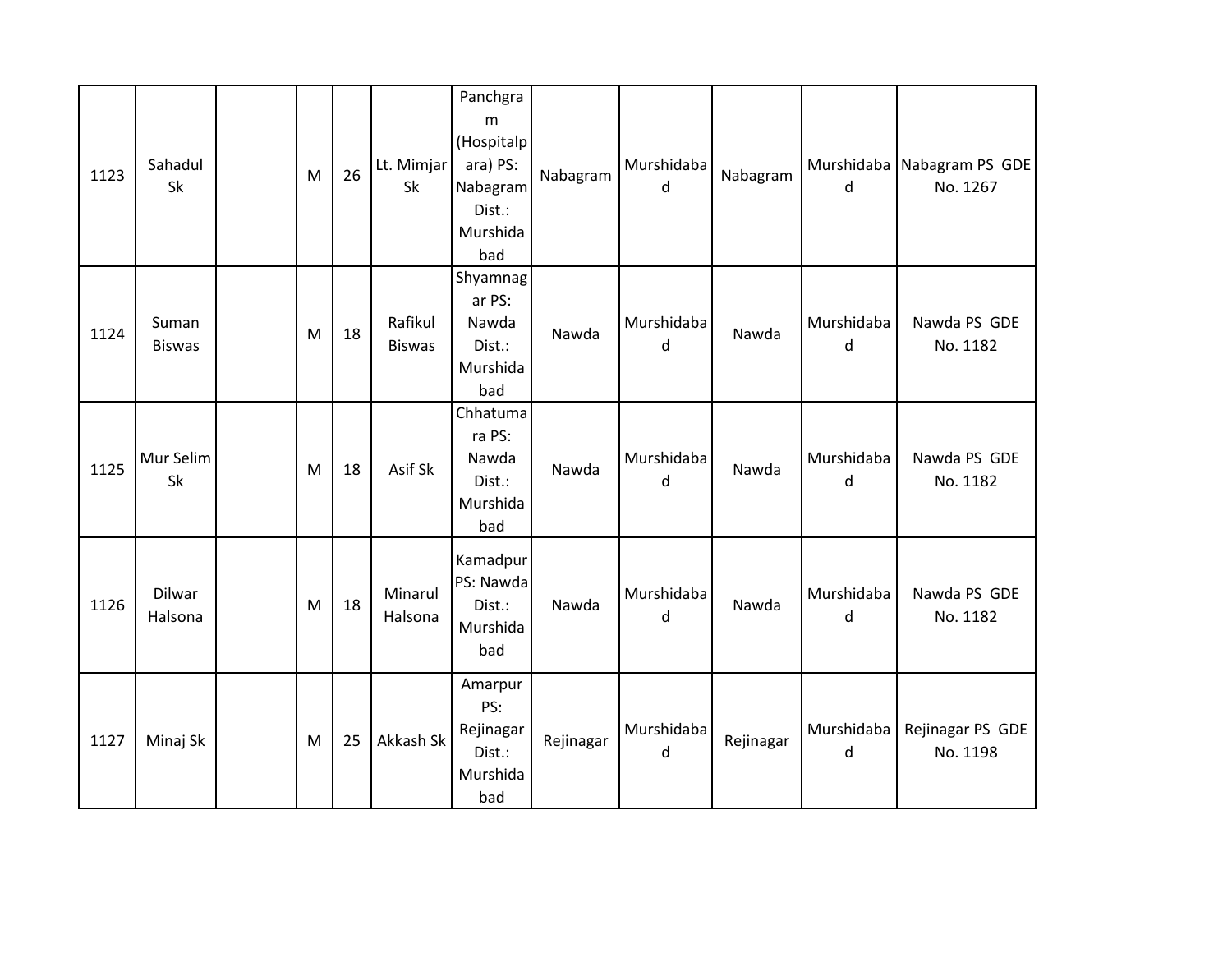| 1128 | Sudip<br>Ghosh | M | 32 | Ganath<br>Ghosh  | Dadpur<br>PS:<br>Rejinagar<br>Dist.:<br>Murshida<br>bad | Rejinagar | Murshidaba<br>d | Rejinagar | Murshidaba<br>d | Rejinagar PS GDE<br>No. 1198 |
|------|----------------|---|----|------------------|---------------------------------------------------------|-----------|-----------------|-----------|-----------------|------------------------------|
| 1129 | Tinku Sk       | M | 25 | Rinku Sk         | Sarmastip<br>ur PS:<br>Salar Dist.:<br>Murshida<br>bad  | Salar     | Murshidaba<br>d | Salar     | Murshidaba<br>d | Salar PS GDE No.<br>1215     |
| 1130 | Nozrul<br>Khan | M | 22 | Najimul<br>Khan  | Sarmastip<br>ur PS:<br>Salar Dist.:<br>Murshida<br>bad  | Salar     | Murshidaba<br>d | Salar     | Murshidaba<br>d | Salar PS GDE No.<br>1215     |
| 1131 | Farhan<br>Khan | M | 20 | Miraj<br>Khan    | Sarmastip<br>ur PS:<br>Salar Dist.:<br>Murshida<br>bad  | Salar     | Murshidaba<br>d | Salar     | Murshidaba<br>d | Salar PS GDE No.<br>1215     |
| 1132 | Ear Ali        | M | 24 | Mujibar<br>Ali   | <b>Babla PS:</b><br>Salar Dist.:<br>Murshida<br>bad     | Salar     | Murshidaba<br>d | Salar     | Murshidaba<br>d | Salar PS GDE No.<br>1215     |
| 1133 | Rofikul Sk     | M | 30 | <b>Reshan Sk</b> | <b>Babla PS:</b><br>Salar Dist.:<br>Murshida<br>bad     | Salar     | Murshidaba<br>d | Salar     | Murshidaba<br>d | Salar PS GDE No.<br>1215     |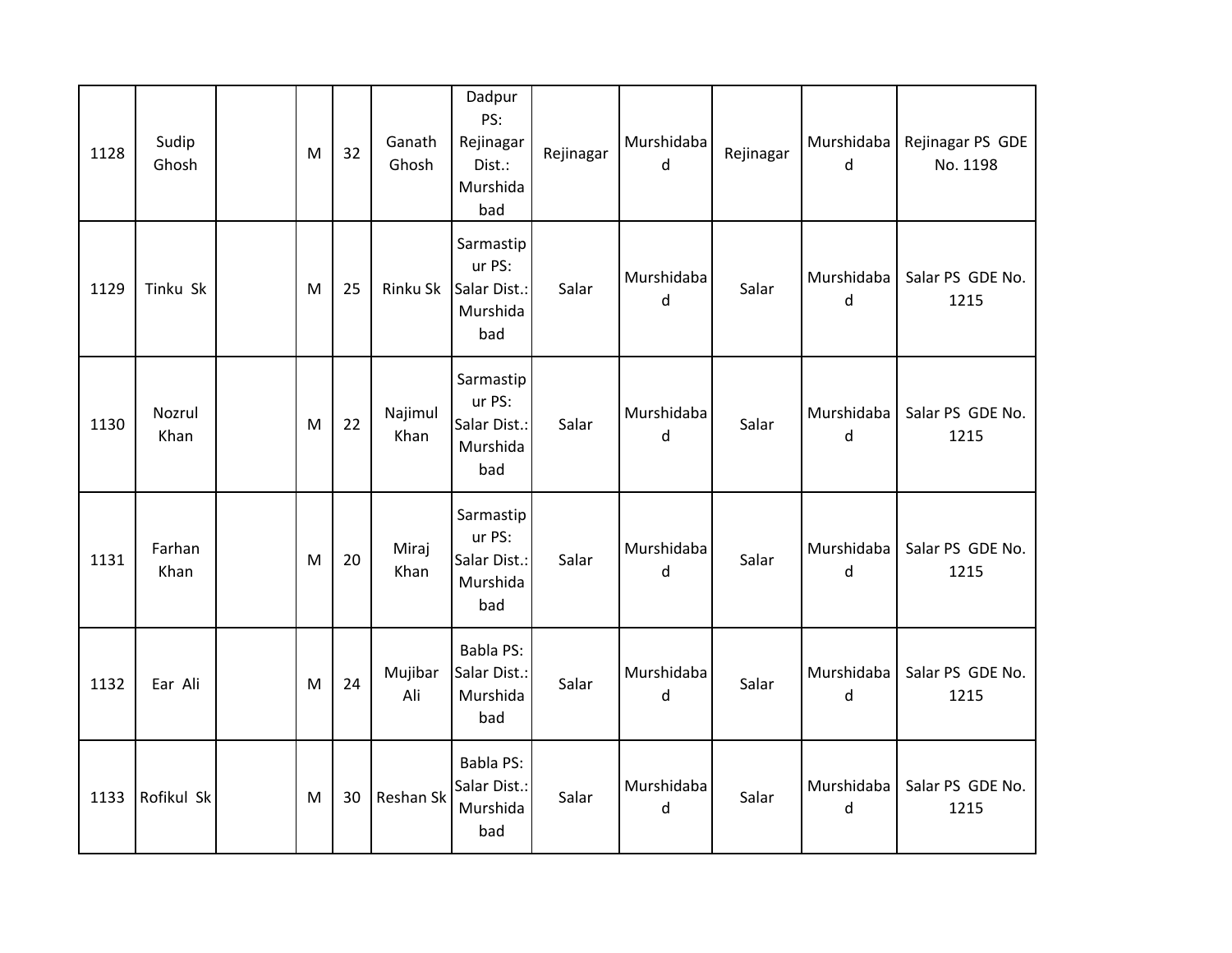| 1134 | Latfar Sk              | M | 26 | Hanif Sk                 | Babla PS:<br>Salar Dist.:<br>Murshida<br>bad                              | Salar     | Murshidaba<br>d      | Salar     | Murshidaba<br>d      | Salar PS GDE No.<br>1215            |
|------|------------------------|---|----|--------------------------|---------------------------------------------------------------------------|-----------|----------------------|-----------|----------------------|-------------------------------------|
| 1135 | Bappa<br><b>Bhunia</b> | M | 23 | Bangshi<br><b>Bhunia</b> | PS:<br>Anandapu<br>r Dist.:<br>Paschim<br>Mednipor<br>e                   | Anandapur | Paschim<br>Mednipore | Anandapur | Paschim<br>Mednipore | Anandapur PS<br>GDE No. 1031        |
| 1136 | Ashok<br>Ruidas        | M | 47 | Sudhir<br>Ruidas         | Paltagarh<br>PS:<br>Anandapu<br>r Dist.:<br>Paschim<br>Mednipor<br>e      | Anandapur | Paschim<br>Mednipore | Anandapur | Paschim<br>Mednipore | Anandapur PS<br><b>GDE No. 1031</b> |
| 1137 | Sk Illiash             | M | 48 | Sk Yeasin                | <b>Bankata</b><br>PS:<br>Anandapu<br>r Dist.:<br>Paschim<br>Mednipor<br>e | Anandapur | Paschim<br>Mednipore | Anandapur | Paschim<br>Mednipore | Anandapur PS<br><b>GDE No. 1035</b> |
| 1138 | Sk Tafejul             | M | 21 | Sk<br>Ajimuddin          | Bankata<br>PS:<br>Anandapu<br>r Dist.:<br>Paschim<br>Mednipor<br>e        | Anandapur | Paschim<br>Mednipore | Anandapur | Paschim<br>Mednipore | Anandapur PS<br><b>GDE No. 1035</b> |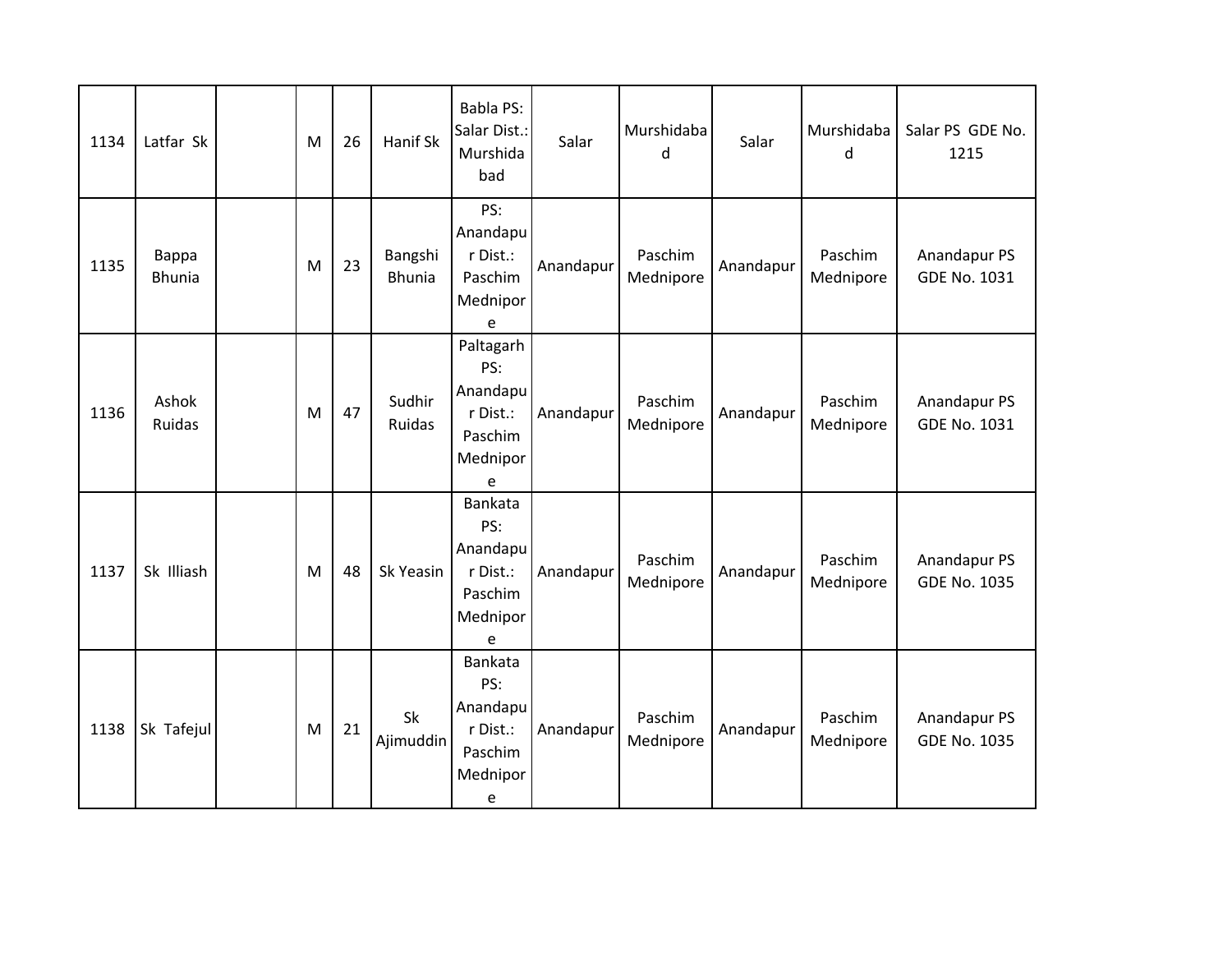| 1139 | Sk Atabul         | M | 21 | Sabrati        | <b>Bankata</b><br>PS:<br>Anandapu<br>r Dist.:<br>Paschim<br>Mednipor<br>e    | Anandapur       | Paschim<br>Mednipore | Anandapur       | Paschim<br>Mednipore | Anandapur PS<br><b>GDE No. 1035</b>   |
|------|-------------------|---|----|----------------|------------------------------------------------------------------------------|-----------------|----------------------|-----------------|----------------------|---------------------------------------|
| 1140 | Ajit Das          | M | 36 | Lt<br>Kalipada | Raniganja<br>PS: Ghatal<br>Dist.:<br>Paschim<br>Mednipor<br>e                | Ghatal          | Paschim<br>Mednipore | Chandrako<br>na | Paschim<br>Mednipore | Chandrakona PS<br><b>GDE No. 1303</b> |
| 1141 | Tapan<br>Ruidas   | M | 37 | Lt Fatik       | Bhagabant<br>apur PS:<br>Chandrak<br>ona Dist.:<br>Paschim<br>Mednipor<br>e  | Chandrako<br>na | Paschim<br>Mednipore | Chandrako<br>na | Paschim<br>Mednipore | Chandrakona PS<br>GDE No. 1303        |
| 1142 | Sandipan<br>Ghosh | M |    |                | Bhaidyana<br>thpur PS:<br>Chandrak<br>ona Dist.:<br>Paschim<br>Mednipor<br>e | Chandrako<br>na | Paschim<br>Mednipore | Chandrako<br>na | Paschim<br>Mednipore | Chandrakona PS<br><b>GDE No. 1303</b> |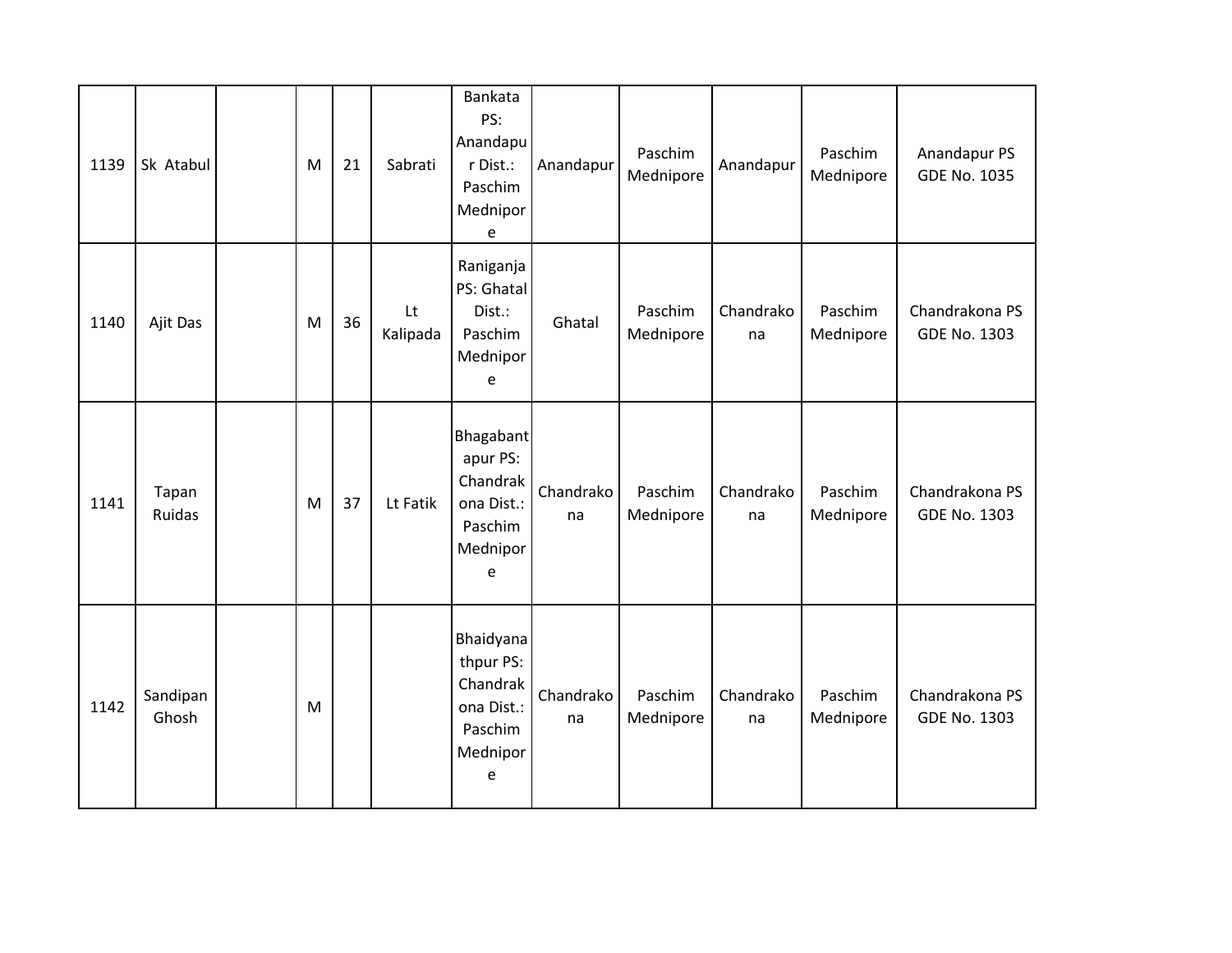| 1143 | Jagannath<br>Ruidas | M |    | Lt Fatik           | Bhagabant<br>apur PS:<br>Chandrak<br>ona Dist.:<br>Paschim<br>Mednipor<br>e  | Chandrako<br>na | Paschim<br>Mednipore | Chandrako<br>na | Paschim<br>Mednipore | Chandrakona PS<br><b>GDE No. 1303</b>                              |
|------|---------------------|---|----|--------------------|------------------------------------------------------------------------------|-----------------|----------------------|-----------------|----------------------|--------------------------------------------------------------------|
| 1144 | Susanta<br>Singh    | M |    | Nimai<br>Singh     | Chandrak<br>ona Road<br>PS:<br>Garbeta<br>Dist.:<br>Paschim<br>Mednipor<br>e | Garbeta         | Paschim<br>Mednipore | Chandrako<br>na | Paschim<br>Mednipore | Chandrakona PS<br>Outpost<br>Ramjibanpur TOP<br><b>GDE No. 906</b> |
| 1145 | Joydeb<br>Pariary   | M | 26 | Gobinda<br>Pariary | Kunjabagh<br>ra PS:<br>Dantan<br>Dist.:<br>Paschim<br>Mednipor<br>e          | Dantan          | Paschim<br>Mednipore | Dantan          | Paschim<br>Mednipore | Dantan PS GDE<br>No. 2484                                          |
| 1146 | Tarun Das           | M | 25 | Swapan<br>Das      | <b>FAKIRBAZ</b><br>AR PS:<br>Daspur<br>Dist.:<br>Paschim<br>Mednipor<br>e    | Daspur          | Paschim<br>Mednipore | Daspur          | Paschim<br>Mednipore | Daspur PS GDE<br>No. 1508                                          |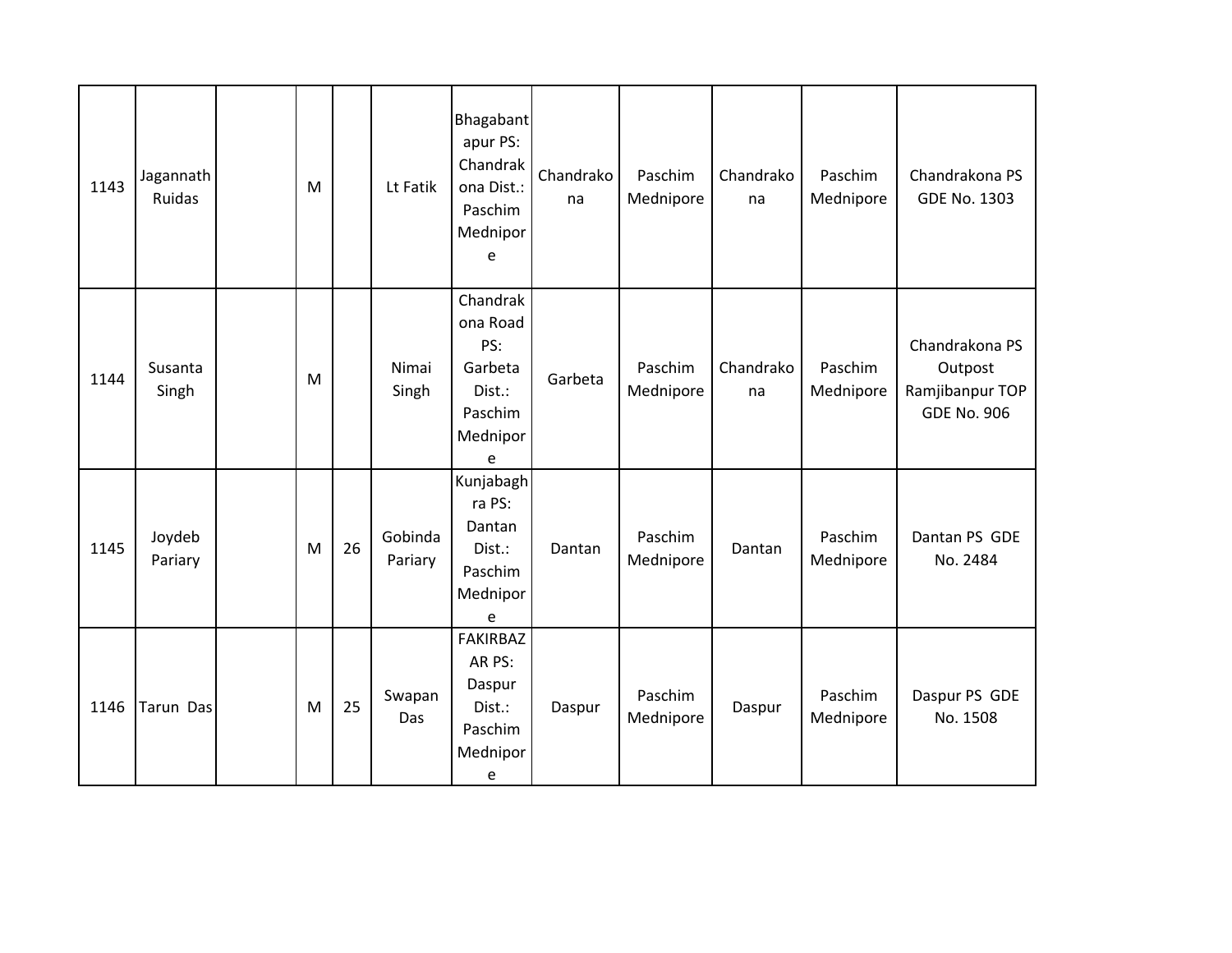| 1147 | Tapan<br>Dolai | M | 30 | Suman<br>Dolai  | <b>FAKIRBAZ</b><br>AR PS:<br>Daspur<br>Dist.:<br>Paschim<br>Mednipor<br>e | Daspur | Paschim<br>Mednipore | Daspur | Paschim<br>Mednipore | Daspur PS GDE<br>No. 1508 |
|------|----------------|---|----|-----------------|---------------------------------------------------------------------------|--------|----------------------|--------|----------------------|---------------------------|
| 1148 | Palash<br>Das  | M | 31 | Swapan<br>Das   | <b>FAKIRBAZ</b><br>AR PS:<br>Daspur<br>Dist.:<br>Paschim<br>Mednipor<br>e | Daspur | Paschim<br>Mednipore | Daspur | Paschim<br>Mednipore | Daspur PS GDE<br>No. 1508 |
| 1149 | Raju Ari       | M | 30 | Sk. Sabbar      | <b>KUNJAPU</b><br>R PS:<br>Daspur<br>Dist.:<br>Paschim<br>Mednipor<br>e   | Daspur | Paschim<br>Mednipore | Daspur | Paschim<br>Mednipore | Daspur PS GDE<br>No. 1508 |
| 1150 | Tufan<br>Dolai | M | 30 | Sankar<br>Dolai | <b>HARIRAM</b><br>PUR PS:<br>Daspur<br>Dist.:<br>Paschim<br>Mednipor<br>e | Daspur | Paschim<br>Mednipore | Daspur | Paschim<br>Mednipore | Daspur PS GDE<br>No. 1508 |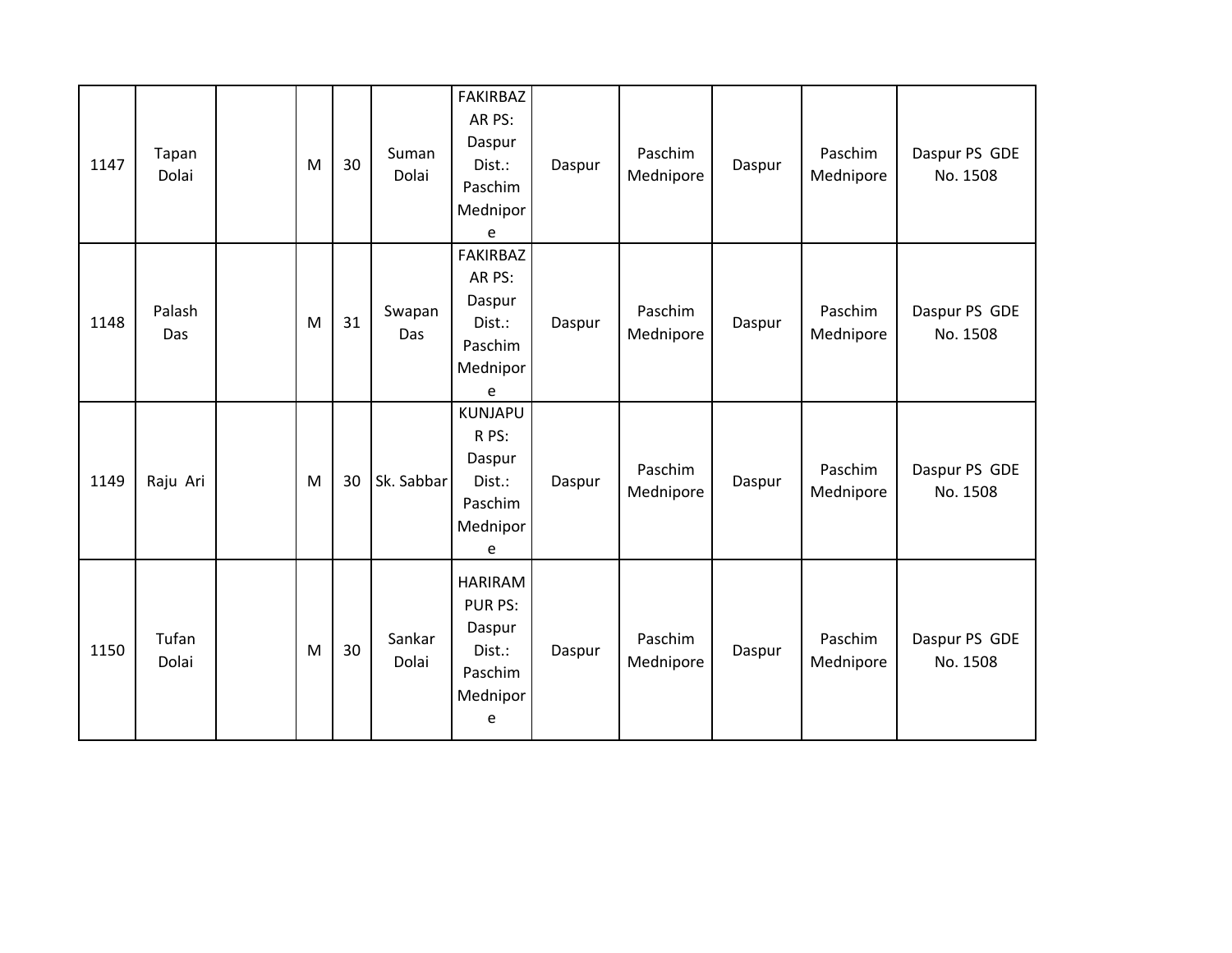| 1151 | Ajahar<br>Khan   | M | 24 | Moimath           | CHAKDAH<br>A PS:<br>Panskura<br>Dist.:<br>Purba<br>Mednipor<br>e         | Panskura | Purba<br>Mednipore | Daspur | Paschim<br>Mednipore | Daspur PS GDE<br>No. 1457 |
|------|------------------|---|----|-------------------|--------------------------------------------------------------------------|----------|--------------------|--------|----------------------|---------------------------|
| 1152 | Sk.jamir<br>Ali  | M | 23 | Jahiruddin<br>Ali | <b>KHANADI</b><br>HI PS:<br>Kolaghat<br>Dist.:<br>Purba<br>Mednipor<br>e | Kolaghat | Purba<br>Mednipore | Daspur | Paschim<br>Mednipore | Daspur PS GDE<br>No. 1457 |
| 1153 | Sk. Aspak<br>Ali | M | 20 | Ansar Ali         | <b>KHANADI</b><br>HI PS:<br>Kolaghat<br>Dist.:<br>Purba<br>Mednipor<br>e | Kolaghat | Purba<br>Mednipore | Daspur | Paschim<br>Mednipore | Daspur PS GDE<br>No. 1457 |
| 1154 | Sk. Sabir<br>Ali | M | 23 | Joinal            | <b>KHANADI</b><br>HI PS:<br>Kolaghat<br>Dist.:<br>Purba<br>Mednipor<br>e | Kolaghat | Purba<br>Mednipore | Daspur | Paschim<br>Mednipore | Daspur PS GDE<br>No. 1457 |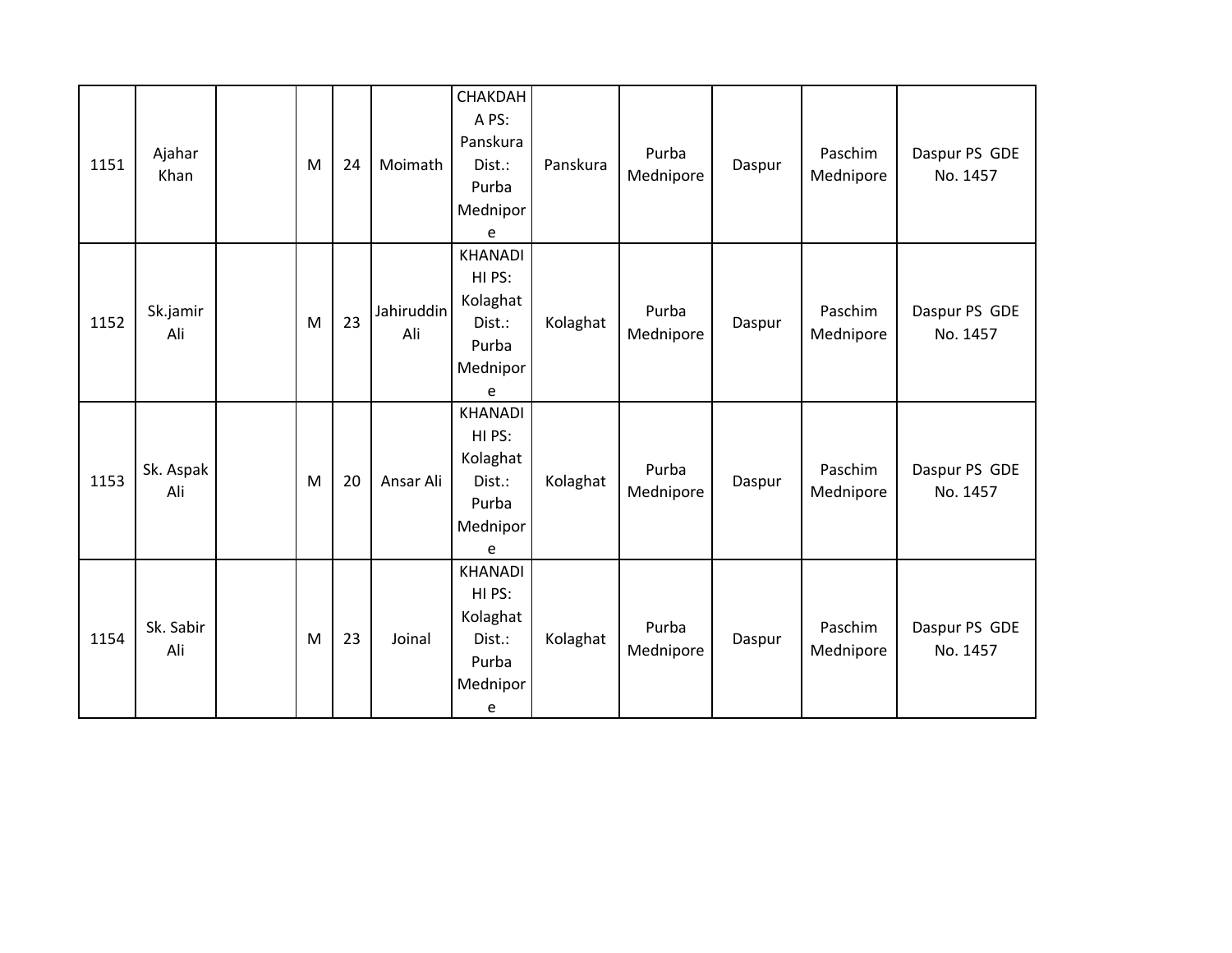| 1155 | Saheb Sk             | M | 23 | Mubarak       | <b>KHANNAD</b><br>IHI PS:<br>Kolaghat<br>Dist.:<br>Purba<br>Mednipor<br>e        | Kolaghat | Purba<br>Mednipore | Daspur | Paschim<br>Mednipore | Daspur PS GDE<br>No. 1457 |
|------|----------------------|---|----|---------------|----------------------------------------------------------------------------------|----------|--------------------|--------|----------------------|---------------------------|
| 1156 | Sk. Golam<br>Mostafa | M | 26 | Sk. Israjul   | <b>KHANNAD</b><br>IHI PS:<br>Kolaghat<br>Dist.:<br>Purba<br>Mednipor<br>e        | Kolaghat | Purba<br>Mednipore | Daspur | Paschim<br>Mednipore | Daspur PS GDE<br>No. 1457 |
| 1157 | Sk. Jabir<br>Ali     | M | 24 | Majed Ali     | <b>KHANNAD</b><br>IHI PS:<br>Kolaghat<br>Dist.:<br>Purba<br>Mednipor<br>e        | Kolaghat | Purba<br>Mednipore | Daspur | Paschim<br>Mednipore | Daspur PS GDE<br>No. 1457 |
| 1158 | Golamgos<br>Kha      | M | 26 | Abdul<br>Khan | <b>GOPALNA</b><br><b>GAR PS:</b><br>Panskura<br>Dist.:<br>Purba<br>Mednipor<br>e | Panskura | Purba<br>Mednipore | Daspur | Paschim<br>Mednipore | Daspur PS GDE<br>No. 1457 |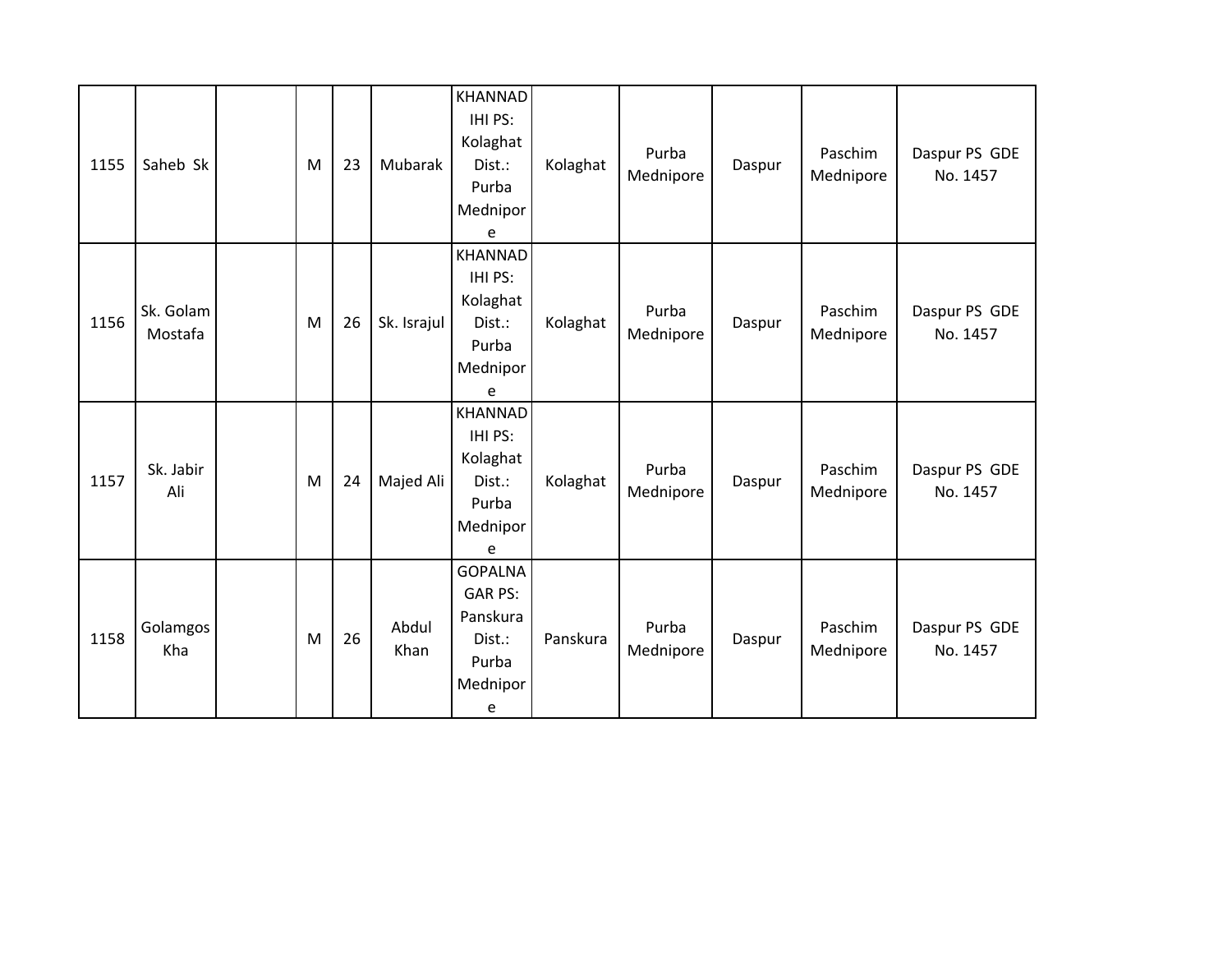| 1159 | Santanu<br>Ghosh  |   |    | S/o Ajit         | of<br>Karanganj,<br>Fulberia,<br>Garhbeta<br>PS:<br>Garbeta<br>Dist.:<br>Paschim<br>Mednipor<br>e | Garbeta | Paschim<br>Mednipore | Garbeta | Paschim<br>Mednipore | Garbeta PS GDE<br>No. 1273 |
|------|-------------------|---|----|------------------|---------------------------------------------------------------------------------------------------|---------|----------------------|---------|----------------------|----------------------------|
| 1160 | Sunil<br>Dolui    | M | 42 | Satish<br>Dolui  | Barnabani<br>, PO.<br>Maharajp<br>ur PS:<br>Ghatal<br>Dist.:<br>Paschim<br>Mednipor<br>e          | Ghatal  | Paschim<br>Mednipore | Ghatal  | Paschim<br>Mednipore | Ghatal PS GDE No.<br>1598  |
| 1161 | Suvojit<br>Mondal | M | 24 | Ananda<br>Mondal | Chowli<br>Singhapur<br>PS: Ghatal<br>Dist.:<br>Paschim<br>Mednipor<br>e                           | Ghatal  | Paschim<br>Mednipore | Ghatal  | Paschim<br>Mednipore | Ghatal PS GDE No.<br>1598  |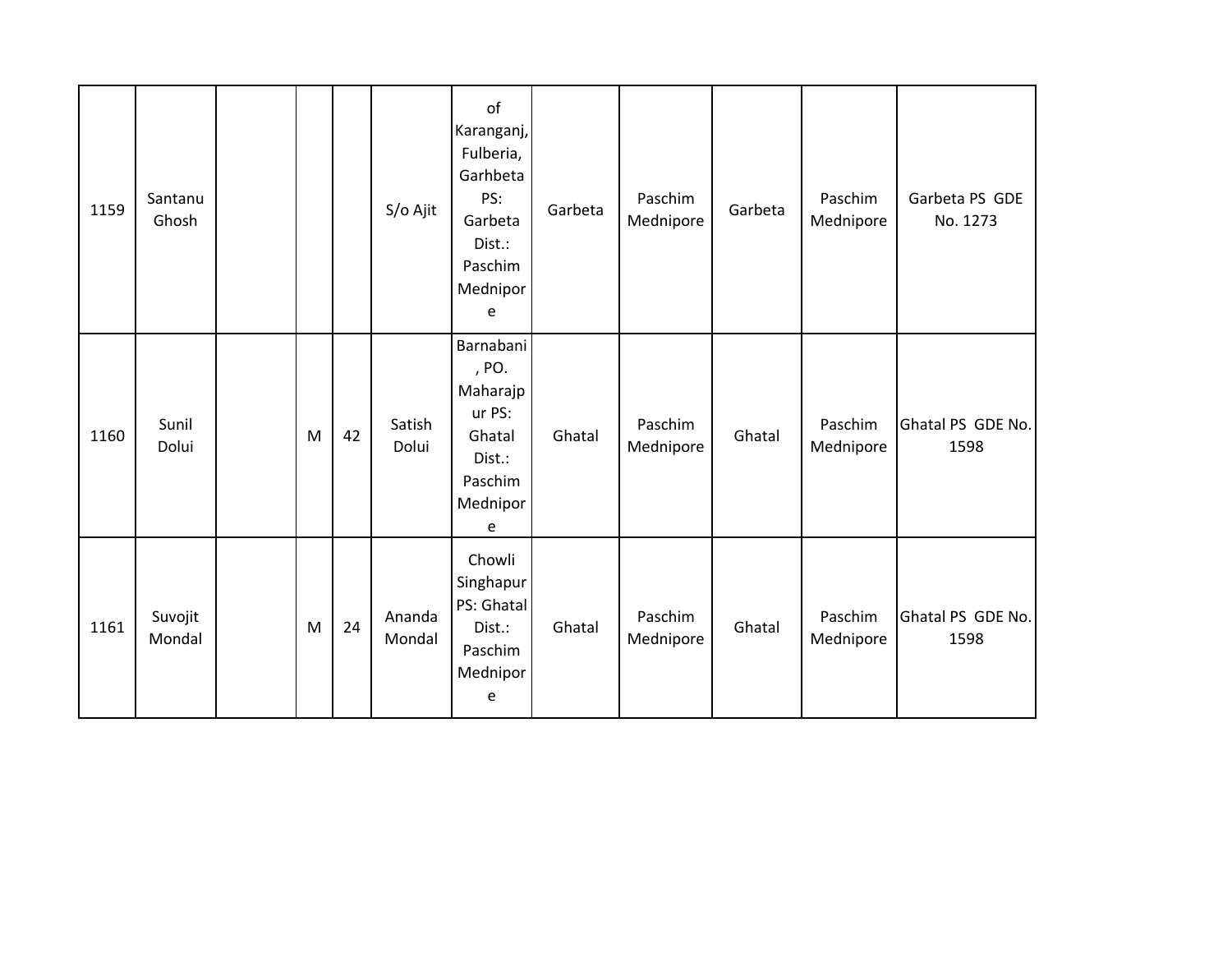| 1162 | Ujjal<br>Sasmal           | M | 19 | Chandi<br>Sasmal     | Sukchandr<br>apur PS:<br>Ghatal<br>Dist.:<br>Paschim<br>Mednipor<br>e | Ghatal | Paschim<br>Mednipore | Ghatal | Paschim<br>Mednipore | Ghatal PS GDE No.<br>1598 |
|------|---------------------------|---|----|----------------------|-----------------------------------------------------------------------|--------|----------------------|--------|----------------------|---------------------------|
| 1163 | <b>Buddhade</b><br>b Jana | M | 41 | Lt.<br>Gobardha<br>n | Argorah<br>PS: Ghatal<br>Dist.:<br>Paschim<br>Mednipor<br>e           | Ghatal | Paschim<br>Mednipore | Ghatal | Paschim<br>Mednipore | Ghatal PS GDE No.<br>1598 |
| 1164 | Subhas<br>Digpati         | M | 42 | Srimanta<br>Digpati  | Konnagar<br>PS: Ghatal<br>Dist.:<br>Paschim<br>Mednipor<br>e          | Ghatal | Paschim<br>Mednipore | Ghatal | Paschim<br>Mednipore | Ghatal PS GDE No.<br>1594 |
| 1165 | Ajoy<br>Santra            | M | 44 | Banamali<br>Santra   | Konnagar<br>PS: Ghatal<br>Dist.:<br>Paschim<br>Mednipor<br>e          | Ghatal | Paschim<br>Mednipore | Ghatal | Paschim<br>Mednipore | Ghatal PS GDE No.<br>1594 |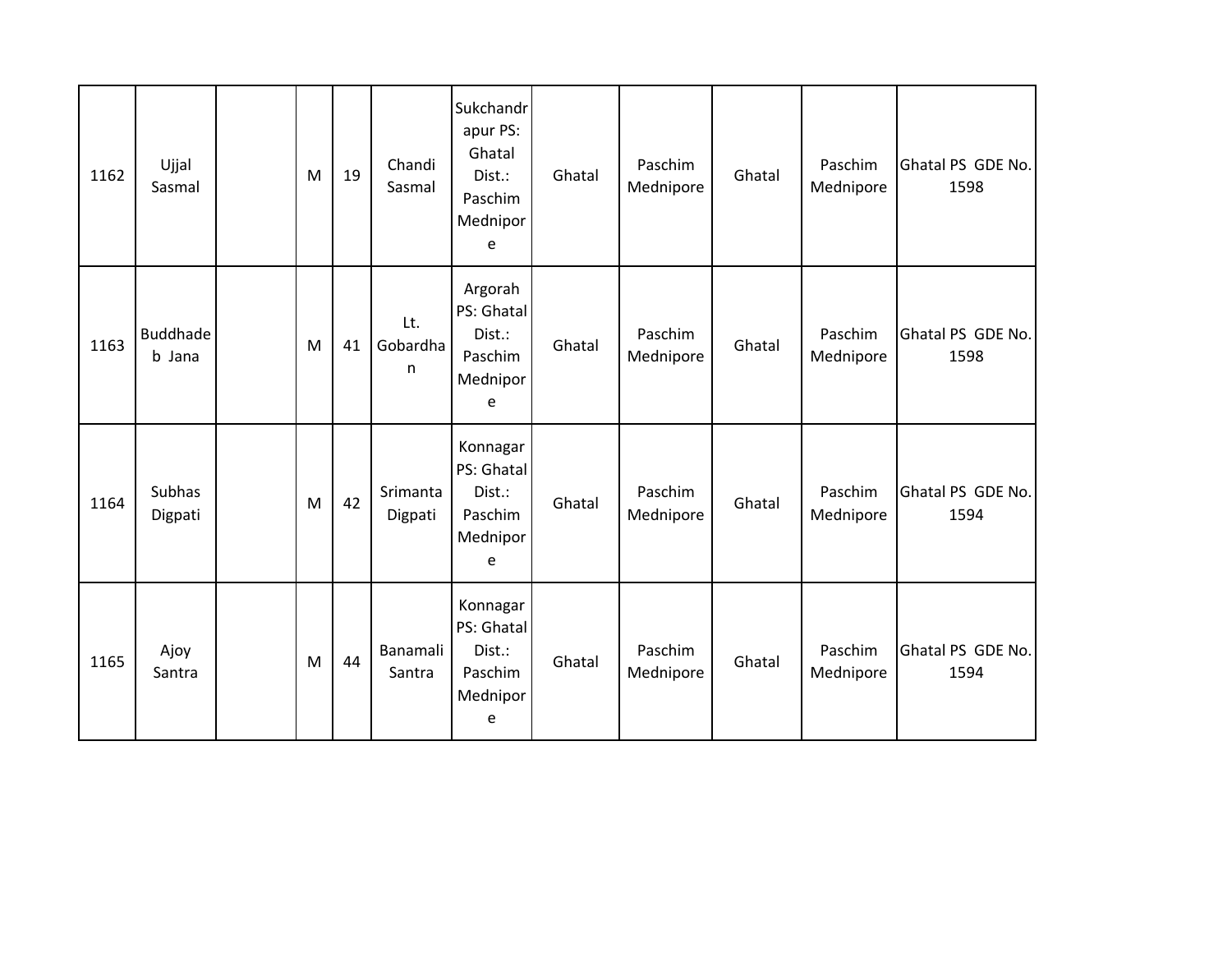| 1166 | Sagar<br>Poria   | M | 18 | Shyamal<br>Poria | Hindalbar<br>PS:<br>Keshpur<br>Dist.:<br>Paschim<br>Mednipor<br>e | Keshpur | Paschim<br>Mednipore | Keshpur            | Paschim<br>Mednipore | Keshpur PS GDE<br>No. 1345         |
|------|------------------|---|----|------------------|-------------------------------------------------------------------|---------|----------------------|--------------------|----------------------|------------------------------------|
| 1167 | Somnath<br>Poria | M | 22 | Shyamal<br>Poria | Tabageria<br>PS:<br>Keshpur<br>Dist.:<br>Paschim<br>Mednipor<br>e | Keshpur | Paschim<br>Mednipore | Keshpur            | Paschim<br>Mednipore | Keshpur PS GDE<br>No. 1345         |
| 1168 | Sagar Sk         | M | 18 | <b>Aredul Sk</b> | Rudnagar<br>PS: Paikar<br>Dist.:<br>Birbhum                       | Paikar  | Birbhum              | Keshpur            | Paschim<br>Mednipore | Keshpur PS GDE<br>No. 1402         |
| 1169 | Moni Sk          | M | 20 | Abubakka<br>Sk   | Rudnagar<br>PS: Paikar<br>Dist.:<br>Birbhum                       | Paikar  | Birbhum              | Keshpur            | Paschim<br>Mednipore | Keshpur PS GDE<br>No. 1402         |
| 1170 | Rintu Sk         | M | 25 | Sabuj Sk         | Rudnagar<br>PS: Paikar<br>Dist.:<br>Birbhum                       | Paikar  | Birbhum              | Keshpur            | Paschim<br>Mednipore | Keshpur PS GDE<br>No. 1345         |
| 1171 | Anish Roy        |   | 21 | Braman<br>Roy    | of<br>Jainagar<br>near PNK                                        |         | <b>Basirhat</b>      | Kharagpore<br>town | Paschim<br>Mednipore | Kharagpore town<br>PS GDE No. 1905 |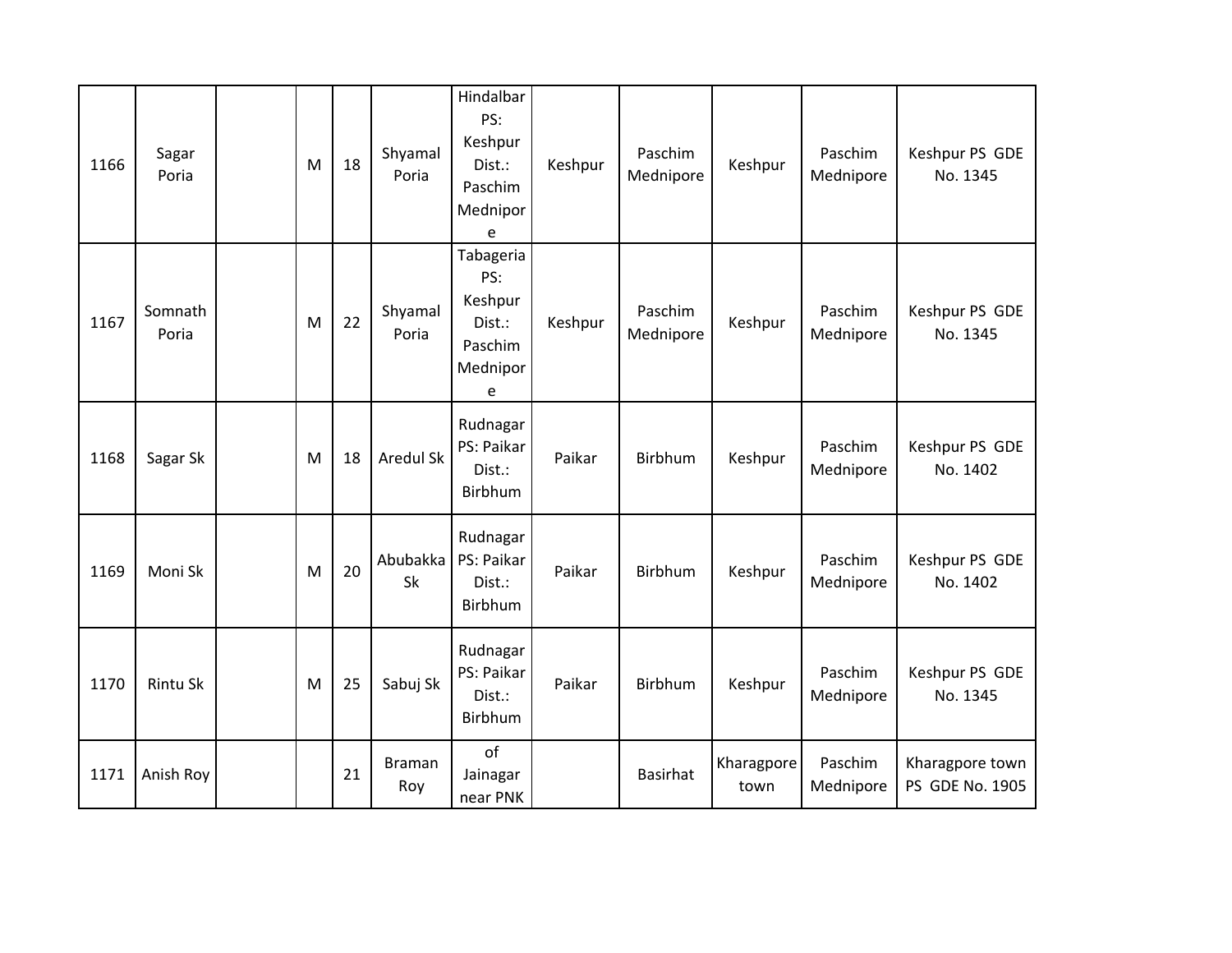| 1172 | Sashi<br>Yadav           |   | 22 | <b>Bhola</b><br>Yadav     | of<br>Nimpura<br>Natunpall<br>y                              |                    | <b>Basirhat</b>      | Kharagpore<br>town | Paschim<br>Mednipore | Kharagpore town<br>PS GDE No. 1905        |
|------|--------------------------|---|----|---------------------------|--------------------------------------------------------------|--------------------|----------------------|--------------------|----------------------|-------------------------------------------|
| 1173 | Lalu Singh               |   | 62 | Lt. Ram<br>Sagar<br>Singh | of<br>Malancha<br>Natraj Hall                                |                    | <b>Basirhat</b>      | Kharagpore<br>town | Paschim<br>Mednipore | Kharagpore town<br>PS GDE No. 1905        |
| 1174 | G Kanka<br>Raju          |   | 35 | G Rama<br>Rao             |                                                              |                    | <b>Basirhat</b>      | Kharagpore<br>town | Paschim<br>Mednipore | Kharagpore town<br>PS GDE No. 1905        |
| 1175 | Anil<br>Sharma           |   | 35 | Nageswar<br>Sharma        |                                                              |                    | <b>Basirhat</b>      | Kharagpore<br>town | Paschim<br>Mednipore | Kharagpore town<br>PS GDE No. 1905        |
| 1176 | Ranjan<br>Kumar<br>Ghosh | M |    | Noni<br>Gopal<br>Ghosh    | PS:<br>Kharagpur<br>local Dist.:<br>Paschim<br>Mednipor<br>e | Kharagpur<br>local | Paschim<br>Mednipore | Kharagpur<br>local | Paschim<br>Mednipore | Kharagpur local PS<br><b>GDE No. 2069</b> |
| 1177 | Sumanta<br>Samadder      | M |    | <b>Dipak</b><br>Samadder  | PS:<br>Kharagpur<br>local Dist.:<br>Paschim<br>Mednipor<br>e | Kharagpur<br>local | Paschim<br>Mednipore | Kharagpur<br>local | Paschim<br>Mednipore | Kharagpur local PS<br>GDE No. 2069        |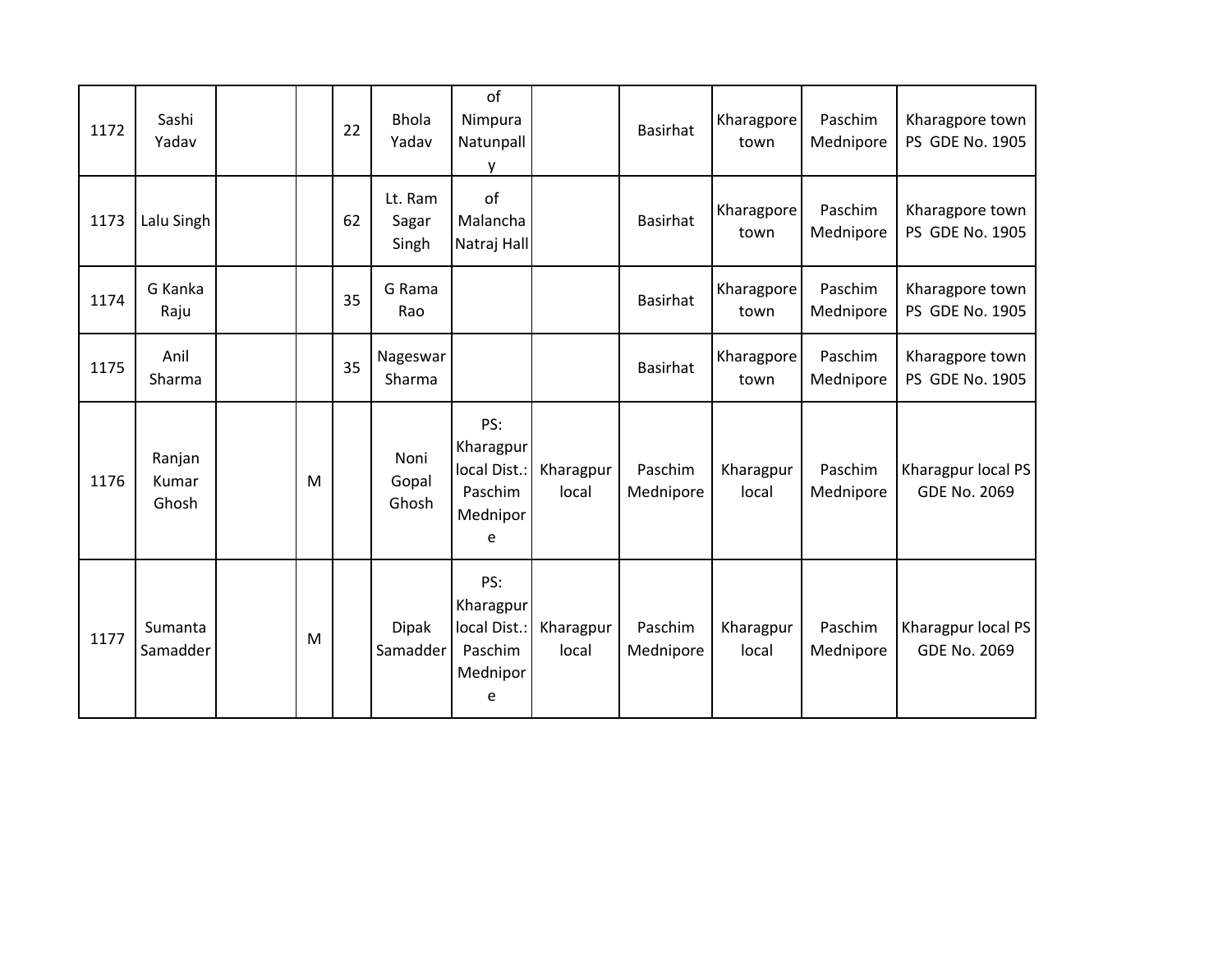| 1178 | Sudipta<br>Samadder | M |    | Swapan<br>Samadder              | PS:<br>Kharagpur<br>local Dist.:<br>Paschim<br>Mednipor<br>e                           | Kharagpur<br>local | Paschim<br>Mednipore | Kharagpur<br>local | Paschim<br>Mednipore | Kharagpur local PS<br><b>GDE No. 2069</b> |
|------|---------------------|---|----|---------------------------------|----------------------------------------------------------------------------------------|--------------------|----------------------|--------------------|----------------------|-------------------------------------------|
| 1179 | Samir<br>Ghosh      | M |    | Nonigopal local Dist.:<br>Ghosh | PS:<br>Kharagpur<br>Paschim<br>Mednipor<br>e                                           | Kharagpur<br>local | Paschim<br>Mednipore | Kharagpur<br>local | Paschim<br>Mednipore | Kharagpur local PS<br><b>GDE No. 2069</b> |
| 1180 | Nilu Das            | M |    | Krishna<br>Kanta Das            | PS:<br>Kharagpur<br>local Dist.:<br>Paschim<br>Mednipor<br>e                           | Kharagpur<br>local | Paschim<br>Mednipore | Kharagpur<br>local | Paschim<br>Mednipore | Kharagpur local PS<br><b>GDE No. 2069</b> |
| 1181 | Pradip Das          | M | 48 | Lt Dilip<br>Das                 | Bibiganj,<br>PS-<br>Kotwali<br>PS:<br>Midnapor<br>e Dist.:<br>Paschim<br>Mednipor<br>e | Midnapore          | Paschim<br>Mednipore | Midnapore          | Paschim<br>Mednipore | Midnapore PS<br><b>GDE No. 1792</b>       |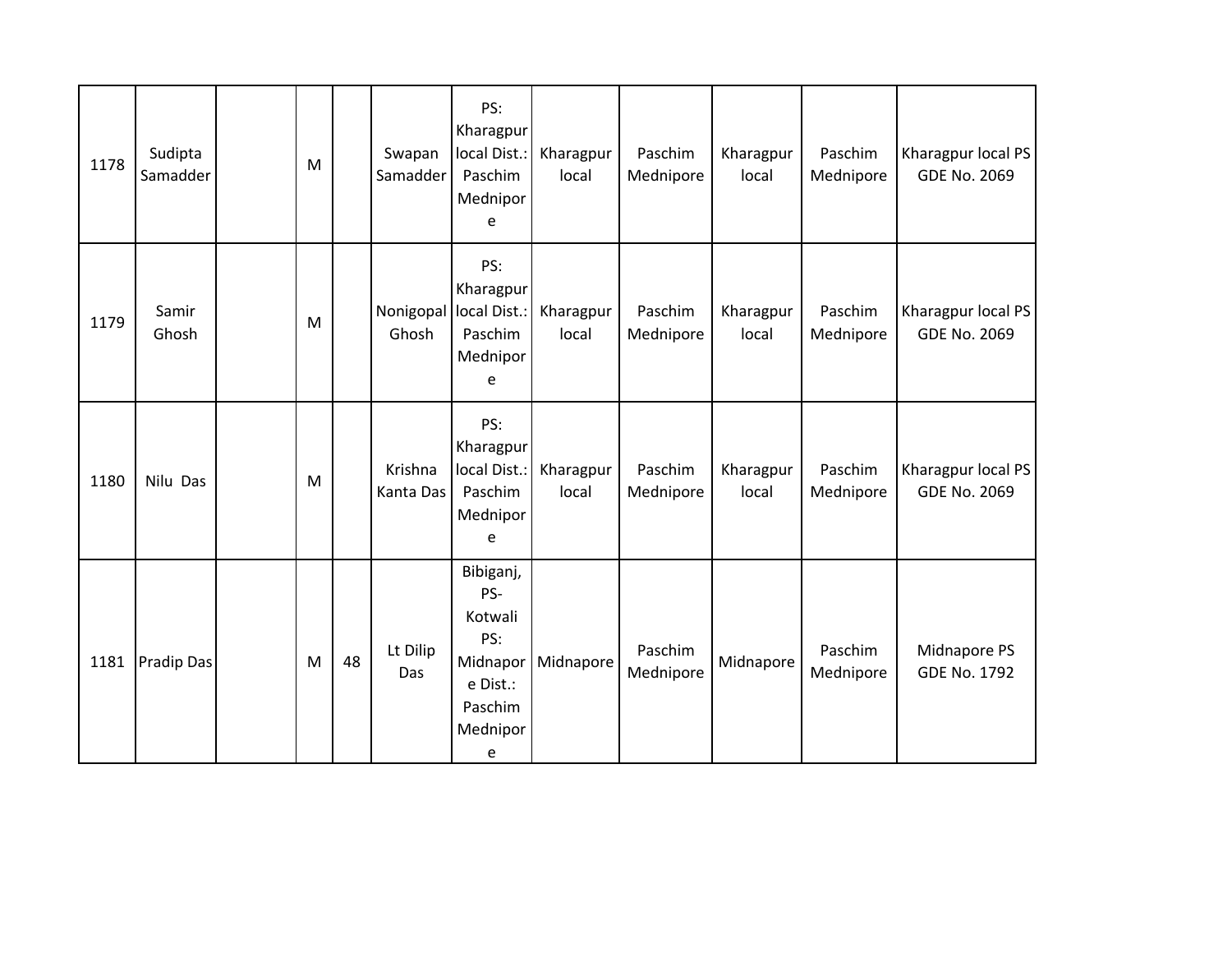|      |                  |   |    |                           | Rangamati                                                                                              |           |                      |           |                      |                                     |
|------|------------------|---|----|---------------------------|--------------------------------------------------------------------------------------------------------|-----------|----------------------|-----------|----------------------|-------------------------------------|
| 1182 | Umesh<br>Sharma  | M | 67 | Lt<br>Bidyanand<br>Sharma | $\lambda$<br>Suryanaga<br>r, PS-<br>Kotwali<br>PS:<br>Midnapor<br>e Dist.:<br>Paschim<br>Mednipor<br>e | Midnapore | Paschim<br>Mednipore | Midnapore | Paschim<br>Mednipore | Midnapore PS<br><b>GDE No. 1792</b> |
| 1183 | Ajay Singh       | M | 35 | Lt<br>Lakhiram<br>Singh   | Jatra<br>Bistupur,<br>PS-<br>Salboni<br>PS:<br>Salbani<br>Dist.:<br>Paschim<br>Mednipor<br>e           | Salbani   | Paschim<br>Mednipore | Midnapore | Paschim<br>Mednipore | Midnapore PS<br><b>GDE No. 1792</b> |
| 1184 | Sanatan<br>Murmu | M | 40 | Durga<br>Murmu            | Jhingasole<br>, PS-<br>Belpahari,<br>Dist-<br>Jhargram<br>PS:<br>Belpahari<br>Dist.:<br>Jhargram       | Belpahari | Jhargram             | Midnapore | Paschim<br>Mednipore | Midnapore PS<br><b>GDE No. 1792</b> |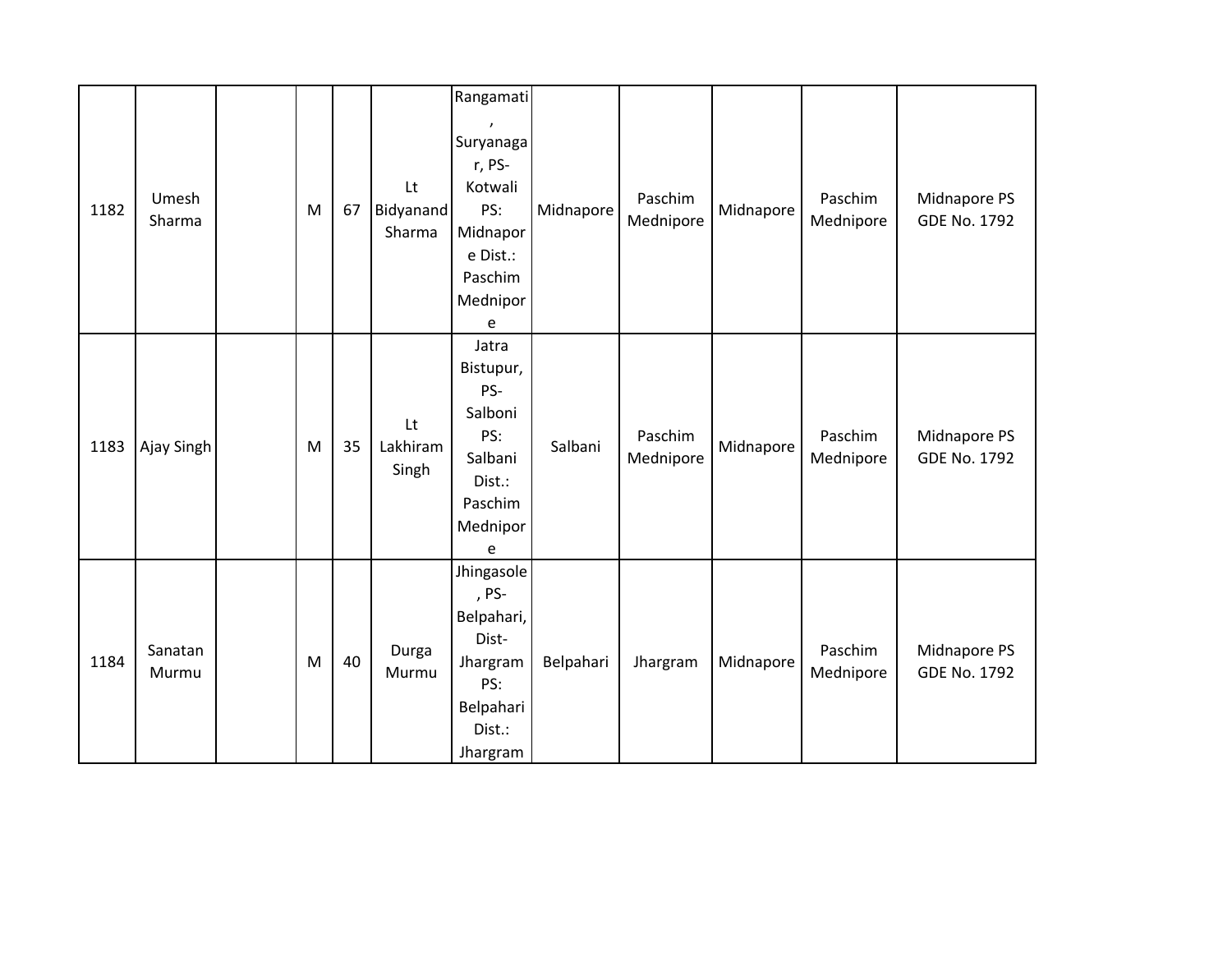| 1185 | Aktar<br>Mallick | M | Fajlu<br>Mallick     | <b>Bhabanich</b><br>ak PS:<br>Egra Dist.:<br>Purba<br>Mednipor<br>e                                                     | Egra   | Purba<br>Mednipore   | Mohanpur        | Paschim<br>Mednipore | Mohanpur PS GDE<br>No. 1097           |
|------|------------------|---|----------------------|-------------------------------------------------------------------------------------------------------------------------|--------|----------------------|-----------------|----------------------|---------------------------------------|
| 1186 | Rintu<br>Ghorai  | M | Bhogirath<br>Ghorai  | Basudevp<br>ur PS:<br>Egra Dist.:<br>Purba<br>Mednipor<br>e                                                             | Egra   | Purba<br>Mednipore   | Mohanpur        | Paschim<br>Mednipore | Mohanpur PS GDE<br>No. 1097           |
| 1187 | Sk Saimul        | M | Sk.<br>Raimuddi<br>n | Dashagra<br>m, Ps-<br>Sabang<br>Dist.-<br>Paschim<br>Medinipur<br>. PS:<br>Sabang<br>Dist.:<br>Paschim<br>Mednipor<br>e | Sabang | Paschim<br>Mednipore | Narayangar<br>h | Paschim<br>Mednipore | Narayangarh PS<br><b>GDE No. 1368</b> |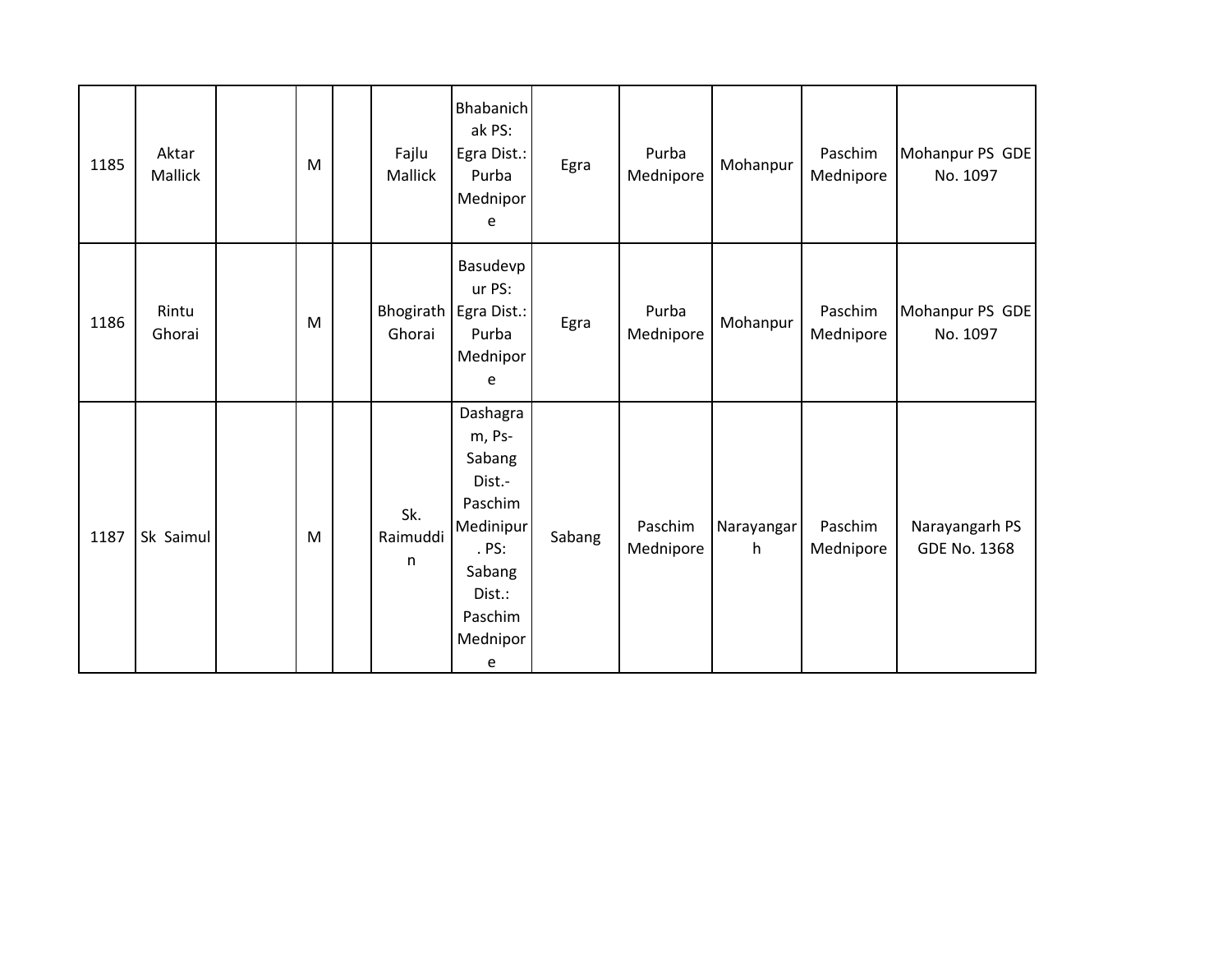| 1188 | Ranjit<br>Hazra | M |    | Asit Hazra     | Khaukhan<br>da Po-<br>Kolanda<br>Ps-<br>Sabang<br>Dist.-<br>Paschim<br>Me PS:<br>Sabang<br>Dist.:<br>Paschim<br>Mednipor<br>e                                 | Sabang | Paschim<br>Mednipore | Narayangar<br>h | Paschim<br>Mednipore | Narayangarh PS<br>GDE No. 1368 |
|------|-----------------|---|----|----------------|---------------------------------------------------------------------------------------------------------------------------------------------------------------|--------|----------------------|-----------------|----------------------|--------------------------------|
| 1189 | Apurba<br>Jana  | M | 27 | Aswani<br>Jana | Khaukhan<br>da Po-<br>Kolanda<br>Ps-<br>Sabang<br>Dist.-<br>Paschim<br>Me PS:<br>Sabang<br>Dist.:<br>Paschim<br>Mednipor<br>$\mathsf{e}% _{t}\left( t\right)$ | Sabang | Paschim<br>Mednipore | Narayangar<br>h | Paschim<br>Mednipore | Narayangarh PS<br>GDE No. 1368 |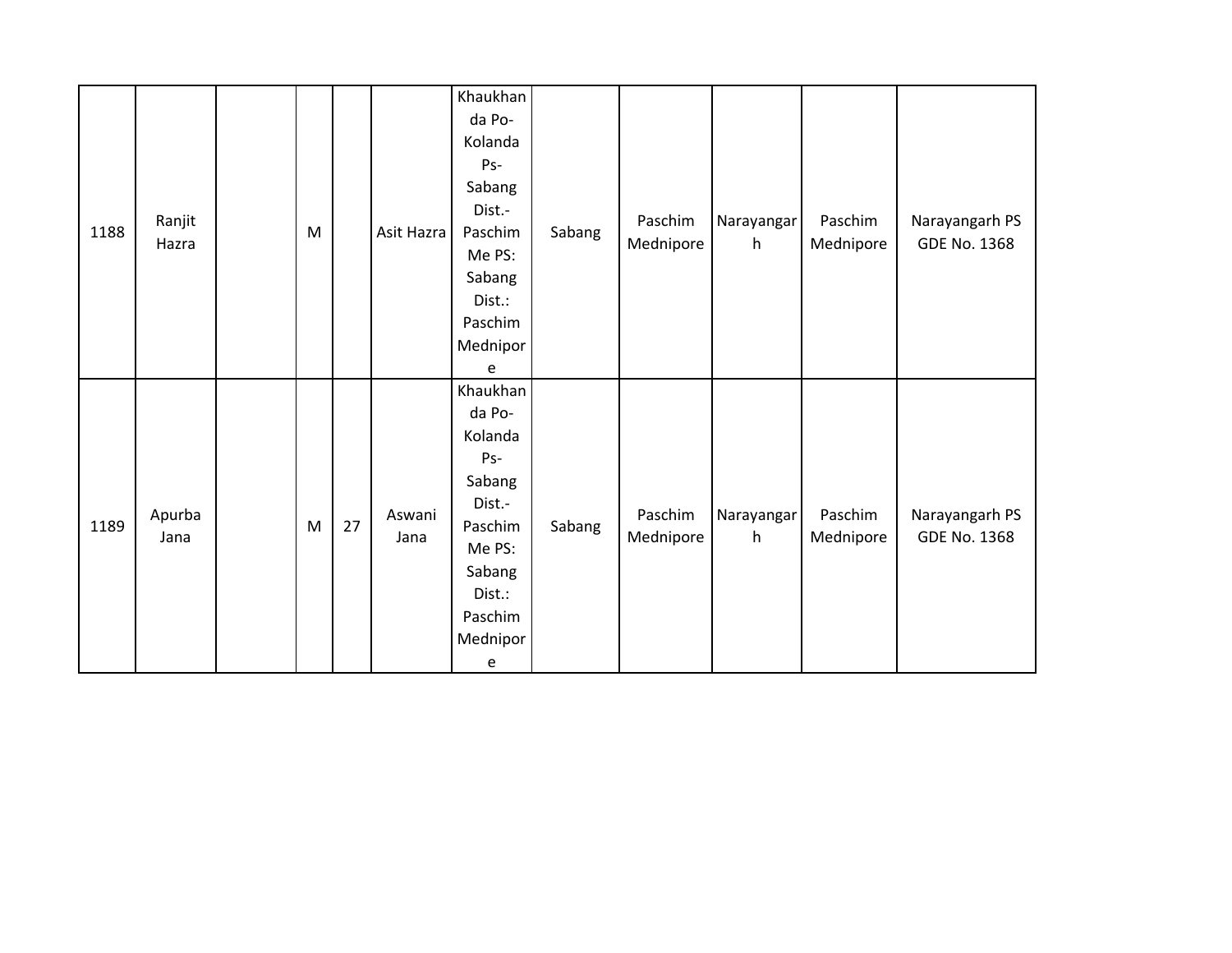| 1190 | Prasanta<br>Bag | M | 35 | Kamal<br>Kanta Bag | Barageria<br>Po-<br>Fulgeria<br>both of Ps<br>Narayanga<br>rh, Dis PS:<br>Sabang<br>Dist.:<br>Paschim<br>Mednipor<br>e | Sabang   | Paschim<br>Mednipore | Narayangar<br>h | Paschim<br>Mednipore | Narayangarh PS<br>GDE No. 1383 |
|------|-----------------|---|----|--------------------|------------------------------------------------------------------------------------------------------------------------|----------|----------------------|-----------------|----------------------|--------------------------------|
| 1191 | Santosh<br>Sing | M | 27 | <b>Badal Sing</b>  | Laudaha<br>PS-<br>Sankrial<br>Dist-<br>Jhargram<br>PS:<br>Sankrail<br>Dist.:<br>Jhargram                               | Sankrail | Jhargram             | Narayangar<br>h | Paschim<br>Mednipore | Narayangarh PS<br>GDE No. 1383 |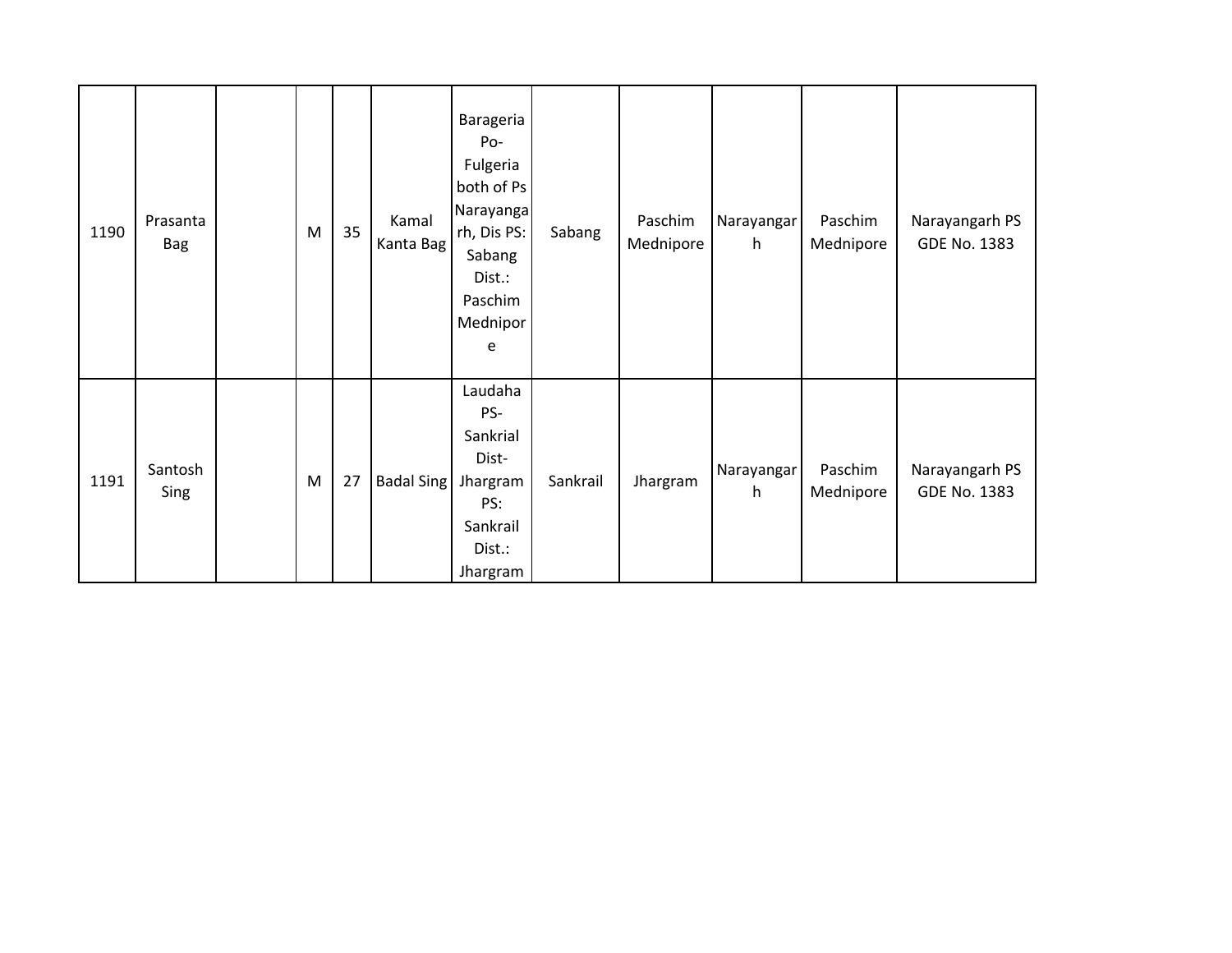| 1192 | Soumitra<br>Routh        | M | 28 | Ranjit<br>Routh                   | Barageria<br>Po-<br>Fulgeria<br>both of Ps<br>Narayanga<br>rh, Dis PS:<br>Narayanga<br>rh Dist.:<br>Paschim<br>Mednipor<br>$\mathsf e$ | Narayangar<br>h | Paschim<br>Mednipore | Narayangar<br>h | Paschim<br>Mednipore | Narayangarh PS<br>GDE No. 1383 |
|------|--------------------------|---|----|-----------------------------------|----------------------------------------------------------------------------------------------------------------------------------------|-----------------|----------------------|-----------------|----------------------|--------------------------------|
| 1193 | Ranjit<br>Jana           | M | 34 | Aditya<br>Jana                    | Barisha,<br>PS Pingla,<br>DistPaschi<br>m<br>Medinipur<br>PS: Pingla<br>Dist.:<br>Paschim<br>Mednipor<br>$\mathsf e$                   | Pingla          | Paschim<br>Mednipore | Pingla          | Paschim<br>Mednipore | Pingla PS GDE No.<br>1390      |
| 1194 | Ahok<br>Bhattacha<br>rya | M | 46 | Ramsanka<br>r<br>Bhattacha<br>rya | Sidadihi<br>PS:<br>Salbani<br>Dist.:<br>Paschim<br>Mednipor<br>$\mathsf{e}% _{t}\left( t\right)$                                       | Salbani         | Paschim<br>Mednipore | Salbani         | Paschim<br>Mednipore | Salbani PS GDE<br>No. 1358     |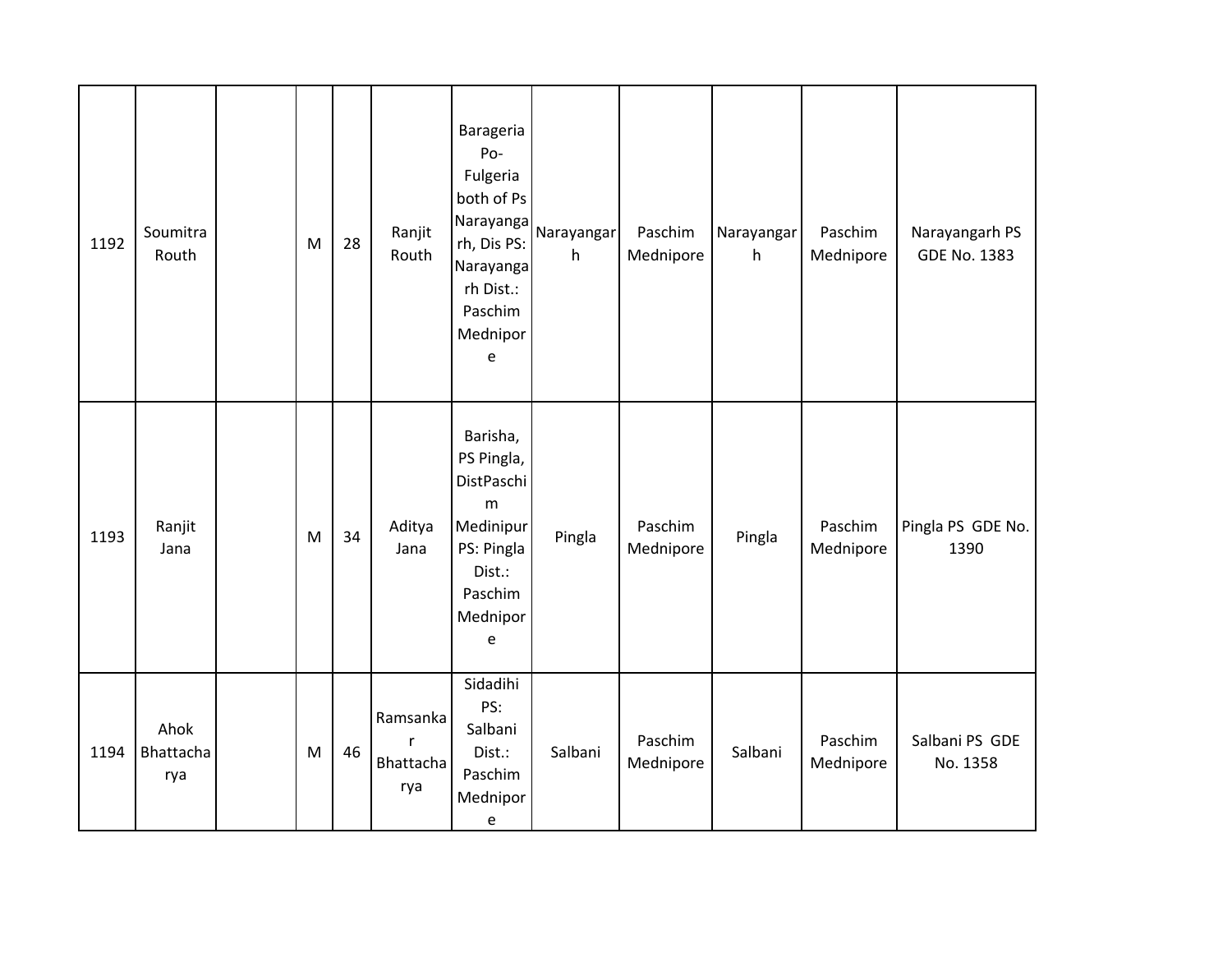| 1195 | Alaul<br>Molla       | M | 51 | Alaul<br>Molla<br>(51yrs)<br>$S/O$ -abu<br>Hasain<br>Molla Of<br>Vill-k | Kathaldiha<br>, PS:<br>Salbani<br>Dist.:<br>Paschim<br>Mednipor<br>e | Salbani | Paschim<br>Mednipore | Salbani | Paschim<br>Mednipore | Salbani PS GDE<br>No. 1358                       |
|------|----------------------|---|----|-------------------------------------------------------------------------|----------------------------------------------------------------------|---------|----------------------|---------|----------------------|--------------------------------------------------|
| 1196 | Sambhu<br>Mahata     | M | 46 | Lt.<br>Laxmikant<br>a Mahata<br>Of Vill-,                               | Arabari<br>PS:<br>Salbani<br>Dist.:<br>Paschim<br>Mednipor<br>e      | Salbani | Paschim<br>Mednipore | Salbani | Paschim<br>Mednipore | Salbani PS GDE<br>No. 1358                       |
| 1197 | <b>Subhas</b><br>Dey | M | 57 | Lt. Satish<br>Dey                                                       | Hatimari,<br>PS:<br>Salbani<br>Dist.:<br>Paschim<br>Mednipor<br>e    | Salbani | Paschim<br>Mednipore | Salbani | Paschim<br>Mednipore | Salbani PS GDE<br>No. 1358                       |
| 1198 | Tusar<br>Mahata      | M | 29 | Jagabandh<br>u Mahata                                                   | Kumirkata<br>, PS:<br>Salbani<br>Dist.:<br>Paschim<br>Mednipor<br>e  | Salbani | Paschim<br>Mednipore | Salbani | Paschim<br>Mednipore | Salbani PS Outpost<br>Birakata PP GDE<br>No. 844 |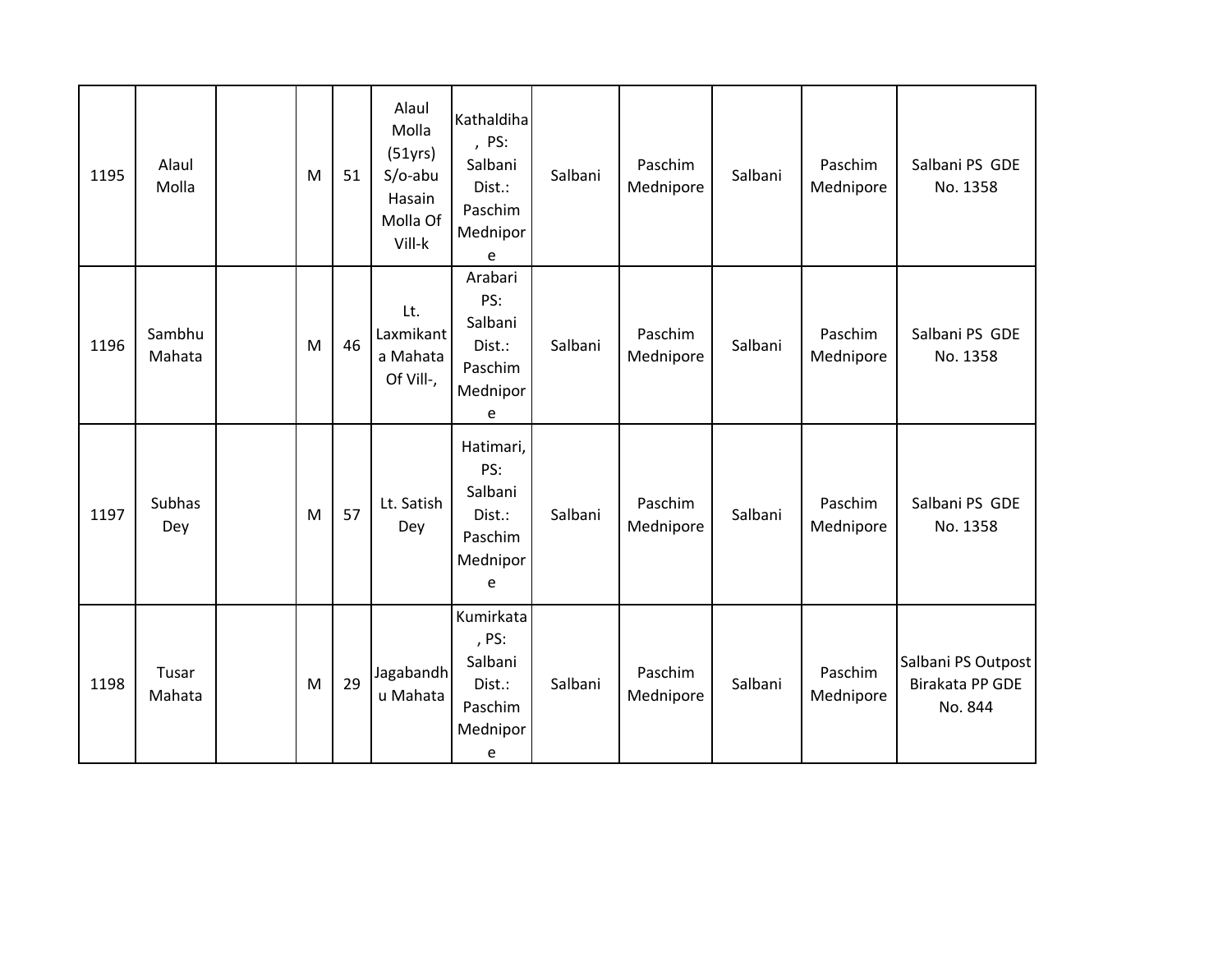| 1199 | Goutam<br>Mahata       | M | 26 | Sishir<br>Mahata      | Khairdang<br>a, PS:<br>Salbani<br>Dist.:<br>Paschim<br>Mednipor<br>e | Salbani | Paschim<br>Mednipore | Salbani                    | Paschim<br>Mednipore | Salbani PS Outpost<br>Birakata PP GDE<br>No. 844 |
|------|------------------------|---|----|-----------------------|----------------------------------------------------------------------|---------|----------------------|----------------------------|----------------------|--------------------------------------------------|
| 1200 | Aswini<br><b>Bania</b> | M | 36 | Kanai<br><b>Bania</b> | PS: Contai<br>Dist.:<br>Purba<br>Mednipor<br>e                       | Contai  | Purba<br>Mednipore   | Contai<br>women            | Purba<br>Mednipore   | Contai women PS<br><b>GDE No. 503</b>            |
| 1201 | Samir<br>Sing          | M | 21 | Goutam<br>Sing        | Vill-<br>Basgeria<br>,PS-<br>Sabang,<br>Dist-<br>Paschim<br>Medinipu |         | <b>Basirhat</b>      | Digha<br>mohana<br>coastal | Purba<br>Mednipore   | Digha mohana<br>coastal PS GDE<br>No. 818        |
| 1202 | Arindam<br>Sing        | M | 21 | Birendra<br>Sing      | Vill-<br>Basgeria<br>,PS-<br>Sabang,<br>Dist-<br>Paschim<br>Medinipu |         | Basirhat             | Digha<br>mohana<br>coastal | Purba<br>Mednipore   | Digha mohana<br>coastal PS GDE<br>No. 818        |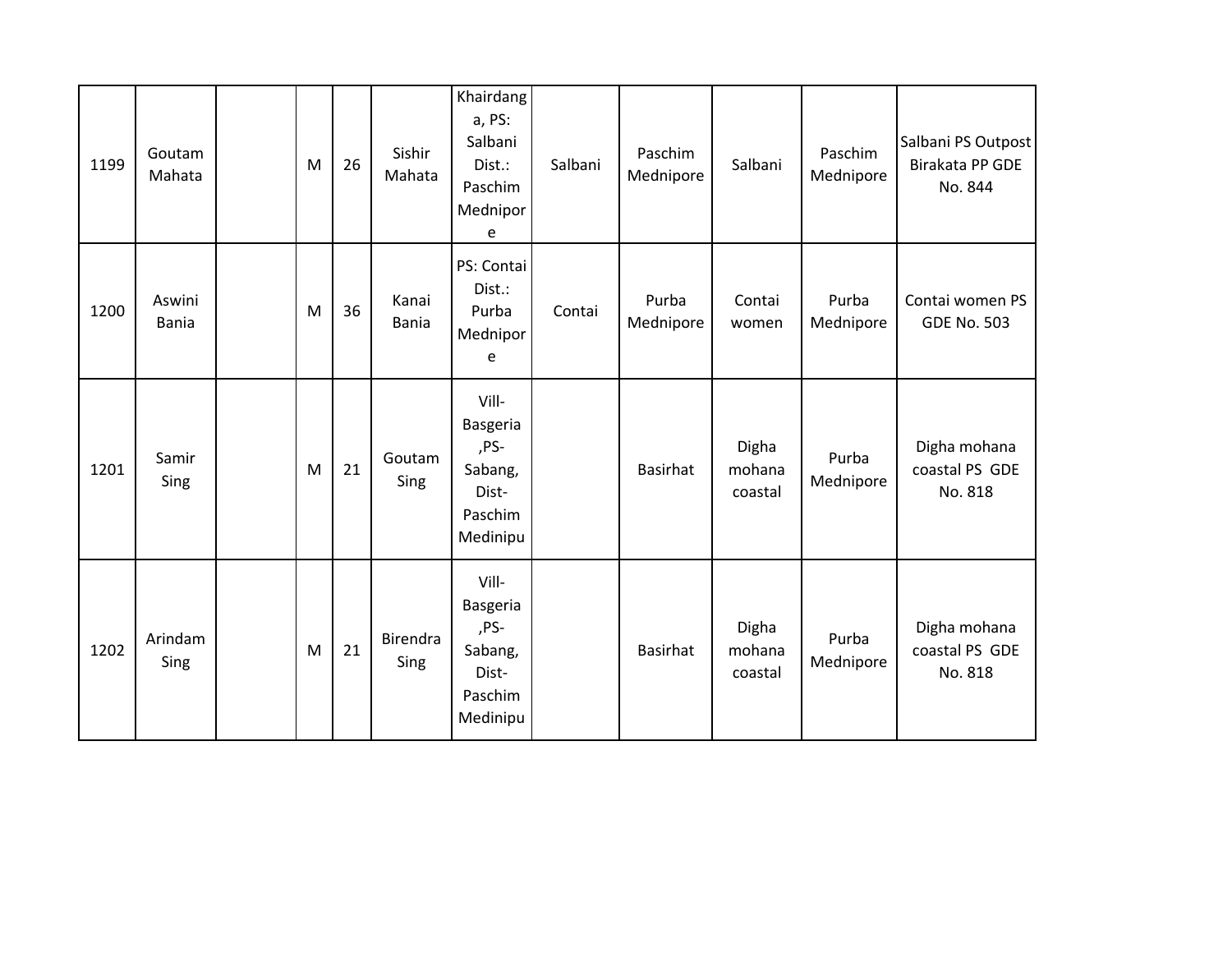| 1203 | Sanatan<br>Sing | M | 33 | Ganesh<br>Sing    | Vill-<br>Khuna, PS-<br>Sabang,<br>Dist-<br>Paschim<br>Medinipur               |           | <b>Basirhat</b>    | Digha<br>mohana<br>coastal | Purba<br>Mednipore | Digha mohana<br>coastal PS GDE<br>No. 818 |
|------|-----------------|---|----|-------------------|-------------------------------------------------------------------------------|-----------|--------------------|----------------------------|--------------------|-------------------------------------------|
| 1204 | Santu<br>Midya  | M | 45 | Rahul<br>Midya    | Raghunat<br>hchak PS:<br>Durgachak<br>Dist.:<br>Purba<br>Mednipor<br>e        | Durgachak | Purba<br>Mednipore | Durgachak                  | Purba<br>Mednipore | Durgachak PS GDE<br>No. 915               |
| 1205 | Bikash<br>Paul  | M | 56 | Lt. Sanat<br>Paul | Basudevp<br>ur PS:<br>Durgachak<br>Dist.:<br>Purba<br>Mednipor<br>e           | Durgachak | Purba<br>Mednipore | Durgachak                  | Purba<br>Mednipore | Durgachak PS GDE<br>No. 915               |
| 1206 | Suroj<br>Khan   | M |    | Manu<br>Khan      | Kasba<br>Egra,<br>Ward No-<br>12 PS:<br>Egra Dist.:<br>Purba<br>Mednipor<br>e | Egra      | Purba<br>Mednipore | Egra                       | Purba<br>Mednipore | Egra PS GDE No.<br>1298                   |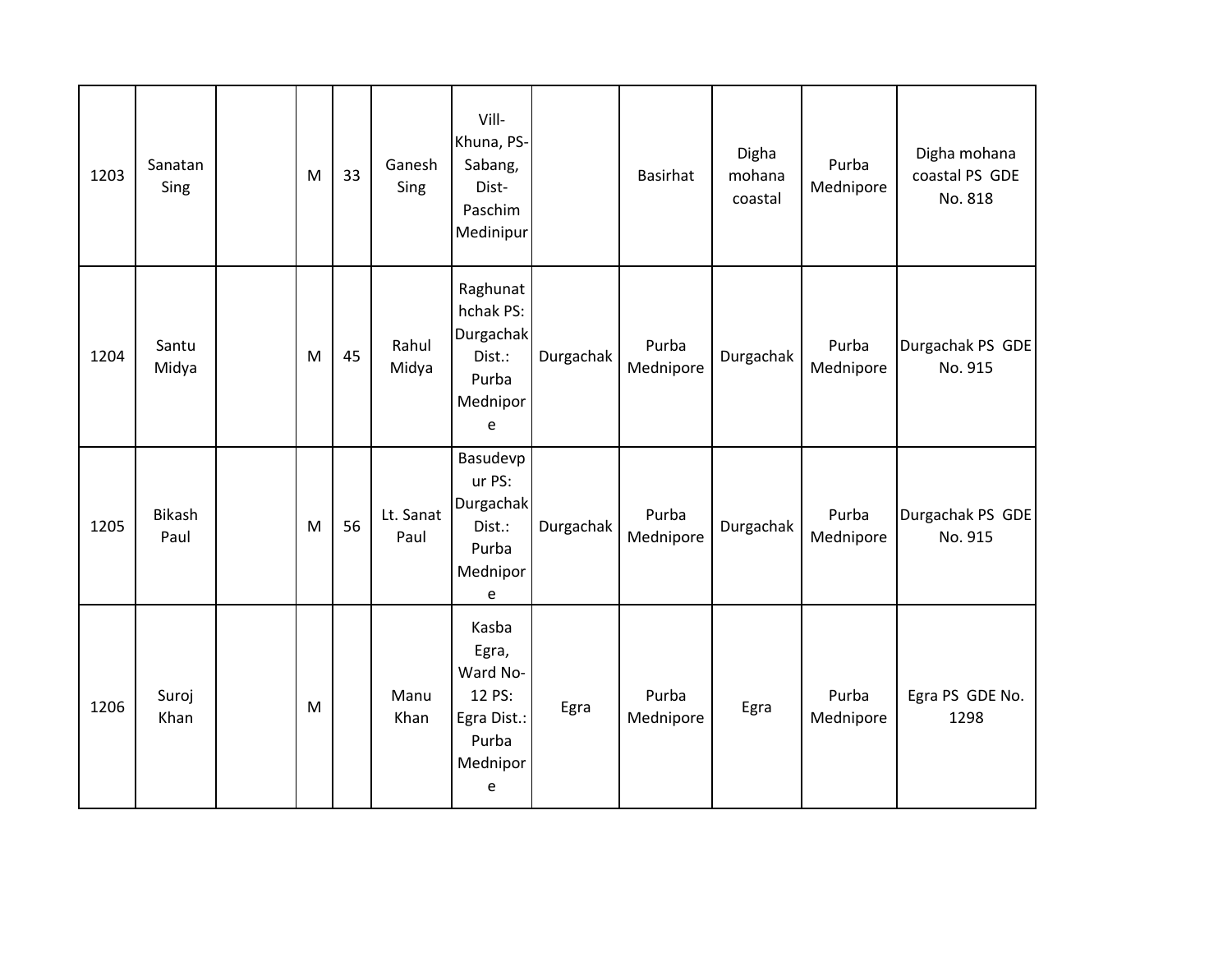| 1207 | Ramjiban<br>Panda | M |    | Sasanka               | Jagannath<br>pur, Ward<br>No-11 PS:<br>Egra Dist.:<br>Purba<br>Mednipor<br>e | Egra     | Purba<br>Mednipore | Egra     | Purba<br>Mednipore | Egra PS GDE No.<br>1298     |
|------|-------------------|---|----|-----------------------|------------------------------------------------------------------------------|----------|--------------------|----------|--------------------|-----------------------------|
| 1208 | Habibul<br>Midya  | M | 50 | Noor<br>Hadu<br>Midya | Baharjola<br>PS:<br>Kolaghat<br>Dist.:<br>Purba<br>Mednipor<br>e             | Kolaghat | Purba<br>Mednipore | Kolaghat | Purba<br>Mednipore | Kolaghat PS GDE<br>No. 1236 |
| 1209 | Sanjay<br>Mallick | M | 28 | Keshab<br>Mallick     | Gopalnaga<br>r PS:<br>Kolaghat<br>Dist.:<br>Purba<br>Mednipor<br>e           | Kolaghat | Purba<br>Mednipore | Kolaghat | Purba<br>Mednipore | Kolaghat PS GDE<br>No. 1236 |
| 1210 | Dip Sahoo         | M | 25 | Laxmikant<br>a Sahoo  | Bagur PS:<br>Kolaghat<br>Dist.:<br>Purba<br>Mednipor<br>e                    | Kolaghat | Purba<br>Mednipore | Kolaghat | Purba<br>Mednipore | Kolaghat PS GDE<br>No. 1513 |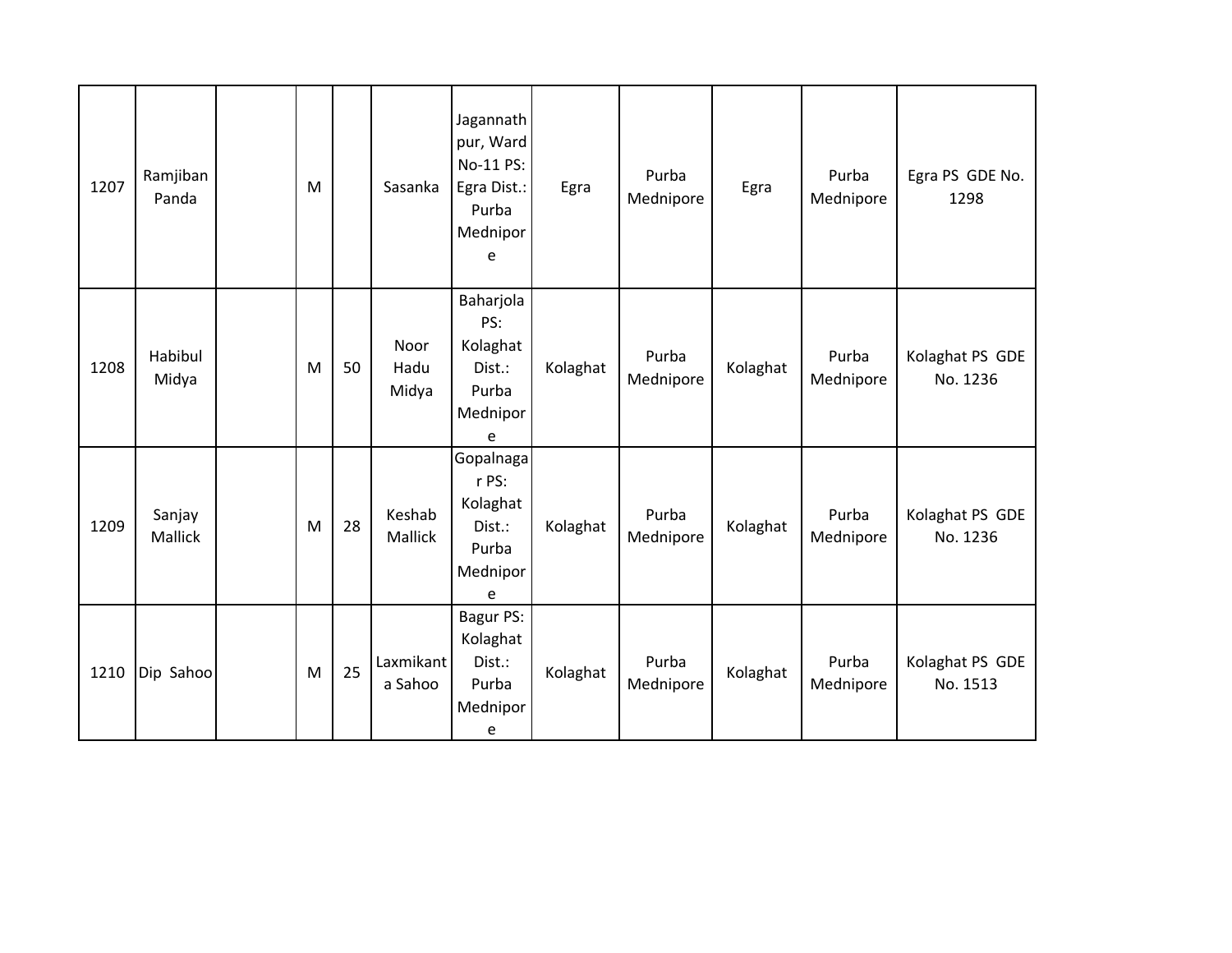| 1211 | Haripada<br>Das              | M | 45 | Subhas<br>Das                    | Barisha<br>PS:<br>Kolaghat<br>Dist.:<br>Purba<br>Mednipor<br>e                                    | Kolaghat         | Purba<br>Mednipore | Kolaghat   | Purba<br>Mednipore | Kolaghat PS GDE<br>No. 1513                 |
|------|------------------------------|---|----|----------------------------------|---------------------------------------------------------------------------------------------------|------------------|--------------------|------------|--------------------|---------------------------------------------|
| 1212 | Sk Abdul<br>Hakim<br>Rahaman | M | 23 | Sk Habibul                       | <b>Barda PS:</b><br>Sutahata<br>Dist.:<br>Purba<br>Mednipor<br>e                                  | Sutahata         | Purba<br>Mednipore | Mahishadal | Purba<br>Mednipore | <b>Mahishadal PS</b><br><b>GDE No. 1215</b> |
| 1213 | Milan<br>Patra               | M | 39 | Goutam<br>Patra                  | Olua PS:<br>Marishda<br>Dist.:<br>Purba<br>Mednipor<br>e                                          | Marishda         | Purba<br>Mednipore | Marishda   | Purba<br>Mednipore | Marishda PS GDE<br>No. 1088                 |
| 1214 | Rakhal<br>Maity              | M | 42 | Lt.<br>Manindra<br>nath<br>Maity | Astichak<br>PS: Egra<br>Dist.:<br>Purba<br>Mednipor<br>$\mathsf{e}% _{0}\left( \mathsf{e}\right)$ | Egra             | Purba<br>Mednipore | Marishda   | Purba<br>Mednipore | Marishda PS GDE<br>No. 1090                 |
| 1215 | <b>Bibhas</b><br>Patra       | M | 61 | Lt.<br>Niranjan<br>Patra         | Dighadhar<br>i PS:<br>Bhupatina<br>gar Dist.:<br>Purba<br>Mednipor<br>e                           | Bhupatinag<br>ar | Purba<br>Mednipore | Marishda   | Purba<br>Mednipore | Marishda PS GDE<br>No. 1090                 |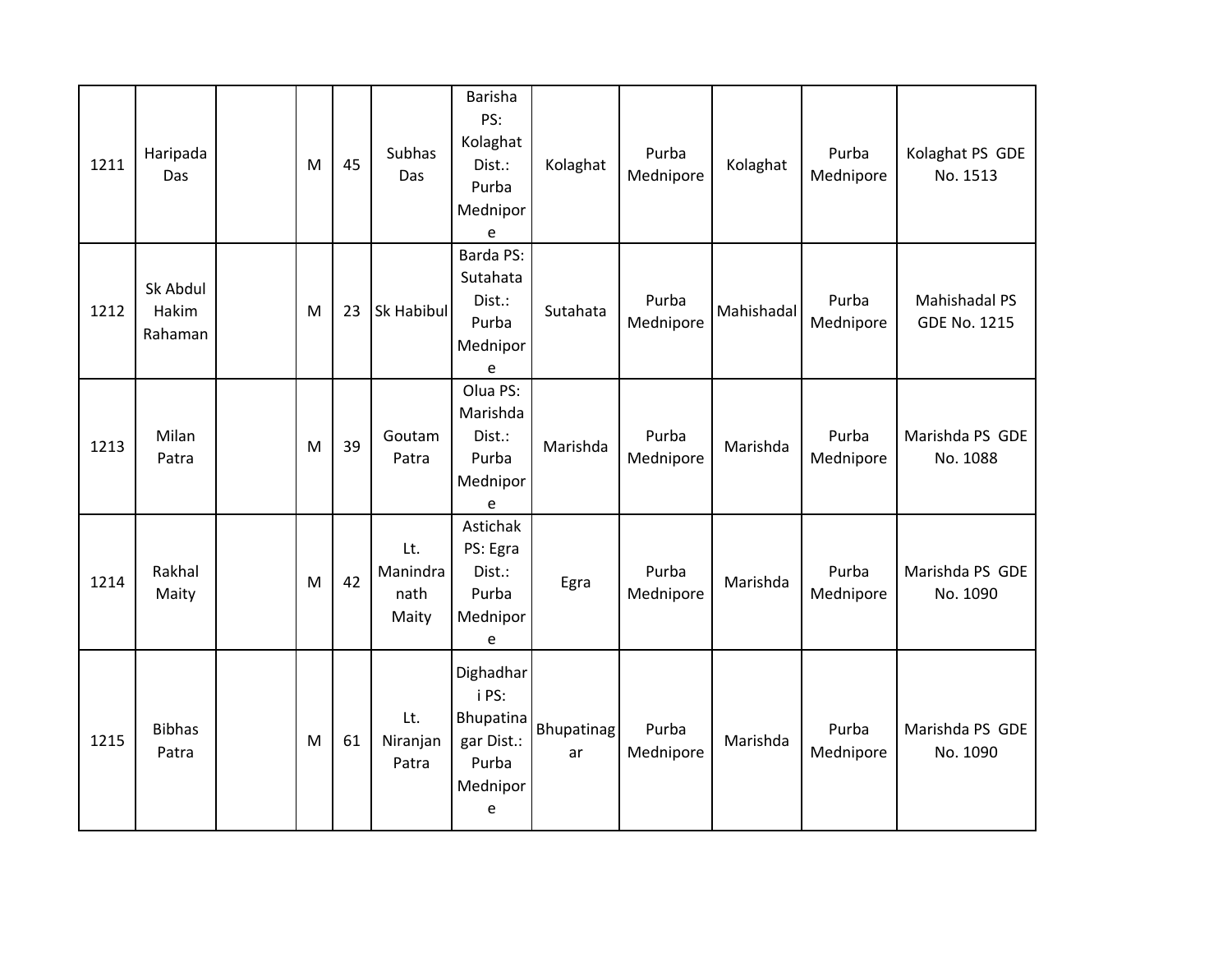| 1216 | Subhas<br>Chandra<br>Maity | M | 42 | Khudiram<br>Maity       | Urdhabpu<br>r PS: Egra<br>Dist.:<br>Purba<br>Mednipor<br>e         | Egra       | Purba<br>Mednipore | Marishda       | Purba<br>Mednipore | Marishda PS GDE<br>No. 1090          |
|------|----------------------------|---|----|-------------------------|--------------------------------------------------------------------|------------|--------------------|----------------|--------------------|--------------------------------------|
| 1217 | Sahadeb<br>Routh           | M | 30 | Sasanka<br>Routh        | Kiarana<br>PS: Moyna<br>Dist.:<br>Purba<br>Mednipor<br>e           | Moyna      | Purba<br>Mednipore | Moyna          | Purba<br>Mednipore | Moyna PS GDE<br>No. 1040             |
| 1218 | Arjun<br><b>Bhunia</b>     | M | 24 | Goutam<br><b>Bhunia</b> | Gokulnagal<br>r PS:<br>Moyna<br>Dist.:<br>Purba<br>Mednipor<br>e   | Moyna      | Purba<br>Mednipore | Moyna          | Purba<br>Mednipore | Moyna PS GDE<br>No. 1054             |
| 1219 | Pabitra<br>Maity           | M | 37 | <b>Bharat</b>           | Gopalpur<br>PS:<br>Mahishad<br>al Dist.:<br>Purba<br>Mednipor<br>e | Mahishadal | Purba<br>Mednipore | Nandakum<br>ar | Purba<br>Mednipore | Nandakumar PS<br><b>GDE No. 2388</b> |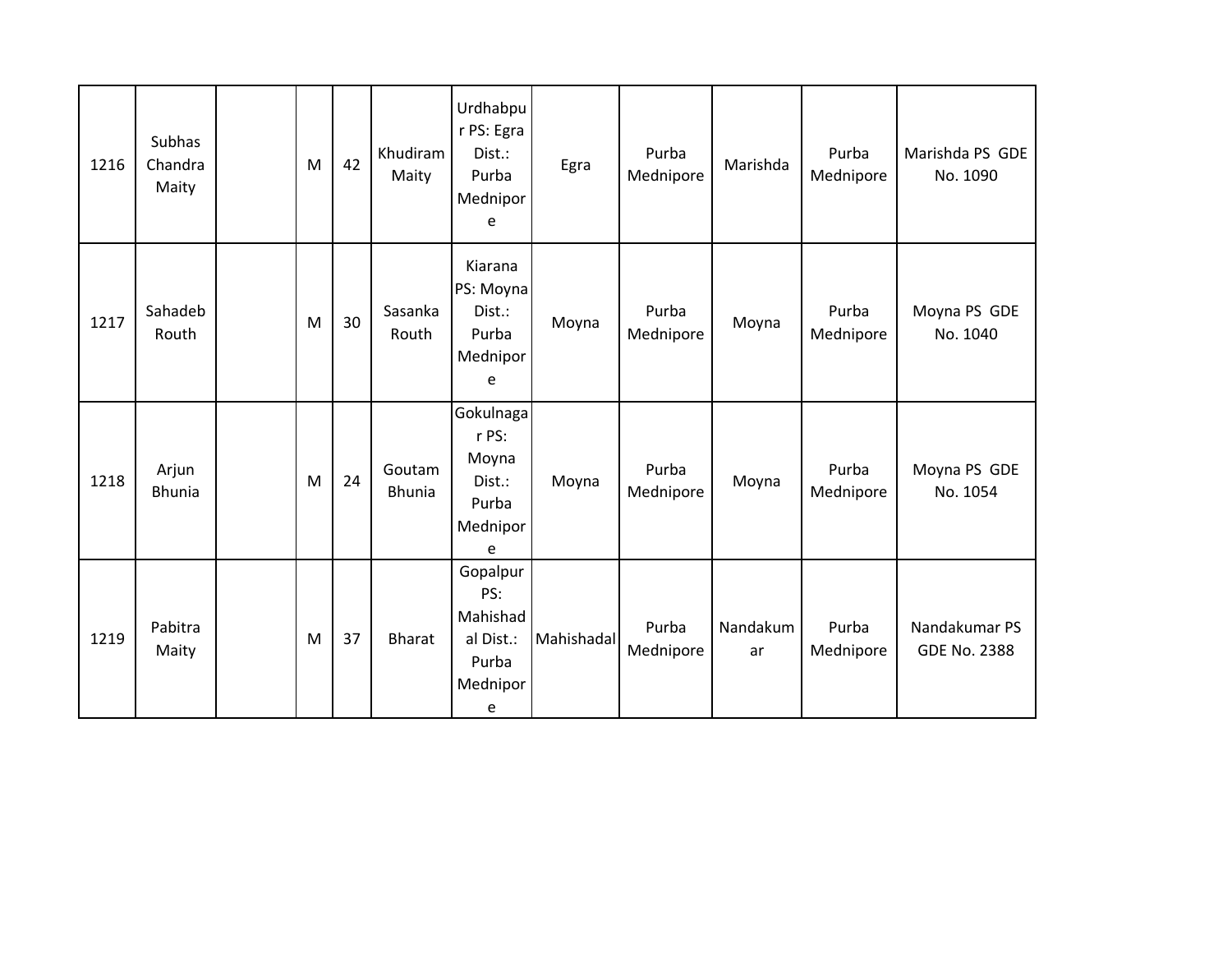| 1220 | Raghunat<br>h Pal   | M | 36 | Narayan         | Gopalpur<br>PS:<br>Mahishad<br>al Dist.:<br>Purba<br>Mednipor<br>e   | Mahishadal     | Purba<br>Mednipore | Nandakum<br>ar | Purba<br>Mednipore | Nandakumar PS<br><b>GDE No. 2388</b> |
|------|---------------------|---|----|-----------------|----------------------------------------------------------------------|----------------|--------------------|----------------|--------------------|--------------------------------------|
| 1221 | Indra<br>Maity      | M | 42 | Lt.<br>Haripada | Dk.Gumai<br>PS:<br>Nandaku<br>mar Dist.:<br>Purba<br>Mednipor<br>e   | Nandakum<br>ar | Purba<br>Mednipore | Nandakum<br>ar | Purba<br>Mednipore | Nandakumar PS<br><b>GDE No. 2387</b> |
| 1222 | Durjadhan<br>Pandit | M | 23 | Prasanta        | Kumarcha<br>k PS:<br>Nandaku<br>mar Dist.:<br>Purba<br>Mednipor<br>e | Nandakum<br>ar | Purba<br>Mednipore | Nandakum<br>ar | Purba<br>Mednipore | Nandakumar PS<br><b>GDE No. 2387</b> |
| 1223 | Aklesh              | M | 24 | Jadaniram       | Samspura                                                             |                | <b>Basirhat</b>    | Nandakum       | Purba              | Nandakumar PS<br><b>GDE No. 2387</b> |
|      | Kumar<br>Abhishek   |   |    | Bhagbat         | patra<br>Lachhipat                                                   |                |                    | ar<br>Nandakum | Mednipore<br>Purba | Nandakumar PS                        |
| 1224 | Pandey              | M | 22 | Prasad          | hi                                                                   |                | <b>Basirhat</b>    | ar             | Mednipore          | <b>GDE No. 2387</b>                  |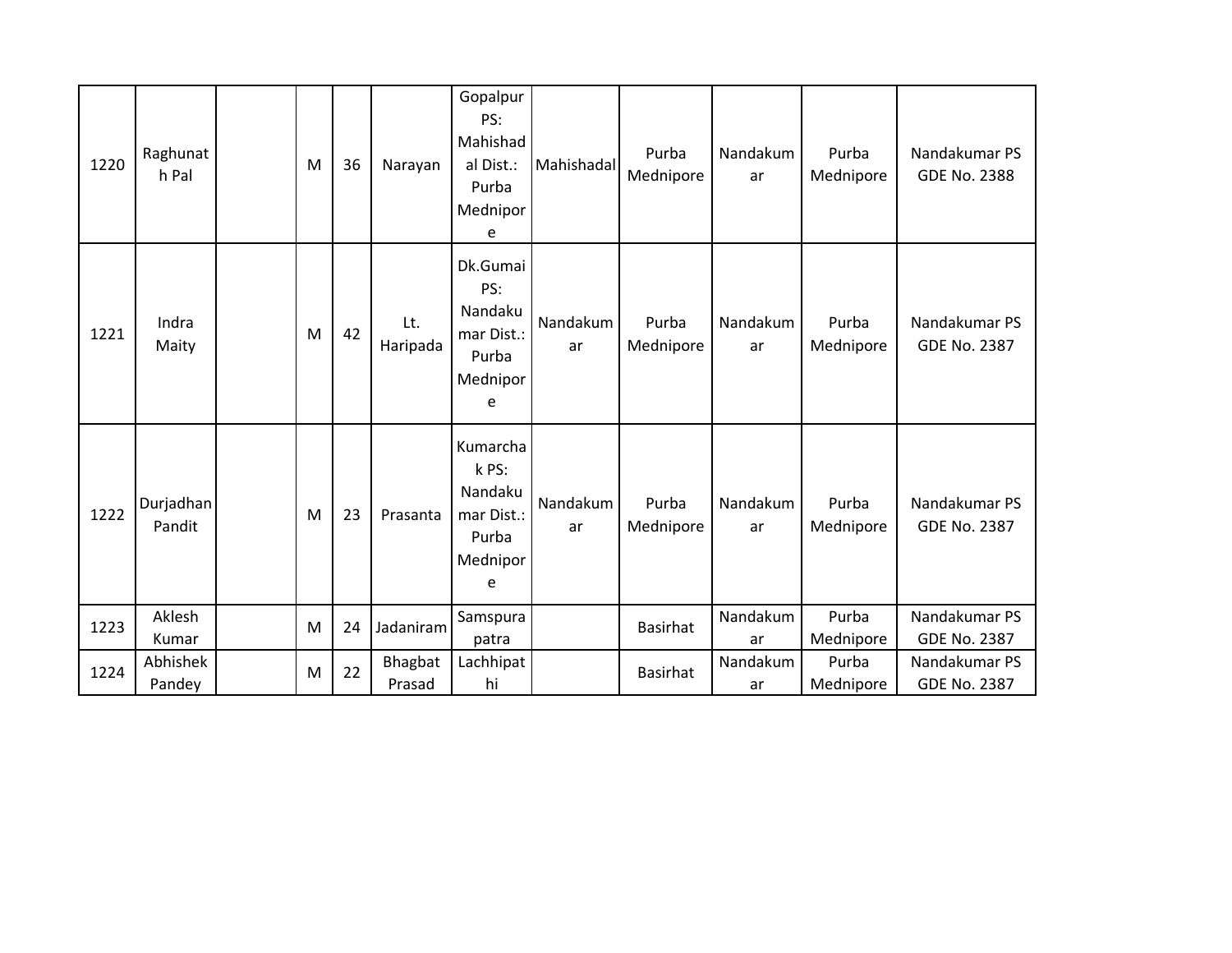| 1225 | Ashok<br>Paik    | M | 42 | Lt.<br>Goyaram<br>Paik | Ashurali<br>PS:<br>Ramnagar<br>Dist.:<br>Diamond<br>Harbour<br>Police<br>District           | Ramnagar           | Diamond<br>Harbour<br>Police<br>District | Ramnagar | Diamond<br>Harbour<br>Police<br><b>District</b> | Ramnagar PS GDE<br>No. 1211 |
|------|------------------|---|----|------------------------|---------------------------------------------------------------------------------------------|--------------------|------------------------------------------|----------|-------------------------------------------------|-----------------------------|
| 1226 | Tonmoy<br>Halder | M | 29 | Goutam<br>Halder       | Ashurali<br>PS:<br>Ramnagar<br>Dist.:<br>Diamond<br>Harbour<br>Police<br>District           | Ramnagar           | Diamond<br>Harbour<br>Police<br>District | Ramnagar | Diamond<br>Harbour<br>Police<br>District        | Ramnagar PS GDE<br>No. 1211 |
| 1227 | Kayum Sk         | M | 50 | Lt.<br>Maharap<br>Sk   | Highland<br>PS:<br>Ramnagar<br>Dist.:<br>Diamond<br>Harbour<br>Police<br>District           | Ramnagar           | Diamond<br>Harbour<br>Police<br>District | Ramnagar | Diamond<br>Harbour<br>Police<br>District        | Ramnagar PS GDE<br>No. 1211 |
| 1228 | Sahed<br>Mondal  | M | 27 | Amin<br>Mondal         | Mohanpur<br>PS:<br>Diamond<br>harbour<br>Dist.:<br>Diamond<br>Harbour<br>Police<br>District | Diamond<br>harbour | Diamond<br>Harbour<br>Police<br>District | Ramnagar | Diamond<br>Harbour<br>Police<br><b>District</b> | Ramnagar PS GDE<br>No. 1112 |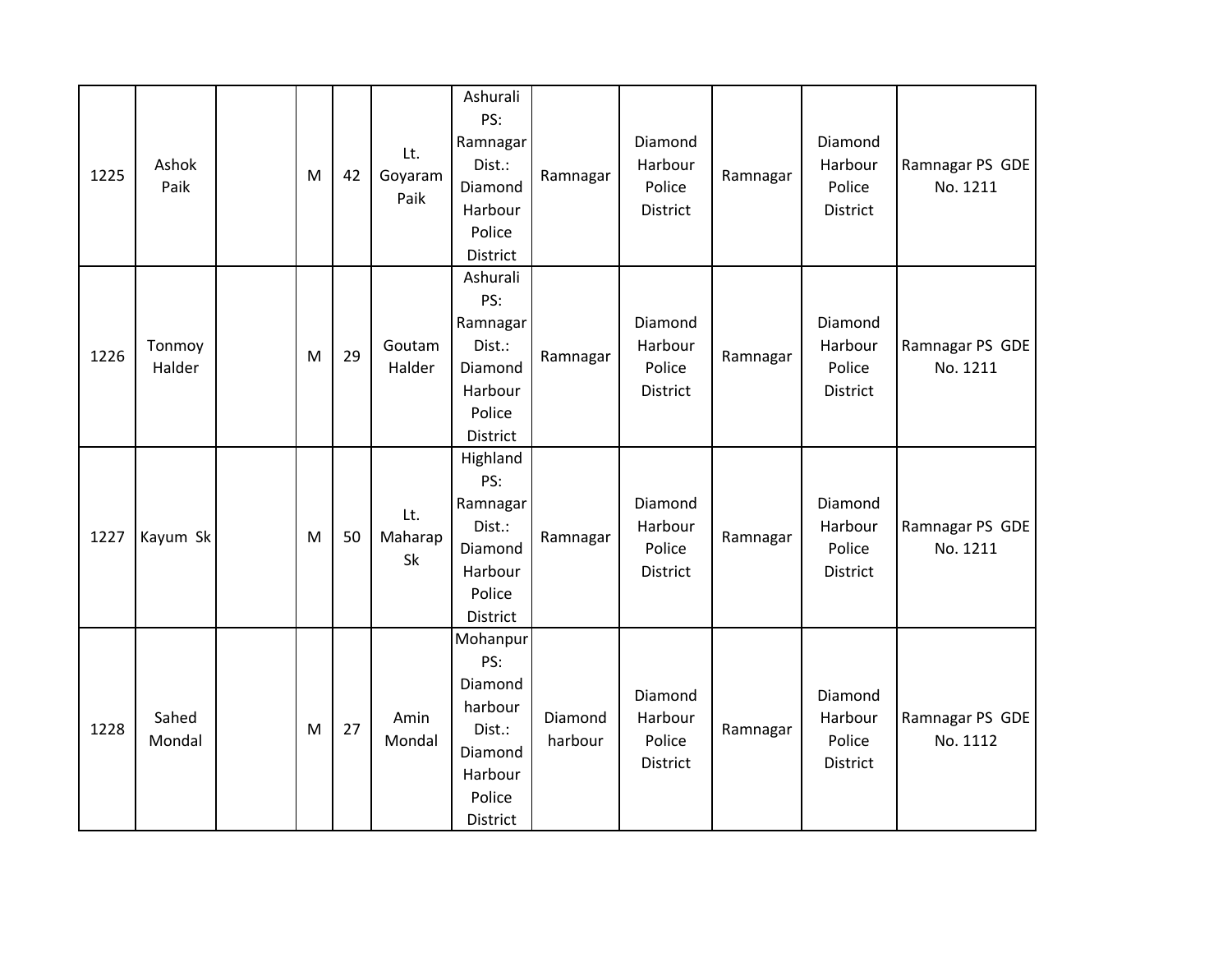| 1229 | Siraj Sk                  | M | 22 | Bahuddin<br>Sk         | Noorpur<br>PS:<br>Ramnagar<br>Dist.:<br>Diamond<br>Harbour<br>Police<br>District      | Ramnagar   | Diamond<br>Harbour<br>Police<br>District | Ramnagar | Diamond<br>Harbour<br>Police<br>District | Ramnagar PS GDE<br>No. 1112 |
|------|---------------------------|---|----|------------------------|---------------------------------------------------------------------------------------|------------|------------------------------------------|----------|------------------------------------------|-----------------------------|
| 1230 | Mahatab<br>Mallik         | M | 22 | <b>Based</b><br>Mallik | Vill-<br><b>Bhabanipu</b><br>r PS:<br>Bhabanipu<br>r Dist.:<br>Purba<br>Mednipor<br>e | Bhabanipur | Purba<br>Mednipore                       | Sutahata | Purba<br>Mednipore                       | Sutahata PS GDE<br>No. 1693 |
| 1231 | Sk.<br>Hasibul<br>Rahaman | M | 32 | Ajijul<br>Rahaman      | Vill-<br>Monaharp<br>ur PS:<br>Bhabanipu<br>r Dist.:<br>Purba<br>Mednipor<br>e        | Bhabanipur | Purba<br>Mednipore                       | Sutahata | Purba<br>Mednipore                       | Sutahata PS GDE<br>No. 1693 |
| 1232 | Uma Das                   | M |    | Lt.ruma<br>Das         | <b>Bahar PS:</b><br>Adra Dist.:<br>Purulia                                            | Adra       | Purulia                                  | Adra     | Purulia                                  | Adra PS GDE No.<br>1113     |
| 1233 | Bipul<br>Mishra           | M |    | Dhanu<br>Mishra        | Ranguni<br>PS: Adra<br>Dist.:<br>Purulia                                              | Adra       | Purulia                                  | Adra     | Purulia                                  | Adra PS GDE No.<br>1113     |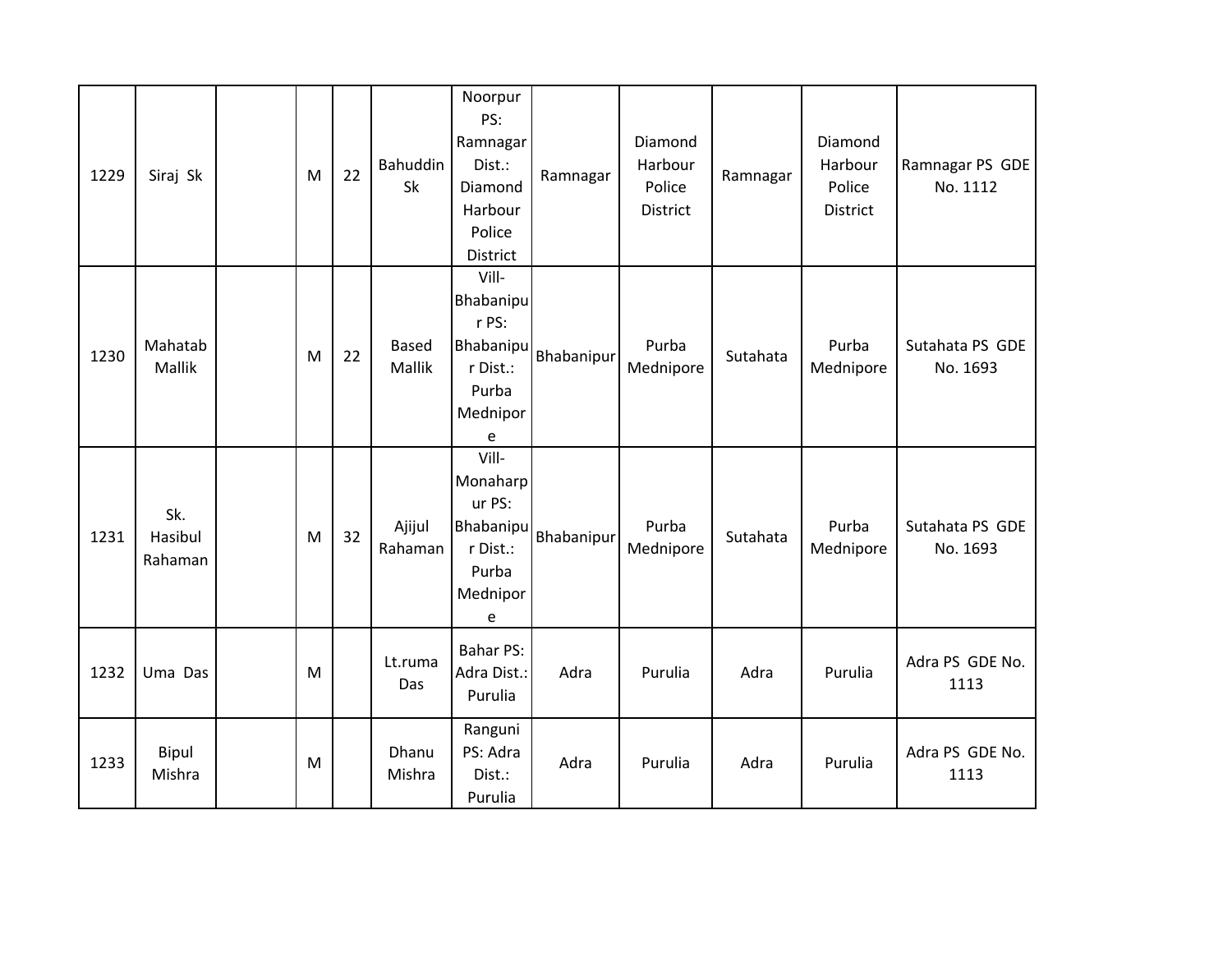| 1234 | Sadhan<br>Mahato        | M |    | Biswanath<br>Mahato                | Ranguni<br>PS: Adra<br>Dist.:<br>Purulia          | Adra                | Purulia | Adra  | Purulia | Adra PS GDE No.<br>1113 |
|------|-------------------------|---|----|------------------------------------|---------------------------------------------------|---------------------|---------|-------|---------|-------------------------|
| 1235 | Kinaram<br><b>Bouri</b> | M |    | Becharam<br><b>Bouri</b>           | Ranguni<br>PS: Adra<br>Dist.:<br>Purulia          | Adra                | Purulia | Adra  | Purulia | Adra PS GDE No.<br>1113 |
| 1236 | Subhas<br>Mallick       | M |    | Lt.radhan<br>ath<br><b>Mallick</b> | Chakolta<br>PS: Adra<br>Dist.:<br>Purulia         | Adra                | Purulia | Adra  | Purulia | Adra PS GDE No.<br>1113 |
| 1237 | Kailash<br>Majhi        | M | 37 | Lt.<br>Narshing<br>Majhi           | Kalipur PS:<br>Arsha<br>Dist.:<br>Purulia         | Arsha               | Purulia | Arsha | Purulia | Arsha PS GDE No.<br>997 |
| 1238 | <b>Bikash</b><br>Mahato | M | 21 | Ajit<br>Mahato                     | Rangamati<br>PS: Arsha<br>Dist.:<br>Purulia       | Arsha               | Purulia | Arsha | Purulia | Arsha PS GDE No.<br>997 |
| 1239 | Tapash<br>Rajwar        | M | 30 | Radhanat<br>h Rajwar               | Uparbatri<br>PS:<br>Kotshila<br>Dist.:<br>Purulia | Kotshila            | Purulia | Arsha | Purulia | Arsha PS GDE No.<br>997 |
| 1240 | Arjun<br>Mandi          | M | 27 | Lt. Sephal<br>Mandi                | Ghatbera<br>PS:<br>ur Dist.:<br>Purulia           | Balaramp Balarampur | Purulia | Arsha | Purulia | Arsha PS GDE No.<br>997 |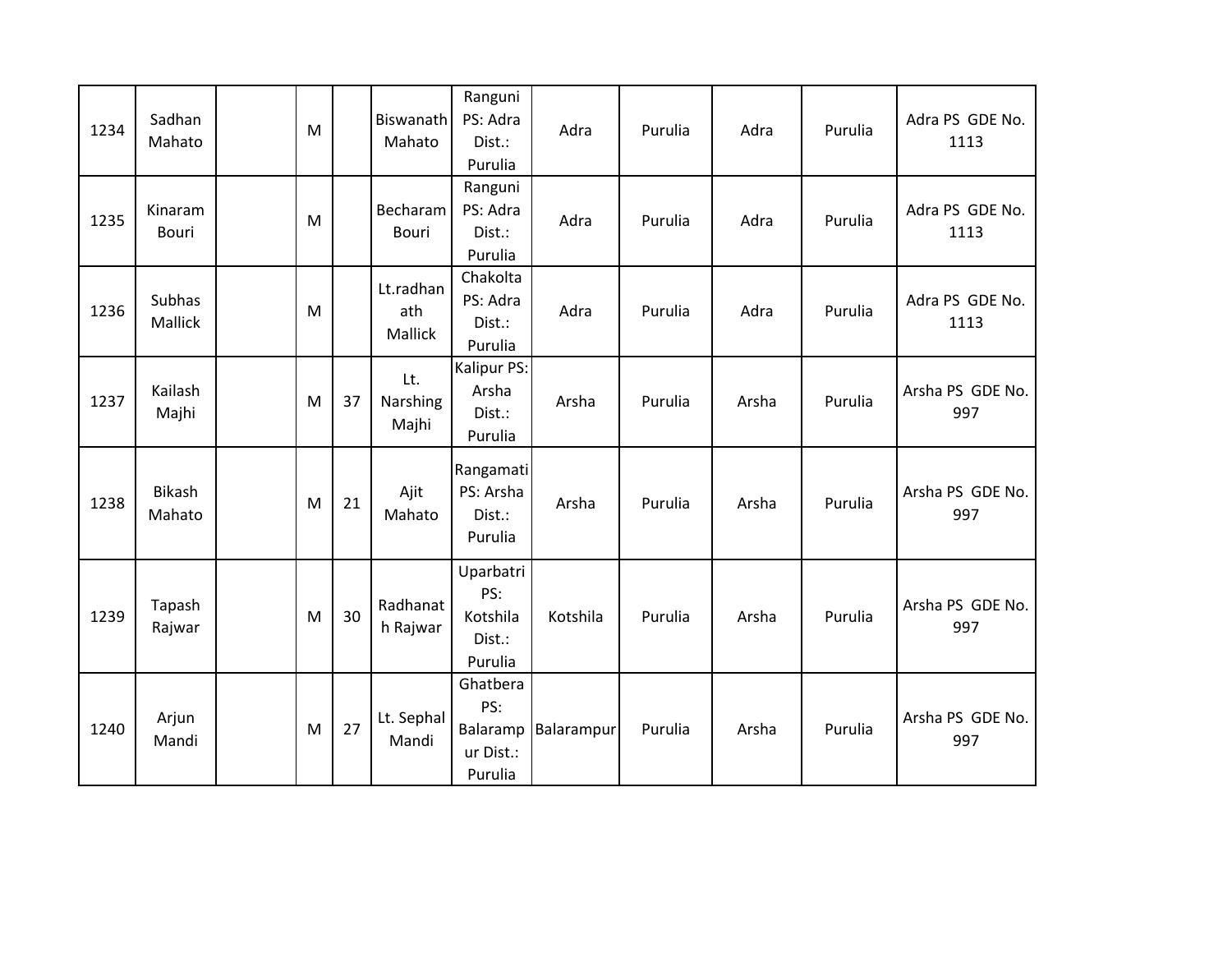| 1241 | Rabi<br>Mura               | M | 26 | Kamdeb<br>Mura        | Kalimati<br>PS:<br>Bagmundi<br>Dist.:<br>Purulia                                        | Bagmundi | Purulia                                              | Bagmundi | Purulia | Bagmundi PS GDE<br>No. 1496                           |
|------|----------------------------|---|----|-----------------------|-----------------------------------------------------------------------------------------|----------|------------------------------------------------------|----------|---------|-------------------------------------------------------|
| 1242 | <b>Bikash</b><br>Mura      | M | 28 | Malindra<br>Mura      | Kalimati<br>PS:<br>Bagmundi<br>Dist.:<br>Purulia                                        | Bagmundi | Purulia                                              | Bagmundi | Purulia | Bagmundi PS GDE<br>No. 1496                           |
| 1243 | Debendra<br>nath<br>Hansda | M | 27 | Lt Rabi Kr<br>Hansda  | Nischintap<br>ur PS:<br>Bagmundi<br>Dist.:<br>Purulia                                   | Bagmundi | Purulia                                              | Bagmundi | Purulia | Bagmundi PS<br>Outpost Suisa OP<br><b>GDE No. 829</b> |
| 1244 | Mahabir<br>Mahato          | M | 26 | Baidyanat<br>h Mahato | Khirabera<br>PS:<br>Bagmundi<br>Dist.:<br>Purulia                                       | Bagmundi | Purulia                                              | Bagmundi | Purulia | Bagmundi PS<br>Outpost Suisa OP<br><b>GDE No. 829</b> |
| 1245 | Mahesh<br>Chowhan          | M | 18 | Ranjit<br>Chowhan     | Hadla PS:<br>Salanpur<br>Dist.:<br>Asansol<br>Durgapur<br>Police<br>Commissi<br>onerate | Salanpur | Asansol<br>Durgapur<br>Police<br>Commission<br>erate | Bandowan | Purulia | Bandowan PS GDE<br>No. 1212                           |
| 1246 | Manindra<br>Mahato         | M | 30 | Fakir<br>Mahato       | Danga PS:<br>Bandowan<br>Dist.:<br>Purulia                                              | Bandowan | Purulia                                              | Bandowan | Purulia | Bandowan PS GDE<br>No. 1212                           |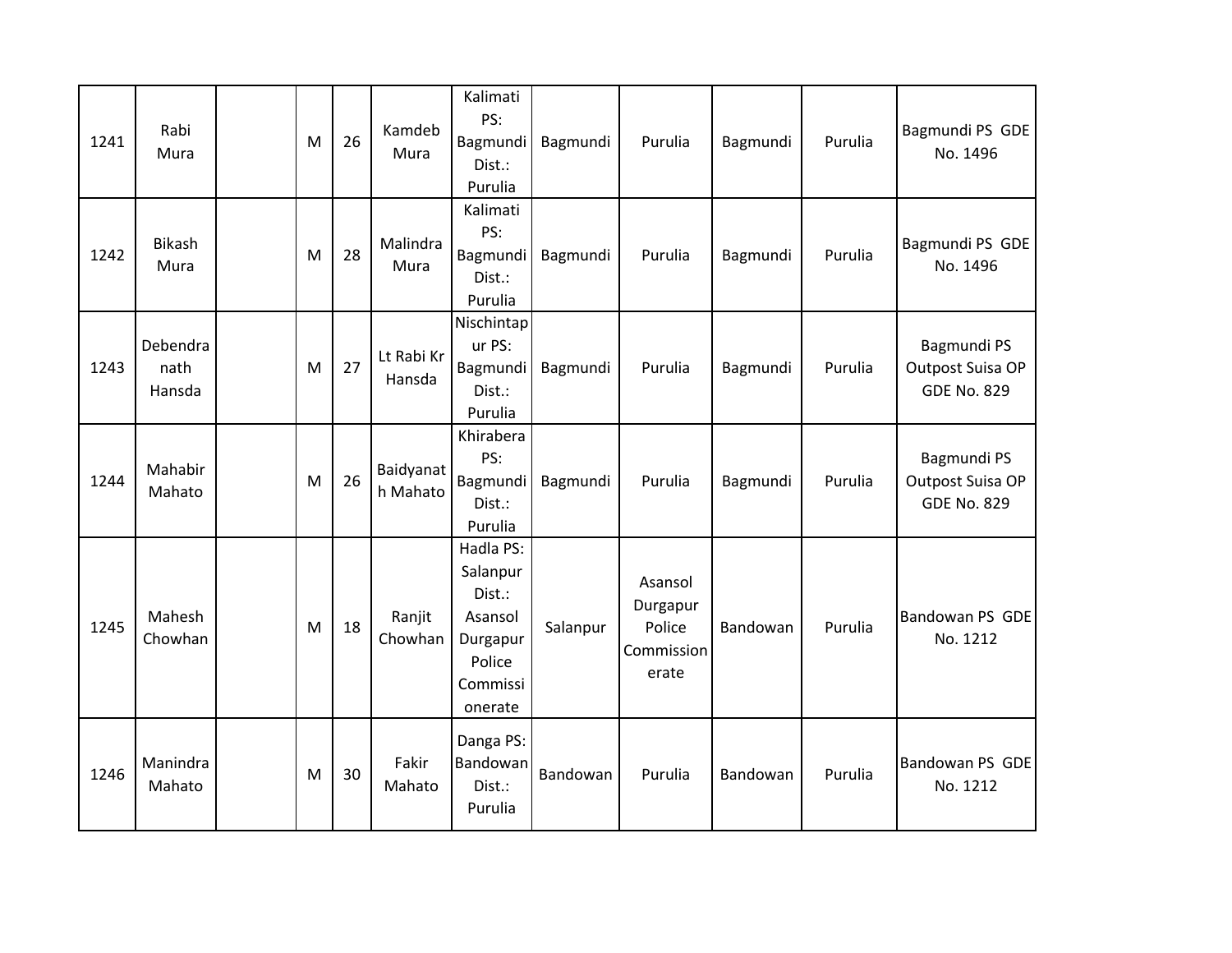| 1247 | Sambhu<br>Singh    | M | 19 | Jaychand<br>Singh | Korpa PS:<br>Bandowan<br>Dist.:<br>Purulia   | Bandowan    | Purulia | Bandowan    | Purulia | Bandowan PS GDE<br>No. 1232 |
|------|--------------------|---|----|-------------------|----------------------------------------------|-------------|---------|-------------|---------|-----------------------------|
| 1248 | Srikanta<br>Murmu  | M | 48 | Sahadeb<br>Murmu  | Kherboni<br>PS: Bora<br>Dist.:<br>Purulia    | <b>Bora</b> | Purulia | Bandowan    | Purulia | Bandowan PS GDE<br>No. 1232 |
| 1249 | Nirmal<br>Mahato   | M |    | Sambhu<br>Mahato  | PS: Bora<br>Dist.:<br>Purulia                | <b>Bora</b> | Purulia | <b>Bora</b> | Purulia | Bora PS GDE No.<br>939      |
| 1250 | Kousik<br>Mandal   | M |    | Bidhan<br>Mandal  | PS: Bora<br>Dist.:<br>Purulia                | <b>Bora</b> | Purulia | <b>Bora</b> | Purulia | Bora PS GDE No.<br>939      |
| 1251 | Sankar<br>Tudu     | M |    | Lt. Patal<br>Tudu | PS: Bora<br>Dist.:<br>Purulia                | <b>Bora</b> | Purulia | <b>Bora</b> | Purulia | Bora PS GDE No.<br>939      |
| 1252 | Niranjan<br>Tudu   | M |    | Sagun<br>Tudu     | PS: Bora<br>Dist.:<br>Purulia                | <b>Bora</b> | Purulia | <b>Bora</b> | Purulia | Bora PS GDE No.<br>941      |
| 1253 | Pasupati<br>Baskey | M |    | Nagen<br>Baskey   | PS: Bora<br>Dist.:<br>Purulia                | <b>Bora</b> | Purulia | <b>Bora</b> | Purulia | Bora PS GDE No.<br>941      |
| 1254 | Gurupada<br>Mahato | M |    | Ashok<br>Mahato   | PS: Bora<br>Dist.:<br>Purulia                | <b>Bora</b> | Purulia | <b>Bora</b> | Purulia | Bora PS GDE No.<br>941      |
| 1255 | Ranjit<br>Mahato   | M | 24 | Milton<br>Mahato  | Chholagor<br>a PS: Hura<br>Dist.:<br>Purulia | Hura        | Purulia | Hura        | Purulia | Hura PS GDE No.<br>1123     |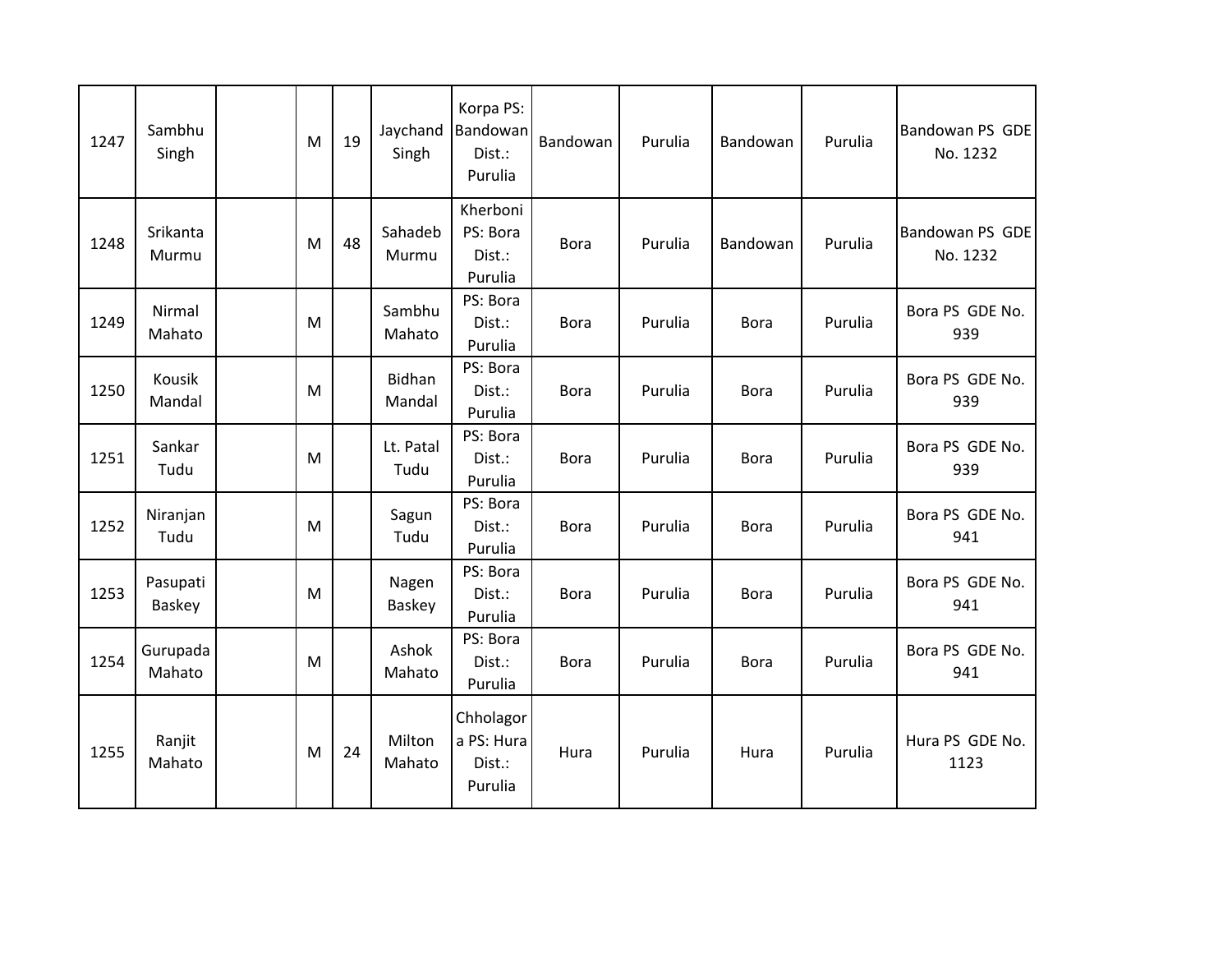| 1256 | Rampada<br>Majhi           | M | 31 | y Majhi                  | Chholagor<br>Mrityunjo a PS: Hura<br>Dist.:<br>Purulia                | Hura     | Purulia | Hura   | Purulia | Hura PS GDE No.<br>1123   |
|------|----------------------------|---|----|--------------------------|-----------------------------------------------------------------------|----------|---------|--------|---------|---------------------------|
| 1257 | Gangadha<br>r<br>Paramanik | M | 34 | Arjun<br>Paramanik       | Deoli PS:<br>Hura Dist.:<br>Purulia                                   | Hura     | Purulia | Hura   | Purulia | Hura PS GDE No.<br>1125   |
| 1258 | Jiban<br>Mahato            | M | 35 | Ganesh<br>Mahato         | Deoli PS:<br>Hura Dist.:<br>Purulia                                   | Hura     | Purulia | Hura   | Purulia | Hura PS GDE No.<br>1125   |
| 1259 | Kirity<br>Kumar            |   |    | Mahipal<br>Kumar         | Vill-<br>Biddiri,<br>Tunturi<br>PS:<br>Bagmundi<br>Dist.:<br>Purulia  | Bagmundi | Purulia | Jhalda | Purulia | Jhalda PS GDE No.<br>1233 |
| 1260 | Atul Ch<br>Mahato          | M |    | Lt.<br>Shankar<br>Mahato | Vill-Maru<br>PS: Jhalda<br>Dist.:<br>Purulia                          | Jhalda   | Purulia | Jhalda | Purulia | Jhalda PS GDE No.<br>1233 |
| 1261 | Anish<br>Mallik            | M |    | Azimuddin<br>Mallik      | Vill-<br>Kathali,<br>PO-Simni<br>PS:<br>Kotshila<br>Dist.:<br>Purulia | Kotshila | Purulia | Jhalda | Purulia | Jhalda PS GDE No.<br>1233 |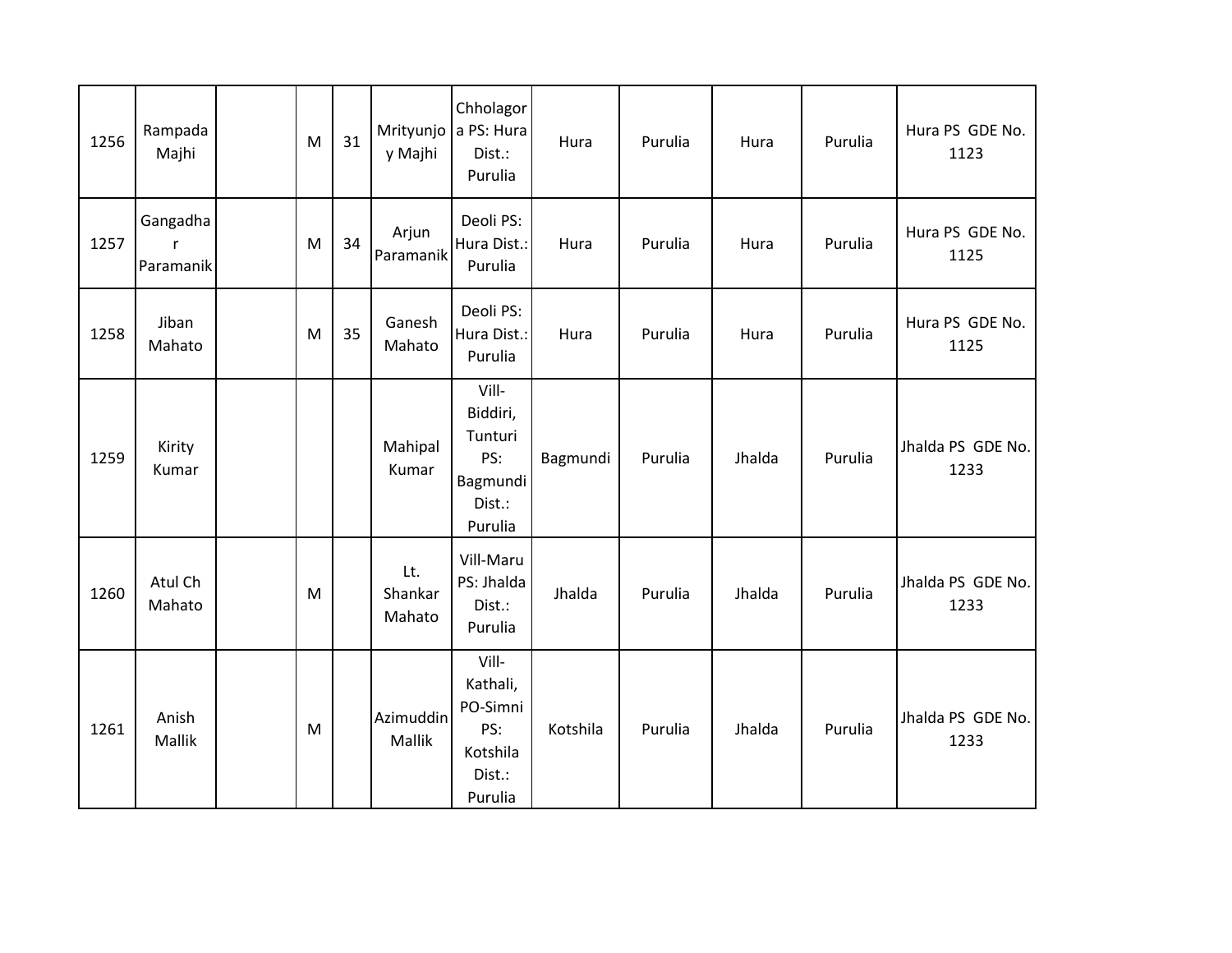| 1262 | Ajit Prasad<br>Rajak   | M |    | Kalipada<br>Rajak        | Vill-Ichag<br>PS: Jhalda<br>Dist.:<br>Purulia                          | Jhalda   | Purulia | Jhalda | Purulia | Jhalda PS GDE No.<br>1233                    |
|------|------------------------|---|----|--------------------------|------------------------------------------------------------------------|----------|---------|--------|---------|----------------------------------------------|
| 1263 | Nitai Ch.<br>Mahato    | M |    | Madhu<br>Sudan<br>Mahato | Vill-<br>Basuadih,<br>PO-Somni<br>PS:<br>Kotshila<br>Dist.:<br>Purulia | Kotshila | Purulia | Jhalda | Purulia | Jhalda PS GDE No.<br>1233                    |
| 1264 | Subhas<br>Mahato       | M |    | Puita<br>Mahato          | Vill-<br>Mosina<br>PS: Jhalda<br>Dist.:<br>Purulia                     | Jhalda   | Purulia | Jhalda | Purulia | Jhalda PS GDE No.<br>804                     |
| 1265 | <b>Birbal</b><br>Kandu | M |    | Lt.<br>Ajhadhya<br>Kandu | Vill-<br>Mosina<br>PS: Jhalda<br>Dist.:<br>Purulia                     | Jhalda   | Purulia | Jhalda | Purulia | Jhalda PS Outpost<br>Tulin OP GDE No.<br>804 |
| 1266 | Debraj<br>Mahato       | M | 54 | Lt.<br>Gobinda<br>Mahato | Kathaltard<br>PS: Joypur<br>Dist.:<br>Purulia                          | Joypur   | Purulia | Joypur | Purulia | Joypur PS GDE No.<br>1285                    |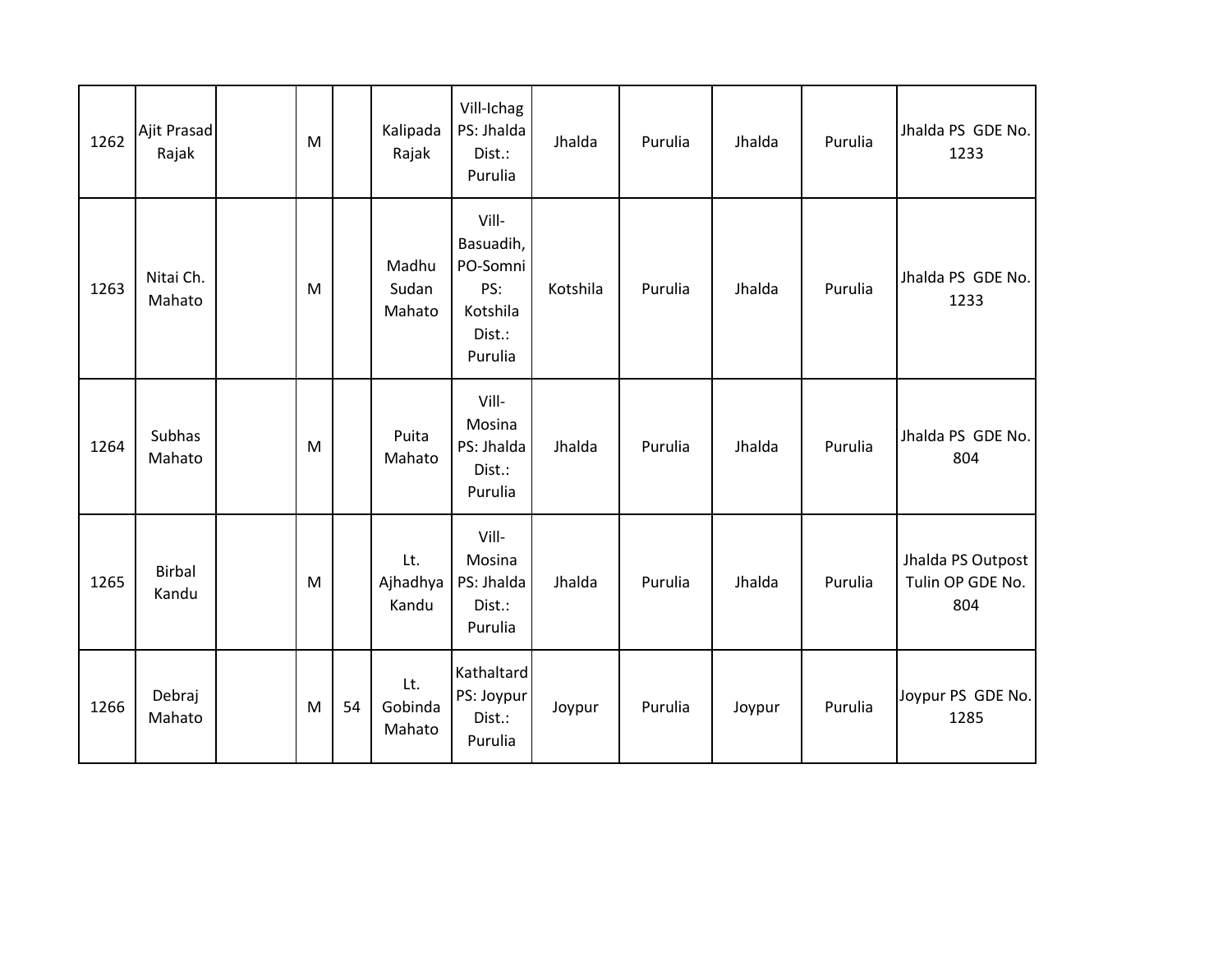| 1267 | Mustafa<br>Ansary | M | 19 | Basu<br>Ansary        | Near<br>Kishanma<br>ndi,<br>Joypur PS:<br>Joypur<br>Dist.:<br>Purulia | Joypur | Purulia | Joypur | Purulia | Joypur PS GDE No.<br>1278 |
|------|-------------------|---|----|-----------------------|-----------------------------------------------------------------------|--------|---------|--------|---------|---------------------------|
| 1268 | Jiten<br>Rajwar   | M | 21 | Sidam<br>Rajwar       | Near<br>Kishanma<br>ndi,<br>Joypur PS:<br>Joypur<br>Dist.:<br>Purulia | Joypur | Purulia | Joypur | Purulia | Joypur PS GDE No.<br>1278 |
| 1269 | Amar<br>Mandal    | M | 48 | Lt. Sripati<br>Mandal | Baragram<br>PS: Joypur<br>Dist.:<br>Purulia                           | Joypur | Purulia | Joypur | Purulia | Joypur PS GDE No.<br>1302 |
| 1270 | Simanta<br>Mahato | M | 19 | Tulsi<br>Mahato       | Baragram<br>More PS:<br>Joypur<br>Dist.:<br>Purulia                   | Joypur | Purulia | Joypur | Purulia | Joypur PS GDE No.<br>1302 |
| 1271 | Santosh<br>Mahato | M | 29 | Puran<br>Mahato       | Pundag<br><b>Bazar PS:</b><br>Joypur<br>Dist.:<br>Purulia             | Joypur | Purulia | Joypur | Purulia | Joypur PS GDE No.<br>758  |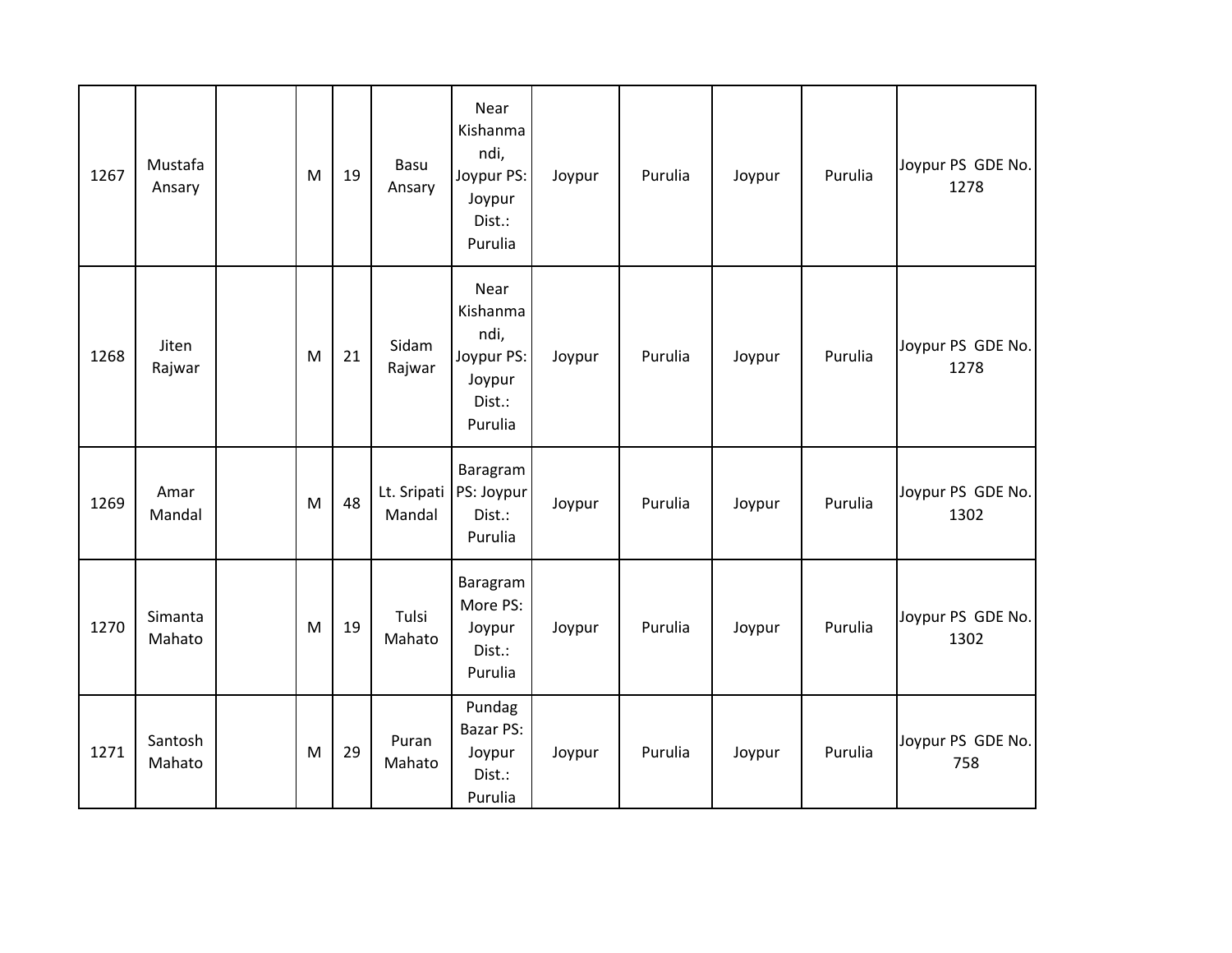| 1272 | <b>Biswamba</b><br>r `Roy | M | 58 | $S/O$ Lt<br>Rameswar<br>Roy          | Fusrabaid<br>PS: Para<br>Dist.:<br>Purulia                         | Para            | Purulia | Kashipur | Purulia | Kashipur PS GDE<br>No. 1168 |
|------|---------------------------|---|----|--------------------------------------|--------------------------------------------------------------------|-----------------|---------|----------|---------|-----------------------------|
| 1273 | Ashis<br>Paramanik        | M | 32 | S/O<br>Chandi<br>Charan<br>Paramanik | Ramchand<br>rapur PS:<br>Santari<br>Dist.:<br>Purulia              | Santari         | Purulia | Kashipur | Purulia | Kashipur PS GDE<br>No. 1168 |
| 1274 | Satya<br>Majhi            | м | 35 | S/O<br>Dharam<br>Majhi               | Kashidih<br>PS:<br>Kashipur<br>Dist.:<br>Purulia                   | Kashipur        | Purulia | Kashipur | Purulia | Kashipur PS GDE<br>No. 1168 |
| 1275 | Nirmal<br>Bauri           | M | 42 | $S/O$ Lt<br>Guju Bauri               | Rambani<br>PS:<br>Kashipur<br>Dist.:<br>Purulia                    | Kashipur        | Purulia | Kashipur | Purulia | Kashipur PS GDE<br>No. 1172 |
| 1276 | Bhimsen<br>Kaibartya      | M | 42 | S/o Matar<br>Kaibartya               | Kashipur<br>Kaibartya<br>Para PS:<br>Kashipur<br>Dist.:<br>Purulia | Kashipur        | Purulia | Kashipur | Purulia | Kashipur PS GDE<br>No. 1172 |
| 1277 | Sk<br>Mustafa             | M | 27 | $S/O$ Sk<br>Hasan Ali                | Huchukpa<br>ra PS:<br>Purulia<br>town<br>Dist.:<br>Purulia         | Purulia<br>town | Purulia | Kashipur | Purulia | Kashipur PS GDE<br>No. 1172 |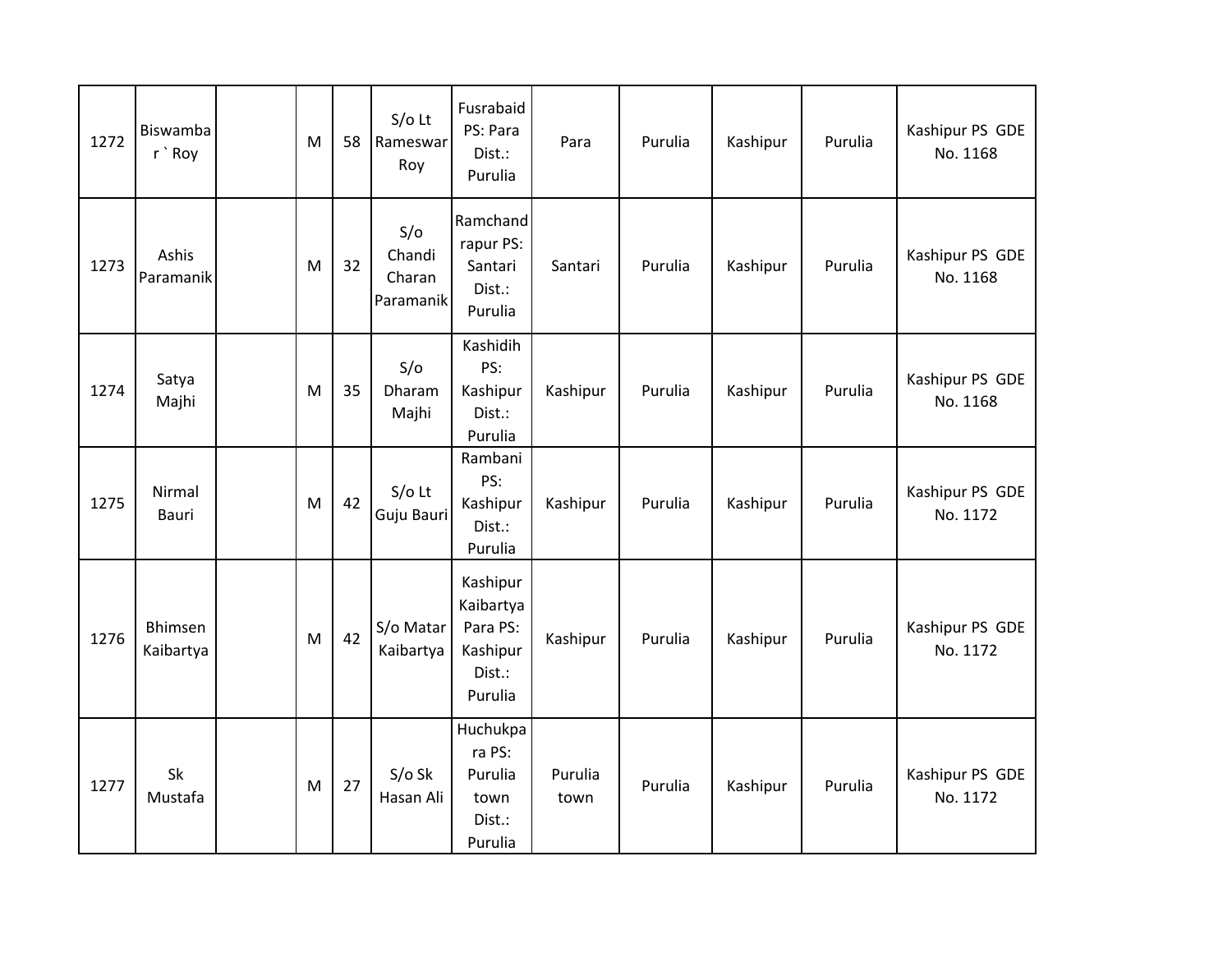| 1278 | Bholanath<br>Kumar |   |    | Lt. Paresh<br>Kumar   | Khedadih<br>PS:<br>Kotshila<br>Dist.:<br>Purulia | Kotshila | Purulia | Kotshila | Purulia | Kotshila PS GDE<br>No. 1042 |
|------|--------------------|---|----|-----------------------|--------------------------------------------------|----------|---------|----------|---------|-----------------------------|
| 1279 | Rakesh<br>Mahato   |   |    | Mantu<br>Mahato       | Jiudaru<br>PS:<br>Kotshila<br>Dist.:<br>Purulia  | Kotshila | Purulia | Kotshila | Purulia | Kotshila PS GDE<br>No. 1042 |
| 1280 | Aklu<br>Karmakar   |   |    | Rakhahari<br>Karmakar | Barabend<br>a PS:<br>Joypur<br>Dist.:<br>Purulia | Joypur   | Purulia | Kotshila | Purulia | Kotshila PS GDE<br>No. 1042 |
| 1281 | Umesh<br>Murmu     |   |    | Lt. Ganu<br>Murmur    | PS:<br>Kotshila<br>Dist.:<br>Purulia             | Kotshila | Purulia | Kotshila | Purulia | Kotshila PS GDE<br>No. 1053 |
| 1282 | Bebak<br>Mahato    | M |    | Gopinath<br>Mahato    | PS:<br>Kotshila<br>Dist.:<br>Purulia             | Kotshila | Purulia | Kotshila | Purulia | Kotshila PS GDE<br>No. 1053 |
| 1283 | Uchit<br>Mahato    | M |    | Gopinath<br>Mahato    | PS:<br>Kotshila<br>Dist.:<br>Purulia             | Kotshila | Purulia | Kotshila | Purulia | Kotshila PS GDE<br>No. 1053 |
| 1284 | Amrit Maji         | M | 33 | Asish Maji            | Bora PS:<br>Neturia<br>Dist.:<br>Purulia         | Neturia  | Purulia | Neturia  | Purulia | Neturia PS GDE<br>No. 1211  |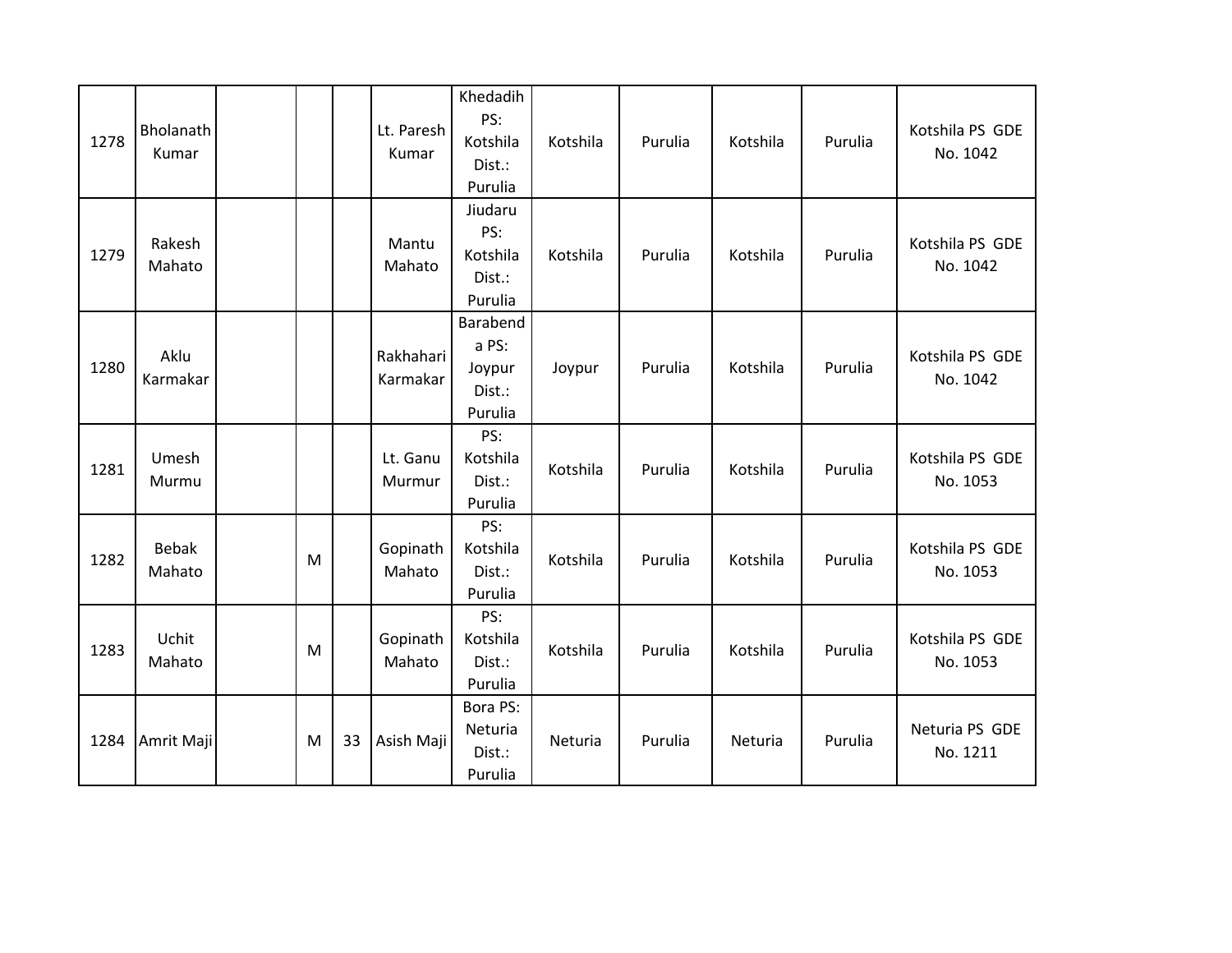| 1285 | Dulal Maji         | M | 34 | Ratan<br>Maji           | Bora PS:<br>Neturia<br>Dist.:<br>Purulia                                   | Neturia          | Purulia | Neturia | Purulia | Neturia PS GDE<br>No. 1211 |
|------|--------------------|---|----|-------------------------|----------------------------------------------------------------------------|------------------|---------|---------|---------|----------------------------|
| 1286 | Sunil<br>Murmu     | M | 19 | <b>Bhairab</b><br>Murmu | Kunjabiha<br>ri,<br>Ramkanali<br>PS:<br>Raghunat<br>hpur Dist.:<br>Purulia | Raghunath<br>pur | Purulia | Neturia | Purulia | Neturia PS GDE<br>No. 1222 |
| 1287 | Thakurdas<br>Murmu | M | 25 | Durgadas<br>Murmu       | Kunjabiha<br>ri,<br>Ramkanali<br>PS:<br>Raghunat<br>hpur Dist.:<br>Purulia | Raghunath<br>pur | Purulia | Neturia | Purulia | Neturia PS GDE<br>No. 1222 |
| 1288 | Prabhash<br>Bagdi  | M | 25 | Nitai<br>Bagdi          | Para Bagdi<br>Kuli PS:<br>Para Dist.:<br>Purulia                           | Para             | Purulia | Para    | Purulia | Para PS GDE No.<br>1103    |
| 1289 | Ratan<br>Bagdi     | M | 29 | Sambhu<br>Bagdi         | Para Bagdi<br>Kuli PS:<br>Para Dist.:<br>Purulia                           | Para             | Purulia | Para    | Purulia | Para PS GDE No.<br>1103    |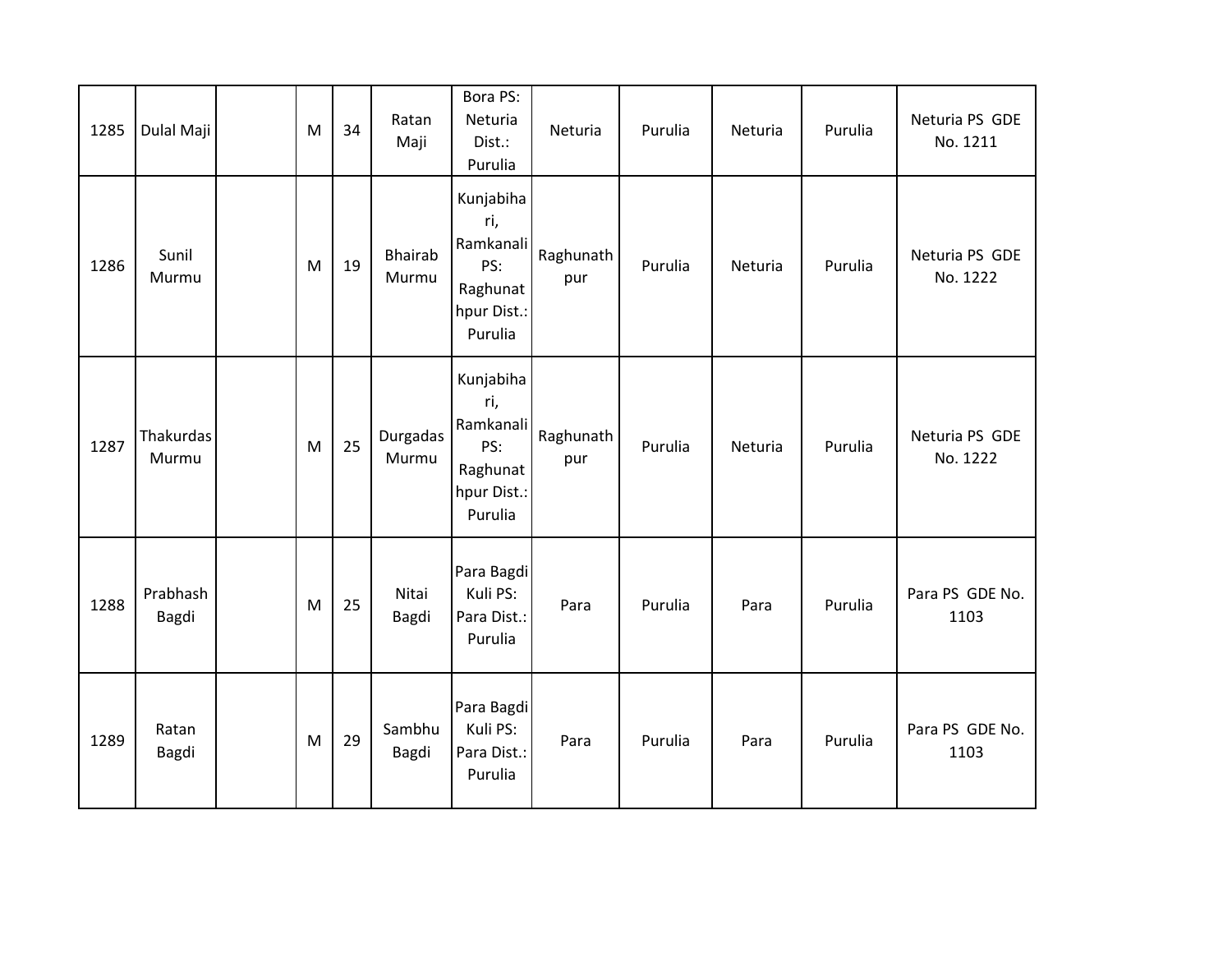| 1290 | Krishna<br>Gope       | M | 33 | Naresh<br>Gope     | Fusrabaid<br>PS: Para<br>Dist.:<br>Purulia                                                    | Para            | Purulia | Para            | Purulia | Para PS GDE No.<br>422                 |
|------|-----------------------|---|----|--------------------|-----------------------------------------------------------------------------------------------|-----------------|---------|-----------------|---------|----------------------------------------|
| 1291 | Sukanta<br>Gope       | M | 31 | Lt Bibhuti<br>Gope | Fusrabaid<br>PS: Para<br>Dist.:<br>Purulia                                                    | Para            | Purulia | Para            | Purulia | Para PS GDE No.<br>422                 |
| 1292 | Chakradha<br>r Mahato | M |    | Sunil<br>Mahato    | Dist.:<br>Purulia                                                                             |                 | Purulia | Puncha          | Purulia | Puncha PS GDE<br>No. 1015              |
| 1293 | Paresh<br>Mahato      | M |    | Mintu<br>Mahato    | Dist.:<br>Purulia                                                                             |                 | Purulia | Puncha          | Purulia | Puncha PS GDE<br>No. 1015              |
| 1294 | Mantu<br>Bauri        | M |    | <b>Fatik Bauri</b> | Dist.:<br>Purulia                                                                             |                 | Purulia | Puncha          | Purulia | Puncha PS GDE<br>No. 1015              |
| 1295 | Sk Israt Ali          |   | 26 | Sk.<br>Monsur      | Barabazar<br>PS:<br>Barabazar<br>Dist.:<br>Purulia                                            | Barabazar       | Purulia | Purulia<br>town | Purulia | Purulia town PS<br><b>GDE No. 1490</b> |
| 1296 | Sofik<br>Ansari       |   | 24 | Siddik<br>Ansari   | Digudipar<br>a Near<br>Madina<br>Masjid, W-<br>08 PS:<br>Purulia<br>town<br>Dist.:<br>Purulia | Purulia<br>town | Purulia | Purulia<br>town | Purulia | Purulia town PS<br><b>GDE No. 1490</b> |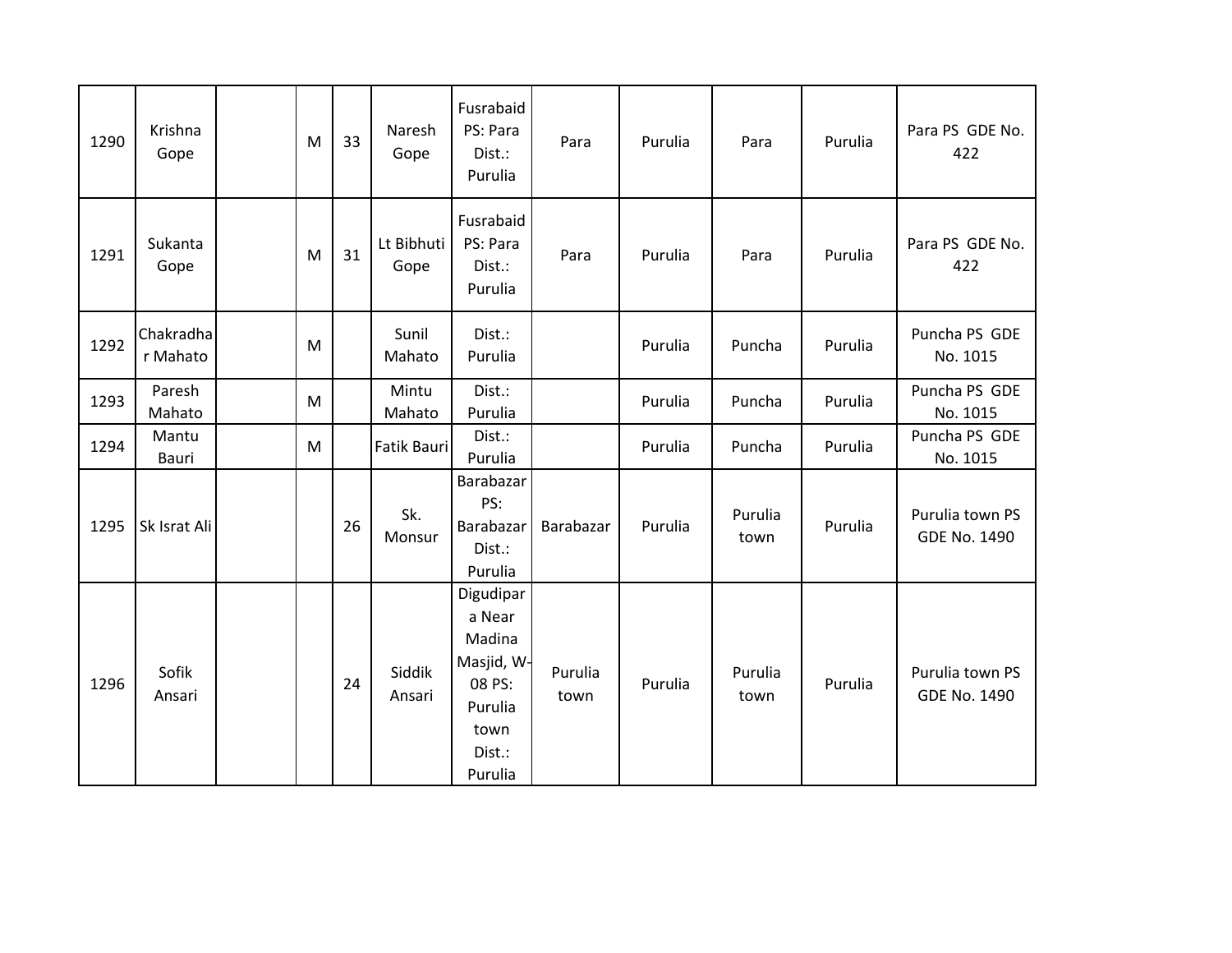| 1297 | Somnath<br>Das             |  | 45 | Pradyut<br>Kumar<br>Das | Dulmi<br>Nadiha<br>Bhuinya<br>Para, W-<br>07 PS:<br>Purulia<br>town<br>Dist.:<br>Purulia   | Purulia<br>town     | Purulia | Purulia<br>town | Purulia | Purulia town PS<br><b>GDE No. 1490</b> |
|------|----------------------------|--|----|-------------------------|--------------------------------------------------------------------------------------------|---------------------|---------|-----------------|---------|----------------------------------------|
| 1298 | Satyanara<br>yan<br>Mondal |  | 27 | Lt.<br>an<br>Mondal     | Vill+Po-<br>Pabra<br>Chittaranj   Pohari PS:<br>Kotshila<br>Dist.:<br>Purulia              | Kotshila            | Purulia | Purulia<br>town | Purulia | Purulia town PS<br><b>GDE No. 1490</b> |
| 1299 | Dhannajo<br>y Rajwar       |  | 45 | Lt. Sonata<br>Rajwar    | Vill+Po-<br>Raghabpu<br>r,<br>Uparpara<br>PS: Purulia<br>mufassil<br>Dist.:<br>Purulia     | Purulia<br>mufassil | Purulia | Purulia<br>town | Purulia | Purulia town PS<br><b>GDE No. 1490</b> |
| 1300 | Shyam<br>Sundar<br>Gope    |  | 27 | Bhagyadh<br>ar Gope     | Vill-<br>Belkuri,<br>Po-<br>Sadhushra<br>m PS:<br>Purulia<br>mufassil<br>Dist.:<br>Purulia | Purulia<br>mufassil | Purulia | Purulia<br>town | Purulia | Purulia town PS<br><b>GDE No. 1495</b> |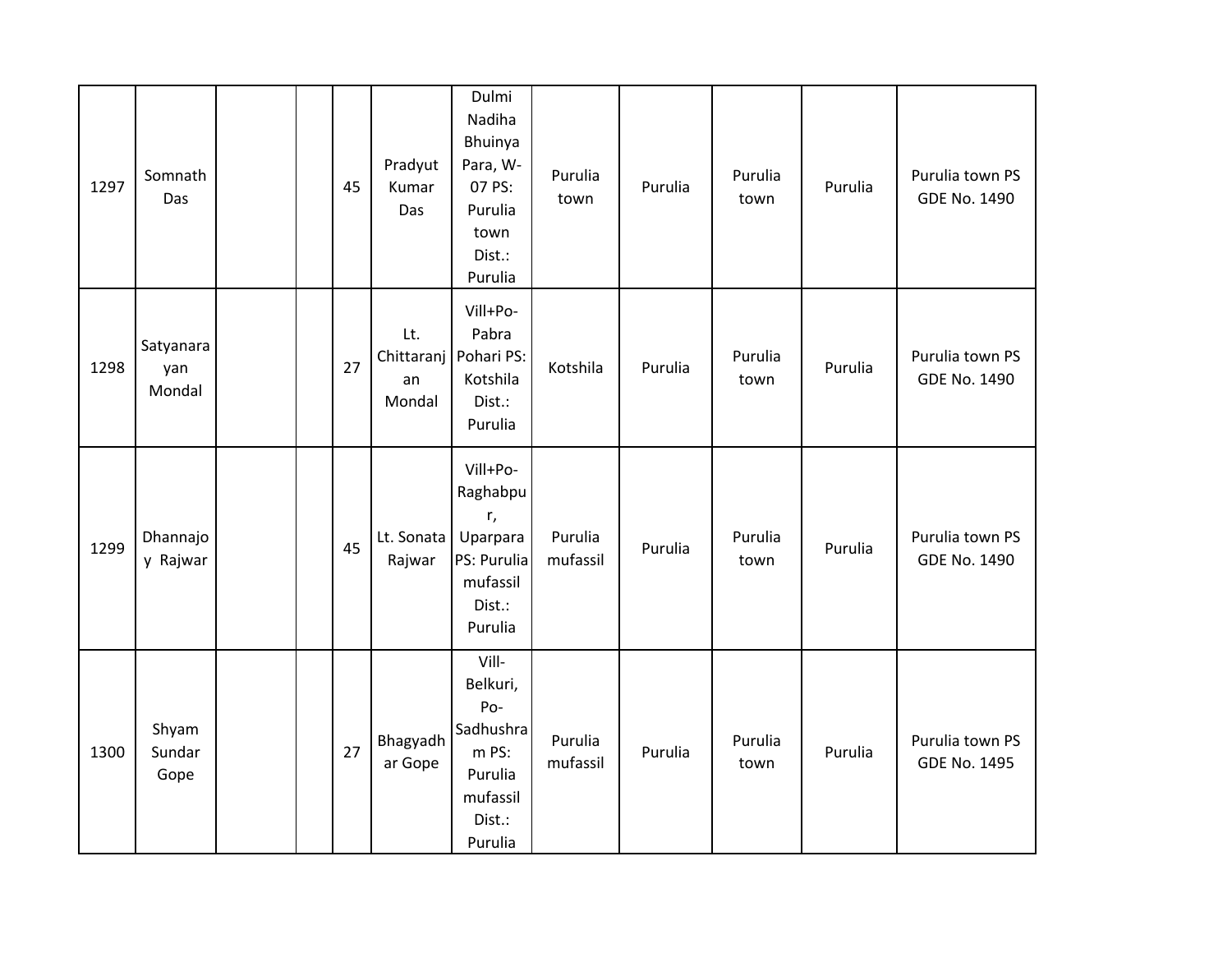| 1301 | Arshad<br>Siddique  |  | 32 | Abbas<br>Siddique | Mahulghu<br>ta Near<br>Hari<br>Mandir, W.<br>11 PS:<br>Purulia<br>town<br>Dist.:<br>Purulia | Purulia<br>town | Purulia | Purulia<br>town | Purulia | Purulia town PS<br>GDE No. 1495        |
|------|---------------------|--|----|-------------------|---------------------------------------------------------------------------------------------|-----------------|---------|-----------------|---------|----------------------------------------|
| 1302 | Sandip<br>Rajak     |  | 21 | Dipak<br>Rajak    | Surya Sen<br>Pally Near<br>IT Park, W-<br>03 PS:<br>Purulia<br>town<br>Dist.:<br>Purulia    | Purulia<br>town | Purulia | Purulia<br>town | Purulia | Purulia town PS<br><b>GDE No. 1495</b> |
| 1303 | Ali Husen<br>Mondal |  | 25 | Rahim<br>Mondal   | Vill-<br>Bankura<br>Po-<br>Hataturiya<br>PS:<br>Barjora<br>Dist.:<br>Bankura                | Barjora         | Bankura | Purulia<br>town | Purulia | Purulia town PS<br><b>GDE No. 1495</b> |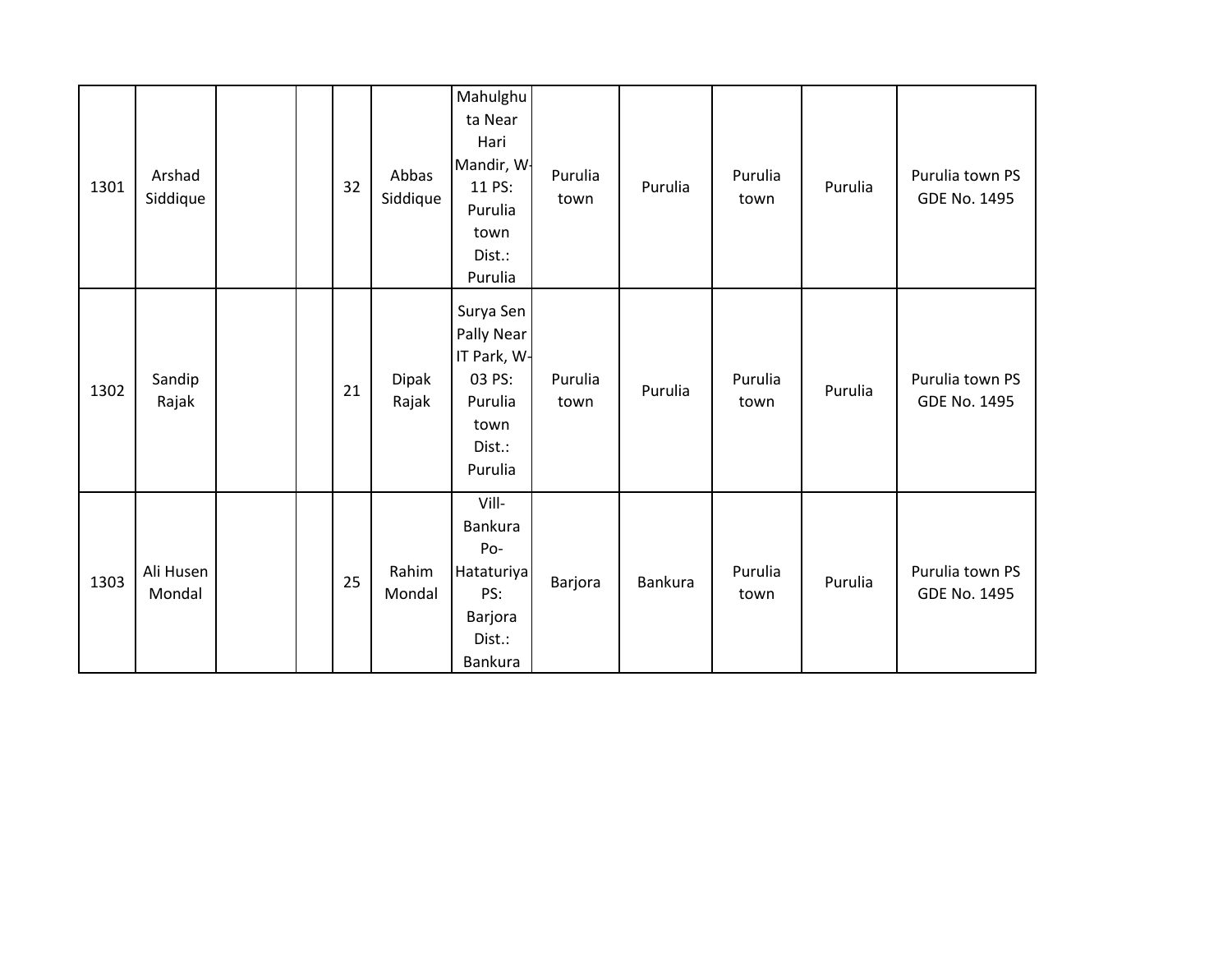| 1304 | Md Aslam               |        | 33 | Lt. Md.<br>Yunus    | Digudi<br>Para Near<br>Masjid, W-<br>08 PS:<br>Purulia<br>town<br>Dist.:<br>Purulia                                     | Purulia<br>town | Purulia | Purulia<br>town | Purulia | Purulia town PS<br><b>GDE No. 1495</b> |
|------|------------------------|--------|----|---------------------|-------------------------------------------------------------------------------------------------------------------------|-----------------|---------|-----------------|---------|----------------------------------------|
| 1305 | Chaitanya<br>Sutradhar | Chotka | 29 | Sankar<br>Sutradhar | Namopara<br>Bokultola<br>Lane, W-<br>17 PS:<br>Purulia<br>town<br>Dist.:<br>Purulia                                     | Purulia<br>town | Purulia | Purulia<br>town | Purulia | Purulia town PS<br><b>GDE No. 1497</b> |
| 1306 | Manab<br>Bauri         |        | 26 | Bauri               | Bhatband<br>h Bauri<br>Para Near<br>Hanuman<br>Lt. Tapan   Mandir, W-<br>04 PS:<br>Purulia<br>town<br>Dist.:<br>Purulia | Purulia<br>town | Purulia | Purulia<br>town | Purulia | Purulia town PS<br><b>GDE No. 1497</b> |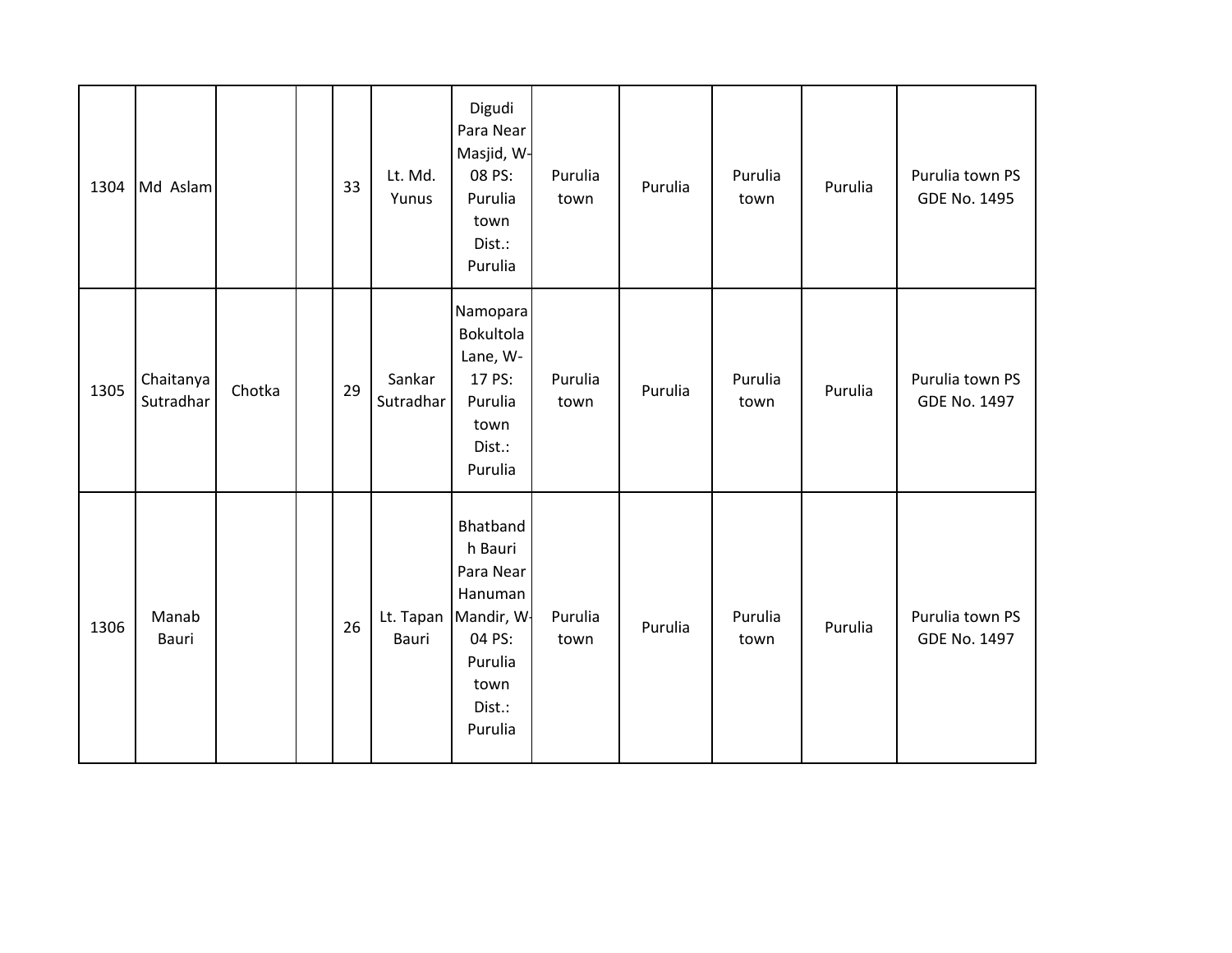| 1307 | Uttam<br>Kumar<br>Majhi |       |   | 40 | Mohitlal<br>Majhi           | Vill-<br>Ramjibon<br>pur, PO-<br>satra PS:<br>Arsha<br>Dist.:<br>Purulia                      | Arsha           | Purulia | Purulia<br>town | Purulia | Purulia town PS<br><b>GDE No. 1497</b> |
|------|-------------------------|-------|---|----|-----------------------------|-----------------------------------------------------------------------------------------------|-----------------|---------|-----------------|---------|----------------------------------------|
| 1308 | Rajkumar<br>Sharma      | Sagar |   | 41 | Lt.<br>Ashrafilal<br>Sharma | Locoshed<br>Para Near<br>Shiv<br>Mandir, W-<br>11 PS:<br>Purulia<br>town<br>Dist.:<br>Purulia | Purulia<br>town | Purulia | Purulia<br>town | Purulia | Purulia town PS<br><b>GDE No. 1497</b> |
| 1309 | Bablu<br>Mahato         |       |   |    | Lt. Tarani<br>Sen<br>Mahato | Vill-<br>Nadiha,<br>Po-Bon<br><b>Bohal PS:</b><br>Purulia<br>town<br>Dist.:<br>Purulia        | Purulia<br>town | Purulia | Purulia<br>town | Purulia | Purulia town PS<br><b>GDE No. 1497</b> |
| 1310 | Bablu<br>Bauri          |       | M | 36 | Lt.barun<br>Bauri           | Kanki<br>Basti PS:<br>Santaldih<br>Dist.:<br>Purulia                                          | Santaldih       | Purulia | Santaldih       | Purulia | Santaldih PS GDE<br>No. 1096           |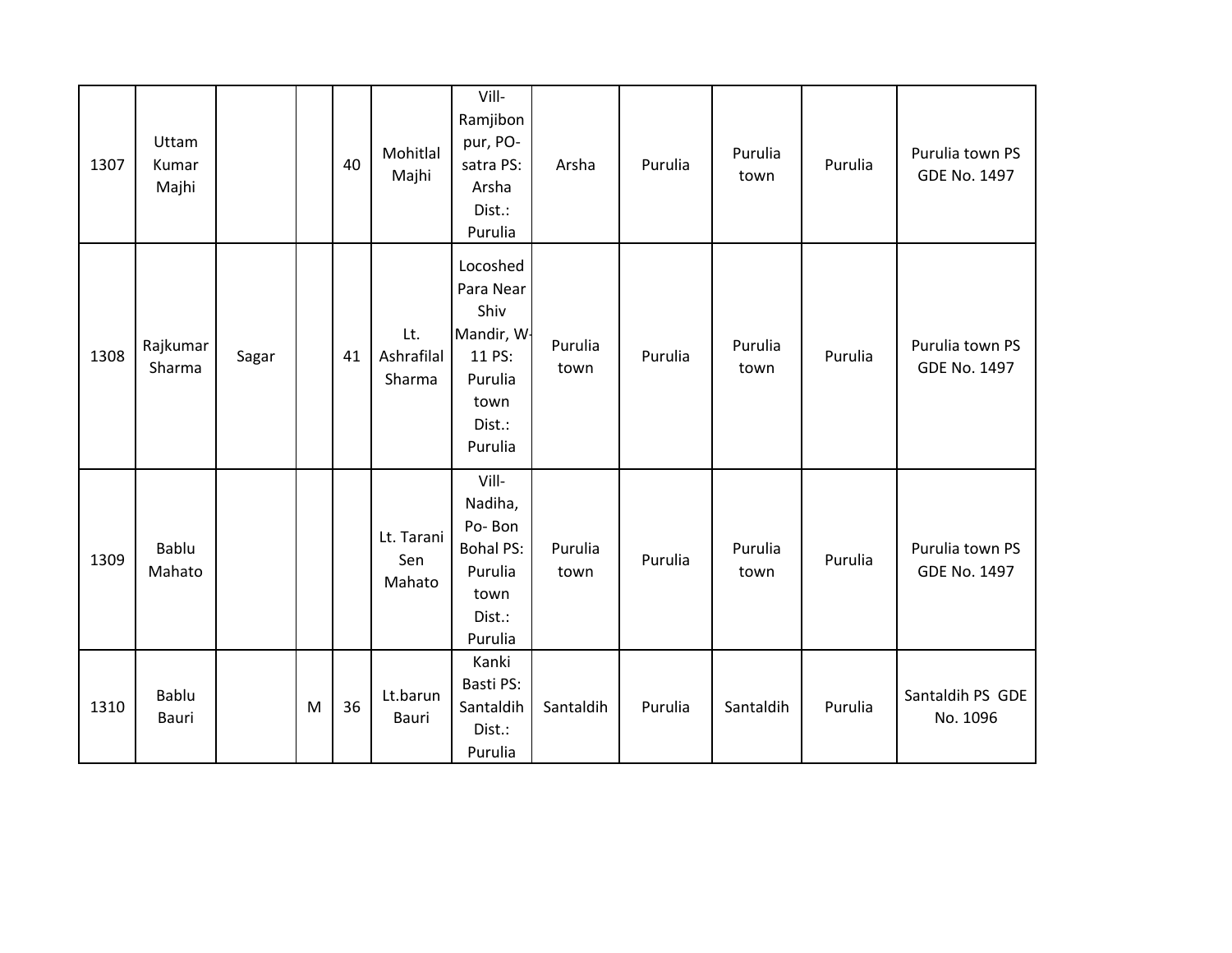| 1311 | Dhumbal<br>Modak       | M | 52 | Bhutnath<br>Modak          | Kanki<br><b>Bazar PS:</b><br>Santaldih<br>Dist.:<br>Purulia | Santaldih        | Purulia | Santaldih | Purulia | Santaldih PS GDE<br>No. 1096 |
|------|------------------------|---|----|----------------------------|-------------------------------------------------------------|------------------|---------|-----------|---------|------------------------------|
| 1312 | Sagar Ch<br>Mondal     | M | 66 | Lt.radhan<br>ath<br>Mondal | Allhdih PS:<br>Santaldih<br>Dist.:<br>Purulia               | Santaldih        | Purulia | Santaldih | Purulia | Santaldih PS GDE<br>No. 342  |
| 1313 | <b>Bikash</b><br>Soren | M | 19 | Kandan<br>Soren            | Narendra<br>pur PS:<br>Raghunat<br>hpur Dist.:<br>Purulia   | Raghunath<br>pur | Purulia | Santaldih | Purulia | Santaldih PS GDE<br>No. 342  |
| 1314 | Dulal<br>Mahato        | M | 36 | Kalipada<br>Mahato         | Hansdima<br>PS: Santari<br>Dist.:<br>Purulia                | Santari          | Purulia | Santari   | Purulia | Santari PS GDE<br>No. 945    |
| 1315 | Gangadha<br>r Mahato   | M | 25 | Katilal<br>Mahato          | Hansdima<br>PS: Santari<br>Dist.:<br>Purulia                | Santari          | Purulia | Santari   | Purulia | Santari PS GDE<br>No. 946    |
| 1316 | Sing<br>Mahato         | M | 24 | Chandi<br>Mahato           | Hansdima<br>PS: Santari<br>Dist.:<br>Purulia                | Santari          | Purulia | Santari   | Purulia | Santari PS GDE<br>No. 945    |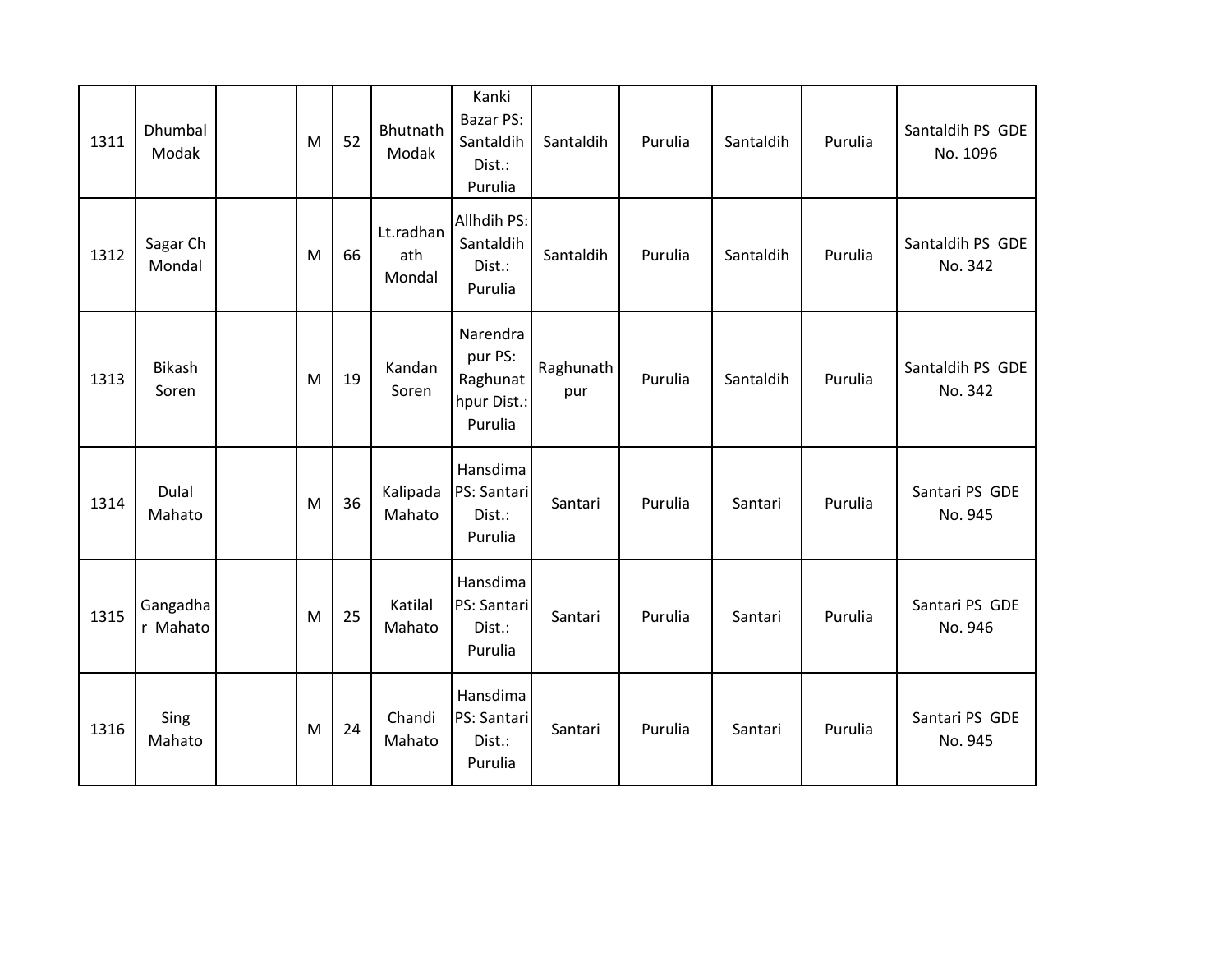| 1317 | Pratap<br>Mahato  | M | 27 | Barun<br>Mahato    | Hansdima<br>PS: Santari<br>Dist.:<br>Purulia     | Santari | Purulia | Santari | Purulia | Santari PS GDE<br>No. 945 |
|------|-------------------|---|----|--------------------|--------------------------------------------------|---------|---------|---------|---------|---------------------------|
| 1318 | Goutam<br>Mahato  | M | 28 | Haripada<br>Mahato | Hansdima<br>PS: Santari<br>Dist.:<br>Purulia     | Santari | Purulia | Santari | Purulia | Santari PS GDE<br>No. 945 |
| 1319 | Dhanu<br>Mahato   | M | 30 | Guna<br>Mahato     | Hansdima<br>PS: Santari<br>Dist.:<br>Purulia     | Santari | Purulia | Santari | Purulia | Santari PS GDE<br>No. 945 |
| 1320 | Sonu<br>Mahato    | M | 29 | Ramu<br>Mahato     | Chakaltor<br>e PS:<br>Tamna<br>Dist.:<br>Purulia | Tamna   | Purulia | Tamna   | Purulia | Tamna PS GDE<br>No. 1222  |
| 1321 | Animesh<br>Mahato | M | 26 | Ratan<br>Mahato    | Chakaltor<br>e PS:<br>Tamna<br>Dist.:<br>Purulia | Tamna   | Purulia | Tamna   | Purulia | Tamna PS GDE<br>No. 1222  |
| 1322 | Hemanta<br>Mahato | M | 33 | Rajat<br>Mahato    | Chakaltor<br>e PS:<br>Tamna<br>Dist.:<br>Purulia | Tamna   | Purulia | Tamna   | Purulia | Tamna PS GDE<br>No. 1222  |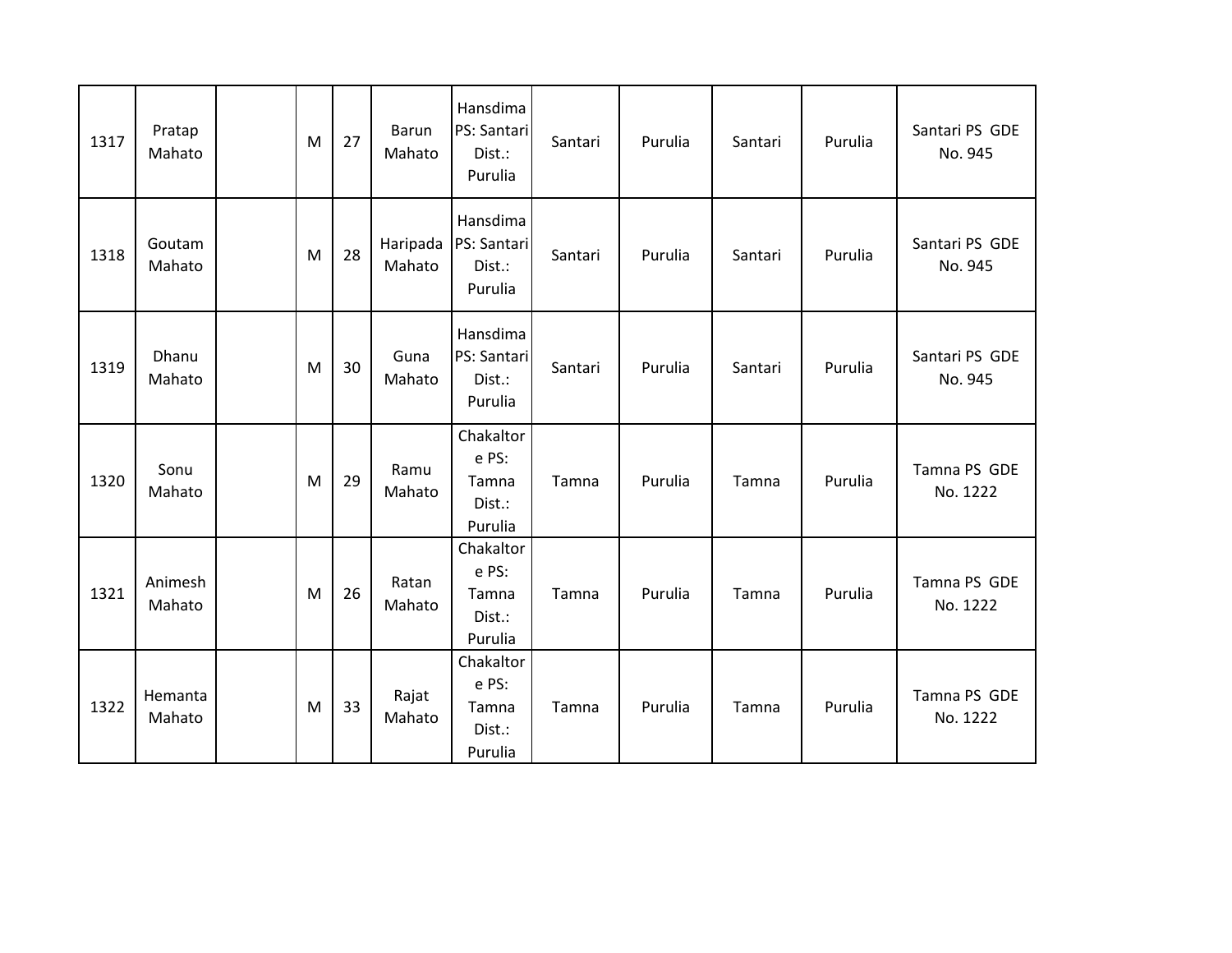| 1323 | Uttam<br>Kalindi      | M | 25 | Chinmoy<br>Kalindi     | <b>Bansra PS:</b><br>Tamna<br>Dist.:<br>Purulia     | Tamna | Purulia  | Tamna     | Purulia                       | Tamna PS GDE<br>No. 1222     |
|------|-----------------------|---|----|------------------------|-----------------------------------------------------|-------|----------|-----------|-------------------------------|------------------------------|
| 1324 | Shambhu<br>Kalindi    | M | 23 | Gobinda<br>Kalindi     | <b>Bansra PS:</b><br>Tamna<br>Dist.:<br>Purulia     | Tamna | Purulia  | Tamna     | Purulia                       | Tamna PS GDE<br>No. 1222     |
| 1325 | Dilip<br>Kalindi      | M | 39 | Ramanand<br>a Kalindi  | <b>Bansra PS:</b><br>Tamna<br>Dist.:<br>Purulia     | Tamna | Purulia  | Tamna     | Purulia                       | Tamna PS GDE<br>No. 1222     |
| 1326 | Prakash<br>Bauri      | M | 40 | <b>Bhrigu</b><br>Bauri | Manguria<br>PS: Tamna<br>Dist.:<br>Purulia          | Tamna | Purulia  | Tamna     | Purulia                       | Tamna PS GDE<br>No. 1222     |
| 1327 | Khokan<br>Bauri       | M | 41 | Kanai<br>Bauri         | Manguria<br>PS: Tamna<br>Dist.:<br>Purulia          | Tamna | Purulia  | Tamna     | Purulia                       | Tamna PS GDE<br>No. 1222     |
| 1328 | Milan<br><b>Bauri</b> | M | 29 | da Bauri               | Manguria<br>Shyamapa PS: Tamna<br>Dist.:<br>Purulia | Tamna | Purulia  | Tamna     | Purulia                       | Tamna PS GDE<br>No. 1222     |
| 1329 | Sajab Bin             |   |    | Lt Hazari<br>Bin       |                                                     |       | Basirhat | Kaliaganj | Raiganj<br>Police<br>District | Kaliaganj PS GDE<br>No. 1086 |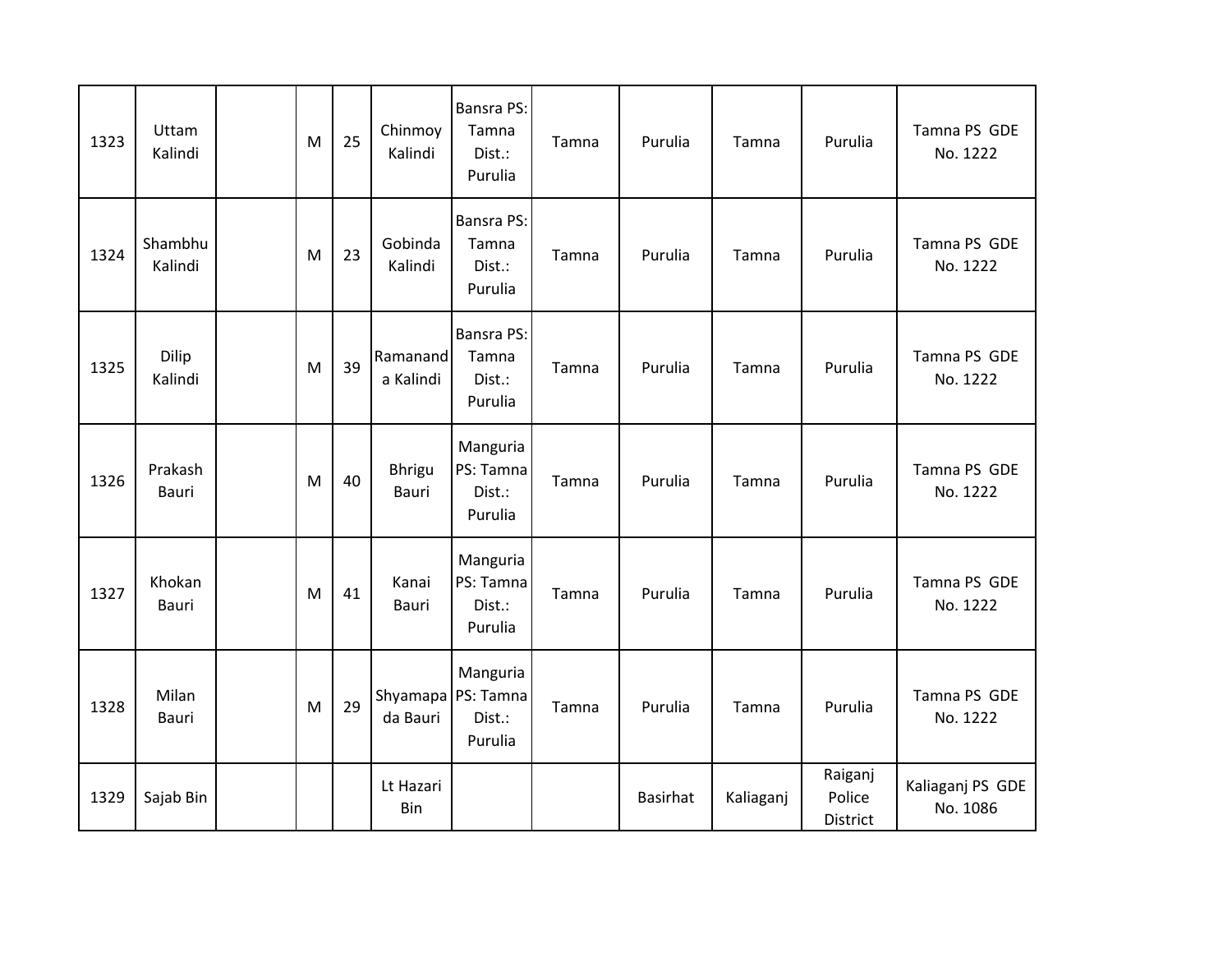| 1330 | Ram Bin          |   |    | Lt Babulal<br>Bin                  |                                                                               |            | Basirhat                      | Kaliaganj          | Raiganj<br>Police<br>District        | Kaliaganj PS GDE<br>No. 1086       |
|------|------------------|---|----|------------------------------------|-------------------------------------------------------------------------------|------------|-------------------------------|--------------------|--------------------------------------|------------------------------------|
| 1331 | Amal<br>Dostidar |   |    | Lt<br>Chandra<br>Kanta<br>Dostidar |                                                                               |            | Basirhat                      | Kaliaganj          | Raiganj<br>Police<br>District        | Kaliaganj PS GDE<br>No. 1086       |
| 1332 | Suraj<br>Mukhia  | M | 33 | Patanu<br>Mukhiya                  | GoyalPok<br>hori PS:<br>Karandighi<br>Dist.:<br>Raiganj<br>Police<br>District | Karandighi | Raiganj<br>Police<br>District | Karandighi         | Raiganj<br>Police<br>District        | Karandighi PS GDE<br>No. 1165      |
| 1333 | Madan<br>Pal     | M | 32 | Soumen<br>Paul                     | Dalimada<br>ha PS:<br>Karandighi<br>Dist.:<br>Raiganj<br>Police<br>District   | Karandighi | Raiganj<br>Police<br>District | Karandighi         | Raiganj<br>Police<br><b>District</b> | Karandighi PS GDE<br>No. 1165      |
| 1334 | Nimai<br>Dey     | M | 24 | Lt Kanai<br>Dey                    | Habra<br><b>Subhas</b><br>Colony PS:<br>Habra<br>Dist.:<br><b>Barasat</b>     | Habra      | Barasat                       | Dumdum<br>g.r.p.s. | Sealdah<br>G.R.P.                    | Dumdum g.r.p.s.<br>PS GDE No. 1063 |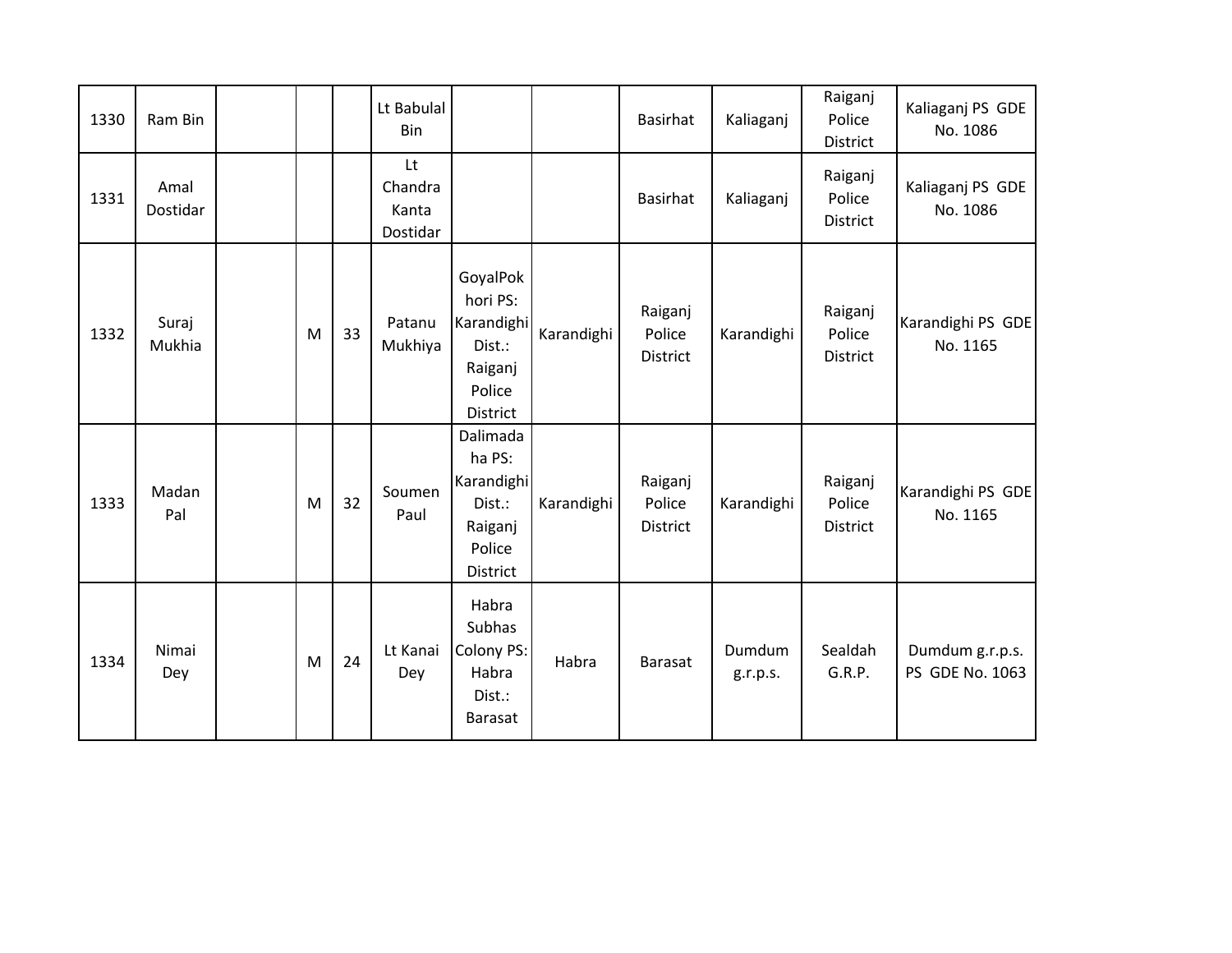| 1335 | Rahul<br>Sikder                  | M | 35 | Chitta<br>Sikder                 | Faridkali<br>PS:<br>Gaighata<br>Dist.:<br>Bongaon<br>Police<br>District                        | Gaighata | Bongaon<br>Police<br>District         | Dumdum<br>g.r.p.s.    | Sealdah<br>G.R.P. | Dumdum g.r.p.s.<br>PS GDE No. 1063   |
|------|----------------------------------|---|----|----------------------------------|------------------------------------------------------------------------------------------------|----------|---------------------------------------|-----------------------|-------------------|--------------------------------------|
| 1336 | Avijit Das                       | M | 23 | Avilash<br>Das                   | Taldi Jana<br>Kalyan<br>more PS:<br>Canning<br>Dist.:<br>Baruipur<br>Police<br><b>District</b> | Canning  | Baruipur<br>Police<br><b>District</b> | Jadavpore<br>g.r.p.s. | Sealdah<br>G.R.P. | Jadavpore g.r.p.s.<br>PS GDE No. 926 |
| 1337 | Babar Ali<br>Gazi                | M | 22 | Bashar Ali<br>Gazi               | Taldi<br><b>Bayar sing</b><br>PS:<br>Canning<br>Dist.:<br>Baruipur<br>Police<br>District       | Canning  | <b>Baruipur</b><br>Police<br>District | Jadavpore<br>g.r.p.s. | Sealdah<br>G.R.P. | Jadavpore g.r.p.s.<br>PS GDE No. 926 |
| 1338 | Rama<br><b>Bhattacha</b><br>rjee | M | 24 | <b>Naba</b><br>Bhattacha<br>rjee | Burdwan<br>PS:<br>Burdwan<br>Dist.:<br>Purba<br>Burdwan                                        | Burdwan  | Purba<br>Burdwan                      | Jadavpore<br>g.r.p.s. | Sealdah<br>G.R.P. | Jadavpore g.r.p.s.<br>PS GDE No. 926 |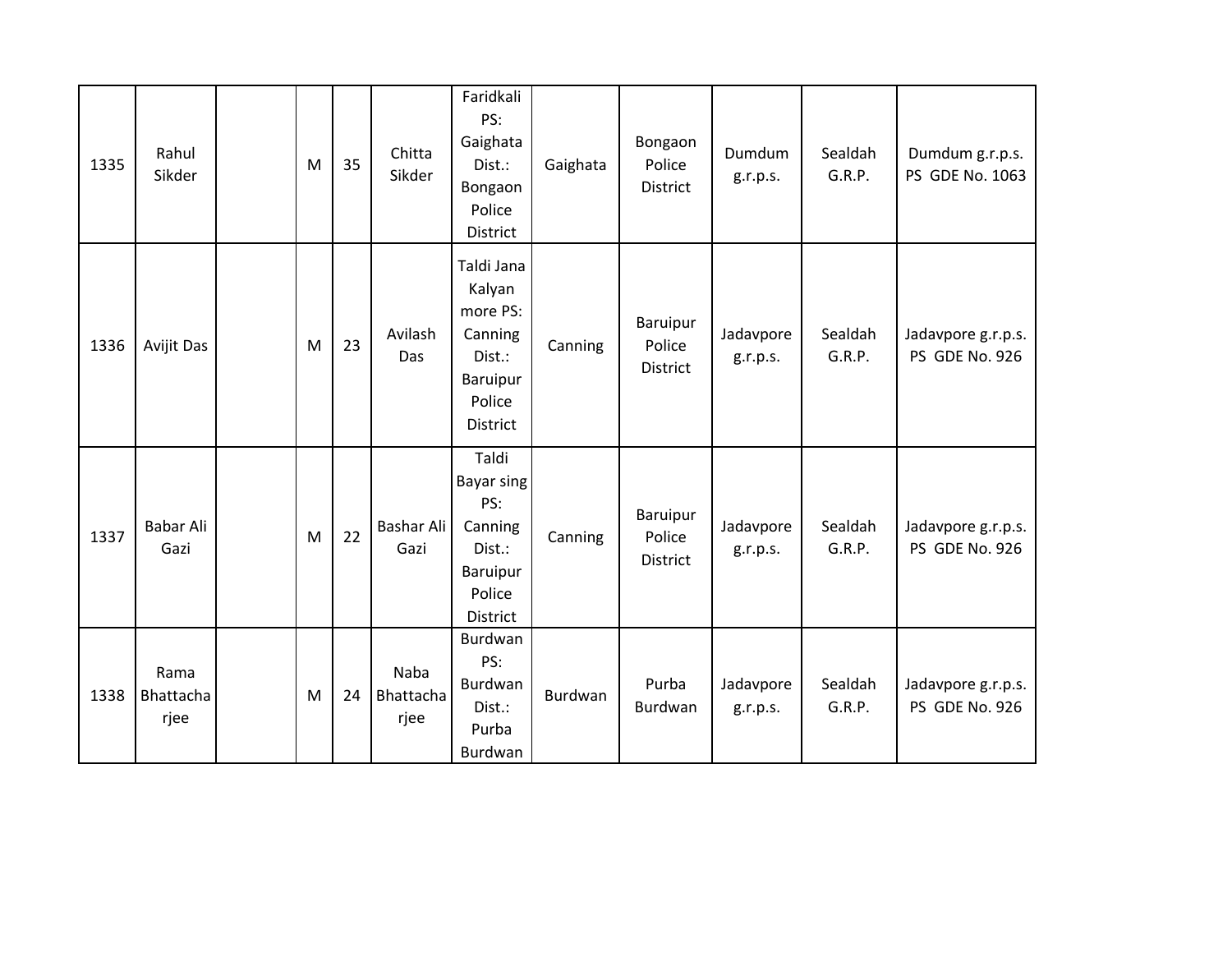| 1339 | Sumit<br>Bhattacha<br>rjee | M | 27 | Amal<br>Bhattacha<br>rjee | 17 <sub>no</sub><br>Baikantap<br>ur Road<br>PS: Kasba<br>Dist.:<br>Kolkata          | Kasba    | Kolkata                                | Jadavpore<br>g.r.p.s. | Sealdah<br>G.R.P. | Jadavpore g.r.p.s.<br>PS GDE No. 926 |
|------|----------------------------|---|----|---------------------------|-------------------------------------------------------------------------------------|----------|----------------------------------------|-----------------------|-------------------|--------------------------------------|
| 1340 | Palash<br>Sardar           | M | 24 | Dutkumar<br>Sardar        | Raidighi<br>Damkal<br>PS:<br>Raidighi<br>Dist.:<br>Sundarba<br>n Police<br>District | Raidighi | Sundarban<br>Police<br><b>District</b> | Jadavpore<br>g.r.p.s. | Sealdah<br>G.R.P. | Jadavpore g.r.p.s.<br>PS GDE No. 939 |
| 1341 | Subhdip<br>Pramanick       | M | 26 | Mangal<br>Pramanick       | Raidighi<br>Damkal<br>PS:<br>Raidighi<br>Dist.:<br>Sundarba<br>n Police<br>District | Raidighi | Sundarban<br>Police<br><b>District</b> | Jadavpore<br>g.r.p.s. | Sealdah<br>G.R.P. | Jadavpore g.r.p.s.<br>PS GDE No. 939 |
| 1342 | <b>Bubai</b><br>Halder     | M | 21 | Prasanta<br>Halder        | Raidighi<br>Damkal<br>PS:<br>Raidighi<br>Dist.:<br>Sundarba<br>n Police<br>District | Raidighi | Sundarban<br>Police<br>District        | Jadavpore<br>g.r.p.s. | Sealdah<br>G.R.P. | Jadavpore g.r.p.s.<br>PS GDE No. 939 |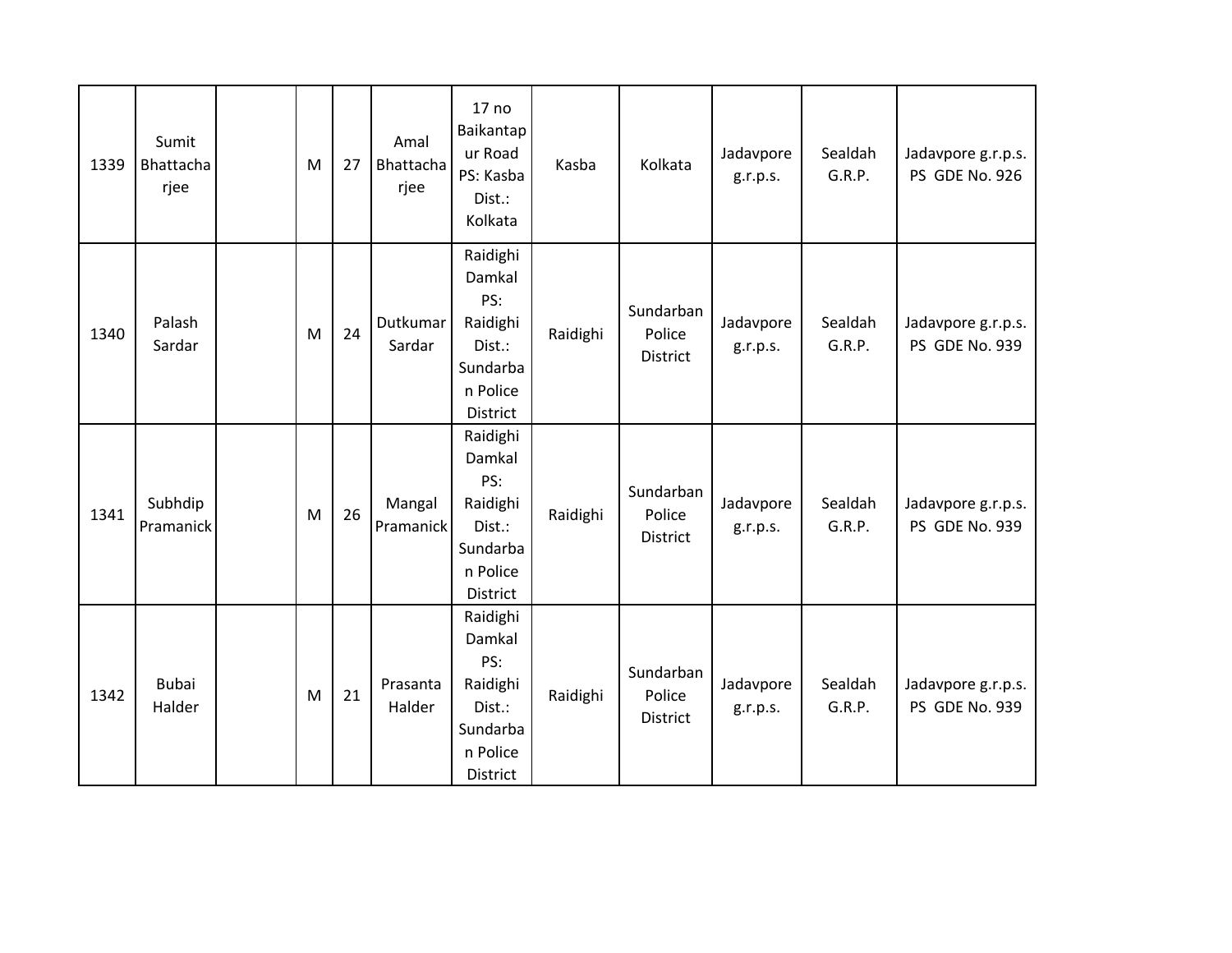| 1343 | Deb Dutta<br>Saha | M | 43 | Lt<br>Arabindu<br>Saha | $2/P/9$ Jill<br>Road PS:<br>Garfa<br>Dist.:<br>Kolkata                               | Garfa   | Kolkata                             | Jadavpore<br>g.r.p.s.     | Sealdah<br>G.R.P. | Jadavpore g.r.p.s.<br>PS GDE No. 939       |
|------|-------------------|---|----|------------------------|--------------------------------------------------------------------------------------|---------|-------------------------------------|---------------------------|-------------------|--------------------------------------------|
| 1344 | Prakash<br>Halder | M | 35 | Sadhan<br>Halder       | Betai<br>Lalbazar<br>PS:<br>Tehatta<br>Dist.:<br>Krishnana<br>gar Police<br>District | Tehatta | Krishnanaga<br>r Police<br>District | Krishnanag<br>ar g.r.p.s. | Sealdah<br>G.R.P. | Krishnanagar<br>g.r.p.s. PS GDE<br>No. 875 |
| 1345 | Ashoke<br>Halder  | M | 25 | Sibu<br>Halder         | Betai<br>Lalbazar<br>PS:<br>Tehatta<br>Dist.:<br>Krishnana<br>gar Police<br>District | Tehatta | Krishnanaga<br>r Police<br>District | Krishnanag<br>ar g.r.p.s. | Sealdah<br>G.R.P. | Krishnanagar<br>g.r.p.s. PS GDE<br>No. 875 |
| 1346 | Aditya<br>Sarkar  | M | 36 | Avimunya<br>Sarkar     | Betai<br>Lalbazar<br>PS:<br>Tehatta<br>Dist.:<br>Krishnana<br>gar Police<br>District | Tehatta | Krishnanaga<br>r Police<br>District | Krishnanag<br>ar g.r.p.s. | Sealdah<br>G.R.P. | Krishnanagar<br>g.r.p.s. PS GDE<br>No. 875 |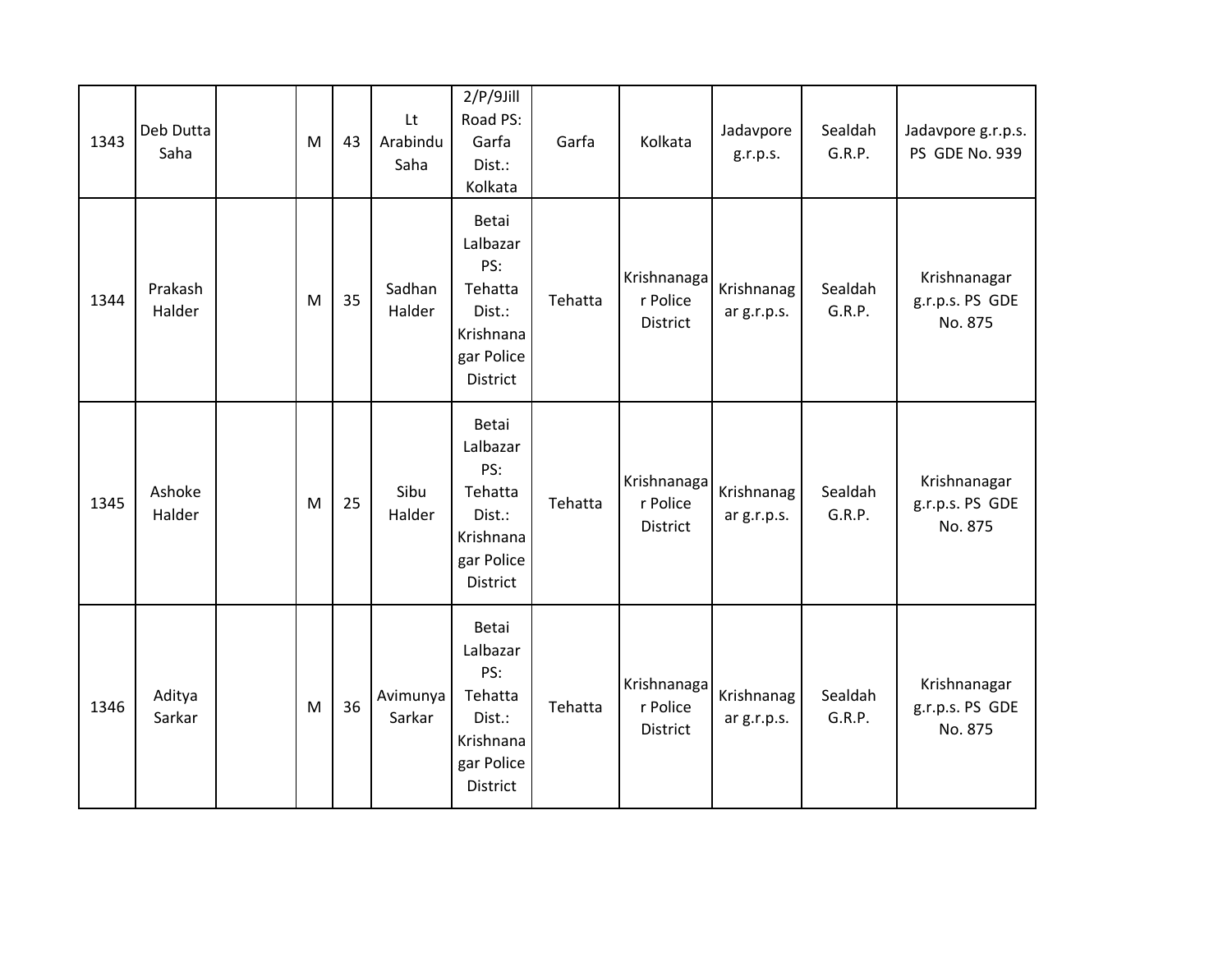| 1347 | Kalu Shil            | M | 36 | S/O<br>Chittaranj<br>an Shil | Milan<br>Bathan<br>PS:<br>Karimpore<br>Dist.:<br>Krishnana<br>gar Police<br><b>District</b> | Karimpore | Krishnanaga<br>r Police<br>District   | Naihati<br>g.r.p.s. | Sealdah<br>G.R.P. | Naihati g.r.p.s. PS<br><b>GDE No. 927</b> |
|------|----------------------|---|----|------------------------------|---------------------------------------------------------------------------------------------|-----------|---------------------------------------|---------------------|-------------------|-------------------------------------------|
| 1348 | Kanhaiya<br>Gupta    | M | 19 | S/o Binod<br>Gupta           | Bamanbar<br>ia, Bendal<br>PS: Mogra<br>Dist.:<br>Hooghly<br>Rural                           | Mogra     | Hooghly<br>Rural                      | Naihati<br>g.r.p.s. | Sealdah<br>G.R.P. | Naihati g.r.p.s. PS<br><b>GDE No. 927</b> |
| 1349 | Suvvankar<br>Mahanta | M | 20 | S/o Suraj<br>Mahanta         | Simurali<br>PS:<br>Chakdah<br>Dist.:<br>Ranaghat<br>Police<br>District                      | Chakdah   | Ranaghat<br>Police<br><b>District</b> | Naihati<br>g.r.p.s. | Sealdah<br>G.R.P. | Naihati g.r.p.s. PS<br><b>GDE No. 927</b> |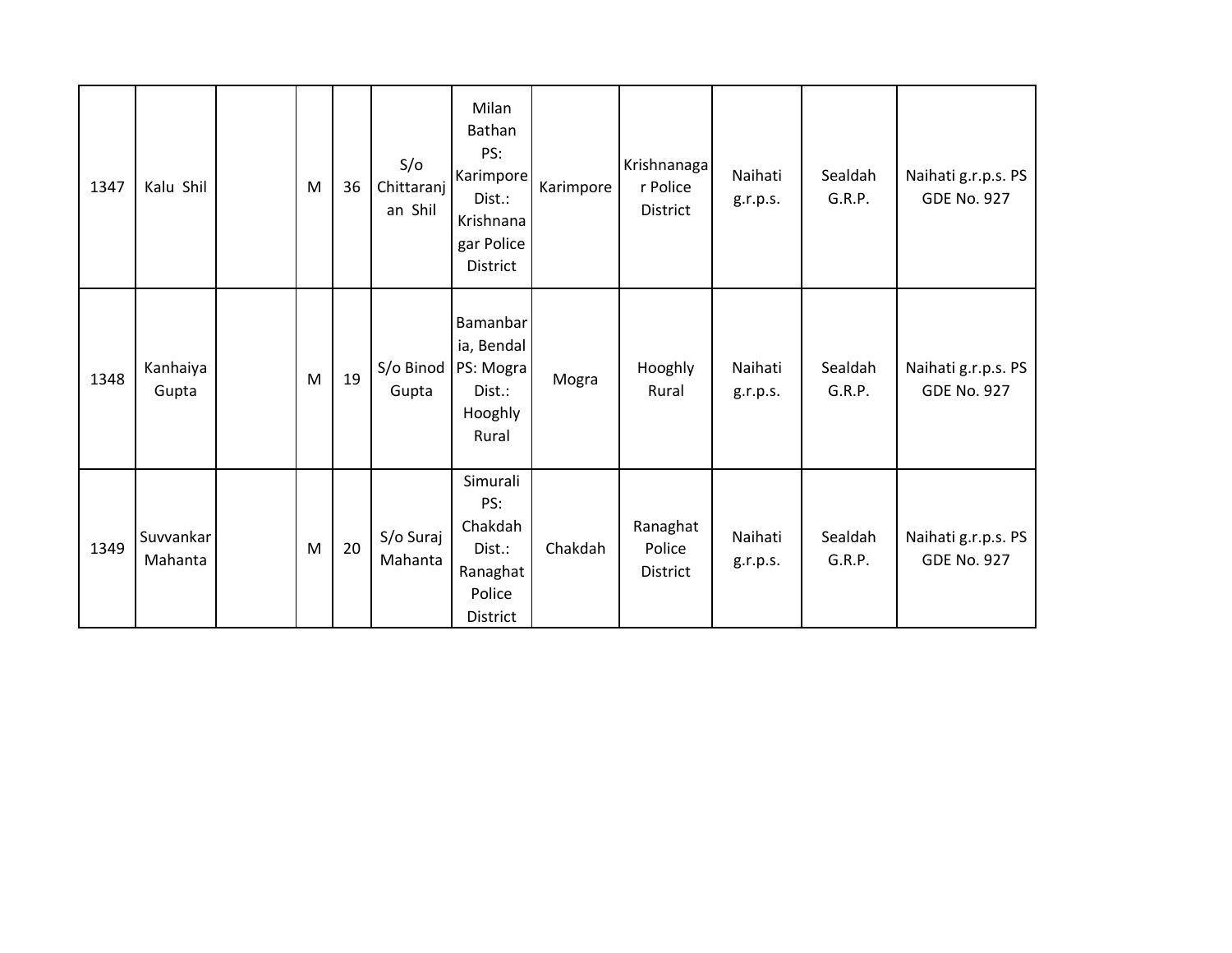| 1350 | Sanju<br>Khan    | M | 26 | S/O<br>Sedaysar<br>Khan   | Natungra<br>m,<br>Bhadersw<br>ar PS:<br>Bhadresw<br>ar Dist.:<br>Chandann<br>agar<br>Police<br>Commissi<br>onerate | <b>Bhadreswa</b><br>$\mathsf{r}$ | Chandannag<br>ar Police<br>Commission<br>erate | Naihati<br>g.r.p.s. | Sealdah<br>G.R.P. | Naihati g.r.p.s. PS<br><b>GDE No. 927</b> |
|------|------------------|---|----|---------------------------|--------------------------------------------------------------------------------------------------------------------|----------------------------------|------------------------------------------------|---------------------|-------------------|-------------------------------------------|
| 1351 | Sowvik<br>Halder | M | 19 | S/o Pradip<br>Halder      | Vaduria,<br>PS:<br>Ramnagar<br>Dist.:<br>Diamond<br>Harbour<br>Police<br>District                                  | Ramnagar                         | Diamond<br>Harbour<br>Police<br>District       | Naihati<br>g.r.p.s. | Sealdah<br>G.R.P. | Naihati g.r.p.s. PS<br><b>GDE No. 927</b> |
| 1352 | Akshay<br>Halder | M | 22 | S/O<br>Srikanta<br>Halder | Karimpur,<br>Ketugram<br>PS:<br>Murutia<br>Dist.:<br>Krishnana<br>gar Police<br>District                           | Murutia                          | Krishnanaga<br>r Police<br>District            | Naihati<br>g.r.p.s. | Sealdah<br>G.R.P. | Naihati g.r.p.s. PS<br><b>GDE No. 927</b> |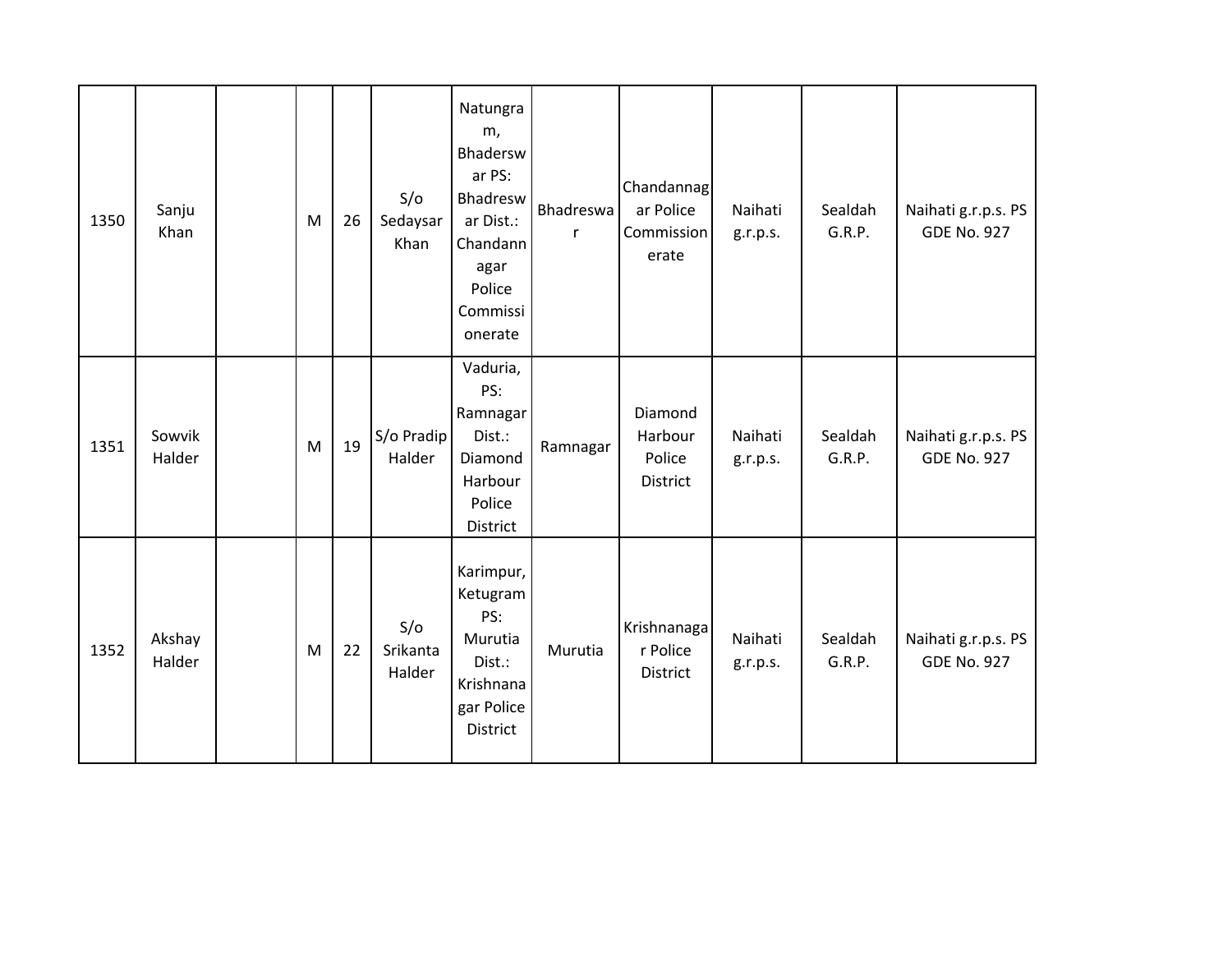| 1353 | Masadul<br>Sk           | M | 30 | S/o Dilbar<br>Sk           | Chata<br>Chand<br>Ghar PS:<br>Krishnaga<br>nj Dist.:<br>Krishnana<br>gar Police<br>District           | Krishnaganj      | Krishnanaga<br>r Police<br>District          | Naihati<br>g.r.p.s. | Sealdah<br>G.R.P. | Naihati g.r.p.s. PS<br><b>GDE No. 927</b> |
|------|-------------------------|---|----|----------------------------|-------------------------------------------------------------------------------------------------------|------------------|----------------------------------------------|---------------------|-------------------|-------------------------------------------|
| 1354 | Sayantan<br><b>Bose</b> | M | 21 | S/o Sanjoy<br>Kanti Bose   | 905 Japur<br>Road PS:<br>Taltala<br>Dist.:<br>Kolkata                                                 | Taltala          | Kolkata                                      | Naihati<br>g.r.p.s. | Sealdah<br>G.R.P. | Naihati g.r.p.s. PS<br><b>GDE No. 927</b> |
| 1355 | Mintu<br>Sardar         | M | 37 | S/o Gour<br>Sardar         | Krishnaga<br>nj, Appray<br>Road PS:<br>Krishnana<br>gar Dist.:<br>Krishnana<br>gar Police<br>District | Krishnanag<br>ar | Krishnanaga<br>r Police<br>District          | Naihati<br>g.r.p.s. | Sealdah<br>G.R.P. | Naihati g.r.p.s. PS<br><b>GDE No. 927</b> |
| 1356 | Sanu<br>Barma           | M | 24 | S/O<br>Ramchara<br>n Barma | Goulafata<br>k PS:<br>Naihati<br>Dist.:<br>Barrackpo<br>re Police<br>Commissi<br>onerate              | Naihati          | Barrackpore<br>Police<br>Commission<br>erate | Naihati<br>g.r.p.s. | Sealdah<br>G.R.P. | Naihati g.r.p.s. PS<br><b>GDE No. 927</b> |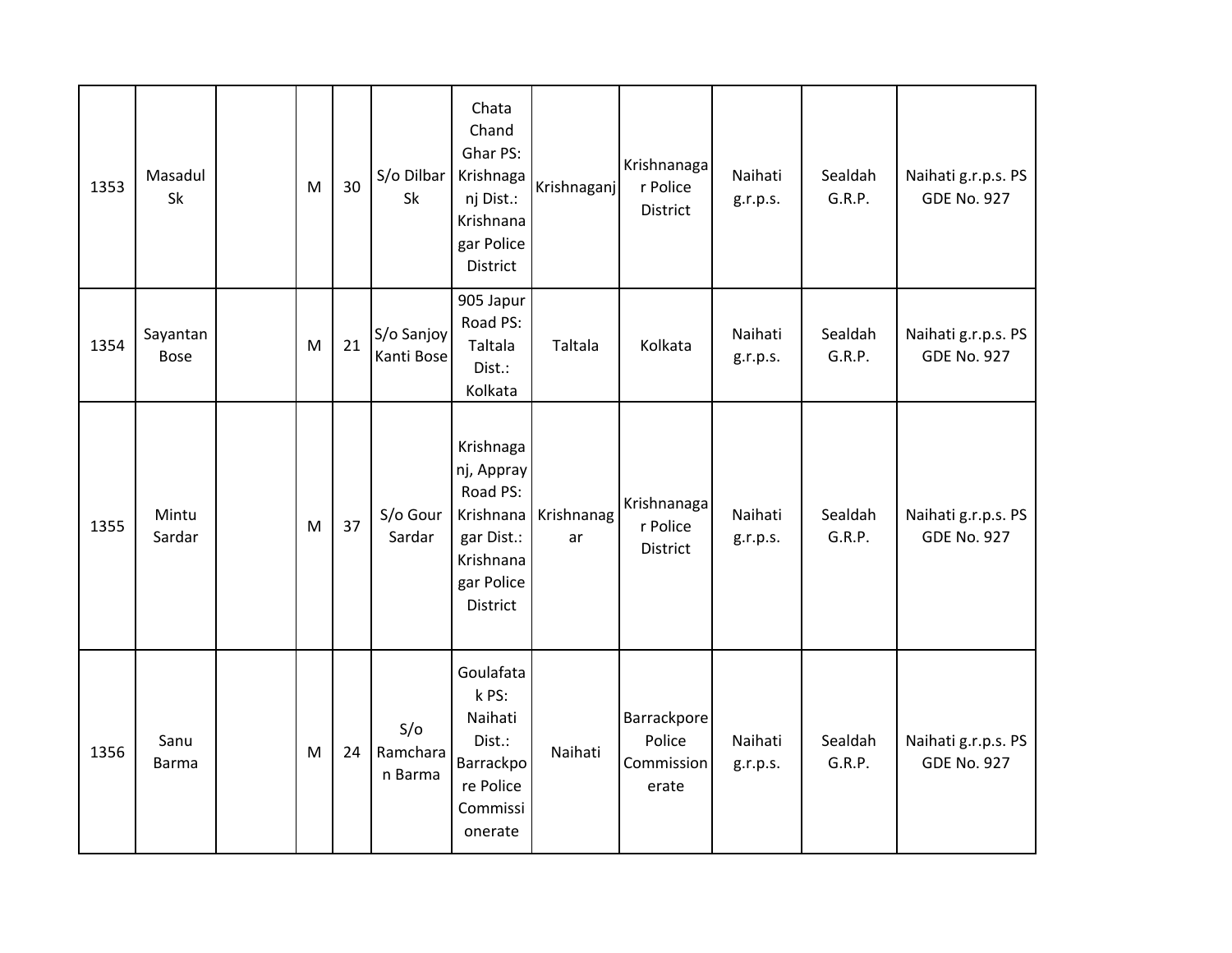| 1357 | Md. Saruk         | M | 26 | S/o Md.<br>Monohar<br>Sk | 28 Taltala<br>Bazar PS:<br>Taltala<br>Dist.:<br>Kolkata                                                          | Taltala | Kolkata                                             | Naihati<br>g.r.p.s. | Sealdah<br>G.R.P. | Naihati g.r.p.s. PS<br><b>GDE No. 927</b> |
|------|-------------------|---|----|--------------------------|------------------------------------------------------------------------------------------------------------------|---------|-----------------------------------------------------|---------------------|-------------------|-------------------------------------------|
| 1358 | Krishnu<br>Sarkar | M | 26 | S/o Uday<br>Kr. Sarkar   | Kancharap<br>ara, Rail<br><b>Quttar PS:</b><br>Bizpur<br>Dist.:<br>Barrackpo<br>re Police<br>Commissi<br>onerate | Bizpur  | <b>Barrackpore</b><br>Police<br>Commission<br>erate | Naihati<br>g.r.p.s. | Sealdah<br>G.R.P. | Naihati g.r.p.s. PS<br><b>GDE No. 927</b> |
| 1359 | Avijit Dey        | M | 27 | S/o Ajit<br>Dey          | Naihati,<br><b>BRS</b><br>Colony PS:<br>Naihati<br>Dist.:<br>Barrackpo<br>re Police<br>Commissi<br>onerate       | Naihati | Barrackpore<br>Police<br>Commission<br>erate        | Naihati<br>g.r.p.s. | Sealdah<br>G.R.P. | Naihati g.r.p.s. PS<br><b>GDE No. 999</b> |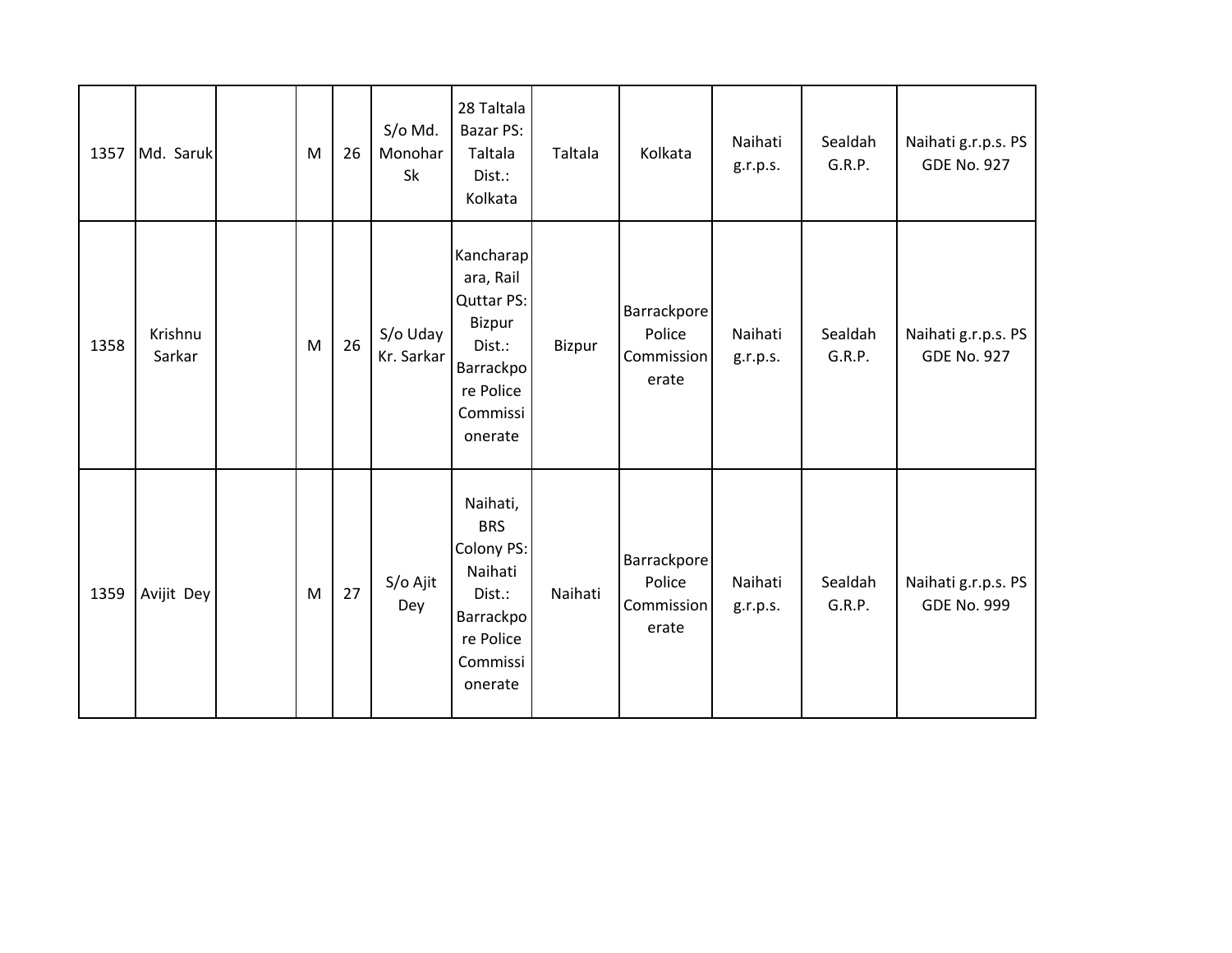| 1360 | Salim<br>Husen | M | 21 | S/o Amir<br>Husen   | Jagddal 17<br>No.<br>Woard PS:<br>Jagaddal<br>Dist.:<br>Barrackpo<br>re Police<br>Commissi<br>onerate | Jagaddal | Barrackpore<br>Police<br>Commission<br>erate | Naihati<br>g.r.p.s. | Sealdah<br>G.R.P. | Naihati g.r.p.s. PS<br><b>GDE No. 1005</b> |
|------|----------------|---|----|---------------------|-------------------------------------------------------------------------------------------------------|----------|----------------------------------------------|---------------------|-------------------|--------------------------------------------|
| 1361 | Munna<br>Show  | M | 24 | S/o Sanu<br>Show    | 23/11<br>Chalta<br>Road PS:<br>Jagaddal<br>Dist.:<br>Barrackpo<br>re Police<br>Commissi<br>onerate    | Jagaddal | Barrackpore<br>Police<br>Commission<br>erate | Naihati<br>g.r.p.s. | Sealdah<br>G.R.P. | Naihati g.r.p.s. PS<br><b>GDE No. 1005</b> |
| 1362 | Soyeb<br>Husen | M | 23 | S/o Sofi<br>Ahammed | Adisaptagr<br>ram,<br>Adconagar<br>PS: Mogra<br>Dist.:<br>Hooghly<br>Rural                            | Mogra    | Hooghly<br>Rural                             | Naihati<br>g.r.p.s. | Sealdah<br>G.R.P. | Naihati g.r.p.s. PS<br><b>GDE No. 1005</b> |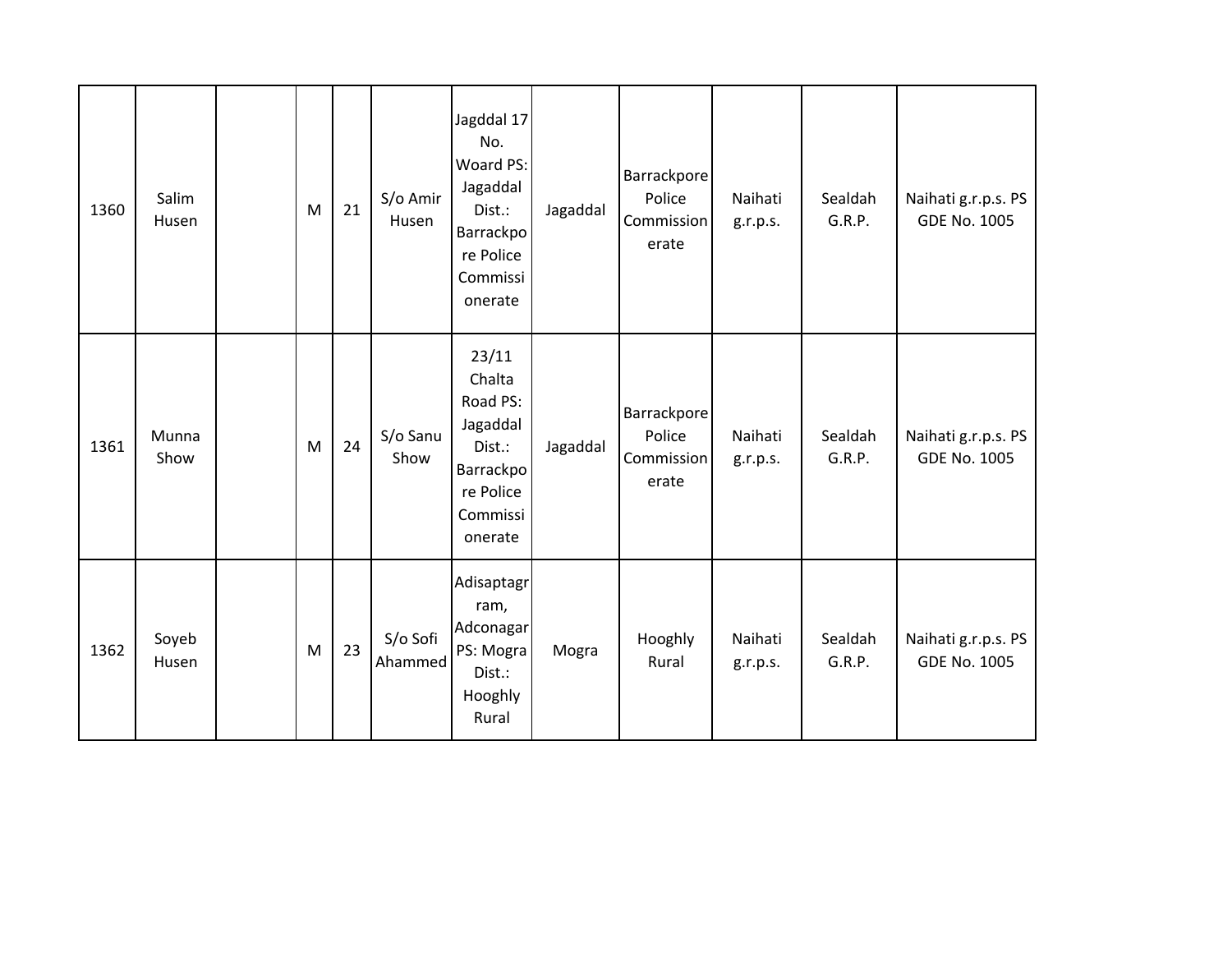| 1363 | Sk Chand             | M | 19 | S/O<br>Chittaranj<br>an Shil | Chinsurah<br>21 No,<br>Woard PS:<br>Chinsurah<br>Dist.:<br>Chandann<br>agar<br>Police<br>Commissi<br>onerate | Chinsurah        | Chandannag<br>ar Police<br>Commission<br>erate | Naihati<br>g.r.p.s.  | Sealdah<br>G.R.P. | Naihati g.r.p.s. PS<br><b>GDE No. 1005</b> |
|------|----------------------|---|----|------------------------------|--------------------------------------------------------------------------------------------------------------|------------------|------------------------------------------------|----------------------|-------------------|--------------------------------------------|
| 1364 | Asish Das            | M | 30 | Animesh<br>Das               | Gopalpur<br>PS:<br>Ranaghat<br>Dist.:<br>Ranaghat<br>Police<br>District                                      | Ranaghat         | Ranaghat<br>Police<br><b>District</b>          | Ranaghat<br>g.r.p.s. | Sealdah<br>G.R.P. | Ranaghat g.r.p.s.<br>PS GDE No. 1045       |
| 1365 | Shyamapr<br>osad Das | M | 44 | Lt. Bijoy<br>Ch Das          | Shaktinag<br>ar PS:<br>Krishnana<br>gar Dist.:<br>Krishnana<br>gar Police<br><b>District</b>                 | Krishnanag<br>ar | Krishnanaga<br>r Police<br>District            | Ranaghat<br>g.r.p.s. | Sealdah<br>G.R.P. | Ranaghat g.r.p.s.<br>PS GDE No. 1045       |
| 1366 | Paltu<br>Bhowmick    | M | 42 | Pagal Ch<br><b>Bhowmick</b>  | Gopalnaga<br>r PS:<br>Gopalnaga<br>r Dist.:<br>Bongaon<br>Police<br>District                                 | Gopalnagar       | Bongaon<br>Police<br>District                  | Ranaghat<br>g.r.p.s. | Sealdah<br>G.R.P. | Ranaghat g.r.p.s.<br>PS GDE No. 1045       |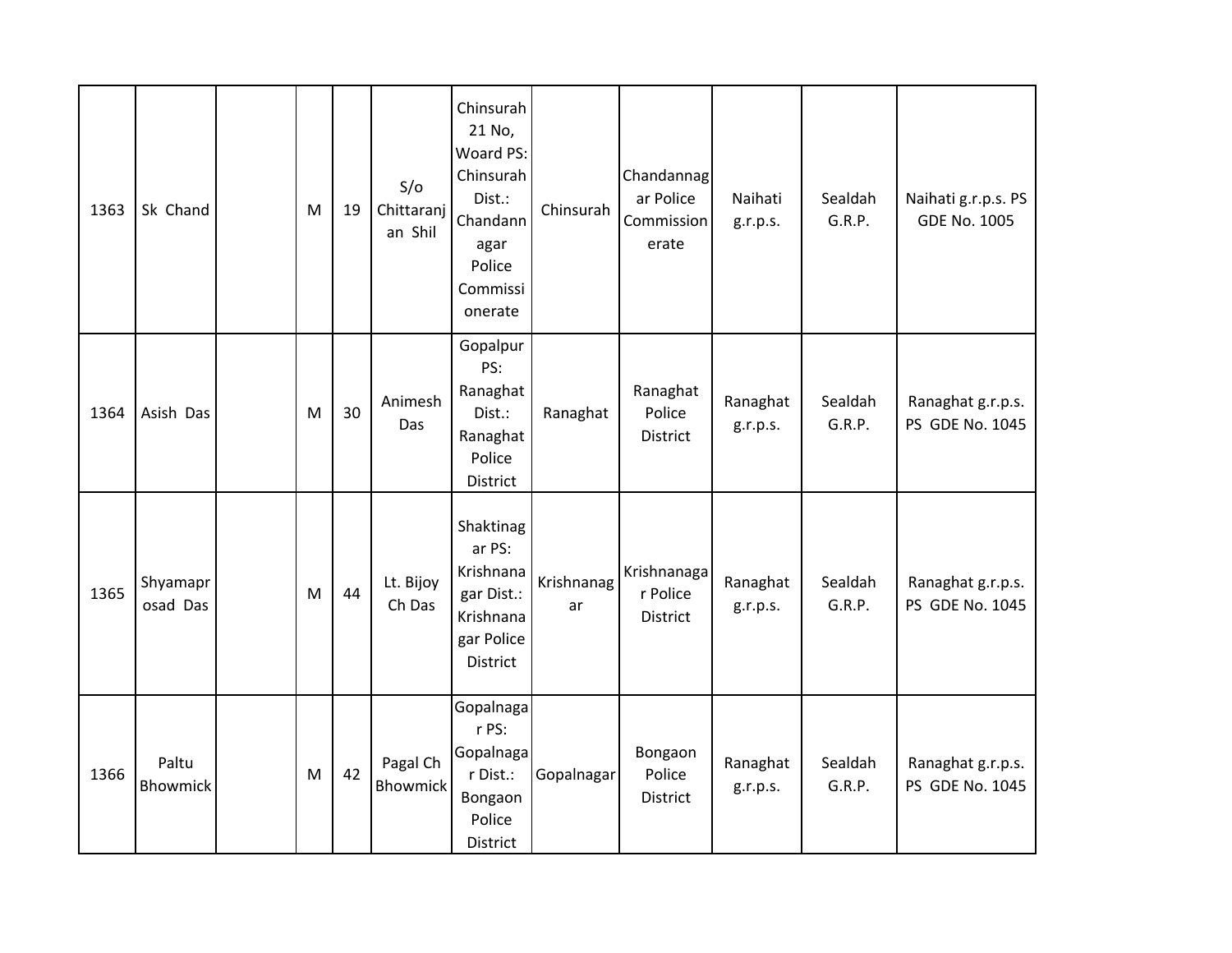| 1367 | Sanjit<br>Sarkar        | M | 27 | Paresh<br>Sarkar           | Khamaria<br>PS:<br>Gangnapu<br>r Dist.:<br>Ranaghat<br>Police<br>District                     | Gangnapur      | Ranaghat<br>Police<br>District | Ranaghat<br>g.r.p.s. | Sealdah<br>G.R.P. | Ranaghat g.r.p.s.<br>PS GDE No. 1045                                          |
|------|-------------------------|---|----|----------------------------|-----------------------------------------------------------------------------------------------|----------------|--------------------------------|----------------------|-------------------|-------------------------------------------------------------------------------|
| 1368 | Satyajit<br>Das         | M | 28 | Nirayan<br>Das             | Coopers 4<br>No Ward<br>PS:<br>Ranaghat<br>Dist.:<br>Ranaghat<br>Police<br>District           | Ranaghat       | Ranaghat<br>Police<br>District | Ranaghat<br>g.r.p.s. | Sealdah<br>G.R.P. | Ranaghat g.r.p.s.<br>PS GDE No. 1059                                          |
| 1369 | Subash<br>Majumder      | M | 36 | Samar<br>Majumder          | Dhauma<br>Pukuria<br>Bongaon<br>North 24<br>Pgs PS:<br><b>Baduria</b><br>Dist.:<br>Alipurduar | <b>Baduria</b> | Alipurduar                     | Sealdah<br>g.r.p.s.  | Sealdah<br>G.R.P. | Sealdah g.r.p.s. PS<br><b>GDE No. 1217</b>                                    |
| 1370 | Rabindra<br>Bain        | M | 52 | Aswani<br>Bain             | Tapsia<br>Road<br>South<br>Tapsia Kol<br>46                                                   |                | <b>Basirhat</b>                | Sealdah<br>g.r.p.s.  | Sealdah<br>G.R.P. | Sealdah g.r.p.s. PS<br><b>GDE No. 1217</b>                                    |
| 1371 | Ashoke<br>Mukherje<br>e | M | 48 | Lt. Sisir<br>Mukherje<br>e | Monoharp<br>ur,<br>Sekhpara<br>Dankuni<br>Hooghly                                             |                | <b>Basirhat</b>                | Sealdah<br>g.r.p.s.  | Sealdah<br>G.R.P. | Sealdah g.r.p.s. PS<br>Outpost<br><b>Bidhannagar OP</b><br><b>GDE No. 530</b> |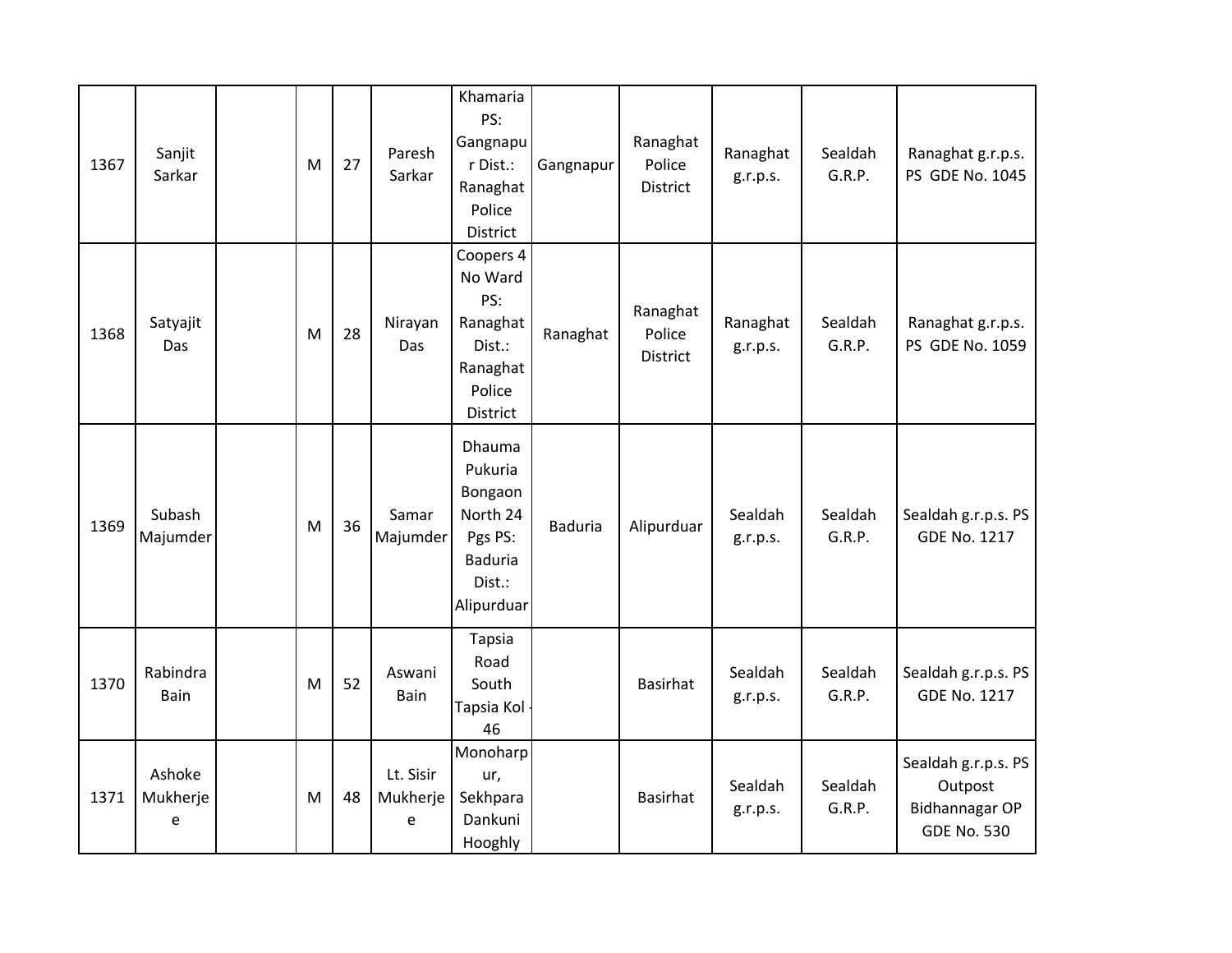| 1372 | Sk.<br>Mofikul<br>Islam | M | 40 | Lt. Sk.<br>Hikmat<br>Ali | Monoharp<br>ur,<br>Sekhpara<br>Dankuni<br>Hooghly                                                |          | <b>Basirhat</b>                       | Sealdah<br>g.r.p.s.  | Sealdah<br>G.R.P. | Sealdah g.r.p.s. PS<br>Outpost<br>Bidhannagar OP<br><b>GDE No. 530</b>        |
|------|-------------------------|---|----|--------------------------|--------------------------------------------------------------------------------------------------|----------|---------------------------------------|----------------------|-------------------|-------------------------------------------------------------------------------|
| 1373 | Sk. Sahil               | M | 21 | Sk.<br>Mofikul<br>Islam  | Monoharp<br>ur,<br>Sekhpara<br>Dankuni<br>Hooghly                                                |          | <b>Basirhat</b>                       | Sealdah<br>g.r.p.s.  | Sealdah<br>G.R.P. | Sealdah g.r.p.s. PS<br>Outpost<br>Bidhannagar OP<br><b>GDE No. 530</b>        |
| 1374 | Abhishek<br>Yadav       | M | 18 | Ramu<br>Yadav            | Baruipara,<br>BL no. 1<br>Jagaddal<br>North 24<br>Pgs                                            |          | Basirhat                              | Sealdah<br>g.r.p.s.  | Sealdah<br>G.R.P. | Sealdah g.r.p.s. PS<br>Outpost<br><b>Bidhannagar OP</b><br><b>GDE No. 530</b> |
| 1375 | Raju<br>Halder          | M | 42 | Susil<br>Halder          | Sonarpur<br>Radhagobi<br>ndapally<br>PS:<br>Sonarpur<br>Dist.:<br>Baruipur<br>Police<br>District | Sonarpur | Baruipur<br>Police<br><b>District</b> | Sonarpur<br>g.r.p.s. | Sealdah<br>G.R.P. | Sonarpur g.r.p.s.<br>PS GDE No. 1104                                          |
| 1376 | Palash<br>Naskar        | M | 18 | Gouranga<br>Naskar       | Sonarpur<br>Chanditala<br>PS:<br>Sonarpur<br>Dist.:<br>Baruipur<br>Police<br>District            | Sonarpur | Baruipur<br>Police<br>District        | Sonarpur<br>g.r.p.s. | Sealdah<br>G.R.P. | Sonarpur g.r.p.s.<br>PS GDE No. 1104                                          |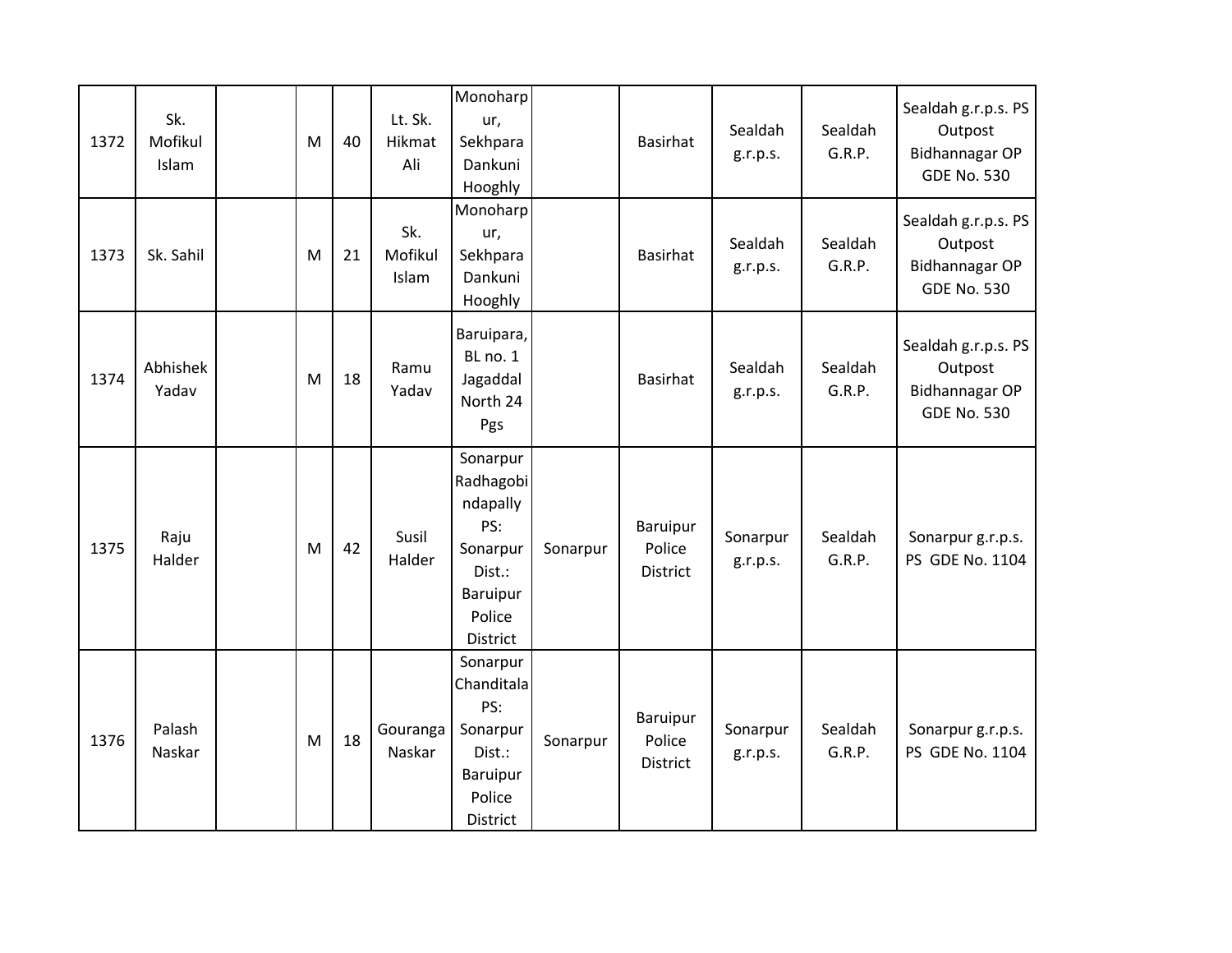| 1377 | Palash<br>Paik       | M | 31 | Sankar<br>Paik    | Vill+PO<br>Ghateswa<br>r PS:<br>Mandirbaz<br>ar Dist.:<br>Sundarba<br>n Police<br>District | Mandirbaz<br>ar | Sundarban<br>Police<br>District | Sonarpur<br>g.r.p.s. | Sealdah<br>G.R.P.         | Sonarpur g.r.p.s.<br>PS GDE No. 1104       |
|------|----------------------|---|----|-------------------|--------------------------------------------------------------------------------------------|-----------------|---------------------------------|----------------------|---------------------------|--------------------------------------------|
| 1378 | Abu Taher<br>Hossain | M | 48 | Lt<br>Baijuddin   | Dakshin<br><b>Berail PS:</b><br>Harirampu<br>r Dist.:<br>Dakshin<br>Dinajpur               | Harirampur      | Dakshin<br>Dinajpur             | Malda<br>g.r.p.s.    | <b>SILIGURI</b><br>G.R.P. | Malda g.r.p.s. PS<br><b>GDE No. 1601</b>   |
| 1379 | Karanjit<br>Kamti    | M | 18 | Bharat<br>Kamti   | Kulipara,<br>Rajendra<br>Nagar, PS-<br>Pradhan<br>Nagar<br>Dist.:<br>Darjeeling            |                 | Darjeeling                      | Siliguri<br>g.r.p.s. | <b>SILIGURI</b><br>G.R.P. | Siliguri g.r.p.s. PS<br><b>GDE No. 874</b> |
| 1380 | Abhisikh<br>Sahani   | M | 20 | Kuripal<br>Sahani | Kulipara,<br>Rajendra<br>Nagar, PS-<br>Pradhan<br>Nagar<br>Dist.:<br>Darjeeling            |                 | Darjeeling                      | Siliguri<br>g.r.p.s. | <b>SILIGURI</b><br>G.R.P. | Siliguri g.r.p.s. PS<br><b>GDE No. 874</b> |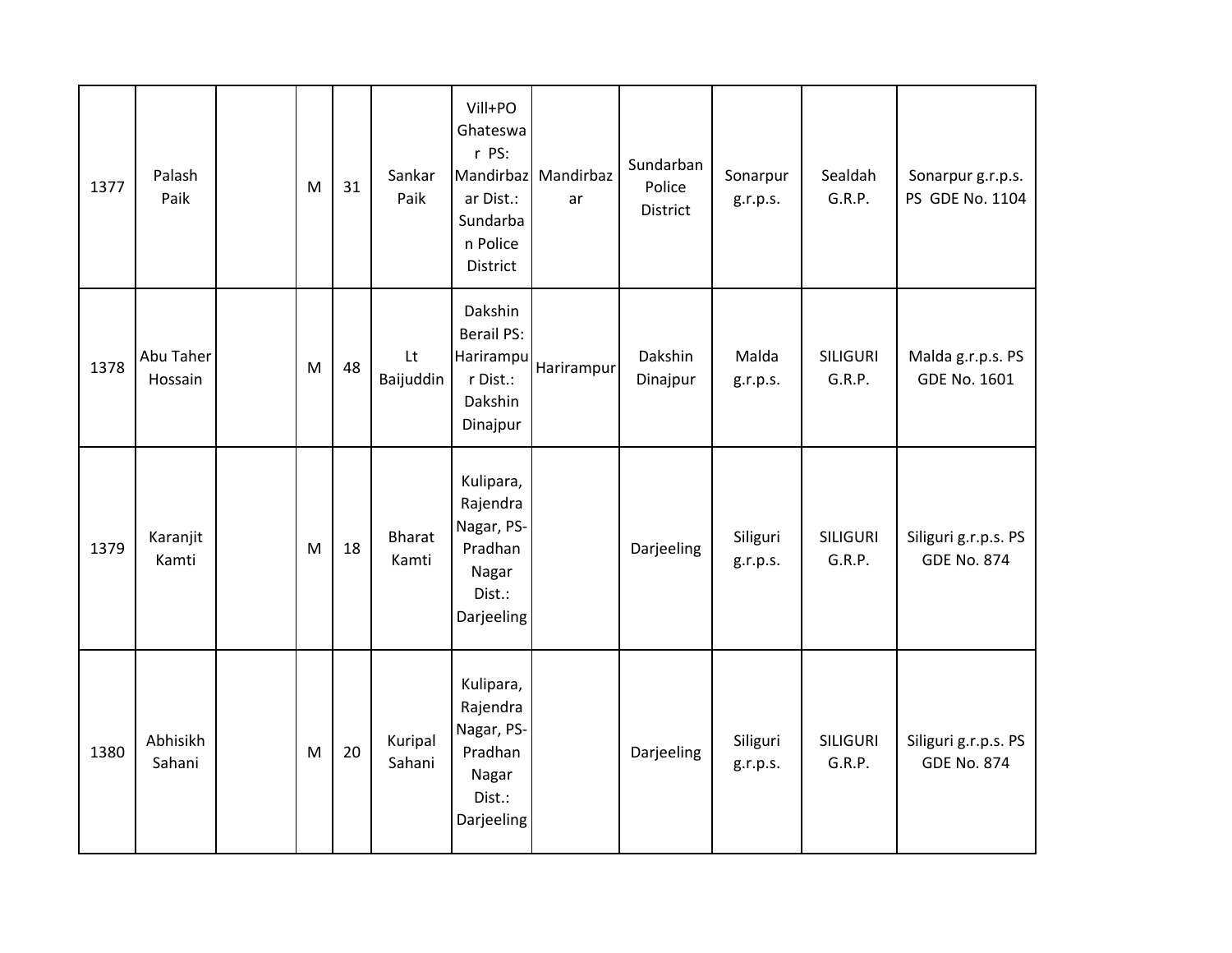| 1381 | Biswajit<br>Sarkar        | M | 20 | S/O<br>Phanibhus<br>an Sarkar       | Vill.-Tele<br>PS:<br>Dholahat<br>Dist.:<br>Sundarba<br>n Police<br>District            | Dholahat | Sundarban<br>Police<br>District | Dholahat | Sundarban<br>Police<br><b>District</b> | Dholahat PS GDE<br>No. 1442 |
|------|---------------------------|---|----|-------------------------------------|----------------------------------------------------------------------------------------|----------|---------------------------------|----------|----------------------------------------|-----------------------------|
| 1382 | Sailen<br>Halder          | M | 38 | S/o Amay<br>Halder                  | Vill.- Tele<br>PS:<br>Dholahat<br>Dist.:<br>Sundarba<br>n Police<br>District           | Dholahat | Sundarban<br>Police<br>District | Dholahat | Sundarban<br>Police<br>District        | Dholahat PS GDE<br>No. 1442 |
| 1383 | Arjun<br>Naiya            | M | 58 | S/o Sunil<br>Naiya                  | Vill.-Tele<br>PS:<br>Dholahat<br>Dist.:<br>Sundarba<br>n Police<br>District            | Dholahat | Sundarban<br>Police<br>District | Dholahat | Sundarban<br>Police<br>District        | Dholahat PS GDE<br>No. 1442 |
| 1384 | Maruf<br>Hossain<br>Molla | M | 40 | S/O<br>Lt.wahab<br><b>Box Molla</b> | Vill.-<br>Purba<br>Dhola PS:<br>Dholahat<br>Dist.:<br>Sundarba<br>n Police<br>District | Dholahat | Sundarban<br>Police<br>District | Dholahat | Sundarban<br>Police<br><b>District</b> | Dholahat PS GDE<br>No. 1442 |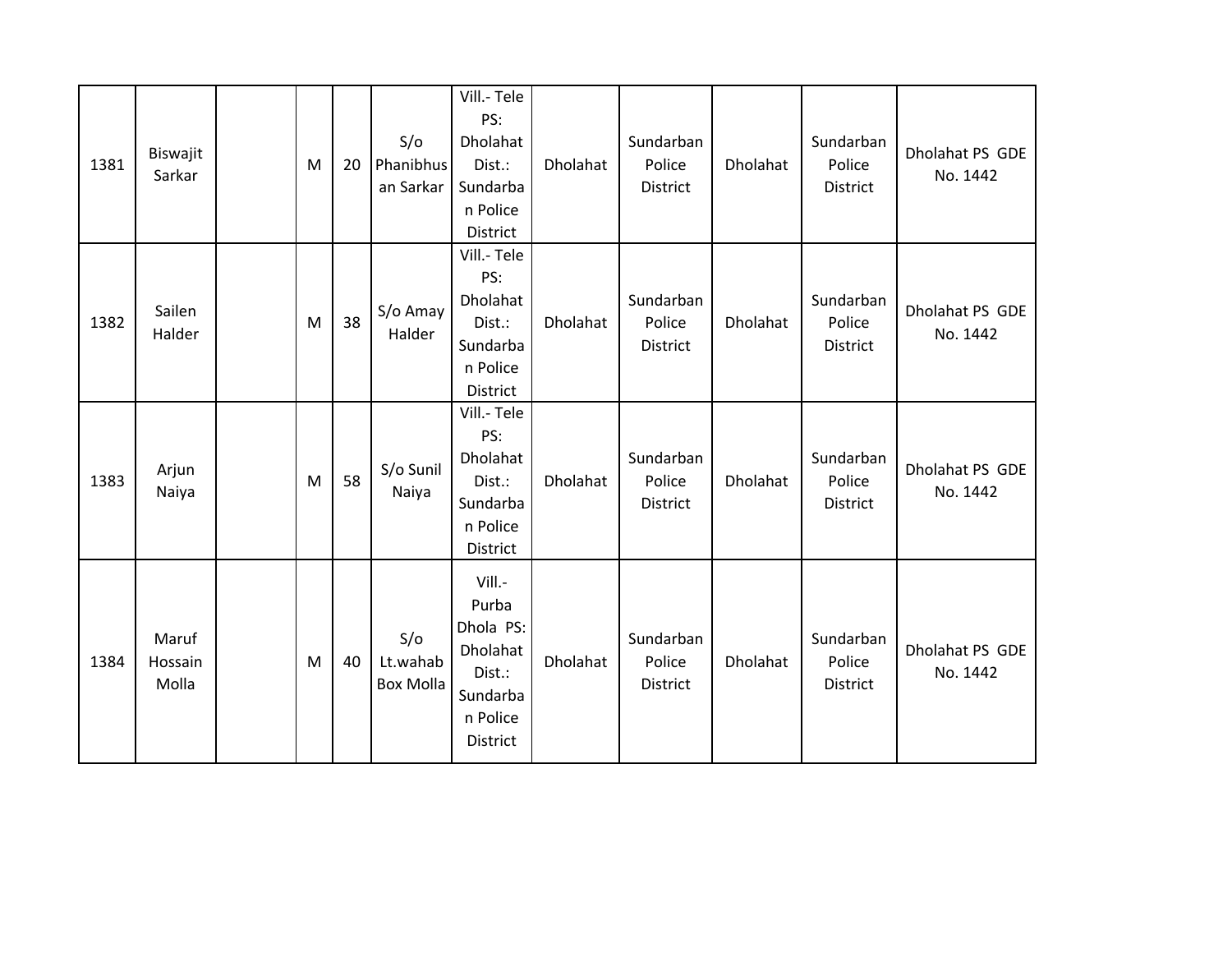| 1385 | Sudib<br>Naiya      | M | 26 | S/O<br>Amullaya<br>Naiya             | Vill.-Nakali<br>PS:<br>Dholahat<br>Dist.:<br>Sundarba<br>n Police<br><b>District</b> | Dholahat | Sundarban<br>Police<br>District        | Dholahat | Sundarban<br>Police<br>District        | Dholahat PS GDE<br>No. 1387 |
|------|---------------------|---|----|--------------------------------------|--------------------------------------------------------------------------------------|----------|----------------------------------------|----------|----------------------------------------|-----------------------------|
| 1386 | Gopal<br>Hazra      | M | 40 | $S/O$ Lt.<br>Saheb<br>Hazra          | Vill.-Nakali<br>PS:<br>Dholahat<br>Dist.:<br>Sundarba<br>n Police<br><b>District</b> | Dholahat | Sundarban<br>Police<br>District        | Dholahat | Sundarban<br>Police<br><b>District</b> | Dholahat PS GDE<br>No. 1387 |
| 1387 | Ramprosa<br>d Moyra | M | 40 | $S/O$ Lt.<br>Phulo<br>Bahar<br>Moyra | Vill.-Nakali<br>PS:<br>Dholahat<br>Dist.:<br>Sundarba<br>n Police<br>District        | Dholahat | Sundarban<br>Police<br><b>District</b> | Dholahat | Sundarban<br>Police<br>District        | Dholahat PS GDE<br>No. 1387 |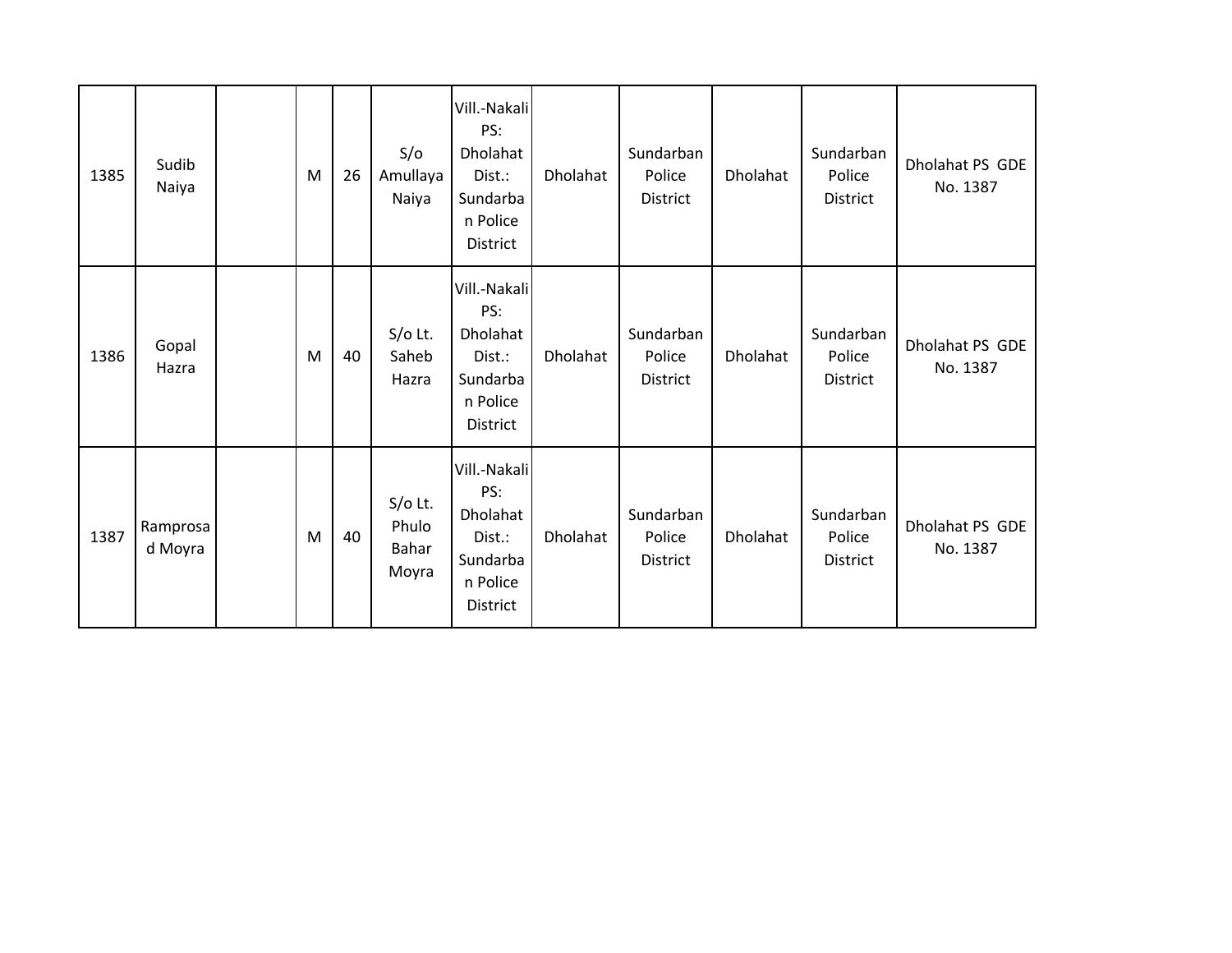| 1388 | Md. Hyder<br>Ali | M         | 33 | Lt. Imran<br>Ali  | Dakshin<br>Dakshin<br>Dari<br>Sadhana<br>Osadhala<br>PS: Lake<br>town<br>Dist.:<br>Bidhannag<br>ar Police<br>Commissi<br>onerate | Lake town                   | Bidhannaga<br>r Police<br>Commission<br>erate | Kulpi           | Sundarban<br>Police<br>District | Kulpi PS GDE No.<br>1242              |
|------|------------------|-----------|----|-------------------|----------------------------------------------------------------------------------------------------------------------------------|-----------------------------|-----------------------------------------------|-----------------|---------------------------------|---------------------------------------|
| 1389 | Md Irfan<br>Alam | ${\sf M}$ | 32 | Md. Farak<br>Alam | Gabberia<br>PS:<br>Mandirbaz<br>ar Dist.:<br>Sundarba<br>n Police<br>District                                                    | Mandirbaz<br>ar             | Sundarban<br>Police<br>District               | Mandirbaza<br>r | Sundarban<br>Police<br>District | Mandirbazar PS<br><b>GDE No. 1616</b> |
| 1390 | Arjun<br>Mondal  | M         | 22 | Nirmal<br>Mondal  | Vill-<br>Akhenagar<br>PS:<br>Harwood<br>point<br>coastal<br>Dist.:<br>Sundarba<br>n Police<br>District                           | Harwood<br>point<br>coastal | Sundarban<br>Police<br>District               | Mandirbaza<br>r | Sundarban<br>Police<br>District | Mandirbazar PS<br>GDE No. 1616        |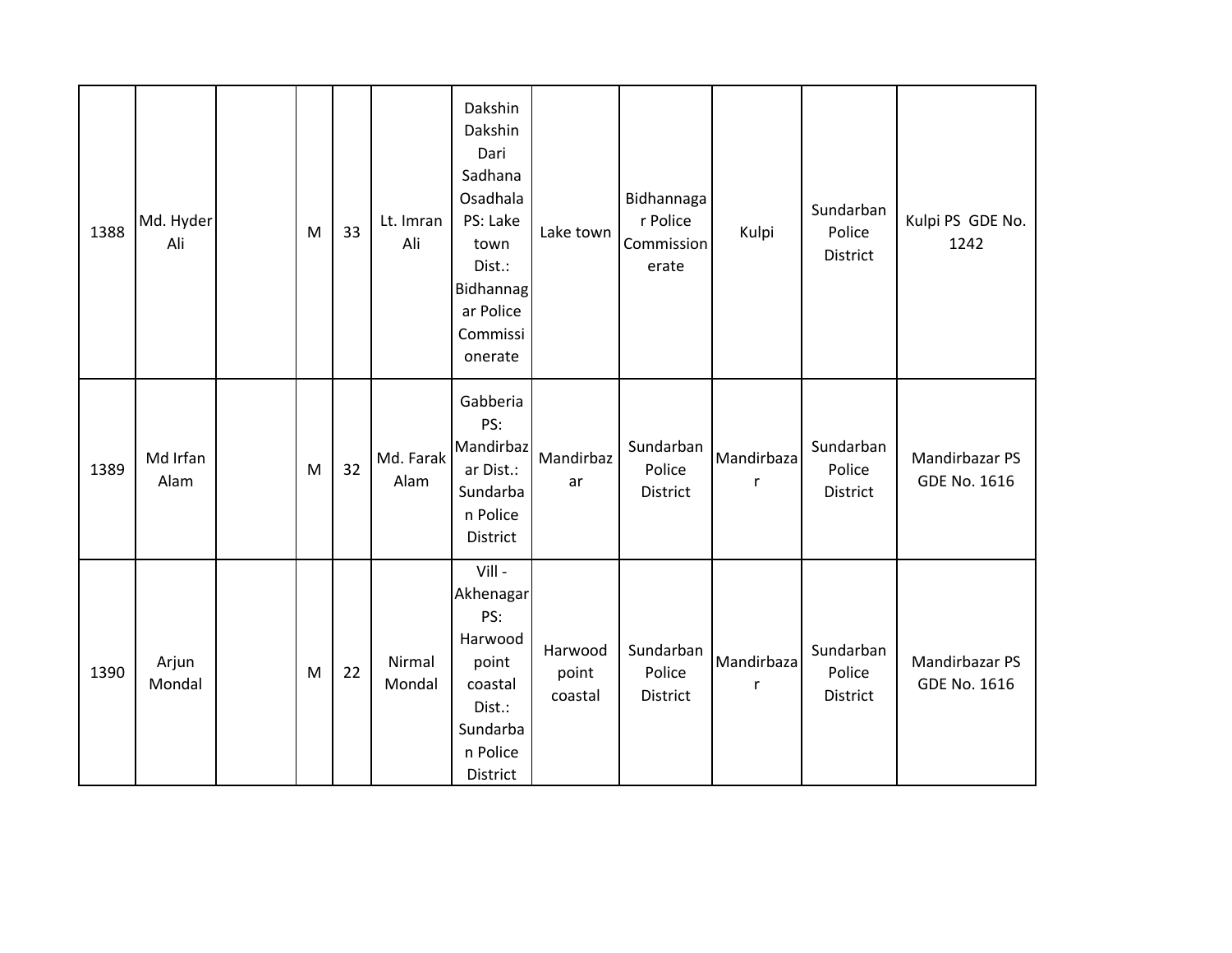| 1391 | Rahit<br>Mondal          | M | 18 | Rudradas<br>Mondal  | Vill -<br>Stimargha<br>t PS:<br>Harwood<br>point<br>coastal<br>Dist.:<br>Sundarba<br>n Police<br>District | Harwood<br>point<br>coastal   | Sundarban<br>Police<br><b>District</b> | Mandirbaza<br>r   | Sundarban<br>Police<br><b>District</b> | Mandirbazar PS<br>GDE No. 1616       |
|------|--------------------------|---|----|---------------------|-----------------------------------------------------------------------------------------------------------|-------------------------------|----------------------------------------|-------------------|----------------------------------------|--------------------------------------|
| 1392 | Imran<br>Laskar          | M | 20 | Giasuddin<br>Laskar | Subudhhip<br>ur PS:<br>Mathurap<br>ur Dist.:<br>Sundarba<br>n Police<br>District                          | Mathurapu<br>r                | Sundarban<br>Police<br><b>District</b> | Mathurapu<br>r    | Sundarban<br>Police<br><b>District</b> | Mathurapur PS<br><b>GDE No. 1182</b> |
| 1393 | Nachim<br>Laskar         | M | 23 | Faruk<br>Laskar     | Subudhhip<br>ur PS:<br>Mathurap<br>ur Dist.:<br>Sundarba<br>n Police<br>District                          | Mathurapu                     | Sundarban<br>Police<br>District        | Mathurapu         | Sundarban<br>Police<br>District        | Mathurapur PS<br><b>GDE No. 1182</b> |
| 1394 | Bhagyadh<br>ar<br>Mondal | M |    | Rasbihari<br>Mondal | PS:<br>Patharpra<br>Sundarba<br>n Police<br>District                                                      | tima Dist.: Patharprati<br>ma | Sundarban<br>Police<br>District        | Patharprati<br>ma | Sundarban<br>Police<br>District        | Patharpratima PS<br>GDE No. 1184     |